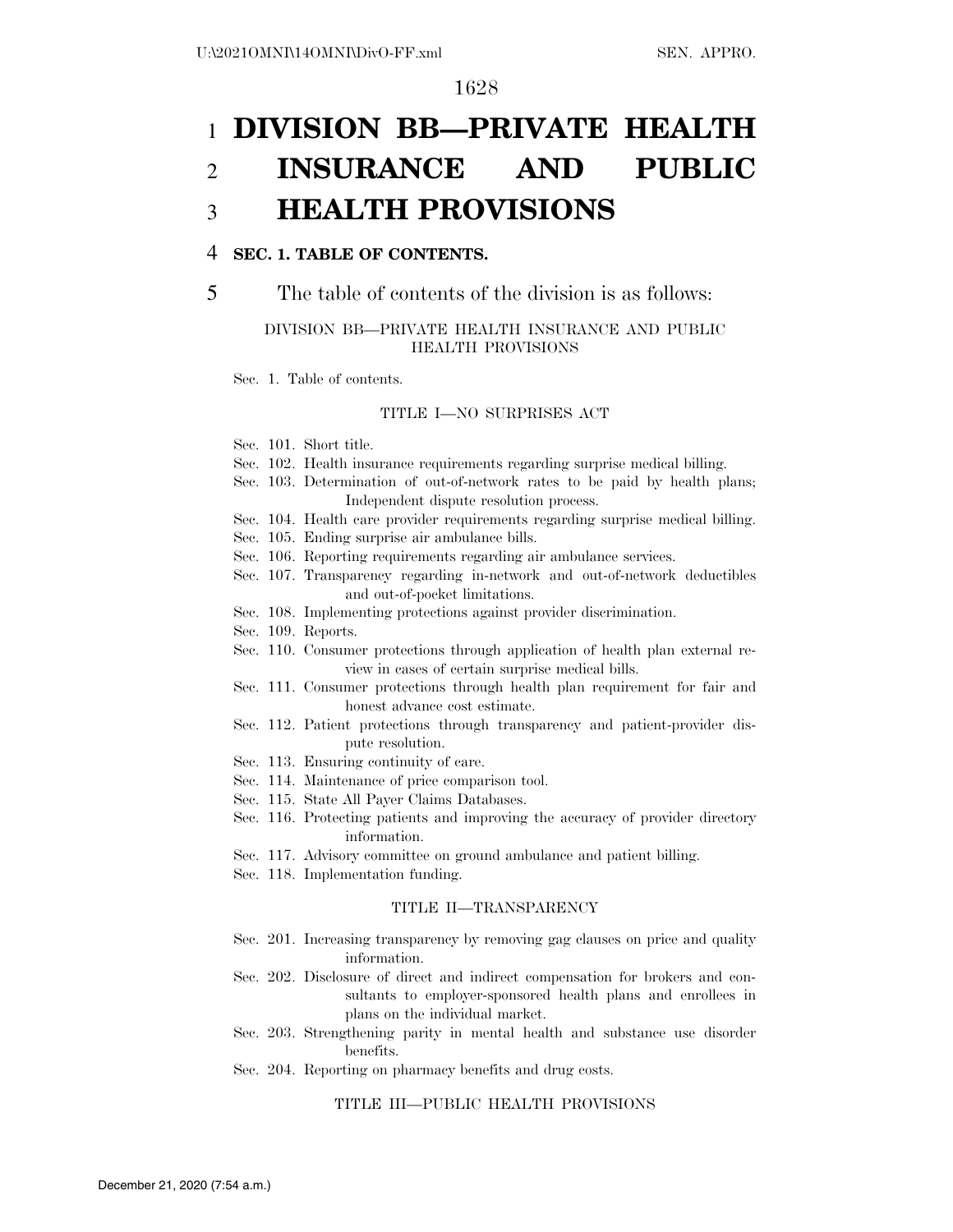#### Subtitle A—Extenders Provisions

- Sec. 301. Extension for community health centers, the National Health Service Corps, and teaching health centers that operate GME programs.
- Sec. 302. Diabetes programs.

#### Subtitle B—Strengthening Public Health

- Sec. 311. Improving awareness of disease prevention.
- Sec. 312. Guide on evidence-based strategies for public health department obesity prevention programs.
- Sec. 313. Expanding capacity for health outcomes.
- Sec. 314. Public health data system modernization.
- Sec. 315. Native American suicide prevention.
- Sec. 316. Reauthorization of the Young Women's Breast Health Education and Awareness Requires Learning Young Act of 2009.
- Sec. 317. Reauthorization of school-based health centers.

#### Subtitle C—FDA Amendments

- Sec. 321. Rare pediatric disease priority review voucher extension.
- Sec. 322. Conditions of use for biosimilar biological products.
- Sec. 323. Orphan drug clarification.
- Sec. 324. Modernizing the labeling of certain generic drugs.
- Sec. 325. Biological product patent transparency.

Subtitle D—Technical Corrections

Sec. 331. Technical corrections.

# 1 **TITLE I—NO SURPRISES ACT**

#### 2 **SEC. 101. SHORT TITLE.**

3 This title may be cited as the ''No Surprises Act''.

4 **SEC. 102. HEALTH INSURANCE REQUIREMENTS REGARD-**

5 **ING SURPRISE MEDICAL BILLING.** 

6 (a) PUBLIC HEALTH SERVICE ACT AMENDMENTS.—

- 7 (1) IN GENERAL.—Title XXVII of the Public
- 8 Health Service Act (42 U.S.C. 300gg et seq.) is
- 9 amended by adding at the end the following new
- 10 part: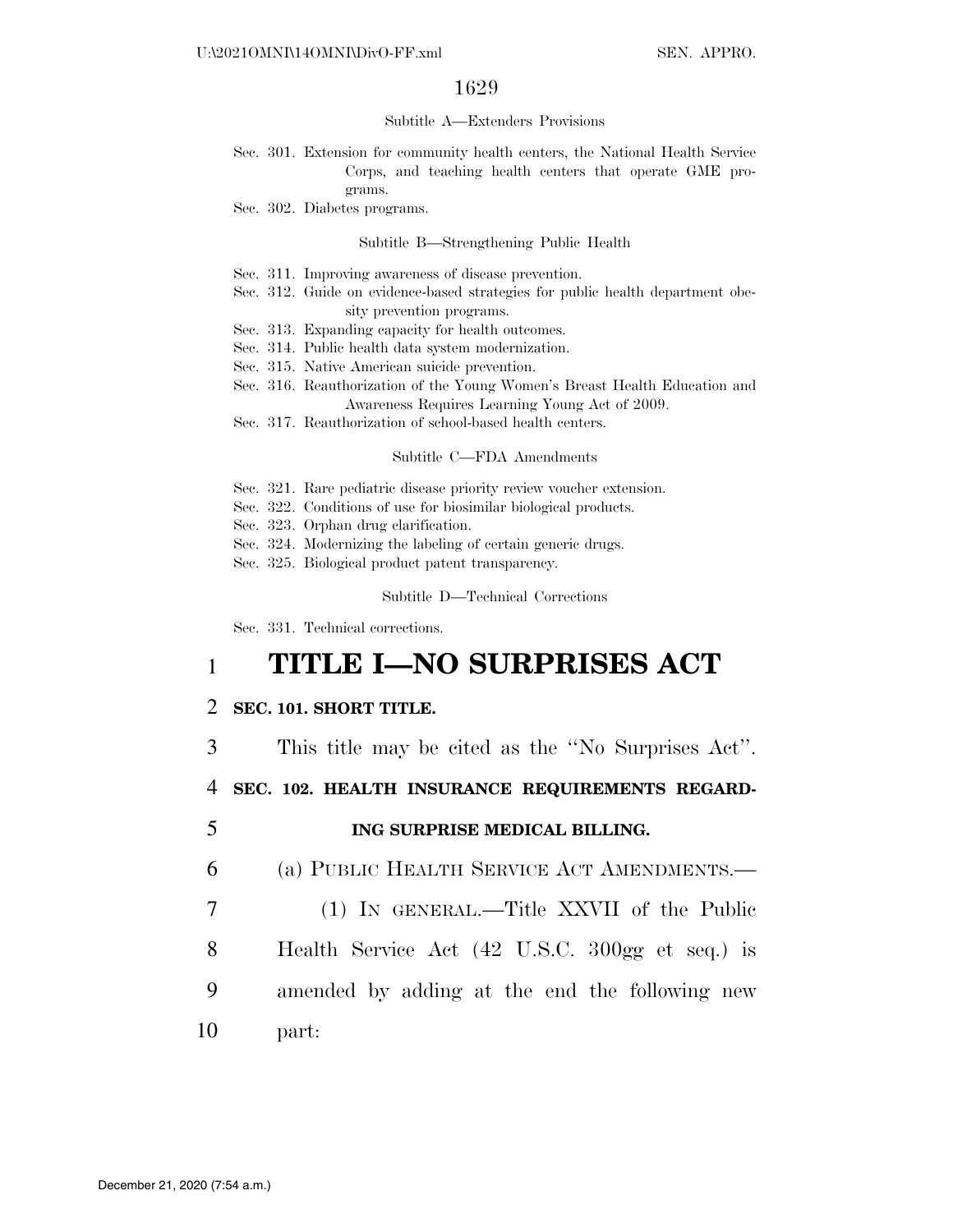# **''PART D—ADDITIONAL COVERAGE PROVISIONS**

### **''SEC. 2799A–1. PREVENTING SURPRISE MEDICAL BILLS.**

''(a) COVERAGE OF EMERGENCY SERVICES.—

4 "(1) In GENERAL.—If a group health plan, or a health insurance issuer offering group or indi- vidual health insurance coverage, provides or covers any benefits with respect to services in an emergency department of a hospital or with respect to emer- gency services in an independent freestanding emer-10 gency department (as defined in paragraph  $(3)(D)$ ), the plan or issuer shall cover emergency services (as 12 defined in paragraph  $(3)(C)$ —

13 ''(A) without the need for any prior au-thorization determination;

 ''(B) whether the health care provider fur- nishing such services is a participating provider or a participating emergency facility, as appli-cable, with respect to such services;

19  $"({\rm C})$  in a manner so that, if such services are provided to a participant, beneficiary, or en-21 rollee by a nonparticipating provider or a non-22 participating emergency facility—

 ''(i) such services will be provided without imposing any requirement under the plan or coverage for prior authoriza-tion of services or any limitation on cov-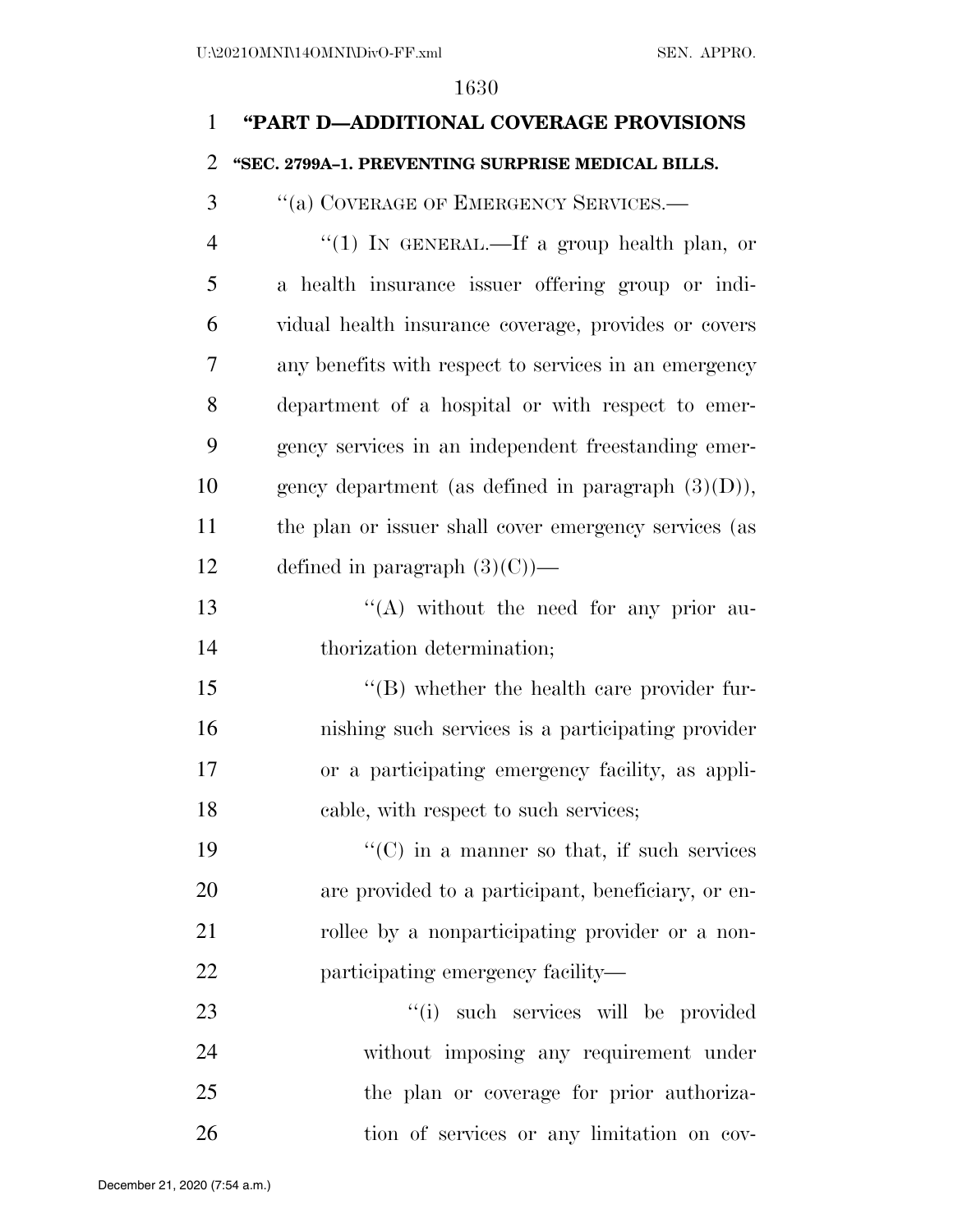| $\mathbf{1}$   | erage that is more restrictive than the re-   |
|----------------|-----------------------------------------------|
| $\overline{2}$ | quirements or limitations that apply to       |
| 3              | emergency services received from partici-     |
| $\overline{4}$ | pating providers and participating emer-      |
| 5              | gency facilities with respect to such plan or |
| 6              | coverage, respectively;                       |
| $\tau$         | "(ii) the cost-sharing requirement is         |
| 8              | not greater than the requirement that         |
| 9              | would apply if such services were provided    |
| 10             | by a participating provider or a partici-     |
| 11             | pating emergency facility;                    |
| 12             | "(iii) such cost-sharing requirement is       |
| 13             | calculated as if the total amount that        |
| 14             | would have been charged for such services     |
| 15             | by such participating provider or partici-    |
| 16             | pating emergency facility were equal to the   |
| 17             | recognized amount (as defined in para-        |
| 18             | graph $(3)(H)$ ) for such services, plan or   |
| 19             | coverage, and year;                           |
| 20             | "(iv) the group health plan or health         |
| 21             | insurance issuer, respectively—               |
| 22             | $\lq (I)$ not later than 30 calendar          |
| 23             | days after the bill for such services is      |
| 24             | transmitted by such provider or facil-        |
| 25             | ity, sends to the provider or facility,       |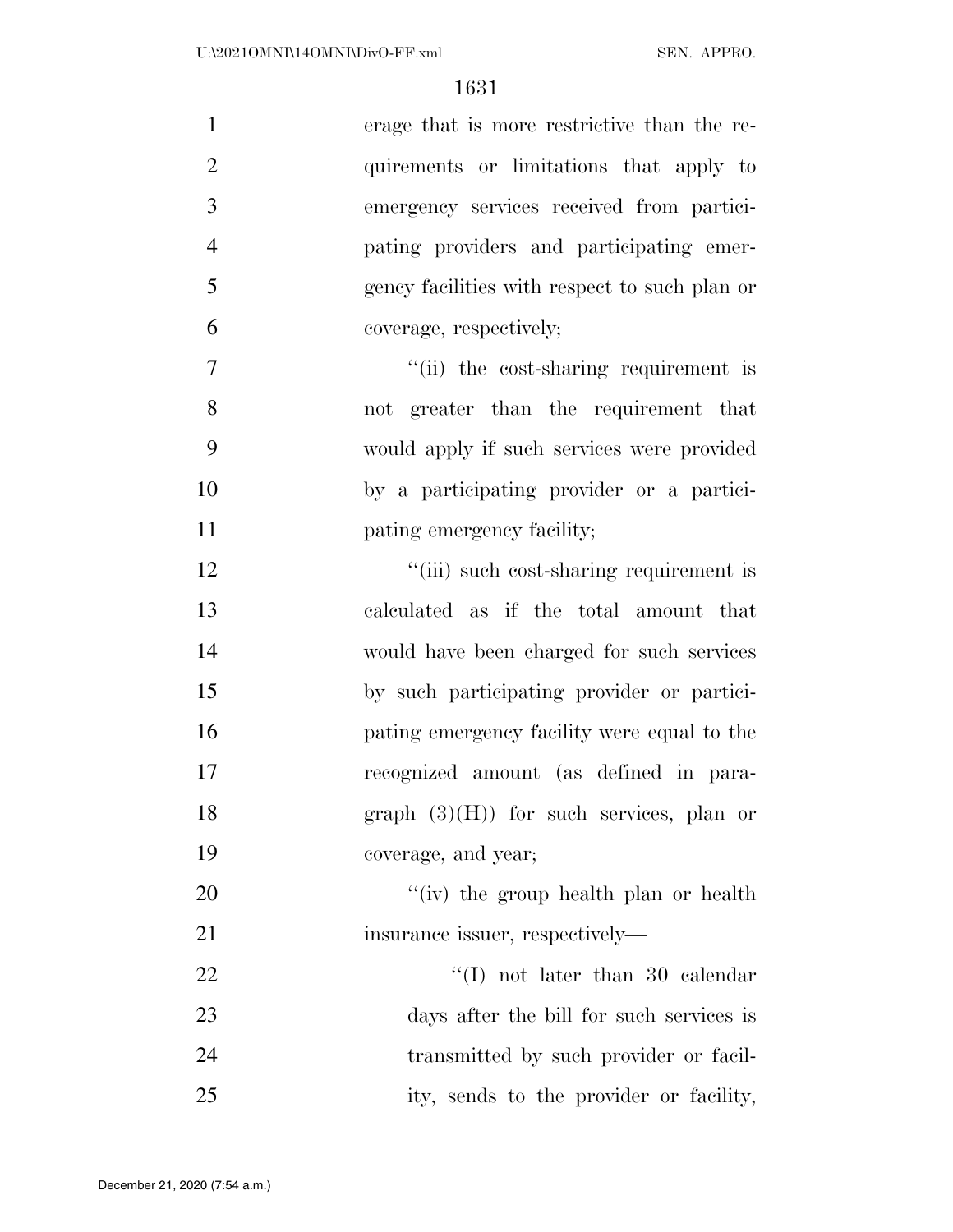| $\mathbf{1}$   | as applicable, an initial payment or         |
|----------------|----------------------------------------------|
| $\overline{2}$ | notice of denial of payment; and             |
| 3              | "(II) pays a total plan or cov-              |
| $\overline{4}$ | erage payment directly to such pro-          |
| 5              | vider or facility, respectively (in ac-      |
| 6              | cordance, if applicable, with the tim-       |
| $\overline{7}$ | ing requirement described in sub-            |
| 8              | section $(e)(6)$ that is, with applica-      |
| 9              | tion of any initial payment under sub-       |
| 10             | clause $(I)$ , equal to the amount by        |
| 11             | which the out-of-network rate (as de-        |
| 12             | fined in paragraph $(3)(K)$ for such         |
| 13             | services exceeds the cost-sharing            |
| 14             | amount for such services (as deter-          |
| 15             | mined in accordance with clauses (ii)        |
| 16             | and (iii)) and year; and                     |
| 17             | "(v) any cost-sharing payments made          |
| 18             | by the participant, beneficiary, or enrollee |
| 19             | with respect to such emergency services so   |
| 20             | furnished shall be counted toward any in-    |
| 21             | network deductible or out-of-pocket maxi-    |
| 22             | mums applied under the plan or coverage,     |
| 23             | respectively (and such in-network deduct-    |
| 24             | ible and out-of-pocket maximums shall be     |
| 25             | applied) in the same manner as if such       |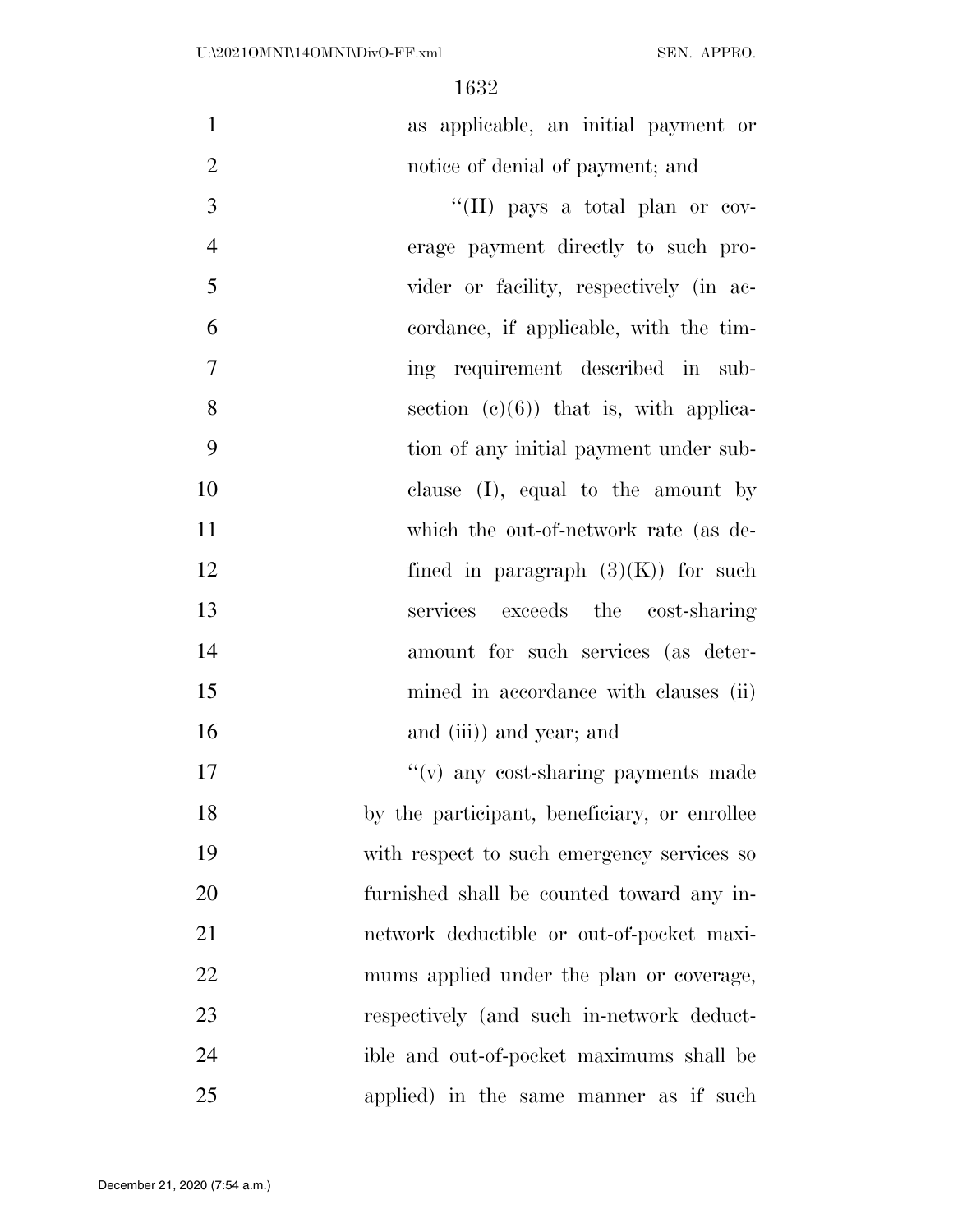| $\mathbf{1}$   | cost-sharing payments were made with re-          |
|----------------|---------------------------------------------------|
| $\overline{2}$ | spect to emergency services furnished by a        |
| 3              | participating provider or a participating         |
| $\overline{4}$ | emergency facility; and                           |
| 5              | "(D) without regard to any other term or          |
| 6              | condition of such coverage (other than exclusion  |
| 7              | or coordination of benefits, or an affiliation or |
| 8              | waiting period, permitted under section 2704 of   |
| 9              | this Act, including as incorporated pursuant to   |
| 10             | section 715 of the Employee Retirement Income     |
| 11             | Security Act of 1974 and section 9815 of the      |
| 12             | Internal Revenue Code of 1986, and other than     |
| 13             | applicable cost-sharing).                         |
| 14             | "(2) AUDIT PROCESS AND REGULATIONS FOR            |
| 15             | QUALIFYING PAYMENT AMOUNTS.-                      |
| 16             | "(A) AUDIT PROCESS.—                              |
| 17             | "(i) IN GENERAL.—Not later than Oc-               |
| 18             | tober 1, 2021, the Secretary, in consulta-        |
| 19             | tion with the Secretary of Labor and the          |
| 20             | Secretary of the Treasury, shall establish        |
| 21             | through rulemaking a process, in accord-          |
| 22             | ance with clause (ii), under which group          |
| 23             | health plans and health insurance issuers         |
| 24             | offering group or individual health insur-        |
| 25             | ance coverage are audited by the Secretary        |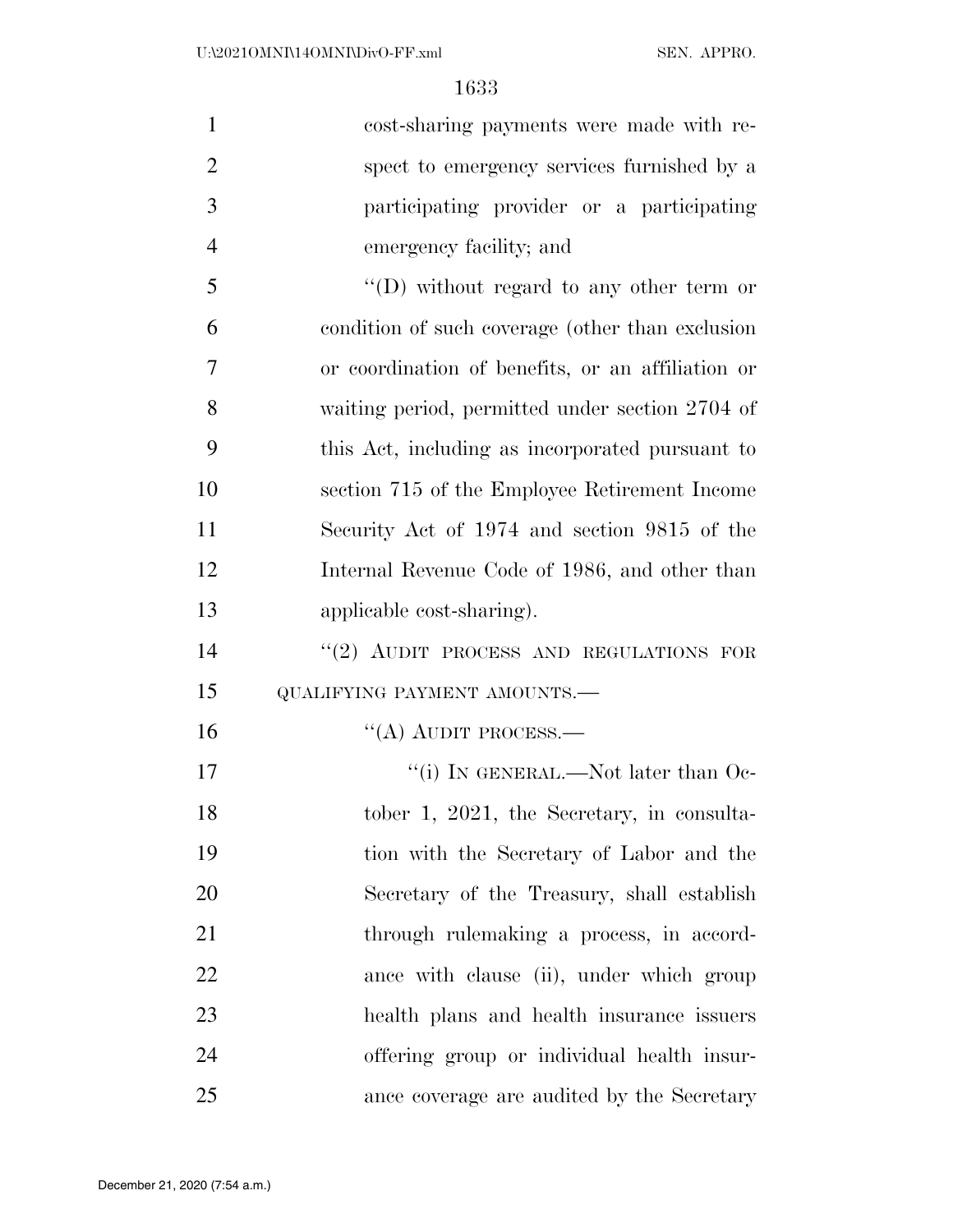| $\mathbf{1}$   | or applicable State authority to ensure     |
|----------------|---------------------------------------------|
| $\overline{2}$ | $that-$                                     |
| 3              | $\lq\lq$ such plans and coverage are        |
| $\overline{4}$ | in compliance with the requirement of       |
| 5              | applying a qualifying payment amount        |
| 6              | under this section; and                     |
| 7              | "(II) such qualifying payment               |
| 8              | amount so applied satisfies the defini-     |
| 9              | tion under paragraph $(3)(E)$ with re-      |
| 10             | spect to the year involved, including       |
| 11             | with respect to a group health plan or      |
| 12             | health insurance issuer described in        |
| 13             | clause (ii) of such paragraph $(3)(E)$ .    |
| 14             | "(ii) AUDIT SAMPLES.—Under the              |
| 15             | process established pursuant to clause (i), |
| 16             | the Secretary—                              |
| 17             | "(I) shall conduct audits de-               |
| 18             | scribed in such clause, with respect to     |
| 19             | a year (beginning with 2022), of a          |
| 20             | sample with respect to such year of         |
| 21             | claims data from not more than 25           |
| 22             | group health plans and health insur-        |
| 23             | ance issuers offering group or indi-        |
| 24             | vidual health insurance coverage; and       |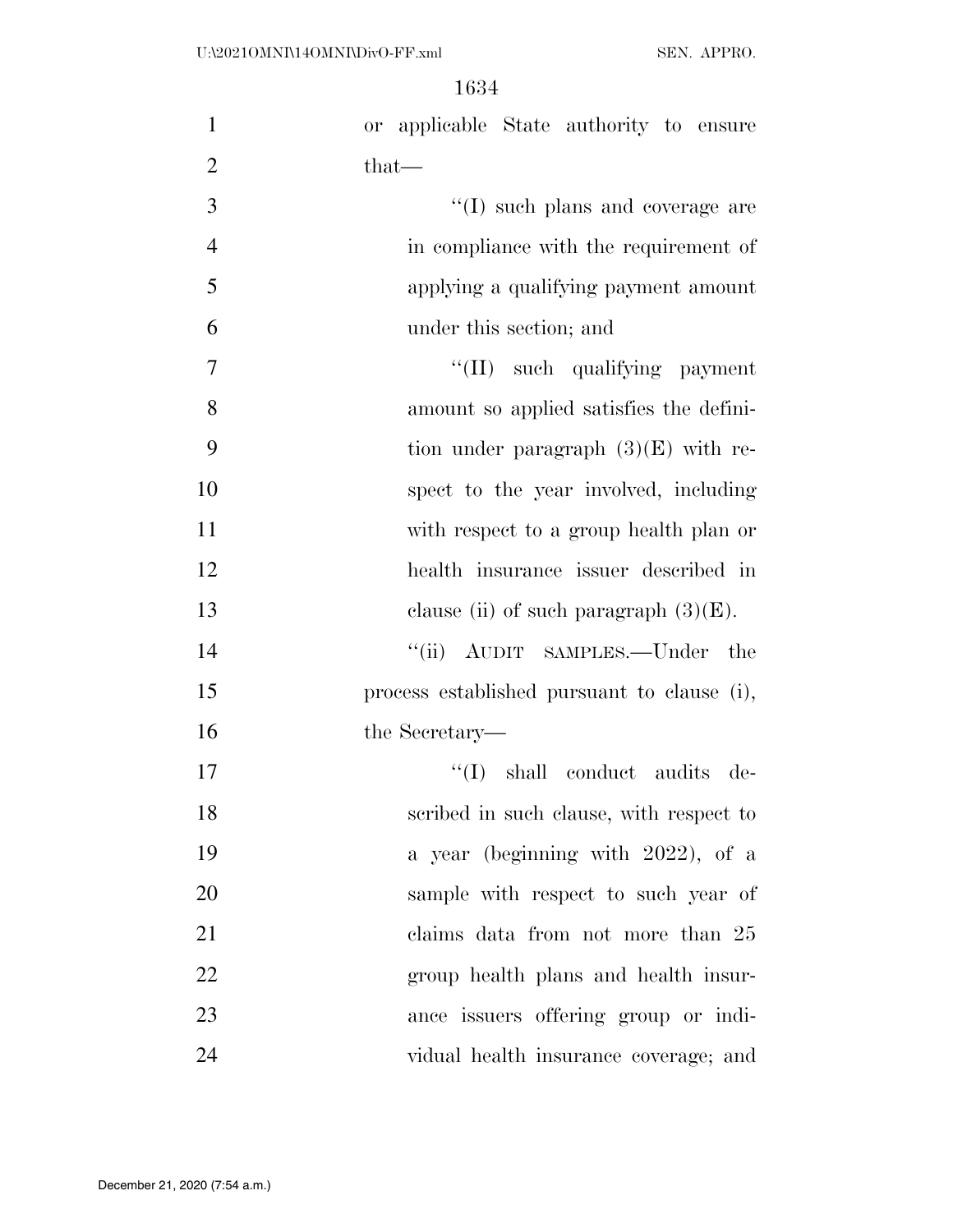| $\mathbf{1}$   | "(II) may audit any group health                 |
|----------------|--------------------------------------------------|
| $\overline{2}$ | plan or health insurance issuer offer-           |
| 3              | ing group or individual health insur-            |
| $\overline{4}$ | ance coverage if the Secretary has re-           |
| 5              | ceived any complaint or other infor-             |
| 6              | mation about such plan or coverage,              |
| 7              | respectively, that involves the compli-          |
| 8              | ance of the plan or coverage, respec-            |
| 9              | tively, with either of the requirements          |
| 10             | described in subclauses $(I)$ and $(II)$ of      |
| 11             | such clause.                                     |
| 12             | "(iii) REPORTS.—Beginning for 2022,              |
| 13             | the Secretary shall annually submit to           |
| 14             | Congress a report on the number of plans         |
| 15             | and issuers with respect to which audits         |
| 16             | were conducted during such year pursuant         |
| 17             | to this subparagraph.                            |
| 18             | "(B) RULEMAKING.—Not later than July             |
| 19             | 1, 2021, the Secretary, in consultation with the |
| 20             | Secretary of Labor and the Secretary of the      |
| 21             | Treasury, shall establish through rulemaking—    |
| 22             | "(i) the methodology the group health            |
| 23             | plan or health insurance issuer offering         |
| 24             | group or individual health insurance cov-        |
| 25             | erage shall use to determine the qualifying      |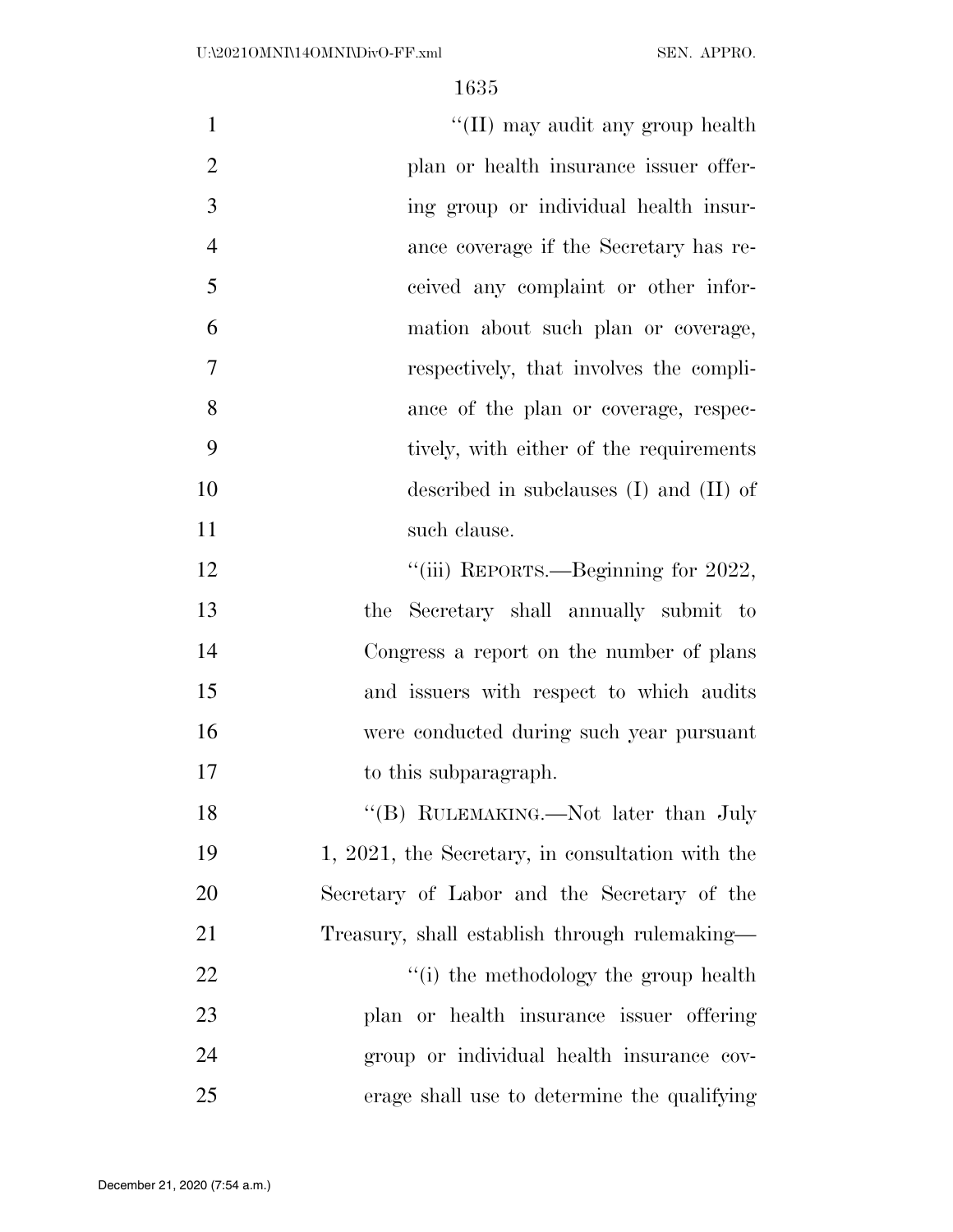| $\mathbf{1}$   | payment amount, differentiating by indi-        |
|----------------|-------------------------------------------------|
| $\overline{2}$ | vidual market, large group market, and          |
| 3              | small group market;                             |
| $\overline{4}$ | "(ii) the information such plan or              |
| 5              | issuer, respectively, shall share with the      |
| 6              | nonparticipating provider or nonpartici-        |
| 7              | pating facility, as applicable, when making     |
| 8              | such a determination;                           |
| 9              | "(iii) the geographic regions applied           |
| 10             | for purposes of this subparagraph, taking       |
| 11             | into account access to items and services in    |
| 12             | rural and underserved areas, including          |
| 13             | health professional shortage areas, as de-      |
| 14             | fined in section 332; and                       |
| 15             | "(iv) a process to receive complaints           |
| 16             | of violations of the requirements described     |
| 17             | in subclauses (I) and (II) of subparagraph      |
| 18             | $(A)(i)$ by group health plans and health in-   |
| 19             | surance issuers offering group or indi-         |
| 20             | vidual health insurance coverage.               |
| 21             | Such rulemaking shall take into account pay-    |
| 22             | ments that are made by such plan or issuer, re- |
| 23             | spectively, that are not on a fee-for-service   |
| 24             | basis. Such methodology may account for rel-    |
| 25             | evant payment adjustments that take into ac-    |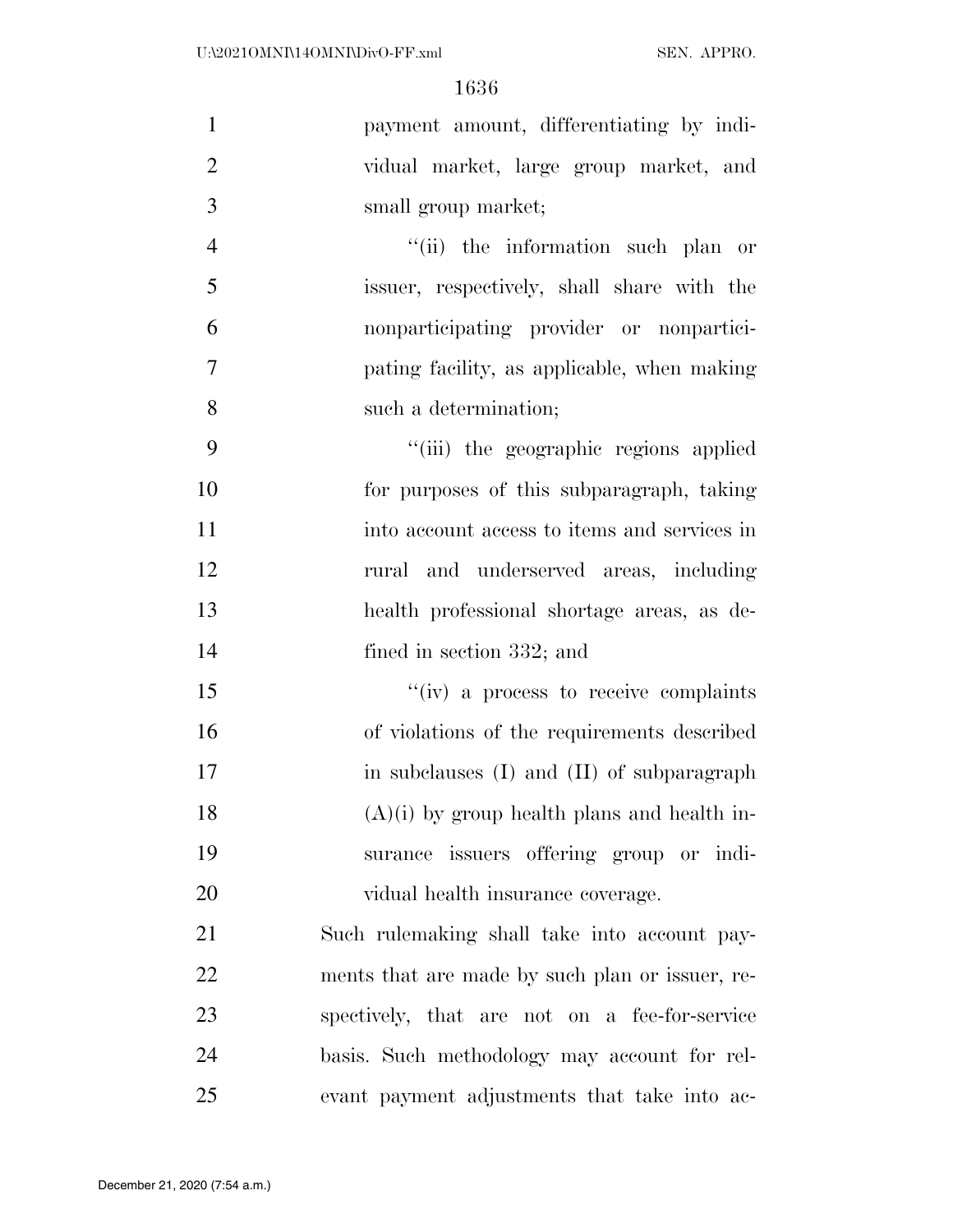count quality or facility type (including higher acuity settings and the case-mix of various fa- cility types) that are otherwise taken into ac- count for purposes of determining payment amounts with respect to participating facilities. In carrying out clause (iii), the Secretary shall consult with the National Association of Insur- ance Commissioners to establish the geographic regions under such clause and shall periodically update such regions, as appropriate, taking into account the findings of the report submitted under section 109(a) of the No Surprises Act. 13 "(3) DEFINITIONS.—In this part and part E: 14 "(A) EMERGENCY DEPARTMENT OF A HOS- PITAL.—The term 'emergency department of a hospital' includes a hospital outpatient depart- ment that provides emergency services (as de-18 fined in subparagraph  $(C)(i)$ . 19 "(B) EMERGENCY MEDICAL CONDITION.— The term 'emergency medical condition' means

 a medical condition manifesting itself by acute symptoms of sufficient severity (including se- vere pain) such that a prudent layperson, who possesses an average knowledge of health and medicine, could reasonably expect the absence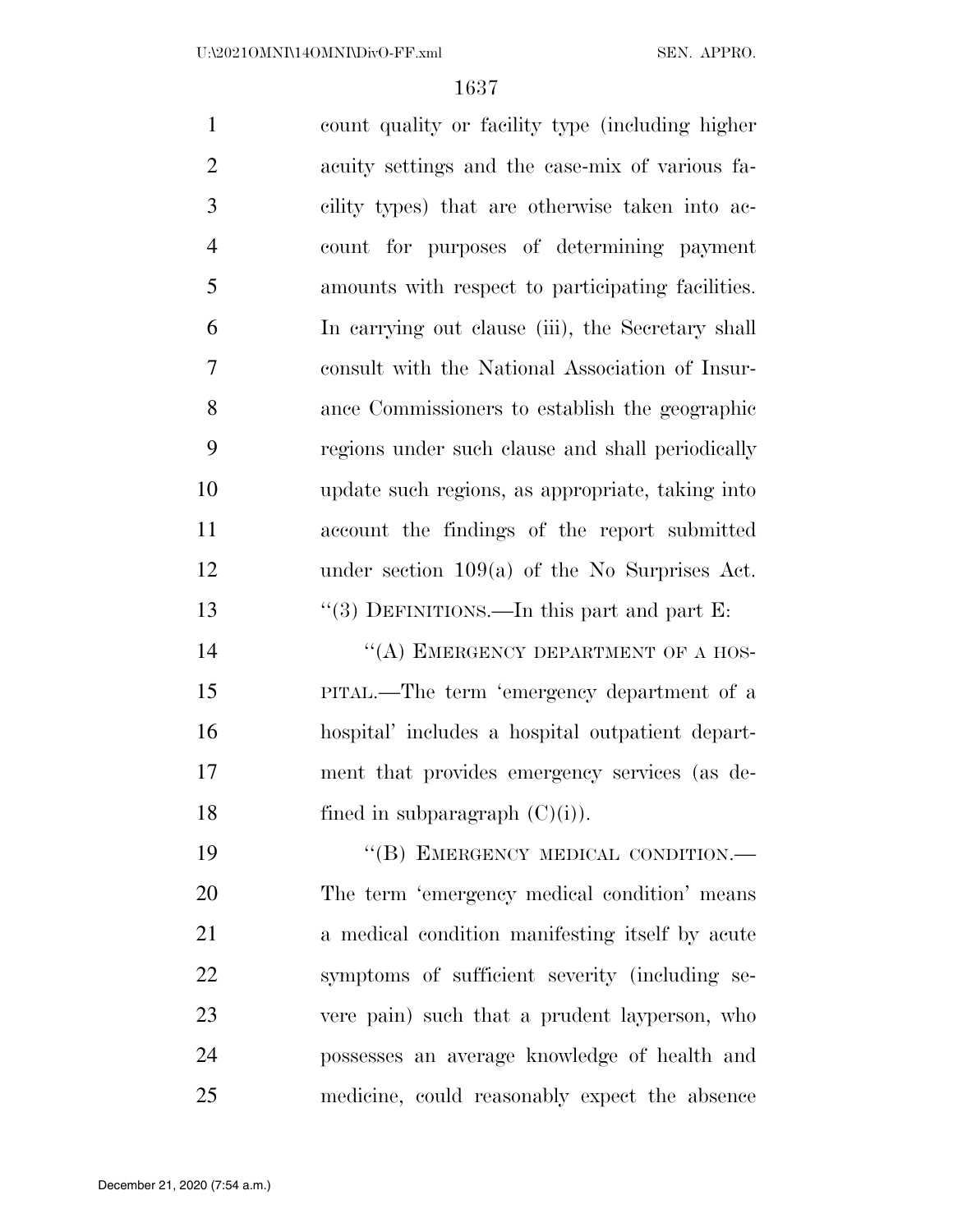| $\mathbf{1}$   | of immediate medical attention to result in a        |
|----------------|------------------------------------------------------|
| $\overline{2}$ | condition described in clause (i), (ii), or (iii) of |
| 3              | section $1867(e)(1)(A)$ of the Social Security       |
| $\overline{4}$ | Act.                                                 |
| 5              | "(C) EMERGENCY SERVICES.-                            |
| 6              | "(i) IN GENERAL.—The term 'emer-                     |
| $\tau$         | gency services', with respect to an emer-            |
| 8              | gency medical condition, means—                      |
| 9              | $\lq\lq$ a medical screening exam-                   |
| 10             | ination (as required under section                   |
| 11             | 1867 of the Social Security Act, or as               |
| 12             | would be required under such section                 |
| 13             | if such section applied to an inde-                  |
| 14             | pendent freestanding emergency de-                   |
| 15             | partment) that is within the capability              |
| 16             | of the emergency department of a hos-                |
| 17             | pital or of an independent free-                     |
| 18             | standing emergency department, as                    |
| 19             | applicable, including ancillary services             |
| 20             | routinely available to the emergency                 |
| 21             | department to evaluate such emer-                    |
| 22             | gency medical condition; and                         |
| 23             | "(II) within the capabilities of                     |
| 24             | the staff and facilities available at the            |
| 25             | hospital or the independent free-                    |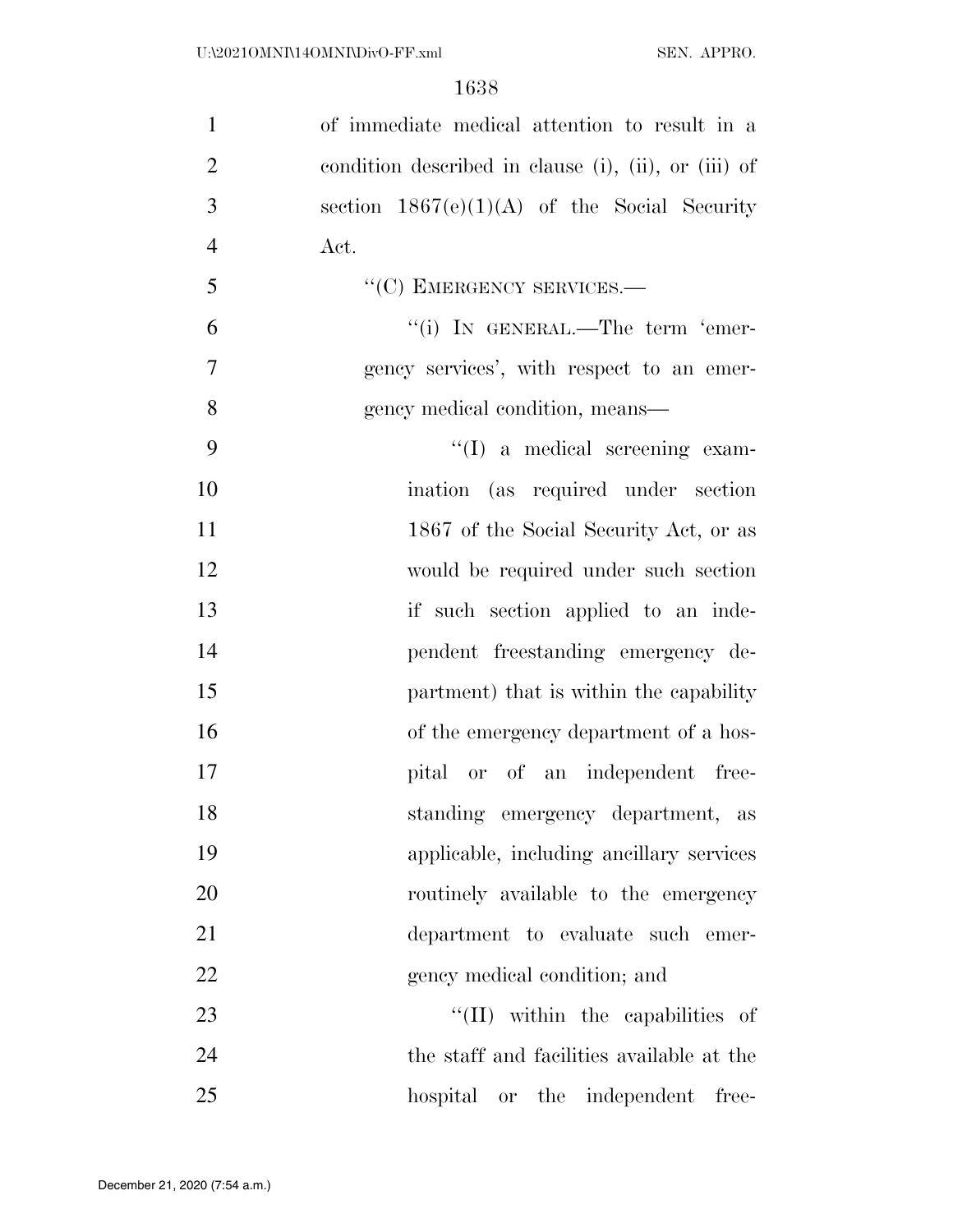| $\mathbf{1}$   | standing emergency department, as       |
|----------------|-----------------------------------------|
| $\overline{2}$ | applicable, such further medical exam-  |
| 3              | ination and treatment as are required   |
| $\overline{4}$ | under section 1867 of such Act, or as   |
| 5              | would be required under such section    |
| 6              | if such section applied to an inde-     |
| $\overline{7}$ | pendent freestanding emergency de-      |
| 8              | partment, to stabilize the patient (re- |
| 9              | gardless of the department of the hos-  |
| 10             | pital in which such further examina-    |
| 11             | tion or treatment is furnished).        |
| 12             | "(ii) INCLUSION OF ADDITIONAL           |
| 13             | SERVICES.-                              |
|                |                                         |
| 14             | "(I) IN GENERAL.—For purposes           |
| 15             | of this subsection and section 2799B-   |
| 16             | 1, in the case of a participant, bene-  |
| 17             | ficiary, or enrollee who is enrolled in |
| 18             | a group health plan or group or indi-   |
| 19             | vidual health insurance coverage of-    |
| 20             | fered by a health insurance issuer and  |
| 21             | who is furnished services described in  |
| 22             | clause (i) with respect to an emer-     |
| 23             | gency medical condition, the term       |
| 24             | 'emergency services' shall include, un- |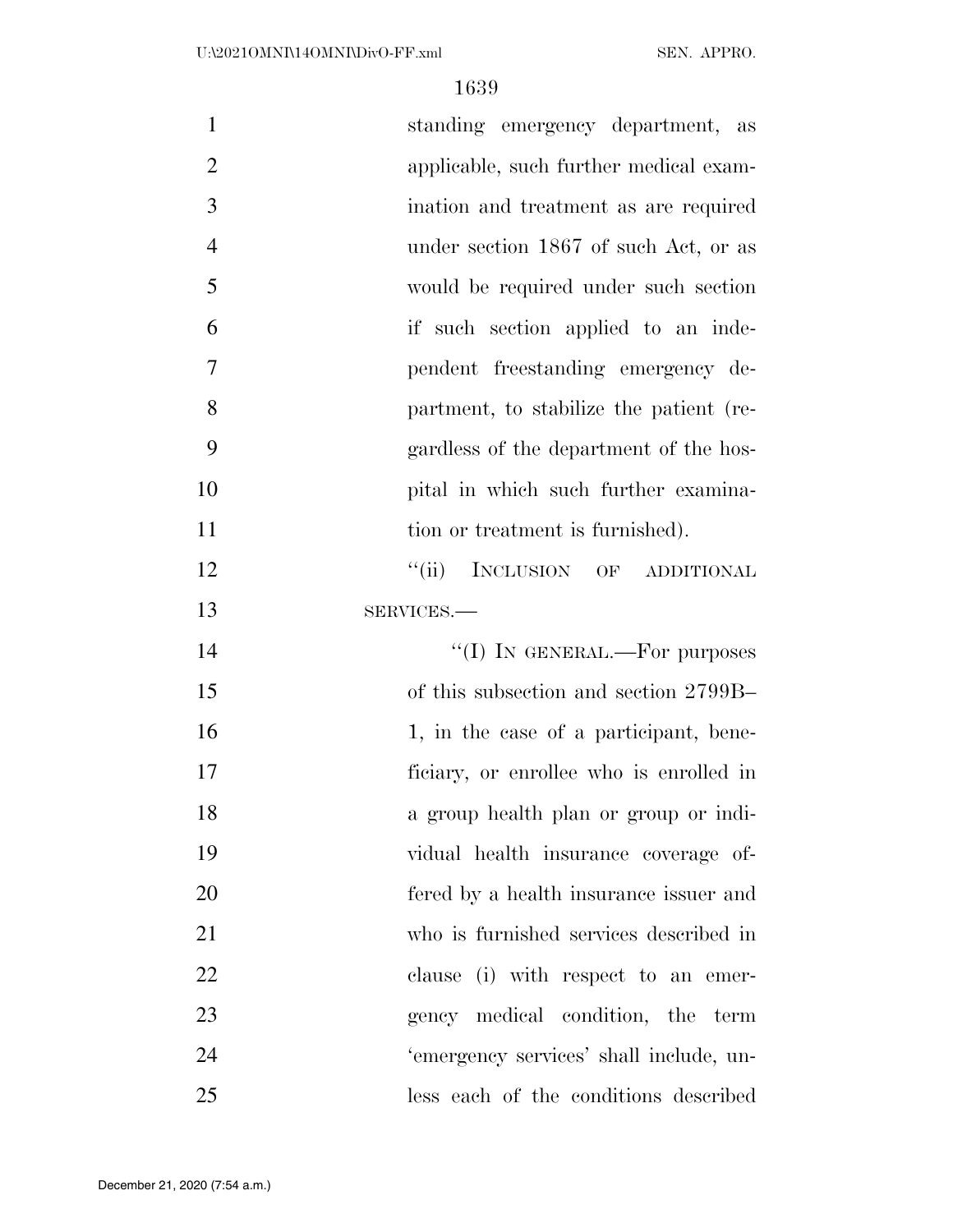| $\mathbf{1}$   | in subclause (II) are met, in addition       |
|----------------|----------------------------------------------|
| $\overline{2}$ | to the items and services described in       |
| 3              | clause (i), items and services—              |
| $\overline{4}$ | "(aa) for which benefits are                 |
| 5              | provided or covered under the                |
| 6              | plan or coverage, respectively;              |
| 7              | and                                          |
| 8              | "(bb) that are furnished by                  |
| 9              | nonparticipating provider or<br>$\mathbf{a}$ |
| 10             | nonparticipating emergency facil-            |
| 11             | ity (regardless of the department            |
| 12             | of the hospital in which such                |
| 13             | items or services are furnished)             |
| 14             | after the participant, beneficiary,          |
| 15             | or enrollee is stabilized and as             |
| 16             | part of outpatient observation or            |
| 17             | an inpatient or outpatient stay              |
| 18             | with respect to the visit in which           |
| 19             | the services described in clause             |
| 20             | (i) are furnished.                           |
| 21             | $``(\Pi)$<br>CONDITIONS.-For<br>pur-         |
| 22             | poses of subclause (I), the conditions       |
| 23             | described in this subclause, with re-        |
| 24             | spect to a participant, beneficiary, or      |
| 25             | enrollee who is stabilized and fur-          |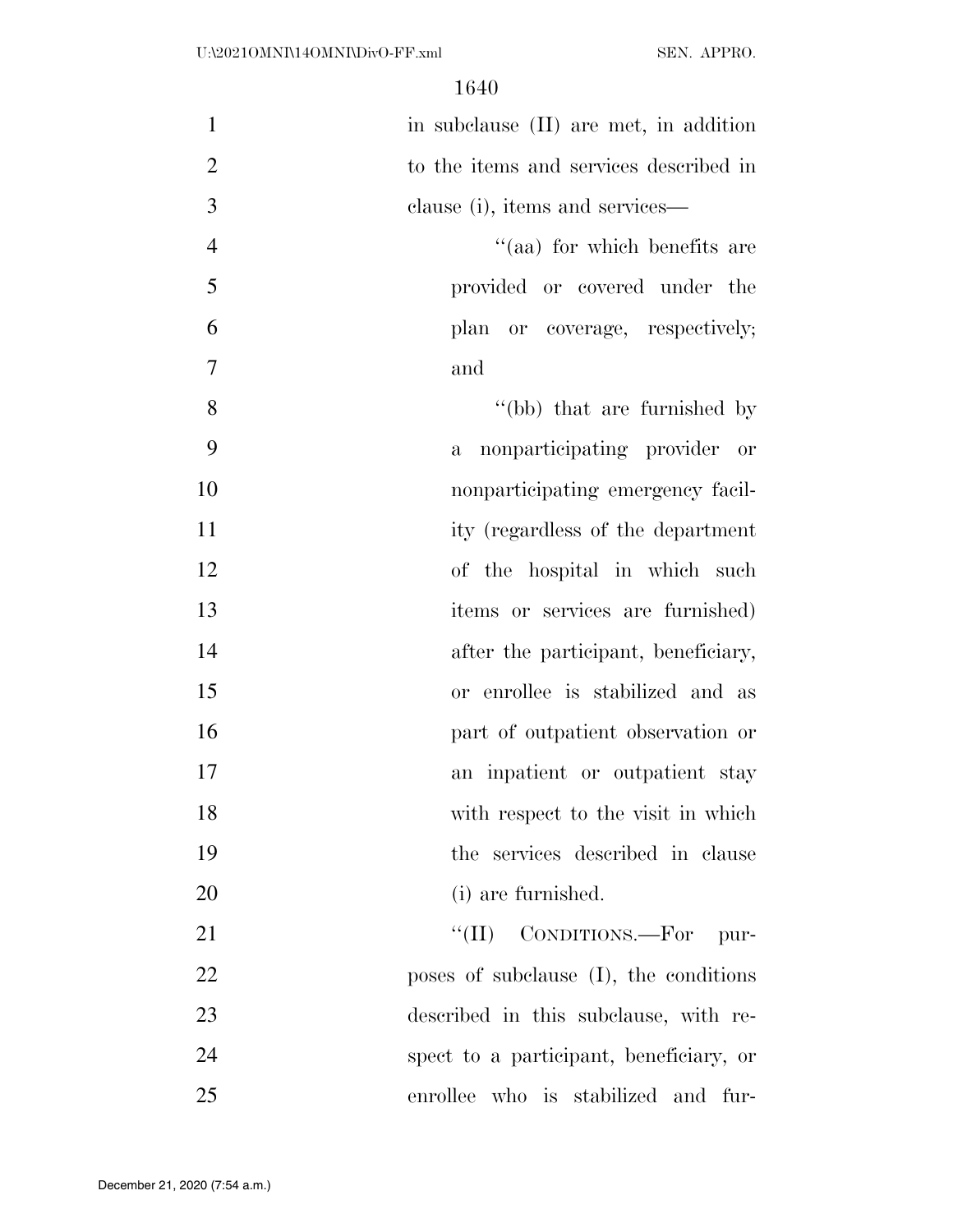| $\mathbf{1}$   | nished additional items and services        |
|----------------|---------------------------------------------|
| $\overline{2}$ | described in subclause (I) after such       |
| 3              | stabilization by a provider or facility     |
| $\overline{4}$ | described in subclause $(I)$ , are the fol- |
| 5              | lowing;                                     |
| 6              | "(aa) Such provider or facil-               |
| $\tau$         | ity determines such individual is           |
| 8              | able to travel using nonmedical             |
| 9              | transportation or nonemergency              |
| 10             | medical transportation.                     |
| 11             | "(bb) Such provider fur-                    |
| 12             | nishing such additional items and           |
| 13             | services satisfies the notice and           |
| 14             | criteria of section<br>consent              |
| 15             | $2799B-2(d)$ with respect to such           |
| 16             | items and services.                         |
| 17             | "(cc) Such individual is in a               |
| 18             | condition to receive (as deter-             |
| 19             | mined in accordance with guide-             |
| 20             | lines issued by the Secretary pur-          |
| 21             | suant to rulemaking) the infor-             |
| 22             | described in section<br>mation              |
| 23             | 2799B-2 and to provide in-                  |
| 24             | formed consent under such sec-              |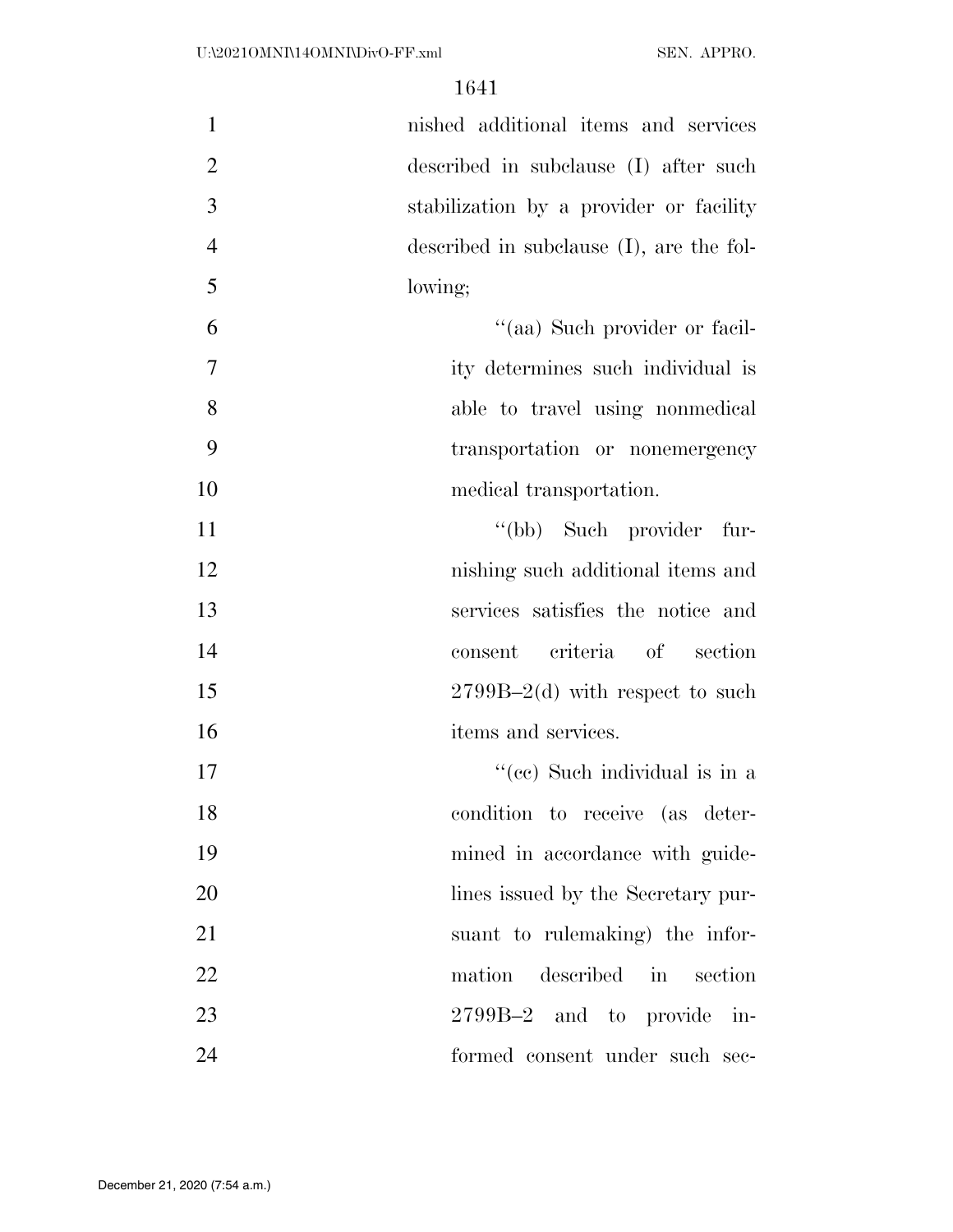| $\mathbf{1}$   | tion, in accordance with applica-            |
|----------------|----------------------------------------------|
| $\overline{2}$ | ble State law.                               |
| 3              | "(dd) Such other conditions,                 |
| $\overline{4}$ | specified by the Secretary,<br>as            |
| 5              | such as conditions relating to co-           |
| 6              | ordinating care transitions to               |
| 7              | participating providers and facili-          |
| 8              | ties.                                        |
| 9              | "(D) INDEPENDENT FREESTANDING                |
| 10             | EMERGENCY DEPARTMENT.—The term 'inde-        |
| 11             | pendent freestanding emergency department'   |
| 12             | means a health care facility that—           |
| 13             | "(i) is geographically separate and          |
| 14             | distinct and licensed separately from a hos- |
| 15             | pital under applicable State law; and        |
| 16             | "(ii) provides any of the emergency          |
| 17             | services (as defined in subparagraph         |
| 18             | (C)(i)).                                     |
| 19             | "(E) QUALIFYING PAYMENT AMOUNT.—             |
| 20             | "(i) IN GENERAL.—The term 'quali-            |
| 21             | fying payment amount' means, subject to      |
| 22             | clauses (ii) and (iii), with respect to a    |
| 23             | sponsor of a group health plan and health    |
| 24             | insurance issuer offering group or indi-     |
| 25             | vidual health insurance coverage—            |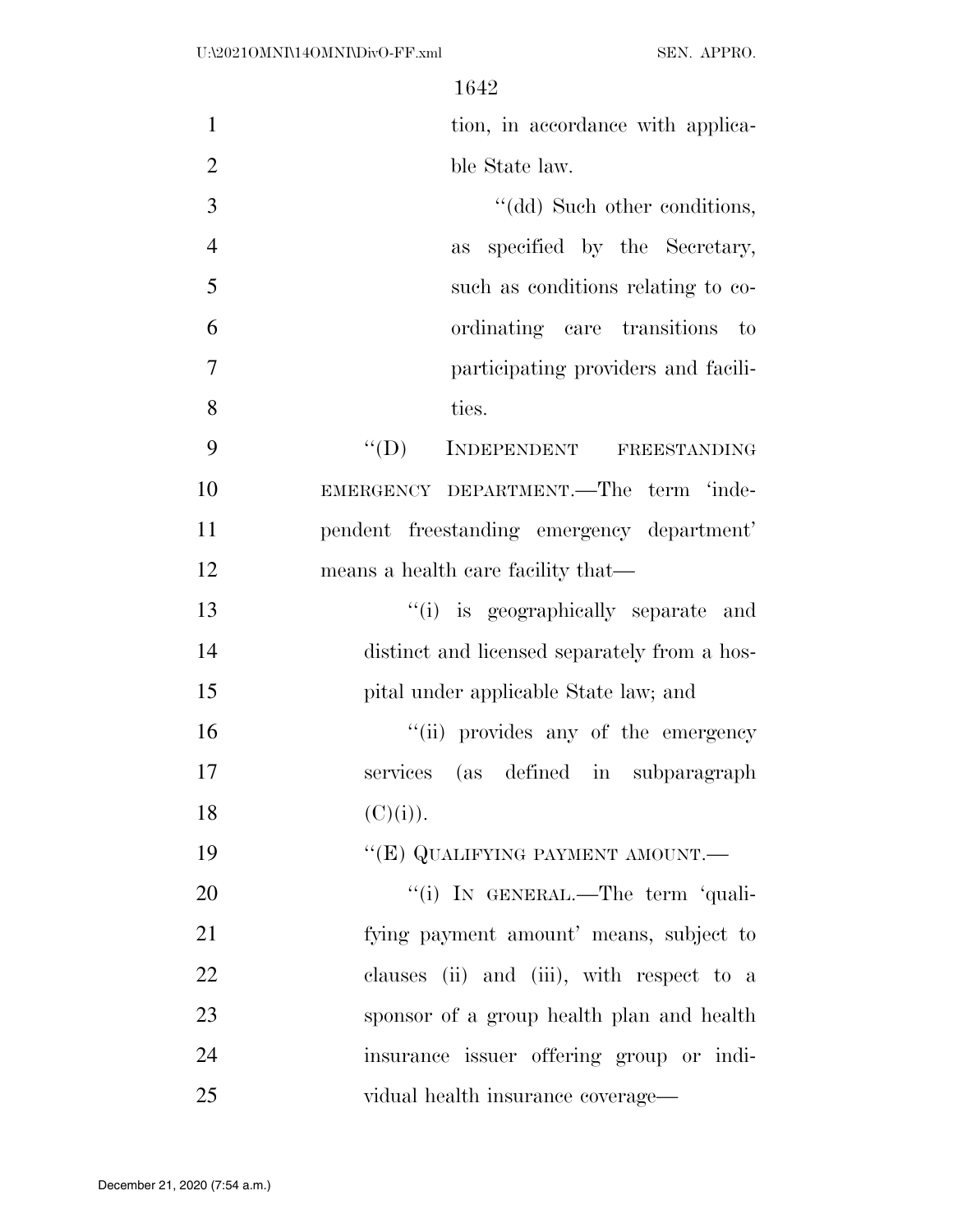| $\mathbf{1}$   | $\lq\lq$ (I) for an item or service fur-           |
|----------------|----------------------------------------------------|
| $\mathbf{2}$   | nished during $2022$ , the median of the           |
| 3              | contracted rates recognized by the                 |
| $\overline{4}$ | plan or issuer, respectively (deter-               |
| 5              | mined with respect to all such plans               |
| 6              | of such sponsor or all such coverage               |
| $\overline{7}$ | offered by such issuer that are offered            |
| 8              | within the same insurance market                   |
| 9              | (specified in subclause $(I)$ , $(II)$ , $(III)$ , |
| 10             | or $(IV)$ of clause $(iv)$ as the plan or          |
| 11             | coverage) as the total maximum pay-                |
| 12             | ment (including the cost-sharing                   |
| 13             | amount imposed for such item or                    |
| 14             | service and the amount to be paid by               |
| 15             | the plan or issuer, respectively) under            |
| 16             | such plans or coverage, respectively,              |
| 17             | on January 31, 2019, for the same or               |
| 18             | a similar item or service that is pro-             |
| 19             | vided by a provider in the same or                 |
| 20             | similar specialty and provided in the              |
| 21             | geographic region in which the item or             |
| 22             | service is furnished, consistent with              |
| 23             | the methodology established by the                 |
| 24             | Secretary under paragraph $(2)(B)$ , in-           |
| 25             | creased by the percentage increase in              |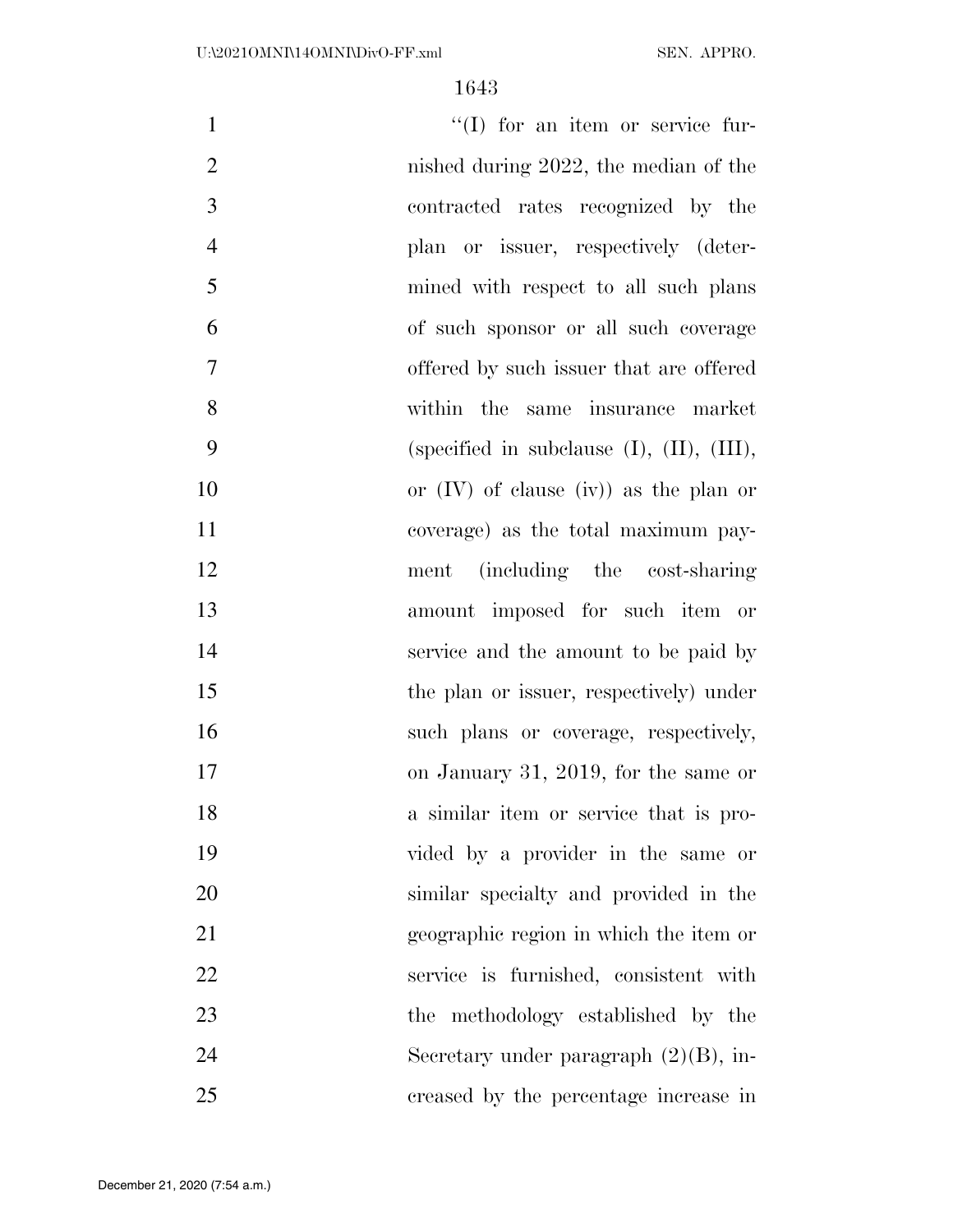| $\mathbf{1}$   | the consumer price index for all urban  |
|----------------|-----------------------------------------|
| $\overline{2}$ | consumers (United States city aver-     |
| 3              | age) over 2019, such percentage in-     |
| $\overline{4}$ | crease over 2020, and such percentage   |
| 5              | increase over 2021; and                 |
| 6              | "(II) for an item or service fur-       |
| $\overline{7}$ | nished during 2023 or a subsequent      |
| 8              | year, the qualifying payment amount     |
| 9              | determined under this clause for such   |
| 10             | an item or service furnished in the     |
| 11             | previous year, increased by the per-    |
| 12             | centage increase in the consumer price  |
| 13             | index for all urban consumers (United   |
| 14             | States city average) over such pre-     |
| 15             | vious year.                             |
| 16             | "(ii) NEW PLANS AND COVERAGE.-          |
| 17             | term 'qualifying payment amount'<br>The |
| 18             | means, with respect to a sponsor of a   |
| 19             | group health plan or health insurance   |
|                |                                         |

 issuer offering group or individual health insurance coverage in a geographic region in which such sponsor or issuer, respec- tively, did not offer any group health plan or health insurance coverage during 2019—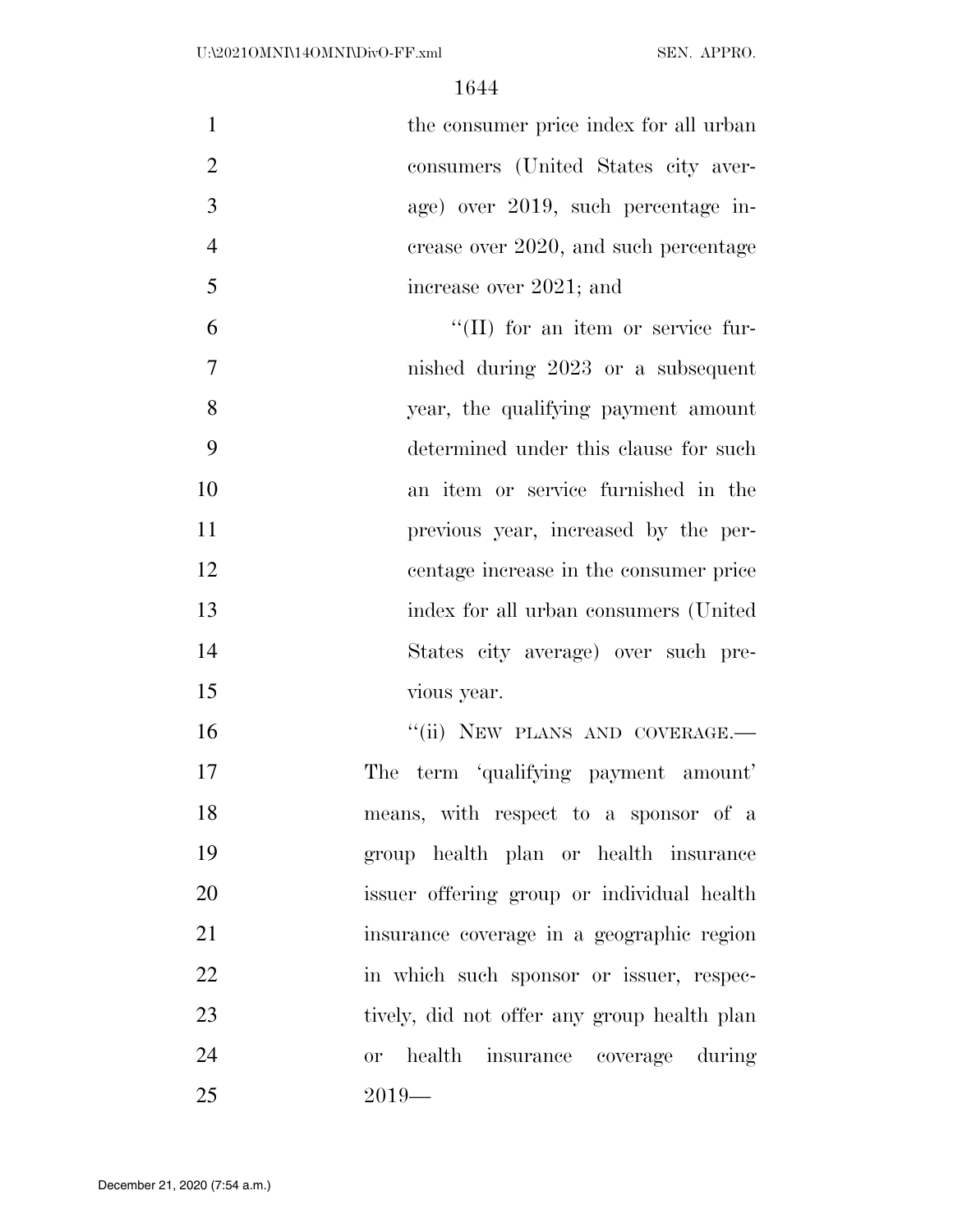| $\mathbf{1}$   | $\lq(1)$ for the first year in which      |
|----------------|-------------------------------------------|
| $\overline{2}$ | such group health plan, group health      |
| 3              | insurance coverage, or individual         |
| $\overline{4}$ | health insurance coverage, respec-        |
| 5              | tively, is offered in such region, a rate |
| 6              | (determined in accordance with a          |
| 7              | methodology established by the Sec-       |
| 8              | retary) for items and services that are   |
| 9              | covered by such plan or coverage and      |
| 10             | furnished during such first year; and     |
| 11             | "(II) for each subsequent year            |
| 12             | such group health plan, group health      |
| 13             | insurance coverage, or individual         |
| 14             | health insurance coverage, respec-        |
| 15             | tively, is offered in such region, the    |
| 16             | qualifying payment amount deter-          |
| 17             | mined under this clause for such          |
| 18             | items and services furnished in the       |
| 19             | previous year, increased by the per-      |
| 20             | centage increase in the consumer price    |
| 21             | index for all urban consumers (United     |
| 22             | States city average) over such pre-       |
| 23             | vious year.                               |
| 24             | "(iii) INSUFFICIENT INFORMATION;          |
| 25             | NEWLY COVERED ITEMS AND SERVICES.-        |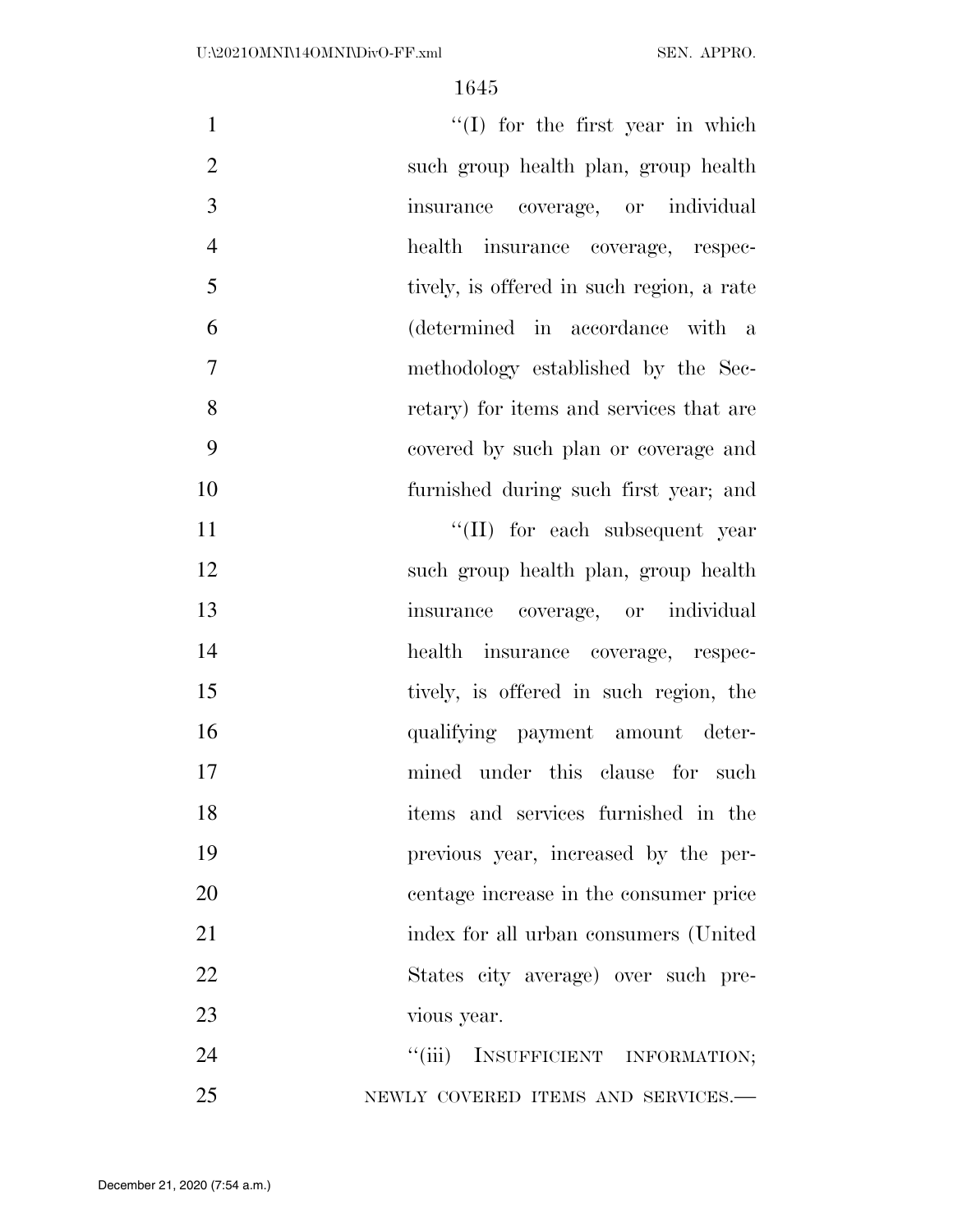| $\mathbf{1}$   | In the case of a sponsor of a group health      |
|----------------|-------------------------------------------------|
| $\overline{2}$ | plan or health insurance issuer offering        |
| 3              | group or individual health insurance cov-       |
| $\overline{4}$ | erage that does not have sufficient infor-      |
| 5              | mation to calculate the median of the con-      |
| 6              | tracted rates described in clause $(i)(I)$ in   |
| 7              | 2019 (or, in the case of a newly covered        |
| 8              | item or service (as defined in clause           |
| 9              | $(v)(III)$ , in the first coverage year (as de- |
| 10             | fined in clause $(v)(I)$ for such item or       |
| 11             | service with respect to such plan or cov-       |
| 12             | erage) for an item or service (including        |
| 13             | with respect to provider type, or amount,       |
| 14             | of claims for items or services (as deter-      |
| 15             | mined by the Secretary) provided in a par-      |
| 16             | ticular geographic region (other than in a      |
| 17             | case with respect to which clause (ii) ap-      |
| 18             | plies)) the term 'qualifying payment            |
| 19             | amount'—                                        |
| 20             | $\lq\lq$ (I) for an item or service fur-        |
| 21             | nished during $2022$ (or, in the case of        |
| 22             | a newly covered item or service, dur-           |
| 23             | ing the first coverage year for such            |
| 24             | item or service with respect to such            |
| 25             | plan or coverage), means such rate for          |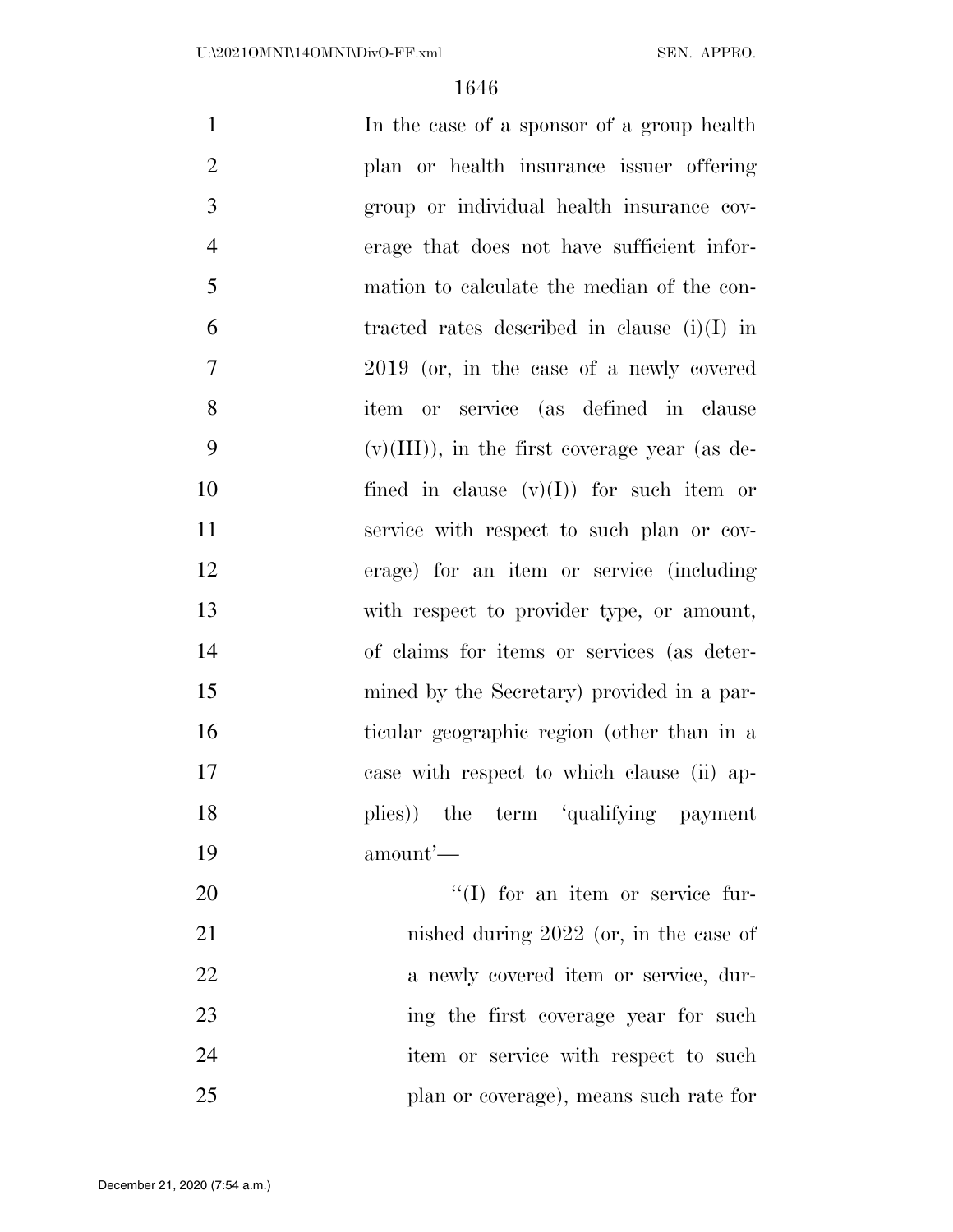| $\mathbf{1}$   | such item or service determined by          |
|----------------|---------------------------------------------|
| $\overline{2}$ | the sponsor or issuer, respectively,        |
| 3              | through use of any database that is         |
| $\overline{4}$ | determined, in accordance with rule-        |
| 5              | making described in paragraph               |
| 6              | $(2)(B)$ , to not have any conflicts of in- |
| $\overline{7}$ | terest and to have sufficient informa-      |
| 8              | tion reflecting allowed amounts paid        |
| 9              | to a health care provider or facility for   |
| 10             | relevant services furnished in the ap-      |
| 11             | plicable geographic region (such as a       |
| 12             | State all-payer claims database);           |
| 13             | "(II) for an item or service fur-           |
| 14             | nished in a subsequent year (before         |
| 15             | the first sufficient information year       |
| 16             | (as defined in clause $(v)(II)$ ) for such  |
| 17             | item or service with respect to such        |
| 18             | plan or coverage), means the rate de-       |
| 19             | termined under subclause (I) or this        |
| 20             | subclause, as applicable, for such item     |
| 21             | or service for the year previous to         |
| 22             | such subsequent year, increased by          |
| 23             | the percentage increase in the con-         |
| 24             | sumer price index for all urban con-        |

December 21, 2020 (7:54 a.m.)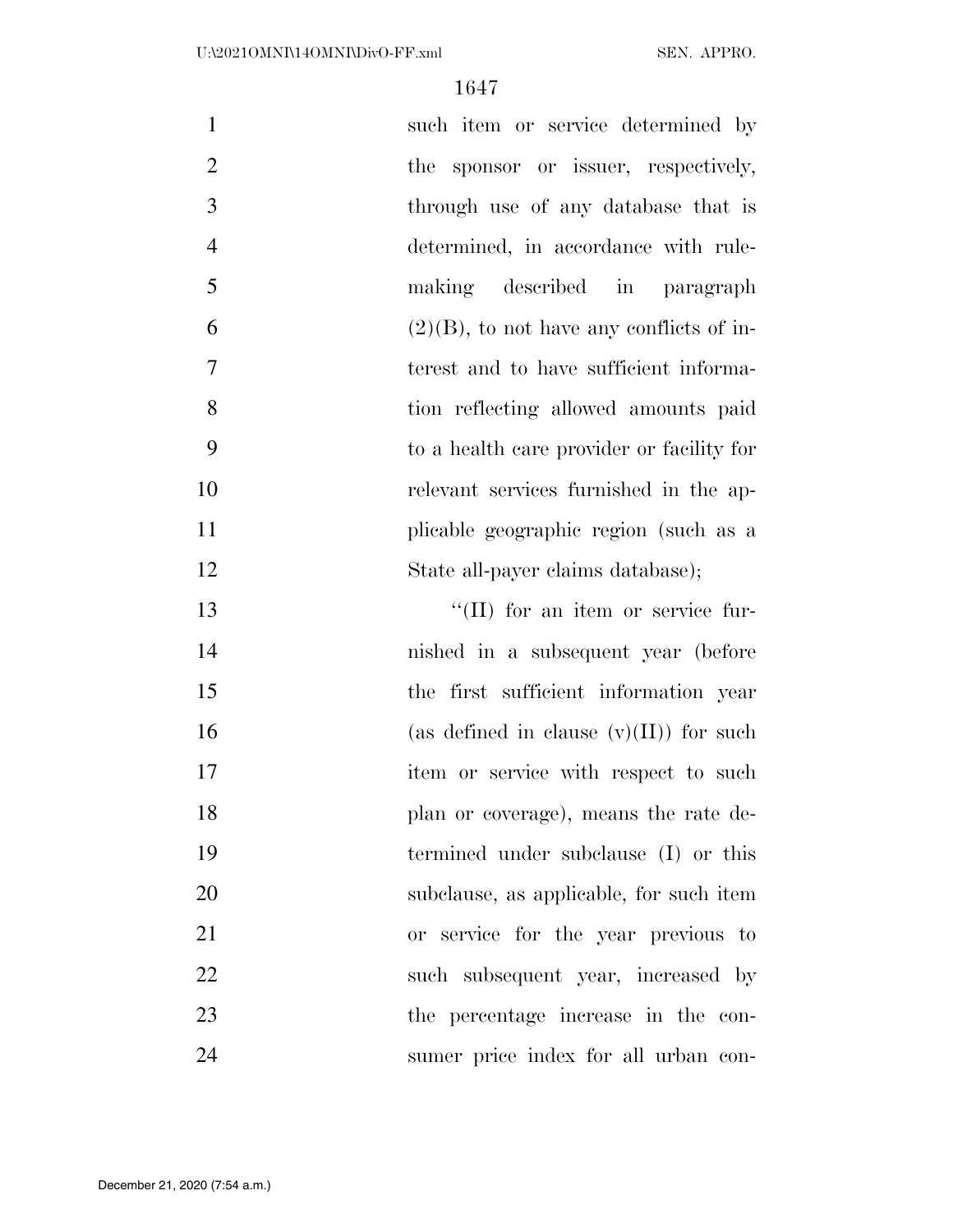sumers (United States city average) over such previous year;

 $\frac{1}{2}$  (III) for an item or service fur- nished in the first sufficient informa- tion year for such item or service with respect to such plan or coverage, has the meaning given the term qualifying 8 payment amount in clause  $(i)(I)$ , ex- cept that in applying such clause to such item or service, the reference to 'furnished during 2022' shall be treat- ed as a reference to furnished during such first sufficient information year, 14 the reference to 'in 2019' shall be treated as a reference to such suffi- cient information year, and the in- crease described in such clause shall 18 not be applied; and

 $\frac{1}{2}$  TV for an item or service fur- nished in any year subsequent to the first sufficient information year for such item or service with respect to 23 such plan or coverage, has the mean-24 ing given such term in clause  $(i)(II)$ , except that in applying such clause to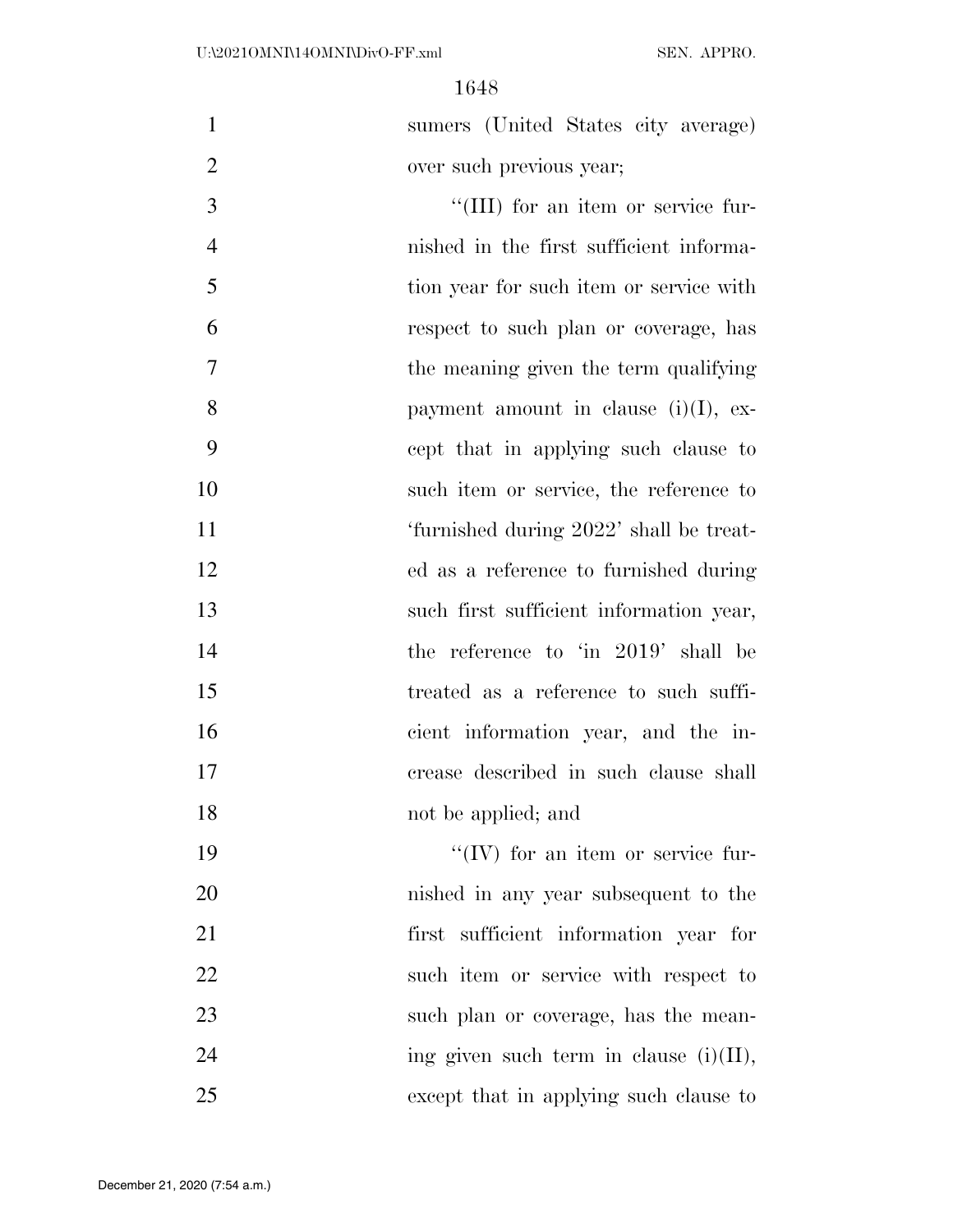| $\mathbf{1}$   | such item or service, the reference to        |
|----------------|-----------------------------------------------|
| $\overline{2}$ | 'furnished during 2023 or a subse-            |
| 3              | quent year' shall be treated as a ref-        |
| $\overline{4}$ | erence to furnished during the year           |
| 5              | after such first sufficient information       |
| 6              | year or a subsequent year.                    |
| $\overline{7}$ | "(iv) INSURANCE MARKET.—For pur-              |
| 8              | poses of clause $(i)(I)$ , a health insurance |
| 9              | market specified in this clause is one of the |
| 10             | following:                                    |
| 11             | $\lq\lq$ (I) The individual market.           |
| 12             | $\lq\lq$ (II) The large group market          |
| 13             | (other than plans described in sub-           |
| 14             | clause $(IV)$ ).                              |
| 15             | "(III) The small group market                 |
| 16             | (other than plans described in sub-           |
| 17             | clause $(IV)$ ).                              |
| 18             | " $(IV)$ In the case of a self-in-            |
| 19             | sured group health plan, other self-in-       |
| 20             | sured group health plans.                     |
| 21             | "(v) DEFINITIONS.—For purposes of             |
| 22             | this subparagraph.                            |
| 23             | "(I) FIRST COVERAGE YEAR.-                    |
| 24             | The term 'first coverage year' means,         |
| 25             | with respect to a group health plan or        |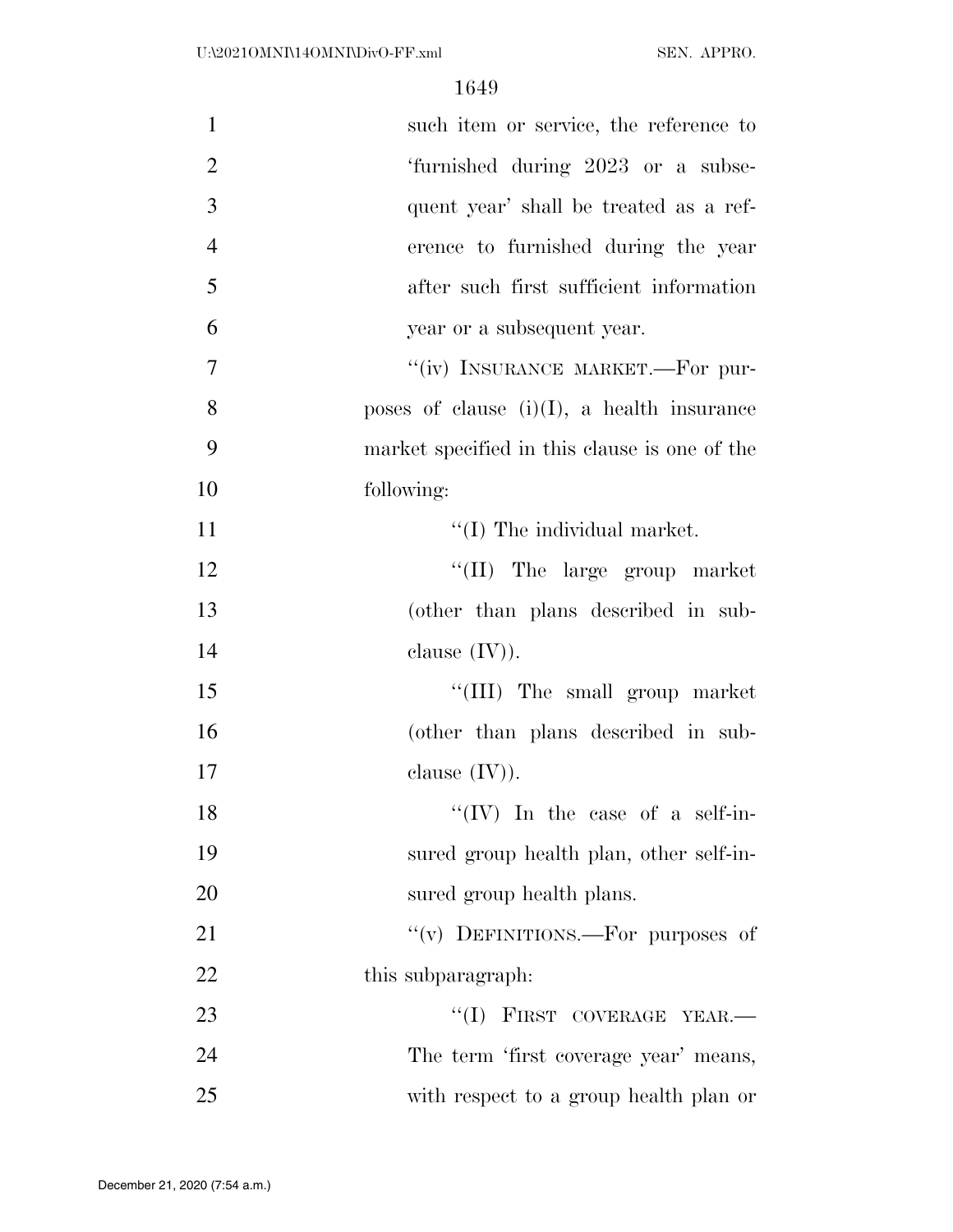| $\mathbf{1}$<br>group or individual health insurance     |
|----------------------------------------------------------|
| $\overline{2}$<br>coverage offered by a health insurance |
| 3<br>issuer and an item or service for                   |
| $\overline{4}$<br>which coverage is not offered in 2019  |
| 5<br>under such plan or coverage, the first              |
| 6<br>year after 2019 for which coverage for              |
| $\tau$<br>such item or service is offered under          |
| 8<br>such plan or health insurance cov-                  |
| 9<br>erage.                                              |
| 10<br>"(II) FIRST SUFFICIENT INFOR-                      |
| 11<br>MATION YEAR.—The term 'first suffi-                |
| 12<br>cient information year' means, with                |
| 13<br>respect to a group health plan or                  |
| 14<br>group or individual health insurance               |
| 15<br>coverage offered by a health insurance             |
| 16<br>issuer—                                            |
| 17<br>"(aa) in the case of an item                       |
| 18<br>or service for which the plan or                   |
| 19<br>coverage does not have sufficient                  |
| 20<br>information to calculate the me-                   |
| 21<br>dian of the contracted rates de-                   |
| 22<br>scribed in clause (i)(I) in 2019,                  |
| 23<br>the first year subsequent to 2022                  |
| 24<br>for which the sponsor or issuer                    |
| 25<br>has such sufficient information to                 |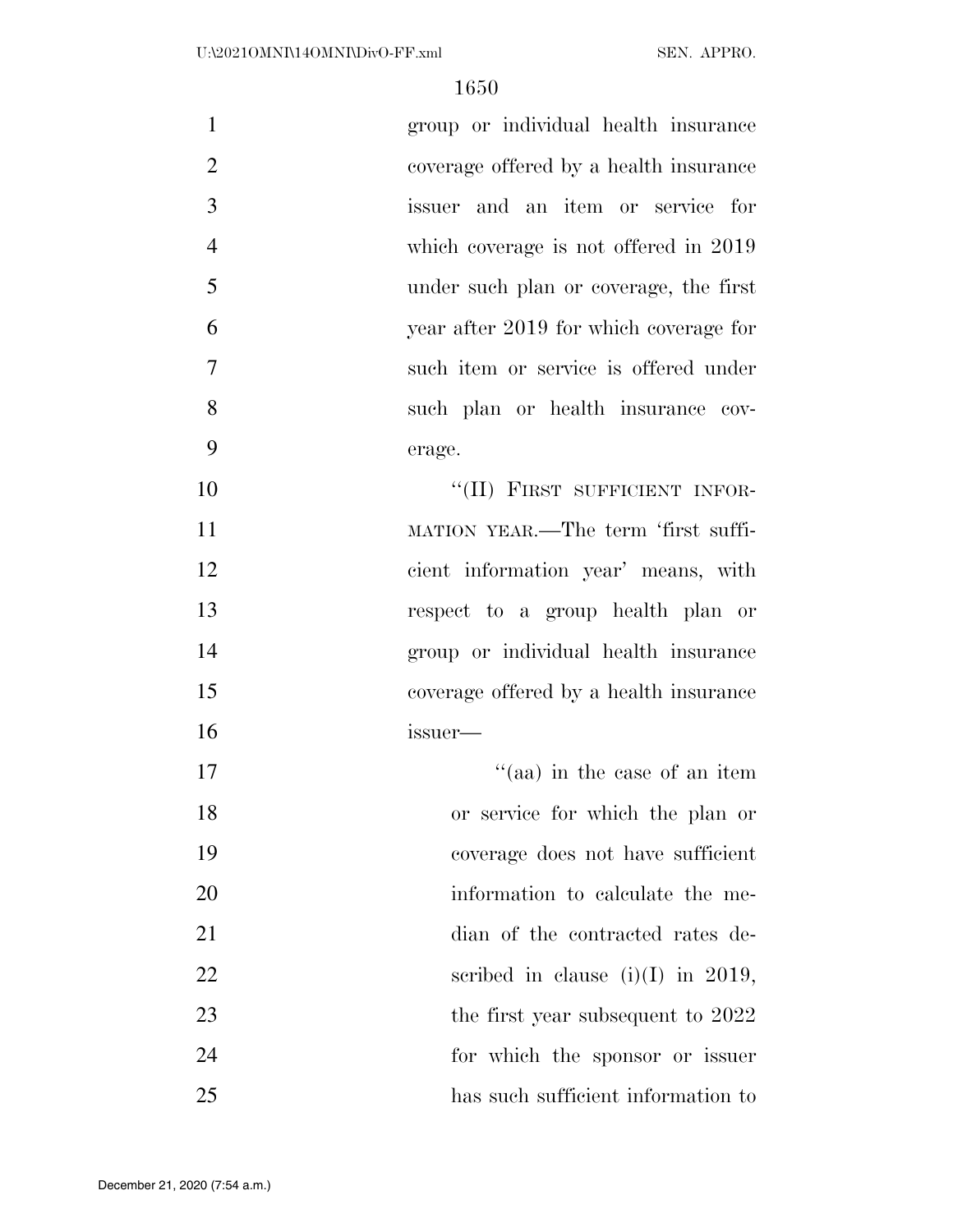calculate the median of such con-2 tracted rates in the year previous to such first subsequent year; and

5 ''(bb) in the case of a newly covered item or service, the first year subsequent to the first cov- erage year for such item or serv- ice with respect to such plan or coverage for which the sponsor or 11 issuer has sufficient information to calculate the median of the contracted rates described in 14 clause  $(i)(I)$  in the year previous 15 to such first subsequent year. 16 "(III) NEWLY COVERED ITEM OR

 SERVICE.—The term 'newly covered item or service' means, with respect to a group health plan or group or indi- vidual health insurance issuer offering health insurance coverage, an item or service for which coverage was not of- fered in 2019 under such plan or cov- erage, but is offered under such plan or coverage in a year after 2019.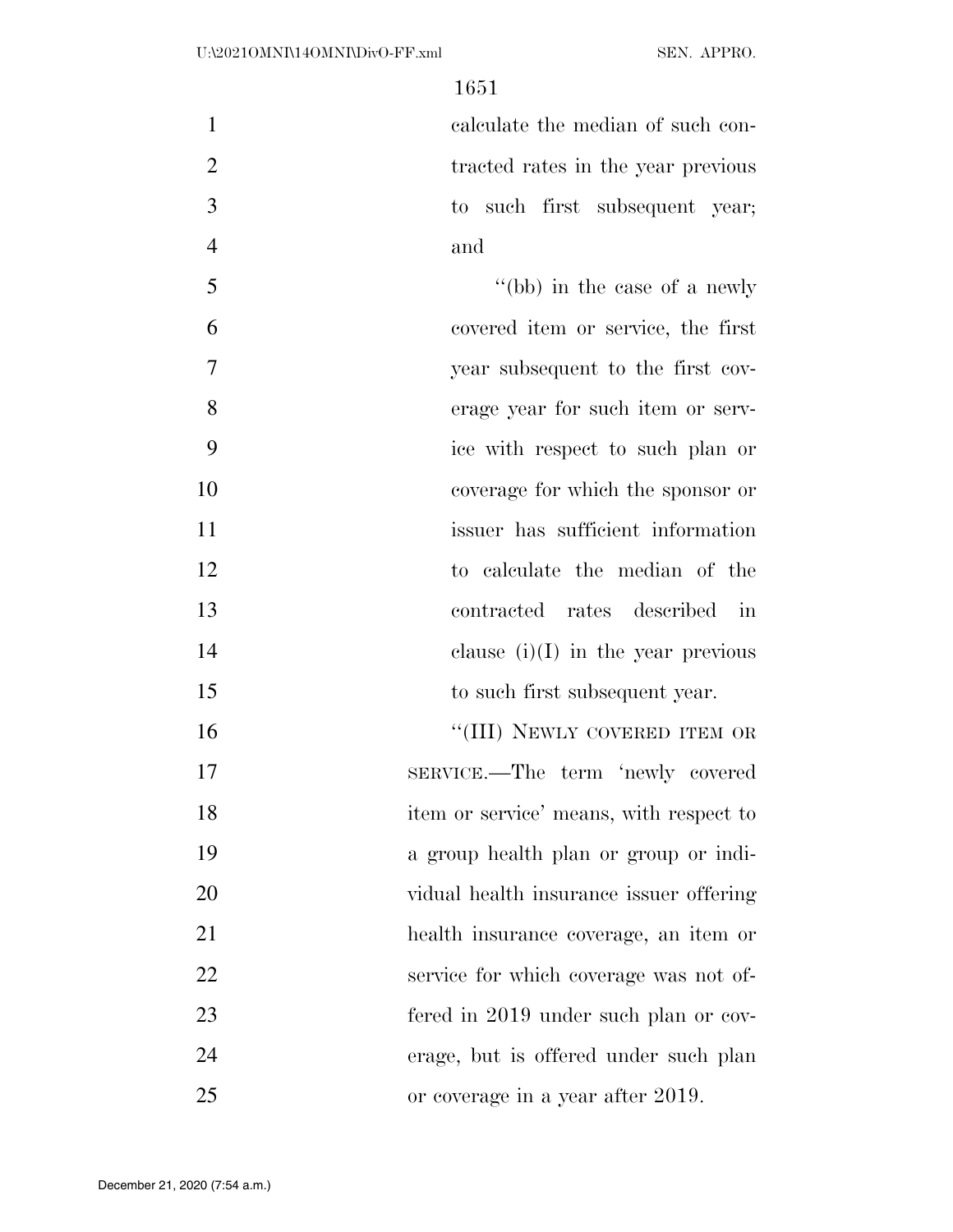1 ""(F) NONPARTICIPATING EMERGENCY FA- CILITY; PARTICIPATING EMERGENCY FACIL-ITY.—

4 "(i) NONPARTICIPATING EMERGENCY FACILITY.—The term 'nonparticipating emergency facility' means, with respect to an item or service and a group health plan or group or individual health insurance coverage offered by a health insurance issuer, an emergency department of a hos-11 pital, or an independent freestanding emer- gency department, that does not have a contractual relationship directly or indi- rectly with the plan or issuer, respectively, for furnishing such item or service under 16 the plan or coverage, respectively.

17 "'(ii) PARTICIPATING EMERGENCY FA- CILITY.—The term 'participating emer- gency facility' means, with respect to an item or service and a group health plan or group or individual health insurance cov- erage offered by a health insurance issuer, an emergency department of a hospital, or an independent freestanding emergency de-partment, that has a contractual relation-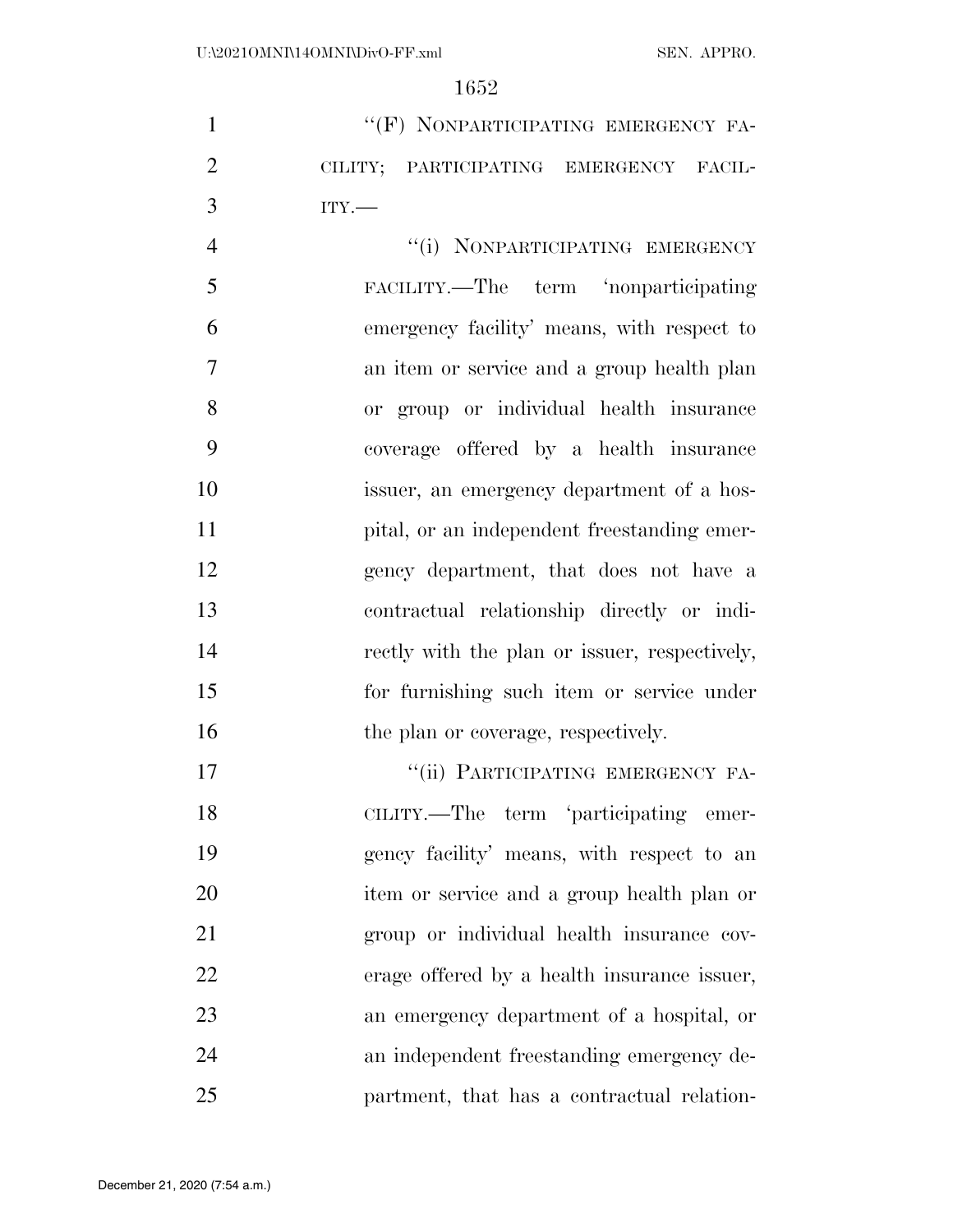| $\mathbf{1}$   | ship directly or indirectly with the plan or   |
|----------------|------------------------------------------------|
| $\overline{2}$ | issuer, respectively, with respect to the fur- |
| 3              | nishing of such an item or service at such     |
| $\overline{4}$ | facility.                                      |
| 5              | "(G) NONPARTICIPATING PROVIDERS; PAR-          |
| 6              | TICIPATING PROVIDERS.-                         |
| 7              | "(i) NONPARTICIPATING PROVIDER.-               |
| 8              | term 'nonparticipating provider'<br>The        |
| 9              | means, with respect to an item or service      |
| 10             | and a group health plan or group or indi-      |
| 11             | vidual health insurance coverage offered by    |
| 12             | a health insurance issuer, a physician or      |
| 13             | other health care provider who is acting       |
| 14             | within the scope of practice of that pro-      |
| 15             | vider's license or certification under appli-  |
| 16             | cable State law and who does not have a        |
| 17             | contractual relationship with the plan or      |
| 18             | issuer, respectively, for furnishing such      |
| 19             | item or service under the plan or coverage,    |
| 20             | respectively.                                  |
| 21             | "(ii) PARTICIPATING PROVIDER.—The              |
| 22             | term 'participating provider' means, with      |
| 23             | respect to an item or service and a group      |
| 24             | health plan or group or individual health      |
| 25             | insurance coverage offered by a health in-     |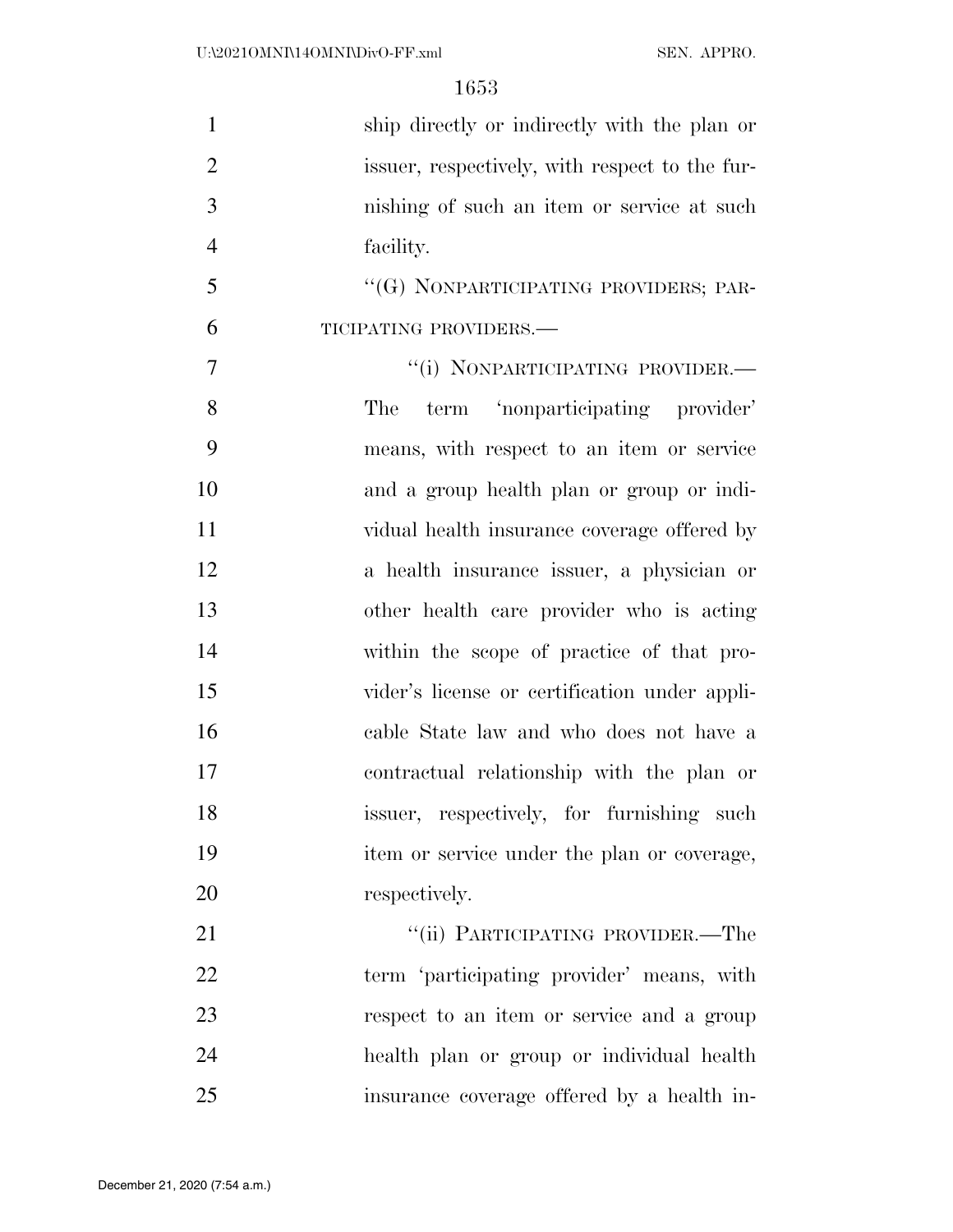|                | surance issuer, a physician or other health  |
|----------------|----------------------------------------------|
| $\overline{2}$ | care provider who is acting within the       |
| 3              | scope of practice of that provider's license |
| $\overline{4}$ | or certification under applicable State law  |
| $\overline{5}$ | and who has a contractual relationship       |
| 6              | with the plan or issuer, respectively, for   |
| 7              | furnishing such item or service under the    |
| 8              | plan or coverage, respectively.              |

9 "(H) RECOGNIZED AMOUNT.—The term 'recognized amount' means, with respect to an item or service furnished by a nonparticipating provider or nonparticipating emergency facility during a year and a group health plan or group or individual health insurance coverage offered by a health insurance issuer—

16  $"$ (i) subject to clause (iii), in the case of such item or service furnished in a State 18 that has in effect a specified State law with respect to such plan, coverage, or issuer, respectively; such a nonpartici- pating provider or nonparticipating emer-22 gency facility; and such an item or service, 23 the amount determined in accordance with 24 such law;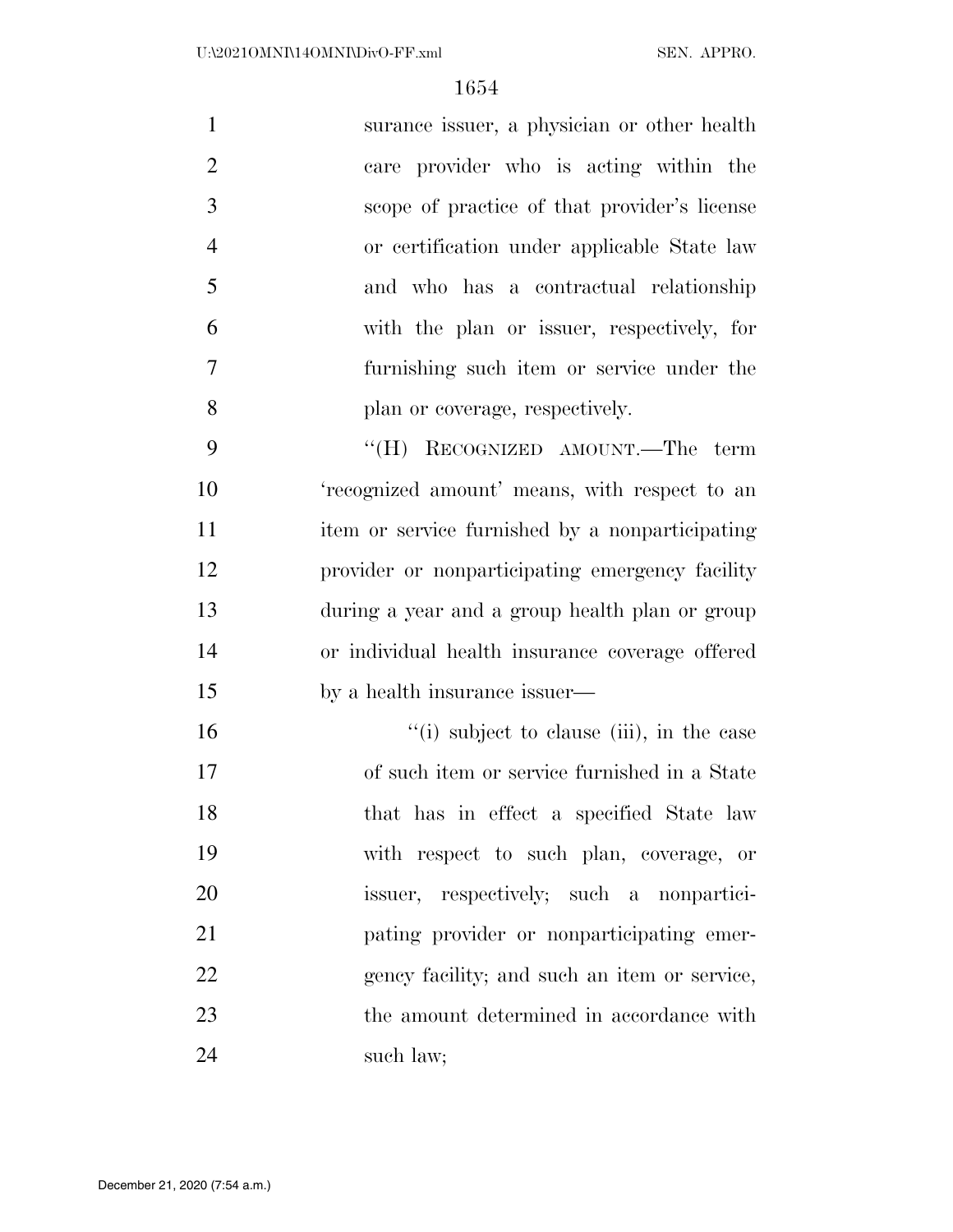| $\mathbf{1}$   | "(ii) subject to clause (iii), in the case     |
|----------------|------------------------------------------------|
| $\overline{2}$ | of such item or service furnished in a State   |
| 3              | that does not have in effect a specified       |
| $\overline{4}$ | State law, with respect to such plan, cov-     |
| 5              | erage, or issuer, respectively; such a non-    |
| 6              | participating provider or nonparticipating     |
| $\overline{7}$ | emergency facility; and such an item or        |
| 8              | service, the amount that is the qualifying     |
| 9              | payment amount (as defined in subpara-         |
| 10             | $graph (E)$ for such year and determined       |
| 11             | in accordance with rule making described in    |
| 12             | paragraph $(2)(B)$ for such item or service;   |
| 13             | <b>or</b>                                      |
| 14             | "(iii) in the case of such item or serv-       |
| 15             | ice furnished in a State with an All-Payer     |
| 16             | Model Agreement under section 1115A of         |
| 17             | the Social Security Act, the amount that       |
| 18             | the State approves under such system for       |
| 19             | such item or service so furnished.             |
| 20             | "(I) SPECIFIED STATE LAW.—The term             |
| 21             | 'specified State law' means, with respect to a |
|                |                                                |

 State, an item or service furnished by a non- participating provider or nonparticipating emer- gency facility during a year and a group health plan or group or individual health insurance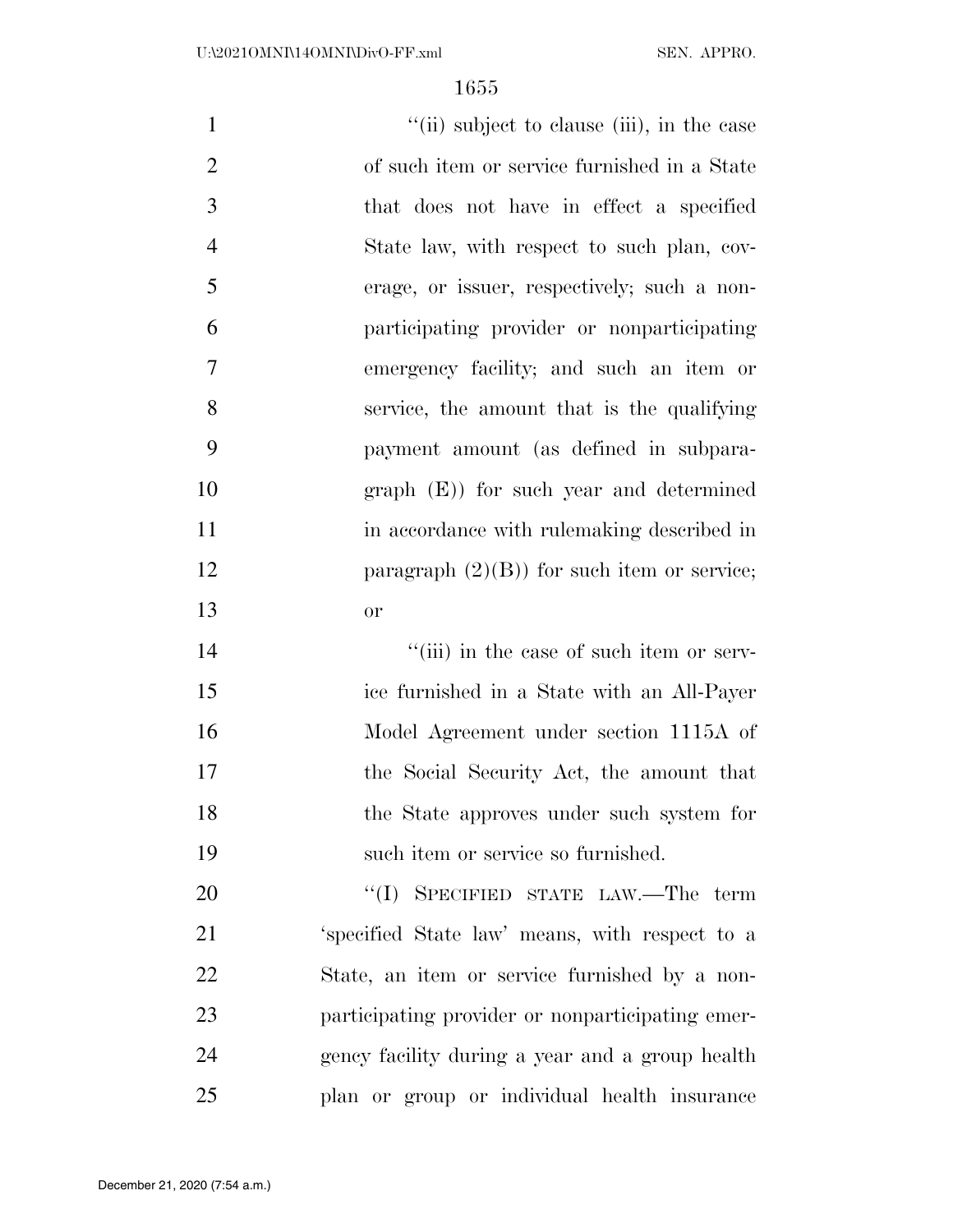coverage offered by a health insurance issuer, a State law that provides for a method for deter- mining the total amount payable under such a plan, coverage, or issuer, respectively (to the ex- tent such State law applies to such plan, cov- erage, or issuer, subject to section 514 of the Employee Retirement Income Security Act of 1974) in the case of a participant, beneficiary, or enrollee covered under such plan or coverage and receiving such item or service from such a nonparticipating provider or nonparticipating emergency facility. ''(J) STABILIZE.—The term 'to stabilize',

 with respect to an emergency medical condition (as defined in subparagraph (B)), has the meaning give in section 1867(e)(3) of the Social Security Act (42 U.S.C. 1395dd(e)(3)).

18 "(K) OUT-OF-NETWORK RATE.—The term 'out-of-network rate' means, with respect to an item or service furnished in a State during a year to a participant, beneficiary, or enrollee of a group health plan or group or individual health insurance coverage offered by a health insurance issuer receiving such item or service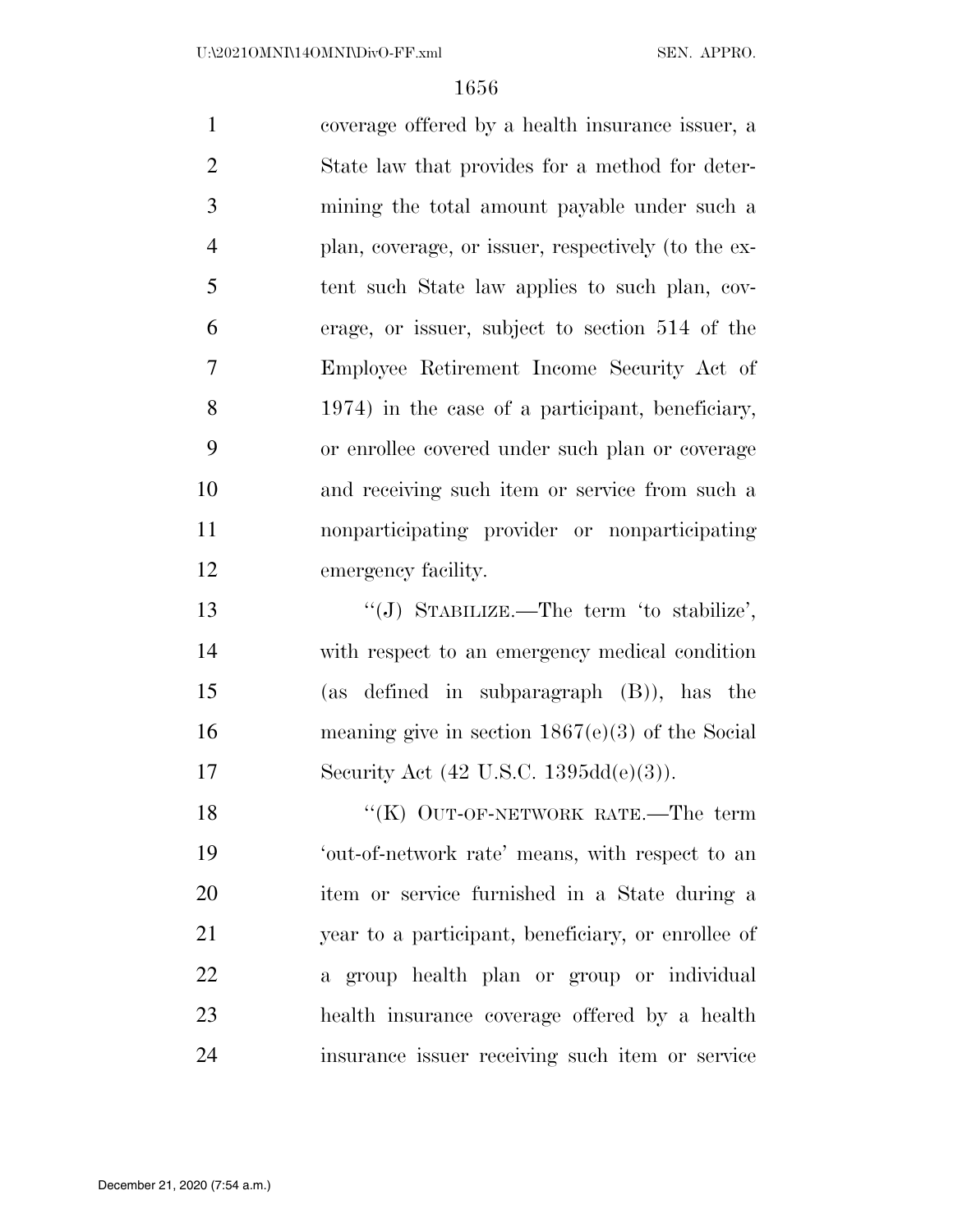| from a nonparticipating provider or nonpartici- |
|-------------------------------------------------|
| pating emergency facility—                      |

3 ''(i) subject to clause (iii), in the case of such item or service furnished in a State 5 that has in effect a specified State law with respect to such plan, coverage, or issuer, respectively; such a nonpartici- pating provider or nonparticipating emer- gency facility; and such an item or service, the amount determined in accordance with 11 such law;

12 ''(ii) subject to clause (iii), in the case 13 such State does not have in effect such a 14 law with respect to such item or service, 15 plan, and provider or facility—

 $"(I)$  subject to subclause  $(II)$ , if 17 the provider or facility (as applicable) and such plan or coverage agree on an amount of payment (including if such agreed on amount is the initial pay- ment sent by the plan under sub-22 section  $(a)(1)(C)(iv)(I)$ , subsection 23 (b)(1)(C), or section  $2799A 2(a)(3)(A)$ , as applicable, or is agreed on through open negotiations under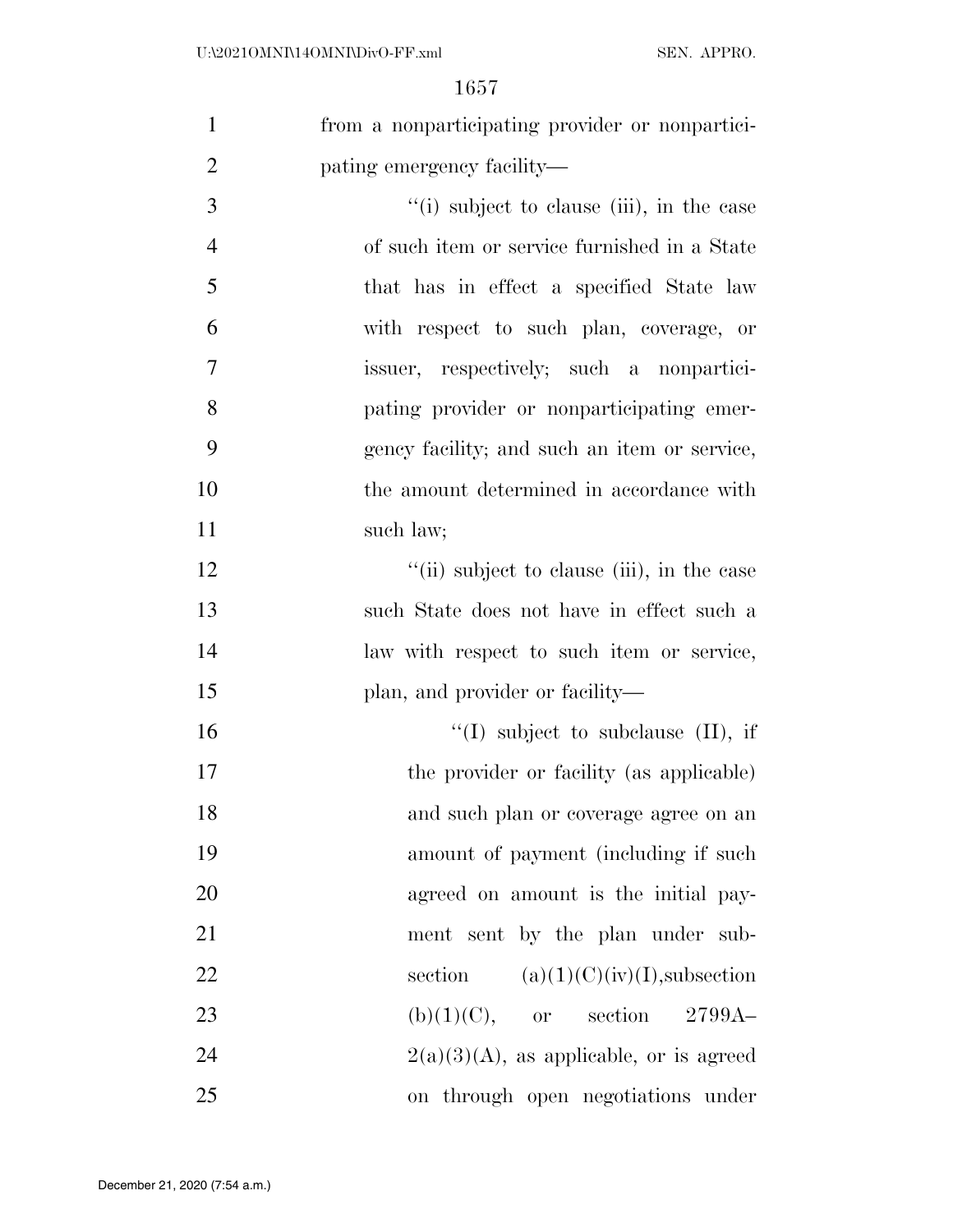1 subsection  $(c)(1)$  with respect to such item or service, such agreed on amount; or

4 ''(II) if such provider or facility (as applicable) and such plan or cov- erage enter the independent dispute resolution process under subsection (c) and do not so agree before the date on which a certified IDR entity (as defined in paragraph (4) of such subsection) makes a determination with respect to such item or service under such subsection, the amount of such determination; or

15 ''(iii) in the case such State has an All-Payer Model Agreement under section 1115A of the Social Security Act, the amount that the State approves under such system for such item or service so furnished.

21 "'(L) COST-SHARING.—The term 'cost- sharing' includes copayments, coinsurance, and deductibles.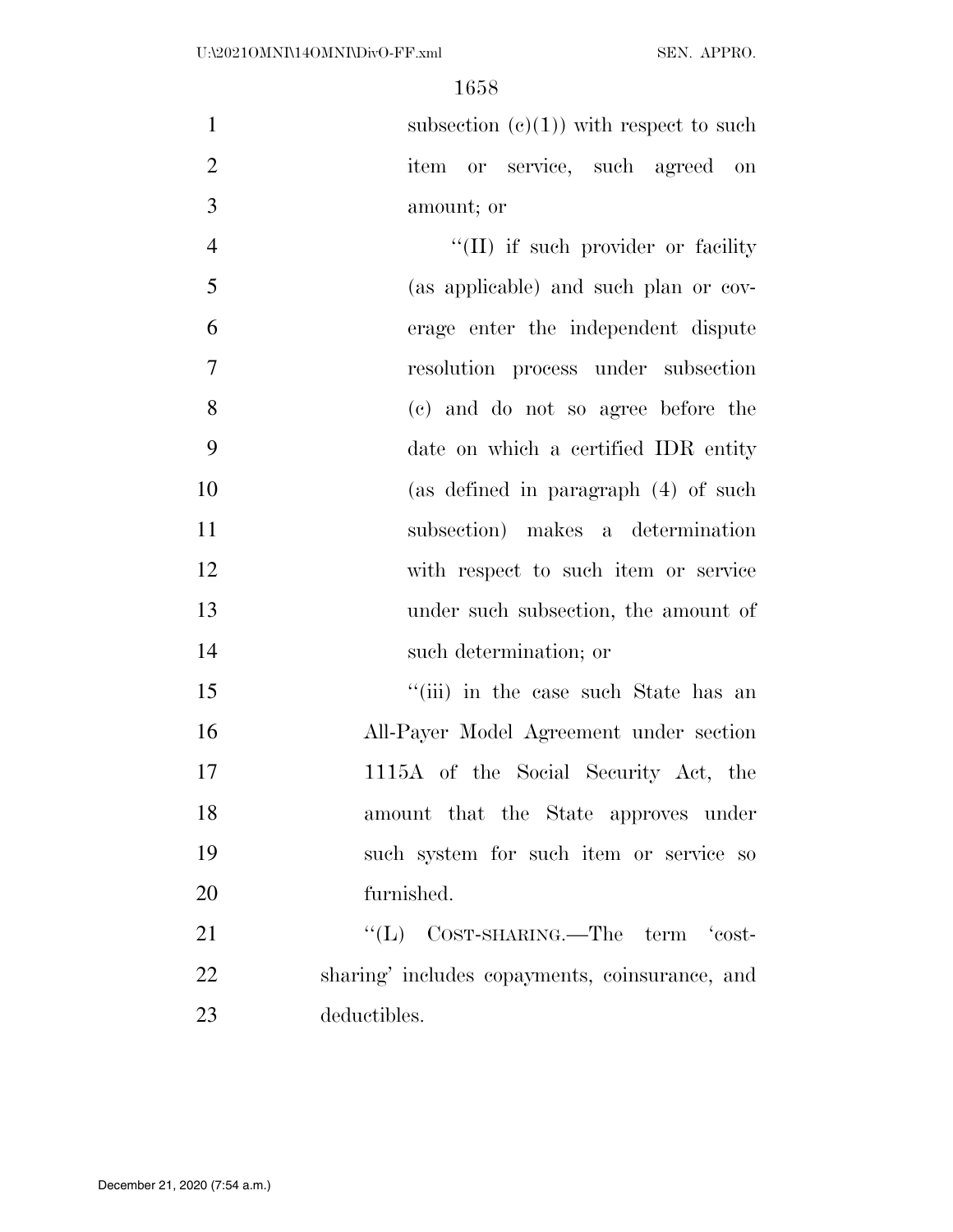1 "(b) COVERAGE OF NON-EMERGENCY SERVICES PERFORMED BY NONPARTICIPATING PROVIDERS AT CER-TAIN PARTICIPATING FACILITIES.—

4 "(1) IN GENERAL.—In the case of items or services (other than emergency services to which subsection (a) applies) for which any benefits are provided or covered by a group health plan or health insurance issuer offering group or individual health insurance coverage furnished to a participant, bene- ficiary, or enrollee of such plan or coverage by a nonparticipating provider (as defined in subsection (a)(3)(G)(i)) (and who, with respect to such items and services, has not satisfied the notice and consent criteria of section 2799B–2(d)) with respect to a visit (as defined by the Secretary in accordance with 16 paragraph  $(2)(B)$  at a participating health care fa-17 cility (as defined in paragraph  $(2)(A)$ ), with respect to such plan or coverage, respectively, the plan or coverage, respectively—

 $\langle (A)$  shall not impose on such participant, beneficiary, or enrollee a cost-sharing require- ment for such items and services so furnished 23 that is greater than the cost-sharing require- ment that would apply under such plan or cov-erage, respectively, had such items or services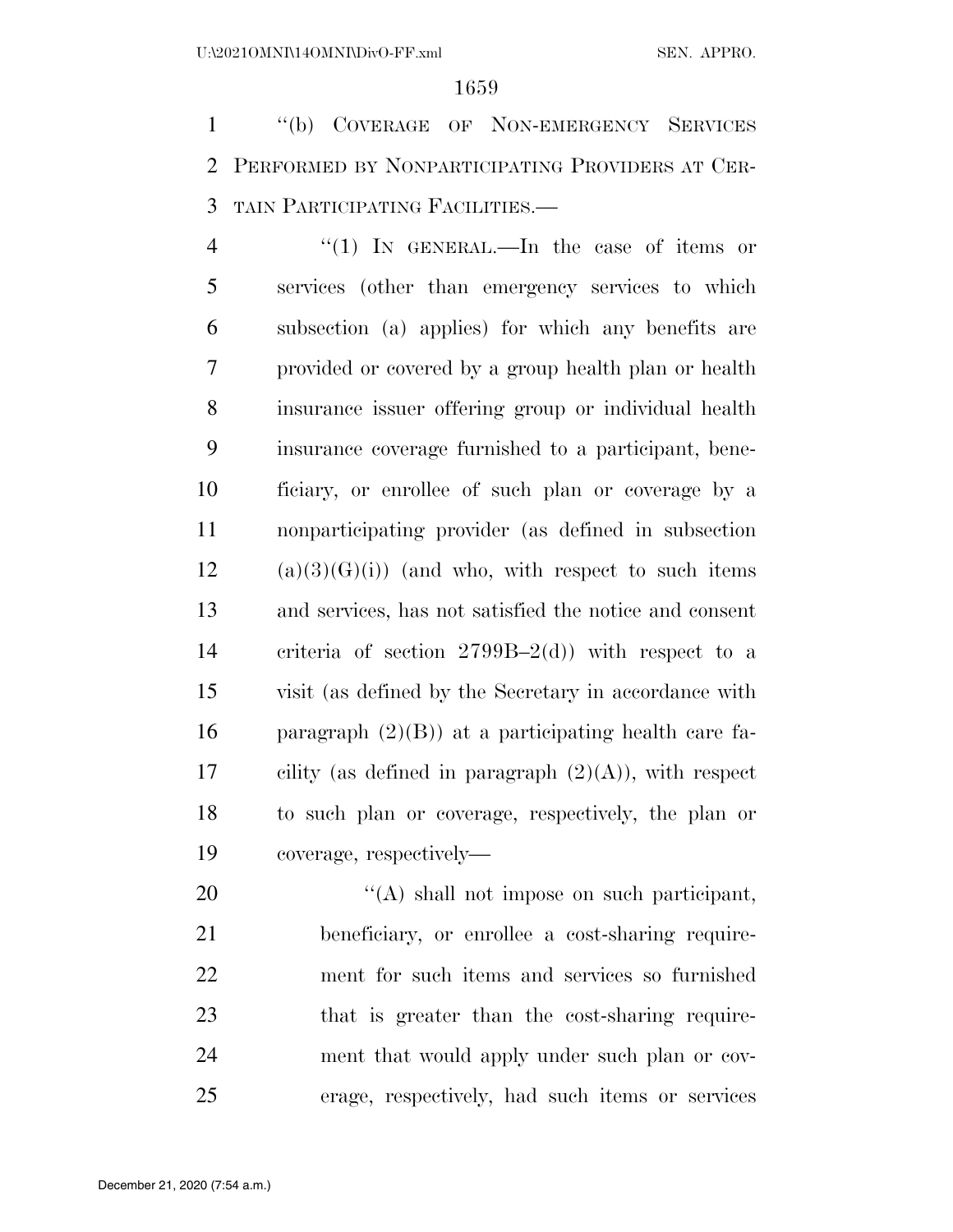| $\mathbf{1}$   | been furnished by a participating provider (as     |
|----------------|----------------------------------------------------|
| $\overline{2}$ | defined in subsection $(a)(3)(G)(ii)$ ;            |
| 3              | "(B) shall calculate such cost-sharing re-         |
| $\overline{4}$ | quirement as if the total amount that would        |
| 5              | have been charged for such items and services      |
| 6              | by such participating provider were equal to the   |
| 7              | recognized amount (as defined in subsection        |
| 8              | $(a)(3)(H)$ for such items and services, plan or   |
| 9              | coverage, and year;                                |
| 10             | "(C) not later than 30 calendar days after         |
| 11             | the bill for such services is transmitted by such  |
| 12             | provider, shall send to the provider an initial    |
| 13             | payment or notice of denial of payment;            |
| 14             | "(D) shall pay a total plan or coverage            |
| 15             | payment directly, in accordance, if applica-       |
| 16             | ble, with the timing requirement described in      |
| 17             | subsection $(c)(6)$ , to such provider furnishing  |
| 18             | such items and services to such participant,       |
| 19             | beneficiary, or enrollee that is, with application |
| 20             | of any initial payment under subparagraph $(C)$ ,  |
| 21             | equal to the amount by which the out-of-net-       |
| 22             | work rate (as defined in subsection $(a)(3)(K)$ )  |
| 23             | for such items and services involved exceeds the   |
| 24             | cost-sharing amount imposed under the plan or      |
| 25             | coverage, respectively, for such items and serv-   |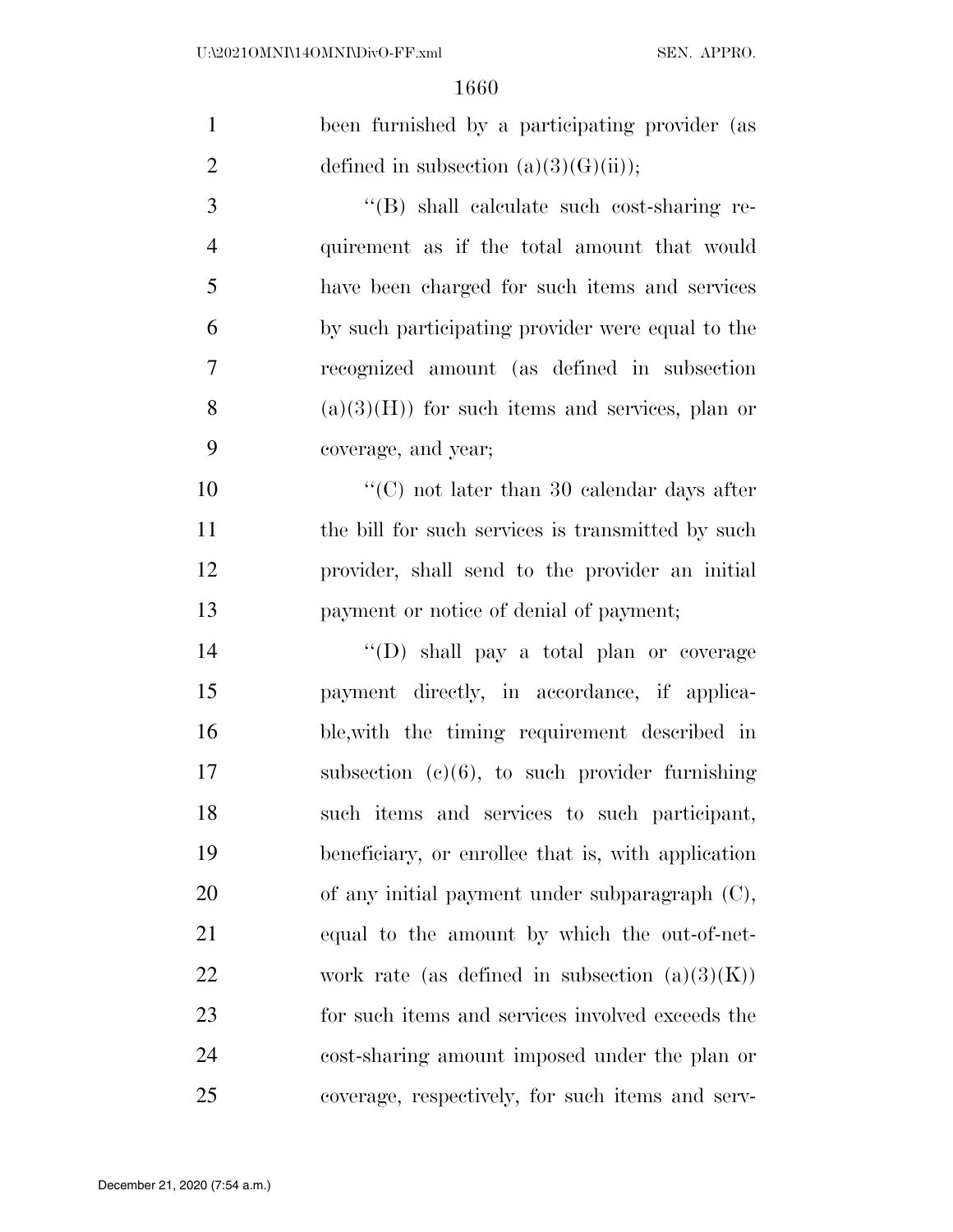| $\mathbf{1}$   | ices (as determined in accordance with subpara- |
|----------------|-------------------------------------------------|
| $\overline{2}$ | graphs $(A)$ and $(B)$ ) and year; and          |
| 3              | " $(E)$ shall count toward any in-network de-   |
| $\overline{4}$ | ductible and in-network out-of-pocket maxi-     |
| 5              | mums (as applicable) applied under the plan or  |
| 6              | coverage, respectively, any cost-sharing pay-   |
| 7              | ments made by the participant, beneficiary, or  |
| 8              | enrollee (and such in-network deductible and    |
| 9              | out-of-pocket maximums shall be applied) with   |
| 10             | respect to such items and services so furnished |
| 11             | in the same manner as if such cost-sharing pay- |
| 12             | ments were with respect to items and services   |
| 13             | furnished by a participating provider.          |
| 14             | "(2) DEFINITIONS.—In this section:              |
| 15             | "(A) PARTICIPATING HEALTH CARE FACIL-           |
| 16             | ITY.                                            |
| 17             | "(i) IN GENERAL.—The term 'partici-             |
| 18             | pating health care facility' means, with re-    |
| 19             | spect to an item or service and a group         |
| <b>20</b>      | health plan or health insurance issuer of-      |
| 21             | fering group or individual health insurance     |
| 22             | coverage, a health care facility described in   |
| 23             | clause (ii) that has a direct or indirect con-  |
| 24             | tractual relationship with the plan or          |
| 25             | issuer, respectively, with respect to the fur-  |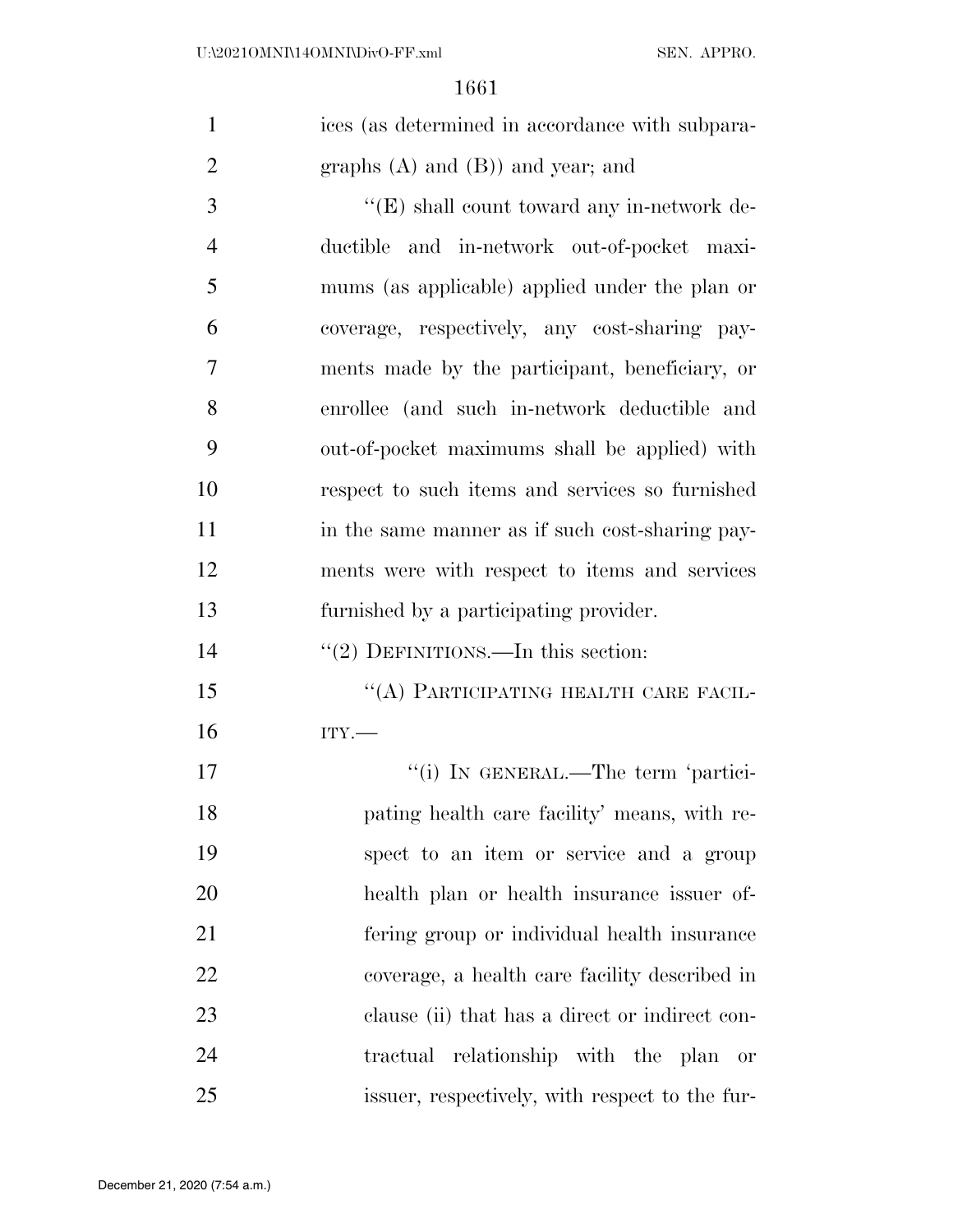| $\mathbf{1}$   | nishing of such an item or service at the         |
|----------------|---------------------------------------------------|
| $\overline{2}$ | facility.                                         |
| 3              | "(ii) HEALTH CARE FACILITY DE-                    |
| $\overline{4}$ | SCRIBED.—A health care facility described         |
| 5              | in this clause, with respect to a group           |
| 6              | health plan or group or individual health         |
| $\tau$         | insurance coverage, is each of the fol-           |
| 8              | lowing:                                           |
| 9              | $\lq\lq$ (I) A hospital (as defined in            |
| 10             | $1861(e)$ of the Social Security Act).            |
| 11             | "(II) A hospital outpatient de-                   |
| 12             | partment.                                         |
| 13             | "(III) A critical access hospital                 |
| 14             | (as defined in section $1861 \text{(mm)}(1)$ of   |
| 15             | such Act).                                        |
| 16             | "(IV) An ambulatory surgical                      |
| 17             | described<br>section<br>in in<br>center           |
| 18             | $1833(i)(1)(A)$ of such Act.                      |
| 19             | $\lq\lq(V)$ Any other facility, specified         |
| 20             | by the Secretary, that provides items             |
| 21             | or services for which coverage is pro-            |
| 22             | vided under the plan or coverage, re-             |
| 23             | spectively.                                       |
| 24             | "(B) VISIT.—The term 'visit' shall, with          |
| 25             | respect to items and services furnished to an in- |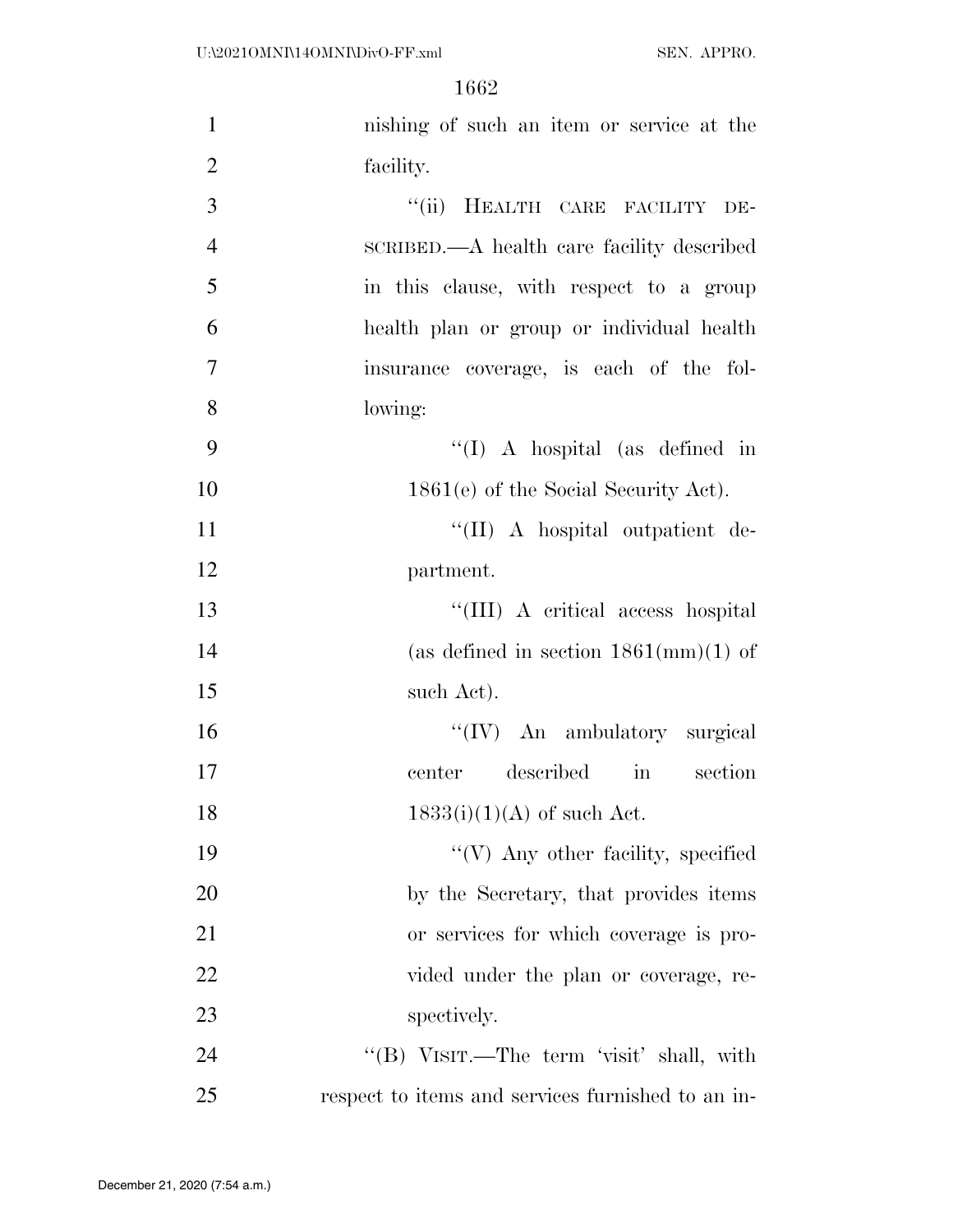dividual at a health care facility, include equip- ment and devices, telemedicine services, imag- ing services, laboratory services, preoperative and postoperative services, and such other items and services as the Secretary may specify, re- gardless of whether or not the provider fur- nishing such items or services is at the facility. 8 "(c) CERTAIN ACCESS FEES TO CERTAIN DATA- BASES.—In the case of a sponsor of a group health plan or health insurance issuer offering group or individual health insurance coverage that, pursuant to subsection 12 (a)(3)(E)(iii), uses a database described in such sub- section to determine a rate to apply under such subsection for an item or service by reason of having insufficient in- formation described in such subsection with respect to such item or service, such sponsor or issuer shall cover the cost for access to such database.''.

 (2) TRANSFER AMENDMENT.—Part D of title XXVII of the Public Health Service Act, as added by paragraph (1), is amended by adding at the end 21 the following new section:

### **''SEC. 2799A–7. OTHER PATIENT PROTECTIONS.**

23 "(a) CHOICE OF HEALTH CARE PROFESSIONAL.—If a group health plan, or a health insurance issuer offering group or individual health insurance coverage, requires or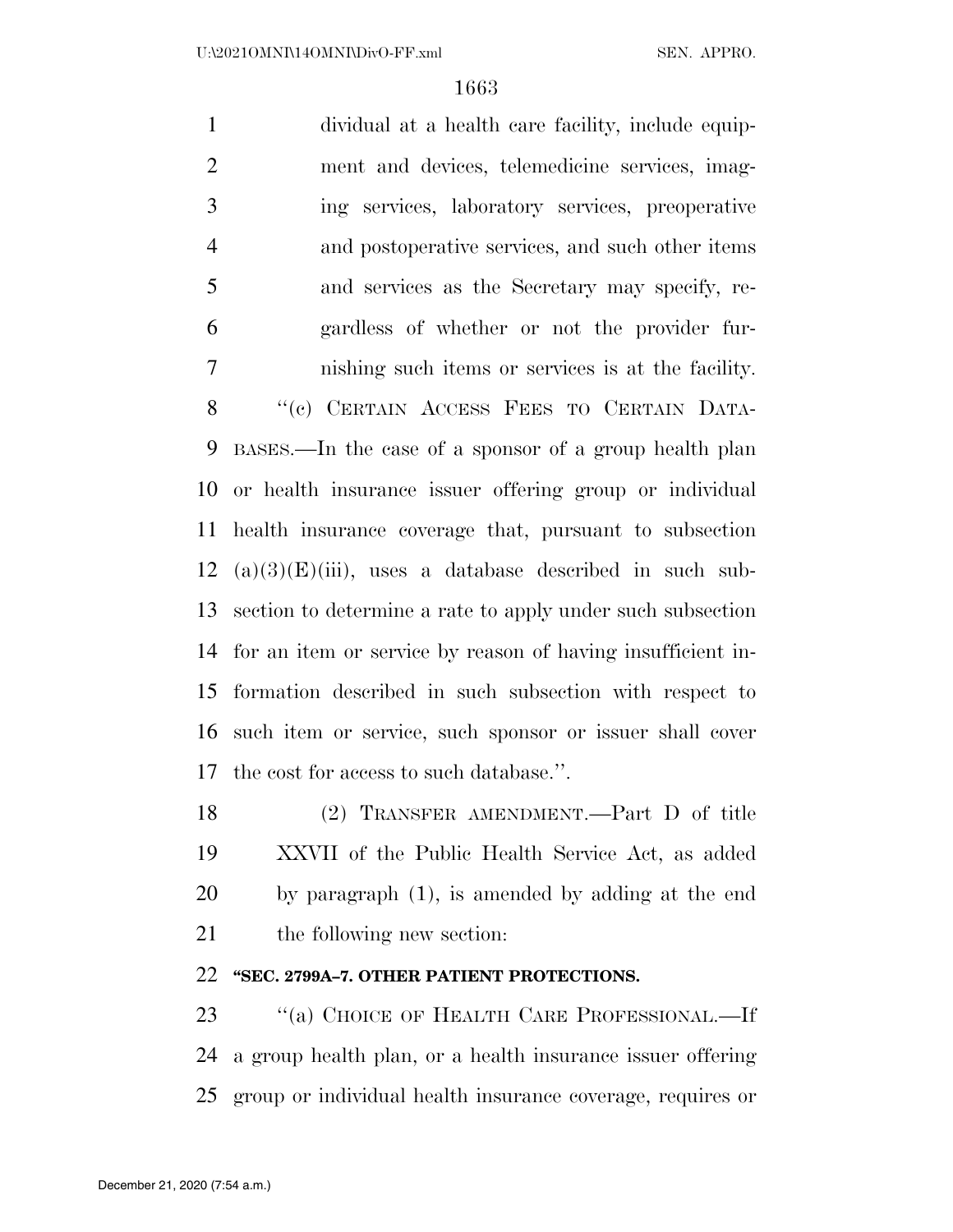provides for designation by a participant, beneficiary, or enrollee of a participating primary care provider, then the plan or issuer shall permit each participant, beneficiary, and enrollee to designate any participating primary care provider who is available to accept such individual.

''(b) ACCESS TO PEDIATRIC CARE.—

 ''(1) PEDIATRIC CARE.—In the case of a person who has a child who is a participant, beneficiary, or enrollee under a group health plan, or group or indi- vidual health insurance coverage offered by a health insurance issuer, if the plan or issuer requires or provides for the designation of a participating pri- mary care provider for the child, the plan or issuer shall permit such person to designate a physician (allopathic or osteopathic) who specializes in pediat- rics as the child's primary care provider if such pro- vider participates in the network of the plan or issuer.

 ''(2) CONSTRUCTION.—Nothing in paragraph (1) shall be construed to waive any exclusions of cov- erage under the terms and conditions of the plan or health insurance coverage with respect to coverage of pediatric care.

24 "(c) PATIENT ACCESS TO OBSTETRICAL AND GYNE-COLOGICAL CARE.—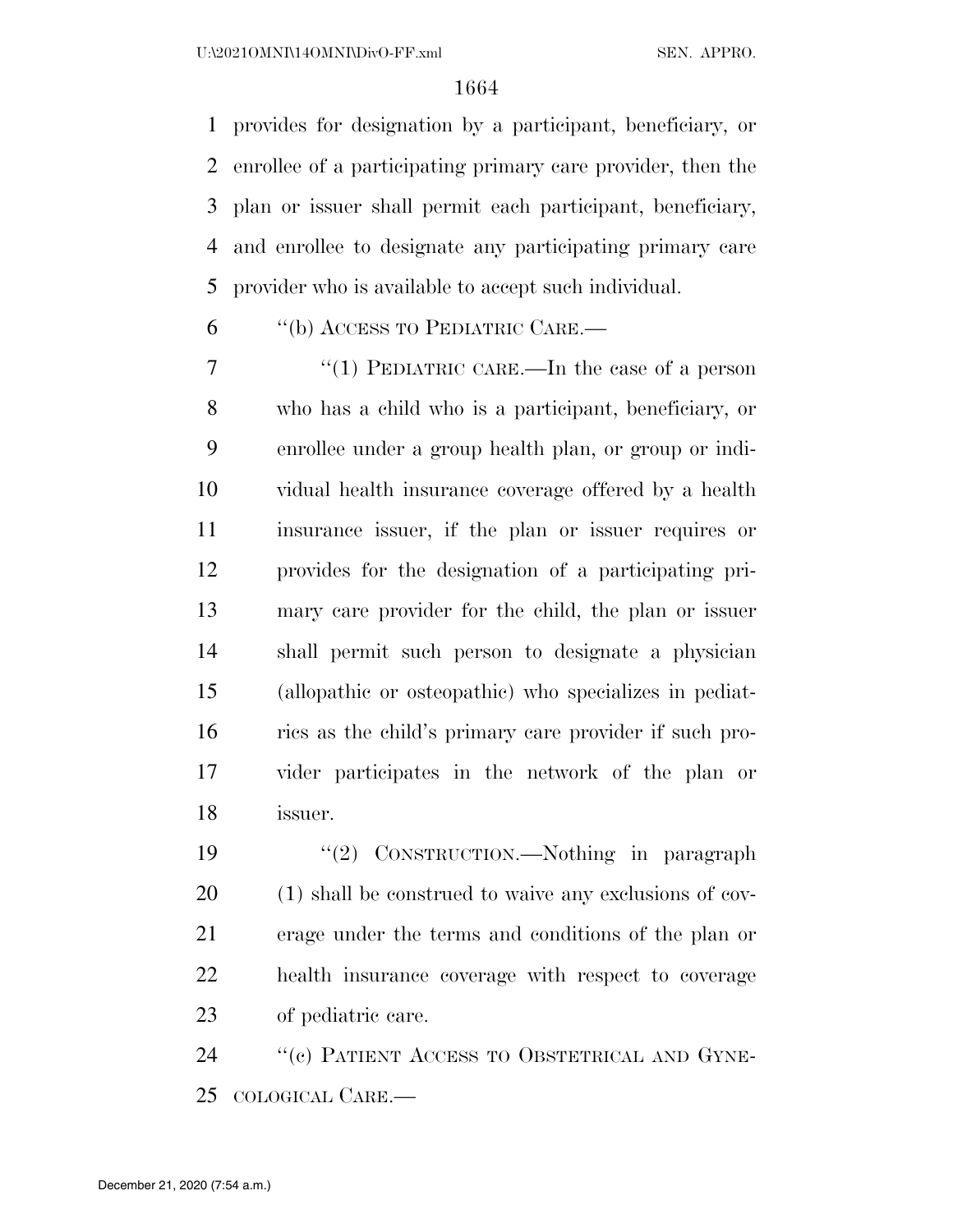1 "(1) GENERAL RIGHTS.—

2 "(A) DIRECT ACCESS.—A group health plan, or health insurance issuer offering group or individual health insurance coverage, de- scribed in paragraph (2) may not require au- thorization or referral by the plan, issuer, or any person (including a primary care provider 8 described in paragraph  $(2)(B)$  in the case of a female participant, beneficiary, or enrollee who seeks coverage for obstetrical or gynecological care provided by a participating health care professional who specializes in obstetrics or gynecology. Such professional shall agree to otherwise adhere to such plan's or issuer's poli- cies and procedures, including procedures re- garding referrals and obtaining prior authoriza- tion and providing services pursuant to a treat- ment plan (if any) approved by the plan or issuer.

20 "(B) OBSTETRICAL AND GYNECOLOGICAL CARE.—A group health plan or health insur- ance issuer described in paragraph (2) shall treat the provision of obstetrical and gyneco- logical care, and the ordering of related obstet-rical and gynecological items and services, pur-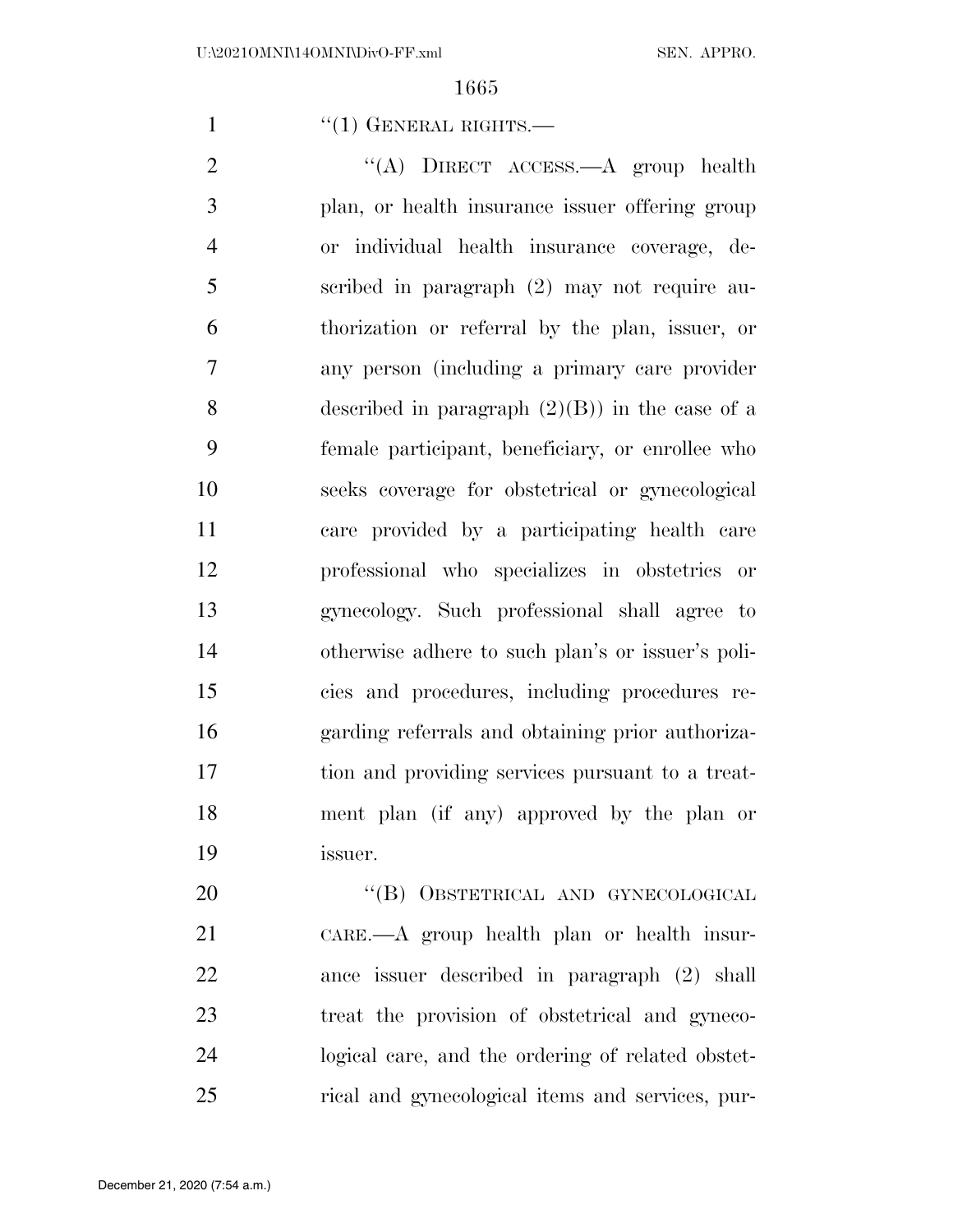| $\mathbf{1}$   | suant to the direct access described under sub-     |
|----------------|-----------------------------------------------------|
| $\overline{2}$ | paragraph $(A)$ , by a participating health care    |
| 3              | professional who specializes in obstetrics or       |
| $\overline{4}$ | gynecology as the authorization of the primary      |
| 5              | care provider.                                      |
| 6              | "(2) APPLICATION OF PARAGRAPH.- A group             |
| 7              | health plan, or health insurance issuer offering    |
| 8              | group or individual health insurance coverage, de-  |
| 9              | scribed in this paragraph is a group health plan or |
| 10             | health insurance coverage that—                     |
| 11             | "(A) provides coverage for obstetric or             |
| 12             | gynecologic care; and                               |
| 13             | $\lq\lq$ requires the designation by a partici-     |
| 14             | pant, beneficiary, or enrollee of a participating   |
| 15             | primary care provider.                              |
| 16             | "(3) CONSTRUCTION.—Nothing in paragraph             |
| 17             | $(1)$ shall be construed to-                        |
| 18             | "(A) waive any exclusions of coverage               |
| 19             | under the terms and conditions of the plan or       |
| 20             | health insurance coverage with respect to cov-      |
| 21             | erage of obstetrical or gynecological care; or      |
| 22             | $\lq\lq$ (B) preclude the group health plan or      |
| 23             | health insurance issuer involved from requiring     |
| 24             | that the obstetrical or gynecological provider      |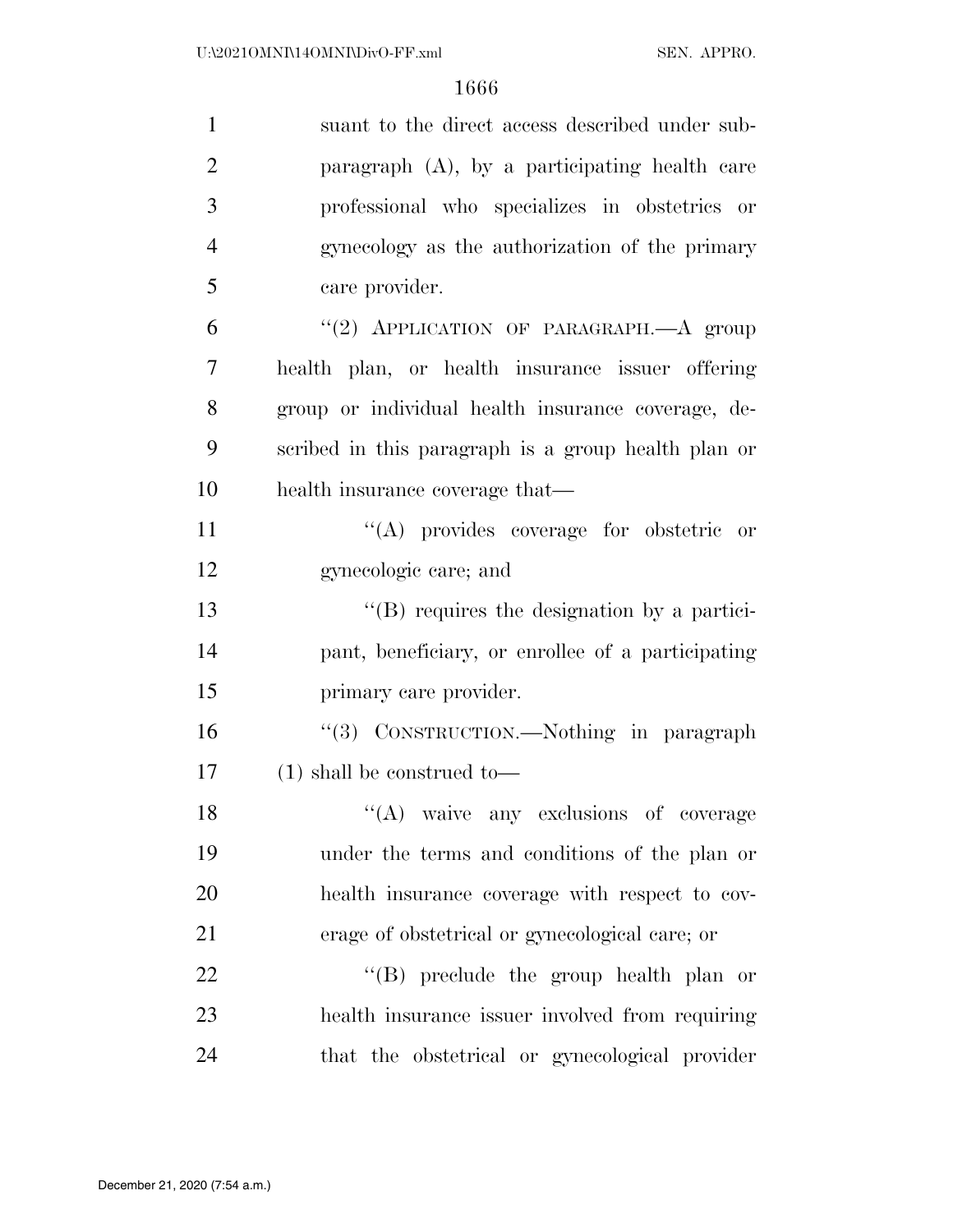| $\mathbf{1}$   | notify the primary care health care professional                  |
|----------------|-------------------------------------------------------------------|
| $\overline{2}$ | or the plan or issuer of treatment decisions.".                   |
| 3              | (3) CONFORMING AMENDMENTS.-                                       |
| 4              | (A) Section 2719A of the Public Health                            |
| 5              | Service Act $(42 \text{ U.S.C. } 300 \text{gg} - 19a)$ is amended |
| 6              | by adding at the end the following new sub-                       |
| 7              | section:                                                          |
| 8              | "(e) APPLICATION.—The provisions of this section                  |
| 9              | shall not apply with respect to a group health plan, health       |
| 10             | insurance issuers, or group or individual health insurance        |
| 11             | coverage with respect to plan years beginning on or on            |
| 12             | January 1, 2022.".                                                |
| 13             | (B) Section 2722 of the Public Health                             |
| 14             | Service Act $(42 \text{ U.S.C. } 300 \text{gg} - 21)$ is amend-   |
| 15             | $ed$ —                                                            |
| 16             | (i) in subsection (a)(1), by inserting                            |
| 17             | "and part D" after "subparts 1 and $2$ ";                         |
| 18             | (ii) in subsection (b), by inserting                              |
| 19             | "and part D" after "subparts 1 and $2$ ";                         |
| 20             | (iii) in subsection $(c)(1)$ , by inserting                       |
| 21             | "and part D" after "subparts 1 and $2$ ";                         |
| 22             | (iv) in subsection (c)(2), by inserting                           |
| 23             | "and part D" after "subparts 1 and $2$ ";                         |
| 24             | (v) in subsection (c)(3), by inserting                            |
| 25             | "and part D" after "this part"; and                               |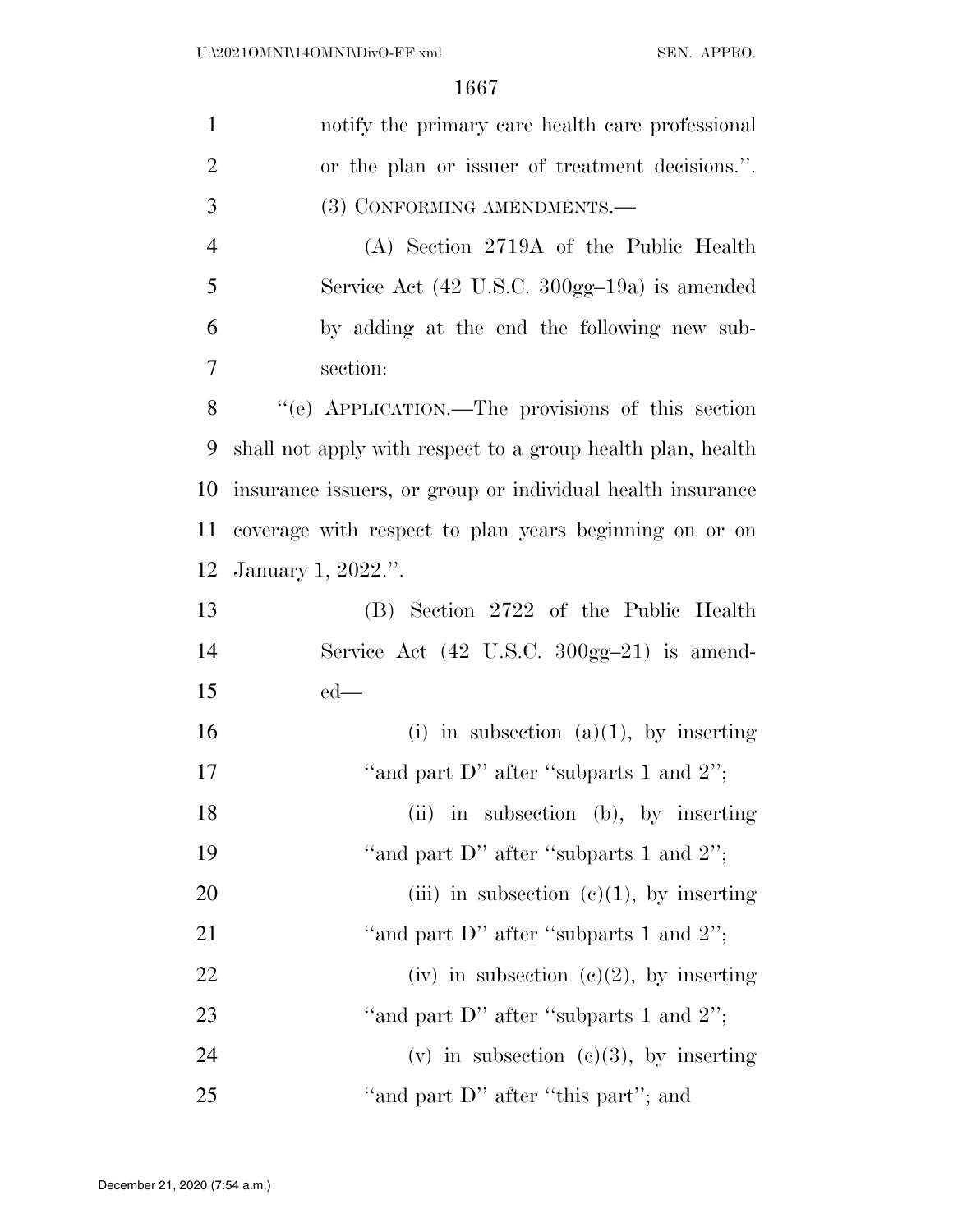| $\mathbf{1}$   | $(vi)$ in subsection $(d)$ , in the matter                      |
|----------------|-----------------------------------------------------------------|
| $\overline{2}$ | preceding paragraph $(1)$ , by inserting "and                   |
| 3              | part D" after "this part".                                      |
| $\overline{4}$ | (C) Section 2723 of the Public Health                           |
| 5              | Service Act $(42 \text{ U.S.C. } 300 \text{gg} - 22)$ is amend- |
| 6              | $ed$ —                                                          |
| $\tau$         | (i) in subsection (a)(1), by inserting                          |
| 8              | "and part D" after "this part";                                 |
| 9              | (ii) in subsection (a)(2), by inserting                         |
| 10             | "or part $D$ " after "this part";                               |
| 11             | (iii) in subsection (b)(1), by inserting                        |
| 12             | "or part $D$ " after "this part";                               |
| 13             | (iv) in subsection (b)(2)(A), by insert-                        |
| 14             | ing "or part D" after "this part"; and                          |
| 15             | (v) in subsection (b)(2)(C)(ii), by in-                         |
| 16             | serting "and part D" after "this part".                         |
| 17             | (D) Section 2724 of the Public Health                           |
| 18             | Service Act (42 U.S.C. 300gg-23) is amend-                      |
| 19             | $ed$ —                                                          |
| 20             | (i) in subsection $(a)(1)$ —                                    |
| 21             | (I) by striking "this part and                                  |
| 22             | part C insofar as it relates to this                            |
| 23             | part" and inserting "this part, part                            |
| 24             | D, and part C insofar as it relates to                          |
| 25             | this part or part D"; and                                       |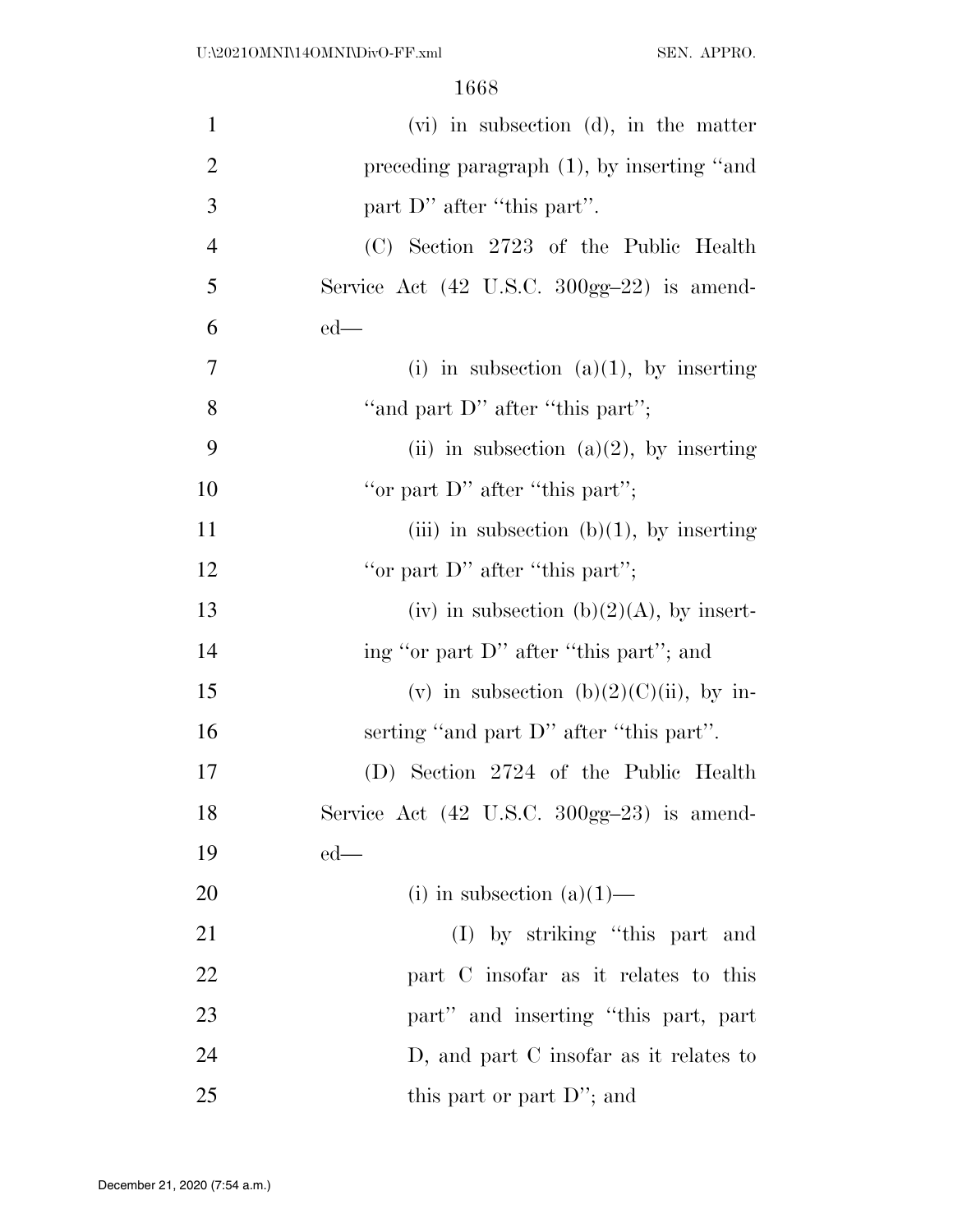| $\mathbf{1}$   | (II) by inserting "or part $D$ "                      |
|----------------|-------------------------------------------------------|
| $\overline{2}$ | after "requirement of this part";                     |
| 3              | (ii) in subsection (a)(2), by inserting               |
| $\overline{4}$ | "or part D" after "this part"; and                    |
| 5              | (iii) in subsection (c), by inserting "or             |
| 6              | part D" after "this part (other than sec-             |
| $\overline{7}$ | tion $2704$ .                                         |
| 8              | (b) ERISA AMENDMENTS.—                                |
| 9              | (1) IN GENERAL.—Subpart B of part 7 of title          |
| 10             | I of the Employee Retirement Income Security Act      |
| 11             | of $1974$ (29 U.S.C. 1185 et seq.) is amended by      |
| 12             | adding at the end the following:                      |
| 13             | "SEC. 716. PREVENTING SURPRISE MEDICAL BILLS.         |
| 14             | "(a) COVERAGE OF EMERGENCY SERVICES.—                 |
| 15             | "(1) IN GENERAL.—If a group health plan, or           |
| 16             | a health insurance issuer offering group health in-   |
| 17             | surance coverage, provides or covers any benefits     |
| 18             | with respect to services in an emergency department   |
| 19             | of a hospital or with respect to emergency services   |
| 20             | in an independent freestanding emergency depart-      |
| 21             | ment (as defined in paragraph $(3)(D)$ ), the plan or |
| 22             | issuer shall cover emergency services (as defined in  |
| 23             | paragraph $(3)(C)$ —                                  |
| 24             | "(A) without the need for any prior au-               |
| 25             |                                                       |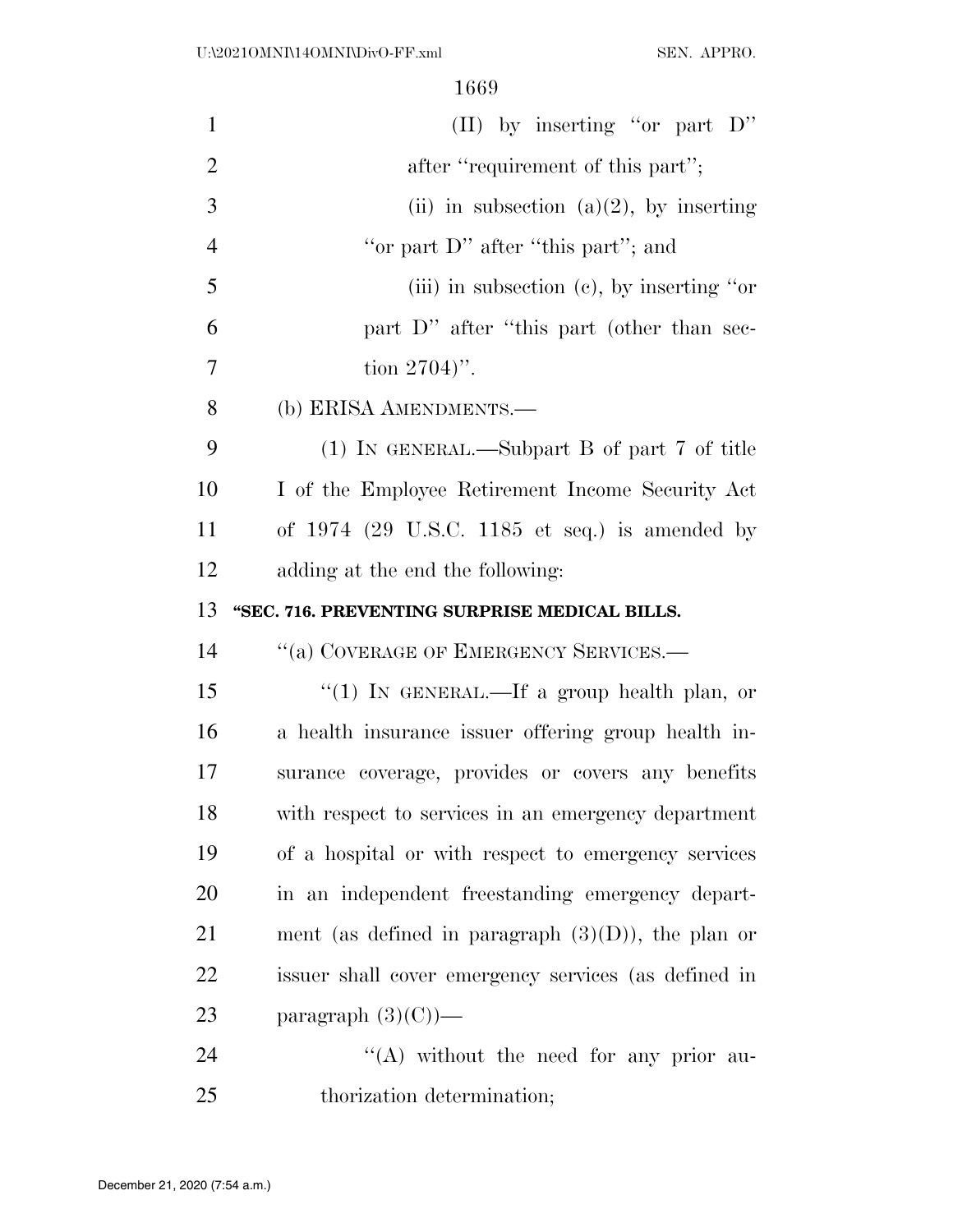| $\mathbf{1}$   | $\lq\lq$ whether the health care provider fur-     |
|----------------|----------------------------------------------------|
| $\mathfrak{2}$ | nishing such services is a participating provider  |
| 3              | or a participating emergency facility, as appli-   |
| $\overline{4}$ | cable, with respect to such services;              |
| 5              | $\lq\lq$ (C) in a manner so that, if such services |
| 6              | are provided to a participant or beneficiary by    |
| $\overline{7}$ | a nonparticipating provider or a nonpartici-       |
| 8              | pating emergency facility—                         |
| 9              | "(i) such services will be provided                |
| 10             | without imposing any requirement under             |
| 11             | the plan for prior authorization of services       |
| 12             | or any limitation on coverage that is more         |
| 13             | restrictive than the requirements or limita-       |
| 14             | tions that apply to emergency services re-         |
| 15             | ceived from participating providers and            |
| 16             | participating emergency facilities with re-        |
| 17             | spect to such plan or coverage, respec-            |
| 18             | tively;                                            |
| 19             | "(ii) the cost-sharing requirement is              |
| 20             | not greater than the requirement that              |
| 21             | would apply if such services were provided         |
| 22             | by a participating provider or a partici-          |
| 23             | pating emergency facility;                         |
| 24             | "(iii) such cost-sharing requirement is            |
| 25             | calculated as if the total amount that             |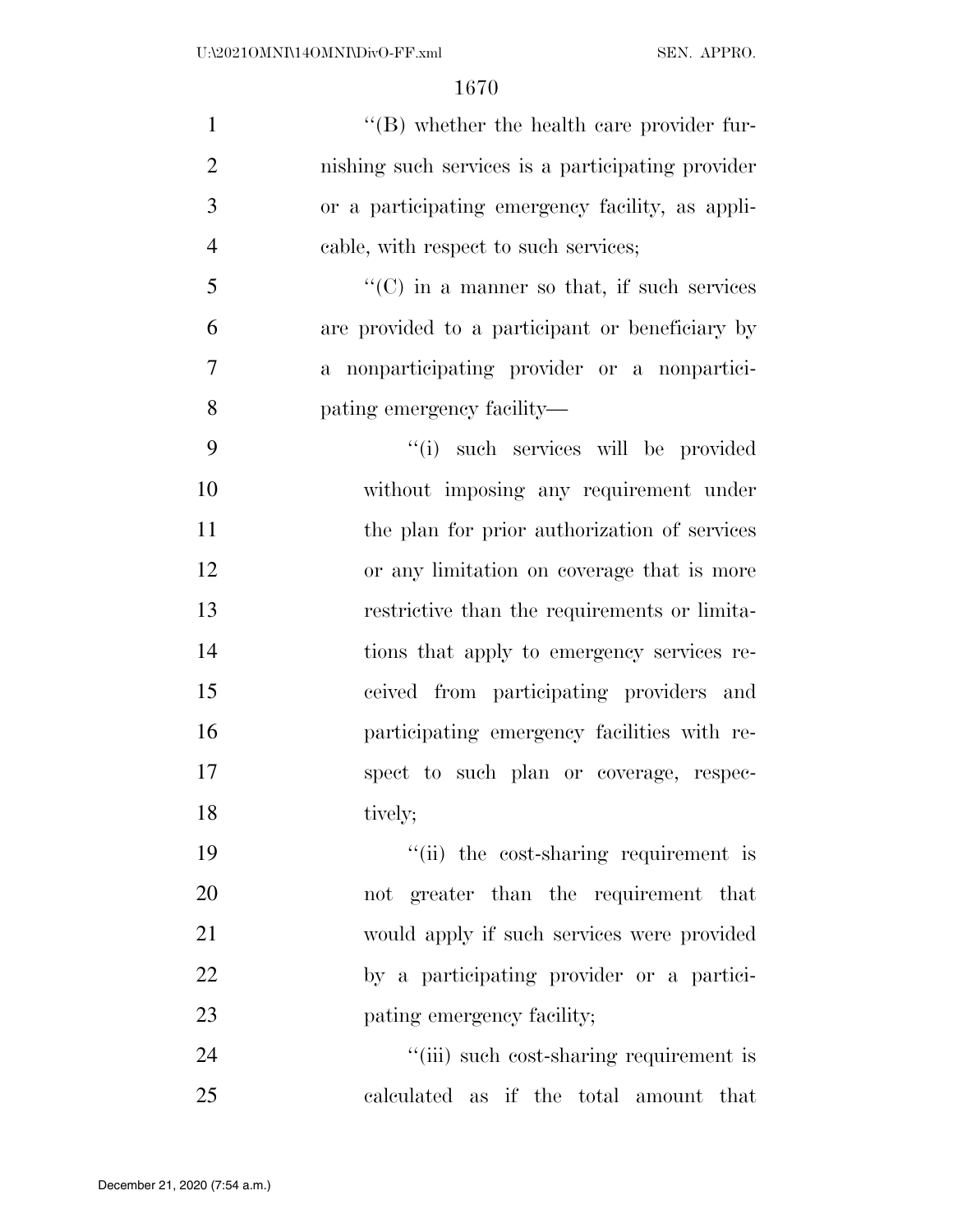| $\mathbf{1}$   | would have been charged for such services   |
|----------------|---------------------------------------------|
| $\overline{2}$ | by such participating provider or partici-  |
| 3              | pating emergency facility were equal to the |
| $\overline{4}$ | recognized amount (as defined in para-      |
| 5              | graph $(3)(H)$ for such services, plan or   |
| 6              | coverage, and year;                         |
| $\tau$         | "(iv) the group health plan or health       |
| 8              | insurance issuer, respectively—             |
| 9              | $\lq\lq$ (I) not later than 30 calendar     |
| 10             | days after the bill for such services is    |
| 11             | transmitted by such provider or facil-      |
| 12             | ity, sends to the provider or facility,     |
| 13             | as applicable, an initial payment or        |
| 14             | notice of denial of payment; and            |
| 15             | "(II) pays a total plan or cov-             |
| 16             | erage payment directly to such pro-         |
| 17             | vider or facility, respectively (in ac-     |
| 18             | cordance, if applicable, with the tim-      |
| 19             | ing requirement described in sub-           |
| 20             | section $(e)(6)$ that is, with applica-     |
| 21             | tion of any initial payment under sub-      |
| 22             | clause $(I)$ , equal to the amount by       |
| 23             | which the out-of-network rate (as de-       |
| 24             | fined in paragraph $(3)(K)$ for such        |
| 25             | services<br>exceeds the cost-sharing        |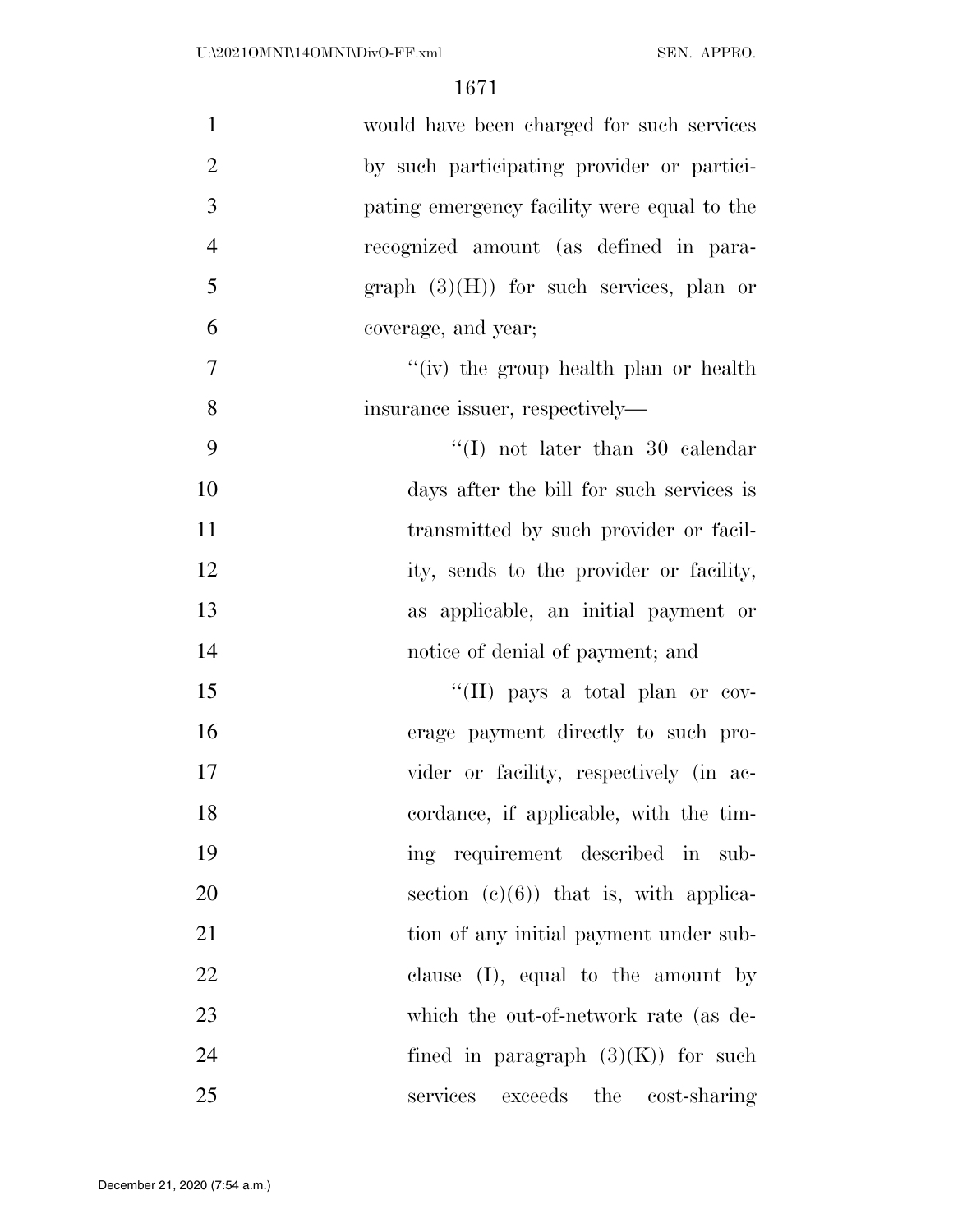| $\mathbf{1}$   | amount for such services (as deter-               |
|----------------|---------------------------------------------------|
| $\overline{2}$ | mined in accordance with clauses (ii)             |
| 3              | and (iii)) and year; and                          |
| $\overline{4}$ | "(v) any cost-sharing payments made               |
| 5              | by the participant or beneficiary with re-        |
| 6              | spect to such emergency services so fur-          |
| $\overline{7}$ | nished shall be counted toward any in-net-        |
| 8              | work deductible or out-of-pocket maxi-            |
| 9              | mums applied under the plan or coverage,          |
| 10             | respectively (and such in-network deduct-         |
| 11             | ible and out-of-pocket maximums shall be          |
| 12             | applied) in the same manner as if such            |
| 13             | cost-sharing payments were made with re-          |
| 14             | spect to emergency services furnished by a        |
| 15             | participating provider or a participating         |
| 16             | emergency facility; and                           |
| 17             | "(D) without regard to any other term or          |
| 18             | condition of such coverage (other than exclusion  |
| 19             | or coordination of benefits, or an affiliation or |
| 20             | waiting period, permitted under section 2704 of   |
| 21             | the Public Health Service Act, including as in-   |
| 22             | corporated pursuant to section 715 of this Act    |
| 23             | and section 9815 of the Internal Revenue Code     |
| 24             | of 1986, and other than applicable cost-shar-     |
| 25             | ing).                                             |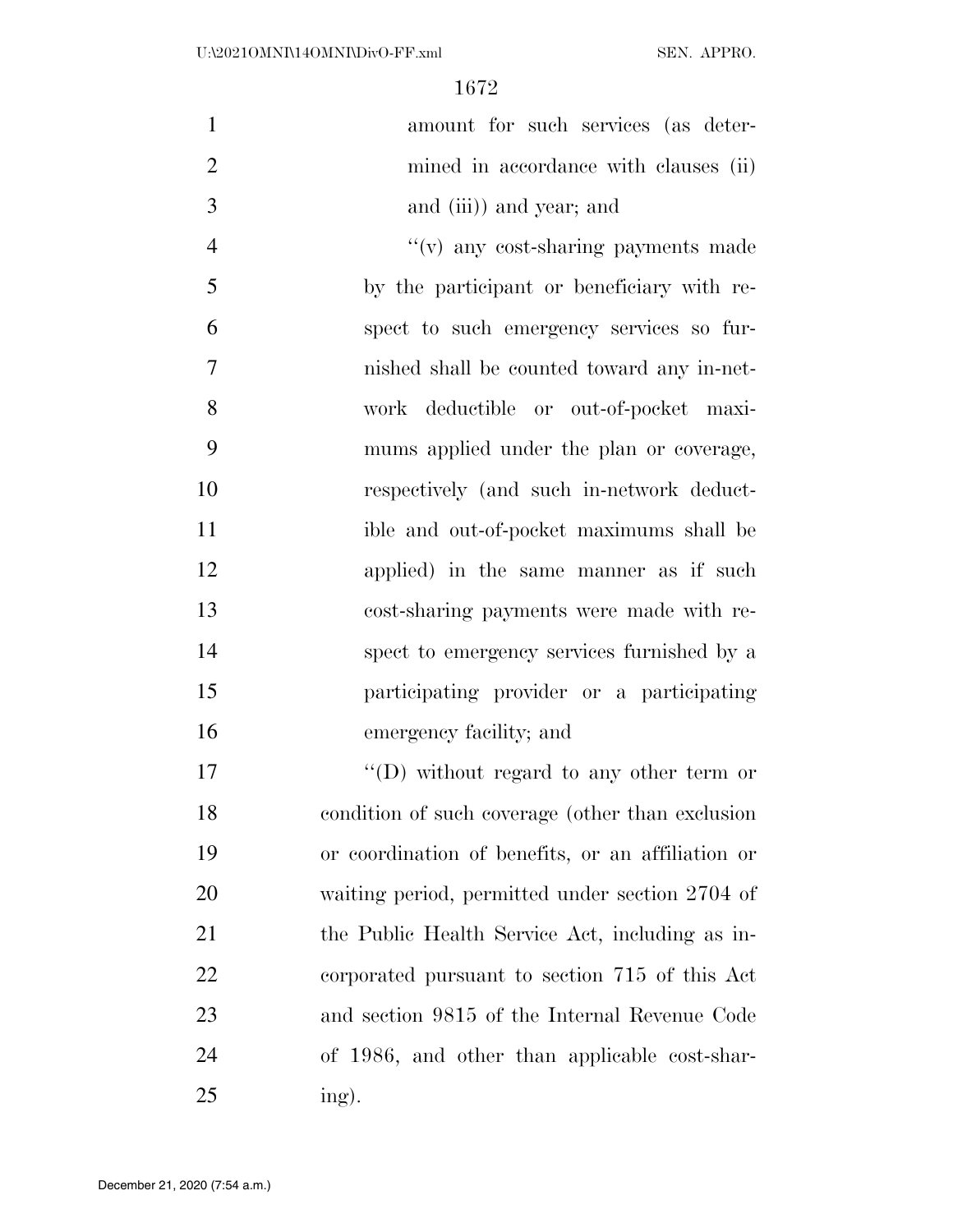1 ''(2) REGULATIONS FOR QUALIFYING PAYMENT AMOUNTS.—Not later than July 1, 2021, the Sec- retary, in consultation with the Secretary of the Treasury and the Secretary of Health and Human Services, shall establish through rulemaking—

 $(6)$   $(4)$  the methodology the group health plan or health insurance issuer offering health insurance coverage in the group market shall use to determine the qualifying payment amount, differentiating by large group market, and small group market;

 $\langle G \rangle$  the information such plan or issuer, respectively, shall share with the nonpartici- pating provider or nonparticipating facility, as applicable, when making such a determination;

 ''(C) the geographic regions applied for purposes of this subparagraph, taking into ac- count access to items and services in rural and underserved areas, including health professional shortage areas, as defined in section 332 of the Public Health Service Act; and

  $"$  (D) a process to receive complaints of vio- lations of the requirements described in sub-24 clauses (I) and (II) of subparagraph  $(A)(i)$  by group health plans and health insurance issuers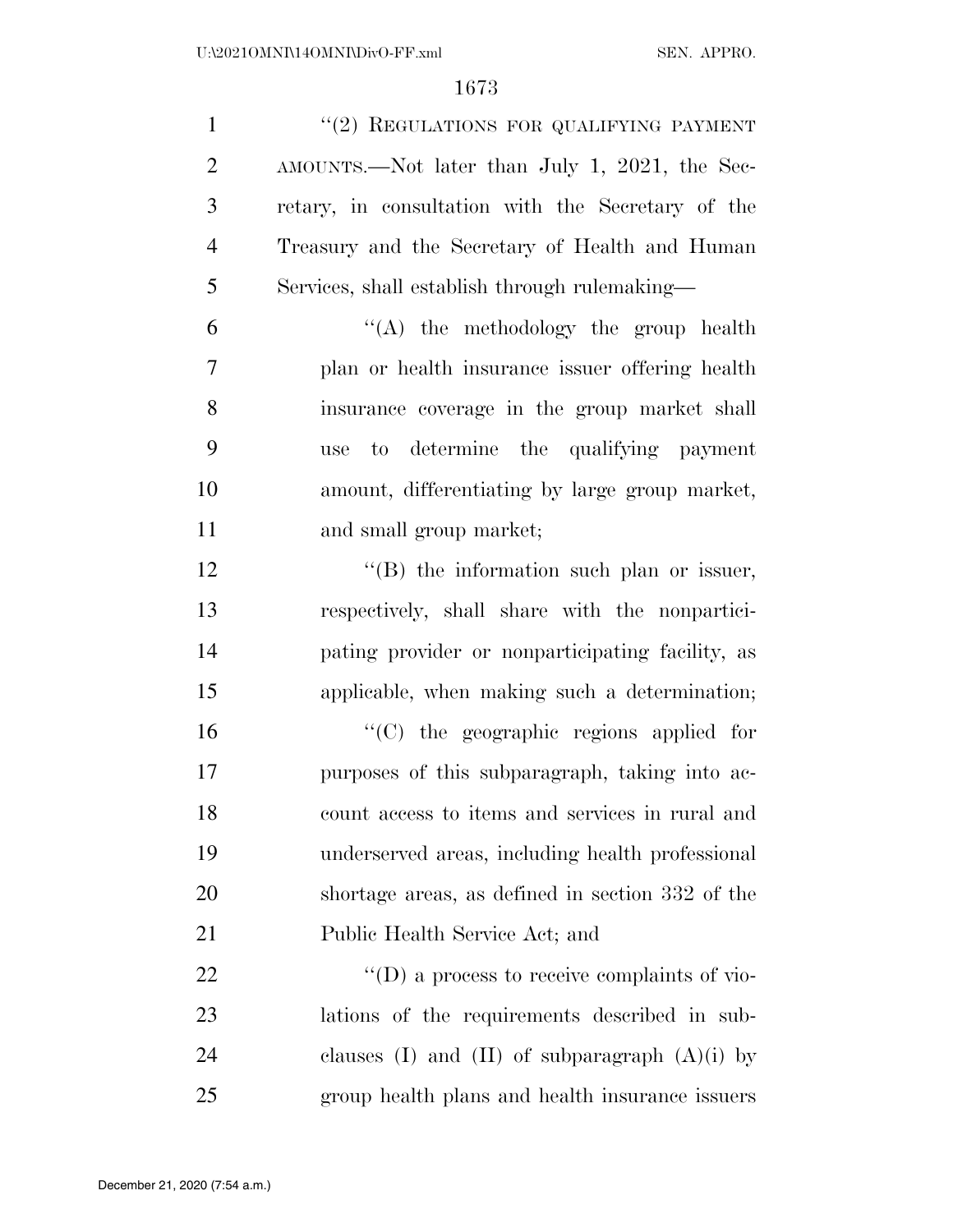offering health insurance coverage in the group market.

 Such rulemaking shall take into account payments that are made by such plan or issuer, respectively, that are not on a fee-for-service basis. Such method- ology may account for relevant payment adjustments that take into account quality or facility type (in- cluding higher acuity settings and the case-mix of various facility types) that are otherwise taken into account for purposes of determining payment amounts with respect to participating facilities. In carrying out clause (iii), the Secretary shall consult with the National Association of Insurance Commis- sioners to establish the geographic regions under such clause and shall periodically update such re- gions, as appropriate, taking into account the find- ings of the report submitted under section  $109(a)$  of the No Surprises Act.

19 "(3) DEFINITIONS.—In this subpart:

20 "(A) EMERGENCY DEPARTMENT OF A HOS- PITAL.—The term 'emergency department of a hospital' includes a hospital outpatient depart- ment that provides emergency services (as de-24 fined in subparagraph  $(C)(i)$ .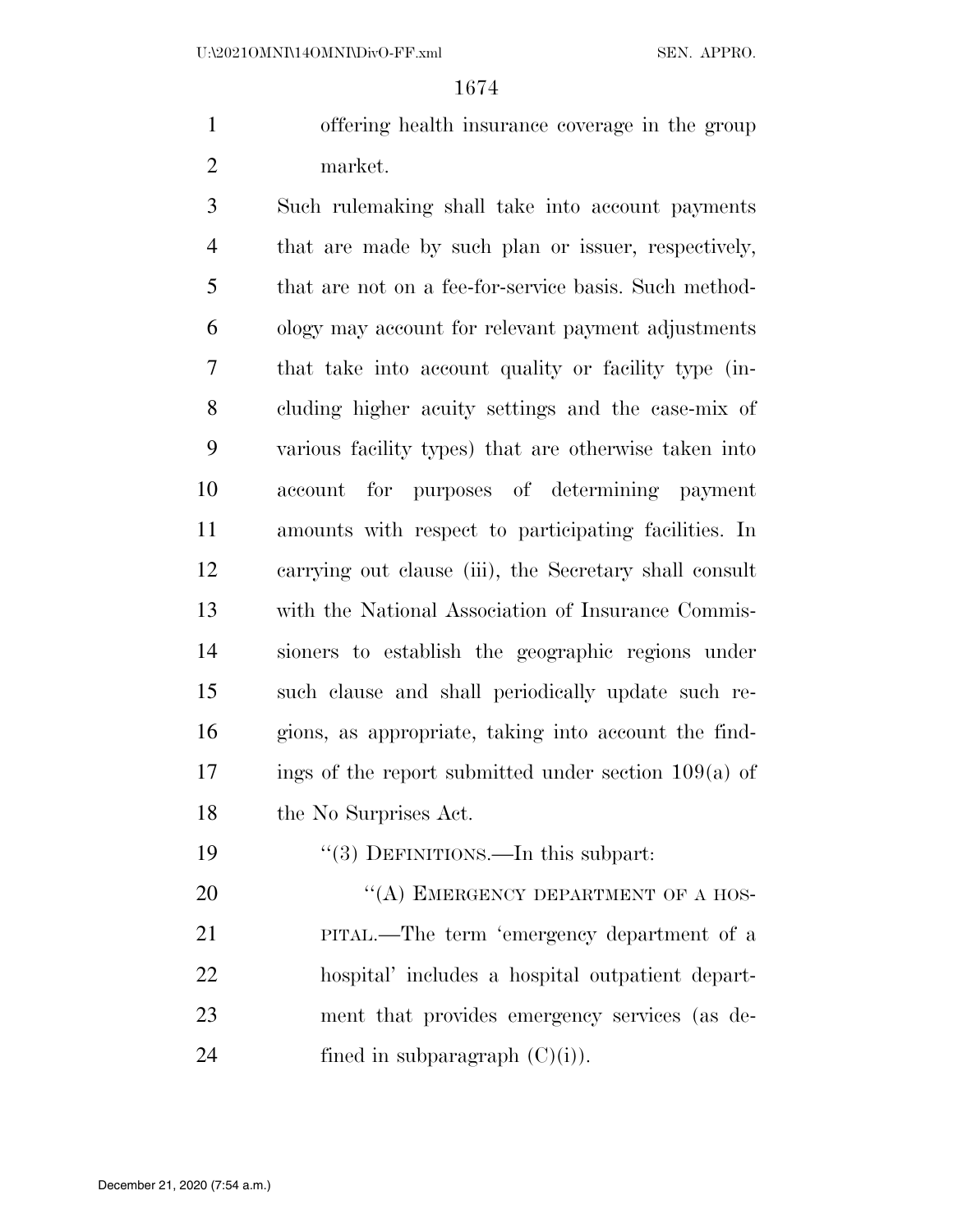| $\mathbf{1}$   | "(B) EMERGENCY MEDICAL CONDITION.-                   |
|----------------|------------------------------------------------------|
| $\overline{2}$ | The term 'emergency medical condition' means         |
| 3              | a medical condition manifesting itself by acute      |
| $\overline{4}$ | symptoms of sufficient severity (including se-       |
| 5              | vere pain) such that a prudent layperson, who        |
| 6              | possesses an average knowledge of health and         |
| 7              | medicine, could reasonably expect the absence        |
| 8              | of immediate medical attention to result in a        |
| 9              | condition described in clause (i), (ii), or (iii) of |
| 10             | section $1867(e)(1)(A)$ of the Social Security       |
| 11             | Act.                                                 |
| 12             | $``(C)$ EMERGENCY SERVICES.—                         |
| 13             | "(i) IN GENERAL.—The term 'emer-                     |
| 14             | gency services', with respect to an emer-            |
| 15             | gency medical condition, means—                      |
| 16             | $\lq\lq$ (I) a medical screening exam-               |
| 17             | ination (as required under section                   |
| 18             | 1867 of the Social Security Act, or as               |
| 19             | would be required under such section                 |
| 20             | if such section applied to an inde-                  |
| 21             | pendent freestanding emergency de-                   |
| 22             | partment) that is within the capability              |
| 23             | of the emergency department of a hos-                |
| 24             | pital or of an independent<br>free-                  |
| 25             | standing emergency department, as                    |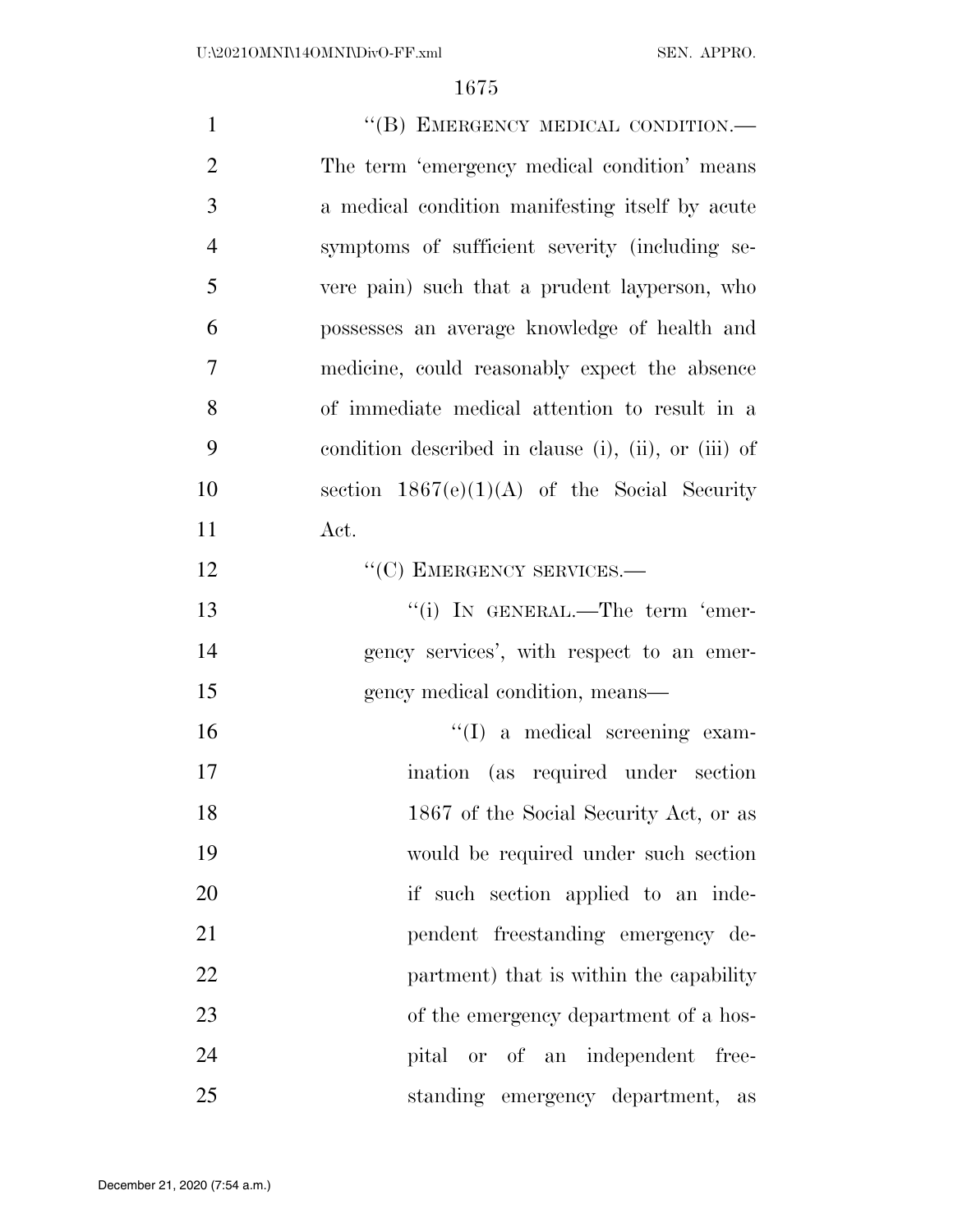applicable, including ancillary services routinely available to the emergency department to evaluate such emer-gency medical condition; and

5 ''(II) within the capabilities of the staff and facilities available at the hospital or the independent free- standing emergency department, as applicable, such further medical exam- ination and treatment as are required 11 under section 1867 of such Act, or as would be required under such section 13 if such section applied to an inde- pendent freestanding emergency de- partment, to stabilize the patient (re- gardless of the department of the hos-17 pital in which such further examina-18 tion or treatment is furnished).

19 "(ii) INCLUSION OF ADDITIONAL SERVICES.—

 $\text{``(I)}$  In GENERAL.—For purposes of this subsection and section 2799B– 23 1 of the Public Health Service Act, in the case of a participant or bene-ficiary who is enrolled in a group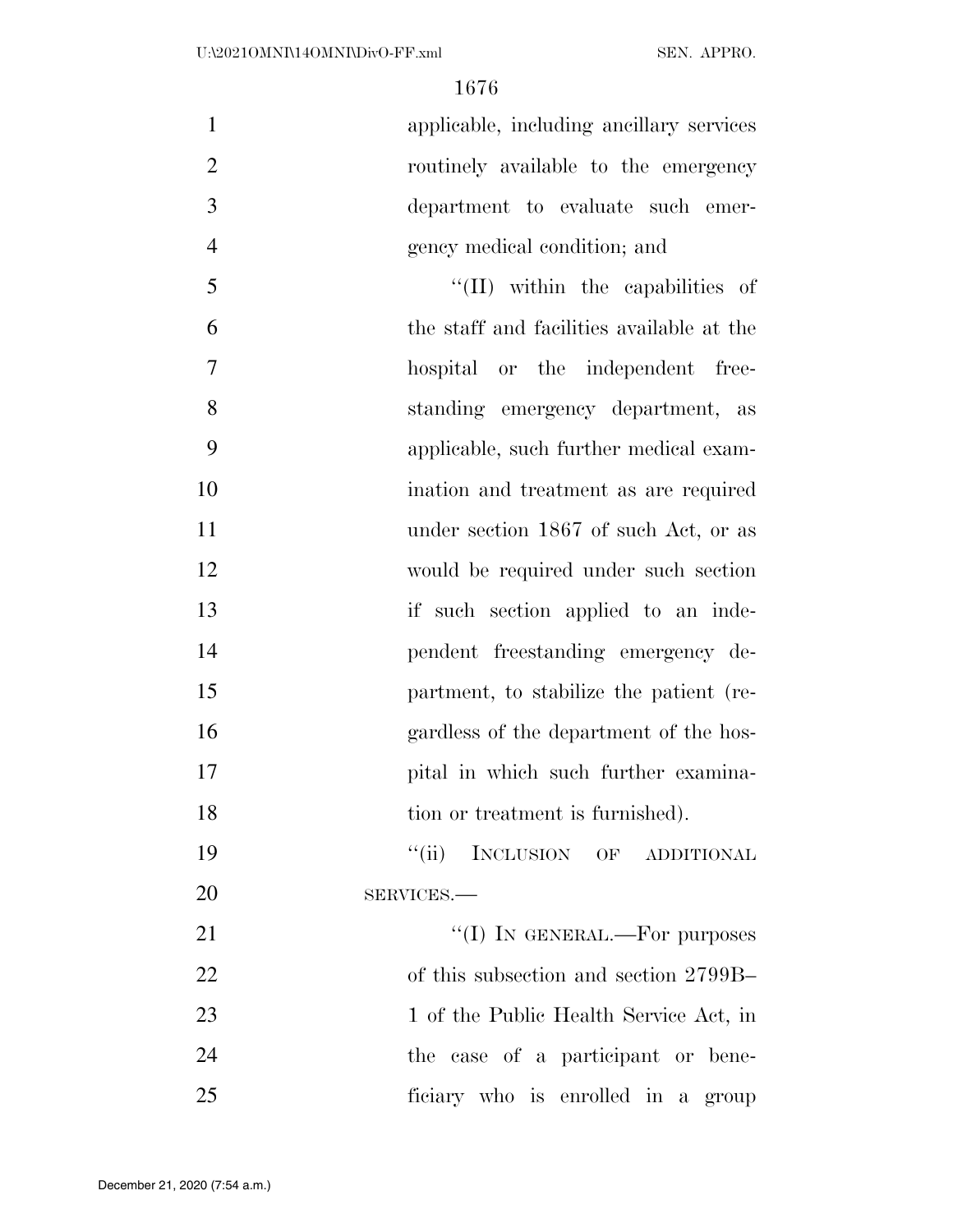| $\mathbf{1}$   | health plan or group health insurance        |
|----------------|----------------------------------------------|
| $\mathbf{2}$   | coverage offered by a health insurance       |
| 3              | issuer and who is furnished services         |
| $\overline{4}$ | described in clause (i) with respect to      |
| 5              | an emergency medical condition, the          |
| 6              | term 'emergency services' shall in-          |
| 7              | clude, unless each of the conditions         |
| 8              | described in subclause $(II)$ are met, in    |
| 9              | addition to the items and services de-       |
| 10             | scribed in clause (i), items and serv-       |
| 11             | ices-                                        |
| 12             | "(aa) for which benefits are                 |
| 13             | provided or covered under the                |
| 14             | plan or coverage, respectively;              |
| 15             | and                                          |
| 16             | "(bb) that are furnished by                  |
| 17             | nonparticipating provider or<br>$\mathbf{a}$ |
| 18             | nonparticipating emergency facil-            |
| 19             | ity (regardless of the department            |
| 20             | of the hospital in which such                |
| 21             | items or services are furnished)             |
| 22             | after the participant or bene-               |
| 23             | ficiary is stabilized and as part of         |
| 24             | outpatient observation or an in-             |
| 25             | patient or outpatient stay with              |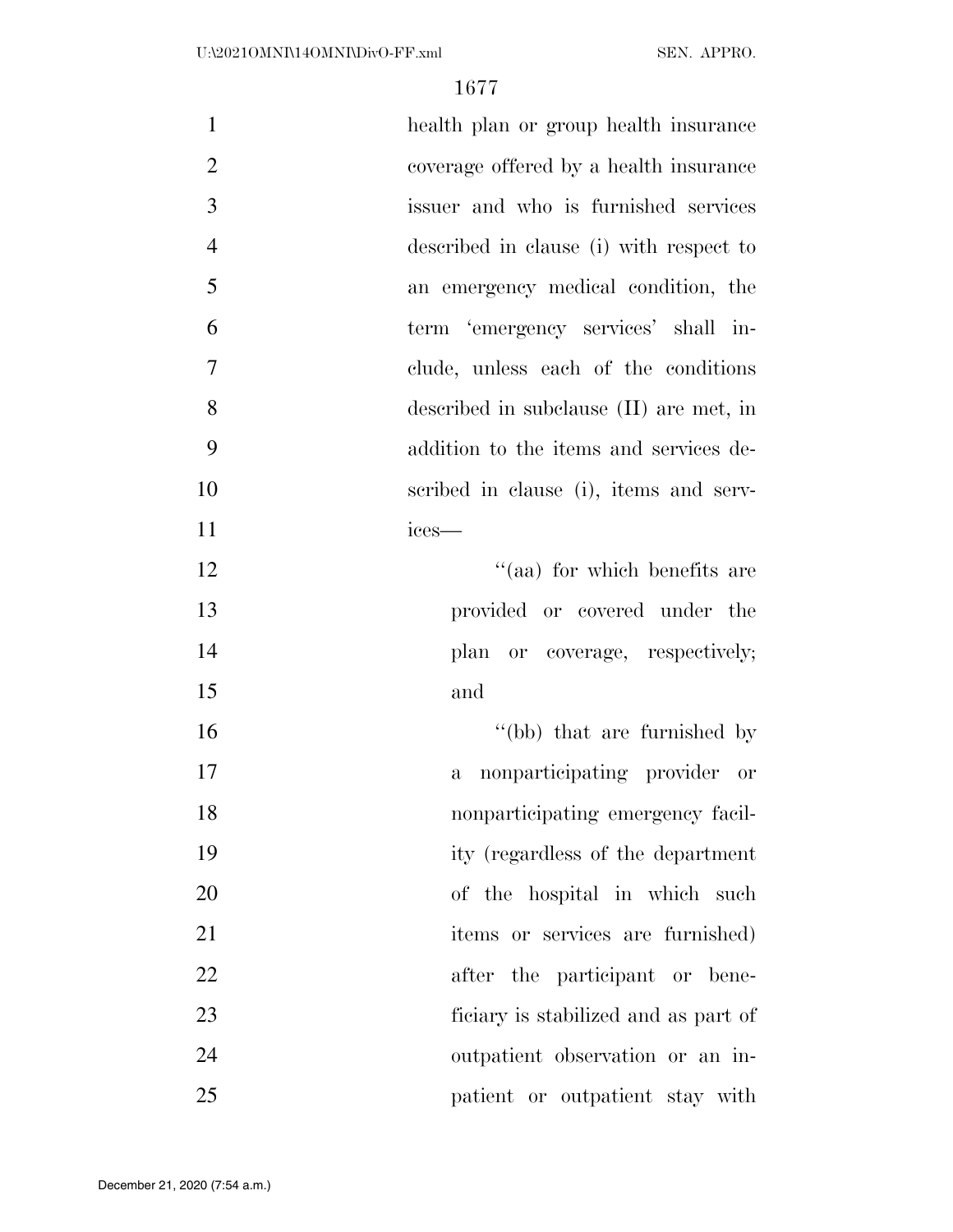| $\mathbf{1}$   | respect to the visit in which the         |
|----------------|-------------------------------------------|
| $\overline{2}$ | services described in clause (i)          |
| 3              | are furnished.                            |
| $\overline{4}$ | "(II) CONDITIONS.—For pur-                |
| 5              | poses of subclause $(I)$ , the conditions |
| 6              | described in this subclause, with re-     |
| $\overline{7}$ | spect to a participant or beneficiary     |
| 8              | who is stabilized and furnished addi-     |
| 9              | tional items and services described in    |
| 10             | subclause (I) after such stabilization    |
| 11             | by a provider or facility described in    |
| 12             | subclause $(I)$ , are the following;      |
| 13             | "(aa) Such provider or facil-             |
| 14             | ity determines such individual is         |
| 15             | able to travel using nonmedical           |
| 16             | transportation or nonemergency            |
| 17             | medical transportation.                   |
| 18             | "(bb) Such provider fur-                  |
| 19             | nishing such additional items and         |
| 20             | services satisfies the notice and         |
| 21             | criteria of<br>section<br>consent         |
| 22             | $2799B-2(d)$ with respect to such         |
| 23             | items and services.                       |
| 24             | "(cc) Such individual is in a             |
| 25             | condition to receive (as deter-           |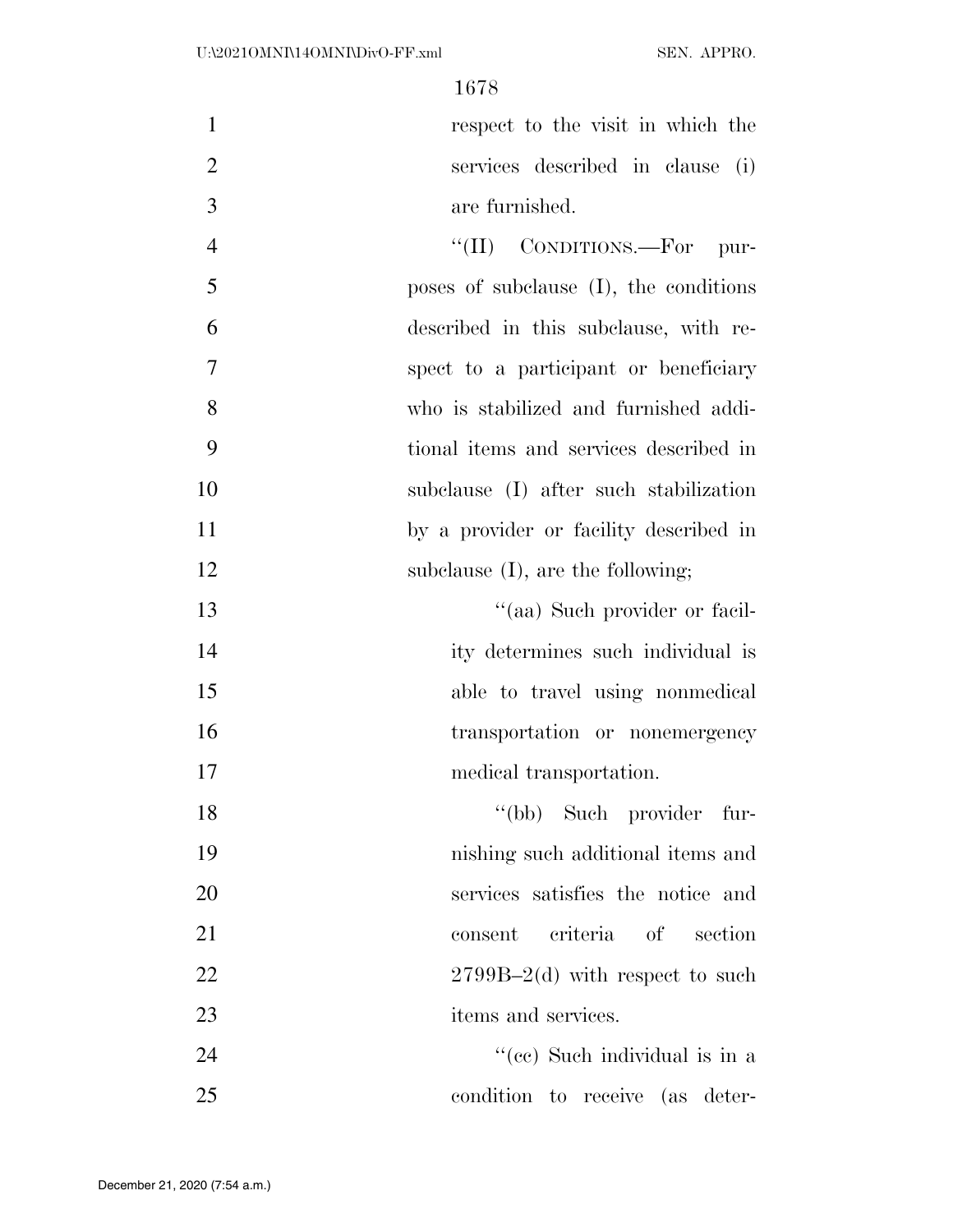| $\mathbf{1}$   | mined in accordance with guide-              |
|----------------|----------------------------------------------|
| $\overline{2}$ | lines issued by the Secretary pur-           |
| 3              | suant to rulemaking) the infor-              |
| $\overline{4}$ | mation described in section                  |
| 5              | 2799B-2 and to provide in-                   |
| 6              | formed consent under such sec-               |
| $\overline{7}$ | tion, in accordance with applica-            |
| 8              | ble State law.                               |
| 9              | "(dd) Such other conditions,                 |
| 10             | as specified by the Secretary,               |
| 11             | such as conditions relating to co-           |
| 12             | ordinating care transitions<br>$\sim$ to     |
| 13             | participating providers and facili-          |
| 14             | ties.                                        |
| 15             | $\lq\lq (D)$<br>INDEPENDENT<br>FREESTANDING  |
| 16             | EMERGENCY DEPARTMENT.-The term 'inde-        |
| 17             | pendent freestanding emergency department'   |
| 18             | means a health care facility that—           |
| 19             | "(i) is geographically separate and          |
| 20             | distinct and licensed separately from a hos- |
| 21             | pital under applicable State law; and        |
| 22             | "(ii) provides any of the emergency          |
| 23             | services (as defined in subparagraph         |
| 24             | (C)(i)).                                     |
|                |                                              |

25 "(E) QUALIFYING PAYMENT AMOUNT.—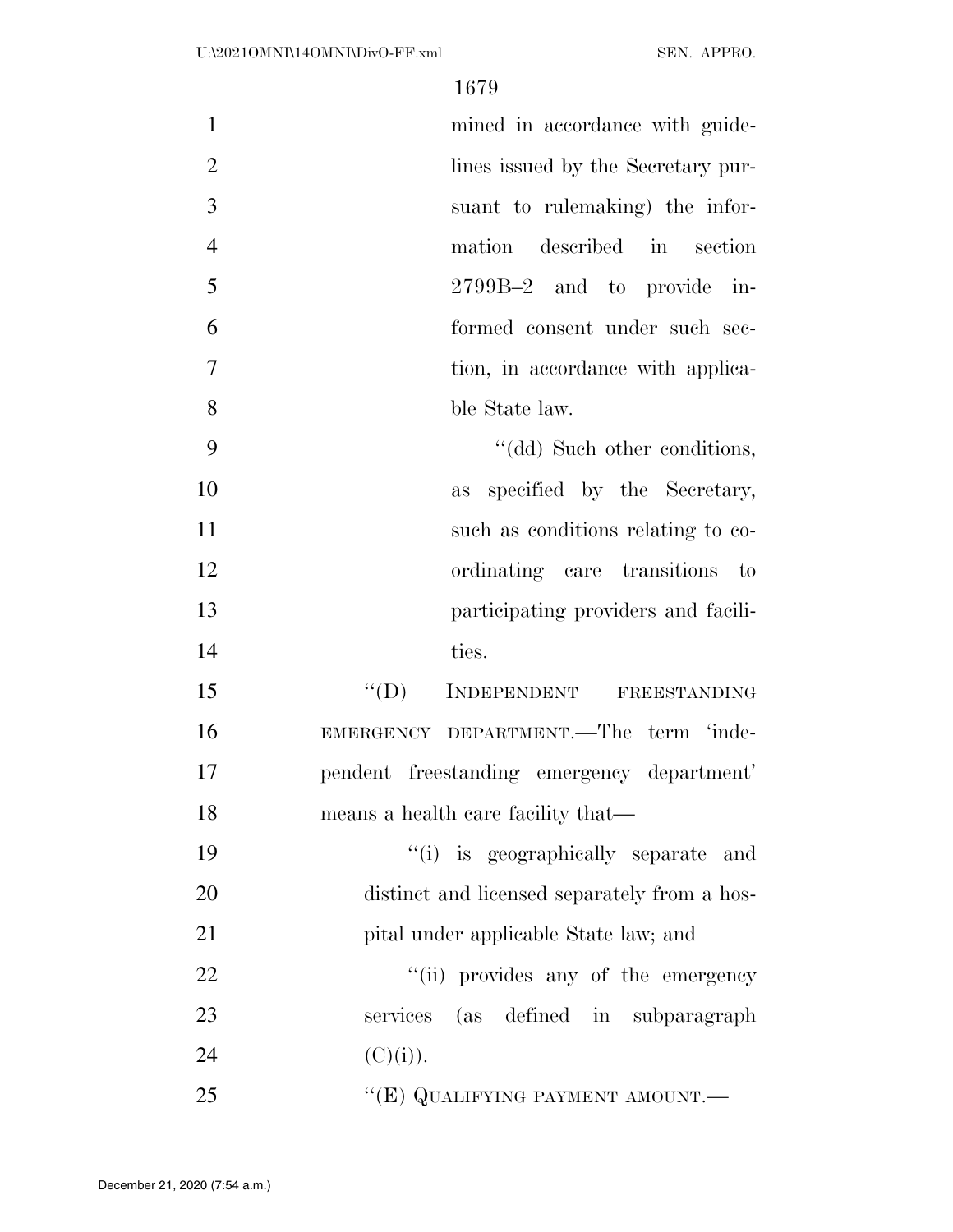| $\mathbf{1}$   | "(i) IN GENERAL.—The term 'quali-           |
|----------------|---------------------------------------------|
| $\overline{2}$ | fying payment amount' means, subject to     |
| 3              | clauses (ii) and (iii), with respect to a   |
| $\overline{4}$ | sponsor of a group health plan and health   |
| 5              | insurance issuer offering group health in-  |
| 6              | surance coverage-                           |
| $\overline{7}$ | $\lq\lq$ (I) for an item or service fur-    |
| 8              | nished during $2022$ , the median of the    |
| 9              | contracted rates recognized by the          |
| 10             | plan or issuer, respectively (deter-        |
| 11             | mined with respect to all such plans        |
| 12             | of such sponsor or all such coverage        |
| 13             | offered by such issuer that are offered     |
| 14             | within the same insurance market            |
| 15             | (specified in subclause $(I)$ , $(II)$ , or |
| 16             | (III) of clause (iv)) as the plan or cov-   |
| 17             | erage) as the total maximum payment         |
| 18             | (including the cost-sharing amount          |
| 19             | imposed for such item or service and        |
| 20             | the amount to be paid by the plan or        |
| 21             | issuer, respectively) under such plans      |
| 22             | or coverage, respectively, on January       |
| 23             | 31, 2019, for the same or a similar         |
| 24             | item or service that is provided by a       |
| 25             | provider in the same or similar spe-        |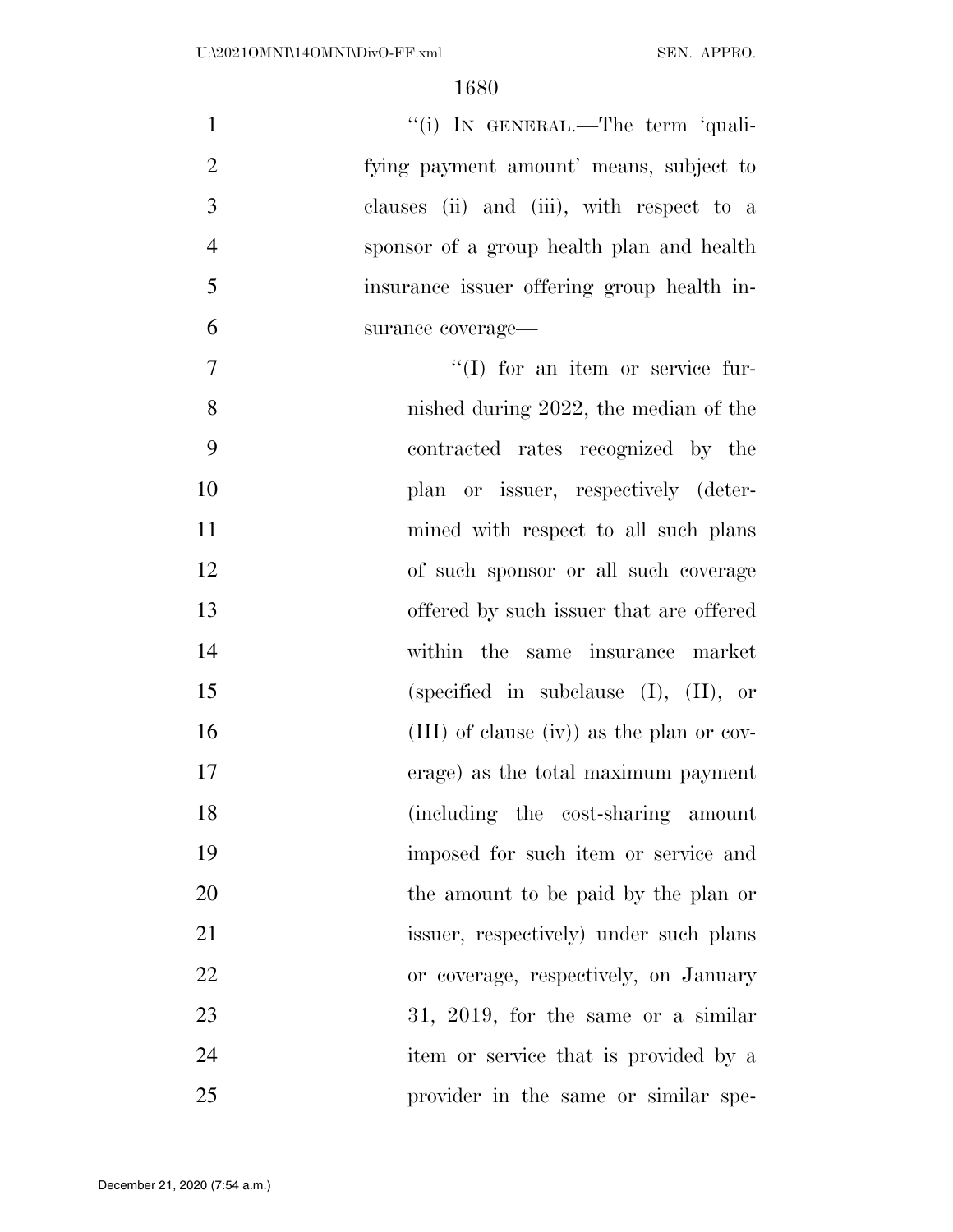| $\mathbf{1}$   | cialty and provided in the geographic     |
|----------------|-------------------------------------------|
| $\overline{2}$ | region in which the item or service is    |
| 3              | furnished, consistent with the method-    |
| $\overline{4}$ | ology established by the Secretary        |
| 5              | under paragraph $(2)$ , increased by the  |
| 6              | percentage increase in the consumer       |
| 7              | price index for all urban consumers       |
| 8              | (United States city average) over         |
| 9              | 2019, such percentage increase over       |
| 10             | 2020, and such percentage increase        |
| 11             | over $2021$ ; and                         |
| 12             | $\lq\lq$ (II) for an item or service fur- |
| 13             | nished during 2023 or a subsequent        |
| 14             | year, the qualifying payment amount       |
| 15             | determined under this clause for such     |
| 16             | an item or service furnished in the       |
| 17             | previous year, increased by the per-      |
| 18             | centage increase in the consumer price    |
| 19             | index for all urban consumers (United     |
| 20             | States city average) over such pre-       |
| 21             | vious year.                               |
| 22             | "(ii) NEW PLANS AND COVERAGE.-            |
| 23             | The term 'qualifying payment amount'      |
| 24             | means, with respect to a sponsor of a     |
| 25             | group health plan or health insurance     |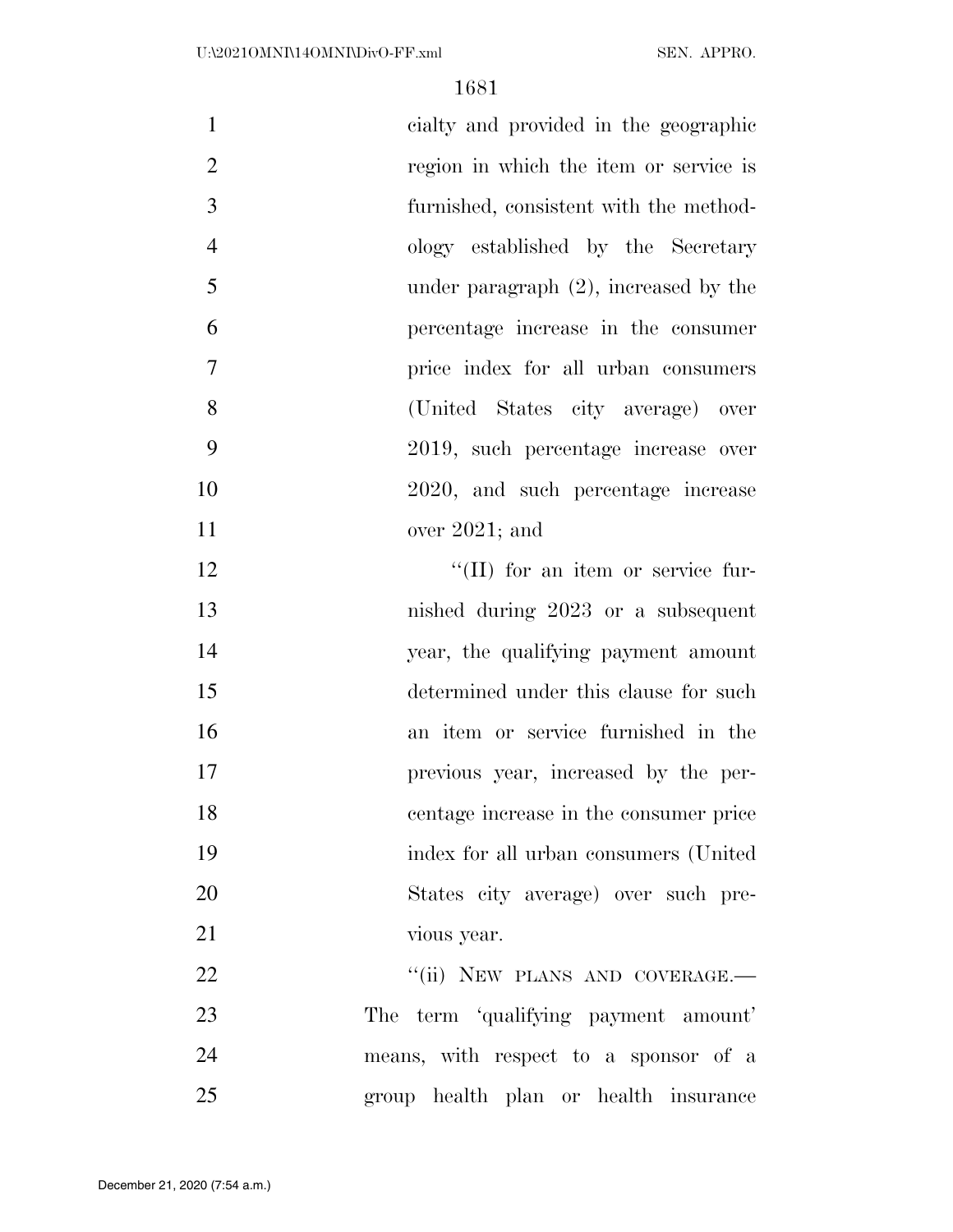| $\mathbf{1}$   | issuer offering group health insurance cov- |
|----------------|---------------------------------------------|
| $\overline{2}$ | erage in a geographic region in which such  |
| 3              | sponsor or issuer, respectively, did not    |
| $\overline{4}$ | offer any group health plan or health in-   |
| 5              | surance coverage during 2019—               |
| 6              | $\lq(1)$ for the first year in which        |
| $\tau$         | such group health plan or health in-        |
| 8              | surance coverage, respectively, is of-      |
| 9              | fered in such region, a rate (deter-        |
| 10             | mined in accordance with a method-          |
| 11             | ology established by the Secretary) for     |
| 12             | items and services that are covered by      |
| 13             | such plan and furnished during such         |
| 14             | first year; and                             |
| 15             | $\lq\lq$ (II) for each subsequent year      |
| 16             | such group health plan or health in-        |
| 17             | surance coverage, respectively, is of-      |
| 18             | fered in such region, the qualifying        |
| 19             | payment amount determined under             |
| 20             | this clause for such items and services     |
| 21             | furnished in the previous year, in-         |
| 22             | creased by the percentage increase in       |
| 23             | the consumer price index for all urban      |
| 24             | consumers (United States city aver-         |
| 25             | age) over such previous year.               |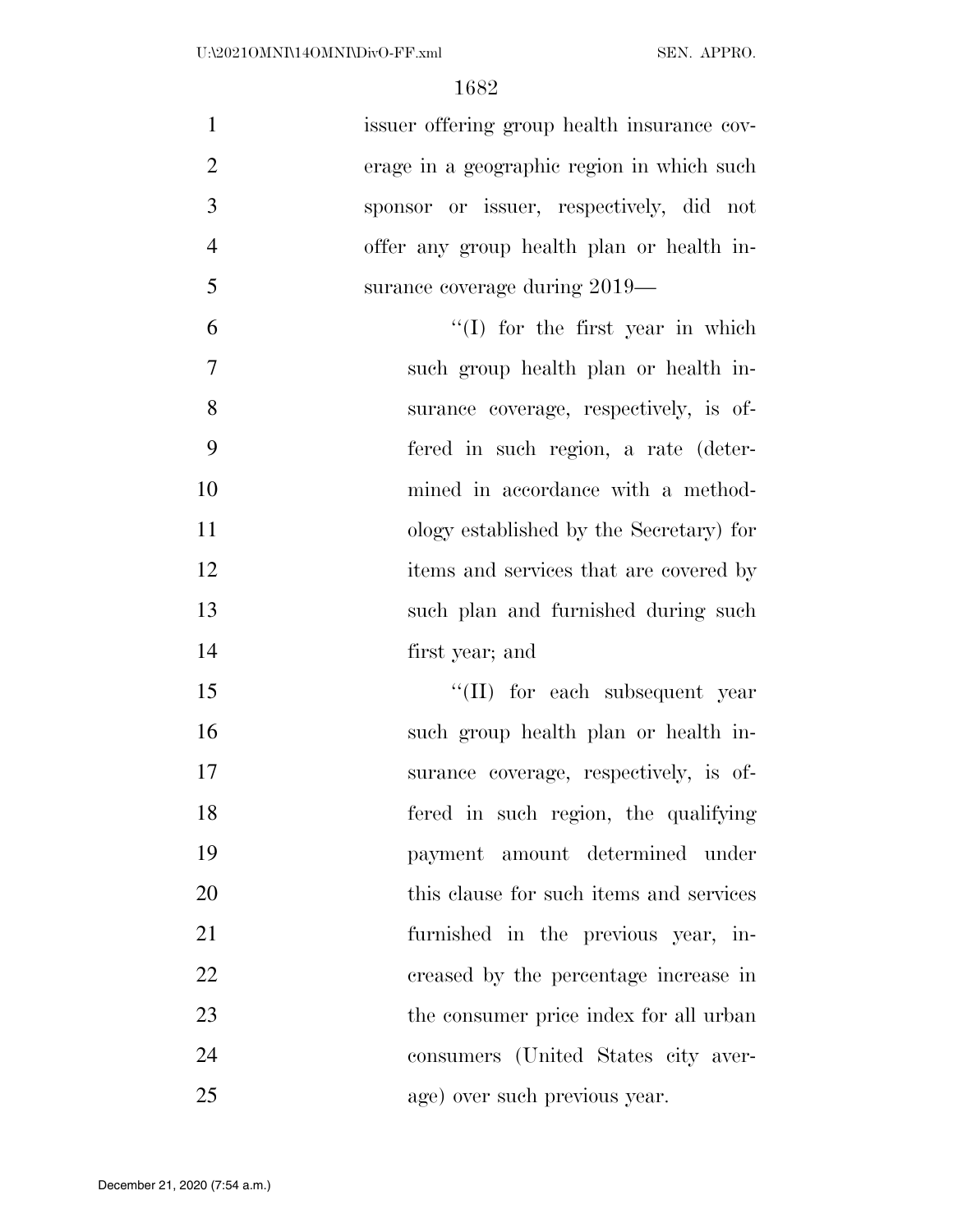| $\mathbf{1}$   | ``(iii)<br>INSUFFICIENT INFORMATION;             |
|----------------|--------------------------------------------------|
| $\overline{2}$ | NEWLY COVERED ITEMS AND SERVICES.-               |
| 3              | In the case of a sponsor of a group health       |
| $\overline{4}$ | plan or health insurance issuer offering         |
| 5              | group health insurance coverage that does        |
| 6              | not have sufficient information to calculate     |
| 7              | the median of the contracted rates de-           |
| 8              | scribed in clause $(i)(I)$ in 2019 (or, in the   |
| 9              | case of a newly covered item or service (as      |
| 10             | defined in clause $(v)(III)$ , in the first cov- |
| 11             | erage year (as defined in clause $(v)(I)$ ) for  |
| 12             | such item or service with respect to such        |
| 13             | plan or coverage) for an item or service         |
| 14             | (including with respect to provider type, or     |
| 15             | amount, of claims for items or services (as      |
| 16             | determined by the Secretary) provided in a       |
| 17             | particular geographic region (other than in      |
| 18             | a case with respect to which clause (ii) ap-     |
| 19             | plies)) the term 'qualifying payment             |
| 20             | amount'—                                         |
| 21             | "(I) for an item or service fur-                 |
| 22             | nished during $2022$ (or, in the case of         |
| 23             | a newly covered item or service, dur-            |
| 24             | ing the first coverage year for such             |
| 25             | item or service with respect to such             |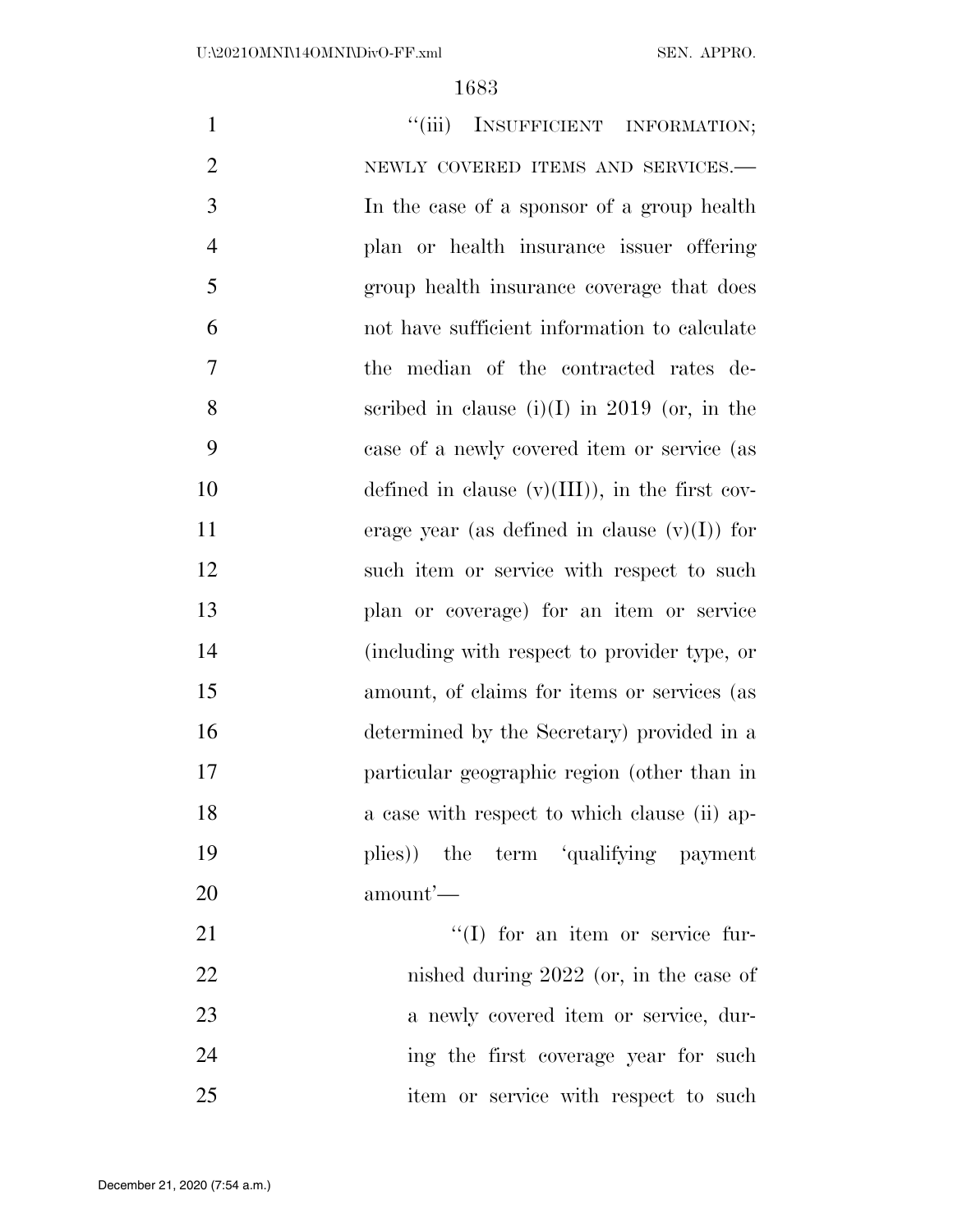| $\mathbf{1}$   | plan or coverage), means such rate for     |
|----------------|--------------------------------------------|
| $\overline{2}$ | such item or service determined by         |
| 3              | the sponsor or issuer, respectively,       |
| $\overline{4}$ | through use of any database that is        |
| 5              | determined, in accordance with rule-       |
| 6              | making described in paragraph $(2)$ , to   |
| $\overline{7}$ | not have any conflicts of interest and     |
| 8              | to have sufficient information reflect-    |
| 9              | ing allowed amounts paid to a health       |
| 10             | care provider or facility for relevant     |
| 11             | services furnished in the applicable ge-   |
| 12             | ographic region (such as a State all-      |
|                |                                            |
| 13             | payer claims database);                    |
| 14             | "(II) for an item or service fur-          |
| 15             | nished in a subsequent year (before        |
| 16             | the first sufficient information year      |
| 17             | (as defined in clause $(v)(II)$ ) for such |
| 18             | item or service with respect to such       |
| 19             | plan or coverage), means the rate de-      |
| 20             | termined under subclause (I) or this       |
| 21             | subclause, as applicable, for such item    |
| 22             | or service for the year previous to        |
| 23             | such subsequent year, increased by         |

sumer price index for all urban con-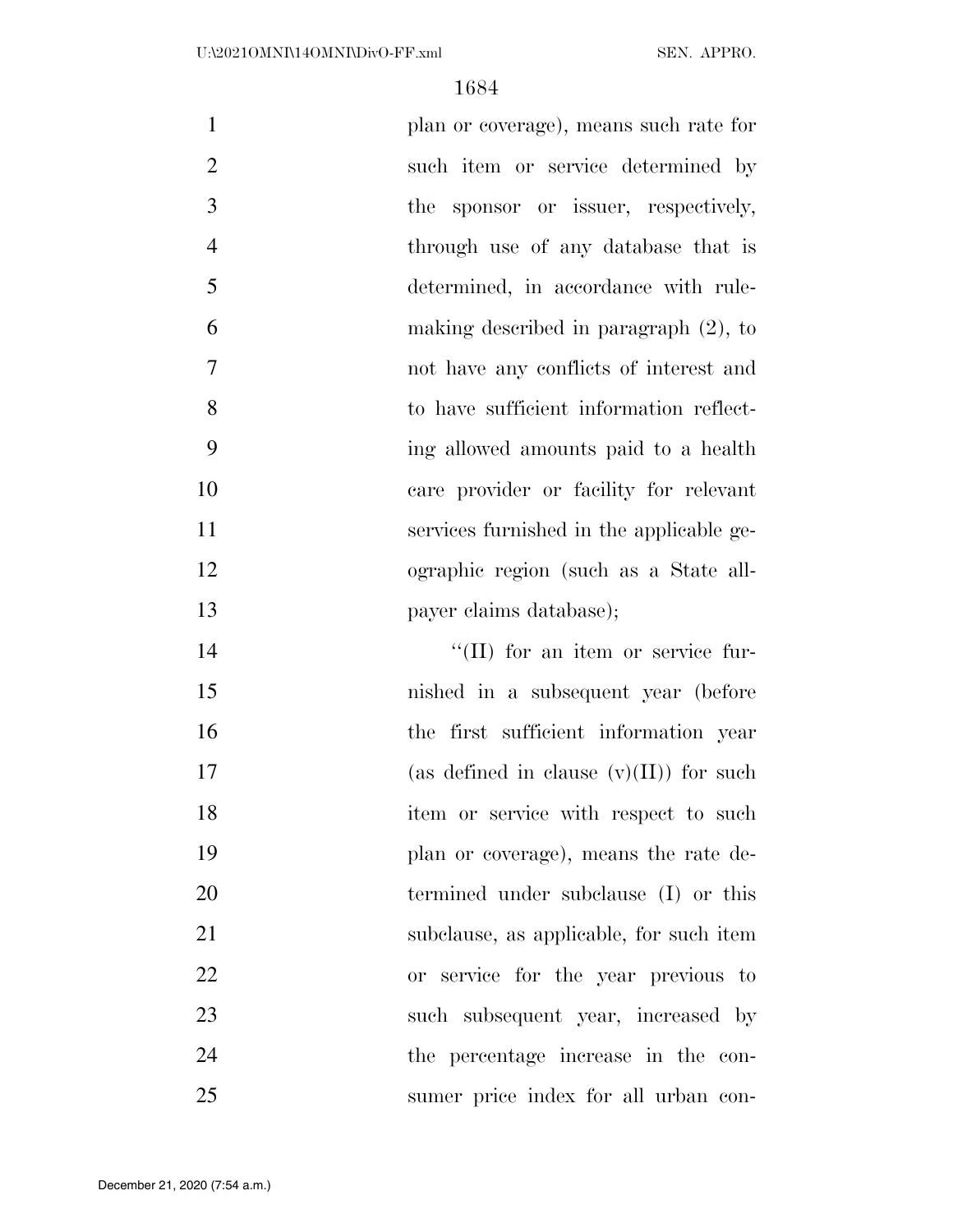sumers (United States city average) over such previous year;

 $\frac{1}{2}$  (III) for an item or service fur- nished in the first sufficient informa- tion year for such item or service with respect to such plan or coverage, has the meaning given the term qualifying 8 payment amount in clause  $(i)(I)$ , ex- cept that in applying such clause to such item or service, the reference to 'furnished during 2022' shall be treat- ed as a reference to furnished during such first sufficient information year, 14 the reference to 'in 2019' shall be treated as a reference to such suffi- cient information year, and the in- crease described in such clause shall 18 not be applied; and

 $\frac{1}{2}$  TV for an item or service fur- nished in any year subsequent to the first sufficient information year for such item or service with respect to 23 such plan or coverage, has the mean-24 ing given such term in clause  $(i)(II)$ , except that in applying such clause to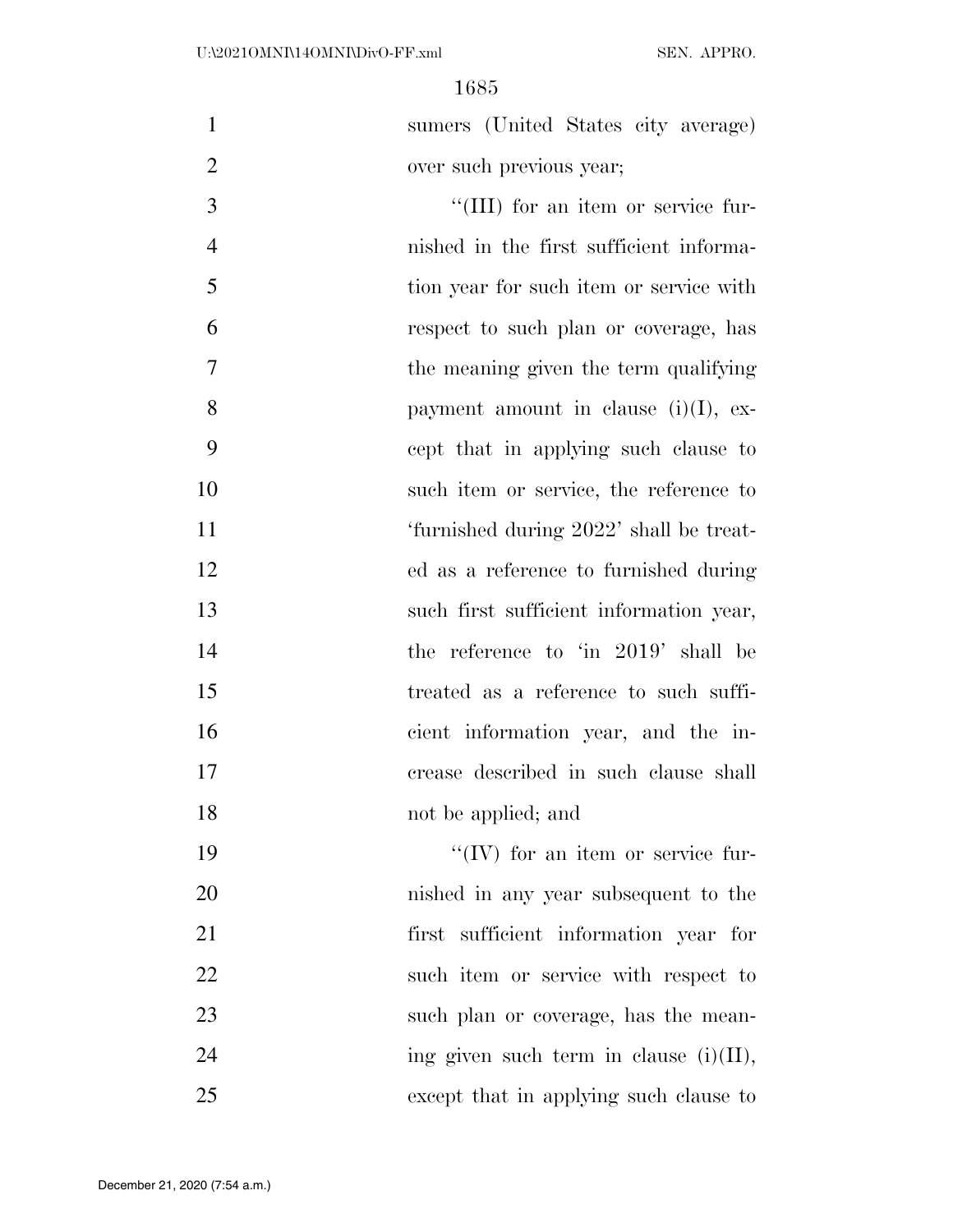| $\mathbf{1}$   | such item or service, the reference to        |
|----------------|-----------------------------------------------|
| $\overline{2}$ | 'furnished during 2023 or a subse-            |
| 3              | quent year' shall be treated as a ref-        |
| $\overline{4}$ | erence to furnished during the year           |
| 5              | after such first sufficient information       |
| 6              | year or a subsequent year.                    |
| $\overline{7}$ | "(iv) INSURANCE MARKET.—For pur-              |
| 8              | poses of clause $(i)(I)$ , a health insurance |
| 9              | market specified in this clause is one of the |
| 10             | following:                                    |
| 11             | $\lq\lq$ (I) The large group market           |
| 12             | (other than plans described in sub-           |
| 13             | clause $(III)$ ).                             |
| 14             | $\lq\lq$ (II) The small group market          |
| 15             | (other than plans described in sub-           |
| 16             | clause $(III)$ ).                             |
| 17             | "(III) In the case of a self-in-              |
| 18             | sured group health plan, other self-in-       |
| 19             | sured group health plans.                     |
| 20             | "(v) DEFINITIONS.—For purposes of             |
| 21             | this subparagraph.                            |
| 22             | "(I) FIRST COVERAGE YEAR.-                    |
| 23             | The term 'first coverage year' means,         |
| 24             | with respect to a group health plan or        |
| 25             | group health insurance coverage of-           |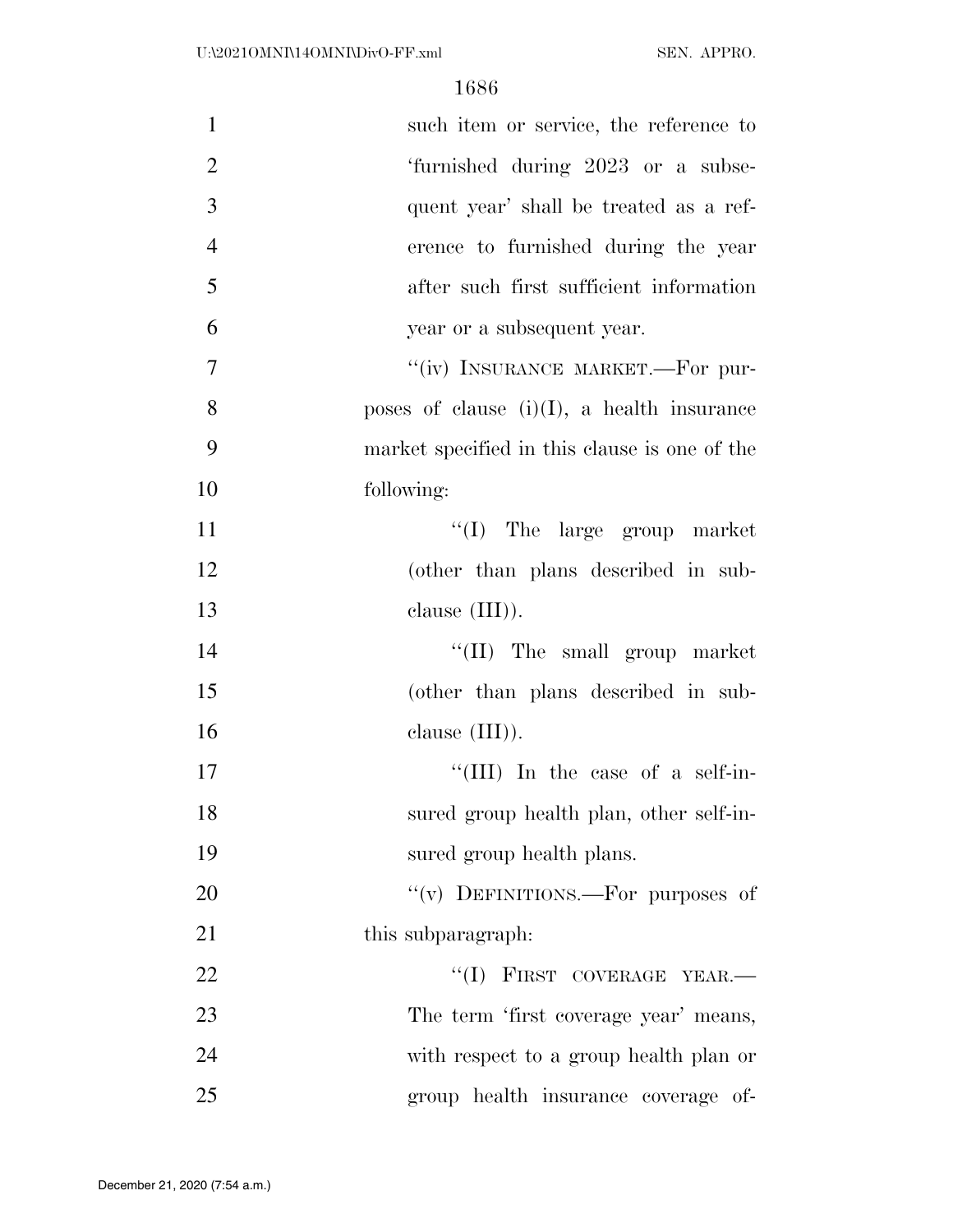| $\mathbf{1}$   | fered by a health insurance issuer and |
|----------------|----------------------------------------|
| $\overline{2}$ | an item or service for which coverage  |
| 3              | is not offered in 2019 under such plan |
| $\overline{4}$ | or coverage, the first year after 2019 |
| 5              | for which coverage for such item or    |
| 6              | service is offered under such plan or  |
| $\overline{7}$ | health insurance coverage.             |
| 8              | "(II) FIRST SUFFICIENT INFOR-          |
| 9              | MATION YEAR.—The term 'first suffi-    |
| 10             | cient information year' means, with    |
| 11             | respect to a group health plan or      |
| 12             | group health insurance coverage of-    |
| 13             | fered by a health insurance issuer—    |
| 14             | "(aa) in the case of an item           |
| 15             | or service for which the plan or       |
| 16             | coverage does not have sufficient      |
| 17             | information to calculate the me-       |
| 18             | dian of the contracted rates de-       |
| 19             | scribed in clause $(i)(I)$ in 2019,    |
| 20             | the first year subsequent to 2022      |
| 21             | for which such sponsor or issuer       |
| 22             | has such sufficient information to     |
| 23             | calculate the median of such con-      |
| 24             | tracted rates in the year previous     |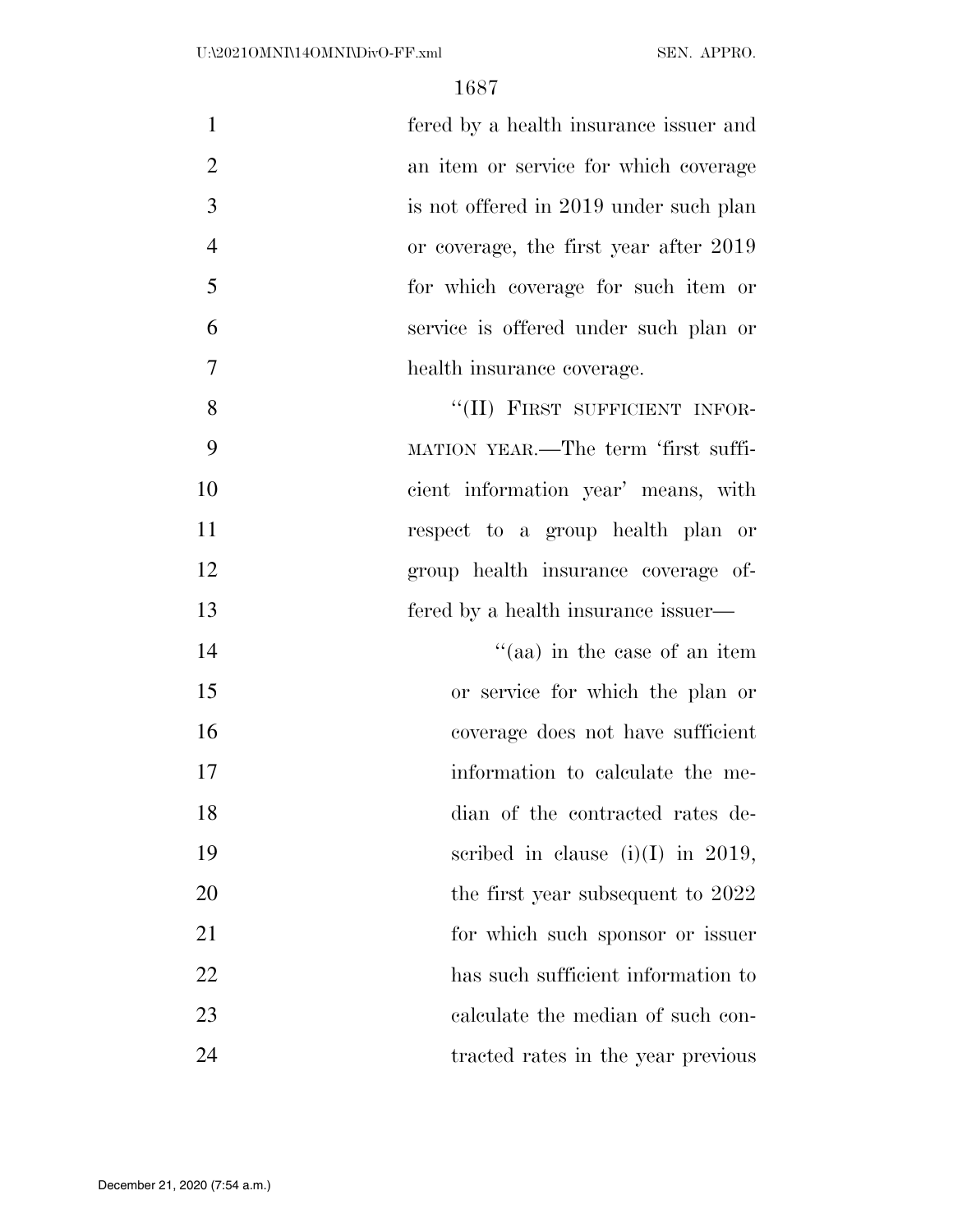1 to such first subsequent year; and

3 ''(bb) in the case of a newly covered item or service, the first year subsequent to the first cov- erage year for such item or serv- ice with respect to such plan or coverage for which the sponsor or issuer has sufficient information to calculate the median of the contracted rates described in 12 clause  $(i)(I)$  in the year previous to such first subsequent year. 14 "(III) NEWLY COVERED ITEM OR

 SERVICE.—The term 'newly covered 16 item or service' means, with respect to a group health plan or health insur- ance issuer offering group health in- surance coverage, an item or service for which coverage was not offered in 2019 under such plan or coverage, but is offered under such plan or coverage 23 in a year after 2019.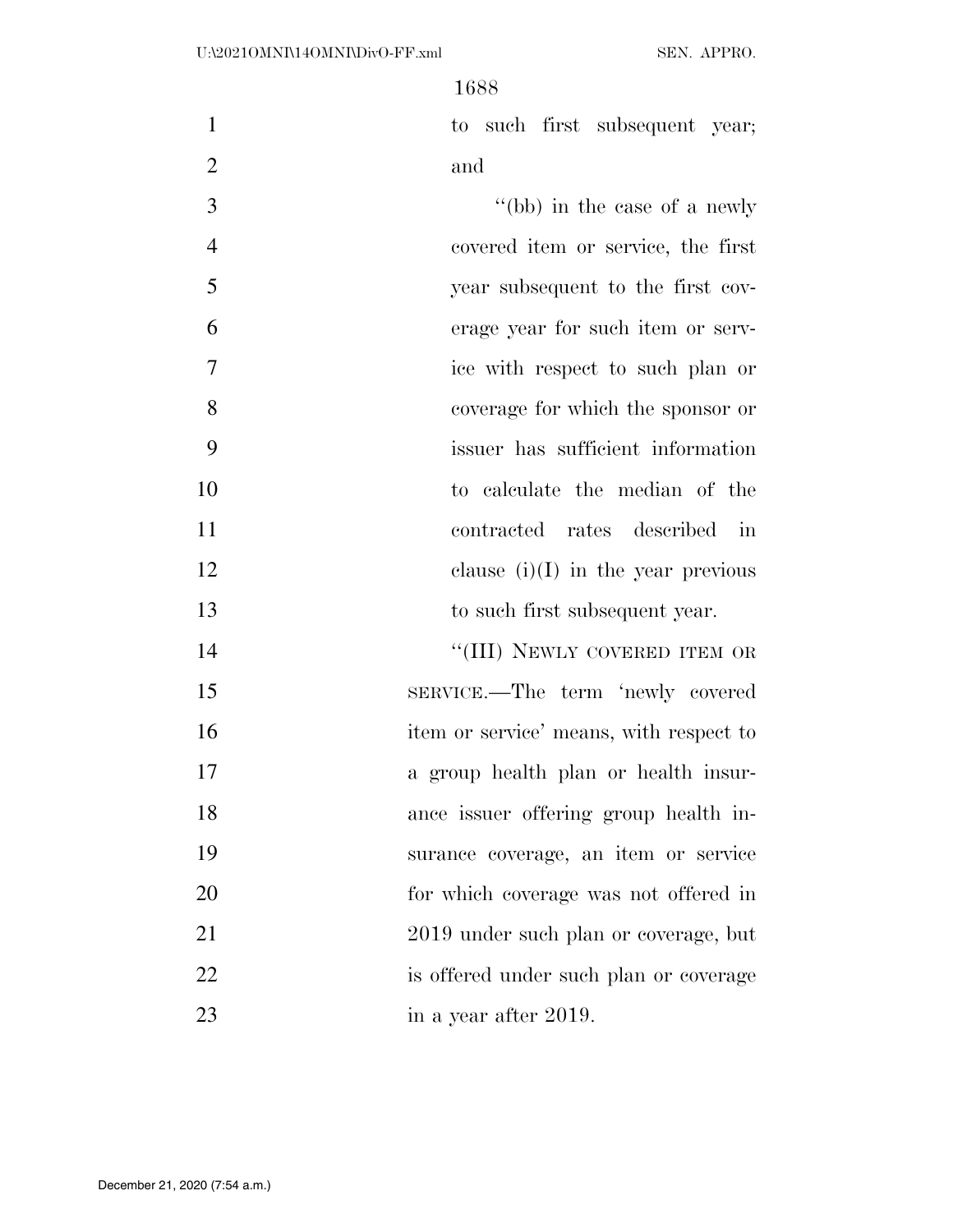1 ""(F) NONPARTICIPATING EMERGENCY FA- CILITY; PARTICIPATING EMERGENCY FACIL-ITY.—

4 "(i) NONPARTICIPATING EMERGENCY FACILITY.—The term 'nonparticipating emergency facility' means, with respect to an item or service and a group health plan or group health insurance coverage offered by a health insurance issuer, an emergency department of a hospital, or an inde- pendent freestanding emergency depart- ment, that does not have a contractual re- lationship directly or indirectly with the plan or issuer, respectively, for furnishing such item or service under the plan or cov-erage, respectively.

17 "'(ii) PARTICIPATING EMERGENCY FA- CILITY.—The term 'participating emer- gency facility' means, with respect to an item or service and a group health plan or group health insurance coverage offered by a health insurance issuer, an emergency department of a hospital, or an inde- pendent freestanding emergency depart-ment, that has a contractual relationship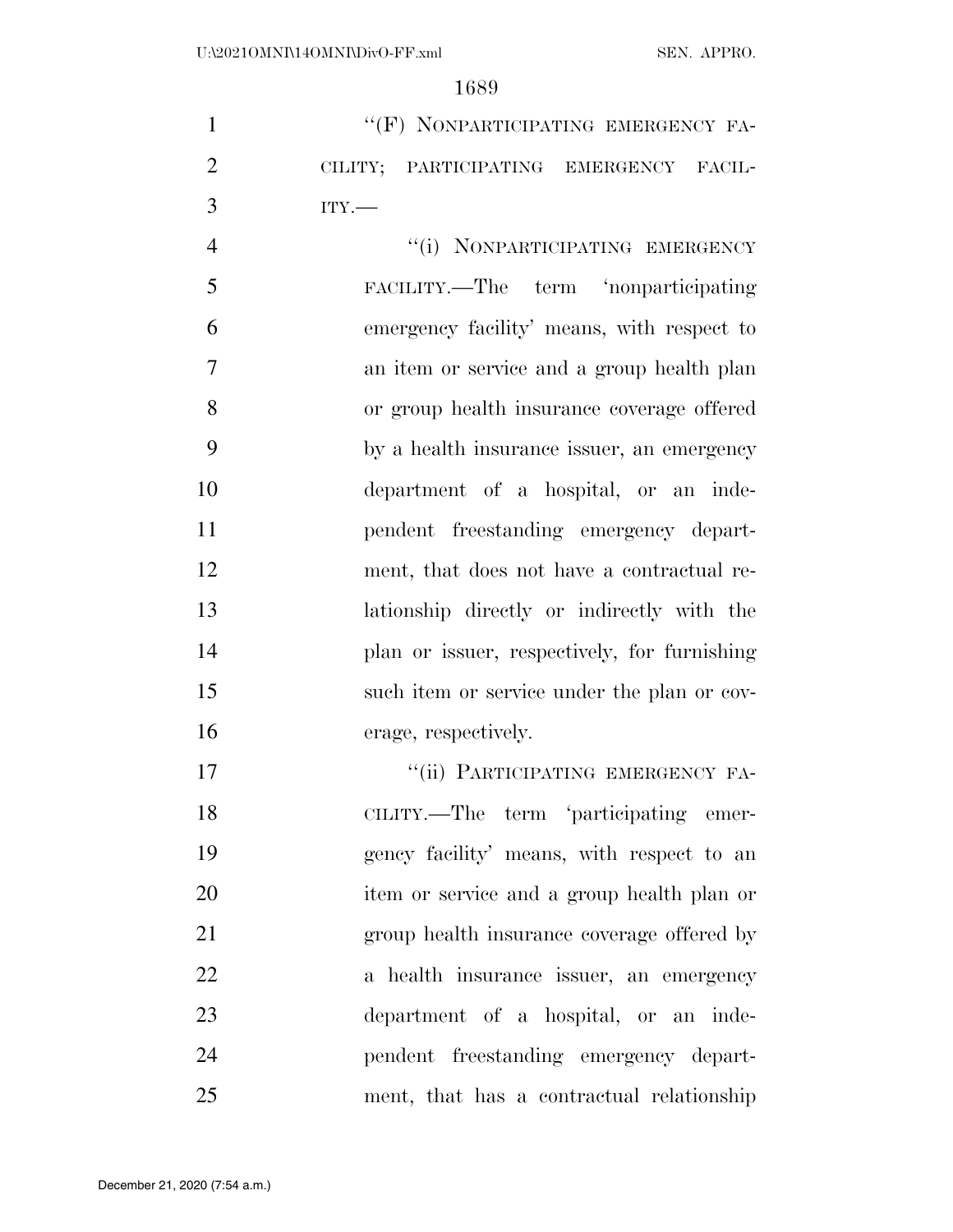| $\mathbf{1}$   | directly or indirectly with the plan or        |
|----------------|------------------------------------------------|
| $\overline{2}$ | issuer, respectively, with respect to the fur- |
| 3              | nishing of such an item or service at such     |
| $\overline{4}$ | facility.                                      |
| 5              | "(G) NONPARTICIPATING PROVIDERS; PAR-          |
| 6              | TICIPATING PROVIDERS.-                         |
| $\tau$         | "(i) NONPARTICIPATING PROVIDER.-               |
| 8              | term 'nonparticipating provider'<br>The        |
| 9              | means, with respect to an item or service      |
| 10             | and a group health plan or group health        |
| 11             | insurance coverage offered by a health in-     |
| 12             | surance issuer, a physician or other health    |
| 13             | care provider who is acting within the         |
| 14             | scope of practice of that provider's license   |
| 15             | or certification under applicable State law    |
| 16             | and who does not have a contractual rela-      |
| 17             | tionship with the plan or issuer, respec-      |
| 18             | tively, for furnishing such item or service    |
| 19             | under the plan or coverage, respectively.      |
| 20             | "(ii) PARTICIPATING PROVIDER.—The              |
| 21             | term 'participating provider' means, with      |
| 22             | respect to an item or service and a group      |
| 23             | health plan or group health insurance cov-     |
| 24             | erage offered by a health insurance issuer,    |
| 25             | a physician or other health care provider      |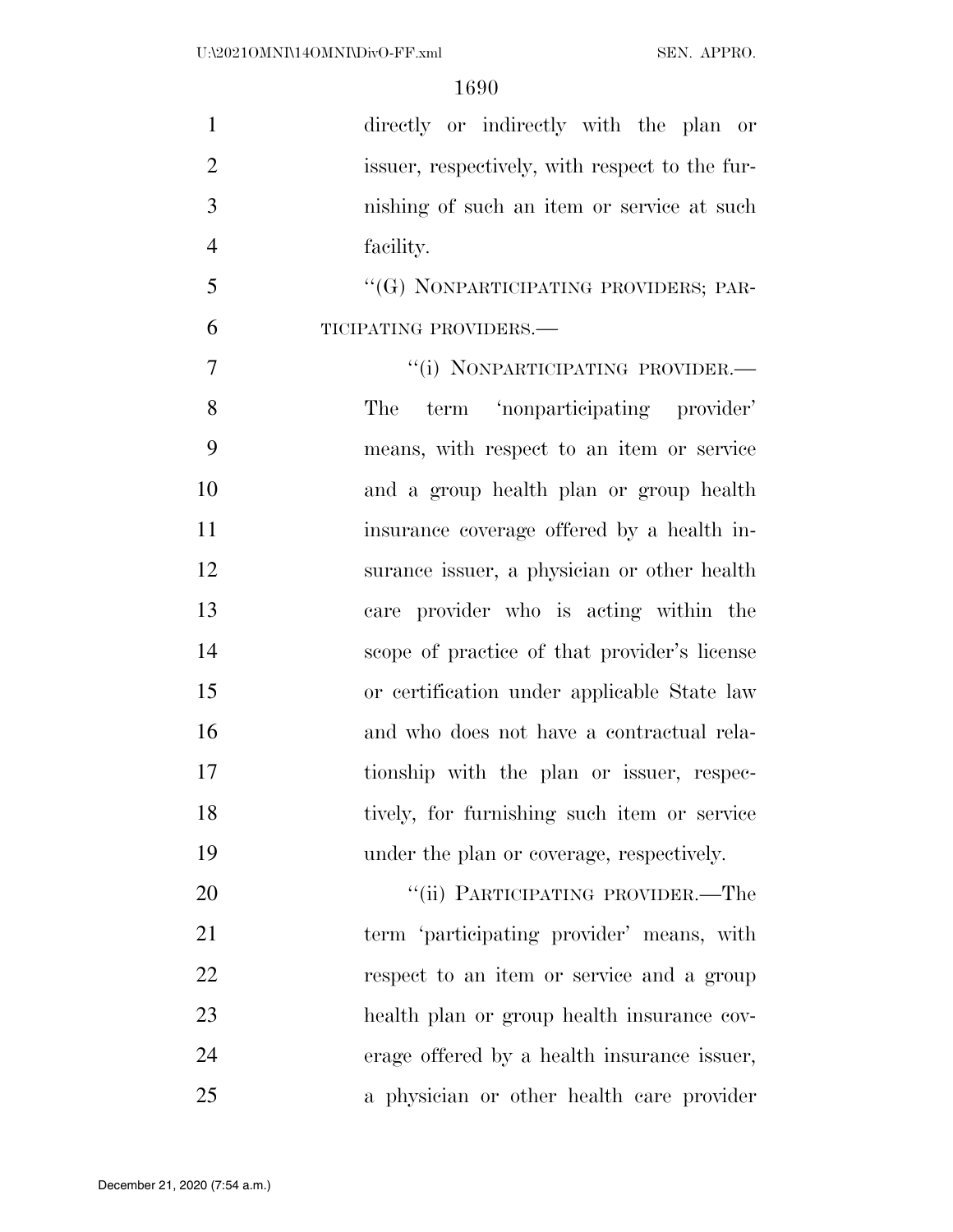| $\mathbf{1}$   | who is acting within the scope of practice      |
|----------------|-------------------------------------------------|
| $\overline{2}$ | of that provider's license or certification     |
| 3              | under applicable State law and who has a        |
| $\overline{4}$ | contractual relationship with the plan or       |
| 5              | issuer, respectively, for furnishing such       |
| 6              | item or service under the plan or coverage,     |
| $\tau$         | respectively.                                   |
| 8              | "(H) RECOGNIZED AMOUNT.—The term                |
| 9              | 'recognized amount' means, with respect to an   |
| 10             | item or service furnished by a nonparticipating |
| 11             | provider or nonparticipating emergency facility |
| 12             | during a year and a group health plan or group  |
| 13             | health insurance coverage offered by a health   |
| 14             | insurance issuer—                               |
| 15             | "(i) subject to clause (iii), in the case       |
| 16             | of such item or service furnished in a State    |
| 17             | that has in effect a specified State law        |
| 18             | with respect to such plan, coverage, or         |
| 19             | issuer, respectively; such a nonpartici-        |
| 20             | pating provider or nonparticipating emer-       |
| 21             | gency facility; and such an item or service,    |
| 22             | the amount determined in accordance with        |
| 23             | such law;                                       |
| 24             | "(ii) subject to clause (iii), in the case      |
| 25             | of such item or service furnished in a State    |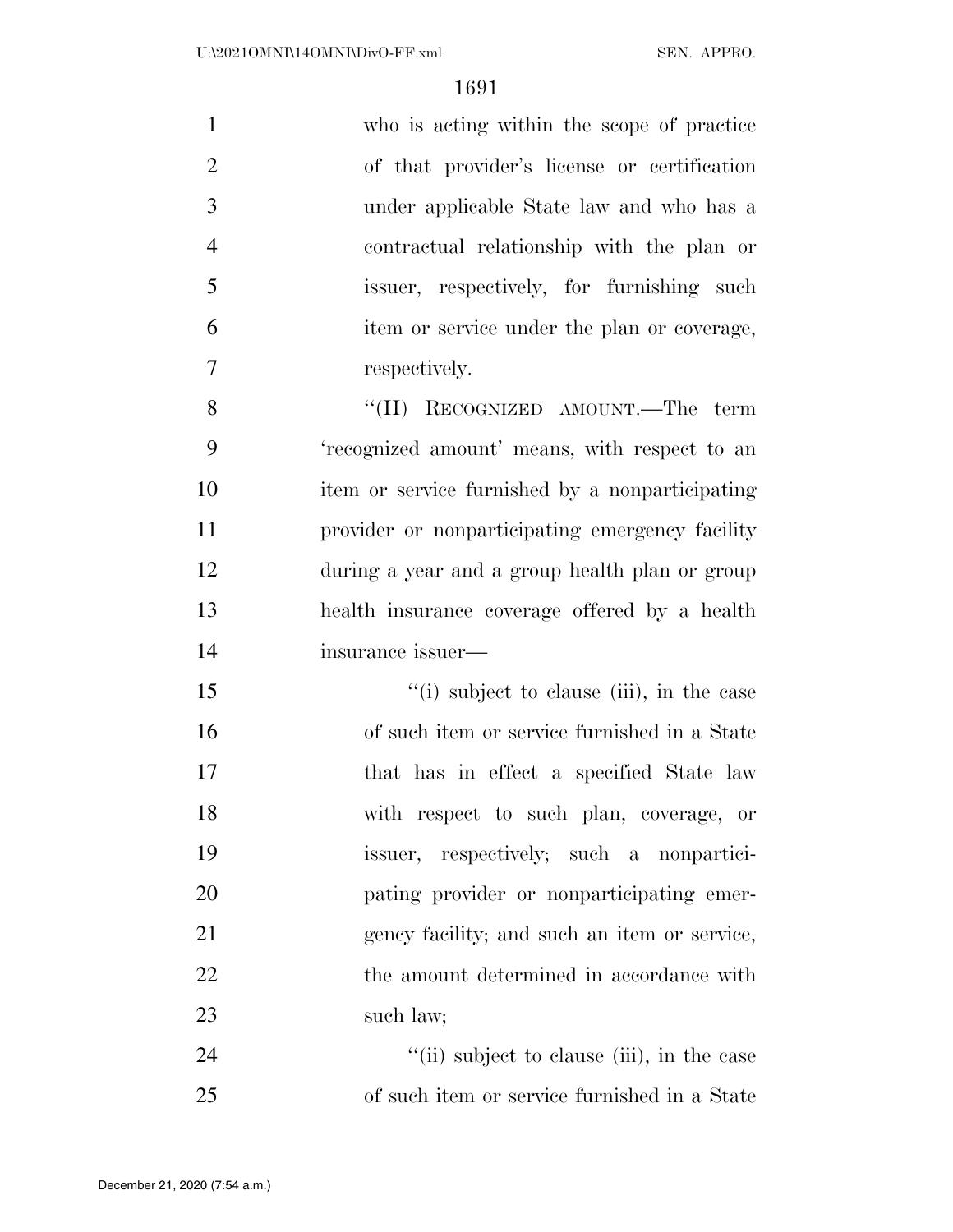| $\mathbf{1}$   | that does not have in effect a specified         |
|----------------|--------------------------------------------------|
| $\overline{2}$ | State law, with respect to such plan, cov-       |
| 3              | erage, or issuer, respectively; such a non-      |
| $\overline{4}$ | participating provider or nonparticipating       |
| 5              | emergency facility; and such an item or          |
| 6              | service, the amount that is the qualifying       |
| $\overline{7}$ | payment amount (as defined in subpara-           |
| 8              | $graph$ (E)) for such year and determined        |
| 9              | in accordance with rule making described in      |
| 10             | paragraph $(2)$ ) for such item or service; or   |
| 11             | "(iii) in the case of such item or serv-         |
| 12             | ice furnished in a State with an All-Payer       |
| 13             | Model Agreement under section 1115A of           |
| 14             | the Social Security Act, the amount that         |
| 15             | the State approves under such system for         |
| 16             | such item or service so furnished.               |
| 17             | "(I) SPECIFIED STATE LAW.—The term               |
| 18             | 'specified State law' means, with respect to a   |
| 19             | State, an item or service furnished by a non-    |
| 20             | participating provider or nonparticipating emer- |
| 21             | gency facility during a year and a group health  |
| 22             | plan or group health insurance coverage offered  |
| 23             | by a health insurance issuer, a State law that   |
| 24             | provides for a method for determining the total  |
| 25             | amount payable under such a plan, coverage, or   |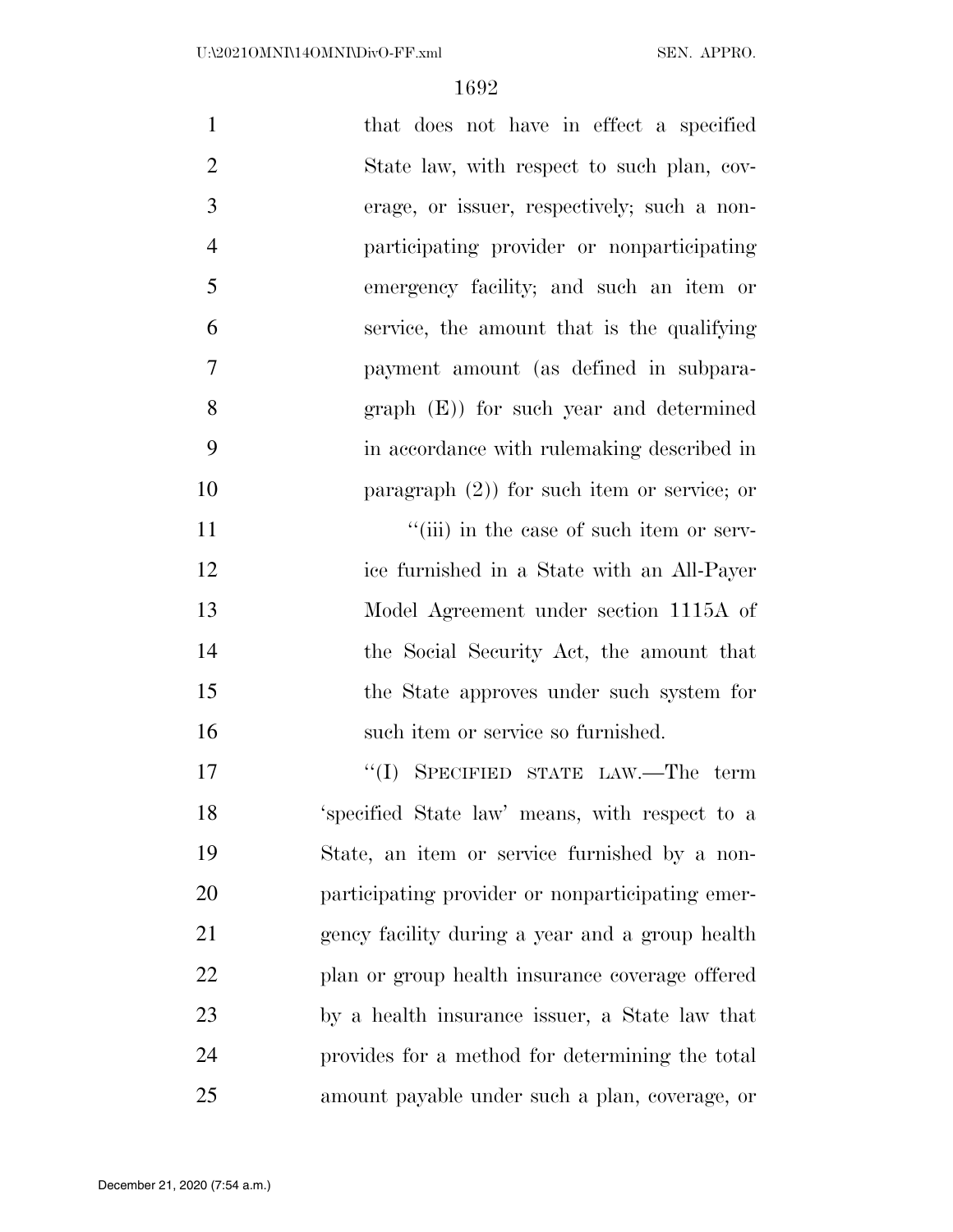issuer, respectively (to the extent such State law applies to such plan, coverage, or issuer, subject to section 514) in the case of a partici- pant or beneficiary covered under such plan or coverage and receiving such item or service from such a nonparticipating provider or non-participating emergency facility.

8 "(J) STABILIZE.—The term 'to stabilize', with respect to an emergency medical condition (as defined in subparagraph (B)), has the meaning give in section 1867(e)(3) of the Social Security Act (42 U.S.C. 1395dd(e)(3)).

13 "(K) OUT-OF-NETWORK RATE.—The term 'out-of-network rate' means, with respect to an item or service furnished in a State during a year to a participant or beneficiary of a group health plan or group health insurance coverage offered by a health insurance issuer receiving such item or service from a nonparticipating provider or nonparticipating emergency facil-ity—

22 ''(i) subject to clause (iii), in the case of such item or service furnished in a State 24 that has in effect a specified State law with respect to such plan, coverage, or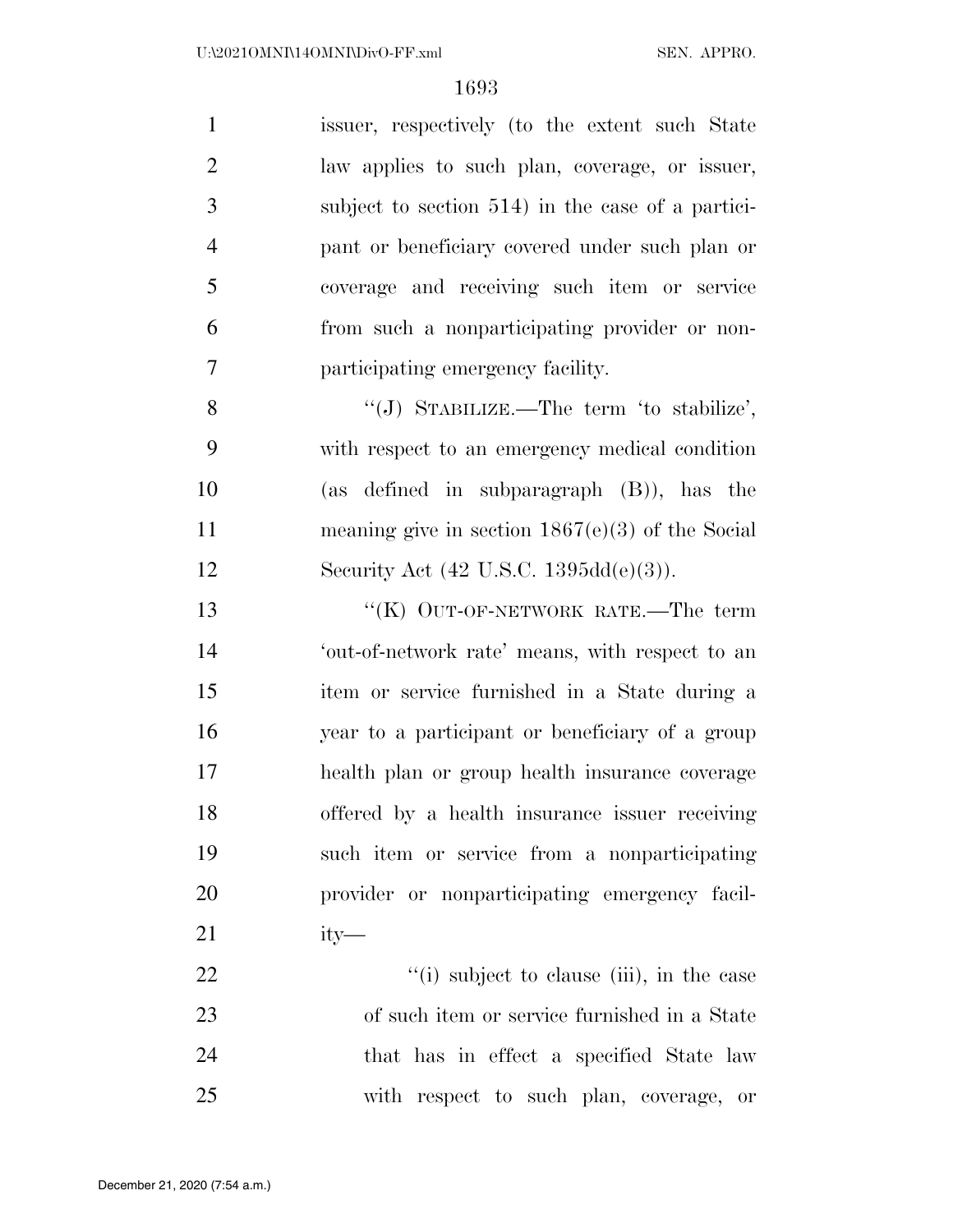| $\mathbf{1}$   | issuer, respectively; such a nonpartici-     |
|----------------|----------------------------------------------|
| $\overline{2}$ | pating provider or nonparticipating emer-    |
| 3              | gency facility; and such an item or service, |
| $\overline{4}$ | the amount determined in accordance with     |
| 5              | such law;                                    |
| 6              | "(ii) subject to clause (iii), in the case   |
| $\overline{7}$ | such State does not have in effect such a    |
| 8              | law with respect to such item or service,    |
| 9              | plan, and provider or facility—              |
| 10             | "(I) subject to subclause $(II)$ , if        |
| 11             | the provider or facility (as applicable)     |
| 12             | and such plan or coverage agree on an        |
| 13             | amount of payment (including if such         |
| 14             | agreed on amount is the initial pay-         |
| 15             | ment sent by the plan under sub-             |
| 16             | section $(a)(1)(C)(iv)(I)$ , subsection      |
| 17             | $(b)(1)(C)$ , or section 717(a)(3)(A), as    |
| 18             | applicable, or is agreed on through          |
| 19             | open negotiations under subsection           |
| 20             | $(e)(1)$ with respect to such item or        |
| 21             | service, such agreed on amount; or           |
| 22             | "(II) if such provider or facility"          |
| 23             | (as applicable) and such plan or cov-        |
| 24             | erage enter the independent dispute          |
| 25             | resolution process under subsection          |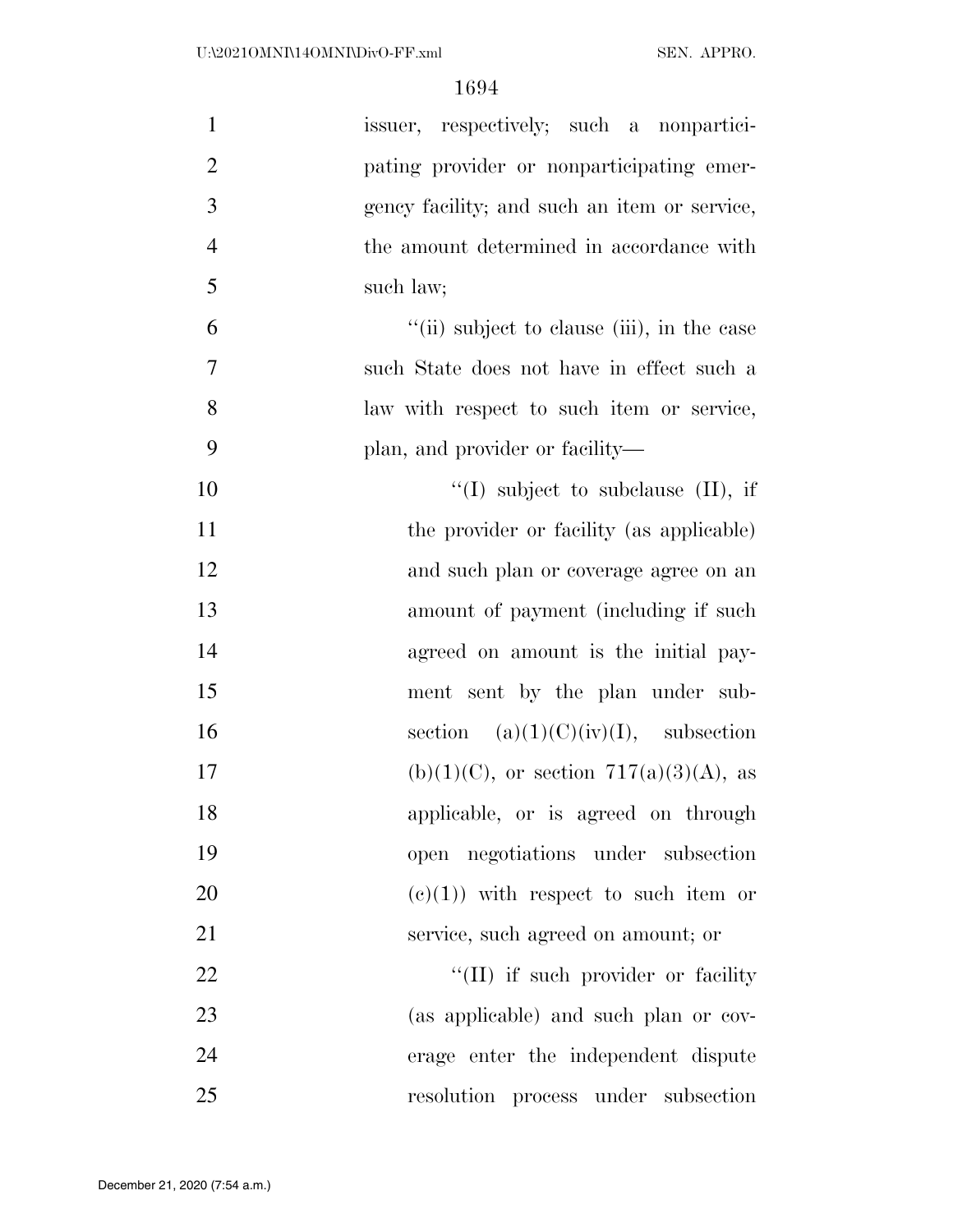| $\mathbf{1}$   | (c) and do not so agree before the                    |
|----------------|-------------------------------------------------------|
| $\overline{2}$ | date on which a certified IDR entity                  |
| 3              | (as defined in paragraph (4) of such                  |
| $\overline{4}$ | subsection) makes a determination                     |
| 5              | with respect to such item or service                  |
| 6              | under such subsection, the amount of                  |
| $\overline{7}$ | such determination; or                                |
| 8              | "(iii) in the case such State has an                  |
| 9              | All-Payer Model Agreement under section               |
| 10             | 1115A of the Social Security Act, the                 |
| 11             | amount that the State approves under                  |
| 12             | such system for such item or service so               |
| 13             | furnished.                                            |
| 14             | " $(L)$ COST-SHARING.—The term 'cost-                 |
| 15             | sharing' includes copayments, coinsurance, and        |
| 16             | deductibles.                                          |
| 17             | $\lq (b)$<br>COVERAGE OF NON-EMERGENCY SERVICES       |
|                | 18 PERFORMED BY NONPARTICIPATING PROVIDERS AT CER-    |
| 19             | TAIN PARTICIPATING FACILITIES.                        |
| 20             | "(1) IN GENERAL.—In the case of items or              |
| 21             | services (other than emergency services to which      |
| 22             | subsection (a) applies) for which any benefits are    |
| 23             | provided or covered by a group health plan or health  |
| 24             | insurance issuer offering group health insurance cov- |
| 25             | erage furnished to a participant or beneficiary of    |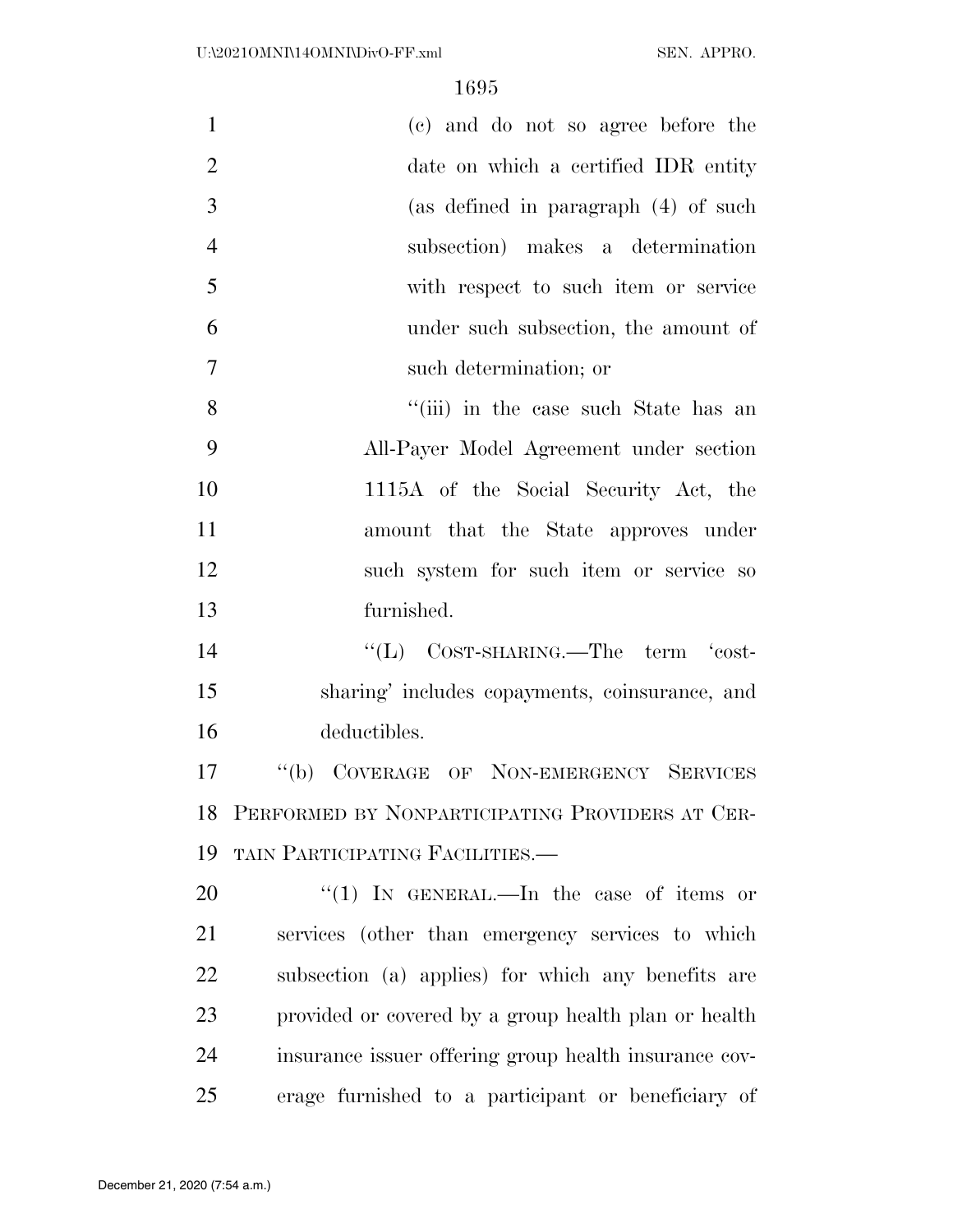such plan or coverage by a nonparticipating provider 2 (as defined in subsection  $(a)(3)(G)(i)$ ) (and who, with respect to such items and services, has not sat- isfied the notice and consent criteria of section 2799B–2(d) of the Public Health Service Act) with respect to a visit (as defined by the Secretary in ac- cordance with paragraph (2)(B)) at a participating 8 health care facility (as defined in paragraph  $(2)(A)$ ), with respect to such plan or coverage, respectively, 10 the plan or coverage, respectively—

11 ''(A) shall not impose on such participant or beneficiary a cost-sharing requirement for such items and services so furnished that is greater than the cost-sharing requirement that would apply under such plan or coverage, re- spectively, had such items or services been fur- nished by a participating provider (as defined in 18 subsection  $(a)(3)(G)(ii)$ ;

 ''(B) shall calculate such cost-sharing re- quirement as if the total amount that would have been charged for such items and services by such participating provider were equal to the recognized amount (as defined in subsection (a)(3)(H)) for such items and services, plan or coverage, and year;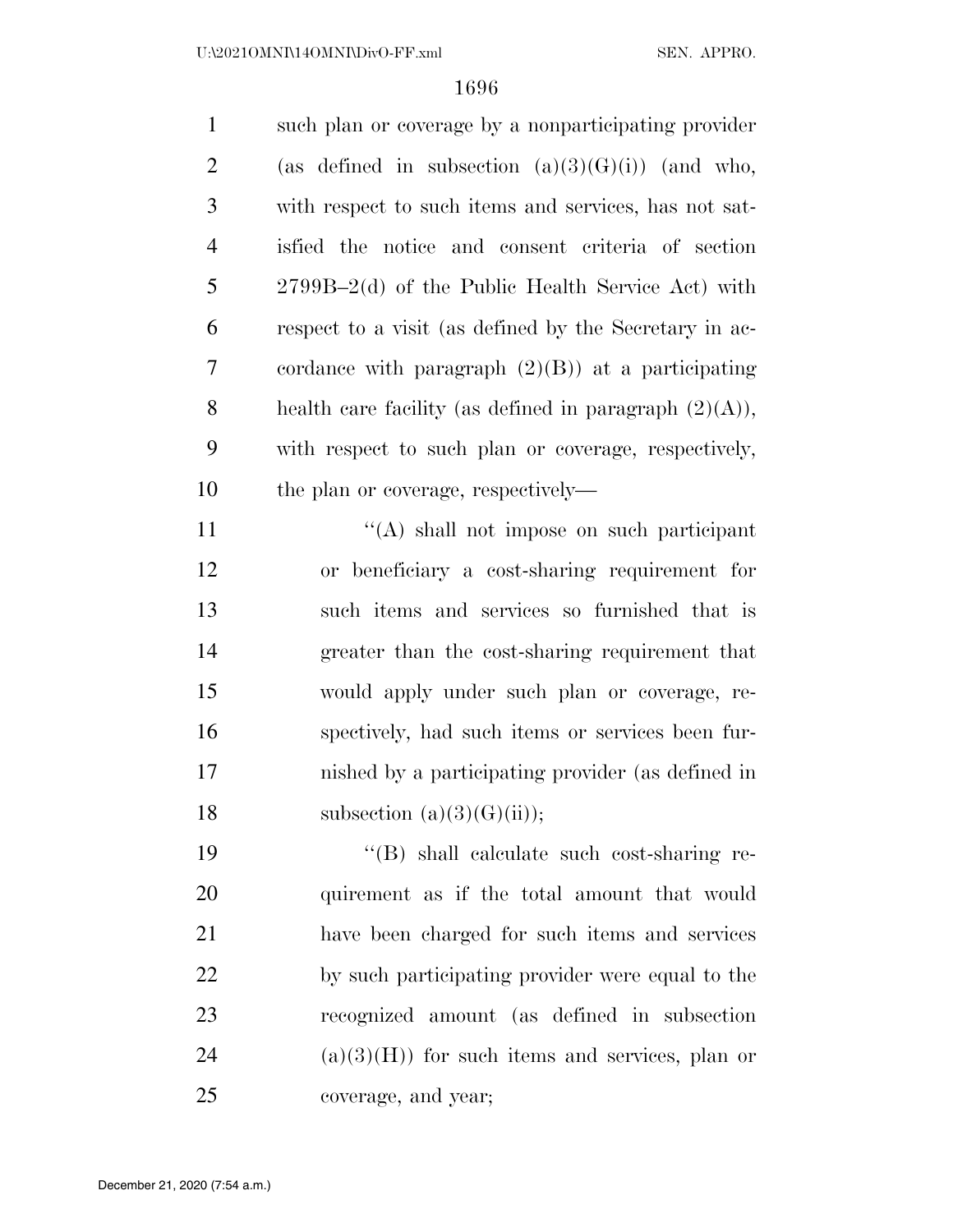$\lq(0)$  not later than 30 calendar days after the bill for such items or services is transmitted by such provider, shall send to the provider an initial payment or notice of denial of payment; ''(D) shall pay a total plan or coverage payment directly, in accordance, if applicable, with the timing requirement described in sub- section (c)(6), to such provider furnishing such items and services to such participant or bene- ficiary that is, with application of any initial payment under subparagraph (C), equal to the amount by which the out-of-network rate (as 13 defined in subsection  $(a)(3)(K)$  for such items and services exceeds the cost-sharing amount imposed under the plan or coverage, respec- tively, for such items and services (as deter- mined in accordance with subparagraphs (A) and (B)) and year; and

19 ''(E) shall count toward any in-network de- ductible and in-network out-of-pocket maxi- mums (as applicable) applied under the plan or coverage, respectively, any cost-sharing pay- ments made by the participant or beneficiary (and such in-network deductible and out-of-pocket maximums shall be applied) with respect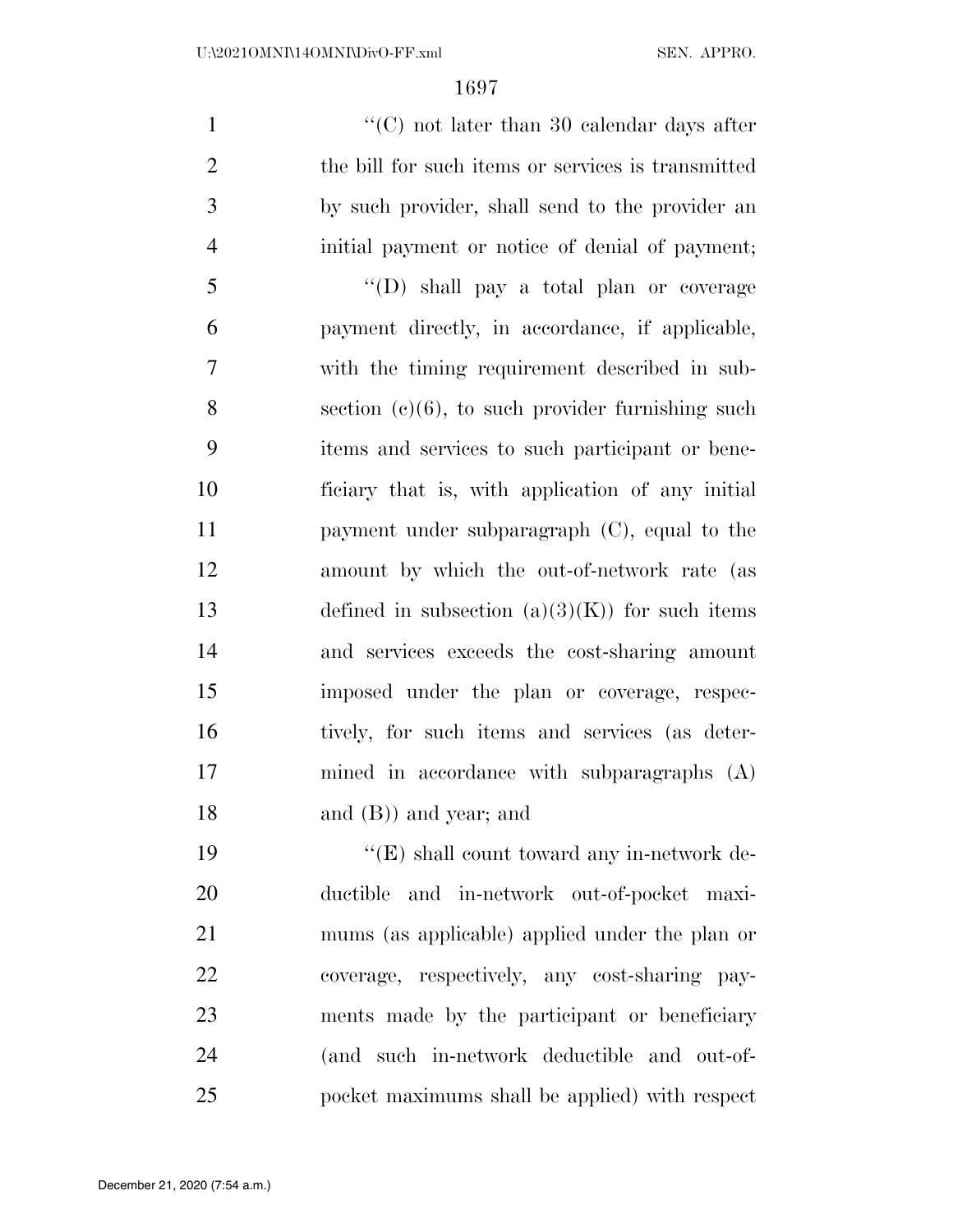| 1              | to such items and services so furnished in the |
|----------------|------------------------------------------------|
| $\overline{2}$ | same manner as if such cost-sharing payments   |
| 3              | were with respect to items and services fur-   |
| $\overline{4}$ | nished by a participating provider.            |
| 5              | "(2) DEFINITIONS.—In this section:             |
| 6              | "(A) PARTICIPATING HEALTH CARE FACIL-          |
| $\overline{7}$ | $ITY$ .                                        |
| 8              | "(i) IN GENERAL.—The term 'partici-            |
| 9              | pating health care facility' means, with re-   |
| 10             | spect to an item or service and a group        |
| 11             | health plan or health insurance issuer of-     |
| 12             | fering group health insurance coverage, a      |
| 13             | health care facility described in clause (ii)  |
| 14             | that has a direct or indirect contractual re-  |
| 15             | lationship with the plan or issuer, respec-    |
| 16             | tively, with respect to the furnishing of      |
| 17             | such an item or service at the facility.       |
| 18             | "(ii) HEALTH CARE FACILITY<br>DE-              |
| 19             | SCRIBED.—A health care facility described      |
| 20             | in this clause, with respect to a group        |
| 21             | health plan or group health insurance cov-     |
| 22             | erage, is each of the following:               |
| 23             | "(I) A hospital (as defined in                 |
| 24             | $1861(e)$ of the Social Security Act).         |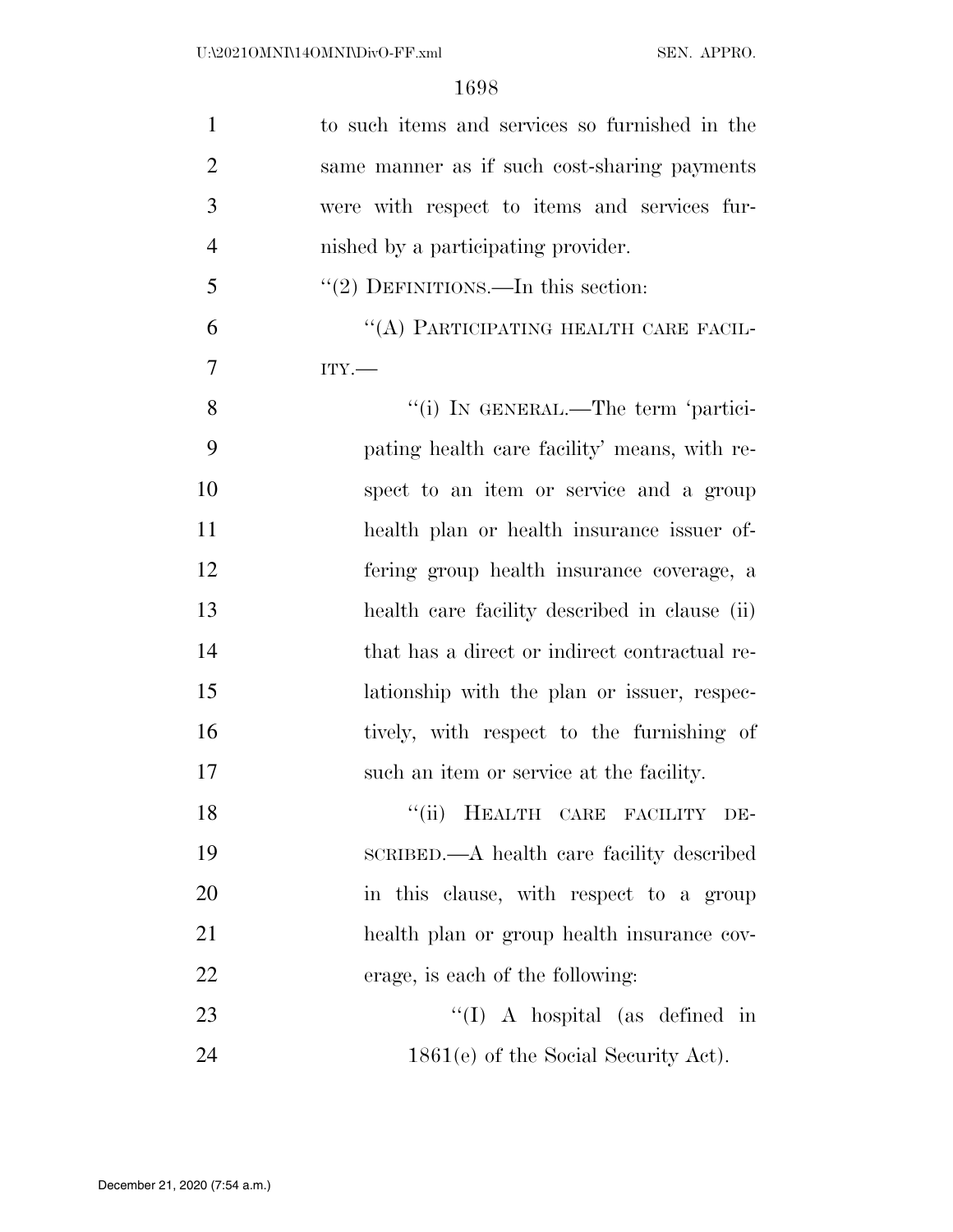| "(II) A hospital outpatient de-                            | $\mathbf{1}$   |
|------------------------------------------------------------|----------------|
| partment.                                                  | $\overline{2}$ |
| "(III) A critical access hospital                          | 3              |
| (as defined in section $1861 \text{(mm)}(1)$ of            | $\overline{4}$ |
| such Act).                                                 | 5              |
| "(IV) An ambulatory surgical                               | 6              |
| described in section<br>center                             | $\overline{7}$ |
| $1833(i)(1)(A)$ of such Act.                               | 8              |
| "(V) Any other facility, specified                         | 9              |
| by the Secretary, that provides items                      | 10             |
| or services for which coverage is pro-                     | 11             |
| vided under the plan or coverage, re-                      | 12             |
| spectively.                                                | 13             |
| "(B) VISIT.—The term 'visit' shall, with                   | 14             |
| respect to items and services furnished to an in-          | 15             |
| dividual at a health care facility, include equip-         | 16             |
| ment and devices, telemedicine services, imag-             | 17             |
| ing services, laboratory services, preoperative            | 18             |
| and postoperative services, and such other items           | 19             |
| and services as the Secretary may specify, re-             | 20             |
| gardless of whether or not the provider fur-               | 21             |
| nishing such items or services is at the facility.         | 22             |
| "(c) CERTAIN ACCESS FEES TO CERTAIN DATA-                  | 23             |
| BASES.—In the case of a sponsor of a group health plan     | 24             |
| or health insurance issuer offering group health insurance | 25             |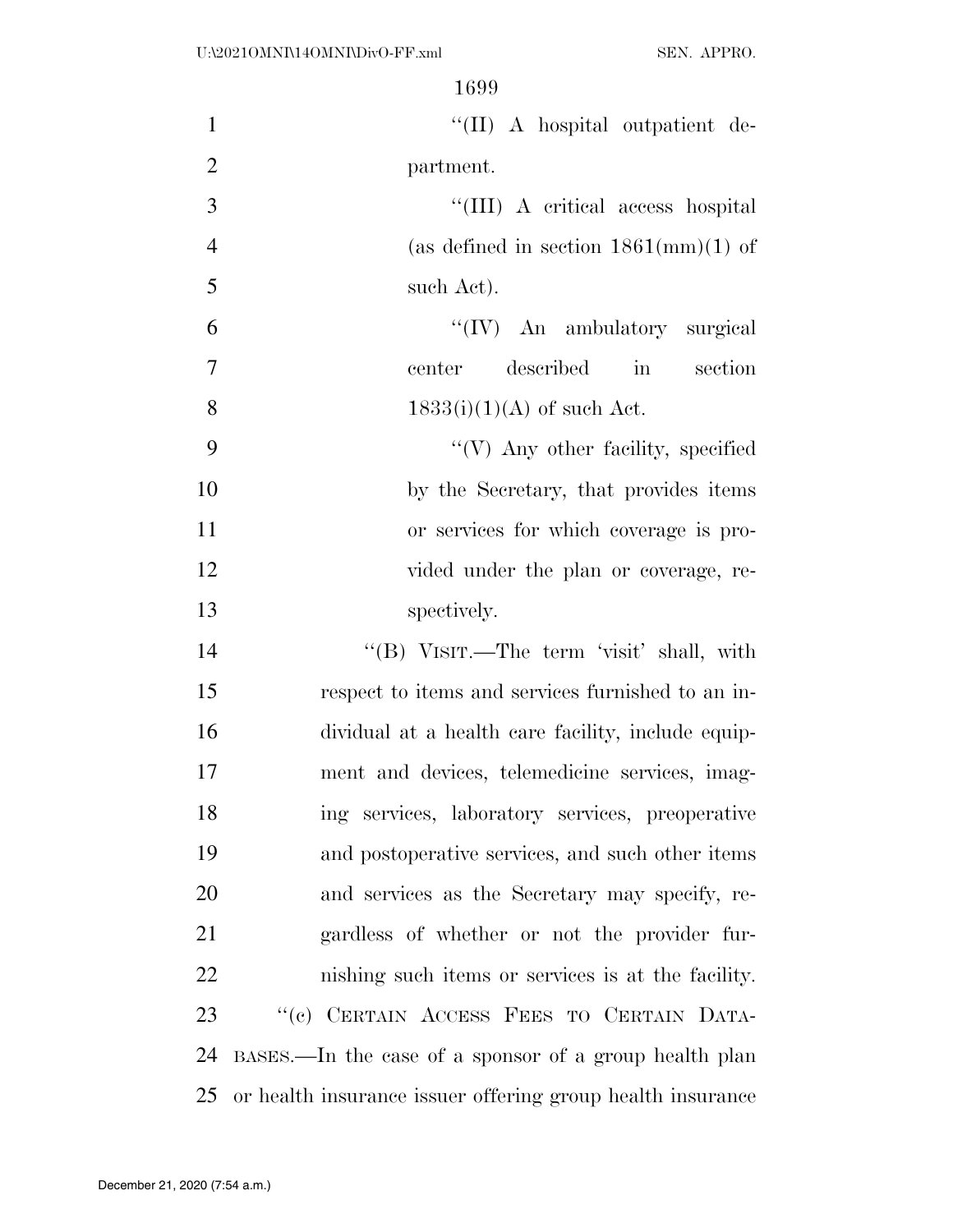1 coverage that, pursuant to subsection  $(a)(3)(E)(iii)$ , uses a database described in such subsection to determine a rate to apply under such subsection for an item or service by reason of having insufficient information described in such subsection with respect to such item or service, such sponsor or issuer shall cover the cost for access to such database.''.

 (2) TRANSFER AMENDMENT.—Subpart B of part 7 of title I of the Employee Retirement Income Security Act of 1974 (29 U.S.C. 1185 et seq.), as amended by paragraph (1), is further amended by adding at the end the following:

### **''SEC. 722. OTHER PATIENT PROTECTIONS.**

 ''(a) CHOICE OF HEALTH CARE PROFESSIONAL.—If a group health plan, or a health insurance issuer offering group health insurance coverage, requires or provides for designation by a participant or beneficiary of a partici- pating primary care provider, then the plan or issuer shall permit each participant and beneficiary to designate any participating primary care provider who is available to ac-cept such individual.

22 "(b) ACCESS TO PEDIATRIC CARE.—

23 "(1) PEDIATRIC CARE.—In the case of a person who has a child who is a participant or beneficiary under a group health plan, or group health insur-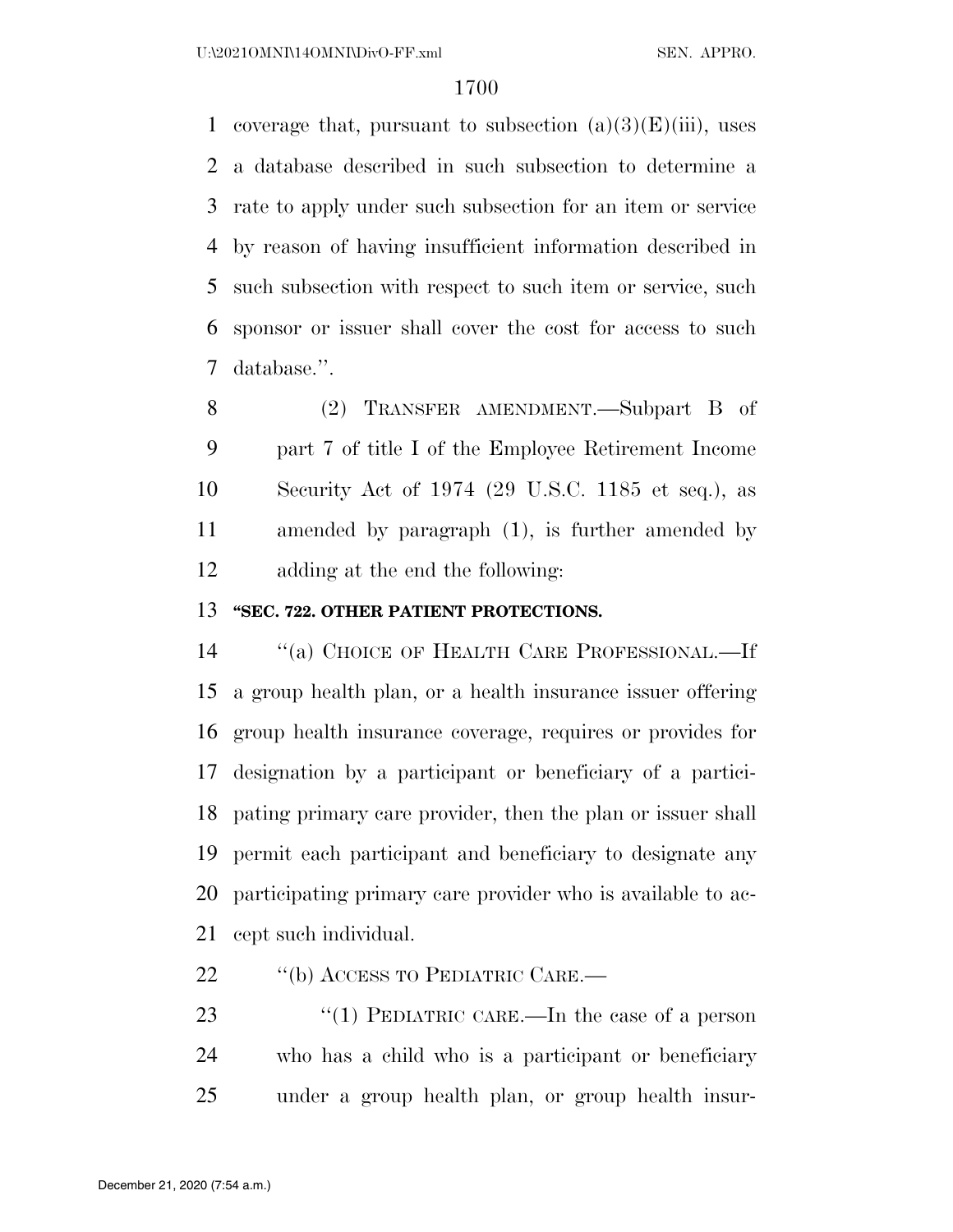| $\mathbf{1}$   | ance coverage offered by a health insurance issuer,     |
|----------------|---------------------------------------------------------|
| 2              | if the plan or issuer requires or provides for the des- |
| 3              | ignation of a participating primary care provider for   |
| $\overline{4}$ | the child, the plan or issuer shall permit such person  |
| 5              | to designate a physician (allopathic or osteopathic)    |
| 6              | who specializes in pediatrics as the child's primary    |
| 7              | care provider if such provider participates in the net- |
| 8              | work of the plan or issuer.                             |
| 9              | "(2) CONSTRUCTION.—Nothing in paragraph                 |
| 10             | (1) shall be construed to waive any exclusions of cov-  |
| 11             | erage under the terms and conditions of the plan or     |

 health insurance coverage with respect to coverage of pediatric care.

14 "(c) PATIENT ACCESS TO OBSTETRICAL AND GYNE-COLOGICAL CARE.—

16 "(1) GENERAL RIGHTS.—

17 "(A) DIRECT ACCESS.—A group health plan, or health insurance issuer offering group health insurance coverage, described in para- graph (2) may not require authorization or re- ferral by the plan, issuer, or any person (includ- ing a primary care provider described in para- graph (2)(B)) in the case of a female partici- pant or beneficiary who seeks coverage for ob-stetrical or gynecological care provided by a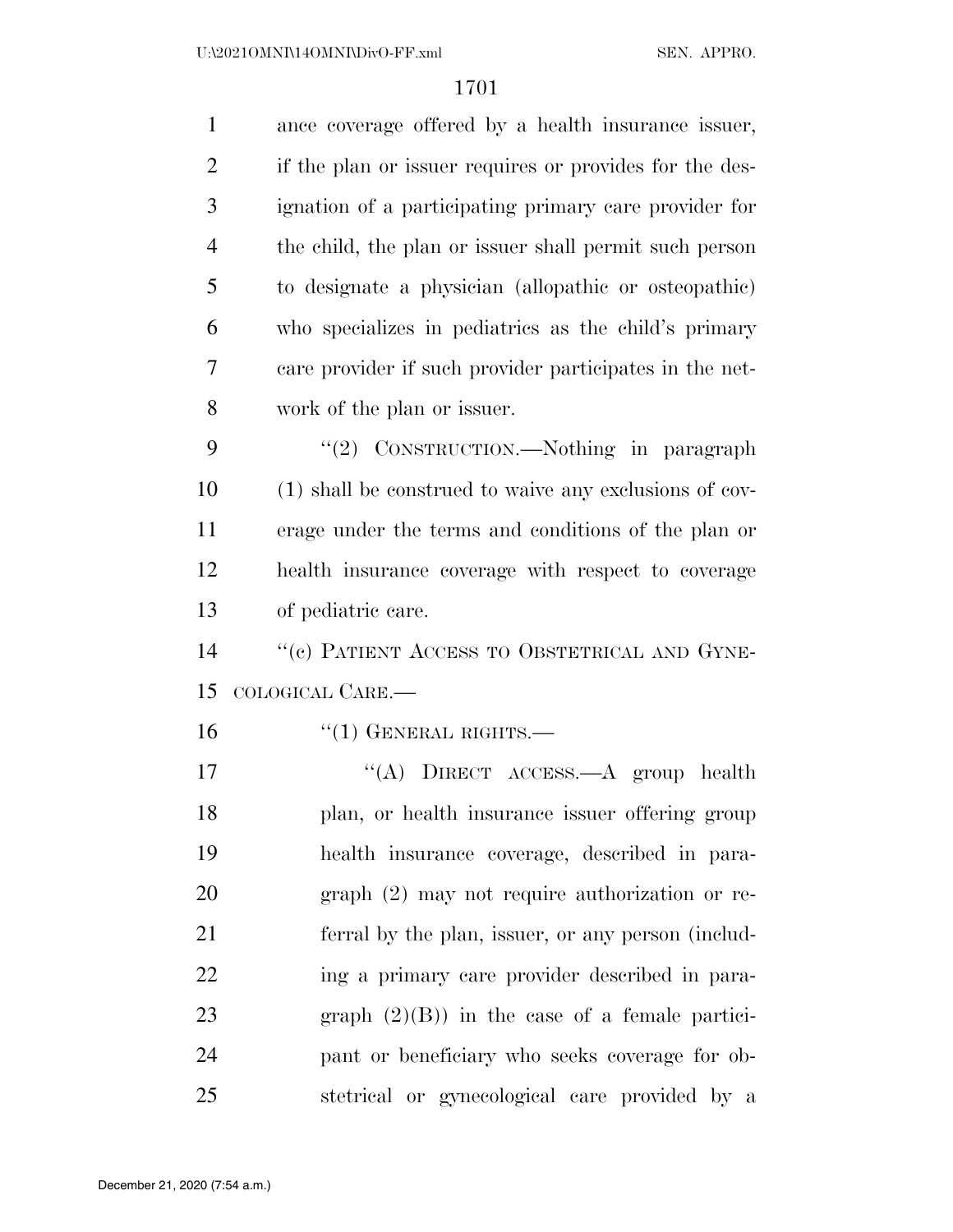participating health care professional who spe- cializes in obstetrics or gynecology. Such profes- sional shall agree to otherwise adhere to such plan's or issuer's policies and procedures, in- cluding procedures regarding referrals and ob- taining prior authorization and providing serv- ices pursuant to a treatment plan (if any) ap-proved by the plan or issuer.

 ''(B) OBSTETRICAL AND GYNECOLOGICAL CARE.—A group health plan or health insur- ance issuer described in paragraph (2) shall treat the provision of obstetrical and gyneco- logical care, and the ordering of related obstet- rical and gynecological items and services, pur- suant to the direct access described under sub- paragraph (A), by a participating health care professional who specializes in obstetrics or gynecology as the authorization of the primary care provider.

20 "(2) APPLICATION OF PARAGRAPH.—A group health plan, or health insurance issuer offering group health insurance coverage, described in this paragraph is a group health plan or coverage that— ''(A) provides coverage for obstetric or gynecologic care; and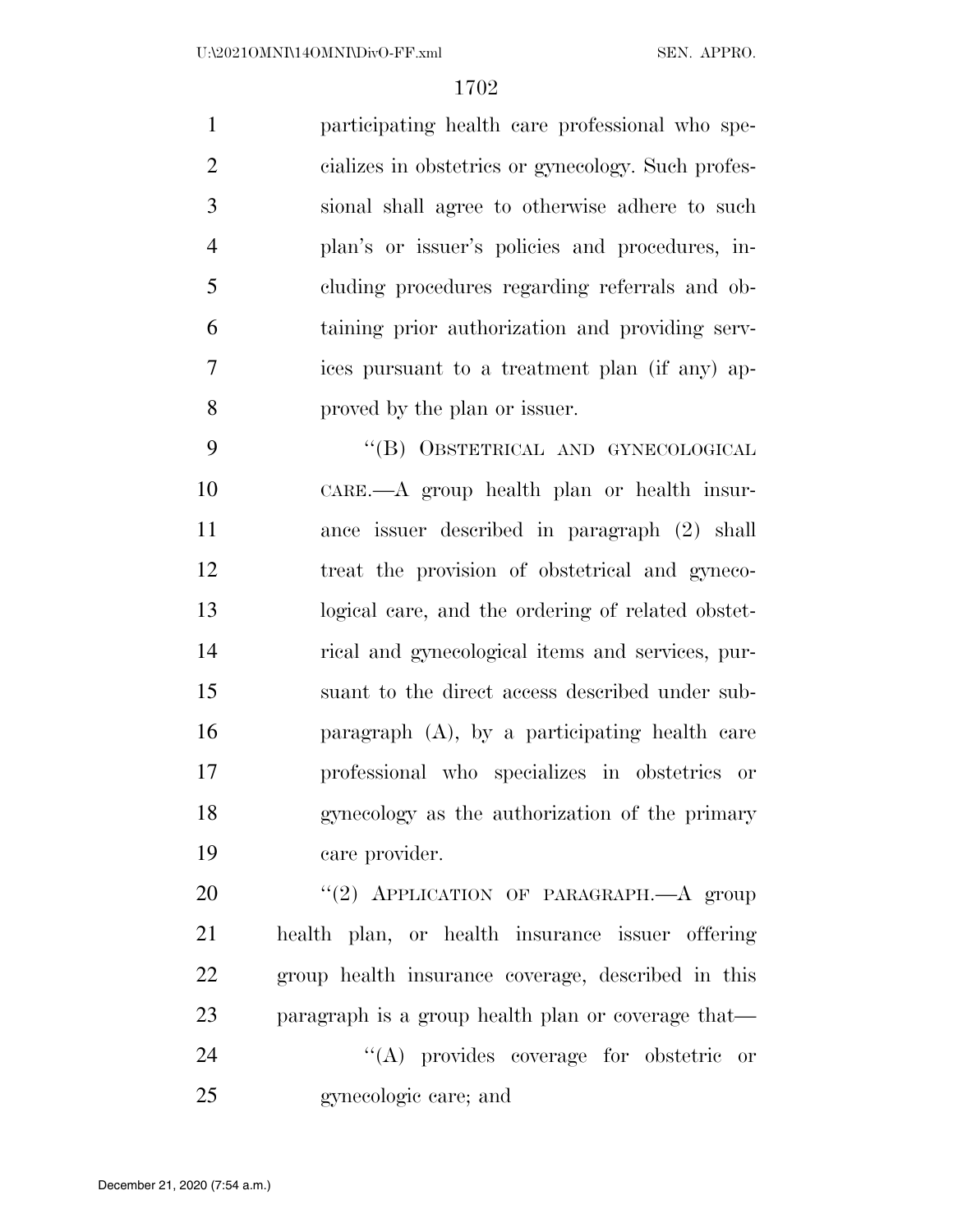| $\mathbf{1}$   | $\lq\lq$ requires the designation by a partici-                                                                                   |
|----------------|-----------------------------------------------------------------------------------------------------------------------------------|
| $\overline{2}$ | pant or beneficiary of a participating primary                                                                                    |
| 3              | care provider.                                                                                                                    |
| $\overline{4}$ | "(3) CONSTRUCTION.—Nothing in paragraph                                                                                           |
| 5              | $(1)$ shall be construed to-                                                                                                      |
| 6              | "(A) waive any exclusions of coverage                                                                                             |
| 7              | under the terms and conditions of the plan or                                                                                     |
| 8              | health insurance coverage with respect to cov-                                                                                    |
| 9              | erage of obstetrical or gynecological care; or                                                                                    |
| 10             | $\lq\lq$ (B) preclude the group health plan or                                                                                    |
| 11             | health insurance issuer involved from requiring                                                                                   |
| 12             | that the obstetrical or gynecological provider                                                                                    |
| 13             | notify the primary care health care professional                                                                                  |
| 14             | or the plan or issuer of treatment decisions.".                                                                                   |
| 15             | (3) CLERICAL AMENDMENT.—The table of con-                                                                                         |
| 16             | tents of the Employee Retirement Income Security                                                                                  |
| 17             | Act of 1974 is amended by inserting after the item                                                                                |
| 18             | relating to section 714 the following:                                                                                            |
|                | "Sec. 715. Additional market reforms.<br>"Sec. 716. Preventing surprise medical bills.<br>"Sec. 722. Other patient protections.". |
| 19             | (c) IRC AMENDMENTS.—                                                                                                              |
| 20             | $(1)$ IN GENERAL.—Subchapter B of chapter                                                                                         |
| 21             | 100 of the Internal Revenue Code of 1986 is amend-                                                                                |
| 22             | ed by adding at the end the following:                                                                                            |
| 23             | "SEC. 9816. PREVENTING SURPRISE MEDICAL BILLS.                                                                                    |
| 24             | "(a) COVERAGE OF EMERGENCY SERVICES.—                                                                                             |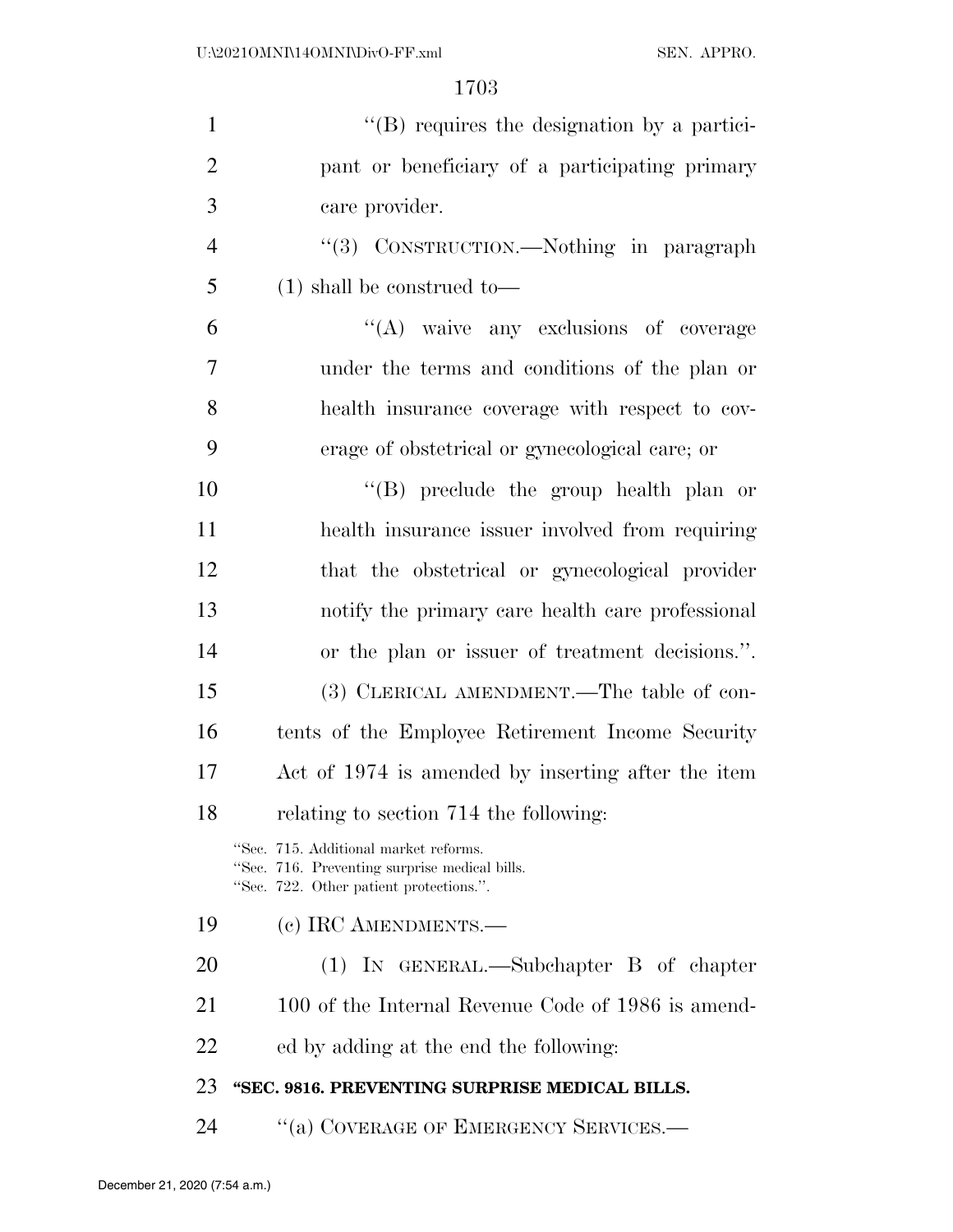| $\mathbf{1}$   | "(1) IN GENERAL.—If a group health plan pro-               |
|----------------|------------------------------------------------------------|
| $\overline{2}$ | vides or covers any benefits with respect to services      |
| 3              | in an emergency department of a hospital or with re-       |
| $\overline{4}$ | spect to emergency services in an independent free-        |
| 5              | standing emergency department (as defined in para-         |
| 6              | graph $(3)(D)$ , the plan shall cover emergency serv-      |
| 7              | ices (as defined in paragraph $(3)(C)$ )—                  |
| 8              | "(A) without the need for any prior au-                    |
| 9              | thorization determination;                                 |
| 10             | $\lq\lq$ whether the health care provider fur-             |
| 11             | nishing such services is a participating provider          |
| 12             | or a participating emergency facility, as appli-           |
| 13             | cable, with respect to such services;                      |
| 14             | $\lq\lq$ (C) in a manner so that, if such services         |
| 15             | are provided to a participant or beneficiary by            |
| 16             | nonparticipating provider or a nonpartici-<br>$\mathbf{a}$ |
| 17             | pating emergency facility—                                 |
| 18             | "(i) such services will be provided                        |
| 19             | without imposing any requirement under                     |
| 20             | the plan for prior authorization of services               |
| 21             | or any limitation on coverage that is more                 |
| 22             | restrictive than the requirements or limita-               |
| 23             | tions that apply to emergency services re-                 |
| 24             | ceived from participating providers<br>and                 |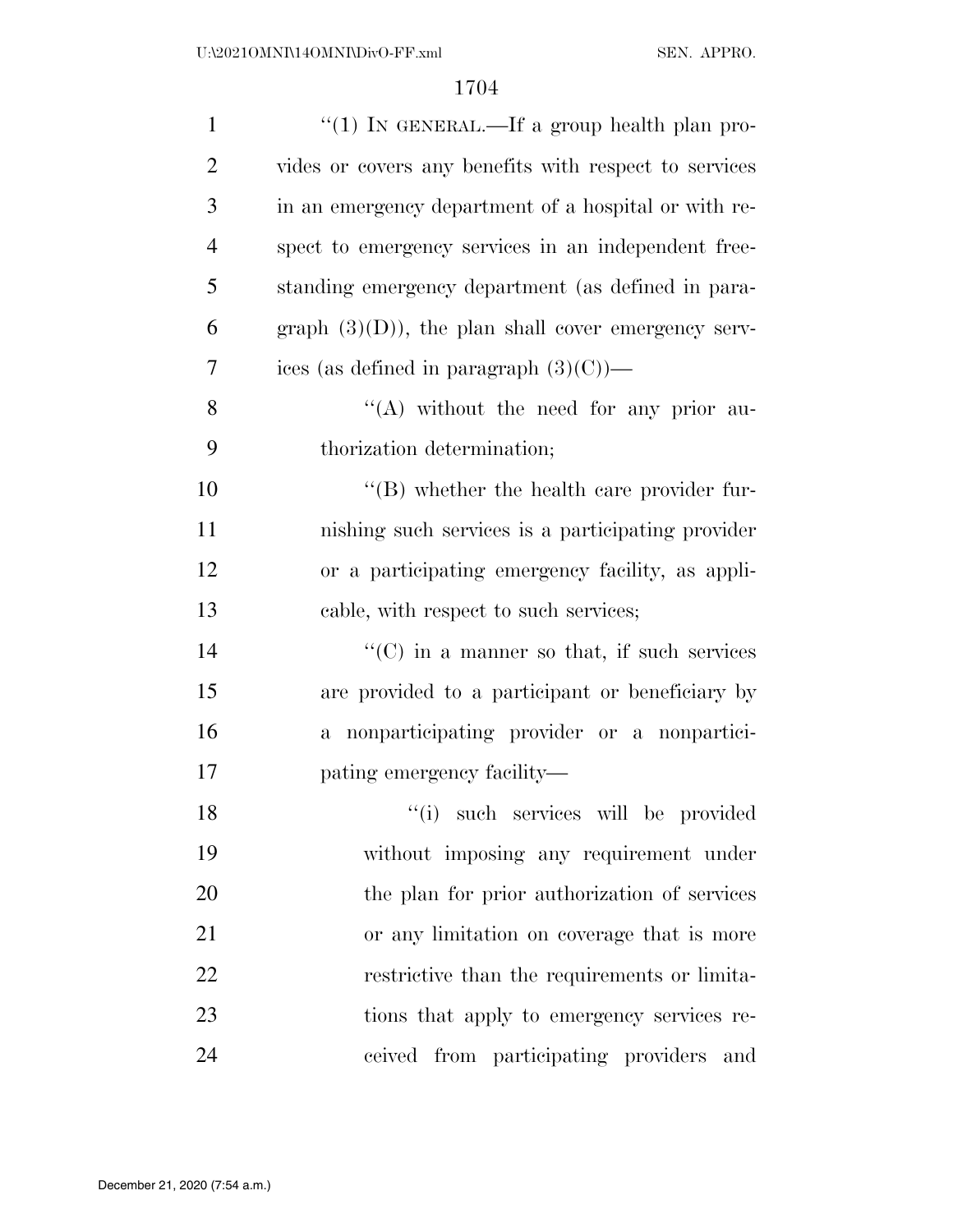| $\mathbf{1}$   | participating emergency facilities with re- |
|----------------|---------------------------------------------|
| $\overline{2}$ | spect to such plan;                         |
| 3              | "(ii) the cost-sharing requirement is       |
| $\overline{4}$ | not greater than the requirement that       |
| 5              | would apply if such services were provided  |
| 6              | by a participating provider or a partici-   |
| $\overline{7}$ | pating emergency facility;                  |
| 8              | "(iii) such cost-sharing requirement is     |
| 9              | calculated as if the total amount that      |
| 10             | would have been charged for such services   |
| 11             | by such participating provider or partici-  |
| 12             | pating emergency facility were equal to the |
| 13             | recognized amount (as defined in para-      |
| 14             | $graph (3)(H)$ for such services, plan, and |
| 15             | year;                                       |
| 16             | "(iv) the group health plan—                |
| 17             | $\lq\lq$ (I) not later than 30 calendar     |
| 18             | days after the bill for such services is    |
| 19             | transmitted by such provider or facil-      |
| 20             | ity, sends to the provider or facility,     |
| 21             | as applicable, an initial payment or        |
| 22             | notice of denial of payment; and            |
| 23             | "(II) pays a total plan payment             |
| 24             | directly to such provider or facility,      |
| 25             | respectively (in accordance, if applica-    |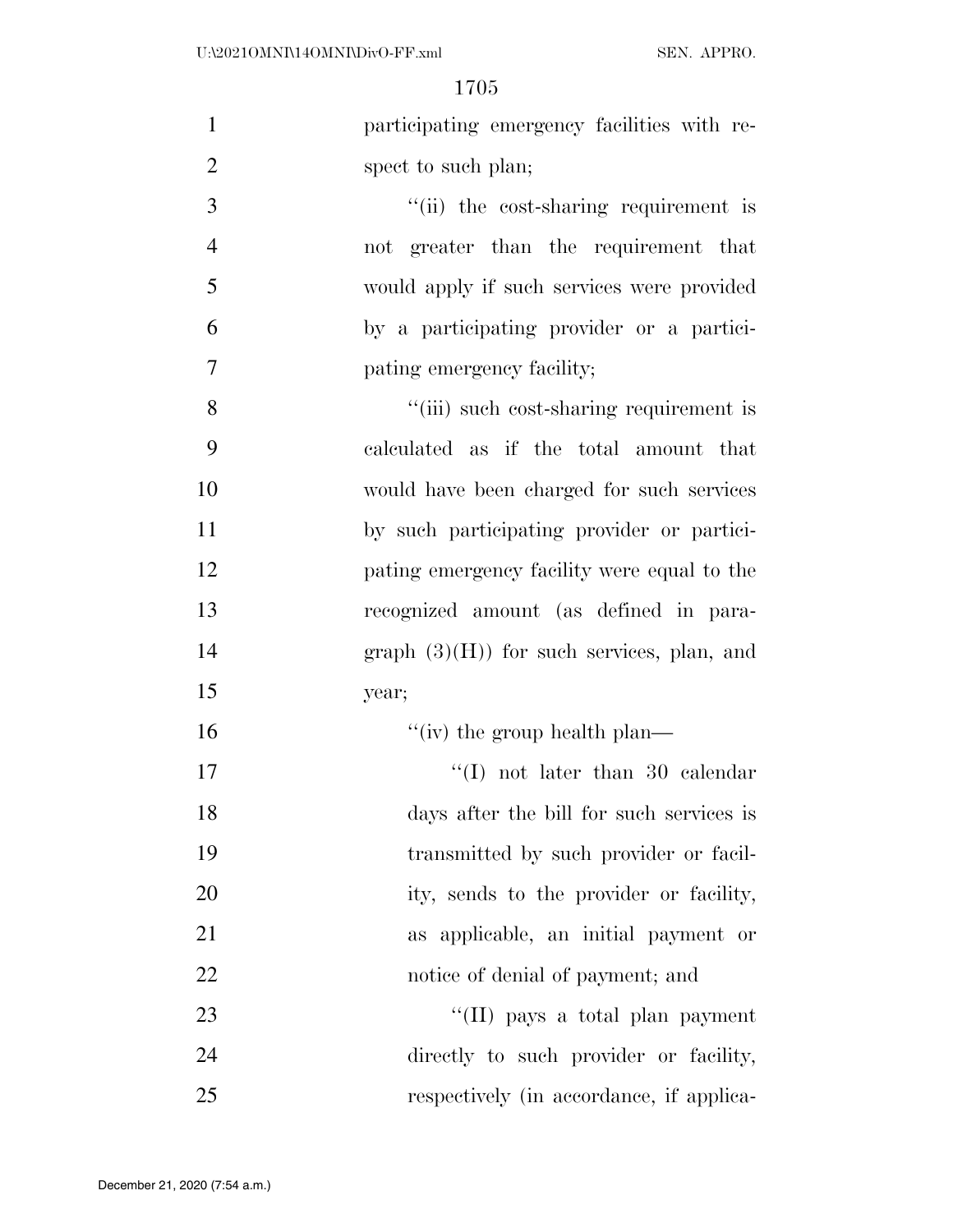| $\mathbf{1}$   | ble, with the timing requirement de-              |
|----------------|---------------------------------------------------|
| $\overline{2}$ | scribed in subsection $(e)(6)$ that is,           |
| 3              | with application of any initial pay-              |
| $\overline{4}$ | ment under subclause $(I)$ , equal to the         |
| 5              | amount by which the out-of-network                |
| 6              | rate (as defined in paragraph $(3)(K)$ )          |
| 7              | for such services exceeds the cost-               |
| 8              | sharing amount for such services (as              |
| 9              | determined in accordance with clauses             |
| 10             | (ii) and (iii)) and year; and                     |
| 11             | "(iv) any cost-sharing payments made              |
| 12             | by the participant or beneficiary with re-        |
| 13             | spect to such emergency services so fur-          |
| 14             | nished shall be counted toward any in-net-        |
| 15             | work deductible or out-of-pocket maxi-            |
| 16             | mums applied under the plan (and such in-         |
| 17             | network deductible and out-of-pocket maxi-        |
| 18             | mums shall be applied) in the same man-           |
| 19             | ner as if such cost-sharing payments were         |
| 20             | made with respect to emergency services           |
| 21             | furnished by a participating provider or a        |
| 22             | participating emergency facility; and             |
| 23             | "(D) without regard to any other term or          |
| 24             | condition of such coverage (other than exclusion  |
| 25             | or coordination of benefits, or an affiliation or |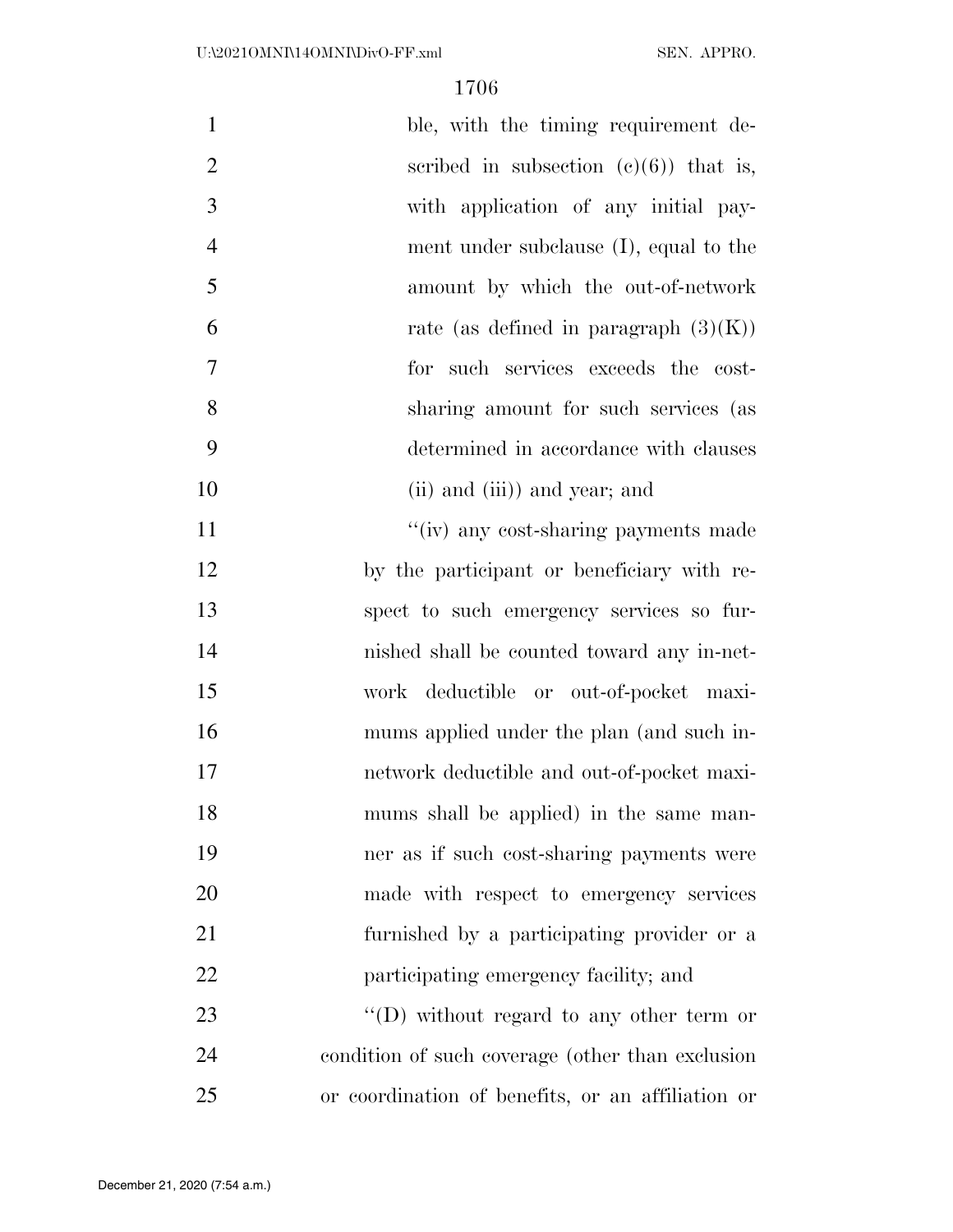| $\mathbf{1}$   | waiting period, permitted under section 2704 of |
|----------------|-------------------------------------------------|
| $\overline{2}$ | the Public Health Service Act, including as in- |
| 3              | corporated pursuant to section 715 of the Em-   |
| $\overline{4}$ | ployee Retirement Income Security Act of 1974   |
| 5              | and section 9815 of this Act, and other than    |
| 6              | applicable cost-sharing).                       |
| 7              | "(2) AUDIT PROCESS AND REGULATIONS FOR          |
| 8              | QUALIFYING PAYMENT AMOUNTS.-                    |
| 9              | $\lq\lq$ (A) AUDIT PROCESS.—                    |
| 10             | "(i) IN GENERAL.—Not later than $Oe$ -          |
| 11             | tober 1, 2021, the Secretary, in consulta-      |
| 12             | tion with the Secretary of Health and           |
| 13             | Human Services and the Secretary of             |
| 14             | Labor, shall establish through rulemaking       |
| 15             | a process, in accordance with clause (ii),      |
| 16             | under which group health plans are au-          |
| 17             | dited by the Secretary or applicable State      |
| 18             | authority to ensure that—                       |
| 19             | "(I) such plans are in compliance               |
| 20             | with the requirement of applying a              |
| 21             | qualifying payment amount under this            |
| 22             | section; and                                    |
| 23             | "(II) such qualifying payment                   |
| 24             | amount so applied satisfies the defini-         |
| 25             | tion under paragraph $(3)(E)$ with re-          |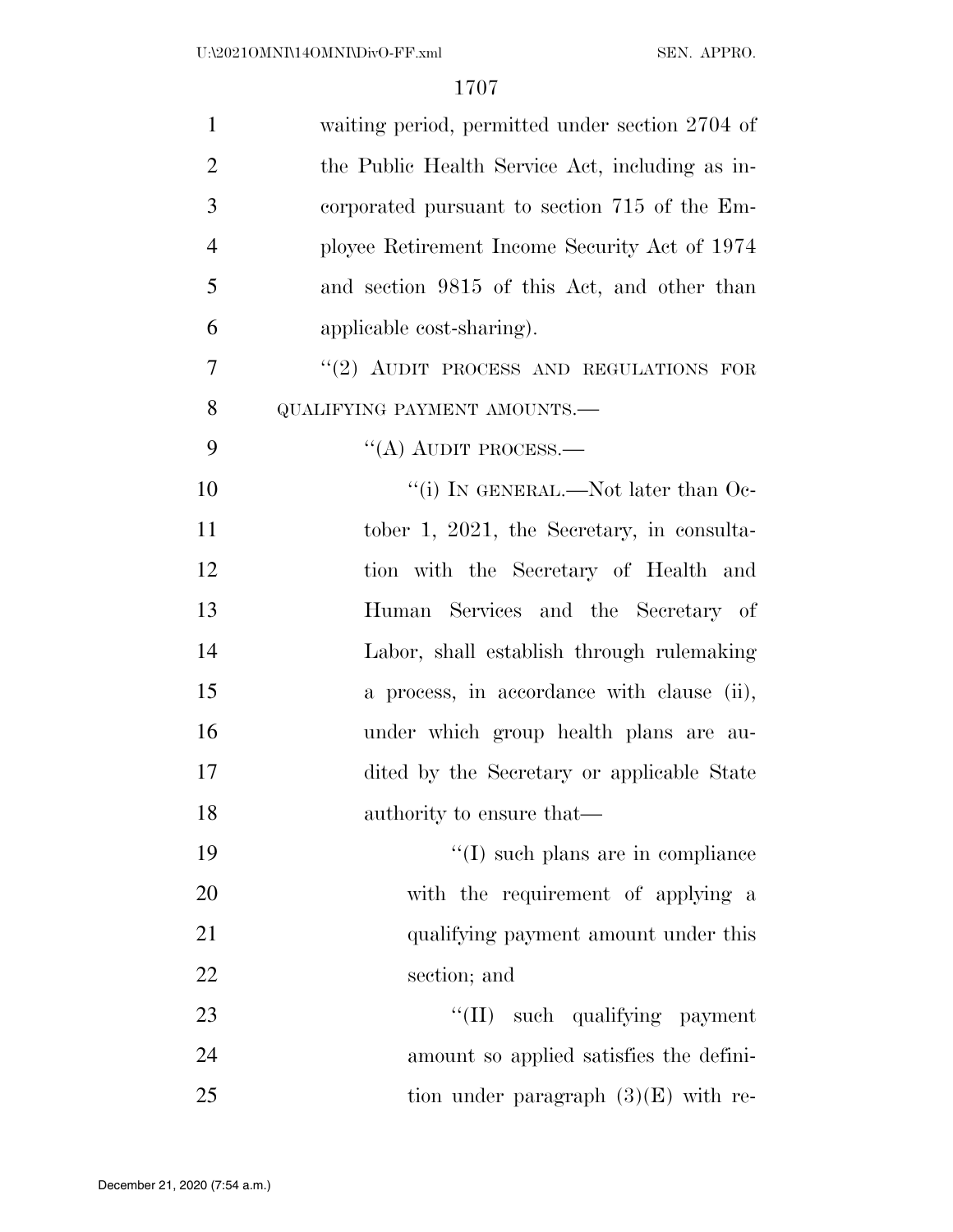| $\mathbf{1}$   | spect to the year involved, including       |
|----------------|---------------------------------------------|
| $\overline{2}$ | with respect to a group health plan         |
| 3              | described in clause (ii) of such para-      |
| $\overline{4}$ | graph $(3)(E)$ .                            |
| 5              | "(ii) AUDIT SAMPLES.—Under the              |
| 6              | process established pursuant to clause (i), |
| 7              | the Secretary—                              |
| 8              | "(I) shall conduct audits de-               |
| 9              | scribed in such clause, with respect to     |
| 10             | a year (beginning with 2022), of a          |
| 11             | sample with respect to such year of         |
| 12             | claims data from not more than 25           |
| 13             | group health plans; and                     |
| 14             | "(II) may audit any group health            |
| 15             | plan if the Secretary has received any      |
| 16             | complaint or other information about        |
| 17             | such plan or coverage, respectively,        |
| 18             | that involves the compliance of the         |
| 19             | plan with either of the requirements        |
| 20             | described in subclauses $(I)$ and $(II)$ of |
| 21             | such clause.                                |
| 22             | "(iii) REPORTS.—Beginning for 2022,         |
| 23             | the Secretary shall annually submit to      |
| 24             | Congress a report on the number of plans    |
| 25             | and issuers with respect to which audits    |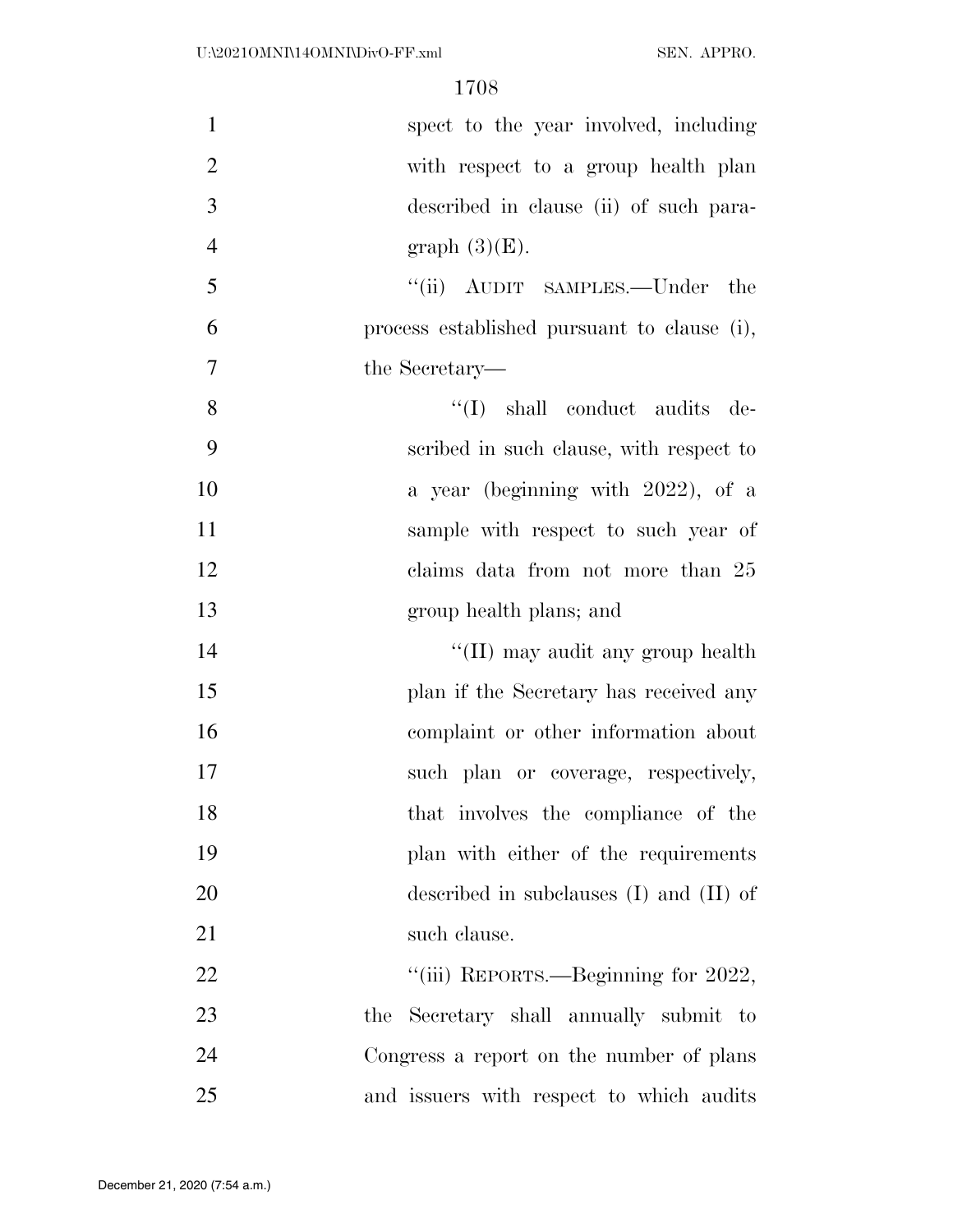| $\mathbf{1}$   | were conducted during such year pursuant         |
|----------------|--------------------------------------------------|
| $\overline{2}$ | to this subparagraph.                            |
| 3              | "(B) RULEMAKING.—Not later than July             |
| $\overline{4}$ | 1, 2021, the Secretary, in consultation with the |
| 5              | Secretary of Labor and the Secretary of Health   |
| 6              | and Human Services, shall establish through      |
| $\overline{7}$ | rulemaking—                                      |
| 8              | "(i) the methodology the group health            |
| 9              | plan shall use to determine the qualifying       |
| 10             | payment amount, differentiating by large         |
| 11             | group market and small group market;             |
| 12             | "(ii) the information such plan or               |
| 13             | issuer, respectively, shall share with the       |
| 14             | nonparticipating provider or nonpartici-         |
| 15             | pating facility, as applicable, when making      |
| 16             | such a determination;                            |
| 17             | "(iii) the geographic regions applied            |
| 18             | for purposes of this subparagraph, taking        |
| 19             | into account access to items and services in     |
| 20             | rural and underserved areas, including           |
| 21             | health professional shortage areas, as de-       |
| 22             | fined in section 332 of the Public Health        |
| 23             | Service Act; and                                 |
| 24             | "(iv) a process to receive complaints            |
| 25             | of violations of the requirements described      |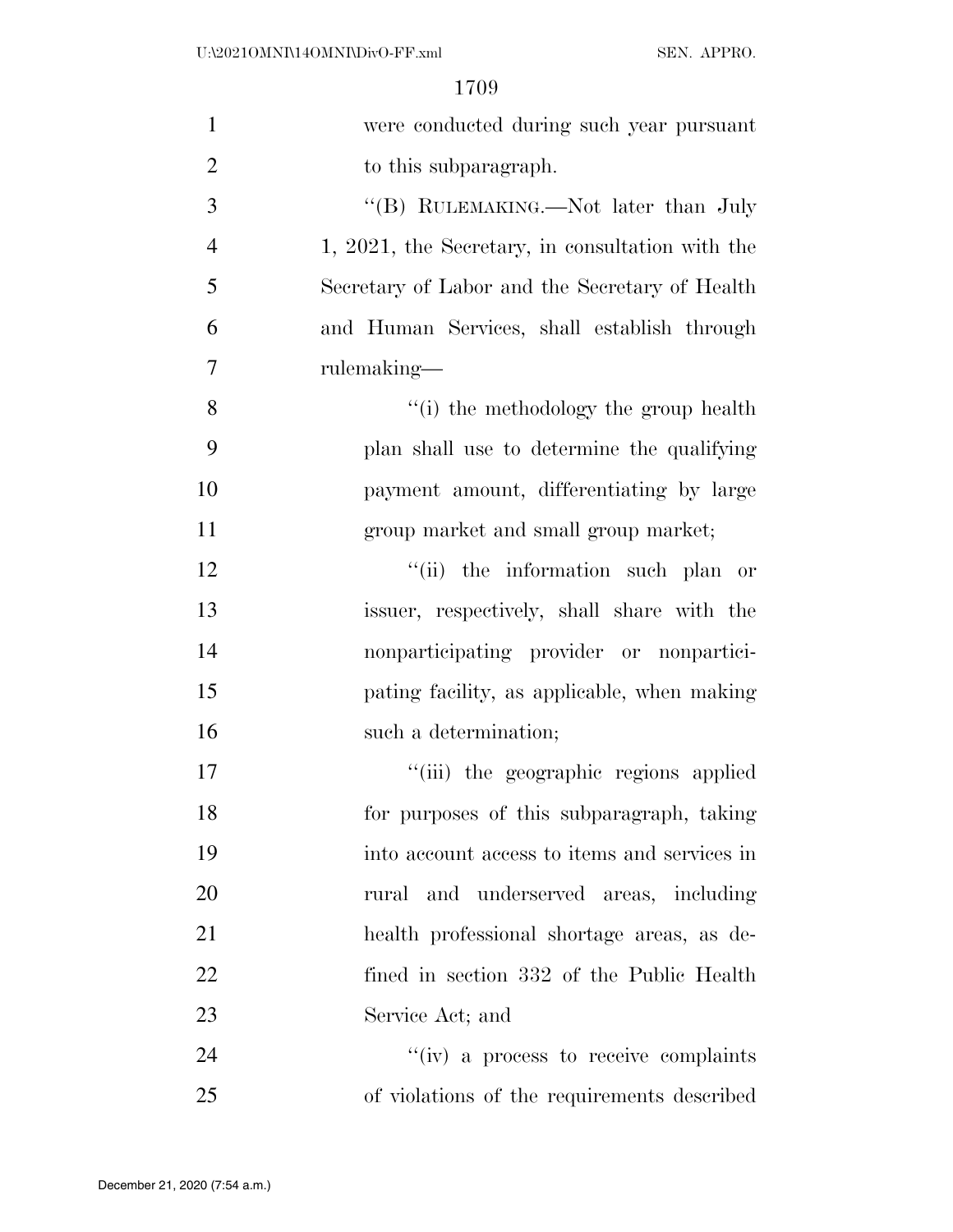1 in subclauses (I) and (II) of subparagraph 2  $(A)(i)$  by group health plans.

 Such rulemaking shall take into account pay- ments that are made by such plan that are not on a fee-for-service basis. Such methodology may account for relevant payment adjustments that take into account quality or facility type (including higher acuity settings and the case- mix of various facility types) that are otherwise taken into account for purposes of determining payment amounts with respect to participating facilities. In carrying out clause (iii), the Sec- retary shall consult with the National Associa- tion of Insurance Commissioners to establish the geographic regions under such clause and shall periodically update such regions, as appro- priate, taking into account the findings of the report submitted under section 109(a) of the No Surprises Act.

20 "(3) DEFINITIONS.—In this subchapter:

21 "(A) EMERGENCY DEPARTMENT OF A HOS- PITAL.—The term 'emergency department of a hospital' includes a hospital outpatient depart- ment that provides emergency services (as de-25 fined in subparagraph  $(C)(i)$ .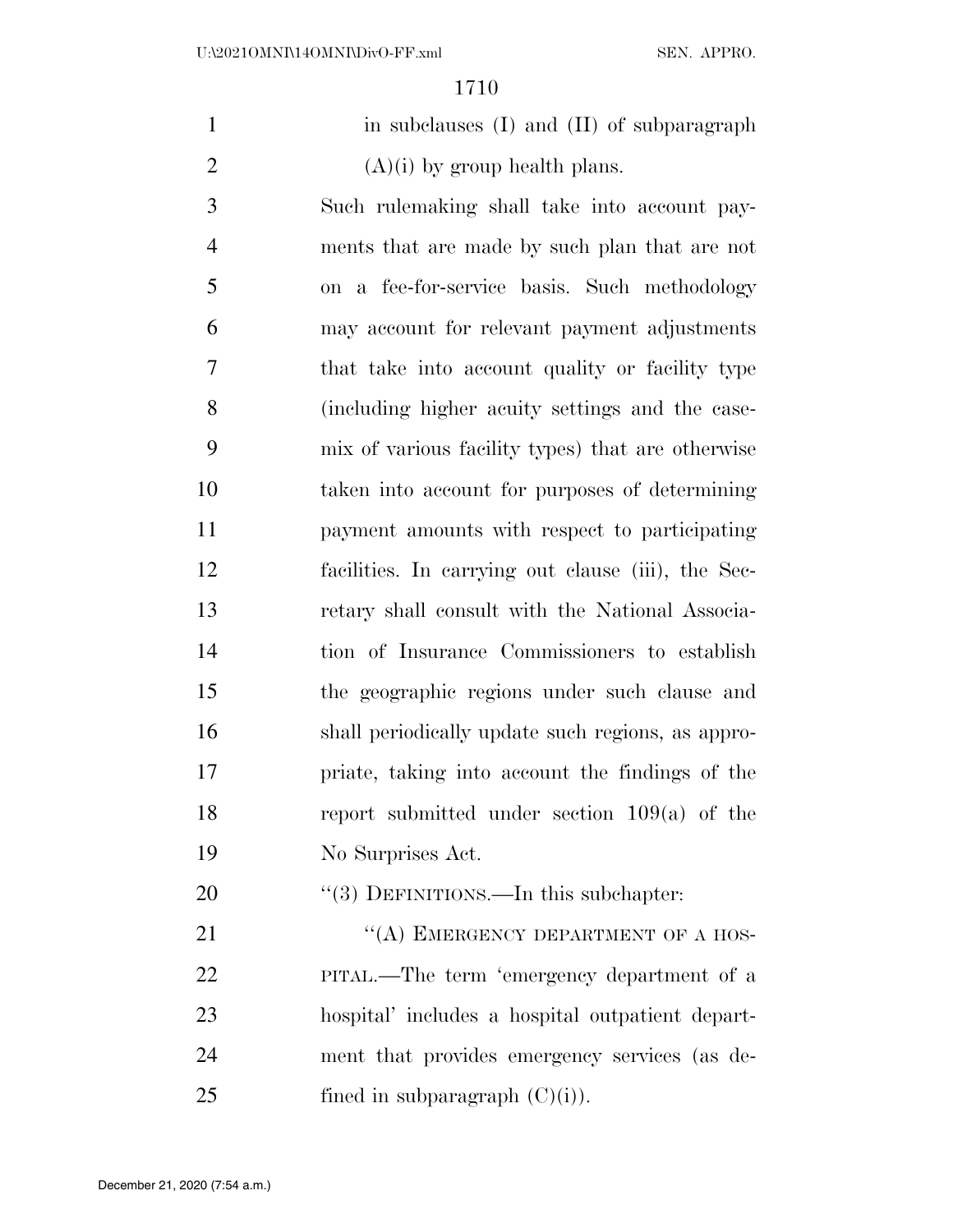| $\mathbf{1}$   | "(B) EMERGENCY MEDICAL CONDITION.-                   |
|----------------|------------------------------------------------------|
| $\overline{2}$ | The term 'emergency medical condition' means         |
| 3              | a medical condition manifesting itself by acute      |
| $\overline{4}$ | symptoms of sufficient severity (including se-       |
| 5              | vere pain) such that a prudent layperson, who        |
| 6              | possesses an average knowledge of health and         |
| $\overline{7}$ | medicine, could reasonably expect the absence        |
| 8              | of immediate medical attention to result in a        |
| 9              | condition described in clause (i), (ii), or (iii) of |
| 10             | section $1867(e)(1)(A)$ of the Social Security       |
| 11             | Act.                                                 |
| 12             | "(C) EMERGENCY SERVICES.-                            |
| 13             | "(i) IN GENERAL.—The term 'emer-                     |
| 14             | gency services', with respect to an emer-            |
| 15             | gency medical condition, means—                      |
| 16             | "(I) a medical screening exam-                       |
| 17             | ination (as required under section                   |
| 18             | 1867 of the Social Security Act, or as               |
| 19             | would be required under such section                 |
| 20             | if such section applied to an inde-                  |
| 21             | pendent freestanding emergency de-                   |
| 22             | partment) that is within the capability              |
| 23             | of the emergency department of a hos-                |
| 24             | pital or of an independent<br>free-                  |
| 25             | standing emergency department,<br>as                 |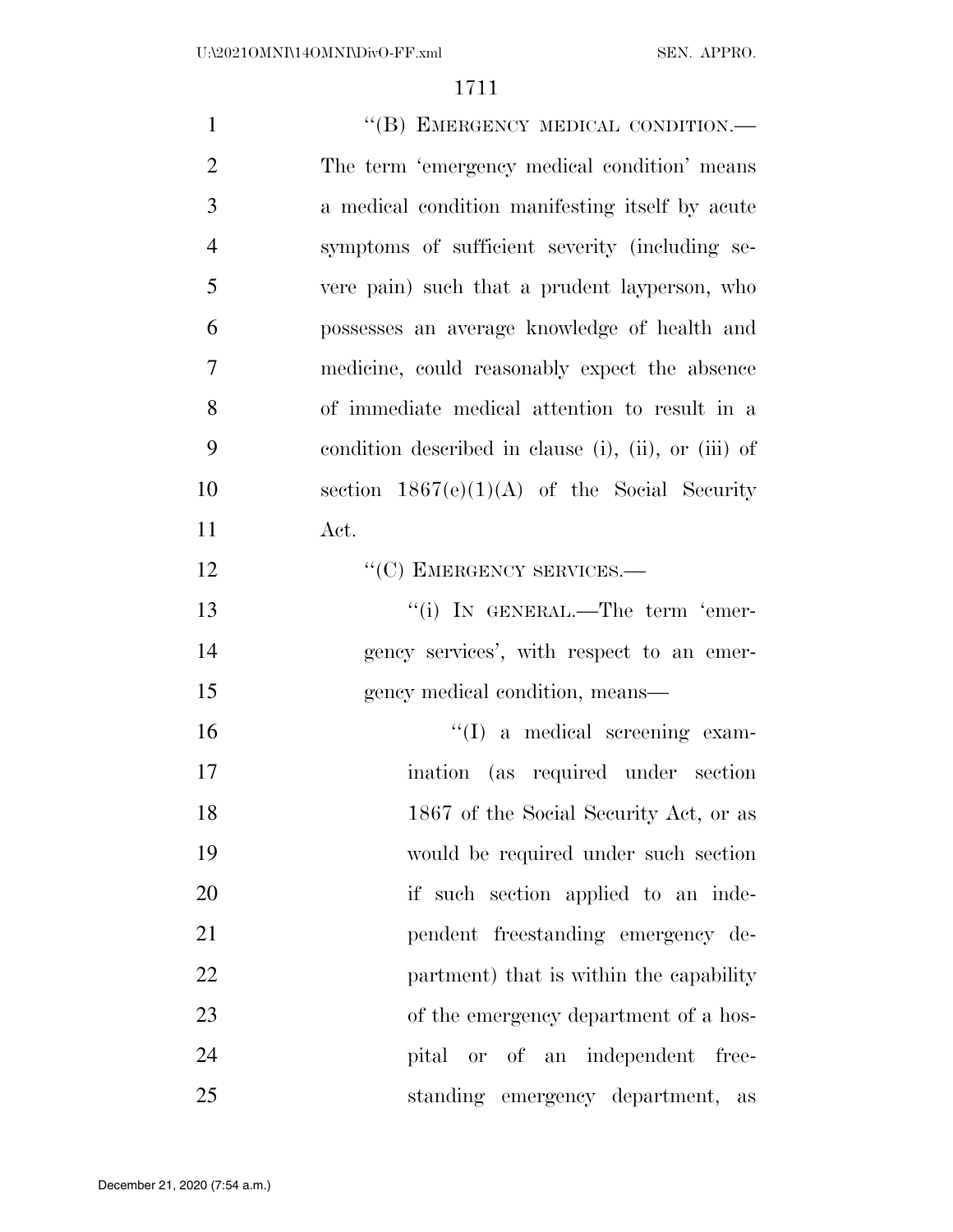applicable, including ancillary services routinely available to the emergency department to evaluate such emer-gency medical condition; and

5 ''(II) within the capabilities of the staff and facilities available at the hospital or the independent free- standing emergency department, as applicable, such further medical exam- ination and treatment as are required 11 under section 1867 of such Act, or as would be required under such section 13 if such section applied to an inde- pendent freestanding emergency de- partment, to stabilize the patient (re- gardless of the department of the hos-17 pital in which such further examina-18 tion or treatment is furnished).

19 "(ii) INCLUSION OF ADDITIONAL SERVICES.—

 $\text{``(I)}$  In GENERAL.—For purposes of this subsection and section 2799B– 23 1 of the Public Health Service Act, in the case of a participant or bene-ficiary who is enrolled in a group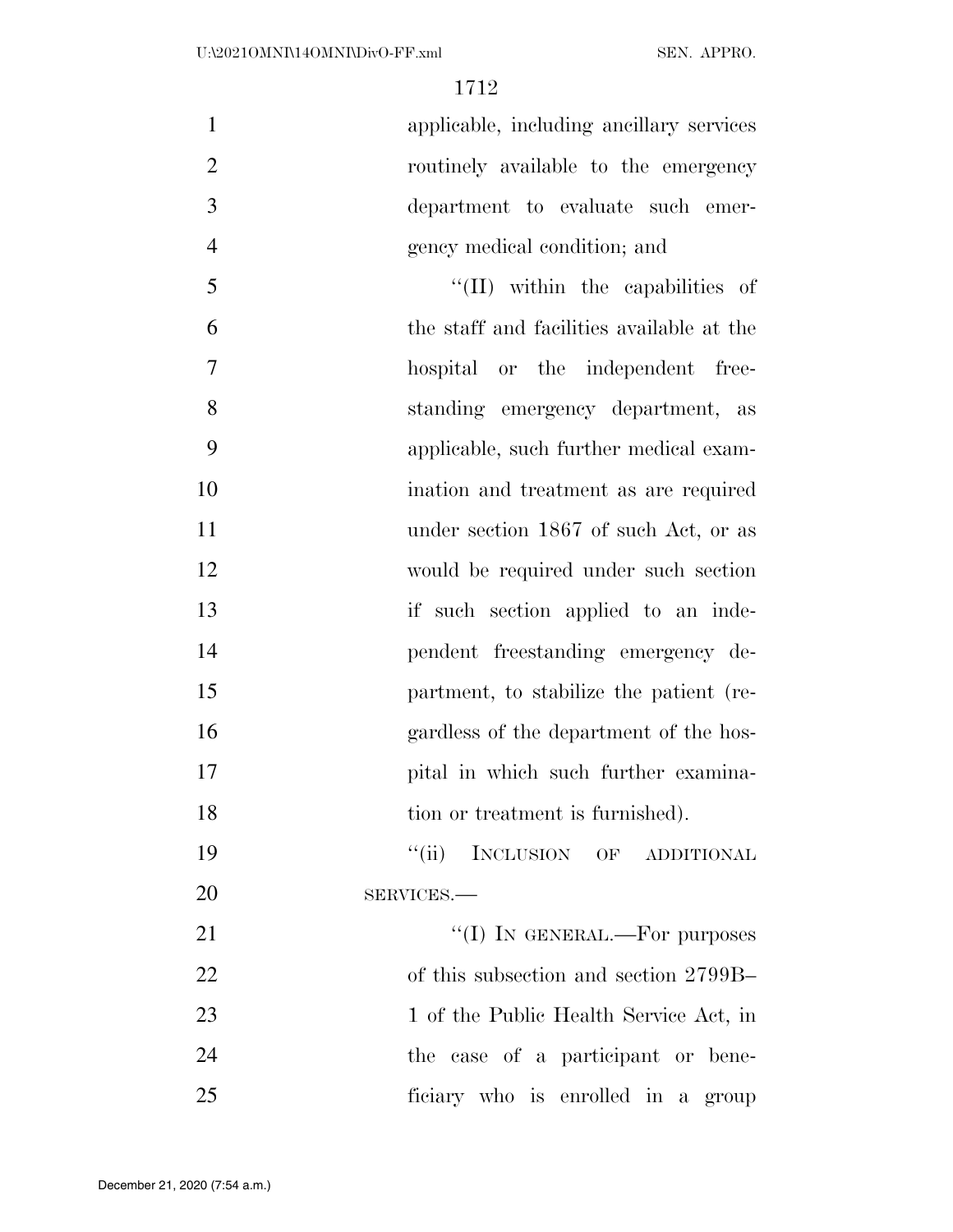| $\mathbf{1}$   | health plan and who is furnished serv-       |
|----------------|----------------------------------------------|
| $\overline{2}$ | ices described in clause (i) with re-        |
| 3              | spect to an emergency medical condi-         |
| $\overline{4}$ | tion, the term 'emergency services'          |
| 5              | shall include, unless each of the condi-     |
| 6              | tions described in subclause (II) are        |
| 7              | met, in addition to the items and serv-      |
| 8              | ices described in clause (i), items and      |
| 9              | services-                                    |
| 10             | "(aa) for which benefits are                 |
| 11             | provided or covered under the                |
| 12             | plan; and                                    |
| 13             | "(bb) that are furnished by                  |
| 14             | nonparticipating provider or<br>$\mathbf{a}$ |
| 15             | nonparticipating emergency facil-            |
| 16             | ity (regardless of the department            |
| 17             | of the hospital in which such                |
| 18             | items or services are furnished)             |
| 19             | after the participant or bene-               |
| 20             | ficiary is stabilized and as part of         |
| 21             | outpatient observation or an in-             |
| 22             | patient or outpatient stay with              |
| 23             | respect to the visit in which the            |
| 24             | services described in clause (i)             |
| 25             | are furnished.                               |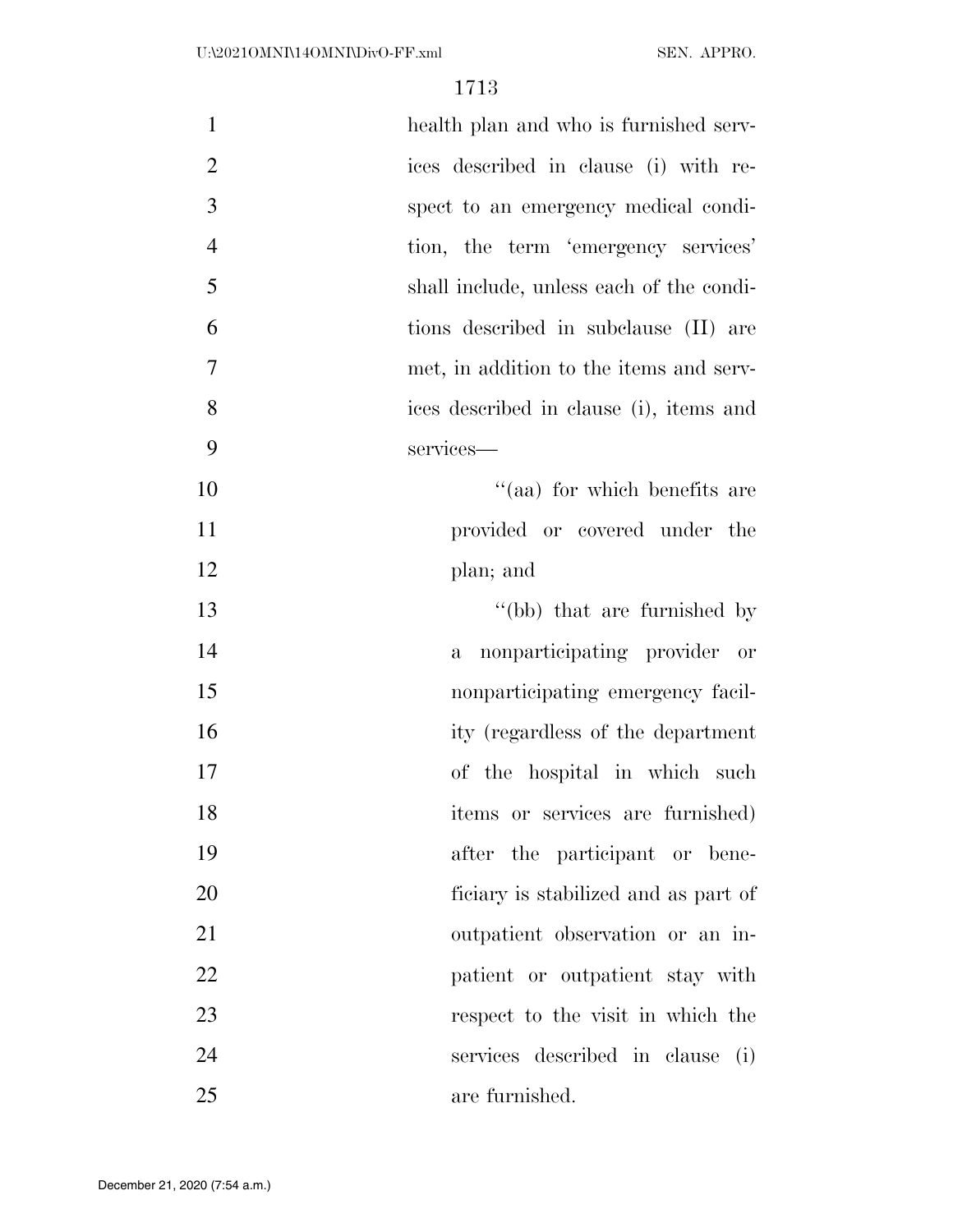| "(II) CONDITIONS.—For pur-<br>$\mathbf{1}$              |                |
|---------------------------------------------------------|----------------|
| poses of subclause (I), the conditions                  | $\overline{2}$ |
| 3<br>described in this subclause, with re-              |                |
| $\overline{4}$<br>spect to a participant or beneficiary |                |
| 5<br>who is stabilized and furnished addi-              |                |
| 6<br>tional items and services described in             |                |
| 7<br>subclause (I) after such stabilization             |                |
| 8<br>by a provider or facility described in             |                |
| 9<br>subclause $(I)$ , are the following;               |                |
| "(aa) Such provider or facil-                           | 10             |
| ity determines such individual is                       | 11             |
| able to travel using nonmedical                         | 12             |
| transportation or nonemergency                          | 13             |
| medical transportation.                                 | 14             |
| "(bb) Such provider fur-                                | 15             |
| nishing such additional items and                       | 16             |
| services satisfies the notice and                       | 17             |
| criteria<br>$\mathrm{of}$<br>consent<br>section         | 18             |
| $2799B-2(d)$ with respect to such                       | 19             |
| items and services.                                     | 20             |
| "(cc) Such individual is in a                           | 21             |
| condition to receive (as deter-                         | 22             |
| mined in accordance with guide-                         | 23             |
| lines issued by the Secretary pur-                      | 24             |
| suant to rulemaking) the infor-                         | 25             |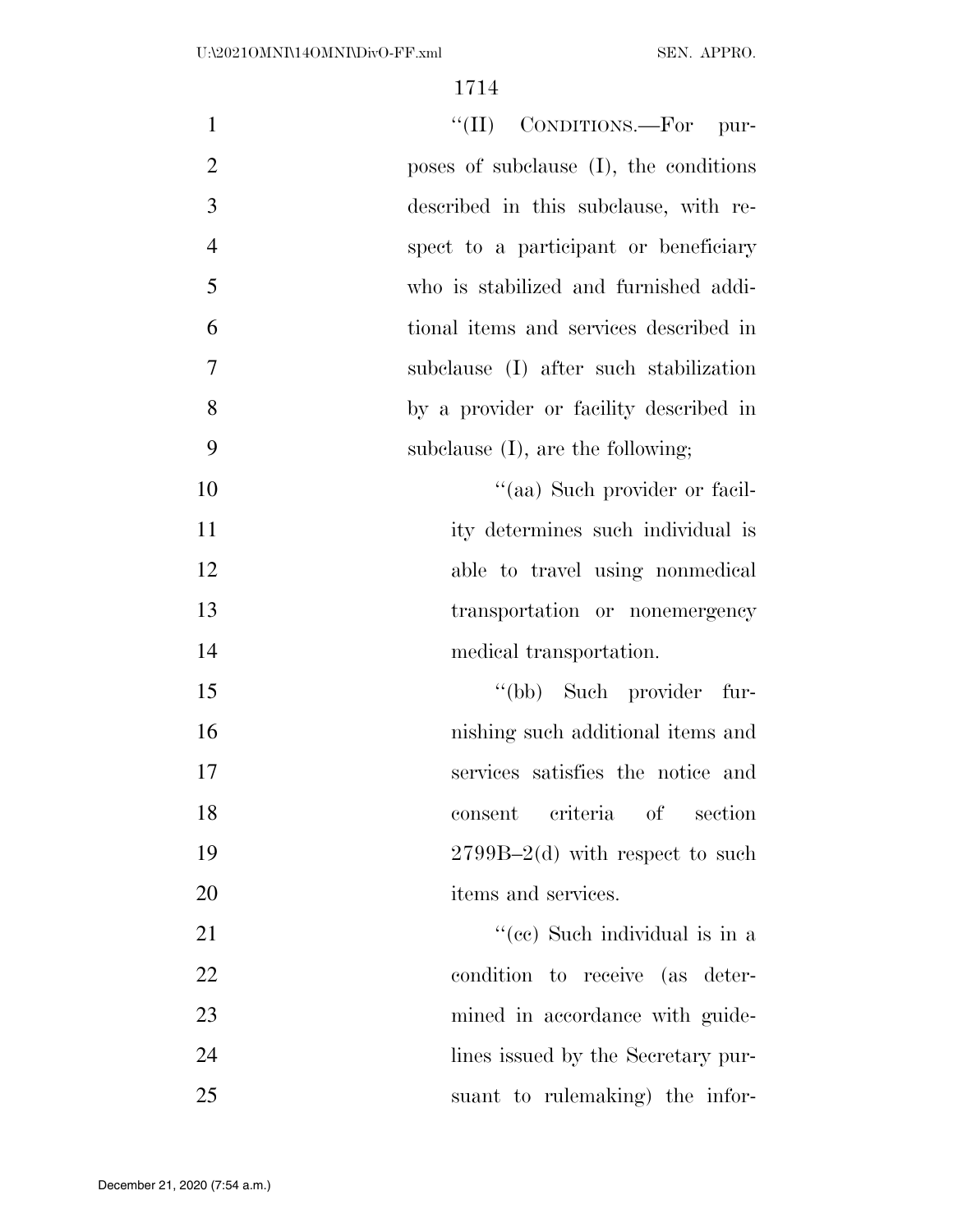| $\mathbf{1}$   | mation described in section                  |
|----------------|----------------------------------------------|
| $\mathbf{2}$   | 2799B-2 and to provide in-                   |
| $\overline{3}$ | formed consent under such sec-               |
| $\overline{4}$ | tion, in accordance with applica-            |
| 5              | ble State law.                               |
| 6              | "(dd) Such other conditions,                 |
| $\tau$         | specified by the Secretary,<br>as            |
| 8              | such as conditions relating to co-           |
| 9              | ordinating care transitions to               |
| 10             | participating providers and facili-          |
| 11             | ties.                                        |
| 12             | INDEPENDENT FREESTANDING<br>$\lq\lq (D)$     |
| 13             | EMERGENCY DEPARTMENT.—The term 'inde-        |
| 14             | pendent freestanding emergency department'   |
| 15             | means a health care facility that—           |
| 16             | "(i) is geographically separate and          |
| 17             | distinct and licensed separately from a hos- |
| 18             | pital under applicable State law; and        |
| 19             | "(ii) provides any of the emergency          |
| 20             | services (as defined in subparagraph         |
| 21             | (C)(i)).                                     |
| 22             | "(E) QUALIFYING PAYMENT AMOUNT.-             |
| 23             | "(i) IN GENERAL.—The term 'quali-            |
| 24             | fying payment amount' means, subject to      |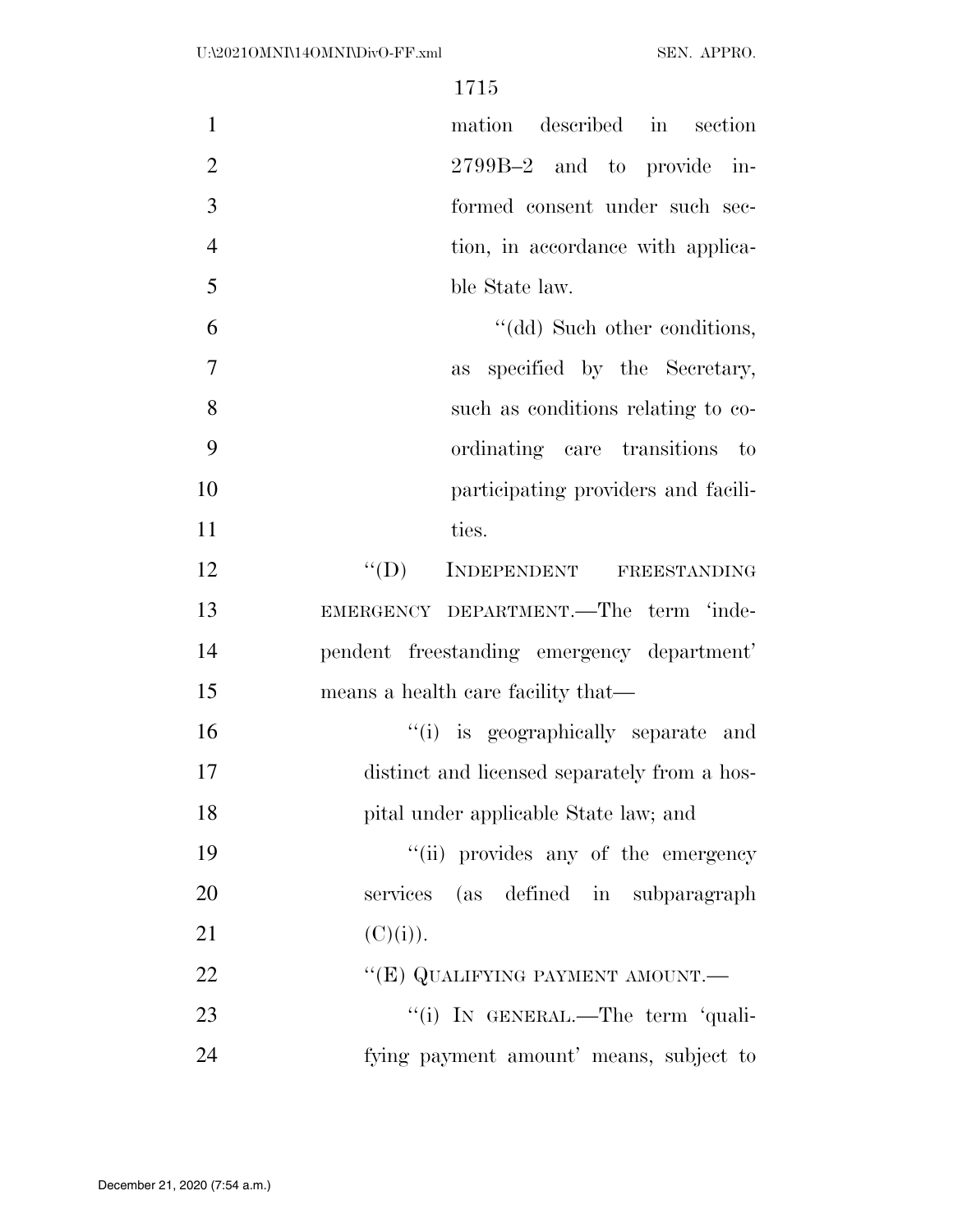| $\mathbf{1}$   | clauses (ii) and (iii), with respect to a   |
|----------------|---------------------------------------------|
| $\overline{2}$ | sponsor of a group health plan—             |
| 3              | $\lq\lq$ (I) for an item or service fur-    |
| $\overline{4}$ | nished during 2022, the median of the       |
| 5              | contracted rates recognized by the          |
| 6              | plan (determined with respect to all        |
| $\overline{7}$ | such plans of such sponsor that are         |
| 8              | offered within the same insurance           |
| 9              | market (specified in subclause (I),         |
| 10             | $(II)$ , or $(III)$ of clause $(iv)$ as the |
| 11             | plan) as the total maximum payment          |
| 12             | (including the cost-sharing amount          |
| 13             | imposed for such item or service and        |
| 14             | the amount to be paid by the plan)          |
| 15             | under such plans on January 31,             |
| 16             | 2019 for the same or a similar item         |
| 17             | or service that is provided by a pro-       |
| 18             | vider in the same or similar specialty      |
| 19             | and provided in the geographic region       |
| 20             | in which the item or service is fur-        |
| 21             | nished, consistent with the method-         |
| 22             | ology established by the Secretary          |
| 23             | under paragraph $(2)(B)$ , increased by     |
| 24             | the percentage increase in the con-         |
| 25             | sumer price index for all urban con-        |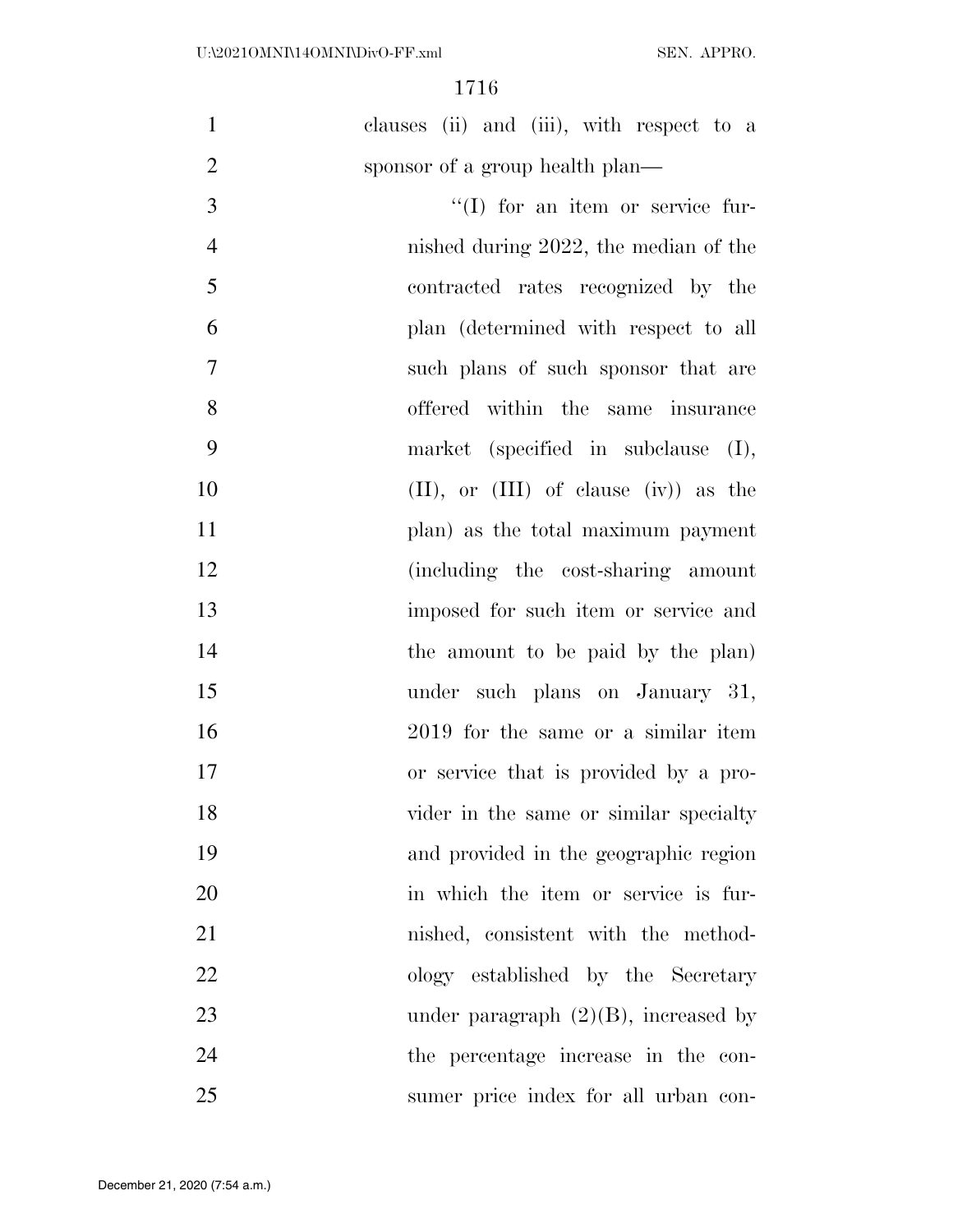sumers (United States city average) over 2019, such percentage increase over 2020, and such percentage in-4 crease over 2021; and

5 ''(II) for an item or service fur- nished during 2023 or a subsequent year, the qualifying payment amount determined under this clause for such an item or service furnished in the previous year, increased by the per- centage increase in the consumer price index for all urban consumers (United States city average) over such pre-vious year.

15 "(ii) NEW PLANS AND COVERAGE.— The term 'qualifying payment amount' means, with respect to a sponsor of a group health plan in a geographic region in which such sponsor, respectively, did not offer any group health plan or health in-21 surance coverage during 2019—

22 ''(I) for the first year in which such group health plan is offered in such region, a rate (determined in ac-25 cordance with a methodology estab-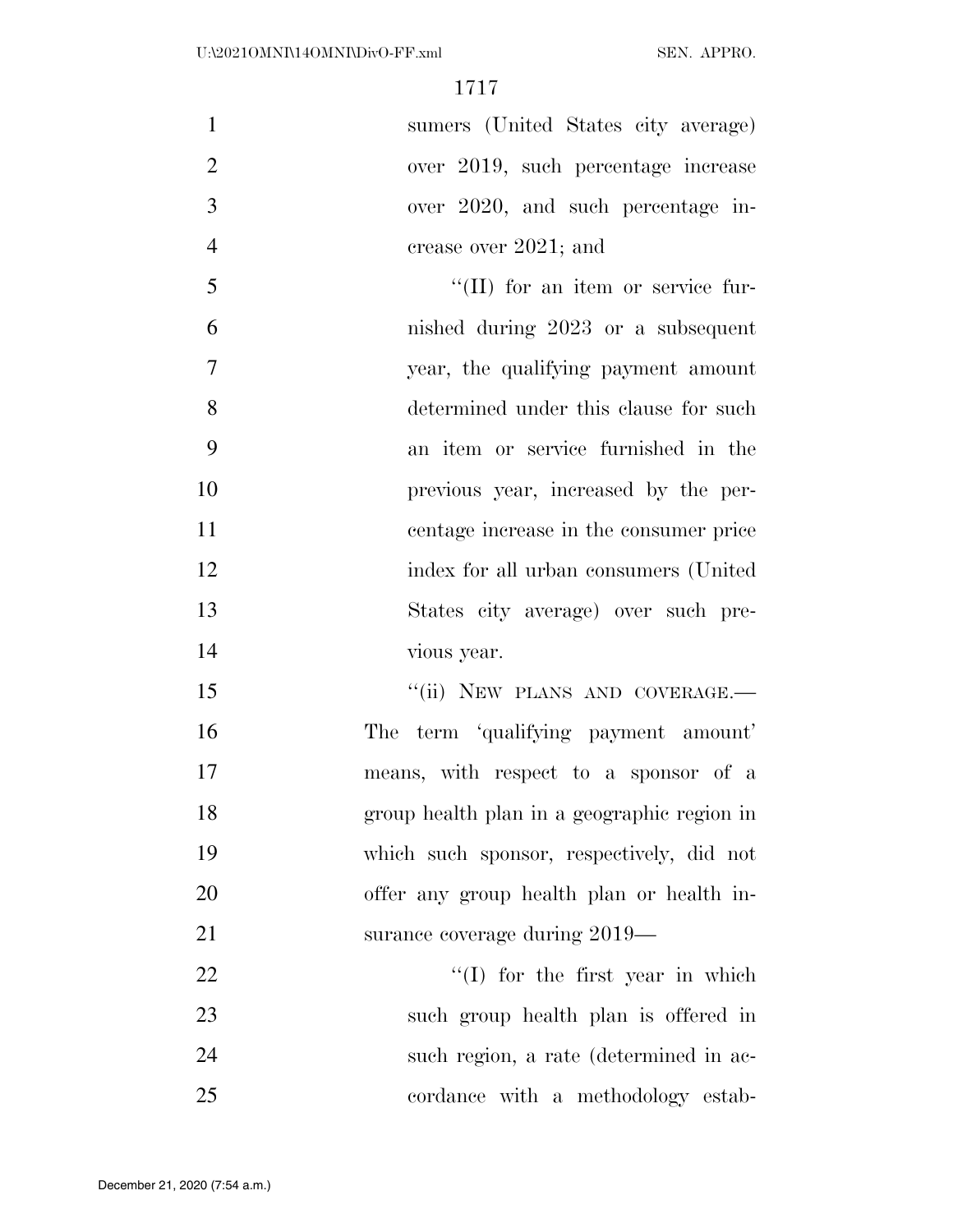lished by the Secretary) for items and services that are covered by such plan and furnished during such first year; and

 $\frac{1}{2}$  (II) for each subsequent year such group health plan is offered in such region, the qualifying payment amount determined under this clause for such items and services furnished in the previous year, increased by the percentage increase in the consumer price index for all urban consumers (United States city average) over such previous year.

15 "(iii) INSUFFICIENT INFORMATION; 16 NEWLY COVERED ITEMS AND SERVICES. In the case of a sponsor of a group health 18 plan that does not have sufficient informa- tion to calculate the median of the con- tracted rates described in clause (i)(I) in 2019 (or, in the case of a newly covered item or service (as defined in clause 23 (v)(III)), in the first coverage year (as de-24 fined in clause  $(v)(I)$  for such item or service with respect to such plan) for an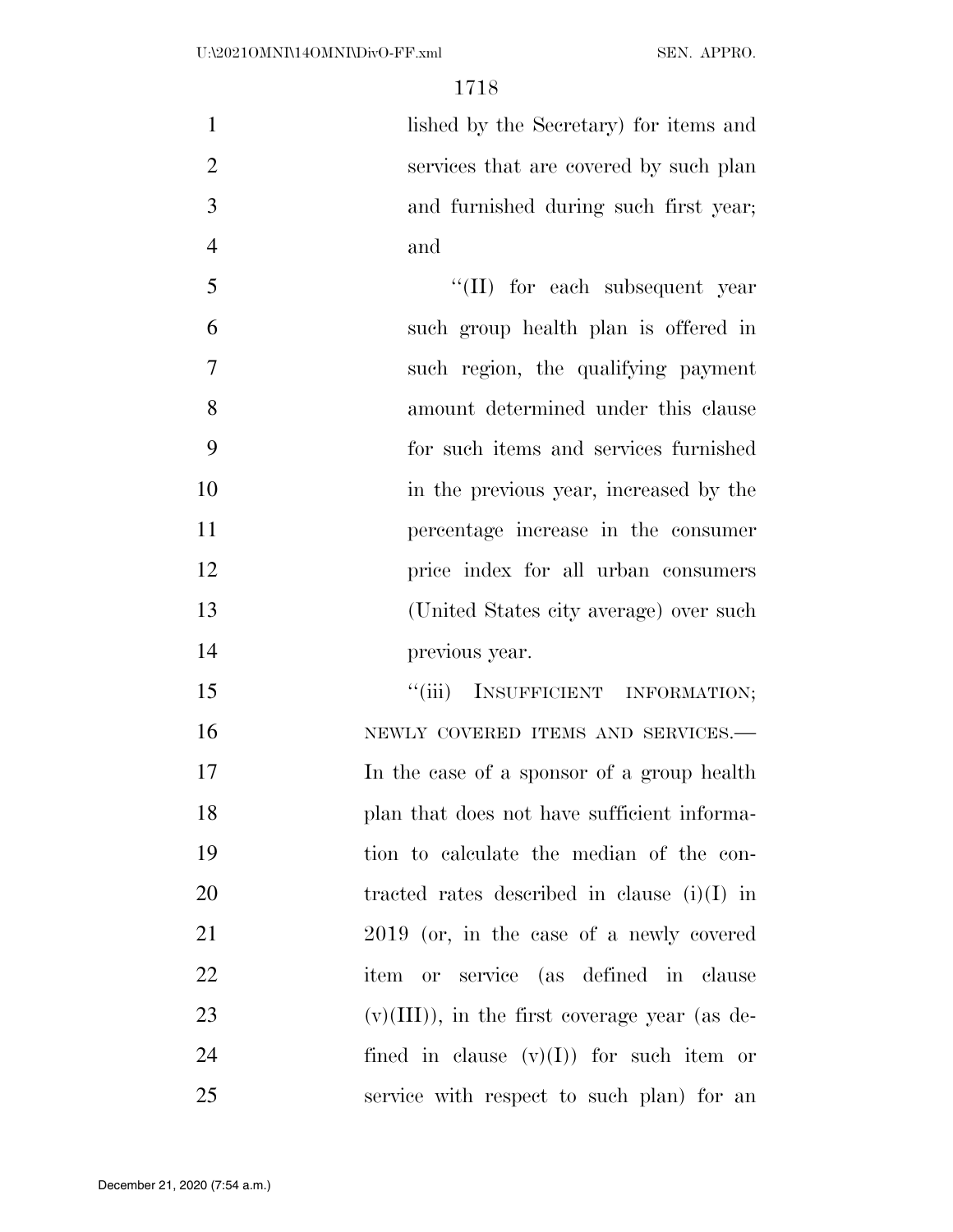| $\mathbf{1}$   | item or service (including with respect to  |
|----------------|---------------------------------------------|
| $\overline{2}$ | provider type, or amount, of claims for     |
| 3              | items or services (as determined by the     |
| $\overline{4}$ | Secretary) provided in a particular geo-    |
| 5              | graphic region (other than in a case with   |
| 6              | respect to which clause (ii) applies) the   |
| $\overline{7}$ | term 'qualifying payment amount'—           |
| 8              | $\lq\lq$ (I) for an item or service fur-    |
| 9              | nished during $2022$ (or, in the case of    |
| 10             | a newly covered item or service, dur-       |
| 11             | ing the first coverage year for such        |
| 12             | item or service with respect to such        |
| 13             | plan), means such rate for such item        |
| 14             | or service determined by the sponsor        |
| 15             | through use of any database that is         |
| 16             | determined, in accordance with rule-        |
| 17             | making described<br>in paragraph            |
| 18             | $(2)(B)$ , to not have any conflicts of in- |
| 19             | terest and to have sufficient informa-      |
| 20             | tion reflecting allowed amounts paid        |
| 21             | to a health care provider or facility for   |
| 22             | relevant services furnished in the ap-      |
| 23             | plicable geographic region (such as a       |
| 24             | State all-payer claims database);           |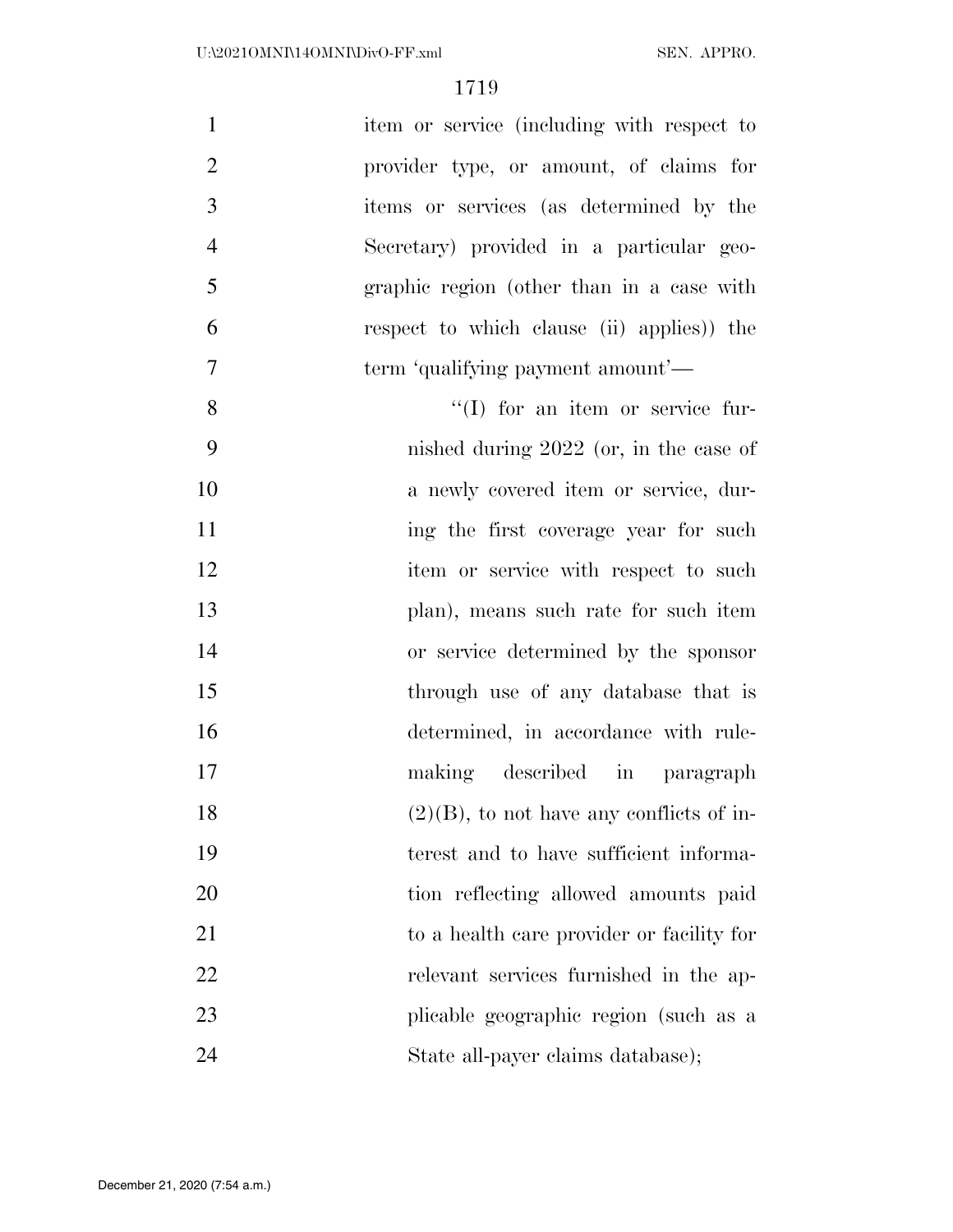| $\mathbf{1}$   | $\lq\lq$ (II) for an item or service fur-  |
|----------------|--------------------------------------------|
| $\overline{2}$ | nished in a subsequent year (before        |
| 3              | the first sufficient information year      |
| $\overline{4}$ | (as defined in clause $(v)(II)$ ) for such |
| 5              | item or service with respect to such       |
| 6              | plan), means the rate determined           |
| 7              | under subclause (I) or this subclause,     |
| 8              | as applicable, for such item or service    |
| 9              | for the year previous to such subse-       |
| 10             | quent year, increased by the percent-      |
| 11             | age increase in the consumer price         |
| 12             | index for all urban consumers (United      |
| 13             | States city average) over such pre-        |
| 14             | vious year;                                |
| 15             | $\lq\lq$ (III) for an item or service fur- |
| 16             | nished in the first sufficient informa-    |
| 17             | tion year for such item or service with    |
| 18             | respect to such plan, has the meaning      |
| 19             | given the term qualifying payment          |
| 20             | amount in clause $(i)(I)$ , except that in |
| 21             | applying such clause to such item or       |
| 22             | service, the reference to 'furnished       |
| 23             | during 2022' shall be treated as a ref-    |
| 24             | erence to furnished during such first      |

sufficient information year, the ref-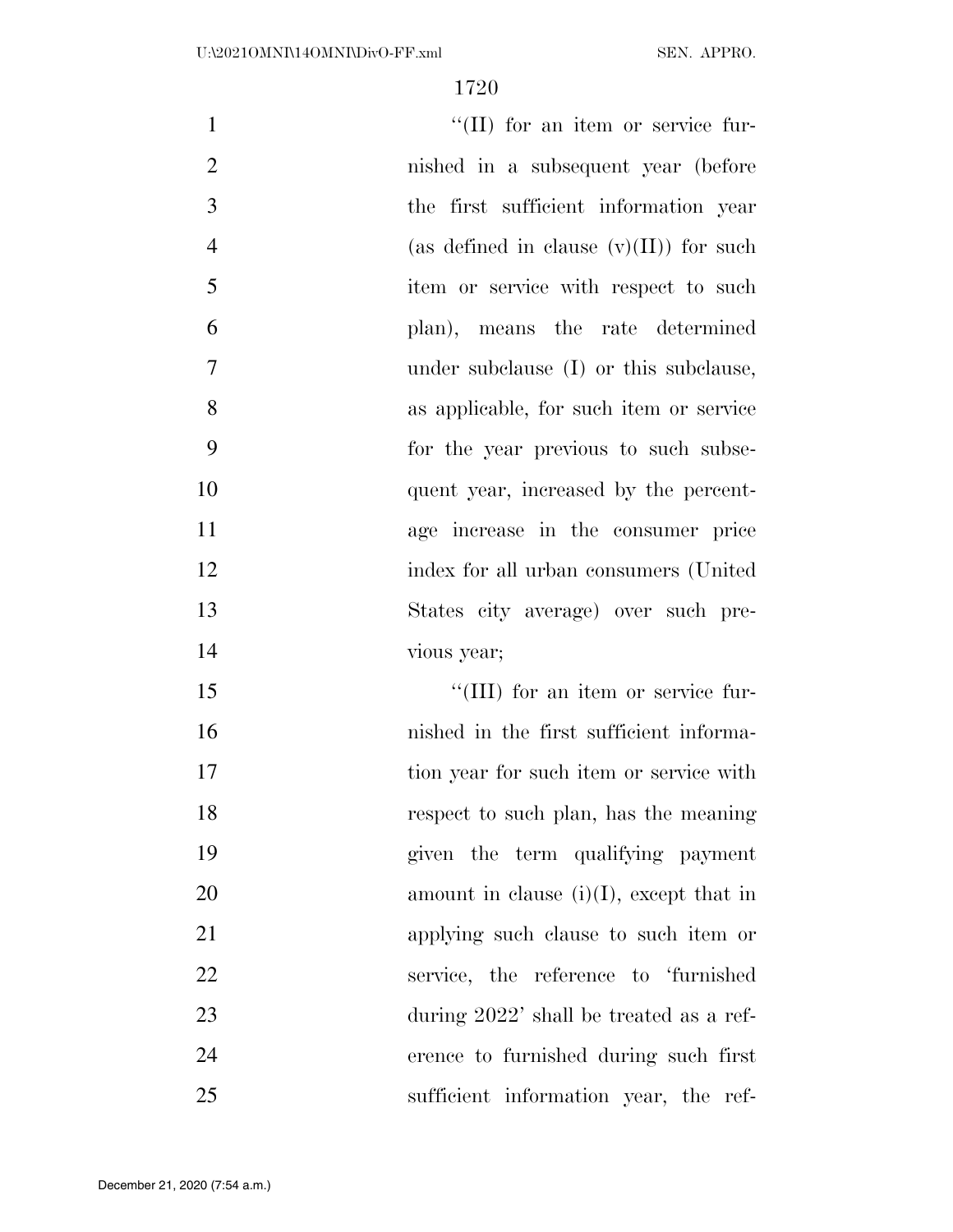erence to 'on January 31, 2019' shall be treated as a reference to in such sufficient information year, and the increase described in such clause shall not be applied; and

 ''(IV) for an item or service fur- nished in any year subsequent to the first sufficient information year for such item or service with respect to 10 such plan, has the meaning given such  $\frac{10}{3}$ 11 term in clause  $(i)(II)$ , except that in applying such clause to such item or service, the reference to 'furnished during 2023 or a subsequent year' shall be treated as a reference to fur- nished during the year after such first 17 sufficient information year or a subse-quent year.

19 "(iv) INSURANCE MARKET.—For pur- poses of clause (i)(I), a health insurance market specified in this clause is one of the following:

 ''(I) The large group market (other than plans described in sub-25 clause (III).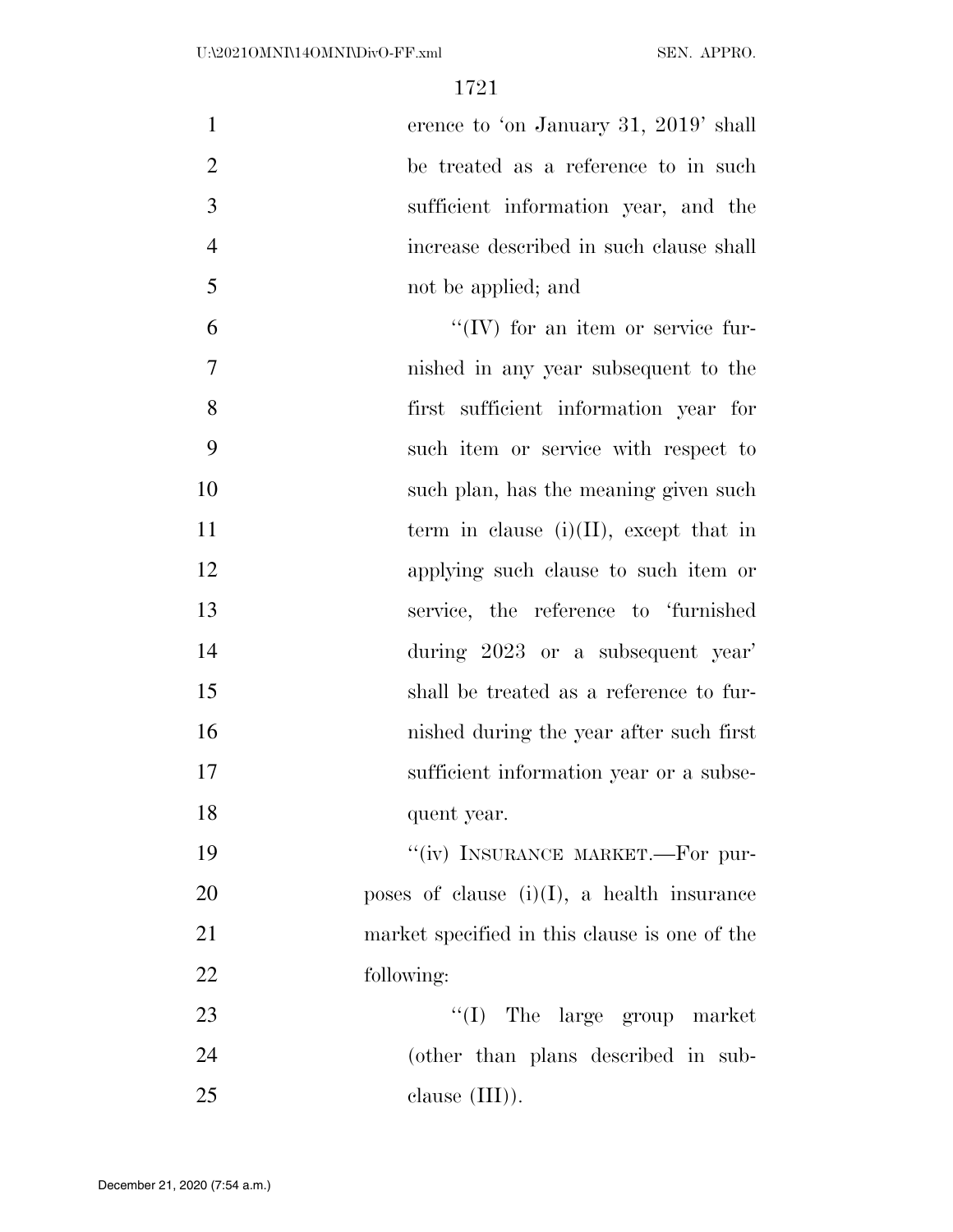| $\mathbf{1}$   | "(II) The small group market            |
|----------------|-----------------------------------------|
| $\overline{2}$ | (other than plans described in sub-     |
| 3              | clause $(III)$ ).                       |
| $\overline{4}$ | "(III) In the case of a self-in-        |
| 5              | sured group health plan, other self-in- |
| 6              | sured group health plans.               |
| 7              | "(v) DEFINITIONS.—For purposes of       |
| 8              | this subparagraph.                      |
| 9              | "(I) FIRST COVERAGE YEAR.-              |
| 10             | The term 'first coverage year' means,   |
| 11             | with respect to a group health plan     |
| 12             | and an item or service for which cov-   |
| 13             | erage is not offered in 2019 under      |
| 14             | such plan or coverage, the first year   |
| 15             | after 2019 for which coverage for       |
| 16             | such item or service is offered under   |
| 17             | such plan.                              |
| 18             | "(II) FIRST SUFFICIENT INFOR-           |
| 19             | MATION YEAR.—The term 'first suffi-     |
| 20             | cient information year' means, with     |
| 21             | respect to a group health plan—         |
| <u>22</u>      | "(aa) in the case of an item            |
| 23             | or service for which the plan does      |
| 24             | not have sufficient information to      |
| 25             | calculate the median of the con-        |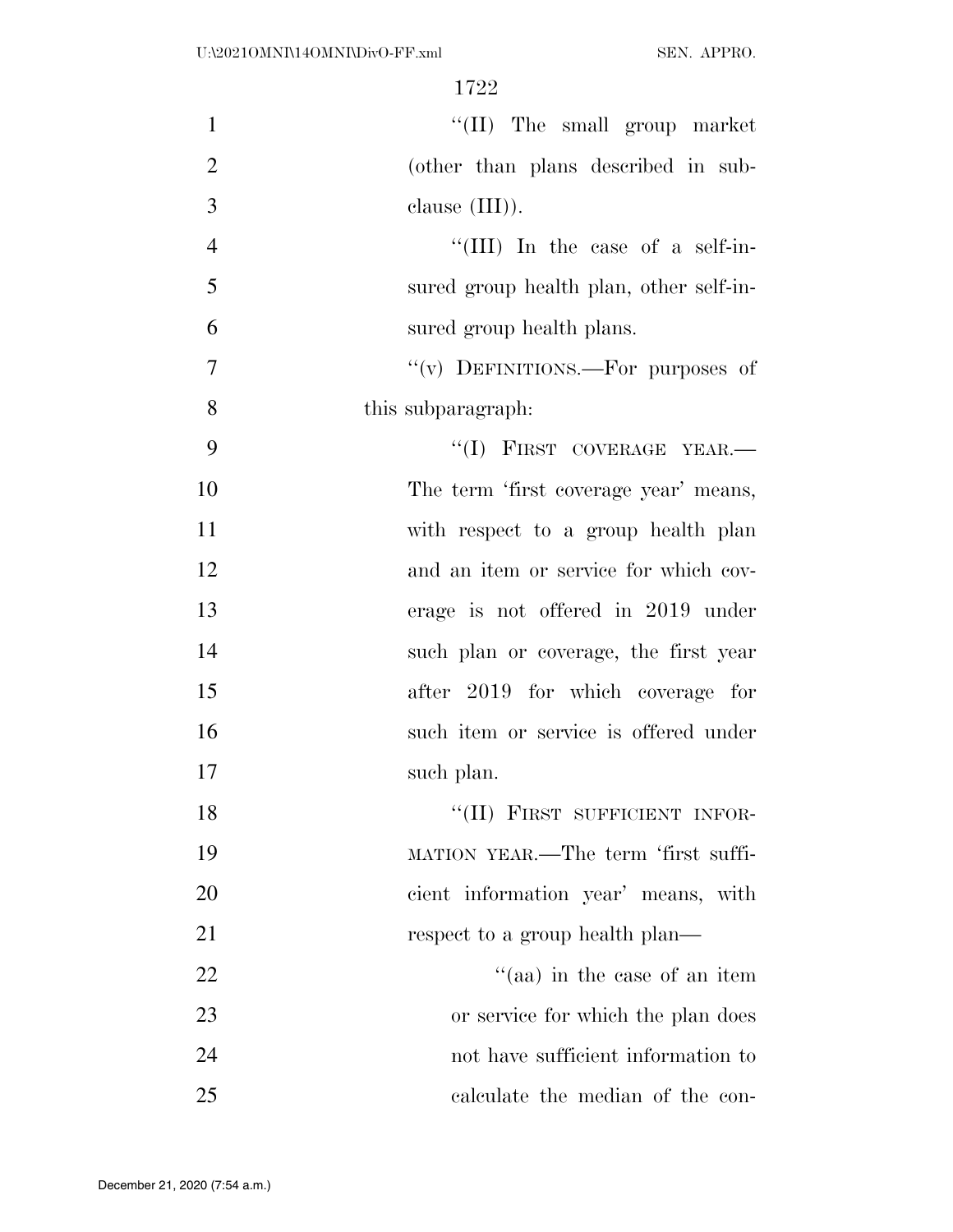| 1              | tracted rates described in clause     |
|----------------|---------------------------------------|
| $\overline{2}$ | $(i)(I)$ in 2019, the first year sub- |
| 3              | sequent to 2022 for which such        |
| $\overline{4}$ | sponsor has such sufficient infor-    |
| 5              | mation to calculate the median of     |
| 6              | such contracted rates in the year     |
| 7              | previous to such first subsequent     |
| 8              | year; and                             |
| 9              | "(bb) in the case of a newly          |
| 10             | covered item or service, the first    |
| 11             | year subsequent to the first cov-     |
| 12             | erage year for such item or serv-     |
| 13             | ice with respect to such plan for     |
| 14             | which the sponsor has sufficient      |
| 15             | information to calculate the me-      |
| 16             | dian of the contracted rates de-      |
| 17             | scribed in clause $(i)(I)$ in the     |
| 18             | year previous to such first subse-    |
| 19             | quent year.                           |
| 20             | "(III) NEWLY COVERED ITEM OR          |
| 21             | SERVICE.—The term 'newly covered      |
|                |                                       |

 item or service' means, with respect to a group health plan, an item or serv-

 ice for which coverage was not offered in 2019 under such plan or coverage,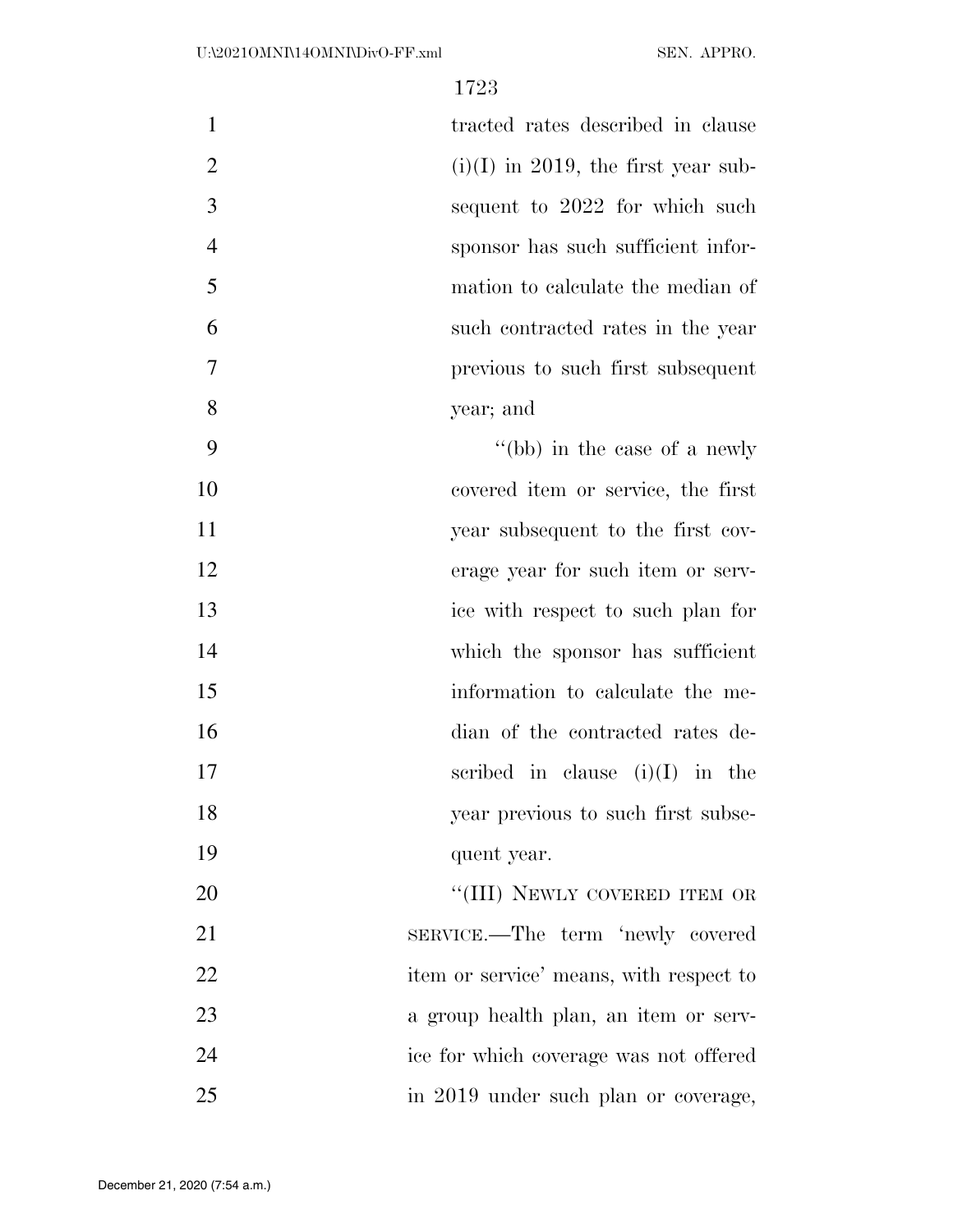| $\mathbf{1}$   | but is offered under such plan or cov-       |
|----------------|----------------------------------------------|
| $\overline{2}$ | erage in a year after 2019.                  |
| 3              | "(F) NONPARTICIPATING EMERGENCY FA-          |
| $\overline{4}$ | CILITY; PARTICIPATING EMERGENCY FACIL-       |
| 5              | $ITY$ .                                      |
| 6              | "(i) NONPARTICIPATING EMERGENCY              |
| 7              | FACILITY.—The term 'nonparticipating         |
| 8              | emergency facility' means, with respect to   |
| 9              | an item or service and a group health plan,  |
| 10             | an emergency department of a hospital, or    |
| 11             | an independent freestanding emergency de-    |
| 12             | partment, that does not have a contractual   |
| 13             | relationship directly or indirectly with the |
| 14             | plan for furnishing such item or service     |
| 15             | under the plan.                              |
| 16             | "(ii) PARTICIPATING EMERGENCY FA-            |
| 17             | CILITY.—The term 'participating emer-        |
| 18             | gency facility' means, with respect to an    |
| 19             | item or service and a group health plan, an  |
| 20             | emergency department of a hospital, or an    |
| 21             | independent freestanding emergency de-       |
| 22             | partment, that has a contractual relation-   |
| 23             | ship directly or indirectly with the plan,   |
| 24             | with respect to the furnishing of such an    |
| 25             | item or service at such facility.            |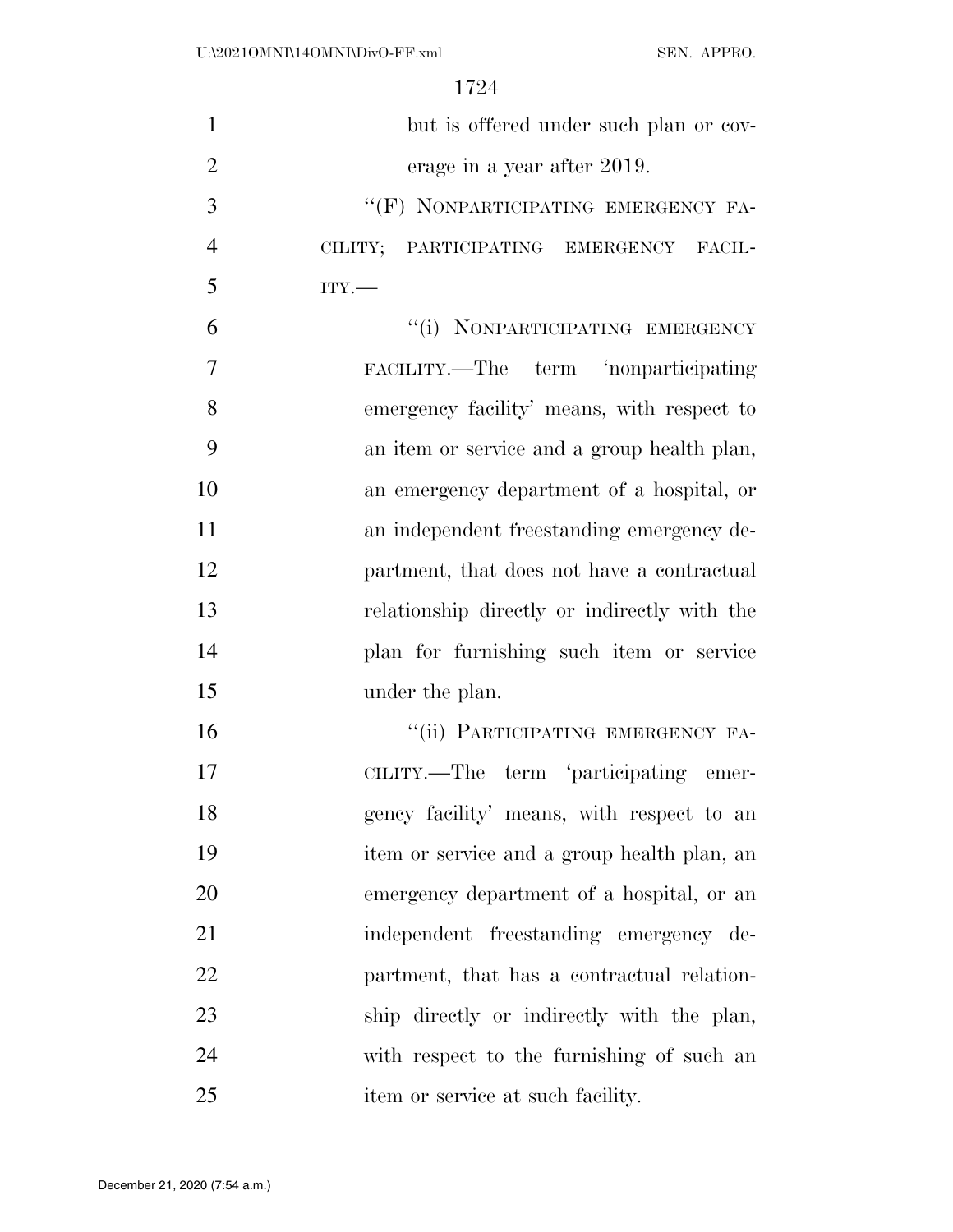|   | "(G) NONPARTICIPATING PROVIDERS; PAR- |
|---|---------------------------------------|
| 2 | TICIPATING PROVIDERS.—                |

 ''(i) NONPARTICIPATING PROVIDER.— The term 'nonparticipating provider' means, with respect to an item or service and a group health plan, a physician or other health care provider who is acting within the scope of practice of that pro- vider's license or certification under appli- cable State law and who does not have a contractual relationship with the plan or issuer, respectively, for furnishing such 13 item or service under the plan.

 ''(ii) PARTICIPATING PROVIDER.—The term 'participating provider' means, with respect to an item or service and a group health plan, a physician or other health care provider who is acting within the scope of practice of that provider's license or certification under applicable State law and who has a contractual relationship with the plan for furnishing such item or 23 service under the plan.

24 "(H) RECOGNIZED AMOUNT.—The term 'recognized amount' means, with respect to an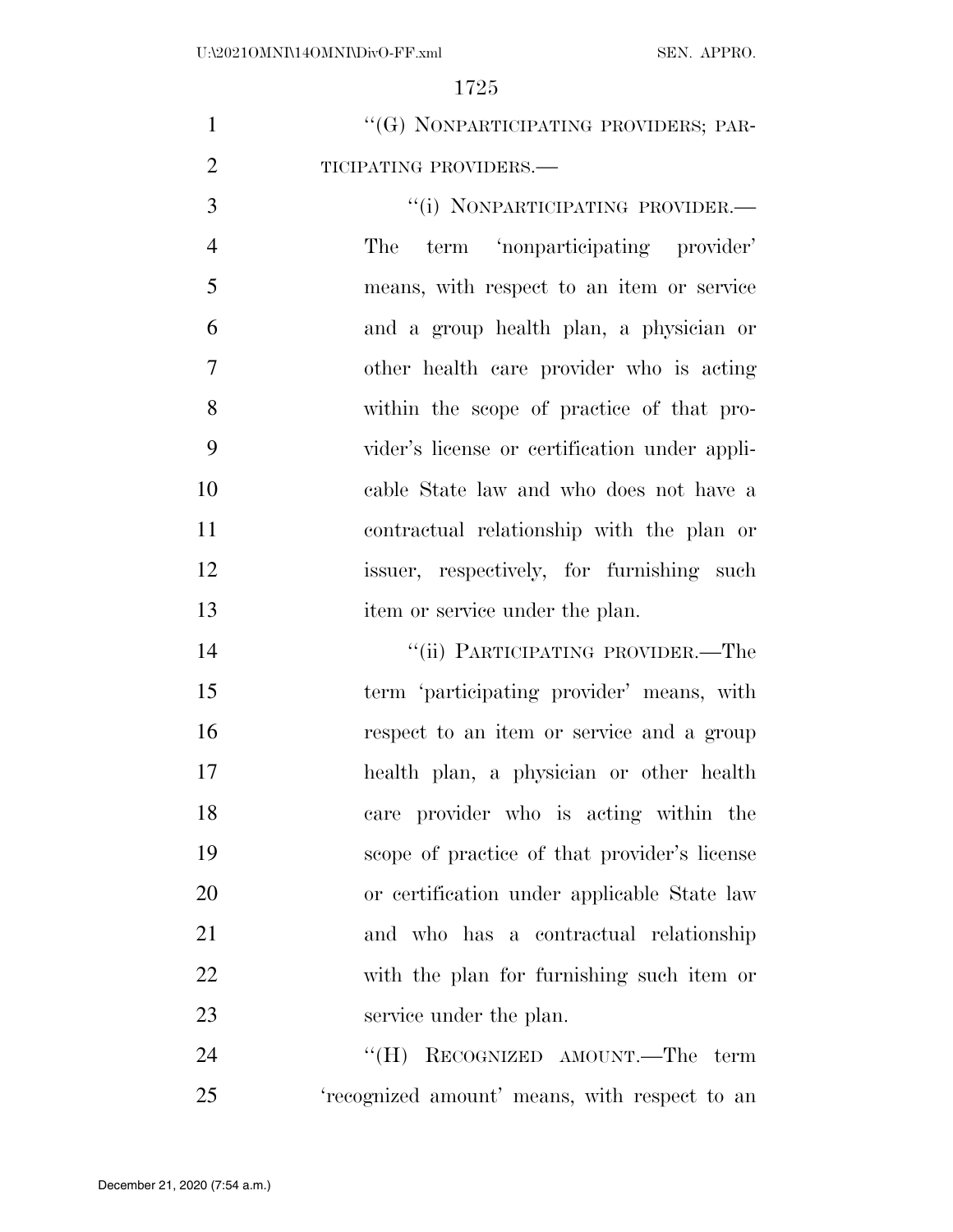| item or service furnished by a nonparticipating |
|-------------------------------------------------|
| provider or nonparticipating emergency facility |
| during a year and a group health plan—          |
| "(i) subject to clause (iii), in the case       |
| of such item or service furnished in a State    |
| that has in effect a specified State law        |
| with respect to such plan; such a non-          |
| participating provider or nonparticipating      |
| emergency facility; and such an item or         |
| service, the amount determined in accord-       |
| ance with such law;                             |
| "(ii) subject to clause (iii), in the case      |
| of such item or service furnished in a State    |
| that does not have in effect a specified        |
| State law, with respect to such plan; such      |
| a nonparticipating provider or nonpartici-      |
| pating emergency facility; and such an          |
| item or service, the amount that is the         |
| qualifying payment amount (as defined in        |
| subparagraph $(E)$ for such year and de-        |
| termined in accordance with rulemaking          |
| described in paragraph $(2)(B)$ for such        |
| item or service; or                             |
| "(iii) in the case of such item or serv-        |
|                                                 |

ice furnished in a State with an All-Payer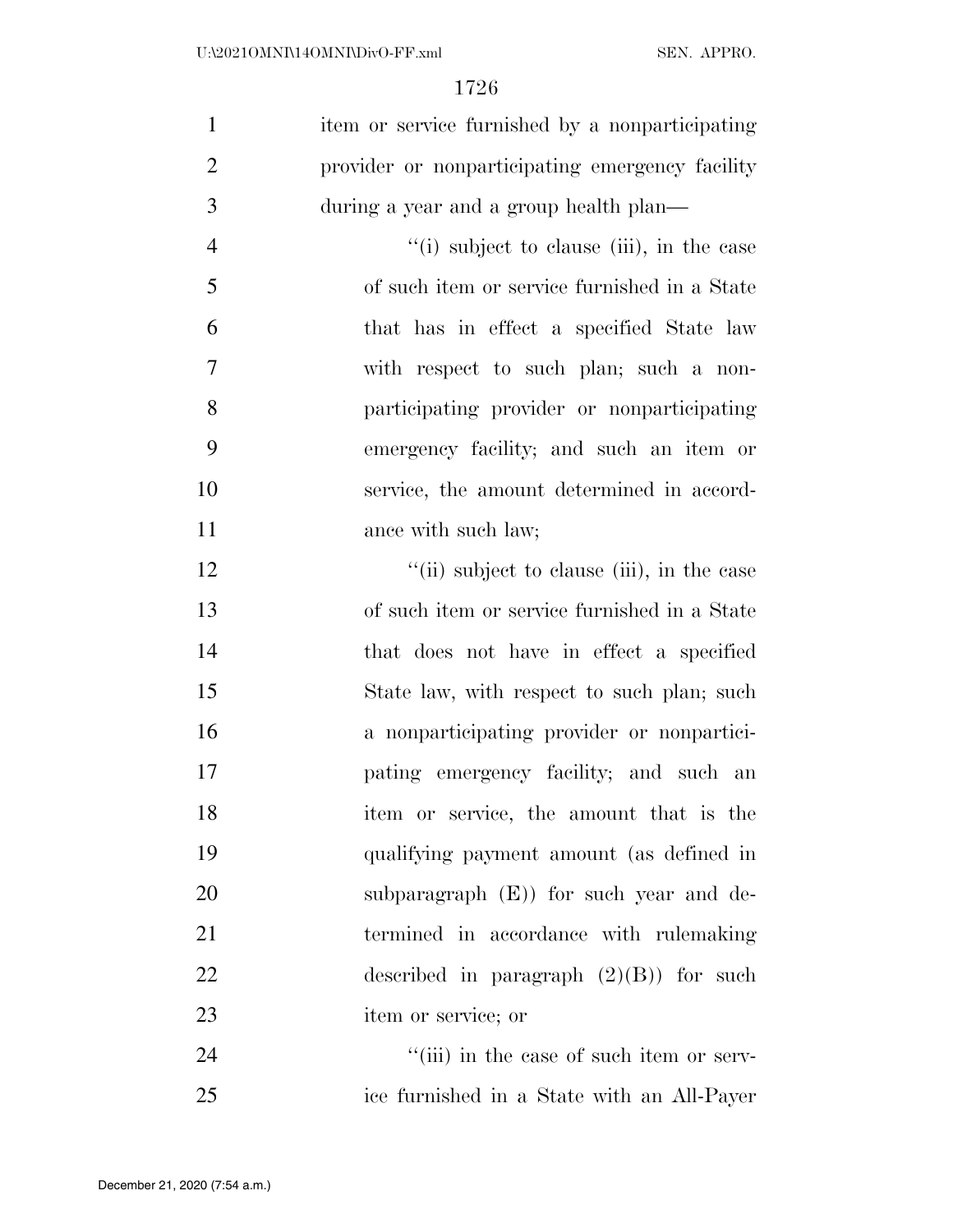Model Agreement under section 1115A of the Social Security Act, the amount that the State approves under such system for such item or service so furnished.

 ''(I) SPECIFIED STATE LAW.—The term 'specified State law' means, with respect to a State, an item or service furnished by a non- participating provider or nonparticipating emer- gency facility during a year and a group health plan, a State law that provides for a method for determining the total amount payable under such a plan (to the extent such State law ap- plies to such plan, subject to section 514) in the case of a participant or beneficiary covered under such plan and receiving such item or service from such a nonparticipating provider or nonparticipating emergency facility.

18 "(J) STABILIZE.—The term 'to stabilize', with respect to an emergency medical condition (as defined in subparagraph (B)), has the meaning give in section 1867(e)(3) of the Social 22 Security Act (42 U.S.C. 1395dd(e)(3)).

23 "'(K) OUT-OF-NETWORK RATE.—The term 'out-of-network rate' means, with respect to an item or service furnished in a State during a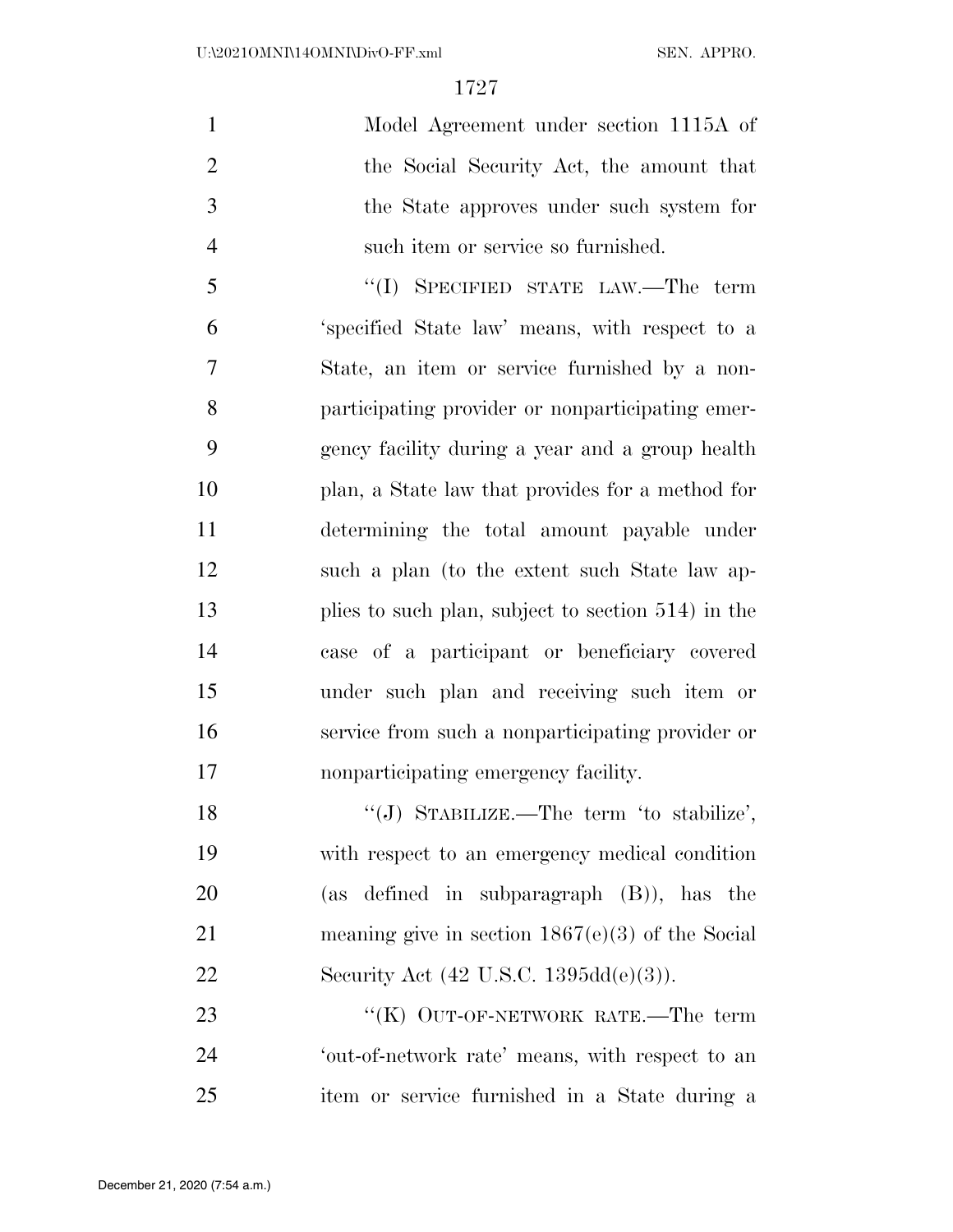| $\mathbf{1}$   | year to a participant or beneficiary of a group |
|----------------|-------------------------------------------------|
| $\overline{2}$ | health plan receiving such item or service from |
| 3              | a nonparticipating provider or nonparticipating |
| $\overline{4}$ | emergency facility—                             |
| 5              | "(i) subject to clause (iii), in the case       |
| 6              | of such item or service furnished in a State    |
| 7              | that has in effect a specified State law        |
| 8              | with respect to such plan; such a non-          |
| 9              | participating provider or nonparticipating      |
| 10             | emergency facility; and such an item or         |
| 11             | service, the amount determined in accord-       |
| 12             | ance with such law;                             |
| 13             | "(ii) subject to clause (iii), in the case      |
| 14             | such State does not have in effect such a       |
| 15             | law with respect to such item or service,       |
| 16             | plan, and provider or facility—                 |
| 17             | "(I) subject to subclause $(II)$ , if           |
| 18             | the provider or facility (as applicable)        |
| 19             | and such plan or coverage agree on an           |
| 20             | amount of payment (including if such            |
| 21             | agreed on amount is the initial pay-            |
| 22             | ment sent by the plan under sub-                |
| 23             | section $(a)(1)(C)(iv)(I)$ , subsection         |
| 24             | (b)(1)(C), or section $9817(a)(3)(A)$ ,         |
| 25             | as applicable, or is agreed on through          |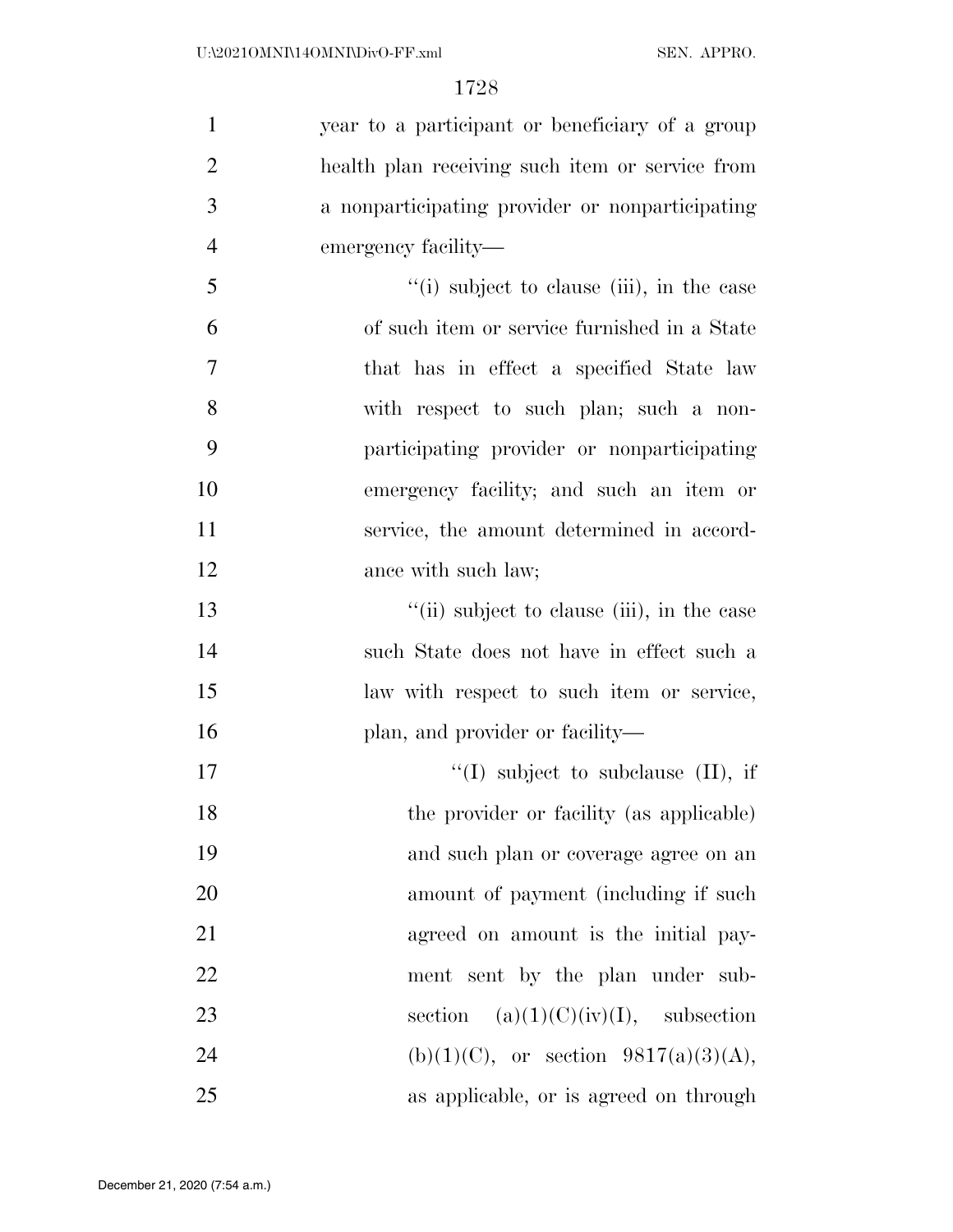| $\mathbf{1}$   | open negotiations under subsection             |
|----------------|------------------------------------------------|
| $\overline{2}$ | $(e)(1)$ with respect to such item or          |
| 3              | service, such agreed on amount; or             |
| $\overline{4}$ | $\lq$ (II) if such provider or facility        |
| 5              | (as applicable) and such plan or cov-          |
| 6              | erage enter the independent dispute            |
| $\overline{7}$ | resolution process under subsection            |
| 8              | (c) and do not so agree before the             |
| 9              | date on which a certified IDR entity           |
| 10             | (as defined in paragraph $(4)$ of such         |
| 11             | subsection) makes a determination              |
| 12             | with respect to such item or service           |
| 13             | under such subsection, the amount of           |
| 14             | such determination; or                         |
| 15             | "(iii) in the case such State has an           |
| 16             | All-Payer Model Agreement under section        |
| 17             | 1115A of the Social Security Act, the          |
| 18             | amount that the State approves under           |
| 19             | such system for such item or service so        |
| 20             | furnished.                                     |
| 21             | " $(L)$ COST-SHARING.—The term 'cost-          |
| 22             | sharing' includes copayments, coinsurance, and |
| 23             | deductibles.                                   |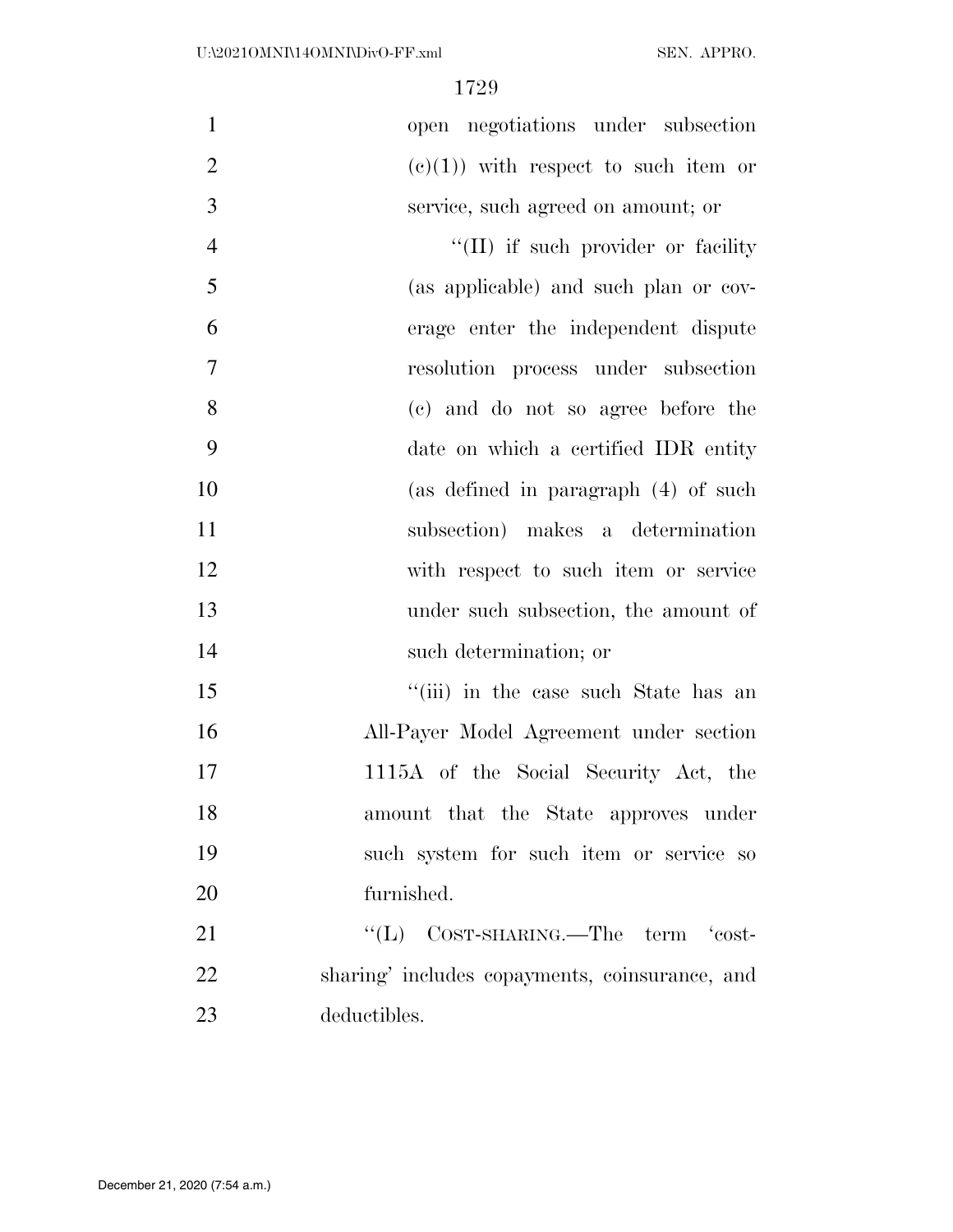''(b) COVERAGE OF NON-EMERGENCY SERVICES PERFORMED BY NONPARTICIPATING PROVIDERS AT CER-TAIN PARTICIPATING FACILITIES.—

4 "(1) IN GENERAL.—In the case of items or services (other than emergency services to which subsection (a) applies) for which any benefits are provided or covered by a group health plan furnished to a participant or beneficiary of such plan by a nonparticipating provider (as defined in subsection (a)(3)(G)(i)) (and who, with respect to such items and services, has not satisfied the notice and consent criteria of section 2799B–2(d) of the Public Health Service Act) with respect to a visit (as defined by the Secretary in accordance with paragraph (2)(B)) at a participating health care facility (as defined in 16 paragraph  $(2)(A)$ , with respect to such plan, the plan—

18 ''(A) shall not impose on such participant or beneficiary a cost-sharing requirement for such items and services so furnished that is greater than the cost-sharing requirement that would apply under such plan had such items or services been furnished by a participating pro-24 vider (as defined in subsection  $(a)(3)(G)(ii)$ );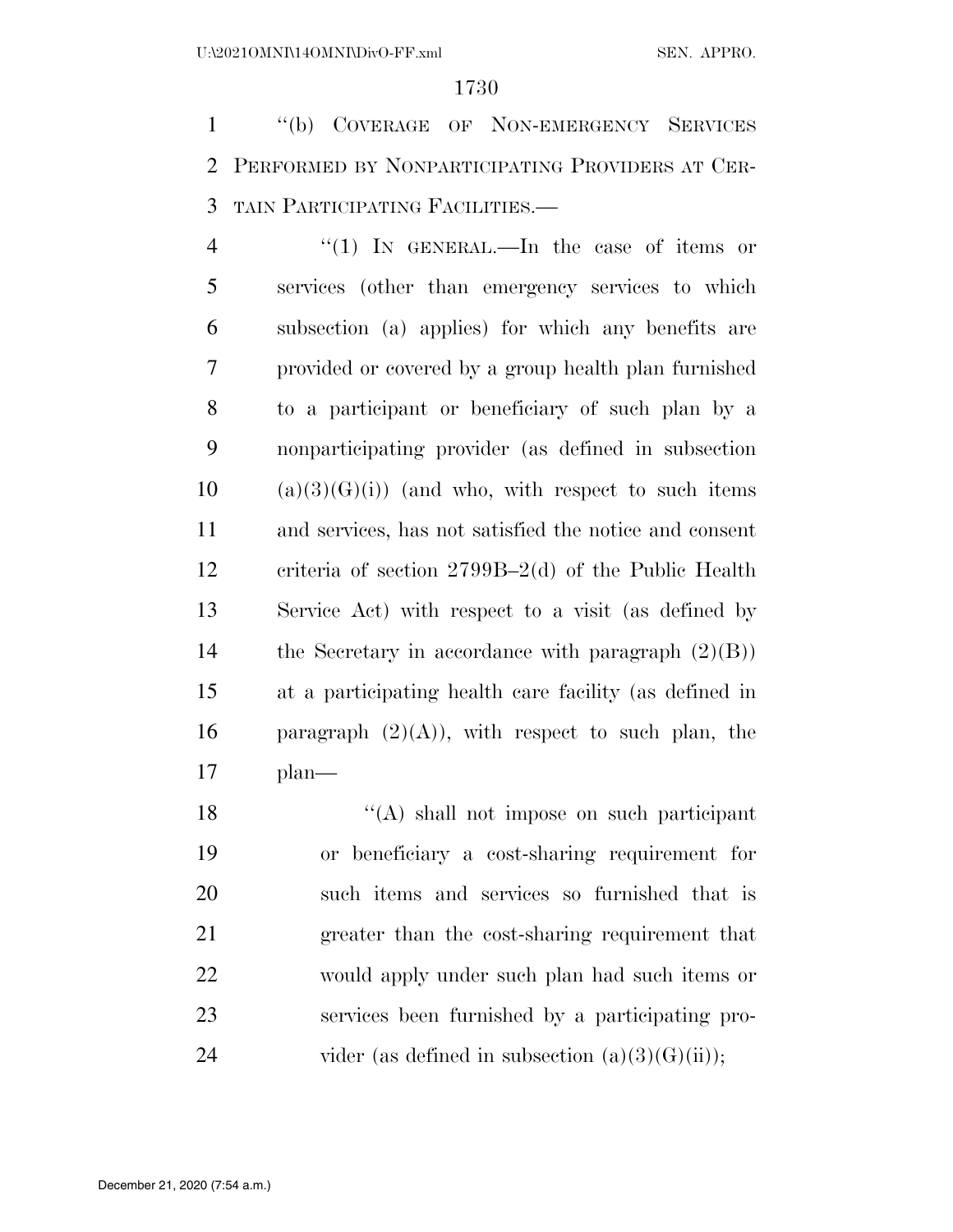| $\mathbf{1}$ | "(B) shall calculate such cost-sharing re-         |
|--------------|----------------------------------------------------|
| 2            | quirement as if the total amount that would        |
| 3            | have been charged for such items and services      |
| 4            | by such participating provider were equal to the   |
| 5            | recognized amount (as defined in subsection        |
| 6            | $(a)(3)(H)$ for such items and services, plan,     |
| 7            | and year;                                          |
| 8            | $\lq\lq$ (C) not later than 30 calendar days after |
| ⌒            |                                                    |

 the bill for such items or services is transmitted by such provider, shall send to the provider an 11 initial payment or notice of denial of payment;

 ''(D) shall pay a total plan payment di- rectly, in accordance, if applicable, with the timing requirement described in subsection (c)(6), to such provider furnishing such items and services to such participant or beneficiary that is, with application of any initial payment under subparagraph (C), equal to the amount by which the out-of-network rate (as defined in 20 subsection  $(a)(3)(K)$  for such items and serv- ices exceeds the cost-sharing amount imposed under the plan for such items and services (as determined in accordance with subparagraphs (A) and (B)) and year; and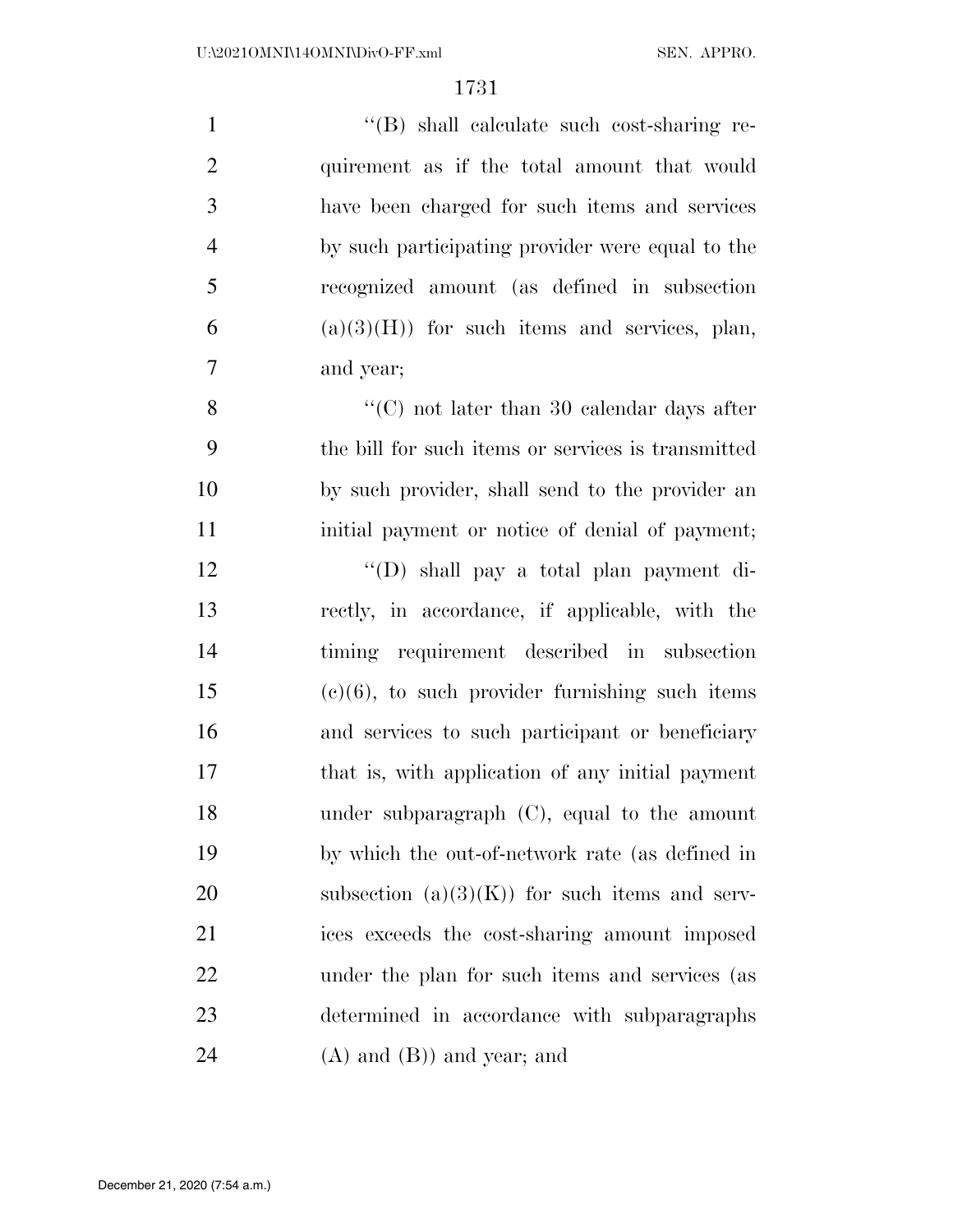| $\mathbf{1}$   | $\lq\lq(E)$ shall count toward any in-network de- |
|----------------|---------------------------------------------------|
| $\overline{2}$ | ductible and in-network out-of-pocket maxi-       |
| 3              | mums (as applicable) applied under the plan,      |
| $\overline{4}$ | any cost-sharing payments made by the partici-    |
| 5              | pant or beneficiary (and such in-network de-      |
| 6              | ductible and out-of-pocket maximums shall be      |
| $\overline{7}$ | applied) with respect to such items and services  |
| 8              | so furnished in the same manner as if such        |
| 9              | cost-sharing payments were with respect to        |
| 10             | items and services furnished by a participating   |
| 11             | provider.                                         |
| 12             | "(2) DEFINITIONS.—In this section:                |
| 13             | "(A) PARTICIPATING HEALTH CARE FACIL-             |
| 14             | ITY.                                              |
| 15             | "(i) IN GENERAL.—The term 'partici-               |
| 16             | pating health care facility' means, with re-      |
| 17             | spect to an item or service and a group           |
| 18             | health plan, a health care facility described     |
| 19             | in clause (ii) that has a direct or indirect      |
| 20             | contractual relationship with the plan, with      |
| 21             | respect to the furnishing of such an item         |
| 22             | or service at the facility.                       |
| 23             | HEALTH CARE FACILITY<br>``(ii)<br>DE-             |
| 24             | SCRIBED.—A health care facility described         |
| 25             | in this clause, with respect to a group           |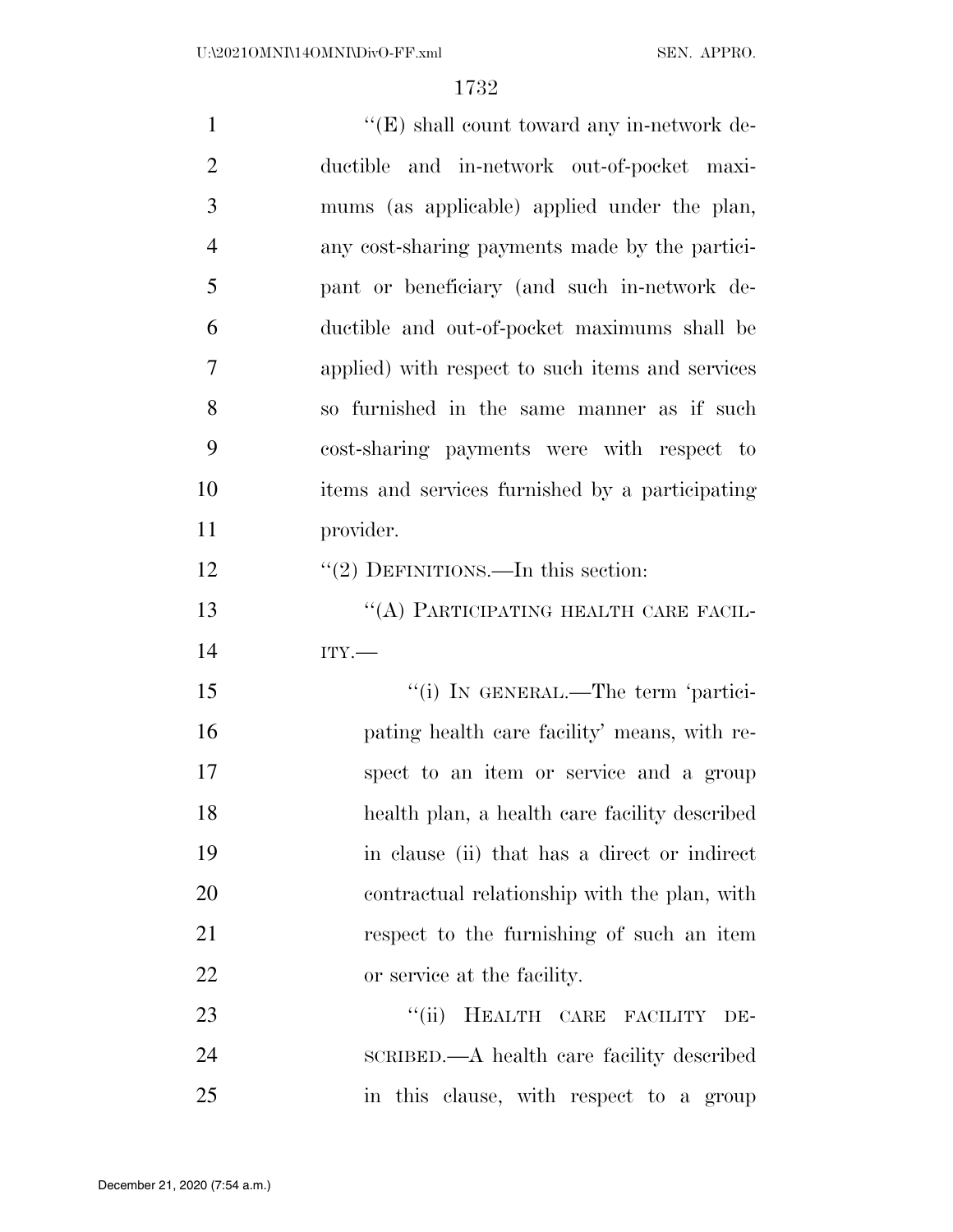| $\mathbf{1}$   | health plan or health insurance coverage           |
|----------------|----------------------------------------------------|
| $\overline{2}$ | offered in the group or individual market,         |
| 3              | is each of the following:                          |
| $\overline{4}$ | "(I) A hospital (as defined in                     |
| 5              | $1861(e)$ of the Social Security Act).             |
| 6              | "(II) A hospital outpatient de-                    |
| $\overline{7}$ | partment.                                          |
| 8              | "(III) A critical access hospital                  |
| 9              | (as defined in section $1861 \text{(mm)}(1)$ of    |
| 10             | such Act).                                         |
| 11             | "(IV) An ambulatory surgical                       |
| 12             | described<br>in section<br>center                  |
| 13             | $1833(i)(1)(A)$ of such Act.                       |
| 14             | "(V) Any other facility, specified                 |
| 15             | by the Secretary, that provides items              |
| 16             | or services for which coverage is pro-             |
| 17             | vided under the plan or coverage, re-              |
| 18             | spectively.                                        |
| 19             | "(B) VISIT.—The term 'visit' shall, with           |
| 20             | respect to items and services furnished to an in-  |
| 21             | dividual at a health care facility, include equip- |
| 22             | ment and devices, telemedicine services, imag-     |
| 23             | ing services, laboratory services, preoperative    |
| 24             | and postoperative services, and such other items   |
| 25             | and services as the Secretary may specify, re-     |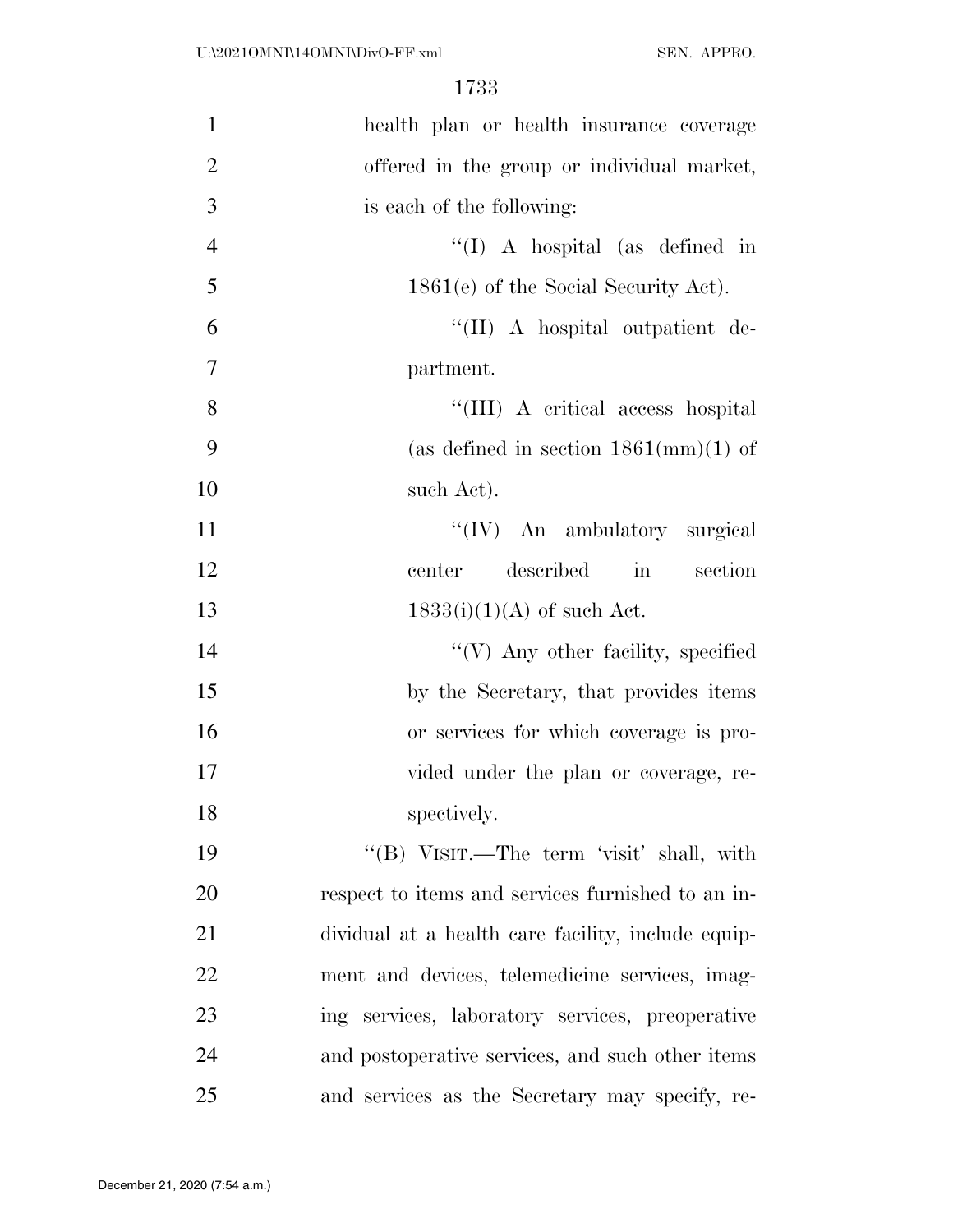gardless of whether or not the provider fur- nishing such items or services is at the facility. ''(c) CERTAIN ACCESS FEES TO CERTAIN DATA- BASES.—In the case of a sponsor of a group health plan 5 that, pursuant to subsection  $(a)(3)(E)(iii)$ , uses a data- base described in such subsection to determine a rate to apply under such subsection for an item or service by rea- son of having insufficient information described in such subsection with respect to such item or service, such spon-sor shall cover the cost for access to such database.''.

 (2) TRANSFER AMENDMENT.—Subchapter B of chapter 100 of the Internal Revenue Code of 1986, as amended by paragraph (1), is further amended by adding at the end the following:

## **''SEC. 9822. OTHER PATIENT PROTECTIONS.**

16 "(a) CHOICE OF HEALTH CARE PROFESSIONAL.—If a group health plan requires or provides for designation by a participant or beneficiary of a participating primary care provider, then the plan shall permit each participant and beneficiary to designate any participating primary care provider who is available to accept such individual. 22 "(b) ACCESS TO PEDIATRIC CARE.—

23 "(1) PEDIATRIC CARE.—In the case of a person who has a child who is a participant or beneficiary under a group health plan if the plan requires or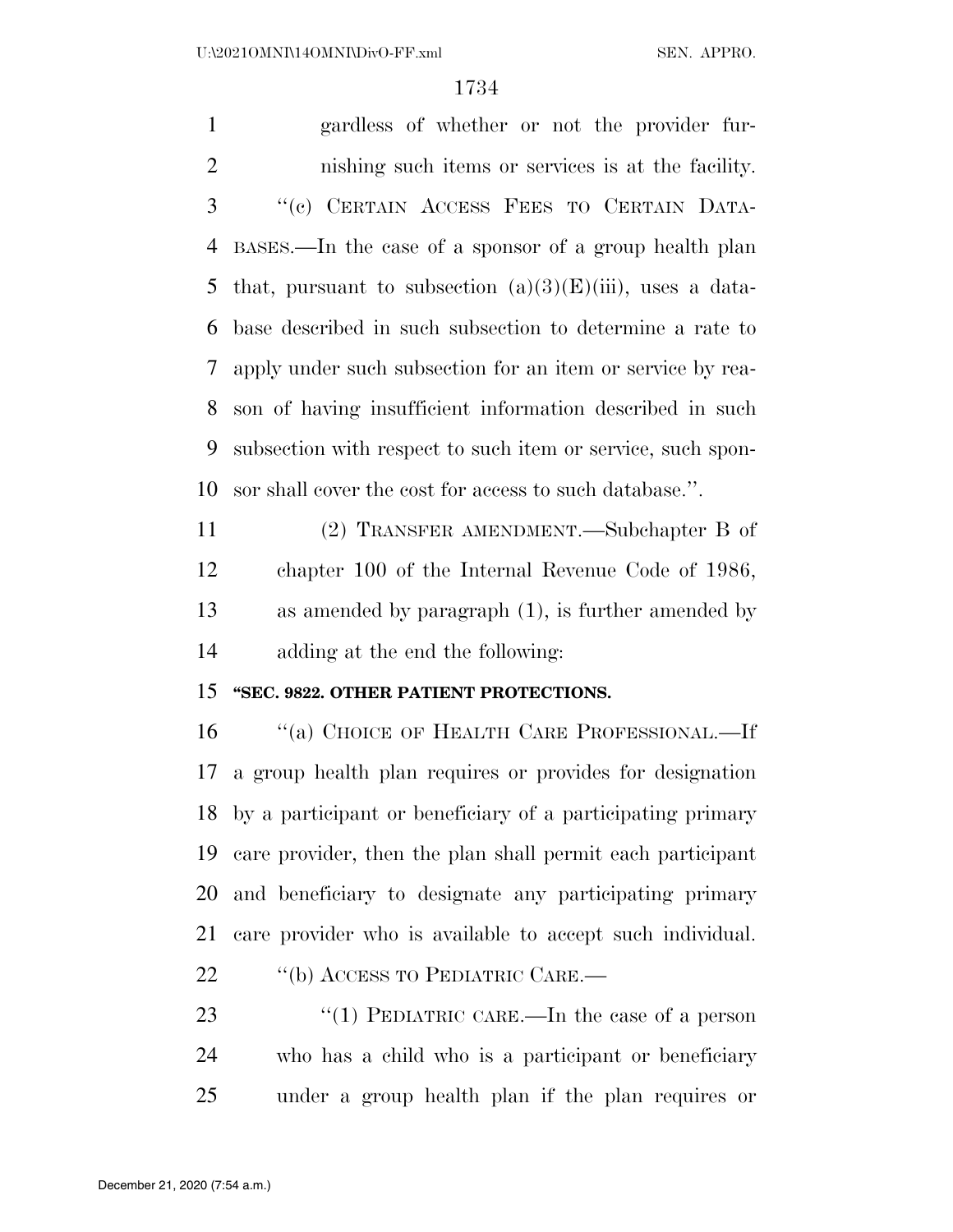| $\mathbf{1}$   | provides for the designation of a participating pri-   |
|----------------|--------------------------------------------------------|
| $\overline{2}$ | mary care provider for the child, the plan shall per-  |
| 3              | mit such person to designate a physician (allopathic   |
| $\overline{4}$ | or osteopathic) who specializes in pediatrics as the   |
| 5              | child's primary care provider if such provider par-    |
| 6              | ticipates in the network of the plan.                  |
| 7              | "(2) CONSTRUCTION.—Nothing in paragraph                |
| 8              | (1) shall be construed to waive any exclusions of cov- |
| 9              | erage under the terms and conditions of the plan       |
| 10             | with respect to coverage of pediatric care.            |
| 11             | "(c) PATIENT ACCESS TO OBSTETRICAL AND GYNE-           |
| 12             | COLOGICAL CARE.                                        |
| 13             | $``(1)$ GENERAL RIGHTS.—                               |
| 14             | "(A) DIRECT ACCESS.—A group health                     |
| 15             | plan described in paragraph (2) may not re-            |
| 16             | quire authorization or referral by the plan,           |
| 17             | issuer, or any person (including a primary care        |
| 18             | provider described in paragraph $(2)(B)$ in the        |
| 19             | case of a female participant or beneficiary who        |
| 20             | seeks coverage for obstetrical or gynecological        |
| 21             | care provided by a participating health care           |
| 22             | professional who specializes in obstetries or          |
| 23             | gynecology. Such professional shall agree to           |
| 24             | otherwise adhere to such plan's policies and           |
| 25             | procedures, including procedures regarding re-         |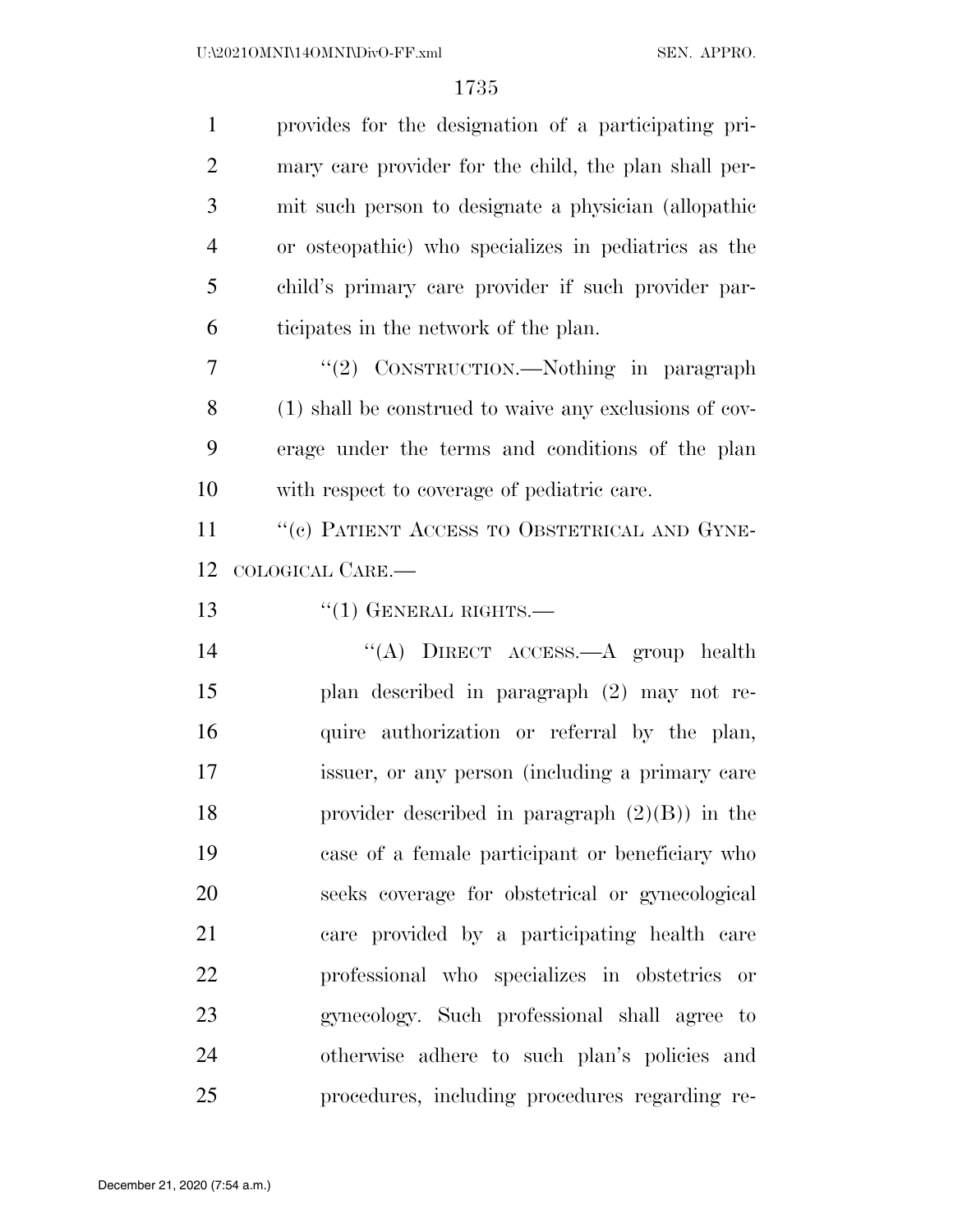| $\mathbf{1}$   | ferrals and obtaining prior authorization and       |
|----------------|-----------------------------------------------------|
| $\overline{2}$ | providing services pursuant to a treatment plan     |
| 3              | (if any) approved by the plan.                      |
| $\overline{4}$ | "(B) OBSTETRICAL AND GYNECOLOGICAL                  |
| 5              | CARE.—A group health plan described in para-        |
| 6              | graph (2) shall treat the provision of obstetrical  |
| $\tau$         | and gynecological care, and the ordering of re-     |
| 8              | lated obstetrical and gynecological items and       |
| 9              | services, pursuant to the direct access described   |
| 10             | under subparagraph $(A)$ , by a participating       |
| 11             | health care professional who specializes in ob-     |
| 12             | stetries or gynecology as the authorization of      |
| 13             | the primary care provider.                          |
| 14             | "(2) APPLICATION OF PARAGRAPH.- A group             |
| 15             | health plan described in this paragraph is a group  |
| 16             | health plan that—                                   |
| 17             | "(A) provides coverage for obstetric or             |
| 18             | gynecologic care; and                               |
| 19             | $\lq\lq (B)$ requires the designation by a partici- |
| <b>20</b>      | pant or beneficiary of a participating primary      |
| 21             | care provider.                                      |
| 22             | "(3) CONSTRUCTION.—Nothing in paragraph             |
| 23             | $(1)$ shall be construed to<br>—                    |
| 24             | "(A) waive any exclusions of coverage               |
| 25             | under the terms and conditions of the plan with     |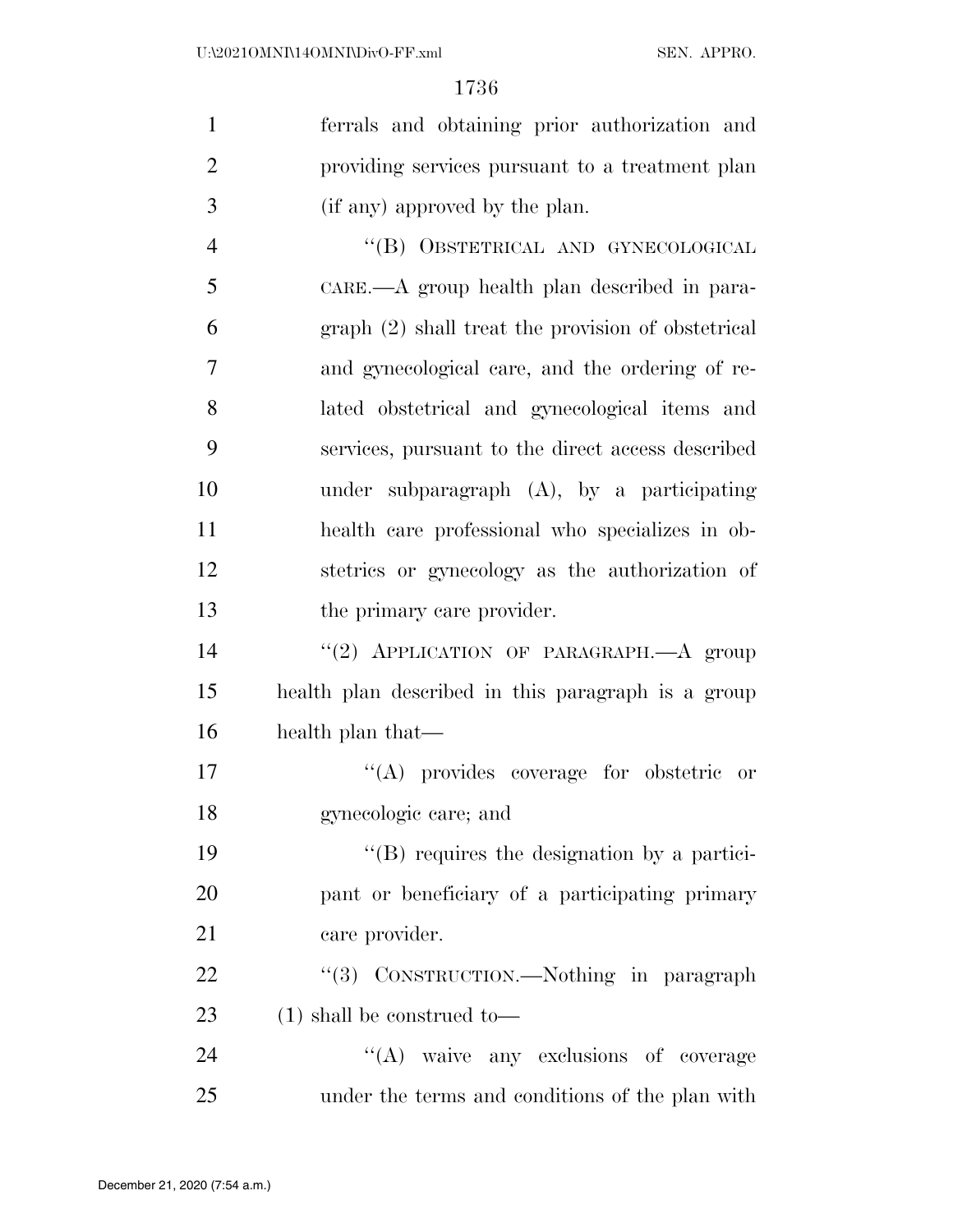| $\mathbf{1}$   | respect to coverage of obstetrical or gyneco-                                                                                        |
|----------------|--------------------------------------------------------------------------------------------------------------------------------------|
| $\overline{2}$ | logical care; or                                                                                                                     |
| 3              | $\lq\lq$ (B) preclude the group health plan in-                                                                                      |
| $\overline{4}$ | volved from requiring that the obstetrical or                                                                                        |
| 5              | gynecological provider notify the primary care                                                                                       |
| 6              | health care professional or the plan or issuer of                                                                                    |
| 7              | treatment decisions.".                                                                                                               |
| 8              | (3) CLERICAL AMENDMENT.—The table of sec-                                                                                            |
| 9              | tions for subchapter B of chapter 100 of the Inter-                                                                                  |
| 10             | nal Revenue Code of 1986 is amended by adding at                                                                                     |
| 11             | the end the following new item:                                                                                                      |
|                | "Sec. 9815. Additional market reforms.<br>"Sec. 9816. Preventing surprise medical bills.<br>"Sec. 9822. Other patient protections.". |
| 12             | (4) CONFORMING AMENDMENTS.—                                                                                                          |
| 13             | (A) IN GENERAL.—Section $223(c)$ of the                                                                                              |
| 14             | Internal Revenue Code of 1986 is amended—                                                                                            |
| 15             | (i) in paragraph $(1)$ , by adding at the                                                                                            |
| 16             | end the following:                                                                                                                   |
| 17             | "(D) SPECIAL RULE FOR INDIVIDUALS RE-                                                                                                |
| 18             | <b>CEIVING</b><br>BENEFITS SUBJECT TO<br>SURPRISE                                                                                    |
| 19             | BILLING STATUTES.—An individual shall not                                                                                            |
| 20             | fail to be treated as an eligible individual for                                                                                     |
| 21             | any period merely because the individual re-                                                                                         |
| 22             | ceives benefits for medical care subject to and                                                                                      |
| 23             | in accordance with section 9816 or 9817, sec-                                                                                        |
| 24             | tion 2799A-1 or 2799A-2 of the Public Health                                                                                         |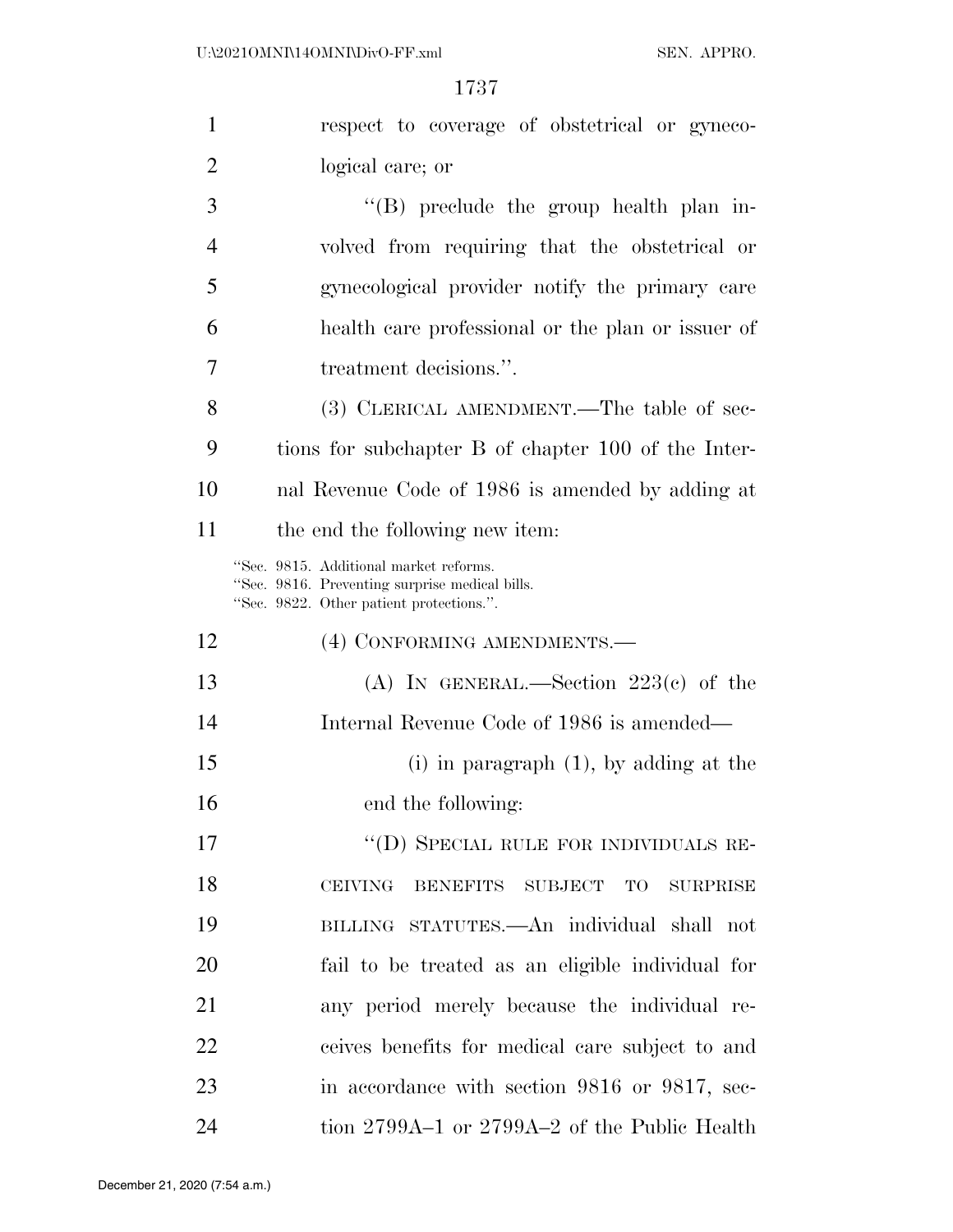| $\mathbf{1}$   | Service Act, or section 716 or 717 of the Em-        |
|----------------|------------------------------------------------------|
| $\overline{2}$ | ployee Retirement Income Security Act of 1974,       |
| 3              | or any State law providing similar protections       |
| $\overline{4}$ | to such individual."; and                            |
| 5              | (ii) in paragraph $(2)$ , by adding at the           |
| 6              | end the following:                                   |
| 7              | "(F) SPECIAL RULE FOR SURPRISE BILL-                 |
| 8              | ING.—A plan shall not fail to be treated as a        |
| 9              | high deductible health plan by reason of pro-        |
| 10             | viding benefits for medical care in accordance       |
| 11             | with section $9816$ or $9817$ , section $2799A-1$ or |
| 12             | 2799A-2 of the Public Health Service Act, or         |
| 13             | section 716 or 717 of the Employee Retirement        |
| 14             | Income Security Act of 1974, or any State law        |
| 15             | providing similar protections to individuals,        |
| 16             | prior to the satisfaction of the deductible under    |
| 17             | paragraph $(2)(A)(i)$ .".                            |
| 18             | (B) EFFECTIVE DATE.-The amendments                   |
| 19             | made by subparagraph $(A)$ shall apply for plan      |
| 20             | years beginning on or after January 1, 2022.         |
| 21             | (d) ADDITIONAL APPLICATION PROVISIONS.               |
| 22             | (1) APPLICATION TO FEHB. Section 8902 of             |
| 23             | title 5, United States Code, is amended by adding    |
| 24             | at the end the following new subsection:             |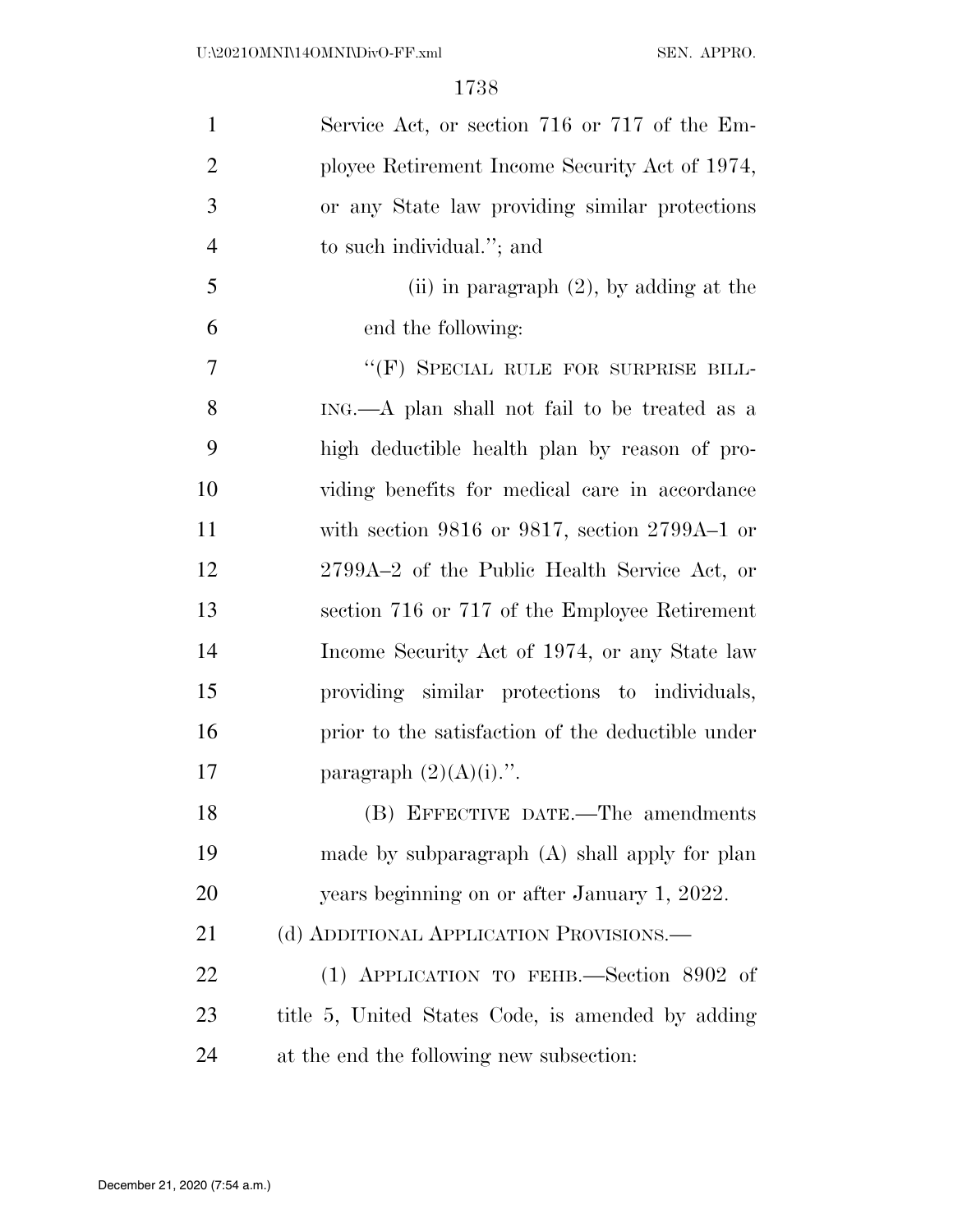''(p) Each contract under this chapter shall require the carrier to comply with requirements described in the provisions of sections 2799A–1, 2799A–2, and 2799A–7 of the Public Health Service Act, sections 716, 717, and 722 of the Employee Retirement Income Security Act of 1974, and sections 9816, 9817, and 9822 of the Internal Revenue Code of 1986 (as applicable) in the same manner as such provisions apply to a group health plan or health insurance issuer offering group or individual health insur- ance coverage, as described in such sections. The provi- sions of sections 2799B–1, 2799B–2, 2799B–3, and 2799B–5 of the Public Health Service Act shall apply to a health care provider and facility and an air ambulance provider described in such respective sections with respect to an enrollee in a health benefits plan under this chapter in the same manner as such provisions apply to such a provider and facility with respect to an enrollee in a group health plan or group or individual health insurance cov- erage offered by a health insurance issuer, as described in such sections.''.

 (2) APPLICATION TO GRANDFATHERED PLANS.—Section 1251(a) of the Patient Protection and Affordable Care Act (42 U.S.C. 18011(a)) is amended by adding at the end the following: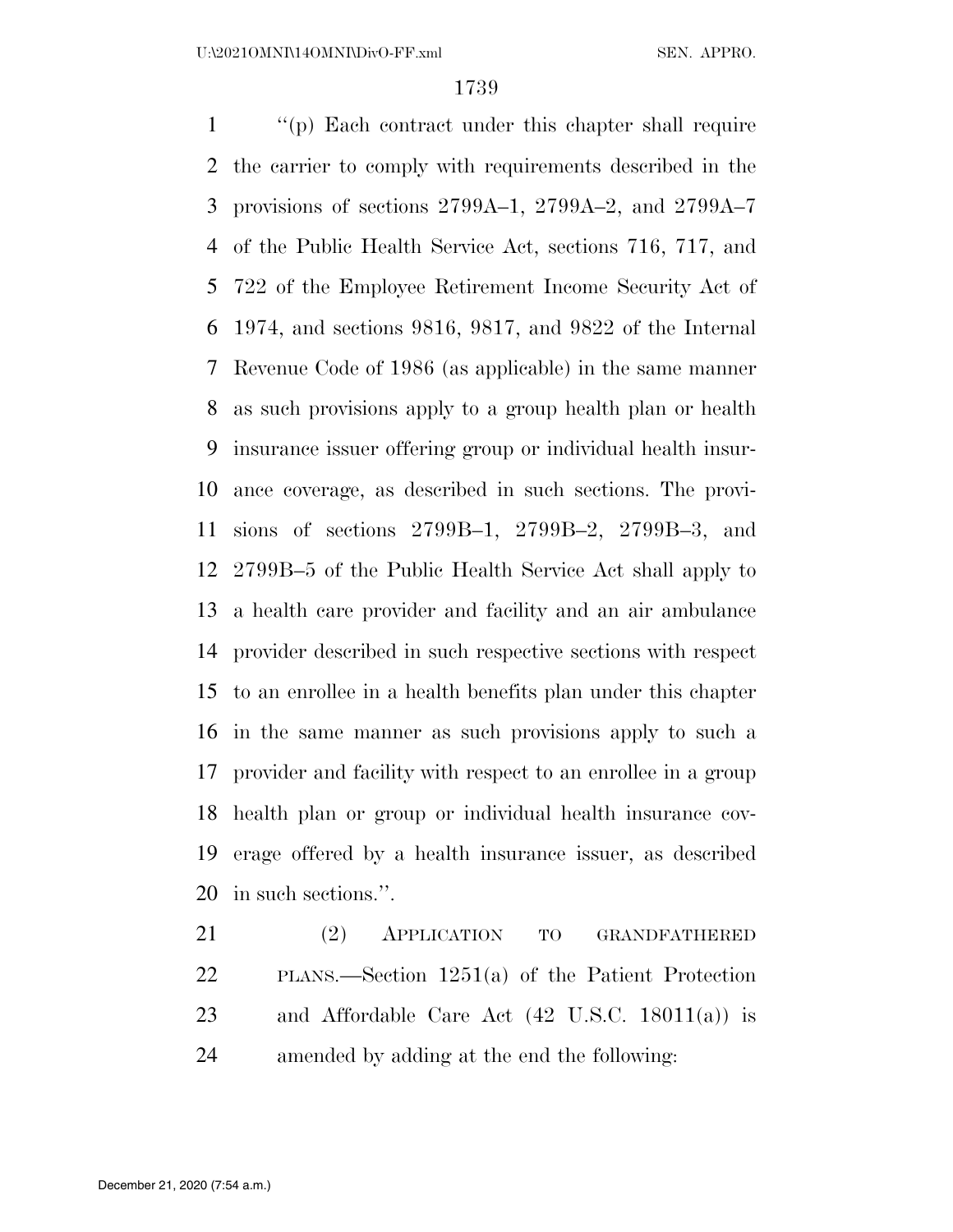| $\mathbf{1}$   | "(5) APPLICATION OF ADDITIONAL<br>PROVI-                    |
|----------------|-------------------------------------------------------------|
| $\overline{2}$ | SIONS.—Sections 2799A-1, 2799A-2, and 2799A-7               |
| 3              | of the Public Health Service Act shall apply to             |
| $\overline{4}$ | grandfathered health plans for plan years beginning         |
| 5              | on or after January 1, 2022.".                              |
| 6              | (3) RULE OF CONSTRUCTION.—Nothing in this                   |
| 7              | title, including the amendments made by this title          |
| 8              | may be construed as modifying, reducing, or elimi-          |
| 9              | nating-                                                     |
| 10             | $(A)$ the protections under section 222 of                  |
| 11             | the Indian Health Care Improvement Act (25)                 |
| 12             | U.S.C. $1621u$ and under subpart I of part 136              |
| 13             | of title 42, Code of Federal Regulations (or any            |
| 14             | successor regulation), against payment liability            |
| 15             | for a patient who receives contract health serv-            |
| 16             | ices that are authorized by the Indian Health               |
| 17             | Service; or                                                 |
| 18             | (B) the requirements under<br>section                       |
| 19             | $1866(a)(1)(U)$ of the Social Security Act (42)             |
| 20             | U.S.C. $1395cc(a)(1)(U)$ .                                  |
| 21             | (e) EFFECTIVE DATE.—The amendments made by                  |
| 22             | this section shall apply with respect to plan years (or, in |
| 23             | the case of the amendment made by subsection $(d)(1)$ ,     |
| 24             | with respect to contracts entered into or renewed for con-  |
| 25             | tract years) beginning on or after January 1, 2022.         |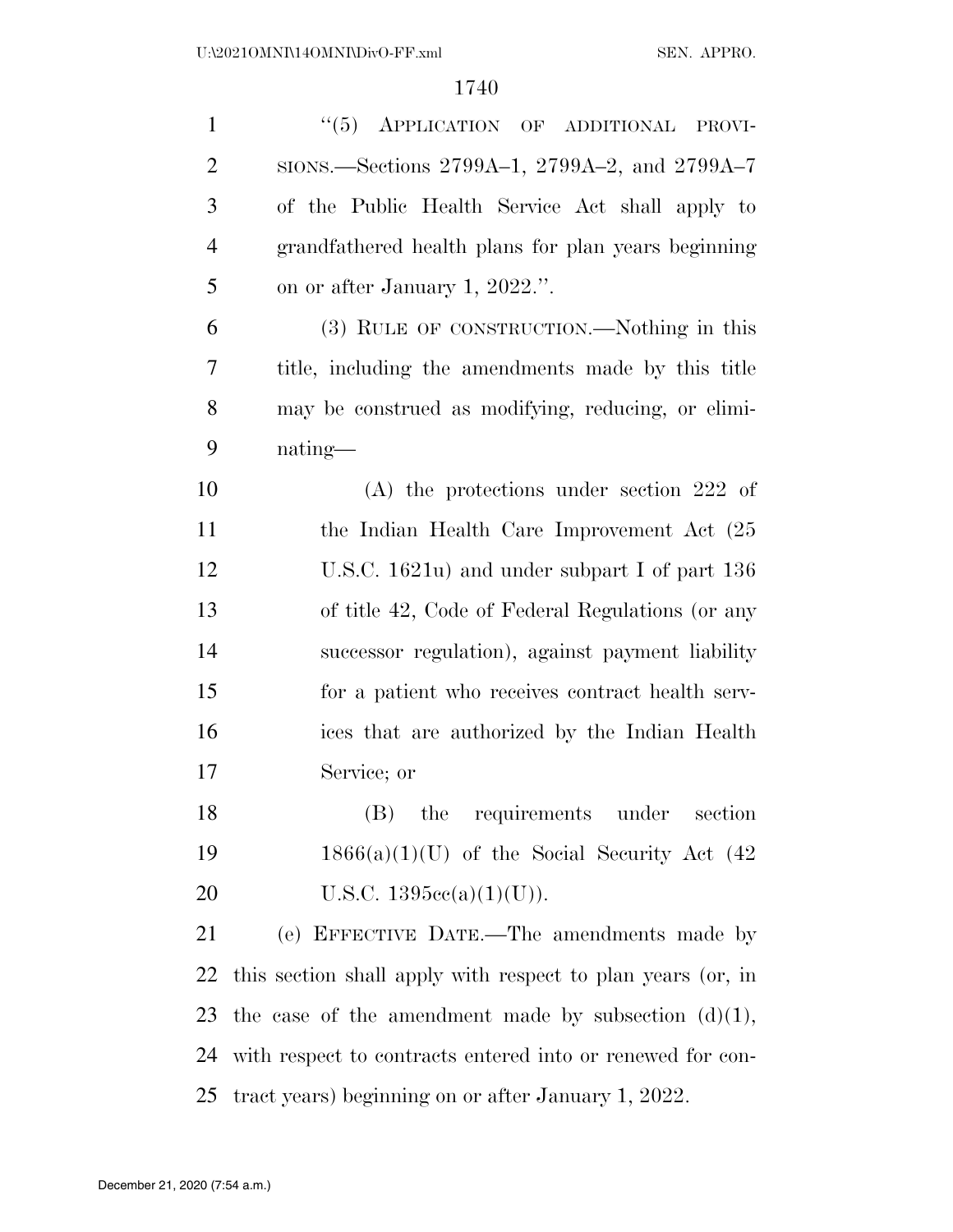| $\mathbf{1}$   | SEC. 103. DETERMINATION OF OUT-OF-NETWORK RATES TO |
|----------------|----------------------------------------------------|
| $\overline{2}$ | BE PAID BY HEALTH PLANS; INDEPENDENT               |
| 3              | DISPUTE RESOLUTION PROCESS.                        |
| $\overline{4}$ | (a) PHSA.—Section $2799A-1$ , as added by section  |
| 5              | $102$ , is amended—                                |
| 6              | $(1)$ by redesignating subsection $(e)$ as sub-    |
| $\overline{7}$ | section $(d)$ ; and                                |
| 8              | $(2)$ by inserting after subsection (b) the fol-   |
| 9              | lowing new subsection:                             |
| 10             | "(c) DETERMINATION OF OUT-OF-NETWORK RATES         |
| 11             | TO BE PAID BY HEALTH PLANS; INDEPENDENT DISPUTE    |
| 12             | RESOLUTION PROCESS.                                |
| 13             | "(1) DETERMINATION THROUGH OPEN NEGO-              |
| 14             | TIATION.                                           |
| 15             | "(A) IN GENERAL.—With respect to an                |
| 16             | item or service furnished in a year by a non-      |
| 17             | participating provider or a nonparticipating fa-   |
| 18             | cility, with respect to a group health plan or     |
| 19             | health insurance issuer offering group or indi-    |
| 20             | vidual health insurance coverage, in a State de-   |
| 21             | scribed in subsection $(a)(3)(K)(ii)$ with respect |
| 22             | to such plan or coverage and provider or facil-    |
| 23             | ity, and for which a payment is required to be     |
| 24             | made by the plan or coverage pursuant to sub-      |
| 25             | section (a)(1) or (b)(1), the provider or facility |
| 26             | (as applicable) or plan or coverage may, during    |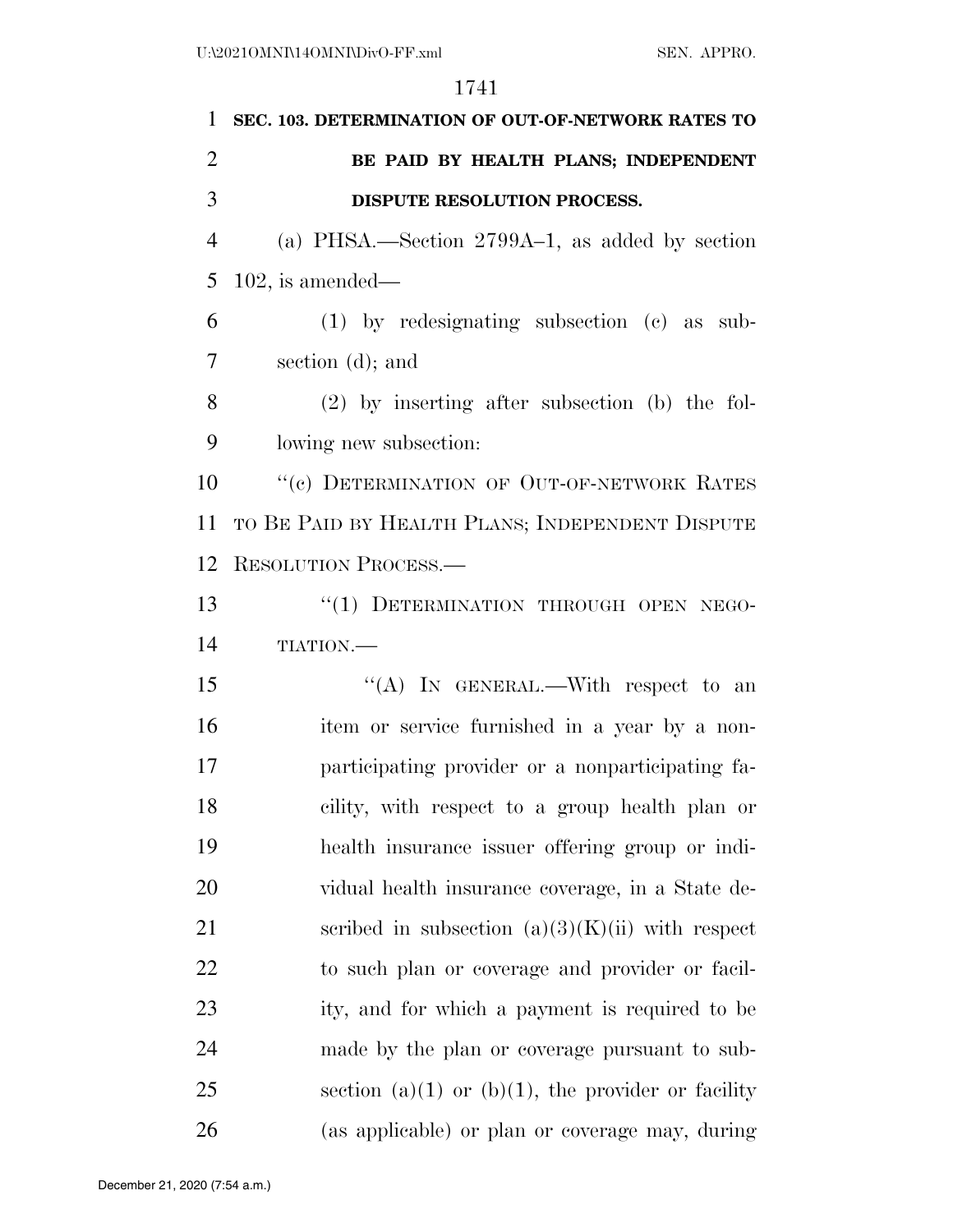the 30-day period beginning on the day the pro- vider or facility receives an initial payment or a notice of denial of payment from the plan or coverage regarding a claim for payment for such item or service, initiate open negotiations under this paragraph between such provider or facility and plan or coverage for purposes of de- termining, during the open negotiation period, an amount agreed on by such provider or facil- ity, respectively, and such plan or coverage for payment (including any cost-sharing) for such item or service. For purposes of this subsection, the open negotiation period, with respect to an item or service, is the 30-day period beginning on the date of initiation of the negotiations with 16 respect to such item or service. 17 "(B) ACCESSING INDEPENDENT DISPUTE

 RESOLUTION PROCESS IN CASE OF FAILED NE- GOTIATIONS.—In the case of open negotiations pursuant to subparagraph (A), with respect to an item or service, that do not result in a deter- mination of an amount of payment for such item or service by the last day of the open nego- tiation period described in such subparagraph with respect to such item or service, the pro-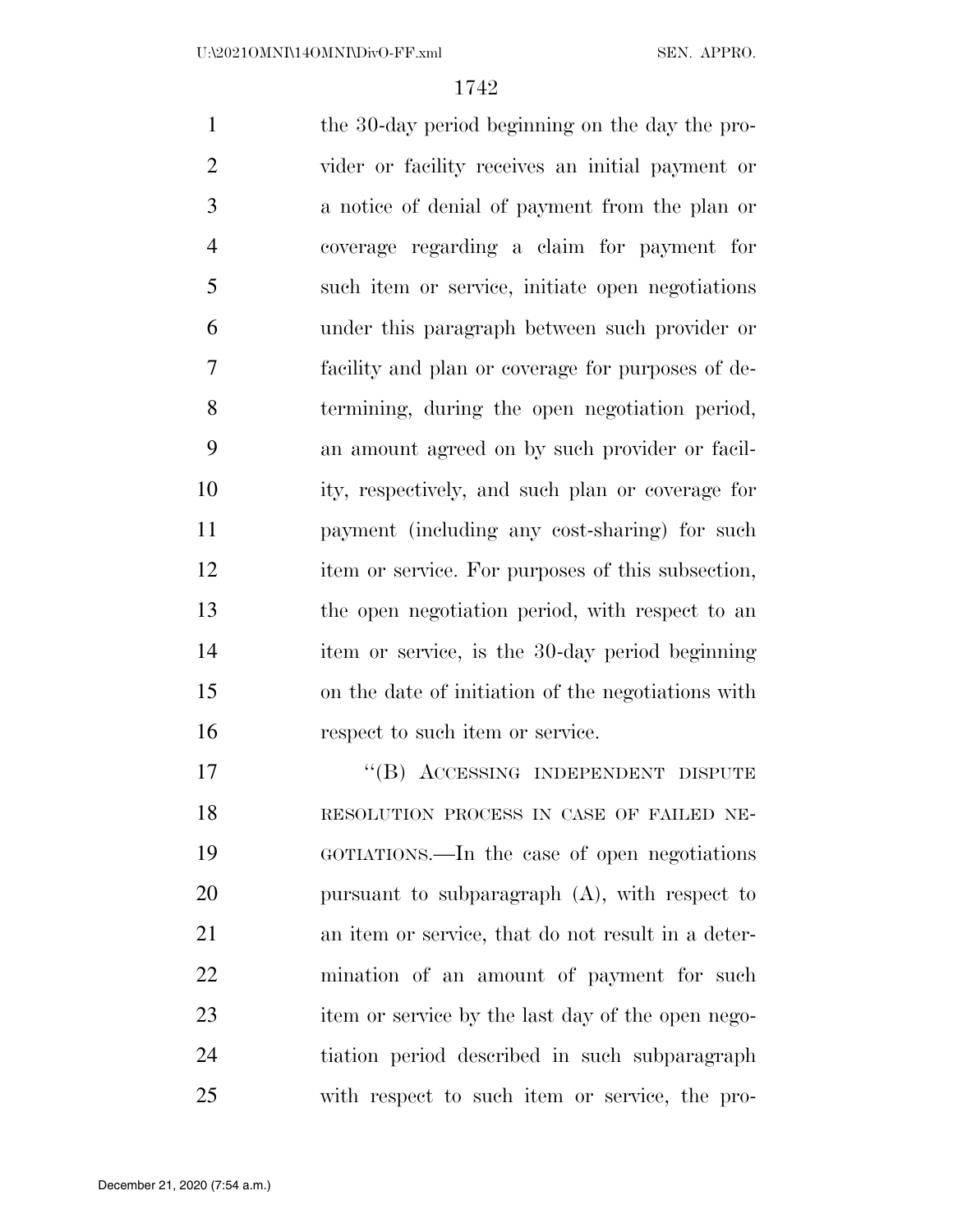vider or facility (as applicable) or group health plan or health insurance issuer offering group or individual health insurance coverage that was party to such negotiations may, during the 4- day period beginning on the day after such open negotiation period, initiate the inde- pendent dispute resolution process under para- graph (2) with respect to such item or service. The independent dispute resolution process shall be initiated by a party pursuant to the previous sentence by submission to the other party and to the Secretary of a notification (containing such information as specified by the Secretary) and for purposes of this subsection, the date of initiation of such process shall be 16 the date of such submission or such other date specified by the Secretary pursuant to regula- tions that is not later than the date of receipt of such notification by both the other party and 20 the Secretary. 21 "(2) INDEPENDENT DISPUTE RESOLUTION PROCESS AVAILABLE IN CASE OF FAILED OPEN NE-

GOTIATIONS.—

24 "(A) ESTABLISHMENT.—Not later than 1 year after the date of the enactment of this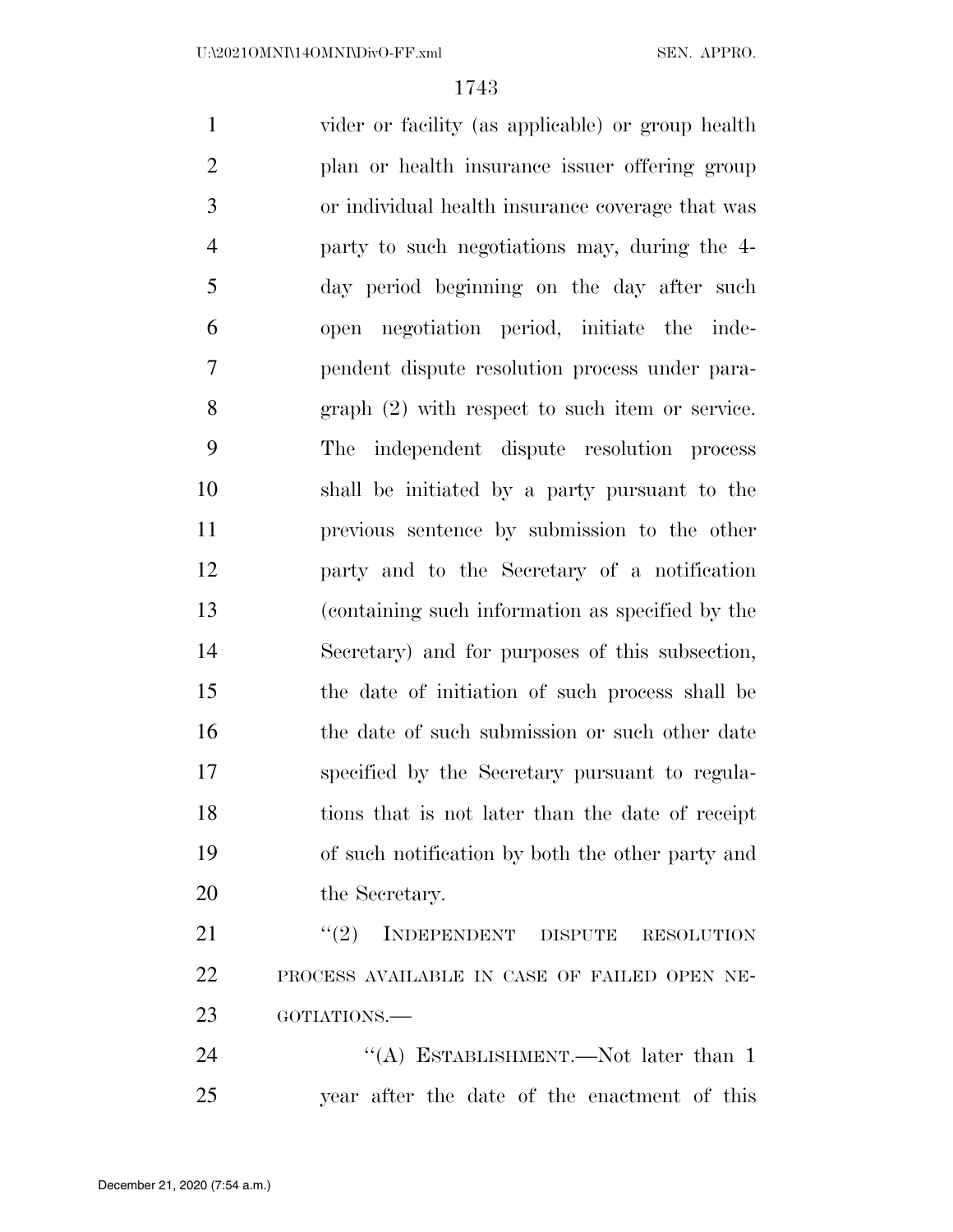subsection, the Secretary, jointly with the Sec- retary of Labor and the Secretary of the Treas- ury, shall establish by regulation one inde- pendent dispute resolution process (referred to in this subsection as the 'IDR process') under which, in the case of an item or service with re- spect to which a provider or facility (as applica- ble) or group health plan or health insurance issuer offering group or individual health insur- ance coverage submits a notification under 11 paragraph (1)(B) (in this subsection referred to as a 'qualified IDR item or service'), a certified IDR entity under paragraph (4) determines, subject to subparagraph (B) and in accordance with the succeeding provisions of this sub- section, the amount of payment under the plan or coverage for such item or service furnished by such provider or facility.

19 "(B) AUTHORITY TO CONTINUE NEGOTIA-20 TIONS.—Under the independent dispute resolu- tion process, in the case that the parties to a determination for a qualified IDR item or serv- ice agree on a payment amount for such item or service during such process but before the date on which the entity selected with respect to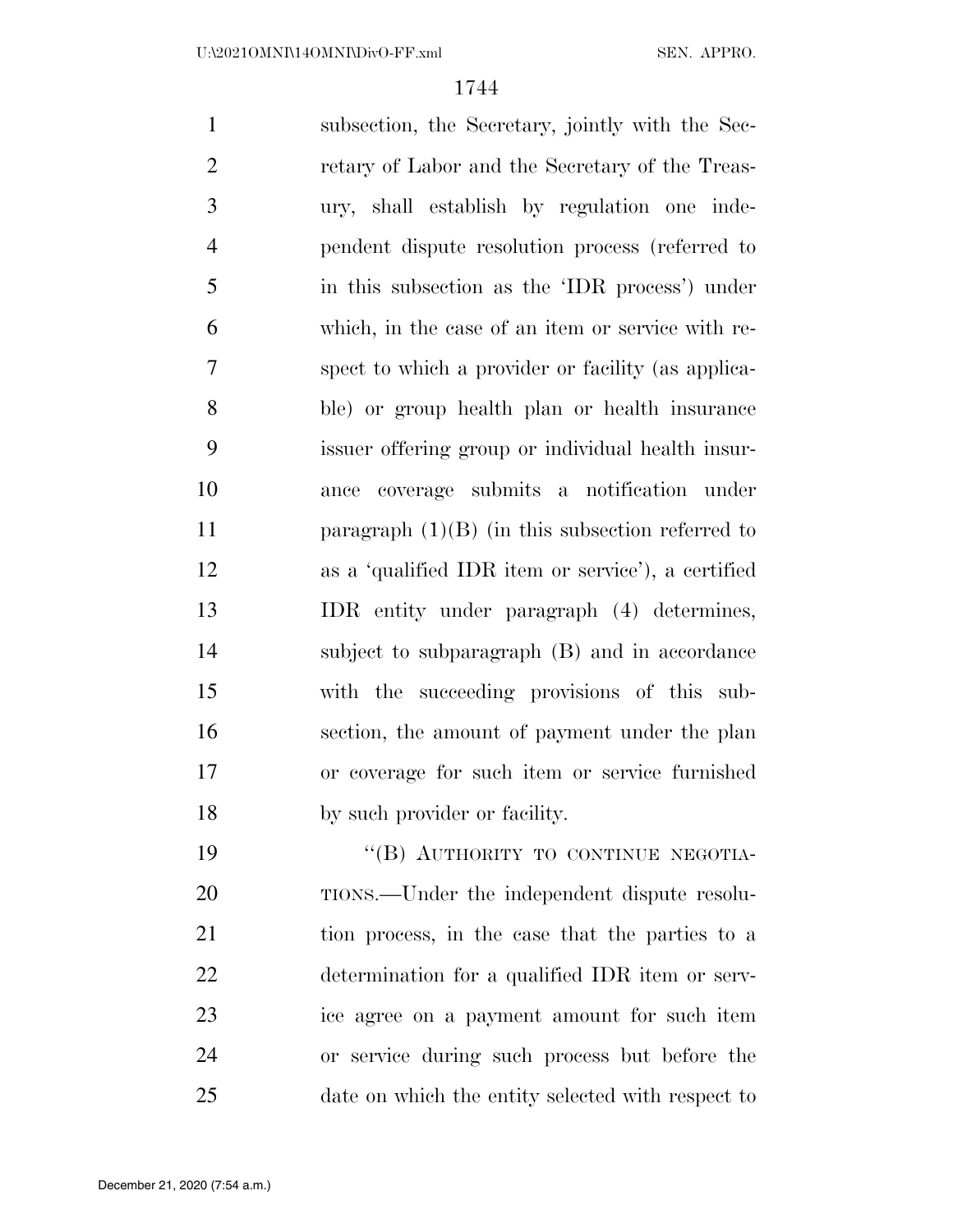such determination under paragraph (4) makes such determination under paragraph (5), such amount shall be treated for purposes of sub-4 section  $(a)(3)(K)(ii)$  as the amount agreed to by such parties for such item or service. In the case of an agreement described in the previous sentence, the independent dispute resolution process shall provide for a method to determine how to allocate between the parties to such de- termination the payment of the compensation of the entity selected with respect to such deter- mination. ''(C) CLARIFICATION.—A nonparticipating provider may not, with respect to an item or service furnished by such provider, submit a no-16 tification under paragraph (1)(B) if such pro- vider is exempt from the requirement under subsection (a) of section 2799B–2 with respect to such item or service pursuant to subsection (b) of such section.

21 "(3) TREATMENT OF BATCHING OF ITEMS AND SERVICES.—

23 "(A) IN GENERAL.—Under the IDR proc- ess, the Secretary shall specify criteria under which multiple qualified IDR dispute items and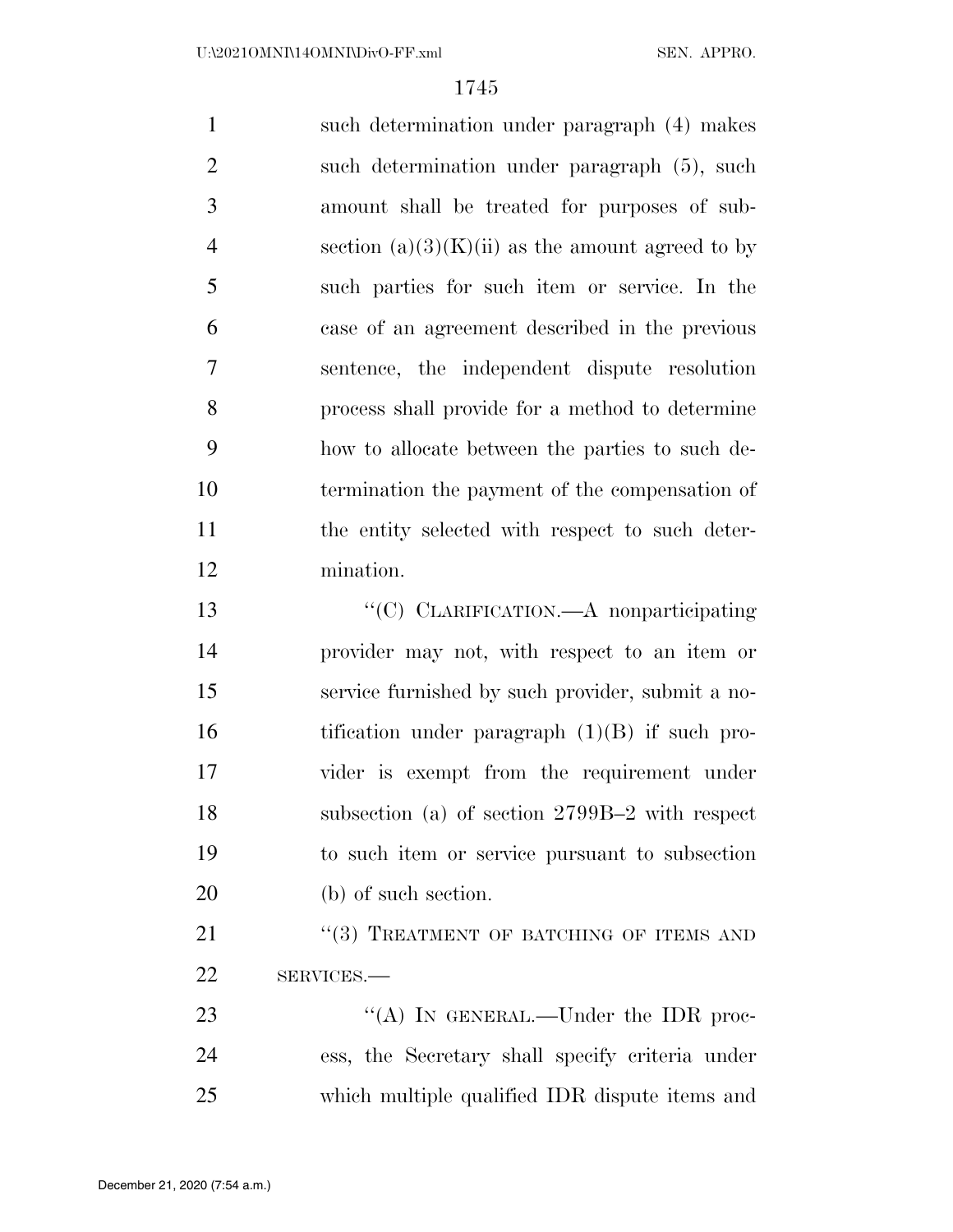| $\mathbf{1}$   | services are permitted to be considered jointly |
|----------------|-------------------------------------------------|
| $\overline{2}$ | as part of a single determination by an entity  |
| 3              | for purposes of encouraging the efficiency (in- |
| $\overline{4}$ | cluding minimizing costs) of the IDR process.   |
| 5              | Such items and services may be so considered    |
| 6              | only if—                                        |
| $\overline{7}$ | "(i) such items and services to be in-          |
| 8              | cluded in such determination are furnished      |
| 9              | by the same provider or facility;               |
| 10             | "(ii) payment for such items and serv-          |
| 11             | ices is required to be made by the same         |
| 12             | group health plan or health insurance           |
| 13             | issuer;                                         |
| 14             | "(iii) such items and services are re-          |
| 15             | lated to the treatment of a similar condi-      |
| 16             | tion; and                                       |
| 17             | "(iv) such items and services were              |
| 18             | furnished during the 30 day period fol-         |
| 19             | lowing the date on which the first item or      |
| 20             | service included with respect to such deter-    |
| 21             | mination was furnished or an alternative        |
| 22             | period as determined by the Secretary, for      |
| 23             | use in limited situations, such as by the       |
| 24             | consent of the parties or in the case of low-   |
| 25             | volume items and services, to encourage         |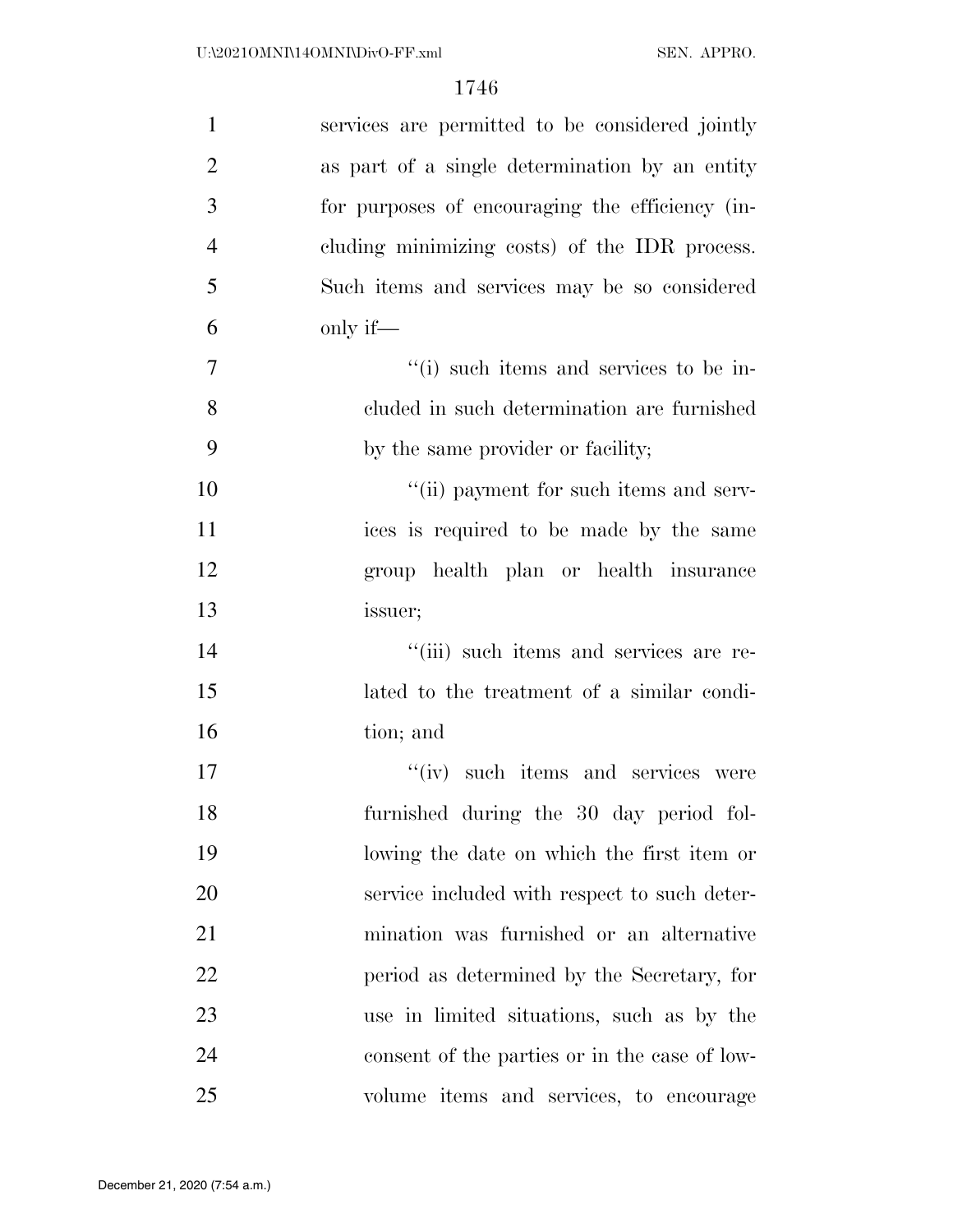| $\mathbf{1}$   | procedural efficiency and minimize health          |
|----------------|----------------------------------------------------|
| $\overline{2}$ | plan and provider administrative costs.            |
| 3              | "(B) TREATMENT OF BUNDLED<br>PAY-                  |
| $\overline{4}$ | MENTS.—In carrying out subparagraph $(A)$ , the    |
| 5              | Secretary shall provide that, in the case of       |
| 6              | items and services which are included by a pro-    |
| 7              | vider or facility as part of a bundled payment,    |
| 8              | such items and services included in such bun-      |
| 9              | dled payment may be part of a single deter-        |
| 10             | mination under this subsection.                    |
| 11             | "(4) CERTIFICATION AND SELECTION OF IDR            |
| 12             | ENTITIES.                                          |
| 13             | "(A) IN GENERAL.—The Secretary, in con-            |
| 14             | sultation with the Secretary of Labor and Sec-     |
| 15             | retary of the Treasury, shall establish a process  |
| 16             | to certify (including to recertify) entities under |
| 17             | this paragraph. Such process shall ensure that     |
| 18             | an entity so certified—                            |
| 19             | "(i) has (directly or through contracts            |
| 20             | or other arrangements) sufficient medical,         |
| 21             | legal, and other expertise and sufficient          |
| 22             | staffing to make determinations described          |
| 23             | in paragraph $(5)$ on a timely basis;              |
| 24             | $\lq\lq$ (ii) is not—                              |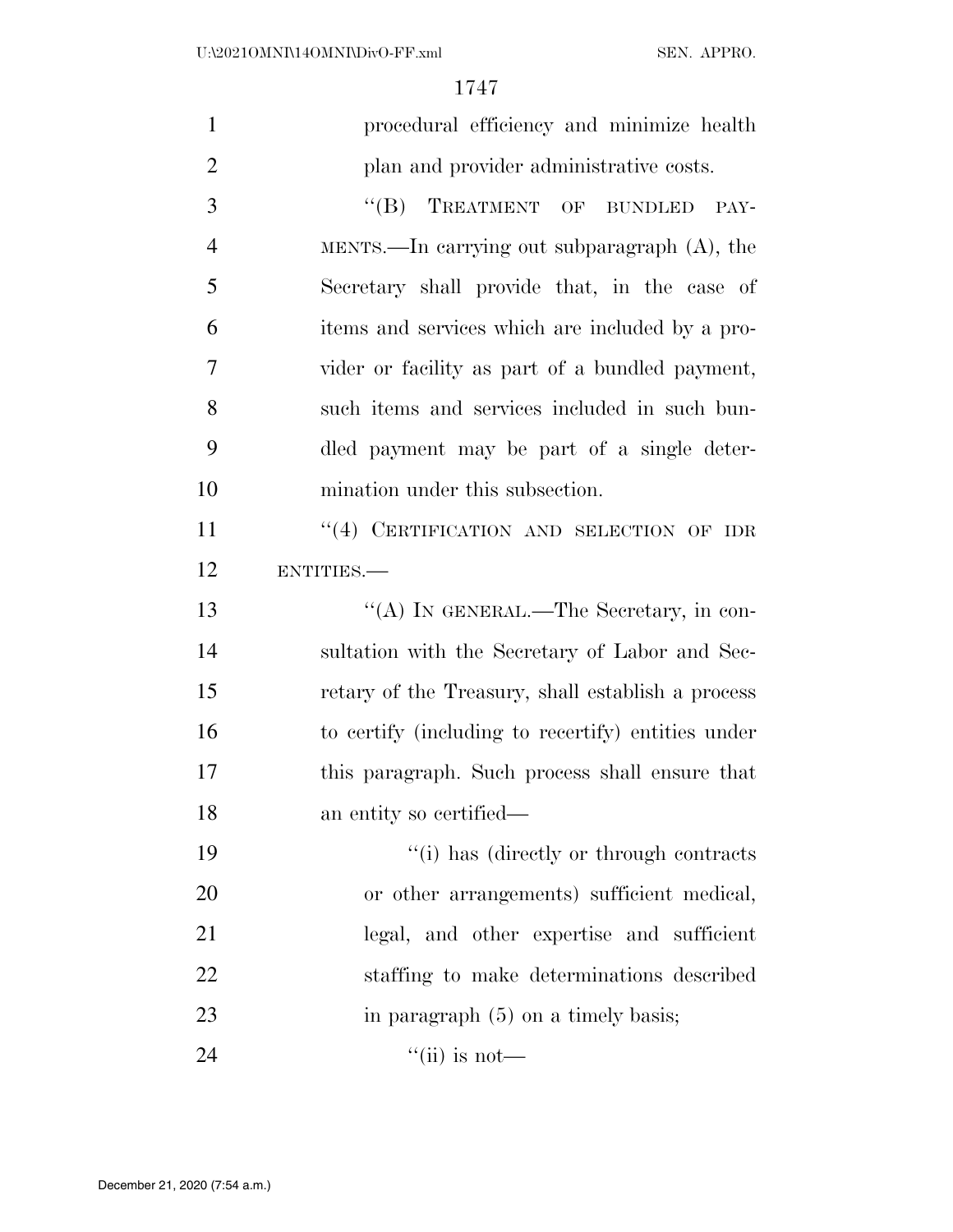| $\mathbf{1}$   | "(I) a group health plan or                 |
|----------------|---------------------------------------------|
| $\mathbf{2}$   | health insurance issuer offering group      |
| 3              | or individual health insurance cov-         |
| $\overline{4}$ | erage, provider, or facility;               |
| 5              | "(II) an affiliate or a subsidiary          |
| 6              | of such a group health plan or health       |
| $\tau$         | insurance issuer, provider, or facility;    |
| 8              | or                                          |
| 9              | "(III) an affiliate or subsidiary of        |
| 10             | a professional or trade association of      |
| 11             | such group health plans or health in-       |
| 12             | surance issuers or of providers or fa-      |
| 13             | cilities;                                   |
| 14             | "(iii) carries out the responsibilities of  |
| 15             | such an entity in accordance with this sub- |
| 16             | section;                                    |
| 17             | "(iv) meets appropriate indicators of       |
| 18             | fiscal integrity;                           |
| 19             | $f'(v)$ maintains the confidentiality (in   |
| 20             | accordance with regulations promulgated     |
| 21             | by the Secretary) of individually identifi- |
| 22             | able health information obtained in the     |
| 23             | course of conducting such determinations;   |
| 24             | "(vi) does not under the IDR process        |
| 25             | carry out any determination with respect    |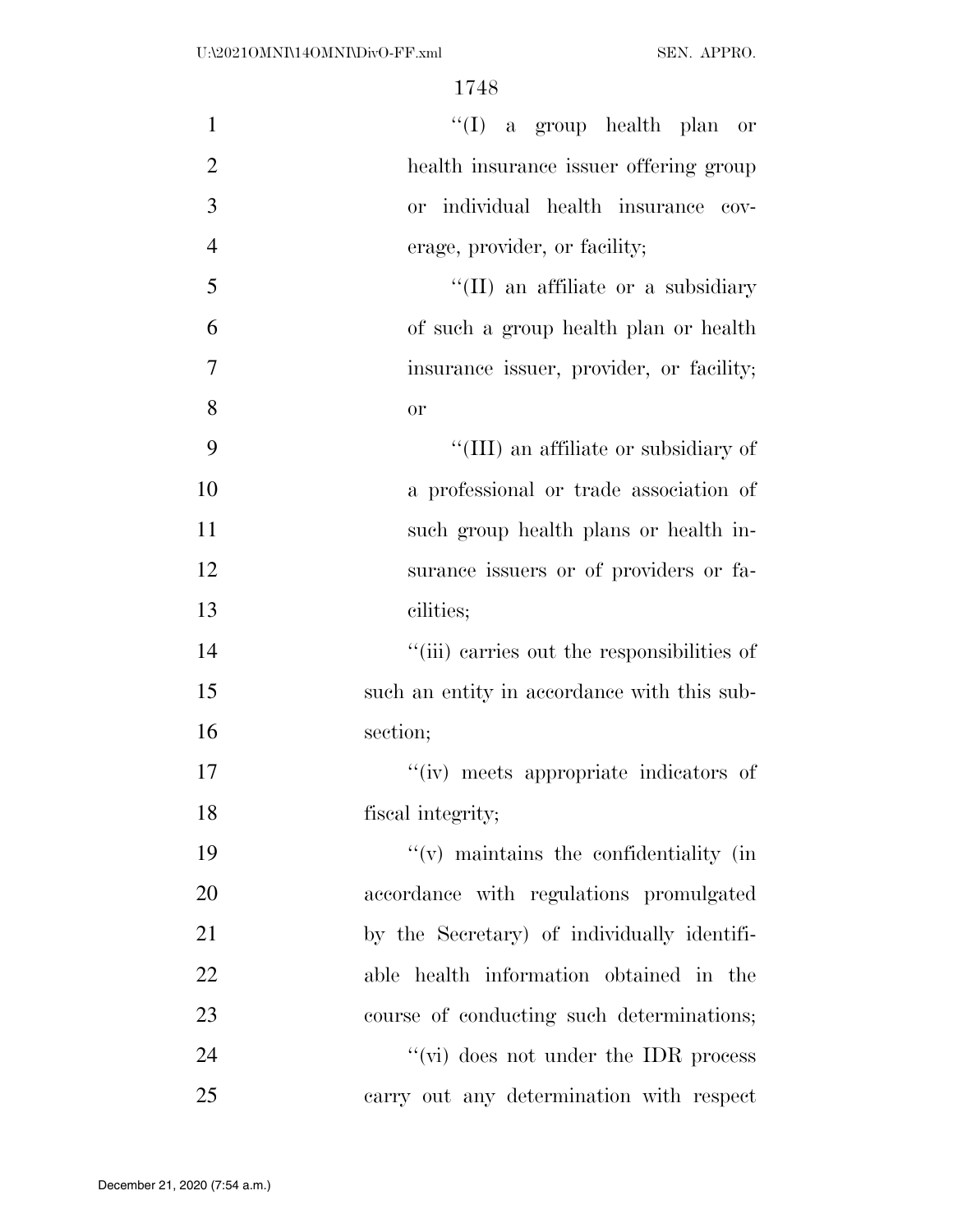| $\mathbf{1}$   | to which the entity would not pursuant to           |
|----------------|-----------------------------------------------------|
| $\overline{2}$ | subclause $(I)$ , $(II)$ , or $(III)$ of subpara-   |
| 3              | $graph$ (F)(i) be eligible for selection; and       |
| $\overline{4}$ | "(vii) meets such other requirements                |
| 5              | as determined appropriate by the Sec-               |
| 6              | retary.                                             |
| 7              | "(B) PERIOD OF CERTIFICATION.—Subject               |
| 8              | to subparagraph (C), each certification (includ-    |
| 9              | ing a recertification) of an entity under the       |
| 10             | process described in subparagraph $(A)$ shall be    |
| 11             | for a 5-year period.                                |
| 12             | "(C) REVOCATION.—A certification of an              |
| 13             | entity under this paragraph may be revoked          |
| 14             | under the process described in subparagraph         |
| 15             | $(A)$ if the entity has a pattern or practice of    |
| 16             | noncompliance with any of the requirements de-      |
| 17             | scribed in such subparagraph.                       |
| 18             | "(D) PETITION FOR DENIAL OR WITH-                   |
| 19             | DRAWAL.—The process described in subpara-           |
| 20             | $graph(A)$ shall ensure that an individual, pro-    |
| 21             | vider, facility, or group health plan or health in- |
| 22             | issuer offering group or individual<br>surance      |
| 23             | health insurance coverage may petition for a de-    |
| 24             | mial of a certification or a revocation of a cer-   |
| 25             | tification with respect to an entity under this     |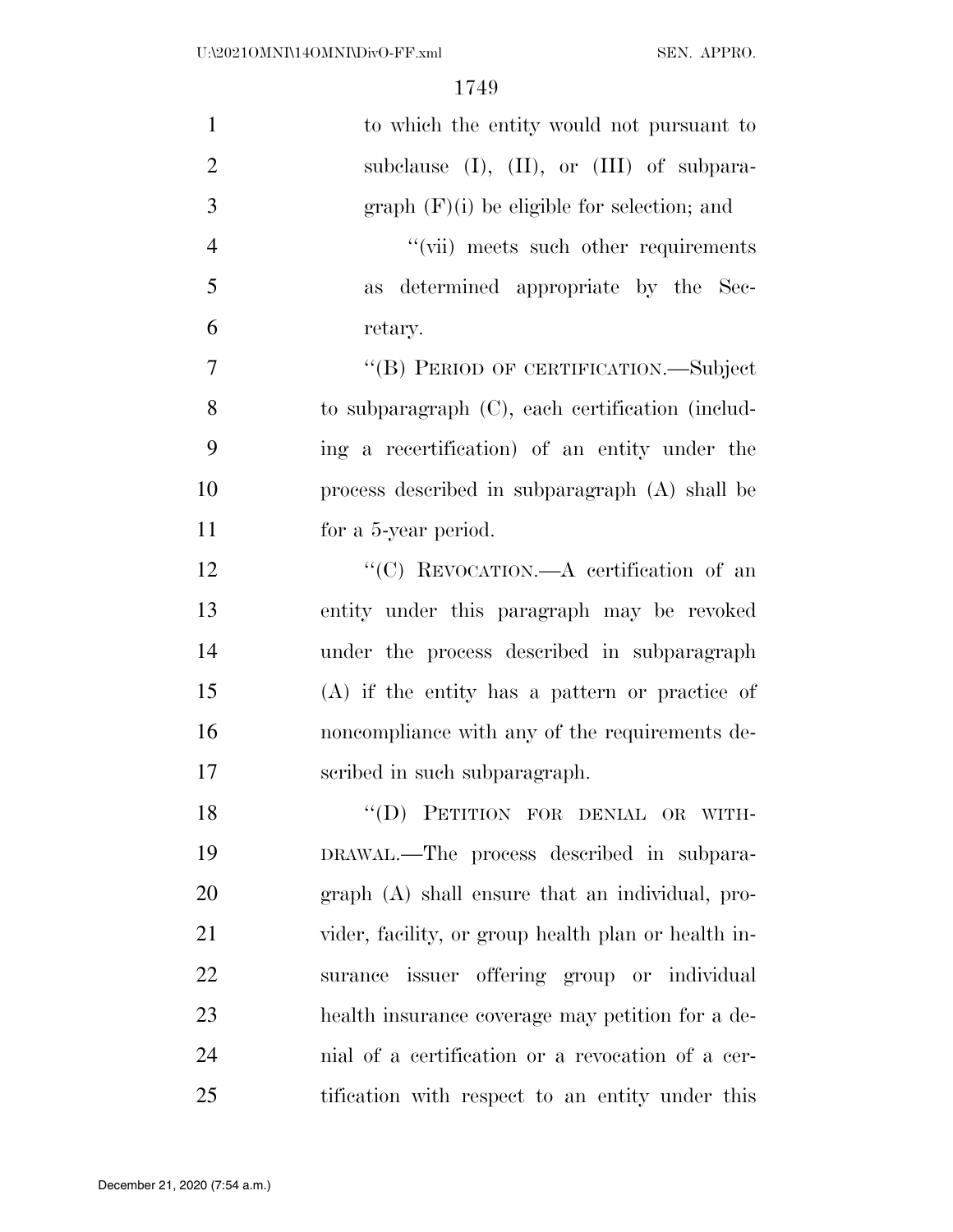|                | paragraph for failure of meeting a requirement |
|----------------|------------------------------------------------|
| $\overline{2}$ | of this subsection.                            |

3 "(E) SUFFICIENT NUMBER OF ENTI- TIES.—The process described in subparagraph (A) shall ensure that a sufficient number of en- tities are certified under this paragraph to en- sure the timely and efficient provision of deter-minations described in paragraph (5).

9 "(F) SELECTION OF CERTIFIED IDR ENTI- TY.—The Secretary shall, with respect to the determination of the amount of payment under this subsection of an item or service, provide for a method—

14 ''(i) that allows for the group health plan or health insurance issuer offering group or individual health insurance cov- erage and the nonparticipating provider or 18 the nonparticipating emergency facility (as applicable) involved in a notification under 20 paragraph  $(1)(B)$  to jointly select, not later 21 than the last day of the 3-business day pe- riod following the date of the initiation of the process with respect to such item or service, for purposes of making such deter-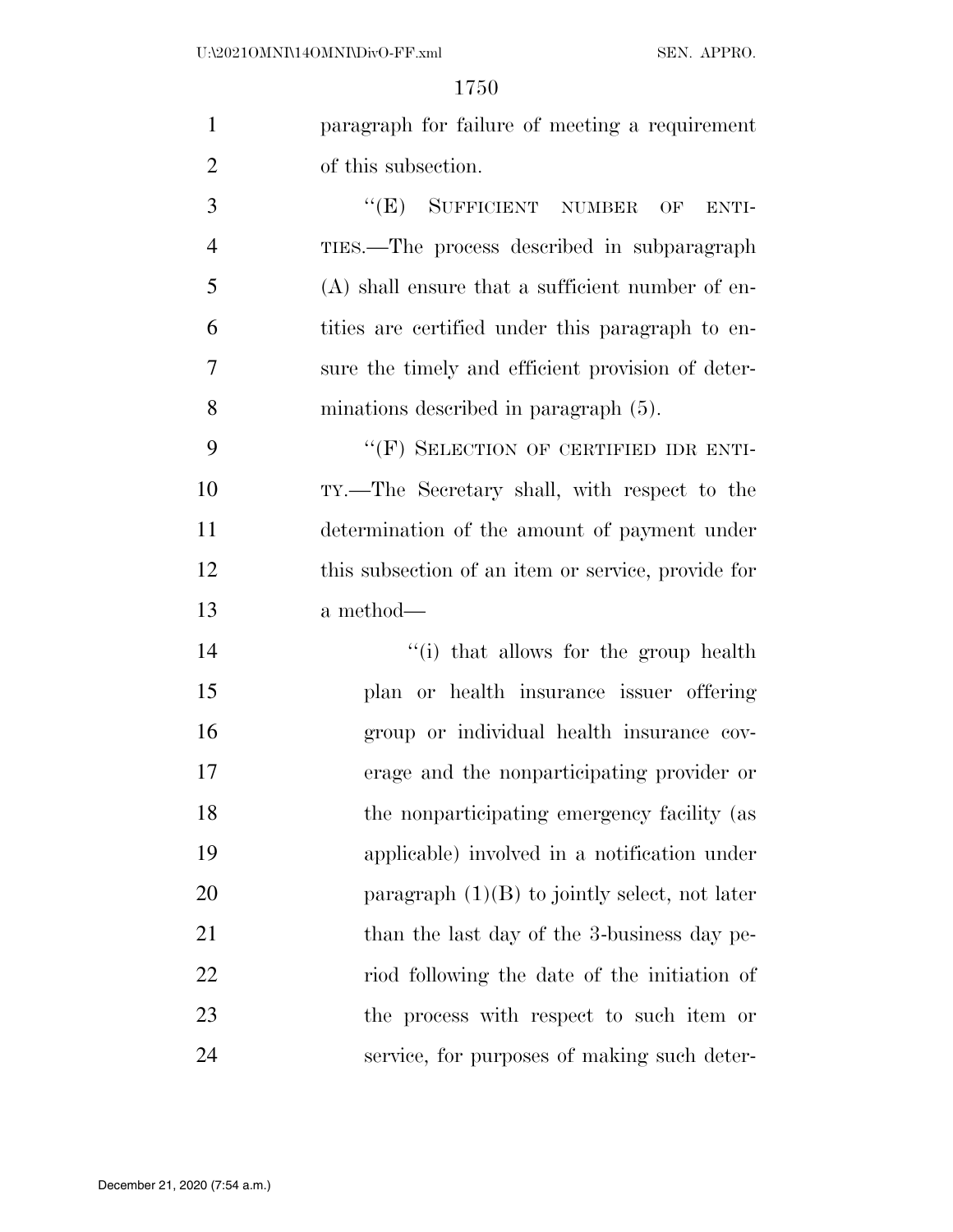| $\mathbf{1}$   | mination, an entity certified under this     |
|----------------|----------------------------------------------|
| $\overline{2}$ | paragraph that—                              |
| 3              | $\lq\lq$ is not a party to such deter-       |
| $\overline{4}$ | mination or an employee or agent of          |
| 5              | such a party;                                |
| 6              | "(II) does not have a material fa-           |
| 7              | milial, financial, or professional rela-     |
| 8              | tionship with such a party; and              |
| 9              | "(III) does not otherwise have a             |
| 10             | conflict of interest with such a party       |
| 11             | (as determined by the Secretary); and        |
| 12             | "(ii) that requires, in the case such        |
| 13             | parties do not make such selection by such   |
| 14             | last day, the Secretary to, not later than 6 |
| 15             | business days after such date of initi-      |
| 16             | ation-                                       |
| 17             | "(I) select such an entity that              |
| 18             | satisfies subclauses (I) through (III)       |
| 19             | of clause $(i)$ ; and                        |
| 20             | "(II) provide notification of such           |
| 21             | selection to the provider or facility (as    |
| 22             | applicable) and the plan or issuer (as       |
| 23             | applicable) party to such determina-         |
| 24             | tion.                                        |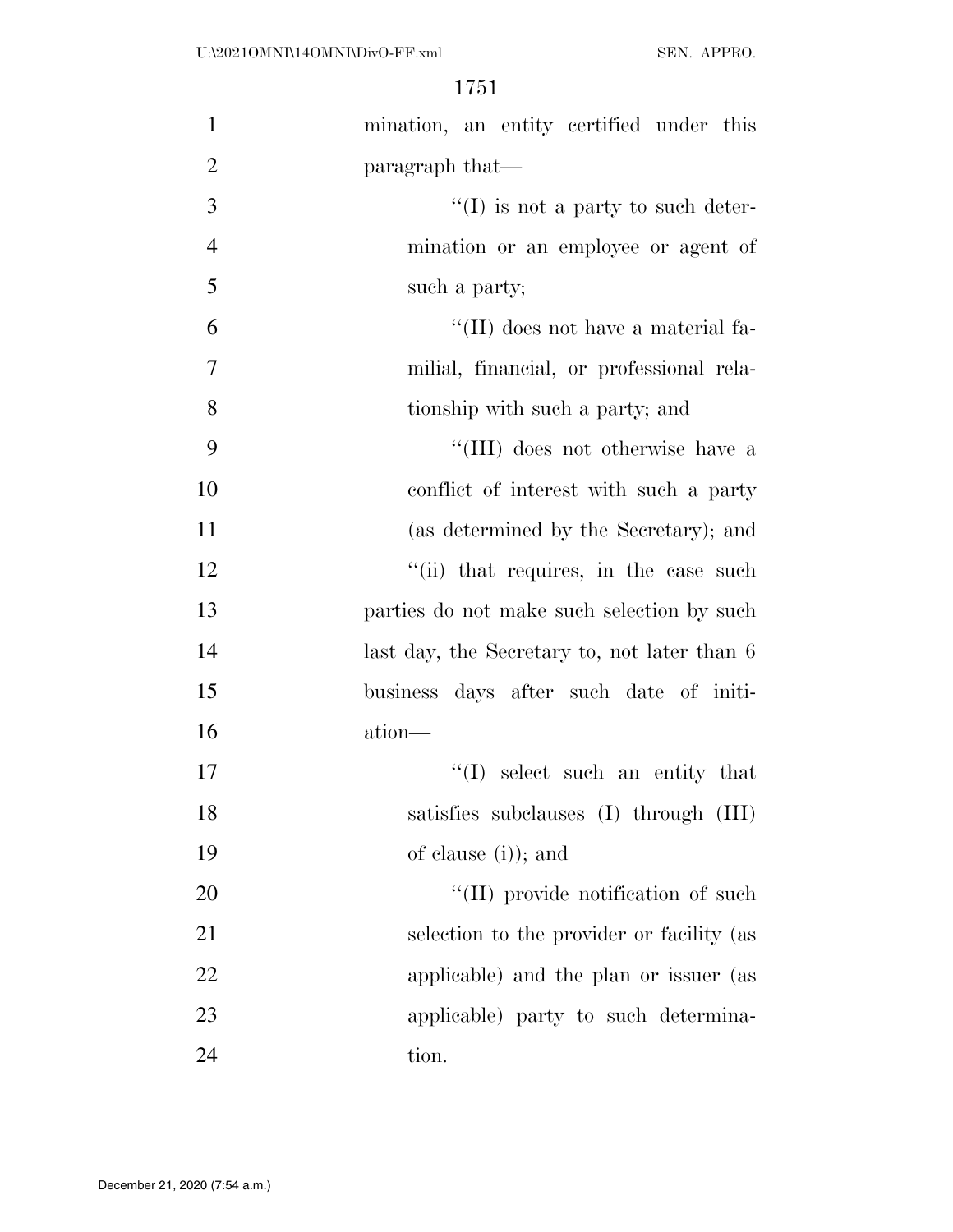An entity selected pursuant to the previous sentence to make a determination described in such sentence shall be referred to in this subsection as the 'certified IDR entity' with respect to such determination.

- 5 "(5) PAYMENT DETERMINATION.—
- 6  $\text{``(A)}$  In GENERAL.—Not later than 30 days after the date of selection of the certified IDR entity with respect to a determination for a qualified IDR item or service, the certified IDR entity shall—
- 11  $\frac{1}{10}$  taking into account the consider-12 ations specified in subparagraph (C), select one of the offers submitted under subpara- graph (B) to be the amount of payment for such item or service determined under this subsection for purposes of subsection 17 (a)(1) or (b)(1), as applicable; and

18 ''(ii) notify the provider or facility and the group health plan or health insurance issuer offering group or individual health insurance coverage party to such deter-22 mination of the offer selected under clause (i).

24 "(B) SUBMISSION OF OFFERS.—Not later than 10 days after the date of selection of the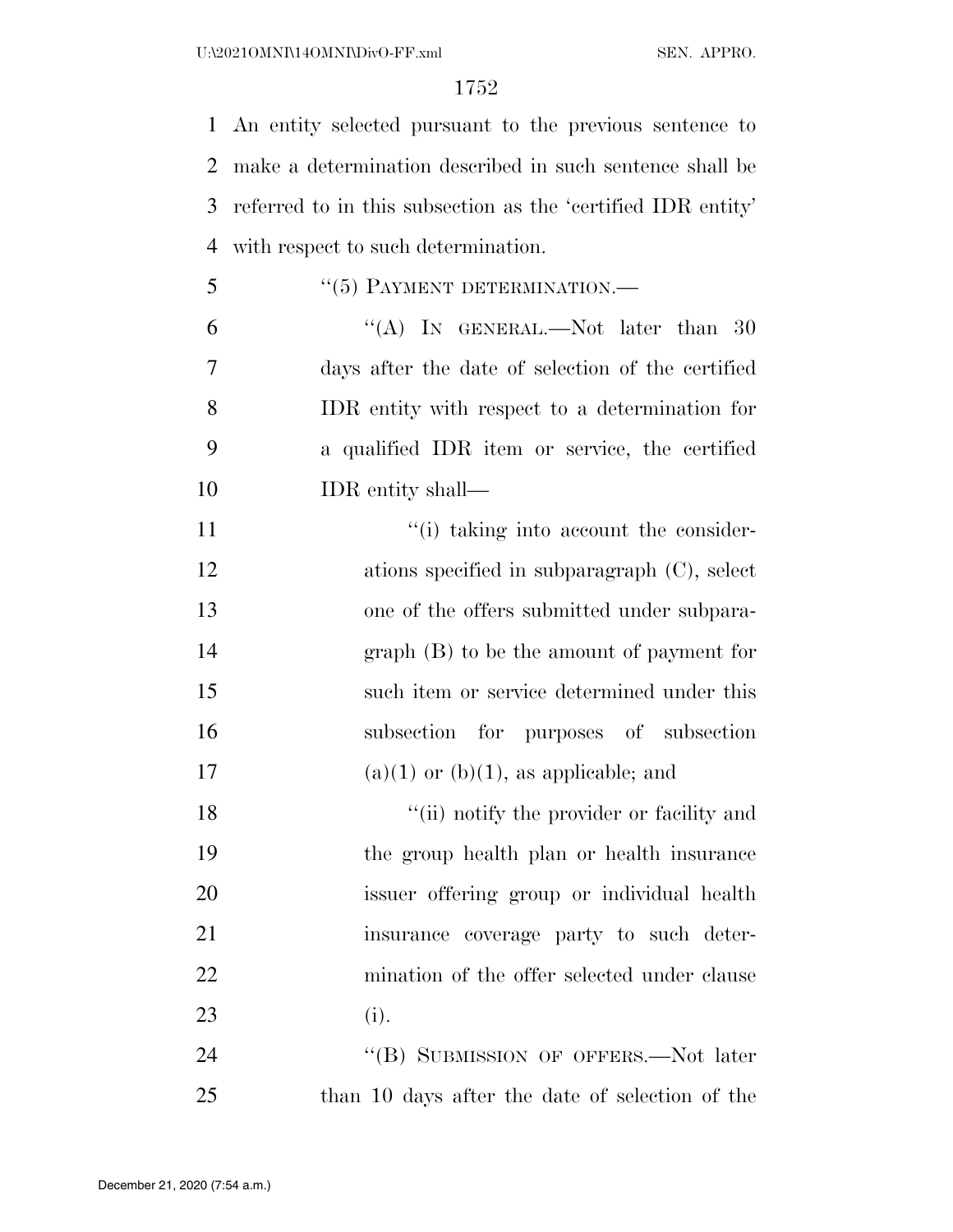| $\mathbf{1}$   | certified IDR entity with respect to a deter-    |
|----------------|--------------------------------------------------|
| $\overline{2}$ | mination for a qualified IDR item or service,    |
| 3              | the provider or facility and the group health    |
| $\overline{4}$ | plan or health insurance issuer offering group   |
| 5              | or individual health insurance coverage party to |
| 6              | such determination—                              |
| 7              | "(i) shall each submit to the certified          |
| 8              | IDR entity with respect to such determina-       |
| 9              | $tion-$                                          |
| 10             | $\lq\lq$ (I) an offer for a payment              |
| 11             | amount for such item or service fur-             |
| 12             | nished by such provider or facility;             |
| 13             | and                                              |
| 14             | such information as<br>$``(\Pi)$<br>re-          |
| 15             | quested by the certified IDR entity re-          |
| 16             | lating to such offer; and                        |
| 17             | "(ii) may each submit to the certified           |
| 18             | IDR entity with respect to such determina-       |
| 19             | tion any information relating to such offer      |
| 20             | submitted by either party, including infor-      |
| 21             | mation relating to any circumstance de-          |
| 22             | scribed in subparagraph $(C)(ii)$ .              |
| 23             | CONSIDERATIONS IN DETERMINA-<br>``(C)            |
| 24             | $TION$ .                                         |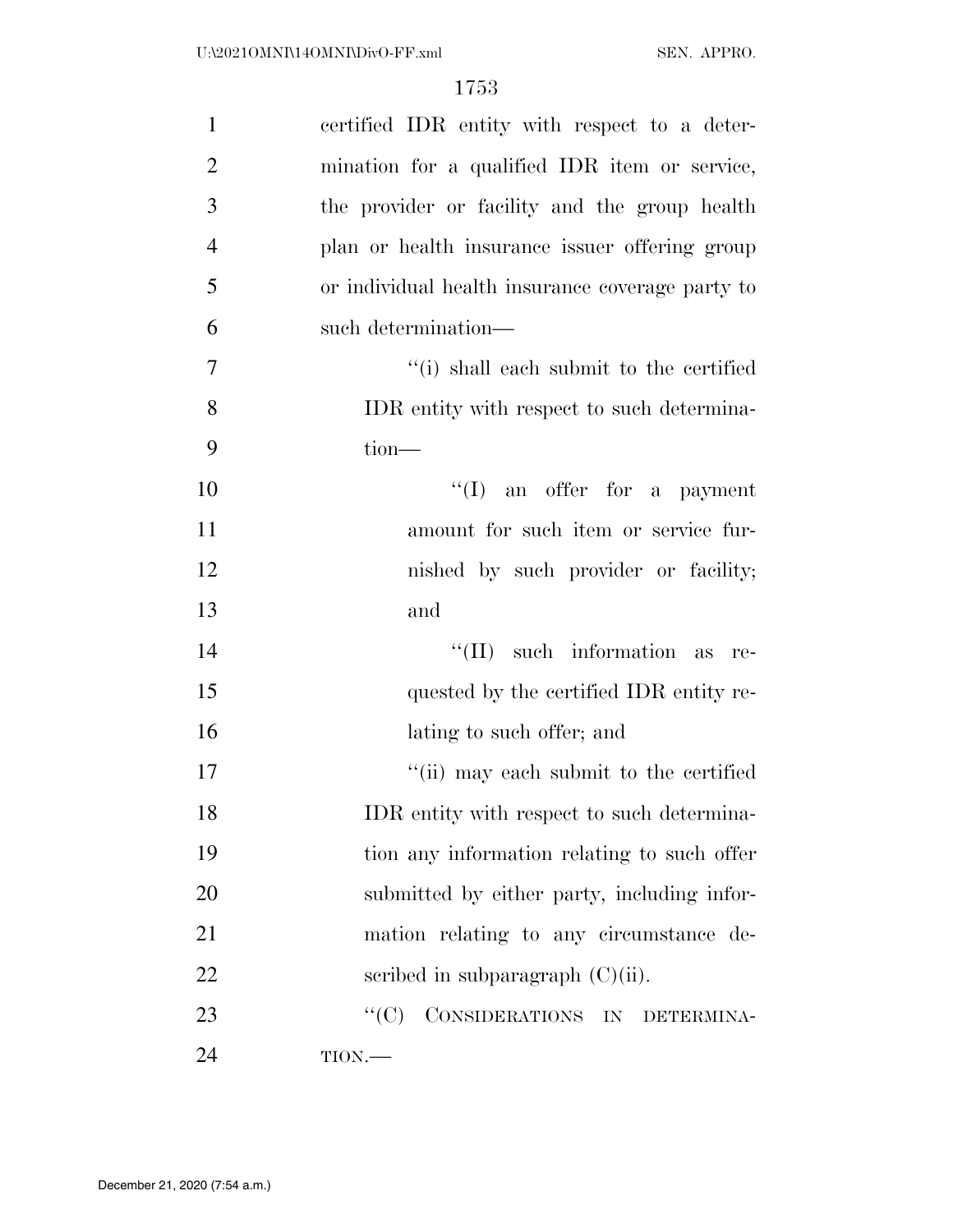| $\mathbf{1}$   | "(i) IN GENERAL.—In determining             |
|----------------|---------------------------------------------|
| $\overline{2}$ | which offer is the payment to be applied    |
| 3              | pursuant to this paragraph, the certified   |
| $\overline{4}$ | IDR entity, with respect to the determina-  |
| 5              | tion for a qualified IDR item or service    |
| 6              | shall consider—                             |
| $\tau$         | $\lq\lq$ the qualifying payment             |
| 8              | amounts (as defined in subsection           |
| 9              | $(a)(3)(E)$ for the applicable year for     |
| 10             | items or services that are comparable       |
| 11             | to the qualified IDR item or service        |
| 12             | and that are furnished in the same          |
| 13             | geographic region (as defined by the        |
| 14             | Secretary for purposes of such sub-         |
| 15             | section) as such qualified IDR item or      |
| 16             | service; and                                |
| 17             | $\lq\lq$ (II) subject to subparagraph       |
| 18             | (D), information on any circumstance        |
| 19             | described in clause (ii), such informa-     |
| 20             | tion as requested in subparagraph           |
| 21             | $(B)(i)(II)$ , and any additional infor-    |
| 22             | mation provided in subparagraph             |
| 23             | $(B)(ii)$ .                                 |
| 24             | "(ii) ADDITIONAL CIRCUMSTANCES.-            |
| 25             | For purposes of clause $(i)(II)$ , the cir- |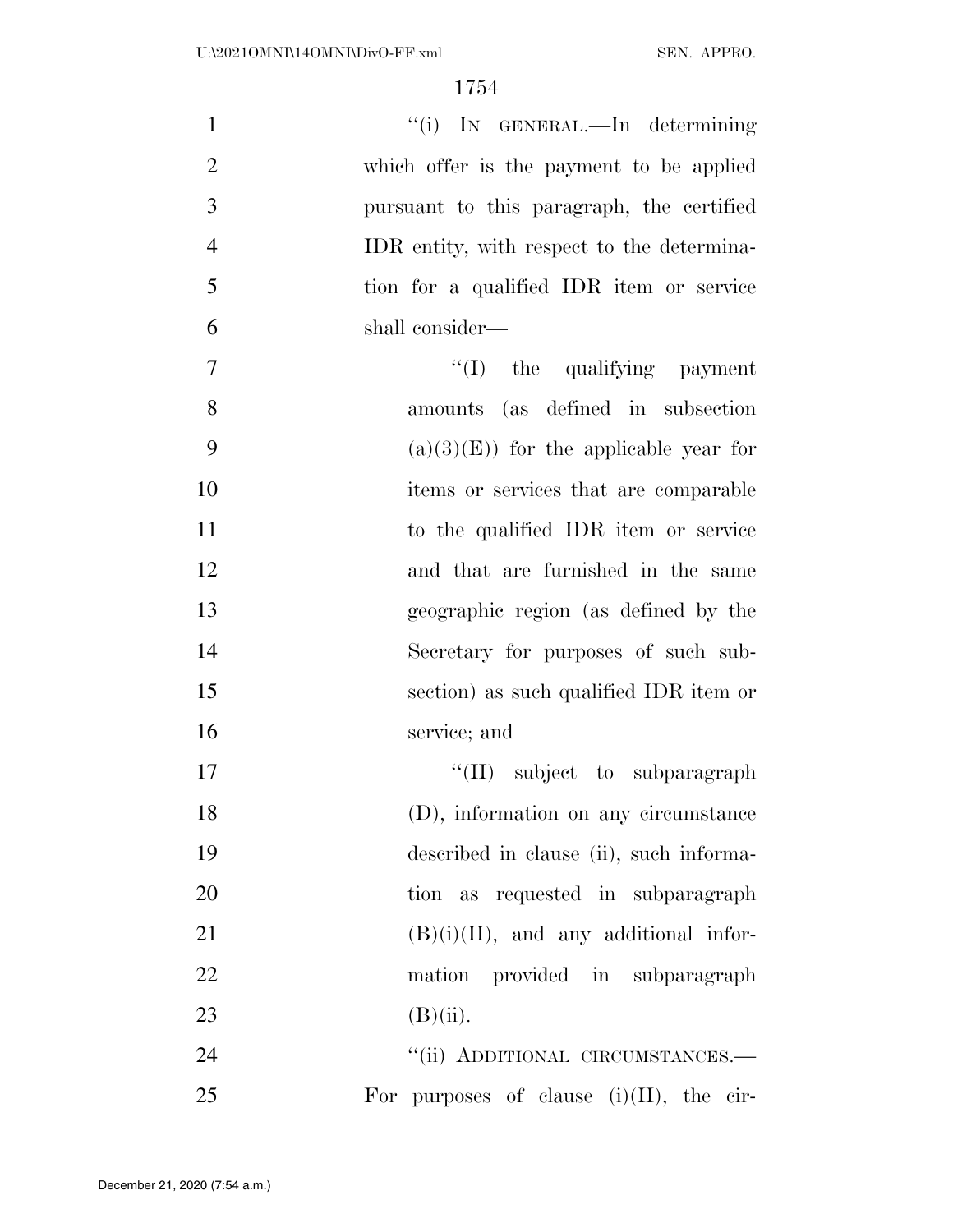| $\mathbf{1}$   | cumstances described in this clause are,     |
|----------------|----------------------------------------------|
| $\overline{2}$ | with respect to a qualified IDR item or      |
| 3              | service of a nonparticipating provider, non- |
| $\overline{4}$ | participating emergency facility, group      |
| 5              | health plan, or health insurance issuer of   |
| 6              | group or individual health insurance cov-    |
| 7              | erage the following:                         |
| 8              | $\lq\lq$ (I) The level of training, experi-  |
| 9              | ence, and quality and outcomes meas-         |
| 10             | urements of the provider or facility         |
| 11             | that furnished such item or service          |
| 12             | (such as those endorsed by the con-          |
| 13             | sensus-based entity authorized in sec-       |
| 14             | tion 1890 of the Social Security Act).       |
| 15             | "(II) The market share held by               |
| 16             | the nonparticipating provider or facil-      |
| 17             | ity or that of the plan or issuer in the     |
| 18             | geographic region in which the item or       |
| 19             | service was provided.                        |
| 20             | "(III) The acuity of the indi-               |
| 21             | vidual receiving such item or service        |
| 22             | or the complexity of furnishing such         |
| 23             | item or service to such individual.          |
| 24             | $\lq\lq$ (IV) The teaching status, case      |
| 25             | mix, and scope of services of the non-       |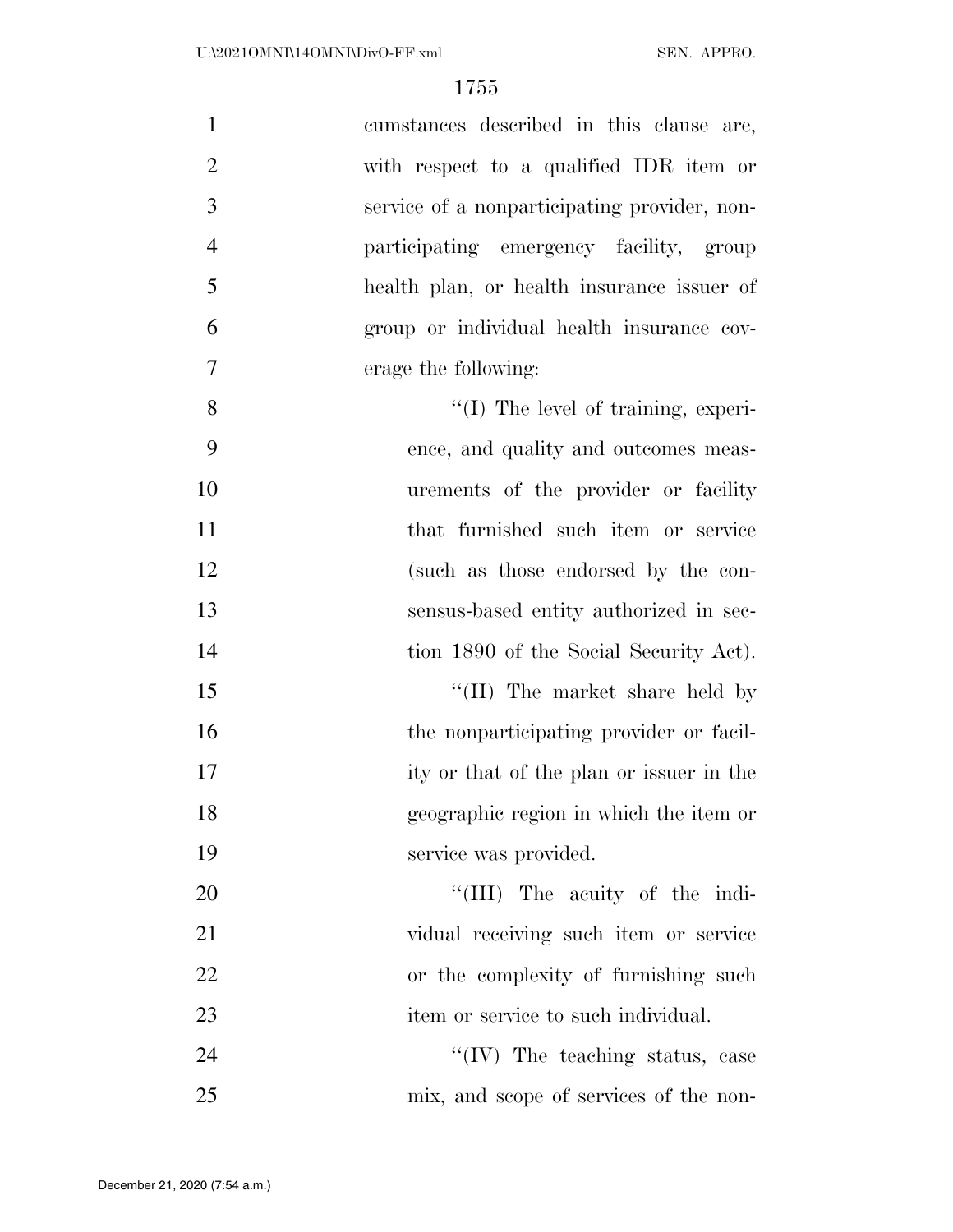participating facility that furnished 2 such item or service.

 ''(V) Demonstrations of good faith efforts (or lack of good faith ef- forts) made by the nonparticipating provider or nonparticipating facility or the plan or issuer to enter into net- work agreements and, if applicable, contracted rates between the provider or facility, as applicable, and the plan or issuer, as applicable, during the 12 previous 4 plan years.

13 "(D) PROHIBITION ON CONSIDERATION OF CERTAIN FACTORS.—In determining which offer is the payment to be applied with respect to qualified IDR items and services furnished by a provider or facility, the certified IDR entity with respect to a determination shall not con- sider usual and customary charges, the amount that would have been billed by such provider or facility with respect to such items and services had the provisions of section 2799B–1 or 2799B–2 (as applicable) not applied, or the payment or reimbursement rate for such items and services furnished by such provider or facil-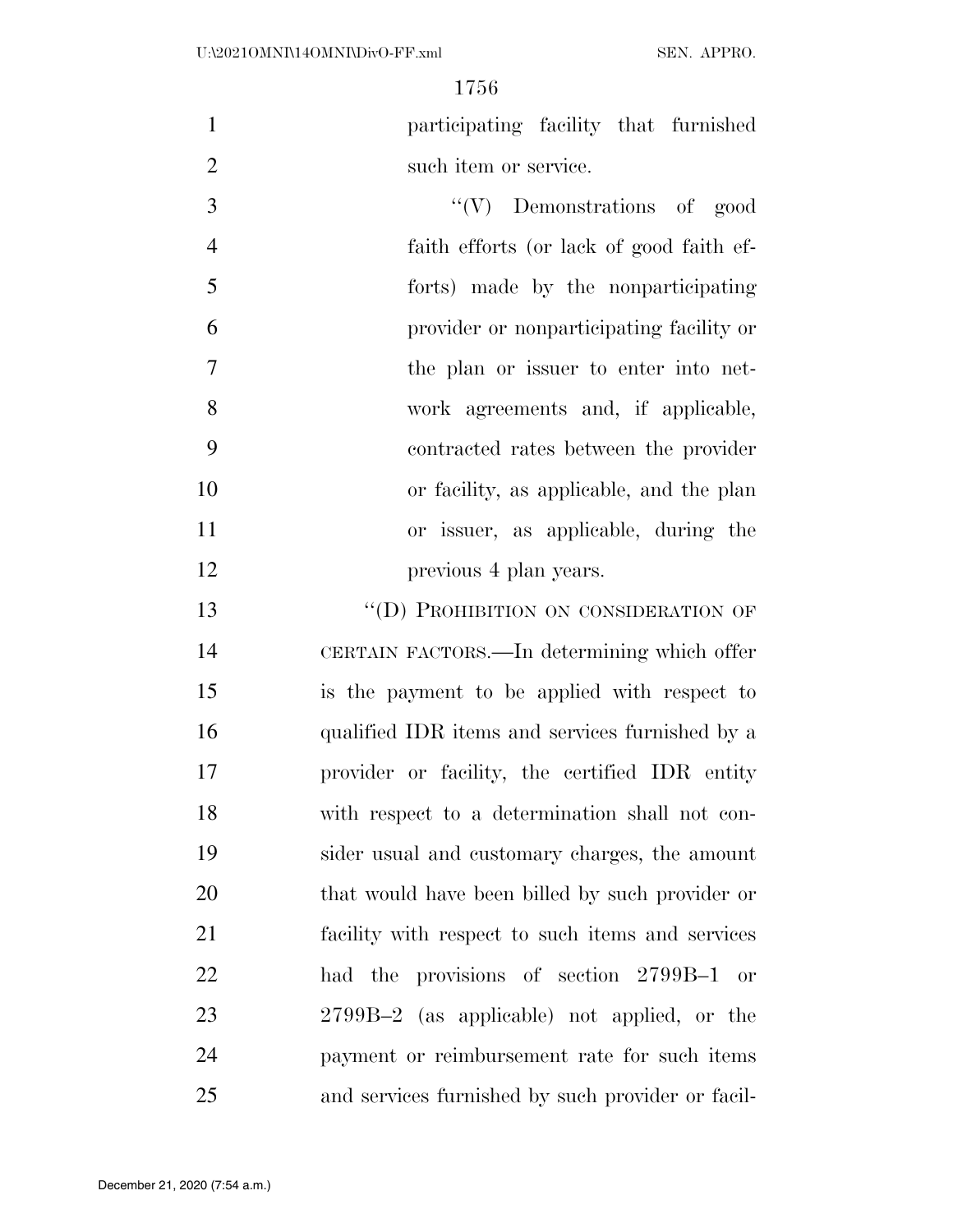| $\mathbf{1}$   | ity payable by a public payor, including under        |
|----------------|-------------------------------------------------------|
| $\overline{2}$ | the Medicare program under title XVIII of the         |
| 3              | Social Security Act, under the Medicaid pro-          |
| $\overline{4}$ | gram under title XIX of such Act, under the           |
| 5              | Children's Health Insurance Program under             |
| 6              | title XXI of such Act, under the TRICARE              |
| $\tau$         | program under chapter 55 of title 10, United          |
| 8              | States Code, or under chapter 17 of title 38,         |
| 9              | United States Code.                                   |
| 10             | $``(E)$ EFFECTS OF DETERMINATION.—                    |
| 11             | "(i) IN GENERAL.—A determination                      |
| 12             | of a certified IDR entity under subpara-              |
| 13             | $graph(A)$ —                                          |
| 14             | $\lq\lq$ shall be binding upon the                    |
| 15             | parties involved, in the absence of a                 |
| 16             | fraudulent claim or evidence of mis-                  |
| 17             | representation of facts presented to                  |
| 18             | the IDR entity involved regarding                     |
| 19             | such claim; and                                       |
| <b>20</b>      | $\lq$ <sup>"</sup> (II) shall not be subject to judi- |
| 21             | cial review, except in a case described               |
| 22             | in any of paragraphs $(1)$ through $(4)$              |
| 23             | of section $10(a)$ of title 9, United                 |
| 24             | States Code.                                          |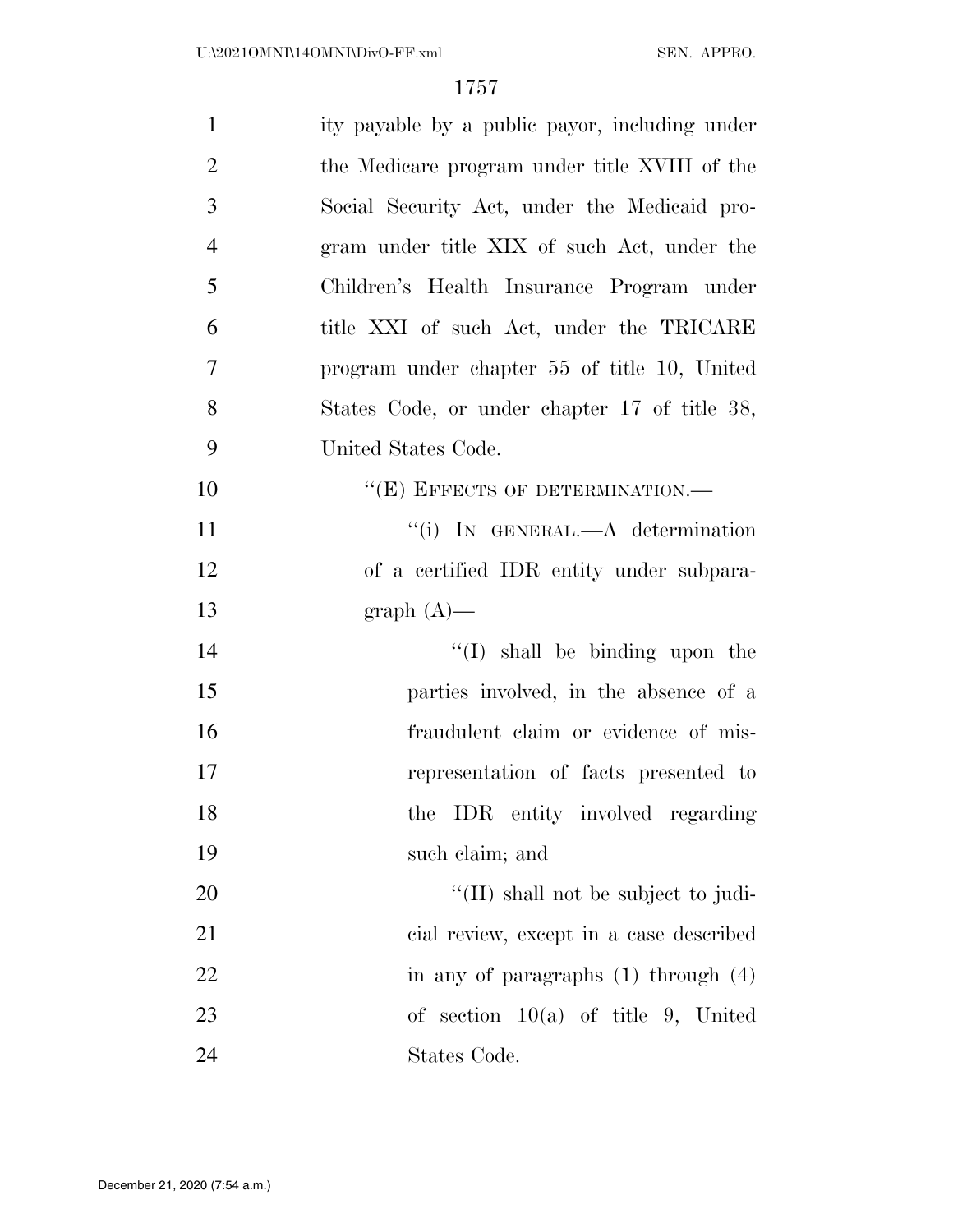| $\mathbf{1}$      | "(ii) SUSPENSION OF CERTAIN SUBSE-                       |
|-------------------|----------------------------------------------------------|
| $\overline{2}$    | QUENT IDR REQUESTS.—In the case of a                     |
| 3                 | determination of a certified IDR entity                  |
| $\overline{4}$    | under subparagraph (A), with respect to                  |
| 5                 | initial notification submitted under<br>an               |
| 6                 | paragraph $(1)(B)$ with respect to qualified             |
| $\overline{7}$    | IDR items and services and the two par-                  |
| 8                 | ties involved with such notification, the                |
| 9                 | party that submitted such notification may               |
| 10                | not submit during the 90-day period fol-                 |
| 11                | lowing such determination a subsequent                   |
| 12                | notification under such paragraph involv-                |
| 13                | ing the same other party to such notifica-               |
| 14                | tion with respect to such an item or service             |
| 15                | that was the subject of such initial notifi-             |
| 16                | cation.                                                  |
| 17                | "(iii) SUBSEQUENT SUBMISSION OF                          |
| 18                | REQUESTS PERMITTED.—In the case of a                     |
| 19                | notification that pursuant to clause (ii) is             |
| 20                | not permitted to be submitted under para-                |
| $\mathbf{\Omega}$ | (1)(D) 1 ' 00 1' 1'<br><b>Contract Contract Contract</b> |

 graph (1)(B) during a 90-day period speci- fied in such clause, if the end of the open negotiation period specified in paragraph (1)(A), that but for this clause would oth-erwise apply with respect to such notifica-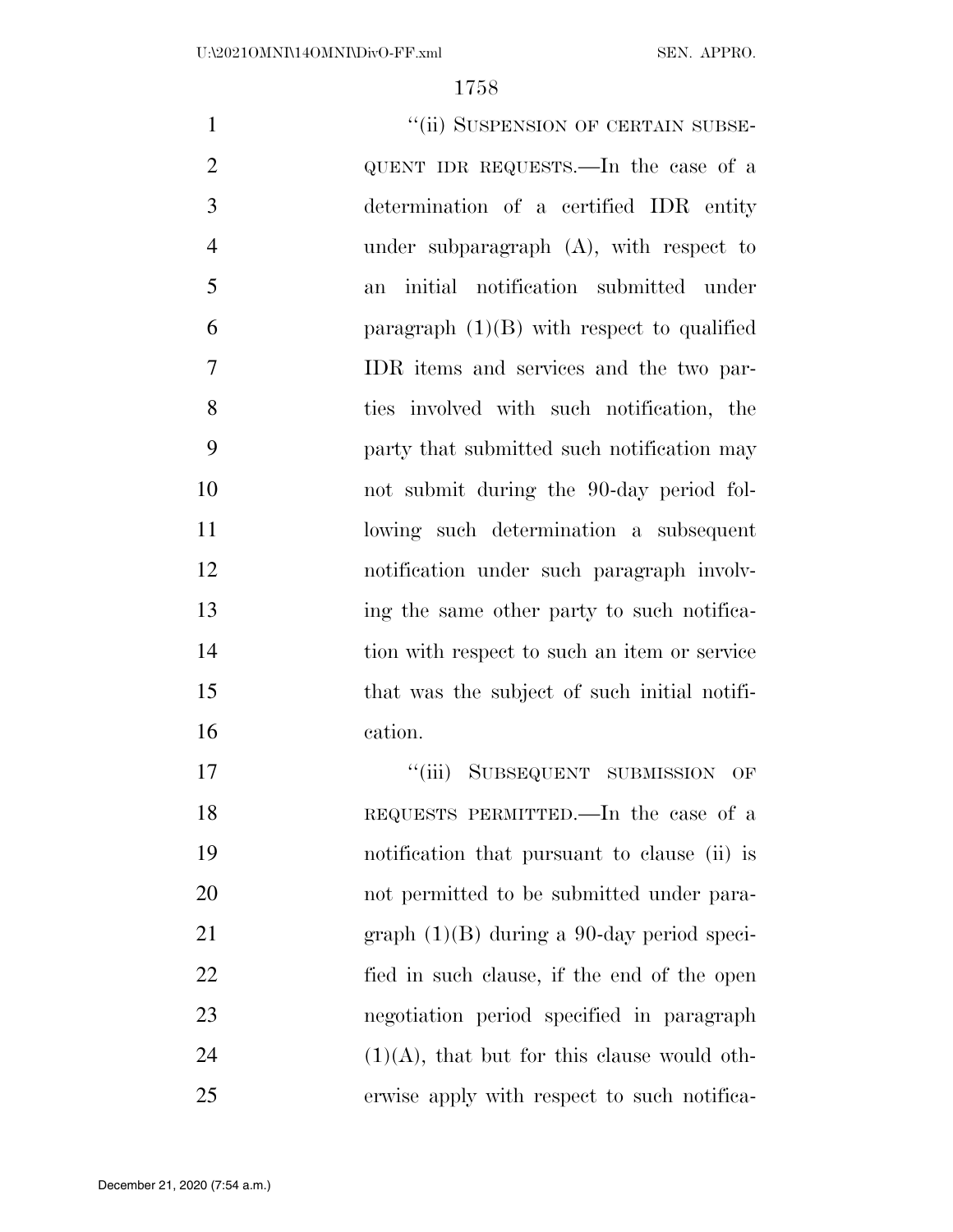| $\mathbf{1}$   | tion, occurs during such 90-day period,        |
|----------------|------------------------------------------------|
| $\overline{2}$ | such paragraph $(1)(B)$ shall be applied as    |
| 3              | if the reference in such paragraph to the      |
| $\overline{4}$ | 4-day period beginning on the day after        |
| 5              | such open negotiation period were instead      |
| 6              | a reference to the 30-day period beginning     |
| 7              | on the day after the last day of such 90-      |
| 8              | day period.                                    |
| 9              | "(iv) REPORTS.—The Secretary, joint-           |
| 10             | ly with the Secretary of Labor and the         |
| 11             | Secretary of the Treasury, shall examine       |
| 12             | the impact of the application of clause (ii)   |
| 13             | and whether the application of such clause     |
| 14             | delays payment determinations or impacts       |
| 15             | early, alternative resolution of claims (such) |
| 16             | as through open negotiations), and shall       |
| 17             | submit to Congress, not later than 2 years     |
| 18             | after the date of implementation of such       |
| 19             | clause an interim report (and not later        |
| 20             | than 4 years after such date of implemen-      |
| 21             | tation, a final report) on whether any         |
| 22             | group health plans or health insurance         |
| 23             | issuers offering group or individual health    |
| 24             | insurance coverage or types of such plans      |
| 25             | or coverage have a pattern or practice of      |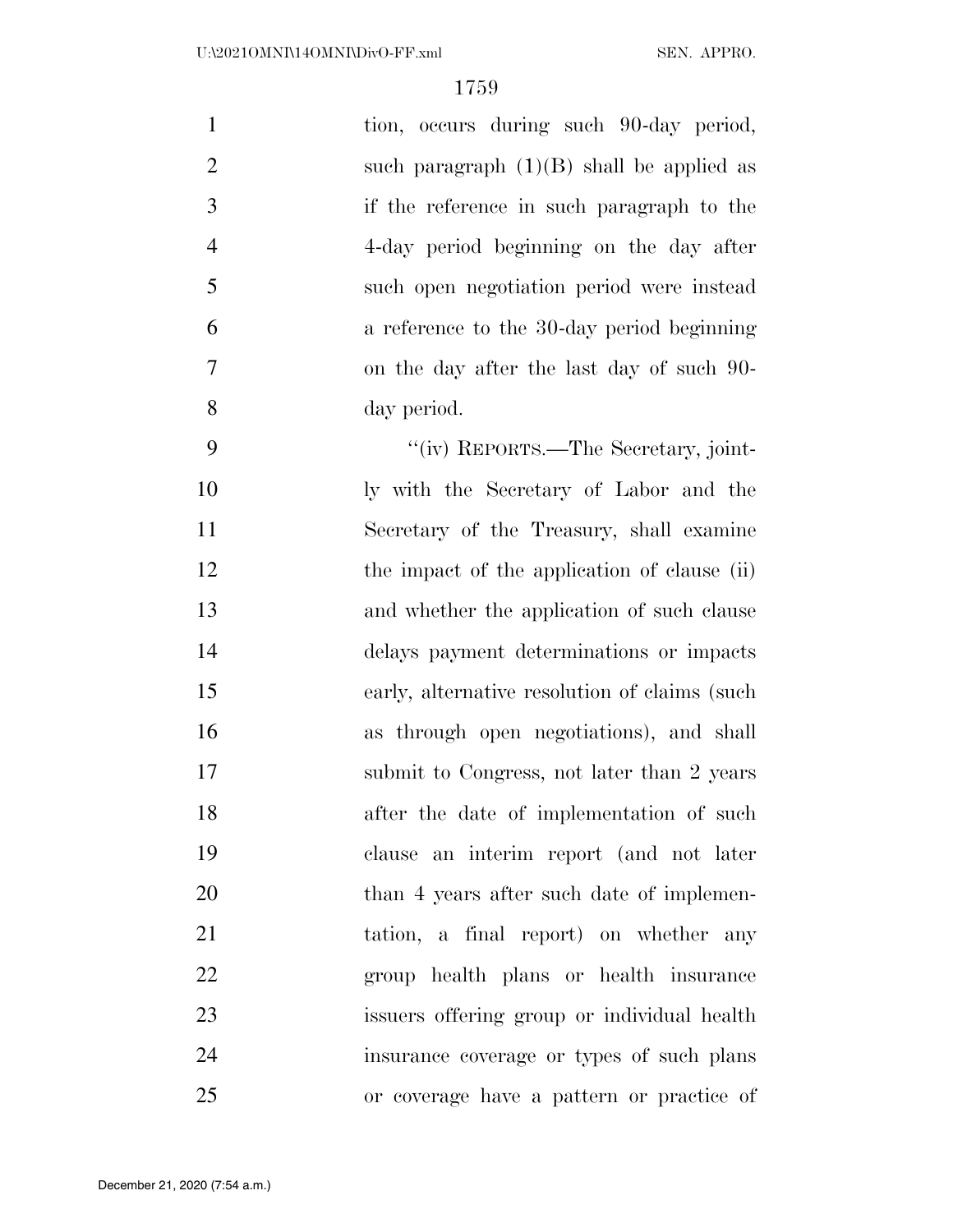| $\mathbf{1}$   | routine denial, low payment, or down-cod-        |
|----------------|--------------------------------------------------|
| $\overline{2}$ | ing of claims, or otherwise abuse the 90-        |
| 3              | day period described in such clause, includ-     |
| $\overline{4}$ | ing recommendations on ways to discour-          |
| 5              | age such a pattern or practice.                  |
| 6              | "(F) COSTS OF INDEPENDENT DISPUTE                |
| $\overline{7}$ | RESOLUTION PROCESS.—In the case of a notifi-     |
| 8              | cation under paragraph $(1)(B)$ submitted by a   |
| 9              | nonparticipating provider, nonparticipating      |
| 10             | emergency facility, group health plan, or health |
| 11             | insurance issuer offering group or individual    |
| 12             | health insurance coverage and submitted to a     |
| 13             | certified IDR entity—                            |
| 14             | "(i) if such entity makes a determina-           |
| 15             | tion with respect to such notification under     |
| 16             | subparagraph $(A)$ , the party whose offer is    |
|                |                                                  |
| 17             | not chosen under such subparagraph shall         |
| 18             | be responsible for paying all fees charged       |
| 19             | by such entity; and                              |
| 20             | "(ii) if the parties reach a settlement          |
| 21             | with respect to such notification prior to       |
| 22             | such a determination, each party shall pay       |
| 23             | half of all fees charged by such entity, un-     |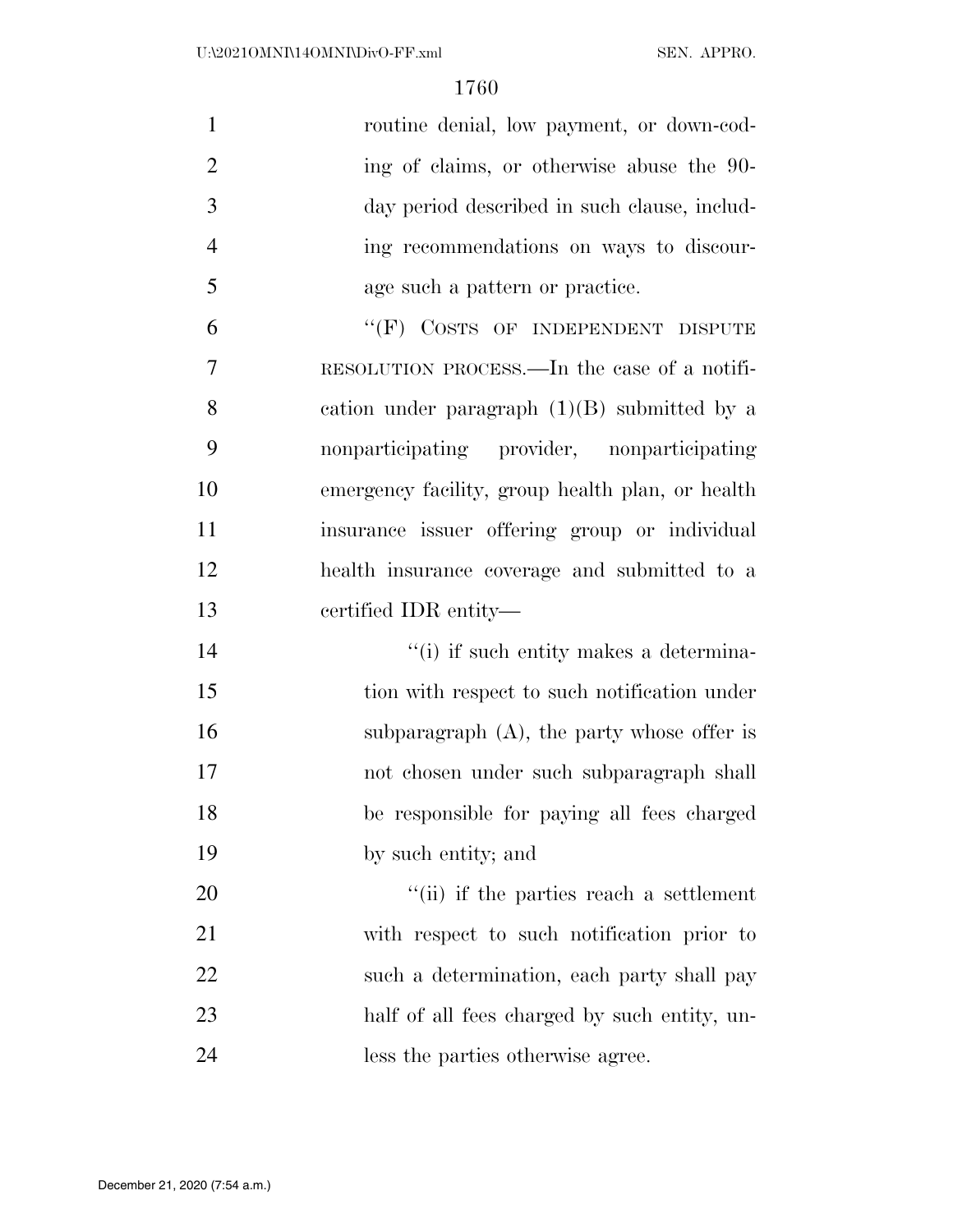| $\mathbf{1}$   | "(6) TIMING OF PAYMENT.—The total plan or               |
|----------------|---------------------------------------------------------|
| $\overline{2}$ | coverage payment required pursuant to subsection        |
| 3              | $(a)(1)$ or $(b)(1)$ , with respect to a qualified IDR  |
| $\overline{4}$ | item or service for which a determination is made       |
| 5              | under paragraph $(5)(A)$ or with respect to an item     |
| 6              | or service for which a payment amount is deter-         |
| 7              | mined under open negotiations under paragraph (1),      |
| 8              | shall be made directly to the nonparticipating pro-     |
| 9              | vider or facility not later than 30 days after the date |
| 10             | on which such determination is made.                    |
| 11             | "(7) PUBLICATION OF INFORMATION RELATING                |
| 12             | TO THE IDR PROCESS.-                                    |
| 13             | "(A) PUBLICATION OF INFORMATION.-                       |
| 14             | For each calendar quarter in 2022 and each              |
| 15             | calendar quarter in a subsequent year, the Sec-         |
| 16             | retary shall make available on the public               |
| 17             | website of the Department of Health and                 |
| 18             | Human Services-                                         |
| 19             | "(i) the number of notifications sub-                   |
| 20             | mitted under paragraph $(1)(B)$ during                  |
| 21             | such calendar quarter;                                  |
| 22             | "(ii) the size of the provider practices                |
| 23             | and the size of the facilities submitting no-           |
| 24             | tifications under paragraph $(1)(B)$ during             |
| 25             | such calendar quarter;                                  |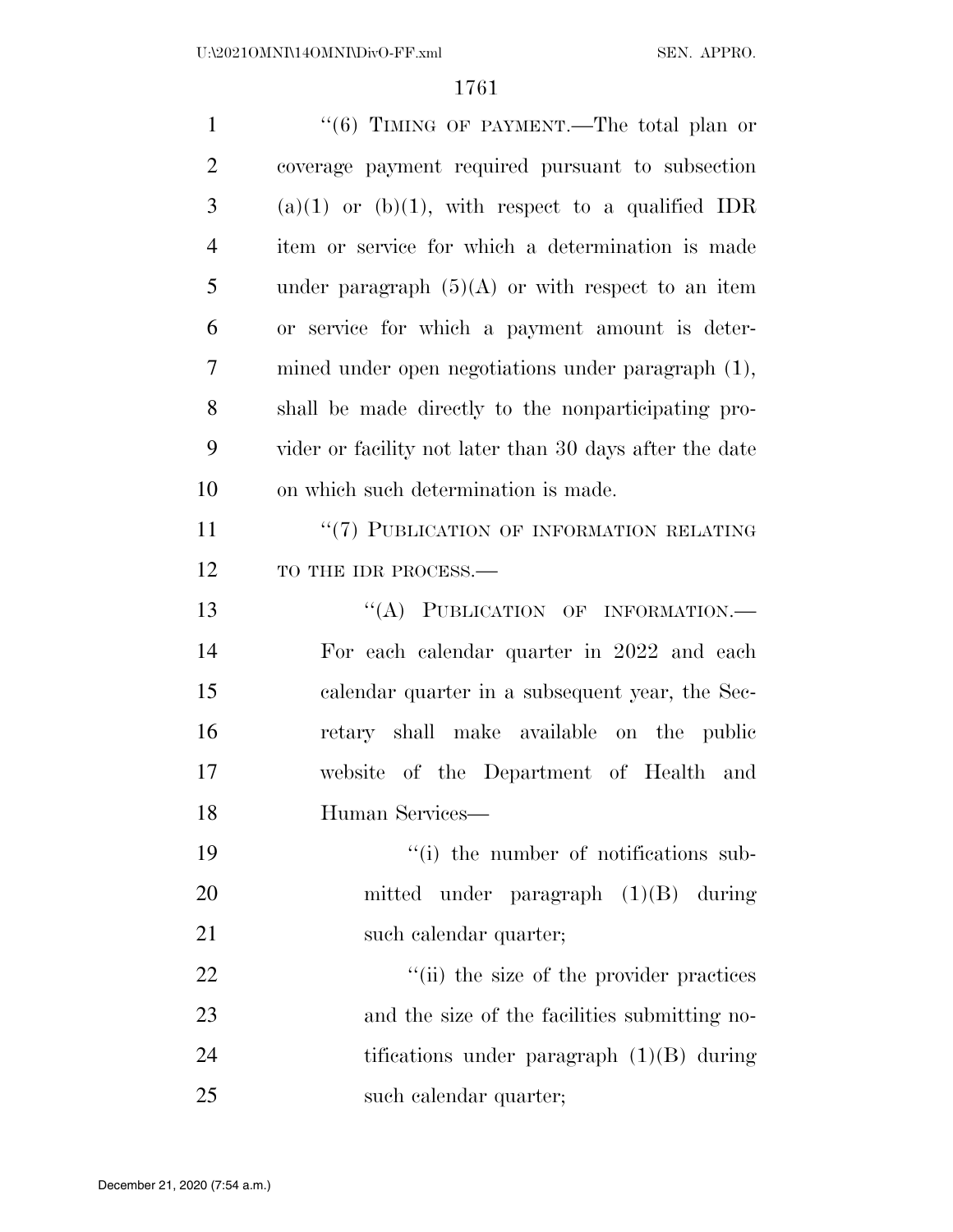| $\mathbf{1}$   | "(iii) the number of such notifications      |
|----------------|----------------------------------------------|
| $\overline{2}$ | with respect to which a determination was    |
| 3              | made under paragraph $(5)(A);$               |
| $\overline{4}$ | " $(iv)$ the information described in sub-   |
| 5              | paragraph $(B)$ with respect to each notifi- |
| 6              | cation with respect to which such a deter-   |
| $\tau$         | mination was so made;                        |
| 8              | $f'(v)$ the number of times the payment      |
| 9              | amount determined (or agreed to) under       |
| 10             | this subsection exceeds the qualifying pay-  |
| 11             | ment amount, specified by items and serv-    |
| 12             | ices;                                        |
| 13             | $\lq\lq$ (vi) the amount of expenditures     |
| 14             | made by the Secretary during such cal-       |
| 15             | endar quarter to carry out the IDR proc-     |
| 16             | ess;                                         |
| 17             | "(vii) the total amount of fees paid         |
| 18             | under paragraph (8) during such calendar     |
| 19             | quarter; and                                 |
| 20             | "(viii) the total amount of compensa-        |
| 21             | tion paid to certified IDR entities under    |
| 22             | paragraph $(5)(F)$ during such calendar      |
| 23             | quarter.                                     |
| 24             | "(B) INFORMATION.—For purposes of sub-       |
| 25             | paragraph (A), the information described in  |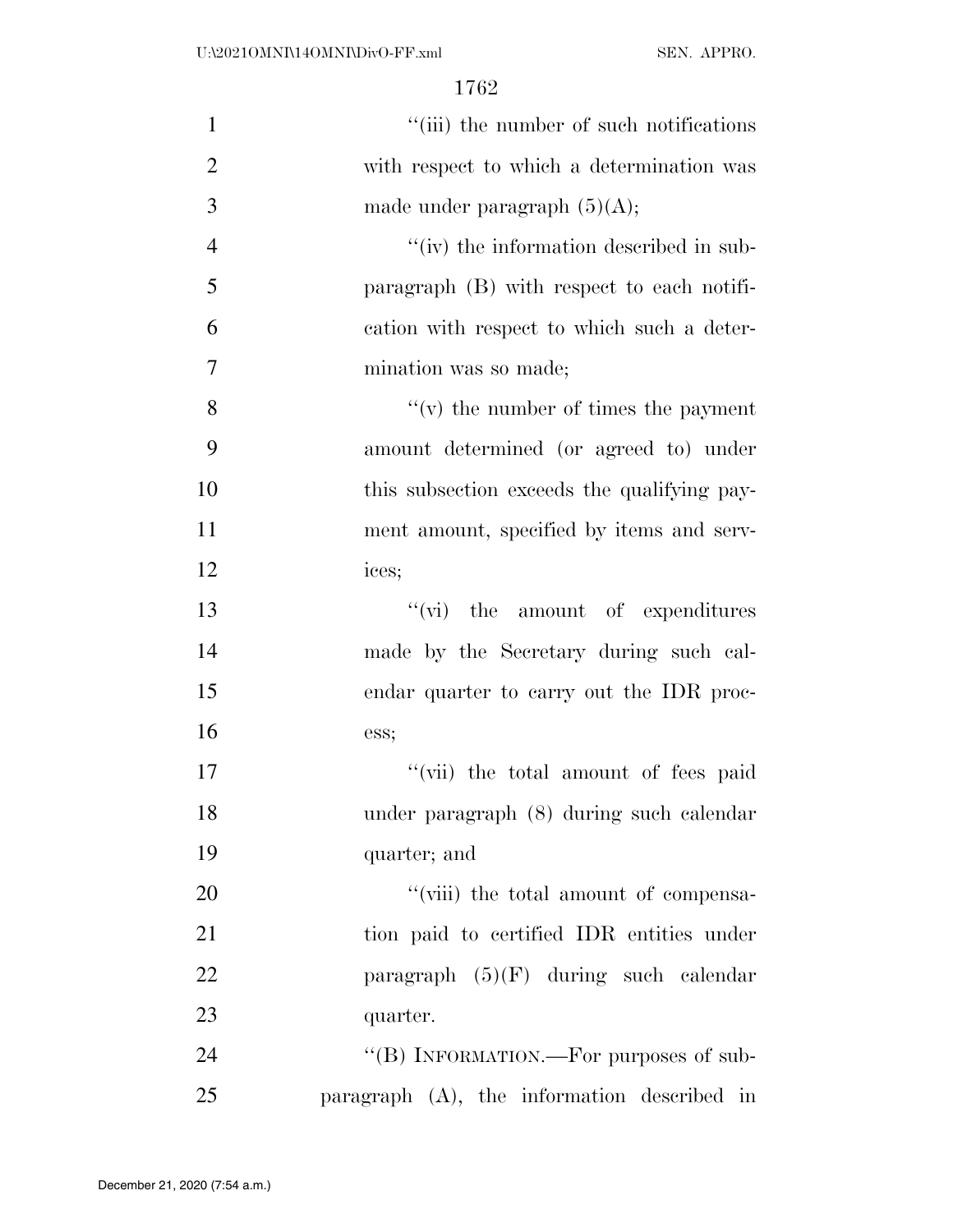| $\mathbf{1}$   | this subparagraph is, with respect to a notifica- |
|----------------|---------------------------------------------------|
| $\overline{2}$ | tion under paragraph $(1)(B)$ by a nonpartici-    |
| 3              | pating provider, nonparticipating emergency fa-   |
| $\overline{4}$ | cility, group health plan, or health insurance    |
| 5              | issuer offering group or individual health insur- |
| 6              | ance coverage-                                    |
| $\overline{7}$ | "(i) a description of each item and               |
| 8              | service included with respect to such notifi-     |
| 9              | cation;                                           |
| 10             | "(ii) the geography in which the items            |
| 11             | and services with respect to such notifica-       |
| 12             | tion were provided;                               |
| 13             | "(iii) the amount of the offer sub-               |
| 14             | mitted under paragraph $(5)(B)$ by the            |
| 15             | group health plan or health insurance             |
| 16             | issuer (as applicable) and by the non-            |
| 17             | participating provider or nonparticipating        |
| 18             | emergency facility (as applicable) expressed      |
| 19             | as a percentage of the qualifying payment         |
| 20             | amount;                                           |
| 21             | "(iv) whether the offer selected by the           |
| 22             | certified IDR entity under paragraph (5)          |
| 23             | to be the payment applied was the offer           |
| 24             | submitted by such plan or issuer (as appli-       |
| 25             | cable) or by such provider or facility (as        |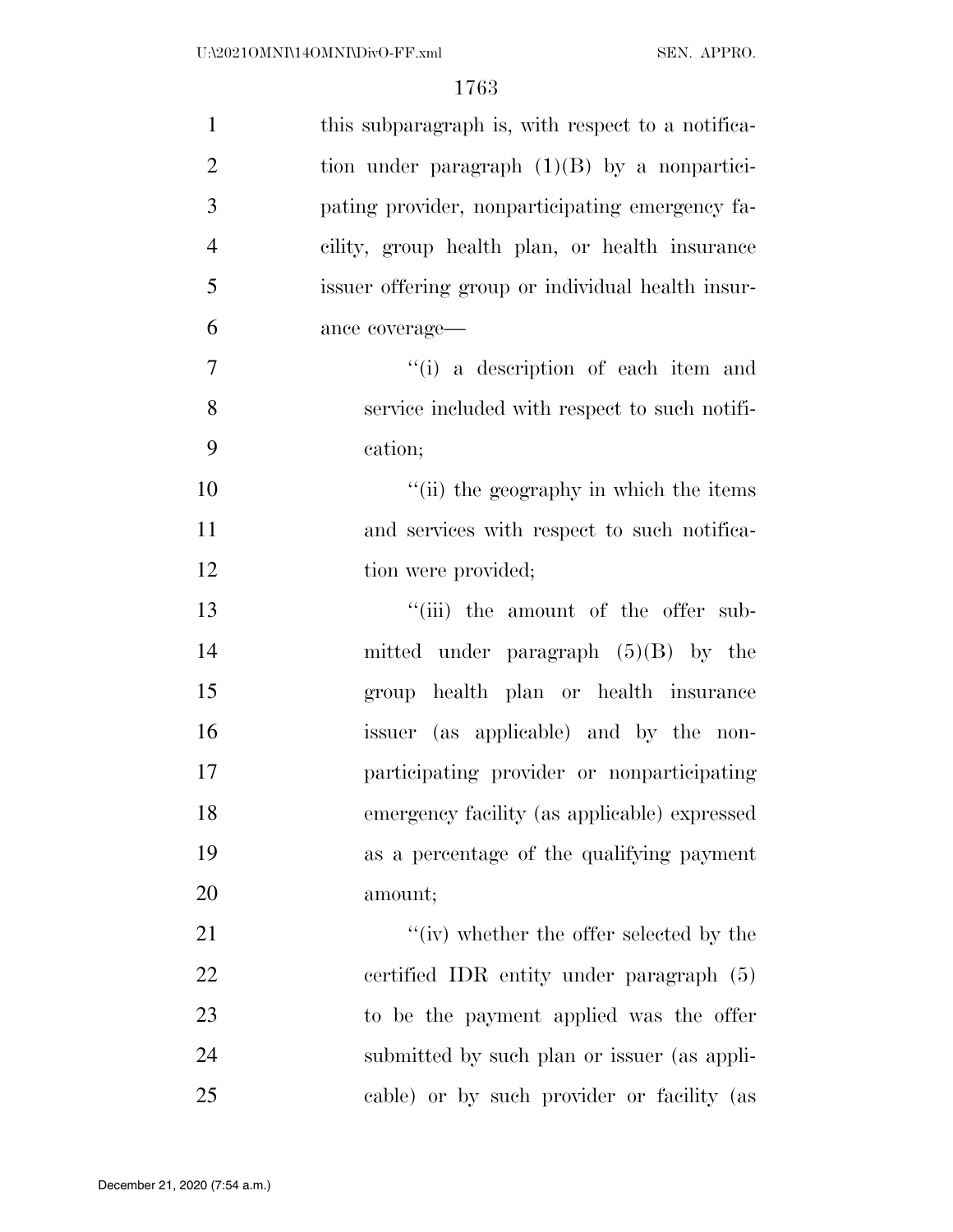| $\mathbf{1}$   | applicable) and the amount of such offer          |
|----------------|---------------------------------------------------|
| $\overline{2}$ | so selected expressed as a percentage of          |
| 3              | the qualifying payment amount;                    |
| $\overline{4}$ | $f'(v)$ the category and practice spe-            |
| 5              | eialty of each such provider or facility in-      |
| 6              | volved in furnishing such items and serv-         |
| $\overline{7}$ | ices;                                             |
| 8              | "(vi) the identity of the health plan or          |
| 9              | health insurance issuer, provider, or facil-      |
| 10             | ity, with respect to the notification;            |
| 11             | "(vii) the length of time in making               |
| 12             | each determination;                               |
| 13             | "(viii) the compensation paid to the              |
| 14             | certified IDR entity with respect to the          |
| 15             | settlement or determination; and                  |
| 16             | "(ix) any other information specified             |
| 17             | by the Secretary.                                 |
| 18             | "(C) IDR ENTITY REQUIREMENTS.—For                 |
| 19             | 2022 and each subsequent year, an IDR entity,     |
| 20             | as a condition of certification as an IDR entity, |
| 21             | shall submit to the Secretary such information    |
| 22             | as the Secretary determines necessary to carry    |
| 23             | out the provisions of this subsection.            |
| 24             | CLARIFICATION.—The<br>$\lq\lq (D)$<br>Secretary   |
| 25             | shall ensure the public reporting under this      |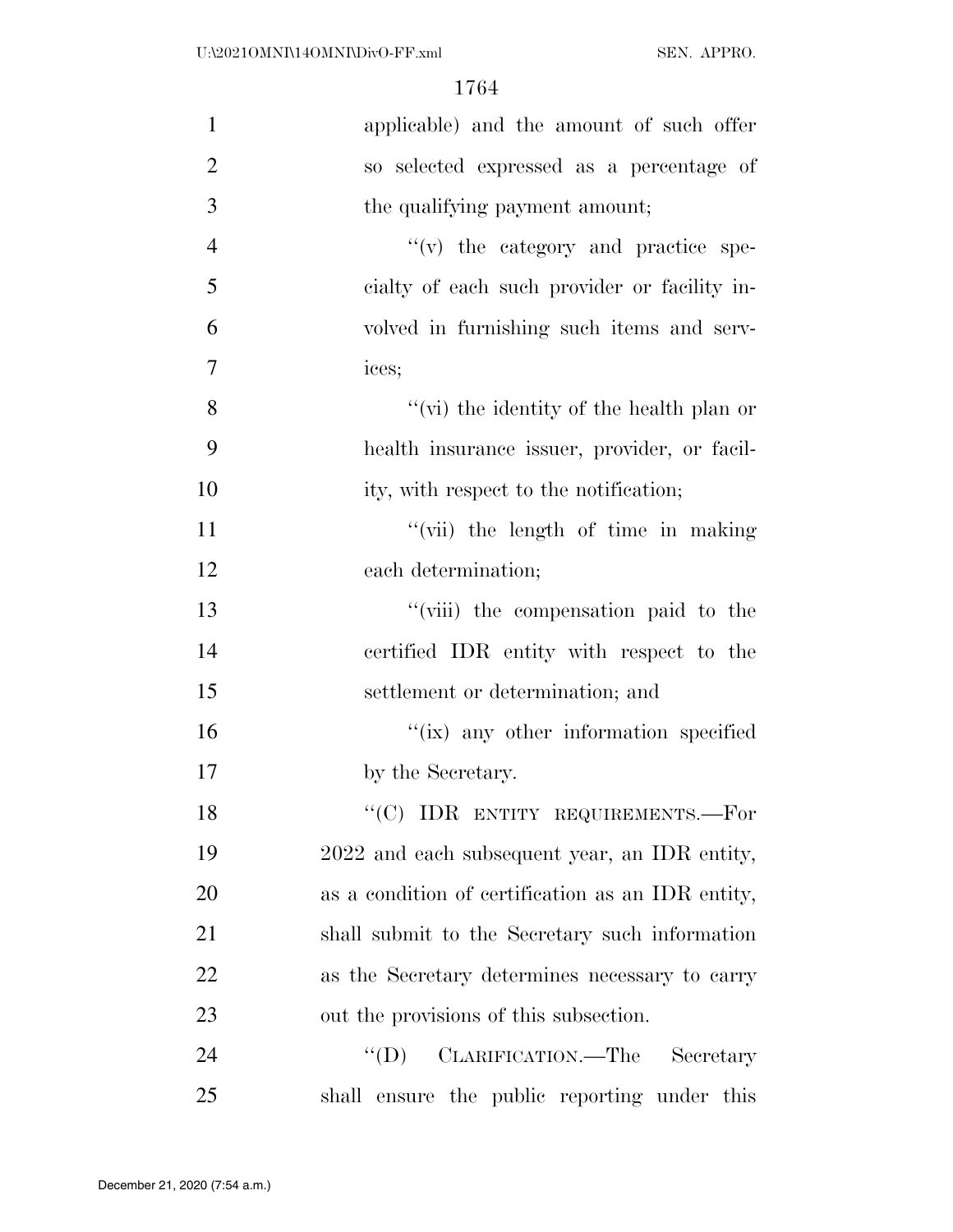| $\mathbf{1}$   | paragraph does not contain information that      |
|----------------|--------------------------------------------------|
| 2              | would disclose privileged or confidential infor- |
| 3              | mation of a group health plan or health insur-   |
| $\overline{4}$ | ance issuer offering group or individual health  |
| 5              | insurance coverage or of a provider or facility. |
| 6              | $\cdot$ (8) ADMINISTRATIVE FEE.—                 |

7 "'(A) IN GENERAL.—Each party to a deter- mination under paragraph (5) to which an enti- ty is selected under paragraph (3) in a year shall pay to the Secretary, at such time and in such manner as specified by the Secretary, a fee for participating in the IDR process with re- spect to such determination in an amount de-scribed in subparagraph (B) for such year.

15 "(B) AMOUNT OF FEE.—The amount de- scribed in this subparagraph for a year is an amount established by the Secretary in a man- ner such that the total amount of fees paid under this paragraph for such year is estimated to be equal to the amount of expenditures esti- mated to be made by the Secretary for such year in carrying out the IDR process.

23 "(9) WAIVER AUTHORITY.—The Secretary may modify any deadline or other timing requirement specified under this subsection (other than the es-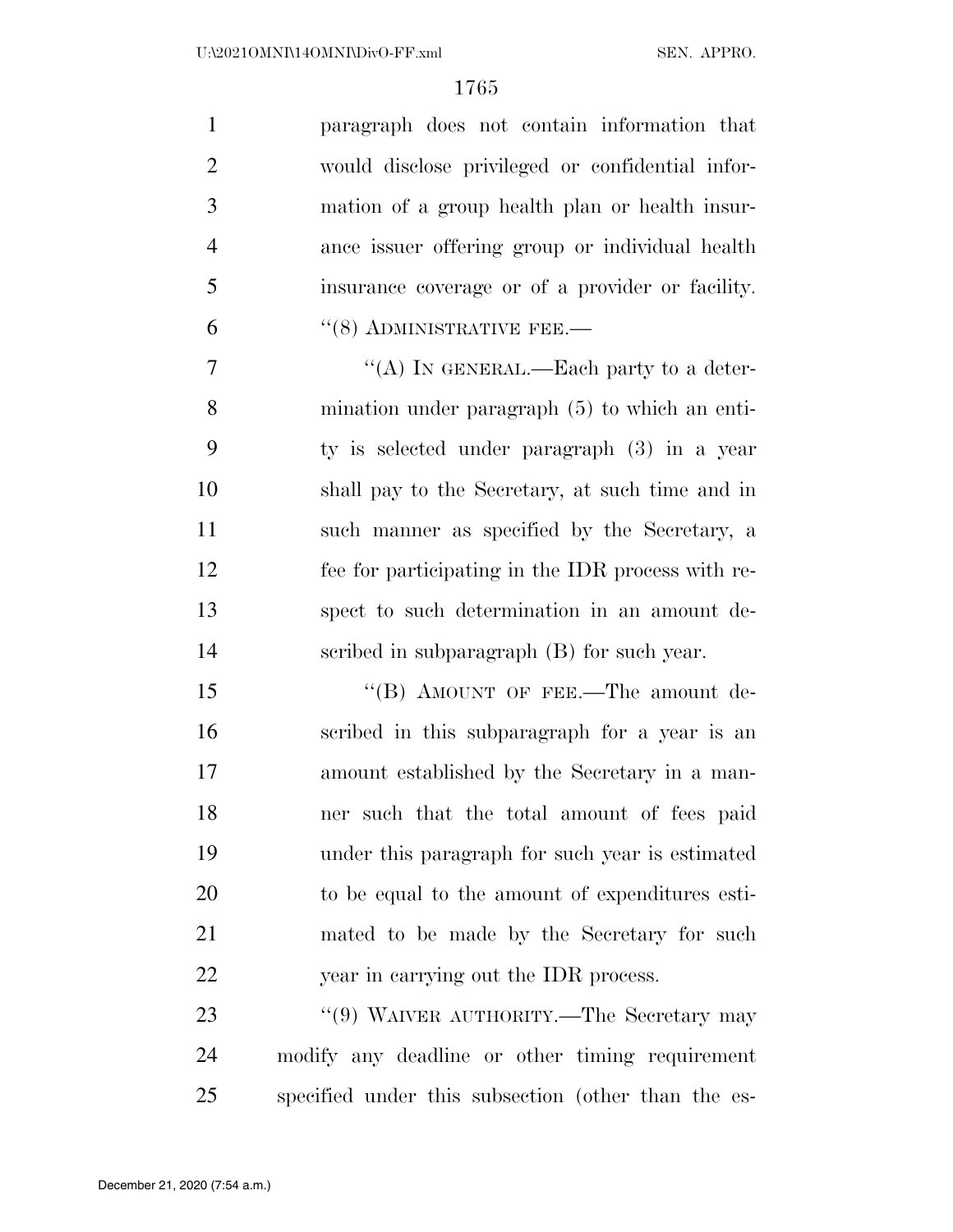| $\mathbf{1}$   | tablishment date for the IDR process under para-           |
|----------------|------------------------------------------------------------|
| $\overline{2}$ | graph $(2)(A)$ and other than under paragraph $(6)$        |
| 3              | in cases of extenuating circumstances, as specified        |
| $\overline{4}$ | by the Secretary, or to ensure that all claims that        |
| 5              | occur during a 90-day period described in paragraph        |
| 6              | $(5)(E)(ii)$ , but with respect to which a notification is |
| 7              | not permitted by reason of such paragraph to be            |
| 8              | submitted under paragraph $(1)(B)$ during such pe-         |
| 9              | riod, are eligible for the IDR process.".                  |
| 10             | (b) ERISA.—Section 716 of the Employee Retire-             |
| 11             | ment Income Security Act of 1974, as added by section      |
| 12             | $102$ , is amended—                                        |
| 13             | $(1)$ by redesignating subsection $(e)$ as sub-            |
| 14             | section $(d)$ ; and                                        |
| 15             | $(2)$ by inserting after subsection (b) the fol-           |
| 16             | lowing new subsection:                                     |
| 17             | "(c) DETERMINATION OF OUT-OF-NETWORK RATES                 |
| 18             | TO BE PAID BY HEALTH PLANS; INDEPENDENT DISPUTE            |
| 19             | RESOLUTION PROCESS.                                        |
| 20             | "(1) DETERMINATION THROUGH OPEN NEGO-                      |
| 21             | TIATION.                                                   |
| 22             | "(A) IN GENERAL.—With respect to an                        |
| 23             | item or service furnished in a year by a non-              |
| 24             | participating provider or a nonparticipating fa-           |
| 25             | cility, with respect to a group health plan or             |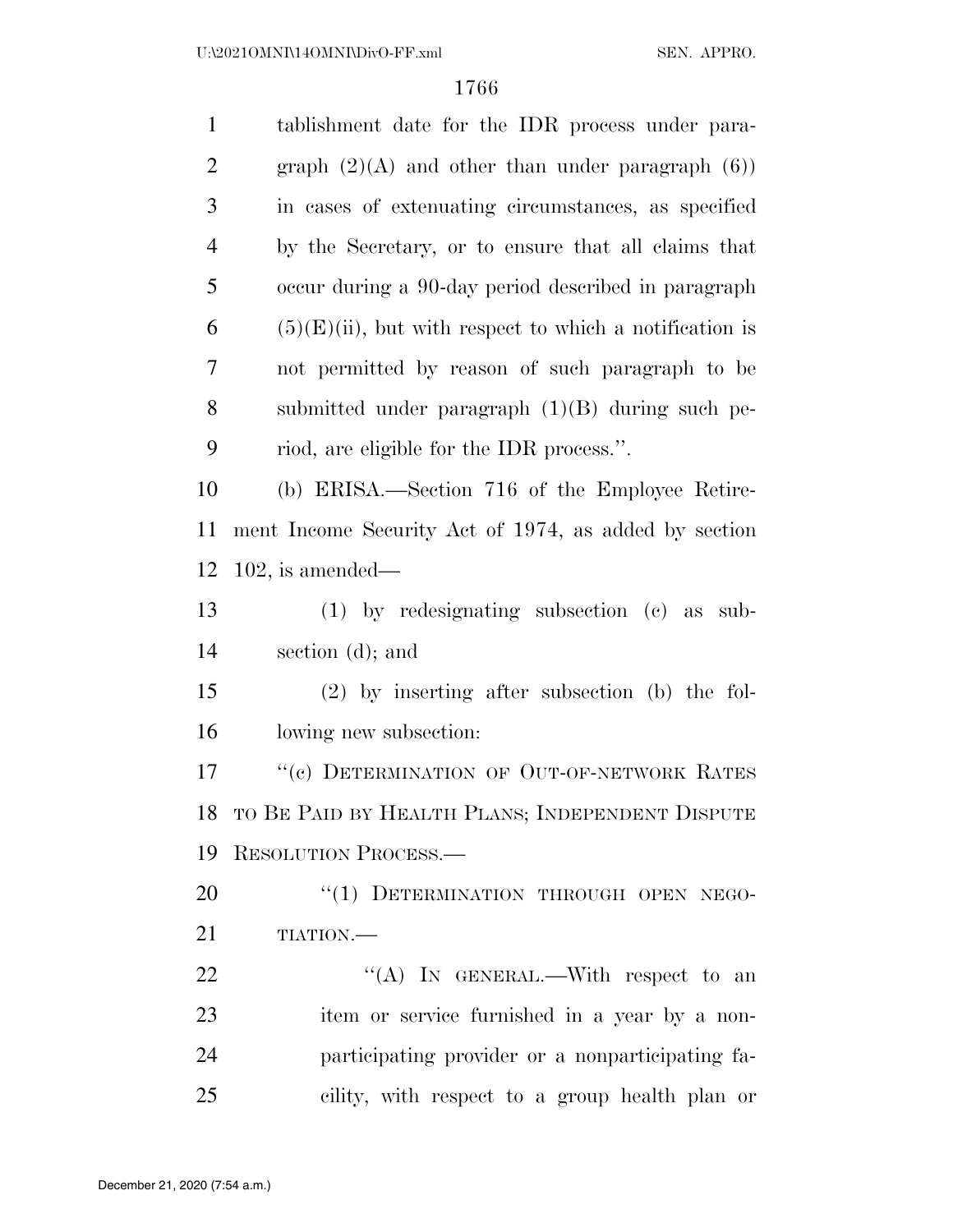health insurance issuer offering group health insurance coverage, in a State described in sub-3 section  $(a)(3)(K)(ii)$  with respect to such plan or coverage and provider or facility, and for which a payment is required to be made by the 6 plan or coverage pursuant to subsection  $(a)(1)$  $7 \quad$  or (b)(1), the provider or facility (as applicable) or plan or coverage may, during the 30-day pe- riod beginning on the day the provider or facil- ity receives an initial payment or a notice of de- nial of payment from the plan or coverage re- garding a claim for payment for such item or service, initiate open negotiations under this paragraph between such provider or facility and plan or coverage for purposes of determining, during the open negotiation period, an amount agreed on by such provider or facility, respec- tively, and such plan or coverage for payment (including any cost-sharing) for such item or service. For purposes of this subsection, the open negotiation period, with respect to an item or service, is the 30-day period beginning on the date of initiation of the negotiations with 24 respect to such item or service.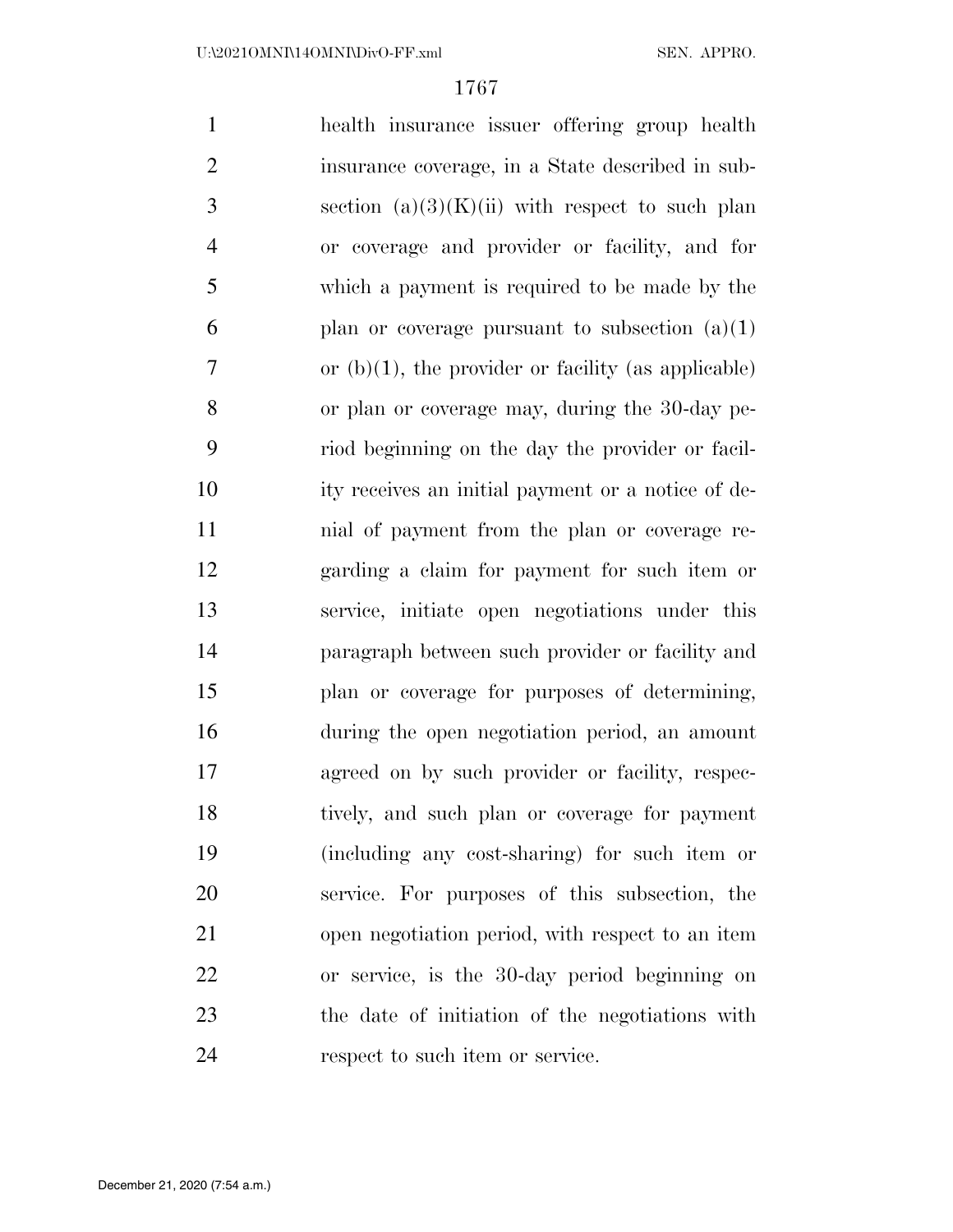1 "(B) ACCESSING INDEPENDENT DISPUTE RESOLUTION PROCESS IN CASE OF FAILED NE- GOTIATIONS.—In the case of open negotiations pursuant to subparagraph (A), with respect to an item or service, that do not result in a deter- mination of an amount of payment for such item or service by the last day of the open nego- tiation period described in such subparagraph with respect to such item or service, the pro- vider or facility (as applicable) or group health plan or health insurance issuer offering group health insurance coverage that was party to such negotiations may, during the 4-day period beginning on the day after such open negotia- tion period, initiate the independent dispute res- olution process under paragraph (2) with re- spect to such item or service. The independent dispute resolution process shall be initiated by a party pursuant to the previous sentence by submission to the other party and to the Sec- retary of a notification (containing such infor- mation as specified by the Secretary) and for purposes of this subsection, the date of initi- ation of such process shall be the date of such submission or such other date specified by the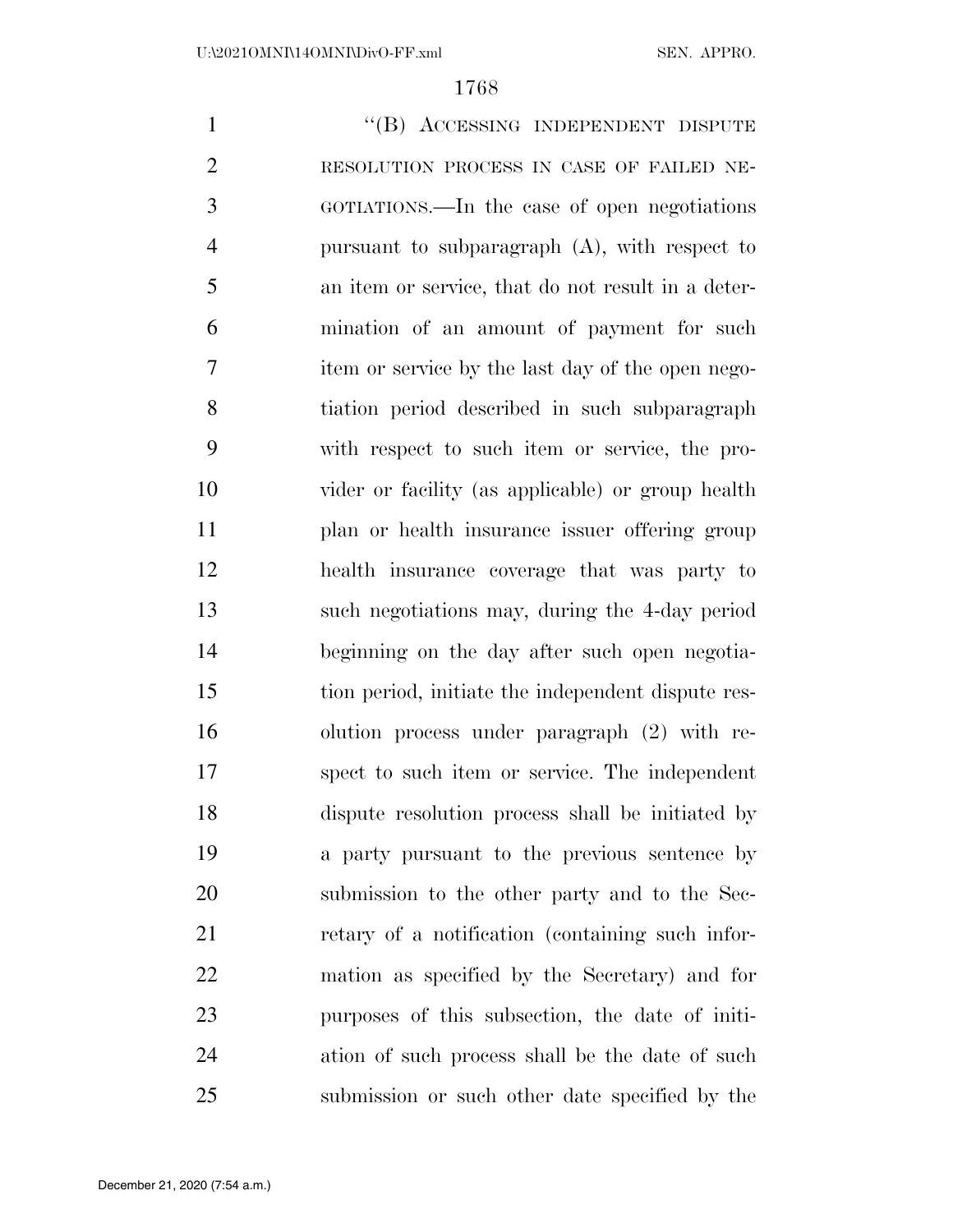Secretary pursuant to regulations that is not later than the date of receipt of such notifica- tion by both the other party and the Secretary. 4 "(2) INDEPENDENT DISPUTE RESOLUTION PROCESS AVAILABLE IN CASE OF FAILED OPEN NE-GOTIATIONS.—

7 "'(A) ESTABLISHMENT.—Not later than 1 year after the date of the enactment of this subsection, the Secretary, jointly with the Sec- retary of Health and Human Services and the Secretary of the Treasury, shall establish by regulation one independent dispute resolution process (referred to in this subsection as the 'IDR process') under which, in the case of an item or service with respect to which a provider or facility (as applicable) or group health plan or health insurance issuer offering group health insurance coverage submits a notification under paragraph (1)(B) (in this subsection referred to as a 'qualified IDR item or service'), a certified IDR entity under paragraph (4) determines, subject to subparagraph (B) and in accordance with the succeeding provisions of this sub-section, the amount of payment under the plan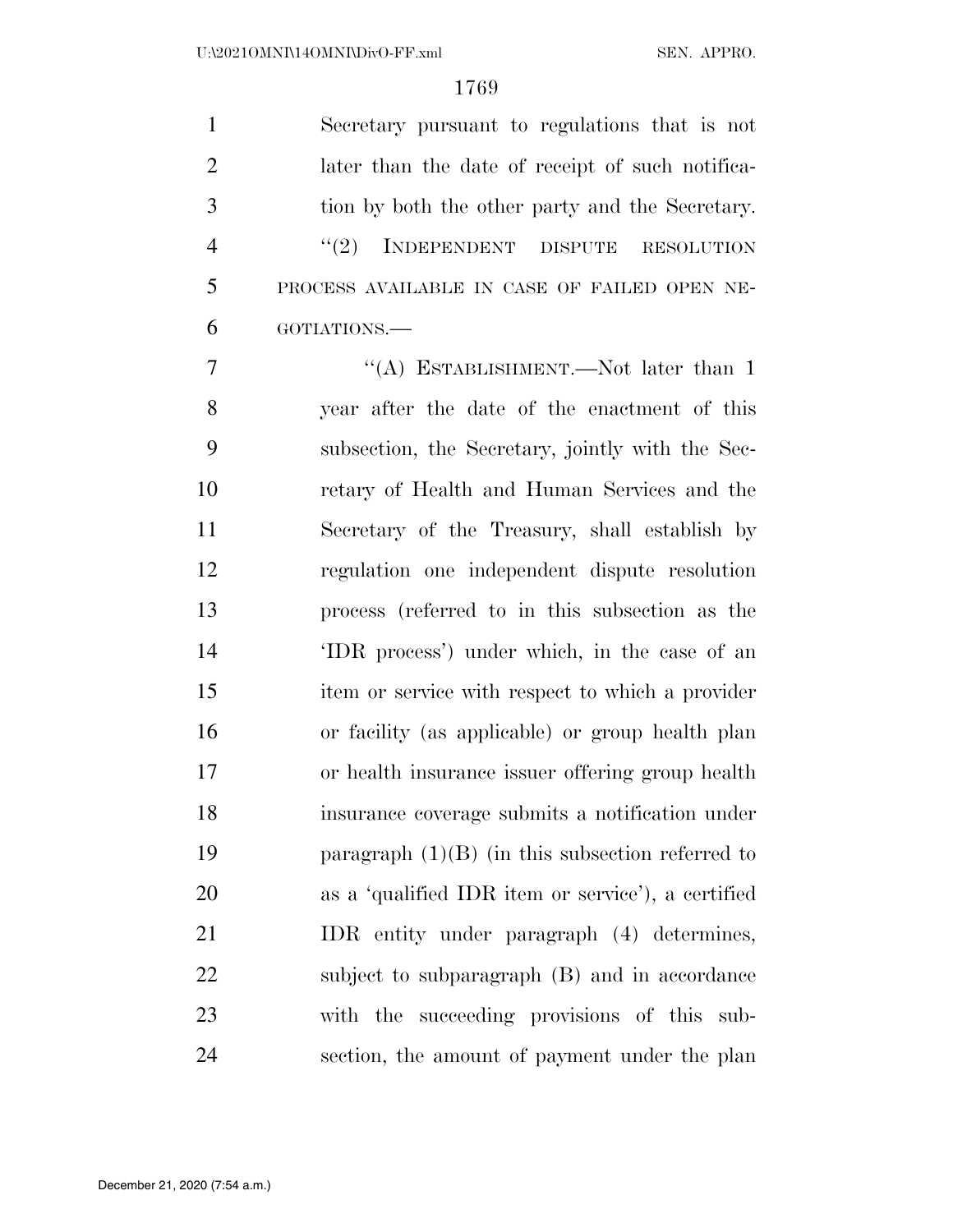or coverage for such item or service furnished 2 by such provider or facility.

3 "(B) AUTHORITY TO CONTINUE NEGOTIA- TIONS.—Under the independent dispute resolu- tion process, in the case that the parties to a determination for a qualified IDR item or serv- ice agree on a payment amount for such item or service during such process but before the date on which the entity selected with respect to such determination under paragraph (4) makes such determination under paragraph (5), such amount shall be treated for purposes of sub-13 section  $(a)(3)(K)(ii)$  as the amount agreed to by such parties for such item or service. In the case of an agreement described in the previous sentence, the independent dispute resolution process shall provide for a method to determine how to allocate between the parties to such de- termination the payment of the compensation of the entity selected with respect to such deter-mination.

22 "'(C) CLARIFICATION.—A nonparticipating provider may not, with respect to an item or service furnished by such provider, submit a no-tification under paragraph (1)(B) if such pro-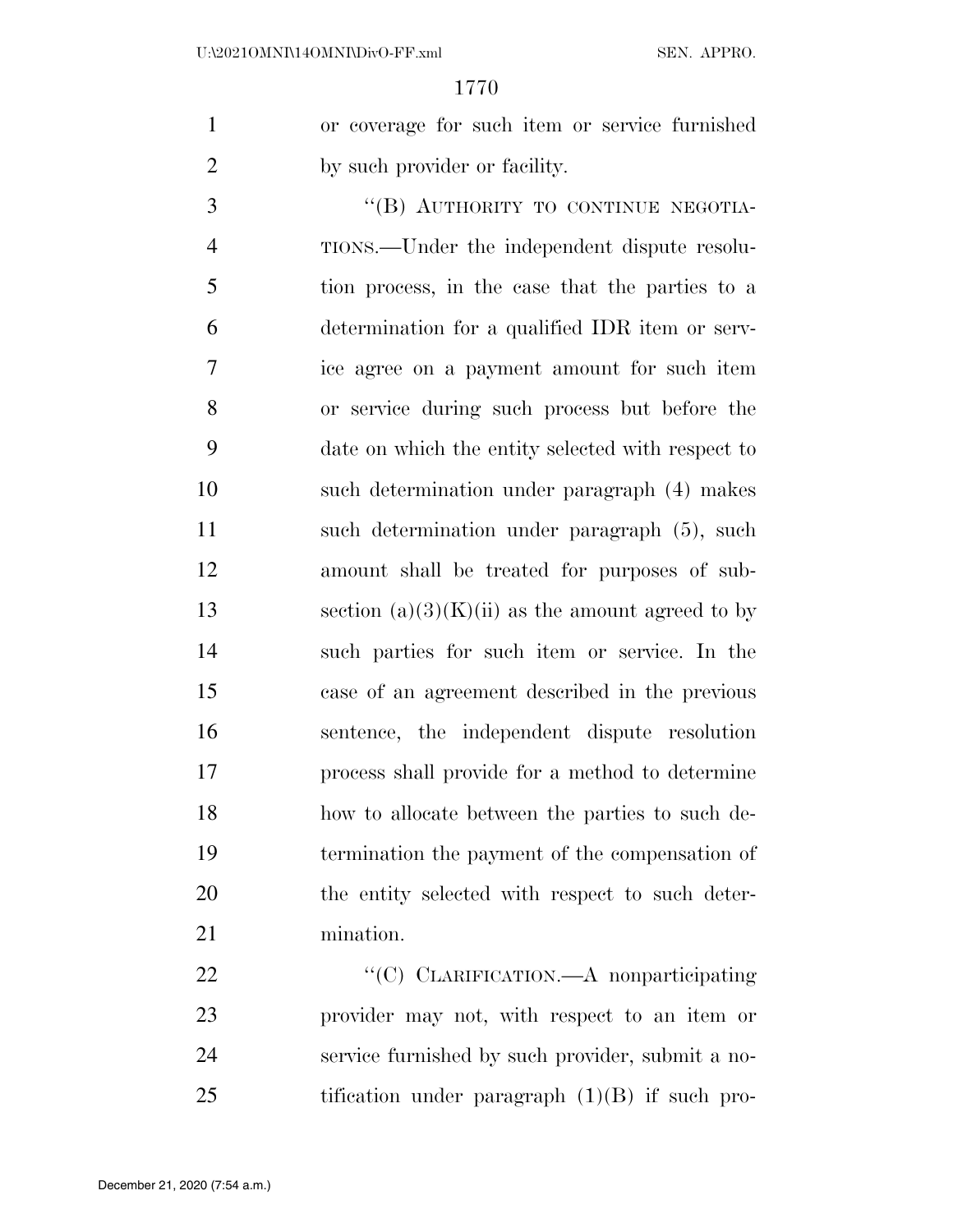| $\mathbf{1}$   | vider is exempt from the requirement under        |
|----------------|---------------------------------------------------|
| $\overline{2}$ | subsection (a) of section $2799B-2$ of the Public |
| 3              | Health Service Act with respect to such item or   |
| $\overline{4}$ | service pursuant to subsection (b) of such sec-   |
| 5              | tion.                                             |
| 6              | "(3) TREATMENT OF BATCHING OF ITEMS AND           |
| $\overline{7}$ | SERVICES.-                                        |
| 8              | "(A) IN GENERAL.—Under the IDR proc-              |
| 9              | ess, the Secretary shall specify criteria under   |
| 10             | which multiple qualified IDR dispute items and    |
| 11             | services are permitted to be considered jointly   |
| 12             | as part of a single determination by an entity    |
| 13             | for purposes of encouraging the efficiency (in-   |
| 14             | cluding minimizing costs) of the IDR process.     |
| 15             | Such items and services may be so considered      |
| 16             | only if—                                          |
| 17             | "(i) such items and services to be in-            |
| 18             | cluded in such determination are furnished        |
| 19             | by the same provider or facility;                 |
| 20             | "(ii) payment for such items and serv-            |
| 21             | ices is required to be made by the same           |
| 22             | group health plan or health insurance             |
| 23             | issuer;                                           |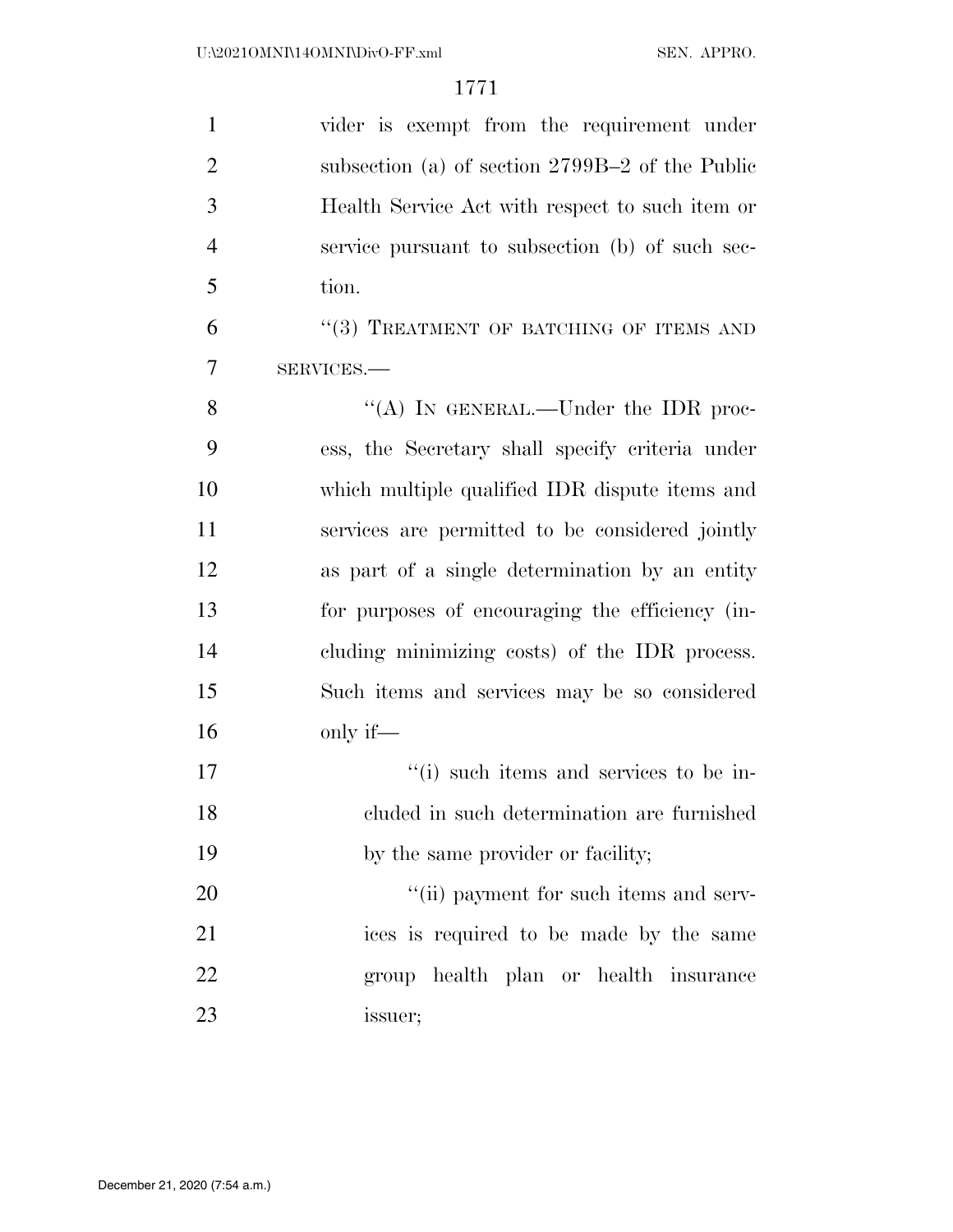1  $"$ (iii) such items and services are re- lated to the treatment of a similar condi-tion; and

 $''(iv)$  such items and services were furnished during the 30 day period fol- lowing the date on which the first item or service included with respect to such deter- mination was furnished or an alternative period as determined by the Secretary, for use in limited situations, such as by the consent of the parties or in the case of low- volume items and services, to encourage procedural efficiency and minimize health 14 plan and provider administrative costs.

15 "(B) TREATMENT OF BUNDLED PAY- MENTS.—In carrying out subparagraph (A), the Secretary shall provide that, in the case of items and services which are included by a pro- vider or facility as part of a bundled payment, such items and services included in such bun- dled payment may be part of a single deter-mination under this subsection.

23 "(4) CERTIFICATION AND SELECTION OF IDR ENTITIES.—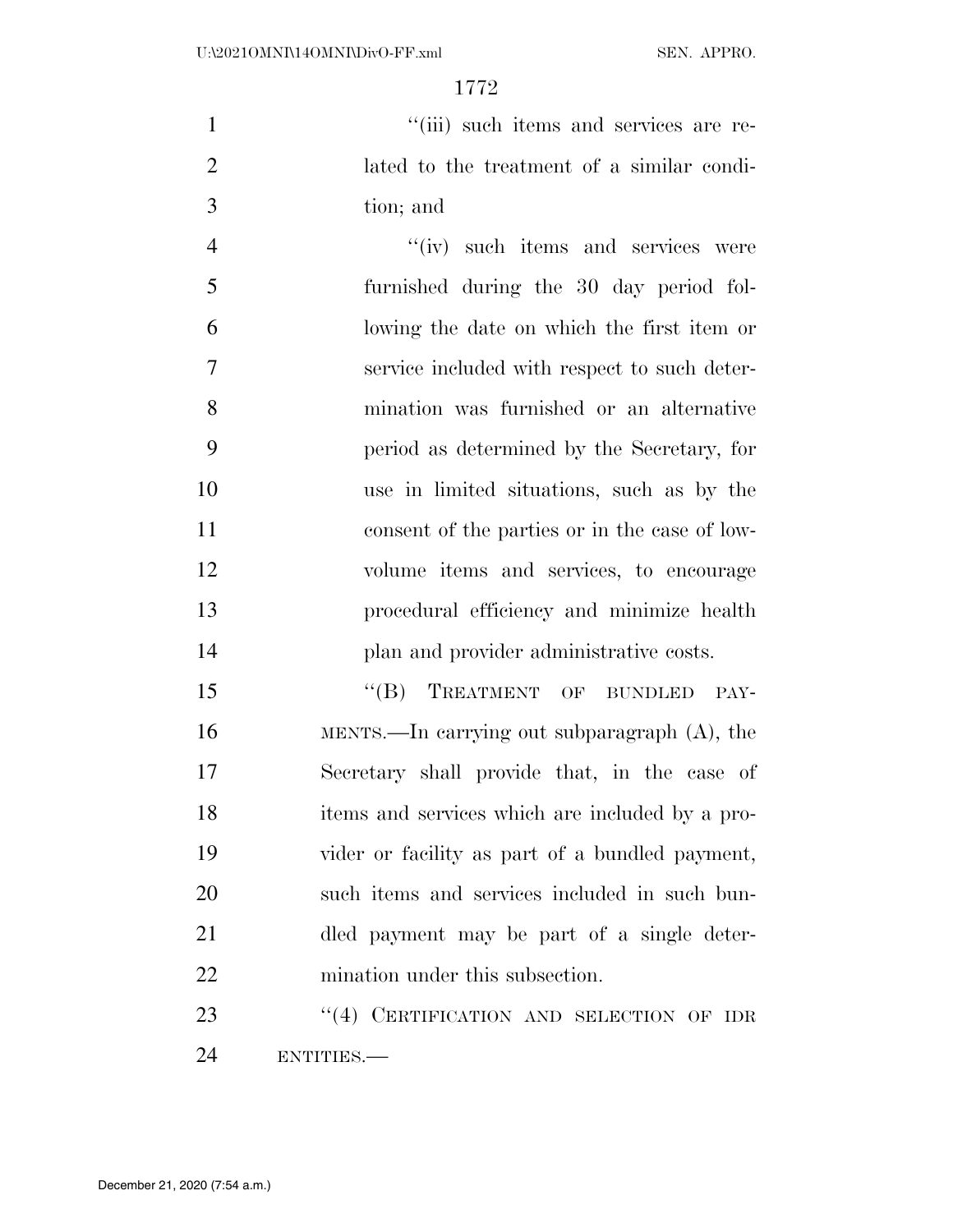| $\mathbf{1}$   | "(A) IN GENERAL.—The Secretary, jointly            |
|----------------|----------------------------------------------------|
| $\overline{2}$ | with the Secretary of Health and Human Serv-       |
| 3              | ices and Secretary of the Treasury, shall estab-   |
| $\overline{4}$ | lish a process to certify (including to recertify) |
| 5              | entities under this paragraph. Such process        |
| 6              | shall ensure that an entity so certified—          |
| 7              | "(i) has (directly or through contracts)"          |
| 8              | or other arrangements) sufficient medical,         |
| 9              | legal, and other expertise and sufficient          |
| 10             | staffing to make determinations described          |
| 11             | in paragraph $(5)$ on a timely basis;              |
| 12             | $\lq\lq$ (ii) is not—                              |
| 13             | "(I) a group health plan or                        |
| 14             | health insurance issuer offering group             |
| 15             | health insurance coverage, provider,               |
| 16             | or facility;                                       |
| 17             | "(II) an affiliate or a subsidiary                 |
| 18             | of such a group health plan or health              |
| 19             | insurance issuer, provider, or facility;           |
| 20             | <b>or</b>                                          |
| 21             | "(III) an affiliate or subsidiary of               |
| 22             | a professional or trade association of             |
| 23             | such group health plans or health in-              |
| 24             | surance issuers or of providers or fa-             |
| 25             | cilities;                                          |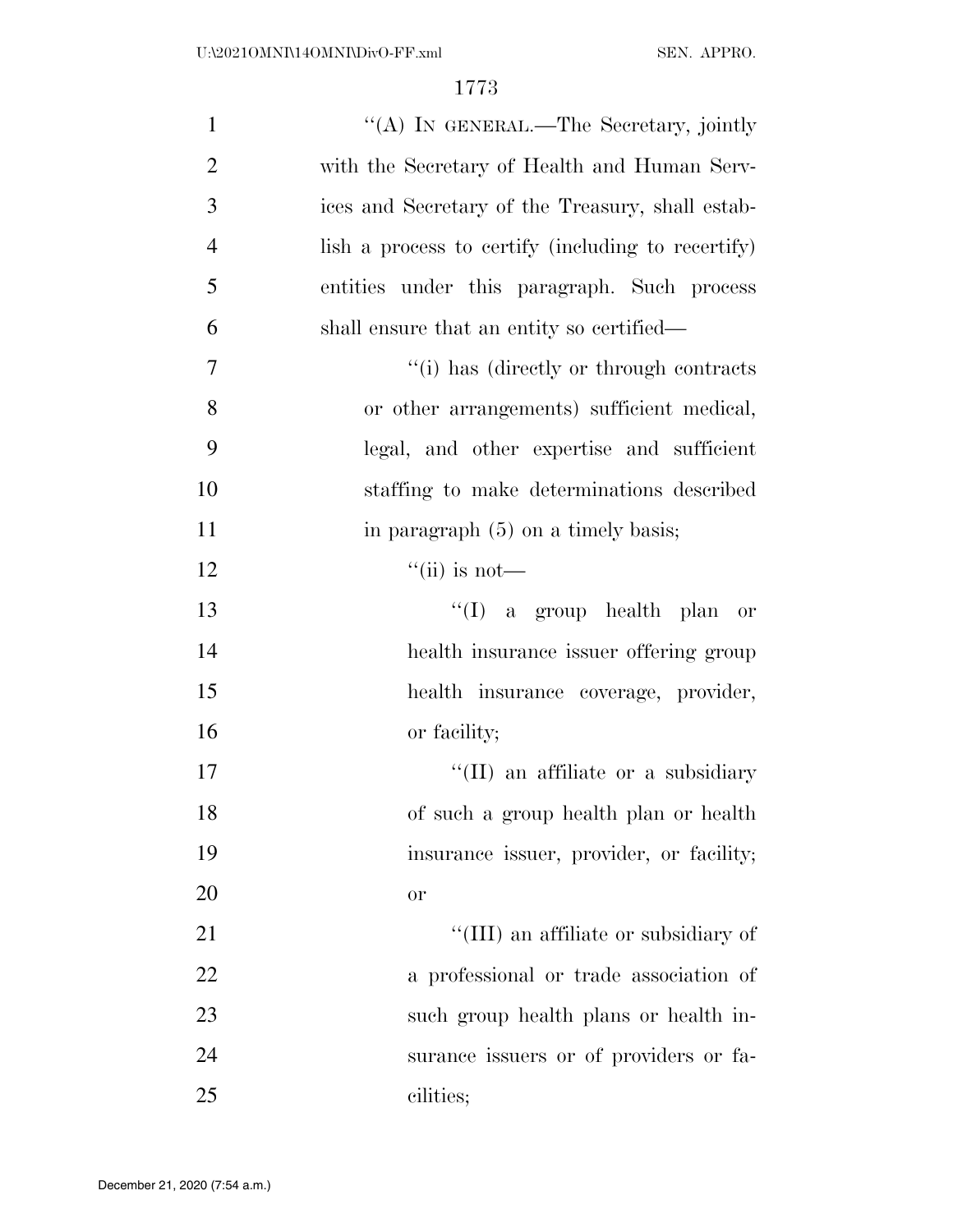| $\mathbf{1}$   | "(iii) carries out the responsibilities of          |
|----------------|-----------------------------------------------------|
| $\overline{2}$ | such an entity in accordance with this sub-         |
| 3              | section;                                            |
| $\overline{4}$ | "(iv) meets appropriate indicators of               |
| 5              | fiscal integrity;                                   |
| 6              | $f'(v)$ maintains the confidentiality (in           |
| 7              | accordance with regulations promulgated             |
| 8              | by the Secretary) of individually identifi-         |
| 9              | able health information obtained in the             |
| 10             | course of conducting such determinations;           |
| 11             | "(vi) does not under the IDR process                |
| 12             | carry out any determination with respect            |
| 13             | to which the entity would not pursuant to           |
| 14             | subclause $(I)$ , $(II)$ , or $(III)$ of subpara-   |
| 15             | $graph$ (F)(i) be eligible for selection; and       |
| 16             | "(vii) meets such other requirements                |
| 17             | as determined appropriate by the Sec-               |
| 18             | retary.                                             |
| 19             | "(B) PERIOD OF CERTIFICATION.—Subject               |
| 20             | to subparagraph $(C)$ , each certification (includ- |
| 21             | ing a recertification) of an entity under the       |
| 22             | process described in subparagraph (A) shall be      |
| 23             | for a 5-year period.                                |
| 24             | "(C) REVOCATION.—A certification of an              |
| 25             | entity under this paragraph may be revoked          |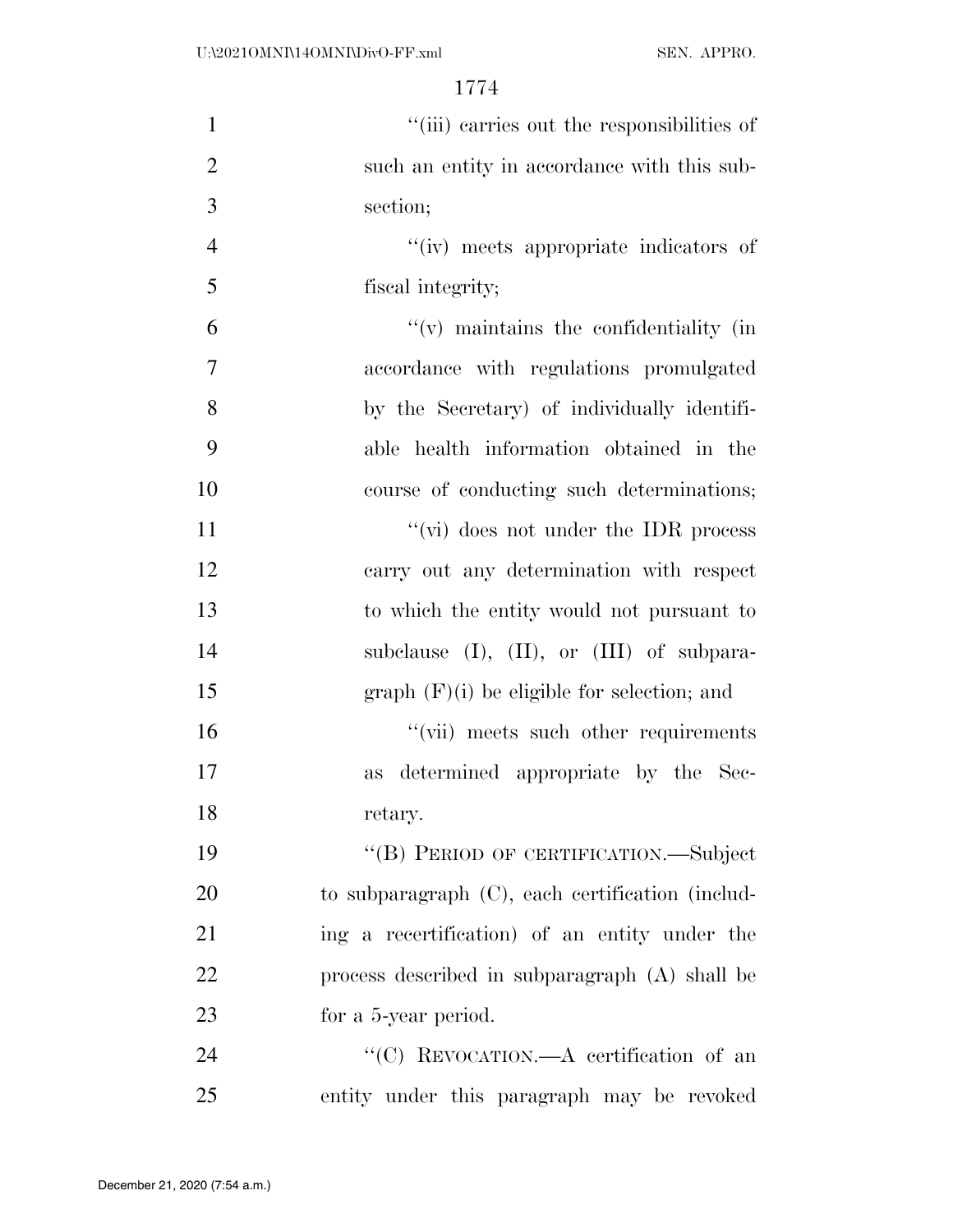under the process described in subparagraph (A) if the entity has a pattern or practice of noncompliance with any of the requirements de-scribed in such subparagraph.

 ''(D) PETITION FOR DENIAL OR WITH- DRAWAL.—The process described in subpara- graph (A) shall ensure that an individual, pro- vider, facility, or group health plan or health in- surance issuer offering group health insurance coverage may petition for a denial of a certifi- cation or a revocation of a certification with re- spect to an entity under this paragraph for fail-ure of meeting a requirement of this subsection.

14 "(E) SUFFICIENT NUMBER OF ENTI- TIES.—The process described in subparagraph (A) shall ensure that a sufficient number of en- tities are certified under this paragraph to en- sure the timely and efficient provision of deter-minations described in paragraph (5).

20 "(F) SELECTION OF CERTIFIED IDR ENTI- TY.—The Secretary shall, with respect to the determination of the amount of payment under this subsection of an item or service, provide for a method—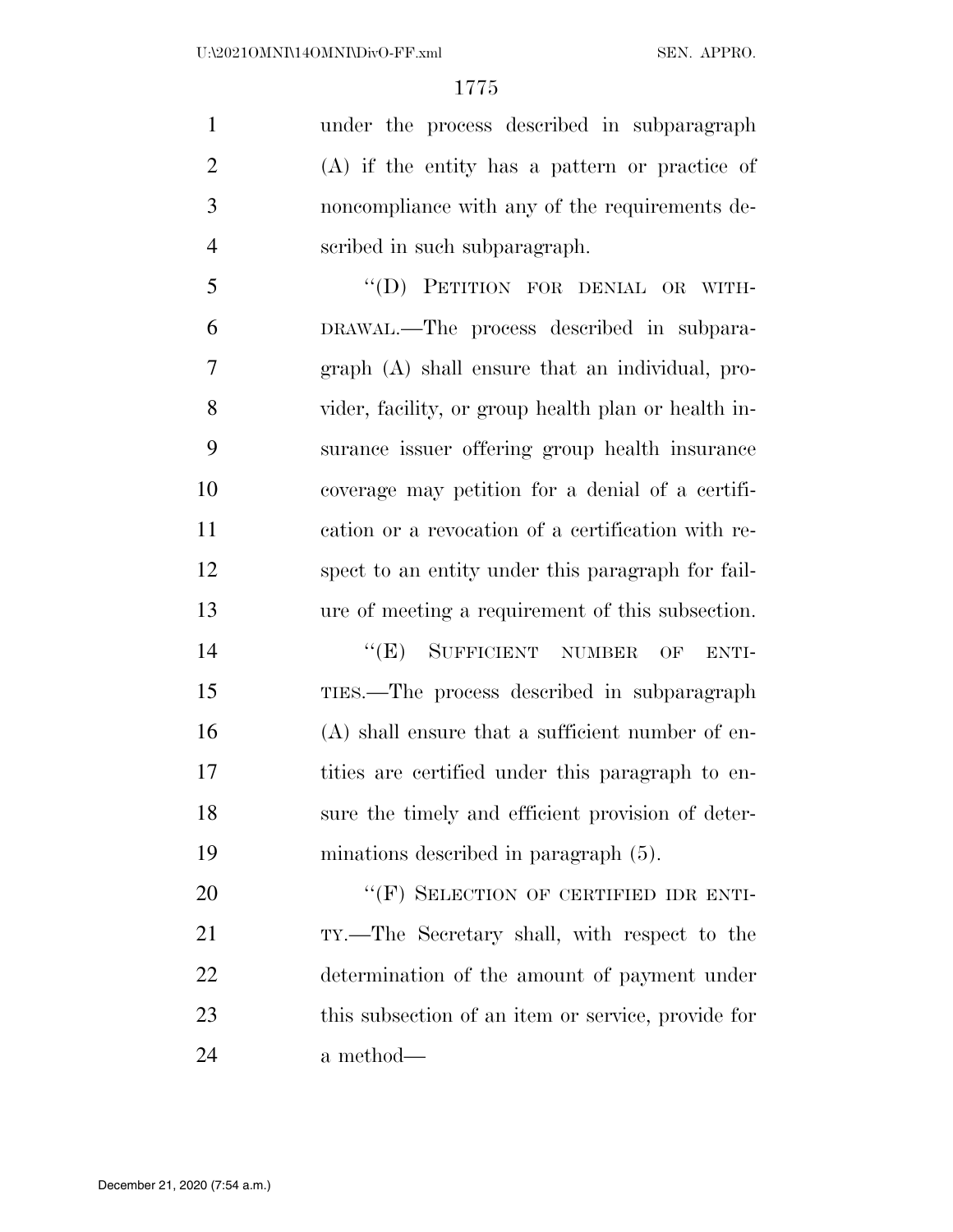| $\mathbf{1}$   | "(i) that allows for the group health           |
|----------------|-------------------------------------------------|
| $\overline{2}$ | plan or health insurance issuer offering        |
| 3              | group health insurance coverage and the         |
| $\overline{4}$ | nonparticipating provider or the<br>non-        |
| 5              | participating emergency facility (as appli-     |
| 6              | cable) involved in a notification under         |
| 7              | paragraph $(1)(B)$ to jointly select, not later |
| 8              | than the last day of the 3-business day pe-     |
| 9              | riod following the date of the initiation of    |
| 10             | the process with respect to such item or        |
| 11             | service, for purposes of making such deter-     |
| 12             | mination, an entity certified under this        |
| 13             | paragraph that—                                 |
| 14             | $\lq\lq$ (I) is not a party to such deter-      |
| 15             | mination or an employee or agent of             |
| 16             | such a party;                                   |
| 17             | "(II) does not have a material fa-              |
| 18             | milial, financial, or professional rela-        |
| 19             | tionship with such a party; and                 |
| 20             | "(III) does not otherwise have a                |
| 21             | conflict of interest with such a party          |
| 22             | (as determined by the Secretary); and           |
| 23             | "(ii) that requires, in the case such           |
| 24             | parties do not make such selection by such      |
| 25             | last day, the Secretary to, not later than 6    |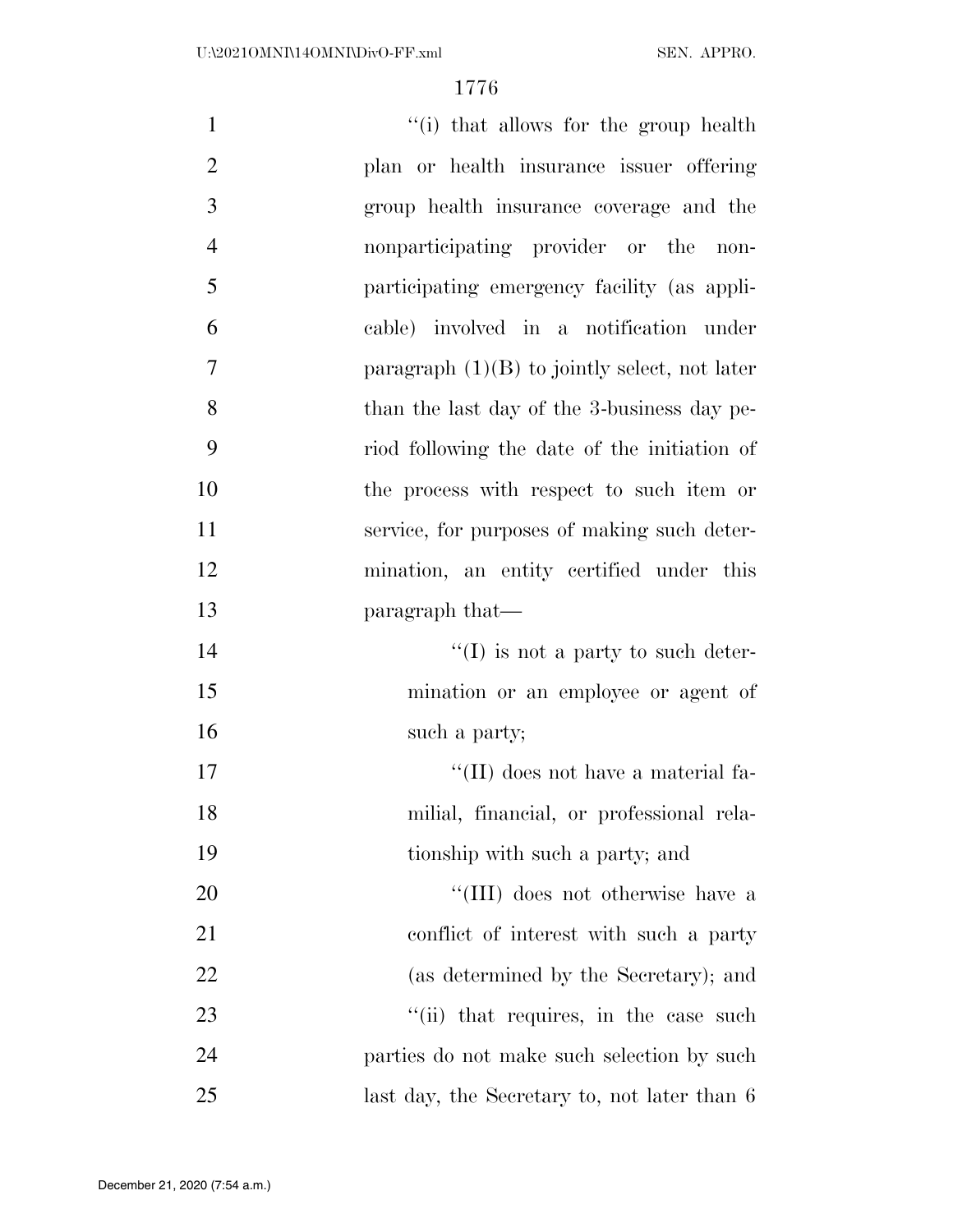| $\mathbf{1}$   | business days after such date of initi-                      |
|----------------|--------------------------------------------------------------|
| $\mathbf{2}$   | ation-                                                       |
| $\mathfrak{Z}$ | $\lq\lq$ select such an entity that                          |
| $\overline{4}$ | satisfies subclauses (I) through (III)                       |
| 5              | of clause $(i)$ ; and                                        |
| 6              | $\lq$ (II) provide notification of such                      |
| $\overline{7}$ | selection to the provider or facility (as                    |
| 8              | applicable) and the plan or issuer (as                       |
| 9              | applicable) party to such determina-                         |
| 10             | tion.                                                        |
| 11             | An entity selected pursuant to the previous sentence to      |
| 12             | make a determination described in such sentence shall be     |
| 13             | referred to in this subsection as the 'certified IDR entity' |
| 14             | with respect to such determination.                          |
| 15             | "(5) PAYMENT DETERMINATION.-                                 |
| 16             | "(A) IN GENERAL.—Not later than 30                           |
| 17             | days after the date of selection of the certified            |
| 18             | IDR entity with respect to a determination for               |
| 19             | a qualified IDR item or service, the certified               |
| 20             | IDR entity shall—                                            |
| 21             | "(i) taking into account the consider-                       |
| 22             | ations specified in subparagraph $(C)$ , select              |
| 23             | one of the offers submitted under subpara-                   |
| 24             | $graph(B)$ to be the amount of payment for                   |
| 25             | such item or service determined under this                   |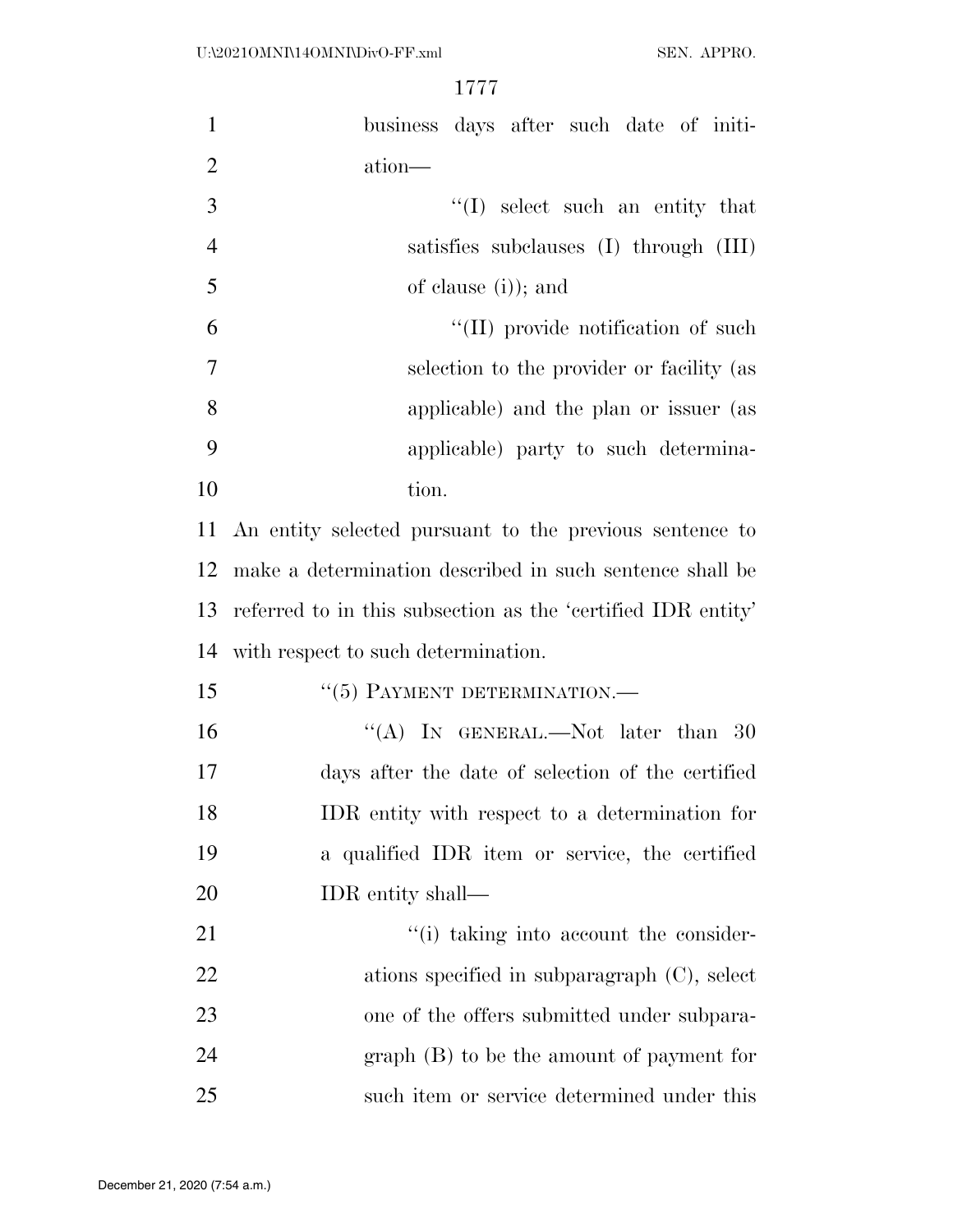| $\mathbf{1}$   | subsection for purposes of subsection           |
|----------------|-------------------------------------------------|
| $\overline{2}$ | $(a)(1)$ or $(b)(1)$ , as applicable; and       |
| 3              | "(ii) notify the provider or facility and       |
| $\overline{4}$ | the group health plan or health insurance       |
| 5              | issuer offering group health insurance cov-     |
| 6              | erage party to such determination of the        |
| 7              | offer selected under clause (i).                |
| 8              | "(B) SUBMISSION OF OFFERS.—Not later            |
| 9              | than 10 days after the date of selection of the |
| 10             | certified IDR entity with respect to a deter-   |
| 11             | mination for a qualified IDR item or service,   |
| 12             | the provider or facility and the group health   |
| 13             | plan or health insurance issuer offering group  |
| 14             | health insurance coverage party to such deter-  |
| 15             | mination-                                       |
| 16             | "(i) shall each submit to the certified         |
| 17             | IDR entity with respect to such determina-      |
| 18             | tion-                                           |
| 19             | $\lq\lq$ (I) an offer for a payment             |
| 20             | amount for such item or service fur-            |
| 21             | nished by such provider or facility;            |
| 22             | and                                             |
| 23             | $\lq\lq$ (II) such information as<br>re-        |
| 24             | quested by the certified IDR entity re-         |
| 25             | lating to such offer; and                       |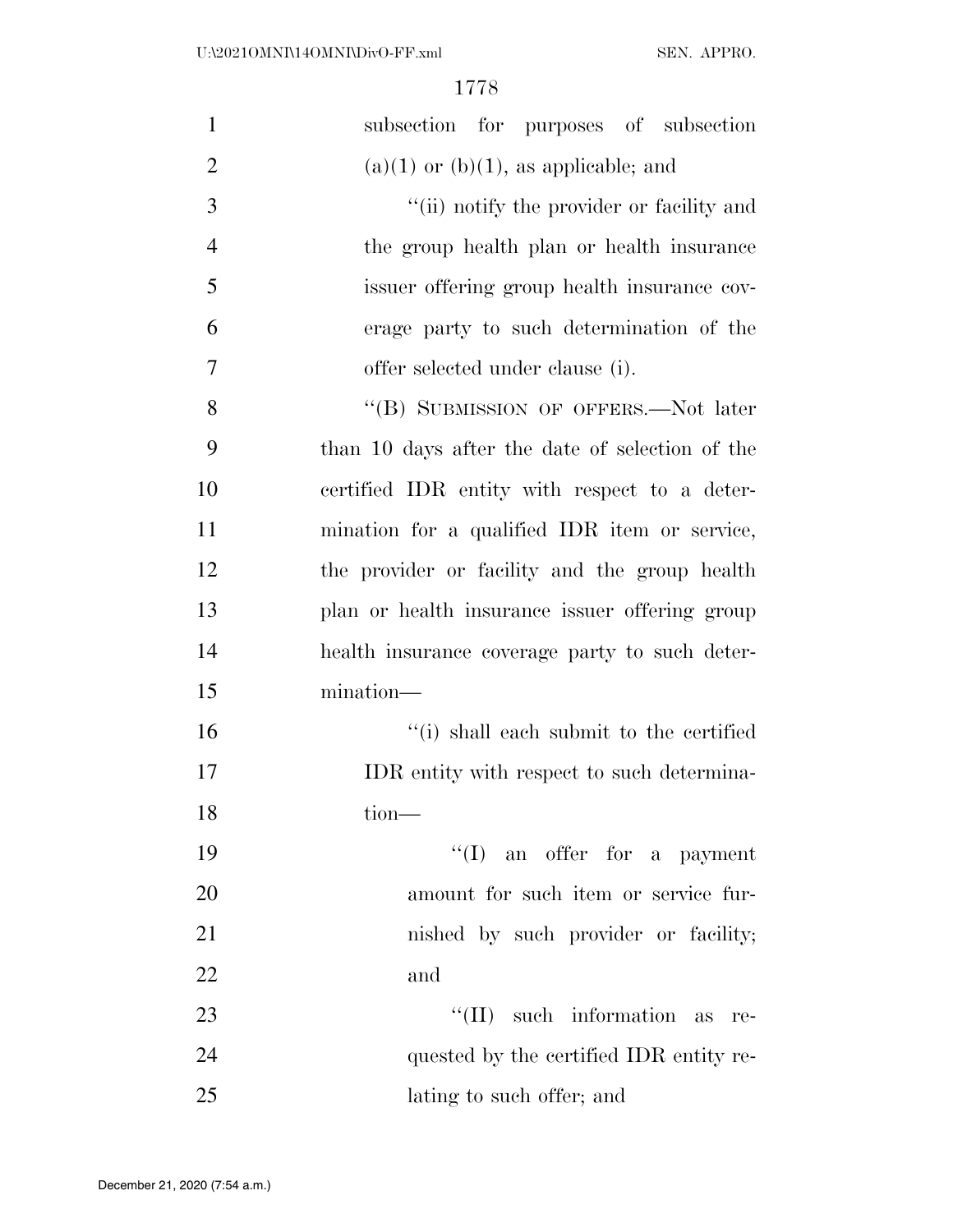| $\mathbf{1}$   | "(ii) may each submit to the certified      |
|----------------|---------------------------------------------|
| $\overline{2}$ | IDR entity with respect to such determina-  |
| 3              | tion any information relating to such offer |
| $\overline{4}$ | submitted by either party, including infor- |
| 5              | mation relating to any circumstance de-     |
| 6              | scribed in subparagraph $(C)(ii)$ .         |
| $\overline{7}$ | "(C) CONSIDERATIONS IN DETERMINA-           |
| 8              | TION.                                       |
| 9              | "(i) IN GENERAL.—In determining             |
| 10             | which offer is the payment to be applied    |
| 11             | pursuant to this paragraph, the certified   |
| 12             | IDR entity, with respect to the determina-  |
| 13             | tion for a qualified IDR item or service    |
| 14             | shall consider—                             |
| 15             | "(I) the qualifying payment                 |
| 16             | amounts (as defined in subsection           |
| 17             | $(a)(3)(E)$ for the applicable year for     |
| 18             | items or services that are comparable       |
| 19             | to the qualified IDR item or service        |
| 20             | and that are furnished in the same          |
| 21             | geographic region (as defined by the        |
| 22             | Secretary for purposes of such sub-         |
| 23             | section) as such qualified IDR item or      |
| 24             | service; and                                |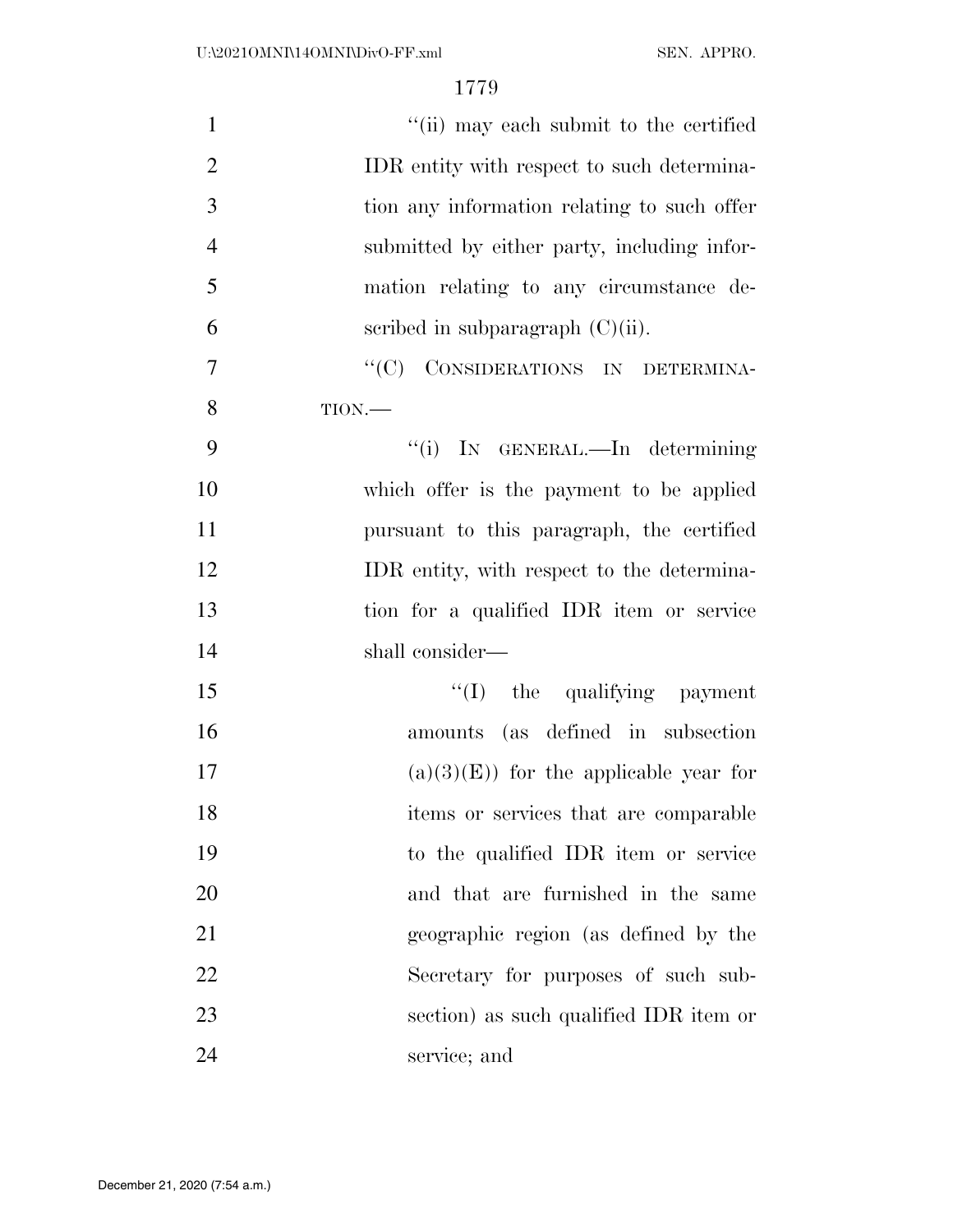| $\mathbf{1}$   | $\lq\lq$ (II) subject to subparagraph       |
|----------------|---------------------------------------------|
| 2              | (D), information on any circumstance        |
| 3              | described in clause (ii), such informa-     |
| $\overline{4}$ | tion as requested in subparagraph           |
| 5              | $(B)(i)(II)$ , and any additional infor-    |
| 6              | mation provided in subparagraph             |
| $\overline{7}$ | $(B)(ii)$ .                                 |
| 8              | "(ii) ADDITIONAL CIRCUMSTANCES.-            |
| 9              | For purposes of clause $(i)(II)$ , the cir- |
| 10             | cumstances described in this clause are     |

- cumstances described in this clause are, with respect to a qualified IDR item or service of a nonparticipating provider, non- participating emergency facility, group health plan, or health insurance issuer of group health insurance coverage the fol-lowing:
- 17  $\text{``(I)}$  The level of training, experi-18 ence, and quality and outcomes meas- urements of the provider or facility that furnished such item or service (such as those endorsed by the con- sensus-based entity authorized in sec-23 tion 1890 of the Social Security Act). 24 ''(II) The market share held by

the nonparticipating provider or facil-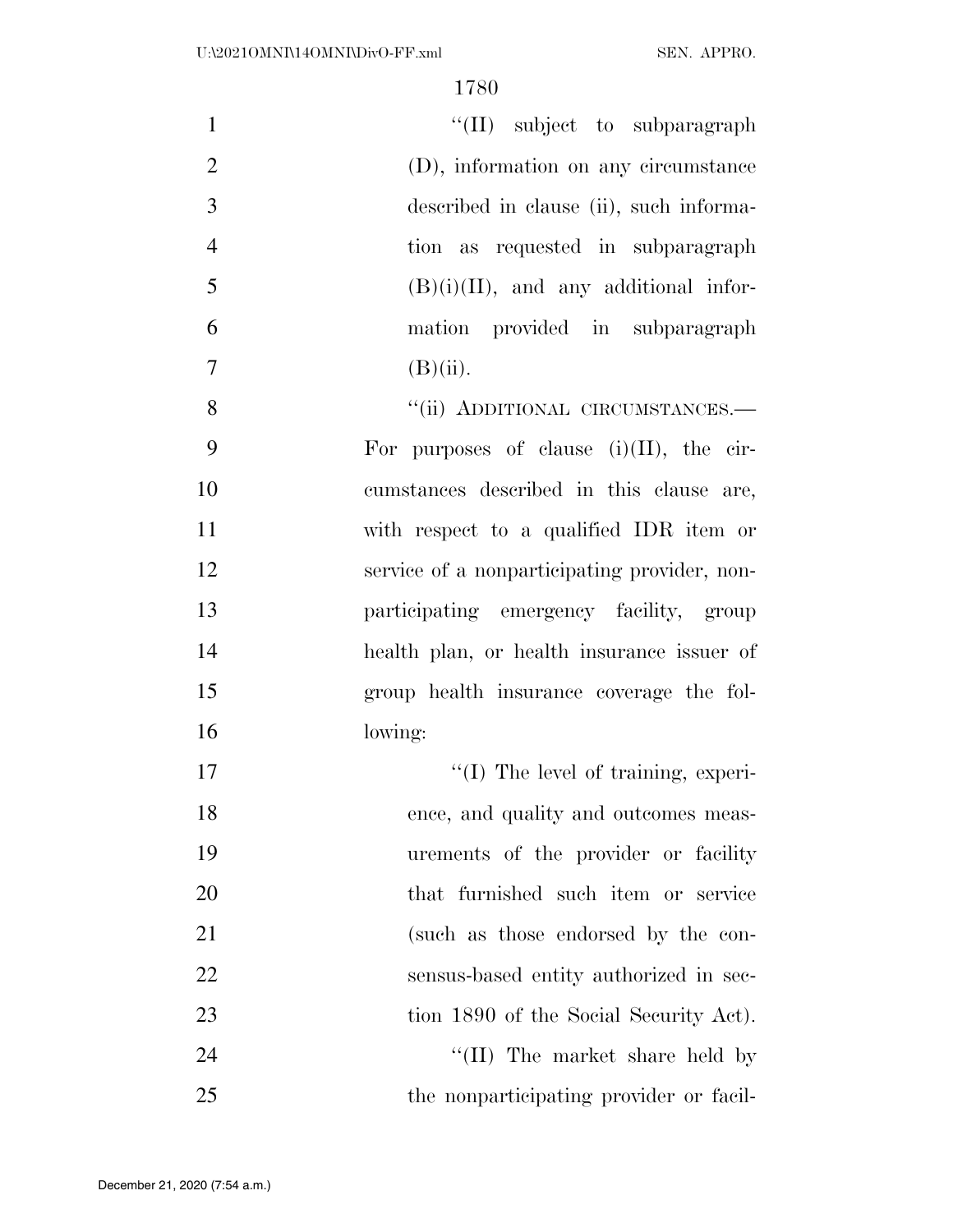| $\mathbf{1}$     | ity or that of the plan or issuer in the        |
|------------------|-------------------------------------------------|
| $\overline{2}$   | geographic region in which the item or          |
| 3                | service was provided.                           |
| $\overline{4}$   | "(III) The acuity of the indi-                  |
| 5                | vidual receiving such item or service           |
| 6                | or the complexity of furnishing such            |
| $\boldsymbol{7}$ | item or service to such individual.             |
| 8                | $\lq\lq$ (IV) The teaching status, case         |
| 9                | mix, and scope of services of the non-          |
| 10               | participating facility that furnished           |
| 11               | such item or service.                           |
| 12               | $\lq\lq(V)$ Demonstrations of good              |
| 13               | faith efforts (or lack of good faith ef-        |
| 14               | forts) made by the nonparticipating             |
| 15               | provider or nonparticipating facility or        |
| 16               | the plan or issuer to enter into net-           |
| 17               | work agreements and, if applicable,             |
| 18               | contracted rates between the provider           |
| 19               | or facility, as applicable, and the plan        |
| 20               | or issuer, as applicable, during the            |
| 21               | previous 4 plan years.                          |
| 22               | "(D) PROHIBITION ON CONSIDERATION OF            |
| 23               | CERTAIN FACTORS.—In determining which offer     |
| 24               | is the payment to be applied with respect to    |
| 25               | qualified IDR items and services furnished by a |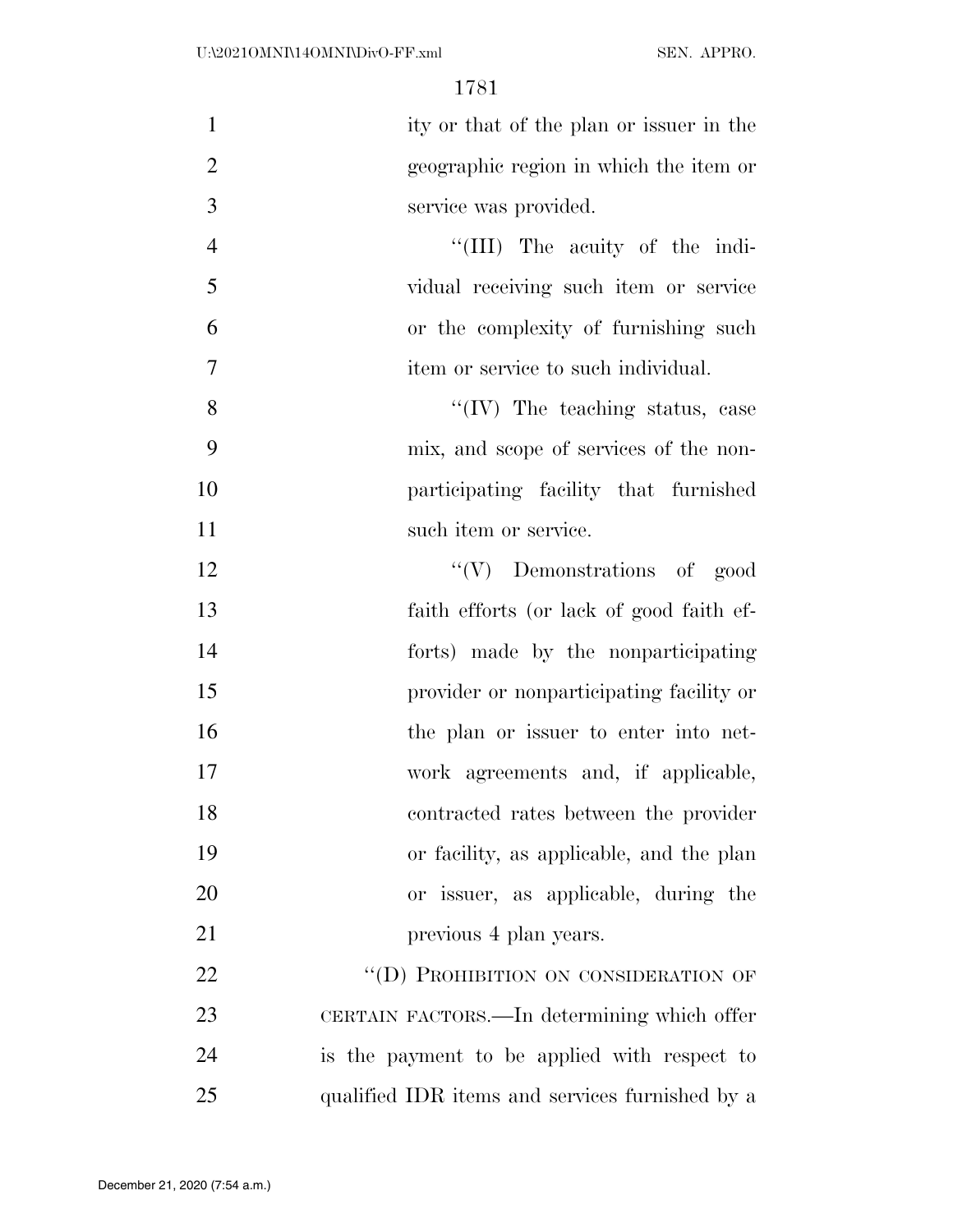provider or facility, the certified IDR entity with respect to a determination shall not con- sider usual and customary charges, the amount that would have been billed by such provider or facility with respect to such items and services had the provisions of section 2799B–1 of the Public Health Service Act or 2799B–2 of such Act (as applicable) not applied, or the payment or reimbursement rate for such items and serv- ices furnished by such provider or facility pay- able by a public payor, including under the Medicare program under title XVIII of the So- cial Security Act, under the Medicaid program under title XIX of such Act, under the Chil- dren's Health Insurance Program under title XXI of such Act, under the TRICARE program under chapter 55 of title 10, United States Code, or under chapter 17 of title 38, United States Code. 20 "(E) EFFECTS OF DETERMINATION.— 21 "'(i) IN GENERAL.—A determination of a certified IDR entity under subpara-23 graph  $(A)$ — 24 ''(I) shall be binding upon the

parties involved, in the absence of a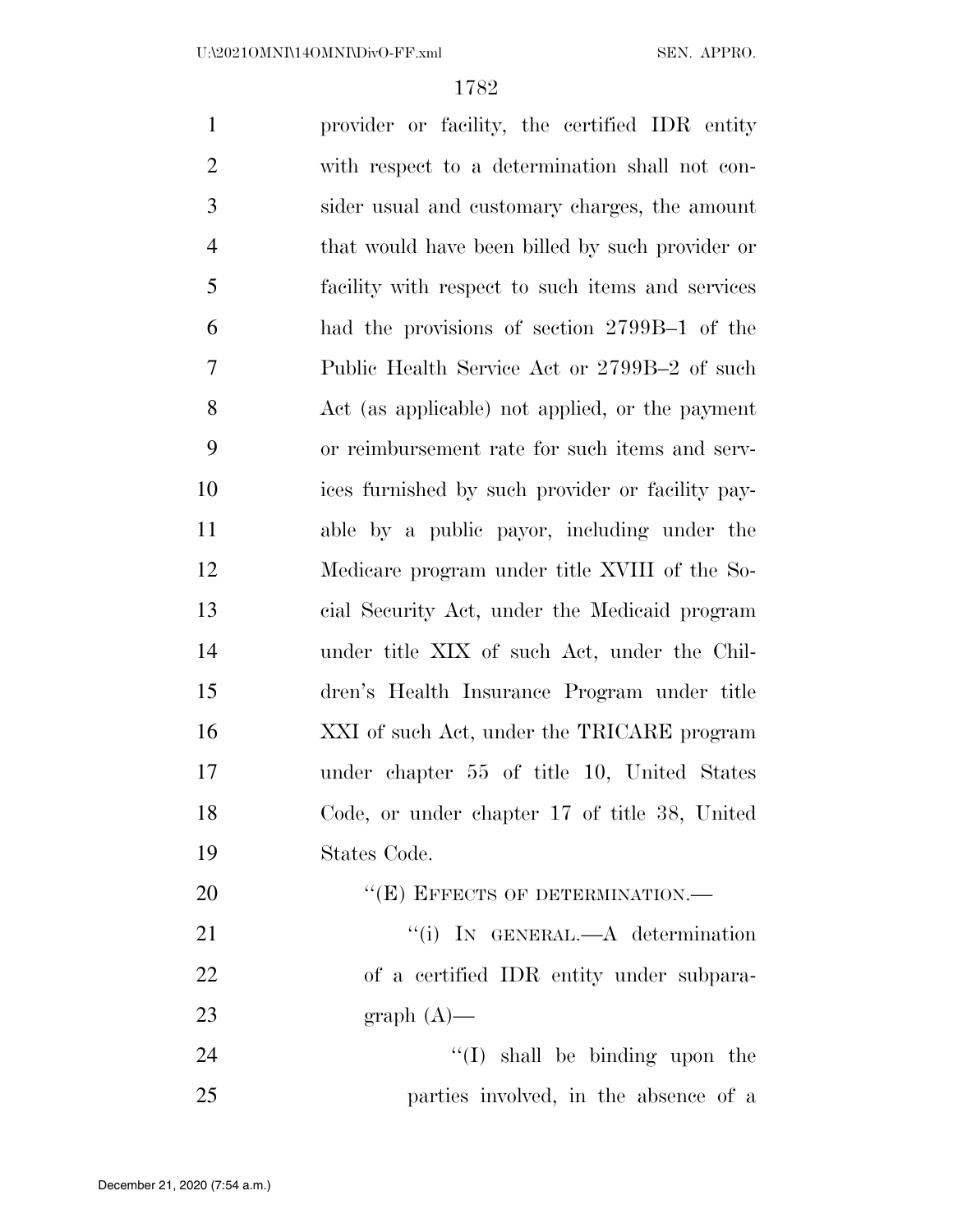fraudulent claim or evidence of mis- representation of facts presented to the IDR entity involved regarding such claim; and ''(II) shall not be subject to judi- cial review, except in a case described  $7 \quad$  in any of paragraphs (1) through (4) of section 10(a) of title 9, United States Code. 10 "(ii) SUSPENSION OF CERTAIN SUBSE- QUENT IDR REQUESTS.—In the case of a determination of a certified IDR entity under subparagraph (A), with respect to an initial notification submitted under 15 paragraph (1)(B) with respect to qualified IDR items and services and the two par- ties involved with such notification, the **party** that submitted such notification may not submit during the 90-day period fol- lowing such determination a subsequent notification under such paragraph involv-22 ing the same other party to such notifica-23 tion with respect to such an item or service that was the subject of such initial notifi-cation.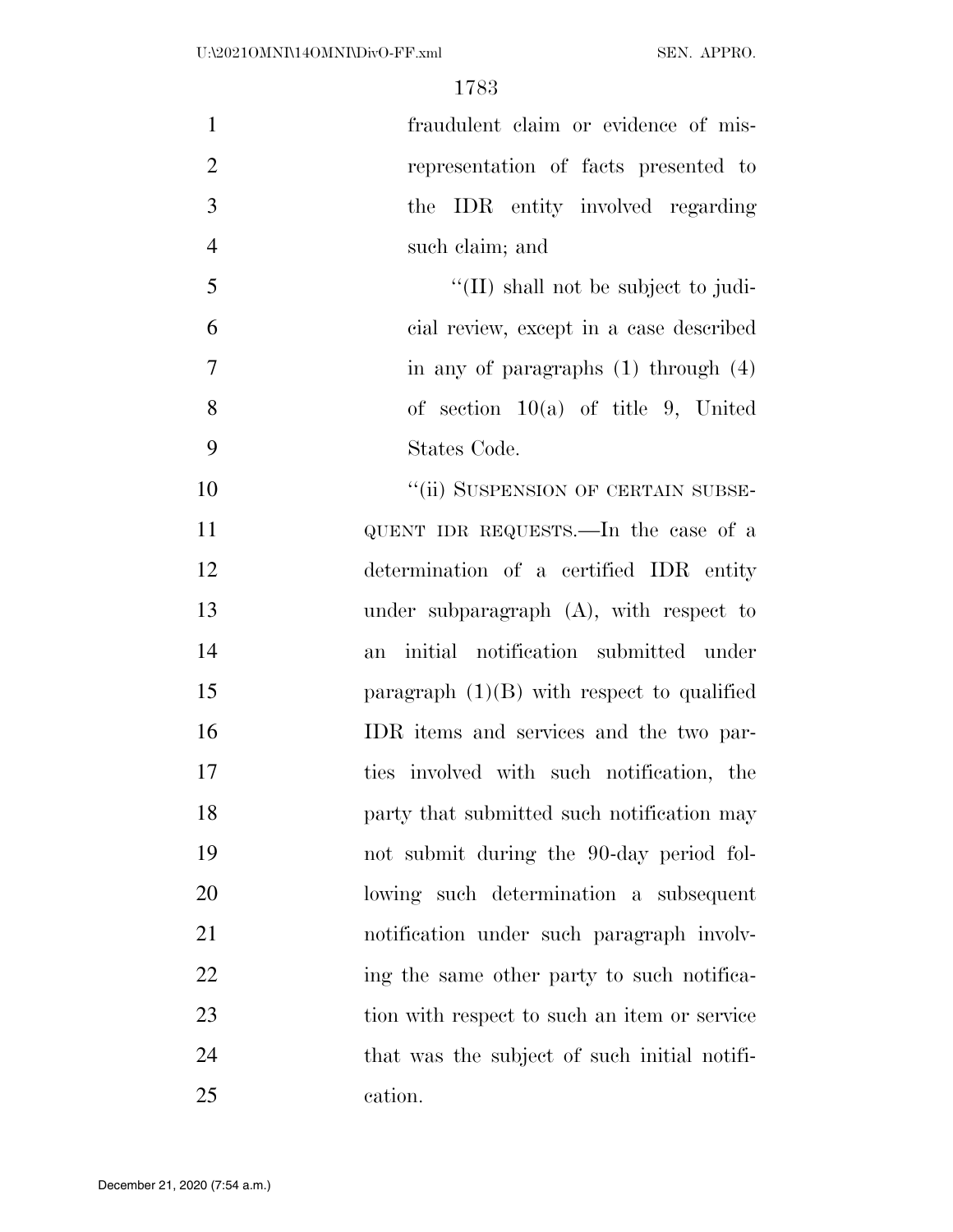| $\mathbf{1}$   | "(iii) SUBSEQUENT SUBMISSION OF                |
|----------------|------------------------------------------------|
| $\overline{2}$ | REQUESTS PERMITTED.—In the case of a           |
| 3              | notification that pursuant to clause (ii) is   |
| $\overline{4}$ | not permitted to be submitted under para-      |
| 5              | $graph (1)(B)$ during a 90-day period speci-   |
| 6              | fied in such clause, if the end of the open    |
| 7              | negotiation period specified in paragraph      |
| 8              | $(1)(A)$ , that but for this clause would oth- |
| 9              | erwise apply with respect to such notifica-    |
| 10             | tion, occurs during such 90-day period,        |
| 11             | such paragraph $(1)(B)$ shall be applied as    |
| 12             | if the reference in such paragraph to the      |
| 13             | 4-day period beginning on the day after        |
| 14             | such open negotiation period were instead      |
| 15             | a reference to the 30-day period beginning     |
| 16             | on the day after the last day of such 90-      |
| 17             | day period.                                    |
| 18             | "(iv) REPORTS.—The Secretary, joint-           |
| 19             | ly with the Secretary of Health and            |
| 20             | Human Services and the Secretary of the        |
| 21             | Treasury, shall examine the impact of the      |
| 22             | application of clause (ii) and whether the     |
| 23             | application of such clause delays payment      |
| 24             | determinations or impacts early, alter-        |
| 25             | native resolution of claims (such as           |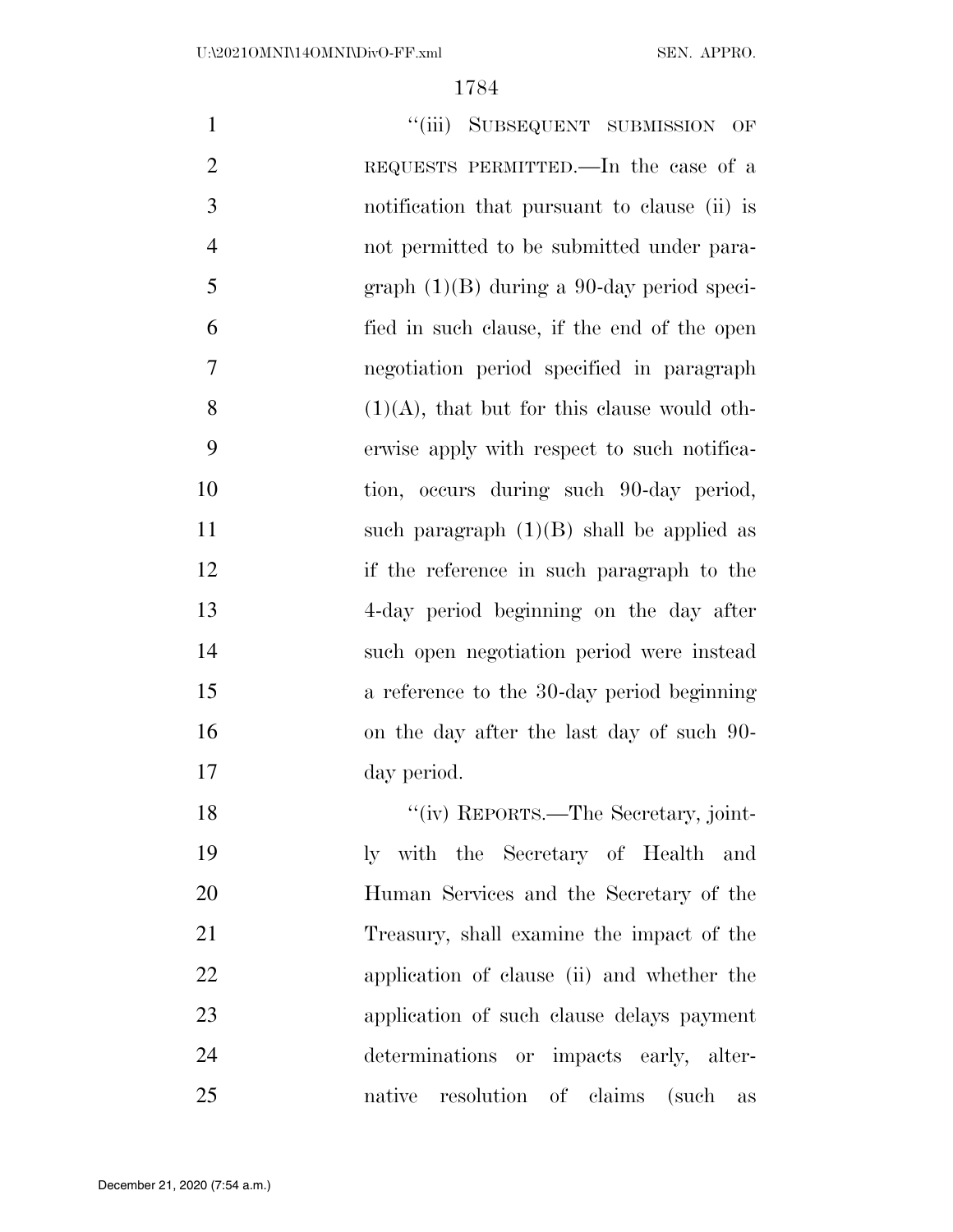| $\mathbf{1}$   | through open negotiations), and shall sub-       |
|----------------|--------------------------------------------------|
| $\overline{2}$ | mit to Congress, not later than 2 years          |
| 3              | after the date of implementation of such         |
| $\overline{4}$ | clause an interim report (and not later          |
| 5              | than 4 years after such date of implemen-        |
| 6              | tation, a final report) on whether any           |
| $\overline{7}$ | group health plans or health insurance           |
| 8              | issuers offering group or individual health      |
| 9              | insurance coverage or types of such plans        |
| 10             | or coverage have a pattern or practice of        |
| 11             | routine denial, low payment, or down-cod-        |
| 12             | ing of claims, or otherwise abuse the 90-        |
| 13             | day period described in such clause, includ-     |
| 14             | ing recommendations on ways to discour-          |
| 15             | age such a pattern or practice.                  |
| 16             | "(F) COSTS OF INDEPENDENT DISPUTE                |
| 17             | RESOLUTION PROCESS.—In the case of a notifi-     |
| 18             | cation under paragraph $(1)(B)$ submitted by a   |
| 19             | nonparticipating provider, nonparticipating      |
| 20             | emergency facility, group health plan, or health |
| 21             | insurance issuer offering group health insur-    |
| 22             | ance coverage and submitted to a certified IDR   |
| 23             | entity—                                          |
| 24             | "(i) if such entity makes a determina-           |

tion with respect to such notification under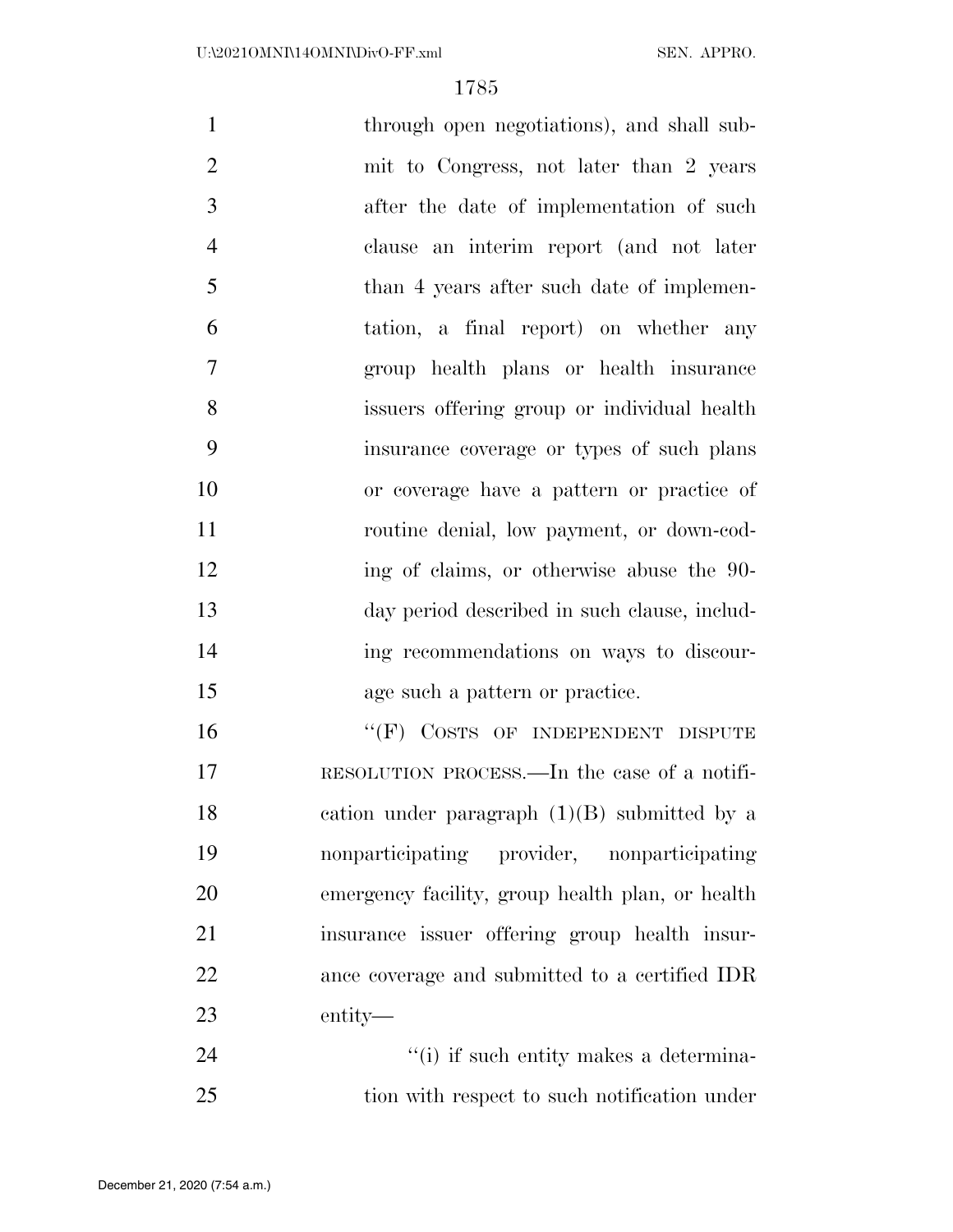| $\mathbf{1}$   | subparagraph $(A)$ , the party whose offer is           |
|----------------|---------------------------------------------------------|
| $\overline{2}$ | not chosen under such subparagraph shall                |
| 3              | be responsible for paying all fees charged              |
| $\overline{4}$ | by such entity; and                                     |
| 5              | "(ii) if the parties reach a settlement                 |
| 6              | with respect to such notification prior to              |
| 7              | such a determination, each party shall pay              |
| 8              | half of all fees charged by such entity, un-            |
| 9              | less the parties otherwise agree.                       |
| 10             | "(6) TIMING OF PAYMENT.—The total plan or               |
| 11             | coverage payment required pursuant to subsection        |
| 12             | $(a)(1)$ or $(b)(1)$ , with respect to a qualified IDR  |
| 13             | item or service for which a determination is made       |
| 14             | under paragraph $(5)(A)$ or with respect to an item     |
| 15             | or service for which a payment amount is deter-         |
| 16             | mined under open negotiations under paragraph (1),      |
| 17             | shall be made directly to the nonparticipating pro-     |
| 18             | vider or facility not later than 30 days after the date |
| 19             | on which such determination is made.                    |
| 20             | "(7) PUBLICATION OF INFORMATION RELATING                |
| 21             | TO THE IDR PROCESS.-                                    |
| 22             | "(A) PUBLICATION OF INFORMATION.-                       |
| 23             | For each calendar quarter in 2022 and each              |

calendar quarter in a subsequent year, the Sec-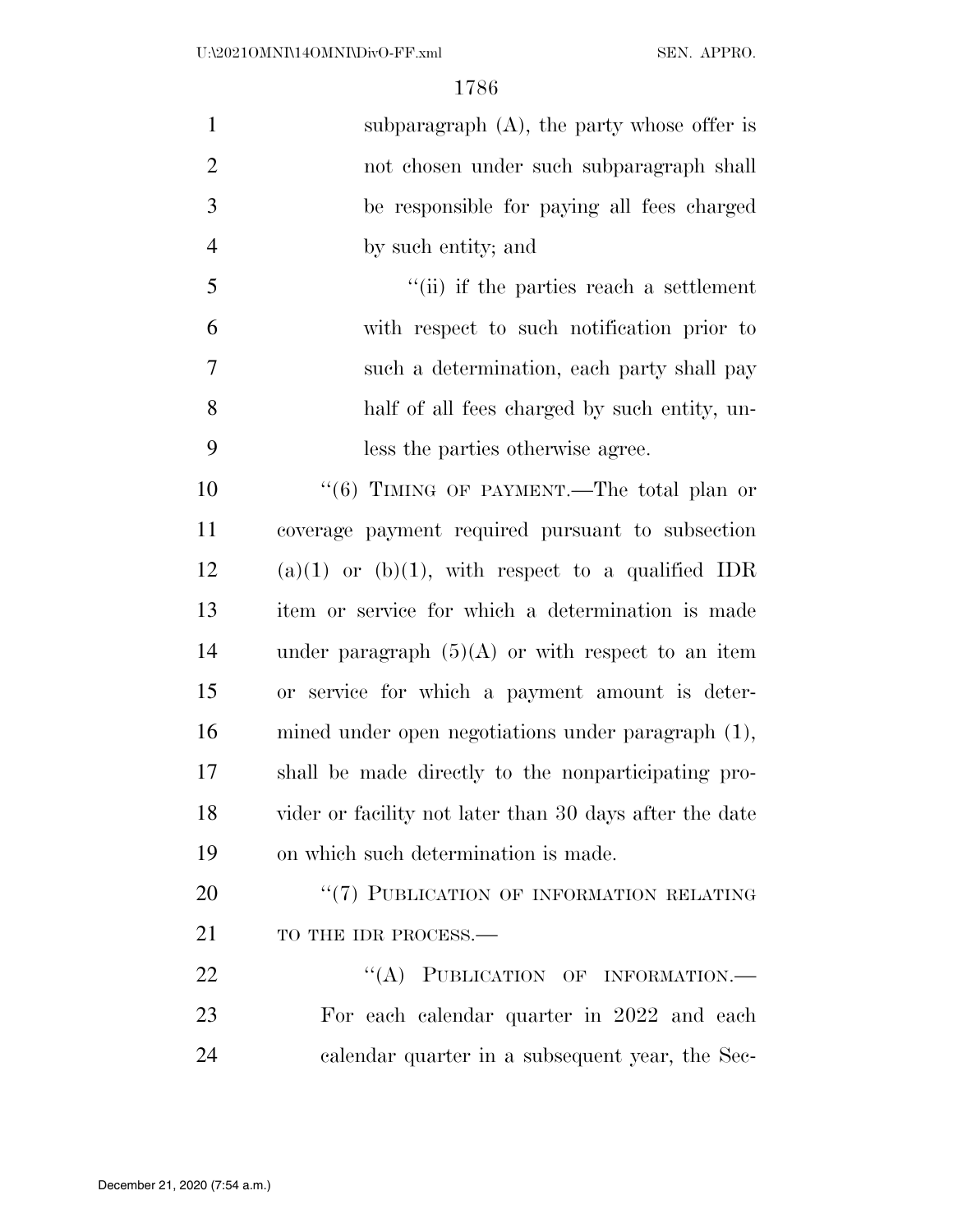| $\mathbf{1}$   | retary shall make available on the public     |
|----------------|-----------------------------------------------|
| $\overline{2}$ | website of the Department of Labor—           |
| 3              | "(i) the number of notifications sub-         |
| $\overline{4}$ | mitted under paragraph $(1)(B)$ during        |
| 5              | such calendar quarter;                        |
| 6              | "(ii) the size of the provider practices      |
| 7              | and the size of the facilities submitting no- |
| 8              | tifications under paragraph $(1)(B)$ during   |
| 9              | such calendar quarter;                        |
| 10             | "(iii) the number of such notifications       |
| 11             | with respect to which a determination was     |
| 12             | made under paragraph $(5)(A);$                |
| 13             | "(iv) the information described in sub-       |
| 14             | paragraph $(B)$ with respect to each notifi-  |
| 15             | cation with respect to which such a deter-    |
| 16             | mination was so made;                         |
| 17             | $f'(v)$ the number of times the payment       |
| 18             | amount determined (or agreed to) under        |
| 19             | this subsection exceeds the qualifying pay-   |
| 20             | ment amount, specified by items and serv-     |
| 21             | ices;                                         |
| 22             | $\lq\lq$ (vi) the amount of expenditures      |
| 23             | made by the Secretary during such cal-        |
| 24             | endar quarter to carry out the IDR proc-      |
| 25             | ess;                                          |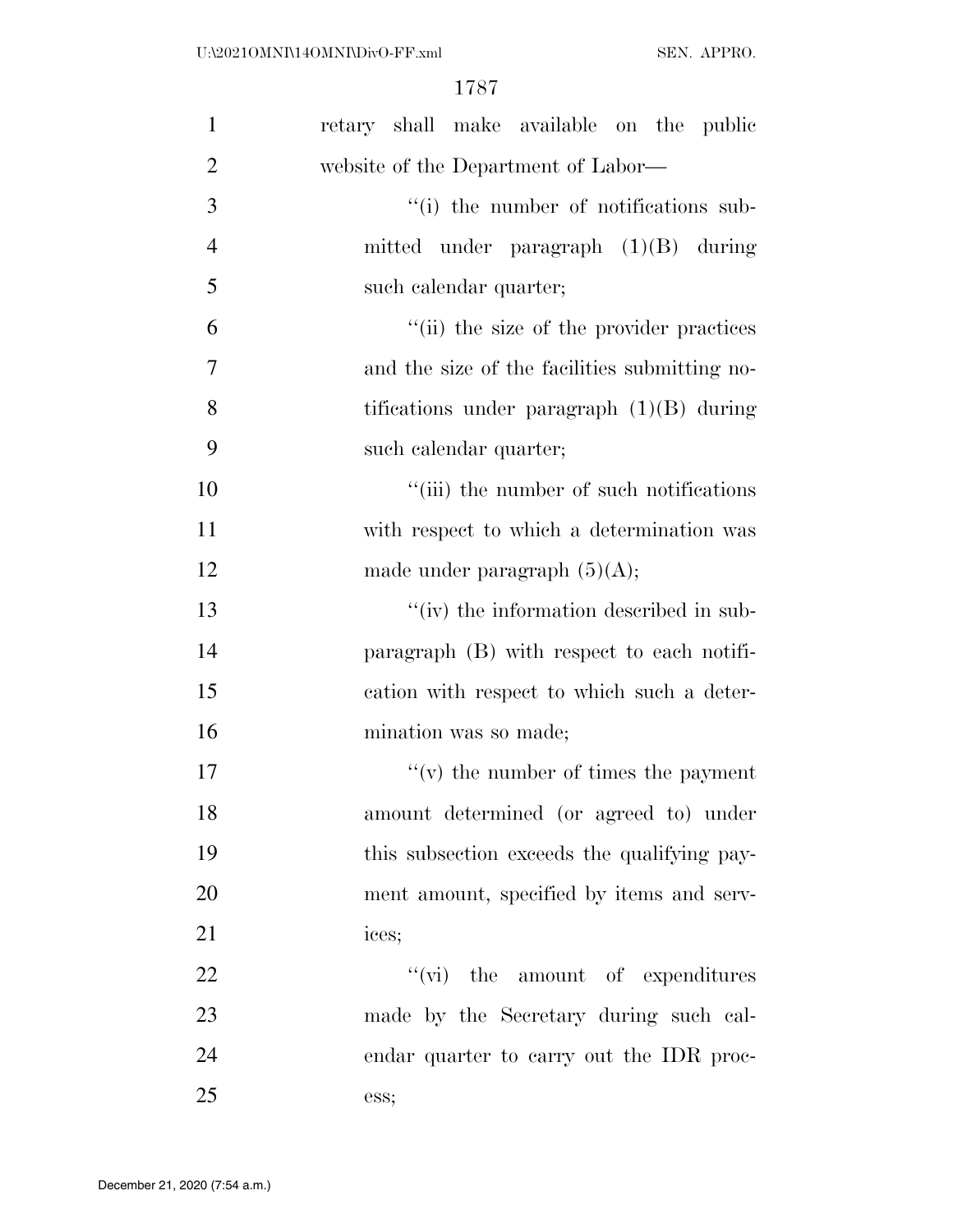| $\mathbf{1}$   | "(vii) the total amount of fees paid              |
|----------------|---------------------------------------------------|
| $\overline{2}$ | under paragraph (8) during such calendar          |
| 3              | quarter; and                                      |
| $\overline{4}$ | "(viii) the total amount of compensa-             |
| 5              | tion paid to certified IDR entities under         |
| 6              | paragraph $(5)(F)$ during such calendar           |
| $\tau$         | quarter.                                          |
| 8              | "(B) INFORMATION.—For purposes of sub-            |
| 9              | paragraph $(A)$ , the information described in    |
| 10             | this subparagraph is, with respect to a notifica- |
| 11             | tion under paragraph $(1)(B)$ by a nonpartici-    |
| 12             | pating provider, nonparticipating emergency fa-   |
| 13             | cility, group health plan, or health insurance    |
| 14             | issuer offering group health insurance cov-       |
| 15             | erage-                                            |
| 16             | "(i) a description of each item and               |
| 17             | service included with respect to such notifi-     |
| 18             | cation;                                           |
| 19             | "(ii) the geography in which the items            |
| 20             | and services with respect to such notifica-       |
| 21             | tion were provided;                               |
| 22             | "(iii) the amount of the offer sub-               |
| 23             | mitted under paragraph $(5)(B)$ by the            |
| 24             | group health plan or health insurance             |
| 25             | issuer (as applicable) and by the non-            |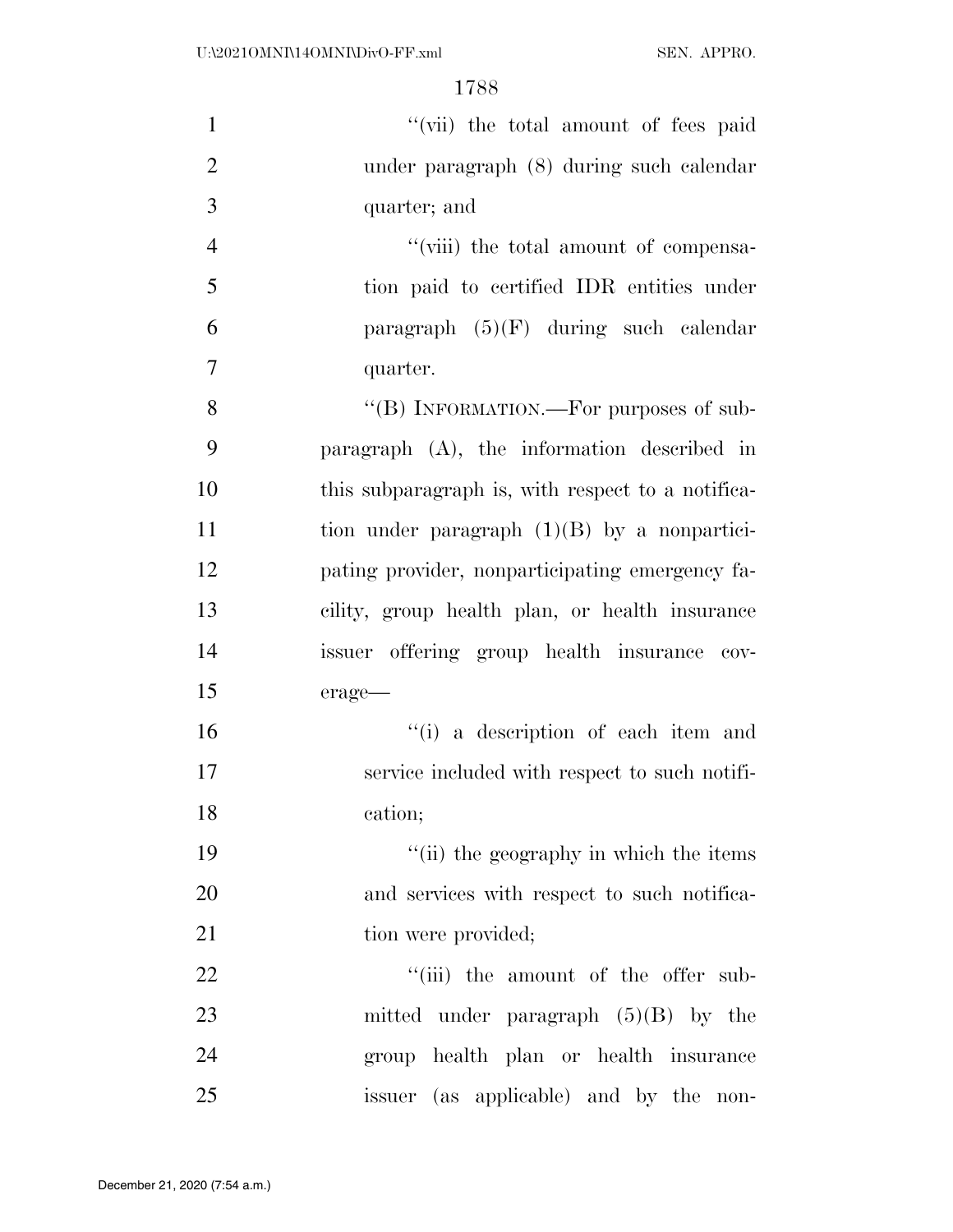| $\mathbf{1}$   | participating provider or nonparticipating   |
|----------------|----------------------------------------------|
| $\overline{2}$ | emergency facility (as applicable) expressed |
| 3              | as a percentage of the qualifying payment    |
| $\overline{4}$ | amount;                                      |
| 5              | "(iv) whether the offer selected by the      |
| 6              | certified IDR entity under paragraph $(5)$   |
| $\overline{7}$ | to be the payment applied was the offer      |
| 8              | submitted by such plan or issuer (as appli-  |
| 9              | cable) or by such provider or facility (as   |
| 10             | applicable) and the amount of such offer     |
| 11             | so selected expressed as a percentage of     |
| 12             | the qualifying payment amount;               |
| 13             | $f'(v)$ the category and practice spe-       |
| 14             | eialty of each such provider or facility in- |
| 15             | volved in furnishing such items and serv-    |
| 16             | ices;                                        |
| 17             | "(vi) the identity of the health plan or     |
| 18             | health insurance issuer, provider, or facil- |
| 19             | ity, with respect to the notification;       |
| 20             | "(vii) the length of time in making          |
| 21             | each determination;                          |
| 22             | "(viii) the compensation paid to the         |
| 23             | certified IDR entity with respect to the     |
| 24             | settlement or determination; and             |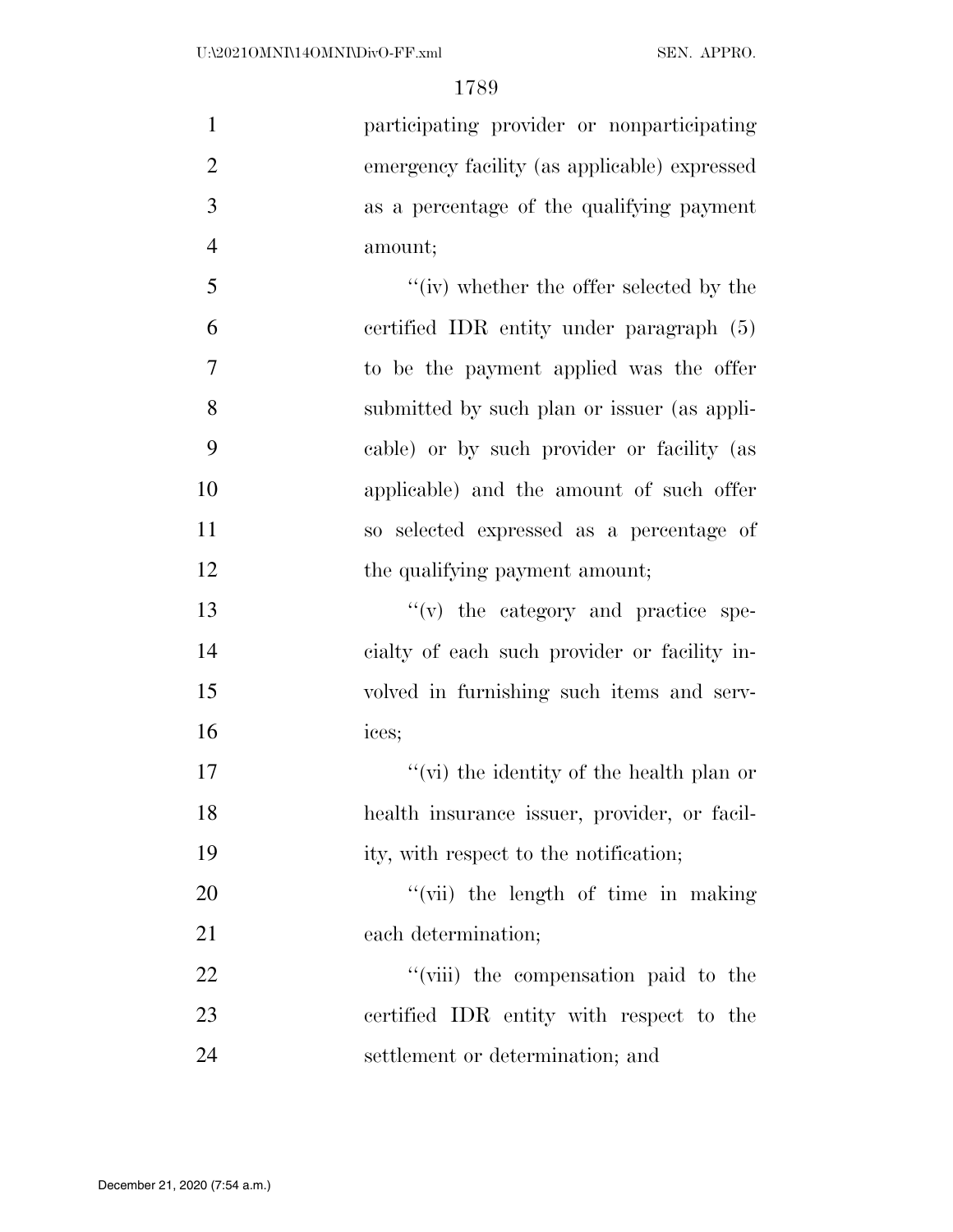| $\mathbf{1}$   | "(ix) any other information specified             |
|----------------|---------------------------------------------------|
| $\overline{2}$ | by the Secretary.                                 |
| 3              | "(C) IDR ENTITY REQUIREMENTS.—For                 |
| $\overline{4}$ | 2022 and each subsequent year, an IDR entity,     |
| 5              | as a condition of certification as an IDR entity, |
| 6              | shall submit to the Secretary such information    |
| 7              | as the Secretary determines necessary to carry    |
| 8              | out the provisions of this subsection.            |
| 9              | "(D) CLARIFICATION.—The Secretary                 |
| 10             | shall ensure the public reporting under this      |
| 11             | paragraph does not contain information that       |
| 12             | would disclose privileged or confidential infor-  |
| 13             | mation of a group health plan or health insur-    |
| 14             | ance issuer offering group or individual health   |
| 15             | insurance coverage or of a provider or facility.  |
| 16             | $``(8)$ ADMINISTRATIVE FEE.—                      |
| 17             | "(A) IN GENERAL.—Each party to a deter-           |
| 18             | mination under paragraph $(5)$ to which an enti-  |
| 19             | ty is selected under paragraph (3) in a year      |
| 20             | shall pay to the Secretary, at such time and in   |
| 21             | such manner as specified by the Secretary, a      |
| 22             | fee for participating in the IDR process with re- |
| 23             | spect to such determination in an amount de-      |
| 24             | scribed in subparagraph (B) for such year.        |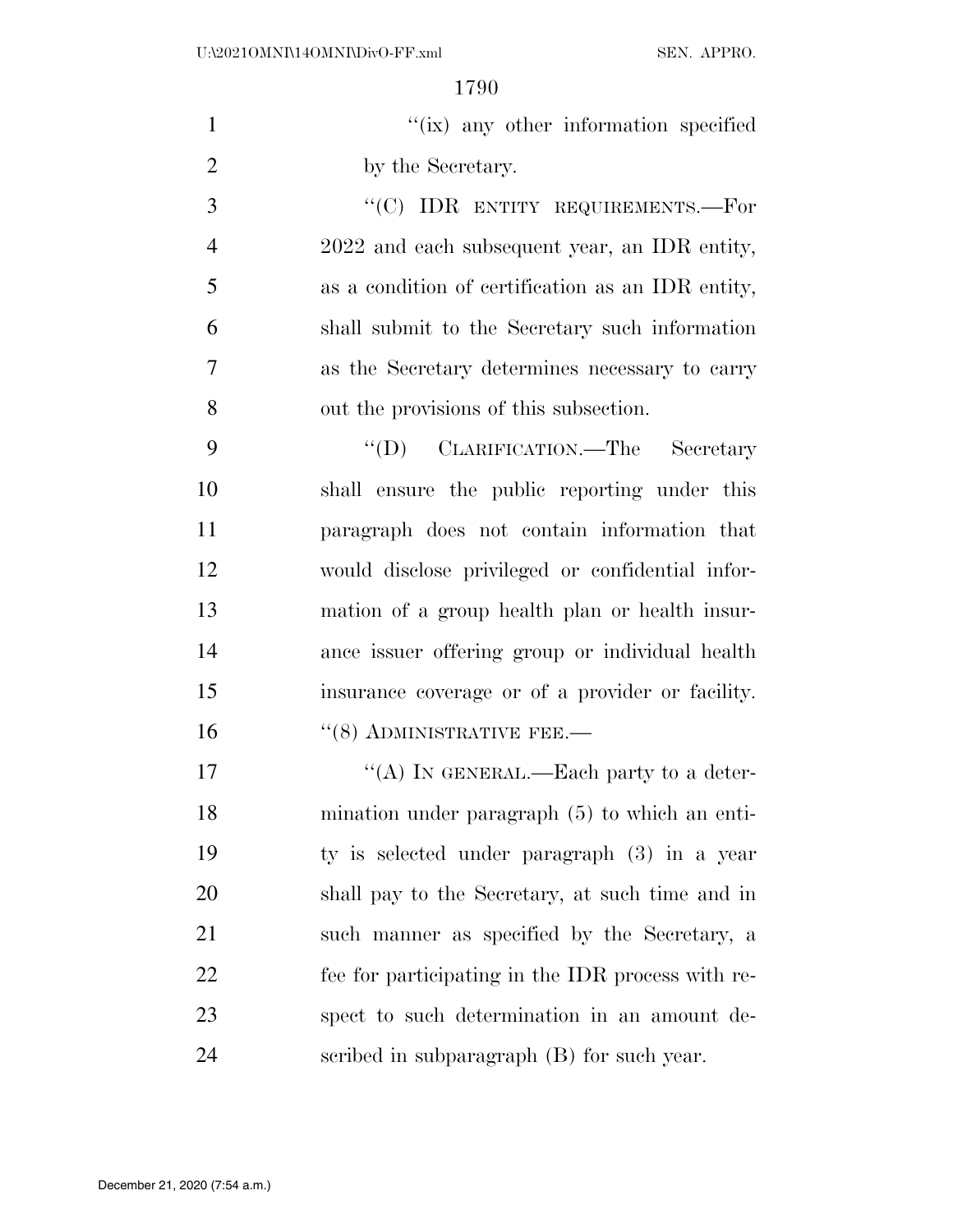1 "'(B) AMOUNT OF FEE.—The amount de- scribed in this subparagraph for a year is an amount established by the Secretary in a man- ner such that the total amount of fees paid under this paragraph for such year is estimated to be equal to the amount of expenditures esti- mated to be made by the Secretary for such year in carrying out the IDR process.

9 "(9) WAIVER AUTHORITY.—The Secretary may modify any deadline or other timing requirement specified under this subsection (other than the es- tablishment date for the IDR process under para-13 graph  $(2)(A)$  and other than under paragraph  $(6)$ ) in cases of extenuating circumstances, as specified by the Secretary, or to ensure that all claims that occur during a 90-day period described in paragraph (5)(E)(ii), but with respect to which a notification is not permitted by reason of such paragraph to be submitted under paragraph (1)(B) during such pe-riod, are eligible for the IDR process.''.

 (c) IRC.—Section 9816 of the Internal Revenue Code of 1986, as added by section 102, is amended—

 (1) by redesignating subsection (c) as sub-section (d); and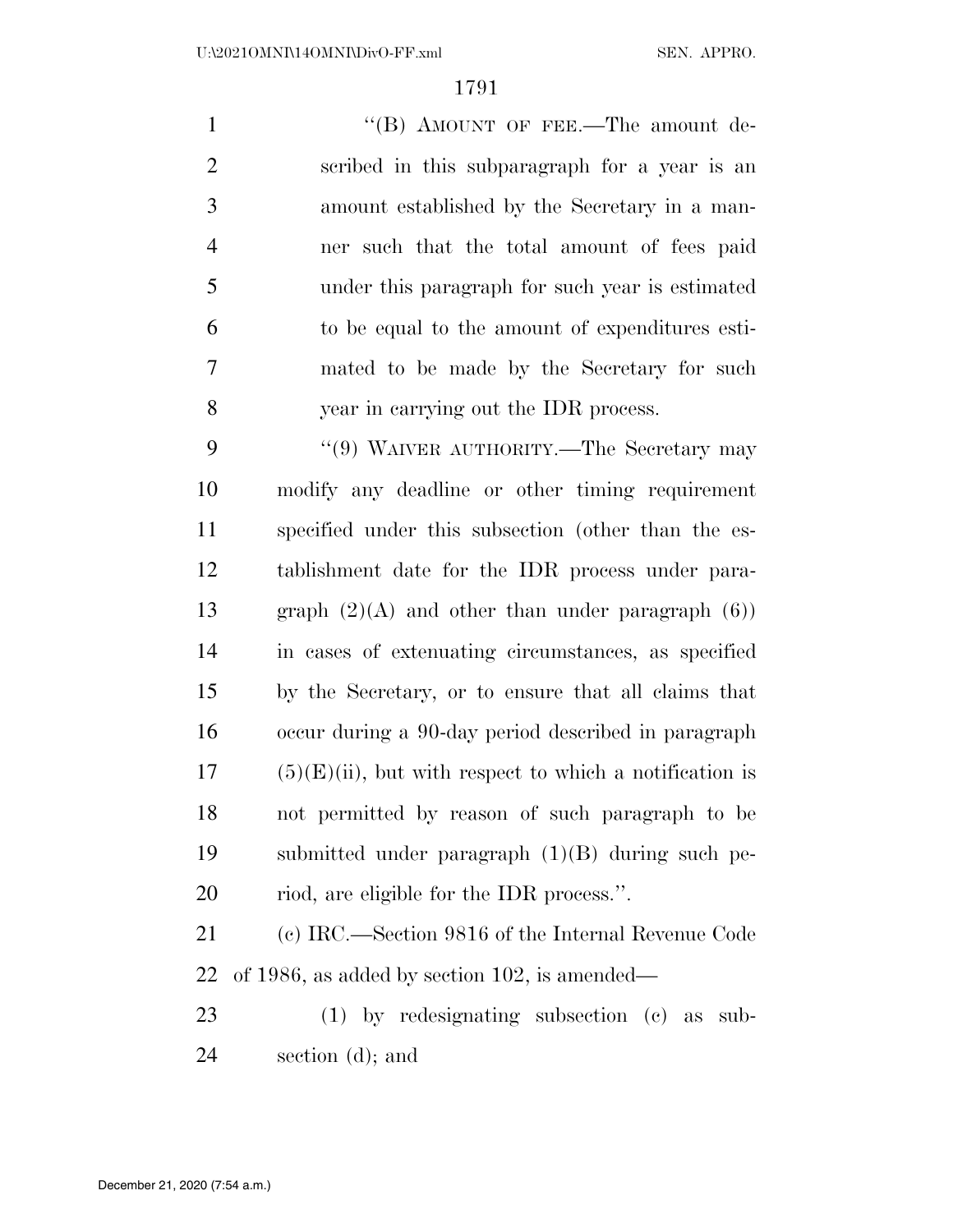(2) by inserting after subsection (b) the fol- lowing new subsection: 3 "(c) DETERMINATION OF OUT-OF-NETWORK RATES

 TO BE PAID BY HEALTH PLANS; INDEPENDENT DISPUTE RESOLUTION PROCESS.—

6 "(1) DETERMINATION THROUGH OPEN NEGO-TIATION.—

8 "(A) In GENERAL.—With respect to an item or service furnished in a year by a non- participating provider or a nonparticipating fa- cility, with respect to a group health plan, in a 12 State described in subsection  $(a)(3)(K)(ii)$  with respect to such plan and provider or facility, and for which a payment is required to be made by the plan pursuant to subsection (a)(1) or 16 (b)(1), the provider or facility (as applicable) or plan may, during the 30-day period beginning on the day the provider or facility receives an initial payment or a notice of denial of payment from the plan regarding a claim for payment for such item or service, initiate open negotia- tions under this paragraph between such pro- vider or facility and plan for purposes of deter- mining, during the open negotiation period, an amount agreed on by such provider or facility,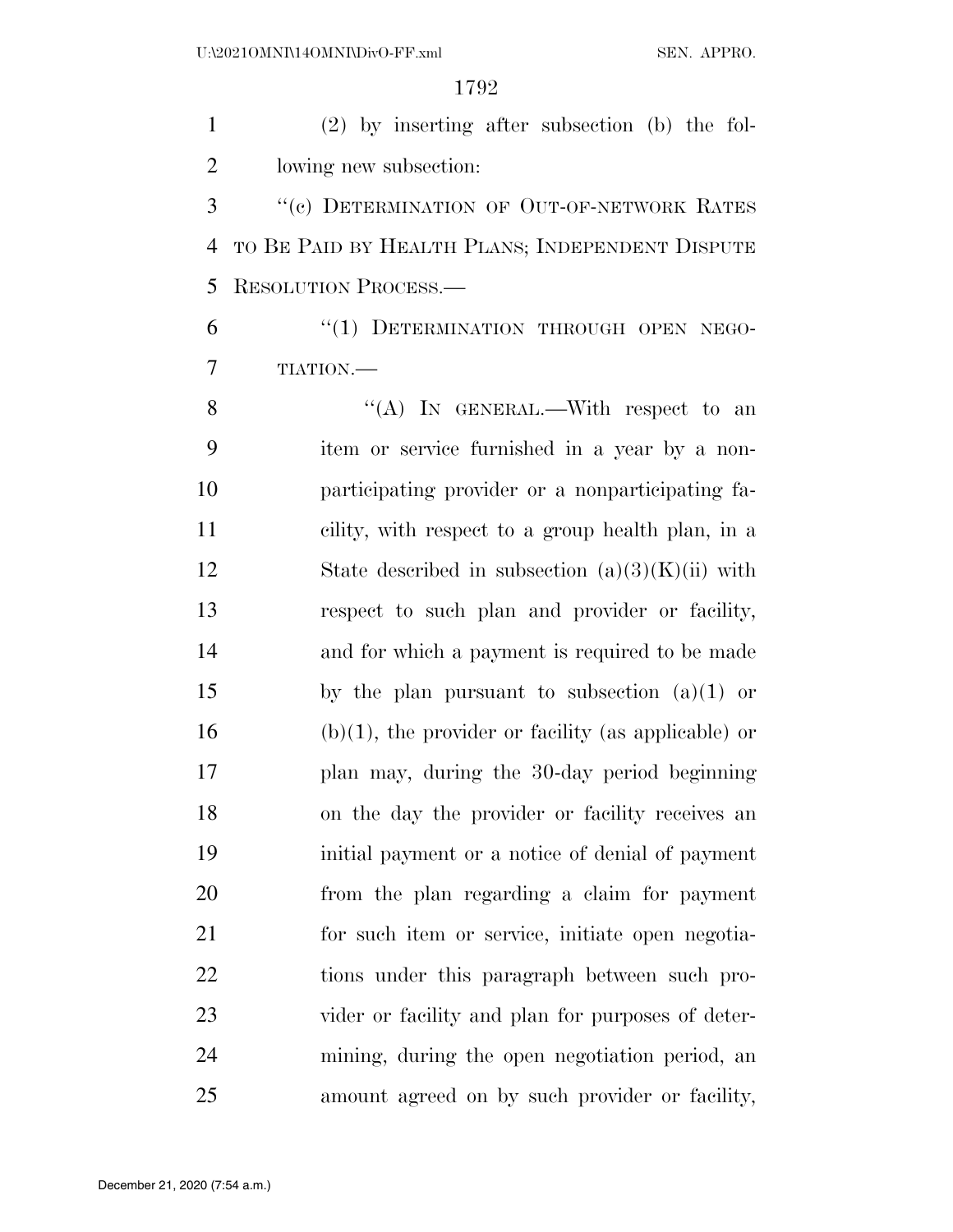respectively, and such plan for payment (includ-2 ing any cost-sharing) for such item or service. For purposes of this subsection, the open nego- tiation period, with respect to an item or serv- ice, is the 30-day period beginning on the date of initiation of the negotiations with respect to such item or service.

8 "(B) ACCESSING INDEPENDENT DISPUTE RESOLUTION PROCESS IN CASE OF FAILED NE- GOTIATIONS.—In the case of open negotiations pursuant to subparagraph (A), with respect to an item or service, that do not result in a deter- mination of an amount of payment for such item or service by the last day of the open nego- tiation period described in such subparagraph with respect to such item or service, the pro- vider or facility (as applicable) or group health 18 plan that was party to such negotiations may, during the 4-day period beginning on the day after such open negotiation period, initiate the independent dispute resolution process under paragraph (2) with respect to such item or service. The independent dispute resolution process shall be initiated by a party pursuant to the previous sentence by submission to the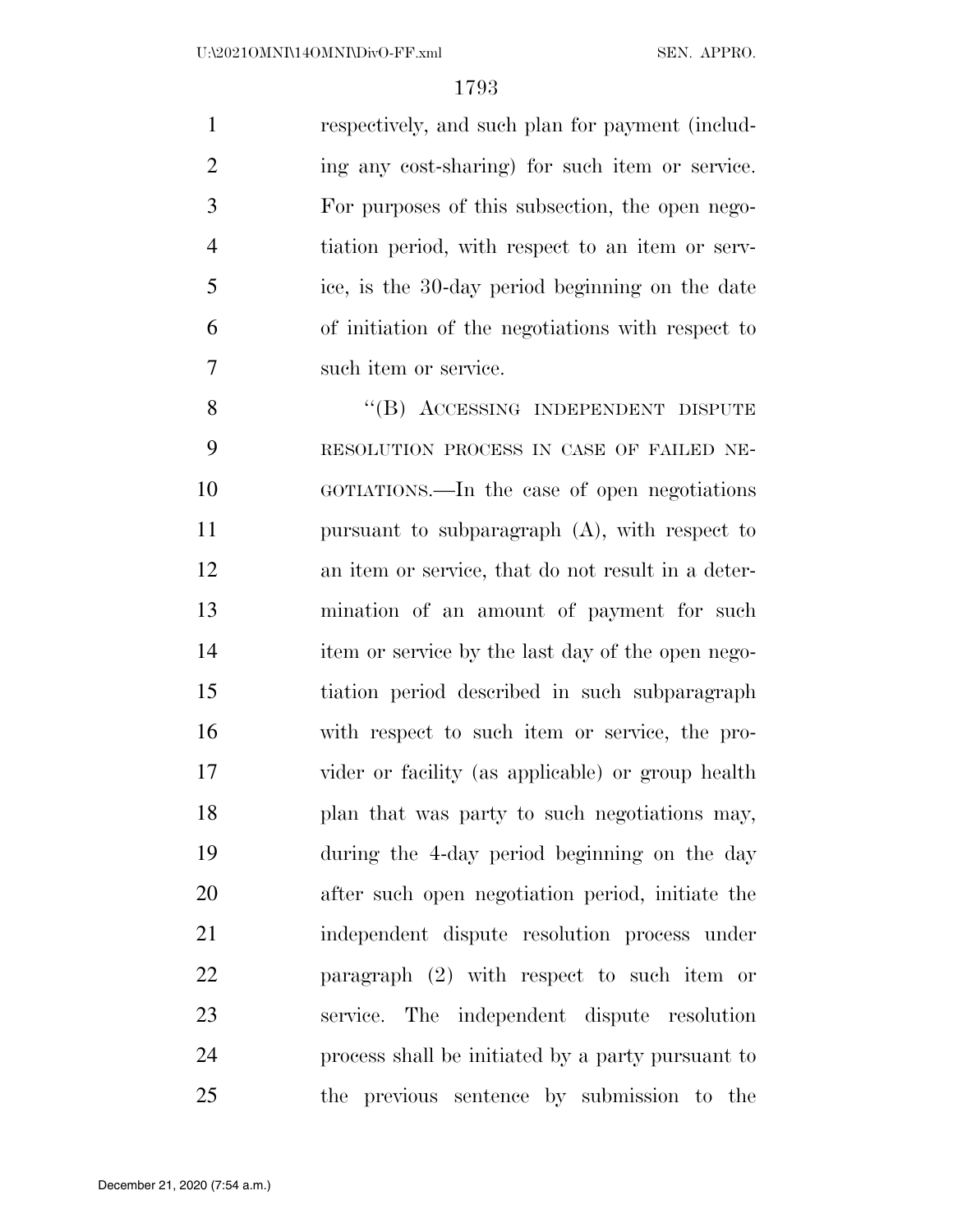other party and to the Secretary of a notifica- tion (containing such information as specified by the Secretary) and for purposes of this sub- section, the date of initiation of such process shall be the date of such submission or such other date specified by the Secretary pursuant to regulations that is not later than the date of receipt of such notification by both the other party and the Secretary.  $(2)$  INDEPENDENT DISPUTE RESOLUTION

 PROCESS AVAILABLE IN CASE OF FAILED OPEN NE-GOTIATIONS.—

13 "(A) ESTABLISHMENT.—Not later than 1 year after the date of the enactment of this subsection, the Secretary, jointly with the Sec- retary of Health and Human Services and the Secretary of Labor, shall establish by regulation one independent dispute resolution process (re- ferred to in this subsection as the 'IDR proc- ess') under which, in the case of an item or service with respect to which a provider or facil- ity (as applicable) or group health plan submits a notification under paragraph (1)(B) (in this subsection referred to as a 'qualified IDR item or service'), a certified IDR entity under para-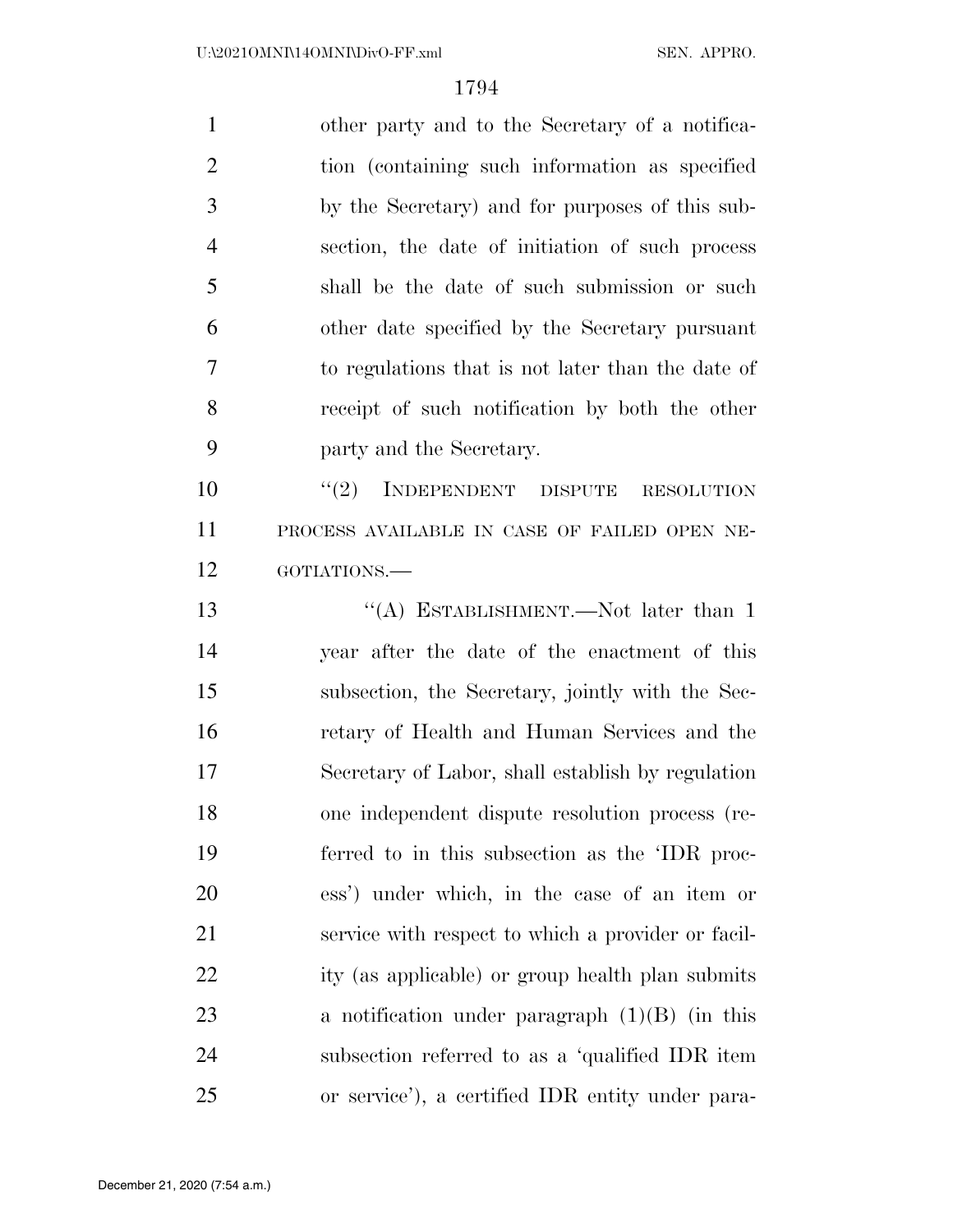graph (4) determines, subject to subparagraph (B) and in accordance with the succeeding pro- visions of this subsection, the amount of pay- ment under the plan for such item or service furnished by such provider or facility.

6 "(B) AUTHORITY TO CONTINUE NEGOTIA- TIONS.—Under the independent dispute resolu- tion process, in the case that the parties to a determination for a qualified IDR item or serv- ice agree on a payment amount for such item or service during such process but before the date on which the entity selected with respect to such determination under paragraph (4) makes such determination under paragraph (5), such amount shall be treated for purposes of sub-16 section  $(a)(3)(K)(ii)$  as the amount agreed to by such parties for such item or service. In the case of an agreement described in the previous sentence, the independent dispute resolution process shall provide for a method to determine how to allocate between the parties to such de- termination the payment of the compensation of the entity selected with respect to such deter-mination.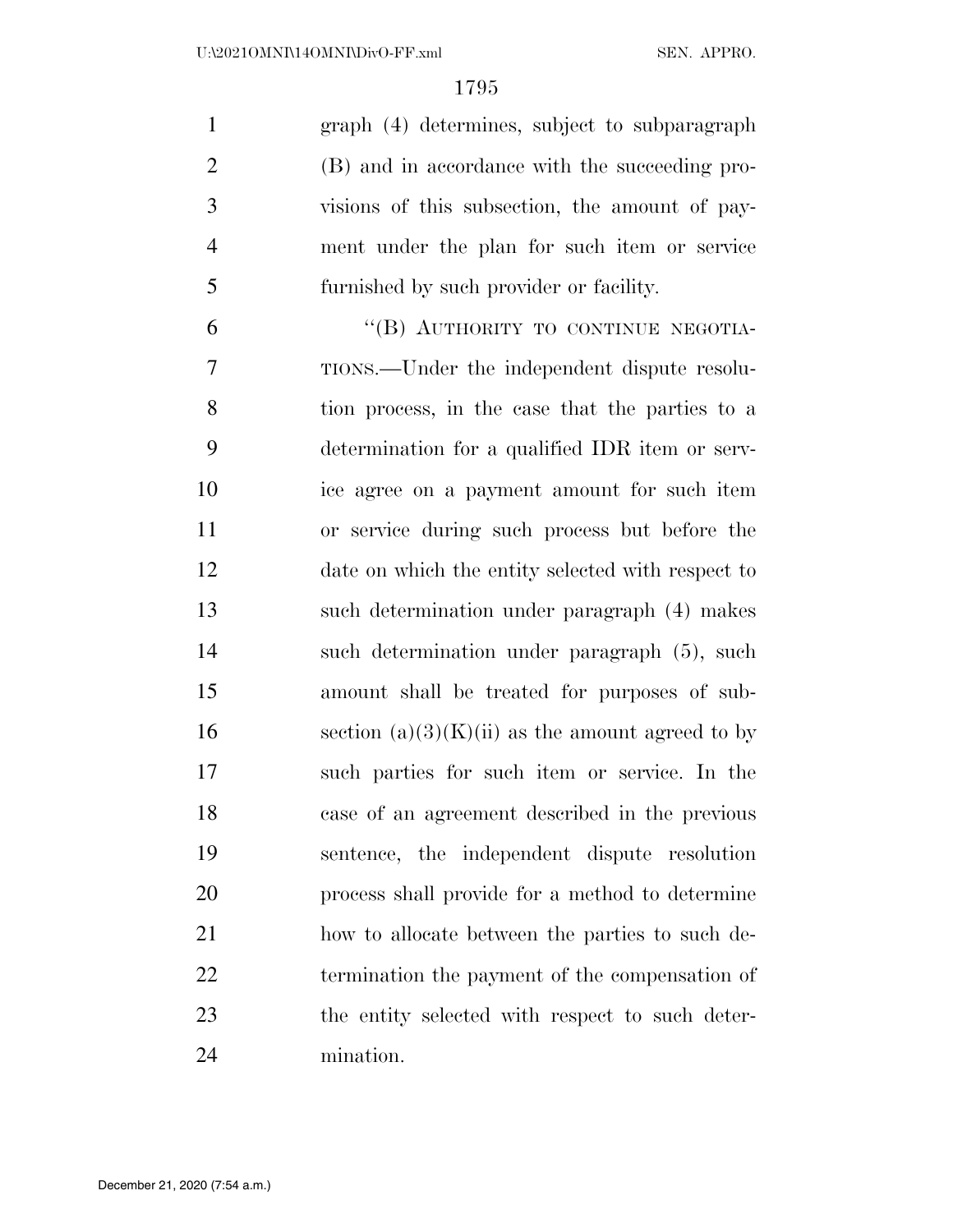| $\mathbf{1}$   | "(C) CLARIFICATION. A nonparticipating           |
|----------------|--------------------------------------------------|
| $\overline{2}$ | provider may not, with respect to an item or     |
| 3              | service furnished by such provider, submit a no- |
| $\overline{4}$ | tification under paragraph $(1)(B)$ if such pro- |
| 5              | vider is exempt from the requirement under       |
| 6              | subsection (a) of section 2799B-2 of the Public  |
| 7              | Health Service Act with respect to such item or  |
| 8              | service pursuant to subsection (b) of such sec-  |
| 9              | tion.                                            |
| 10             | "(3) TREATMENT OF BATCHING OF ITEMS AND          |
| 11             | SERVICES.-                                       |
| 12             | "(A) IN GENERAL.—Under the IDR proc-             |
| 13             | ess, the Secretary shall specify criteria under  |
| 14             | which multiple qualified IDR dispute items and   |
| 15             | services are permitted to be considered jointly  |
| 16             | as part of a single determination by an entity   |
| 17             | for purposes of encouraging the efficiency (in-  |
| 18             | cluding minimizing costs) of the IDR process.    |
| 19             | Such items and services may be so considered     |
| 20             | only if—                                         |
| 21             | "(i) such items and services to be in-           |
| 22             | cluded in such determination are furnished       |
| 23             | by the same provider or facility;                |
| 24             | "(ii) payment for such items and serv-           |
| 25             | ices is required to be made by the same          |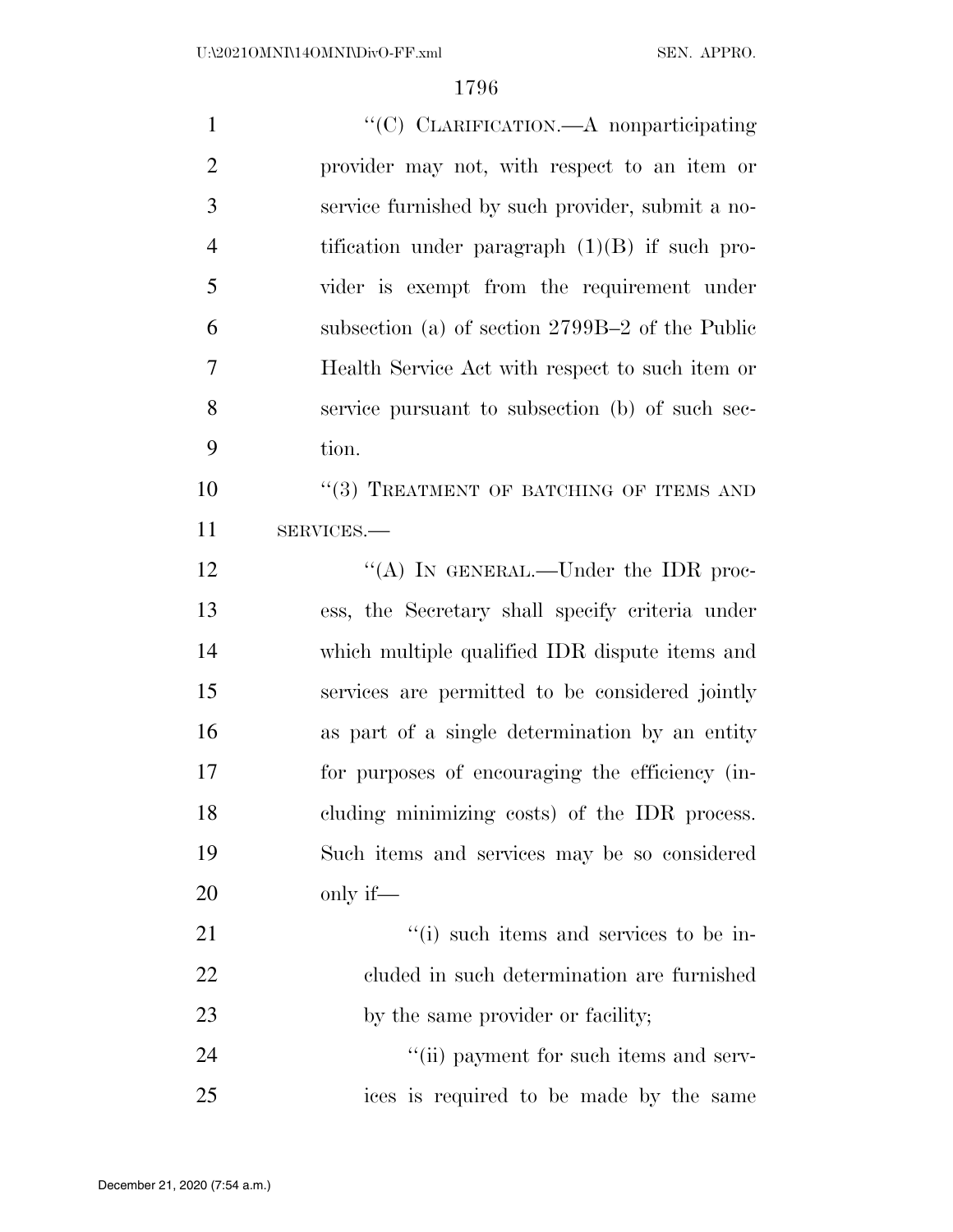| $\mathbf{1}$   | group health plan or health insurance           |
|----------------|-------------------------------------------------|
| $\overline{2}$ | issuer;                                         |
| 3              | "(iii) such items and services are re-          |
| $\overline{4}$ | lated to the treatment of a similar condi-      |
| 5              | tion; and                                       |
| 6              | "(iv) such items and services were              |
| $\overline{7}$ | furnished during the 30 day period fol-         |
| 8              | lowing the date on which the first item or      |
| 9              | service included with respect to such deter-    |
| 10             | mination was furnished or an alternative        |
| 11             | period as determined by the Secretary, for      |
| 12             | use in limited situations, such as by the       |
| 13             | consent of the parties or in the case of low-   |
| 14             | volume items and services, to encourage         |
| 15             | procedural efficiency and minimize health       |
| 16             | plan and provider administrative costs.         |
| 17             | "(B) TREATMENT OF BUNDLED PAY-                  |
| 18             | MENTS.—In carrying out subparagraph $(A)$ , the |
| 19             | Secretary shall provide that, in the case of    |
| 20             | items and services which are included by a pro- |
| 21             | vider or facility as part of a bundled payment, |
| 22             | such items and services included in such bun-   |
| 23             | dled payment may be part of a single deter-     |
| 24             | mination under this subsection.                 |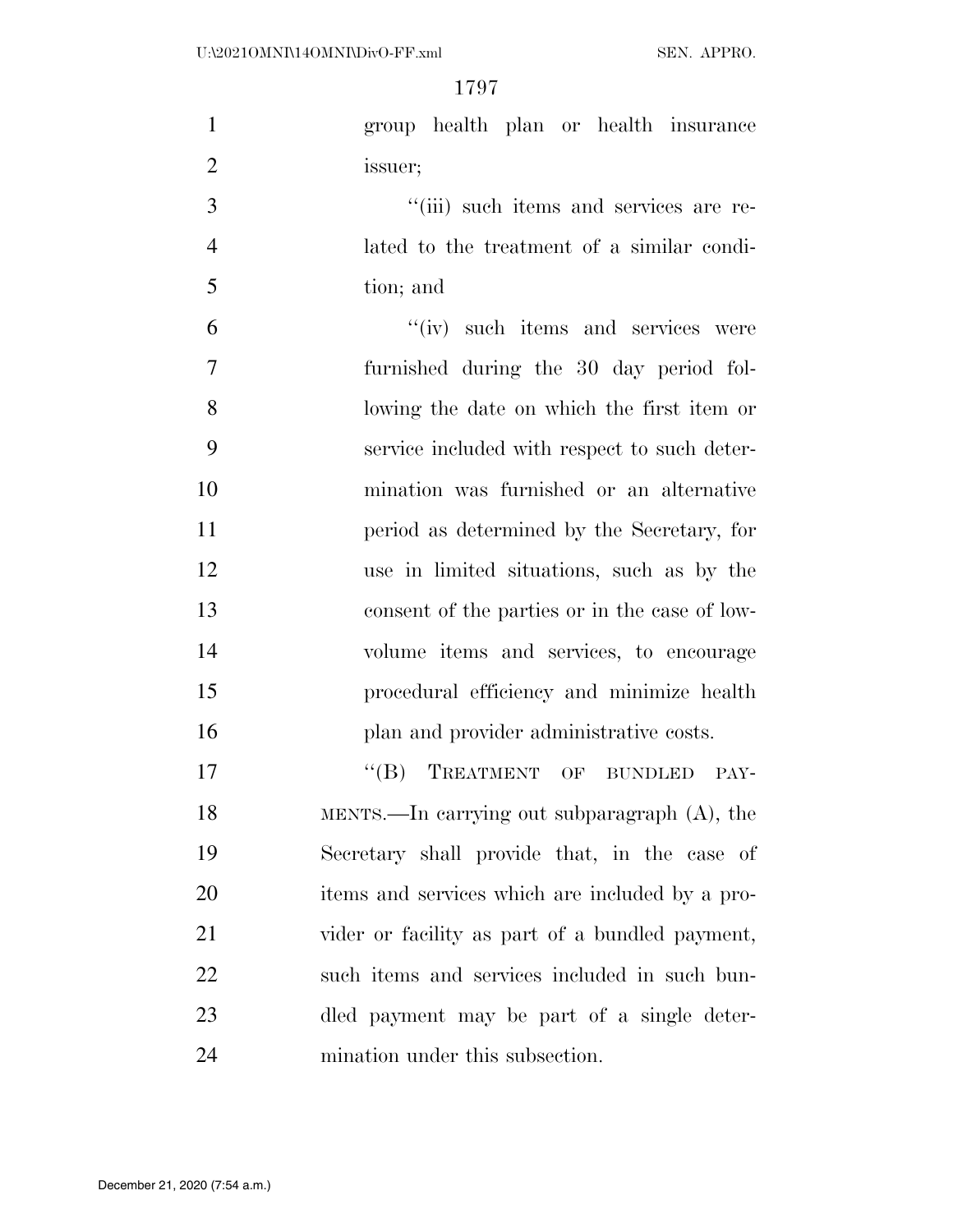| $\mathbf{1}$   | "(4) CERTIFICATION AND SELECTION OF IDR             |
|----------------|-----------------------------------------------------|
| $\overline{2}$ | ENTITIES.                                           |
| 3              | "(A) IN GENERAL.—The Secretary, jointly             |
| $\overline{4}$ | with the Secretary of Health and Human Serv-        |
| 5              | ices and the Secretary of Labor, shall establish    |
| 6              | a process to certify (including to recertify) enti- |
| 7              | ties under this paragraph. Such process shall       |
| 8              | ensure that an entity so certified—                 |
| 9              | "(i) has (directly or through contracts)"           |
| 10             | or other arrangements) sufficient medical,          |
| 11             | legal, and other expertise and sufficient           |
| 12             | staffing to make determinations described           |
| 13             | in paragraph $(5)$ on a timely basis;               |
| 14             | $\lq\lq$ (ii) is not—                               |
| 15             | $\lq\lq$ (I) a group health plan, pro-              |
| 16             | vider, or facility;                                 |
| 17             | "(II) an affiliate or a subsidiary                  |
| 18             | of such a group health plan, provider,              |
| 19             | or facility; or                                     |
| 20             | "(III) an affiliate or subsidiary of                |
| 21             | a professional or trade association of              |
| 22             | such group health plans or of pro-                  |
| 23             | viders or facilities;                               |
|                |                                                     |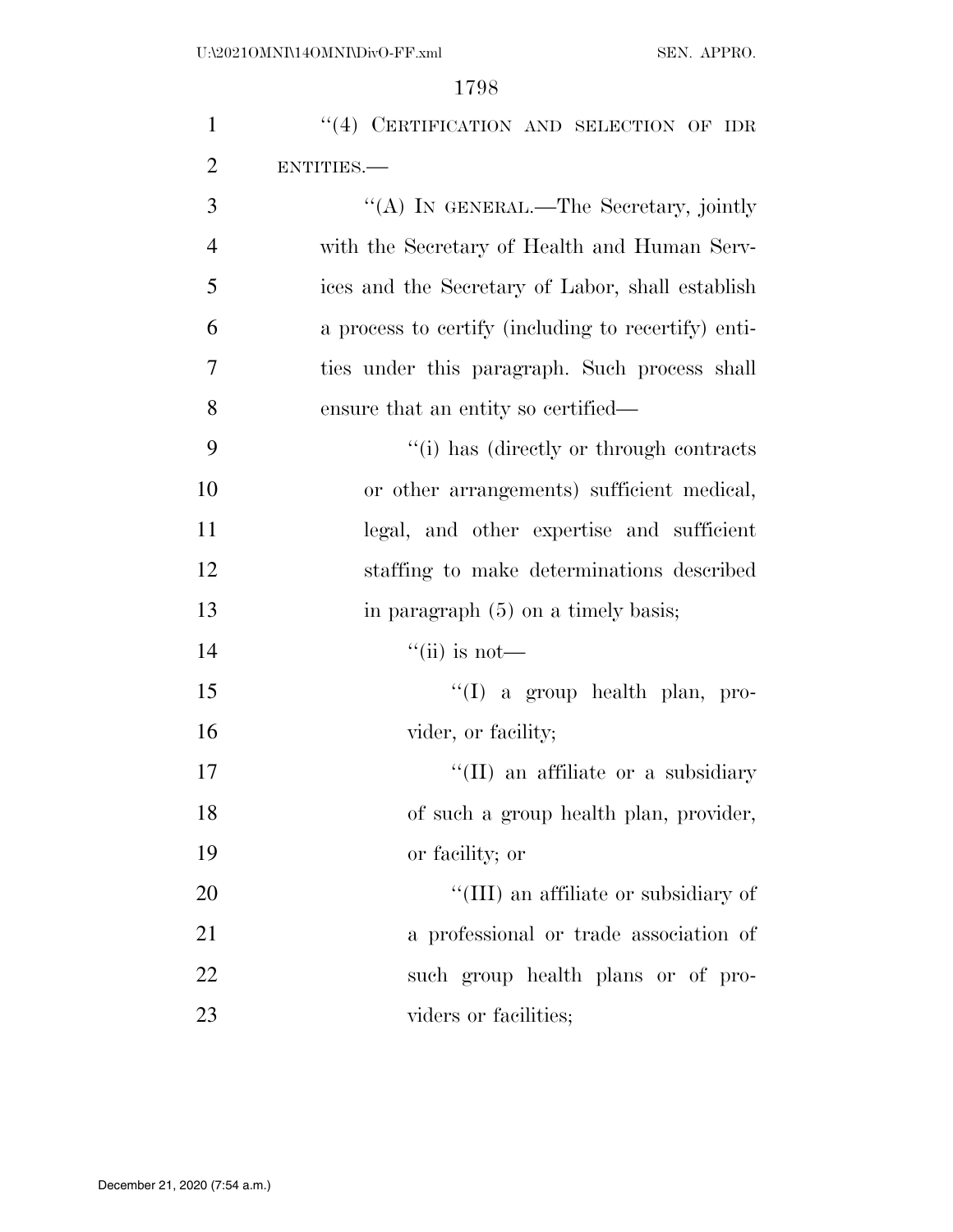| $\mathbf{1}$   | "(iii) carries out the responsibilities of        |
|----------------|---------------------------------------------------|
| $\overline{2}$ | such an entity in accordance with this sub-       |
| 3              | section;                                          |
| $\overline{4}$ | "(iv) meets appropriate indicators of             |
| 5              | fiscal integrity;                                 |
| 6              | $f'(v)$ maintains the confidentiality (in         |
| 7              | accordance with regulations promulgated           |
| 8              | by the Secretary) of individually identifi-       |
| 9              | able health information obtained in the           |
| 10             | course of conducting such determinations;         |
| 11             | $\lq\lq$ (vi) does not under the IDR process      |
| 12             | carry out any determination with respect          |
| 13             | to which the entity would not pursuant to         |
| 14             | subclause $(I)$ , $(II)$ , or $(III)$ of subpara- |
| 15             | $graph$ (F)(i) be eligible for selection; and     |
| 16             | "(vii) meets such other requirements              |
| 17             | as determined appropriate by the Sec-             |
| 18             | retary.                                           |
| 19             | "(B) PERIOD OF CERTIFICATION.—Subject             |
| 20             | to subparagraph (C), each certification (includ-  |
| 21             | ing a recertification) of an entity under the     |
| 22             | process described in subparagraph (A) shall be    |
| 23             | for a 5-year period.                              |
| 24             | "(C) REVOCATION.—A certification of an            |
| 25             | entity under this paragraph may be revoked        |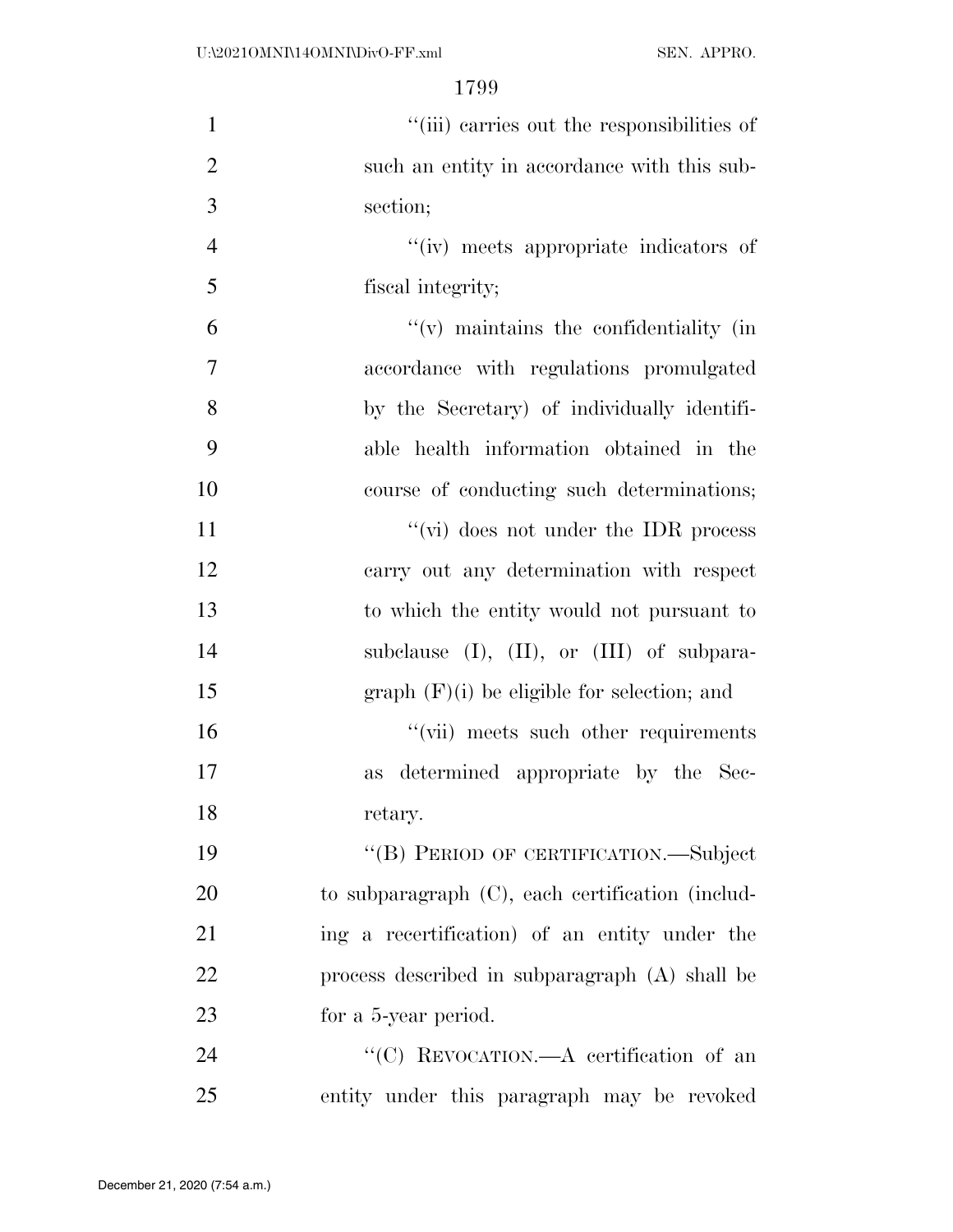under the process described in subparagraph (A) if the entity has a pattern or practice of noncompliance with any of the requirements de-scribed in such subparagraph.

 ''(D) PETITION FOR DENIAL OR WITH- DRAWAL.—The process described in subpara- graph (A) shall ensure that an individual, pro- vider, facility, or group health plan may petition for a denial of a certification or a revocation of a certification with respect to an entity under 11 this paragraph for failure of meeting a require-ment of this subsection.

**''(E)** SUFFICIENT NUMBER OF ENTI- TIES.—The process described in subparagraph (A) shall ensure that a sufficient number of en-16 tities are certified under this paragraph to en- sure the timely and efficient provision of deter-minations described in paragraph (5).

19 "(F) SELECTION OF CERTIFIED IDR ENTI- TY.—The Secretary shall, with respect to the determination of the amount of payment under 22 this subsection of an item or service, provide for a method—

24 ''(i) that allows for the group health plan and the nonparticipating provider or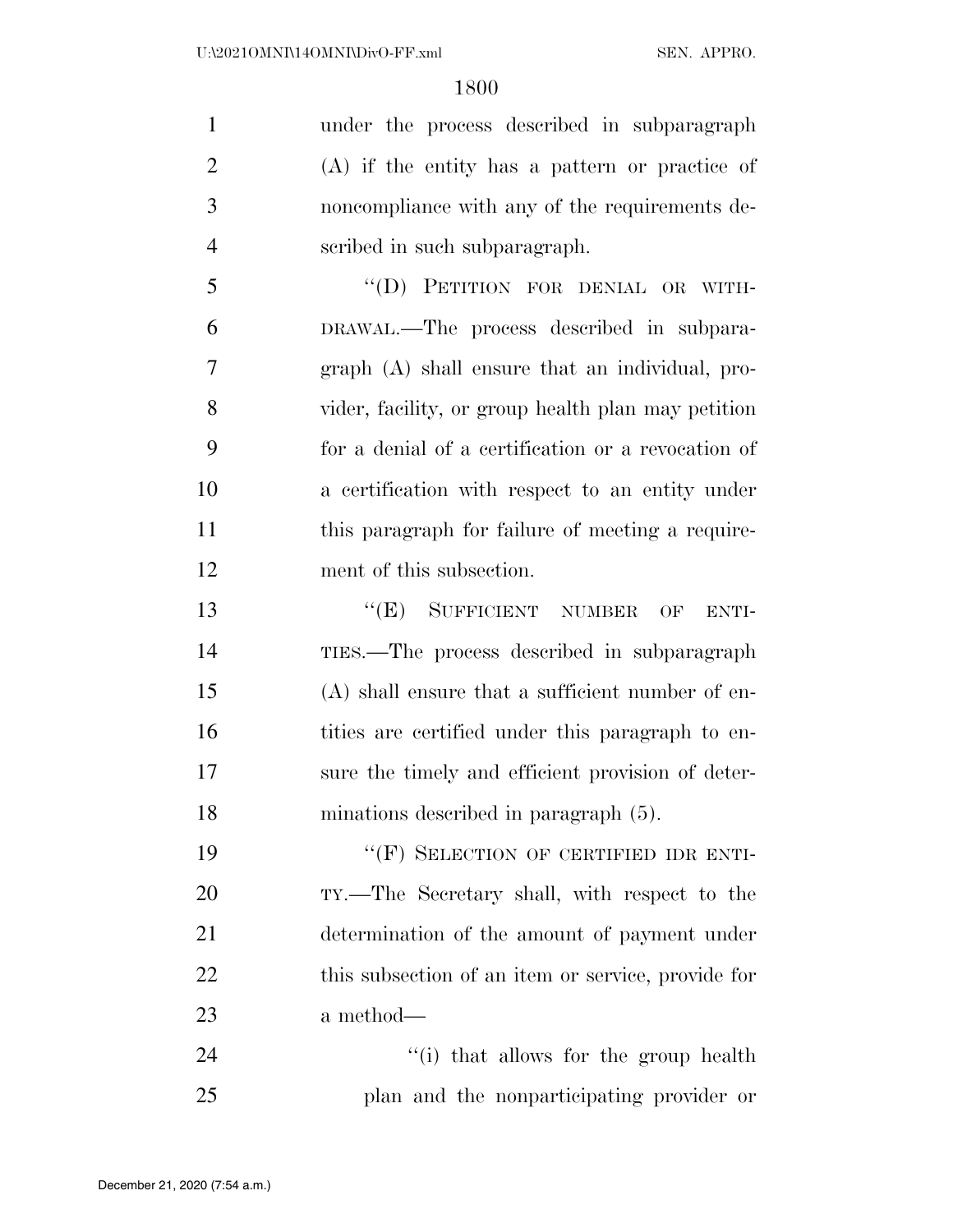| $\mathbf{1}$   | the nonparticipating emergency facility (as     |
|----------------|-------------------------------------------------|
| $\overline{2}$ | applicable) involved in a notification under    |
| 3              | paragraph $(1)(B)$ to jointly select, not later |
| $\overline{4}$ | than the last day of the 3-business day pe-     |
| 5              | riod following the date of the initiation of    |
| 6              | the process with respect to such item or        |
| 7              | service, for purposes of making such deter-     |
| 8              | mination, an entity certified under this        |
| 9              | paragraph that—                                 |
| 10             | $\lq\lq$ (I) is not a party to such deter-      |
| 11             | mination or an employee or agent of             |
| 12             | such a party;                                   |
| 13             | $\lq\lq$ (II) does not have a material fa-      |
| 14             | milial, financial, or professional rela-        |
| 15             | tionship with such a party; and                 |
| 16             | "(III) does not otherwise have a                |
| 17             | conflict of interest with such a party          |
| 18             | (as determined by the Secretary); and           |
| 19             | "(ii) that requires, in the case such           |
| 20             | parties do not make such selection by such      |
| 21             | last day, the Secretary to, not later than 6    |
| 22             | business days after such date of initi-         |
| 23             | ation-                                          |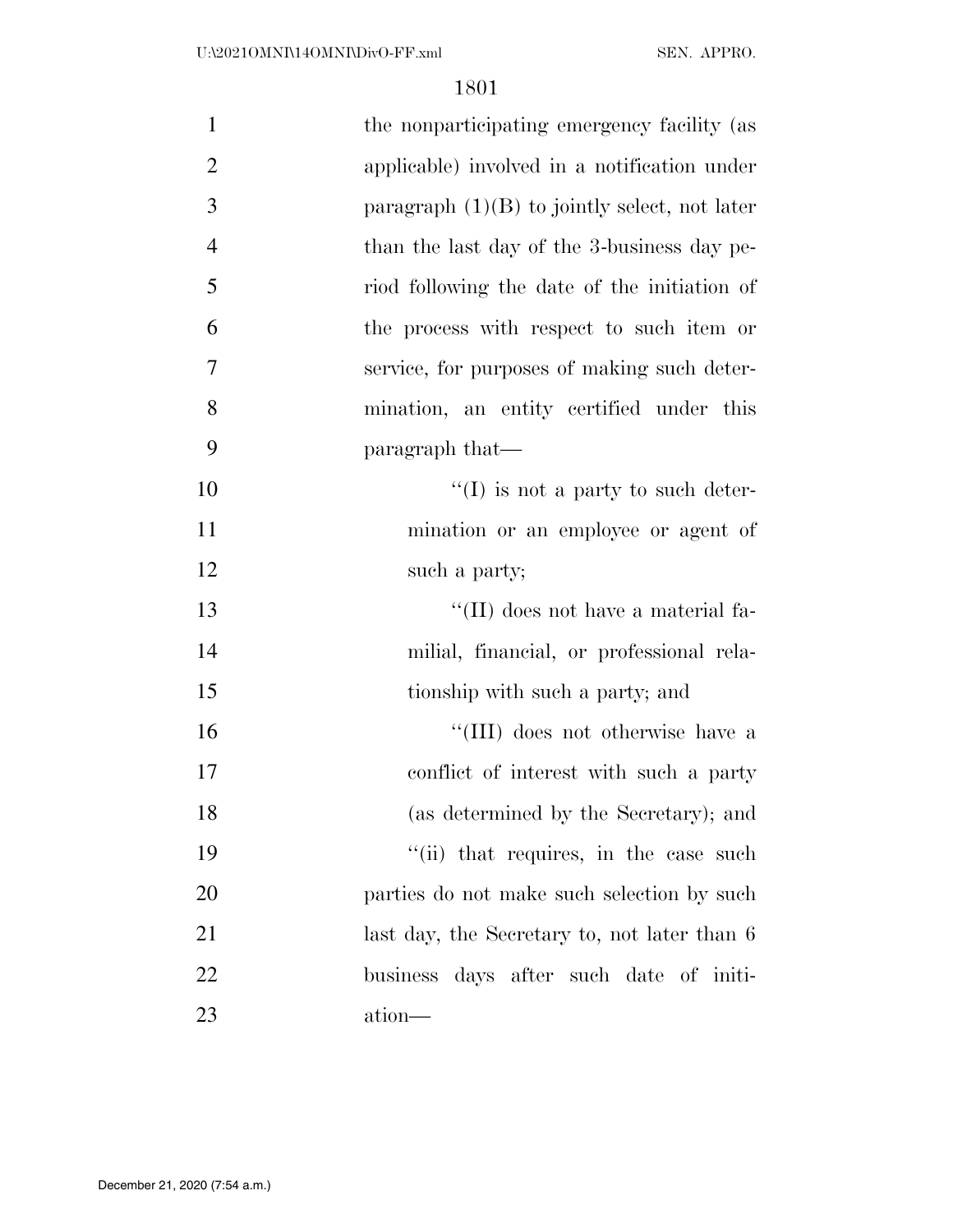| $\mathbf{1}$   | $\lq\lq$ select such an entity that                          |
|----------------|--------------------------------------------------------------|
| $\overline{2}$ | satisfies subclauses (I) through (III)                       |
| 3              | of clause (i)); and                                          |
| $\overline{4}$ | "(II) provide notification of such                           |
| 5              | selection to the provider or facility (as                    |
| 6              | applicable) and the plan or issuer (as                       |
| 7              | applicable) party to such determina-                         |
| 8              | tion.                                                        |
| 9              | An entity selected pursuant to the previous sentence to      |
| 10             | make a determination described in such sentence shall be     |
| 11             | referred to in this subsection as the 'certified IDR entity' |
| 12             | with respect to such determination.                          |
| 13             | "(5) PAYMENT DETERMINATION.-                                 |
| 14             | "(A) IN GENERAL.—Not later than 30                           |
| 15             | days after the date of selection of the certified            |
| 16             | IDR entity with respect to a determination for               |
| 17             | a qualified IDR item or service, the certified               |
| 18             | IDR entity shall—                                            |
| 19             | "(i) taking into account the consider-                       |
| 20             | ations specified in subparagraph $(C)$ , select              |
| 21             | one of the offers submitted under subpara-                   |
| 22             | $graph(B)$ to be the amount of payment for                   |
| 23             | such item or service determined under this                   |
| 24             | for purposes of subsection<br>subsection                     |
| 25             | $(a)(1)$ or $(b)(1)$ , as applicable; and                    |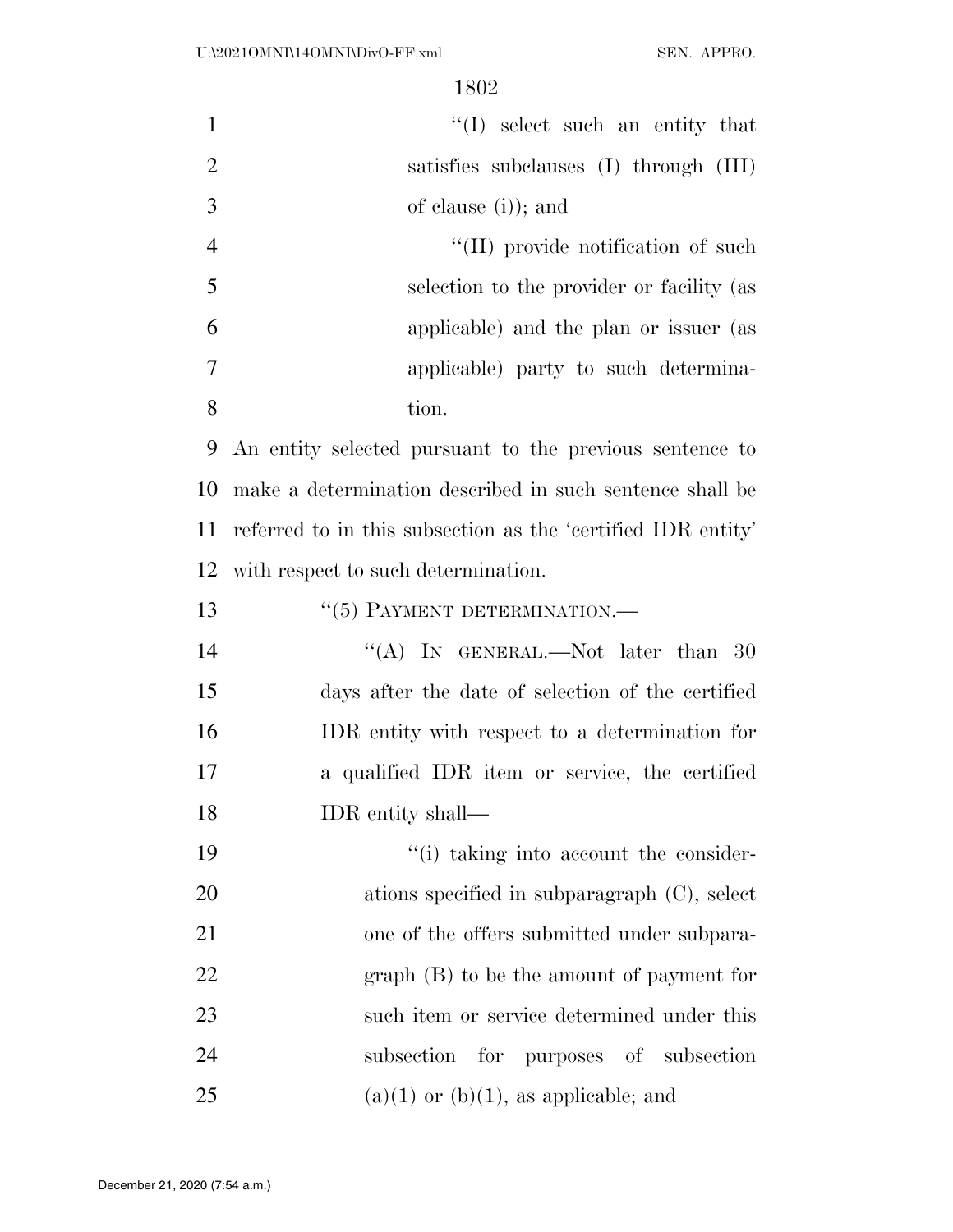| $\mathbf{1}$   | "(ii) notify the provider or facility and        |
|----------------|--------------------------------------------------|
| $\overline{2}$ | the group health plan party to such deter-       |
| 3              | mination of the offer selected under clause      |
| $\overline{4}$ | (i).                                             |
| 5              | "(B) SUBMISSION OF OFFERS.—Not later             |
| 6              | than 10 days after the date of selection of the  |
| 7              | certifed IDR entity with respect to a determina- |
| 8              | tion for a qualified IDR item or service, the    |
| 9              | provider or facility and the group health plan   |
| 10             | party to such determination—                     |
| 11             | "(i) shall each submit to the certified          |
| 12             | IDR entity with respect to such determina-       |
| 13             | $tion$ —                                         |
| 14             | $\lq\lq$ (I) an offer for a payment              |
| 15             | amount for such item or service fur-             |
| 16             | nished by such provider or facility;             |
| 17             | and                                              |
| 18             | $\lq\lq$ (II) such information<br>as<br>re-      |
| 19             | quested by the certified IDR entity re-          |
| 20             | lating to such offer; and                        |
| 21             | "(ii) may each submit to the certified           |
| 22             | IDR entity with respect to such determina-       |
| 23             | tion any information relating to such offer      |
| 24             | submitted by either party, including infor-      |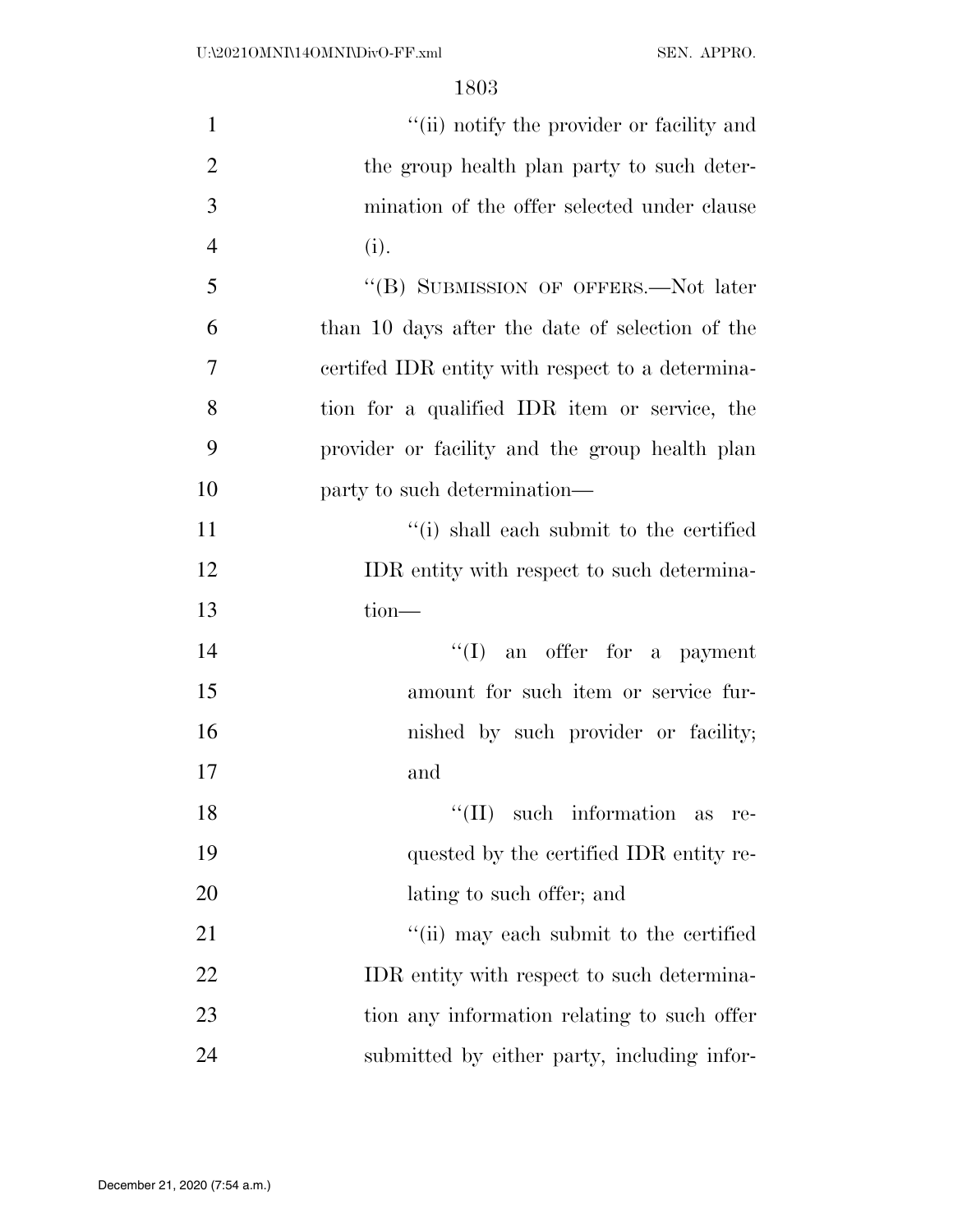| $\mathbf{1}$   | mation relating to any circumstance de-    |
|----------------|--------------------------------------------|
| $\overline{2}$ | scribed in subparagraph $(C)(ii)$ .        |
| 3              | "(C) CONSIDERATIONS IN DETERMINA-          |
| $\overline{4}$ | TION.                                      |
| 5              | "(i) IN GENERAL.—In determining            |
| 6              | which offer is the payment to be applied   |
| $\overline{7}$ | pursuant to this paragraph, the certified  |
| 8              | IDR entity, with respect to the determina- |
| 9              | tion for a qualified IDR item or service   |
| 10             | shall consider—                            |
| 11             | "(I) the qualifying payment                |
| 12             | amounts (as defined in subsection          |
| 13             | $(a)(3)(E)$ for the applicable year for    |
| 14             | items or services that are comparable      |
| 15             | to the qualified IDR item or service       |
| 16             | and that are furnished in the same         |
| 17             | geographic region (as defined by the       |
| 18             | Secretary for purposes of such sub-        |
| 19             | section) as such qualified IDR item or     |
| 20             | service; and                               |
| 21             | "(II) subject to subparagraph              |
| 22             | (D), information on any circumstance       |
| 23             | described in clause (ii), such informa-    |
| 24             | tion as requested in subparagraph          |
| 25             | $(B)(i)(II)$ , and any additional infor-   |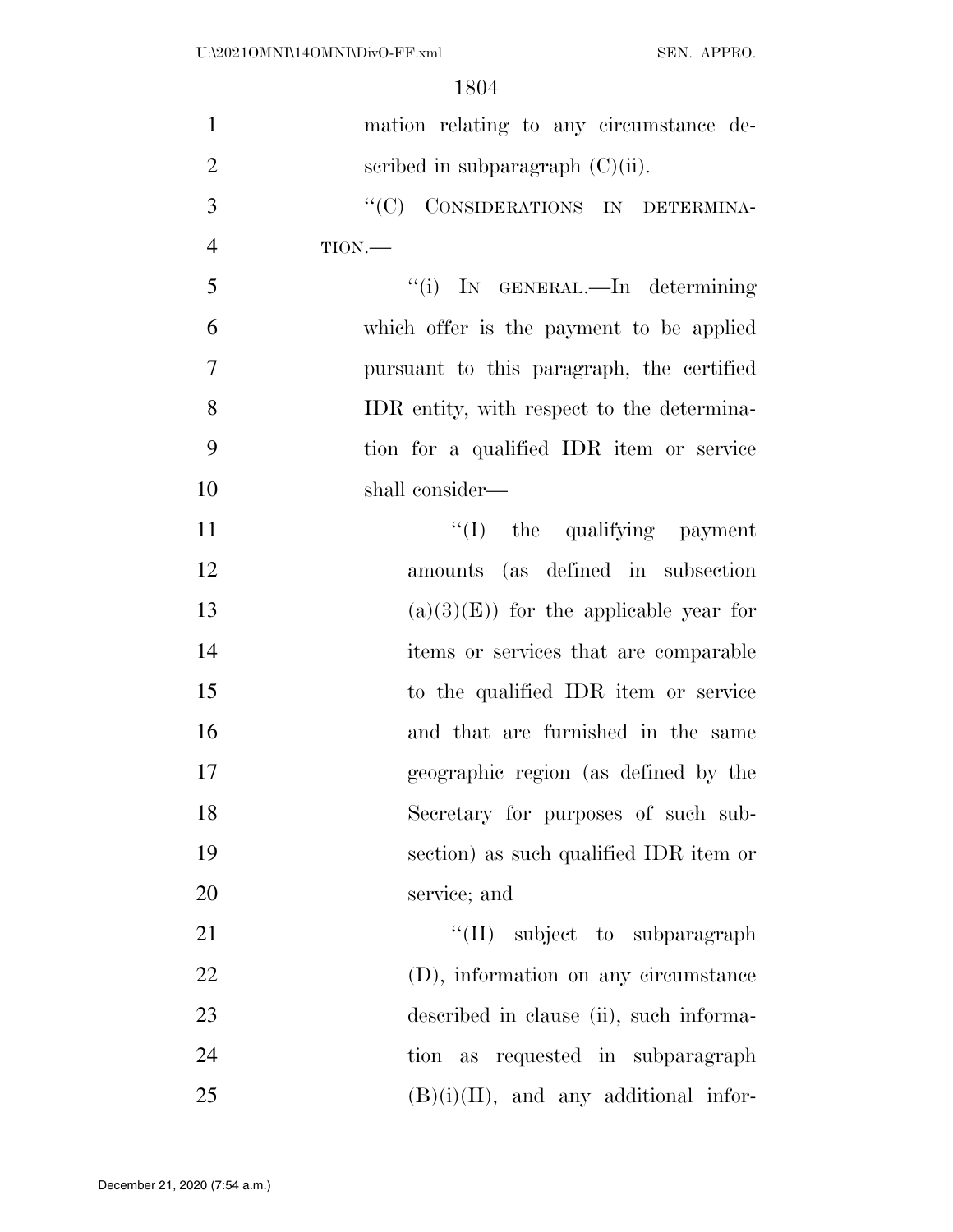| $\mathbf{1}$   | mation provided in subparagraph              |
|----------------|----------------------------------------------|
| $\overline{2}$ | $(B)(ii)$ .                                  |
| 3              | "(ii) ADDITIONAL CIRCUMSTANCES.-             |
| $\overline{4}$ | For purposes of clause $(i)(II)$ , the cir-  |
| 5              | cumstances described in this clause are,     |
| 6              | with respect to a qualified IDR item or      |
| 7              | service of a nonparticipating provider, non- |
| 8              | participating emergency facility, or group   |
| 9              | health plan, the following:                  |
| 10             | "(I) The level of training, experi-          |
| 11             | ence, and quality and outcomes meas-         |
| 12             | urements of the provider or facility         |
| 13             | that furnished such item or service          |
| 14             | (such as those endorsed by the con-          |
| 15             | sensus-based entity authorized in sec-       |
| 16             | tion 1890 of the Social Security Act).       |
| 17             | $\lq$ (II) The market share held by          |
| 18             | the nonparticipating provider or facil-      |
| 19             | ity or that of the plan or issuer in the     |
| 20             | geographic region in which the item or       |
| 21             | service was provided.                        |
| 22             | "(III) The acuity of the indi-               |
| 23             | vidual receiving such item or service        |
| 24             | or the complexity of furnishing such         |
| 25             | item or service to such individual.          |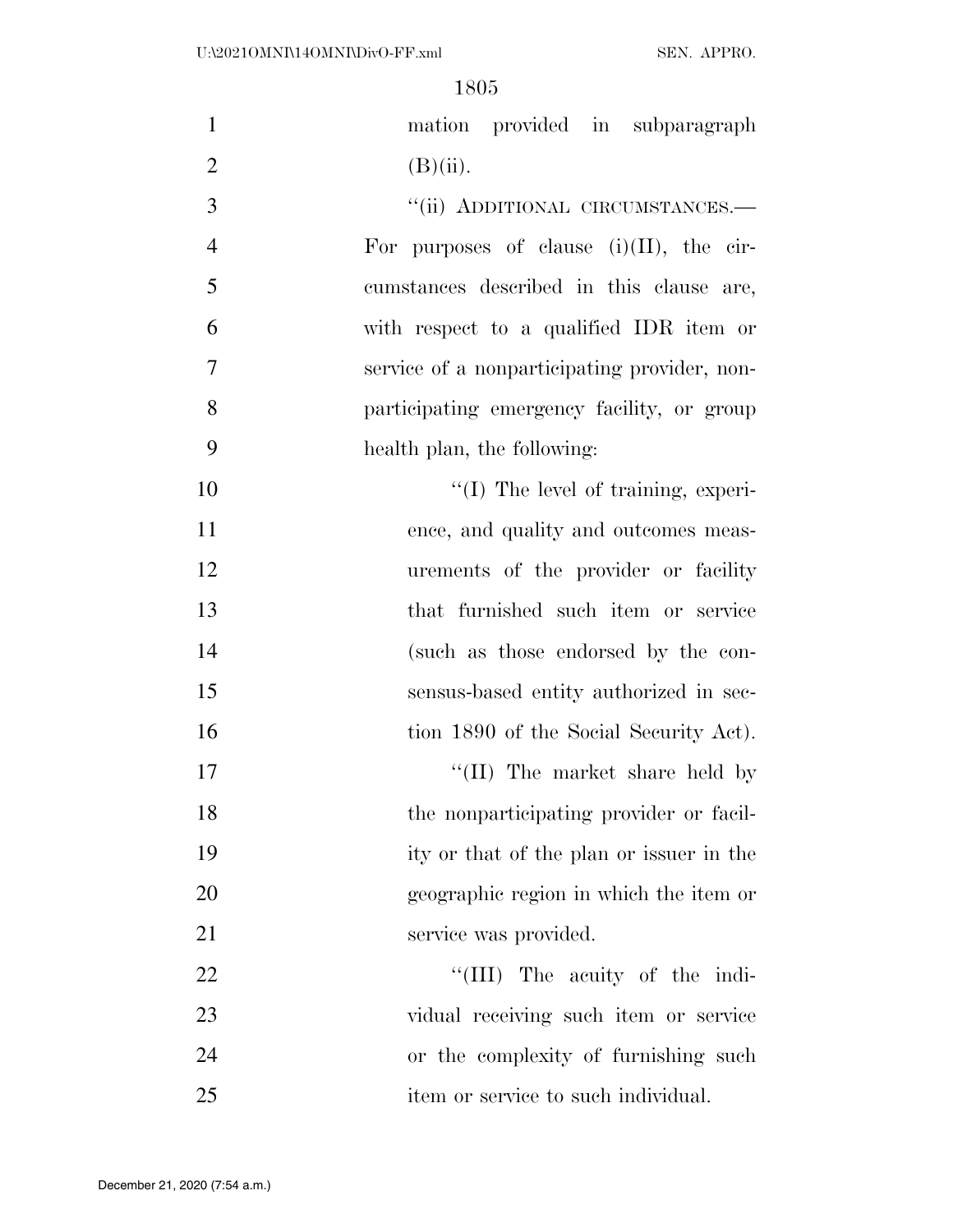$\text{``(IV)}$  The teaching status, case mix, and scope of services of the non- participating facility that furnished 4 such item or service.

5 ''(V) Demonstrations of good faith efforts (or lack of good faith ef- forts) made by the nonparticipating provider or nonparticipating facility or the plan or issuer to enter into net- work agreements and, if applicable, contracted rates between the provider or facility, as applicable, and the plan or issuer, as applicable, during the **previous 4 plan years.** 

15 "(D) PROHIBITION ON CONSIDERATION OF CERTAIN FACTORS.—In determining which offer is the payment to be applied with respect to qualified IDR items and services furnished by a provider or facility, the certified IDR entity with respect to a determination shall not con- sider usual and customary charges, the amount 22 that would have been billed by such provider or facility with respect to such items and services had the provisions of section 2799B–1 of the Public Health Service Act or 2799B–2 of such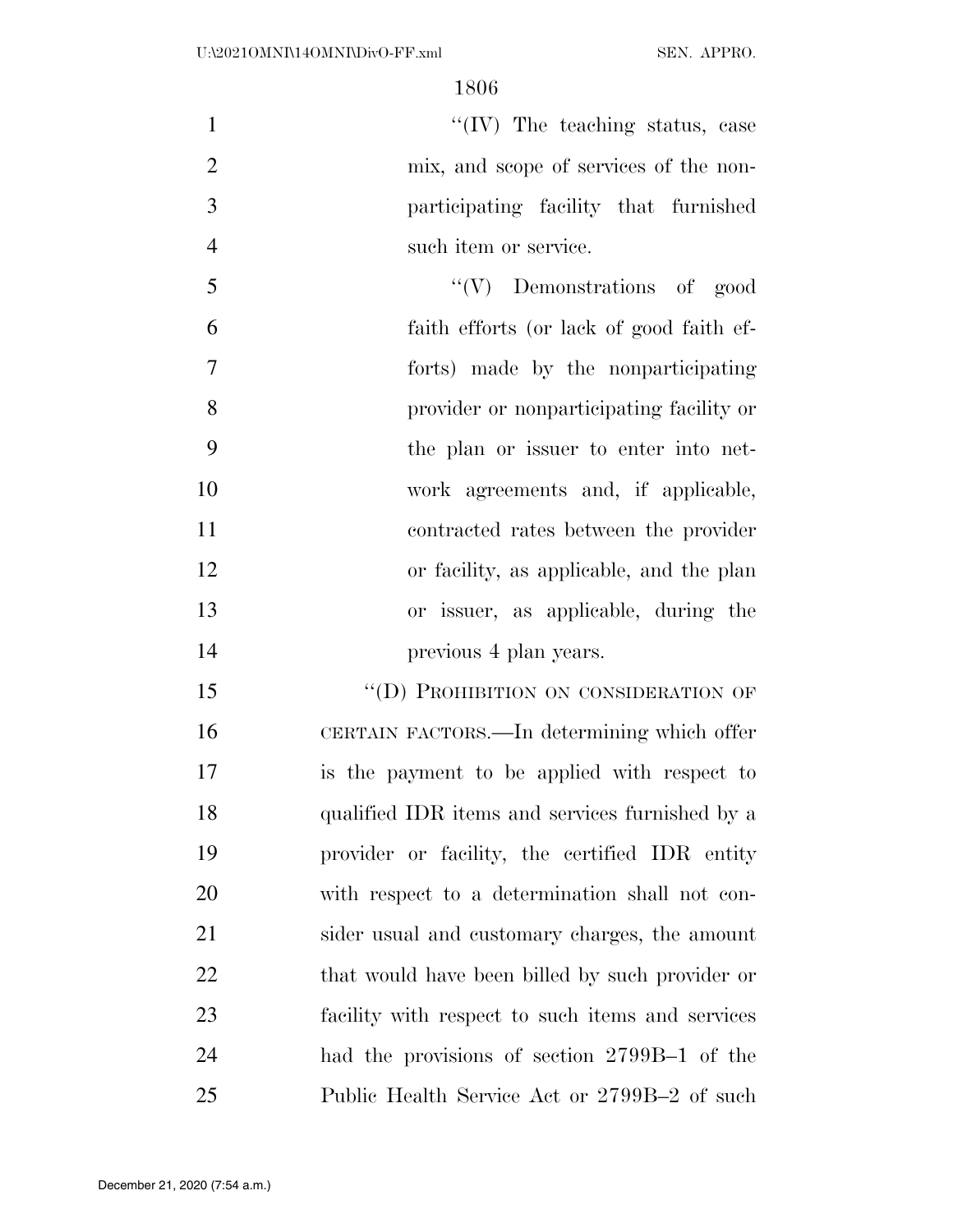| $\mathbf{1}$   | Act (as applicable) not applied, or the payment  |
|----------------|--------------------------------------------------|
| $\overline{2}$ | or reimbursement rate for such items and serv-   |
| 3              | ices furnished by such provider or facility pay- |
| $\overline{4}$ | able by a public payor, including under the      |
| 5              | Medicare program under title XVIII of the So-    |
| 6              | cial Security Act, under the Medicaid program    |
| 7              | under title XIX of such Act, under the Chil-     |
| 8              | dren's Health Insurance Program under title      |
| 9              | XXI of such Act, under the TRICARE program       |
| 10             | under chapter 55 of title 10, United States      |
| 11             | Code, or under chapter 17 of title 38, United    |
| 12             | States Code.                                     |
| 13             | $\lq\lq(E)$ EFFECTS OF DETERMINATION.—           |
| 14             | "(i) IN GENERAL.— $A$ determination              |
| 15             | of a certified IDR entity under subpara-         |
| 16             | $graph(A)$ —                                     |
| 17             | $\lq\lq$ shall be binding upon the               |
| 18             | parties involved, in the absence of a            |
| 19             | fraudulent claim or evidence of mis-             |
| 20             | representation of facts presented to             |
| 21             | the IDR entity involved regarding                |
| 22             | such claim; and                                  |
| 23             | $\lq$ (II) shall not be subject to judi-         |
| 24             | cial review, except in a case described          |
| 25             | in any of paragraphs $(1)$ through $(4)$         |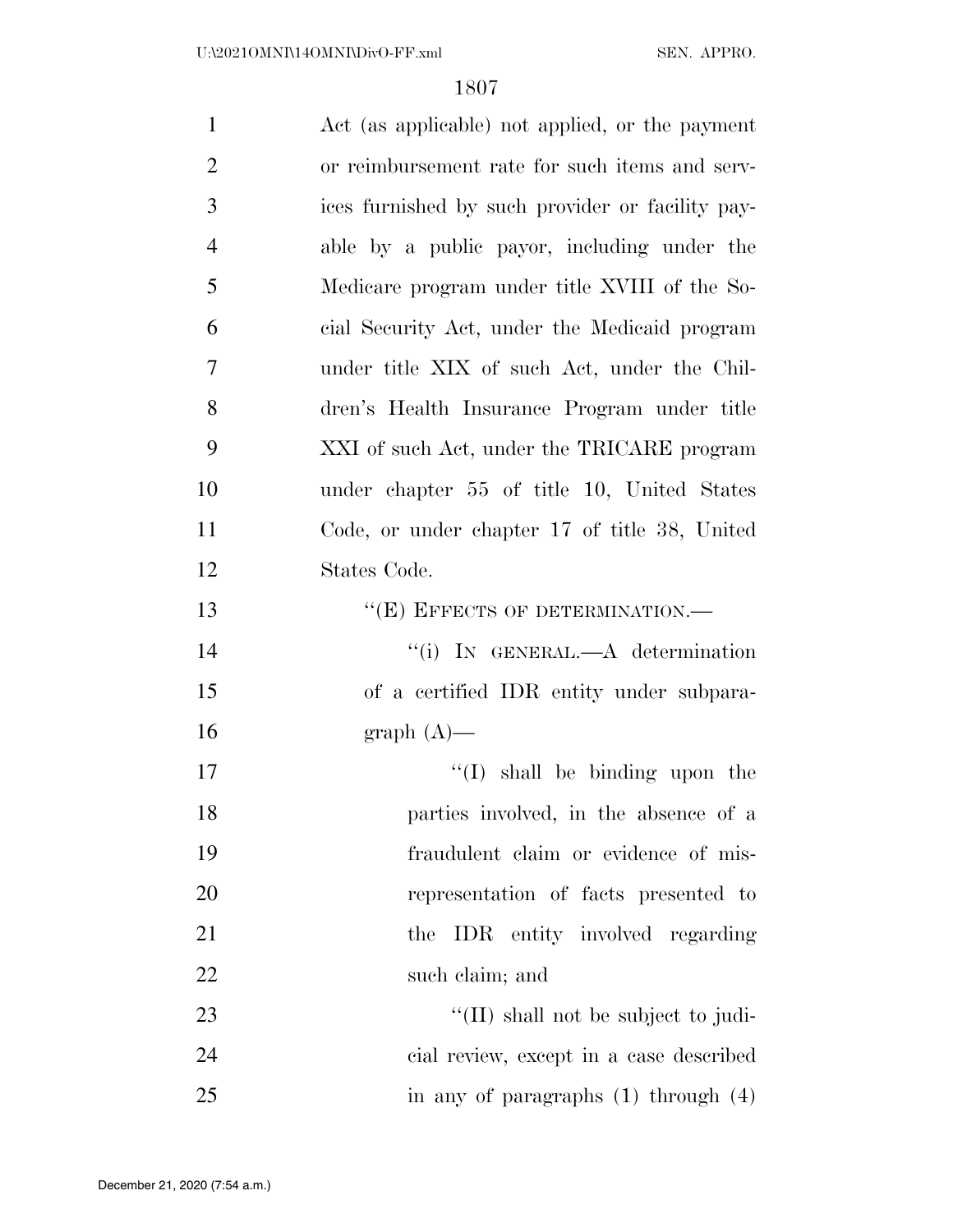of section 10(a) of title 9, United States Code.

3 "(ii) SUSPENSION OF CERTAIN SUBSE- QUENT IDR REQUESTS.—In the case of a determination of a certified IDR entity under subparagraph (A), with respect to an initial notification submitted under paragraph (1)(B) with respect to qualified IDR items and services and the two par- ties involved with such notification, the **party that submitted such notification may**  not submit during the 90-day period fol- lowing such determination a subsequent notification under such paragraph involv- ing the same other party to such notifica-16 tion with respect to such an item or service 17 that was the subject of such initial notifi-cation.

19 "'(iii) SUBSEQUENT SUBMISSION OF REQUESTS PERMITTED.—In the case of a notification that pursuant to clause (ii) is not permitted to be submitted under para- graph (1)(B) during a 90-day period speci- fied in such clause, if the end of the open negotiation period specified in paragraph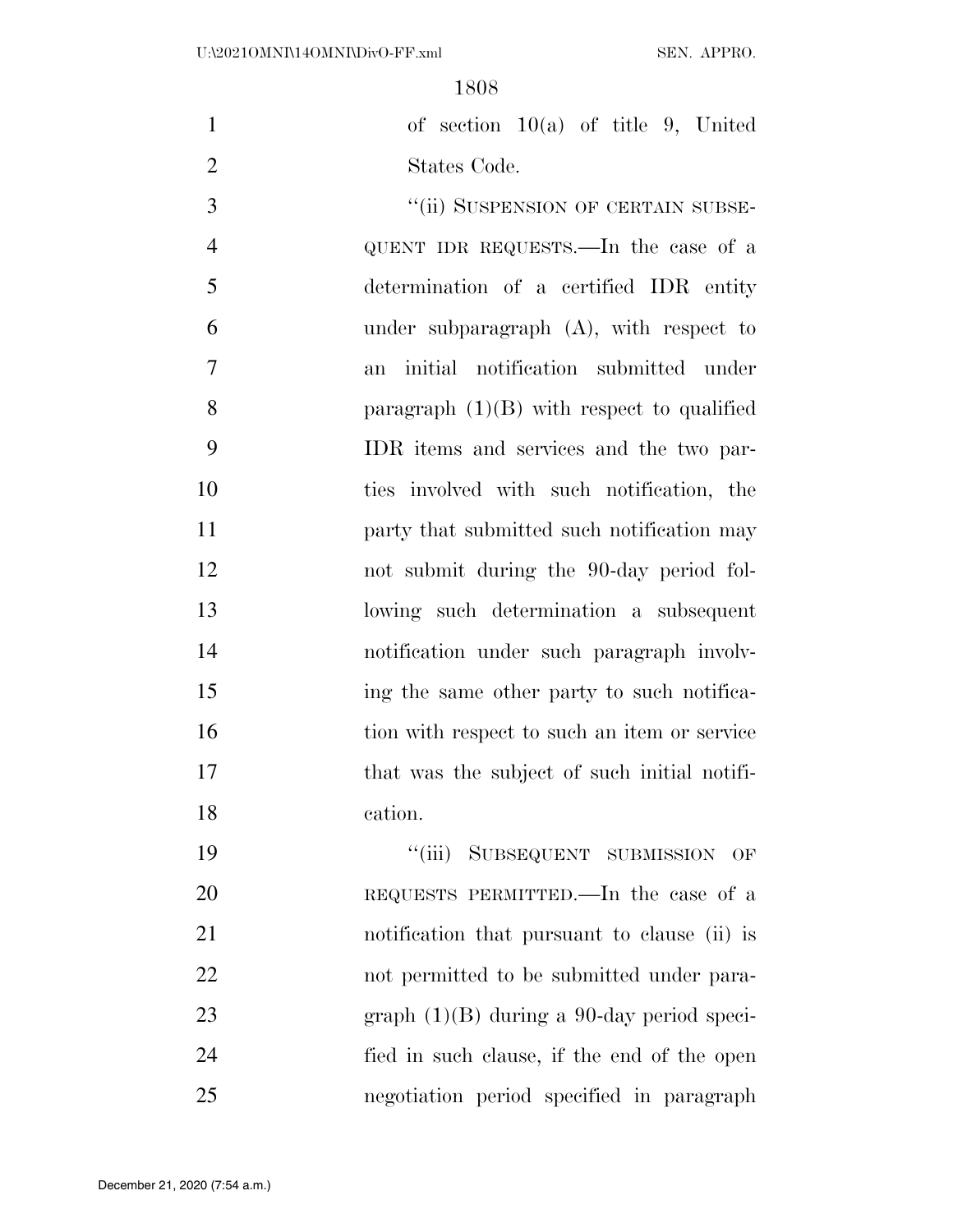| $\mathbf{1}$   | $(1)(A)$ , that but for this clause would oth- |
|----------------|------------------------------------------------|
| $\overline{2}$ | erwise apply with respect to such notifica-    |
| 3              | tion, occurs during such 90-day period,        |
| $\overline{4}$ | such paragraph $(1)(B)$ shall be applied as    |
| 5              | if the reference in such paragraph to the      |
| 6              | 4-day period beginning on the day after        |
| 7              | such open negotiation period were instead      |
| 8              | a reference to the 30-day period beginning     |
| 9              | on the day after the last day of such 90-      |
| 10             | day period.                                    |
| 11             | "(iv) REPORTS.—The Secretary, joint-           |
| 12             | ly with the Secretary of Labor and the         |
| 13             | Secretary of the Health and Human Serv-        |
| 14             | ices, shall examine the impact of the appli-   |
| 15             | cation of clause (ii) and whether the appli-   |
| 16             | cation of such clause delays payment deter-    |
| 17             | minations or impacts early, alternative res-   |
| 18             | olution of claims (such as through open ne-    |
| 19             | gotiations), and shall submit to Congress,     |
| 20             | not later than 2 years after the date of im-   |
| 21             | plementation of such clause an interim re-     |
| 22             | port (and not later than 4 years after such    |
| 23             | date of implementation, a final report) on     |
| 24             | whether any group health plans or health       |
| 25             | insurance issuers offering group or indi-      |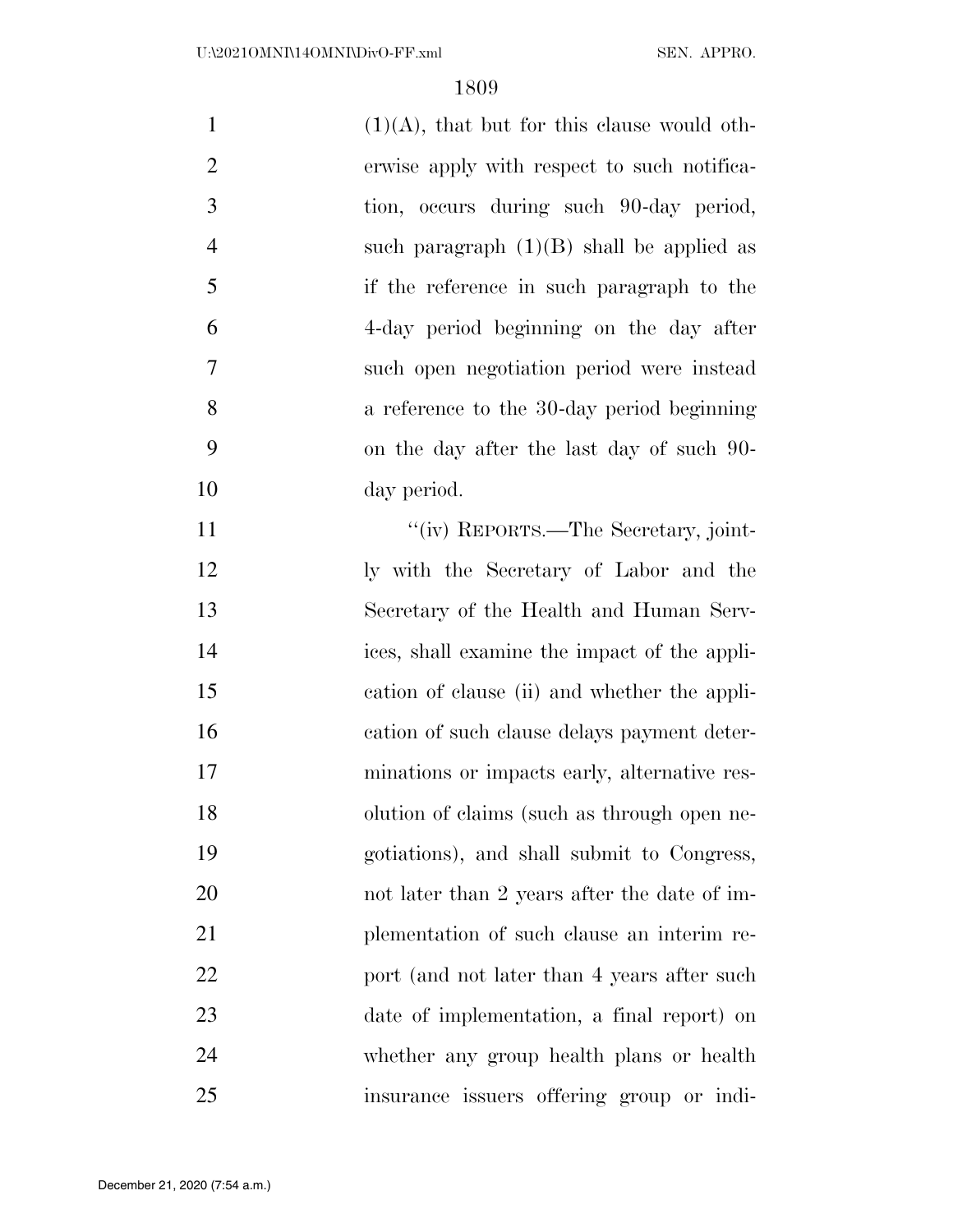| $\mathbf{1}$   | vidual health insurance coverage or types      |
|----------------|------------------------------------------------|
| $\overline{2}$ | of such plans or coverage have a pattern or    |
| 3              | practice of routine denial, low payment, or    |
| $\overline{4}$ | down-coding of claims, or otherwise abuse      |
| 5              | the 90-day period described in such clause,    |
| 6              | including recommendations on ways to dis-      |
| 7              | courage such a pattern or practice.            |
| 8              | "(F) COSTS OF INDEPENDENT DISPUTE              |
| 9              | RESOLUTION PROCESS.—In the case of a notifi-   |
| 10             | cation under paragraph $(1)(B)$ submitted by a |
| 11             | nonparticipating provider, nonparticipating    |
| 12             | emergency facility, or group health plan and   |
| 13             | submitted to a certified IDR entity—           |
| 14             | "(i) if such entity makes a determina-         |
|                |                                                |
| 15             | tion with respect to such notification under   |
| 16             | subparagraph $(A)$ , the party whose offer is  |
| 17             | not chosen under such subparagraph shall       |
| 18             | be responsible for paying all fees charged     |
| 19             | by such entity; and                            |
| 20             | "(ii) if the parties reach a settlement        |
| 21             | with respect to such notification prior to     |
| 22             | such a determination, each party shall pay     |
| 23             | half of all fees charged by such entity, un-   |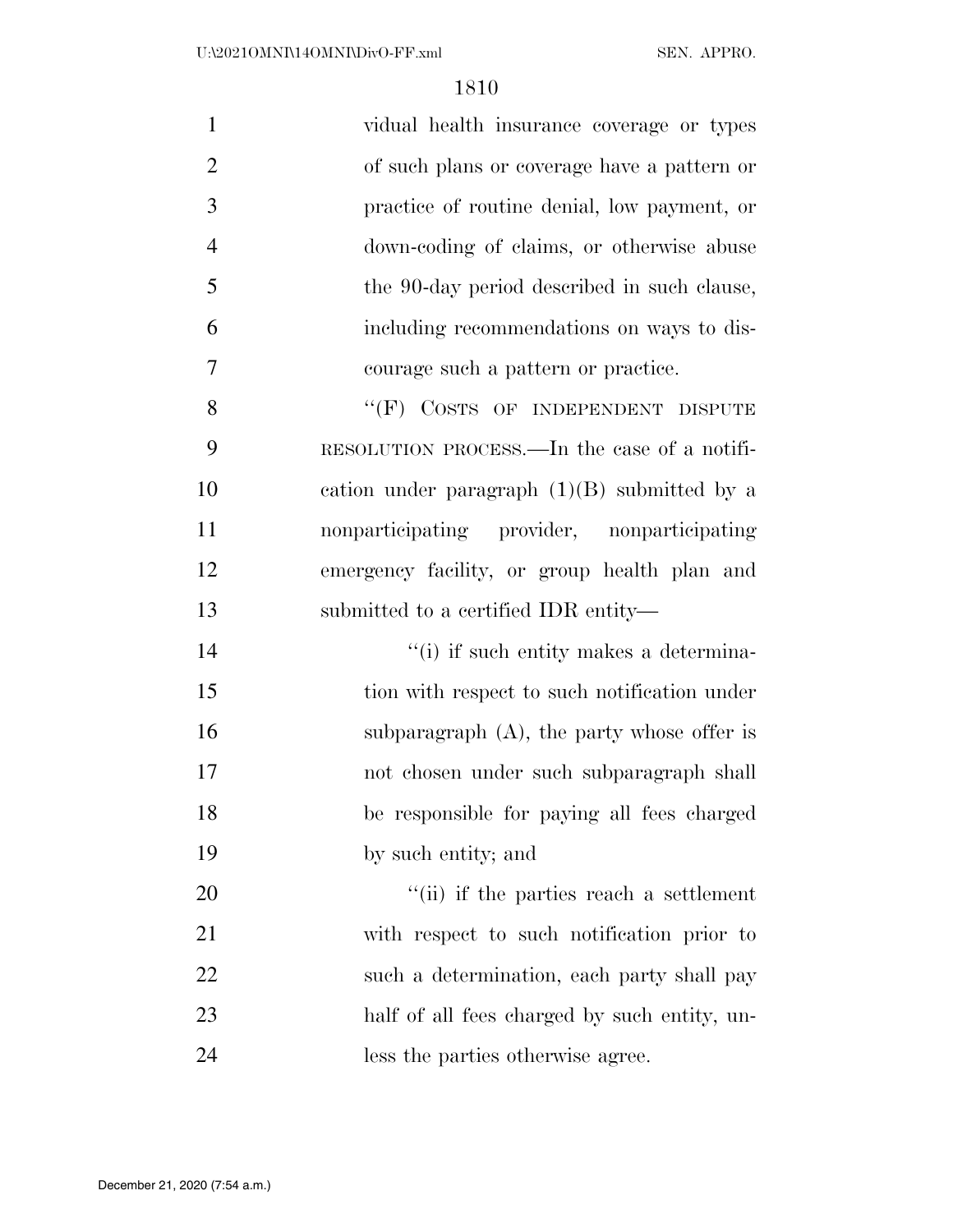| $\mathbf{1}$   | "(6) TIMING OF PAYMENT.—The total plan                   |
|----------------|----------------------------------------------------------|
| $\overline{2}$ | payment required pursuant to subsection $(a)(1)$ or      |
| 3              | $(b)(1)$ , with respect to a qualified IDR item or serv- |
| $\overline{4}$ | ice for which a determination is made under para-        |
| 5              | graph $(5)(A)$ or with respect to an item or service     |
| 6              | for which a payment amount is determined under           |
| 7              | open negotiations under paragraph (1), shall be          |
| 8              | made directly to the nonparticipating provider or fa-    |
| 9              | cility not later than 30 days after the date on which    |
| 10             | such determination is made.                              |
| 11             | "(7) PUBLICATION OF INFORMATION RELATING                 |
| 12             | TO THE IDR PROCESS.-                                     |
| 13             | "(A) PUBLICATION OF INFORMATION.-                        |
| 14             | For each calendar quarter in 2022 and each               |
| 15             | calendar quarter in a subsequent year, the Sec-          |
| 16             | retary shall make available on the public                |
| 17             | website of the Department of the Treasury—               |
| 18             | "(i) the number of notifications sub-                    |
| 19             | mitted under paragraph $(1)(B)$ during                   |
| 20             | such calendar quarter;                                   |
| 21             | "(ii) the size of the provider practices                 |
| 22             | and the size of the facilities submitting no-            |
| 23             | tifications under paragraph $(1)(B)$ during              |
| 24             | such calendar quarter;                                   |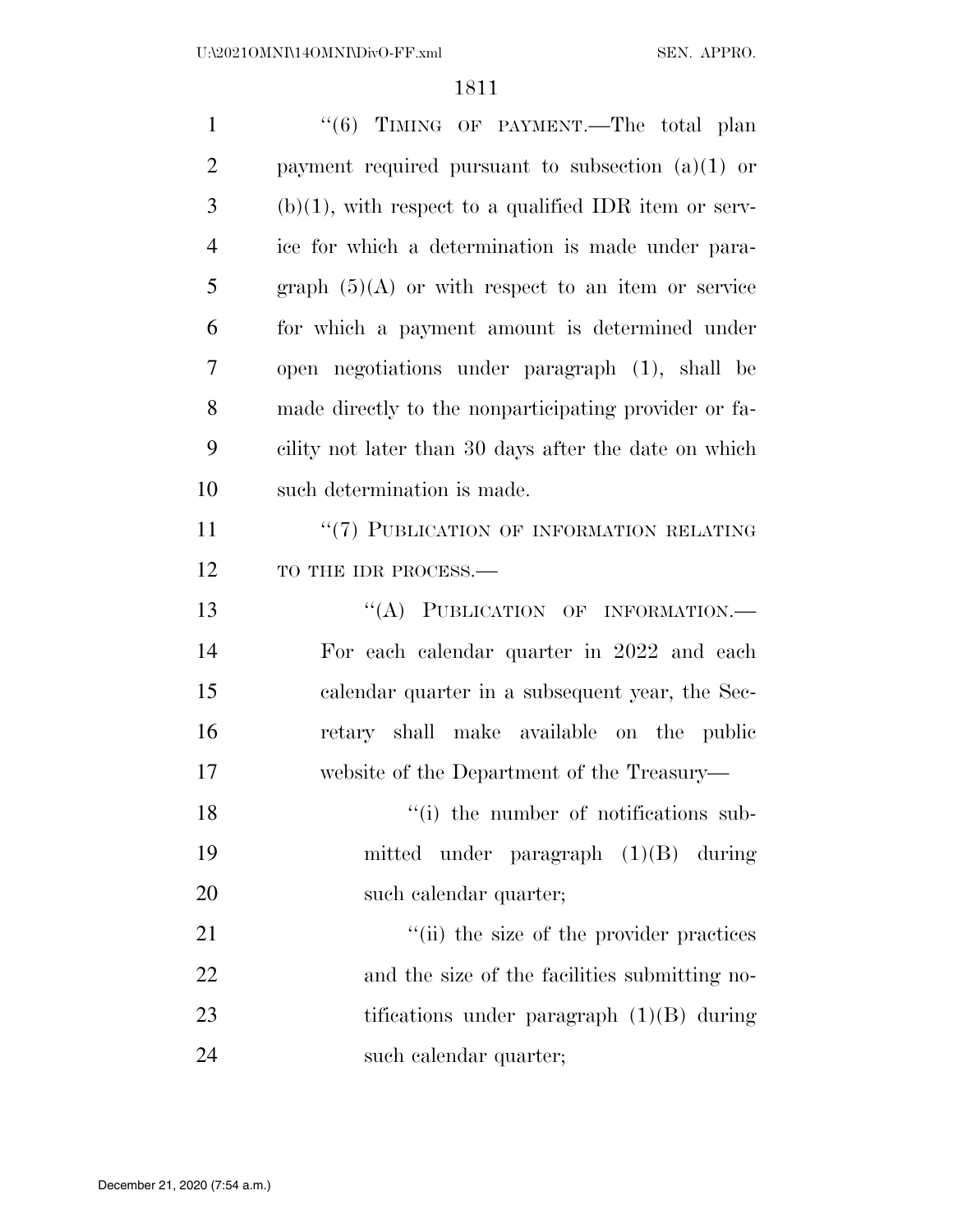| $\mathbf{1}$   | "(iii) the number of such notifications     |
|----------------|---------------------------------------------|
| $\overline{2}$ | with respect to which a determination was   |
| 3              | made under paragraph $(5)(A)$ ;             |
| $\overline{4}$ | "(iv) the information described in sub-     |
| 5              | paragraph (B) with respect to each notifi-  |
| 6              | cation with respect to which such a deter-  |
| $\overline{7}$ | mination was so made;                       |
| 8              | $f'(v)$ the number of times the payment     |
| 9              | amount determined (or agreed to) under      |
| 10             | this subsection exceeds the qualifying pay- |
| 11             | ment amount, specified by items and serv-   |
| 12             | ices;                                       |
| 13             | $\lq\lq$ (vi) the amount of expenditures    |
| 14             | made by the Secretary during such cal-      |
| 15             | endar quarter to carry out the IDR proc-    |
| 16             | ess;                                        |
| 17             | "(vii) the total amount of fees paid        |
| 18             | under paragraph (8) during such calendar    |
| 19             | quarter; and                                |
| 20             | "(viii) the total amount of compensa-       |
| 21             | tion paid to certified IDR entities under   |
| 22             | paragraph $(5)(F)$ during such calendar     |
| 23             | quarter.                                    |
| 24             | "(B) INFORMATION.—For purposes of sub-      |
| 25             | paragraph (A), the information described in |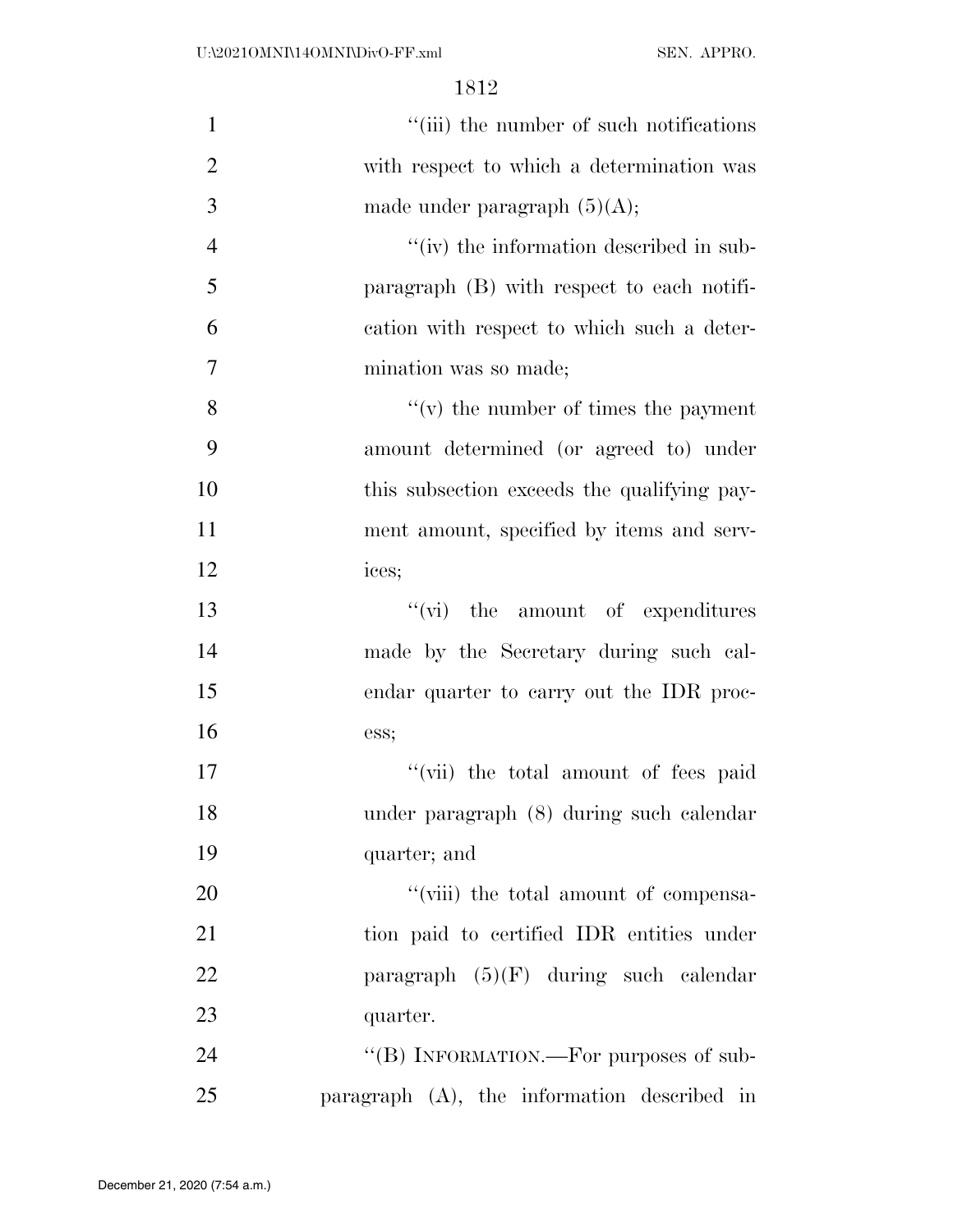| $\mathbf{1}$   | this subparagraph is, with respect to a notifica- |
|----------------|---------------------------------------------------|
| $\overline{2}$ | tion under paragraph $(1)(B)$ by a nonpartici-    |
| 3              | pating provider, nonparticipating emergency fa-   |
| $\overline{4}$ | eility, or group health plan—                     |
| 5              | "(i) a description of each item and               |
| 6              | service included with respect to such notifi-     |
| 7              | cation;                                           |
| 8              | "(ii) the geography in which the items            |
| 9              | and services with respect to such notifica-       |
| 10             | tion were provided;                               |
| 11             | "(iii) the amount of the offer sub-               |
| 12             | mitted under paragraph $(5)(B)$ by the            |
| 13             | group health plan and by the nonpartici-          |
| 14             | pating provider or nonparticipating emer-         |
| 15             | gency facility (as applicable) expressed as       |
| 16             | a percentage of the qualifying payment            |
| 17             | amount;                                           |
| 18             | $``(iv)$ whether the offer selected by the        |
| 19             | certified IDR entity under paragraph (5)          |
| 20             | to be the payment applied was the offer           |
| 21             | submitted by such plan or by such provider        |
| 22             | or facility (as applicable) and the amount        |
| 23             | of such offer so selected expressed as a          |
| 24             | percentage of the qualifying payment              |
| 25             | amount;                                           |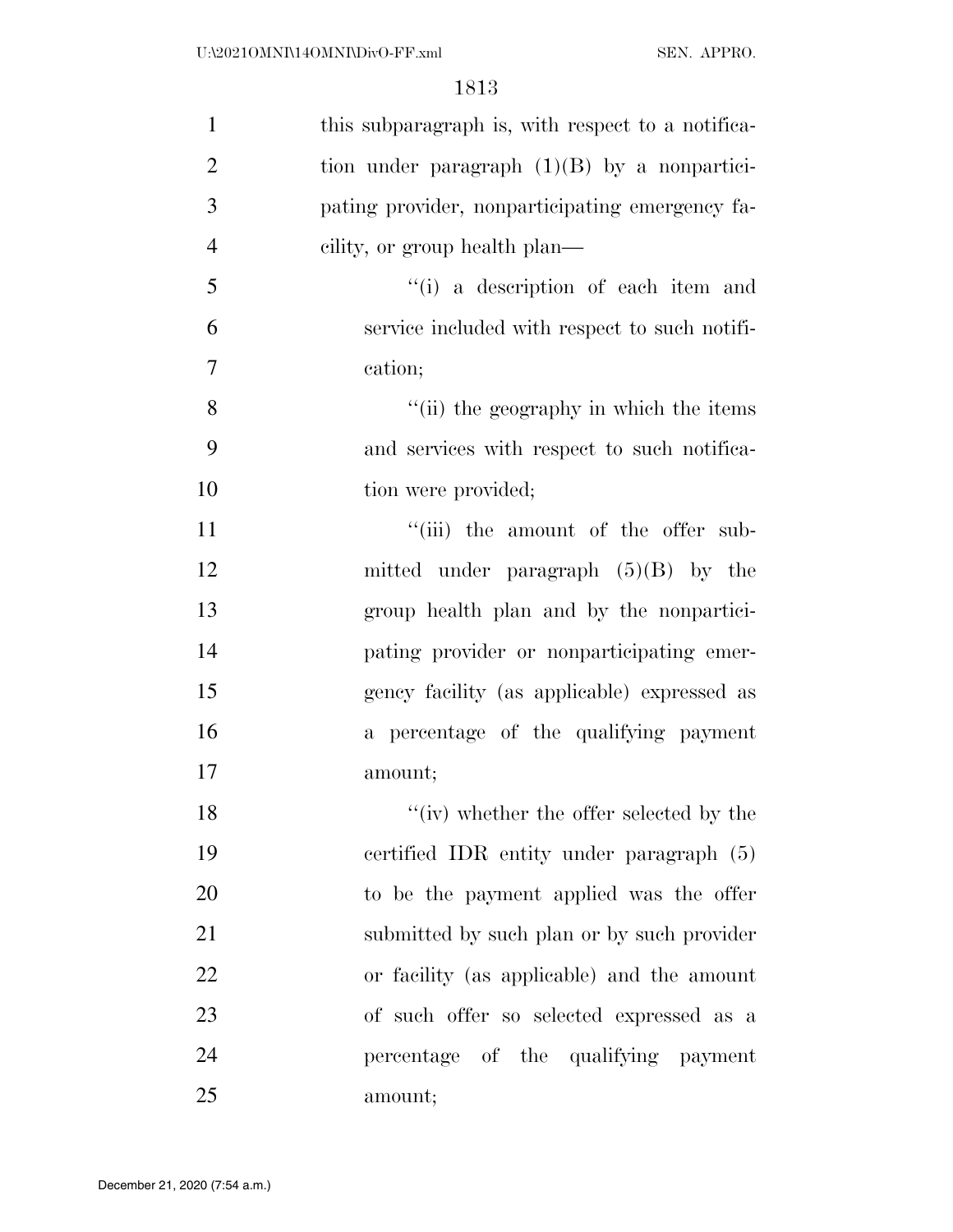| $\mathbf{1}$   | "(v) the category and practice spe-               |
|----------------|---------------------------------------------------|
| $\overline{2}$ | cialty of each such provider or facility in-      |
| 3              | volved in furnishing such items and serv-         |
| $\overline{4}$ | ices;                                             |
| 5              | "(vi) the identity of the group health            |
| 6              | plan, provider, or facility, with respect to      |
| $\tau$         | the notification;                                 |
| 8              | "(vii) the length of time in making               |
| 9              | each determination;                               |
| 10             | "(viii) the compensation paid to the              |
| 11             | certified IDR entity with respect to the          |
| 12             | settlement or determination; and                  |
| 13             | "(ix) any other information specified             |
| 14             | by the Secretary.                                 |
| 15             | "(C) IDR ENTITY REQUIREMENTS.—For                 |
| 16             | 2022 and each subsequent year, an IDR entity,     |
| 17             | as a condition of certification as an IDR entity, |
| 18             | shall submit to the Secretary such information    |
| 19             | as the Secretary determines necessary to carry    |
| 20             | out the provisions of this subsection.            |
| 21             | $\lq\lq (D)$<br>CLARIFICATION.—The Secretary      |
| 22             | shall ensure the public reporting under this      |
| 23             | paragraph does not contain information that       |
| 24             | would disclose privileged or confidential infor-  |
| 25             | mation of a group health plan or health insur-    |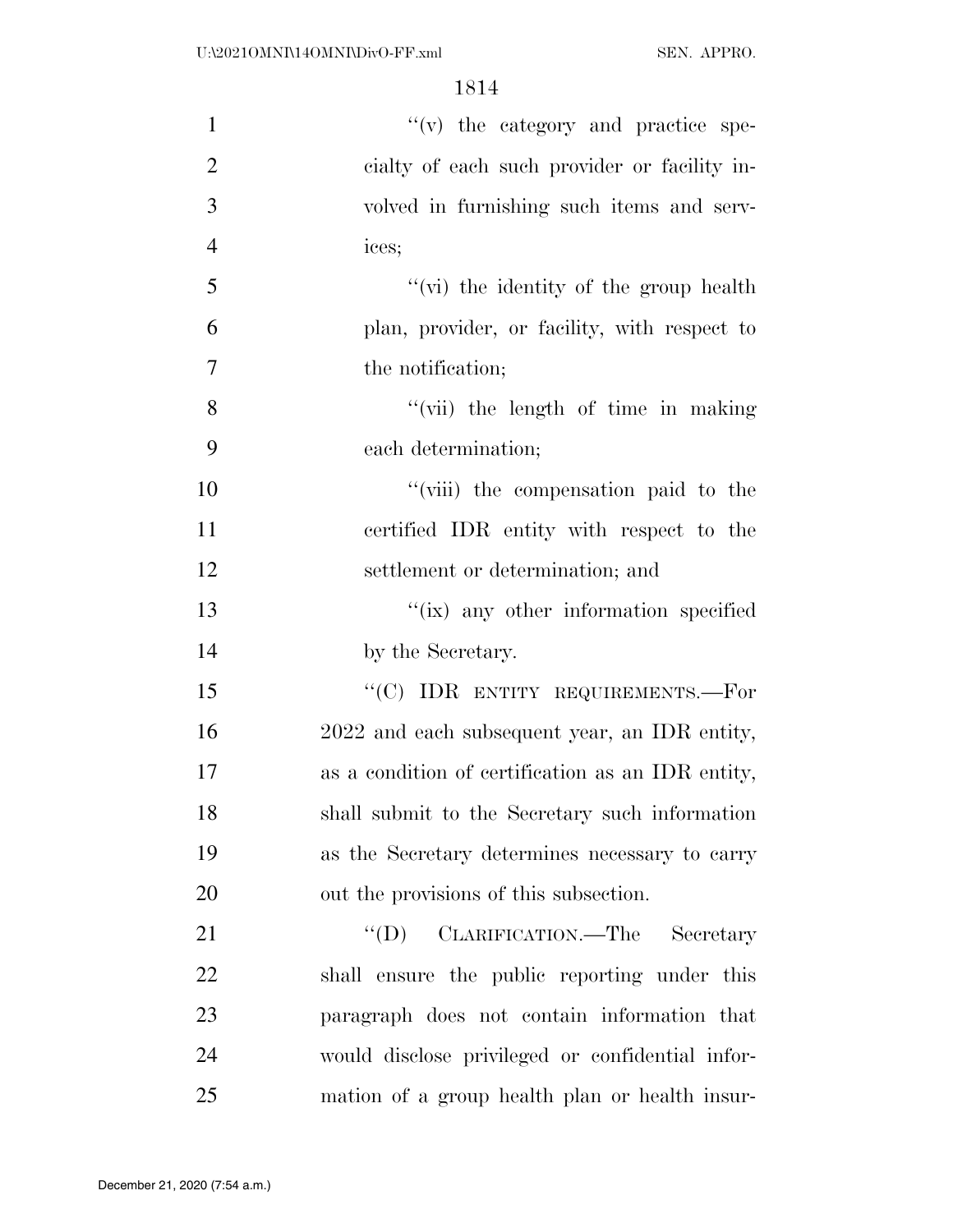| $\mathbf{1}$   | ance issuer offering group or individual health     |
|----------------|-----------------------------------------------------|
| $\overline{2}$ | insurance coverage or of a provider or facility.    |
| 3              | $\cdot\cdot$ (8) ADMINISTRATIVE FEE.—               |
| $\overline{4}$ | "(A) IN GENERAL.—Each party to a deter-             |
| 5              | mination under paragraph $(5)$ to which an enti-    |
| 6              | ty is selected under paragraph (3) in a year        |
| $\overline{7}$ | shall pay to the Secretary, at such time and in     |
| 8              | such manner as specified by the Secretary, a        |
| 9              | fee for participating in the IDR process with re-   |
| 10             | spect to such determination in an amount de-        |
| 11             | scribed in subparagraph (B) for such year.          |
| 12             | "(B) AMOUNT OF FEE.—The amount de-                  |
| 13             | scribed in this subparagraph for a year is an       |
| 14             | amount established by the Secretary in a man-       |
| 15             | ner such that the total amount of fees paid         |
| 16             | under this paragraph for such year is estimated     |
| 17             | to be equal to the amount of expenditures esti-     |
| 18             | mated to be made by the Secretary for such          |
| 19             | year in carrying out the IDR process.               |
| 20             | "(9) WAIVER AUTHORITY.—The Secretary may            |
| 21             | modify any deadline or other timing requirement     |
| 22             | specified under this subsection (other than the es- |
| 23             | tablishment date for the IDR process under para-    |
| 24             | graph $(2)(A)$ and other than under paragraph $(6)$ |

in cases of extenuating circumstances, as specified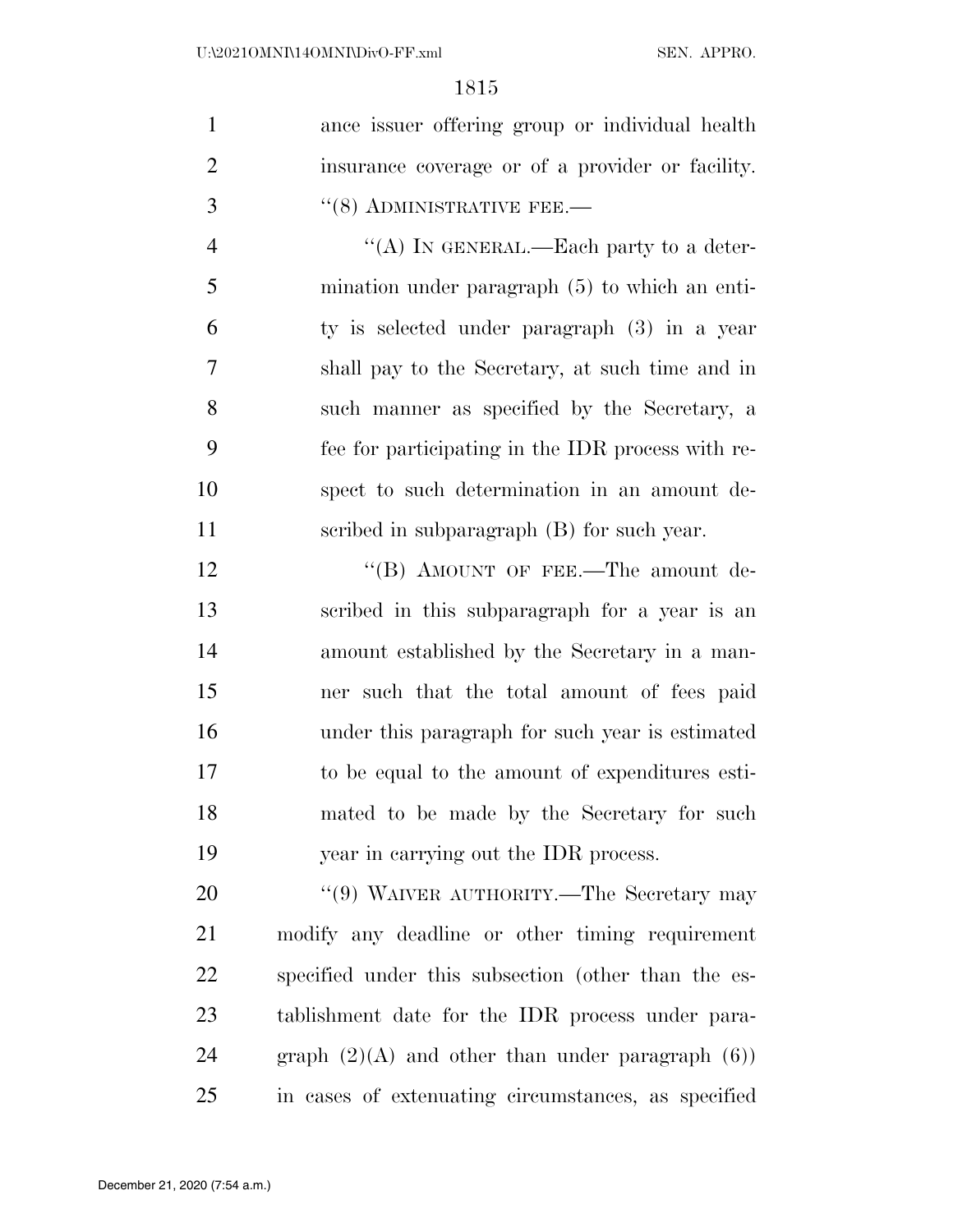| $\mathbf{1}$   | by the Secretary, or to ensure that all claims that         |
|----------------|-------------------------------------------------------------|
| $\overline{2}$ | occur during a 90-day period described in paragraph         |
| 3              | $(5)(E)(ii)$ , but with respect to which a notification is  |
| $\overline{4}$ | not permitted by reason of such paragraph to be             |
| 5              | submitted under paragraph $(1)(B)$ during such pe-          |
| 6              | riod, are eligible for the IDR process.".                   |
| 7              | SEC. 104. HEALTH CARE PROVIDER REQUIREMENTS RE-             |
| 8              | GARDING SURPRISE MEDICAL BILLING.                           |
| 9              | (a) IN GENERAL.—Title XXVII of the Public Health            |
| 10             | Service Act (42 U.S.C. 300gg et seq.) is amended by in-     |
| 11             | serting after part D, as added by section 102, the fol-     |
| 12             | lowing:                                                     |
|                |                                                             |
|                | "PART E-HEALTH CARE PROVIDER                                |
|                | <b>REQUIREMENTS</b>                                         |
| 13<br>14<br>15 | "SEC. 2799B-1. BALANCE BILLING IN CASES OF EMERGENCY        |
| 16             | <b>SERVICES.</b>                                            |
|                | "(a) IN GENERAL.—In the case of a participant, ben-         |
| 17             | 18 eficiary, or enrollee with benefits under a group health |
| 19             | plan or group or individual health insurance coverage of-   |
| 20             | fered by a health insurance issuer and who is furnished     |
| 21             | during a plan year beginning on or after January 1, 2022,   |
| 22             | emergency services (for which benefits are provided under   |
| 23             | the plan or coverage) with respect to an emergency med-     |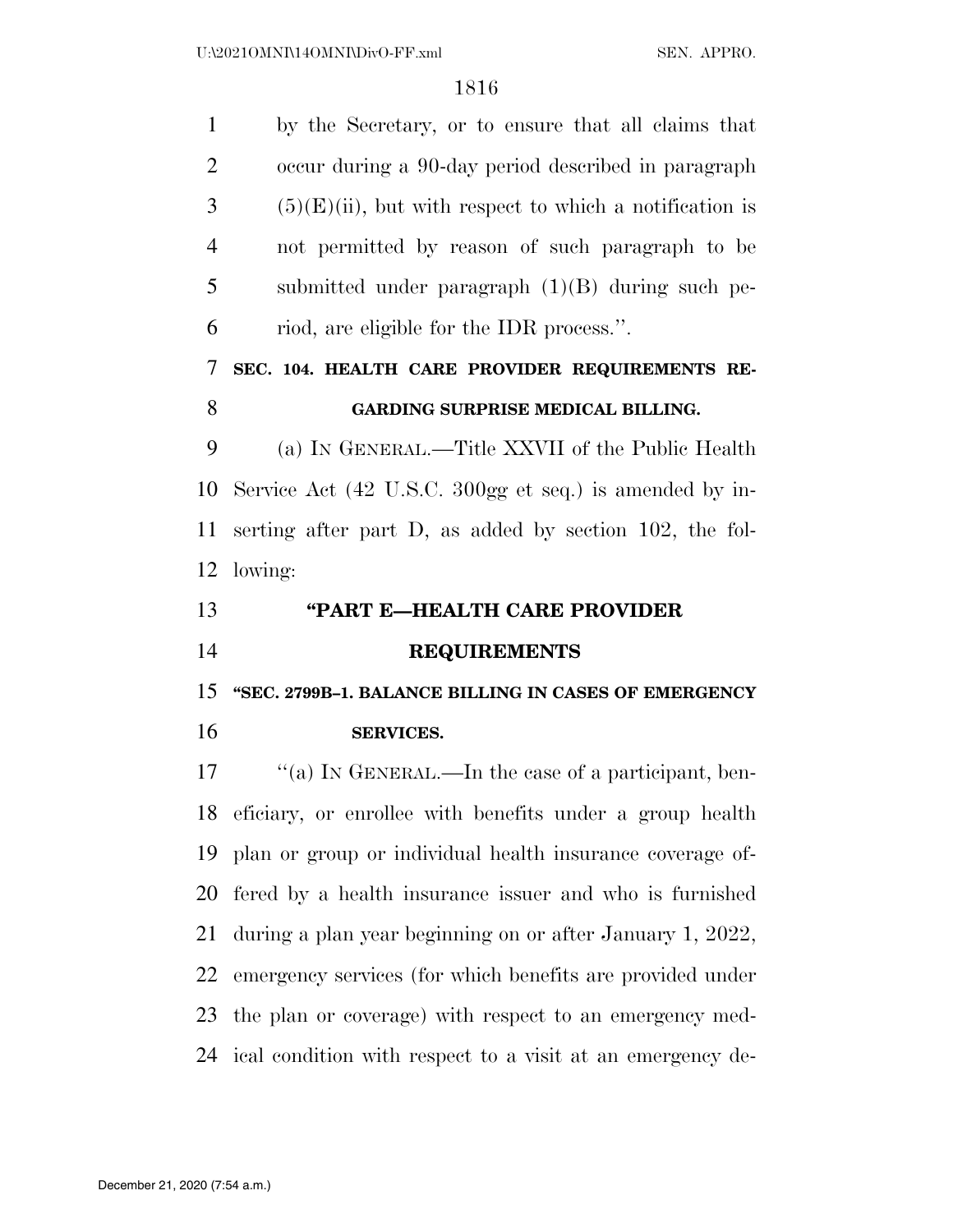partment of a hospital or an independent freestanding emergency department—

 ''(1) in the case that the hospital or inde- pendent freestanding emergency department is a nonparticipating emergency facility, the emergency department of a hospital or independent free- standing emergency department shall not bill, and shall not hold liable, the participant, beneficiary, or enrollee for a payment amount for such emergency services so furnished that is more than the cost- sharing requirement for such services (as determined in accordance with clauses (ii) and (iii) of section 13 2799A–1(a)(1)(C), of section  $9816(a)(1)(C)$  of the Internal Revenue Code of 1986, and of section 716(a)(1)(C) of the Employee Retirement Income Security Act of 1974, as applicable); and

 $\frac{17}{2}$  ''(2) in the case that such services are furnished by a nonparticipating provider, the health care pro- vider shall not bill, and shall not hold liable, such participant, beneficiary, or enrollee for a payment amount for an emergency service furnished to such individual by such provider with respect to such emergency medical condition and visit for which the individual receives emergency services at the hospital or emergency department that is more than the cost-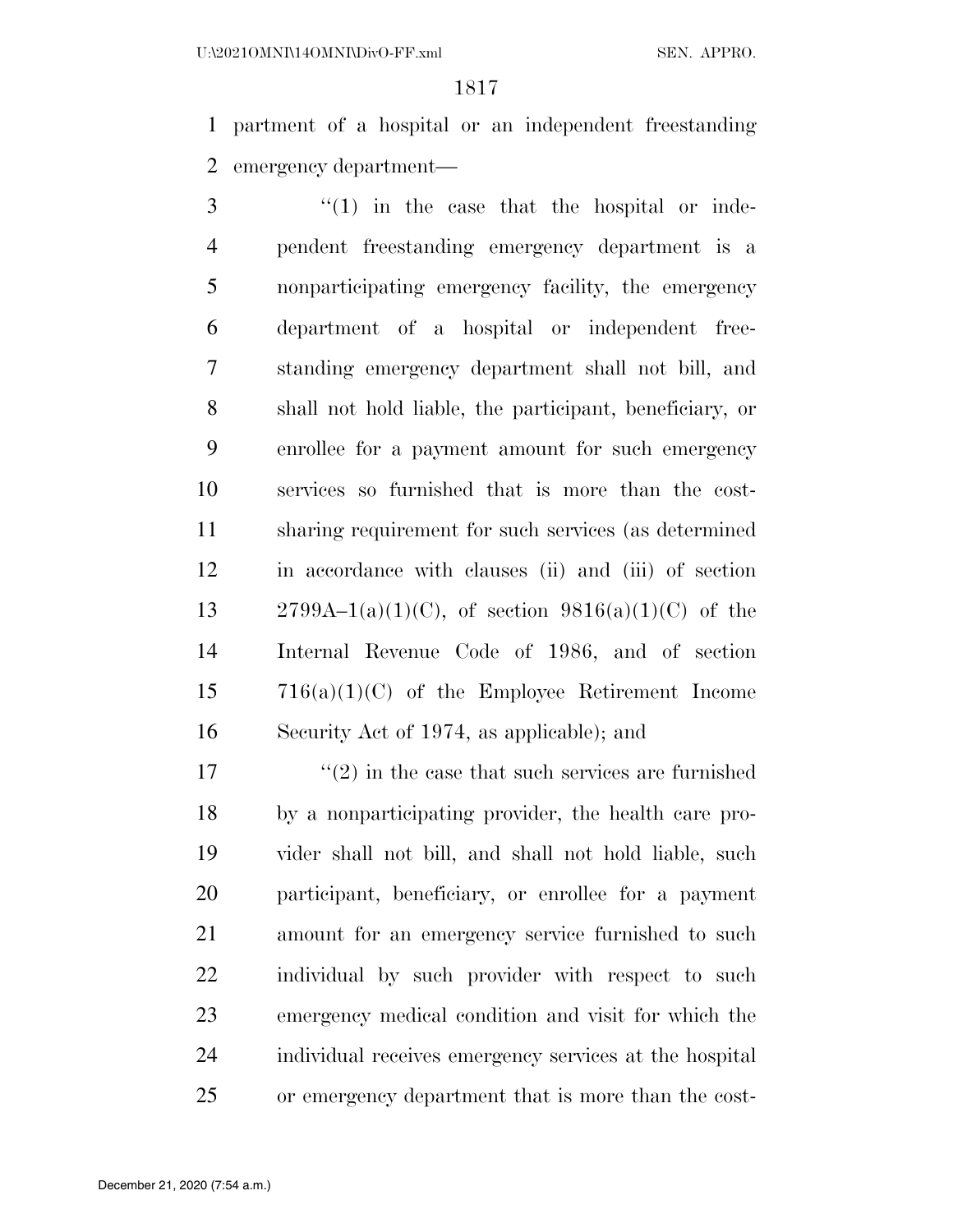sharing requirement for such services furnished by the provider (as determined in accordance with 3 clauses (ii) and (iii) of section  $2799A-1(a)(1)(C)$ , of section 9816(a)(1)(C) of the Internal Revenue Code 5 of 1986, and of section  $716(a)(1)(C)$  of the Em- ployee Retirement Income Security Act of 1974, as applicable).

 ''(b) DEFINITION.—In this section, the term 'visit' shall have such meaning as applied to such term for pur-poses of section 2799A–1(b).

**''SEC. 2799B–2. BALANCE BILLING IN CASES OF NON-EMER-**

 **GENCY SERVICES PERFORMED BY NON- PARTICIPATING PROVIDERS AT CERTAIN PARTICIPATING FACILITIES.** 

 ''(a) IN GENERAL.—Subject to subsection (b), in the case of a participant, beneficiary, or enrollee with benefits under a group health plan or group or individual health insurance coverage offered by a health insurance issuer and who is furnished during a plan year beginning on or after January 1, 2022, items or services (other than emer- gency services to which section 2799B–1 applies) for which benefits are provided under the plan or coverage at a participating health care facility by a nonparticipating provider, such provider shall not bill, and shall not hold liable, such participant, beneficiary, or enrollee for a pay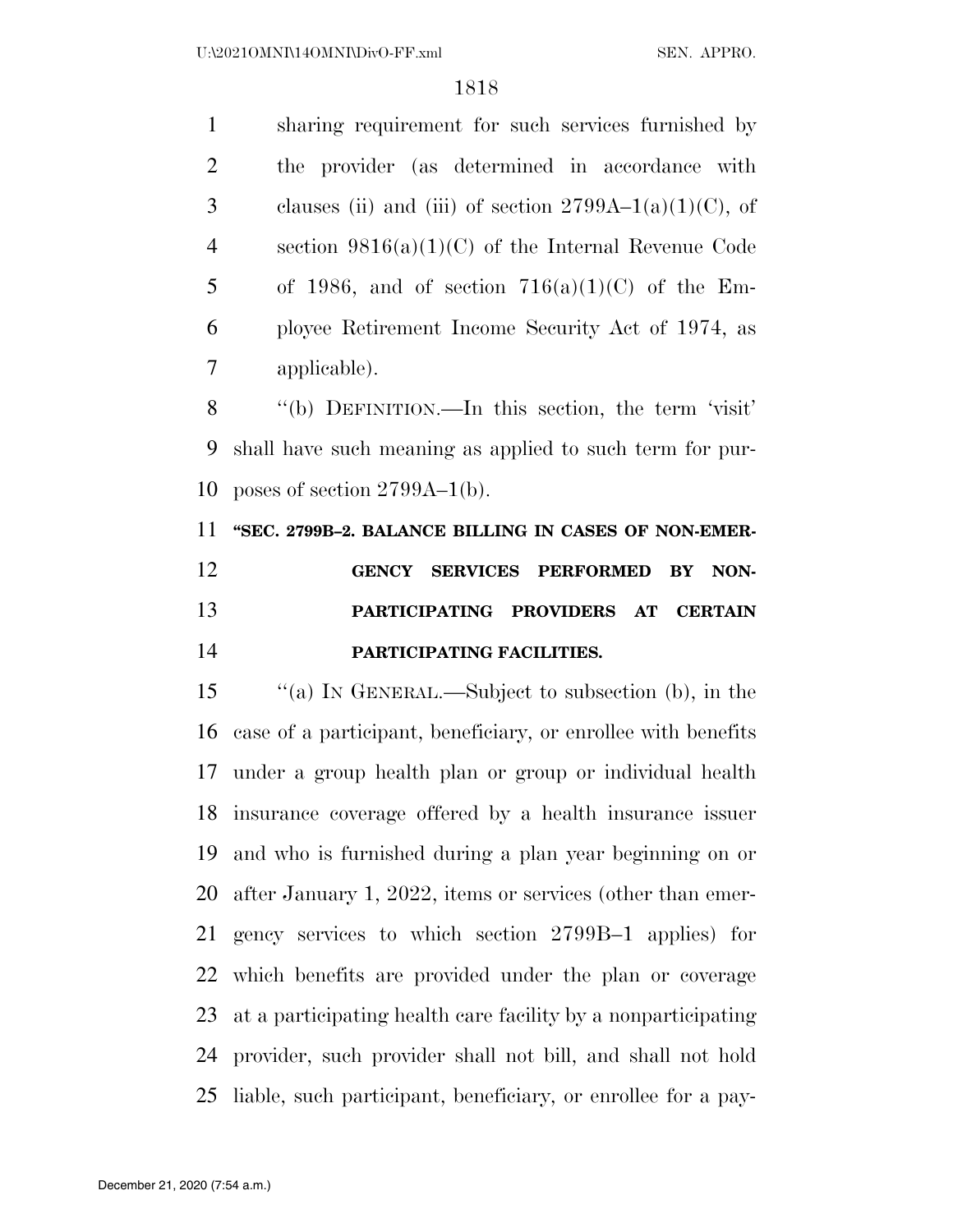U:\2021OMNI\14OMNI\DivO-FF.xml SEN. APPRO.

## 

 ment amount for such an item or service furnished by such provider with respect to a visit at such facility that is more than the cost-sharing requirement for such item or service (as determined in accordance with subparagraphs (A) and 5 (B) of section  $2799A-1(b)(1)$  of section  $9816(b)(1)$  of the 6 Internal Revenue Code of 1986, and of section  $716(b)(1)$  of the Employee Retirement Income Security Act of 1974, as applicable).

"(b) EXCEPTION.—

 ''(1) IN GENERAL.—Subsection (a) shall not apply with respect to items or services (other than ancillary services described in paragraph (2)) fur- nished by a nonparticipating provider to a partici- pant, beneficiary, or enrollee of a group health plan or group or individual health insurance coverage of- fered by a health insurance issuer, if the provider satisfies the notice and consent criteria of subsection (d).

 ''(2) ANCILLARY SERVICES DESCRIBED.—For purposes of paragraph (1), ancillary services de- scribed in this paragraph are, with respect to a par-ticipating health care facility—

23  $\langle (A) \rangle$  subject to paragraph (3), items and services related to emergency medicine, anesthe-siology, pathology, radiology, and neonatology,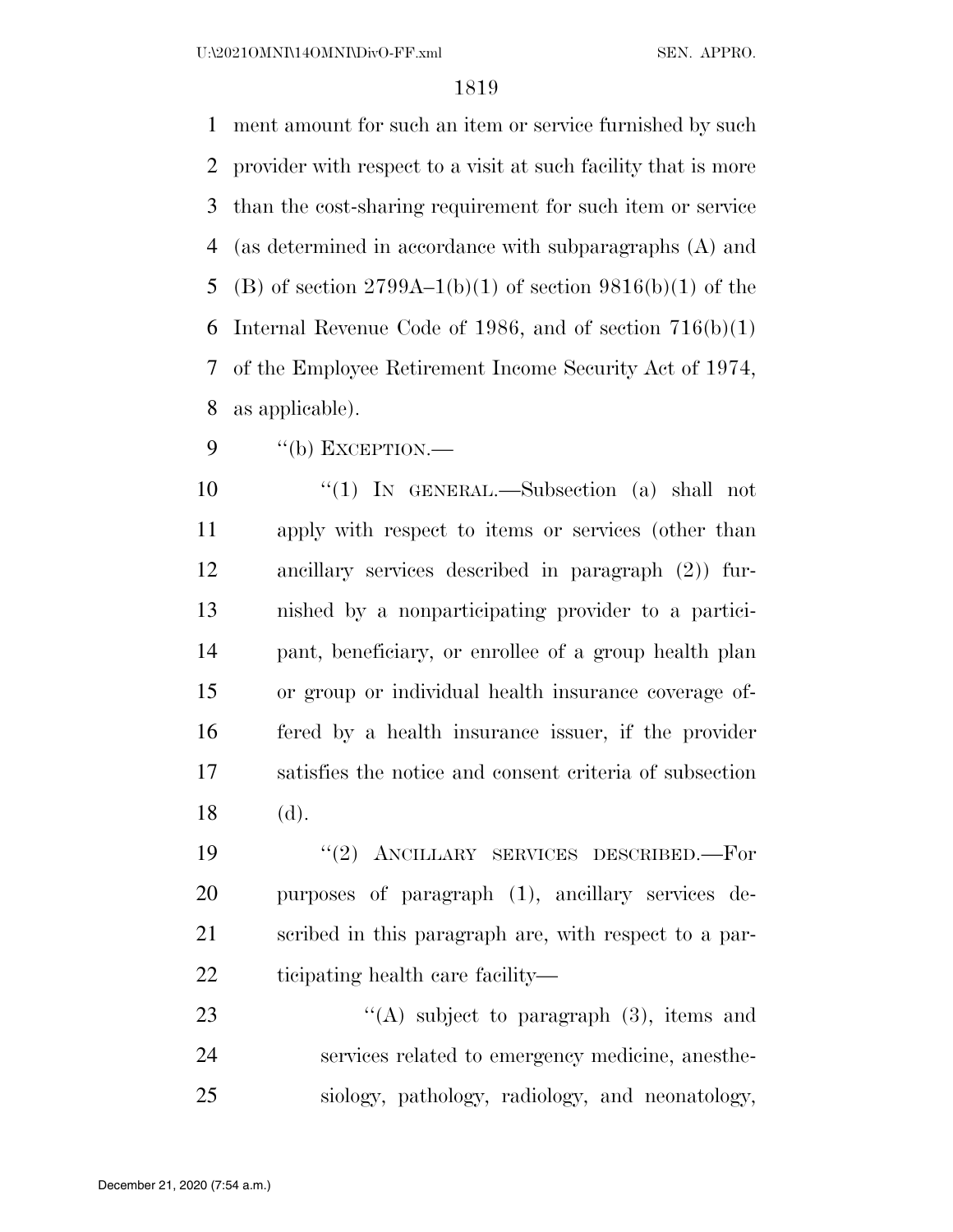| $\mathbf{1}$   | whether or not provided by a physician or non-              |
|----------------|-------------------------------------------------------------|
| $\overline{2}$ | physician practitioner, and items and services              |
| 3              | provided by assistant surgeons, hospitalists, and           |
| $\overline{4}$ | intensivists;                                               |
| 5              | "(B) subject to paragraph $(3)$ , diagnostic                |
| 6              | services (including radiology and laboratory                |
| 7              | services);                                                  |
| 8              | "(C) items and services provided by such                    |
| 9              | other specialty practitioners, as the Secretary             |
| 10             | specifies through rulemaking; and                           |
| 11             | "(D) items and services provided by a non-                  |
| 12             | participating provider if there is no partici-              |
| 13             | pating provider who can furnish such item or                |
| 14             | service at such facility.                                   |
| 15             | "(3) EXCEPTION.—The Secretary may, through                  |
| 16             | rulemaking, establish a list (and update such list pe-      |
| 17             | riodically) of advanced diagnostic laboratory tests,        |
| 18             | which shall not be included as an ancillary service         |
| 19             | described in paragraph $(2)$ and with respect to            |
| 20             | which subsection (a) would apply.                           |
| 21             | "(c) CLARIFICATION.—In the case of a nonpartici-            |
| 22             | pating provider that satisfies the notice and consent cri-  |
| 23             | teria of subsection (d) with respect to an item or service  |
| 24             | (referred to in this subsection as a 'covered item or serv- |
|                | 25 ice'), such notice and consent criteria may not be con-  |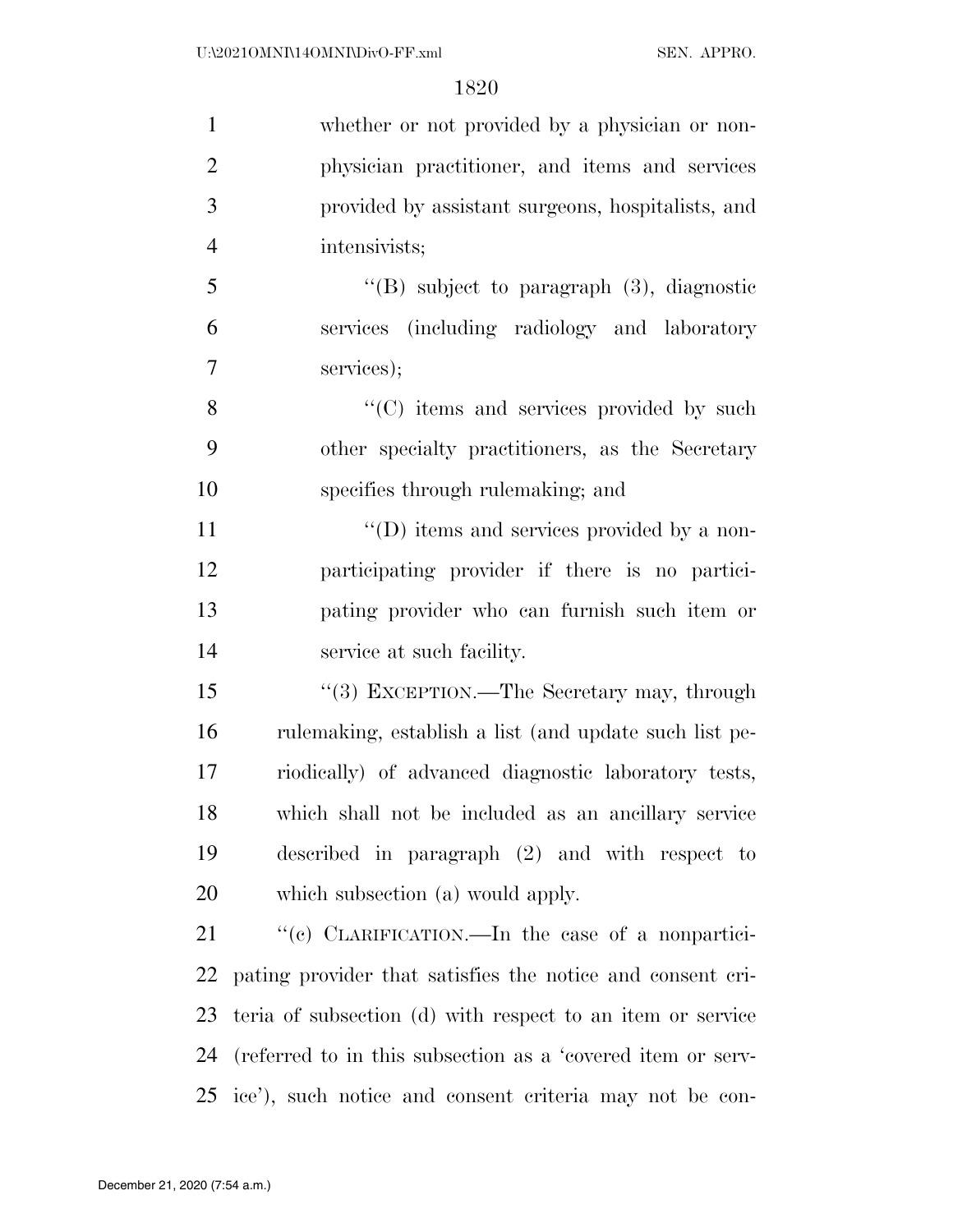strued as applying with respect to any item or service that is furnished as a result of unforeseen, urgent medical needs that arise at the time such covered item or service is furnished. For purposes of the previous sentence, a cov- ered item or service shall not include an ancillary service 6 described in subsection  $(b)(2)$ .

 ''(d) NOTICE AND CONSENT TO BE TREATED BY A NONPARTICIPATING PROVIDER OR NONPARTICIPATING FACILITY.—

 $\frac{1}{1}$  IN GENERAL.—A nonparticipating provider or nonparticipating facility satisfies the notice and consent criteria of this subsection, with respect to items or services furnished by the provider or facility to a participant, beneficiary, or enrollee of a group health plan or group or individual health insurance coverage offered by a health insurance issuer, if the provider (or, if applicable, the participating health care facility on behalf of such provider) or non-participating facility—

 $\mathcal{L}(A)$  in the case that the participant, bene- ficiary, or enrollee makes an appointment to be furnished such items or services at least 72 hours prior to the date on which the individual is to be furnished such items or services, pro-vides to the participant, beneficiary, or enrollee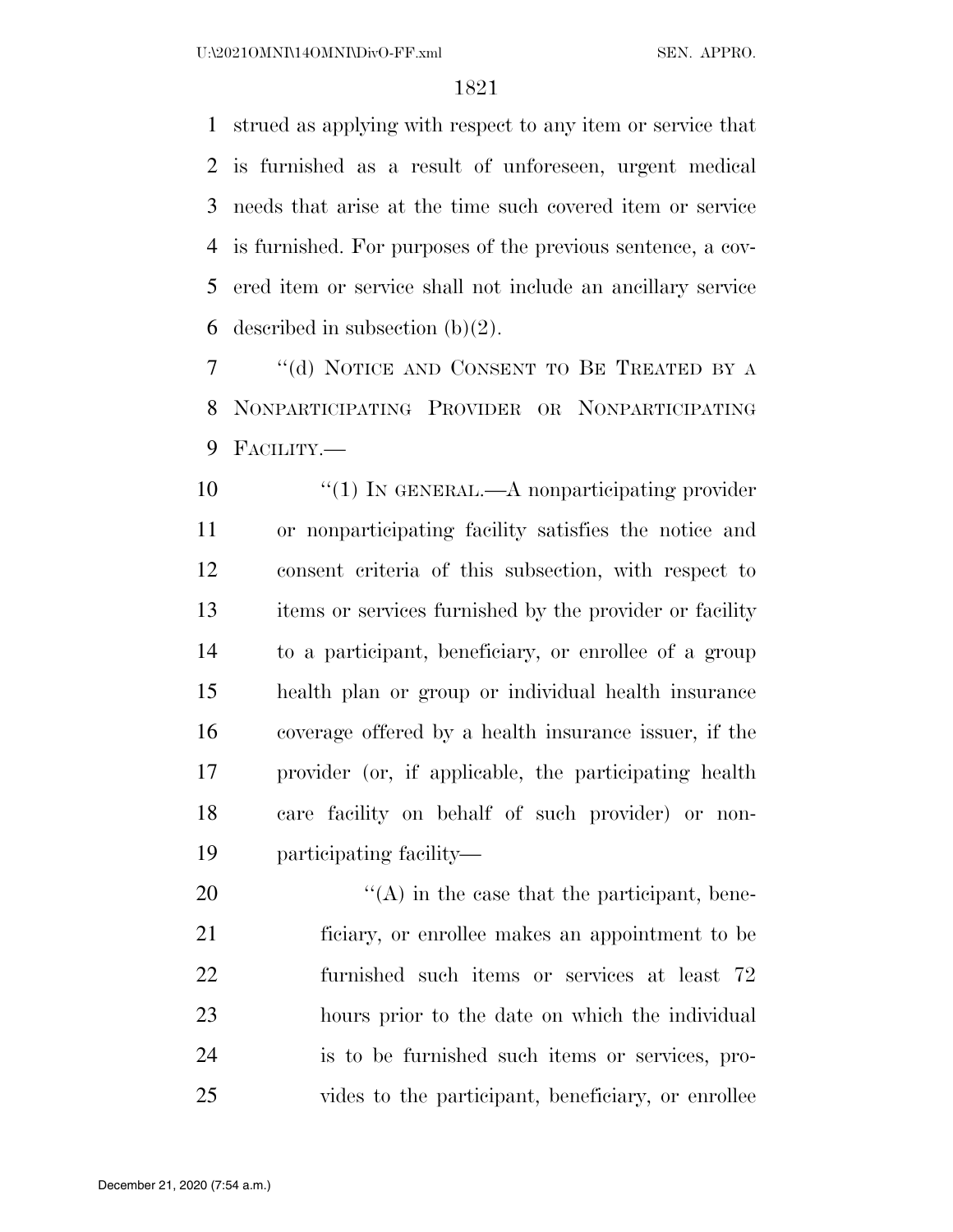(or to an authorized representative of the par- ticipant, beneficiary, or enrollee) not later than 72 hours prior to the date on which the indi- vidual is furnished such items or services (or, in the case that the participant, beneficiary, or en- rollee makes such an appointment within 72 hours of when such items or services are to be furnished, provides to the participant, bene- ficiary, or enrollee (or to an authorized rep- resentative of the participant, beneficiary, or enrollee) on such date the appointment is made), a written notice in paper or electronic form, as selected by the participant, beneficiary, or enrollee, (and including electronic notifica- tion, as practicable) specified by the Secretary, not later than July 1, 2021, through guidance (which shall be updated as determined nec- essary by the Secretary) that—  $\frac{1}{10}$  contains the information required 20 under paragraph  $(2)$ ; 21 ''(ii) clearly states that consent to re-22 ceive such items and services from such nonparticipating provider or nonpartici- pating facility is optional and that the par-ticipant, beneficiary, or enrollee may in-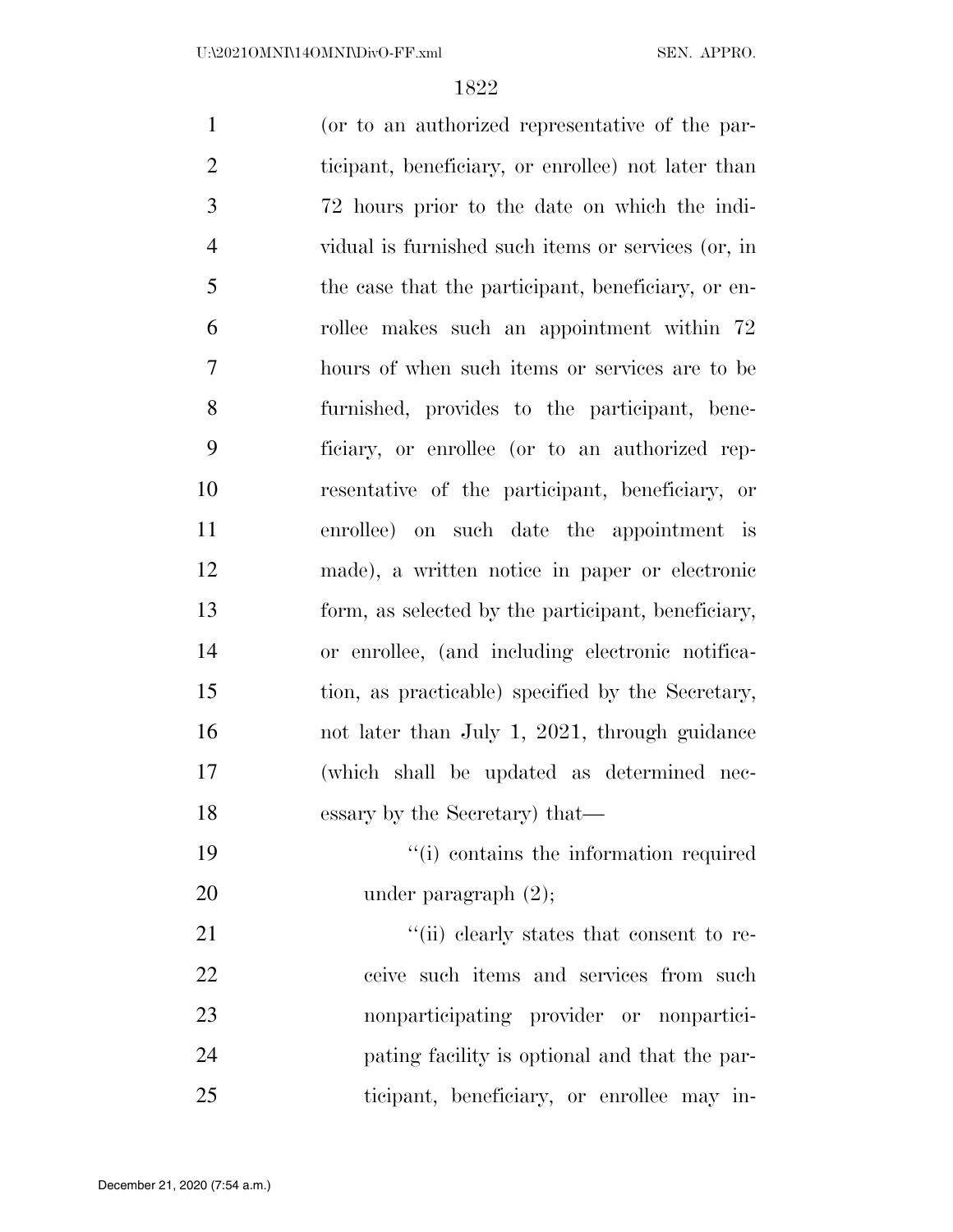| $\mathbf{1}$   | stead seek care from a participating pro-                 |
|----------------|-----------------------------------------------------------|
| $\overline{2}$ | vider or at a participating facility, with re-            |
| 3              | spect to such plan or coverage, as applica-               |
| $\overline{4}$ | ble, in which case the cost-sharing respon-               |
| 5              | sibility of the participant, beneficiary, or              |
| 6              | enrollee would not exceed such responsi-                  |
| 7              | bility that would apply with respect to such              |
| 8              | an item or service that is furnished by a                 |
| 9              | participating provider or participating fa-               |
| 10             | cility, as applicable with respect to such                |
| 11             | plan; and                                                 |
| 12             | $\lq$ <sup>"</sup> (iii) is available in the 15 most com- |
| 13             | mon languages in the geographic region of                 |
| 14             | the applicable facility;                                  |
| 15             | "(B) obtains from the participant, bene-                  |
| 16             | ficiary, or enrollee (or from such an authorized          |
| 17             | representative) the consent described in para-            |
| 18             | graph $(3)$ to be treated by a nonparticipating           |
| 19             | provider or nonparticipating facility; and                |
| 20             | "(C) provides a signed copy of such con-                  |
| 21             | sent to the participant, beneficiary, or enrollee         |
| 22             | through mail or email (as selected by the par-            |
| 23             | ticipant, beneficiary, or enrollee).                      |
| 24             | "(2) INFORMATION REQUIRED UNDER WRITTEN                   |
| 25             | NOTICE.—For purposes of paragraph $(1)(A)(i)$ , the       |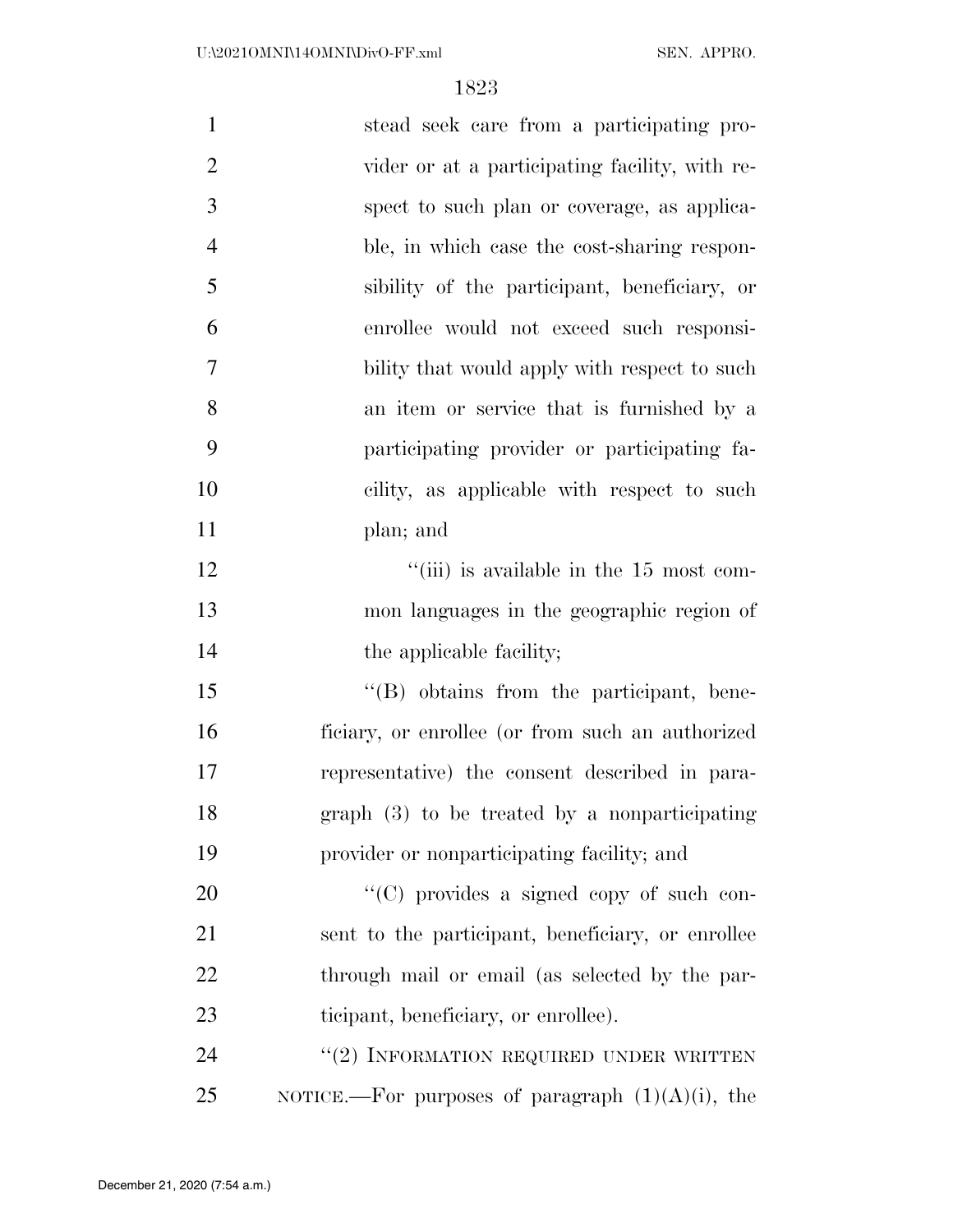| $\mathbf{1}$   | information described in this paragraph, with re-                 |
|----------------|-------------------------------------------------------------------|
| $\overline{2}$ | spect to a nonparticipating provider or nonpartici-               |
| 3              | pating facility and a participant, beneficiary, or en-            |
| $\overline{4}$ | rollee of a group health plan or group or individual              |
| 5              | health insurance coverage offered by a health insur-              |
| 6              | ance issuer, is each of the following:                            |
| 7              | $\lq\lq$ . Notification, as applicable, that the                  |
| 8              | health care provider is a nonparticipating pro-                   |
| 9              | vider with respect to the health plan or the                      |
| 10             | health care facility is a nonparticipating facility               |
| 11             | with respect to the health plan.                                  |
| 12             | "(B) Notification of the good faith esti-                         |
| 13             | mated amount that such provider or facility                       |
| 14             | may charge the participant, beneficiary, or en-                   |
| 15             | rollee for such items and services involved, in-                  |
| 16             | eluding a notification that the provision of such                 |
| 17             | estimate or consent to be treated under para-                     |
| 18             | graph (3) does not constitute a contract with                     |
| 19             | respect to the charges estimated for such items                   |
| 20             | and services.                                                     |
| 21             | $\lq\lq$ <sup>"</sup> (C) In the case of a participating facility |
| 22             | and a nonparticipating provider, a list of any                    |

participating providers at the facility who are

able to furnish such items and services involved

and notification that the participant, bene-

December 21, 2020 (7:54 a.m.)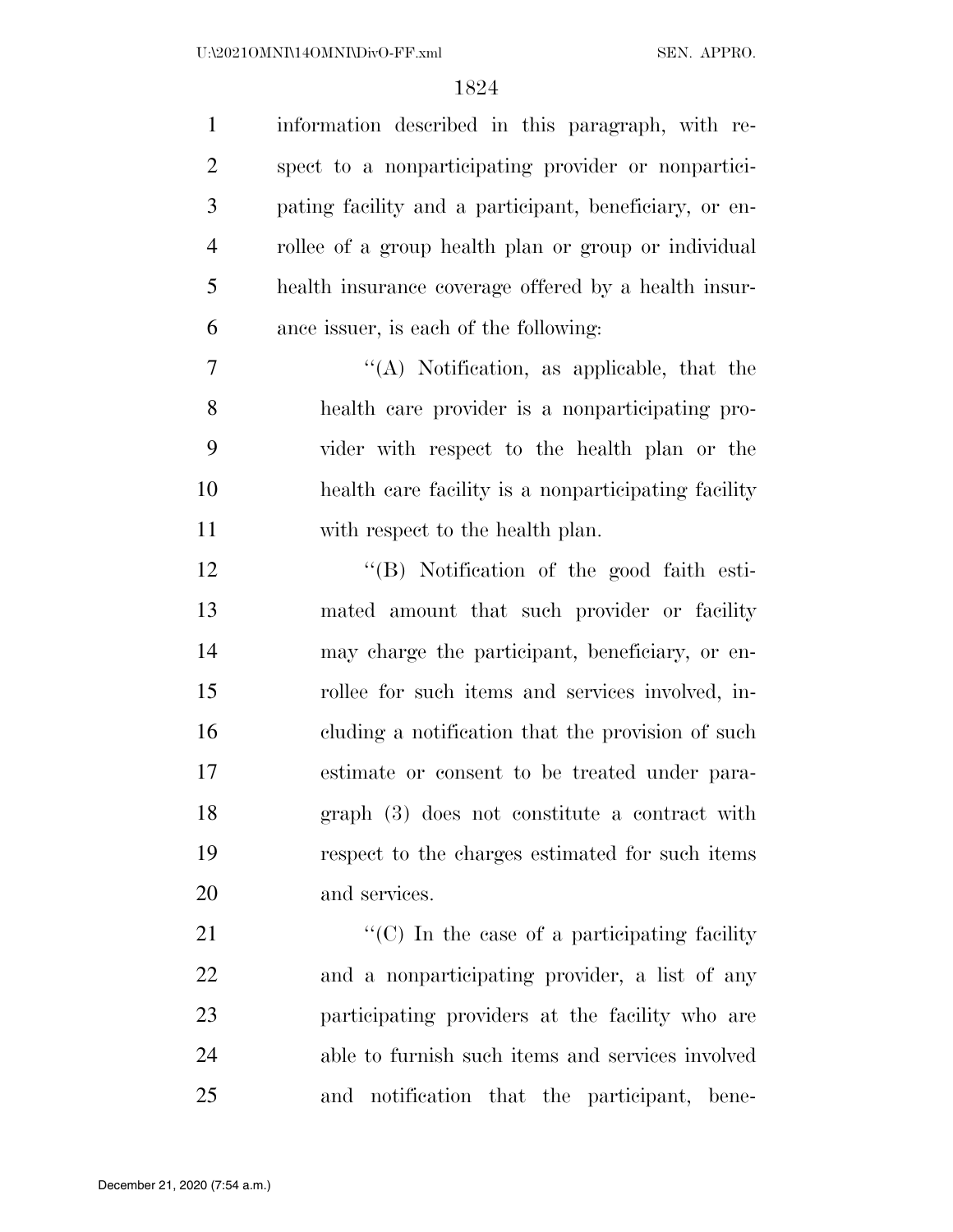ficiary, or enrollee may be referred, at their op-tion, to such a participating provider.

 $\langle (D) \rangle$  Information about whether prior au- thorization or other care management limita- tions may be required in advance of receiving such items or services at the facility.

7 "(3) CONSENT DESCRIBED TO BE TREATED BY A NONPARTICIPATING PROVIDER OR NONPARTICI- PATING FACILITY.—For purposes of paragraph (1)(B), the consent described in this paragraph, with respect to a participant, beneficiary, or enrollee of a group health plan or group or individual health in- surance coverage offered by a health insurance issuer who is to be furnished items or services by a nonparticipating provider or nonparticipating facil- ity, is a document specified by the Secretary, in con- sultation with the Secretary of Labor, through guid- ance that shall be signed by the participant, bene- ficiary, or enrollee before such items or services are furnished and that —

21  $\langle (A) \rangle$  acknowledges (in clear and under- standable language) that the participant, bene-ficiary, or enrollee has been—

24 ''(i) provided with the written notice 25 under paragraph  $(1)(A)$ ;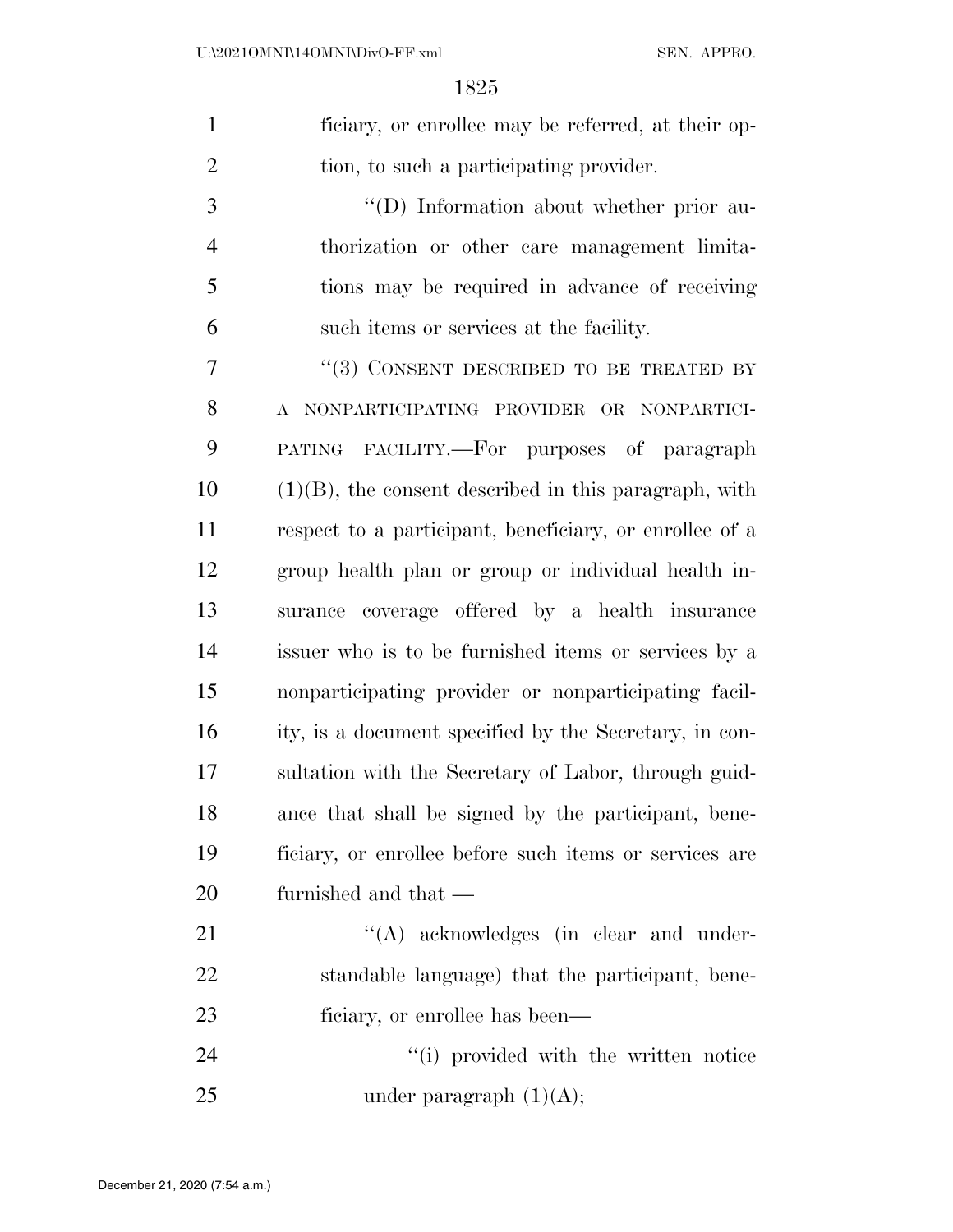| $\mathbf{1}$   | "(ii) informed that the payment of                        |
|----------------|-----------------------------------------------------------|
| $\overline{2}$ | such charge by the participant, beneficiary,              |
| 3              | or enrollee may not accrue toward meeting                 |
| $\overline{4}$ | any limitation that the plan or coverage                  |
| 5              | places on cost-sharing, including an expla-               |
| 6              | nation that such payment may not apply to                 |
| 7              | an in-network deductible applied under the                |
| 8              | plan or coverage; and                                     |
| 9              | "(iii) provided the opportunity to re-                    |
| 10             | ceive the written notice under paragraph                  |
| 11             | $(1)(A)$ in the form selected by the partici-             |
| 12             | pant, beneficiary or enrollee; and                        |
| 13             | $\lq\lq (B)$ documents the date on which the par-         |
| 14             | ticipant, beneficiary, or enrollee received the           |
| 15             | written notice under paragraph $(1)(A)$ and the           |
| 16             | date on which the individual signed such con-             |
| 17             | sent to be furnished such items or services by            |
| 18             | such provider or facility.                                |
| 19             | "(4) RULE OF CONSTRUCTION.—The consent                    |
| 20             | described in paragraph $(3)$ , with respect to a partici- |
| 21             | pant, beneficiary, or enrollee of a group health plan     |
| 22             | or group or individual health insurance coverage of-      |
| 23             | fered by a health insurance issuer, shall constitute      |
| 24             | only consent to the receipt of the information pro-       |
| 25             | vided pursuant to this subsection and shall not con-      |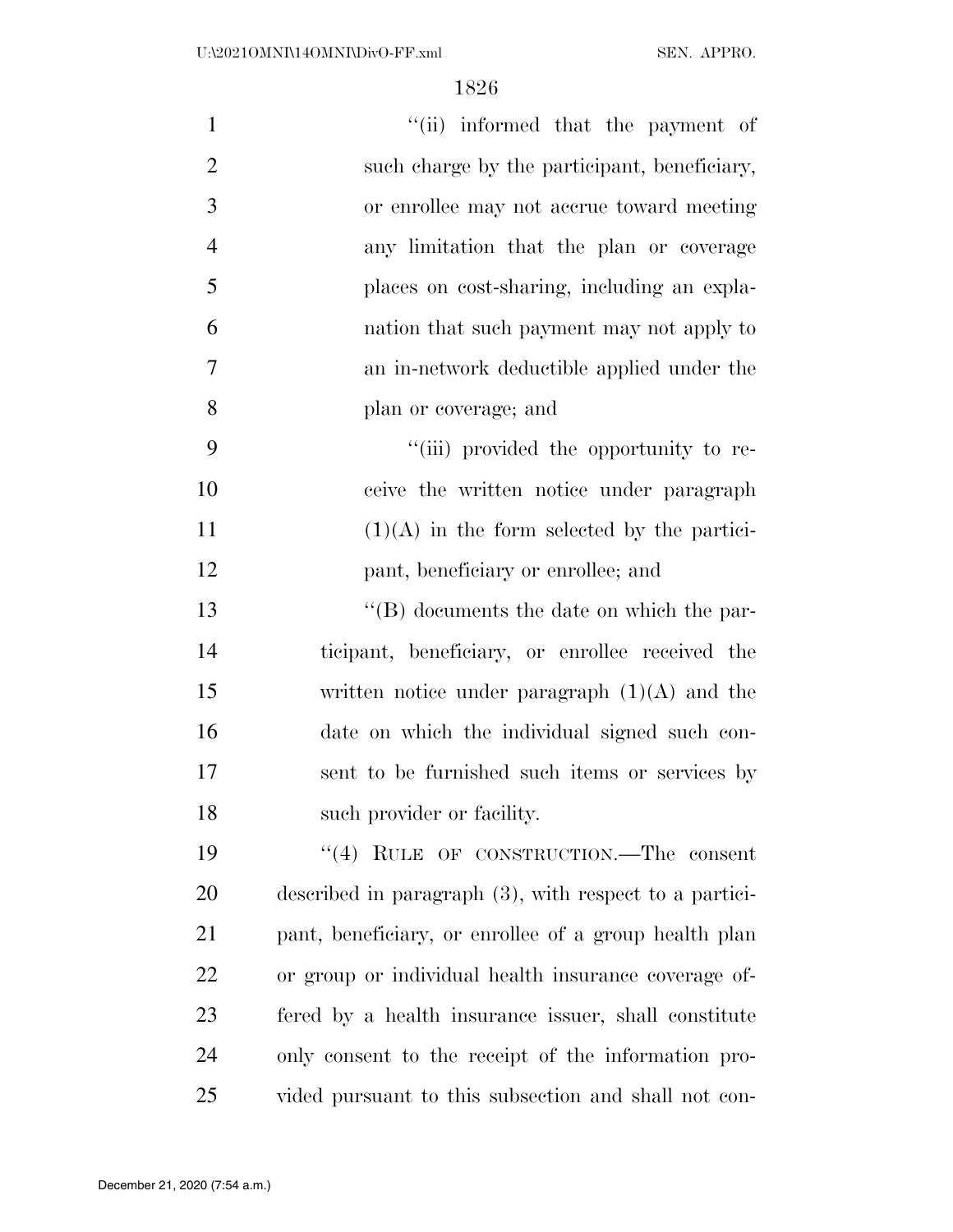stitute a contractual agreement of the participant, beneficiary, or enrollee to any estimated charge or amount included in such information.

 ''(e) RETENTION OF CERTAIN DOCUMENTS.—A non- participating facility (with respect to such facility or any nonparticipating provider at such facility) or a partici- pating facility (with respect to nonparticipating providers at such facility) that obtains from a participant, bene- ficiary, or enrollee of a group health plan or group or indi- vidual health insurance coverage offered by a health insur- ance issuer (or an authorized representative of such par- ticipant, beneficiary, or enrollee) a written notice in ac-13 cordance with subsection  $(d)(1)(B)$ , with respect to fur- nishing an item or service to such participant, beneficiary, or enrollee, shall retain such notice for at least a 7-year period after the date on which such item or service is so furnished.

''(f) DEFINITIONS.—In this section:

19 "(1) The terms 'nonparticipating provider' and 'participating provider' have the meanings given 21 such terms, respectively, in subsection  $(a)(3)$  of sec-tion 2799A–1.

23 ''(2) The term 'participating health care facil- ity' has the meaning given such term in subsection 25 (b)(2) of section  $2799A-1$ .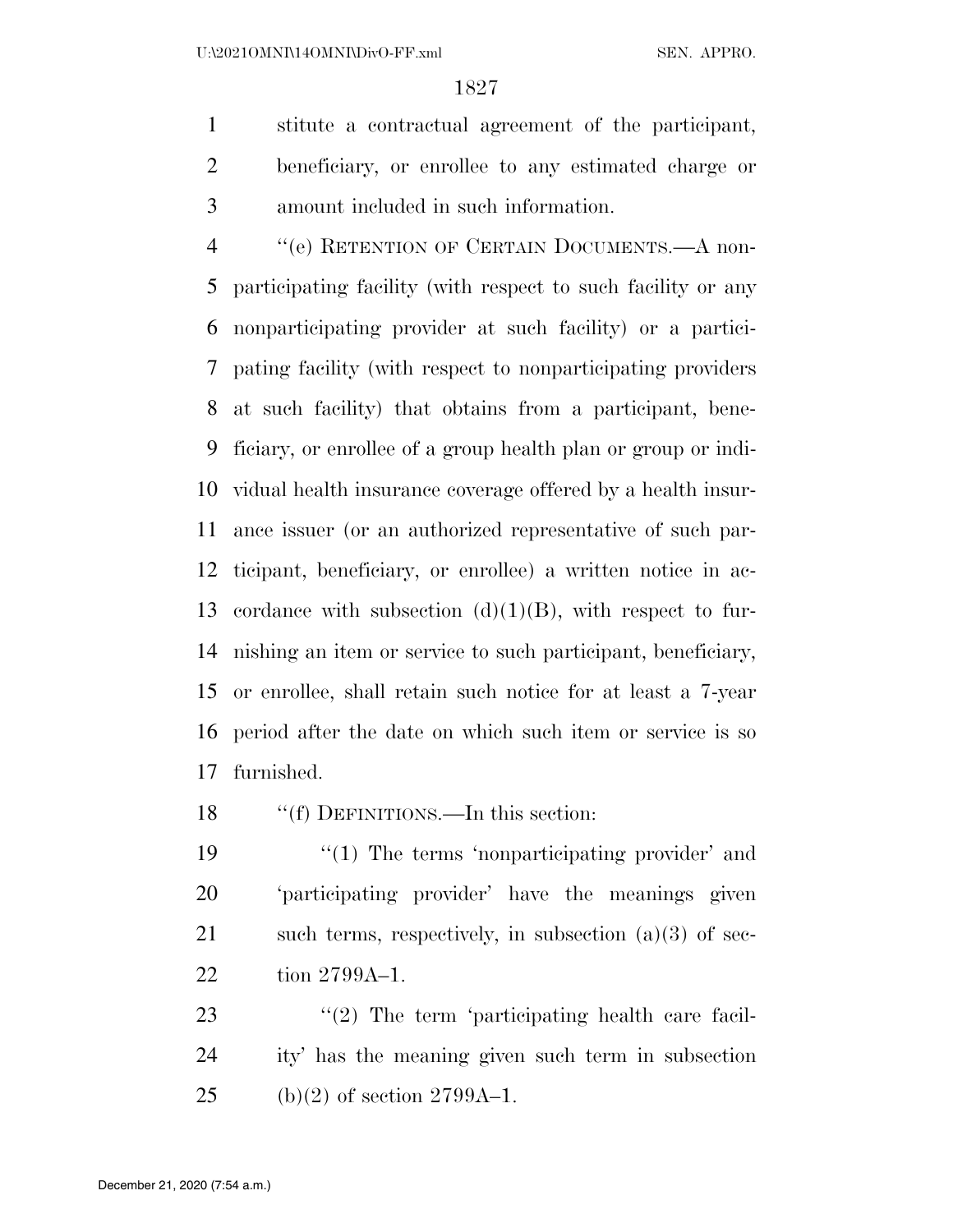1 ''(3) The term 'nonparticipating facility' means—

 $\langle (A)$  with respect to emergency services (as 4 defined in section  $2799A-1(a)(3)(C)(i)$  and a group health plan or group or individual health insurance coverage offered by a health insur- ance issuer, an emergency department of a hos- pital, or an independent freestanding emergency department, that does not have a contractual relationship with the plan or issuer, respec- tively, with respect to the furnishing of such services under the plan or coverage, respec-tively; and

 $\text{``(B)}$  with respect to services described in 15 section  $2799A-1(a)(3)(C)(ii)$  and a group health plan or group or individual health insur- ance coverage offered by a health insurance issuer, a hospital or an independent free- standing emergency department, that does not have a contractual relationship with the plan or issuer, respectively, with respect to the fur- nishing of such services under the plan or cov-erage, respectively.

24  $\frac{1}{4}$  The term 'participating facility' means—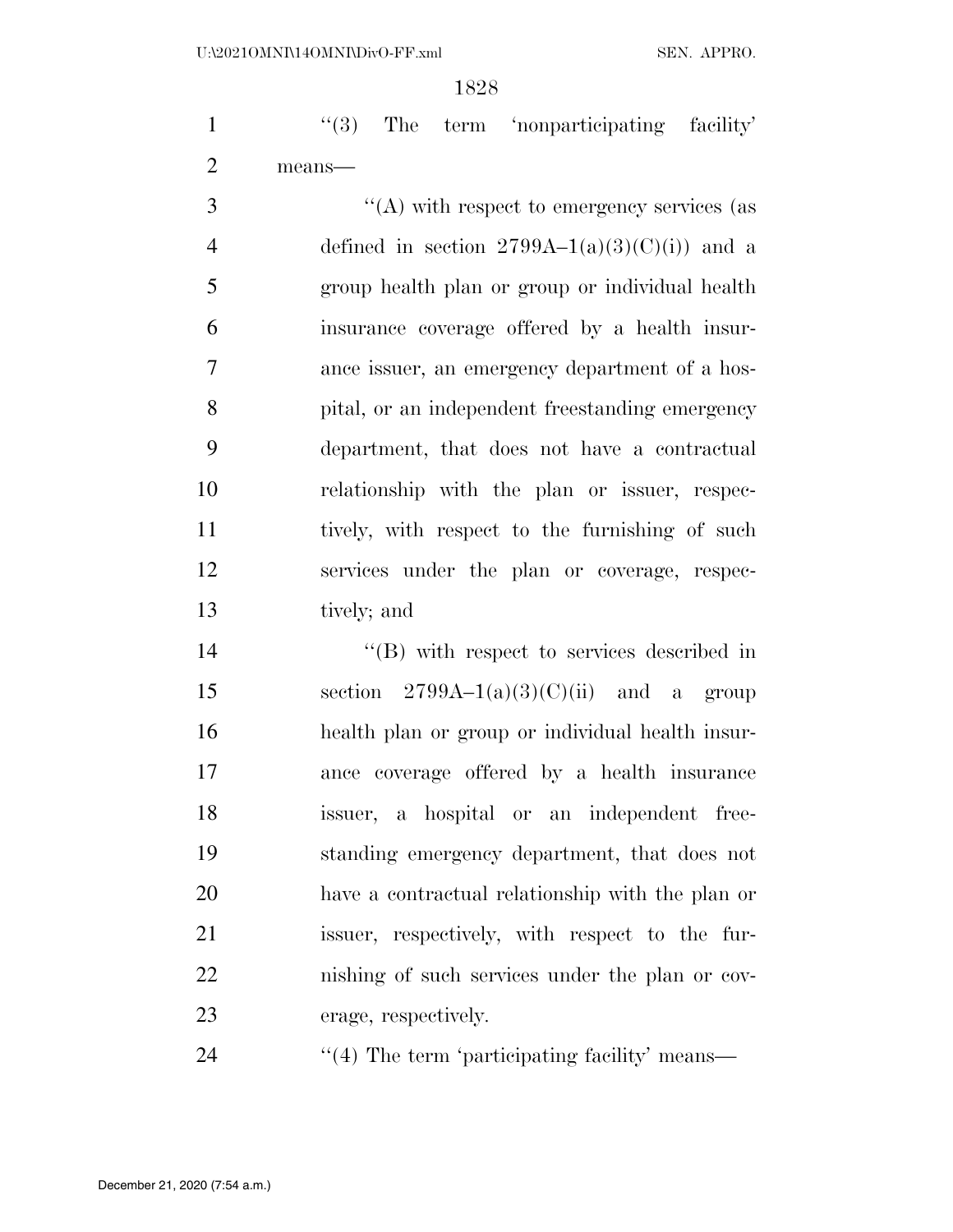$\langle (A)$  with respect to emergency services (as defined in clause (i) of section 2799A–  $3 \t1(a)(3)(C)$  that are not described in clause(ii) of such section and a group health plan or group or individual health insurance coverage offered by a health insurance issuer, an emer- gency department of a hospital, or an inde- pendent freestanding emergency department, that has a direct or indirect contractual rela- tionship with the plan or issuer, respectively, with respect to the furnishing of such services under the plan or coverage, respectively; and ''(B) with respect to services that pursuant

14 to clause (ii) of section  $2799A-1(a)(3)(C)$ , of section 9816(a)(3) of the Internal Revenue 16 Code of 1986, and of section  $716(a)(3)$  of the Employee Retirement Income Security Act of 1974, as applicable are included as emergency services (as defined in clause (i) of such section and a group health plan or group or individual health insurance coverage offered by a health insurance issuer, a hospital or an independent freestanding emergency department, that has a contractual relationship with the plan or cov-erage, respectively, with respect to the fur-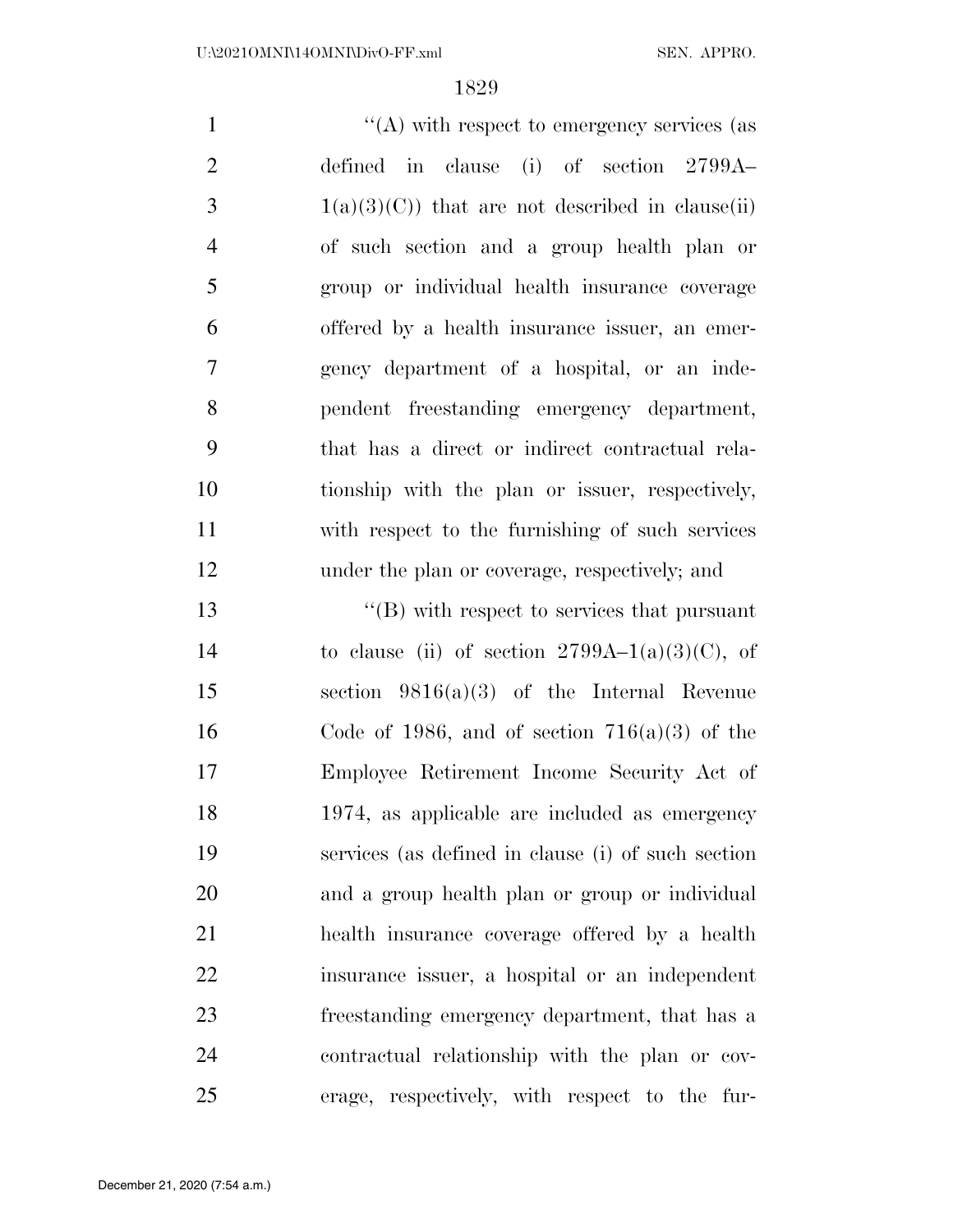nishing of such services under the plan or cov-erage, respectively.

# **''SEC. 2799B–3. PROVIDER REQUIREMENTS WITH RESPECT TO DISCLOSURE ON PATIENT PROTECTIONS**

# **AGAINST BALANCE BILLING.**

 ''Beginning not later than January 1, 2022, each health care provider and health care facility shall make publicly available, and (if applicable) post on a public website of such provider or facility and provide to individ- uals who are participants, beneficiaries, or enrollees of a group health plan or group or individual health insurance coverage offered by a health insurance issuer a one-page notice (either postal or electronic mail, as specified by the participant, beneficiary, or enrollee) in clear and under-standable language containing information on—

16 ''(1) the requirements and prohibitions of such provider or facility under sections 2799B–1 and 2799B–2 (relating to prohibitions on balance billing 19 in certain circumstances);

 ''(2) any other applicable State law require- ments on such provider or facility regarding the amounts such provider or facility may, with respect to an item or service, charge a participant, bene- ficiary, or enrollee of a group health plan or group or individual health insurance coverage offered by a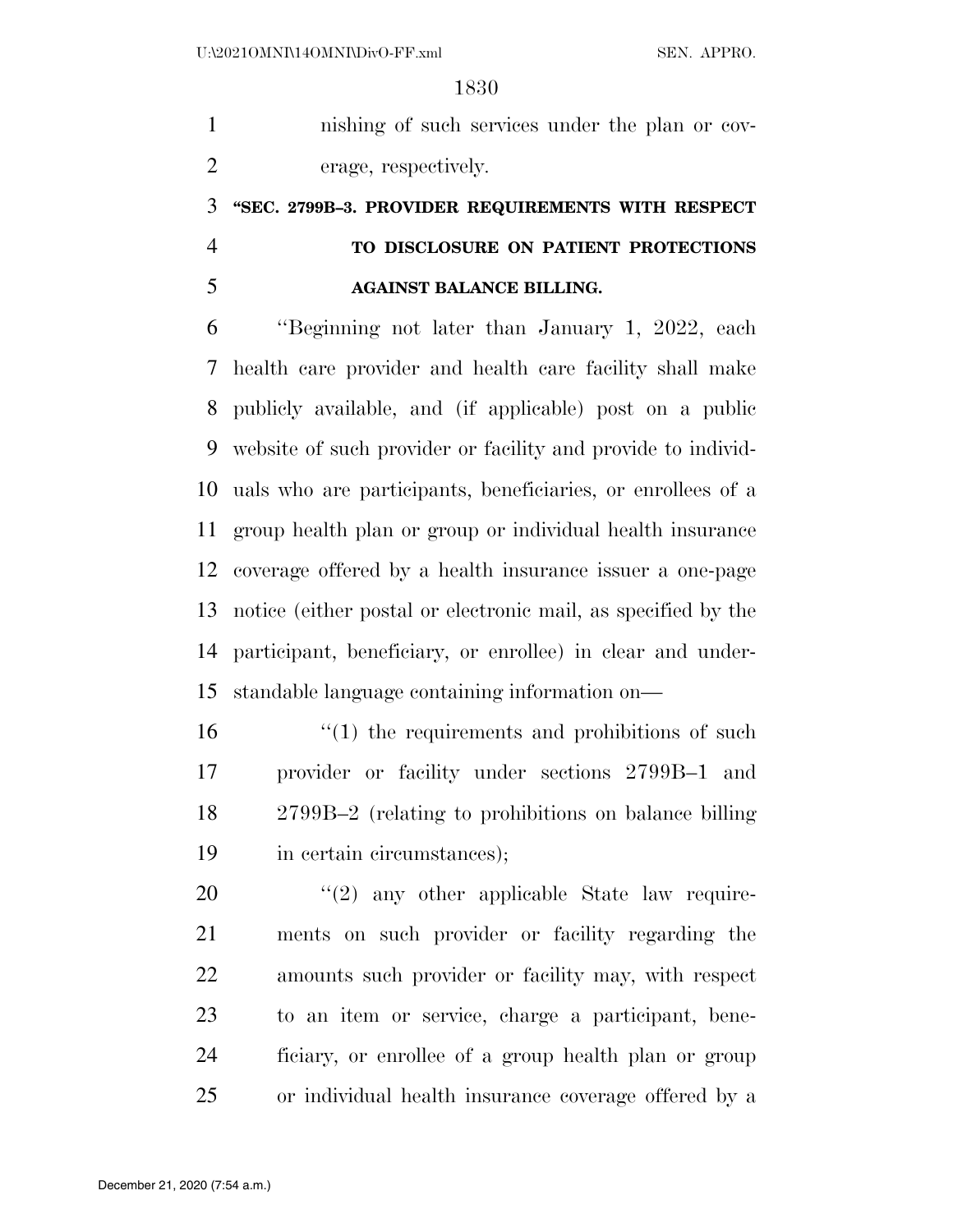health insurance issuer with respect to which such provider or facility does not have a contractual rela- tionship for furnishing such item or service under the plan or coverage, respectively, after receiving payment from the plan or coverage, respectively, for such item or service and any applicable cost-sharing payment from such participant, beneficiary, or en-rollee; and

 $\frac{4}{3}$  information on contacting appropriate State and Federal agencies in the case that an indi- vidual believes that such provider or facility has vio- lated any requirement described in paragraph (1) or (2) with respect to such individual.

# **''SEC. 2799B–4. ENFORCEMENT.**

15 "(a) STATE ENFORCEMENT.—

 ''(1) STATE AUTHORITY.—Each State may re- quire a provider or health care facility (including a provider of air ambulance services) subject to the re- quirements of this part to satisfy such requirements applicable to the provider or facility.

21 "(2) FAILURE TO IMPLEMENT REQUIRE- MENTS.—In the case of a determination by the Sec- retary that a State has failed to substantially en- force the requirements to which paragraph (1) ap-plies with respect to applicable providers and facili-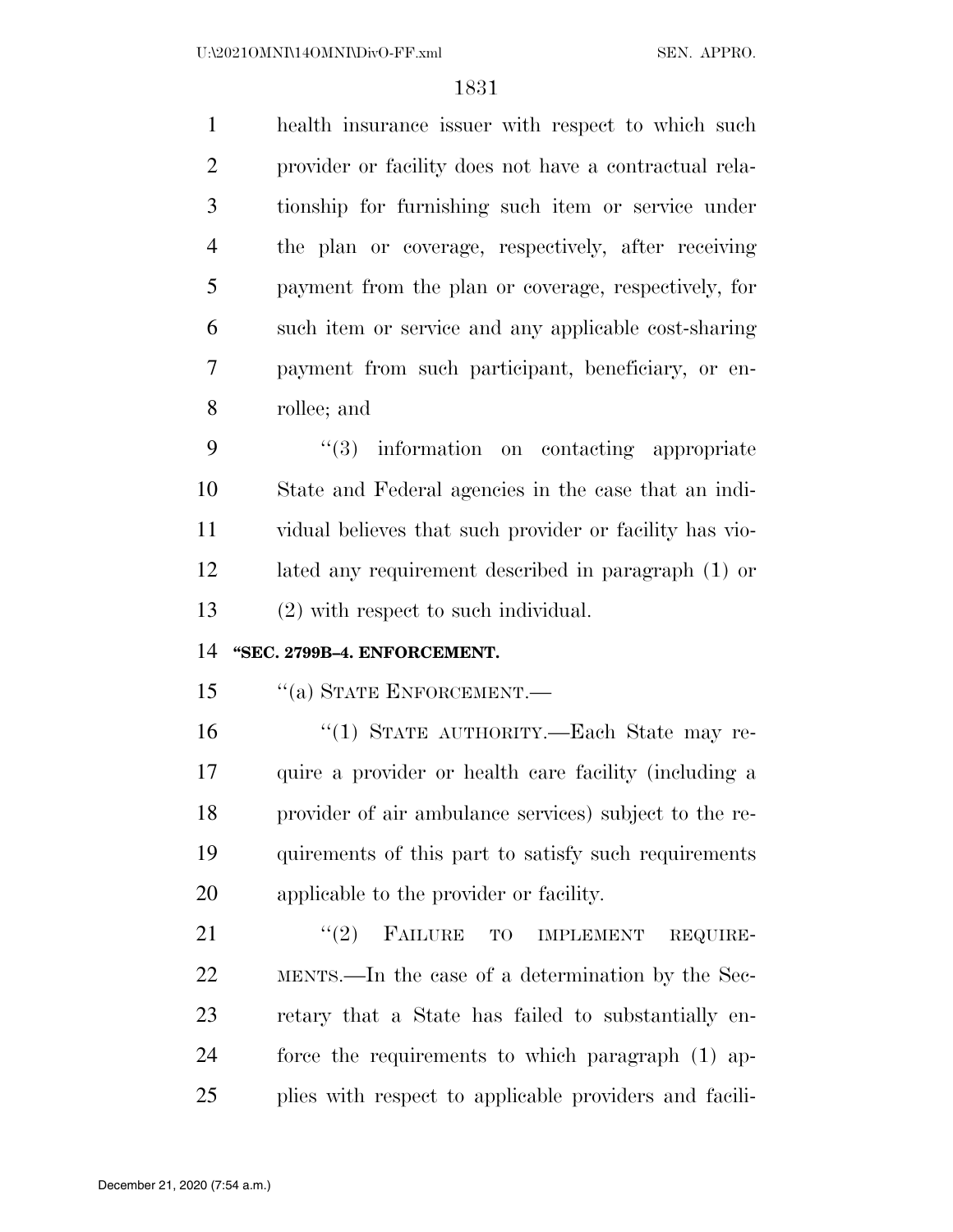ties in the State, the Secretary shall enforce such re- quirements under subsection (b) insofar as they re- late to violations of such requirements occurring in such State.

5 "(3) NOTIFICATION OF APPLICABLE SEC- RETARY.—A State may notify the Secretary of Labor, Secretary of Health and Human Services, or the Secretary of the Treasury, as applicable, of in- stances of violations of sections 2799B–1, 2799B–2, or 2799B–5 with respect to participants, bene- ficiaries, or enrollees under a group health plan or group or individual health insurance coverage, as ap- plicable offered by a health insurance issuer and any enforcement actions taken against providers or fa- cilities as a result of such violations, including the disposition of any such enforcement actions.

17 <sup>''</sup>(b) SECRETARIAL ENFORCEMENT AUTHORITY.—

 $\frac{1}{2}$  (1) In GENERAL.—If a provider or facility is found by the Secretary to be in violation of a re-20 quirement to which subsection  $(a)(1)$  applies, the Secretary may apply a civil monetary penalty with respect to such provider or facility (including, as ap- plicable, a provider of air ambulance services) in an amount not to exceed \$10,000 per violation. The provisions of subsections (c) (with the exception of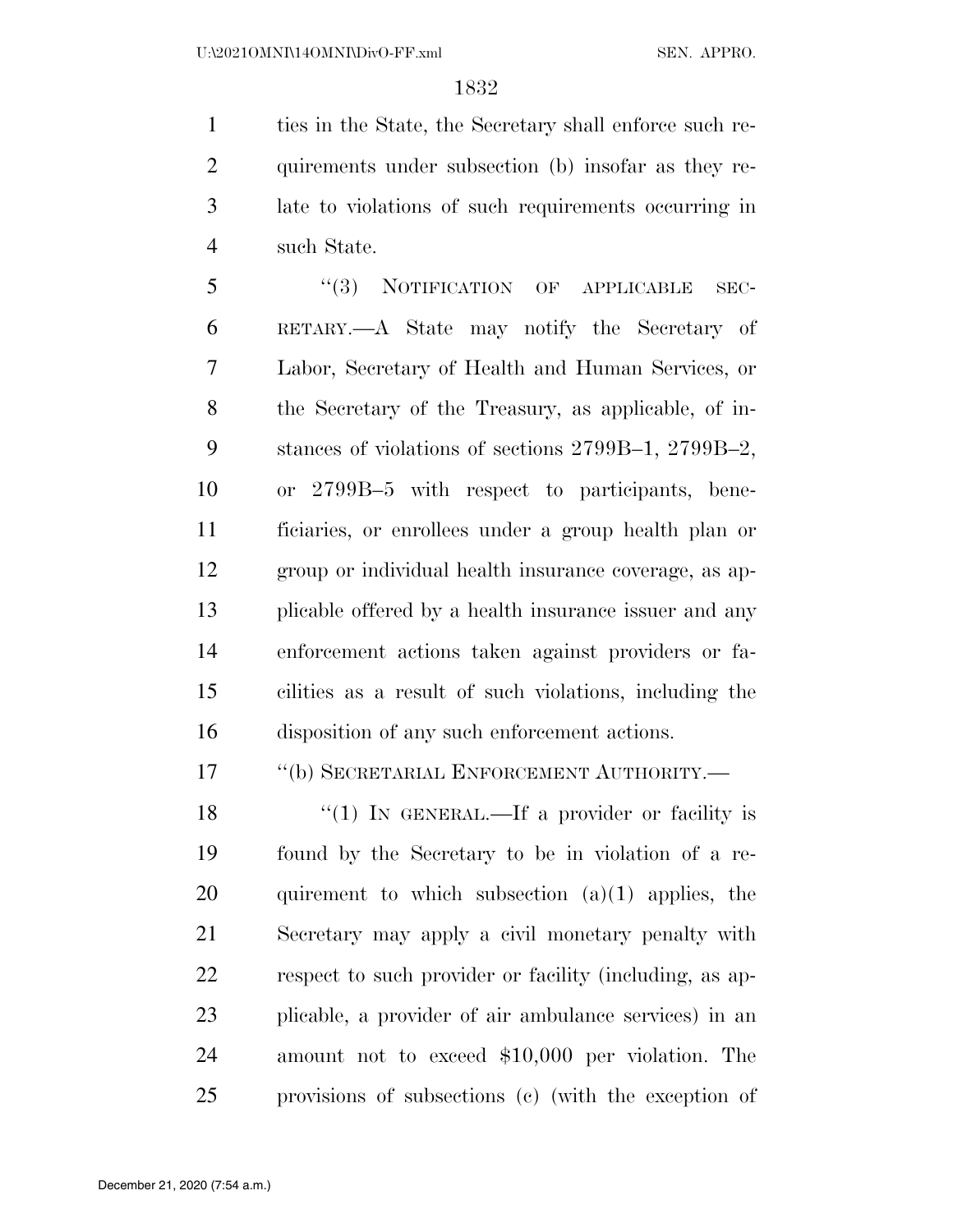the first sentence of paragraph (1) of such sub-2 section), (d), (e),  $(g)$ , (h), (k), and (l) of section 1128A of the Social Security Act shall apply to a civil monetary penalty or assessment under this sub- section in the same manner as such provisions apply to a penalty, assessment, or proceeding under sub-section (a) of such section.

8 "(2) LIMITATION.—The provisions of para- graph (1) shall apply to enforcement of a provision 10 (or provisions) specified in subsection  $(a)(1)$  only as provided under subsection (a)(2).

12 ''(3) COMPLAINT PROCESS.—The Secretary shall, through rulemaking, establish a process to re- ceive consumer complaints of violations of such pro- visions and provide a response to such complaints within 60 days of receipt of such complaints.

17 ''(4) EXCEPTION.—The Secretary shall waive the penalties described under paragraph (1) with re- spect to a facility or provider (including a provider of air ambulance services) who does not knowingly violate, and should not have reasonably known it vio- lated, section 2799B–1 or 2799B–2 (or, in the case of a provider of air ambulance services, section 2799B–5) with respect to a participant, beneficiary, or enrollee, if such facility or provider, within 30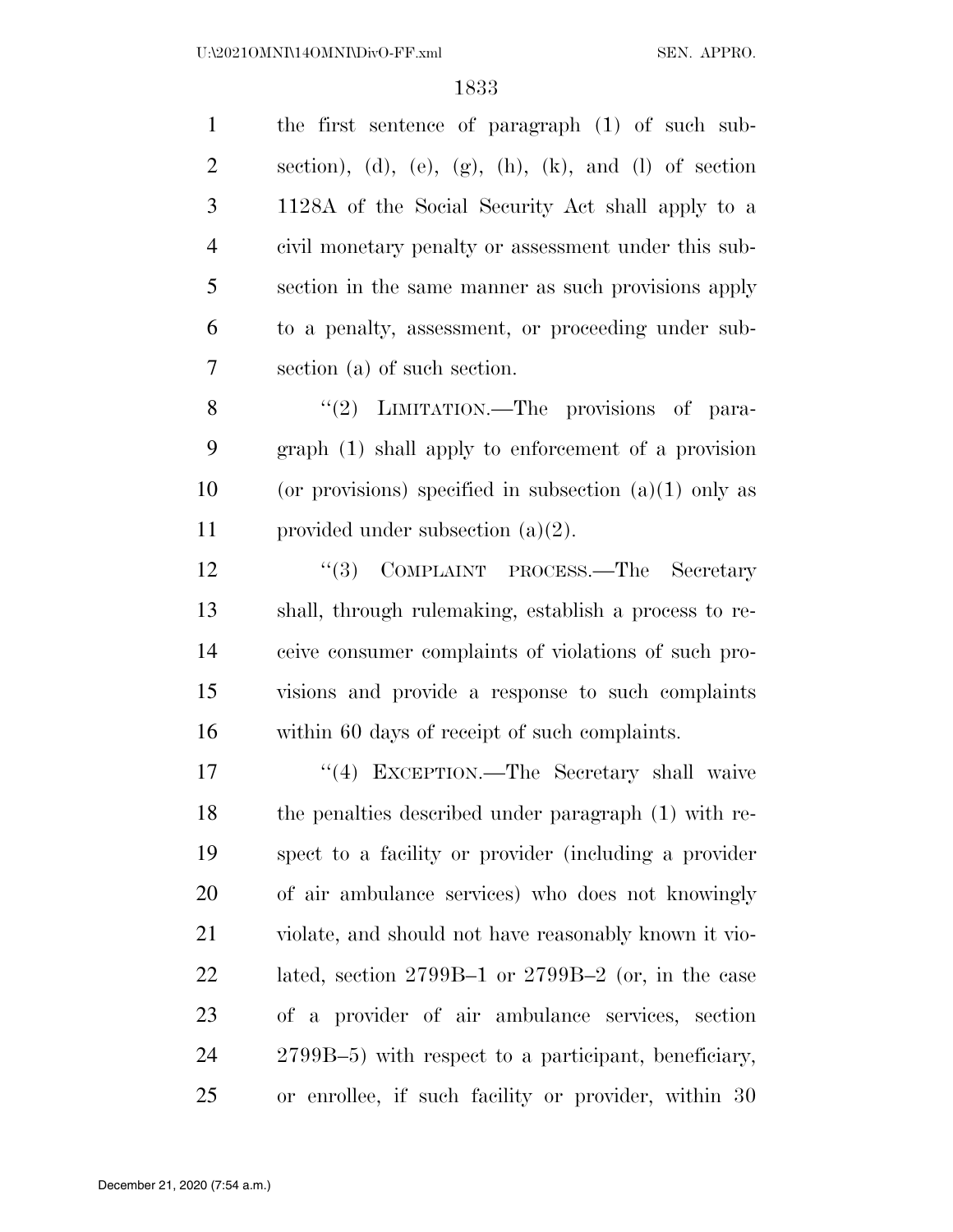days of the violation, withdraws the bill that was in violation of such provision and reimburses the health plan or enrollee, as applicable, in an amount equal to the difference between the amount billed and the amount allowed to be billed under the provision, plus interest, at an interest rate determined by the Sec-retary.

8 "(5) HARDSHIP EXEMPTION.—The Secretary may establish a hardship exemption to the penalties under this subsection.

11 "(c) CONTINUED APPLICABILITY OF STATE LAW.— The sections specified in subsection (a)(1) shall not be construed to supersede any provision of State law which establishes, implements, or continues in effect any require- ment or prohibition except to the extent that such require- ment or prohibition prevents the application of a require-ment or prohibition of such a section.''.

18 (b) SECRETARY OF LABOR ENFORCEMENT.

 (1) IN GENERAL.—Part 5 of subtitle B of title I of the Employee Retirement Income Security Act of 1974 (29 U.S.C. 1131 et seq.) is amended by adding at the end the following new section: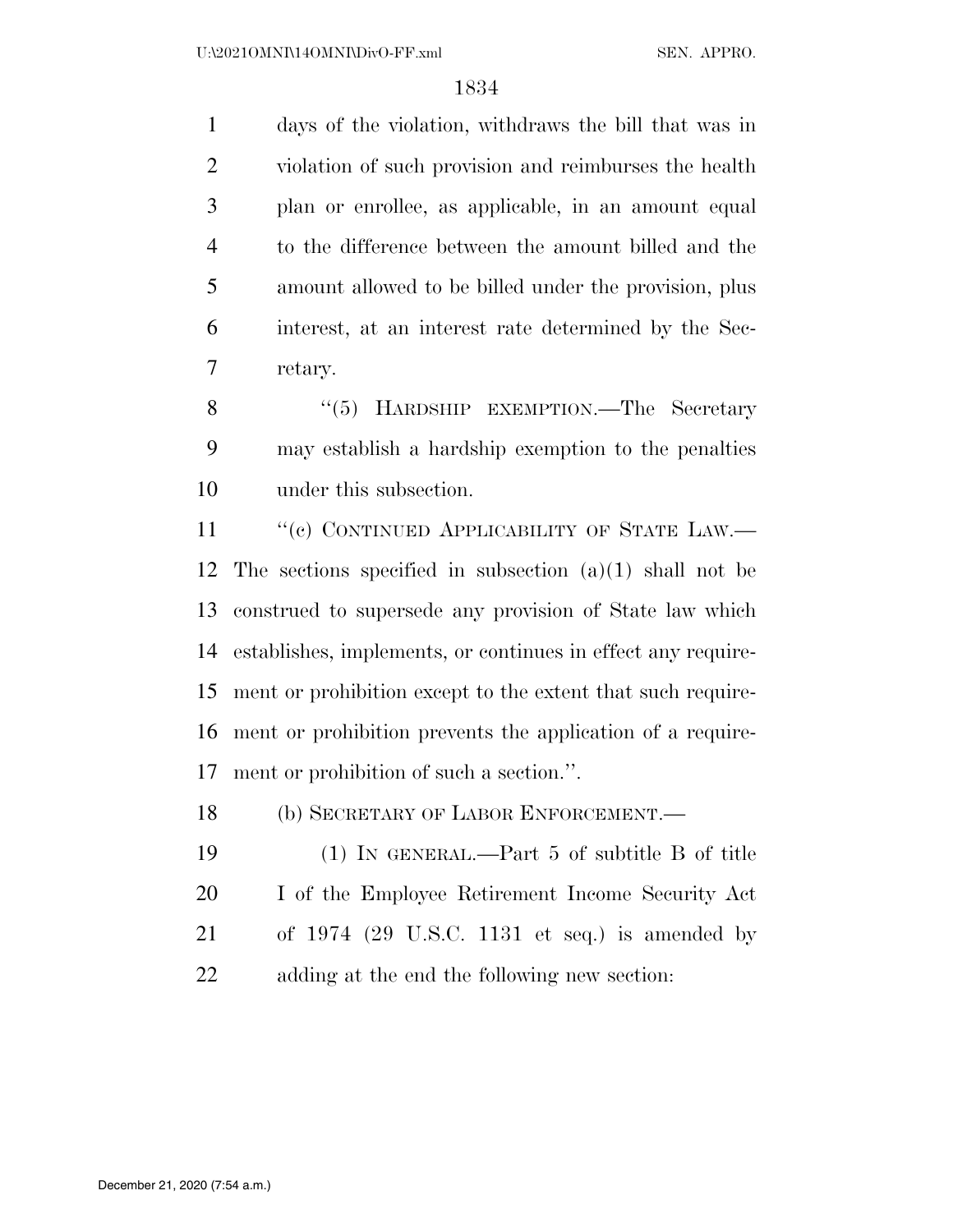**''SEC. 522. COORDINATION OF ENFORCEMENT REGARDING VIOLATIONS OF CERTAIN HEALTH CARE PRO- VIDER REQUIREMENTS; COMPLAINT PROC-ESS.** 

 ''(a) INVESTIGATING VIOLATIONS.—Upon receiving a notice from a State or the Secretary of Health and Human Services of violations of sections 2799B–1, 2799B–2, or 2799B–5 of the Public Health Service Act, the Secretary of Labor shall identify patterns of such violations with re- spect to participants or beneficiaries under a group health plan or group health insurance coverage offered by a health insurance issuer and conduct an investigation pur- suant to section 504 where appropriate, as determined by the Secretary. The Secretary shall coordinate with States and the Secretary of Health and Human Services, in ac- cordance with section 506 and with section 104 of Health Insurance Portability and Accountability Act of 1996, where appropriate, as determined by the Secretary, to en- sure that appropriate measures have been taken to correct such violations retrospectively and prospectively with re- spect to participants or beneficiaries under a group health plan or group health insurance coverage offered by a health insurance issuer.

 ''(b) COMPLAINT PROCESS.— Not later than January 1, 2022, the Secretary shall ensure a process under which the Secretary—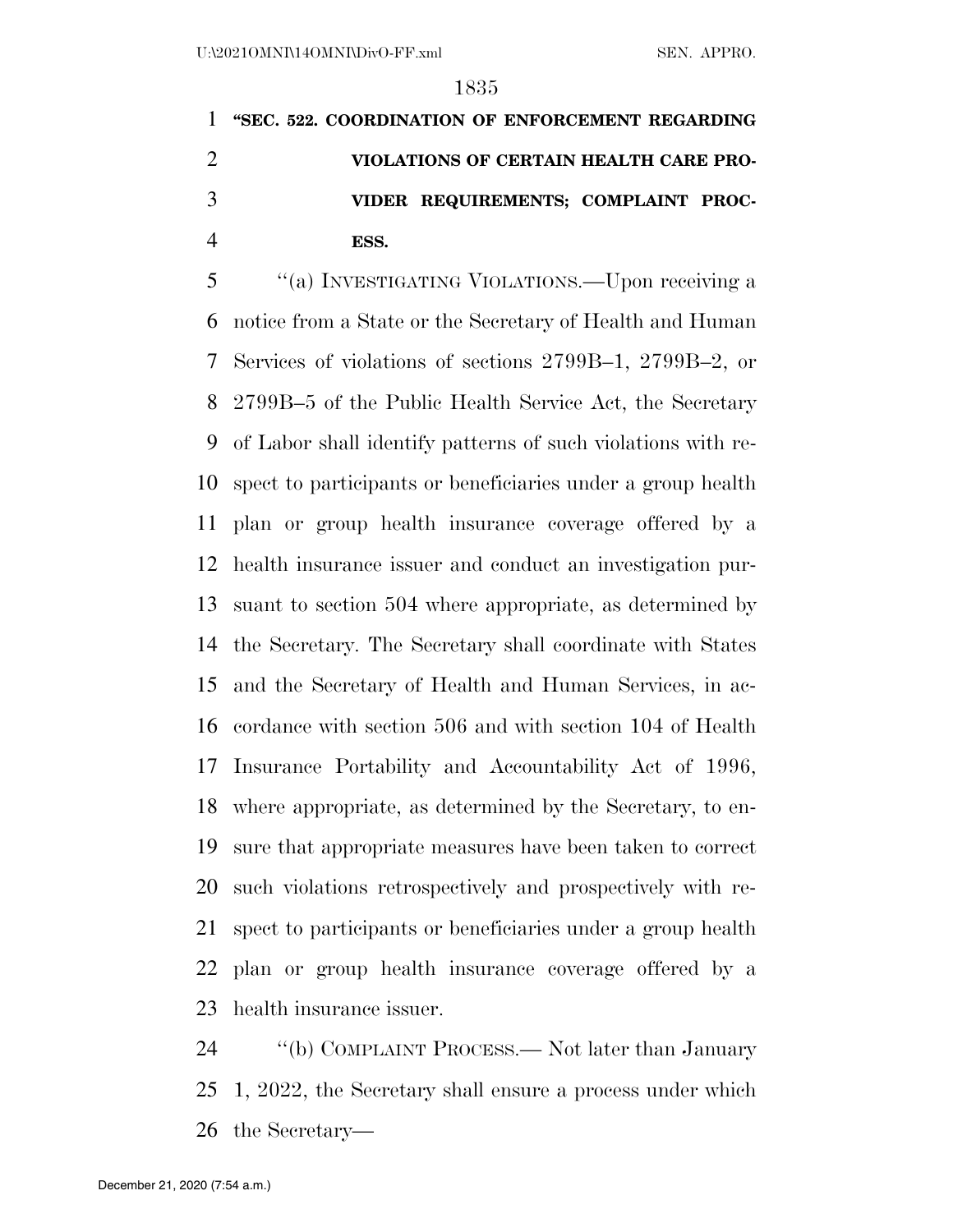| $\mathbf{1}$   | $\cdot\cdot(1)$ may receive complaints from participants                                                                          |
|----------------|-----------------------------------------------------------------------------------------------------------------------------------|
| $\overline{2}$ | and beneficiaries of group health plans or group                                                                                  |
| 3              | health insurance coverage offered by a health insur-                                                                              |
| $\overline{4}$ | ance issuer relating to alleged violations of the sec-                                                                            |
| 5              | tions specified in subsection (a); and                                                                                            |
| 6              | $\cdot\cdot\cdot(2)$ transmits such complaints to States or the                                                                   |
| 7              | Secretary of Health and Human Services (as deter-                                                                                 |
| 8              | mined appropriate by the Secretary) for potential                                                                                 |
| 9              | enforcement actions.".                                                                                                            |
| 10             | (2) TECHNICAL AMENDMENT.—The table of                                                                                             |
| 11             | contents in section 1 of the Employee Retirement                                                                                  |
| 12             | Income Security Act of 1974 (29 U.S.C. 1001 et                                                                                    |
| 13             | seq.) is amended by inserting after the item relating                                                                             |
| 14             | to section $521$ the following new item:                                                                                          |
|                | "Sec. 522. Coordination of enforcement regarding violations of certain health<br>care provider requirements; complaint process.". |
| 15             | SEC. 105. ENDING SURPRISE AIR AMBULANCE BILLS.                                                                                    |
| 16             | (a) GROUP HEALTH PLANS AND INDIVIDUAL AND                                                                                         |
| 17             | GROUP HEALTH INSURANCE COVERAGE.—                                                                                                 |
| 18             | PHSA AMENDMENTS.—Part D of title<br>(1)                                                                                           |
| 19             | XXVII of the Public Health Service Act, as added                                                                                  |
| 20             | and amended by section 102 and further amended                                                                                    |
| 21             | by the previous provisions of this title, is further                                                                              |
| 22             | amended by inserting after section 2799A–1 the fol-                                                                               |
| 23             | lowing:                                                                                                                           |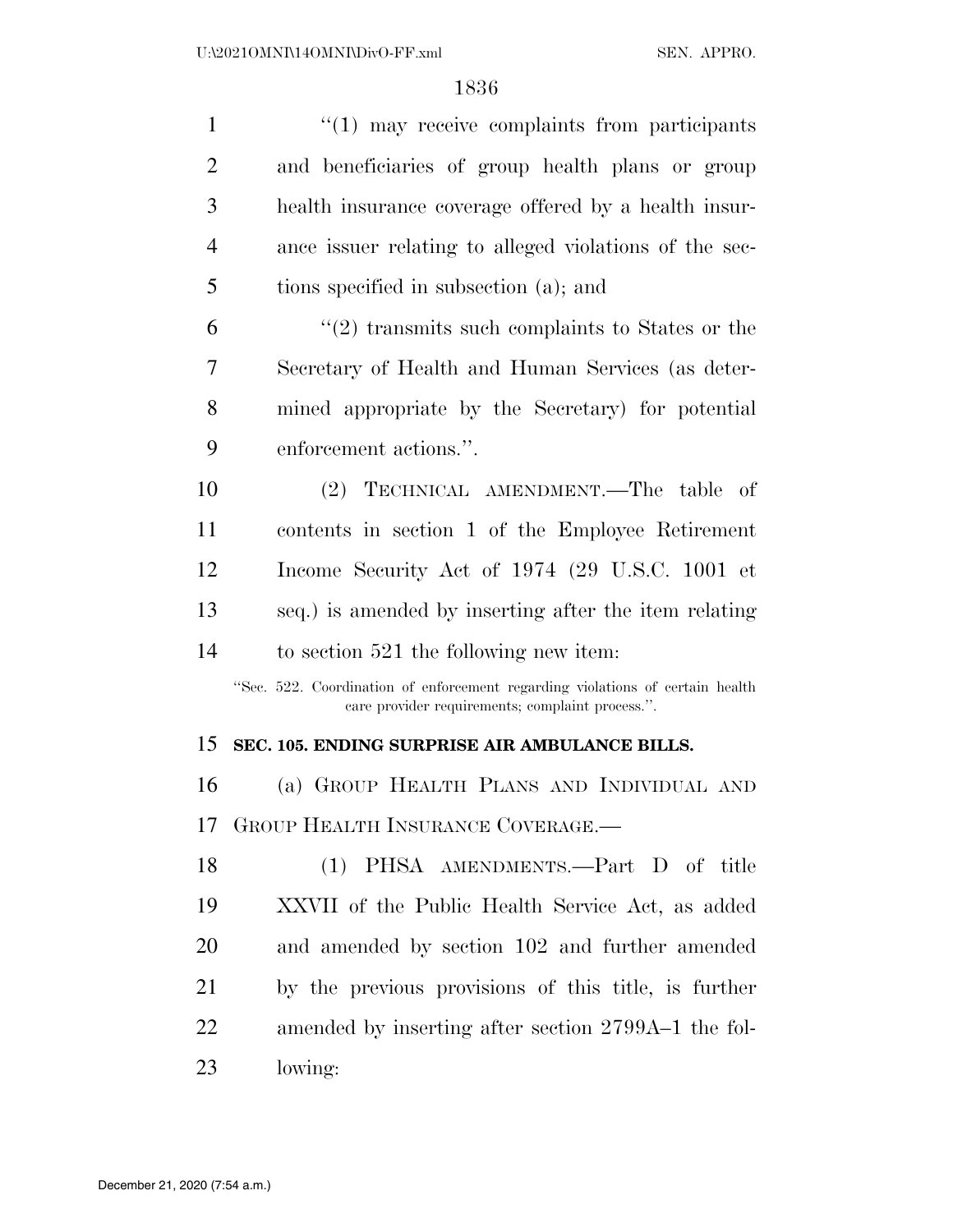### **''SEC. 2799A–2. ENDING SURPRISE AIR AMBULANCE BILLS.**

 $\gamma$  (a) In GENERAL.—In the case of a participant, ben- eficiary, or enrollee who is in a group health plan or group or individual health insurance coverage offered by a health insurance issuer and who receives air ambulance services from a nonparticipating provider (as defined in section 7 2799A–1(a)(3)(G)) with respect to such plan or coverage, if such services would be covered if provided by a partici- pating provider (as defined in such section) with respect to such plan or coverage—

 $\frac{1}{2}$  (1) the cost-sharing requirement with respect to such services shall be the same requirement that would apply if such services were provided by such a participating provider, and any coinsurance or de- ductible shall be based on rates that would apply for such services if they were furnished by such a par-ticipating provider;

 $\frac{18}{2}$  ''(2) such cost-sharing amounts shall be count- ed towards the in-network deductible and in-network out-of-pocket maximum amount under the plan or coverage for the plan year (and such in-network de- ductible shall be applied) with respect to such items and services so furnished in the same manner as if such cost-sharing payments were with respect to items and services furnished by a participating pro-vider; and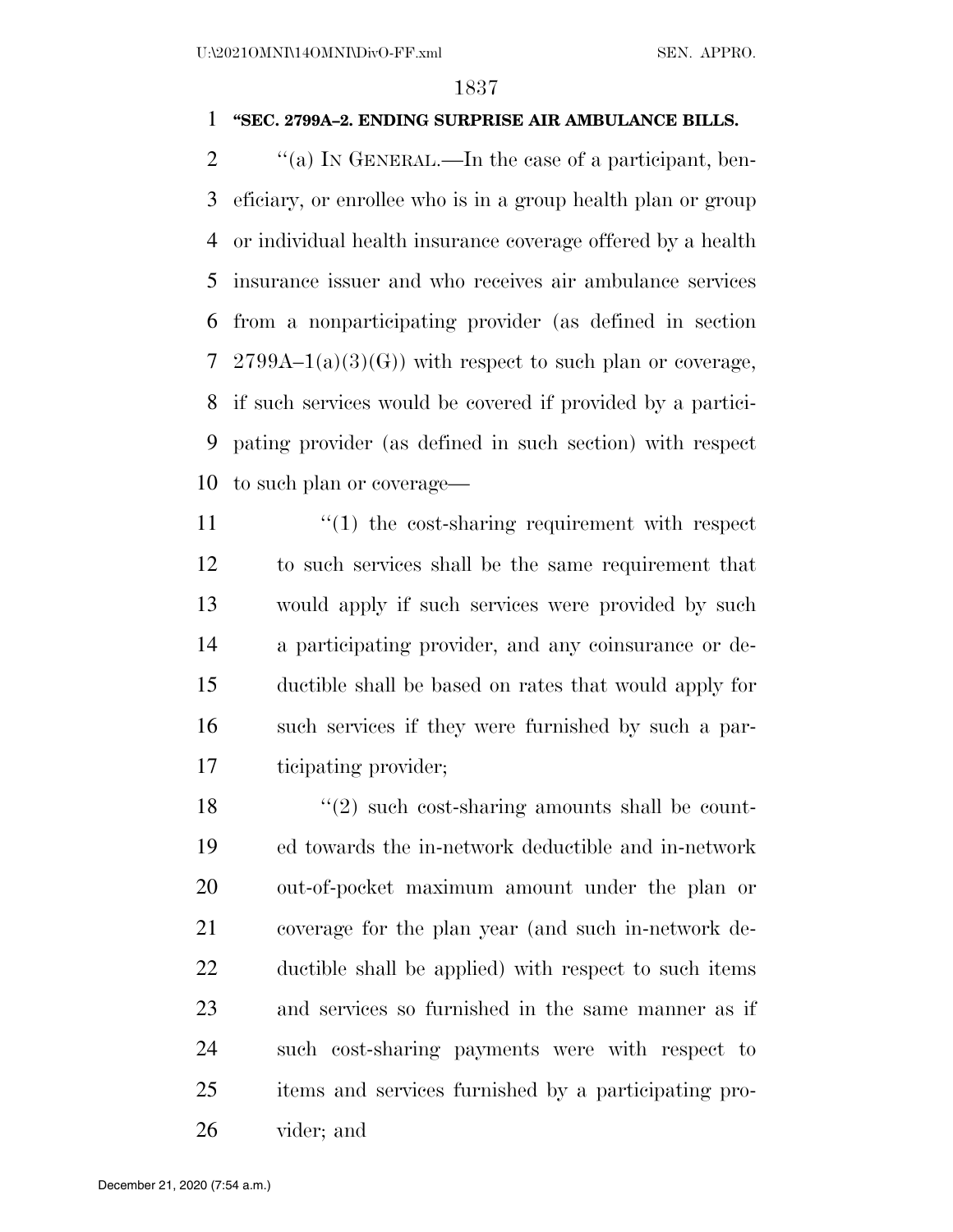| $\mathbf{1}$   | $(3)$ the group health plan or health insurance      |
|----------------|------------------------------------------------------|
| $\overline{2}$ | issuer, respectively, shall—                         |
| 3              | "(A) not later than 30 calendar days after           |
| $\overline{4}$ | the bill for such services is transmitted by such    |
| 5              | provider, send to the provider, an initial pay-      |
| 6              | ment or notice of denial of payment; and             |
| 7              | "(B) pay a total plan or coverage payment,           |
| 8              | in accordance with, if applicable, subsection        |
| 9              | $(b)(6)$ , directly to such provider furnishing such |
| 10             | services to such participant, beneficiary, or en-    |
| 11             | rollee that is, with application of any initial      |
| 12             | payment under subparagraph (A), equal to the         |
| 13             | amount by which the out-of-network rate (as          |
| 14             | defined in section $2799A-1(a)(3)(K)$ for such       |
| 15             | services and year involved exceeds the cost-shar-    |
| 16             | ing amount imposed under the plan or cov-            |
| 17             | erage, respectively, for such services (as deter-    |
| 18             | mined in accordance with paragraphs (1) and          |
| 19             | (2).                                                 |
| 20             | "(b) DETERMINATION OF OUT-OF-NETWORK RATES           |
| 21             | TO BE PAID BY HEALTH PLANS; INDEPENDENT DISPUTE      |
|                | 22 RESOLUTION PROCESS.                               |

23 "(1) DETERMINATION THROUGH OPEN NEGO-TIATION.—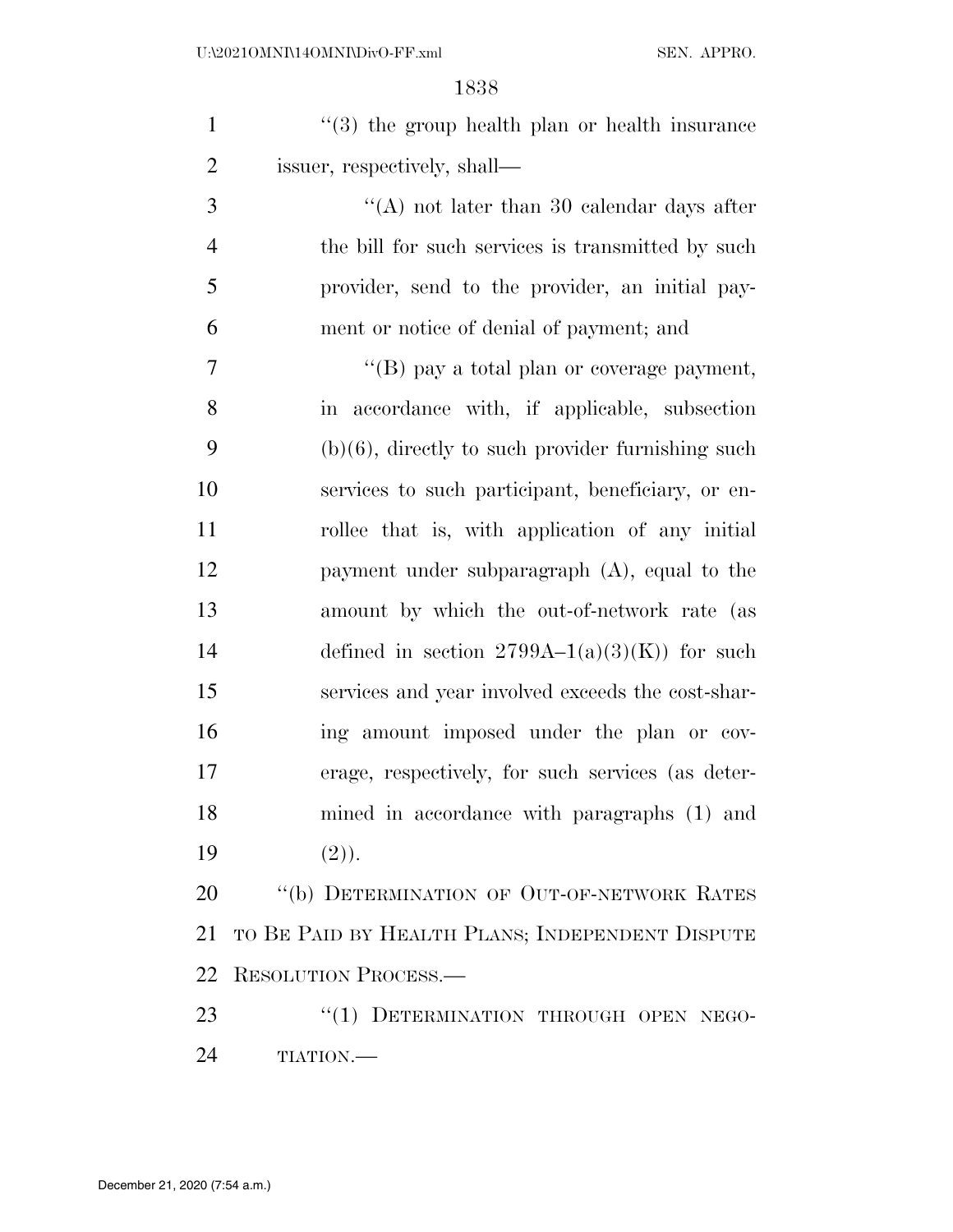1 "'(A) In GENERAL.—With respect to air ambulance services furnished in a year by a nonparticipating provider, with respect to a group health plan or health insurance issuer of- fering group or individual health insurance cov- erage, and for which a payment is required to be made by the plan or coverage pursuant to subsection (a)(3), the provider or plan or cov- erage may, during the 30-day period beginning on the day the provider receives an initial pay- ment or a notice of denial of payment from the plan or coverage regarding a claim for payment for such service, initiate open negotiations under this paragraph between such provider and plan or coverage for purposes of deter- mining, during the open negotiation period, an amount agreed on by such provider, and such plan or coverage for payment (including any cost-sharing) for such service. For purposes of this subsection, the open negotiation period, with respect to air ambulance services, is the 30-day period beginning on the date of initi- ation of the negotiations with respect to such services.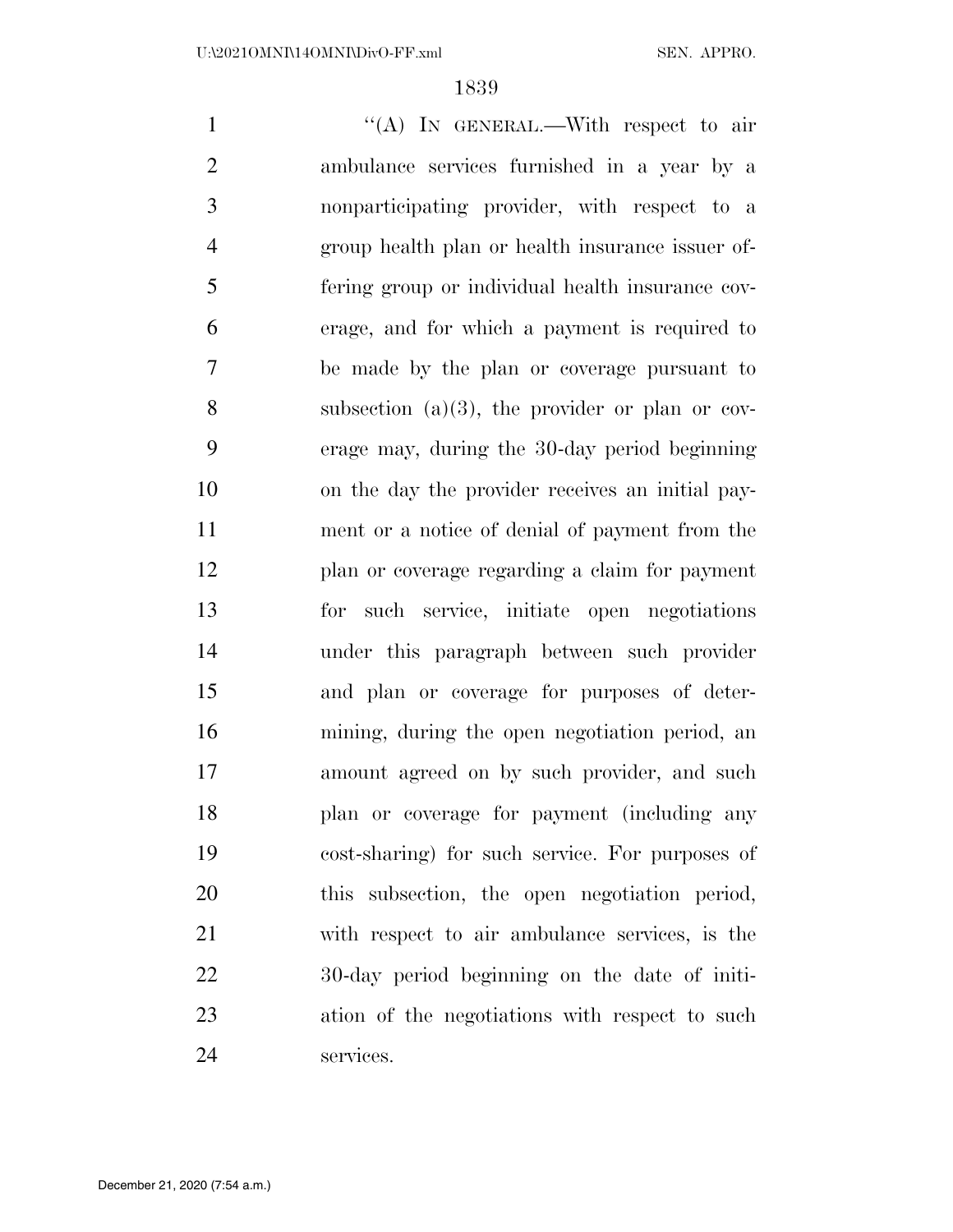1 "(B) ACCESSING INDEPENDENT DISPUTE RESOLUTION PROCESS IN CASE OF FAILED NE- GOTIATIONS.—In the case of open negotiations pursuant to subparagraph (A), with respect to air ambulance services, that do not result in a determination of an amount of payment for such services by the last day of the open nego- tiation period described in such subparagraph with respect to such services, the provider or group health plan or health insurance issuer of- fering group or individual health insurance cov- erage that was party to such negotiations may, during the 4-day period beginning on the day after such open negotiation period, initiate the independent dispute resolution process under paragraph (2) with respect to such item or service. The independent dispute resolution process shall be initiated by a party pursuant to the previous sentence by submission to the other party and to the Secretary of a notifica- tion (containing such information as specified by the Secretary) and for purposes of this sub- section, the date of initiation of such process shall be the date of such submission or such other date specified by the Secretary pursuant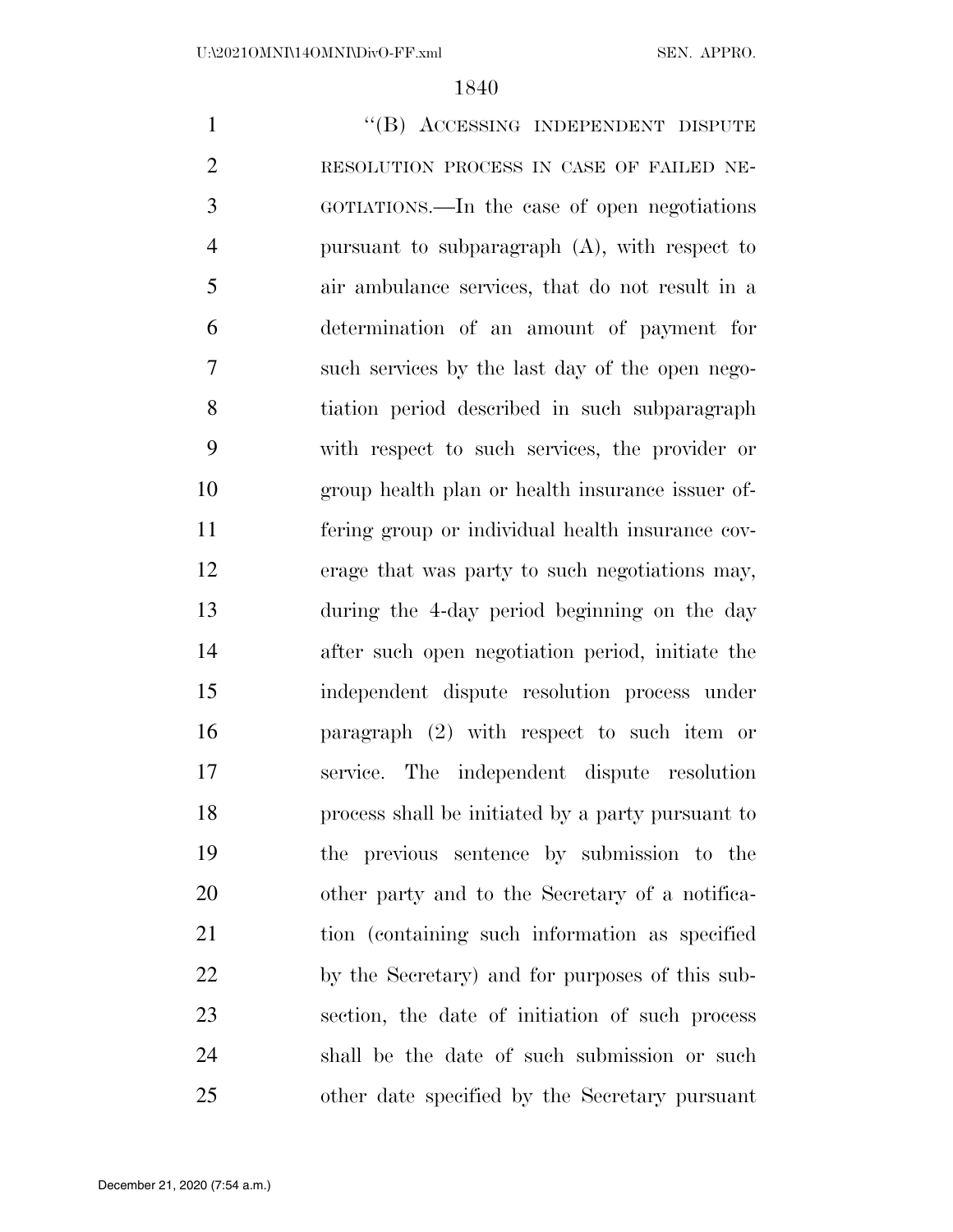| $\mathbf{1}$   | to regulations that is not later than the date of |
|----------------|---------------------------------------------------|
| $\overline{2}$ | receipt of such notification by both the other    |
| 3              | party and the Secretary.                          |
| $\overline{4}$ | INDEPENDENT DISPUTE<br>(2)<br><b>RESOLUTION</b>   |
| 5              | PROCESS AVAILABLE IN CASE OF FAILED OPEN NE-      |
| 6              | GOTIATIONS.-                                      |
| 7              | "(A) ESTABLISHMENT.—Not later than 1              |
| 8              | year after the date of the enactment of this      |
| 9              | subsection, the Secretary, jointly with the Sec-  |
| 10             | retary of Labor and the Secretary of the Treas-   |
| 11             | ury, shall establish by regulation one inde-      |
| 12             | pendent dispute resolution process (referred to   |
| 13             | in this subsection as the 'IDR process') under    |
| 14             | which, in the case of air ambulance services      |
| 15             | with respect to which a provider or group         |
| 16             | health plan or health insurance issuer offering   |
| 17             | group or individual health insurance coverage     |
| 18             | submits a notification under paragraph $(1)(B)$   |
| 19             | (in this subsection referred to as a 'qualified   |
| 20             | IDR air ambulance services'), a certified IDR     |
| 21             | entity under paragraph (4) determines, subject    |
| <u>22</u>      | to subparagraph (B) and in accordance with        |
| 23             | the succeeding provisions of this subsection, the |
| 24             | amount of payment under the plan or coverage      |
| 25             | for such services furnished by such provider.     |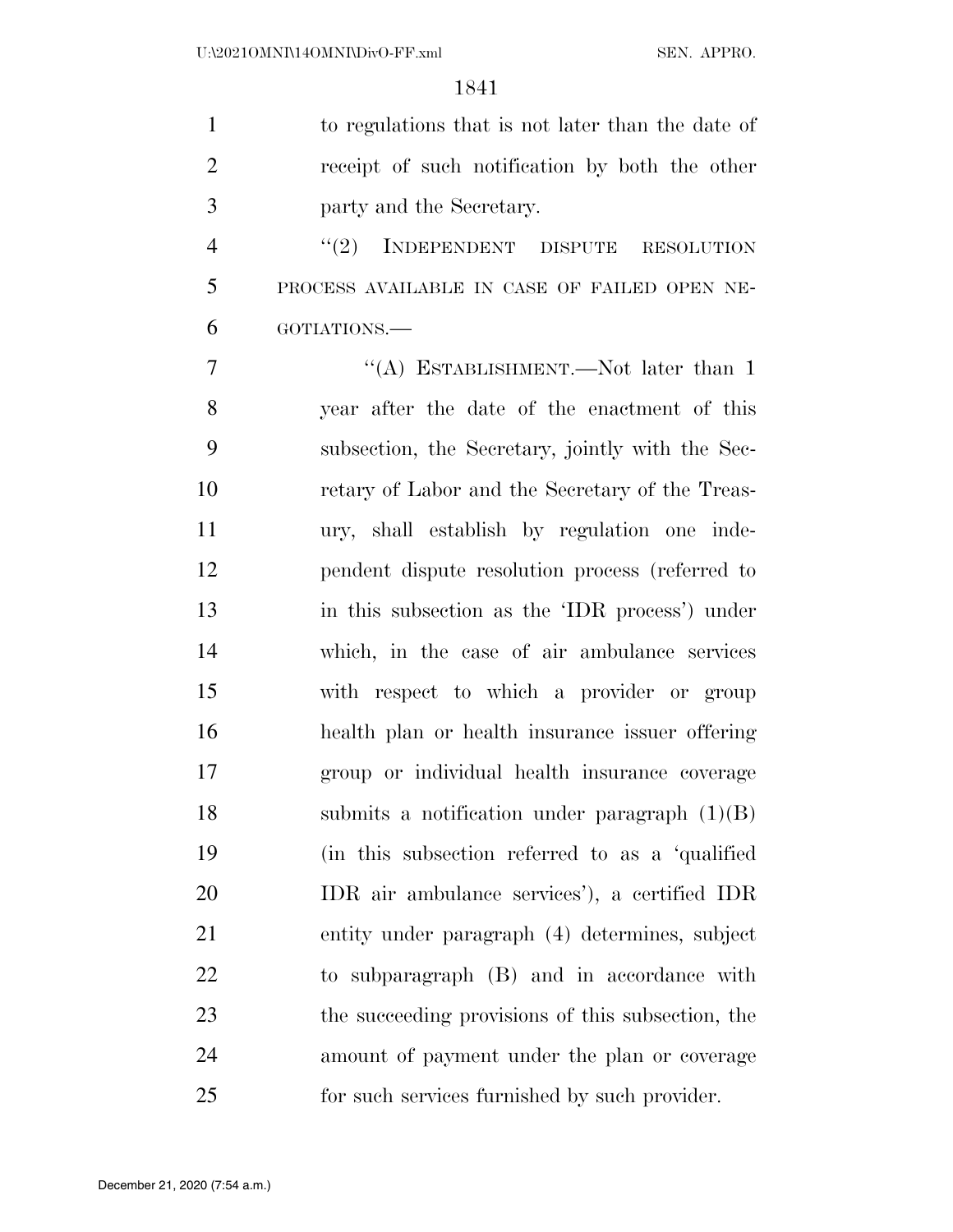1 "(B) AUTHORITY TO CONTINUE NEGOTIA- TIONS.—Under the independent dispute resolu- tion process, in the case that the parties to a determination for qualified IDR air ambulance services agree on a payment amount for such services during such process but before the date on which the entity selected with respect to such determination under paragraph (4) makes such determination under paragraph (5), such amount shall be treated for purposes of section  $2799A-1(a)(3)(K)(ii)$  as the amount agreed to by such parties for such services. In the case of an agreement described in the previous sen- tence, the independent dispute resolution proc- ess shall provide for a method to determine how to allocate between the parties to such deter- mination the payment of the compensation of 18 the entity selected with respect to such deter- mination. 20 "'(C) CLARIFICATION.—A nonparticipating

 provider may not, with respect to an item or service furnished by such provider, submit a no-23 tification under paragraph (1)(B) if such pro- vider is exempt from the requirement under subsection (a) of section 2799B–2 with respect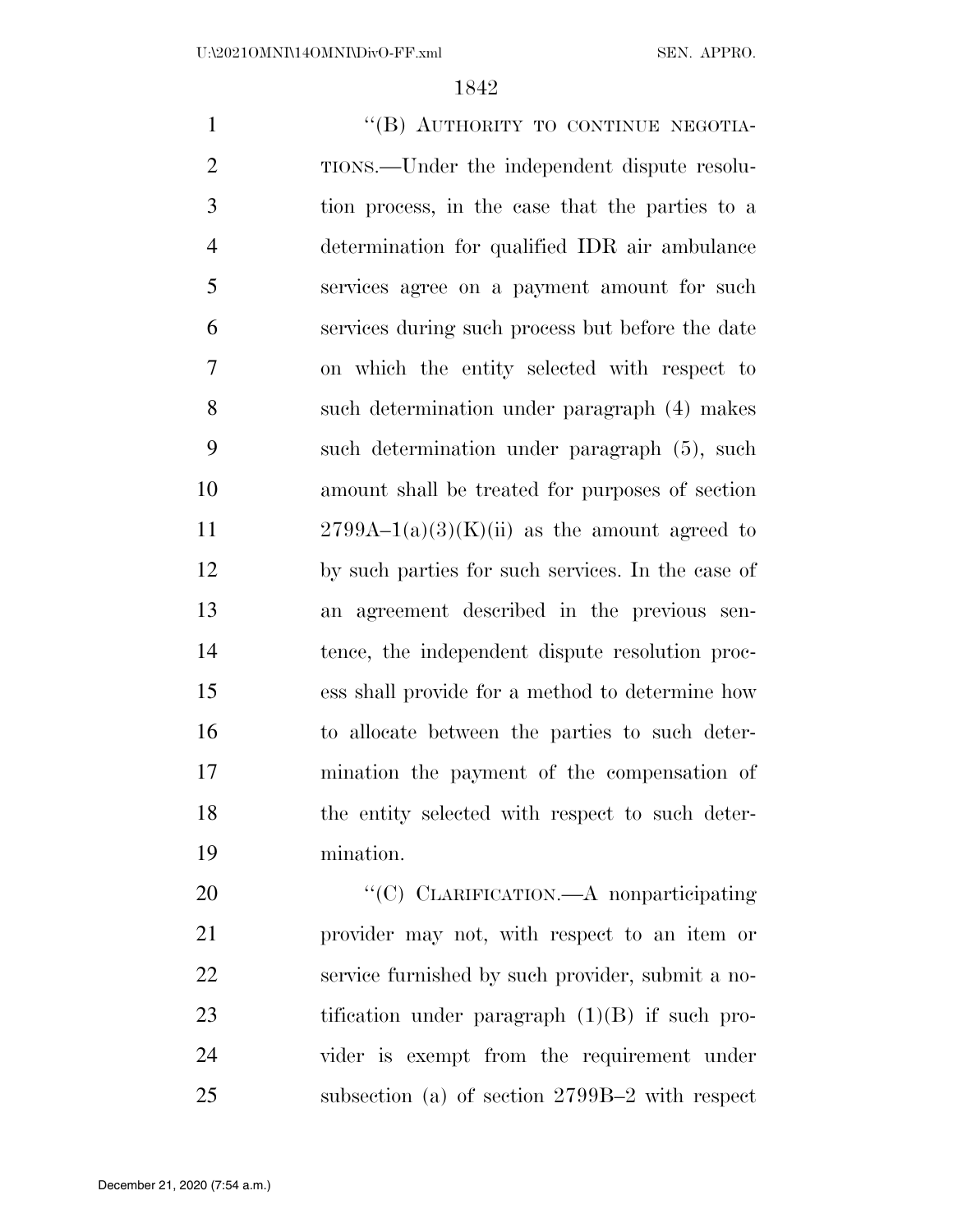| $\mathbf{1}$   | to such item or service pursuant to subsection       |
|----------------|------------------------------------------------------|
| $\overline{2}$ | (b) of such section.                                 |
| 3              | "(3) TREATMENT OF BATCHING OF SERV-                  |
| $\overline{4}$ | ICES.—The provisions of section $2799A-1(c)(3)$      |
| 5              | shall apply with respect to a notification submitted |
| 6              | under this subsection with respect to air ambulance  |
| 7              | services in the same manner and to the same extent   |
| 8              | such provisions apply with respect to a notification |
| 9              | submitted under section $2799A-1(c)$ with respect to |
| 10             | items and services described in such section.        |
| 11             | $\cdot\cdot$ (4) IDR ENTITIES.—                      |
| 12             | "(A) ELIGIBILITY.—An IDR entity cer-                 |
| 13             | tified under this subsection is an IDR entity        |
| 14             | certified under section $2799A-1(c)(4)$ .            |
| 15             | "(B) SELECTION OF CERTIFIED IDR ENTI-                |
| 16             | TY.—The provisions of subparagraph (F) of            |
| 17             | section $2799A-1(c)(4)$ shall apply with respect     |
| 18             | to selecting an IDR entity certified pursuant to     |
| 19             | subparagraph (A) with respect to the deter-          |
| 20             | mination of the amount of payment under this         |
| 21             | subsection of air ambulance services in the          |
| 22             | same manner as such provisions apply with re-        |
| 23             | spect to selecting an IDR entity certified under     |
| 24             | such section with respect to the determination       |
| 25             | of the amount of payment under section               |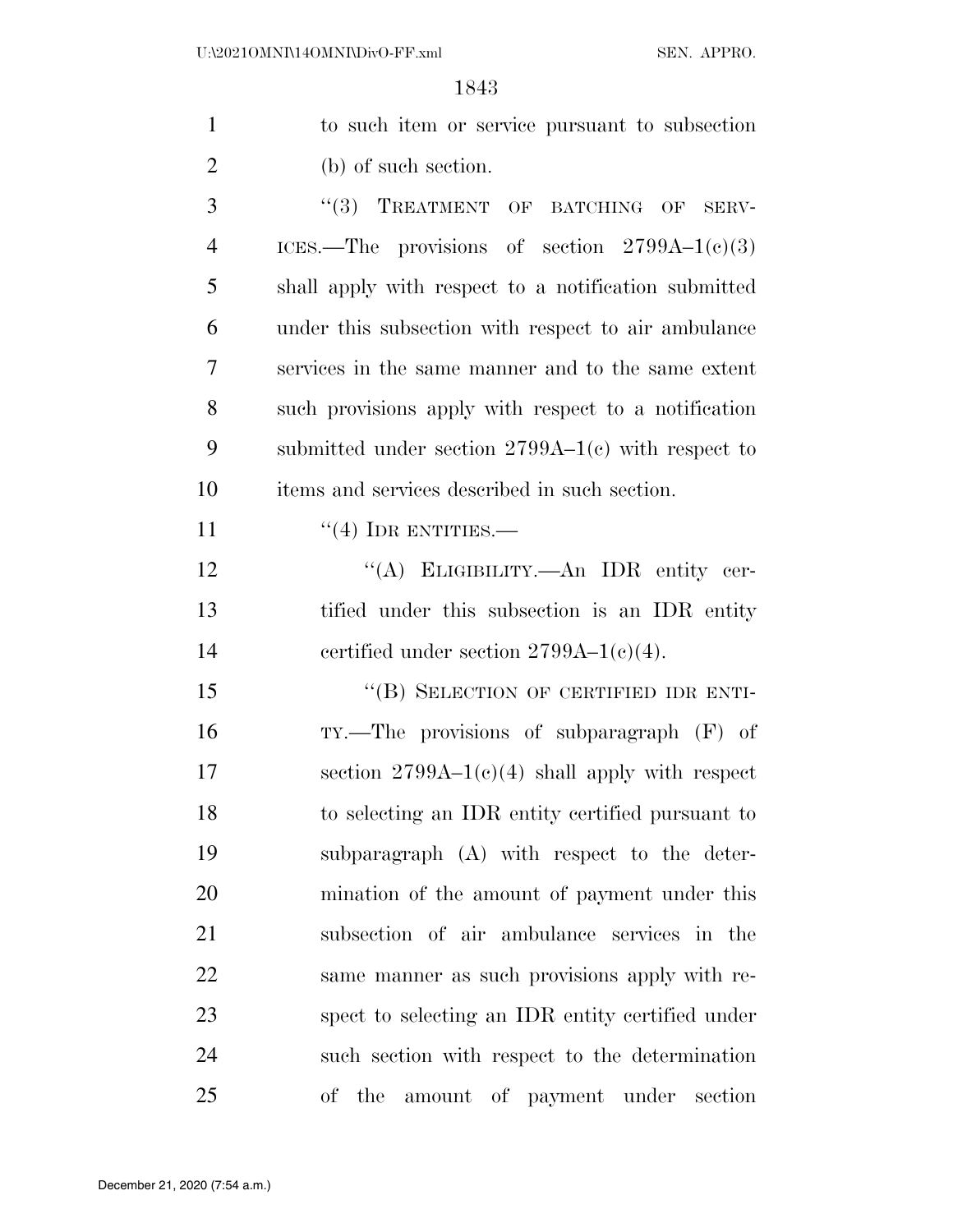| $\mathbf{1}$   | $2799A-1(c)$ of an item or service. An entity se- |
|----------------|---------------------------------------------------|
| $\overline{2}$ | lected pursuant to the previous sentence to       |
| 3              | make a determination described in such sen-       |
| $\overline{4}$ | tence shall be referred to in this subsection as  |
| 5              | the 'certified IDR entity' with respect to such   |
| 6              | determination.                                    |
| 7              | $``(5)$ PAYMENT DETERMINATION.—                   |
| 8              | "(A) IN GENERAL.—Not later than 30                |
| 9              | days after the date of selection of the certified |
| 10             | IDR entity with respect to a determination for    |
| 11             | qualified IDR ambulance services, the certified   |
| 12             | IDR entity shall—                                 |
| 13             | "(i) taking into account the consider-            |
| 14             | ations specified in subparagraph $(C)$ , select   |
| 15             | one of the offers submitted under subpara-        |
| 16             | $graph(B)$ to be the amount of payment for        |
| 17             | such services determined under this sub-          |
| 18             | section for purposes of subsection $(a)(3)$ ;     |
| 19             | and                                               |
| 20             | "(ii) notify the provider or facility and         |
| 21             | the group health plan or health insurance         |
| 22             | issuer offering group or individual health        |
| 23             | insurance coverage party to such deter-           |
| 24             | mination of the offer selected under clause       |
| 25             | (i).                                              |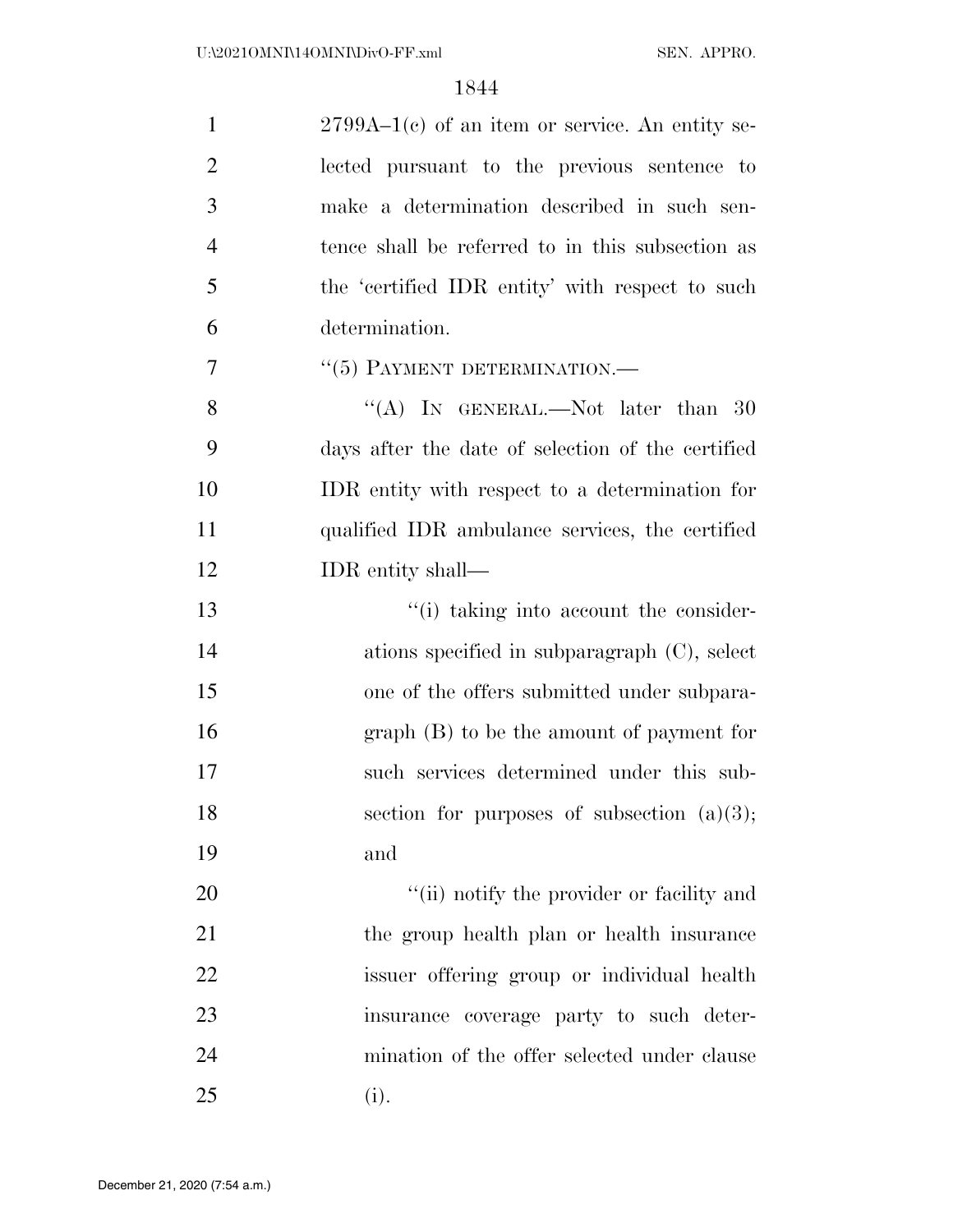| $\mathbf{1}$   | "(B) SUBMISSION OF OFFERS.—Not later            |
|----------------|-------------------------------------------------|
| $\overline{2}$ | than 10 days after the date of selection of the |
| 3              | certified IDR entity with respect to a deter-   |
| $\overline{4}$ | mination for qualified IDR air ambulance serv-  |
| 5              | ices, the provider and the group health plan or |
| 6              | health insurance issuer offering group or indi- |
| $\overline{7}$ | vidual health insurance coverage party to such  |
| 8              | determination-                                  |
| 9              | "(i) shall each submit to the certified         |
| 10             | IDR entity with respect to such determina-      |
| 11             | $tion$ —                                        |
| 12             | $\lq\lq$ (I) an offer for a payment             |
| 13             | amount for such services furnished by           |
| 14             | such provider; and                              |
| 15             | $\lq\lq$ (II) such information as<br>re-        |
| 16             | quested by the certified IDR entity re-         |
| 17             | lating to such offer; and                       |
| 18             | "(ii) may each submit to the certified          |
| 19             | IDR entity with respect to such determina-      |
| 20             | tion any information relating to such offer     |
| 21             | submitted by either party, including infor-     |
| 22             | mation relating to any circumstance de-         |
| 23             | scribed in subparagraph $(C)(ii)$ .             |
| 24             | CONSIDERATIONS IN DETERMINA-<br>``(C)           |
| 25             | $TION$ .                                        |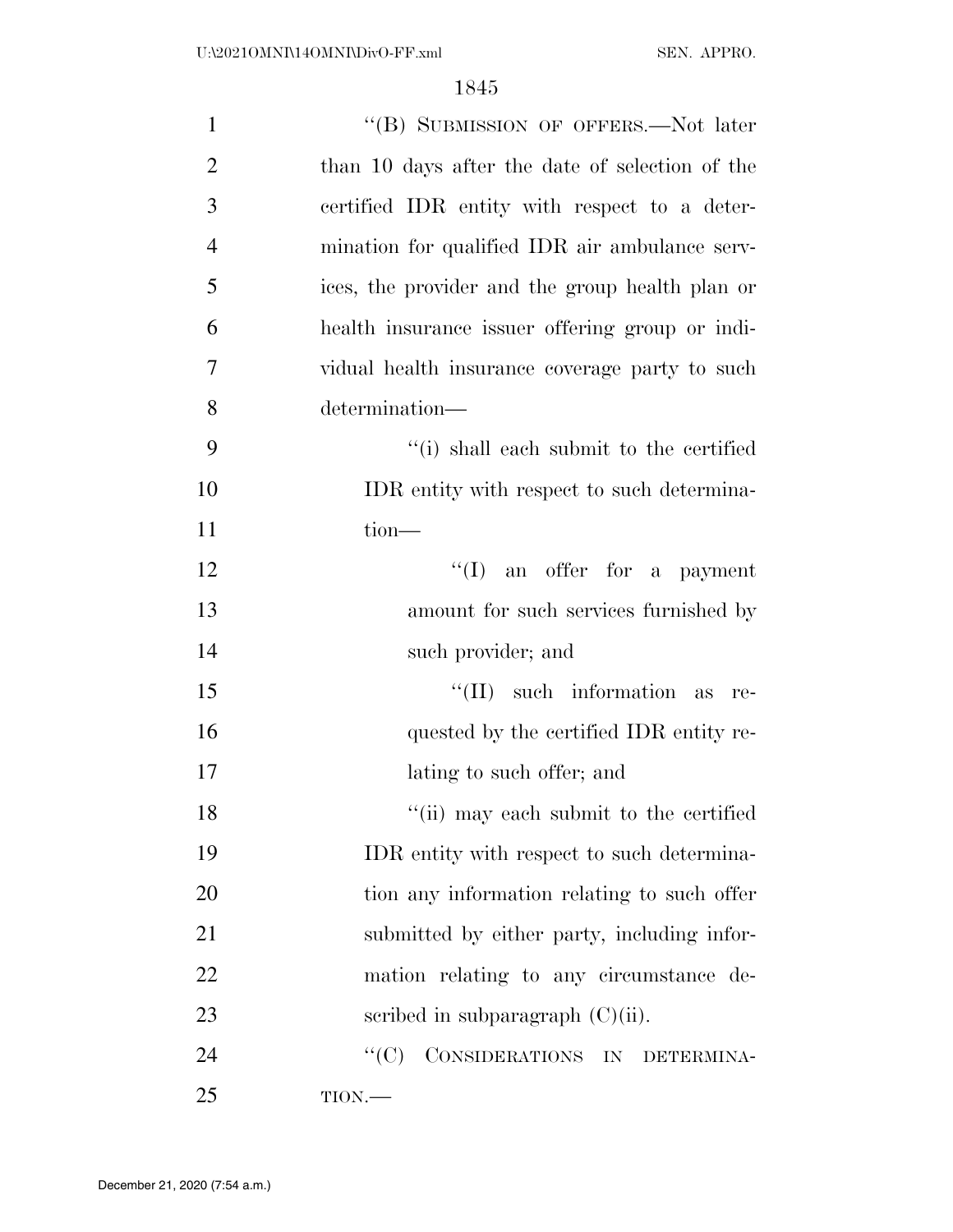| $\mathbf{1}$   | "(i) IN GENERAL.—In determining               |
|----------------|-----------------------------------------------|
| $\overline{2}$ | which offer is the payment to be applied      |
| 3              | pursuant to this paragraph, the certified     |
| $\overline{4}$ | IDR entity, with respect to the determina-    |
| 5              | tion for a qualified IDR air ambulance        |
| 6              | service shall consider—                       |
| $\overline{7}$ | $\lq\lq$ (I) the qualifying payment           |
| 8              | amounts (as defined in section                |
| 9              | $2799A-1(a)(3)(E)$ for the applicable         |
| 10             | year for items or services that are           |
| 11             | comparable to the qualified IDR air           |
| 12             | ambulance service and that are fur-           |
| 13             | nished in the same geographic region          |
| 14             | (as defined by the Secretary for pur-         |
| 15             | poses of such subsection) as such             |
| 16             | qualified IDR air ambulance service;          |
| 17             | and                                           |
| 18             | $\lq\lq$ (II) subject to clause (iii), infor- |
| 19             | mation on any circumstance described          |
| 20             | in clause (ii), such information as re-       |
| 21             | quested in subparagraph $(B)(i)(II)$ ,        |
| 22             | and any additional information pro-           |
| 23             | vided in subparagraph $(B)(ii)$ .             |
| 24             | "(ii) ADDITIONAL CIRCUMSTANCES.-              |
| 25             | For purposes of clause $(i)(II)$ , the cir-   |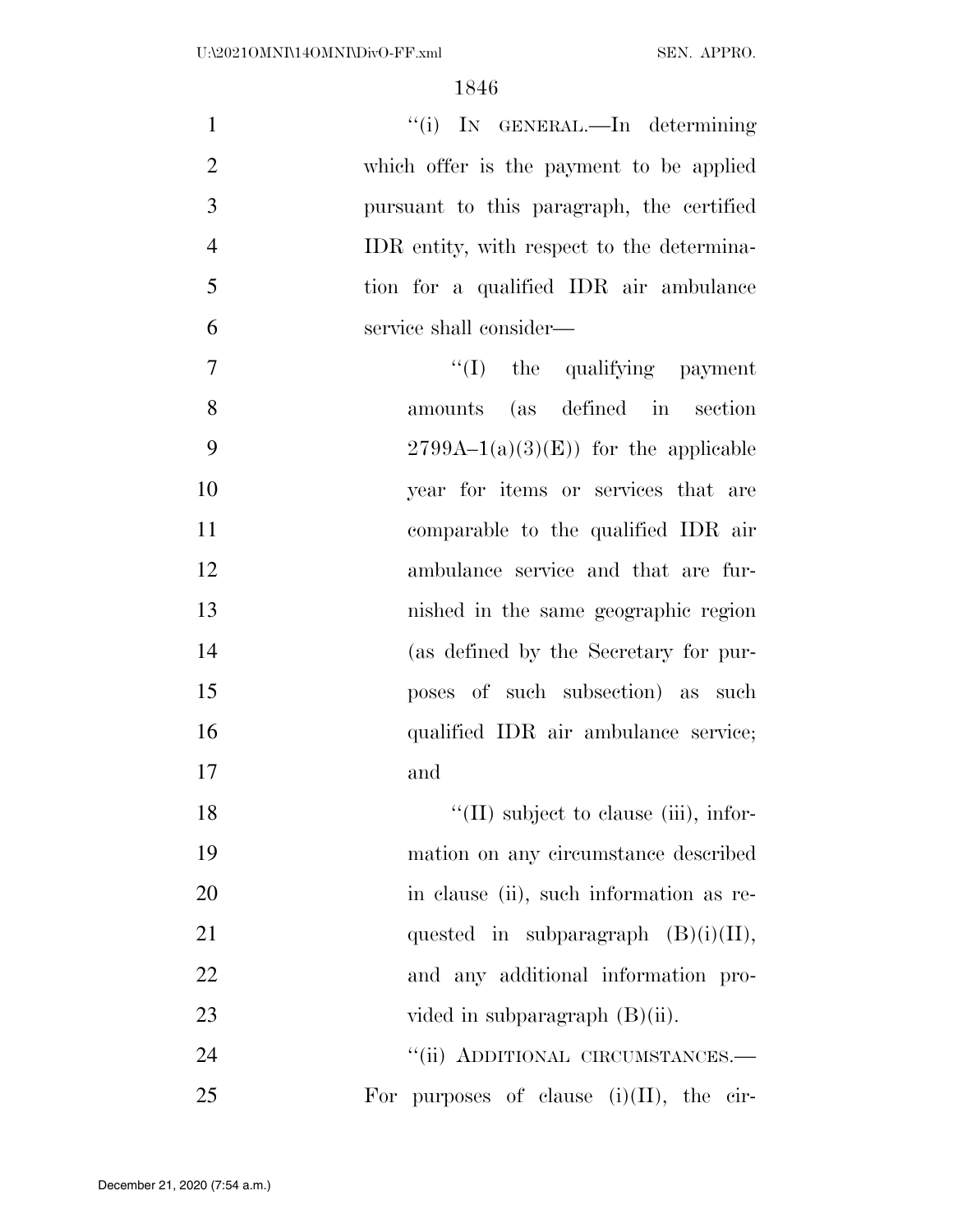| $\mathbf{1}$   | cumstances described in this clause are,   |
|----------------|--------------------------------------------|
| $\overline{2}$ | with respect to air ambulance services in- |
| 3              | cluded in the notification submitted under |
| $\overline{4}$ | paragraph $(1)(B)$ of a nonparticipating   |
| 5              | provider, group health plan, or health in- |
| 6              | surance issuer the following:              |
| 7              | "(I) The quality and outcomes              |
| 8              | measurements of the provider that          |
| 9              | furnished such services.                   |
| 10             | "(II) The acuity of the individual         |
| 11             | receiving such services or the com-        |
| 12             | plexity of furnishing such services to     |
| 13             | such individual.                           |
| 14             | "(III) The training, experience,           |
| 15             | and quality of the medical personnel       |
| 16             | that furnished such services.              |
| 17             | $\lq\lq$ (IV) Ambulance vehicle type, in-  |
| 18             | cluding the clinical capability level of   |
| 19             | such vehicle.                              |
| 20             | $``(V)$ Population density of the          |
| 21             | pick up location (such as urban, sub-      |
| 22             | urban, rural, or frontier).                |
| 23             | "(VI) Demonstrations of good               |
| 24             | faith efforts (or lack of good faith ef-   |
| 25             | forts) made by the nonparticipating        |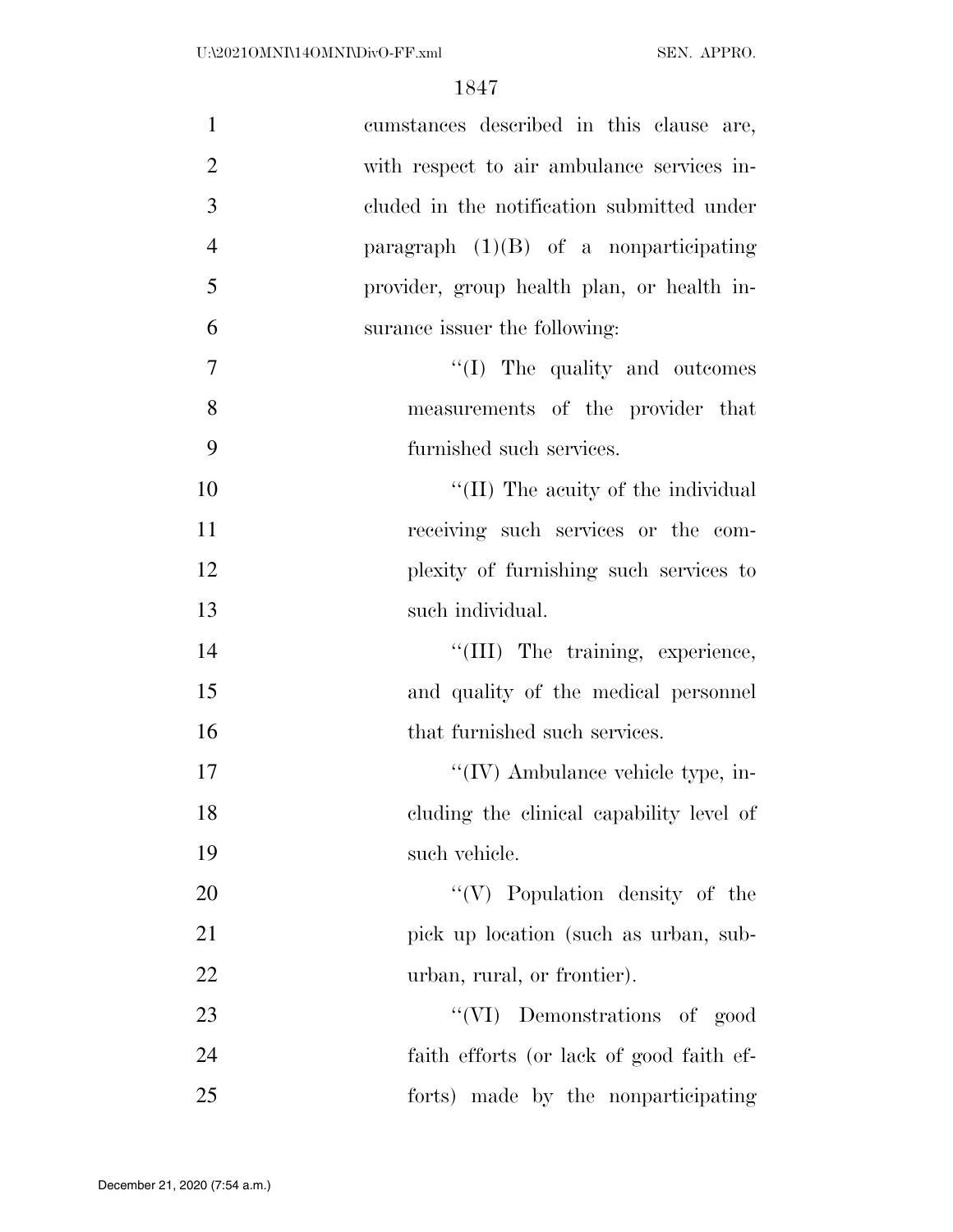| $\mathbf{1}$   | provider or nonparticipating facility or     |
|----------------|----------------------------------------------|
| $\mathfrak{2}$ | the plan or issuer to enter into net-        |
| 3              | work agreements and, if applicable,          |
| $\overline{4}$ | contracted rates between the provider        |
| 5              | and the plan or issuer, as applicable,       |
| 6              | during the previous 4 plan years.            |
| 7              | "(iii) PROHIBITION ON CONSIDER-              |
| 8              | ATION OF CERTAIN FACTORS. In deter-          |
| 9              | mining which offer is the payment amount     |
| 10             | to be applied with respect to qualified IDR  |
| 11             | air ambulance services furnished by a pro-   |
| 12             | vider, the certified IDR entity with respect |
| 13             | to such determination shall not consider     |
| 14             | usual and customary charges, the amount      |
| 15             | that would have been billed by such pro-     |
| 16             | vider with respect to such services had the  |
| 17             | provisions of section 2799B-5 not applied,   |
| 18             | or the payment or reimbursement rate for     |
| 19             | such services furnished by such provider     |
| 20             | payable by a public payor, including under   |
| 21             | the Medicare program under title XVIII of    |
| 22             | the Social Security Act, under the Med-      |
| 23             | icaid program under title XIX of such Act,   |
| 24             | under the Children's Health Insurance        |
| 25             | Program under title XXI of such Act,         |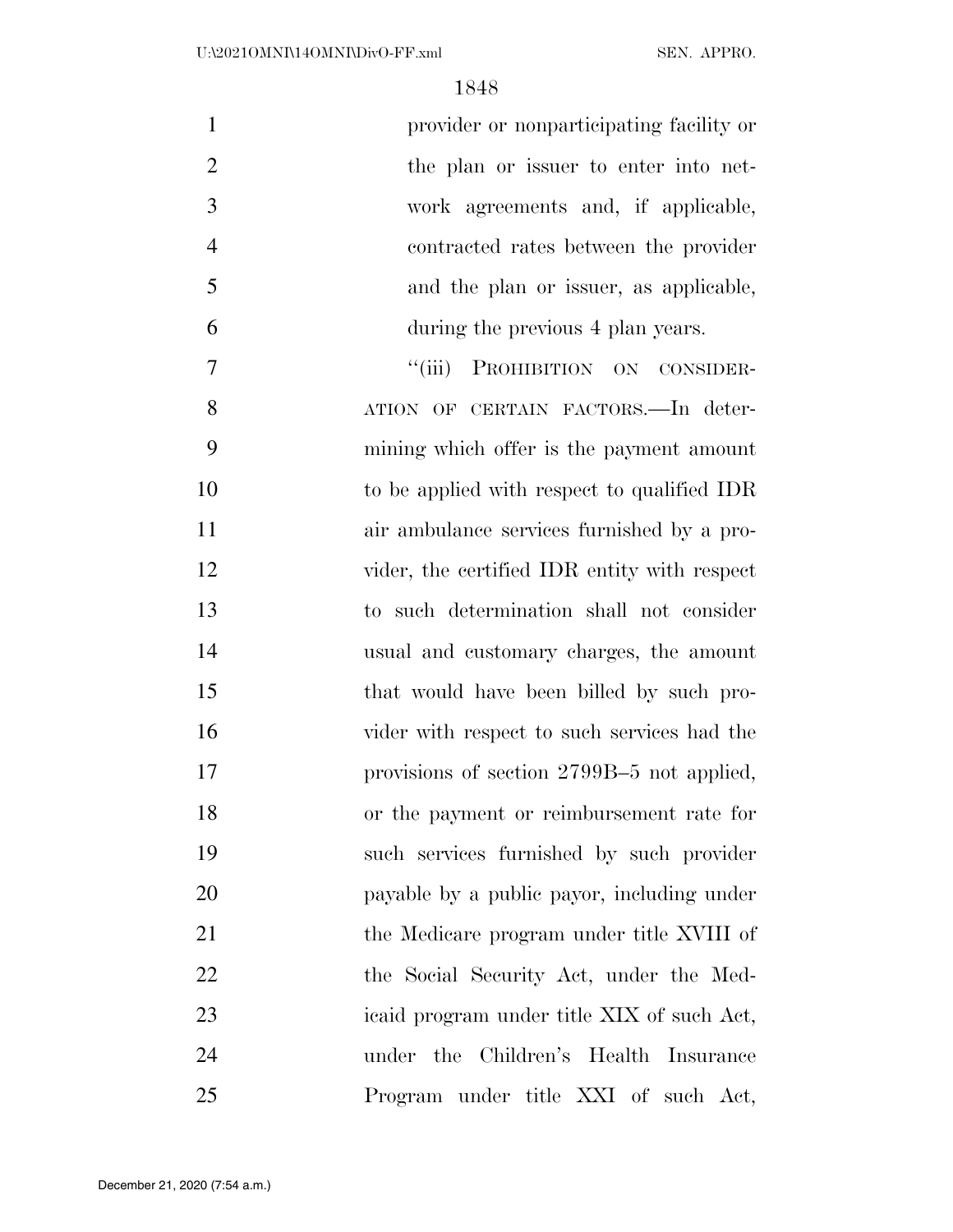1 under the TRICARE program under chap-2 ter 55 of title 10, United States Code, or under chapter 17 of title 38, United States Code.

5 "(D) EFFECTS OF DETERMINATION.—The 6 provisions of section  $2799A-1(c)(5)(E)$  shall apply with respect to a determination of a cer- tified IDR entity under subparagraph (A), the notification submitted with respect to such de- termination, the services with respect to such notification, and the parties to such notification in the same manner as such provisions apply with respect to a determination of a certified 14 IDR entity under section  $2799A-1(c)(5)(E)$ , the notification submitted with respect to such determination, the items and services with re- spect to such notification, and the parties to such notification.

19 "(E) COSTS OF INDEPENDENT DISPUTE RESOLUTION PROCESS.—The provisions of sec-21 tion  $2799A-1(c)(5)(F)$  shall apply to a notifica- tion made under this subsection, the parties to such notification, and a determination under subparagraph (A) in the same manner and to the same extent such provisions apply to a noti-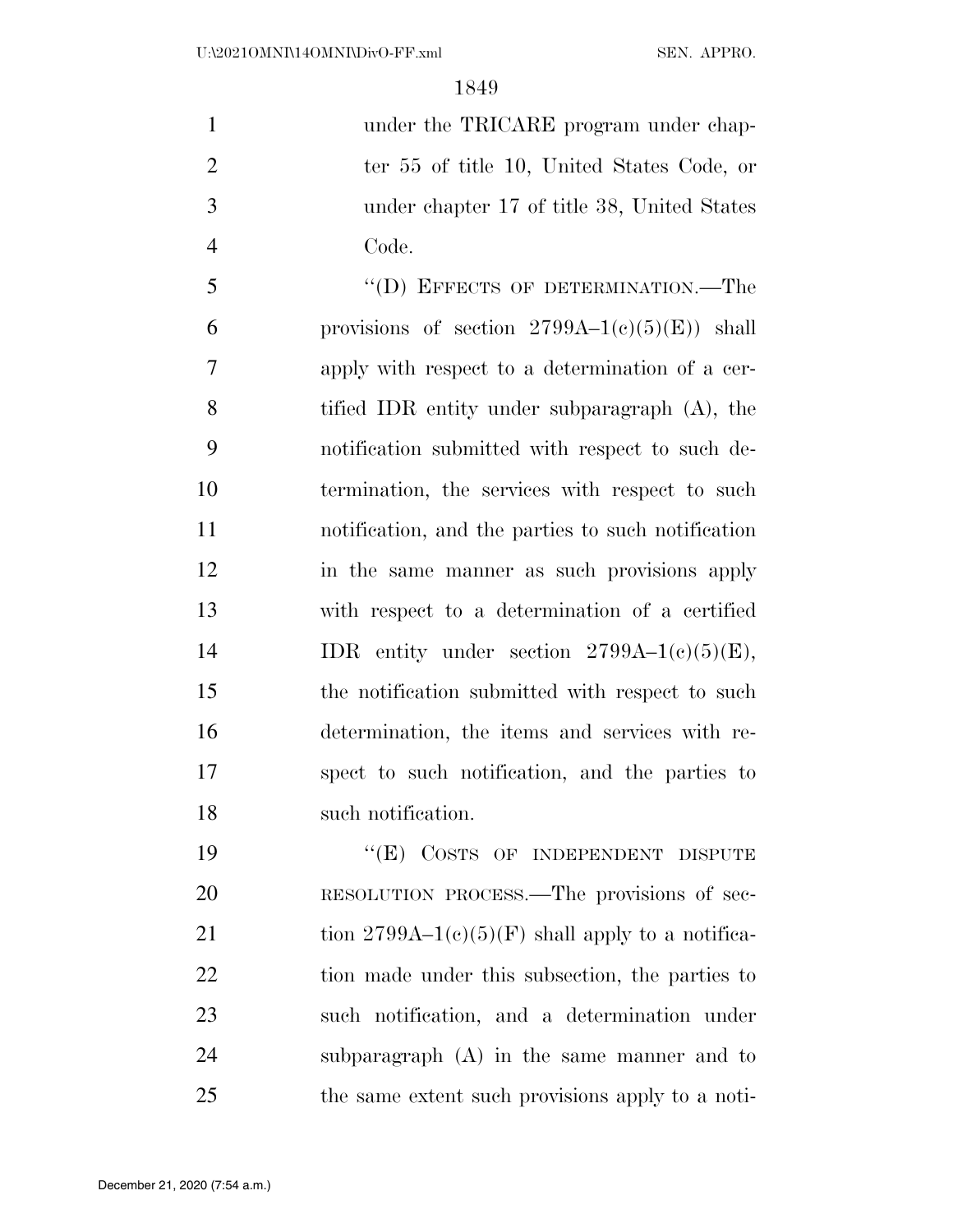| $\mathbf{1}$   | fication under section $2799A-1(c)$ , the parties      |
|----------------|--------------------------------------------------------|
| $\overline{2}$ | to such notification and a determination made          |
| 3              | under section $2799A-1(c)(5)(A)$ .                     |
| $\overline{4}$ | "(6) TIMING OF PAYMENT.—The total plan or              |
| 5              | coverage payment required pursuant to subsection       |
| 6              | $(a)(3)$ , with respect to qualified IDR air ambulance |
| 7              | services for which a determination is made under       |
| 8              | paragraph $(5)(A)$ or with respect to an air ambu-     |
| 9              | lance service for which a payment amount is deter-     |
| 10             | mined under open negotiations under paragraph (1),     |
| 11             | shall be made directly to the nonparticipating pro-    |
| 12             | vider not later than 30 days after the date on which   |
| 13             | such determination is made.                            |
| 14             | "(7) PUBLICATION OF INFORMATION RELATING               |
| 15             | TO THE IDR PROCESS.-                                   |
| 16             | "(A) IN GENERAL.—For each calendar                     |
| 17             | quarter in 2022 and each calendar quarter in a         |
| 18             | subsequent year, the Secretary shall publish on        |
| 19             | the public website of the Department of Health         |
| 20             | and Human Services—                                    |
| 21             | "(i) the number of notifications sub-                  |
| 22             | mitted under the IDR process during such               |
| 23             | calendar quarter;                                      |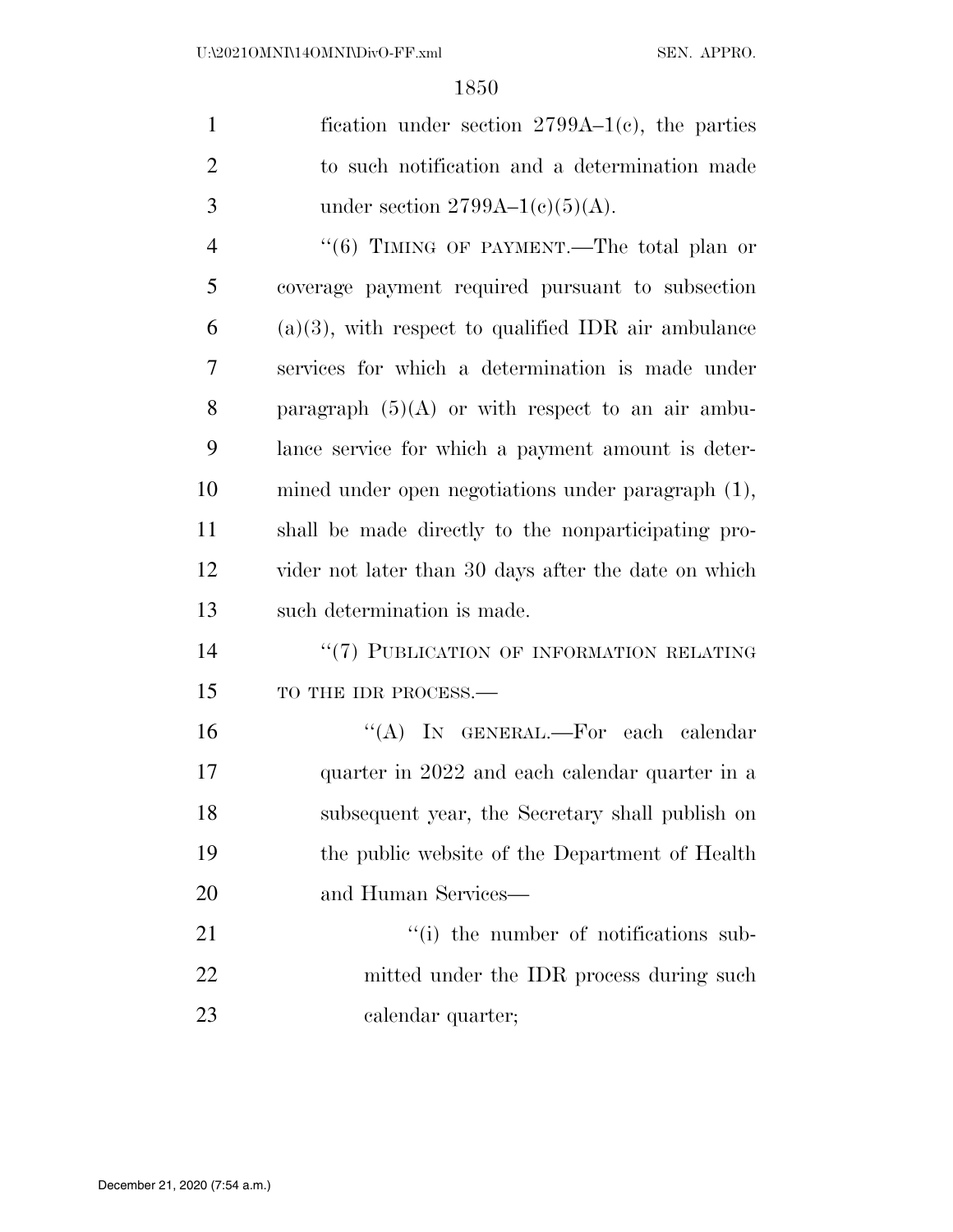| $\mathbf{1}$   | "(ii) the number of such notifications               |
|----------------|------------------------------------------------------|
| $\overline{2}$ | with respect to which a final determination          |
| 3              | was made under paragraph $(5)(A)$ ;                  |
| $\overline{4}$ | "(iii) the information described in                  |
| 5              | subparagraph (B) with respect to each no-            |
| 6              | tification with respect to which such a de-          |
| $\tau$         | termination was so made.                             |
| 8              | $f'(iv)$ the number of times the pay-                |
| 9              | ment amount determined (or agreed to)                |
| 10             | under this subsection exceeds the quali-             |
| 11             | fying payment amount;                                |
| 12             | $``(v)$ the amount of expenditures made              |
| 13             | by the Secretary during such calendar                |
| 14             | quarter to carry out the IDR process;                |
| 15             | "(vi) the total amount of fees paid                  |
| 16             | under paragraph (8) during such calendar             |
| 17             | quarter; and                                         |
| 18             | "(vii) the total amount of compensa-                 |
| 19             | tion paid to certified IDR entities under            |
| 20             | paragraph $(5)(E)$ during such calendar              |
| 21             | quarter.                                             |
| 22             | "(B) INFORMATION WITH RESPECT TO RE-                 |
| 23             | $\alpha$ UESTS.—For purposes of subparagraph $(A)$ , |
| 24             | the information described in this subparagraph       |
| 25             | is, with respect to a notification under the IDR     |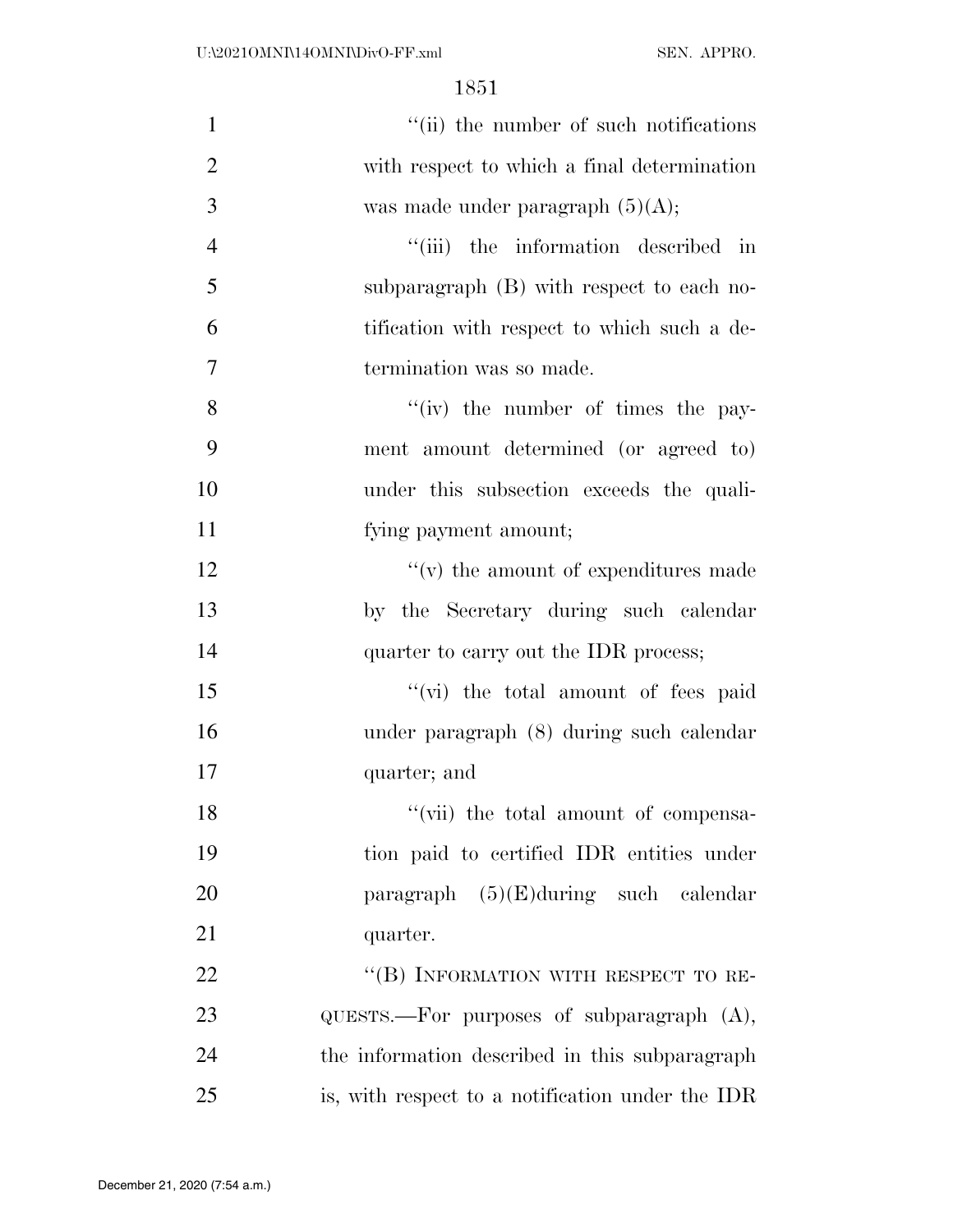| $\mathbf{1}$   | process of a nonparticipating provider, group    |
|----------------|--------------------------------------------------|
| $\overline{2}$ | health plan, or health insurance issuer offering |
| 3              | group or individual health insurance coverage—   |
| $\overline{4}$ | "(i) a description of each air ambu-             |
| 5              | lance service included in such notification;     |
| 6              | "(ii) the geography in which the serv-           |
| 7              | ices included in such notification were pro-     |
| 8              | vided;                                           |
| 9              | "(iii) the amount of the offer sub-              |
| 10             | mitted under paragraph $(2)$ by the group        |
| 11             | health plan or health insurance issuer (as       |
| 12             | applicable) and by the nonparticipating          |
| 13             | provider expressed as a percentage of the        |
| 14             | qualifying payment amount;                       |
| 15             | "(iv) whether the offer selected by the          |
| 16             | certified IDR entity under paragraph (5)         |
| 17             | to be the payment applied was the offer          |
| 18             | submitted by such plan or issuer (as appli-      |
| 19             | cable) or by such provider and the amount        |
| 20             | of such offer so selected expressed as a         |
| 21             | percentage of the qualifying payment             |
| 22             | amount;                                          |
| 23             | $f'(v)$ ambulance vehicle type, including        |
| 24             | the clinical capability level of such vehicle;   |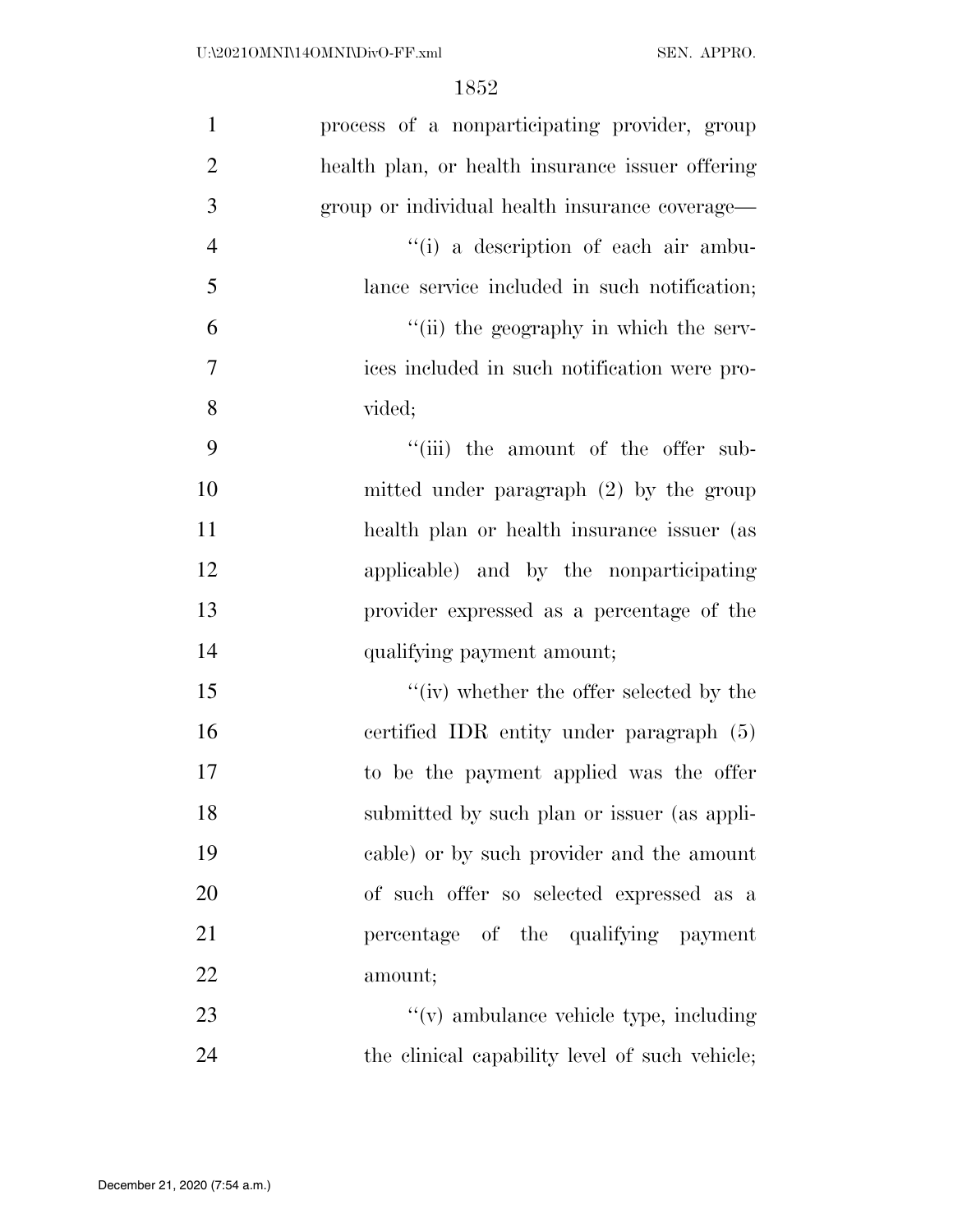| $\mathbf{1}$   | "(vi) the identity of the group health            |
|----------------|---------------------------------------------------|
| $\overline{2}$ | plan or health insurance issuer or air am-        |
| 3              | bulance provider with respect to such noti-       |
| $\overline{4}$ | fication;                                         |
| 5              | "(vii) the length of time in making               |
| 6              | each determination;                               |
| $\tau$         | "(viii) the compensation paid to the              |
| 8              | certified IDR entity with respect to the          |
| 9              | settlement or determination; and                  |
| 10             | $\lq\lq$ (ix) any other information specified     |
| 11             | by the Secretary.                                 |
| 12             | "(C) IDR ENTITY REQUIREMENTS.—For                 |
| 13             | 2022 and each subsequent year, an IDR entity,     |
| 14             | as a condition of certification as an IDR entity, |
| 15             | shall submit to the Secretary such information    |
| 16             | as the Secretary determines necessary for the     |
| 17             | Secretary to carry out the provisions of this     |
| 18             | paragraph.                                        |
| 19             | "(D) CLARIFICATION.—The Secretary                 |
| 20             | shall ensure the public reporting under this      |
| 21             | paragraph does not contain information that       |
| 22             | would disclose privileged or confidential infor-  |
| 23             | mation of a group health plan or health insur-    |
| 24             | ance issuer offering group or individual health   |
| 25             | insurance coverage or of a provider or facility.  |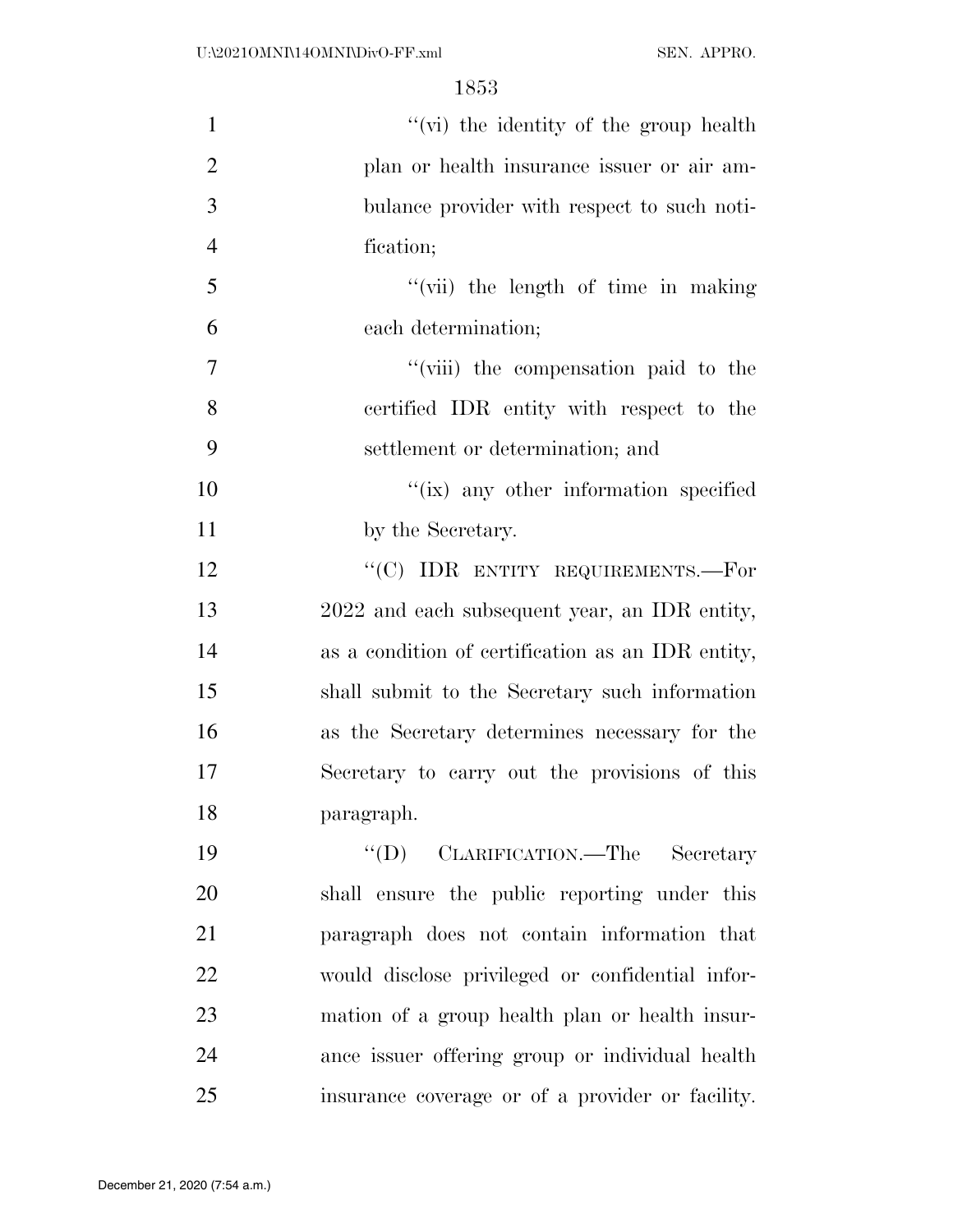1 ''(8) ADMINISTRATIVE FEE.—  $\text{``(A)}$  In GENERAL.—Each party to a deter- mination under paragraph (5) to which an enti- ty is selected under paragraph (4) in a year shall pay to the Secretary, at such time and in such manner as specified by the Secretary, a fee for participating in the IDR process with re- spect to such determination in an amount de- scribed in subparagraph (B) for such year. 10 "(B) AMOUNT OF FEE.—The amount de- scribed in this subparagraph for a year is an amount established by the Secretary in a man- ner such that the total amount of fees paid under this paragraph for such year is estimated to be equal to the amount of expenditures esti- mated to be made by the Secretary for such year in carrying out the IDR process. 18 "(9) WAIVER AUTHORITY.—The Secretary may modify any deadline or other timing requirement specified under this subsection (other than the es- tablishment date for the IDR process under para-22 graph  $(2)(A)$  and other than under paragraph  $(6)$ ) in cases of extenuating circumstances, as specified by the Secretary, or to ensure that all claims that occur during a 90-day period applied through para-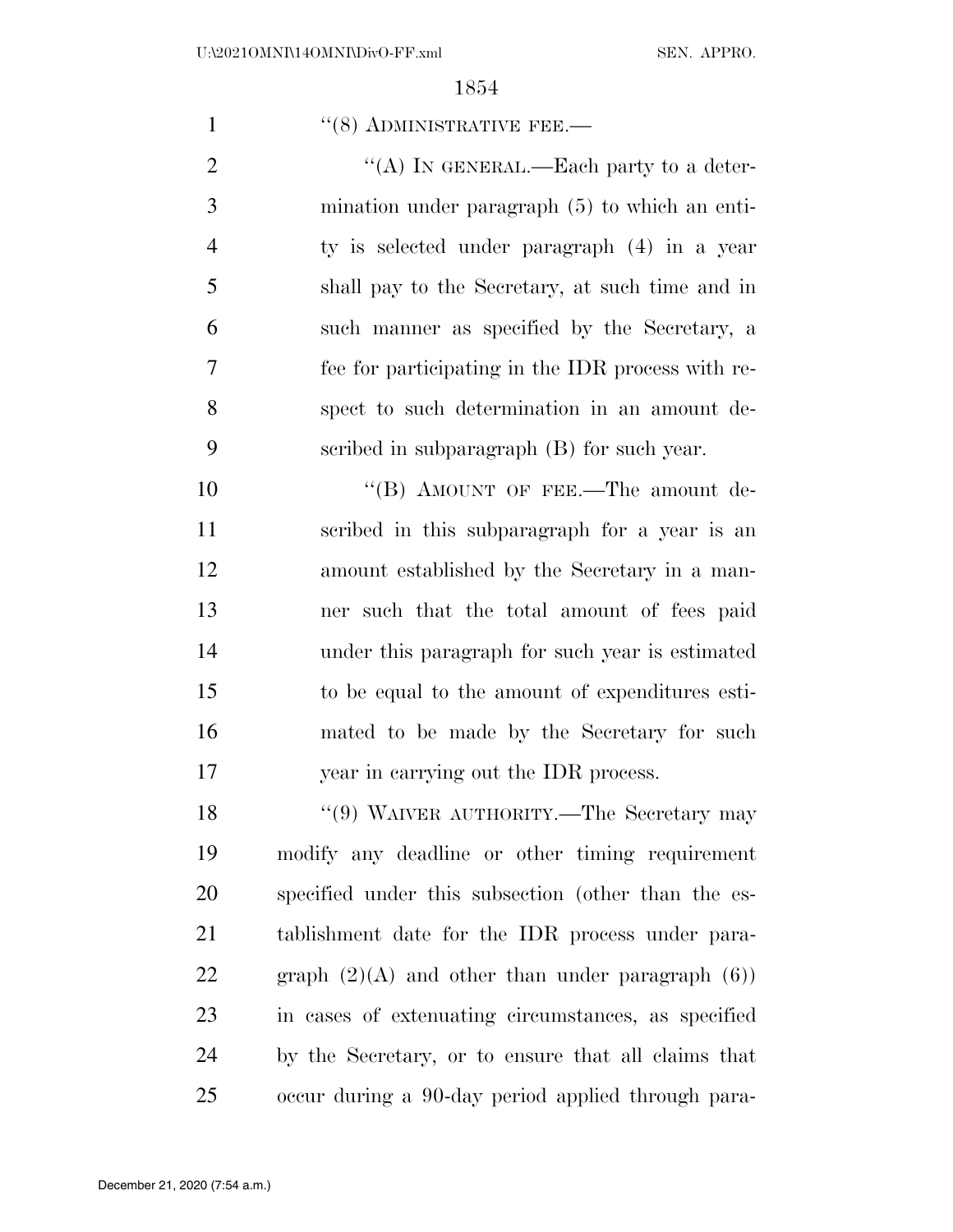| $\mathbf{1}$   | graph $(5)(D)$ , but with respect to which a notifica- |
|----------------|--------------------------------------------------------|
| $\overline{2}$ | tion is not permitted by reason of such paragraph to   |
| 3              | be submitted under paragraph $(1)(B)$ during such      |
| 4              | period, are eligible for the IDR process.              |
| 5              | "(c) DEFINITIONS.—For purposes of this section:        |
| 6              | $"(1)$ AIR AMBULANCE SERVICE.—The term 'air            |
| 7              | ambulance service' means medical transport by heli-    |
| 8              | copter or airplane for patients.                       |
| 9              | "(2) QUALIFYING PAYMENT AMOUNT.—The                    |
| 10             | term 'qualifying payment amount' has the meaning       |
| 11             | given such term in section $2799A-1(a)(3)$ .           |
| 12             | "(3) NONPARTICIPATING PROVIDER.—The term               |
| 13             | 'nonparticipating provider' has the meaning given      |
| 14             | such term in section $2799A-1(a)(3)$ .".               |
| 15             | (2) ERISA AMENDMENT.-                                  |
| 16             | (A) IN GENERAL.—Subpart B of part 7 of                 |
| 17             | title I of the Employee Retirement Income Se-          |
| 18             | curity Act of 1974 (29 U.S.C. 1185 et seq.), as        |
| 19             | amended by section $102(b)$ and further amend-         |
| 20             | ed by the previous provisions of this title, is fur-   |
| 21             | ther amended by inserting after section 716 the        |
| 22             | following:                                             |
| 23             | "SEC. 717. ENDING SURPRISE AIR AMBULANCE BILLS.        |
| 24             | "(a) In GENERAL.—In the case of a participant or       |

beneficiary who is in a group health plan or group health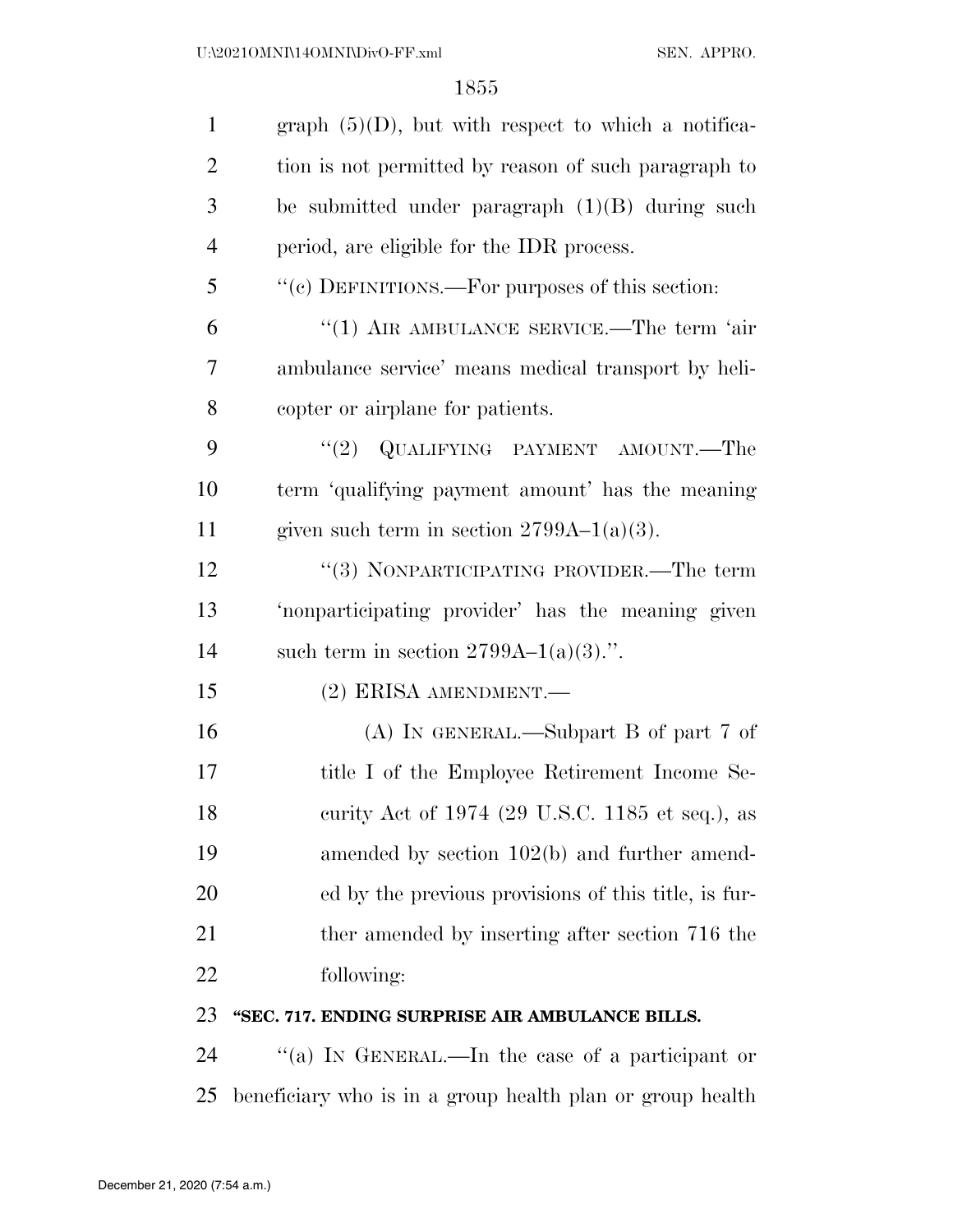insurance coverage offered by a health insurance issuer and who receives air ambulance services from a nonpartici-3 pating provider (as defined in section  $716(a)(3)(G)$ ) with respect to such plan or coverage, if such services would be covered if provided by a participating provider (as de- fined in such section) with respect to such plan or cov-erage—

8 "(1) the cost-sharing requirement with respect to such services shall be the same requirement that would apply if such services were provided by such a participating provider, and any coinsurance or de- ductible shall be based on rates that would apply for such services if they were furnished by such a par-ticipating provider;

15 ''(2) such cost-sharing amounts shall be count- ed towards the in-network deductible and in-network out-of-pocket maximum amount under the plan or coverage for the plan year (and such in-network de- ductible shall be applied) with respect to such items and services so furnished in the same manner as if such cost-sharing payments were with respect to items and services furnished by a participating pro-vider; and

24 ''(3) the group health plan or health insurance issuer, respectively, shall—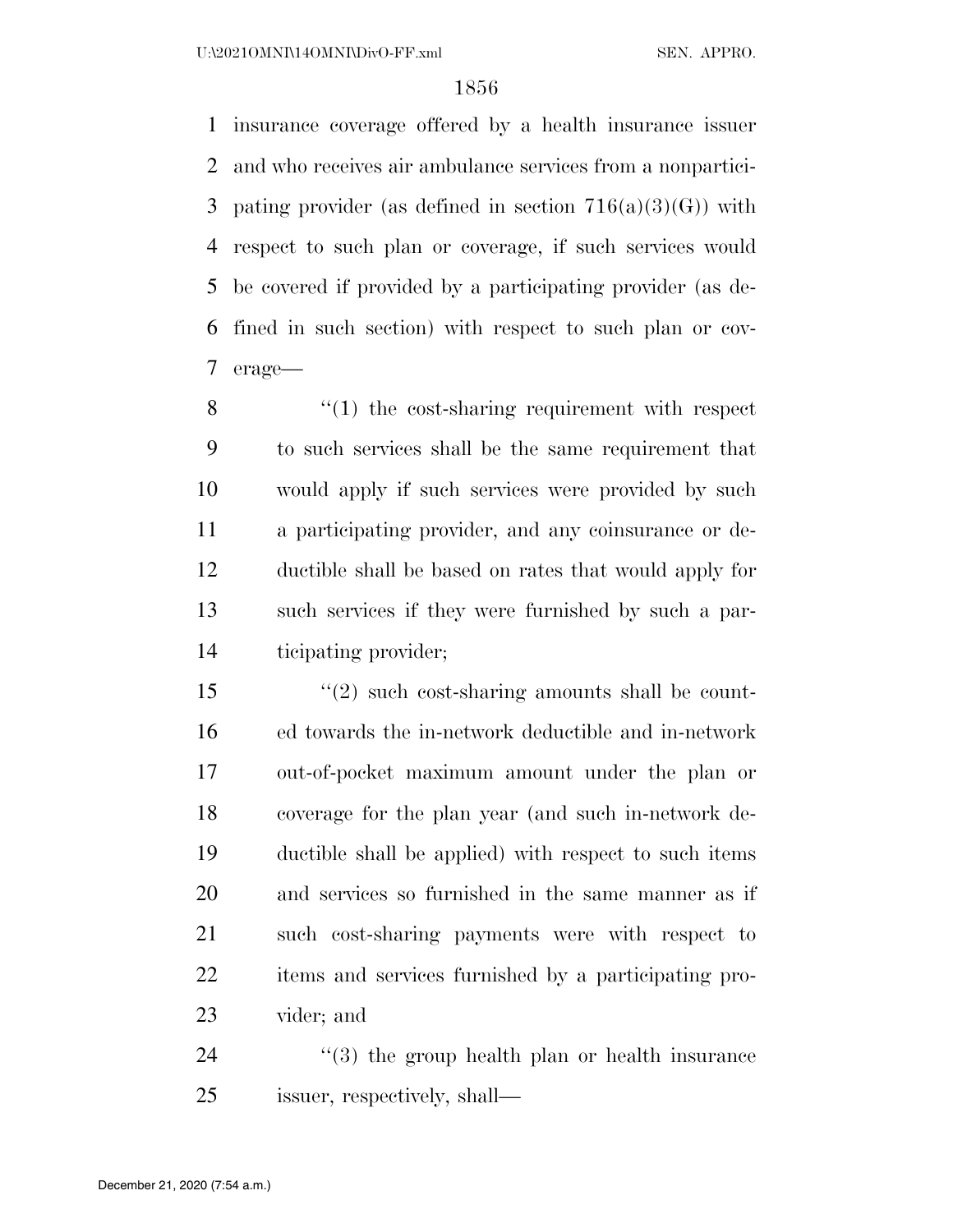| $\mathbf{1}$   | "(A) not later than 30 calendar days after           |
|----------------|------------------------------------------------------|
| $\overline{2}$ | the bill for such services is transmitted by such    |
| 3              | provider, send to the provider, an initial pay-      |
| $\overline{4}$ | ment or notice of denial of payment; and             |
| 5              | "(B) pay a total plan or coverage payment,           |
| 6              | in accordance with, if applicable, subsection        |
| 7              | $(b)(6)$ , directly to such provider furnishing such |
| 8              | services to such participant, beneficiary, or en-    |
| 9              | rollee that is, with application of any initial      |
| 10             | payment under subparagraph $(A)$ , equal to the      |
| 11             | amount by which the out-of-network rate (as          |
| 12             | defined in section $716(a)(3)(K)$ for such serv-     |
| 13             | ices and year involved exceeds the cost-sharing      |
| 14             | amount imposed under the plan or coverage, re-       |
| 15             | spectively, for such services (as determined in      |
| 16             | accordance with paragraphs $(1)$ and $(2)$ ).        |
| 17             | "(b) DETERMINATION OF OUT-OF-NETWORK RATES           |
|                | 18 TO BE PAID BY HEALTH PLANS; INDEPENDENT DISPUTE   |
| 19             | RESOLUTION PROCESS.                                  |
| 20             | "(1) DETERMINATION THROUGH OPEN NEGO-                |
| 21             | TIATION.                                             |
| 22             | "(A) IN GENERAL.—With respect to air                 |
| 23             | ambulance services furnished in a year by a          |

nonparticipating provider, with respect to a

group health plan or health insurance issuer of-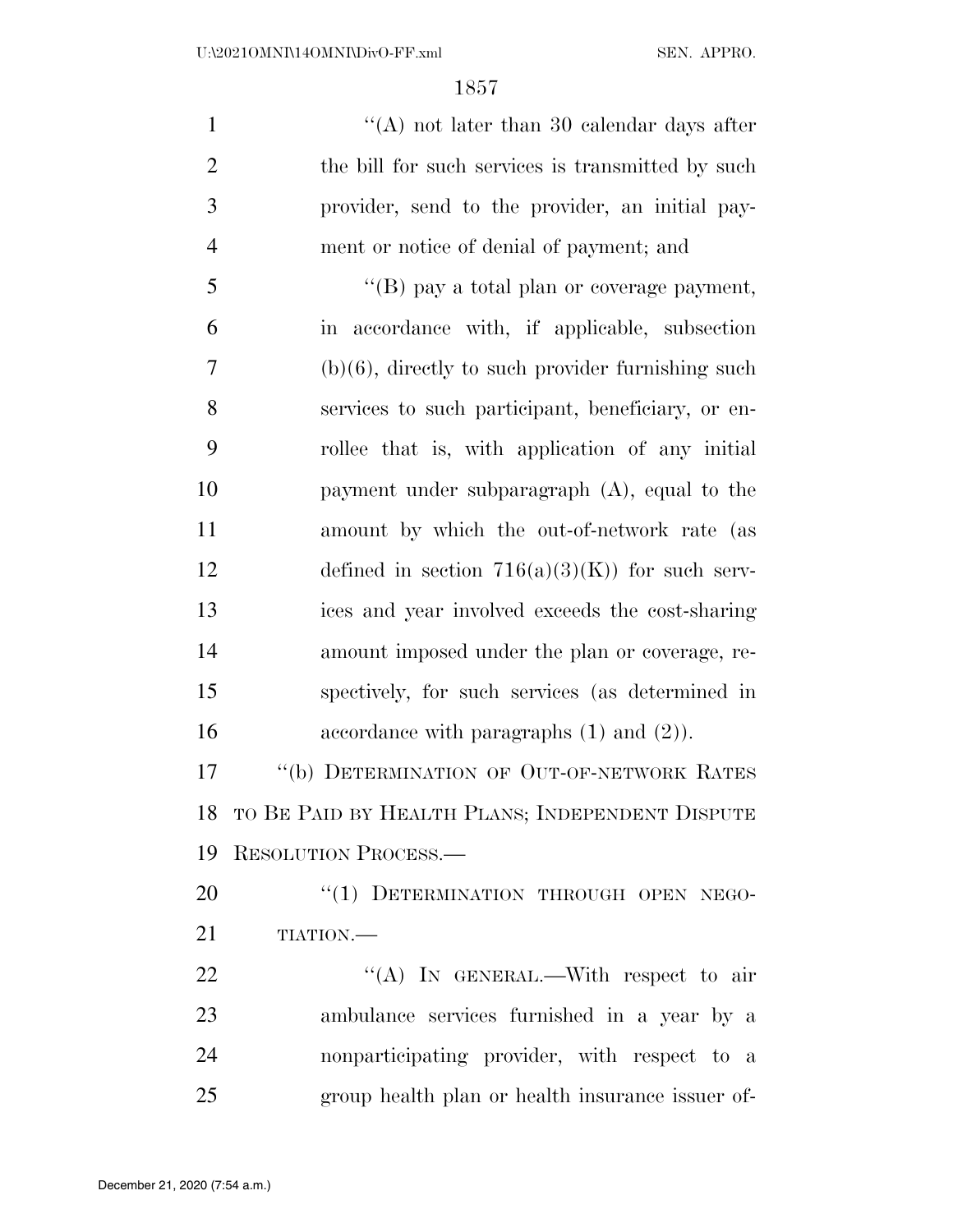fering group health insurance coverage, and for which a payment is required to be made by the plan or coverage pursuant to subsection  $(a)(3)$ , the provider or plan or coverage may, during the 30-day period beginning on the day the pro- vider receives a payment or a statement of de- nial of payment from the plan or coverage re- garding a claim for payment for such service, initiate open negotiations under this paragraph between such provider and plan or coverage for purposes of determining, during the open nego- tiation period, an amount agreed on by such provider, and such plan or coverage for pay- ment (including any cost-sharing) for such serv- ice. For purposes of this subsection, the open negotiation period, with respect to air ambu- lance services, is the 30-day period beginning on the date of initiation of the negotiations with respect to such services. 20 "(B) ACCESSING INDEPENDENT DISPUTE

 RESOLUTION PROCESS IN CASE OF FAILED NE- GOTIATIONS.—In the case of open negotiations pursuant to subparagraph (A), with respect to air ambulance services, that do not result in a determination of an amount of payment for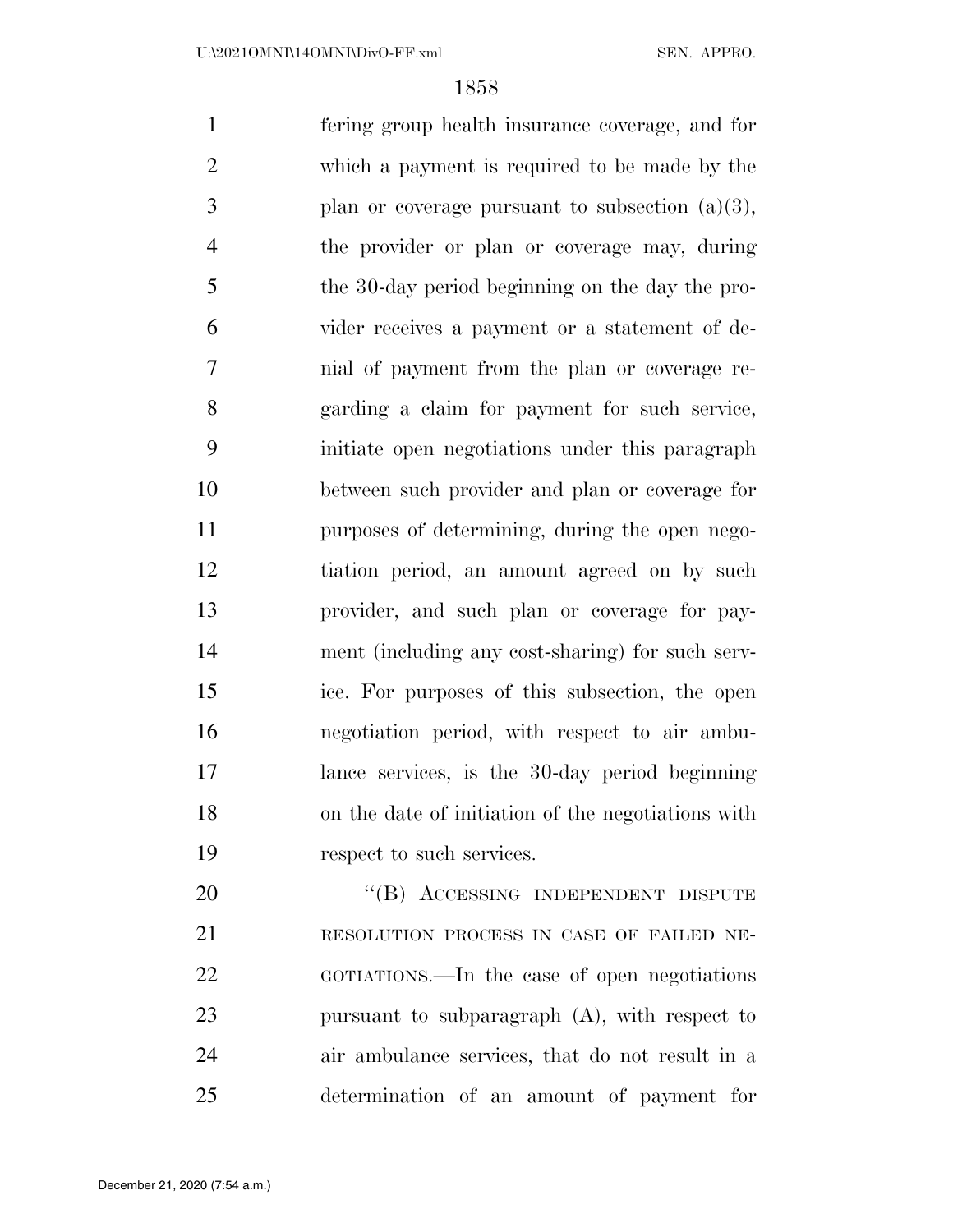such services by the last day of the open nego- tiation period described in such subparagraph with respect to such services, the provider or group health plan or health insurance issuer of- fering group health insurance coverage that was party to such negotiations may, during the 4- day period beginning on the day after such open negotiation period, initiate the inde- pendent dispute resolution process under para- graph (2) with respect to such item or service. The independent dispute resolution process shall be initiated by a party pursuant to the previous sentence by submission to the other party and to the Secretary of a notification (containing such information as specified by the Secretary) and for purposes of this subsection, the date of initiation of such process shall be 18 the date of such submission or such other date specified by the Secretary pursuant to regula- tions that is not later than the date of receipt of such notification by both the other party and 22 the Secretary. 23 "(2) INDEPENDENT DISPUTE RESOLUTION

 PROCESS AVAILABLE IN CASE OF FAILED OPEN NE-GOTIATIONS.—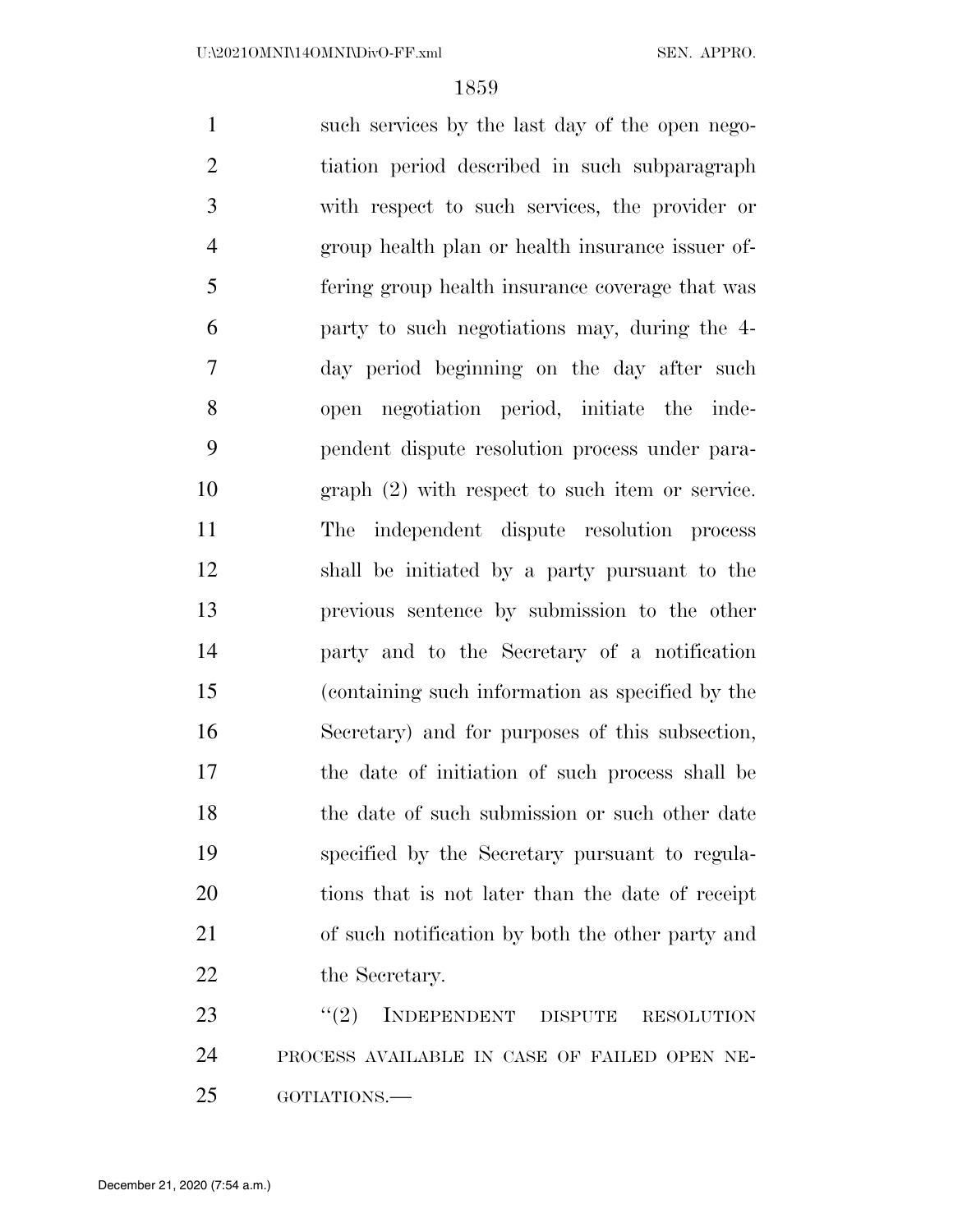1 ''(A) ESTABLISHMENT.—Not later than 1 year after the date of the enactment of this subsection, the Secretary, jointly with the Sec- retary of Health and Human Services and the Secretary of the Treasury, shall establish by regulation one independent dispute resolution process (referred to in this subsection as the 'IDR process') under which, in the case of air ambulance services with respect to which a pro- vider or group health plan or health insurance issuer offering group health insurance coverage submits a notification under paragraph (1)(B) (in this subsection referred to as a 'qualified IDR air ambulance services'), a certified IDR entity under paragraph (4) determines, subject to subparagraph (B) and in accordance with the succeeding provisions of this subsection, the amount of payment under the plan or coverage for such services furnished by such provider. 20 "(B) AUTHORITY TO CONTINUE NEGOTIA-

21 TIONS.—Under the independent dispute resolu-22 tion process, in the case that the parties to a determination for qualified IDR air ambulance services agree on a payment amount for such services during such process but before the date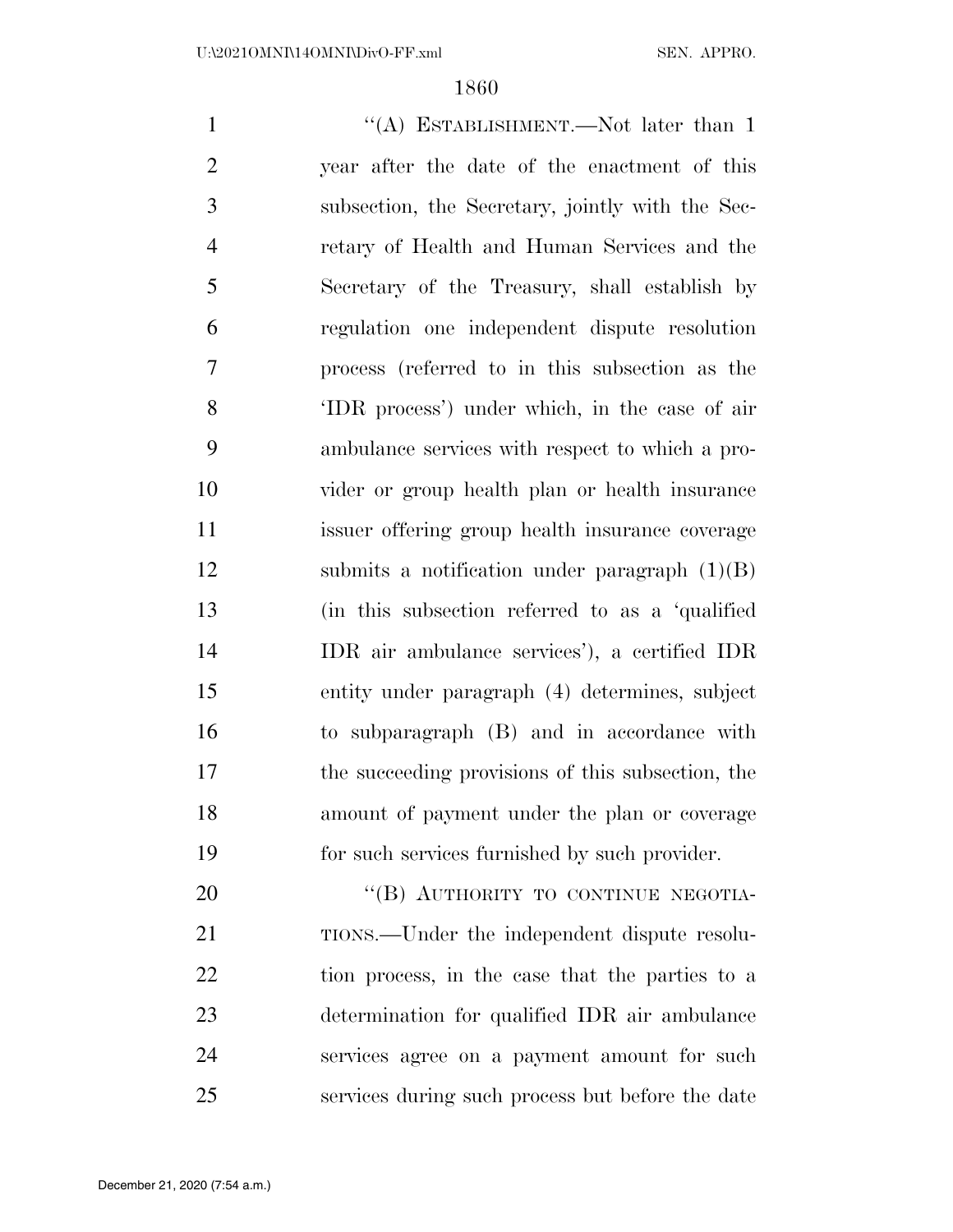on which the entity selected with respect to such determination under paragraph (4) makes such determination under paragraph (5), such amount shall be treated for purposes of section 5 716(a)(3)(K)(ii) as the amount agreed to by such parties for such services. In the case of an agreement described in the previous sentence, the independent dispute resolution process shall provide for a method to determine how to allo- cate between the parties to such determination the payment of the compensation of the entity selected with respect to such determination.

 ''(C) CLARIFICATION.—A nonparticipating provider may not, with respect to an item or service furnished by such provider, submit a no-16 tification under paragraph (1)(B) if such pro- vider is exempt from the requirement under subsection (a) of section 2799B–2 of the Public Health Service Act with respect to such item or service pursuant to subsection (b) of such sec-21 tion.

22 "(3) TREATMENT OF BATCHING OF SERV- ICES.—The provisions of section 716(c)(3) shall apply with respect to a notification submitted under this subsection with respect to air ambulance serv-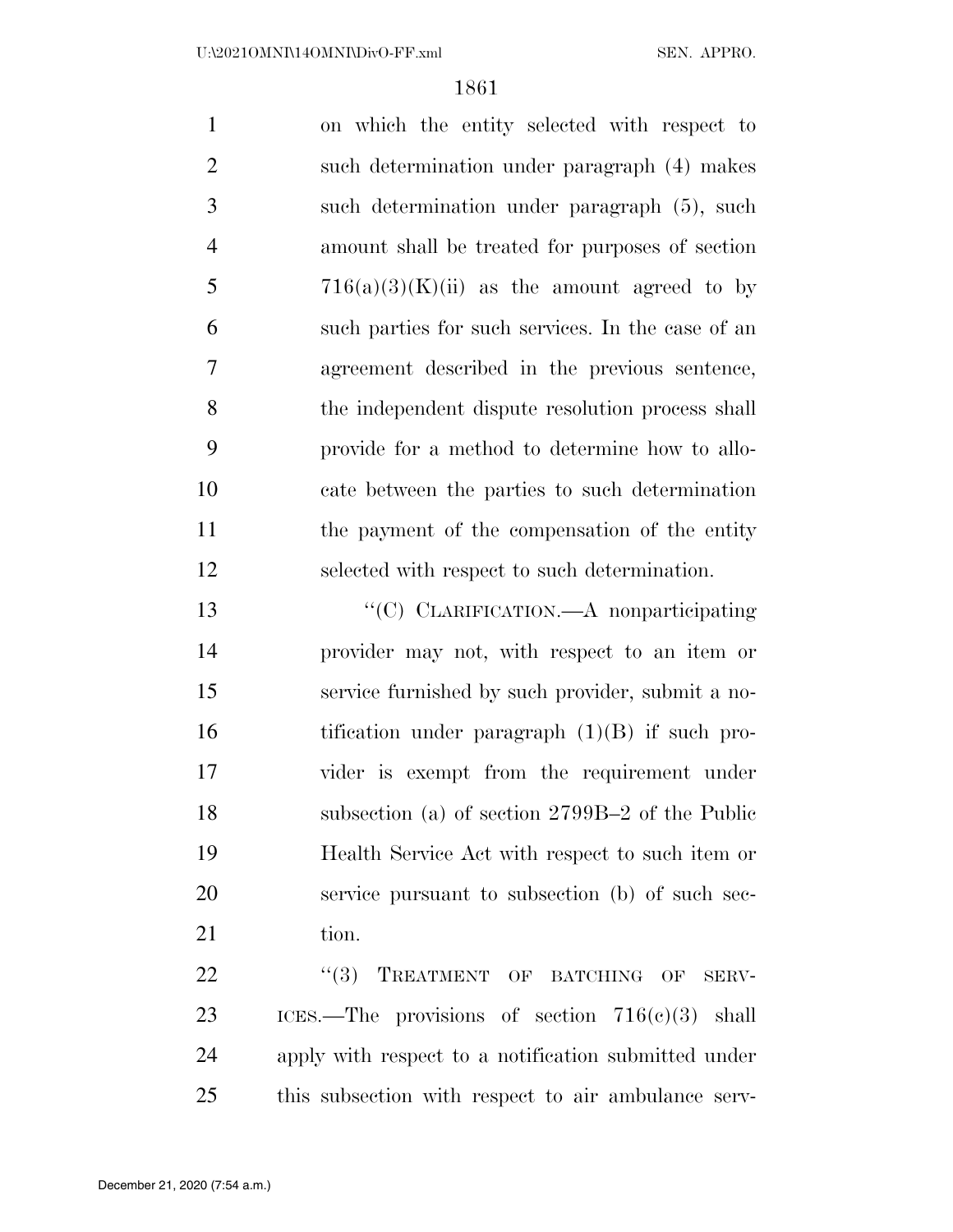| $\mathbf{1}$   | ices in the same manner and to the same extent         |
|----------------|--------------------------------------------------------|
| $\overline{2}$ | such provisions apply with respect to a notification   |
| 3              | submitted under section $716(c)$ with respect to items |
| $\overline{4}$ | and services described in such section.                |
| 5              | $\lq(4)$ IDR ENTITIES.—                                |
| 6              | "(A) ELIGIBILITY.—An IDR entity cer-                   |
| 7              | tified under this subsection is an IDR entity          |
| 8              | certified under section $716(c)(4)$ .                  |
| 9              | "(B) SELECTION OF CERTIFIED IDR ENTI-                  |
| 10             | $TY$ .—The provisions of subparagraph $(F)$ of         |
| 11             | section $716(c)(4)$ shall apply with respect to se-    |
| 12             | lecting an IDR entity certified pursuant to sub-       |
| 13             | paragraph (A) with respect to the determina-           |
| 14             | tion of the amount of payment under this sub-          |
| 15             | section of air ambulance services in the same          |
| 16             | manner as such provisions apply with respect to        |
| 17             | selecting an IDR entity certified under such           |
| 18             | section with respect to the determination of the       |
| 19             | amount of payment under section $716(c)$ of an         |
| 20             | item or service. An entity selected pursuant to        |
| 21             | the previous sentence to make a determination          |
| 22             | described in such sentence shall be referred to        |
| 23             | in this subsection as the 'certified IDR entity'       |
| 24             | with respect to such determination.                    |
| 25             | $\cdot\cdot$ (5) PAYMENT DETERMINATION.—               |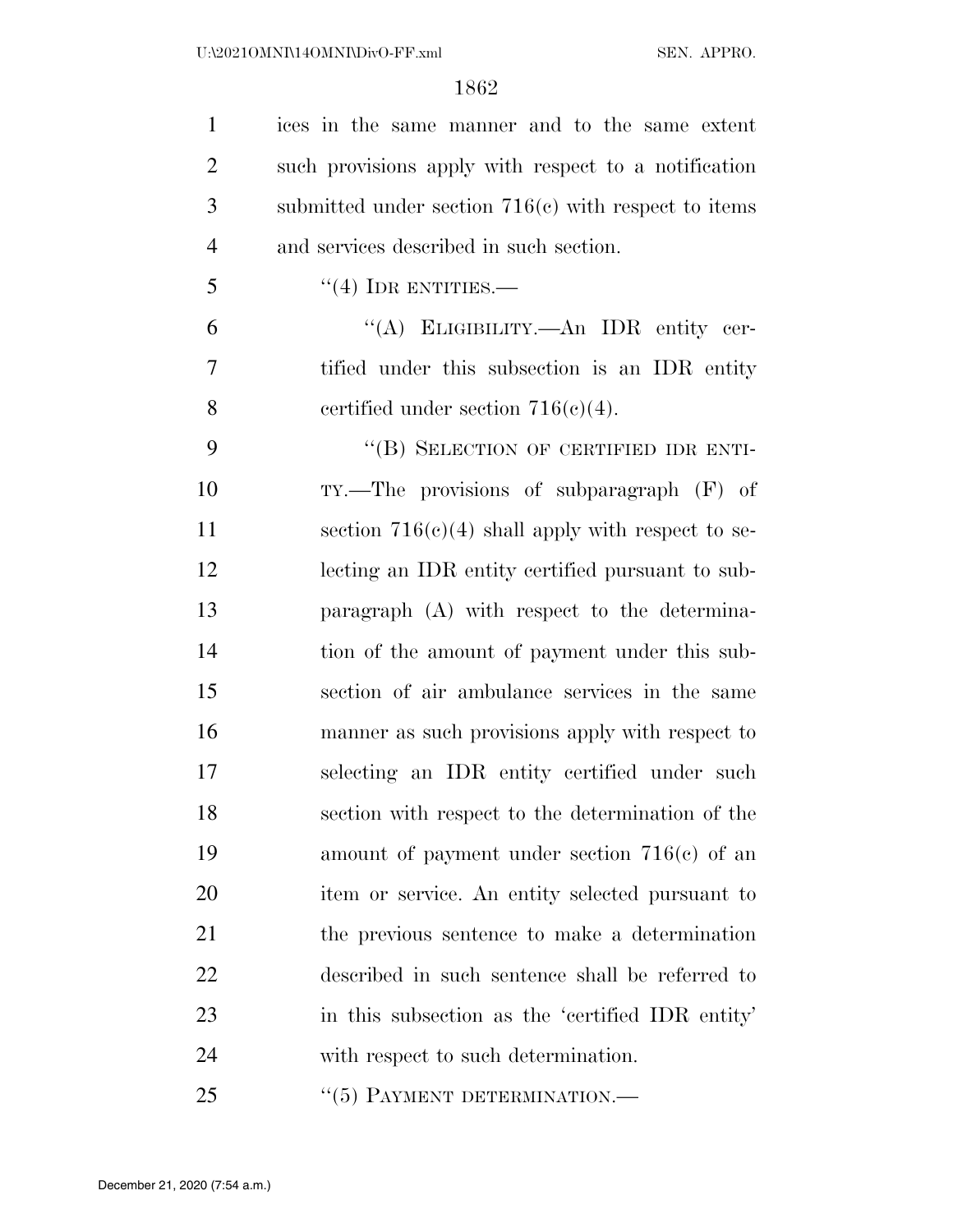| $\mathbf{1}$   | "(A) IN GENERAL.—Not later than $30$              |
|----------------|---------------------------------------------------|
| $\overline{2}$ | days after the date of selection of the certified |
| 3              | IDR entity with respect to a determination for    |
| $\overline{4}$ | qualified IDR ambulance services, the certified   |
| 5              | IDR entity shall—                                 |
| 6              | "(i) taking into account the consider-            |
| 7              | ations specified in subparagraph $(C)$ , select   |
| 8              | one of the offers submitted under subpara-        |
| 9              | $graph(B)$ to be the amount of payment for        |
| 10             | such services determined under this sub-          |
| 11             | section for purposes of subsection $(a)(3)$ ;     |
| 12             | and                                               |
| 13             | "(ii) notify the provider or facility and         |
| 14             | the group health plan or health insurance         |
| 15             | issuer offering group health insurance cov-       |
| 16             | erage party to such determination of the          |
| 17             | offer selected under clause (i).                  |
| 18             | "(B) SUBMISSION OF OFFERS.—Not later              |
| 19             | than 10 days after the date of selection of the   |
| 20             | certified IDR entity with respect to a deter-     |
| 21             | mination for qualified IDR air ambulance serv-    |
| 22             | ices, the provider and the group health plan or   |
| 23             | health insurance issuer offering group health     |
| 24             | insurance coverage party to such determina-       |
| 25             | tion—                                             |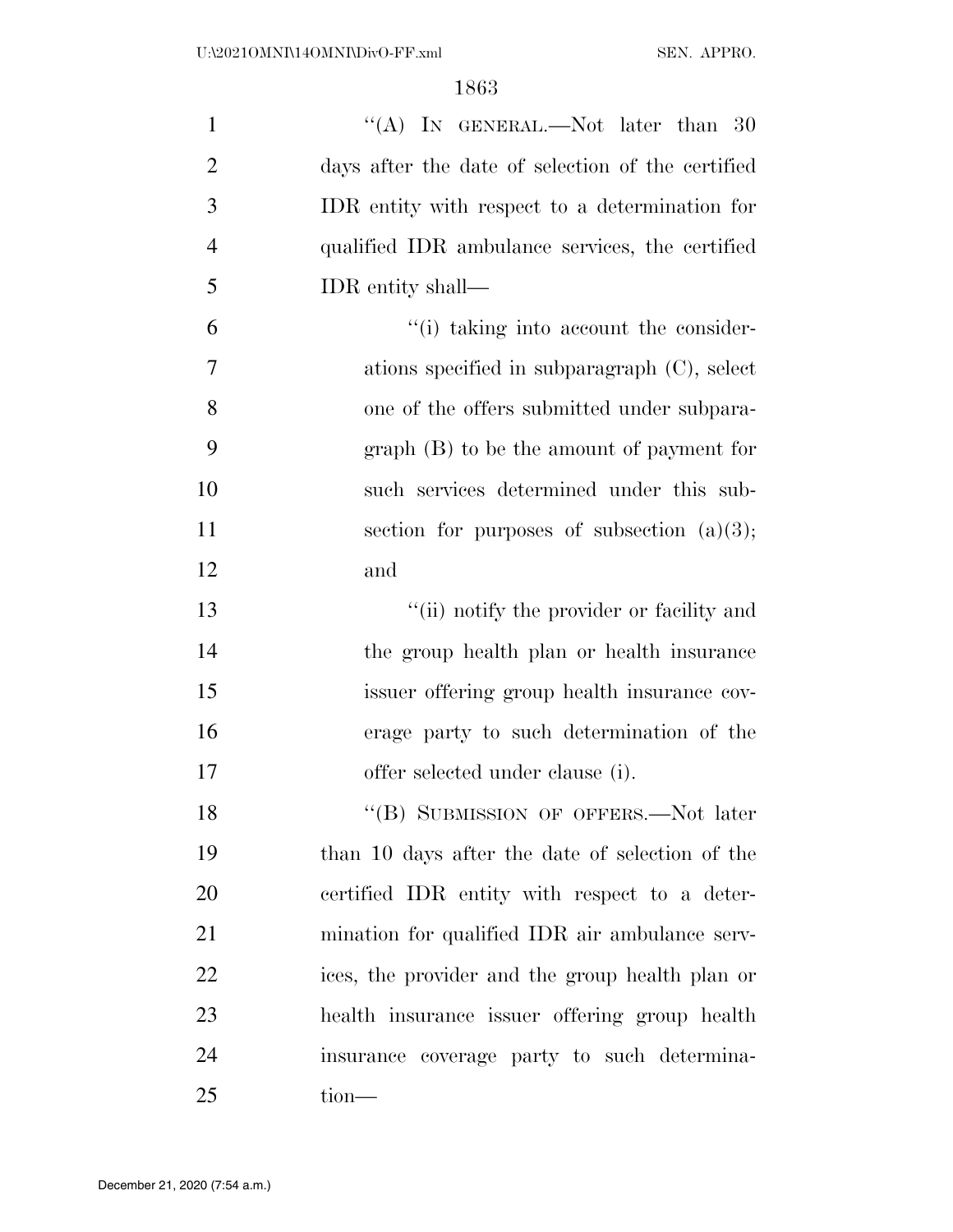| $\mathbf{1}$   | "(i) shall each submit to the certified     |
|----------------|---------------------------------------------|
| $\overline{2}$ | IDR entity with respect to such determina-  |
| 3              | tion-                                       |
| $\overline{4}$ | $\lq\lq$ (I) an offer for a payment         |
| 5              | amount for such services furnished by       |
| 6              | such provider; and                          |
| 7              | $\lq\lq$ (II) such information as<br>-re-   |
| 8              | quested by the certified IDR entity re-     |
| 9              | lating to such offer; and                   |
| 10             | "(ii) may each submit to the certified      |
| 11             | IDR entity with respect to such determina-  |
| 12             | tion any information relating to such offer |
| 13             | submitted by either party, including infor- |
| 14             | mation relating to any circumstance de-     |
| 15             | scribed in subparagraph $(C)(ii)$ .         |
| 16             | "(C) CONSIDERATIONS IN DETERMINA-           |
| 17             | $TION$ .                                    |
| 18             | "(i) IN GENERAL.—In determining             |
| 19             | which offer is the payment to be applied    |
| 20             | pursuant to this paragraph, the certified   |
| 21             | IDR entity, with respect to the determina-  |
| 22             | tion for a qualified IDR air ambulance      |
| 23             | service shall consider—                     |
| 24             | $\lq\lq$ (I) the qualifying payment         |
| 25             | amounts (as defined in section              |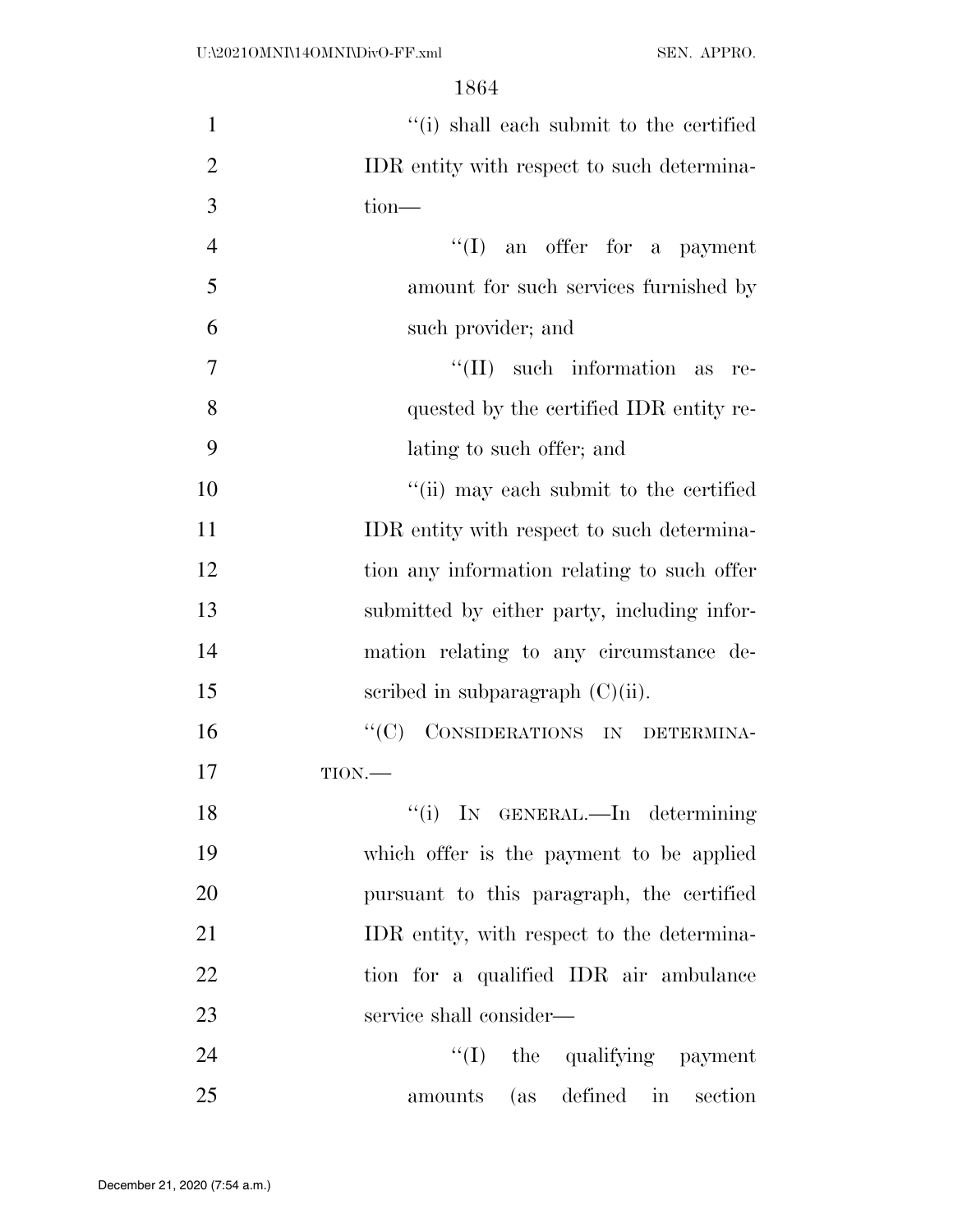| $\mathbf{1}$   | $716(a)(3)(E)$ for the applicable year        |
|----------------|-----------------------------------------------|
| $\overline{2}$ | for items and services that are com-          |
| 3              | parable to the qualified IDR air am-          |
| $\overline{4}$ | bulance service and that are furnished        |
| 5              | in the same geographic region (as de-         |
| 6              | fined by the Secretary for purposes of        |
| 7              | such subsection) as such qualified            |
| 8              | IDR air ambulance service; and                |
| 9              | $\lq\lq$ (II) subject to clause (iii), infor- |
| 10             | mation on any circumstance described          |
| 11             | in clause (ii), such information as re-       |
| 12             | quested in subparagraph $(B)(i)(II)$ ,        |
| 13             | and any additional information pro-           |
| 14             | vided in subparagraph $(B)(ii)$ .             |
| 15             | "(ii) ADDITIONAL CIRCUMSTANCES.-              |
| 16             | For purposes of clause $(i)(II)$ , the cir-   |
| 17             | cumstances described in this clause are,      |
| 18             | with respect to air ambulance services in-    |
| 19             | cluded in the notification submitted under    |
| 20             | paragraph $(1)(B)$ of a nonparticipating      |
| 21             | provider, group health plan, or health in-    |
| 22             | surance issuer the following:                 |
| 23             | "(I) The quality and outcomes                 |
| 24             | measurements of the provider that             |
| 25             | furnished such services.                      |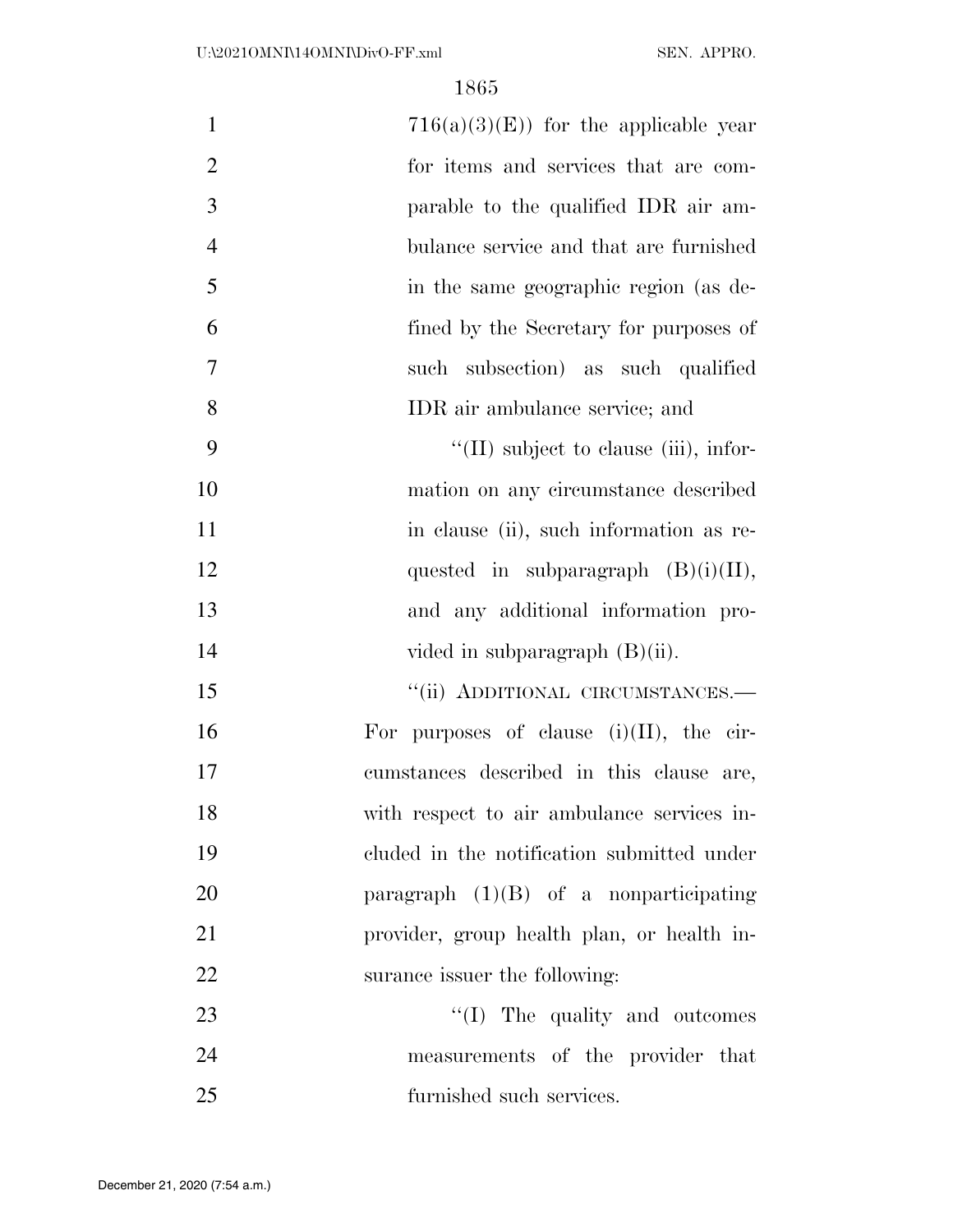$\frac{1}{\text{Im}(\text{Im} \times \text{Im} \times \text{Im} \times \text{Im} \times \text{Im} \times \text{Im} \times \text{Im} \times \text{Im} \times \text{Im} \times \text{Im} \times \text{Im} \times \text{Im} \times \text{Im} \times \text{Im} \times \text{Im} \times \text{Im} \times \text{Im} \times \text{Im} \times \text{Im} \times \text{Im} \times \text{Im} \times \text{Im} \times \text{Im} \times \text{Im} \times \text{Im} \times \text{Im} \times \text{Im} \times \text{Im} \times \text{Im} \times \text{Im} \$  receiving such services or the com- plexity of furnishing such services to such individual.

5  $\frac{1}{11}$  The training, experience, and quality of the medical personnel that furnished such services.

8 ''(IV) Ambulance vehicle type, in- cluding the clinical capability level of such vehicle.

11 ''(V) Population density of the pick up location (such as urban, sub-urban, rural, or frontier).

 ''(VI) Demonstrations of good faith efforts (or lack of good faith ef- forts) made by the nonparticipating provider or nonparticipating facility or the plan or issuer to enter into net- work agreements and, if applicable, contracted rates between the provider and the plan or issuer, as applicable, 22 during the previous 4 plan years.

23 "(iii) PROHIBITION ON CONSIDER- ATION OF CERTAIN FACTORS.—In deter-mining which offer is the payment amount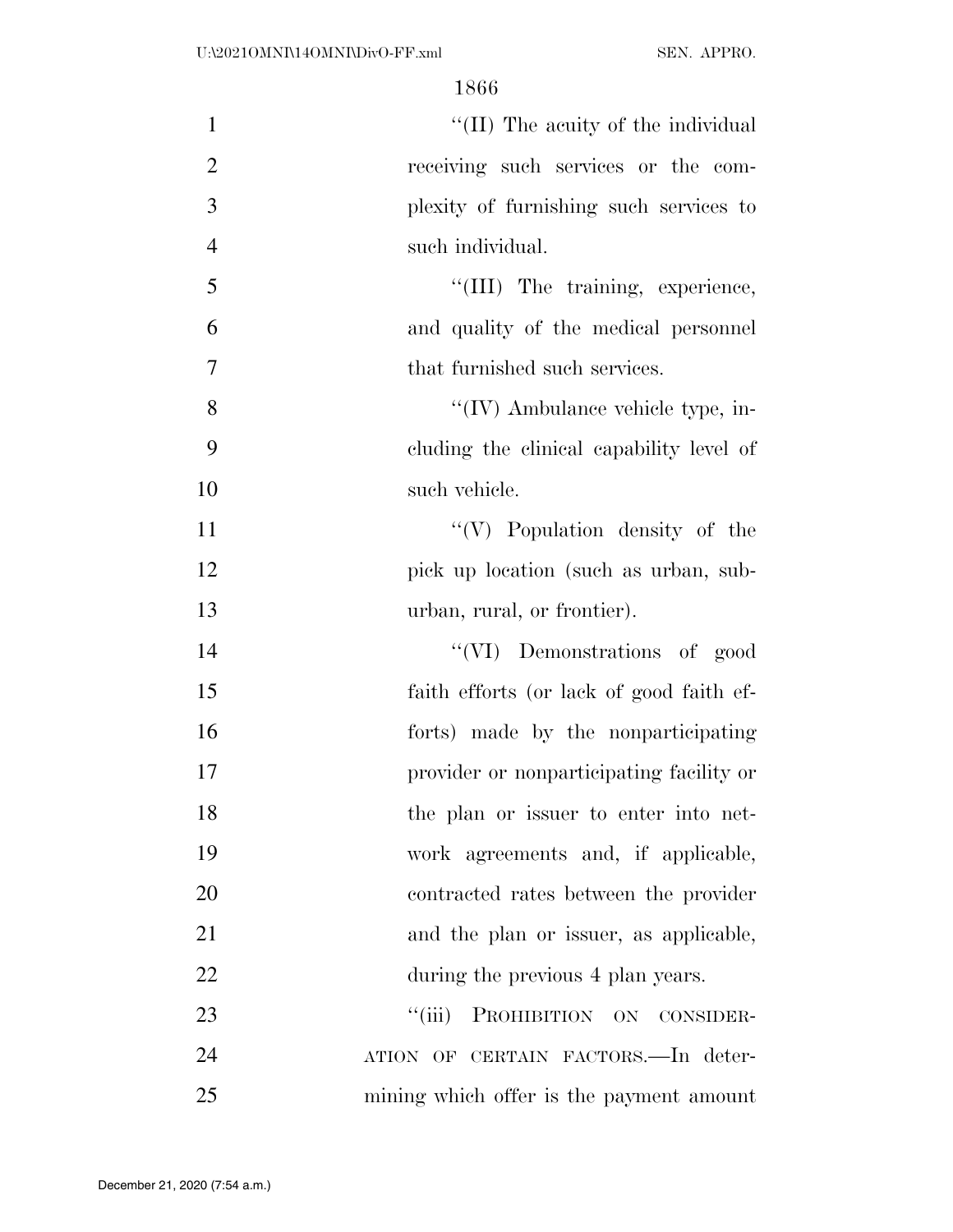| $\mathbf{1}$   | to be applied with respect to qualified IDR        |
|----------------|----------------------------------------------------|
| $\overline{2}$ | air ambulance services furnished by a pro-         |
| 3              | vider, the certified IDR entity with respect       |
| $\overline{4}$ | to such determination shall not consider           |
| 5              | usual and customary charges, the amount            |
| 6              | that would have been billed by such pro-           |
| 7              | vider with respect to such services had the        |
| 8              | provisions of section 2799B-5 of the Pub-          |
| 9              | lic Health Service Act not applied, or the         |
| 10             | payment or reimbursement rate for such             |
| 11             | services furnished by such provider payable        |
| 12             | by a public payor, including under the             |
| 13             | Medicare program under title XVIII of the          |
| 14             | Social Security Act, under the Medicaid            |
| 15             | program under title XIX of such Act,               |
| 16             | under the Children's Health Insurance              |
| 17             | Program under title XXI of such Act,               |
| 18             | under the TRICARE program under chap-              |
| 19             | ter 55 of title 10, United States Code, or         |
| 20             | under chapter 17 of title 38, United States        |
| 21             | Code.                                              |
| 22             | "(D) EFFECTS OF DETERMINATION.—The                 |
| 23             | provisions of section $716(c)(5)(E)$ ) shall apply |
| 24             | with respect to a determination of a certified     |
| 25             | IDR entity under subparagraph $(A)$ , the notifi-  |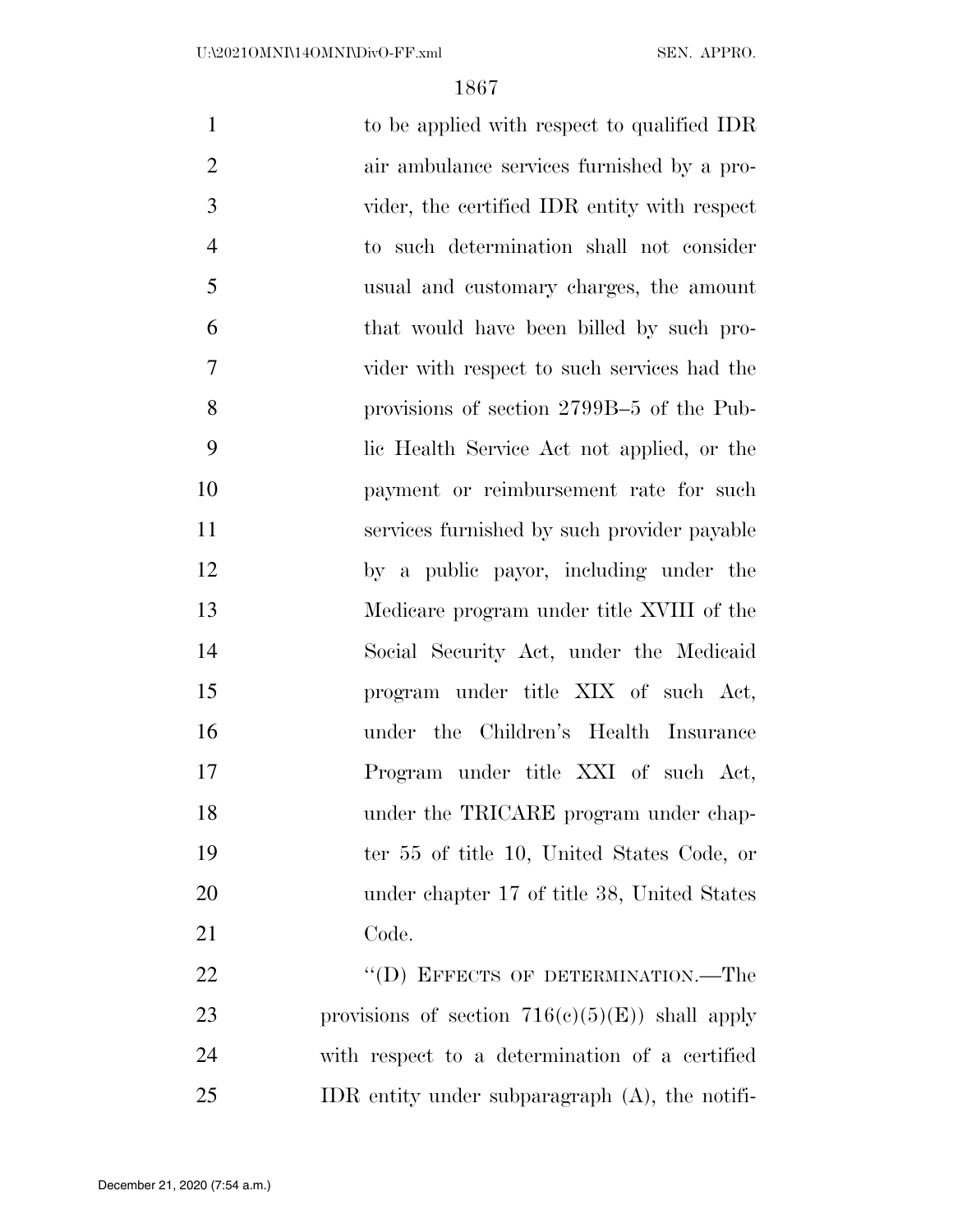cation submitted with respect to such deter- mination, the services with respect to such noti- fication, and the parties to such notification in the same manner as such provisions apply with respect to a determination of a certified IDR 6 entity under section  $716(e)(5)(E)$ , the notifica- tion submitted with respect to such determina-8 tion, the items and services with respect to such notification, and the parties to such notifica-10 tion.

11 "(E) COSTS OF INDEPENDENT DISPUTE RESOLUTION PROCESS.—The provisions of sec-13 tion  $716(c)(5)(F)$  shall apply to a notification made under this subsection, the parties to such notification, and a determination under sub- paragraph (A) in the same manner and to the same extent such provisions apply to a notifica-18 tion under section 716(c), the parties to such notification and a determination made under 20 section  $716(c)(5)(A)$ .

21 "(6) TIMING OF PAYMENT.—The total plan or coverage payment required pursuant to subsection 23 (a)(3), with respect to qualified IDR air ambulance services for which a determination is made under paragraph (5)(A) or with respect to air ambulance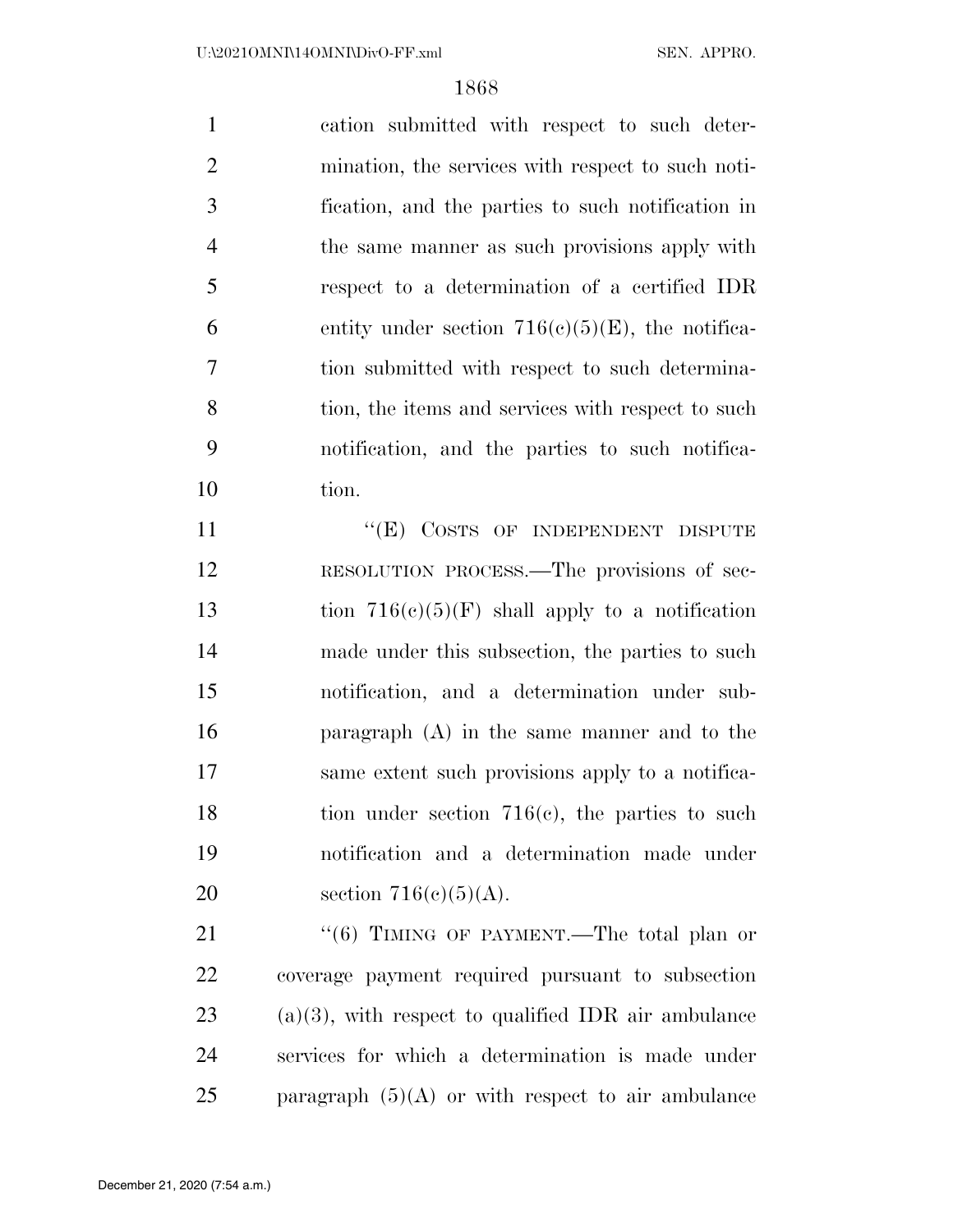| $\mathbf{1}$   | services for which a payment amount is determined     |
|----------------|-------------------------------------------------------|
| $\overline{2}$ | under open negotiations under paragraph (1), shall    |
| 3              | be made directly to the nonparticipating provider not |
| $\overline{4}$ | later than 30 days after the date on which such de-   |
| 5              | termination is made.                                  |
| 6              | "(7) PUBLICATION OF INFORMATION RELATING              |
| 7              | TO THE IDR PROCESS.-                                  |
| 8              | "(A) IN GENERAL.—For each calendar                    |
| 9              | quarter in 2022 and each calendar quarter in a        |
| 10             | subsequent year, the Secretary shall publish on       |
| 11             | public website of the Department of<br>the            |
| 12             | Labor—                                                |
| 13             | "(i) the number of notifications sub-                 |
| 14             | mitted under the IDR process during such              |
| 15             | calendar quarter;                                     |
| 16             | "(ii) the number of such notifications                |
| 17             | with respect to which a final determination           |
| 18             | was made under paragraph $(5)(A)$ ;                   |
| 19             | "(iii) the information described in                   |
| 20             | subparagraph (B) with respect to each no-             |
| 21             | tification with respect to which such a de-           |
| 22             | termination was so made.                              |
| 23             | $``(iv)$ the number of times the pay-                 |
| 24             | ment amount determined (or agreed to)                 |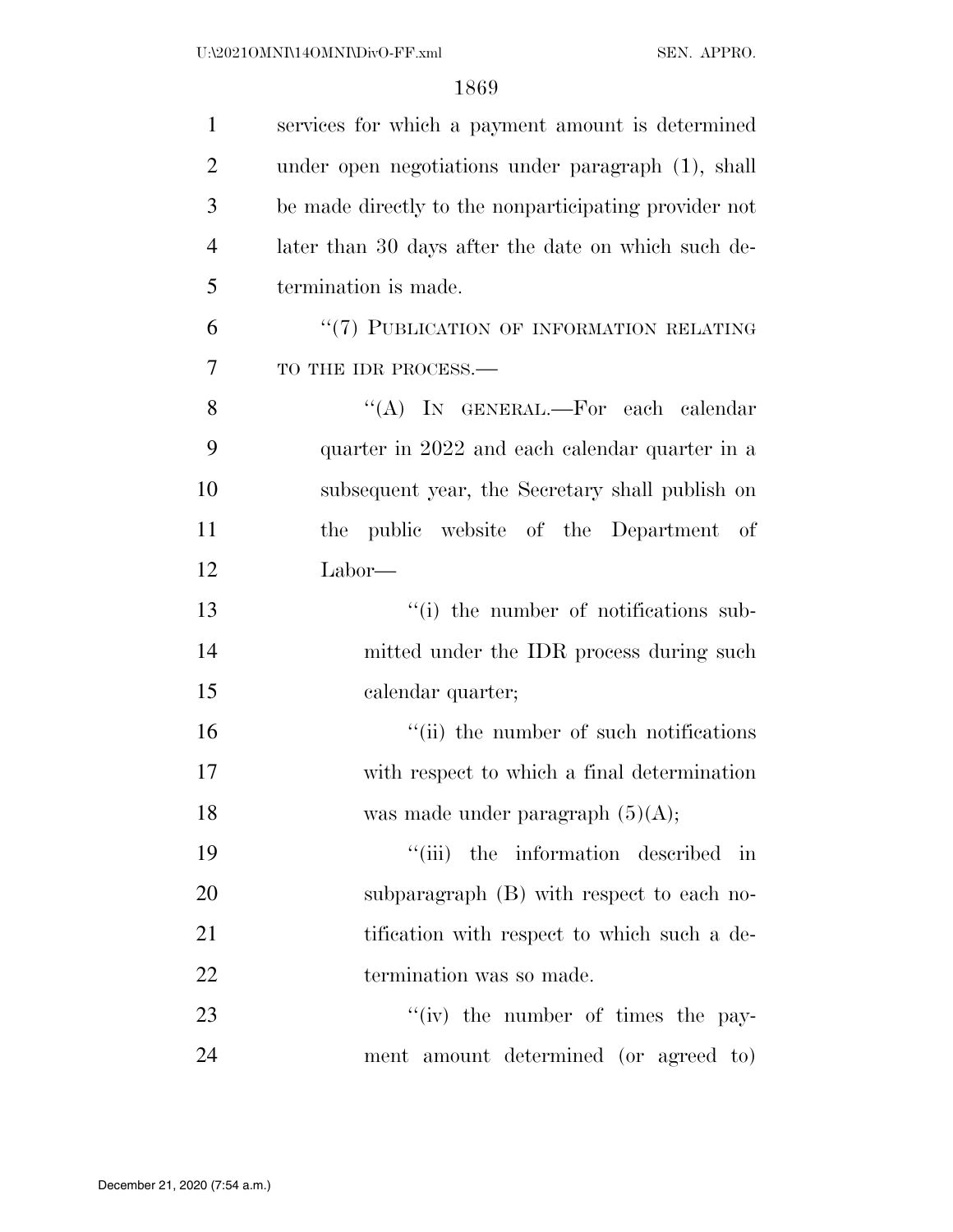| $\mathbf{1}$   | under this subsection exceeds the quali-         |
|----------------|--------------------------------------------------|
| $\overline{2}$ | fying payment amount;                            |
| 3              | $f'(v)$ the amount of expenditures made          |
| $\overline{4}$ | by the Secretary during such calendar            |
| 5              | quarter to carry out the IDR process;            |
| 6              | "(vi) the total amount of fees paid              |
| $\overline{7}$ | under paragraph (8) during such calendar         |
| 8              | quarter; and                                     |
| 9              | "(vii) the total amount of compensa-             |
| 10             | tion paid to certified IDR entities under        |
| 11             | paragraph $(5)(E)$ during such calendar          |
| 12             | quarter.                                         |
| 13             | "(B) INFORMATION WITH RESPECT TO RE-             |
| 14             | QUESTS.—For purposes of subparagraph (A),        |
| 15             | the information described in this subparagraph   |
| 16             | is, with respect to a notification under the IDR |
| 17             | process of a nonparticipating provider, group    |
| 18             | health plan, or health insurance issuer offering |
| 19             | group health insurance coverage—                 |
| 20             | "(i) a description of each air ambu-             |
| 21             | lance service included in such notification;     |
| 22             | "(ii) the geography in which the serv-           |
| 23             | ices included in such notification were pro-     |
| 24             | vided;                                           |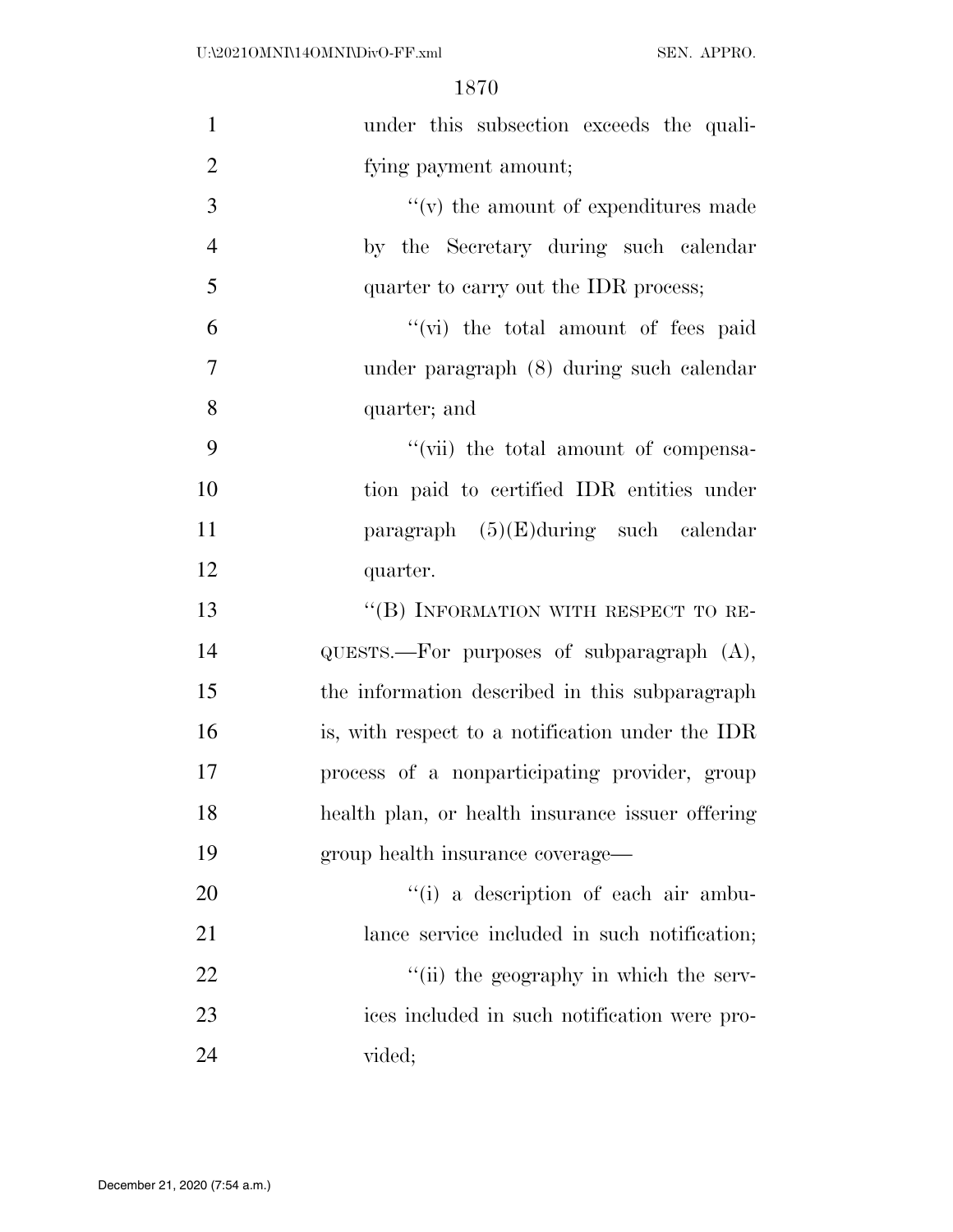| $\mathbf{1}$   | "(iii) the amount of the offer sub-            |
|----------------|------------------------------------------------|
| $\overline{2}$ | mitted under paragraph $(2)$ by the group      |
| 3              | health plan or health insurance issuer (as     |
| $\overline{4}$ | applicable) and by the nonparticipating        |
| 5              | provider expressed as a percentage of the      |
| 6              | qualifying payment amount;                     |
| 7              | "(iv) whether the offer selected by the        |
| 8              | certified IDR entity under paragraph (5)       |
| 9              | to be the payment applied was the offer        |
| 10             | submitted by such plan or issuer (as appli-    |
| 11             | cable) or by such provider and the amount      |
| 12             | of such offer so selected expressed as a       |
| 13             | percentage of the qualifying payment           |
| 14             | amount;                                        |
| 15             | $f'(v)$ ambulance vehicle type, including      |
| 16             | the clinical capability level of such vehicle; |
| 17             | "(vi) the identity of the group health         |
| 18             | plan or health insurance issuer or air am-     |
| 19             | bulance provider with respect to such noti-    |
| 20             | fication;                                      |
| 21             | "(vii) the length of time in making            |
| 22             | each determination;                            |
| 23             | "(viii) the compensation paid to the           |
| 24             | certified IDR entity with respect to the       |
| 25             | settlement or determination; and               |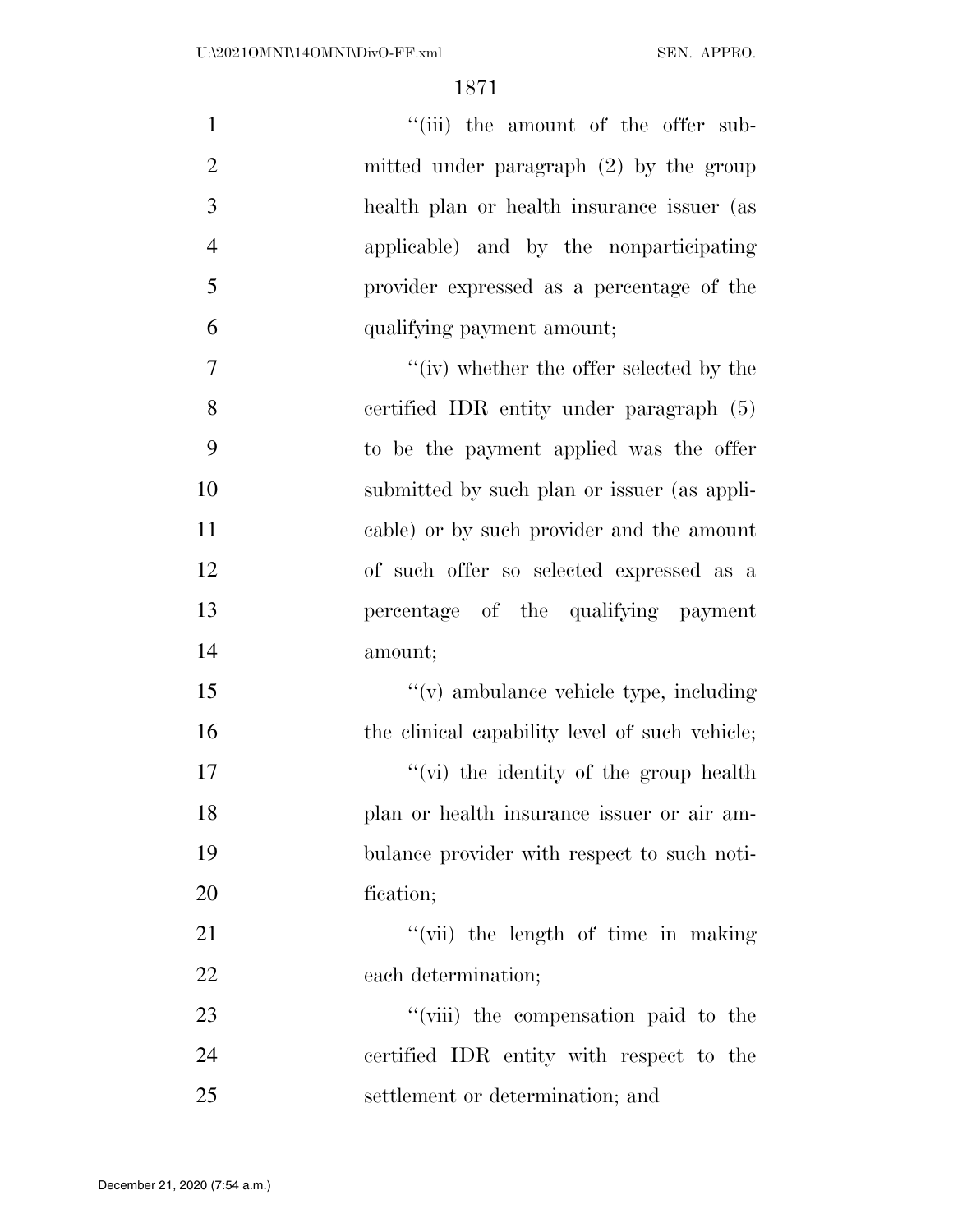| $\mathbf{1}$   | "(ix) any other information specified             |
|----------------|---------------------------------------------------|
| $\overline{2}$ | by the Secretary.                                 |
| 3              | "(C) IDR ENTITY REQUIREMENTS.—For                 |
| $\overline{4}$ | 2022 and each subsequent year, an IDR entity,     |
| 5              | as a condition of certification as an IDR entity, |
| 6              | shall submit to the Secretary such information    |
| 7              | as the Secretary determines necessary for the     |
| 8              | Secretary to carry out the provisions of this     |
| 9              | paragraph.                                        |
| 10             | "(D) CLARIFICATION.—The Secretary                 |
| 11             | shall ensure the public reporting under this      |
| 12             | paragraph does not contain information that       |
| 13             | would disclose privileged or confidential infor-  |
| 14             | mation of a group health plan or health insur-    |
| 15             | ance issuer offering group or individual health   |
| 16             | insurance coverage or of a provider or facility.  |
| 17             | $``(8)$ ADMINISTRATIVE FEE.—                      |
| 18             | "(A) IN GENERAL.—Each party to a deter-           |
| 19             | mination under paragraph $(5)$ to which an enti-  |
| 20             | ty is selected under paragraph (4) in a year      |
| 21             | shall pay to the Secretary, at such time and in   |
| 22             | such manner as specified by the Secretary, a      |
| 23             | fee for participating in the IDR process with re- |
| 24             | spect to such determination in an amount de-      |
| 25             | scribed in subparagraph (B) for such year.        |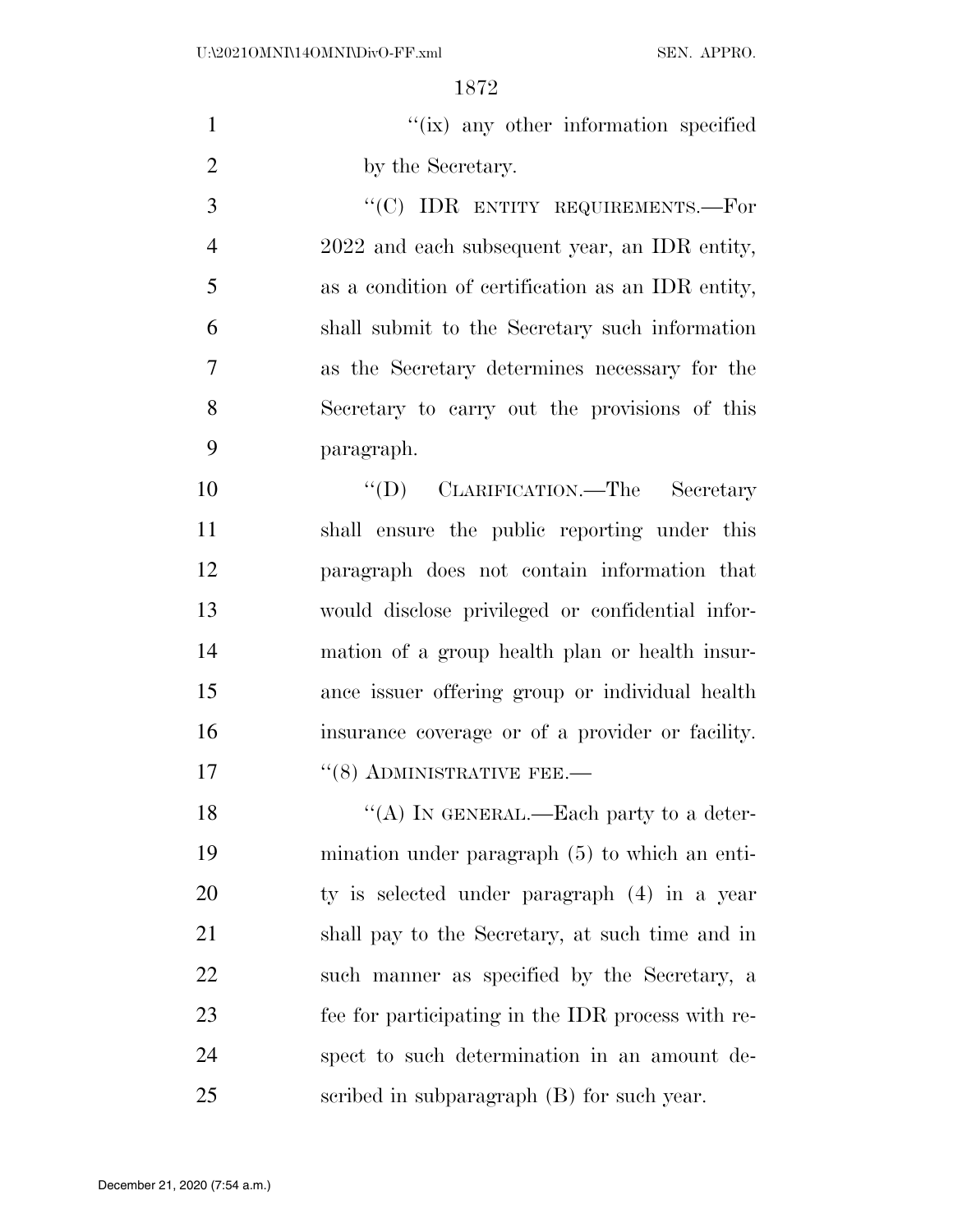1 "'(B) AMOUNT OF FEE.—The amount de- scribed in this subparagraph for a year is an amount established by the Secretary in a man- ner such that the total amount of fees paid under this paragraph for such year is estimated to be equal to the amount of expenditures esti- mated to be made by the Secretary for such year in carrying out the IDR process.

9 "(9) WAIVER AUTHORITY.—The Secretary may modify any deadline or other timing requirement specified under this subsection (other than the es- tablishment date for the IDR process under para-13 graph  $(2)(A)$  and other than under paragraph  $(6)$ ) in cases of extenuating circumstances, as specified by the Secretary, or to ensure that all claims that occur during a 90-day period applied through para-17 graph  $(5)(D)$ , but with respect to which a notifica- tion is not permitted by reason of such paragraph to be submitted under paragraph (1)(B) during such period, are eligible for the IDR process.

21 "(c) DEFINITION.—For purposes of this section:

22 "(1) AIR AMBULANCE SERVICES.—The term 'air ambulance service' means medical transport by helicopter or airplane for patients.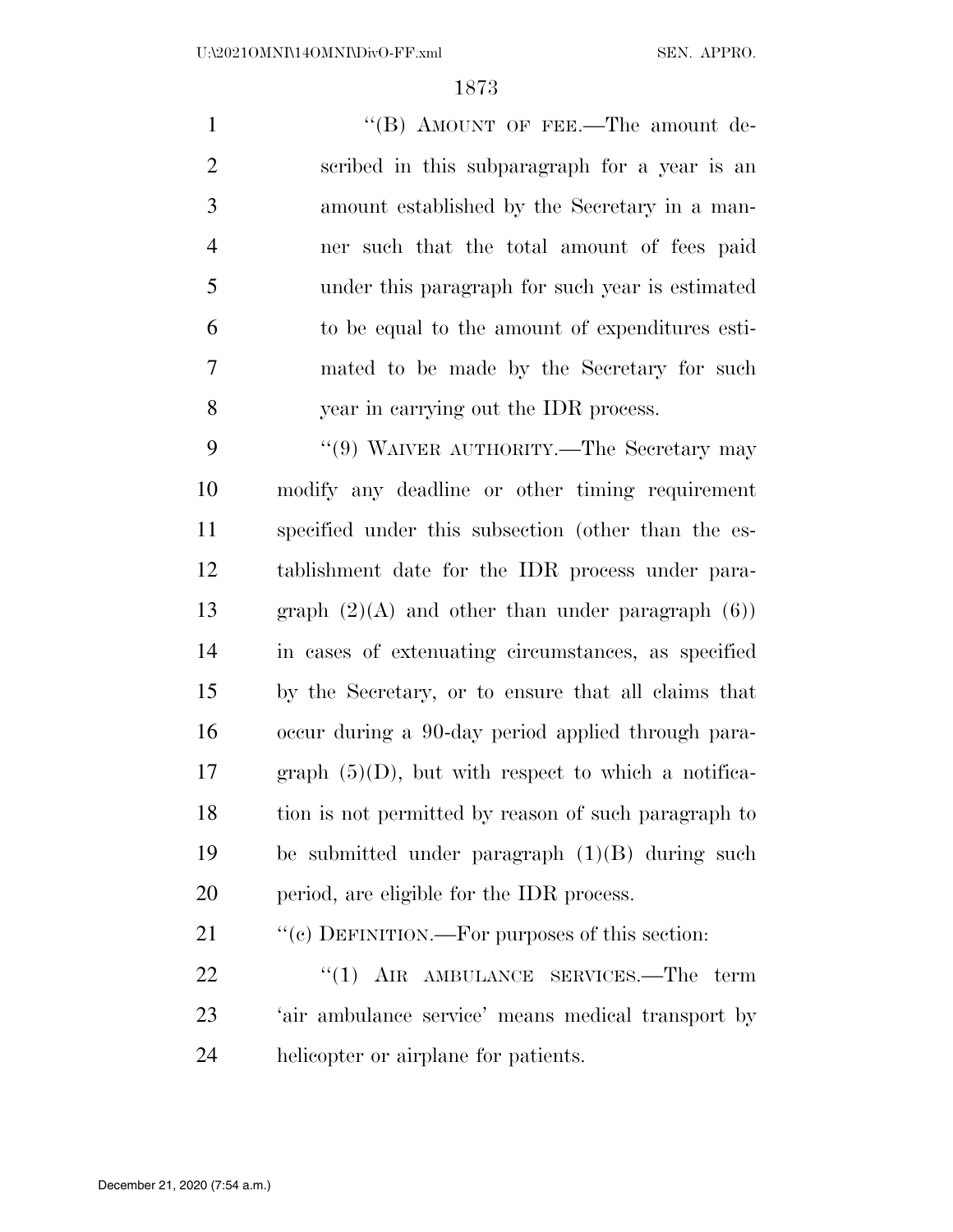| $\mathbf{1}$   | "(2) QUALIFYING PAYMENT AMOUNT.—The                         |
|----------------|-------------------------------------------------------------|
| $\overline{2}$ | term 'qualifying payment amount' has the meaning            |
| 3              | given such term in section $716(a)(3)$ .                    |
| $\overline{4}$ | "(3) NONPARTICIPATING PROVIDER.—The term                    |
| 5              | 'nonparticipating provider' has the meaning given           |
| 6              | such term in section $716(a)(3)$ .".                        |
| 7              | (3) IRC AMENDMENTS.—                                        |
| 8              | $(A)$ In GENERAL.—Subchapter B of chap-                     |
| 9              | ter 100 of the Internal Revenue Code of 1986,               |
| 10             | amended by section $102(e)$ and further<br>as               |
| 11             | amended by the previous provisions of this title,           |
| 12             | is further amended by inserting after section               |
| 13             | 9816 the following:                                         |
| 14             | "SEC. 9817. ENDING SURPRISE AIR AMBULANCE BILLS.            |
| 15             | "(a) IN GENERAL.—In the case of a participant or            |
| 16             | beneficiary in a group health plan who receives air ambu-   |
| 17             | lance services from a nonparticipating provider (as defined |
| 18             | in section $9816(a)(3)(G)$ with respect to such plan, if    |
| 19             | such services would be covered if provided by a partici-    |
| 20             | pating provider (as defined in such section) with respect   |
| 21             | to such plan—                                               |

22 ''(1) the cost-sharing requirement with respect to such services shall be the same requirement that would apply if such services were provided by such a participating provider, and any coinsurance or de-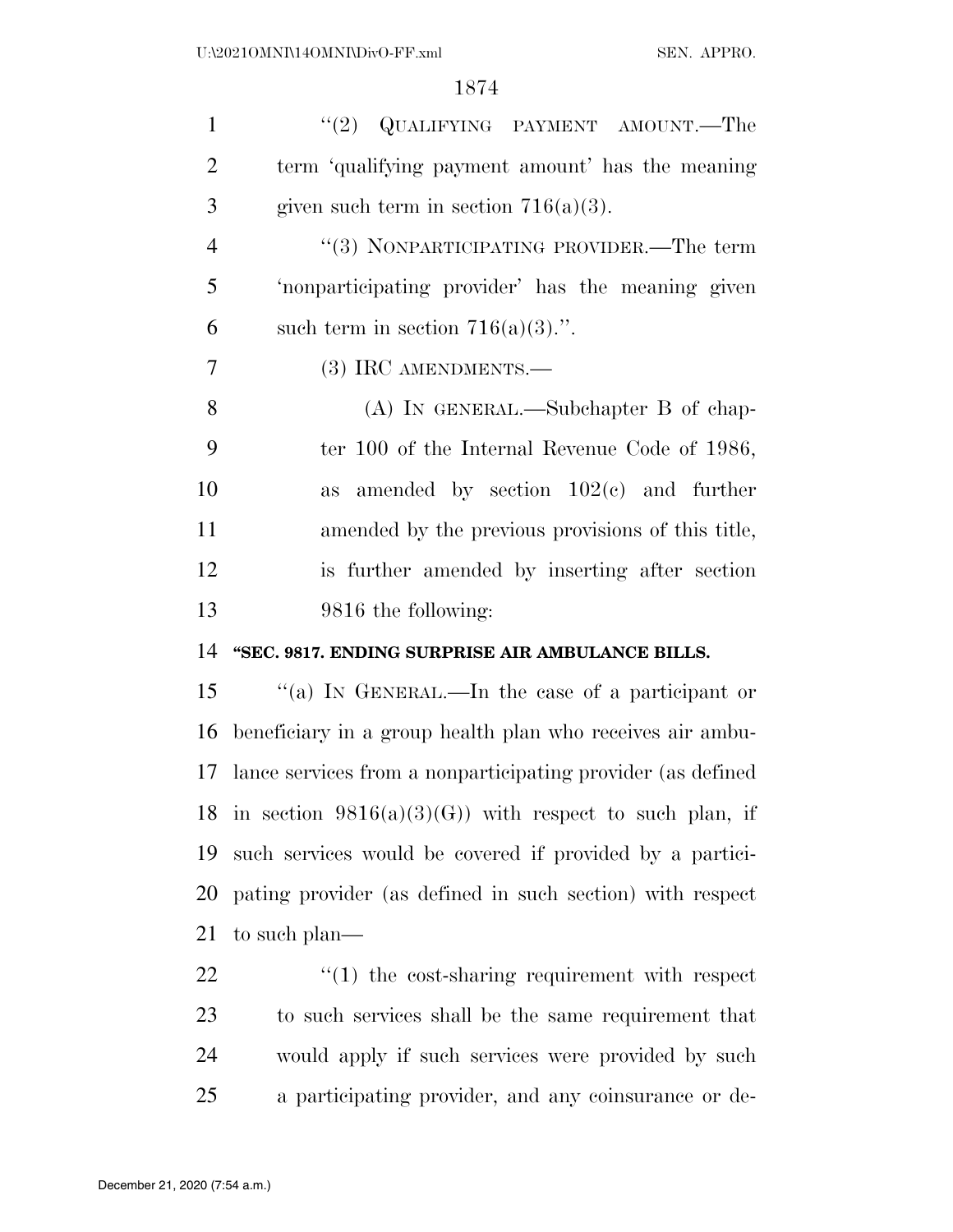ductible shall be based on rates that would apply for such services if they were furnished by such a par-ticipating provider;

 $\frac{4}{2}$  ''(2) such cost-sharing amounts shall be count- ed towards the in-network deductible and in-network out-of-pocket maximum amount under the plan for the plan year (and such in-network deductible shall be applied) with respect to such items and services so furnished in the same manner as if such cost- sharing payments were with respect to items and services furnished by a participating provider; and

12 ''(3) the group health plan shall—

13 ''(A) not later than 30 calendar days after 14 the bill for such services is transmitted by such provider, send to the provider, an initial pay-ment or notice of denial of payment; and

17 ''(B) pay a total plan payment, in accord- ance with, if applicable, subsection (b)(6), di- rectly to such provider furnishing such services to such participant, beneficiary, or enrollee that is, with application of any initial payment under subparagraph (A), equal to the amount by which the out-of-network rate (as defined in 24 section  $9816(a)(3)(K)$  for such services and year involved exceeds the cost-sharing amount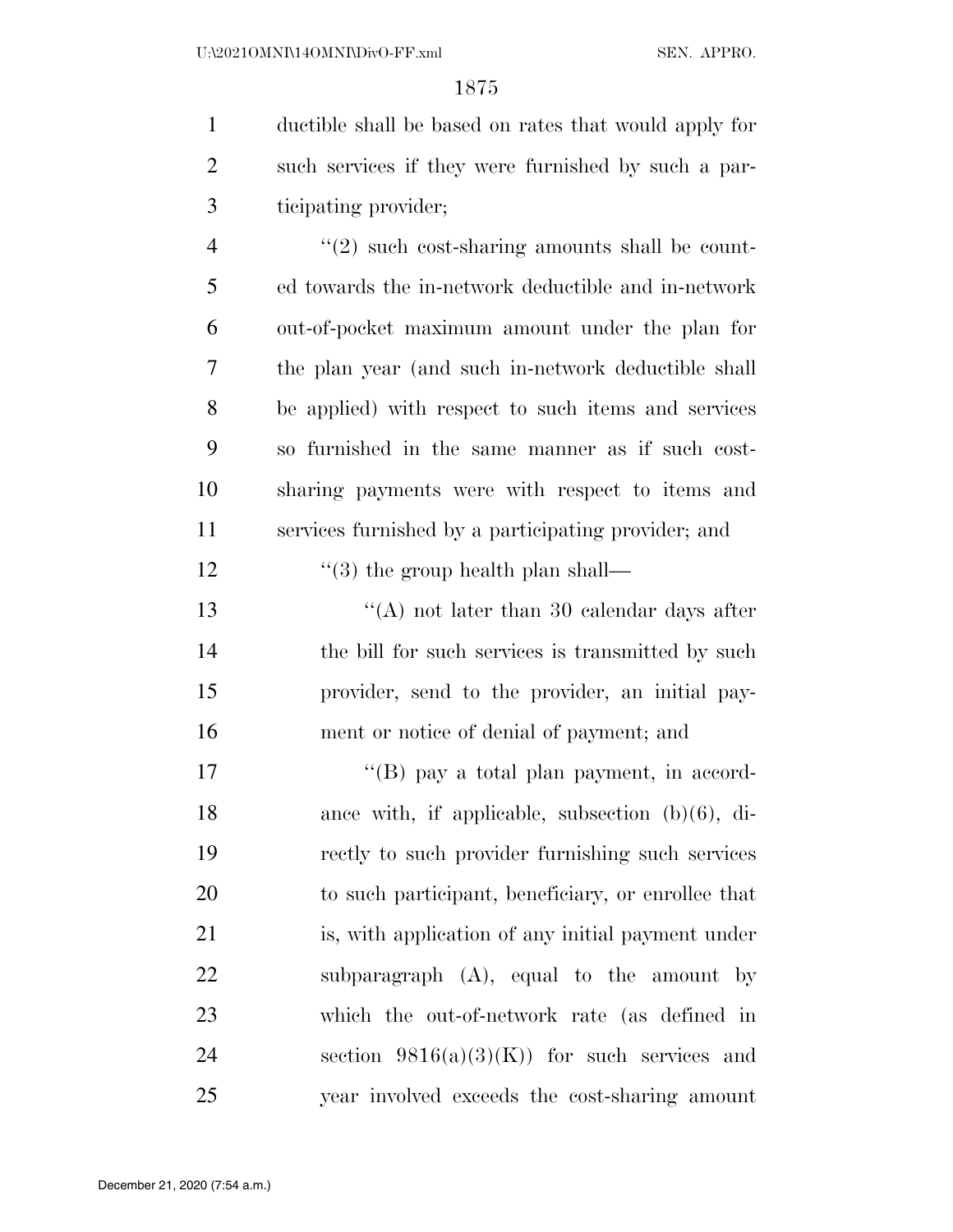imposed under the plan for such services (as de- termined in accordance with paragraphs (1) 3 and  $(2)$ ). ''(b) DETERMINATION OF OUT-OF-NETWORK RATES TO BE PAID BY HEALTH PLANS; INDEPENDENT DISPUTE RESOLUTION PROCESS.— 7 "(1) DETERMINATION THROUGH OPEN NEGO- TIATION.— 9 "(A) In GENERAL.—With respect to air ambulance services furnished in a year by a nonparticipating provider, with respect to a group health plan, and for which a payment is required to be made by the plan pursuant to subsection (a)(3), the provider or plan may, during the 30-day period beginning on the day the provider receives a payment or a statement of denial of payment from the plan regarding a claim for payment for such service, initiate open negotiations under this paragraph between such provider and plan for purposes of determining, during the open negotiation period, an amount agreed on by such provider, and such plan for payment (including any cost-sharing) for such service. For purposes of this subsection, the open negotiation period, with respect to air am-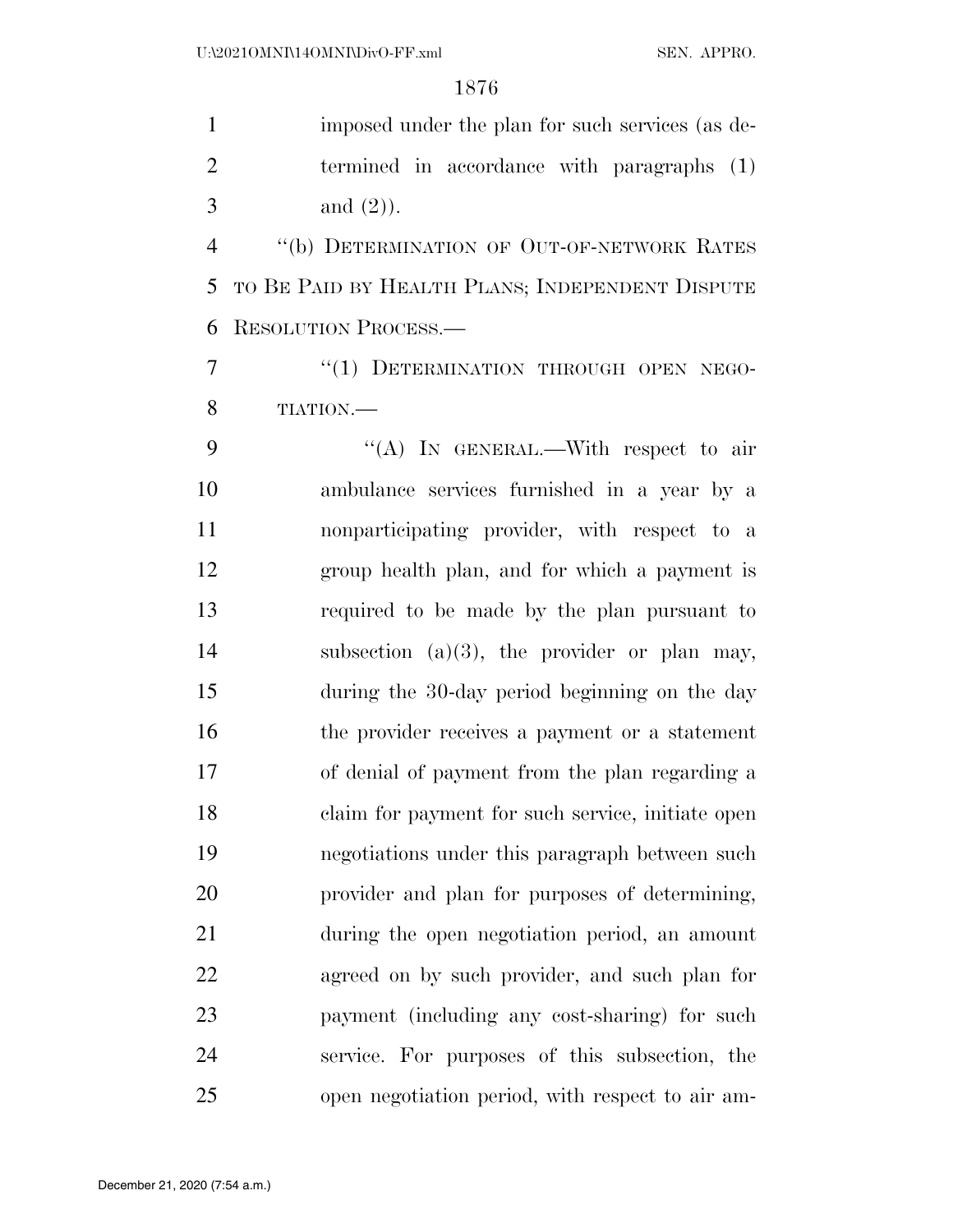bulance services, is the 30-day period beginning on the date of initiation of the negotiations with respect to such services.

4 "(B) ACCESSING INDEPENDENT DISPUTE RESOLUTION PROCESS IN CASE OF FAILED NE- GOTIATIONS.—In the case of open negotiations pursuant to subparagraph (A), with respect to air ambulance services, that do not result in a determination of an amount of payment for such services by the last day of the open nego- tiation period described in such subparagraph with respect to such services, the provider or group health plan that was party to such nego- tiations may, during the 4-day period beginning on the day after such open negotiation period, initiate the independent dispute resolution proc- ess under paragraph (2) with respect to such services. The independent dispute resolution process shall be initiated by a party pursuant to the previous sentence by submission to the other party and to the Secretary of a notifica- tion (containing such information as specified by the Secretary) and for purposes of this sub- section, the date of initiation of such process shall be the date of such submission or such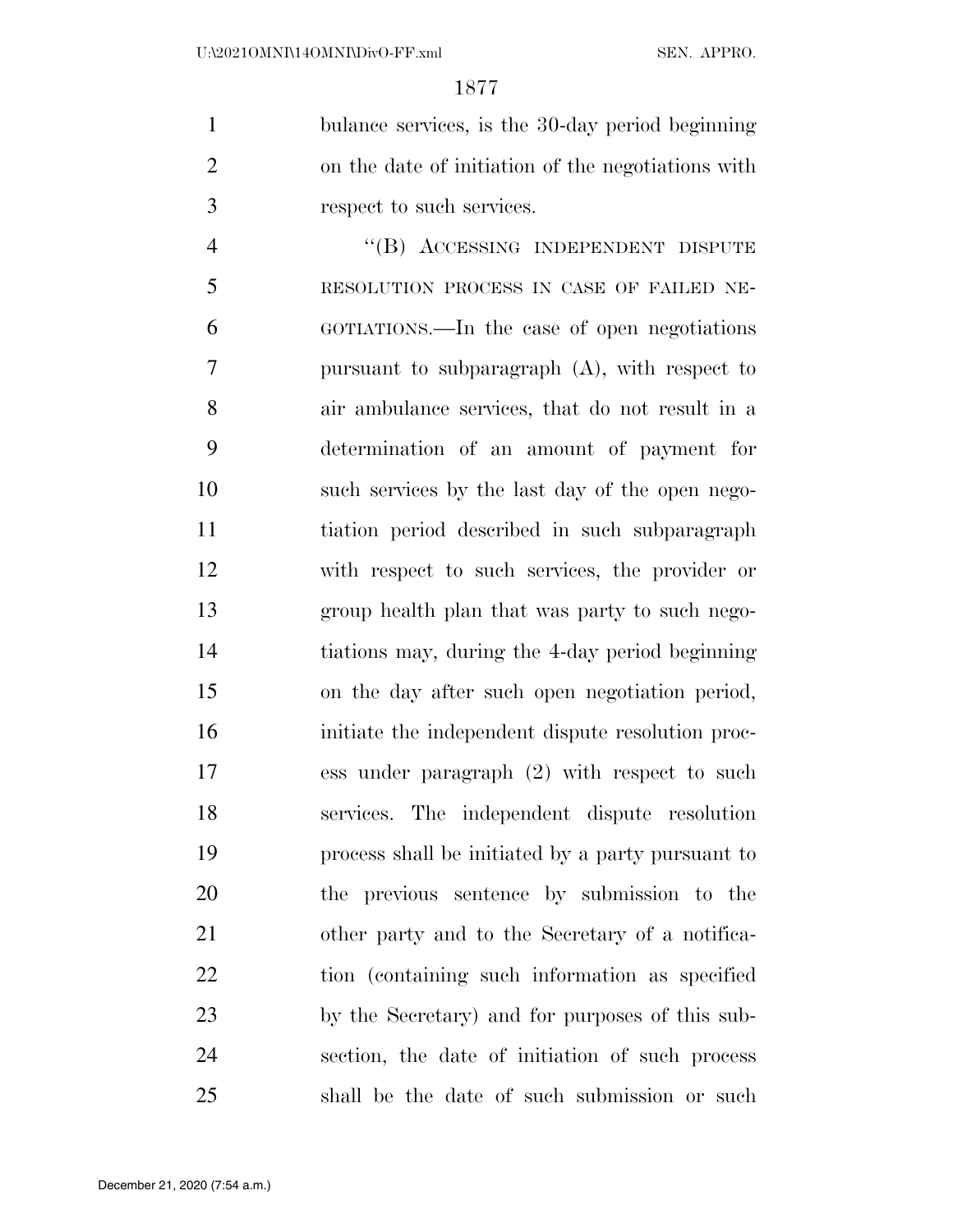other date specified by the Secretary pursuant to regulations that is not later than the date of receipt of such notification by both the other party and the Secretary. 5 "(2) INDEPENDENT DISPUTE RESOLUTION PROCESS AVAILABLE IN CASE OF FAILED OPEN NE- GOTIATIONS.— 8 "(A) ESTABLISHMENT.—Not later than 1

 year after the date of the enactment of this subsection, the Secretary, jointly with the Sec- retary of Health and Human Services and the Secretary of Labor, shall establish by regulation one independent dispute resolution process (re- ferred to in this subsection as the 'IDR proc- ess') under which, in the case of air ambulance services with respect to which a provider or group health plan submits a notification under paragraph (1)(B) (in this subsection referred to as a 'qualified IDR air ambulance services'), a certified IDR entity under paragraph (4) deter- mines, subject to subparagraph (B) and in ac- cordance with the succeeding provisions of this subsection, the amount of payment under the plan for such services furnished by such pro-vider.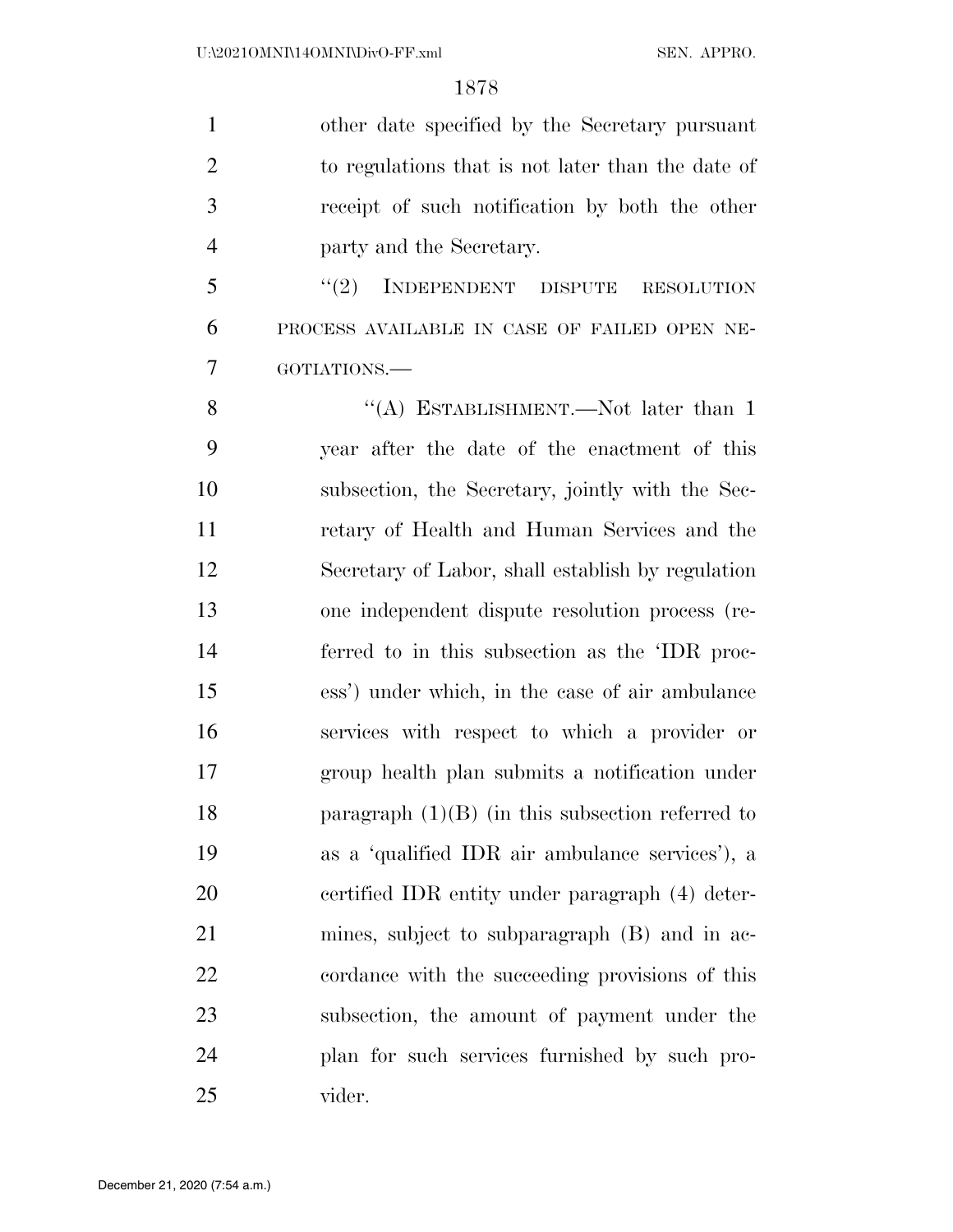1 "(B) AUTHORITY TO CONTINUE NEGOTIA- TIONS.—Under the independent dispute resolu- tion process, in the case that the parties to a determination for qualified IDR air ambulance services agree on a payment amount for such services during such process but before the date on which the entity selected with respect to such determination under paragraph (4) makes such determination under paragraph (5), such amount shall be treated for purposes of section 11 9816(a)(3)(K)(ii) as the amount agreed to by such parties for such services. In the case of an agreement described in the previous sentence, the independent dispute resolution process shall provide for a method to determine how to allo- cate between the parties to such determination the payment of the compensation of the entity selected with respect to such determination. 19 "'(C) CLARIFICATION.—A nonparticipating

 provider may not, with respect to an item or service furnished by such provider, submit a no-22 tification under paragraph (1)(B) if such pro- vider is exempt from the requirement under subsection (a) of section 2799B–2 of the Public Health Service Act with respect to such item or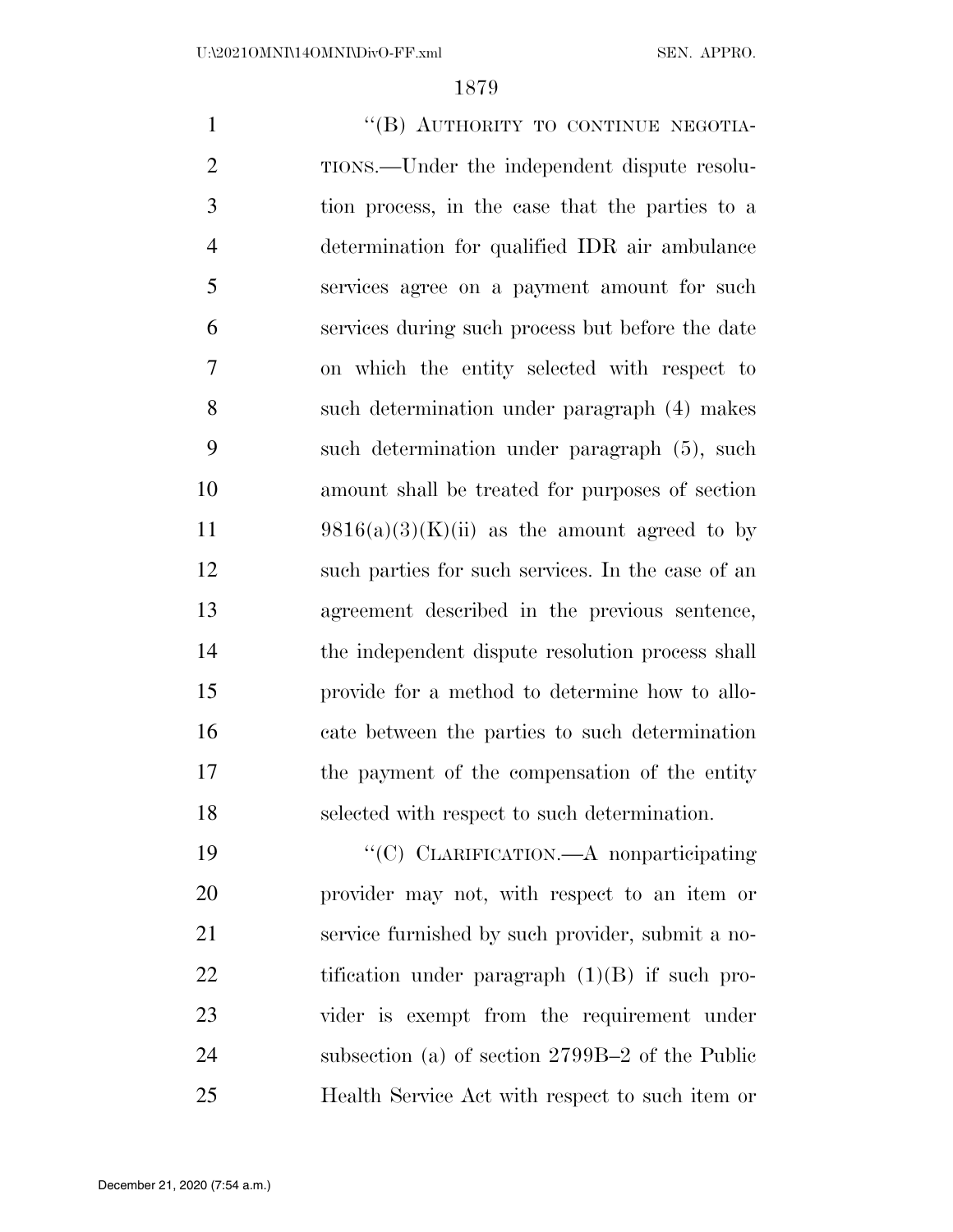service pursuant to subsection (b) of such sec-2 tion.

3 "(3) TREATMENT OF BATCHING OF SERV- ICES.—The provisions of section 9816(c)(3) shall apply with respect to a notification submitted under this subsection with respect to air ambulance serv- ices in the same manner and to the same extent such provisions apply with respect to a notification submitted under section 9816(c) with respect to items and services described in such section.

11  $((4)$  IDR ENTITIES.—

12 "(A) ELIGIBILITY.—An IDR entity cer- tified under this subsection is an IDR entity certified under section 9816(c)(4).

15 "(B) SELECTION OF CERTIFIED IDR ENTI- TY.—The provisions of subparagraph (F) of 17 section  $9816(c)(4)$  shall apply with respect to selecting an IDR entity certified pursuant to subparagraph (A) with respect to the deter- mination of the amount of payment under this subsection of air ambulance services in the same manner as such provisions apply with re- spect to selecting an IDR entity certified under such section with respect to the determination of the amount of payment under section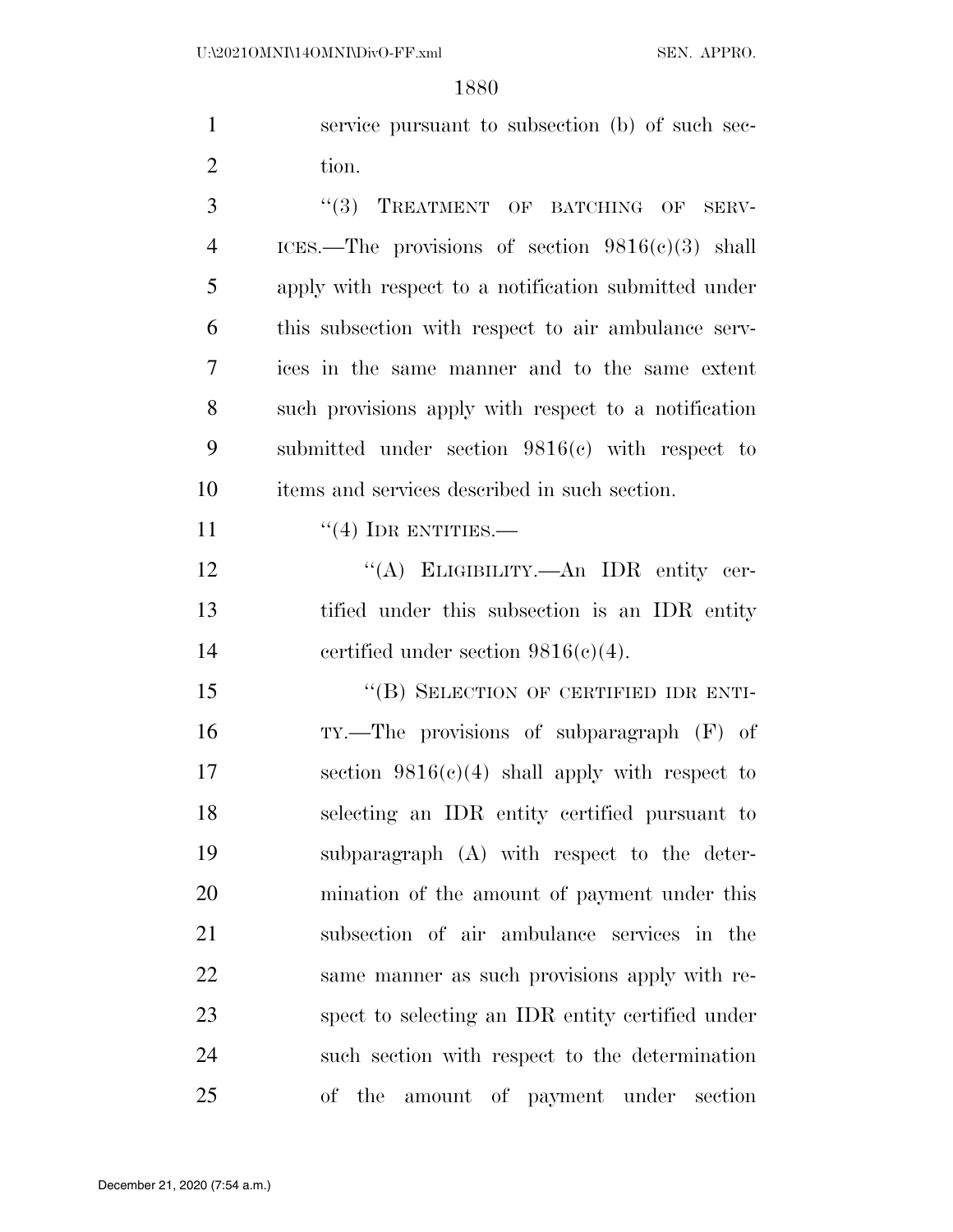| $\mathbf{1}$   | $9816(c)$ of an item or service. An entity selected |
|----------------|-----------------------------------------------------|
| $\overline{2}$ | pursuant to the previous sentence to make a de-     |
| 3              | termination described in such sentence shall be     |
| $\overline{4}$ | referred to in this subsection as the 'certified    |
| 5              | IDR entity' with respect to such determination.     |
| 6              | $``(5)$ PAYMENT DETERMINATION.—                     |
| 7              | "(A) IN GENERAL.—Not later than 30                  |
| 8              | days after the date of selection of the certified   |
| 9              | IDR entity with respect to a determination for      |
| 10             | qualified IDR ambulance services, the certified     |
| 11             | IDR entity shall—                                   |
| 12             | "(i) taking into account the consider-              |
| 13             | ations specified in subparagraph $(C)$ , select     |
| 14             | one of the offers submitted under subpara-          |
| 15             | $graph(B)$ to be the amount of payment for          |
| 16             | such services determined under this sub-            |
| 17             | section for purposes of subsection $(a)(3)$ ;       |
| 18             | and                                                 |
| 19             | "(ii) notify the provider or facility and           |
| 20             | the group health plan party to such deter-          |
| 21             | mination of the offer selected under clause         |
| 22             | (i).                                                |
| 23             | "(B) SUBMISSION OF OFFERS.—Not later                |
| 24             | than 10 days after the date of selection of the     |
| 25             | certified IDR entity with respect to a deter-       |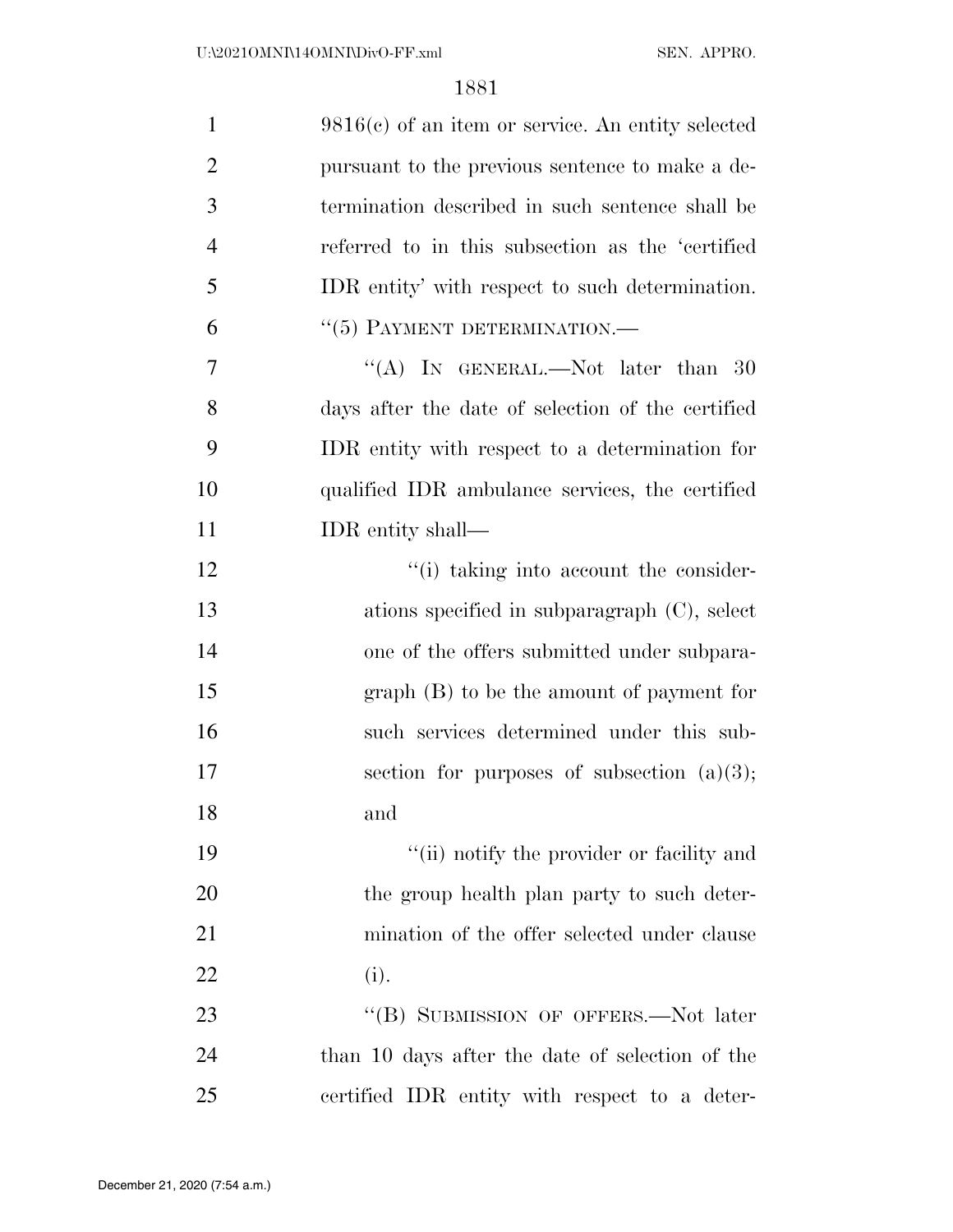| $\mathbf{1}$   | mination for qualified IDR air ambulance serv- |
|----------------|------------------------------------------------|
| $\overline{2}$ | ices, the provider and the group health plan   |
| 3              | party to such determination—                   |
| $\overline{4}$ | "(i) shall each submit to the certified        |
| 5              | IDR entity with respect to such determina-     |
| 6              | $tion$ —                                       |
| 7              | $\lq\lq$ (I) an offer for a payment            |
| 8              | amount for such services furnished by          |
| 9              | such provider; and                             |
| 10             | $\lq\lq$ (II) such information<br>as<br>re-    |
| 11             | quested by the certified IDR entity re-        |
| 12             | lating to such offer; and                      |
| 13             | "(ii) may each submit to the certified         |
| 14             | IDR entity with respect to such determina-     |
| 15             | tion any information relating to such offer    |
| 16             | submitted by either party, including infor-    |
| 17             | mation relating to any circumstance de-        |
| 18             | scribed in subparagraph $(C)(ii)$ .            |
| 19             | "(C) CONSIDERATIONS IN DETERMINA-              |
| 20             | $TION$ .                                       |
| 21             | "(i) IN GENERAL.—In determining                |
| 22             | which offer is the payment to be applied       |
| 23             | pursuant to this paragraph, the certified      |
| 24             | IDR entity, with respect to the determina-     |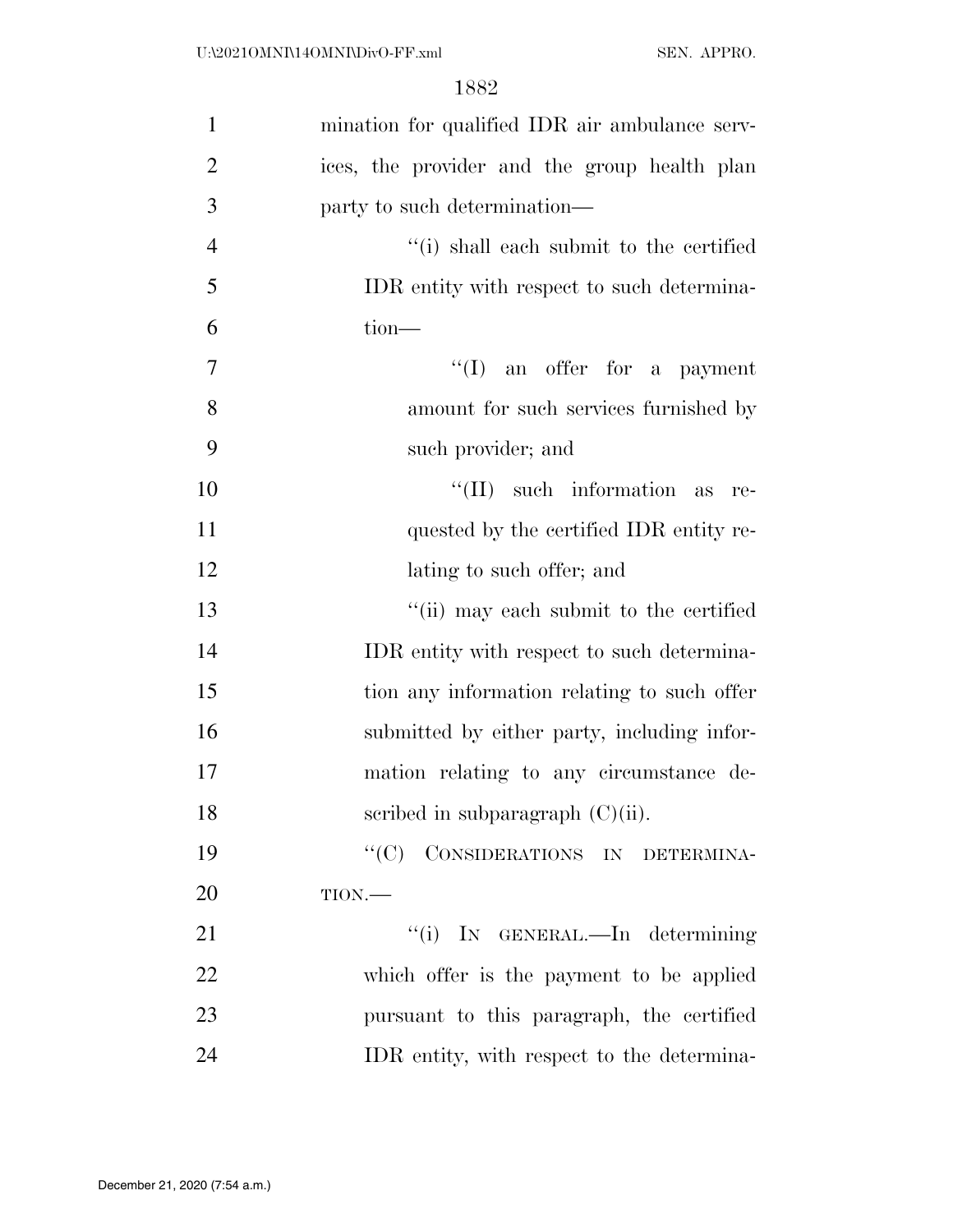| $\mathbf{1}$   | tion for a qualified IDR air ambulance        |
|----------------|-----------------------------------------------|
| $\overline{2}$ | service shall consider—                       |
| 3              | "(I) the qualifying payment                   |
| $\overline{4}$ | amounts (as defined in section                |
| 5              | $9816(a)(3)(E)$ for the applicable year       |
| 6              | for items or services that are com-           |
| $\overline{7}$ | parable to the qualified IDR air am-          |
| 8              | bulance service and that are furnished        |
| 9              | in the same geographic region (as de-         |
| 10             | fined by the Secretary for purposes of        |
| 11             | such subsection) as such qualified            |
| 12             | IDR air ambulance service; and                |
| 13             | $\lq\lq$ (II) subject to clause (iii), infor- |
| 14             | mation on any circumstance described          |
| 15             | in clause (ii), such information as re-       |
| 16             | quested in subparagraph $(B)(i)(II)$ ,        |
| 17             | and any additional information pro-           |
| 18             | vided in subparagraph $(B)(ii)$ .             |
| 19             | "(ii) ADDITIONAL CIRCUMSTANCES.-              |
| 20             | For purposes of clause $(i)(II)$ , the cir-   |
| 21             | cumstances described in this clause are,      |
| 22             | with respect to air ambulance services in-    |
| 23             | cluded in the notification submitted under    |
| 24             | paragraph $(1)(B)$ of a nonparticipating      |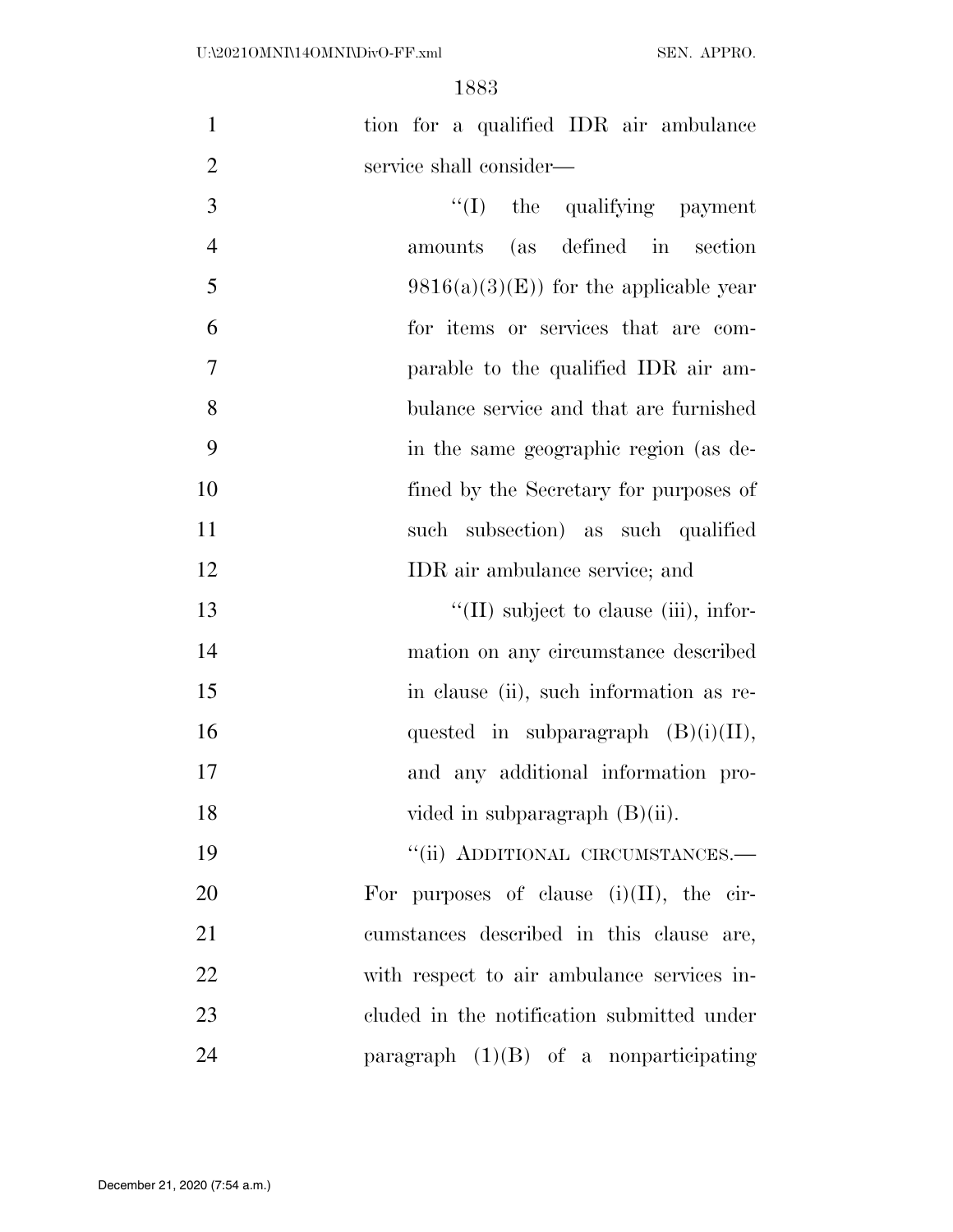| $\mathbf{1}$   | provider, or group health plan the fol-   |
|----------------|-------------------------------------------|
| $\overline{2}$ | lowing:                                   |
| 3              | $\lq\lq$ (I) The quality and outcomes     |
| $\overline{4}$ | measurements of the provider that         |
| 5              | furnished such services.                  |
| 6              | "(II) The acuity of the individual        |
| $\tau$         | receiving such services or the com-       |
| 8              | plexity of furnishing such services to    |
| 9              | such individual.                          |
| 10             | "(III) The training, experience,          |
| 11             | and quality of the medical personnel      |
| 12             | that furnished such services.             |
| 13             | $\lq\lq$ (IV) Ambulance vehicle type, in- |
| 14             | cluding the clinical capability level of  |
| 15             | such vehicle.                             |
| 16             | $\lq\lq(V)$ Population density of the     |
| 17             | pick up location (such as urban, sub-     |
| 18             | urban, rural, or frontier).               |
| 19             | "(VI) Demonstrations of good              |
| 20             | faith efforts (or lack of good faith ef-  |
| 21             | forts) made by the nonparticipating       |
| 22             | provider or nonparticipating facility or  |
| 23             | the plan to enter into network agree-     |
| 24             | ments and, if applicable, contracted      |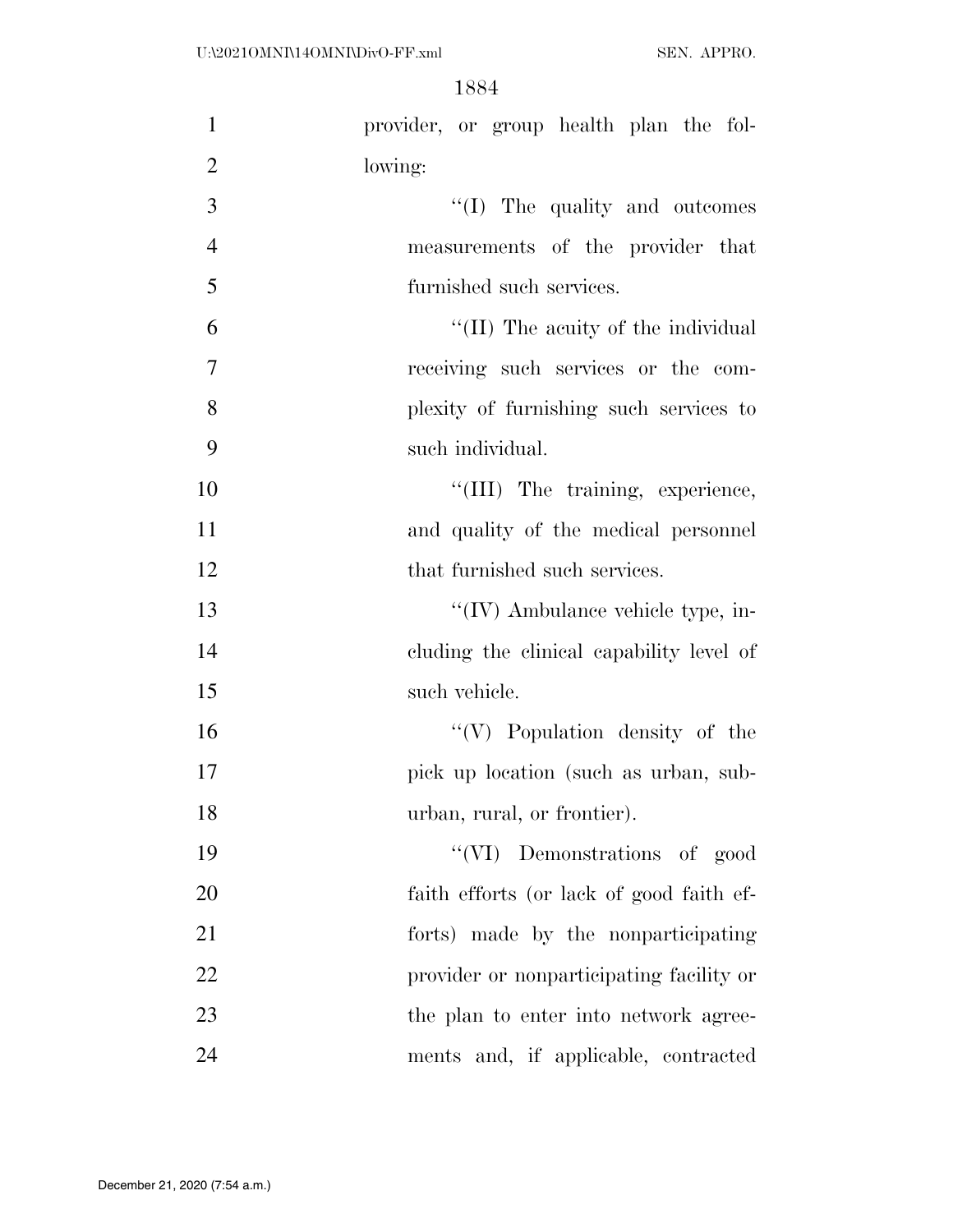| $\mathbf{1}$   | rates between the provider and the           |
|----------------|----------------------------------------------|
| $\overline{2}$ | plan during the previous 4 plan years.       |
| 3              | ``(iii)<br>PROHIBITION ON CONSIDER-          |
| $\overline{4}$ | ATION OF CERTAIN FACTORS. In deter-          |
| 5              | mining which offer is the payment amount     |
| 6              | to be applied with respect to qualified IDR  |
| $\overline{7}$ | air ambulance services furnished by a pro-   |
| 8              | vider, the certified IDR entity with respect |
| 9              | to such determination shall not consider     |
| 10             | usual and customary charges, the amount      |
| 11             | that would have been billed by such pro-     |
| 12             | vider with respect to such services had the  |
| 13             | provisions of section 2799B-5 of the Pub-    |
| 14             | lic Health Service Act not applied, or the   |
| 15             | payment or reimbursement rate for such       |
| 16             | services furnished by such provider payable  |
| 17             | by a public payor, including under the       |
| 18             | Medicare program under title XVIII of the    |
| 19             | Social Security Act, under the Medicaid      |
| 20             | program under title XIX of such Act,         |
| 21             | under the Children's Health Insurance        |
| 22             | Program under title XXI of such Act,         |
| 23             | under the TRICARE program under chap-        |
| 24             | ter 55 of title 10, United States Code, or   |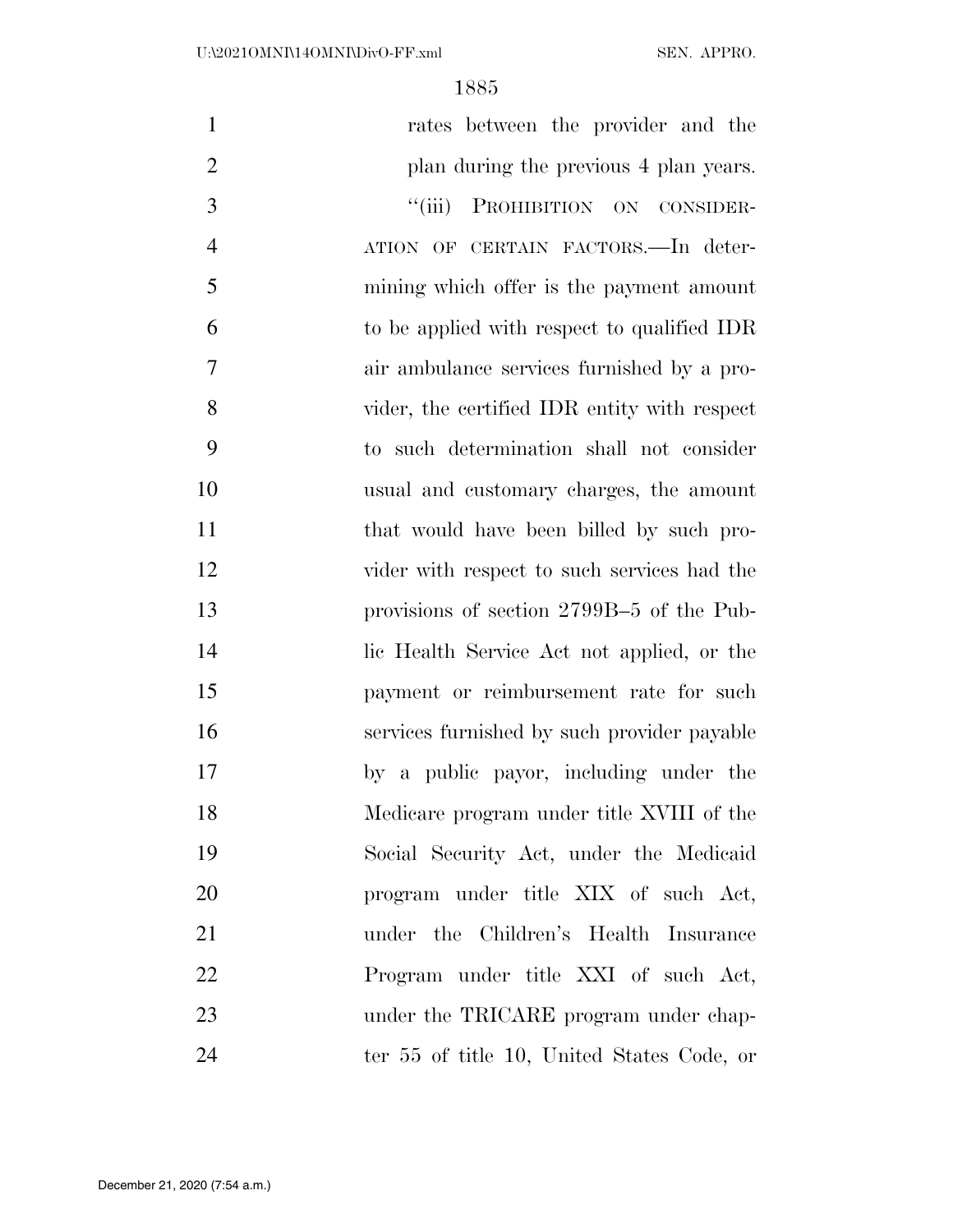under chapter 17 of title 38, United States Code.

3 "(D) EFFECTS OF DETERMINATION.—The 4 provisions of section  $9816(c)(5)(E)$  shall apply with respect to a determination of a certified IDR entity under subparagraph (A), the notifi- cation submitted with respect to such deter- mination, the services with respect to such noti- fication, and the parties to such notification in the same manner as such provisions apply with respect to a determination of a certified IDR 12 entity under section  $9816(c)(5)(E)$ , the notifica- tion submitted with respect to such determina-14 tion, the items and services with respect to such notification, and the parties to such notifica-tion.

17 "(E) COSTS OF INDEPENDENT DISPUTE RESOLUTION PROCESS.—The provisions of sec-19 tion  $9816(c)(5)(F)$  shall apply to a notification made under this subsection, the parties to such notification, and a determination under sub- paragraph (A) in the same manner and to the same extent such provisions apply to a notifica-tion under section 9816(c), the parties to such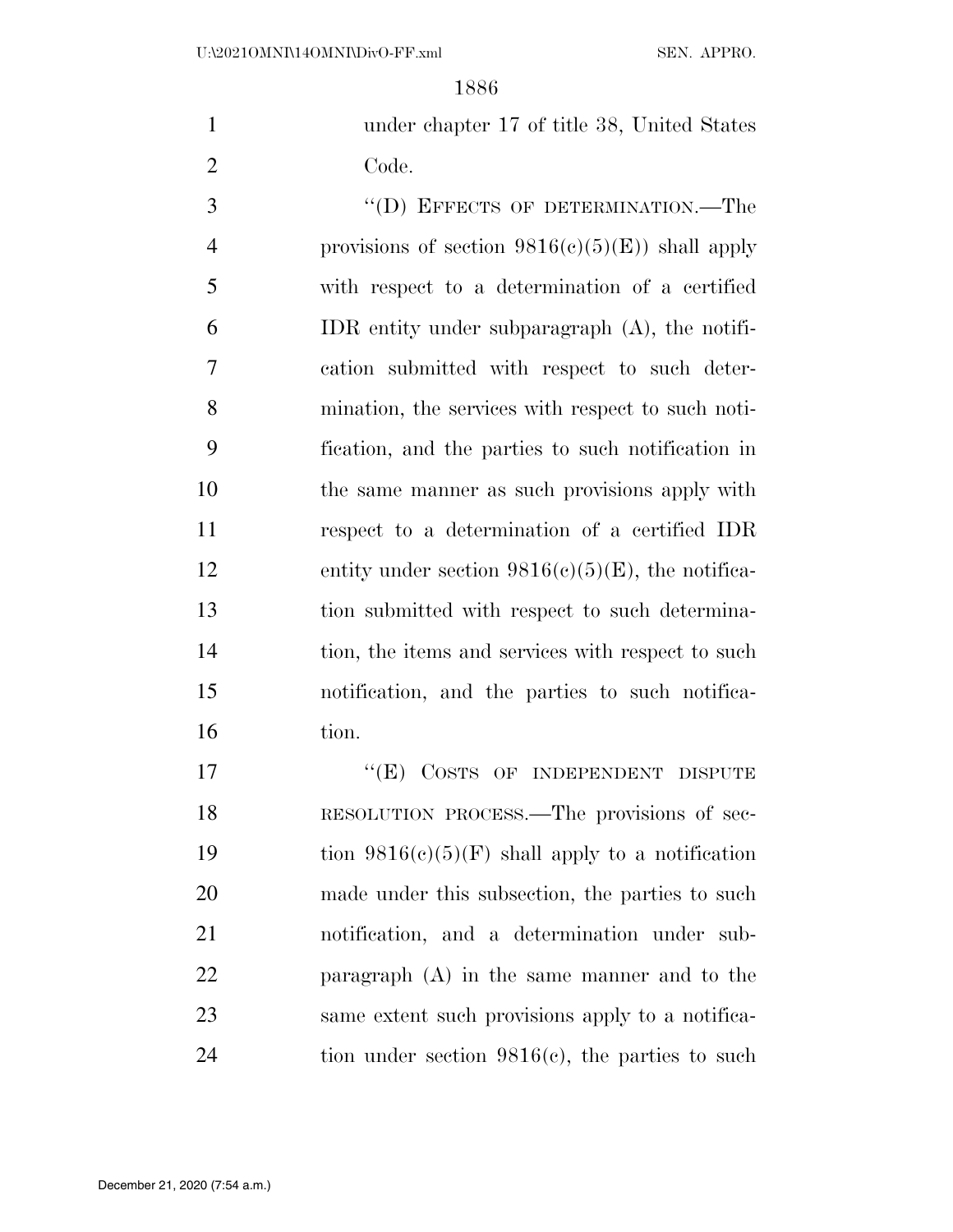1 notification and a determination made under 2 section  $9816(c)(5)(A)$ .

3 "(6) TIMING OF PAYMENT.—The total plan payment required pursuant to subsection (a)(3), with respect to qualified IDR air ambulance services for which a determination is made under paragraph (5)(A) or with respect to air ambulance services for which a payment amount is determined under open negotiations under paragraph (1), shall be made di- rectly to the nonparticipating provider not later than 30 days after the date on which such determination is made.

13 "(7) PUBLICATION OF INFORMATION RELATING 14 TO THE IDR PROCESS.—

15 "(A) In GENERAL.—For each calendar quarter in 2022 and each calendar quarter in a subsequent year, the Secretary shall publish on the public website of the Department of the Treasury—

20  $\frac{1}{1}$  the number of notifications sub-21 mitted under the IDR process during such 22 calendar quarter;

23  $\frac{1}{1}$  the number of such notifications 24 with respect to which a final determination 25 was made under paragraph  $(5)(A)$ ;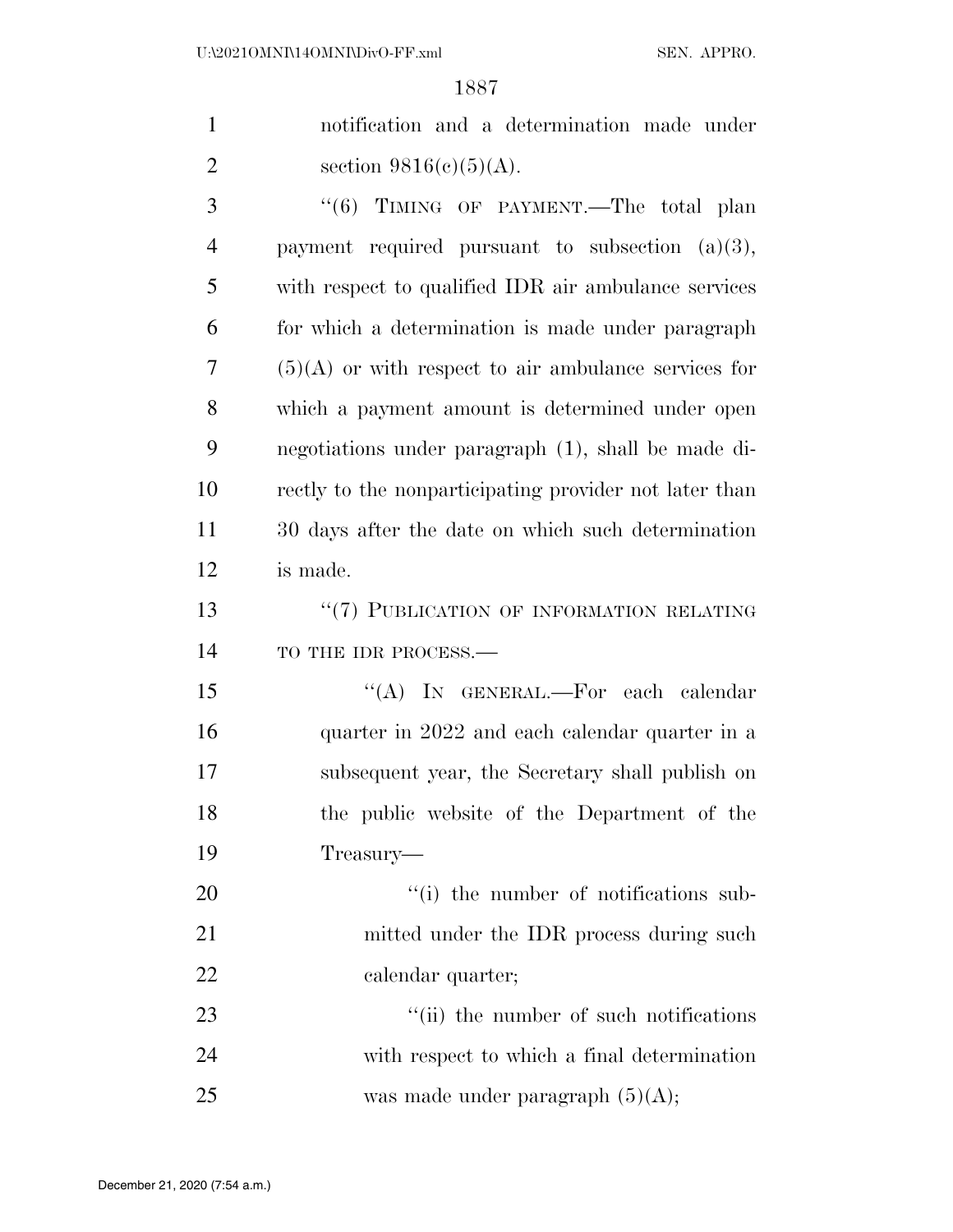| $\mathbf{1}$   | "(iii) the information described in                  |
|----------------|------------------------------------------------------|
| $\overline{2}$ | subparagraph (B) with respect to each no-            |
| 3              | tification with respect to which such a de-          |
| $\overline{4}$ | termination was so made.                             |
| 5              | $f'(iv)$ the number of times the pay-                |
| 6              | ment amount determined (or agreed to)                |
| $\overline{7}$ | under this subsection exceeds the quali-             |
| 8              | fying payment amount;                                |
| 9              | $f'(v)$ the amount of expenditures made              |
| 10             | by the Secretary during such calendar                |
| 11             | quarter to carry out the IDR process;                |
| 12             | "(vi) the total amount of fees paid                  |
| 13             | under paragraph (8) during such calendar             |
| 14             | quarter; and                                         |
| 15             | "(vii) the total amount of compensa-                 |
| 16             | tion paid to certified IDR entities under            |
| 17             | paragraph $(5)(E)$ during such calendar              |
| 18             | quarter.                                             |
| 19             | "(B) INFORMATION WITH RESPECT TO RE-                 |
| 20             | $\alpha$ UESTS.—For purposes of subparagraph $(A)$ , |
| 21             | the information described in this subparagraph       |
| 22             | is, with respect to a notification under the IDR     |
| 23             | process of a nonparticipating provider, or group     |
| 24             | health plan—                                         |
|                |                                                      |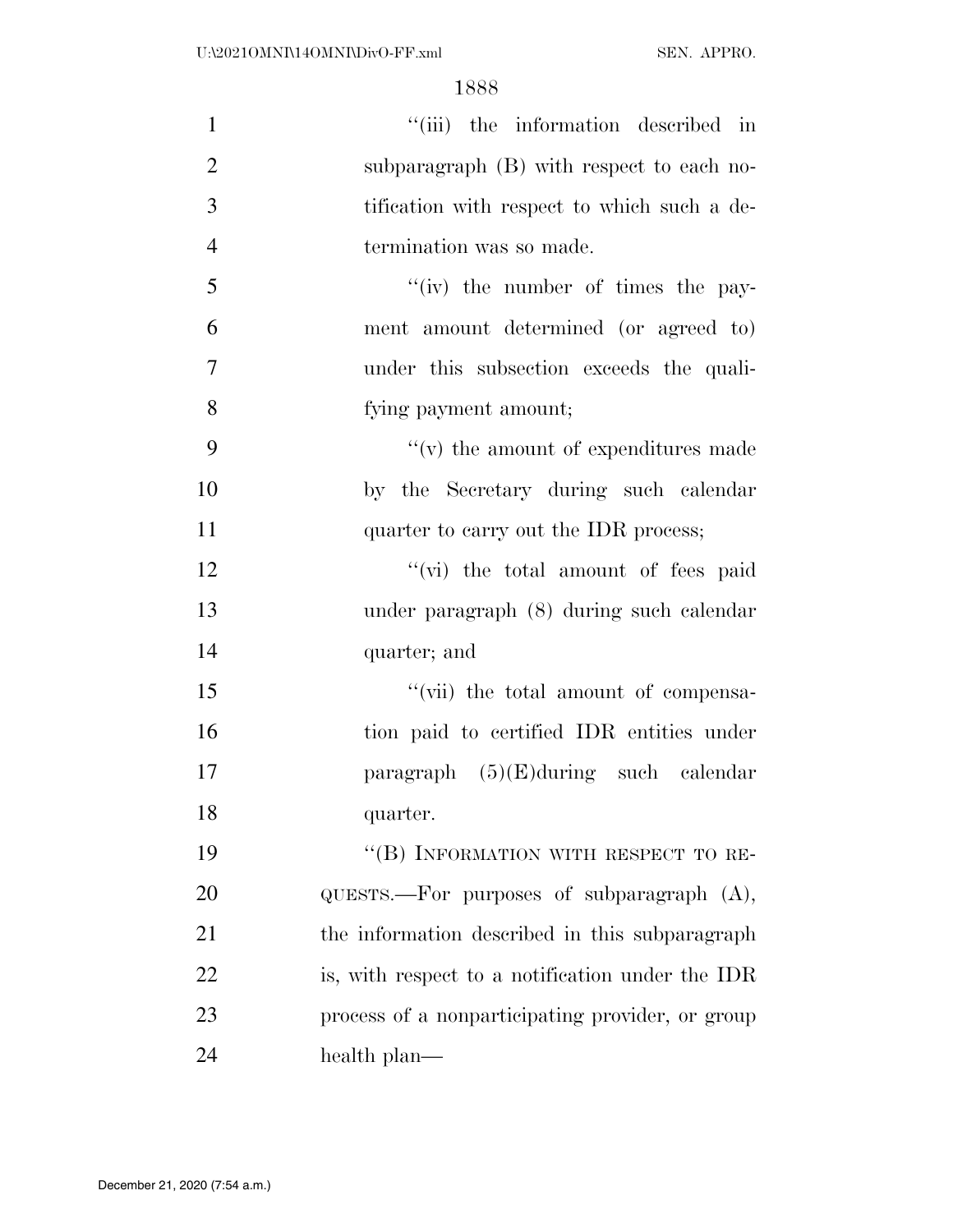| $\mathbf{1}$   | "(i) a description of each air ambu-           |
|----------------|------------------------------------------------|
| $\overline{2}$ | lance service included in such notification;   |
| 3              | "(ii) the geography in which the serv-         |
| $\overline{4}$ | ices included in such notification were pro-   |
| 5              | vided;                                         |
| 6              | "(iii) the amount of the offer sub-            |
| 7              | mitted under paragraph $(2)$ by the group      |
| 8              | health plan and by the nonparticipating        |
| 9              | provider expressed as a percentage of the      |
| 10             | qualifying payment amount;                     |
| 11             | "(iv) whether the offer selected by the        |
| 12             | certified IDR entity under paragraph (5)       |
| 13             | to be the payment applied was the offer        |
| 14             | submitted by such plan or issuer (as appli-    |
| 15             | cable) or by such provider and the amount      |
| 16             | of such offer so selected expressed as a       |
| 17             | percentage of the qualifying payment           |
| 18             | amount;                                        |
| 19             | $f'(v)$ ambulance vehicle type, including      |
| 20             | the clinical capability level of such vehicle; |
| 21             | "(vi) the identity of the group health         |
| 22             | plan or health insurance issuer or air am-     |
| 23             | bulance provider with respect to such noti-    |
| 24             | fication;                                      |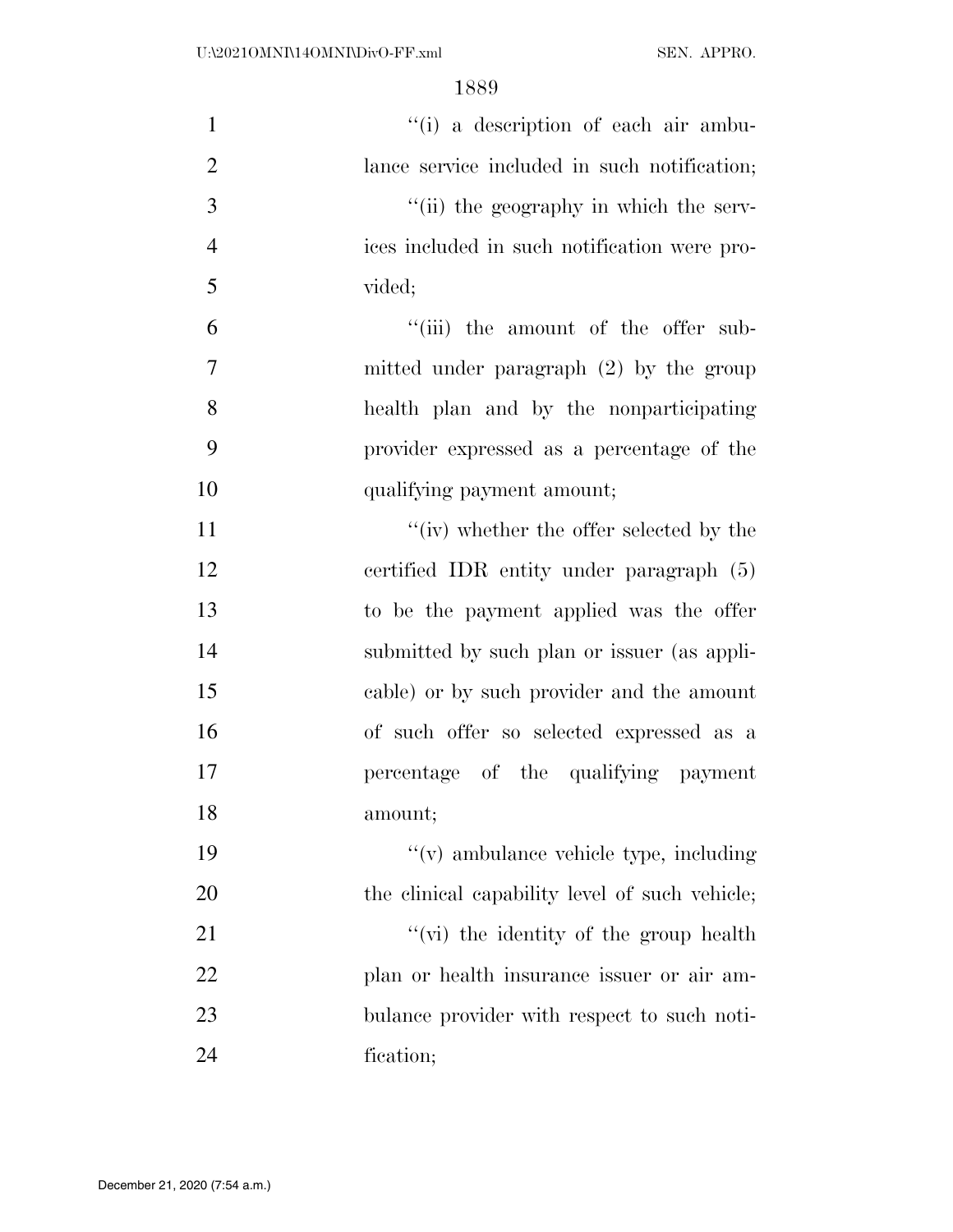| $\mathbf{1}$   | "(vii) the length of time in making               |
|----------------|---------------------------------------------------|
|                |                                                   |
| $\overline{2}$ | each determination;                               |
| 3              | "(viii) the compensation paid to the              |
| $\overline{4}$ | certified IDR entity with respect to the          |
| 5              | settlement or determination; and                  |
| 6              | "(ix) any other information specified             |
| 7              | by the Secretary.                                 |
| 8              | "(C) IDR ENTITY REQUIREMENTS.—For                 |
| 9              | 2022 and each subsequent year, an IDR entity,     |
| 10             | as a condition of certification as an IDR entity, |
| 11             | shall submit to the Secretary such information    |
| 12             | as the Secretary determines necessary for the     |
| 13             | Secretary to carry out the provisions of this     |
| 14             | paragraph.                                        |
| 15             | "(D) CLARIFICATION.—The Secretary                 |
| 16             | shall ensure the public reporting under this      |
| 17             | paragraph does not contain information that       |
| 18             | would disclose privileged or confidential infor-  |
| 19             | mation of a group health plan or health insur-    |
| 20             | ance issuer offering group or individual health   |
| 21             | insurance coverage or of a provider or facility.  |
| 22             | $(8)$ ADMINISTRATIVE FEE.—                        |
| 23             | "(A) IN GENERAL.—Each party to a deter-           |
| 24             | mination under paragraph $(5)$ to which an enti-  |
| 25             | ty is selected under paragraph (4) in a year      |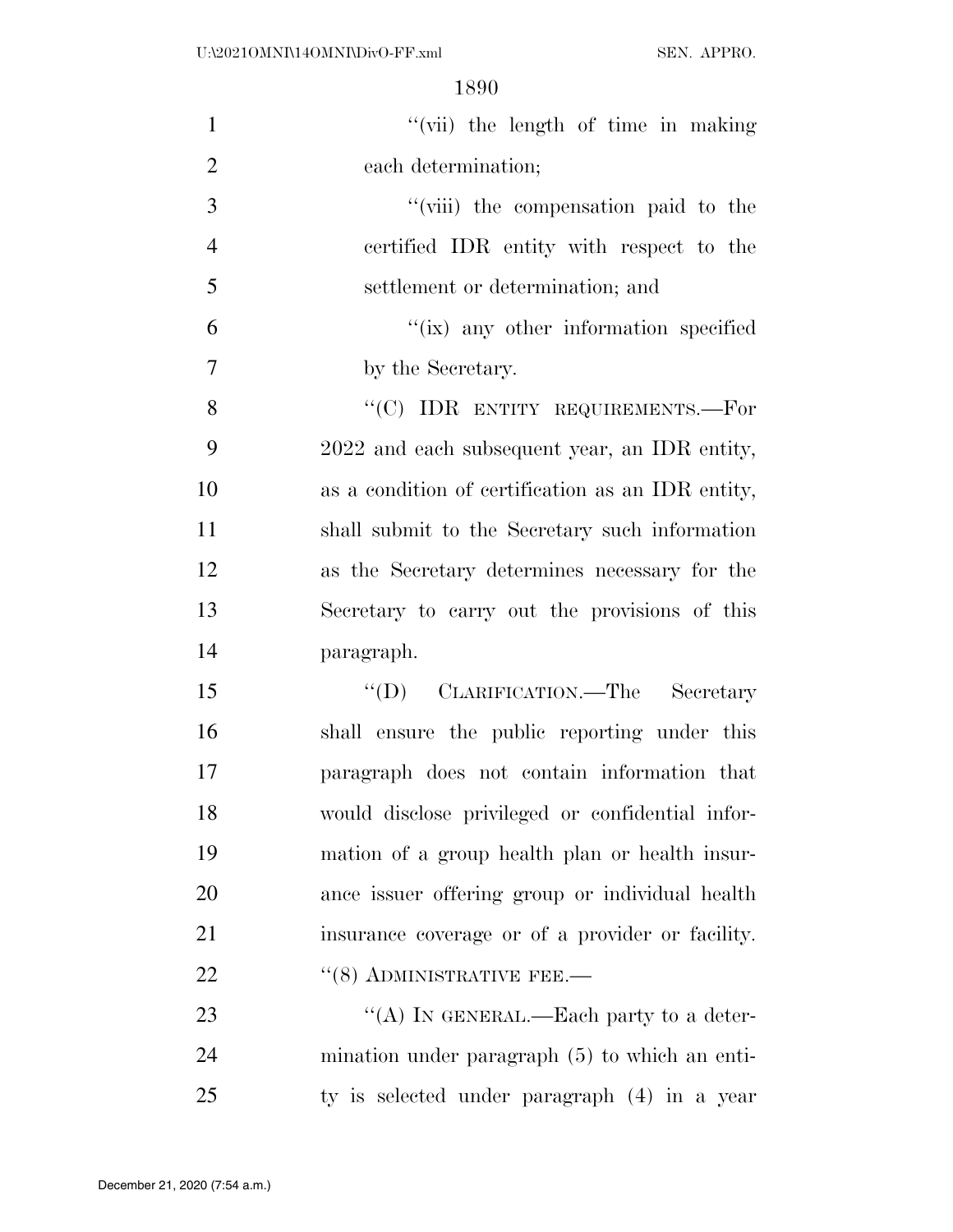shall pay to the Secretary, at such time and in such manner as specified by the Secretary, a fee for participating in the IDR process with re- spect to such determination in an amount de-scribed in subparagraph (B) for such year.

6 "(B) AMOUNT OF FEE.—The amount de- scribed in this subparagraph for a year is an amount established by the Secretary in a man- ner such that the total amount of fees paid under this paragraph for such year is estimated to be equal to the amount of expenditures esti- mated to be made by the Secretary for such year in carrying out the IDR process.

 ''(9) WAIVER AUTHORITY.—The Secretary may modify any deadline or other timing requirement specified under this subsection (other than the es- tablishment date for the IDR process under para-18 graph  $(2)(A)$  and other than under paragraph  $(6)$ ) in cases of extenuating circumstances, as specified by the Secretary, or to ensure that all claims that occur during a 90-day period applied through para-22 graph  $(5)(D)$ , but with respect to which a notifica- tion is not permitted by reason of such paragraph to be submitted under paragraph (1)(B) during such period, are eligible for the IDR process.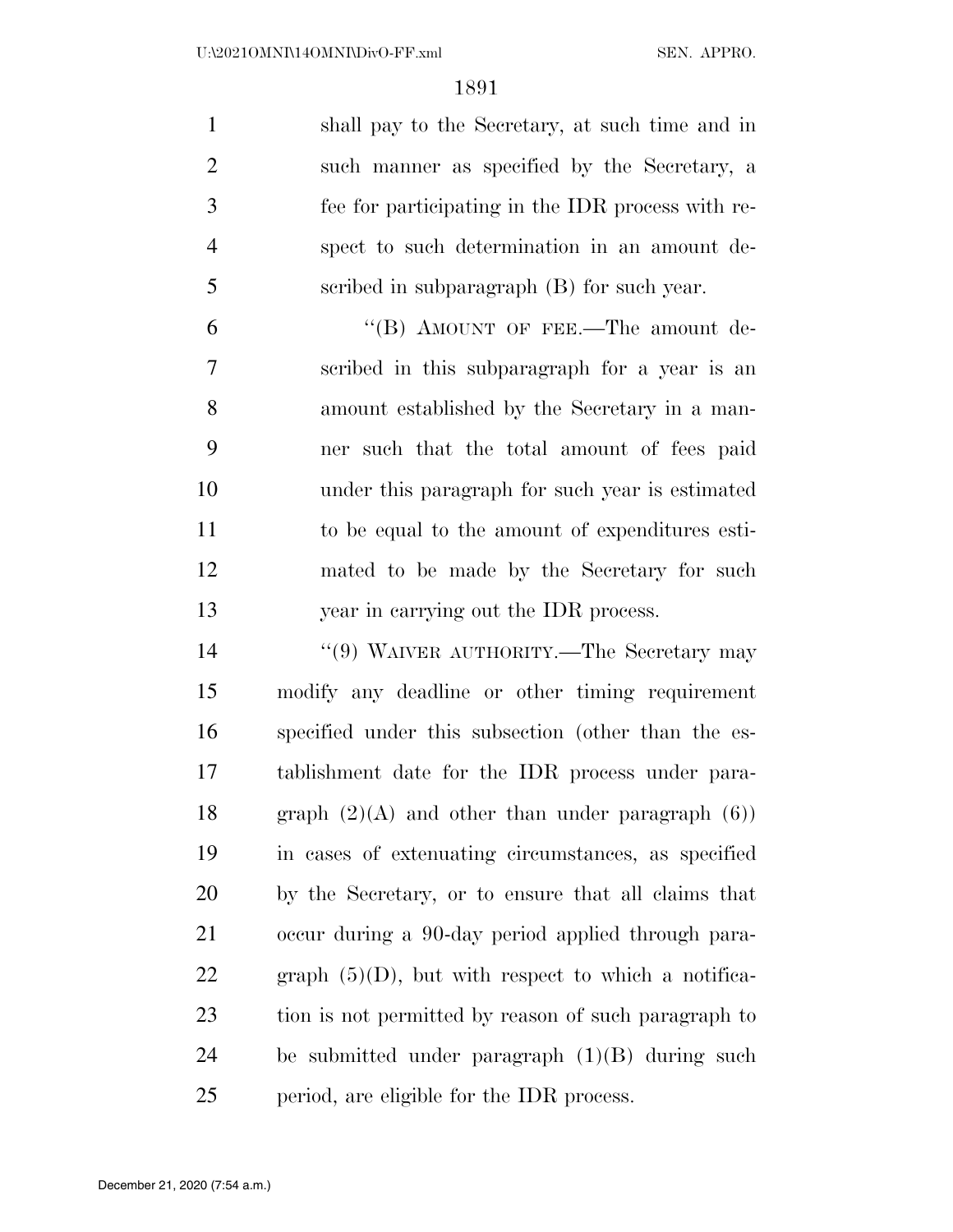| $\mathbf{1}$   | "(c) DEFINITIONS.—For purposes of this section:         |
|----------------|---------------------------------------------------------|
| $\overline{2}$ | " $(1)$ AIR AMBULANCE SERVICES.—The term                |
| 3              | 'air ambulance service' means medical transport by      |
| 4              | helicopter or airplane for patients.                    |
| 5              | "(2) $Q$ UALIFYING PAYMENT AMOUNT.—The                  |
| 6              | term 'qualifying payment amount' has the meaning        |
| 7              | given such term in section $9816(a)(3)$ .               |
| 8              | "(3) NONPARTICIPTING PROVIDER.—The term                 |
| 9              | 'nonparticipating provider' has the meaning given       |
| 10             | such term in section $9816(a)(3)$ .".                   |
| 11             | (B) CLERICAL AMENDMENT.—The table of                    |
| 12             | sections for subchapter B of chapter 100 of the         |
| 13             | Internal Revenue Code of 1986, as amended by            |
| 14             | section $102(c)(3)$ , is further amended by insert-     |
| 15             | ing after the item relating to section 9816 the         |
| 16             | following new item:                                     |
|                | "Sec. 9817. Ending surprise air ambulance bills.".      |
| 17             | (4) EFFECTIVE DATE.—The amendments made                 |
| 18             | by this subsection shall apply with respect to plan     |
| 19             | years beginning on or after January 1, 2022.            |
| 20             | (b) AIR AMBULANCE PROVIDER BALANCE BILL-                |
| 21             | ING.—Part E of title XXVII of the Public Health Service |
| 22             | Act, as added and amended by section 104, is further    |
| 23             | amended by adding at the end the following new section: |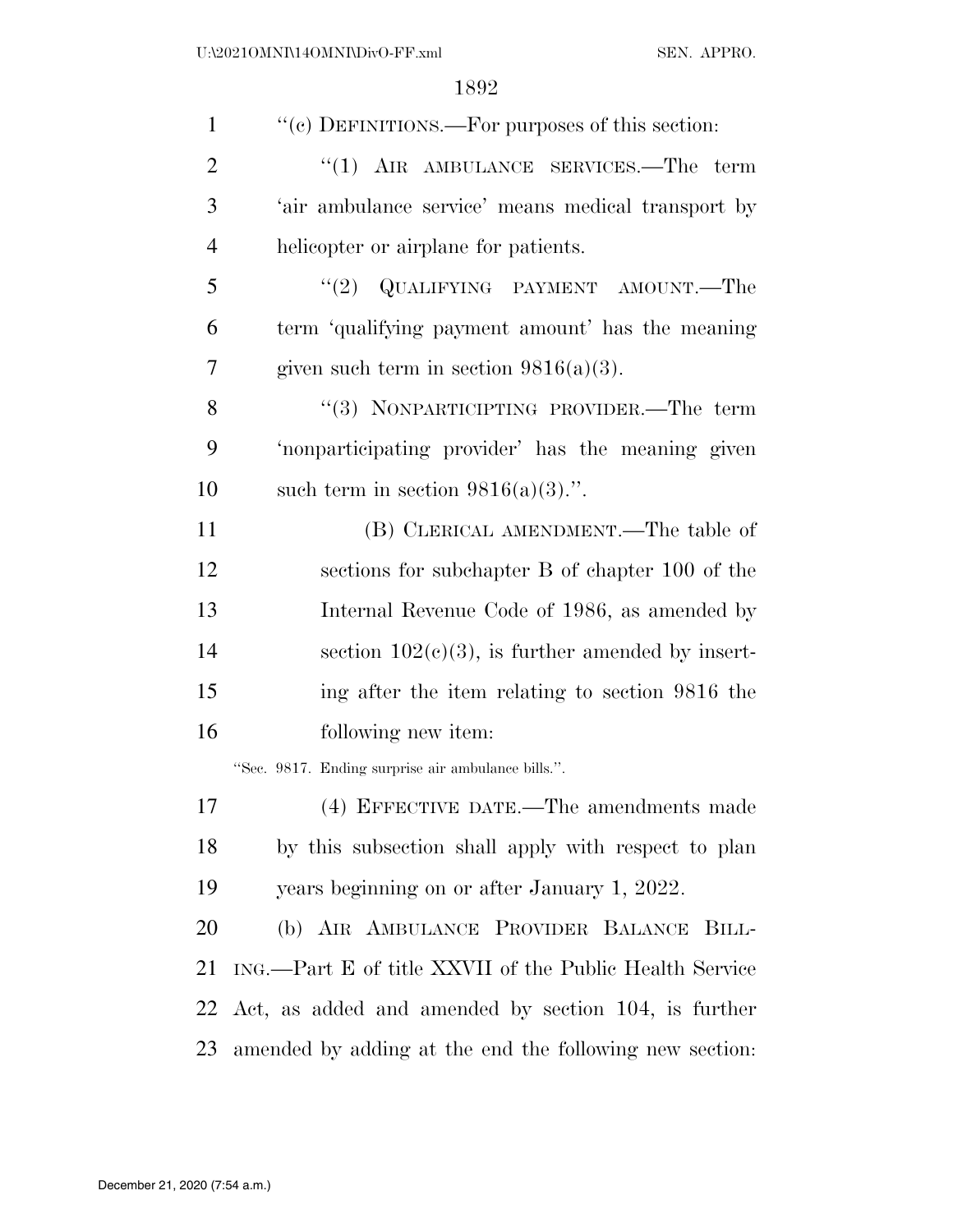## **''SEC. 2799B–5. AIR AMBULANCE SERVICES.**

 ''In the case of a participant, beneficiary, or enrollee with benefits under a group health plan or group or indi- vidual health insurance coverage offered by a health insur- ance issuer and who is furnished in a plan year beginning on or after January 1, 2022, air ambulance services (for which benefits are available under such plan or coverage) from a nonparticipating provider (as defined in section 9 2799A–1(a)(3)(G)) with respect to such plan or coverage, such provider shall not bill, and shall not hold liable, such participant, beneficiary, or enrollee for a payment amount for such service furnished by such provider that is more than the cost-sharing amount for such service (as deter- mined in accordance with paragraphs (1) and (2) of sec- tion 2799A–2(a), section 717(a) of the Employee Retire- ment Income Security Act of 1974, or section 9817(a) of the Internal Revenue Code of 1986, as applicable).''.

# **SEC. 106. REPORTING REQUIREMENTS REGARDING AIR AM-**

# **BULANCE SERVICES.**

 (a) REPORTING REQUIREMENTS FOR PROVIDERS OF AIR AMBULANCE SERVICES.—

22 (1) IN GENERAL.—A provider of air ambulance services shall submit to the Secretary of Health and Human Services and the Secretary of Transpor-tation—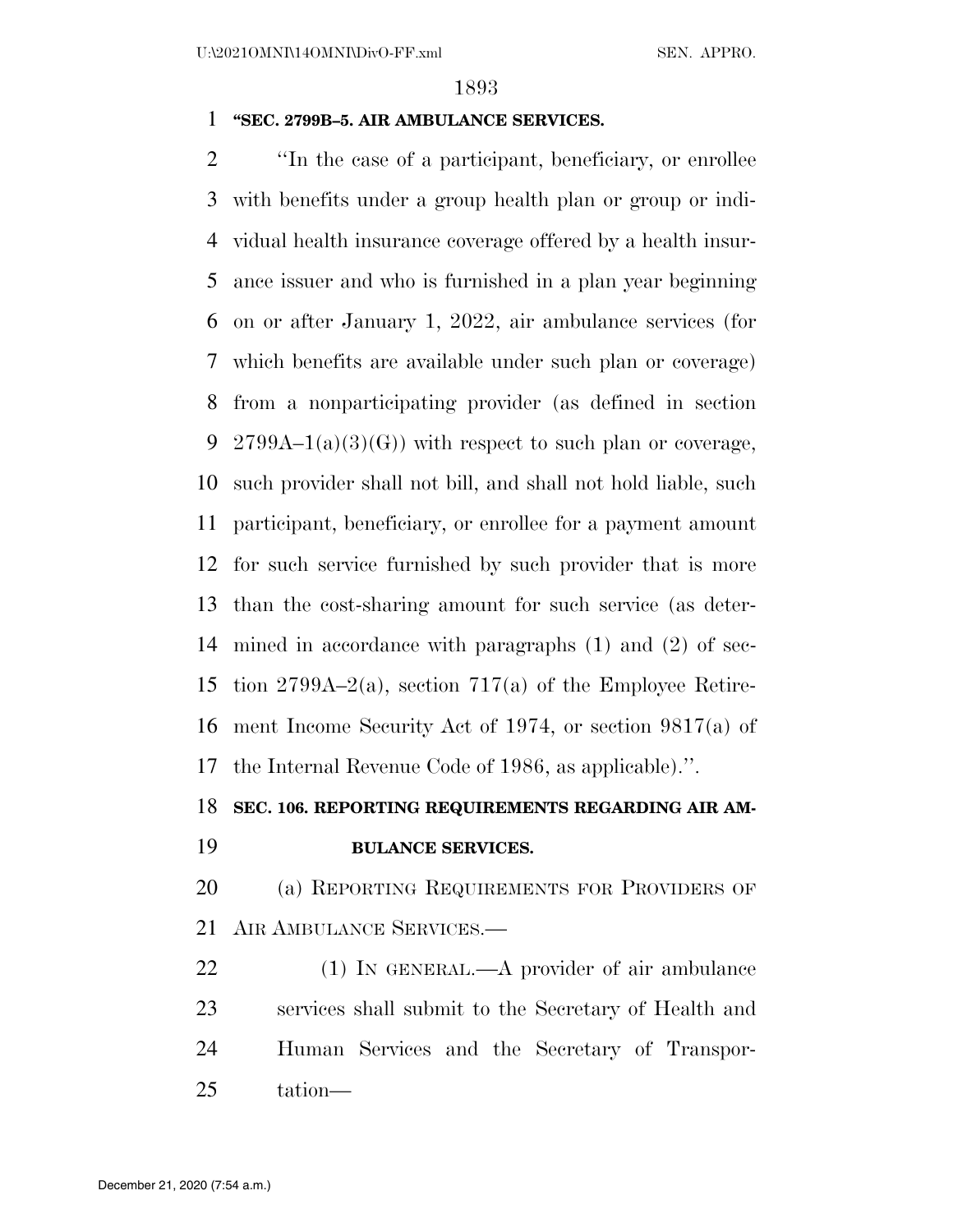| $\mathbf{1}$   | $(A)$ not later than the date that is 90 days         |
|----------------|-------------------------------------------------------|
| $\overline{2}$ | after the last day of the first calendar year be-     |
| 3              | ginning on or after the date on which a final         |
| $\overline{4}$ | rule is promulgated pursuant to the rule making       |
| 5              | described in subsection (d), the information de-      |
| 6              | scribed in paragraph $(2)$ with respect to such       |
| 7              | plan year; and                                        |
| 8              | (B) not later than the date that is 90 days           |
| 9              | after the last day of the plan year immediately       |
| 10             | succeeding the plan year described in subpara-        |
| 11             | $graph$ $(A)$ , such information with respect to      |
| 12             | such immediately succeeding plan year.                |
| 13             | (2) INFORMATION DESCRIBED. For purposes               |
| 14             | of paragraph (1), information described in this para- |
| 15             | graph, with respect to a provider of air ambulance    |
| 16             | services, is each of the following:                   |
| 17             | (A) Cost data, as determined appropriate              |
| 18             | by the Secretary of Health and Human Serv-            |
| 19             | ices, in consultation with the Secretary of           |
| 20             | Transportation, for air ambulance services fur-       |
| 21             | nished by such provider, separated to the max-        |
| 22             | imum extent possible by air transportation costs      |
| 23             | associated with furnishing such air ambulance         |
| 24             | services and costs of medical services and sup-       |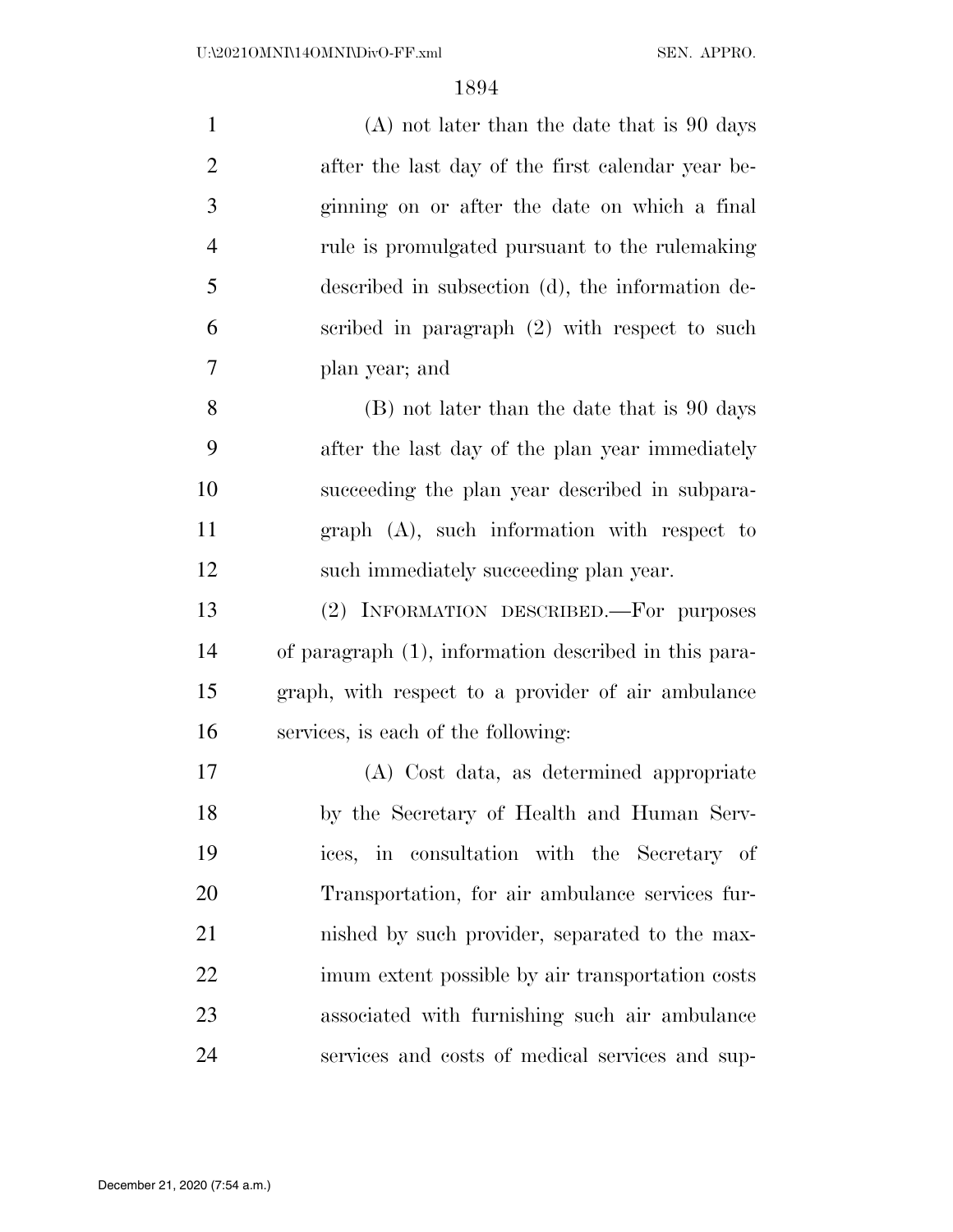| $\mathbf{1}$   | plies associated with furnishing such air ambu- |
|----------------|-------------------------------------------------|
| $\overline{c}$ | lance services.                                 |
| 3              | (B) The number and location of all air am-      |
| $\overline{4}$ | bulance bases operated by such provider.        |
| 5              | (C) The number and type of aircraft oper-       |
| 6              | ated by such provider.                          |
| 7              | (D) The number of air ambulance trans-          |
| 8              | ports, disaggregated by payor mix, including—   |
| 9              | $(i)(I)$ group health plans;                    |
| 10             | (II) health insurance issuers; and              |
| 11             | (III) State and Federal Government              |
| 12             | payors; and                                     |
| 13             | (ii) uninsured individuals.                     |
| 14             | (E) The number of claims of such provider       |
| 15             | that have been denied payment by a group        |
| 16             | health plan or health insurance issuer and the  |
| 17             | reasons for any such denials.                   |
| 18             | (F) The number of emergency and non-            |
| 19             | emergency air ambulance<br>transports,          |
| 20             | disaggregated by air ambulance base and type    |
| 21             | of aircraft.                                    |
| 22             | (G) Such other information regarding air        |
| 23             | ambulance services as the Secretary of Health   |
| 24             | and Human Services may specify.                 |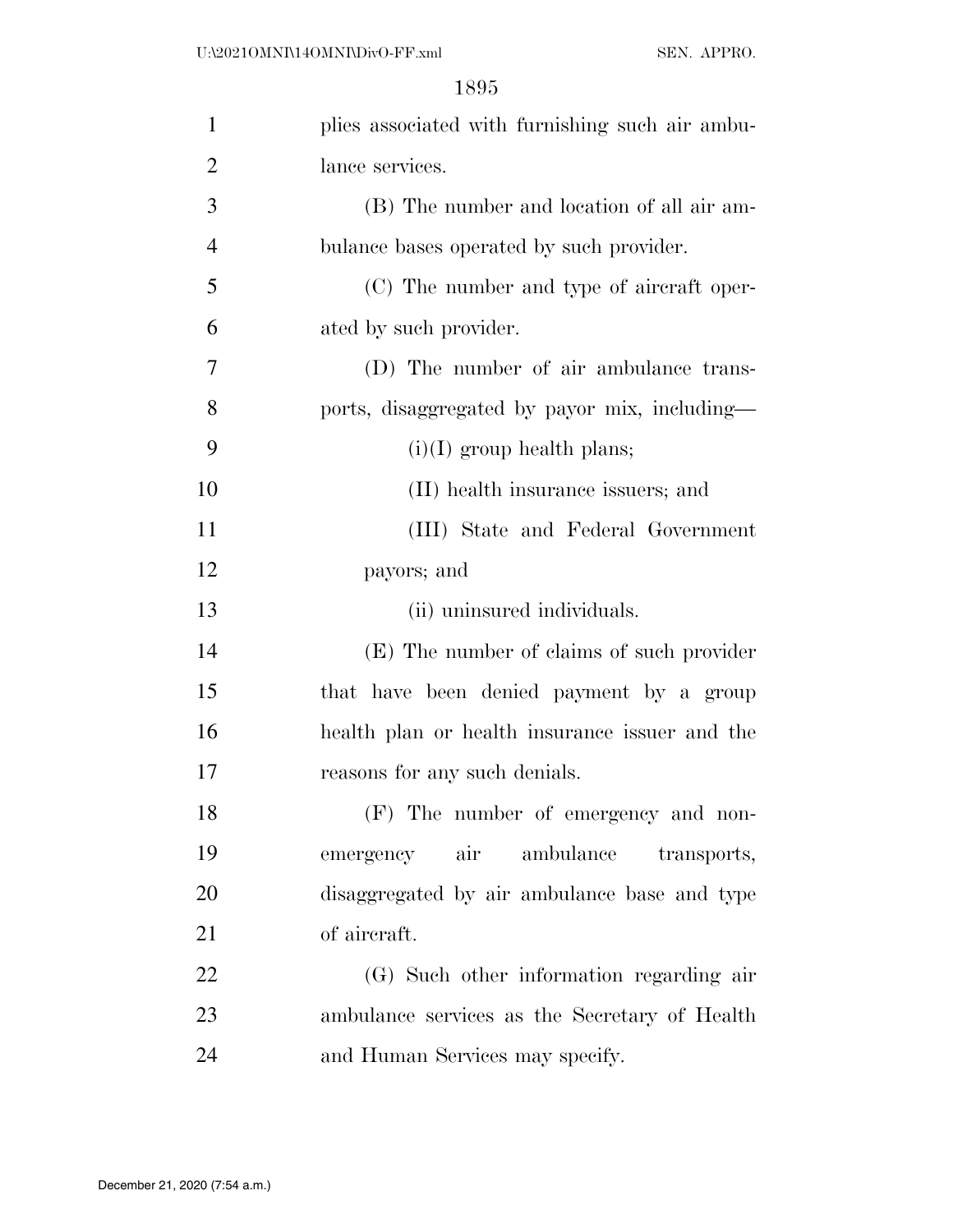(b) REPORTING REQUIREMENTS FOR GROUP HEALTH PLANS AND HEALTH INSURANCE ISSUERS.—

 (1) PHSA.—Part D of title XXVII of the Pub- lic Health Service Act, as added by section  $5 \t 102(a)(1)$ , is amended by adding after section 6 2799A–7, as added by section  $102(a)(2)(A)$  of this Act, the following new section:

# **''SEC. 2799A–8. AIR AMBULANCE REPORT REQUIREMENTS.**

 ''(a) IN GENERAL.—Each group health plan and health insurance issuer offering group or individual health insurance coverage shall submit to the Secretary, jointly with the Secretary of Labor and the Secretary of the Treasury—

 $\frac{1}{2}$  (1) not later than the date that is 90 days after the last day of the first calendar year begin- ning on or after the date on which a final rule is promulgated pursuant to the rulemaking described in section 106(d) of the No Surprises Act, the infor- mation described in subsection (b) with respect to such plan year; and

 $(2)$  not later than the date that is 90 days after the last day of the calendar year immediately succeeding the plan year described in paragraph (1), such information with respect to such immediately succeeding plan year.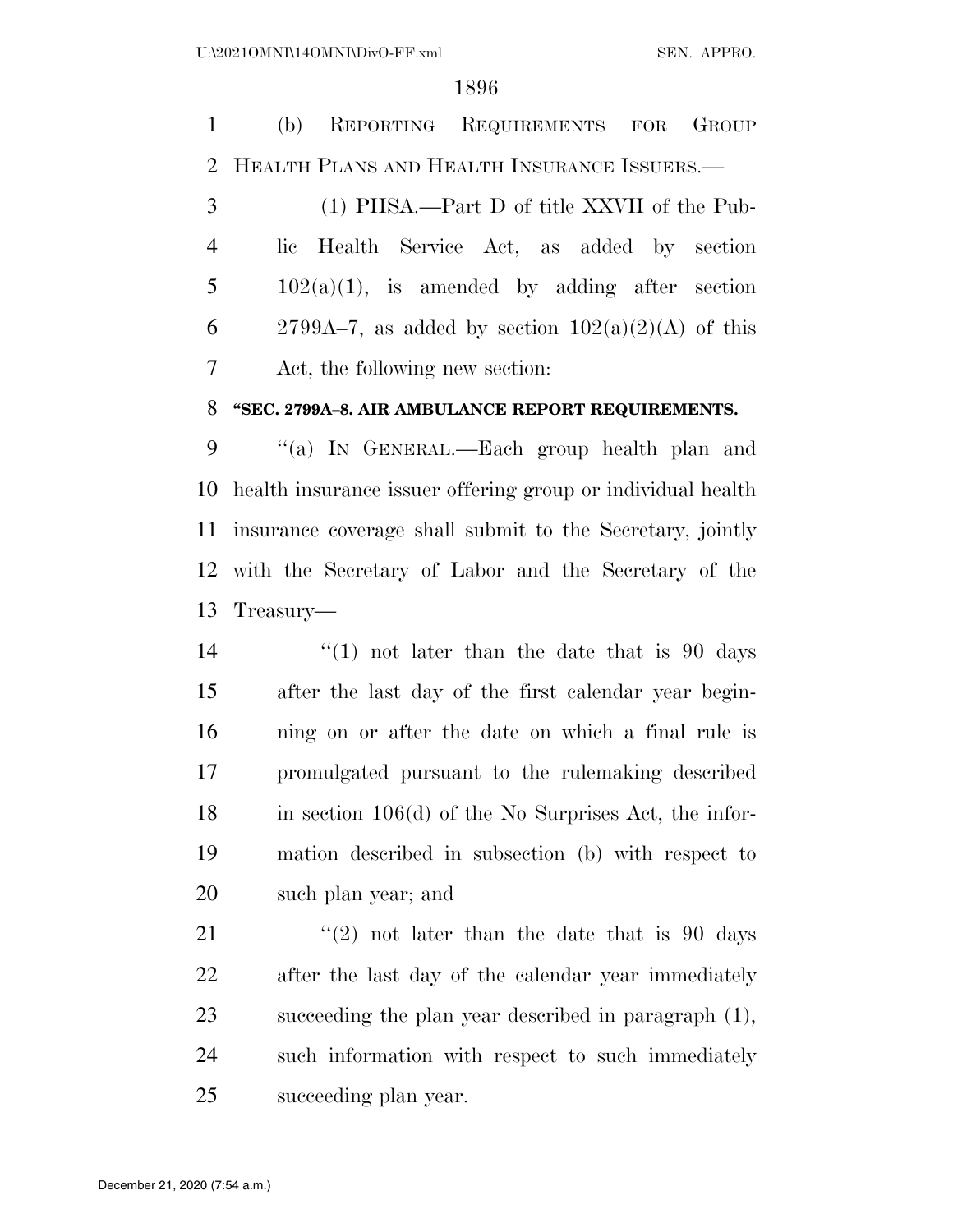| $\mathbf{1}$   | "(b) INFORMATION DESCRIBED.—For purposes of               |
|----------------|-----------------------------------------------------------|
| $\overline{2}$ | subsection (a), information described in this subsection, |
| 3              | with respect to a group health plan or a health insurance |
| 4              | issuer offering group or individual health insurance cov- |
| 5              | erage, is each of the following:                          |
| 6              | $\lq(1)$ Claims data for air ambulance services           |
| 7              | furnished by providers of such services,                  |
| 8              | disaggregated by each of the following factors:           |
| 9              | $\cdot$ (A) Whether such services were furnished          |
| 10             | on an emergent or nonemergent basis.                      |
| 11             | $\lq\lq$ (B) Whether the provider of such services        |
| 12             | is part of a hospital-owned or sponsored pro-             |
| 13             | gram, municipality-sponsored program, hospital            |
| 14             | independent partnership (hybrid) program,                 |
| 15             | independent program, or tribally operated pro-            |
| 16             | gram in Alaska.                                           |
| 17             | $\lq\lq$ . Whether the transport in which the             |
| 18             | services were furnished originated in a rural or          |
| 19             | urban area.                                               |
| 20             | "(D) The type of aircraft (such as rotor                  |
| 21             | transport or fixed wing transport) used to fur-           |
| 22             | nish such services.                                       |
| 23             | $\lq\lq$ (E) Whether the provider of such services        |
| 24             | has a contract with the plan or issuer, as appli-         |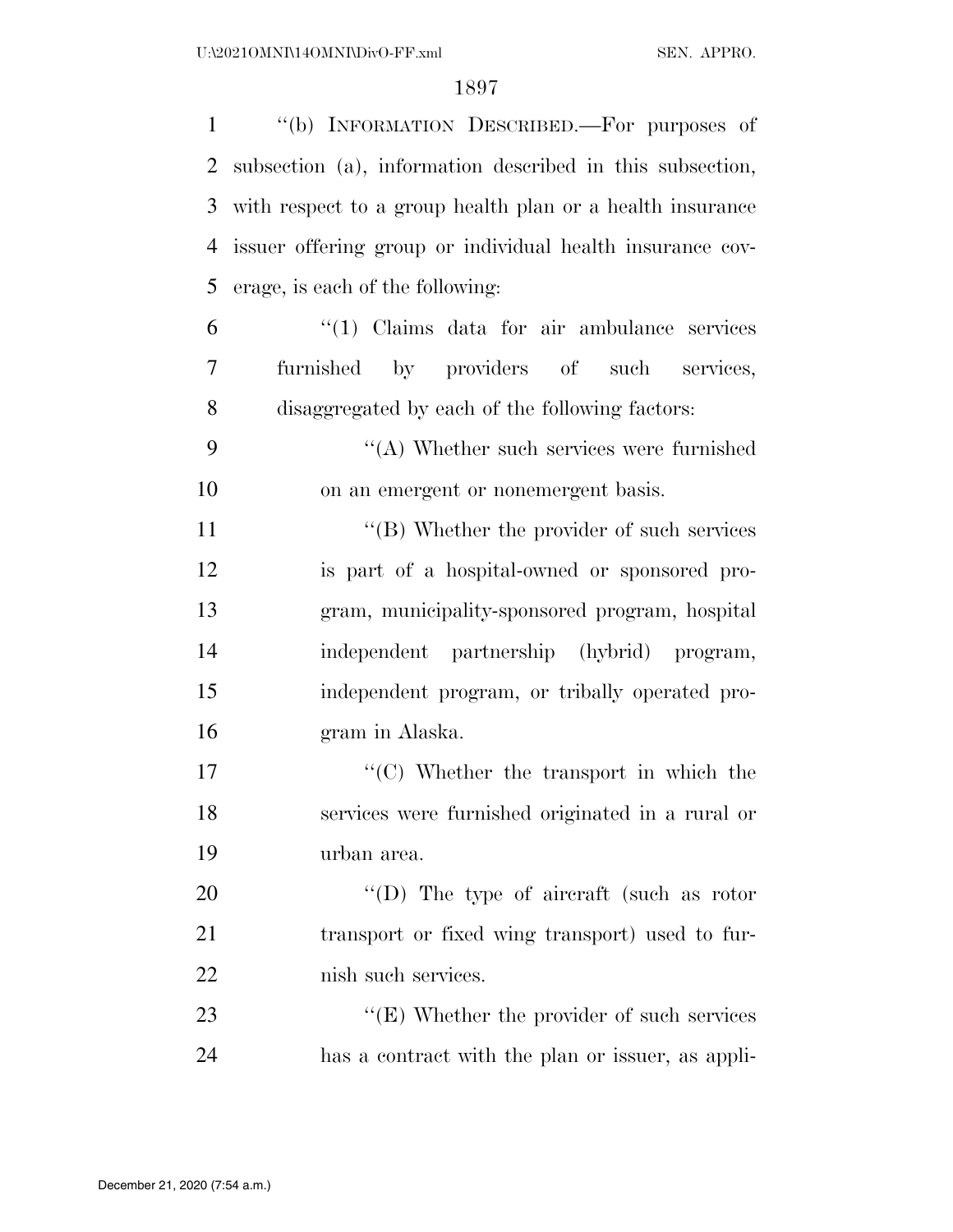| $\mathbf{1}$   | cable, to furnish such services under the plan or        |
|----------------|----------------------------------------------------------|
| $\overline{2}$ | coverage, respectively.                                  |
| 3              | $\lq(2)$ Such other information regarding pro-           |
| $\overline{4}$ | viders of air ambulance services as the Secretary        |
| 5              | may specify.".                                           |
| 6              | $(2)$ ERISA.—                                            |
| 7              | (A) IN GENERAL.—Subpart B of part 7 of                   |
| 8              | title I of the Employee Retirement Income Se-            |
| 9              | curity Act of $1974$ (29 U.S.C. 1185 et seq.) is         |
| 10             | amended by adding after section 722, as added            |
| 11             | by section $102(b)(2)(A)$ of this Act, the fol-          |
| 12             | lowing new section:                                      |
| 13             | "SEC. 723. AIR AMBULANCE REPORT REQUIREMENTS.            |
| 14             | "(a) IN GENERAL.—Each group health plan and              |
| 15             | health insurance issuer offering group health insurance  |
| 16             | coverage shall submit to the Secretary, jointly with the |
|                | 17 Secretary of Health and Human Services and the Sec-   |
| 18             | retary of the Treasury—                                  |
| 19             | "(1) not later than the date that is 90 days             |
| 20             | after the last day of the first calendar year begin-     |
| 21             | ning on or after the date on which a final rule is       |
| <u>22</u>      | promulgated pursuant to the rulemaking described         |
| 23             | in section $106(d)$ of the No Surprises Act, the infor-  |
| 24             | mation described in subsection (b) with respect to       |
| 25             | such plan year; and                                      |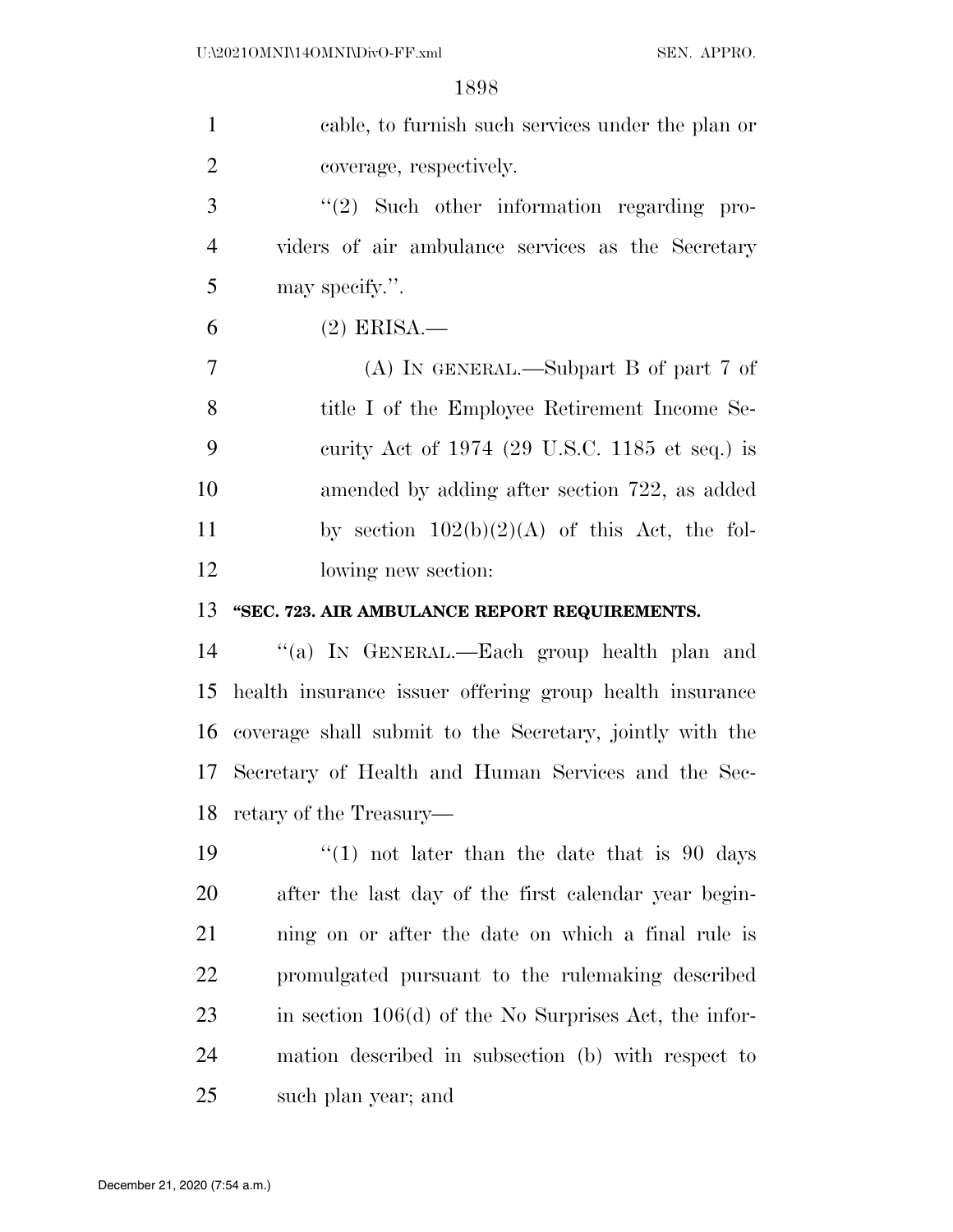$\frac{1}{2}$  not later than the date that is 90 days after the last day of the plan year immediately suc- ceeding the calendar year described in paragraph (1), such information with respect to such imme-diately succeeding plan year.

 ''(b) INFORMATION DESCRIBED.—For purposes of subsection (a), information described in this subsection, with respect to a group health plan or a health insurance issuer offering group health insurance coverage, is each of the following:

11 ''(1) Claims data for air ambulance services furnished by providers of such services, disaggregated by each of the following factors:

 ''(A) Whether such services were furnished on an emergent or nonemergent basis.

16 ''(B) Whether the provider of such services is part of a hospital-owned or sponsored pro- gram, municipality-sponsored program, hospital independent partnership (hybrid) program, independent program, or tribally operated pro-gram in Alaska.

22  $\cdot$  (C) Whether the transport in which the services were furnished originated in a rural or urban area.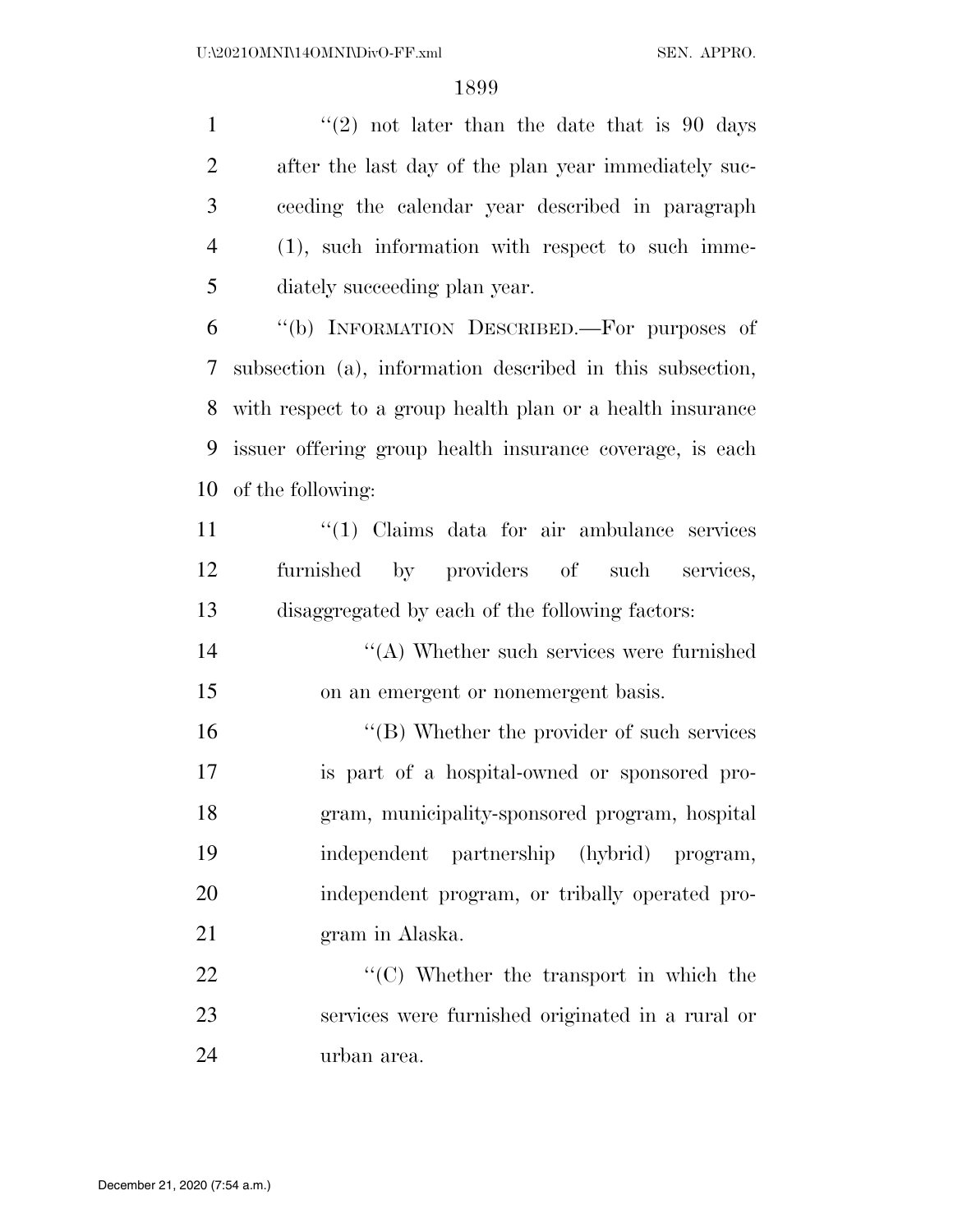| $\mathbf{1}$   | $``(D)$ The type of aircraft (such as rotor            |
|----------------|--------------------------------------------------------|
| $\overline{2}$ | transport or fixed wing transport) used to fur-        |
| 3              | nish such services.                                    |
| $\overline{4}$ | " $(E)$ Whether the provider of such services"         |
| 5              | has a contract with the plan or issuer, as appli-      |
| 6              | cable, to furnish such services under the plan or      |
| 7              | coverage, respectively.                                |
| 8              | $\lq(2)$ Such other information regarding pro-         |
| 9              | viders of air ambulance services as the Secretary      |
| 10             | may specify.".                                         |
| 11             | (B) CLERICAL AMENDMENT.—The table of                   |
| 12             | contents of the Employee Retirement Income             |
| 13             | Security Act of 1974 is amended by adding              |
| 14             | after the item relating to section 722, as added       |
| 15             | by section $102(b)$ the following:                     |
|                | "Sec. 723. Air ambulance report requirements.".        |
| 16             | $(3)$ IRC.—                                            |
| 17             | $(A)$ In GENERAL.—Subchapter B of chap-                |
| 18             | ter 100 of the Internal Revenue Code of 1986           |
| 19             | is amended by adding after section 9822, as            |
| 20             | added by section $102(c)(2)(A)$ of this Act, the       |
| 21             | following new section:                                 |
| 22             | "SEC. 9823. AIR AMBULANCE REPORT REQUIREMENTS.         |
| 23             | "(a) IN GENERAL.—Each group health plan shall          |
| 24             | submit to the Secretary, jointly with the Secretary of |
|                |                                                        |

Labor and the Secretary of Health and Human Services—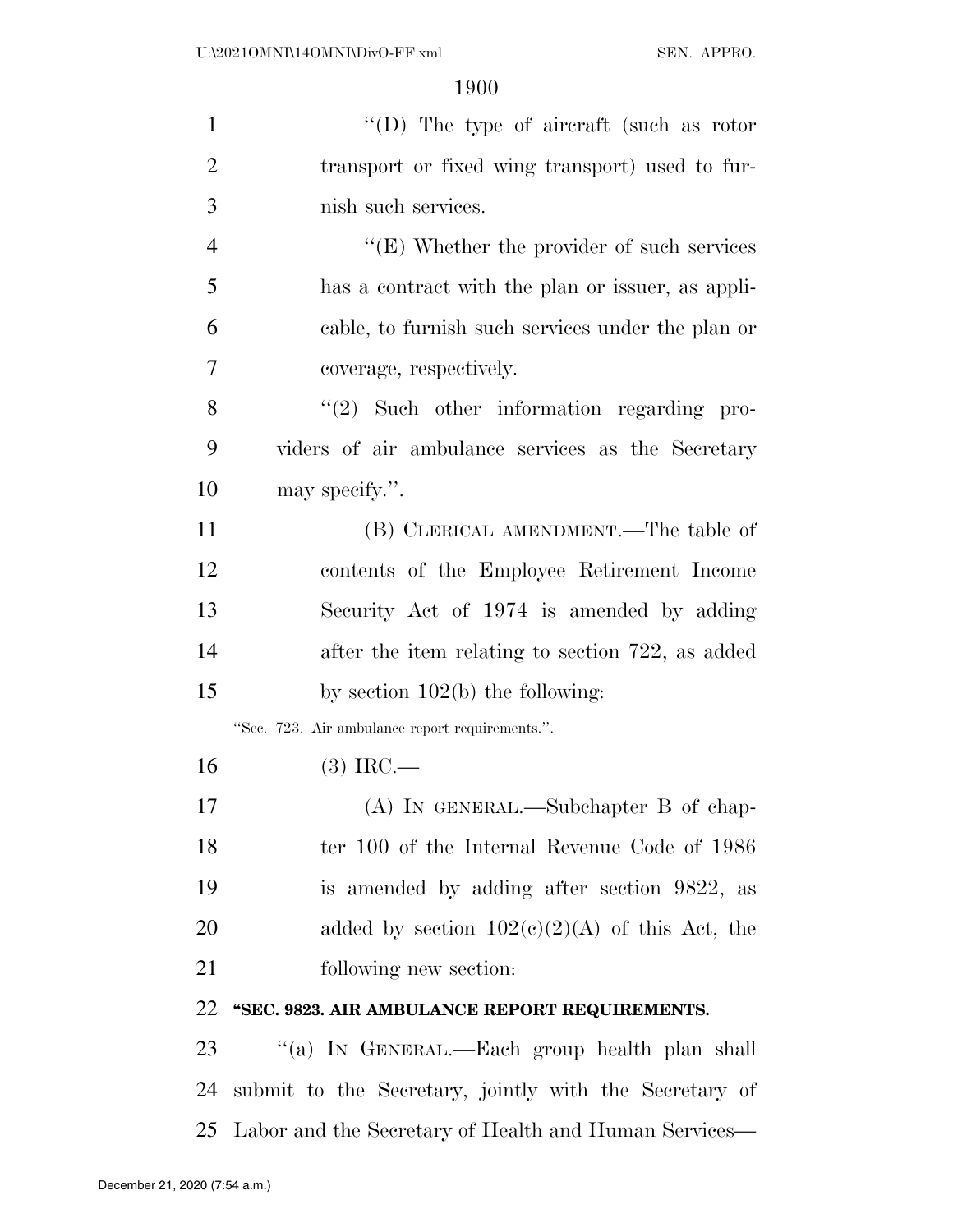$\frac{1}{1}$  (1) not later than the date that is 90 days after the last day of the first calendar year begin- ning on or after the date on which a final rule is promulgated pursuant to the rulemaking described in section 106(d) of the No Surprises Act, the infor- mation described in subsection (b) with respect to such plan year; and

 $\frac{8}{2}$  ''(2) not later than the date that is 90 days after the last day of the calendar year immediately succeeding the plan year described in paragraph (1), such information with respect to such immediately succeeding plan year.

 ''(b) INFORMATION DESCRIBED.—For purposes of subsection (a), information described in this subsection, with respect to a group health plan is each of the fol-lowing:

17 ''(1) Claims data for air ambulance services furnished by providers of such services, disaggregated by each of the following factors:

20 ''(A) Whether such services were furnished on an emergent or nonemergent basis.

22 ''(B) Whether the provider of such services is part of a hospital-owned or sponsored pro- gram, municipality-sponsored program, hospital independent partnership (hybrid) program,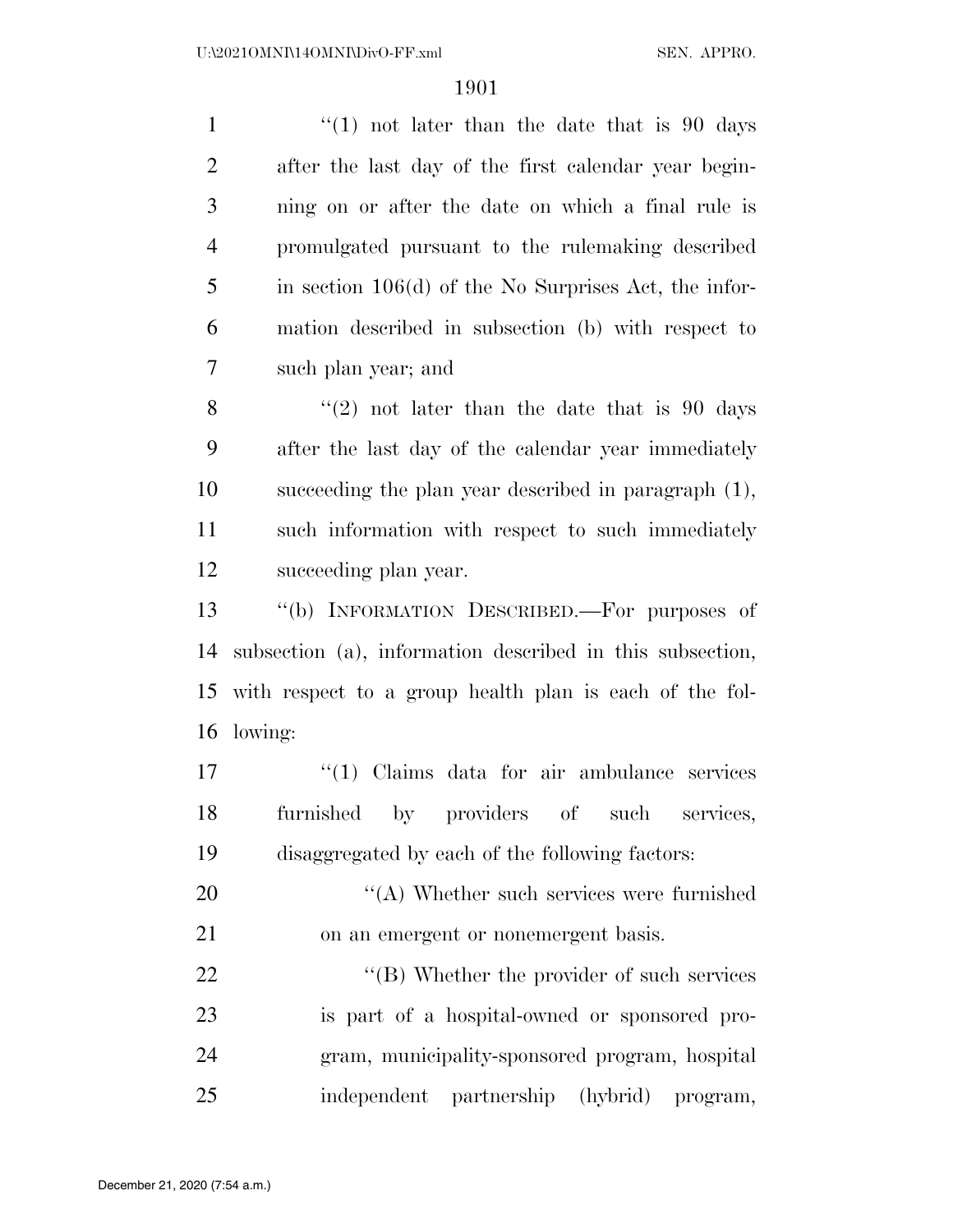| $\mathbf{1}$   | independent program, or tribally operated pro-     |
|----------------|----------------------------------------------------|
| $\overline{2}$ | gram in Alaska.                                    |
| 3              | $\lq\lq$ (C) Whether the transport in which the    |
| $\overline{4}$ | services were furnished originated in a rural or   |
| 5              | urban area.                                        |
| 6              | "(D) The type of aircraft (such as rotor           |
| 7              | transport or fixed wing transport) used to fur-    |
| 8              | nish such services.                                |
| 9              | " $(E)$ Whether the provider of such services"     |
| 10             | has a contract with the plan or issuer, as appli-  |
| 11             | cable, to furnish such services under the plan or  |
| 12             | coverage, respectively.                            |
| 13             | $\lq(2)$ Such other information regarding pro-     |
| 14             | viders of air ambulance services as the Secretary  |
| 15             | may specify.".                                     |
| 16             | (B) CLERICAL AMENDMENT.—The table of               |
| 17             | sections for subchapter B of chapter 100 of the    |
| 18             | Internal Revenue Code of 1986 is amended by        |
| 19             | adding after the item relating to section 9822,    |
| 20             | as added by section $102(c)$ , the following new   |
| 21             | item:                                              |
|                | "Sec. 9823. Air ambulance report requirements.".   |
| 22             | (c) PUBLICATION OF COMPREHENSIVE REPORT.-          |
| 23             | (1) IN GENERAL.—Not later than the date that       |
|                |                                                    |
| 24             | is one year after the date described in subsection |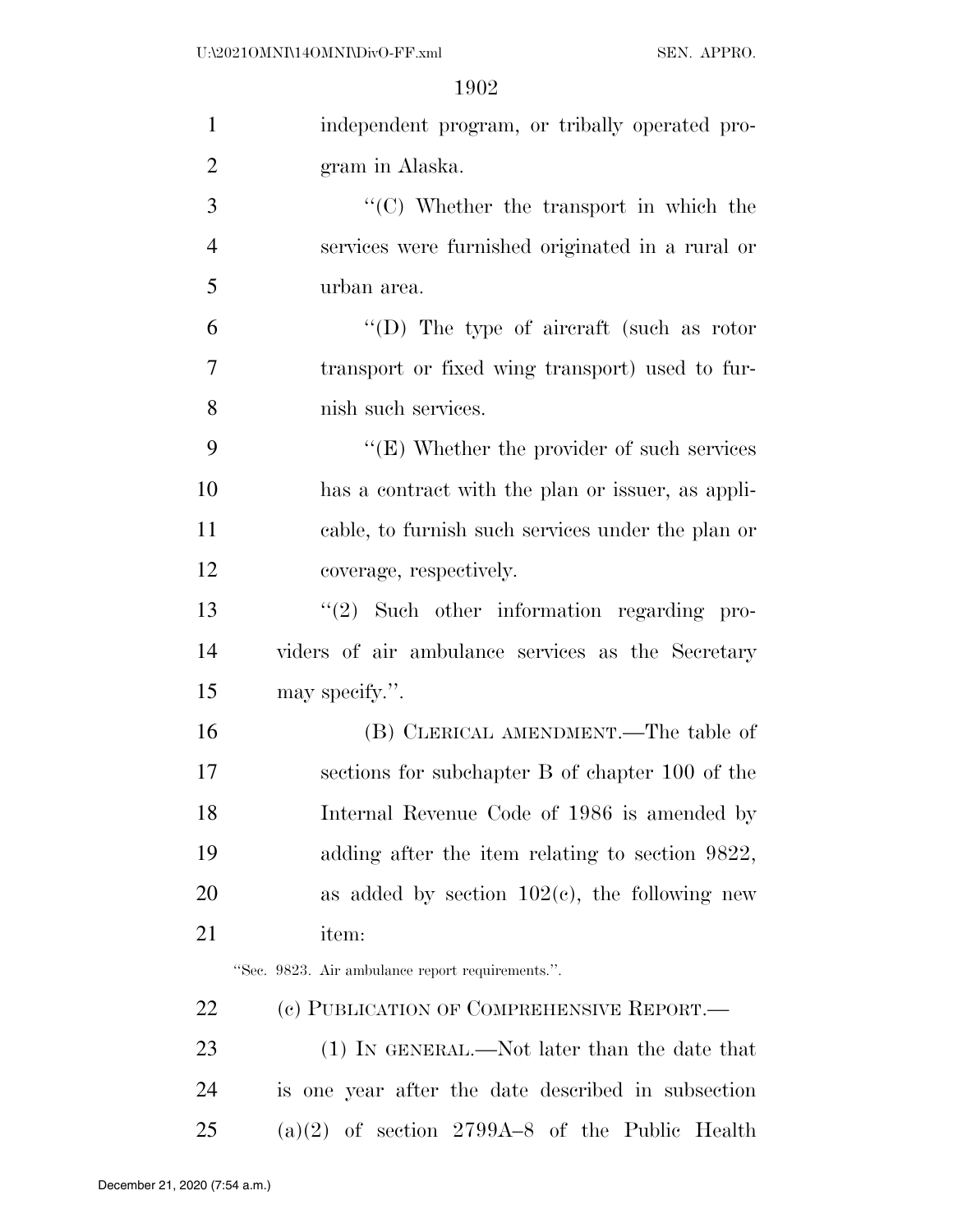Service Act, of section 723 of the Employee Retire- ment Income Security Act of 1974, and of section 9823 of the Internal Revenue Code of 1986, as such sections are added by subsection (b), the Secretary of Health and Human Services, in consultation with the Secretary of Transportation (referred to in this section as the ''Secretaries''), shall develop, and make publicly available (subject to paragraph (3)), a comprehensive report summarizing the information submitted under subsection (a) and the amendments made by subsection (b) and including each of the following:

 (A) The percentage of providers of air am- bulance services that are part of a hospital- owned or sponsored program, municipality- sponsored program, hospital-independent part- nership (hybrid) program, or independent pro-gram.

 (B) An assessment of the extent of com- petition among providers of air ambulance serv- ices on the basis of price and services offered, and any changes in such competition over time.

 (C) An assessment of the average charges for air ambulance services, amounts paid by group health plans and health insurance issuers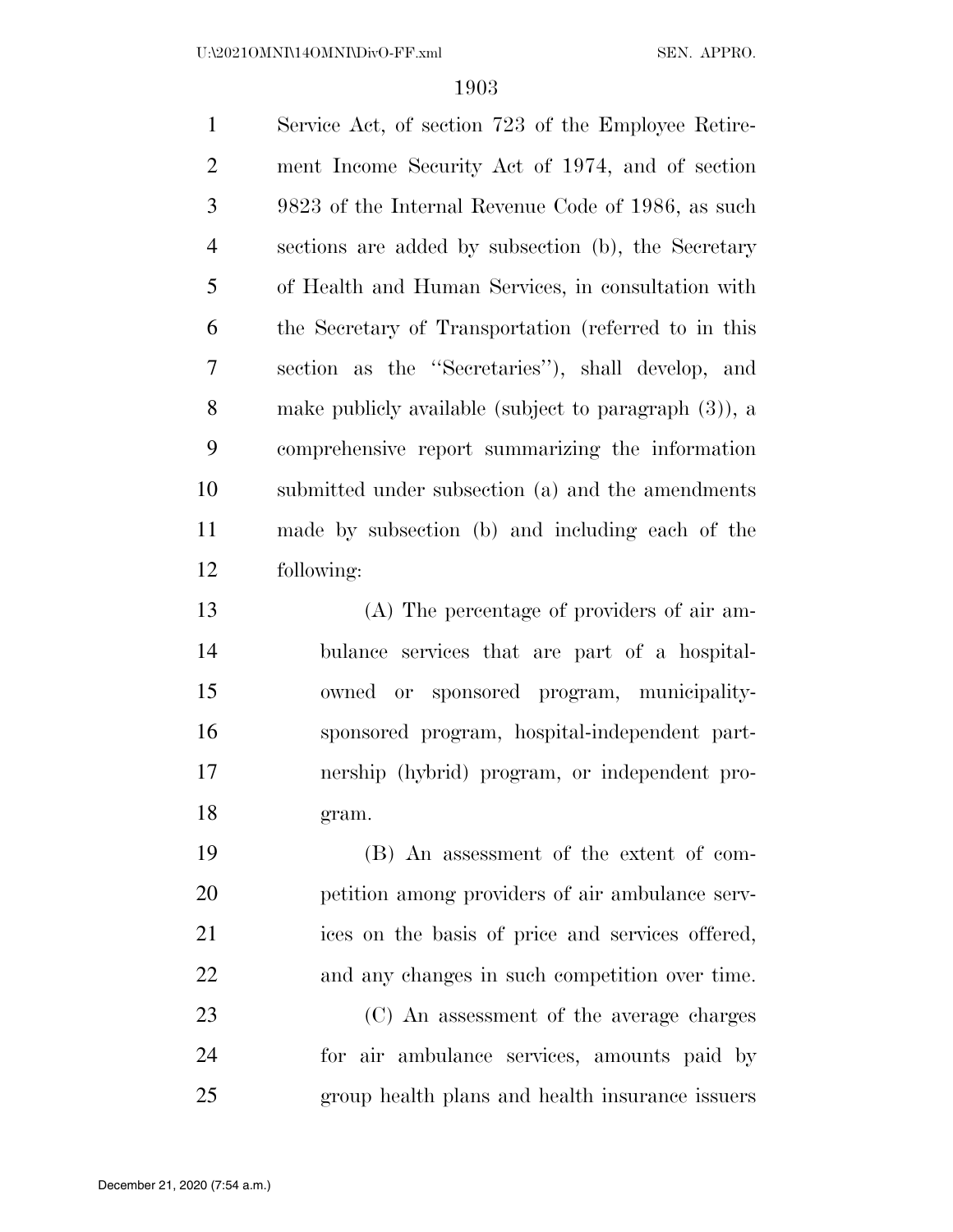| $\mathbf{1}$   | offering group or individual health insurance      |
|----------------|----------------------------------------------------|
| $\overline{2}$ | coverage to providers of air ambulance services    |
| 3              | for furnishing such services, and amounts paid     |
| $\overline{4}$ | out-of-pocket by consumers, and any changes in     |
| 5              | such amounts paid over time.                       |
| 6              | (D) An assessment of the presence of air           |
| 7              | ambulance bases in, or with the capability to      |
| 8              | serve, rural areas, and the relative growth in air |
| 9              | ambulance bases in rural and urban areas over      |
| 10             | time.                                              |
| 11             | (E) Any evidence of gaps in rural access to        |
| 12             | providers of air ambulance services.               |
| 13             | (F) The percentage of providers of air am-         |
| 14             | bulance services that have contracts with group    |
| 15             | health plans or health insurance issuers offering  |
| 16             | group or individual health insurance coverage to   |
| 17             | furnish such services under such plans or cov-     |
| 18             | erage, respectively.                               |
| 19             | $(G)$ An assessment of whether there are in-       |
| 20             | stances of unfair, deceptive, or predatory prac-   |
| 21             | tices by providers of air ambulance services in    |
| 22             | collecting payments from patients to whom such     |
| 23             | services are furnished, such as referral of such   |
| 24             | patients to collections, lawsuits, and liens or    |
| 25             | wage garnishment actions.                          |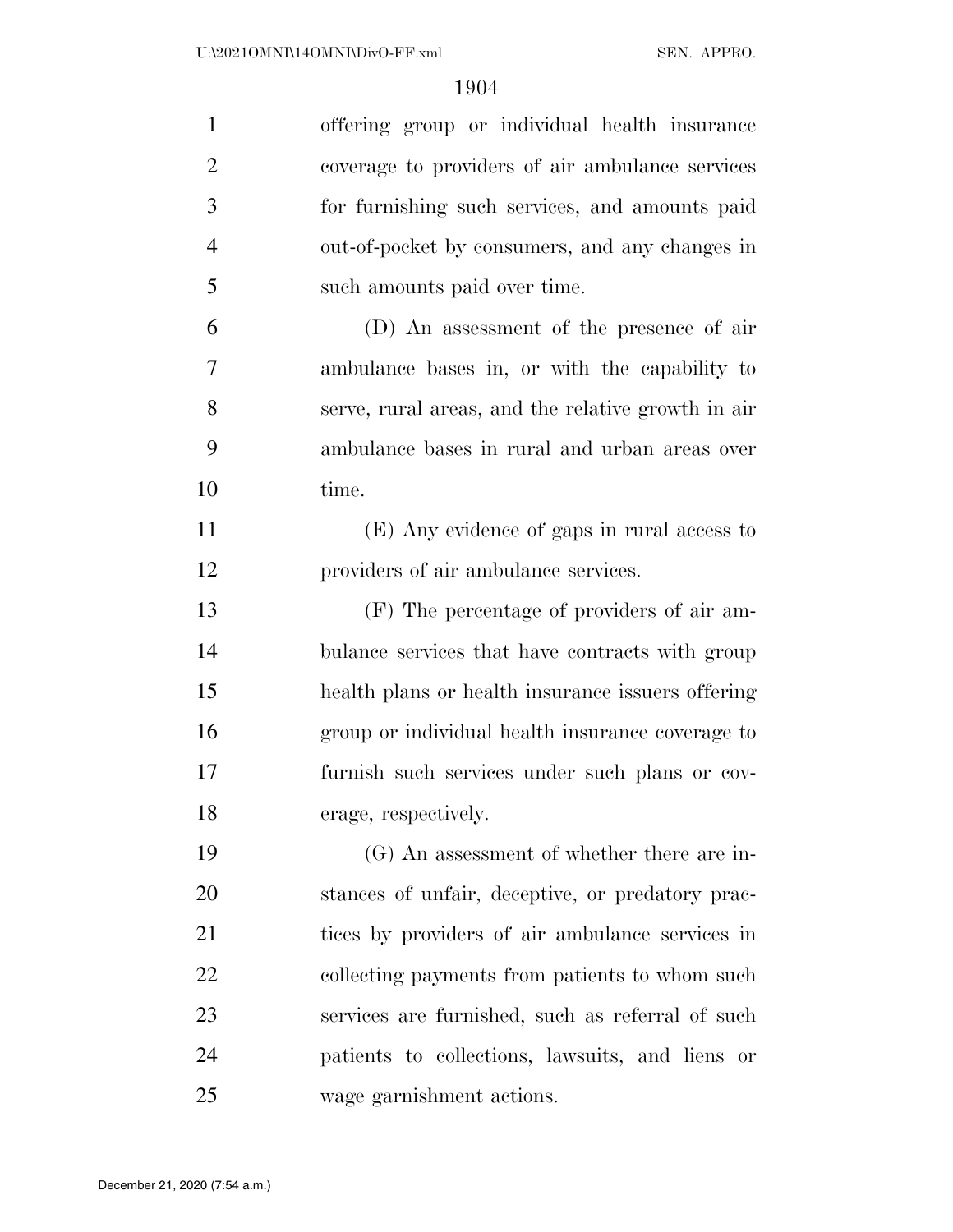(H) An assessment of whether there are, within the air ambulance industry, instances of unreasonable industry concentration, excessive market domination, or other conditions that would allow at least one provider of air ambu- lance services to unreasonably increase prices or exclude competition in air ambulance services in a given geographic region.

 (I) An assessment of the frequency of pa- tient balance billing, patient referrals to collec- tions, lawsuits to collect balance bills, and liens or wage garnishment actions by providers of air ambulance services as part of a collections proc- ess across hospital-owned or sponsored pro- grams, municipality-sponsored programs, hos- pital-independent partnership (hybrid) pro- grams, tribally operated programs in Alaska, or independent programs, providers of air ambu- lance services operated by public agencies (such as a State or county health department), and other independent providers of air ambulance services.

 (J) An assessment of the frequency of claims appeals made by providers of air ambu-lance services to group health plans or health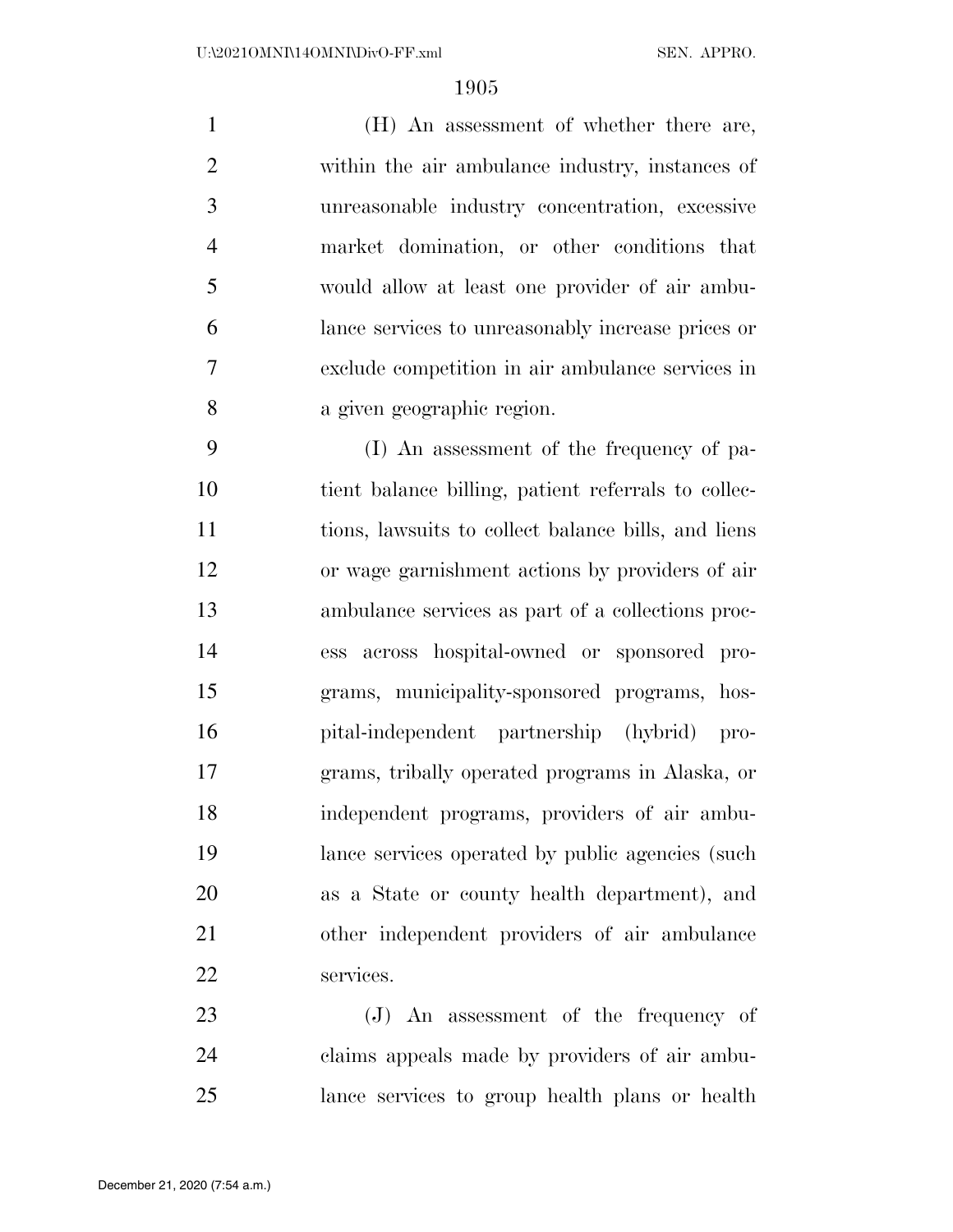insurance issuers offering group or individual health insurance coverage with respect to air ambulance services furnished to enrollees of such plans or coverage, respectively.

 (K) Any other cost, quality, or other data relating to air ambulance services or the air ambulance industry, as determined necessary and appropriate by the Secretaries.

 (2) OTHER SOURCES OF INFORMATION.—The Secretaries may incorporate information from inde- pendent experts or third-party sources in developing the comprehensive report required under paragraph (1).

 (3) PROTECTION OF PROPRIETARY INFORMA- TION.—The Secretaries may not make publicly avail- able under this subsection any proprietary informa-tion.

 (d) RULEMAKING.—Not later than the date that is one year after the date of the enactment of this Act, the Secretary of Health and Human Services, in consultation with the Secretary of Transportation, shall, through notice and comment rulemaking, specify the form and manner in which reports described in subsection (a) and in the amendments made by subsection (b) shall be submitted to such Secretaries, taking into consideration (as applica-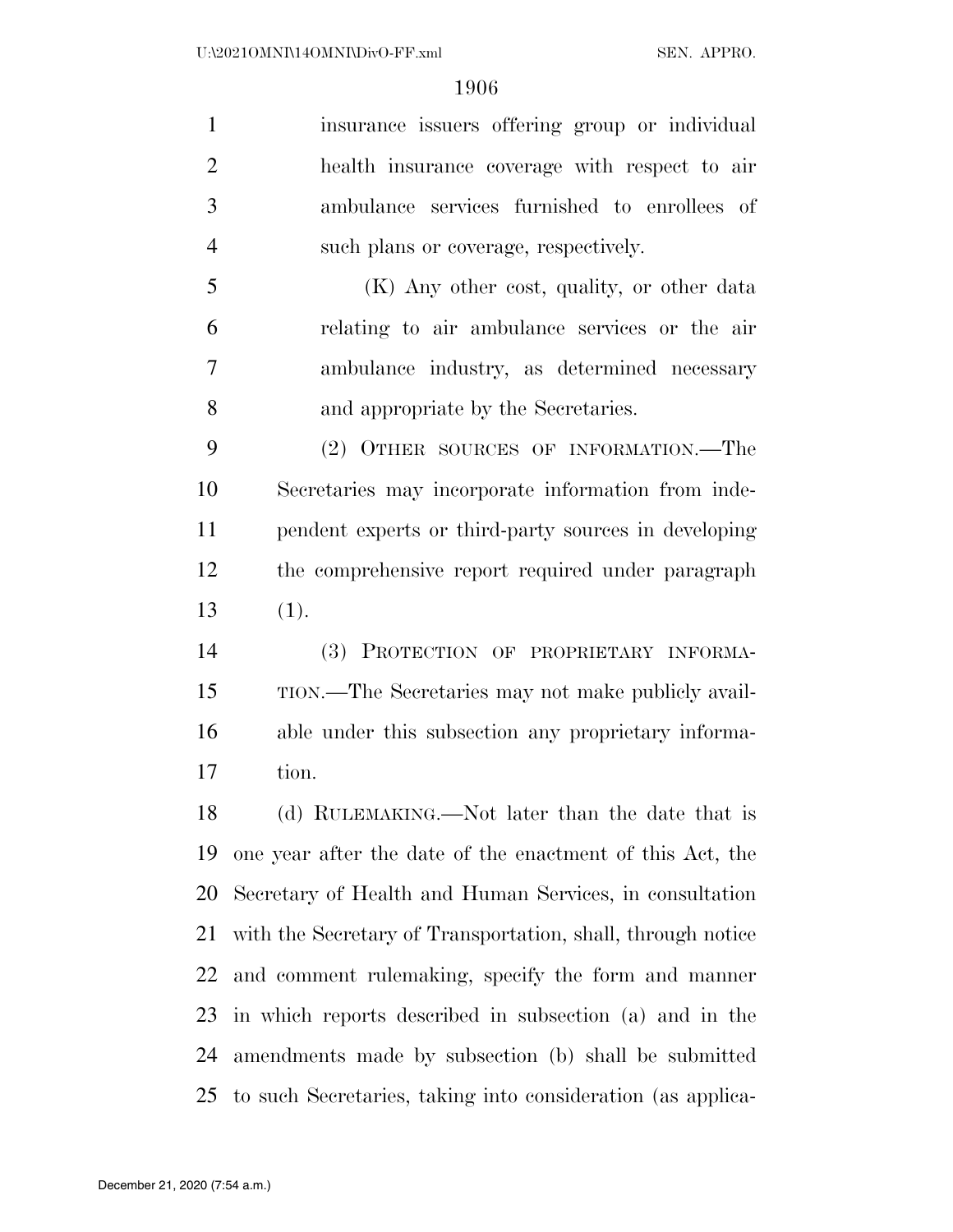ble and to the extent feasible) any recommendations in- cluded in the report submitted by the Advisory Committee on Air Ambulance and Patient Billing under section 418(e) of the FAA Reauthorization Act of 2018 (Public Law 115–254; 49 U.S.C. 42301 note prec.).

(e) CIVIL MONEY PENALTIES.—

 (1) IN GENERAL.—Subject to paragraph (2), a provider of air ambulance services who fails to sub- mit all information required under subsection (a)(2) by the date described in subparagraph (A) or (B) of subsection (a)(1), as applicable, shall be subject to a civil money penalty of not more than \$10,000.

 (2) EXCEPTION.—In the case of a provider of air ambulance services that submits only some of the 15 information required under subsection  $(a)(2)$  by the date described in subparagraph (A) or (B) of sub- section (a)(1), as applicable, the Secretary of Health and Human Services may waive the civil money pen- alty imposed under paragraph (1) if such provider demonstrates a good faith effort (as defined by the Secretary pursuant to regulation) in working with the Secretary to submit the remaining information 23 required under subsection  $(a)(2)$ .

 (3) PROCEDURE.—The provisions of section 1128A of the Social Security Act (42 U.S.C. 1320a–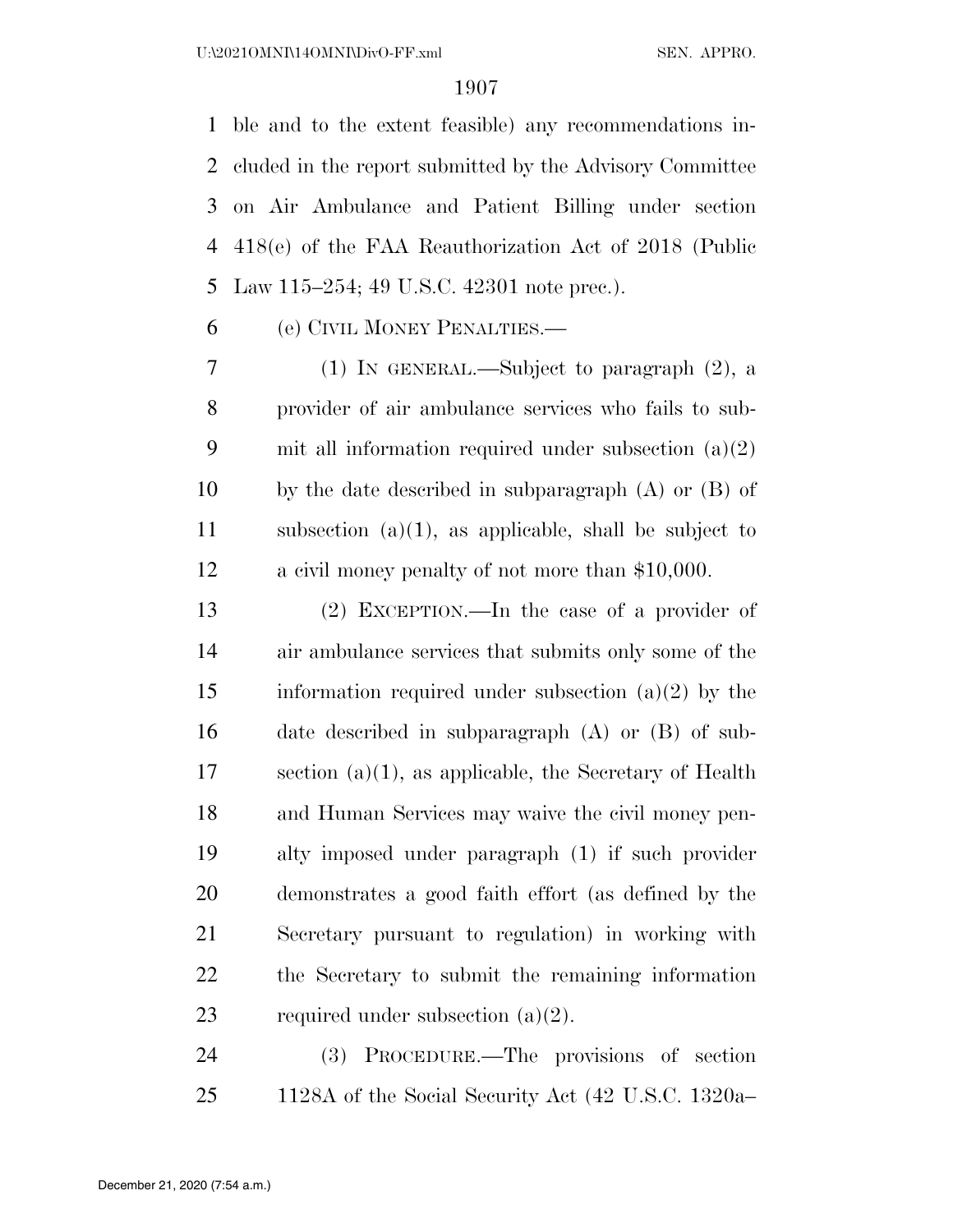7a), other than subsections (a) and (b) and the first 2 sentence of subsection  $(c)(1)$ , shall apply to civil money penalties under this subsection in the same manner as such provisions apply to a penalty or pro-ceeding under such section.

 (f) UNFAIR AND DECEPTIVE PRACTICES AND UN- FAIR METHODS OF COMPETITION.—The Secretary of Transportation may use any information submitted under subsection (a) in determining whether a provider of air ambulance services has violated section 41712(a) of title 49, United States Code.

 (g) ADVISORY COMMITTEE ON AIR AMBULANCE QUALITY AND PATIENT SAFETY.—

 (1) ESTABLISHMENT.—Not later than the date that is 60 days after the date of the enactment of this Act, the Secretary of Health and Human Serv- ices and the Secretary of Transportation, shall es- tablish an Advisory Committee on Air Ambulance Quality and Patient Safety (referred to in this sub- section as the ''Committee'') for the purpose of re- viewing options to establish quality, patient safety, and clinical capability standards for each clinical ca-pability level of air ambulances.

 (2) MEMBERSHIP.—The Committee shall be composed of the following members: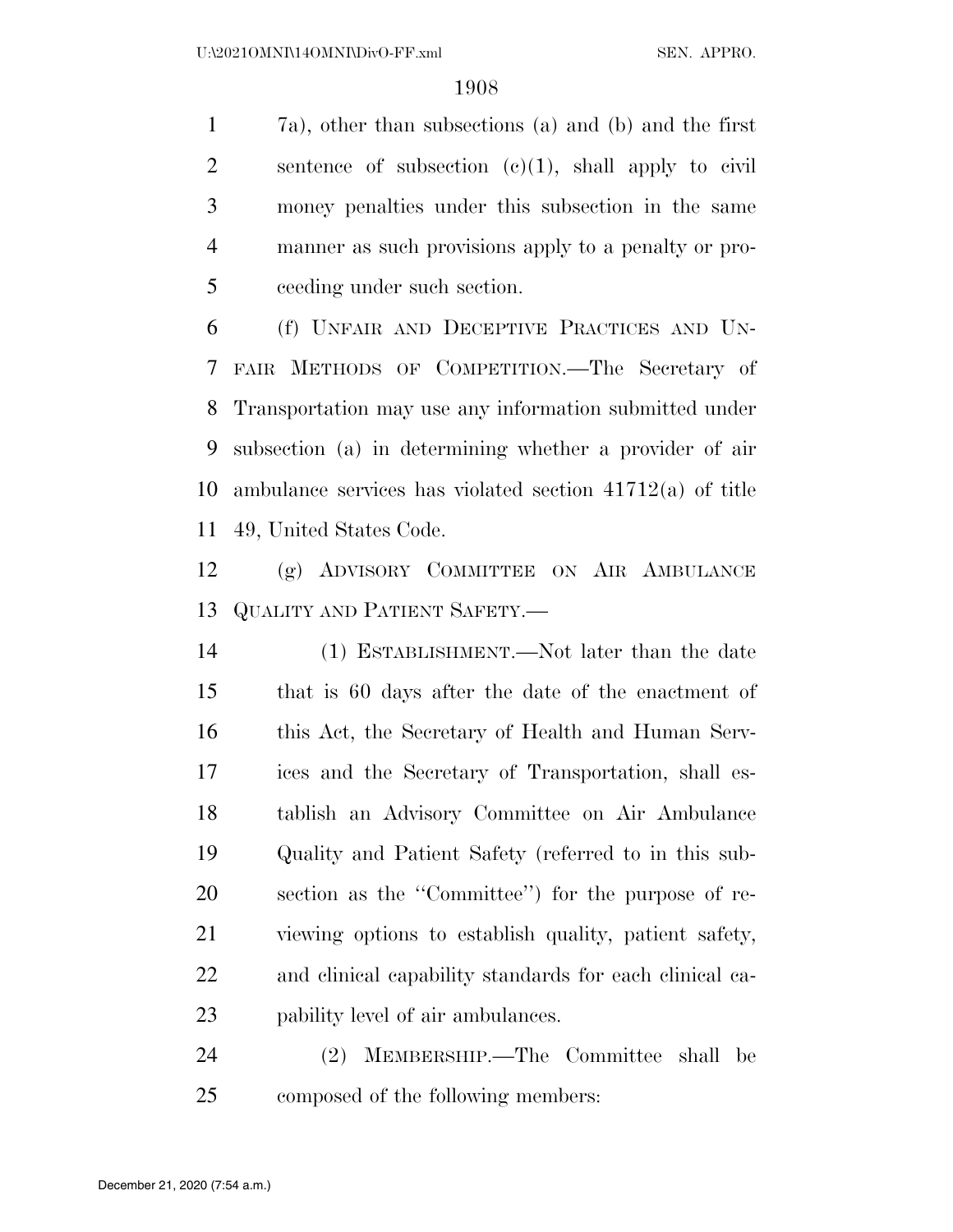| $\mathbf{1}$   | (A) The Secretary of Health and Human             |
|----------------|---------------------------------------------------|
| $\overline{2}$ | Services, or a designee of the Secretary, who     |
| 3              | shall serve as the Chair of the Committee.        |
| $\overline{4}$ | (B) The Secretary of Transportation, or a         |
| 5              | designee of the Secretary.                        |
| 6              | (C) One representative, to be appointed by        |
| 7              | the Secretary of Health and Human Services,       |
| 8              | of each of the following:                         |
| 9              | (i) State health insurance regulators.            |
| 10             | (ii) Health care providers.                       |
| 11             | (iii) Group health plans and health in-           |
| 12             | surance issuers offering group or indi-           |
| 13             | vidual health insurance coverage.                 |
| 14             | (iv) Patient advocacy groups.                     |
| 15             | (v) Accrediting bodies with experience            |
| 16             | in quality measures.                              |
| 17             | (D) Three representatives of the air ambu-        |
| 18             | lance industry, to be appointed by the Secretary  |
| 19             | of Transportation.                                |
| 20             | (E) Additional three representatives not          |
| 21             | covered under subparagraphs $(A)$ through $(D)$ , |
| 22             | as determined necessary and appropriate by the    |
| 23             | Secretary of Health and Human Services and        |
| 24             | Secretary of Transportation.                      |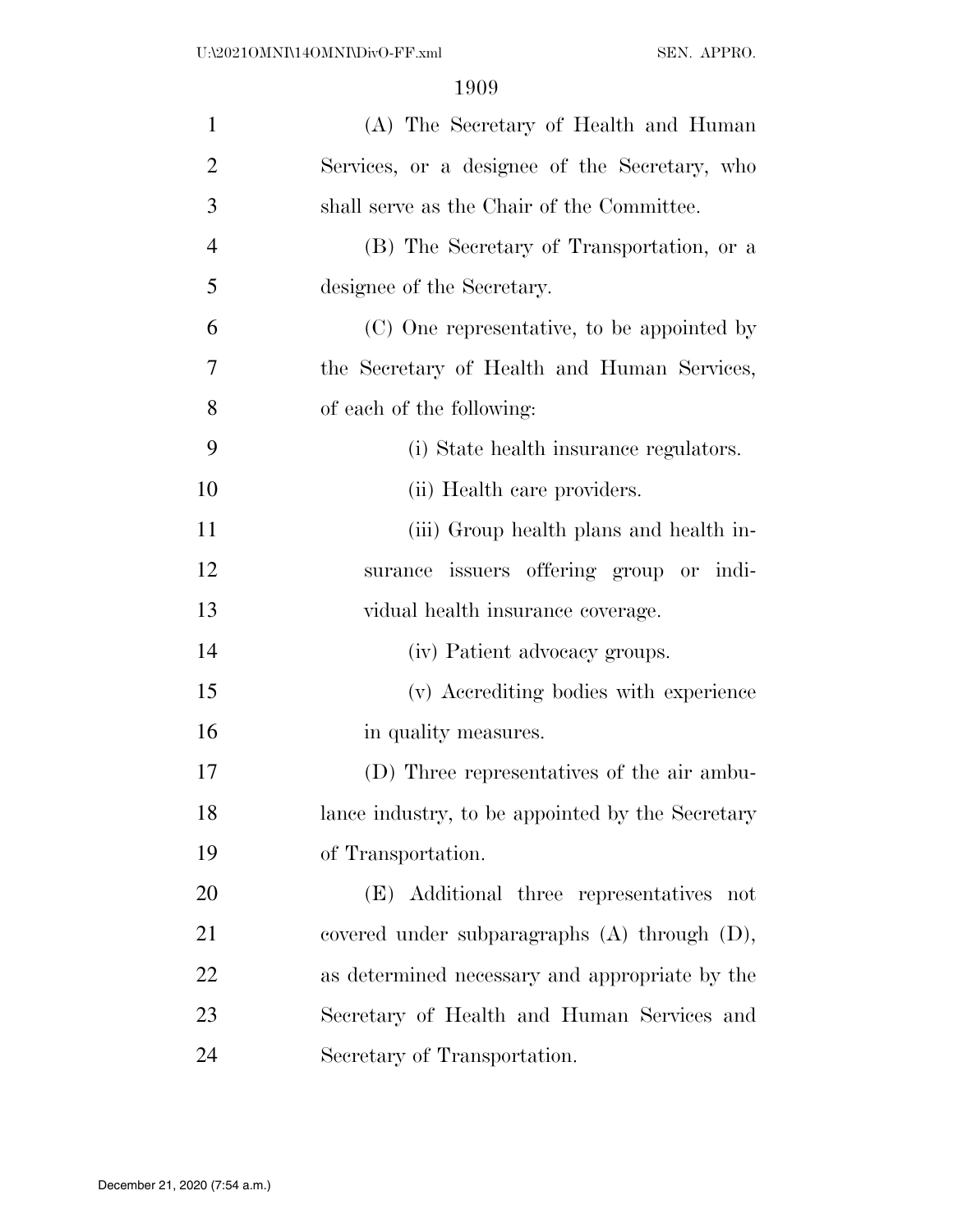| $\mathbf{1}$   | (3) FIRST MEETING.—Not later than the date            |
|----------------|-------------------------------------------------------|
| $\overline{2}$ | that is 90 days after the date of the enactment of    |
| 3              | this Act, the Committee shall hold its first meeting. |
| $\overline{4}$ | (4) DUTIES.—The Committee shall study and             |
| 5              | make recommendations, as appropriate, to Congress     |
| 6              | regarding each of the following with respect to air   |
| 7              | ambulance services:                                   |
| 8              | (A) Qualifications of different clinical ca-          |
| 9              | pability levels and tiering of such levels.           |
| 10             | (B) Patient safety and quality standards.             |
| 11             | (C) Options for improving service reli-               |
| 12             | ability during poor weather, night conditions, or     |
| 13             | other adverse conditions.                             |
| 14             | (D) Differences between air ambulance ve-             |
| 15             | hicle types, services, and technologies, and other    |
| 16             | flight capability standards, and the impact of        |
| 17             | such differences on patient safety.                   |
| 18             | (E) Clinical triage criteria for air ambu-            |
| 19             | lances.                                               |
| 20             | $(5)$ REPORT.—Not later than the date that is         |
| 21             | 180 days after the date of the first meeting of the   |
| 22             | Committee, the Committee, in consultation with rel-   |
| 23             | evant experts and stakeholders, as appropriate, shall |
| 24             | develop and make publicly available a report on any   |
| 25             | recommendations submitted to Congress under para-     |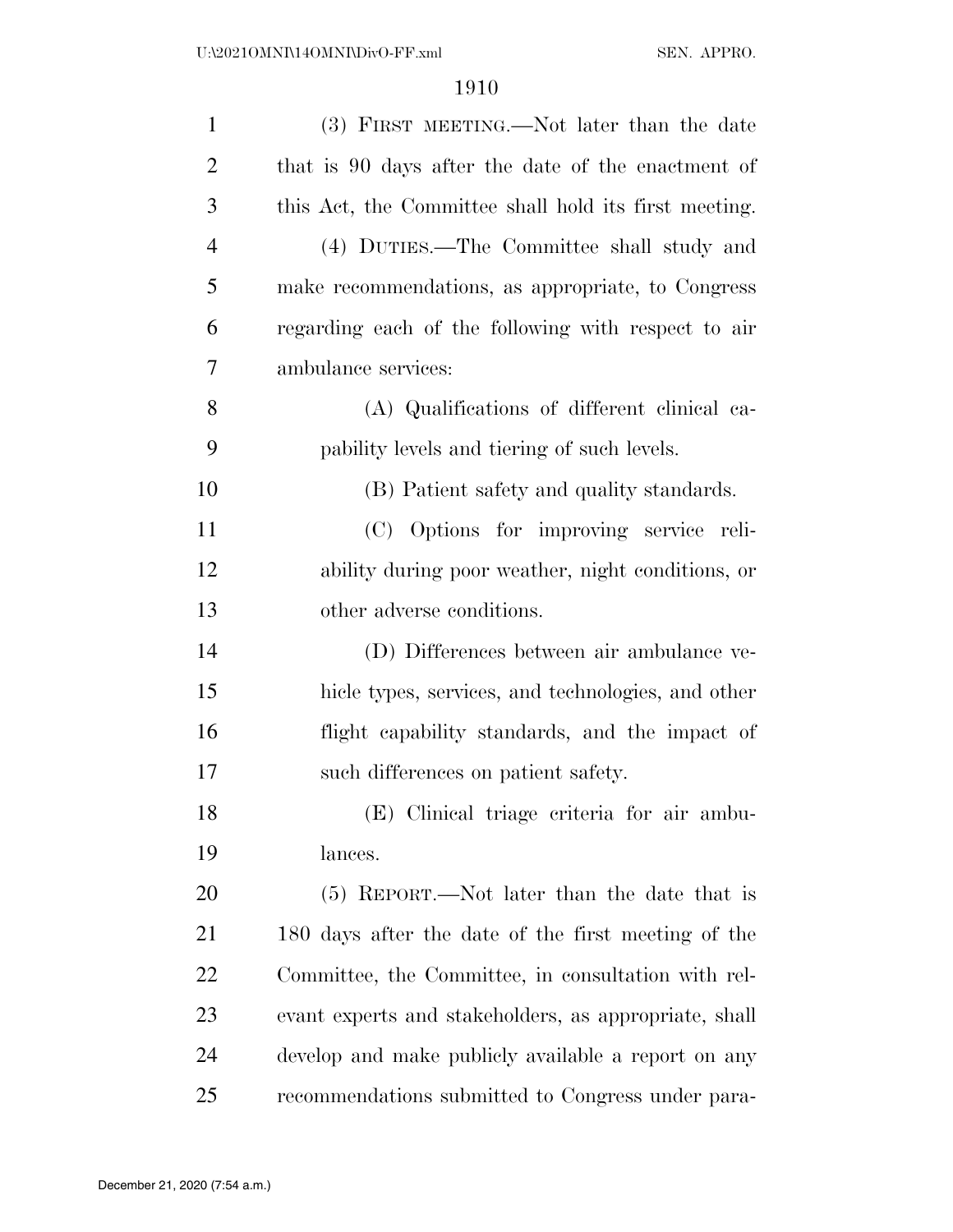graph (4). The Committee may update such report, as determined appropriate by the Committee.

 (h) DEFINITIONS.—In this section, the terms ''group health plan'', ''health insurance coverage'', ''individual health insurance coverage'', ''group health insurance cov- erage'', and ''health insurance issuer'' have the meanings given such terms in section 2791 of the Public Health Service Act (42 U.S.C. 300gg–91).

# **SEC. 107. TRANSPARENCY REGARDING IN-NETWORK AND OUT-OF-NETWORK DEDUCTIBLES AND OUT-OF-POCKET LIMITATIONS.**

 (a) PHSA.—Section 2799A–1 of the Public Health Service Act, as added by section 102(a) and amended by section 103, is further amended by adding at the end the following new subsection:

 ''(e) TRANSPARENCY REGARDING IN-NETWORK AND OUT-OF-NETWORK DEDUCTIBLES AND OUT-OF-POCKET LIMITATIONS.—A group health plan or a health insurance issuer offering group or individual health insurance cov- erage and providing or covering any benefit with respect to items or services shall include, in clear writing, on any physical or electronic plan or insurance identification card issued to the participants, beneficiaries, or enrollees in the plan or coverage the following: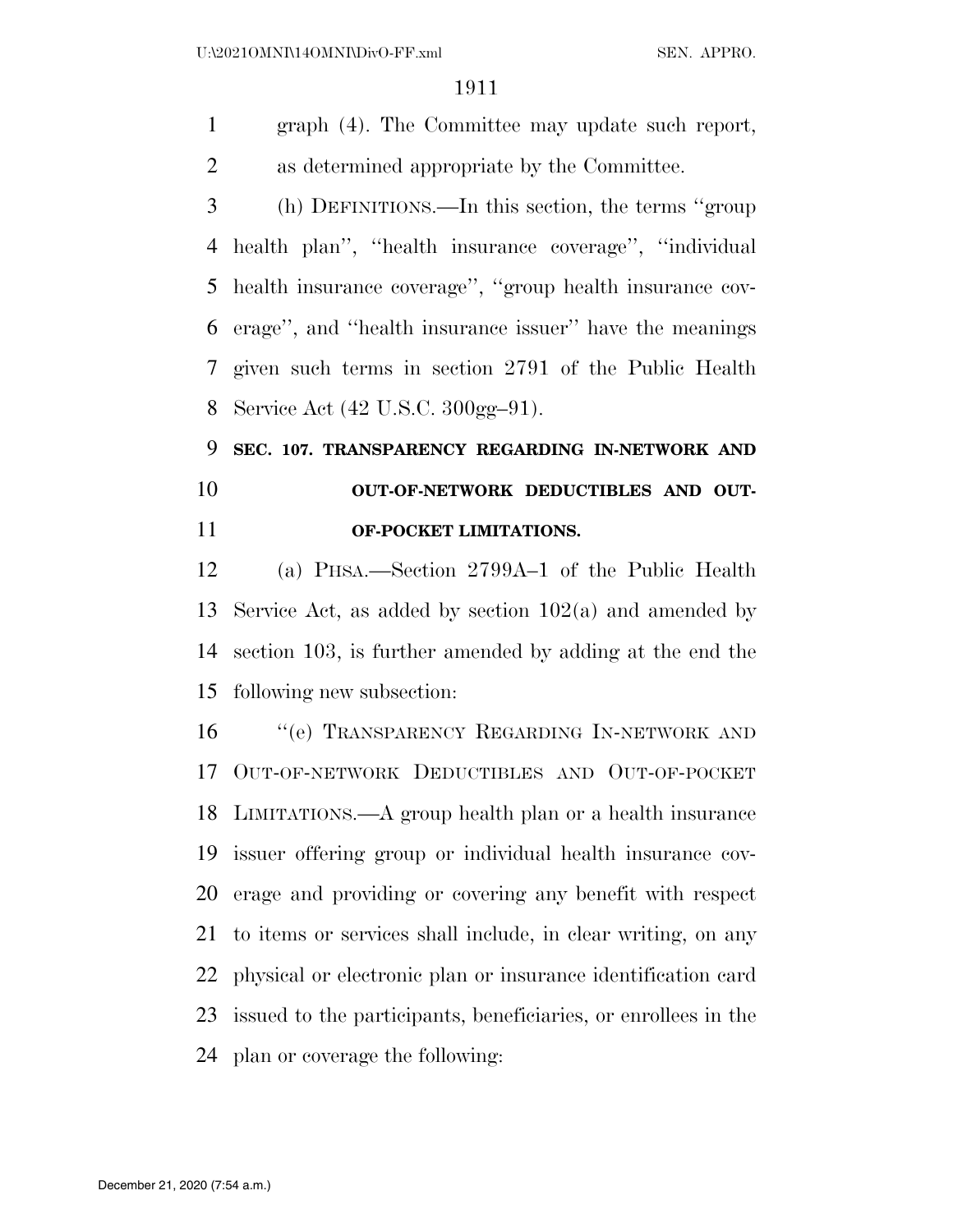1 ''(1) Any deductible applicable to such plan or coverage.

 ''(2) Any out-of-pocket maximum limitation ap-plicable to such plan or coverage.

 ''(3) A telephone number and Internet website address through which such individual may seek con- sumer assistance information, such as information related to hospitals and urgent care facilities that have in effect a contractual relationship with such plan or coverage for furnishing items and services under such plan or coverage''.

 (b) ERISA.—Section 716 of the Employee Retirement Income Security Act of 1974, as added by section 102(b) and amended by section 103, is further amended by add-ing at the end the following new subsection:

 ''(e) TRANSPARENCY REGARDING IN-NETWORK AND OUT-OF-NETWORK DEDUCTIBLES AND OUT-OF-POCKET LIMITATIONS.—A group health plan or a health insurance issuer offering group health insurance coverage and pro- viding or covering any benefit with respect to items or services shall include, in clear writing, on any physical or electronic plan or insurance identification card issued to the participants or beneficiaries in the plan or coverage the following: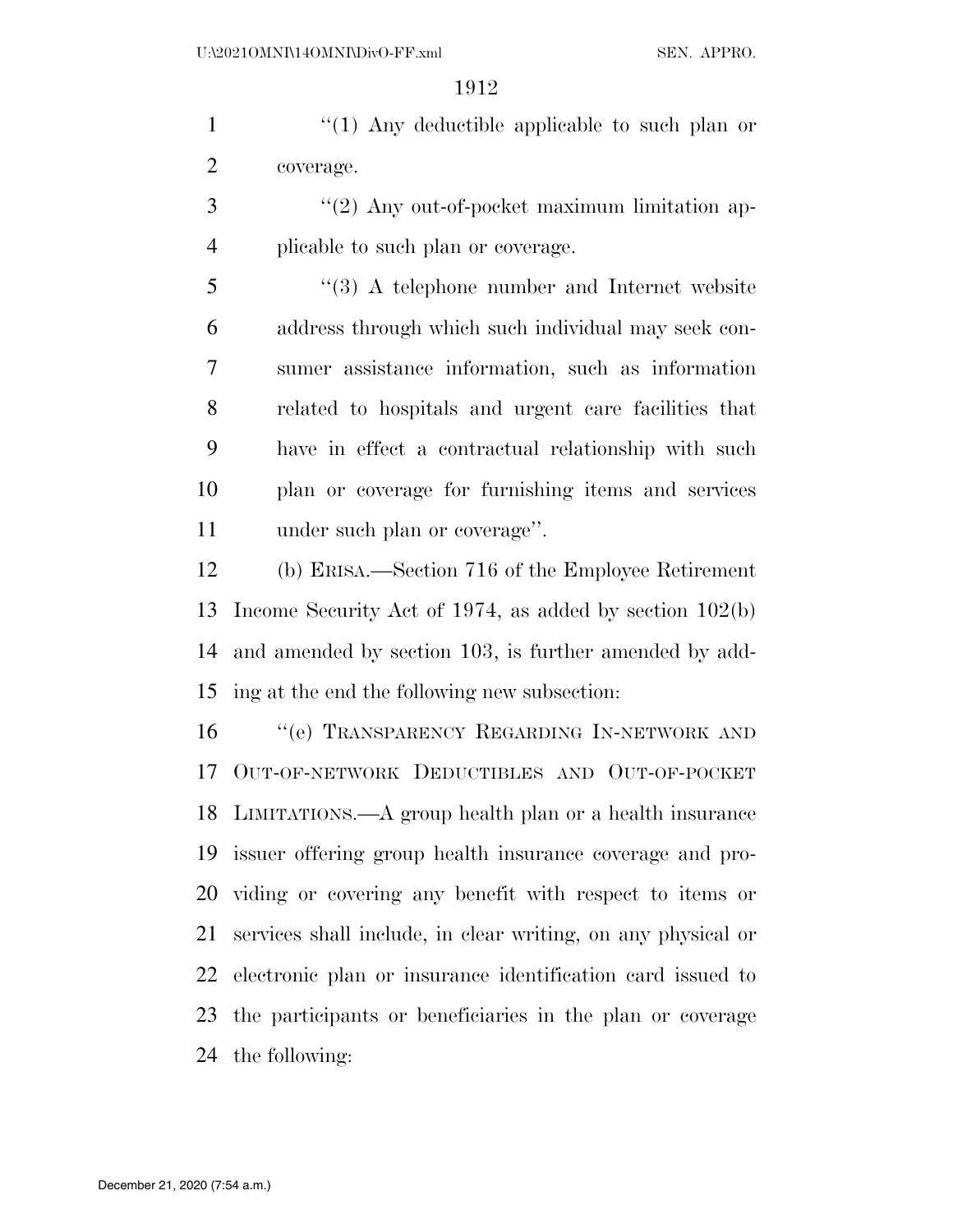1 ''(1) Any deductible applicable to such plan or coverage.

3 "(2) Any out-of-pocket maximum limitation ap-plicable to such plan or coverage.

 ''(3) A telephone number and Internet website address through which such individual may seek con- sumer assistance information, such as information related to hospitals and urgent care facilities that have in effect a contractual relationship with such plan or coverage for furnishing items and services under such plan or coverage''.

 (c) IRC.—Section 9816 of the Internal Revenue Code 13 of 1986, as added by section  $102(c)$  and amended by sec- tion 103, is further amended by adding at the end the following new subsection:

 ''(e) TRANSPARENCY REGARDING IN-NETWORK AND OUT-OF-NETWORK DEDUCTIBLES AND OUT-OF-POCKET LIMITATIONS.—A group health plan providing or covering any benefit with respect to items or services shall include, in clear writing, on any physical or electronic plan or in- surance identification card issued to the participants or beneficiaries in the plan the following:

23  $\frac{1}{2}$  (1) Any deductible applicable to such plan.

24 "(2) Any out-of-pocket maximum limitation ap-plicable to such plan.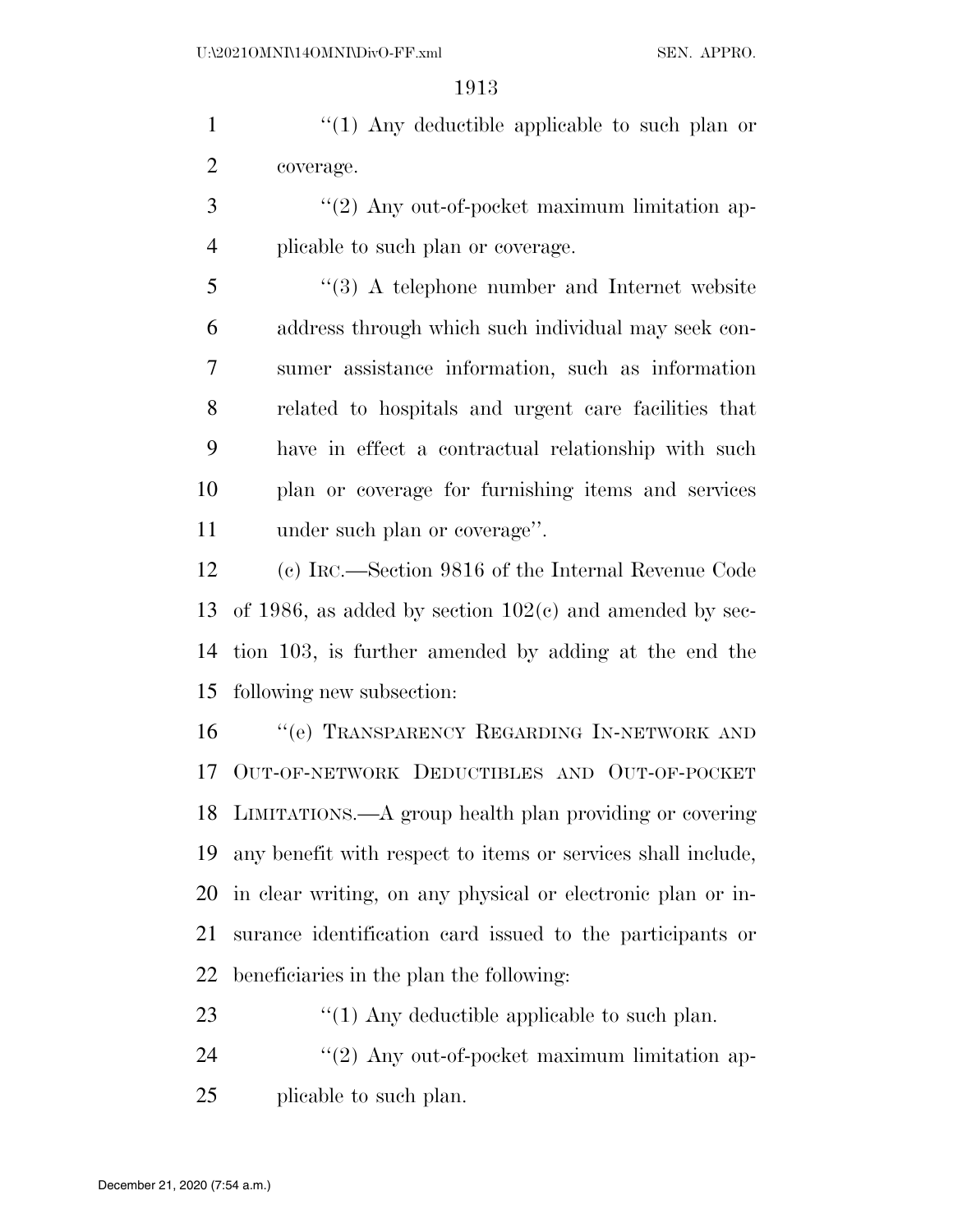1 ''(3) A telephone number and Internet website address through which such individual may seek con- sumer assistance information, such as information related to hospitals and urgent care facilities that have in effect a contractual relationship with such plan for furnishing items and services under such plan.''.

 (d) EFFECTIVE DATE.—The amendments made by this subsection shall apply with respect to plan years be-ginning on or after January 1, 2022.

# **SEC. 108. IMPLEMENTING PROTECTIONS AGAINST PRO-VIDER DISCRIMINATION.**

 Not later than January 1, 2022, the Secretary of Health and Human Services, the Secretary of Labor, and the Secretary of the Treasury shall issue a proposed rule implementing the protections of section 2706(a) of the Public Health Service Act (42 U.S.C. 300gg-5(a)). The Secretaries shall accept and consider public comments on any proposed rule issued pursuant to this subsection for a period of 60 days after the date of such issuance. Not later than 6 months after the date of the conclusion of the comment period, the Secretaries shall issue a final rule implementing the protections of section 2706(a) of the Public Health Service Act (42 U.S.C. 300gg-5(a)).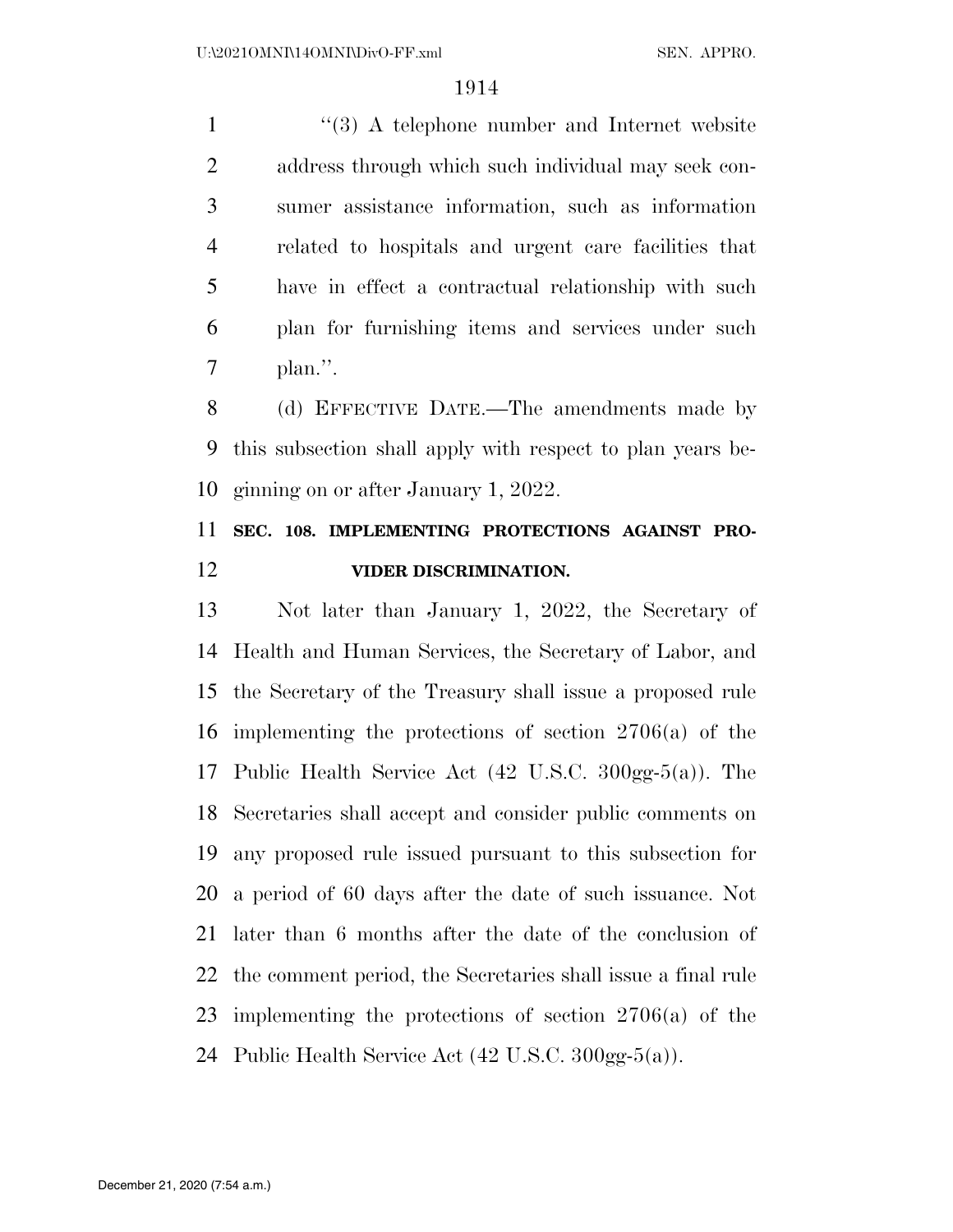# **SEC. 109. REPORTS.**

 (a) REPORTS IN CONSULTATION WITH FTC AND AG.—Not later than January 1, 2023, and annually thereafter for each of the following 4 years, the Secretary of Health and Human Services, in consultation with the Federal Trade Commission and the Attorney General, shall—

 (1) conduct a study on the effects of the provi- sions of, including amendments made by, this Act on—

 (A) any patterns of vertical or horizontal integration of health care facilities, providers, group health plans, or health insurance issuers offering group or individual health insurance coverage;

(B) overall health care costs; and

 (C) access to health care items and serv- ices, including specialty services, in rural areas and health professional shortage areas, as de- fined in section 332 of the Public Health Serv-21 ice Act (42 U.S.C. 254e);

 (2) for purposes of the reports under paragraph (3), in consultation with the Secretary of Labor and the Secretary of the Treasury, make recommenda- tions for the effective enforcement of subsections 26 (a)(1)(C)(iv) and (b)(1)(C) of section 2799A–1 of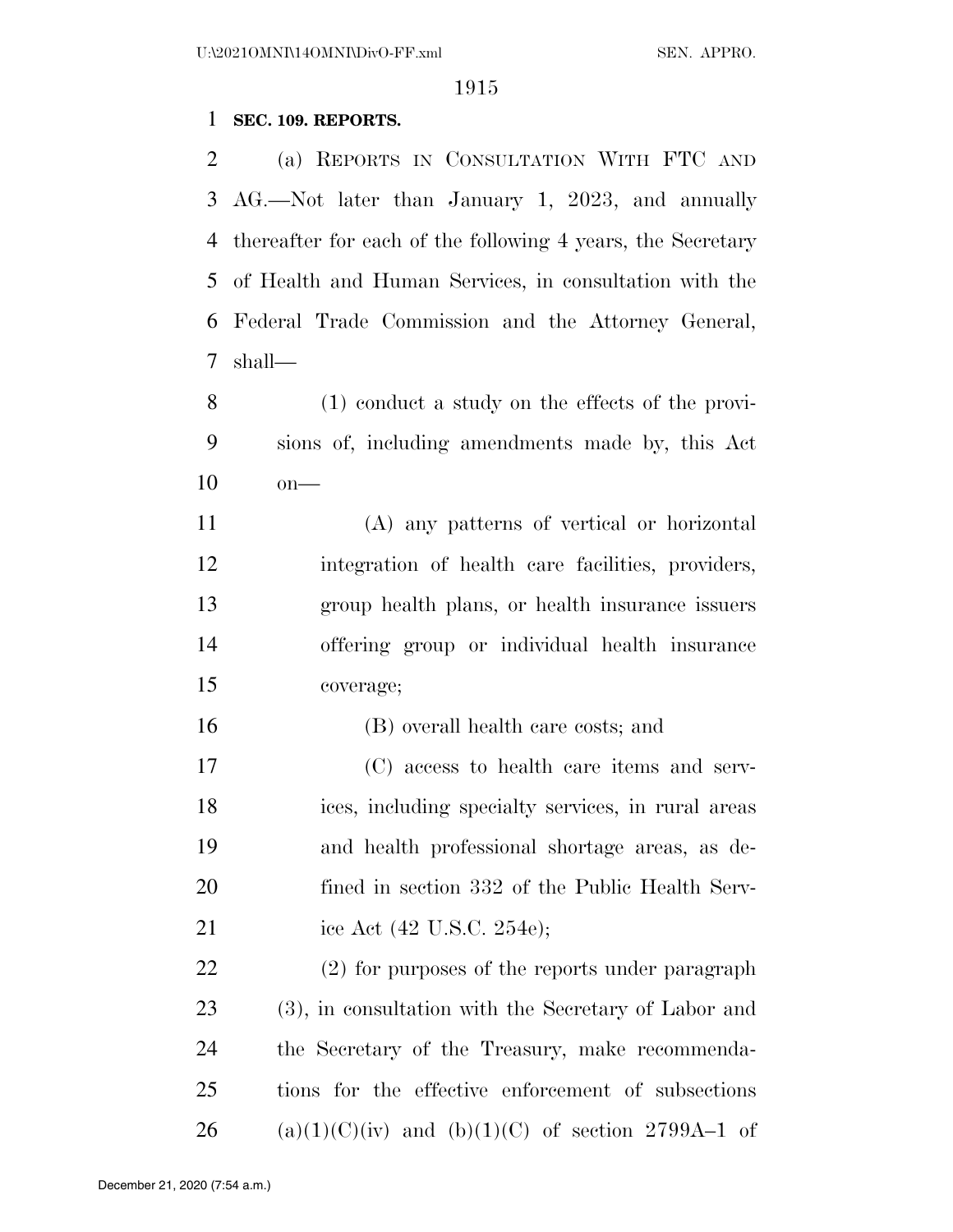| $\mathbf{1}$   | Public Health Service Act, subsections<br>the            |
|----------------|----------------------------------------------------------|
| 2              | $(a)(1)(C)(iv)$ and $(b)(1)(C)$ of section 716 of the    |
| 3              | Employee Retirement Income Security Act of 1974,         |
| $\overline{4}$ | and subsections $(a)(1)(C)(iv)$ and $(b)(1)(C)$ of sec-  |
| 5              | tion 9816 of the Internal Revenue Code of 1986, in-      |
| 6              | cluding with respect to potential challenges to ad-      |
| 7              | dressing anti-competitive consolidation of health care   |
| 8              | facilities, providers, group health plans, or health in- |
| 9              | surance issuers offering group or individual health      |
| 10             | insurance coverage; and                                  |

 (3) submit a report on such study and including such recommendations to the Committees on Energy and Commerce; on Education and Labor; on Ways and Means; and on the Judiciary of the House of Representatives and the Committees on Health, Education, Labor, and Pensions; on Commerce, Science, and Transportation; on Finance; and on the Judiciary of the Senate.

 (b) GAO REPORT ON IMPACT OF SURPRISE BILLING PROVISIONS.—Not later than January 1, 2025, the Comp- troller General of the United States shall submit to Con- gress a report summarizing the effects of the provisions of this Act, including the amendments made by such provi- sions, on changes during the period since the date on the enactment of this Act in health care provider networks of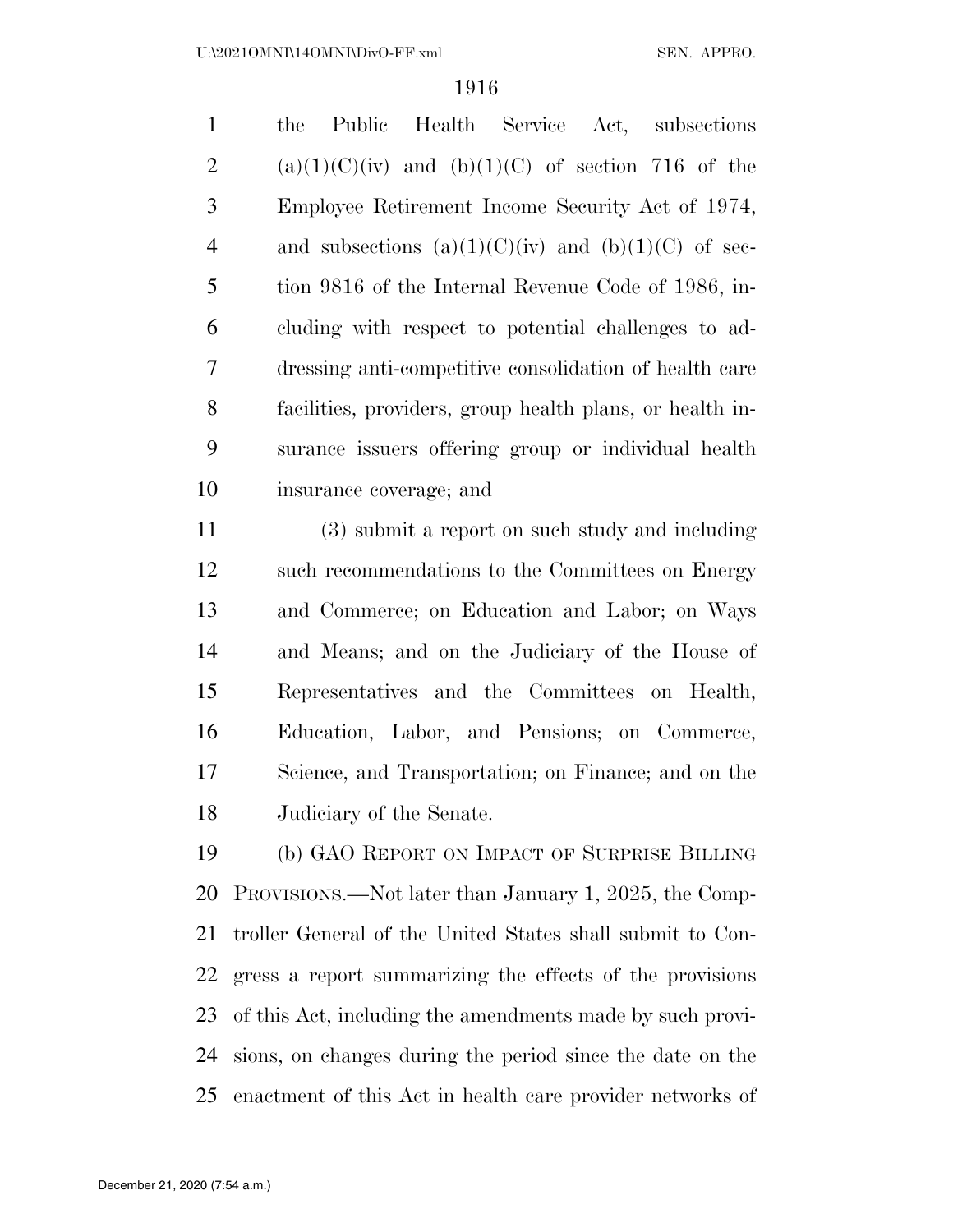group health plans and group and individual health insur- ance coverage offered by a health insurance issuer, in fee schedules and amounts for health care services, and to contracted rates under such plans or coverage. Such re-port shall—

 (1) to the extent practicable, sample a statis- tically significant group of national health care pro-viders;

(2) examine—

 (A) provider network participation, includ-11 ing nonparticipating providers furnishing items and services at participating facilities;

 (B) health care provider group network participation, including specialty, size, and own-ership;

 (C) the impact of State surprise billing laws and network adequacy standards on par- ticipation of health care providers and facilities in provider networks of group health plans and of group and individual health insurance cov-erage offered by health insurance issuers; and

 (D) access to providers, including in rural and medically underserved communities and health professional shortage areas (as defined in section 332 of the Public Health Service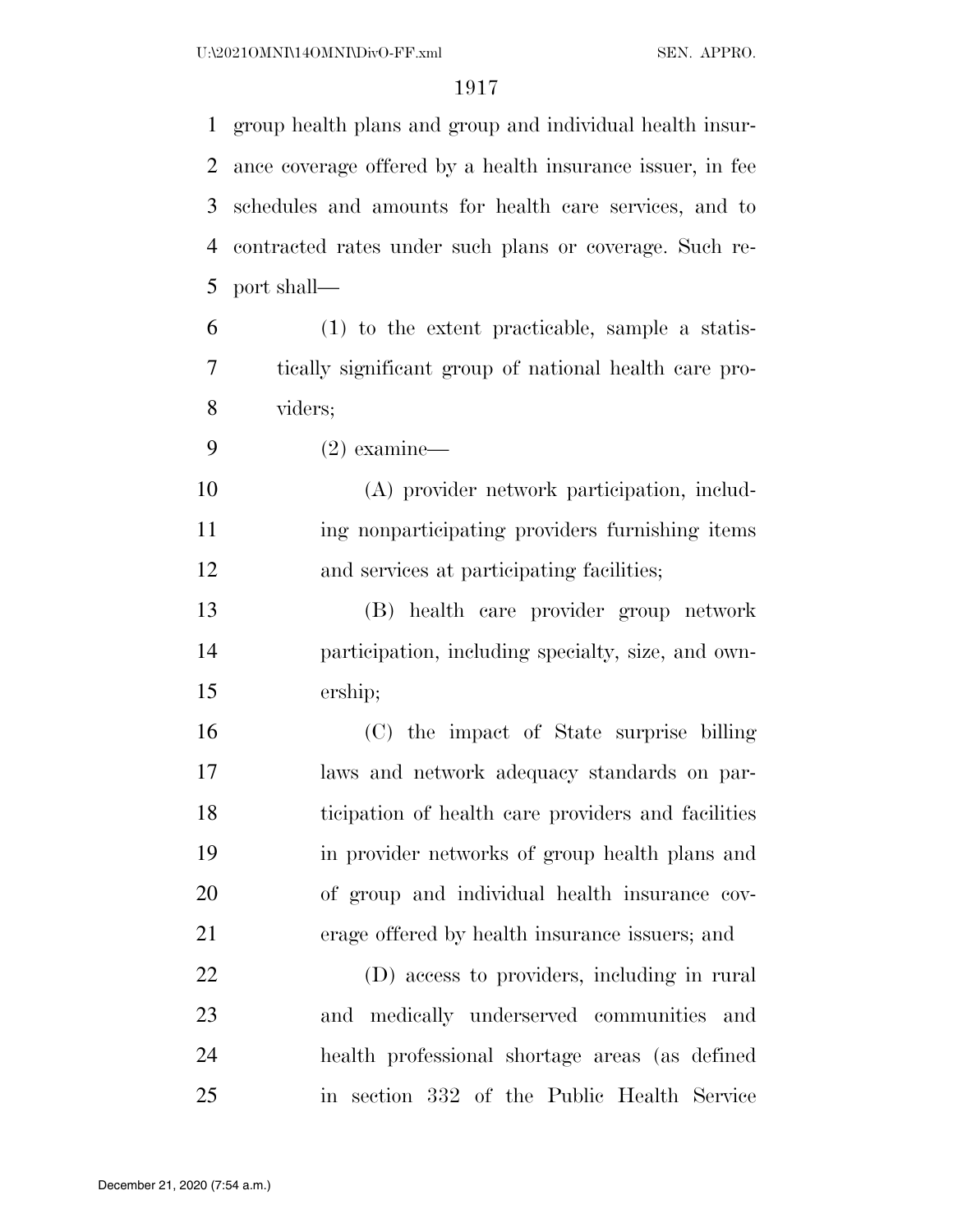| $\mathbf{1}$   | Act), and the extent of provider shortages in                |
|----------------|--------------------------------------------------------------|
| $\overline{2}$ | such communities and areas;                                  |
| 3              | (3) to the extent practicable, sample a statis-              |
| $\overline{4}$ | tically significant group of national health insurance       |
| 5              | plans and issuers and examine—                               |
| 6              | $(A)$ the effects of the provisions of, includ-              |
| 7              | ing amendments made by, this Act on pre-                     |
| 8              | miums and out-of-pocket costs with respect to                |
| 9              | group health plans or group or individual health             |
| 10             | insurance coverage;                                          |
| 11             | (B) the adequacy of provider networks                        |
| 12             | with respect to such plans or coverage; and                  |
| 13             | (C) categories of providers of ancillary                     |
| 14             | services, as defined in section $2799B-2(b)(2)$ of           |
| 15             | the Public Health Service Act, for which such                |
| 16             | plans have no or a limited number of in-net-                 |
| 17             | work providers; and                                          |
| 18             | (4) such other relevant effects of such provi-               |
| 19             | sions and amendments.                                        |
| 20             | (c) GAO REPORT ON ADEQUACY OF PROVIDER NET-                  |
| 21             | WORKS.—Not later than January 1, 2023, the Comp-             |
| 22             | troller General of the United States shall submit to Con-    |
| 23             | gress, and make publicly available, a report on the ade-     |
| 24             | quacy of provider networks in group health plans and         |
|                | 25 group and individual health insurance coverage, including |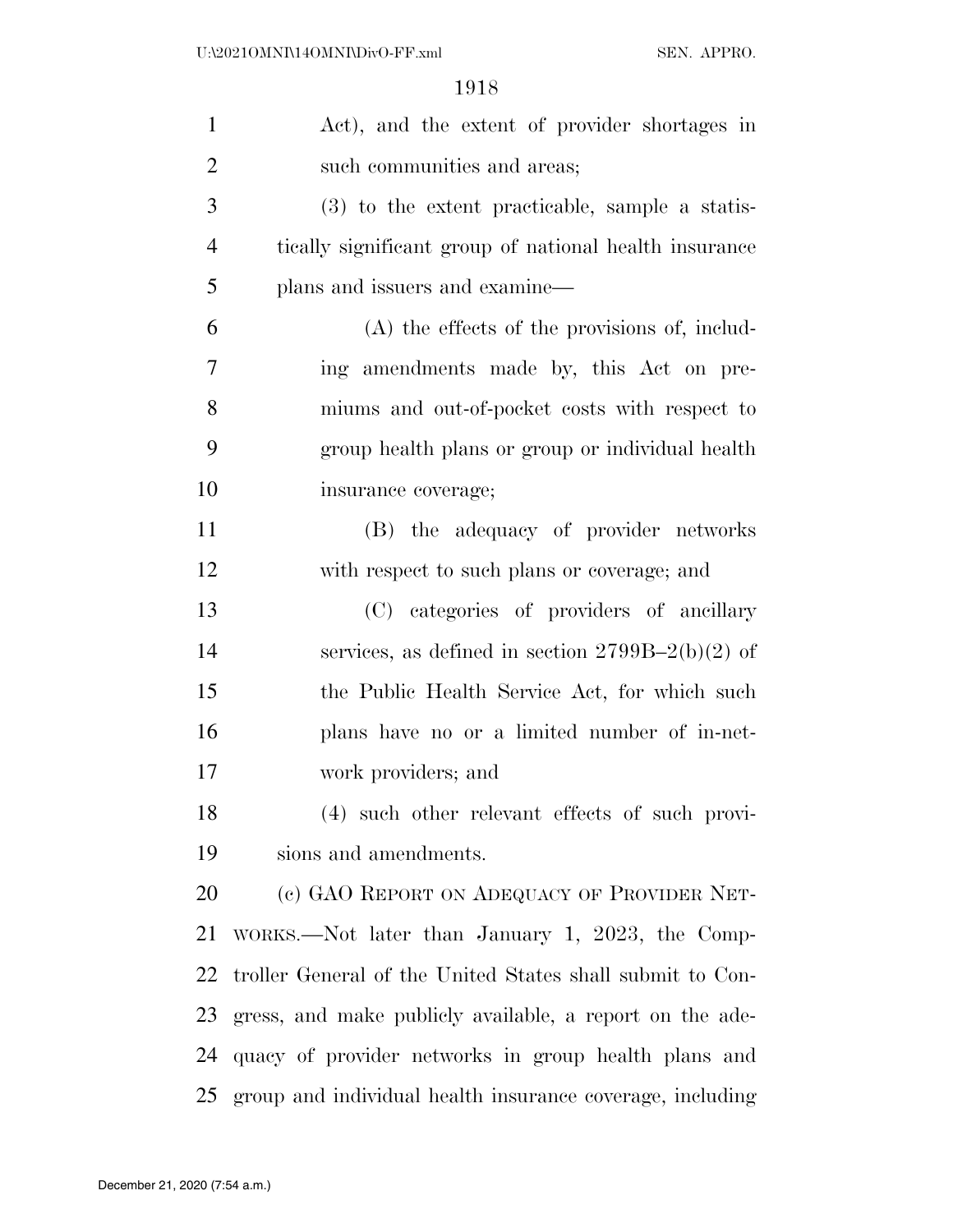U:\2021OMNI\14OMNI\DivO-FF.xml SEN. APPRO.

#### 

 legislative recommendations to improve the adequacy of such networks.

 (d) GAO REPORT ON IDR PROCESS AND POTENTIAL FINANCIAL RELATIONSHIPS.—Not later than December 31, 2023, the Comptroller General of the United States shall conduct a study and submit to Congress a report on the IDR process established under this section. Such study and report shall include an analysis of potential fi- nancial relationships between providers and facilities that utilize the IDR process established by the amendments made by this Act and private equity investment firms.

**SEC. 110. CONSUMER PROTECTIONS THROUGH APPLICA-**

# **TION OF HEALTH PLAN EXTERNAL REVIEW IN CASES OF CERTAIN SURPRISE MEDICAL BILLS.**

 (a) IN GENERAL.—In applying the provisions of sec- tion 2719(b) of the Public Health Service Act (42 U.S.C. 300gg–19(b)) to group health plans and health insurance issuers offering group or individual health insurance cov- erage, the Secretary of Health and Human Services, Sec- retary of Labor, and Secretary of the Treasury, shall re- quire, beginning not later than January 1, 2022, the ex- ternal review process described in paragraph (1) of such section to apply with respect to any adverse determination by such a plan or issuer under section 2799A-1 or 2799A-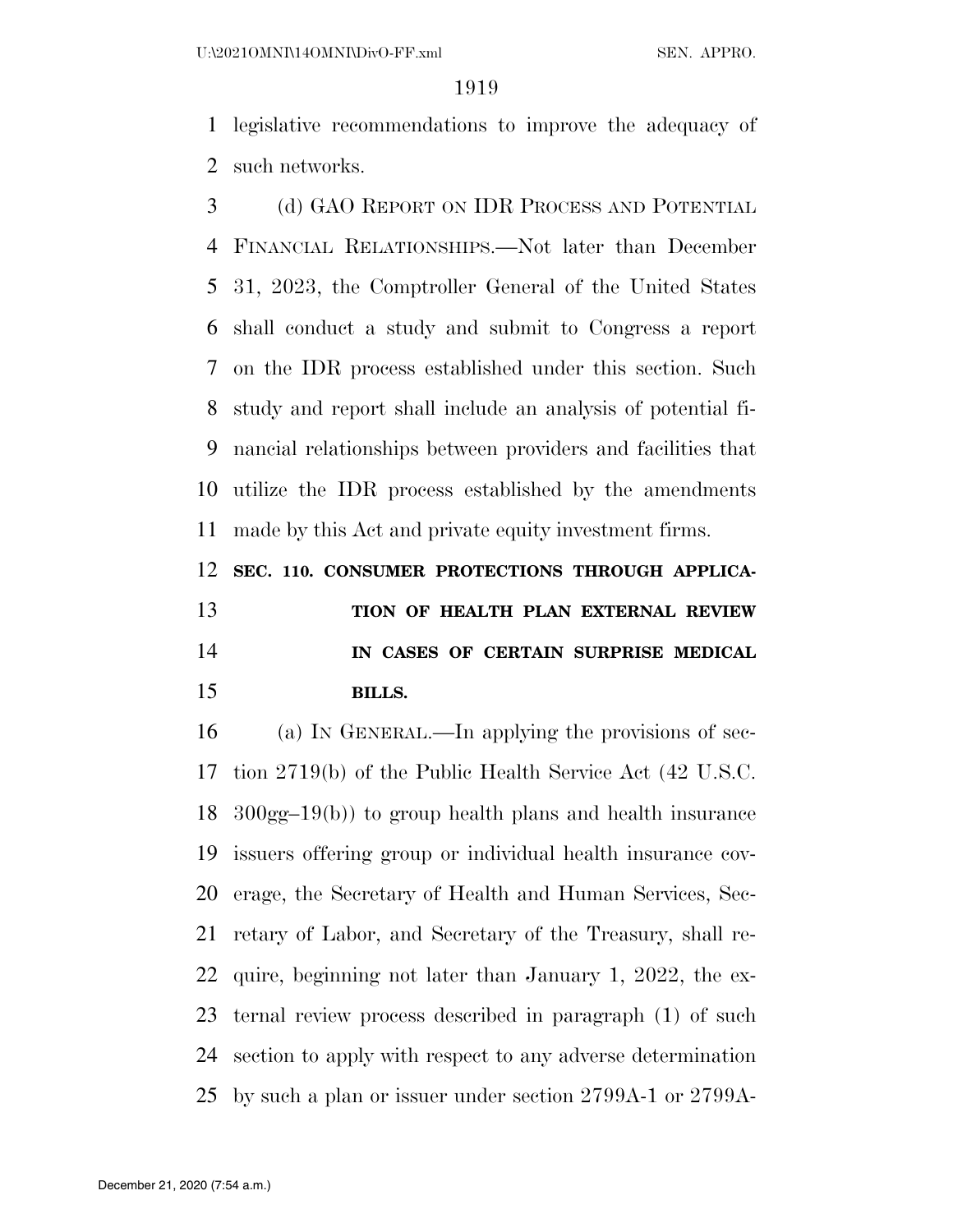2, section 716 or 717 of the Employee Retirement Income Security Act of 1974, or section 9816 or 9817 of the In- ternal Revenue Code of 1986, including with respect to whether an item or service that is the subject to such a determination is an item or service to which such respec-tive section applies.

 (b) DEFINITIONS.—The terms ''group health plan''; ''health insurance issuer''; ''group health insurance cov- erage'', and ''individual health insurance coverage'' have the meanings given such terms in section 2791 of the Pub- lic Health Service Act (42 U.S.C. 300gg–91), section 733 of the Employee Retirement Income Security Act (29 U.S.C. 1191b), and section 9832 of the Internal Revenue Code, as applicable.

## **SEC. 111. CONSUMER PROTECTIONS THROUGH HEALTH PLAN REQUIREMENT FOR FAIR AND HONEST**

**ADVANCE COST ESTIMATE.** 

 (a) PHSA AMENDMENT.—Section 2799A–1 of the Public Health Service Act (42 U.S.C. 300gg–19a), as added by section 102 and as further amended by the pre- vious provisions of this title, is further amended by adding at the end the following new subsection:

23 "If ADVANCED EXPLANATION OF BENEFITS.—

24 "(1) In GENERAL.—For plan years beginning on or after January 1, 2022, each group health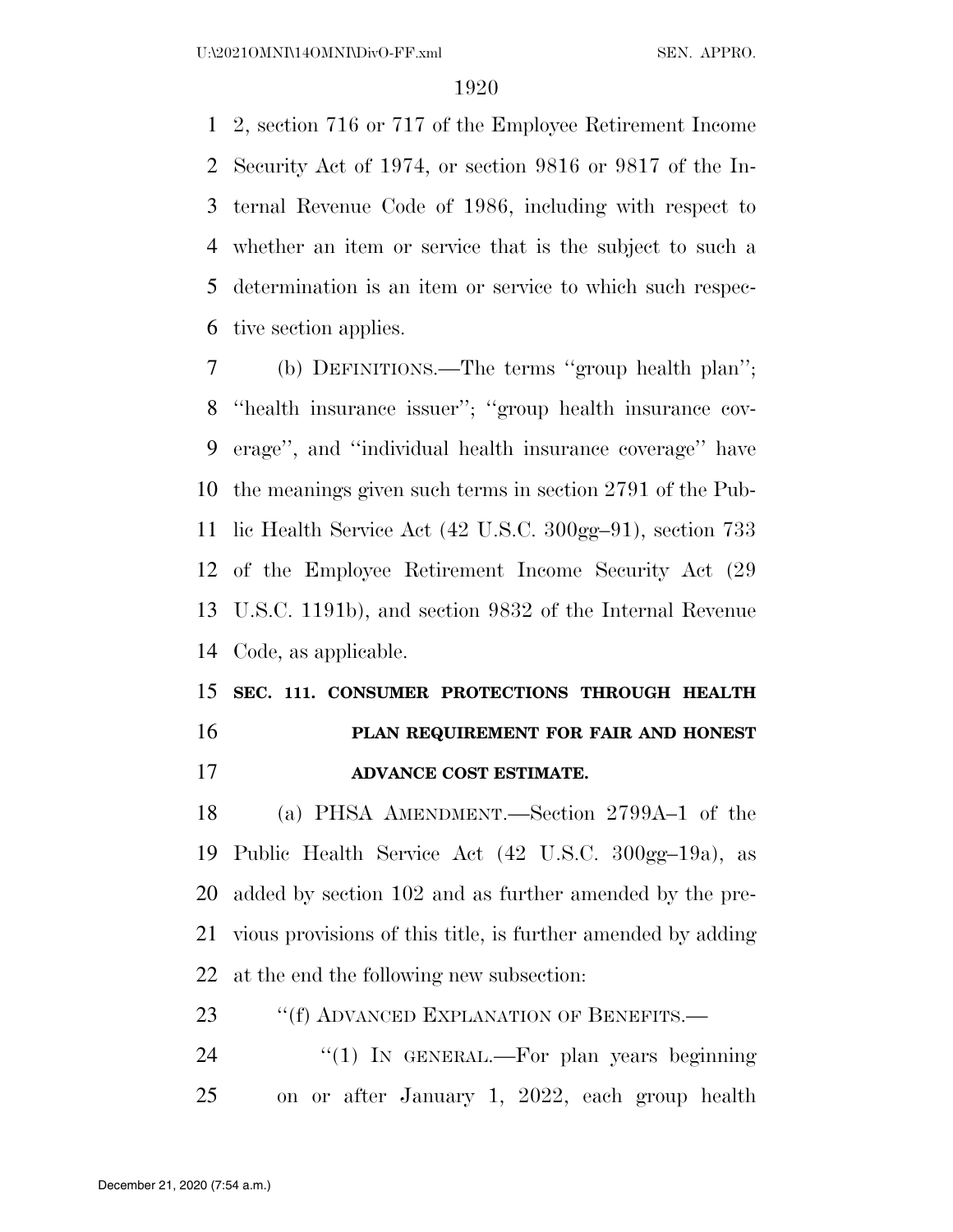plan, or a health insurance issuer offering group or individual health insurance coverage shall, with re- spect to a notification submitted under section 2799B–6 by a health care provider or health care fa- cility to the plan or issuer for a participant, bene- ficiary, or enrollee under plan or coverage scheduled to receive an item or service from the provider or fa- cility (or authorized representative of such partici- pant, beneficiary, or enrollee), not later than 1 busi- ness day (or, in the case such item or service was so scheduled at least 10 business days before such item or service is to be furnished (or in the case of a request made to such plan or coverage by such participant, beneficiary, or enrollee), 3 business days) after the date on which the plan or coverage receives such notification (or such request), provide to the participant, beneficiary, or enrollee (through mail or electronic means, as requested by the partici- pant, beneficiary, or enrollee) a notification (in clear and understandable language) including the fol-lowing:

22  $\langle (A)$  Whether or not the provider or facil- ity is a participating provider or a participating facility with respect to the plan or coverage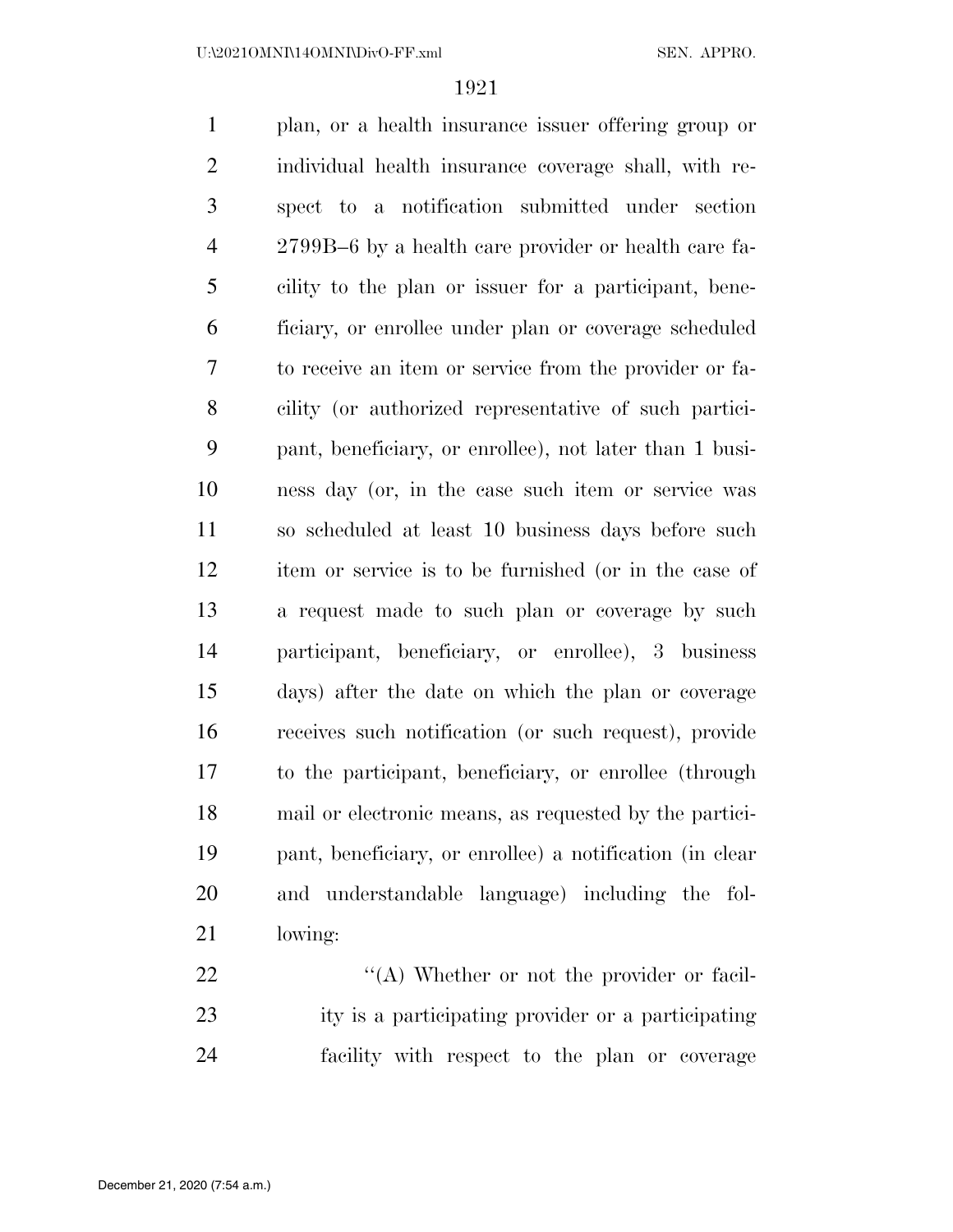with respect to the furnishing of such item or service and—

3 (i) in the case the provider or facility is a participating provider or facility with respect to the plan or coverage with re- spect to the furnishing of such item or service, the contracted rate under such plan or coverage for such item or service (based on the billing and diagnostic codes provided by such provider or facility); and

 $\frac{1}{\sin \theta}$  in the case the provider or facil-12 ity is a nonparticipating provider or facility with respect to such plan or coverage, a description of how such individual may ob- tain information on providers and facilities 16 that, with respect to such plan or coverage, are participating providers and facilities, if any.

 ''(B) The good faith estimate included in the notification received from the provider or facility (if applicable) based on such codes.

 $\cdot$  (C) A good faith estimate of the amount the plan or coverage is responsible for paying for items and services included in the estimate described in subparagraph (B).

December 21, 2020 (7:54 a.m.)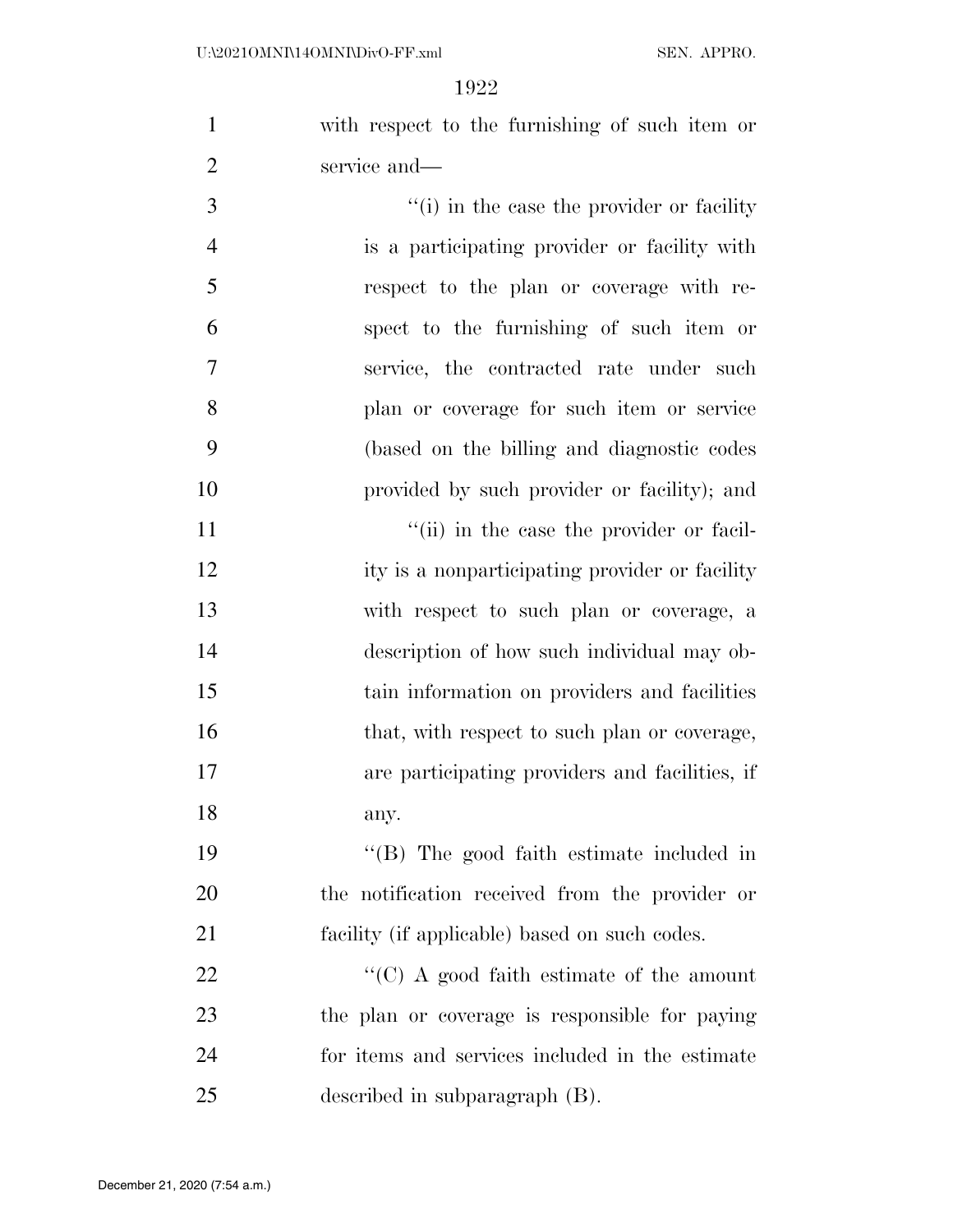1 ''(D) A good faith estimate of the amount of any cost-sharing for which the participant, beneficiary, or enrollee would be responsible for such item or service (as of the date of such no-tification).

 ''(E) A good faith estimate of the amount that the participant, beneficiary, or enrollee has incurred toward meeting the limit of the finan- cial responsibility (including with respect to deductibles and out-of-pocket maximums) under the plan or coverage (as of the date of such no-tification).

 ''(F) In the case such item or service is subject to a medical management technique (in- cluding concurrent review, prior authorization, and step-therapy or fail-first protocols) for cov- erage under the plan or coverage, a disclaimer that coverage for such item or service is subject to such medical management technique.

20 "'(G) A disclaimer that the information provided in the notification is only an estimate 22 based on the items and services reasonably ex- pected, at the time of scheduling (or requesting) the item or service, to be furnished and is sub-ject to change.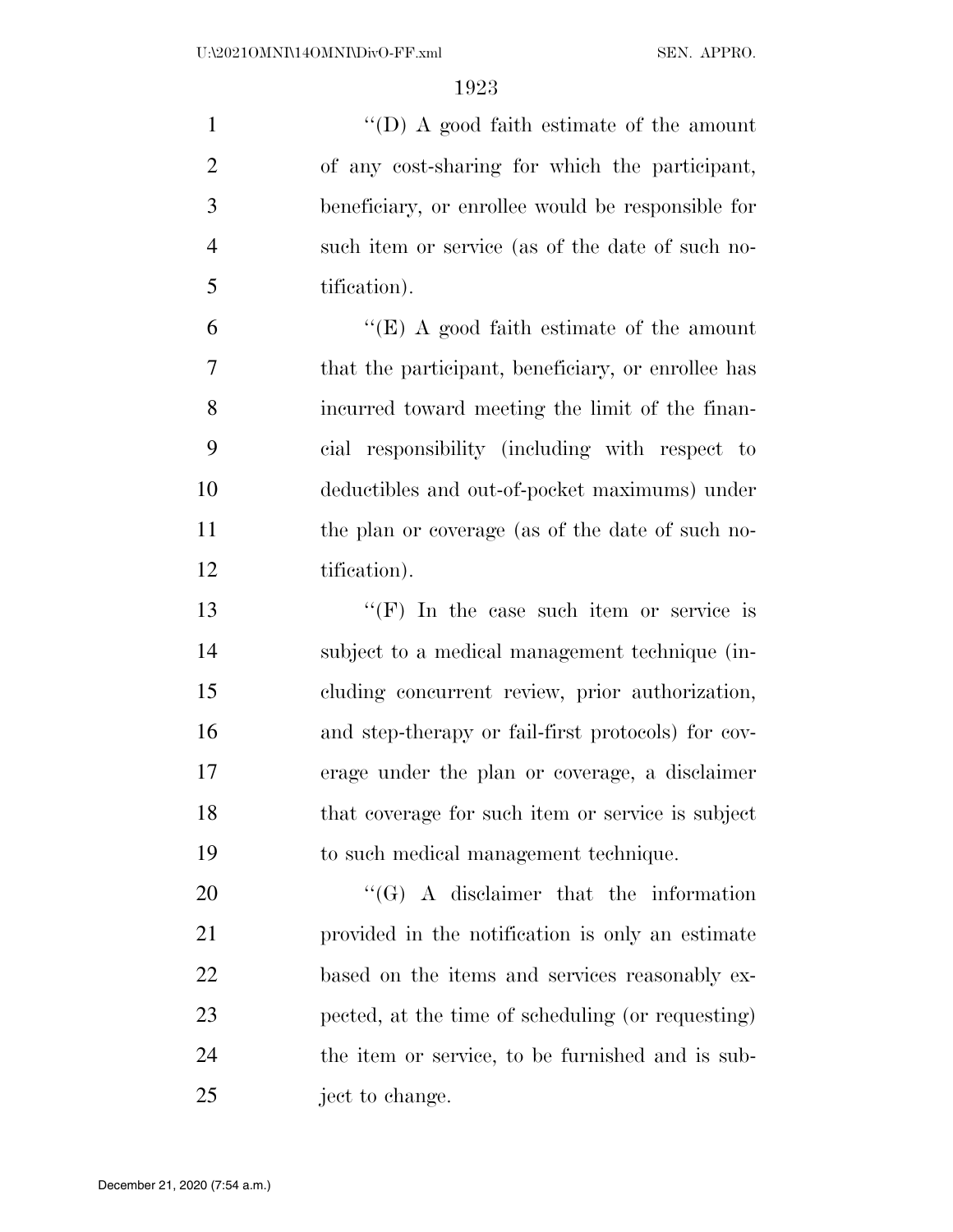$\langle$  (H) Any other information or disclaimer the plan or coverage determines appropriate that is consistent with information and dis-claimers required under this section.

 "(2) AUTHORITY TO MODIFY TIMING REQUIRE- MENTS IN THE CASE OF SPECIFIED ITEMS AND SERVICES.—

8 "(A) In GENERAL.—In the case of a par- ticipant, beneficiary, or enrollee scheduled to re- ceive an item or service that is a specified item or service (as defined in subparagraph (B)), the Secretary may modify any timing requirements relating to the provision of the notification de- scribed in paragraph (1) to such participant, beneficiary, or enrollee with respect to such item or service. Any modification made by the Secretary pursuant to the previous sentence may not result in the provision of such notifica- tion after such participant, beneficiary, or en-rollee has been furnished such item or service.

21 "(B) SPECIFIED ITEM OR SERVICE DE- FINED.—For purposes of subparagraph (A), the term 'specified item or service' means an item or service that has low utilization or significant variation in costs (such as when furnished as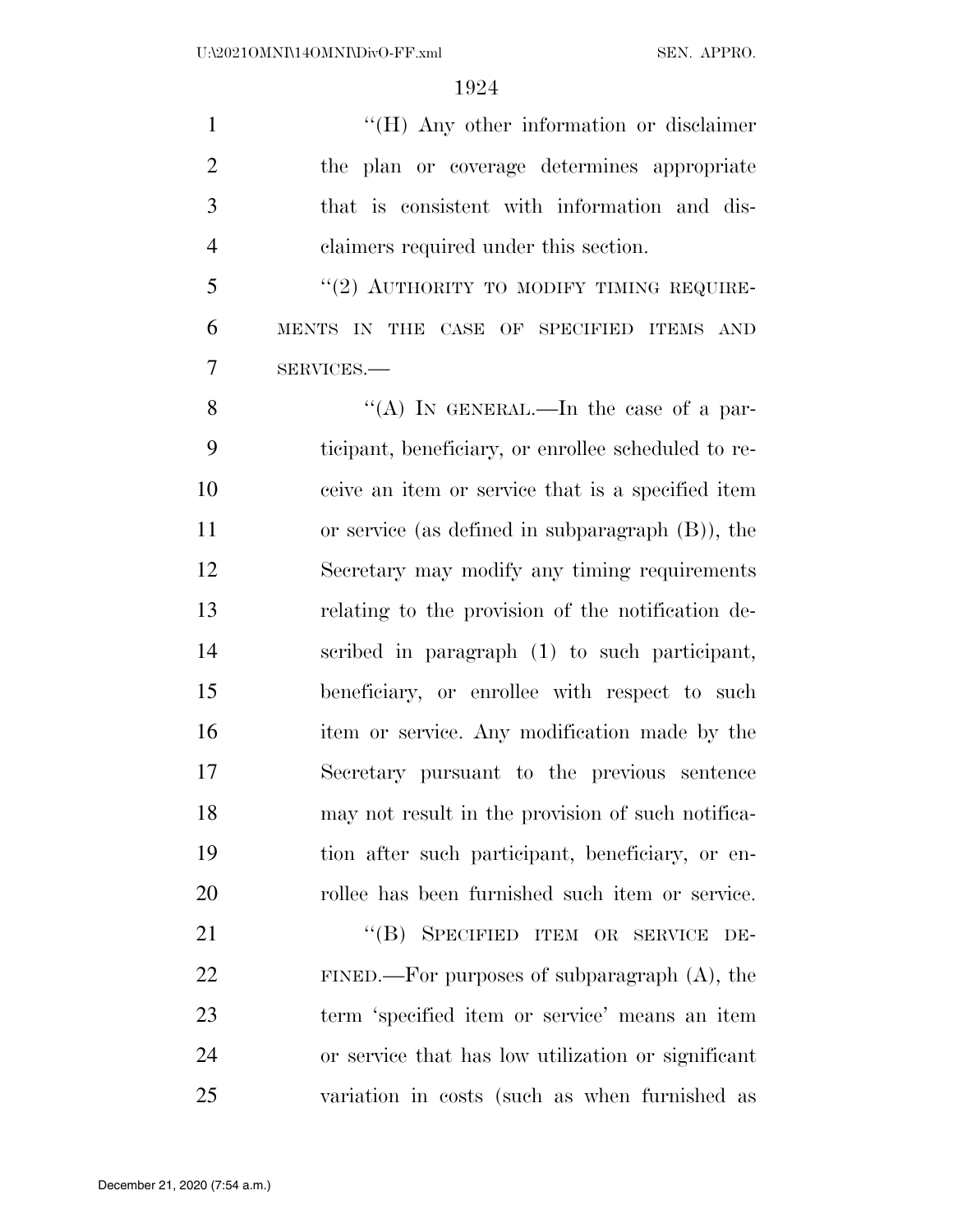part of a complex treatment), as specified by 2 the Secretary.".

 (b) IRC AMENDMENTS.—Section 9816 of the Inter- nal Revenue Code of 1986, as added by section 102 and further amended by the previous provisions of this title, is further amended by inserting after subsection (e) the following new subsection:

8 "(f) ADVANCED EXPLANATION OF BENEFITS.—

9 "(1) In GENERAL.—For plan years beginning on or after January 1, 2022, each group health plan shall, with respect to a notification submitted under section 2799B–6 of the Public Health Service Act by a health care provider or health care facility to the plan for a participant or beneficiary under plan scheduled to receive an item or service from the pro- vider or facility (or authorized representative of such participant or beneficiary), not later than 1 business day (or, in the case such item or service was so scheduled at least 10 business days before such item or service is to be furnished (or in the case of a re- quest made to such plan or coverage by such partici- pant or beneficiary), 3 business days) after the date on which the plan receives such notification (or such request), provide to the participant or beneficiary (through mail or electronic means, as requested by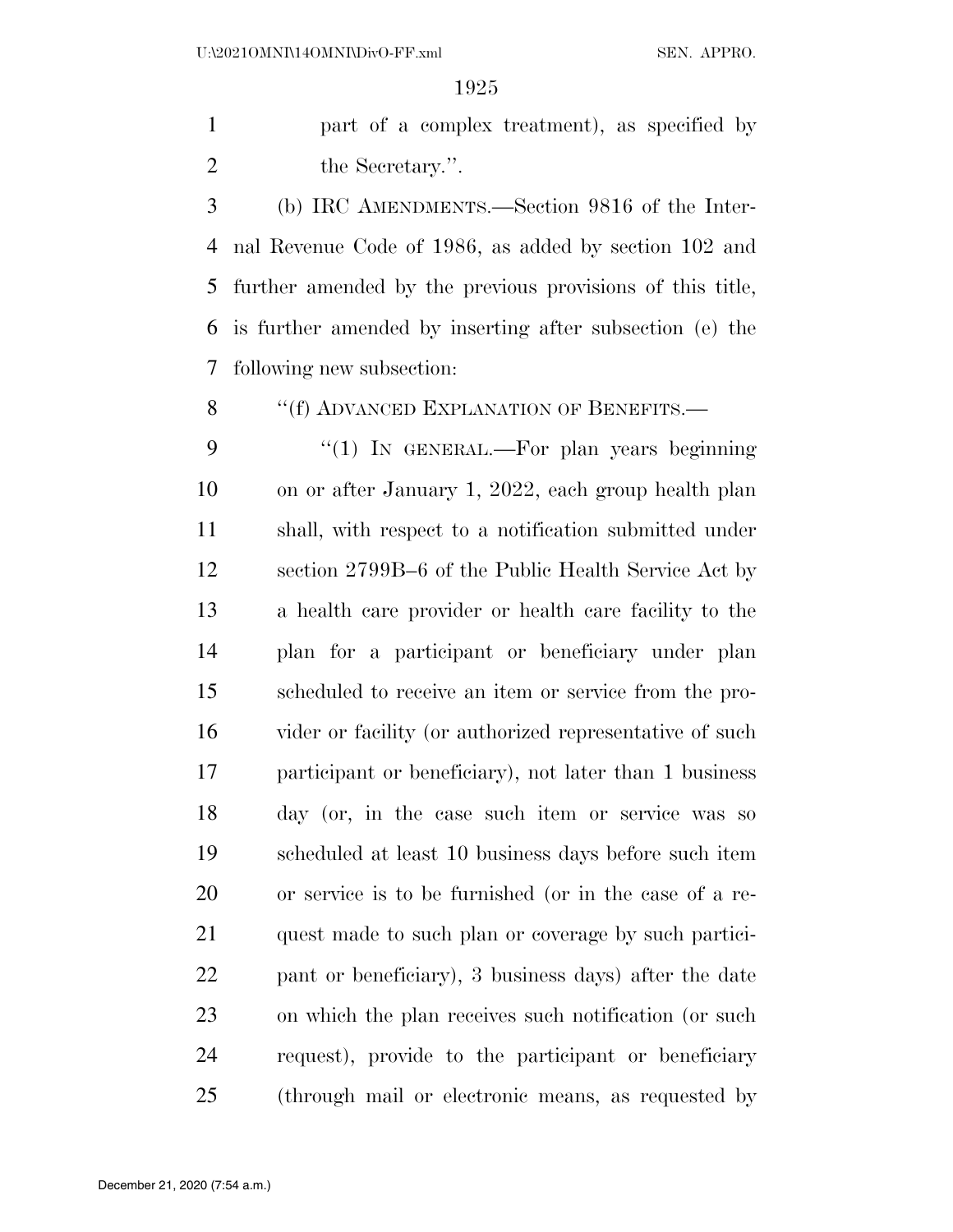| $\mathbf{1}$   | the participant or beneficiary) a notification (in clear |
|----------------|----------------------------------------------------------|
| $\overline{2}$ | and understandable language) including the fol-          |
| 3              | lowing:                                                  |
| $\overline{4}$ | "(A) Whether or not the provider or facil-               |
| 5              | ity is a participating provider or a participating       |
| 6              | facility with respect to the plan with respect to        |
| 7              | the furnishing of such item or service and—              |
| 8              | "(i) in the case the provider or facility                |
| 9              | is a participating provider or facility with             |
| 10             | respect to the plan or coverage with re-                 |
| 11             | spect to the furnishing of such item or                  |
| 12             | service, the contracted rate under such                  |
| 13             | plan for such item or service (based on the              |
| 14             | billing and diagnostic codes provided by                 |
| 15             | such provider or facility); and                          |
| 16             | "(ii) in the case the provider or facil-                 |
| 17             | ity is a nonparticipating provider or facility           |
| 18             | with respect to such plan, a description of              |
| 19             | how such individual may obtain informa-                  |
| 20             | tion on providers and facilities that, with              |
| 21             | respect to such plan, are participating pro-             |
| 22             | viders and facilities, if any.                           |
| 23             | "(B) The good faith estimate included in                 |
| 24             | the notification received from the provider or           |
| 25             | facility (if applicable) based on such codes.            |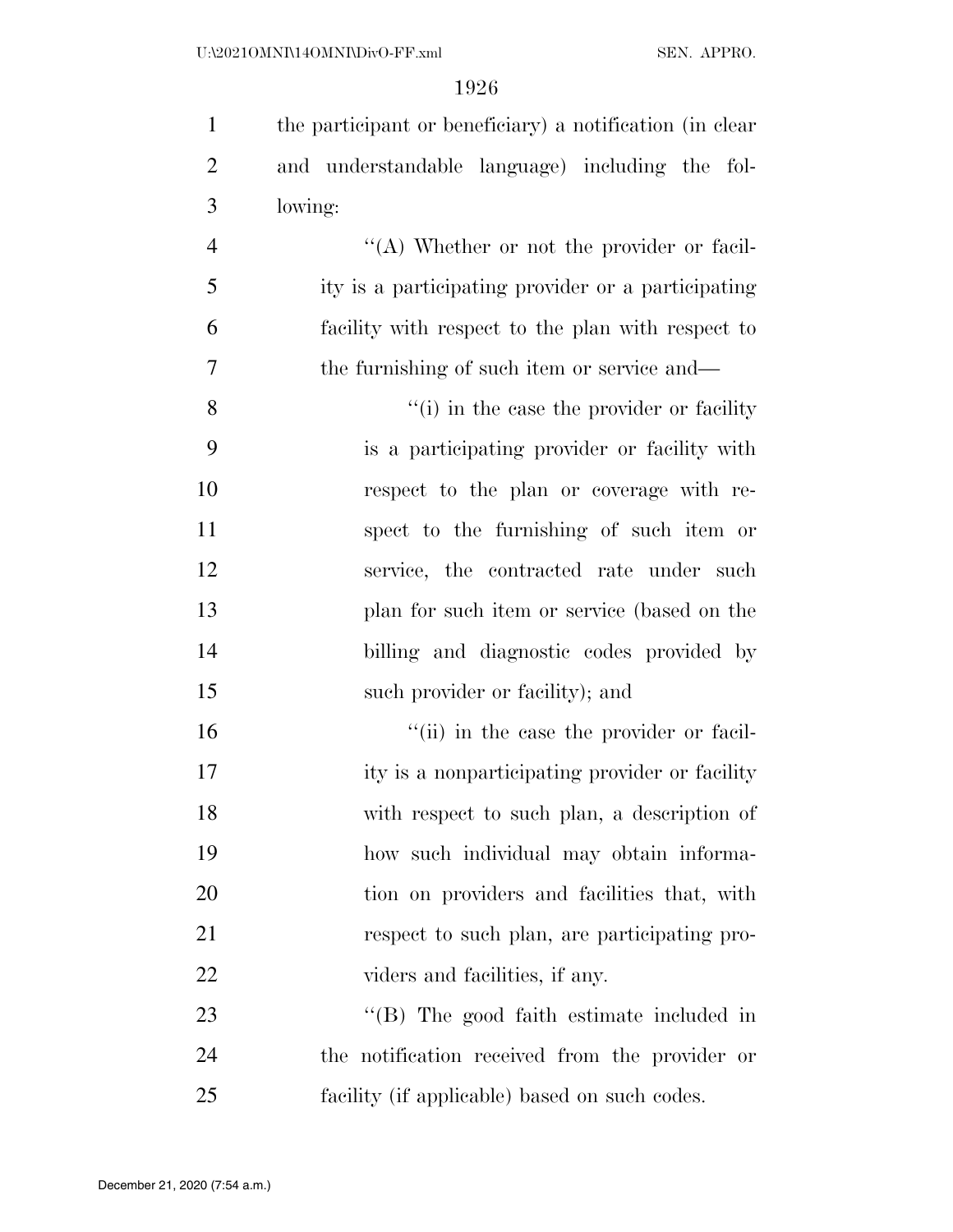$\cdot$  (C) A good faith estimate of the amount the plan is responsible for paying for items and services included in the estimate described in subparagraph (B).

 ''(D) A good faith estimate of the amount of any cost-sharing for which the participant or beneficiary would be responsible for such item or service (as of the date of such notification).

 ''(E) A good faith estimate of the amount that the participant or beneficiary has incurred toward meeting the limit of the financial re- sponsibility (including with respect to deductibles and out-of-pocket maximums) under 14 the plan (as of the date of such notification).

15 "'(F) In the case such item or service is subject to a medical management technique (in- cluding concurrent review, prior authorization, and step-therapy or fail-first protocols) for cov- erage under the plan, a disclaimer that coverage for such item or service is subject to such med-ical management technique.

22 "'(G) A disclaimer that the information provided in the notification is only an estimate based on the items and services reasonably ex-pected, at the time of scheduling (or requesting)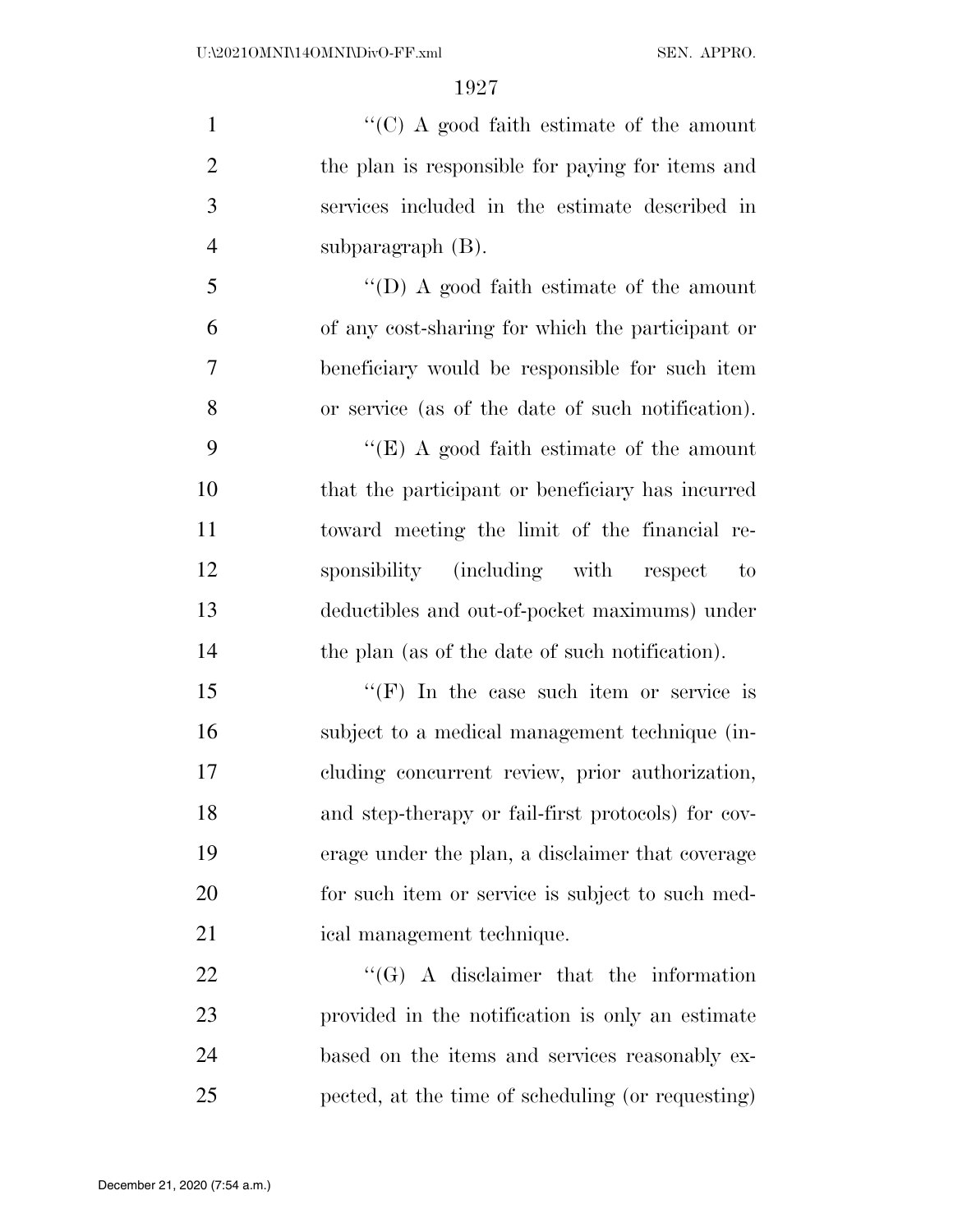|                | 1928                                               |
|----------------|----------------------------------------------------|
| $\mathbf{1}$   | the item or service, to be furnished and is sub-   |
| $\overline{2}$ | ject to change.                                    |
| 3              | "(H) Any other information or disclaimer           |
| $\overline{4}$ | the plan determines appropriate that is con-       |
| 5              | sistent with information and disclaimers re-       |
| 6              | quired under this section.                         |
| 7              | "(2) AUTHORITY TO MODIFY TIMING REQUIRE-           |
| 8              | MENTS IN THE CASE OF SPECIFIED ITEMS AND           |
| 9              | SERVICES.-                                         |
| 10             | "(A) IN GENERAL.—In the case of a par-             |
| 11             | ticipant or beneficiary scheduled to receive an    |
| 12             | item or service that is a specified item or serv-  |
| 13             | ice (as defined in subparagraph $(B)$ ), the Sec-  |
| 14             | retary may modify any timing requirements re-      |
| 15             | lating to the provision of the notification de-    |
| 16             | scribed in paragraph (1) to such participant or    |
| 17             | beneficiary with respect to such item or service.  |
| 18             | Any modification made by the Secretary pursu-      |
| 19             | ant to the previous sentence may not result in     |
| 20             | the provision of such notification after such      |
| 21             | participant or beneficiary has been furnished      |
| 22             | such item or service.                              |
| 23             | "(B) SPECIFIED ITEM OR SERVICE DE-                 |
| 24             | $FINED$ . For purposes of subparagraph $(A)$ , the |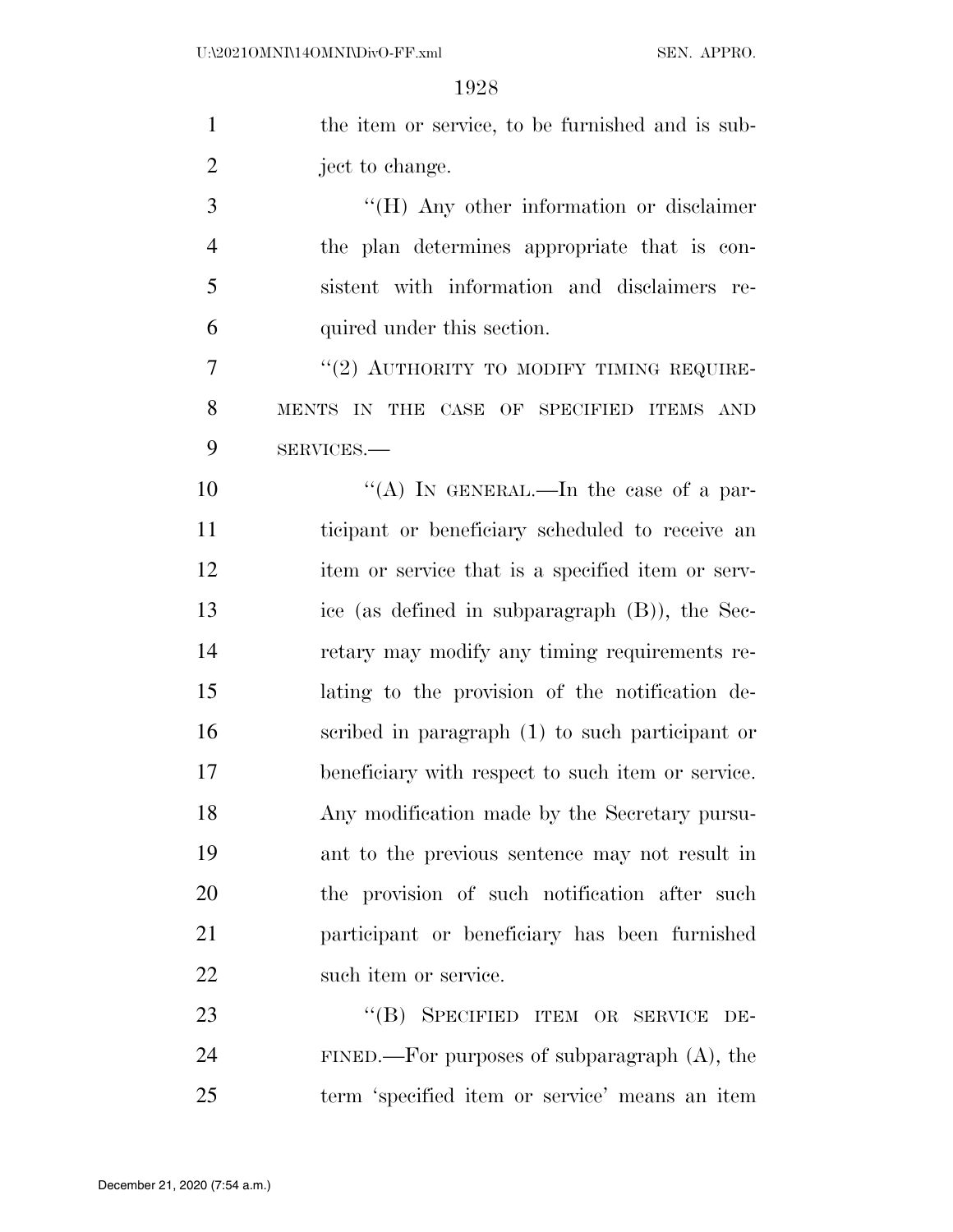or service that has low utilization or significant variation in costs (such as when furnished as part of a complex treatment), as specified by the Secretary.''.

 (c) ERISA AMENDMENTS.—Section 716 of the Em- ployee Retirement Income Security Act of 1974, as added by section 102 and further amended by the previous amendments of this title, is further amended by adding at the end the following new subsection:

**''**(f) ADVANCED EXPLANATION OF BENEFITS.

11 "(1) In GENERAL.—For plan years beginning on or after January 1, 2022, each group health plan, or a health insurance issuer offering group health insurance coverage shall, with respect to a no- tification submitted under section 2799B–6 of the Public Health Service Act by a health care provider or health care facility to the plan or issuer for a par- ticipant or beneficiary under plan or coverage sched- uled to receive an item or service from the provider or facility (or authorized representative of such par- ticipant or beneficiary), not later than 1 business day (or, in the case such item or service was so scheduled at least 10 business days before such item or service is to be furnished (or in the case of a re-quest made to such plan or coverage by such partici-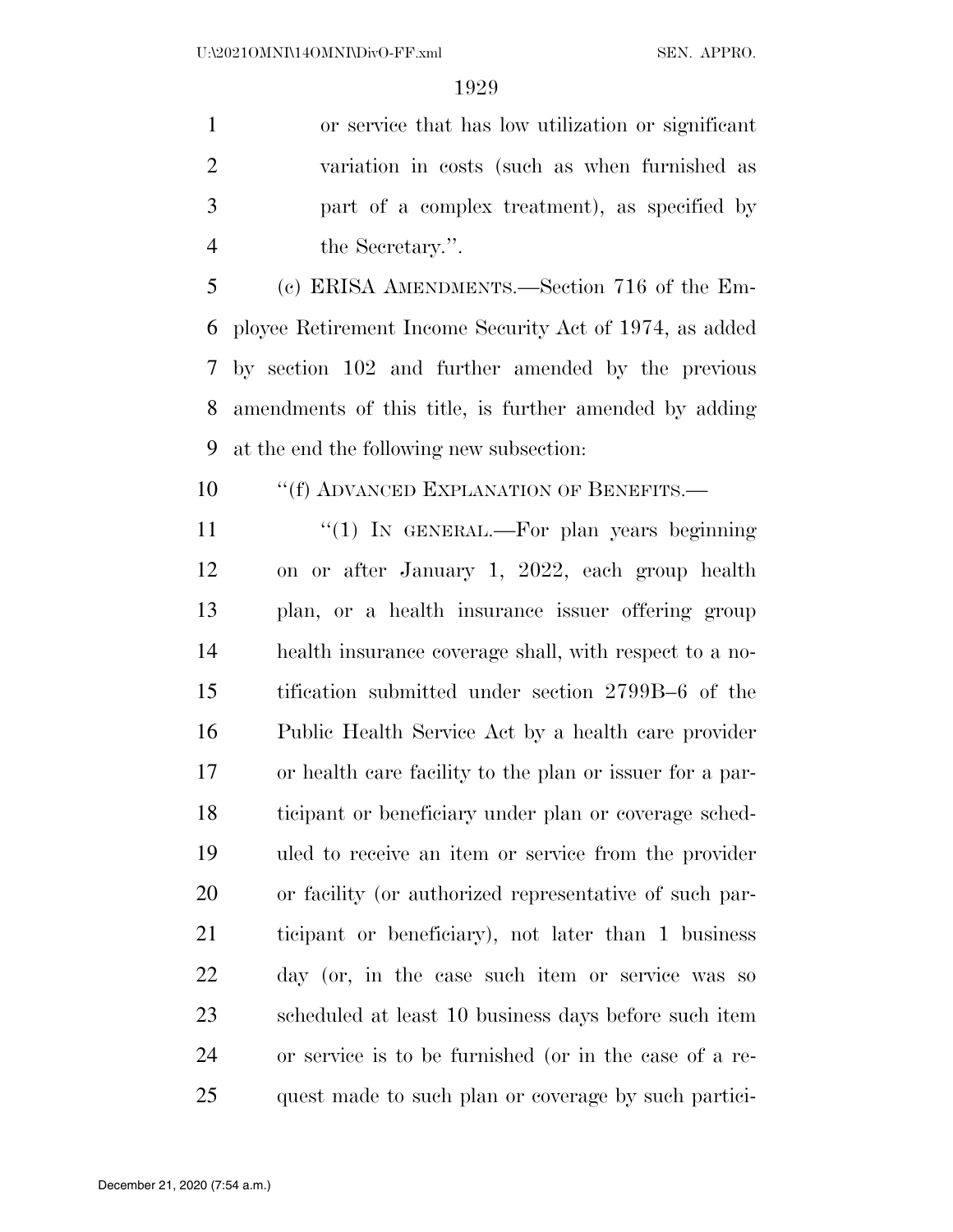| $\mathbf{1}$   | pant or beneficiary), 3 business days) after the date  |
|----------------|--------------------------------------------------------|
| $\overline{2}$ | on which the plan or coverage receives such notifica-  |
| 3              | tion (or such request), provide to the participant or  |
| $\overline{4}$ | beneficiary (through mail or electronic means, as re-  |
| 5              | quested by the participant or beneficiary) a notifica- |
| 6              | tion (in clear and understandable language) includ-    |
| 7              | ing the following:                                     |
| 8              | "(A) Whether or not the provider or facil-             |
| 9              | ity is a participating provider or a participating     |
| 10             | facility with respect to the plan or coverage          |
| 11             | with respect to the furnishing of such item or         |
| 12             | service and-                                           |
| 13             | "(i) in the case the provider or facility"             |
| 14             | is a participating provider or facility with           |
| 15             | respect to the plan or coverage with re-               |
| 16             | spect to the furnishing of such item or                |
| 17             | service, the contracted rate under such                |
| 18             | plan for such item or service (based on the            |
| 19             | billing and diagnostic codes provided by               |
| 20             | such provider or facility); and                        |
| 21             | "(ii) in the case the provider or facil-               |
| 22             | ity is a nonparticipating provider or facility         |
| 23             | with respect to such plan or coverage, a               |
| 24             | description of how such individual may ob-             |
| 25             | tain information on providers and facilities           |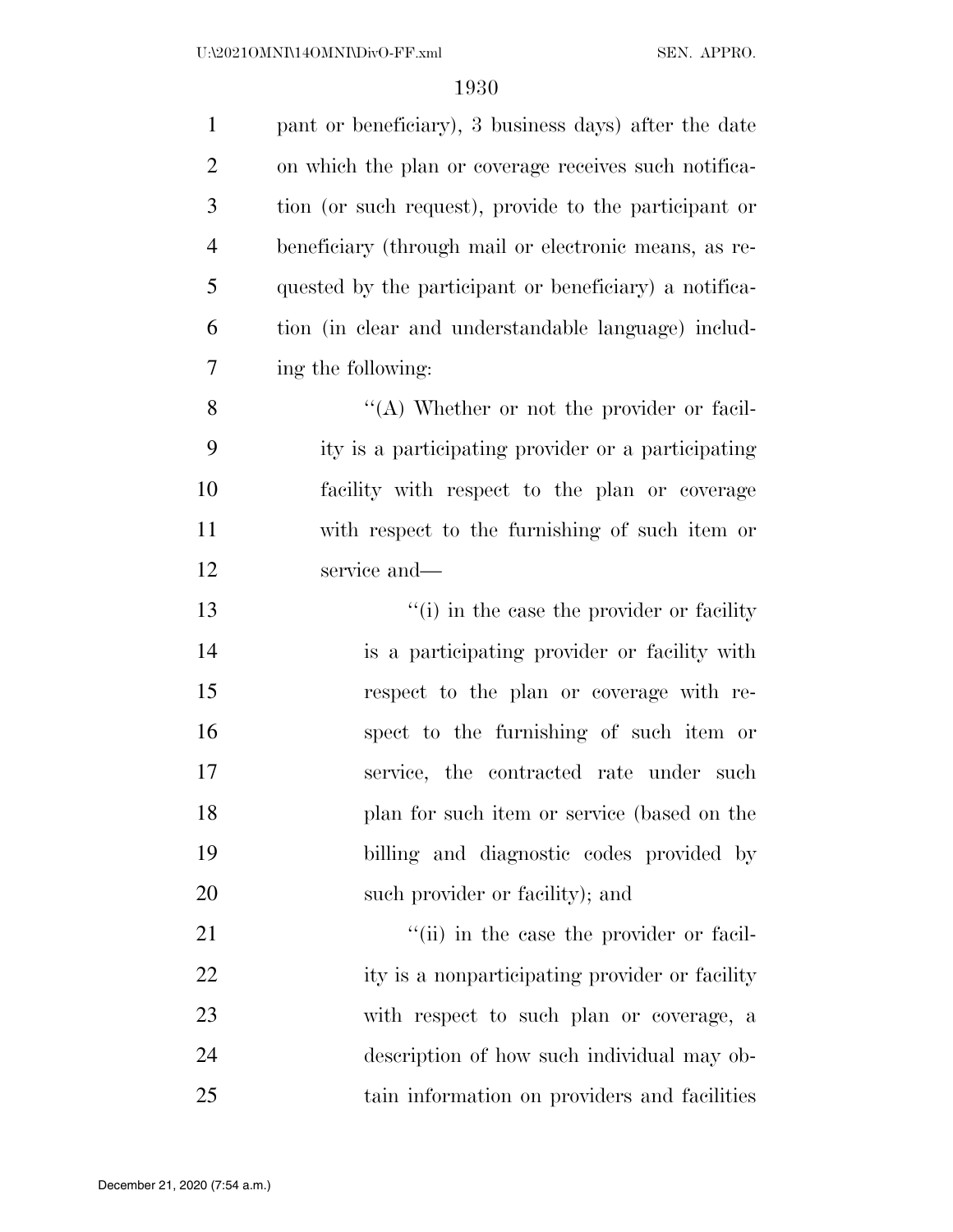| $\mathbf{1}$   | that, with respect to such plan or coverage,       |
|----------------|----------------------------------------------------|
| $\overline{2}$ | are participating providers and facilities, if     |
| 3              | any.                                               |
| $\overline{4}$ | "(B) The good faith estimate included in           |
| 5              | the notification received from the provider or     |
| 6              | facility (if applicable) based on such codes.      |
| 7              | " $(C)$ A good faith estimate of the amount        |
| 8              | the health plan is responsible for paying for      |
| 9              | items and services included in the estimate de-    |
| 10             | scribed in subparagraph (B).                       |
| 11             | "(D) A good faith estimate of the amount           |
| 12             | of any cost-sharing for which the participant or   |
| 13             | beneficiary would be responsible for such item     |
| 14             | or service (as of the date of such notification).  |
| 15             | "(E) A good faith estimate of the amount           |
| 16             | that the participant or beneficiary has incurred   |
| 17             | toward meeting the limit of the financial re-      |
| 18             | sponsibility (including with respect<br>to         |
| 19             | deductibles and out-of-pocket maximums) under      |
| 20             | the plan or coverage (as of the date of such no-   |
| 21             | tification).                                       |
| 22             | "(F) In the case such item or service is           |
| 23             | subject to a medical management technique (in-     |
| 24             | cluding concurrent review, prior authorization,    |
| 25             | and step-therapy or fail-first protocols) for cov- |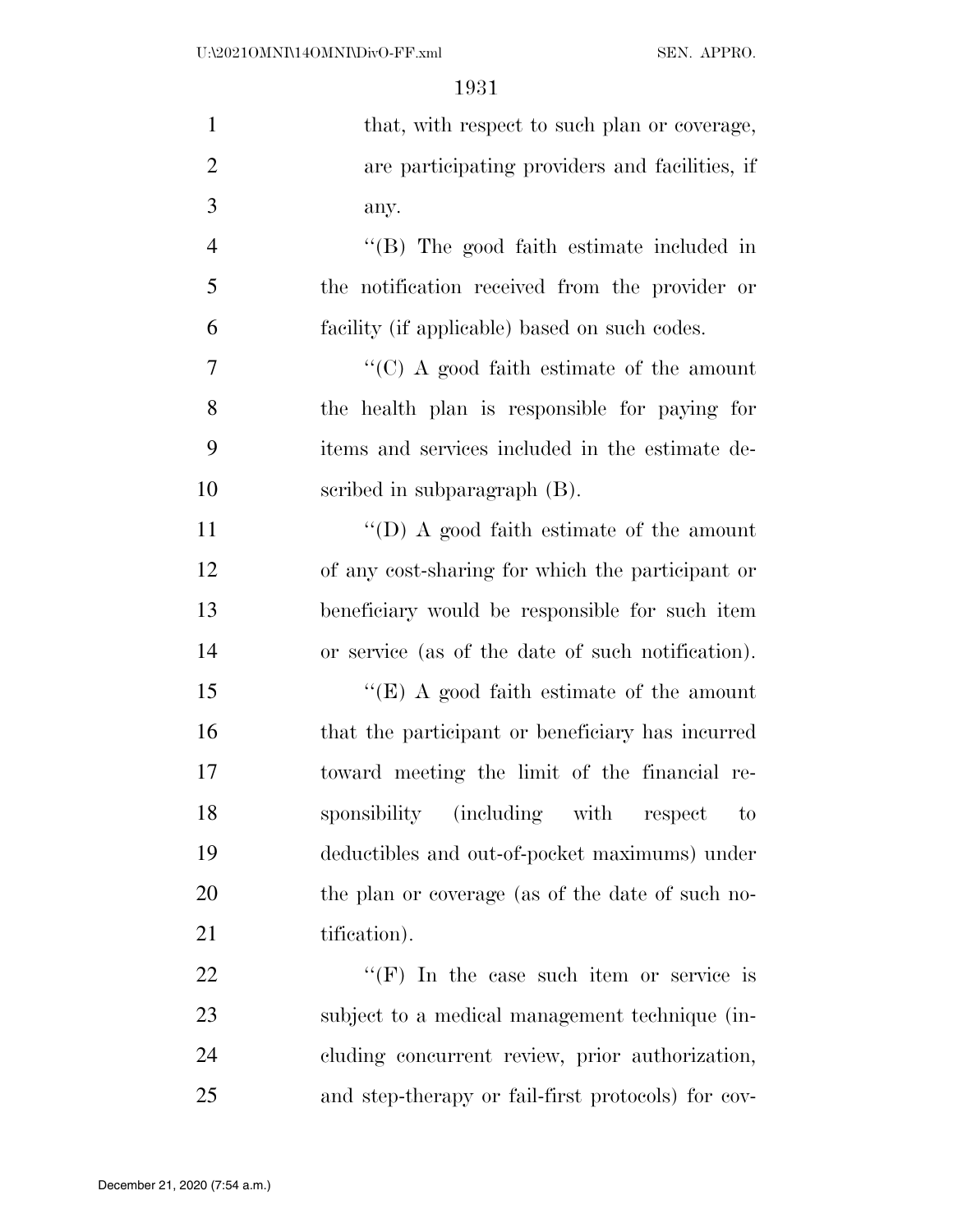| $\mathbf{1}$   | erage under the plan or coverage, a disclaimer    |
|----------------|---------------------------------------------------|
| $\overline{2}$ | that coverage for such item or service is subject |
| 3              | to such medical management technique.             |
| $\overline{4}$ | $\lq\lq (G)$ A disclaimer that the information    |
| 5              | provided in the notification is only an estimate  |
| 6              | based on the items and services reasonably ex-    |
| 7              | pected, at the time of scheduling (or requesting) |
| 8              | the item or service, to be furnished and is sub-  |
| 9              | ject to change.                                   |
| 10             | $H(H)$ Any other information or disclaimer        |
| 11             | the plan or coverage determines appropriate       |
| 12             | that is consistent with information and dis-      |
| 13             | claimers required under this section.             |
| 14             | "(2) AUTHORITY TO MODIFY TIMING REQUIRE-          |
| 15             | MENTS IN THE CASE OF SPECIFIED ITEMS AND          |
| 16             | SERVICES.-                                        |
| 17             | "(A) IN GENERAL.—In the case of a par-            |
| 18             | ticipant or beneficiary scheduled to receive an   |
| 19             | item or service that is a specified item or serv- |
| 20             | ice (as defined in subparagraph $(B)$ ), the Sec- |
| 21             | retary may modify any timing requirements re-     |
| 22             | lating to the provision of the notification de-   |
| 23             | scribed in paragraph (1) to such participant or   |
| 24             | beneficiary with respect to such item or service. |
| 25             | Any modification made by the Secretary pursu-     |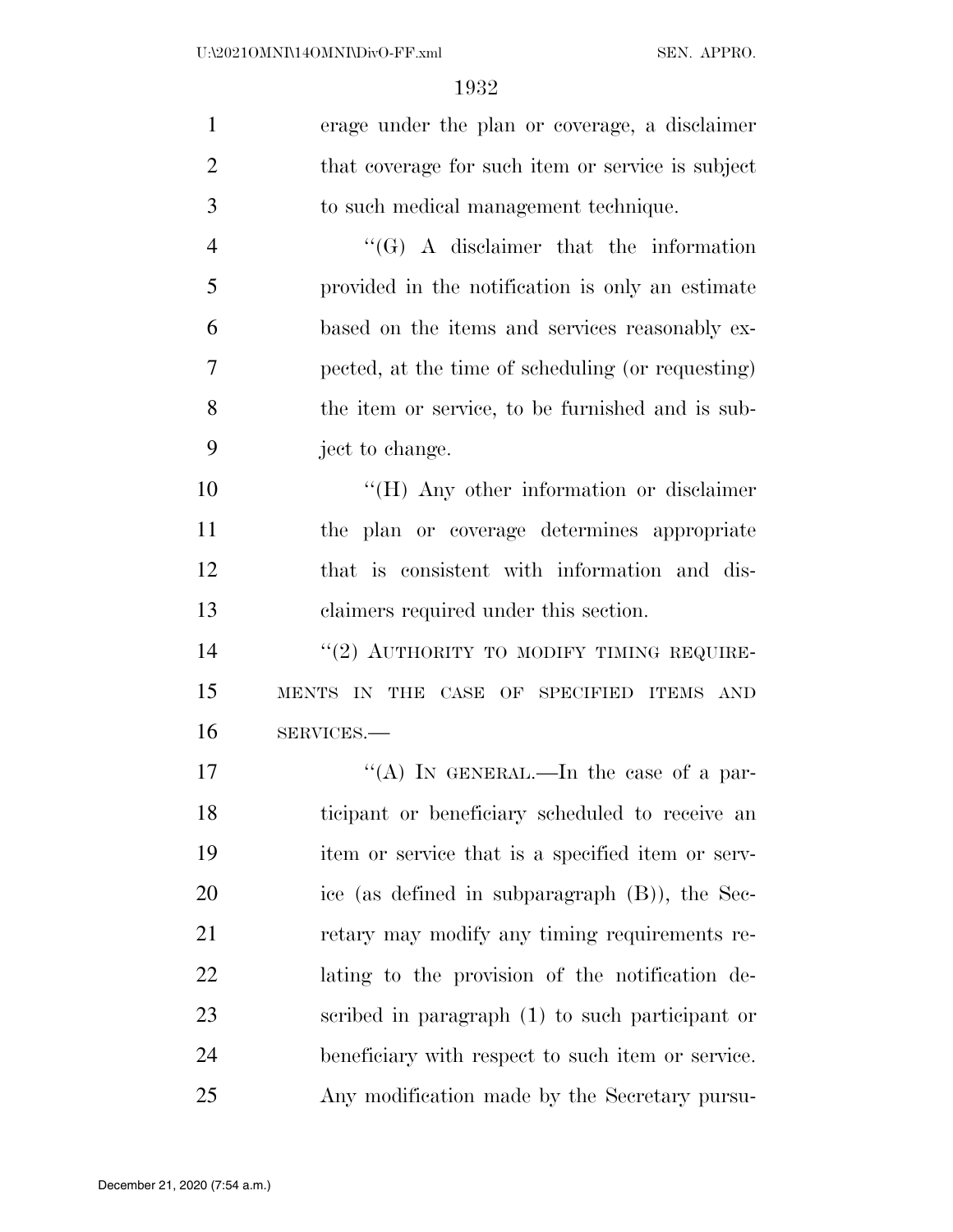ant to the previous sentence may not result in the provision of such notification after such participant or beneficiary has been furnished such item or service. ''(B) SPECIFIED ITEM OR SERVICE DE-6 FINED.—For purposes of subparagraph  $(A)$ , the term 'specified item or service' means an item or service that has low utilization or significant variation in costs (such as when furnished as part of a complex treatment), as specified by 11 the Secretary.". **SEC. 112. PATIENT PROTECTIONS THROUGH TRANS- PARENCY AND PATIENT-PROVIDER DISPUTE RESOLUTION.**  Part E of title XXVII of the Public Health Service Act (42 U.S.C. 300gg et seq.), as added by section 104

 and further amended by the previous provisions of this title, is further amended by adding at the end the fol-lowing new sections:

 **''SEC. 2799B–6. PROVISION OF INFORMATION UPON RE- QUEST AND FOR SCHEDULED APPOINT-MENTS.** 

 ''Each health care provider and health care facility shall, beginning January 1, 2022, in the case of an indi-vidual who schedules an item or service to be furnished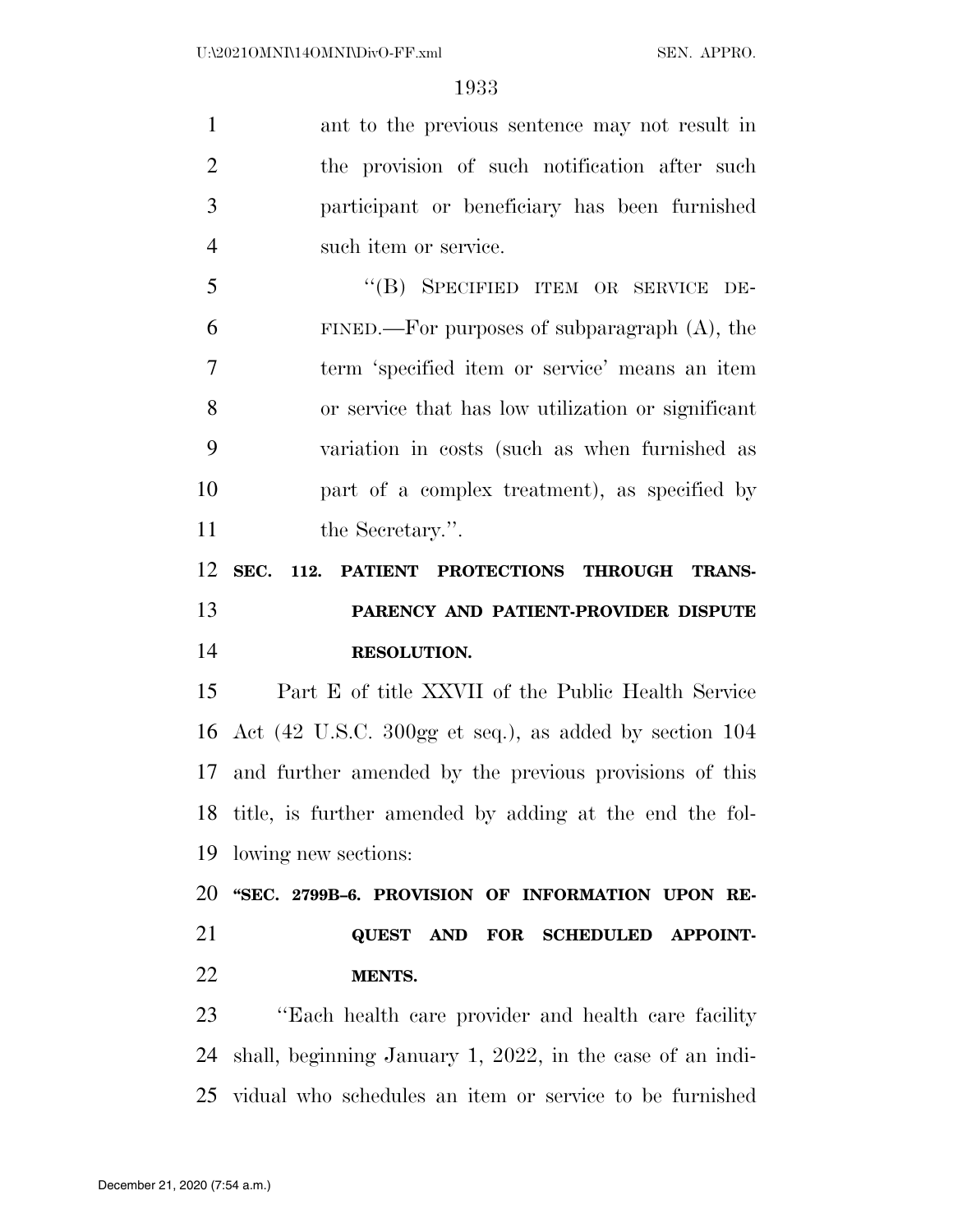to such individual by such provider or facility at least 3 business days before the date such item or service is to be so furnished, not later than 1 business day after the date of such scheduling (or, in the case of such an item or service scheduled at least 10 business days before the date such item or service is to be so furnished (or if re- quested by the individual), not later than 3 business days after the date of such scheduling or such request)—

 $\frac{4}{1}$  inquire if such individual is enrolled in a group health plan, group or individual health insur- ance coverage offered by a health insurance issuer, or a Federal health care program (and if is so en- rolled in such plan or coverage, seeking to have a claim for such item or service submitted to such plan or coverage); and

 $\frac{1}{2}$  provide a notification (in clear and under- standable language) of the good faith estimate of the expected charges for furnishing such item or service (including any item or service that is reasonably ex- pected to be provided in conjunction with such scheduled item or service and such an item or serv- ice reasonably expected to be so provided by another health care provider or health care facility), with the expected billing and diagnostic codes for any such item or service, to—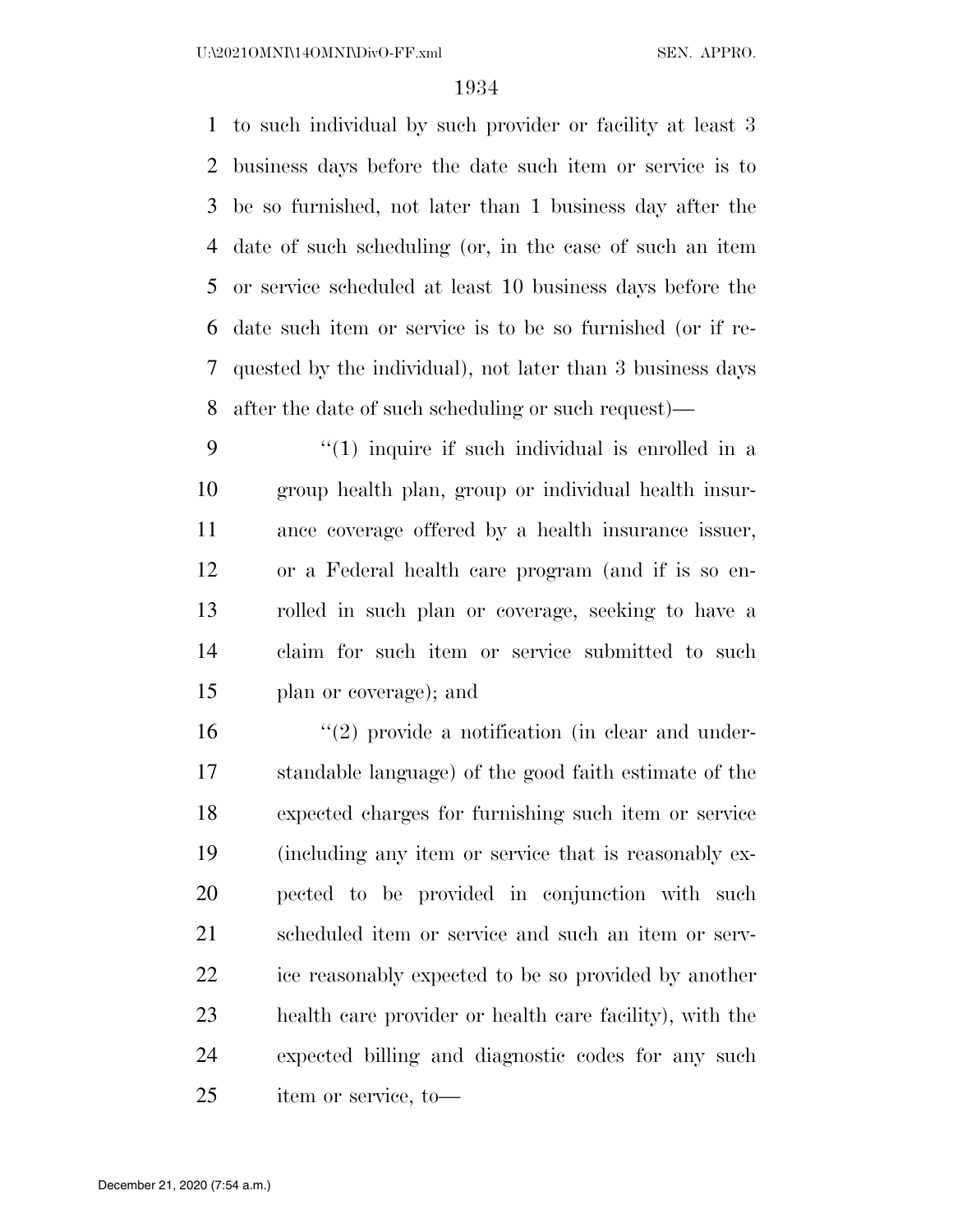$"({\rm A})$  in the case the individual is enrolled 2 in such a plan or such coverage (and is seeking to have a claim for such item or service sub- mitted to such plan or coverage), such plan or issuer of such coverage; and

 $^{\circ}$   $^{\circ}$  (B) in the case the individual is not de- scribed in subparagraph (A) and not enrolled in a Federal health care program, the individual.

## **''SEC. 2799B–7. PATIENT-PROVIDER DISPUTE RESOLUTION.**

 ''(a) IN GENERAL.—Not later than January 1, 2022, the Secretary shall establish a process (in this subsection referred to as the 'patient-provider dispute resolution process') under which an uninsured individual, with re- spect to an item or service, who received, pursuant to sec- tion 2799B–6, from a health care provider or health care facility a good-faith estimate of the expected charges for furnishing such item or service to such individual and who after being furnished such item or service by such provider or facility is billed by such provider or facility for such item or service for charges that are substantially in excess of such estimate, may seek a determination from a se- lected dispute resolution entity for the charges to be paid by such individual (in lieu of such amount so billed) to such provider or facility for such item or service. For pur-poses of this subsection, the term 'uninsured individual'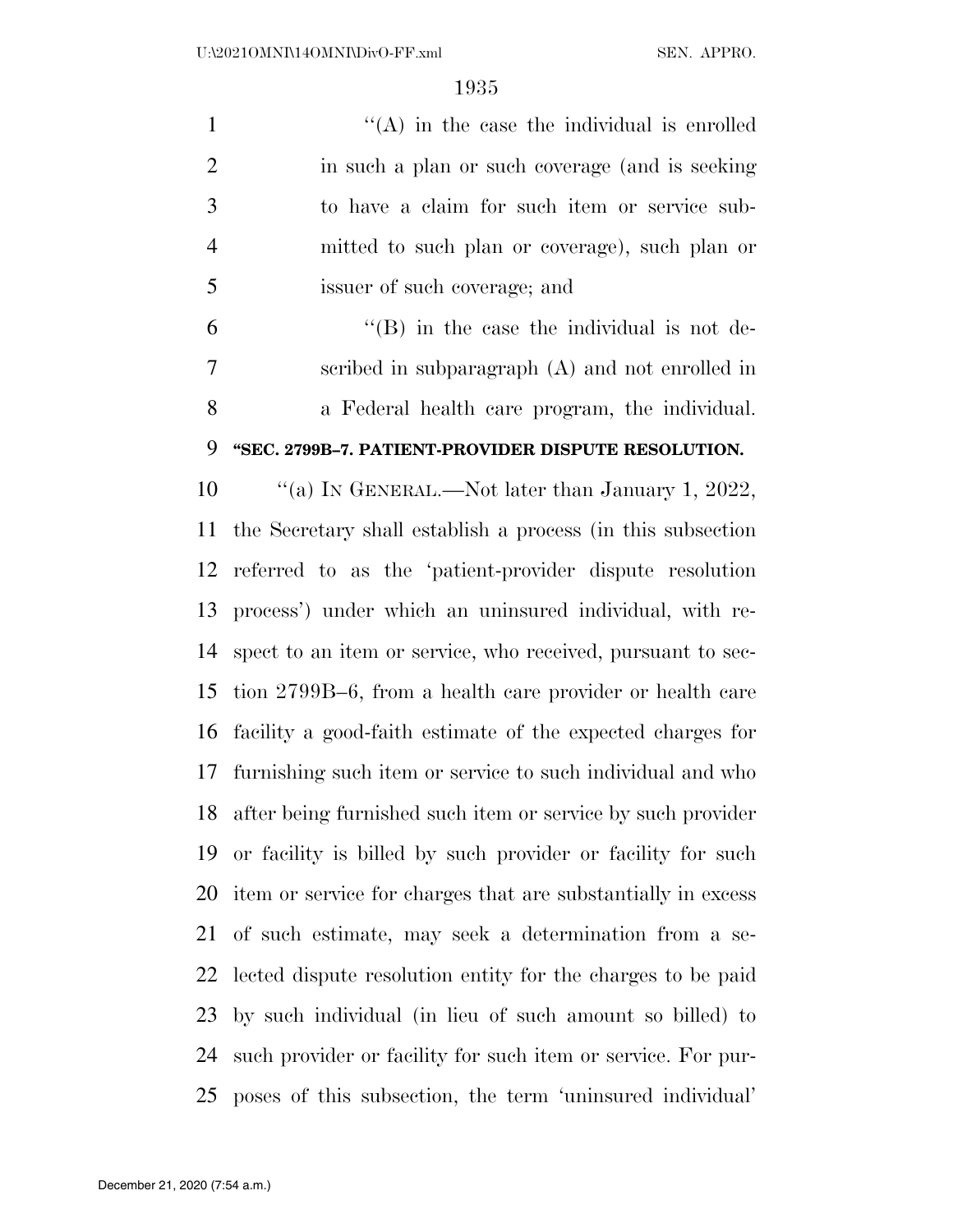means, with respect to an item or service, an individual who does not have benefits for such item or service under a group health plan, group or individual health insurance coverage offered by a health insurance issuer, Federal health care program (as defined in section 1128B(f) of the Social Security Act), or a health benefits plan under chapter 89 of title 5, United States Code (or an individual who has benefits for such item or service under a group health plan or individual or group health insurance cov- erage offered by a health insurance issuer, but who does not seek to have a claim for such item or service submitted to such plan or coverage).

 ''(b) SELECTION OF ENTITIES.—Under the patient- provider dispute resolution process, the Secretary shall, with respect to a determination sought by an individual under subsection (a), with respect to charges to be paid by such individual to a health care provider or health care facility described in such paragraph for an item or service furnished to such individual by such provider or facility, provide for—

 ''(1) a method to select to make such deter- mination an entity certified under subsection (d) that

24 ''(A) is not a party to such determination or an employee or agent of such party;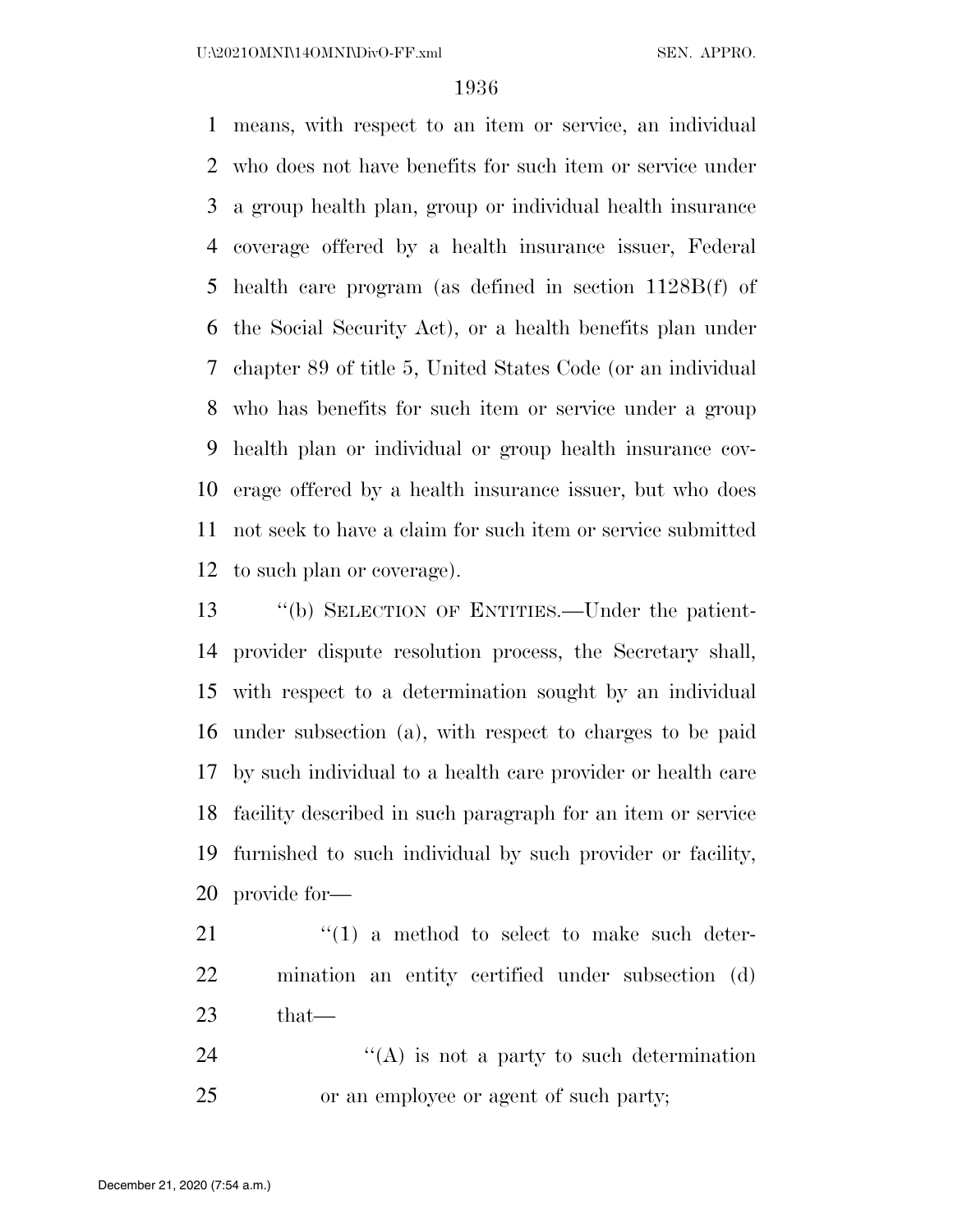| $\mathbf{1}$   | $\lq\lq$ does not have a material familial, fi-               |
|----------------|---------------------------------------------------------------|
| $\overline{2}$ | nancial, or professional relationship with such a             |
| 3              | party; and                                                    |
| $\overline{4}$ | $\cdot$ (C) does not otherwise have a conflict of             |
| 5              | interest with such a party (as determined by                  |
| 6              | the Secretary); and                                           |
| 7              | $\lq(2)$ the provision of a notification of such se-          |
| 8              | lection to the individual and the provider or facility        |
| 9              | (as applicable) party to such determination.                  |
| 10             | An entity selected pursuant to the previous sentence to       |
| 11             | make a determination described in such sentence shall be      |
| 12             | referred to in this subsection as the 'selected dispute reso- |
| 13             | lution entity' with respect to such determination.            |
| 14             | "(c) ADMINISTRATIVE FEE.—The Secretary shall es-              |
| 15             | tablish a fee to participate in the patient-provider dispute  |
| 16             | resolution process in such a manner as to not create a        |
| 17             | barrier to an uninsured individual's access to such process.  |
| 18             | "(d) CERTIFICATION.—The Secretary shall establish             |
| 19             | or recognize a process to certify entities under this sub-    |
| 20             | paragraph. Such process shall ensure that an entity so cer-   |
| 21             | tified satisfies at least the criteria specified in section   |
|                | 22 2799A-1(c).".                                              |
|                |                                                               |

## **SEC. 113. ENSURING CONTINUITY OF CARE.**

 (a) PUBLIC HEALTH SERVICE ACT.—Title XXVII of the Public Health Service Act (42 U.S.C. 300gg et seq.)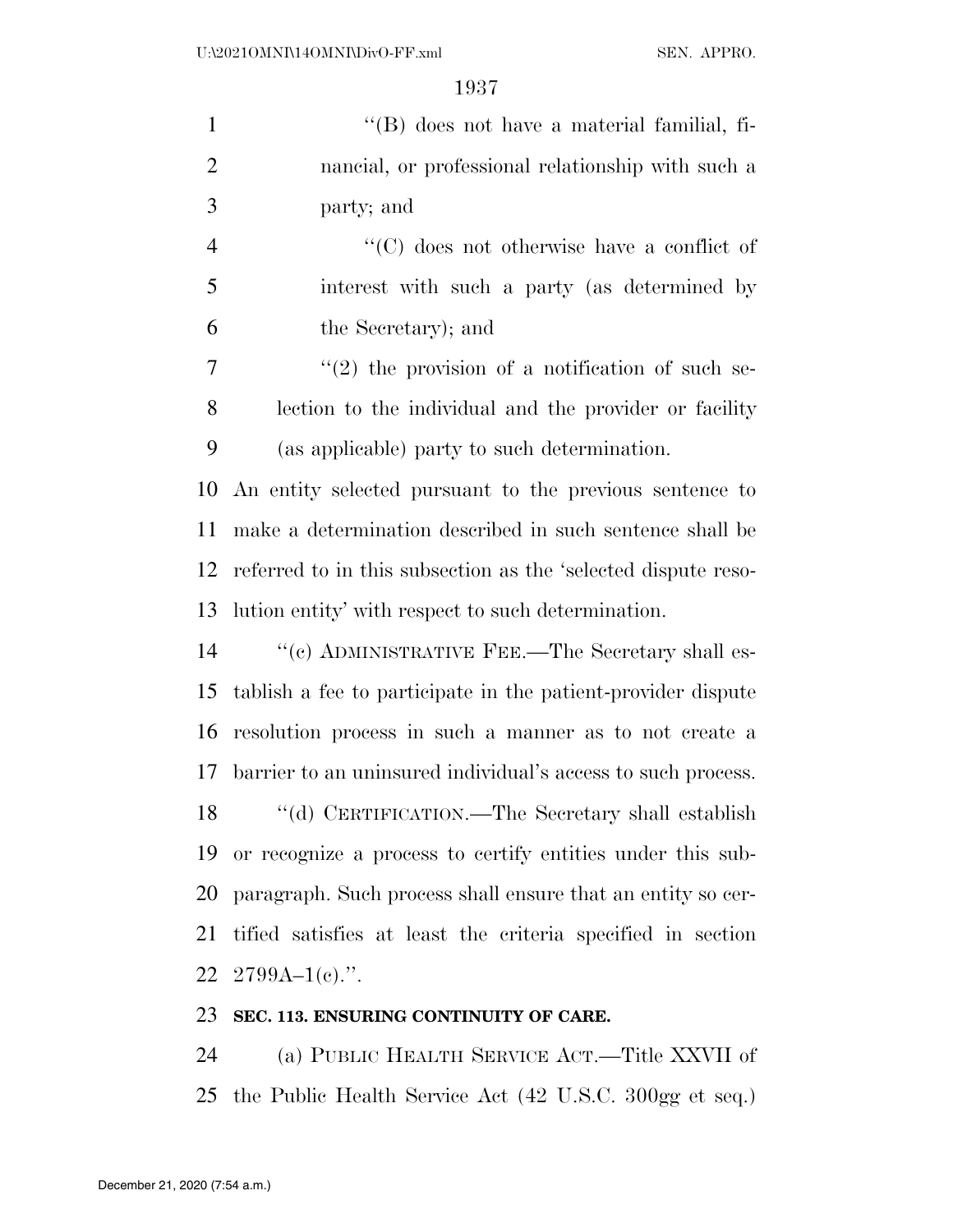is amended, in the part D, as added and amended by sec- tion 102(a) and further amended by the previous provi- sions of this title, by inserting after section 2799A–2 the following new section:

### **''SEC. 2799A-3. CONTINUITY OF CARE.**

 ''(a) ENSURING CONTINUITY OF CARE WITH RE- SPECT TO TERMINATIONS OF CERTAIN CONTRACTUAL RELATIONSHIPS RESULTING IN CHANGES IN PROVIDER NETWORK STATUS.—

 $\frac{10}{10}$  IN GENERAL.—In the case of an individual with benefits under a group health plan or group or individual health insurance coverage offered by a health insurance issuer and with respect to a health care provider or facility that has a contractual rela- tionship with such plan or such issuer (as applica- ble) for furnishing items and services under such plan or such coverage, if, while such individual is a continuing care patient (as defined in subsection (b)) with respect to such provider or facility—

20  $\langle (A) \rangle$  such contractual relationship is termi-21 nated (as defined in subsection (b));

22 ''(B) benefits provided under such plan or such health insurance coverage with respect to such provider or facility are terminated because of a change in the terms of the participation of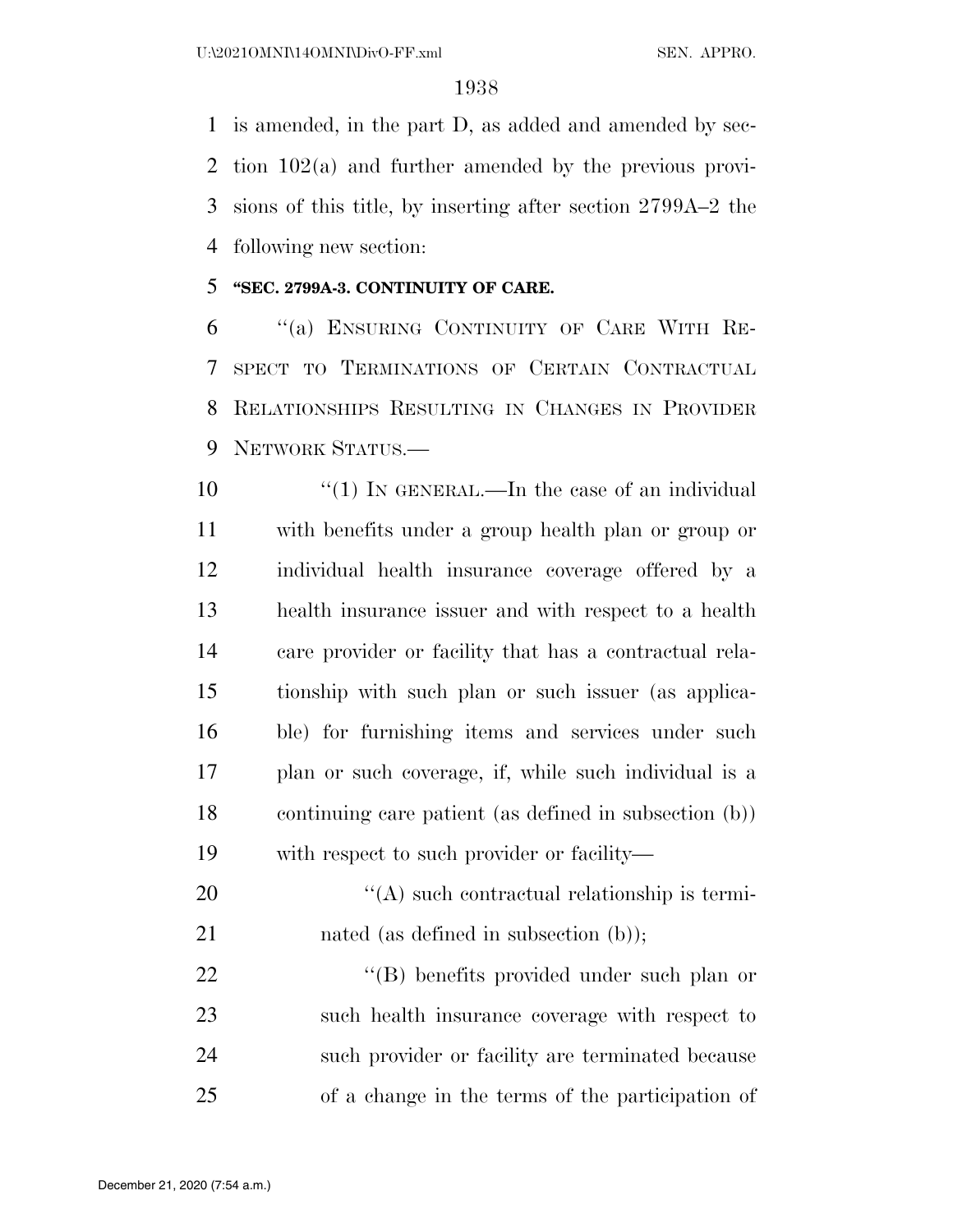| $\mathbf{1}$   | such provider or facility in such plan or cov-       |
|----------------|------------------------------------------------------|
| $\overline{2}$ | erage; or                                            |
| 3              | $\lq\lq$ (C) a contract between such group health    |
| $\overline{4}$ | plan and a health insurance issuer offering          |
| 5              | health insurance coverage in connection with         |
| 6              | such plan is terminated, resulting in a loss of      |
| $\tau$         | benefits provided under such plan with respect       |
| 8              | to such provider or facility;                        |
| 9              | the plan or issuer, respectively, shall meet the re- |
| 10             | quirements of paragraph (2) with respect to such in- |
| 11             | dividual.                                            |
| 12             | $"(2)$ REQUIREMENTS.—The requirements of             |
| 13             | this paragraph are that the plan or issuer—          |
| 14             | "(A) notify each individual enrolled under           |
| 15             | such plan or coverage who is a continuing care       |
| 16             | patient with respect to a provider or facility at    |
| 17             | the time of a termination described in para-         |
| 18             | graph (1) affecting such provider or facility on     |
| 19             | a timely basis of such termination and such in-      |
| 20             | dividual's right to elect continued transitional     |
| 21             | care from such provider or facility under this       |
| 22             | section;                                             |
| 23             | "(B) provide such individual with an op-             |
| 24             | portunity to notify the plan or issuer of the in-    |
| 25             | dividual's need for transitional care; and           |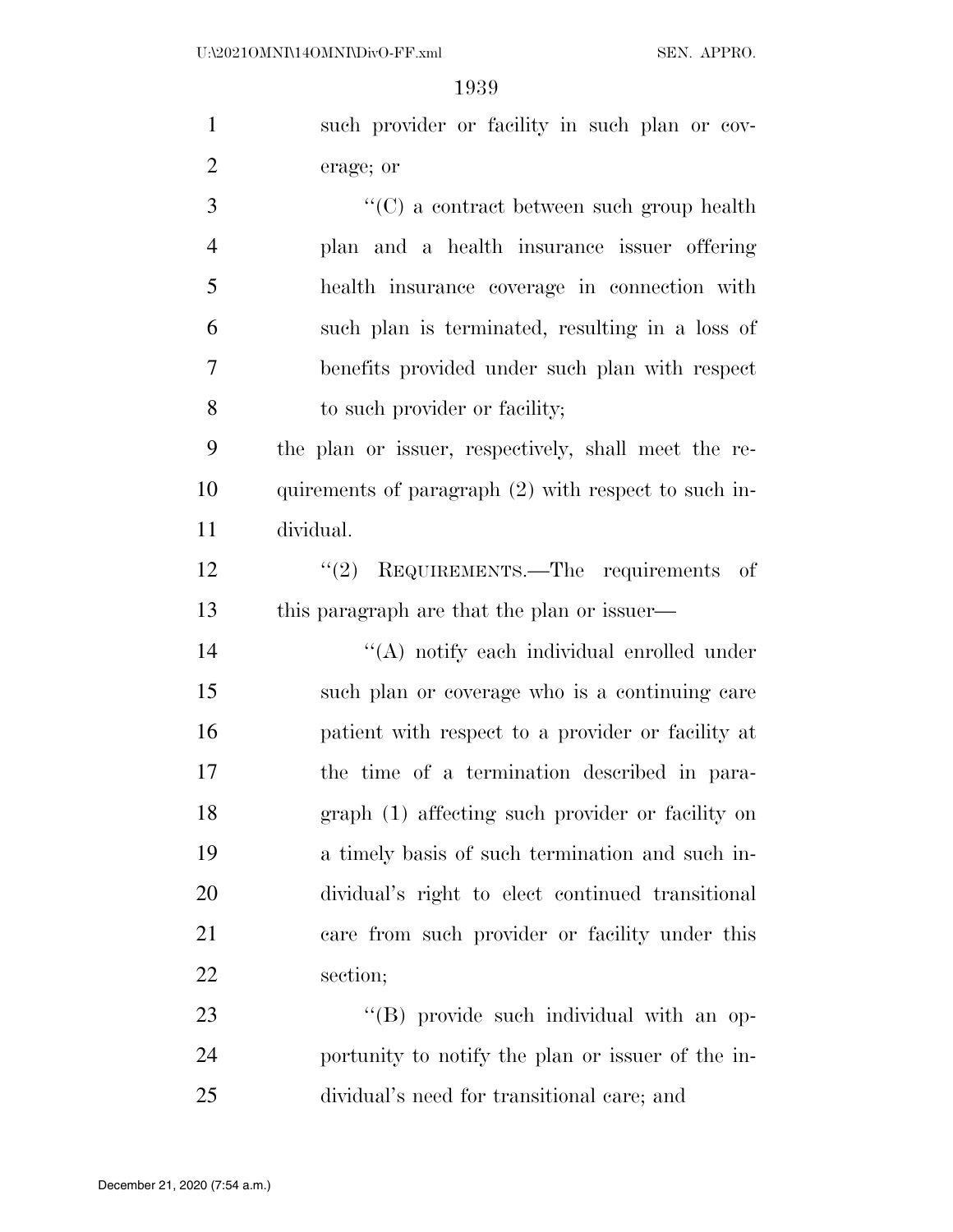| $\mathbf{1}$     | $\lq\lq$ (C) permit the patient to elect to continue |
|------------------|------------------------------------------------------|
| $\overline{2}$   | to have benefits provided under such plan or         |
| 3                | such coverage, under the same terms and condi-       |
| $\overline{4}$   | tions as would have applied and with respect to      |
| 5                | such items and services as would have been cov-      |
| 6                | ered under such plan or coverage had such ter-       |
| $\boldsymbol{7}$ | mination not occurred, with respect to the           |
| 8                | course of treatment furnished by such provider       |
| 9                | or facility relating to such individual's status as  |
| 10               | a continuing care patient during the period be-      |
| 11               | ginning on the date on which the notice under        |
| 12               | subparagraph $(A)$ is provided and ending on the     |
| 13               | earlier of-                                          |
| 14               | "(i) the 90-day period beginning on                  |
| 15               | such date; or                                        |
| 16               | "(ii) the date on which such individual              |
| 17               | is no longer a continuing care patient with          |
| 18               | respect to such provider or facility.                |
| 19               | "(b) DEFINITIONS.—In this section:                   |
| 20               | "(1) CONTINUING CARE PATIENT.—The term               |
| 21               | 'continuing care patient' means an individual who,   |
| 22               | with respect to a provider or facility—              |
| 23               | $\lq\lq$ is undergoing a course of treatment         |
| 24               | for a serious and complex condition from the         |
| 25               | provider or facility;                                |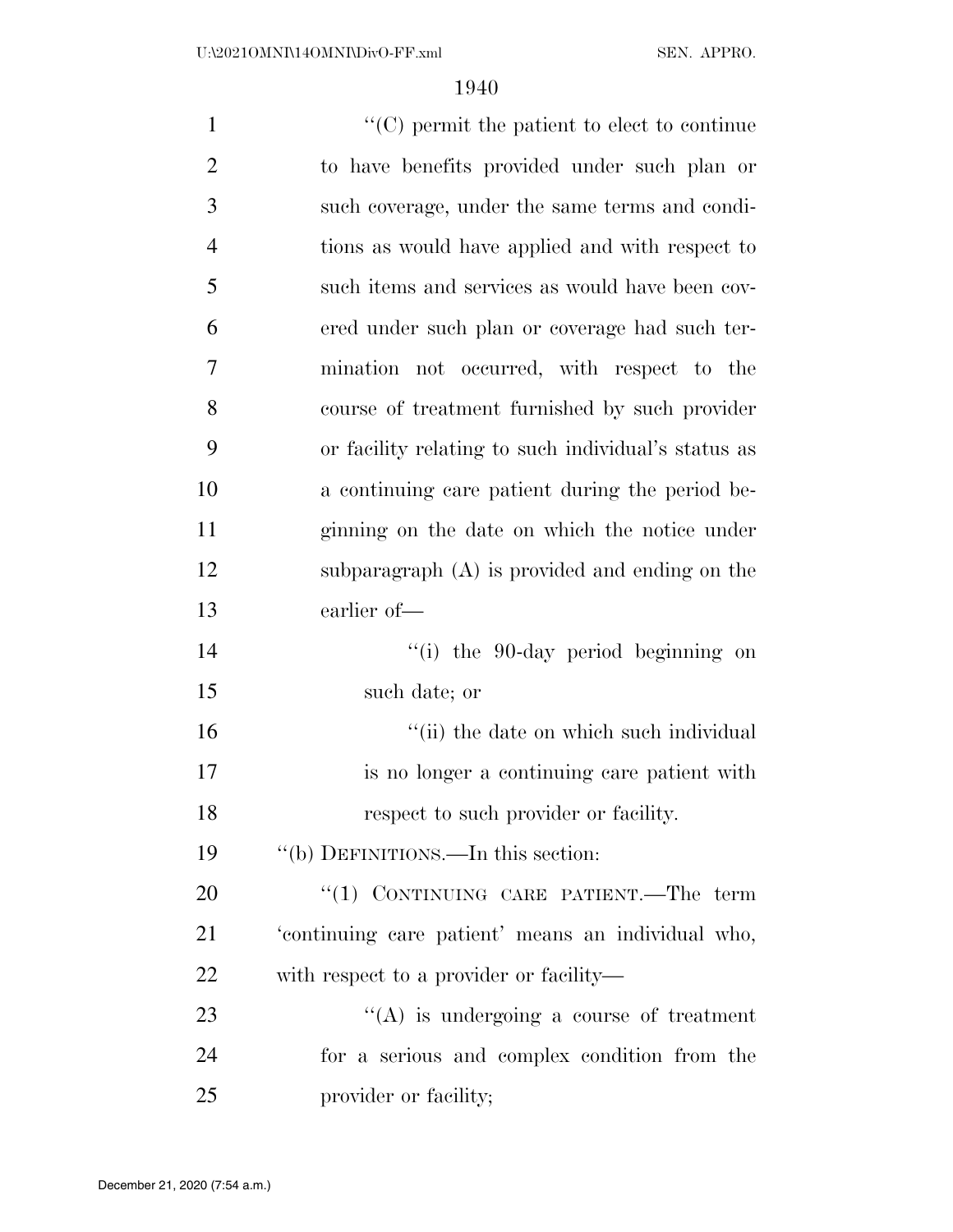| $\mathbf{1}$   | $\lq\lq(B)$ is undergoing a course of institu-                    |
|----------------|-------------------------------------------------------------------|
| $\overline{2}$ | tional or inpatient care from the provider or fa-                 |
| 3              | cility;                                                           |
| $\overline{4}$ | $\lq\lq$ (C) is scheduled to undergo nonelective                  |
| 5              | surgery from the provider, including receipt of                   |
| 6              | postoperative care from such provider or facility                 |
| 7              | with respect to such a surgery;                                   |
| 8              | $\lq\lq$ (D) is pregnant and undergoing a course                  |
| 9              | of treatment for the pregnancy from the pro-                      |
| 10             | vider or facility; or                                             |
| 11             | $\lq\lq(E)$ is or was determined to be terminally                 |
| 12             | ill (as determined under section $1861(\text{dd})(3)(\text{A})$ ) |
| 13             | of the Social Security Act) and is receiving                      |
| 14             | treatment for such illness from such provider or                  |
| 15             | facility.                                                         |
| 16             | "(2) SERIOUS AND COMPLEX CONDITION.—The                           |
| 17             | term 'serious and complex condition' means, with re-              |
| 18             | spect to a participant, beneficiary, or enrollee under            |
| 19             | a group health plan or group or individual health in-             |
| 20             | surance coverage-                                                 |
| 21             | $\lq\lq$ in the case of an acute illness, a con-                  |
| 22             | dition that is serious enough to require special-                 |
| 23             | ized medical treatment to avoid the reasonable                    |
| 24             | possibility of death or permanent harm; or                        |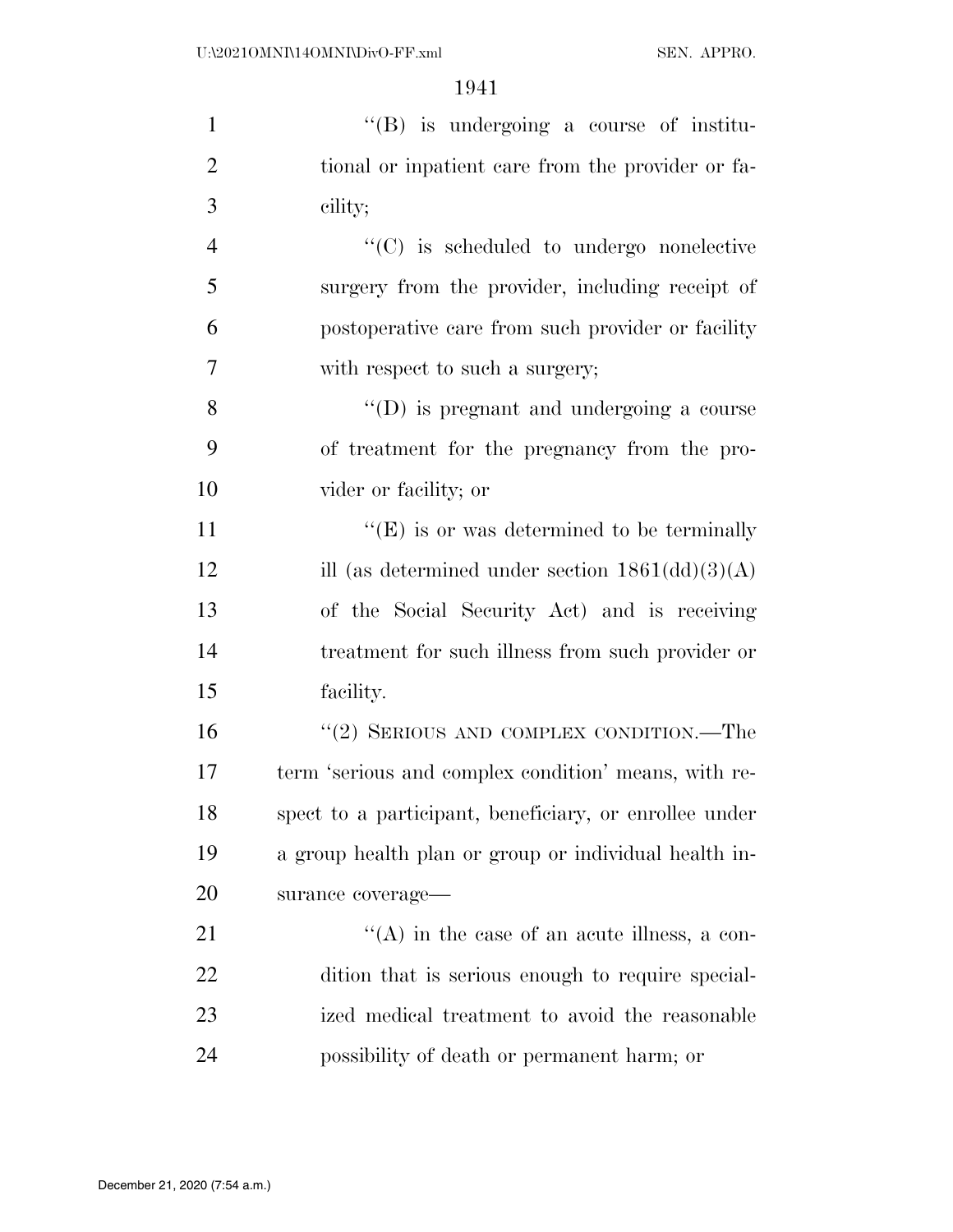| $\mathbf{1}$   | $\lq\lq (B)$ in the case of a chronic illness or con-  |
|----------------|--------------------------------------------------------|
| $\overline{2}$ | dition, a condition that is—                           |
| 3              | "(i) is life-threatening, degenerative,                |
| $\overline{4}$ | potentially disabling, or congenital; and              |
| 5              | "(ii) requires specialized medical care                |
| 6              | over a prolonged period of time.                       |
| 7              | "(3) TERMINATED.—The term 'terminated' in-             |
| 8              | cludes, with respect to a contract, the expiration or  |
| 9              | nonrenewal of the contract, but does not include a     |
| 10             | termination of the contract for failure to meet appli- |
| 11             | cable quality standards or for fraud.".                |
| 12             | (b) INTERNAL REVENUE CODE.—                            |
| 13             | $(1)$ IN GENERAL.—Subchapter B of chapter              |
| 14             | 100 of the Internal Revenue Code of 1986, as           |
| 15             | amended by sections $102(c)$ and $105(a)(3)$ , is fur- |
| 16             | ther amended by inserting after section 9817 the fol-  |
| 17             | lowing new section:                                    |
| 18             | "SEC. 9818. CONTINUITY OF CARE.                        |
| 19             | "(a) ENSURING CONTINUITY OF CARE WITH RE-              |
| 20             | SPECT TO TERMINATIONS OF CERTAIN CONTRACTUAL           |
| 21             | RELATIONSHIPS RESULTING IN CHANGES IN PROVIDER         |
| 22             | NETWORK STATUS.-                                       |
| 23             | " $(1)$ In GENERAL.—In the case of an individual       |
| 24             | with benefits under a group health plan and with re-   |
| 25             | spect to a health care provider or facility that has   |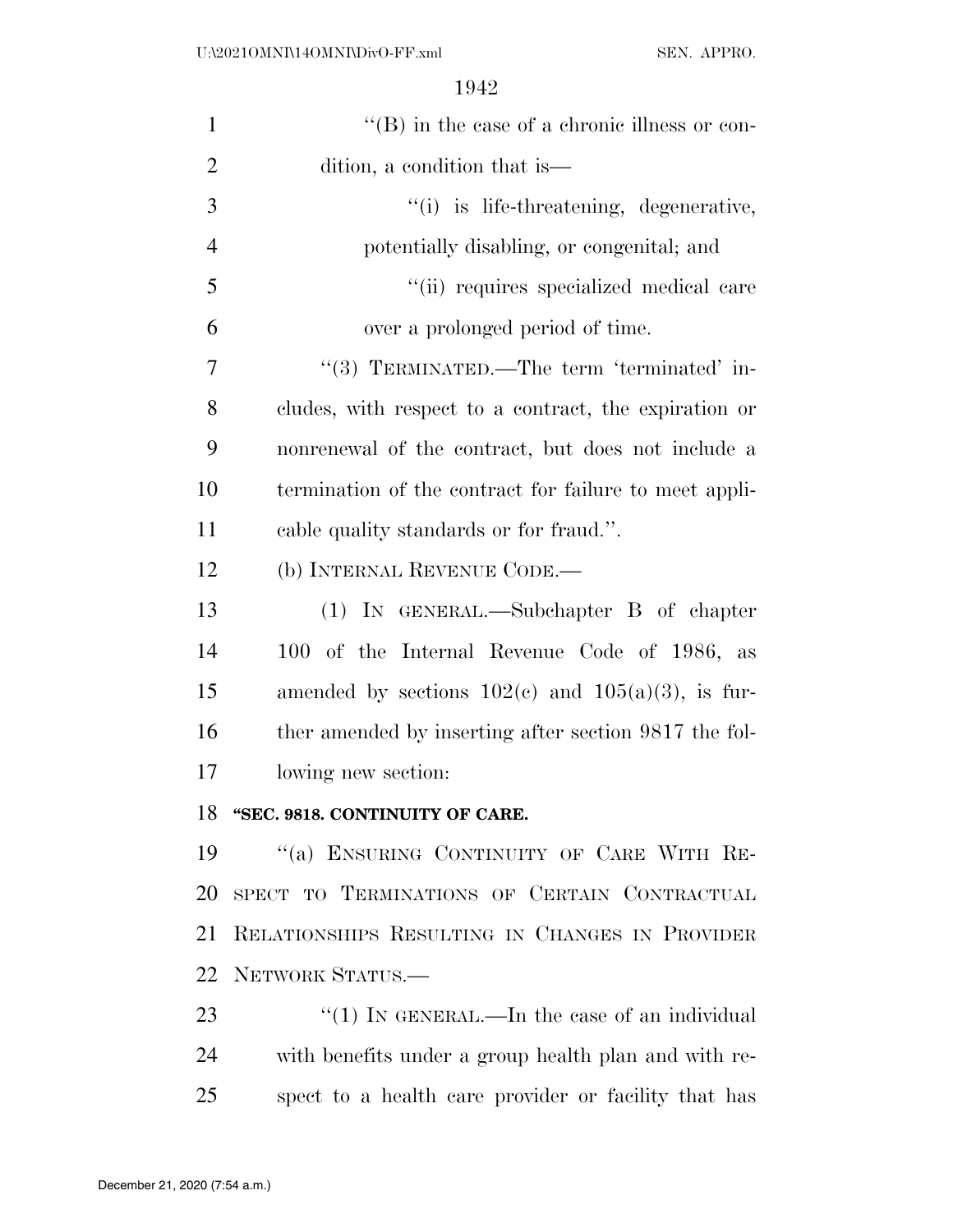| $\mathbf{1}$   | a contractual relationship with such plan for fur-     |
|----------------|--------------------------------------------------------|
| $\overline{2}$ | nishing items and services under such plan, if, while  |
| 3              | such individual is a continuing care patient (as de-   |
| $\overline{4}$ | fined in subsection (b)) with respect to such provider |
| 5              | or facility—                                           |
| 6              | "(A) such contractual relationship is termi-           |
| 7              | nated (as defined in paragraph (b));                   |
| 8              | "(B) benefits provided under such plan                 |
| 9              | with respect to such provider or facility are ter-     |
| 10             | minated because of a change in the terms of the        |
| 11             | participation of such provider or facility in such     |
| 12             | plan; or                                               |
| 13             | $\cdot\cdot$ (C) a contract between such group health  |
| 14             | plan and a health insurance issuer offering            |
| 15             | health insurance coverage in connection with           |
| 16             | such plan is terminated, resulting in a loss of        |
| 17             | benefits provided under such plan with respect         |
| 18             | to such provider or facility;                          |
| 19             | the plan shall meet the requirements of paragraph      |
| 20             | $(2)$ with respect to such individual.                 |
| 21             | $"(2)$ REQUIREMENTS. The requirements<br>- of          |
| 22             | this paragraph are that the plan—                      |
| 23             | "(A) notify each individual enrolled under             |
| 24             | such plan who is a continuing care patient with        |
| 25             | respect to a provider or facility at the time of       |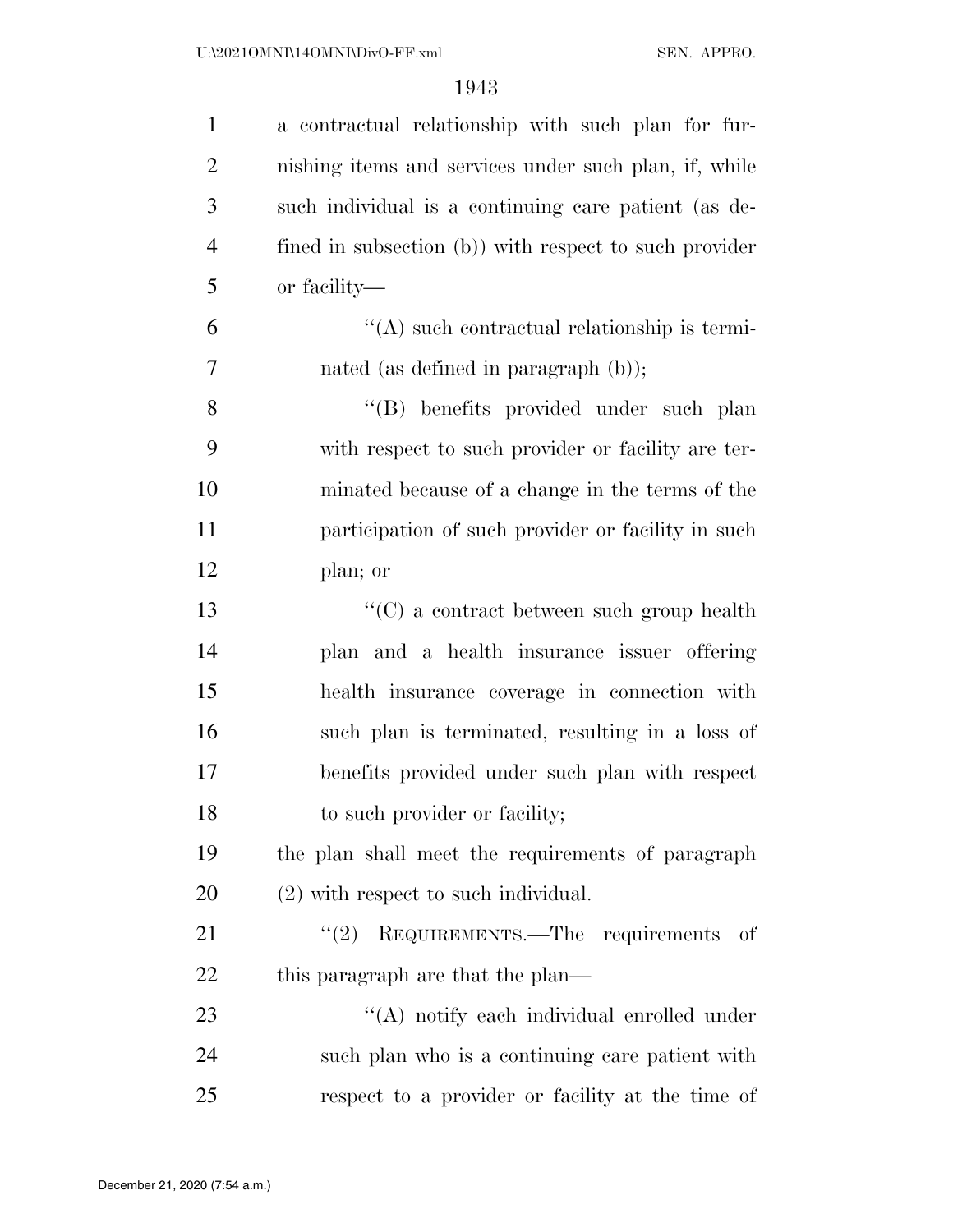| $\mathbf{1}$   | a termination described in paragraph (1) affect-         |
|----------------|----------------------------------------------------------|
| $\overline{2}$ | ing such provider on a timely basis of such ter-         |
| 3              | mination and such individual's right to elect            |
| $\overline{4}$ | continued transitional care from such provider           |
| 5              | or facility under this section;                          |
| 6              | "(B) provide such individual with an op-                 |
| 7              | portunity to notify the plan of the individual's         |
| 8              | need for transitional care; and                          |
| 9              | $\cdot\cdot$ (C) permit the patient to elect to continue |
| 10             | to have benefits provided under such plan,               |
| 11             | under the same terms and conditions as would             |
| 12             | have applied and with respect to such items and          |
| 13             | services as would have been covered under such           |
| 14             | plan had such termination not occurred, with             |
| 15             | respect to the course of treatment furnished by          |
| 16             | such provider or facility relating to such indi-         |
| 17             | vidual's status as a continuing care patient dur-        |
| 18             | ing the period beginning on the date on which            |
| 19             | the notice under subparagraph $(A)$ is provided          |
| 20             | and ending on the earlier of—                            |
| 21             | "(i) the 90-day period beginning on                      |
| 22             | such date; or                                            |
| 23             | "(ii) the date on which such individual                  |
| 24             | is no longer a continuing care patient with              |
| 25             | respect to such provider or facility.                    |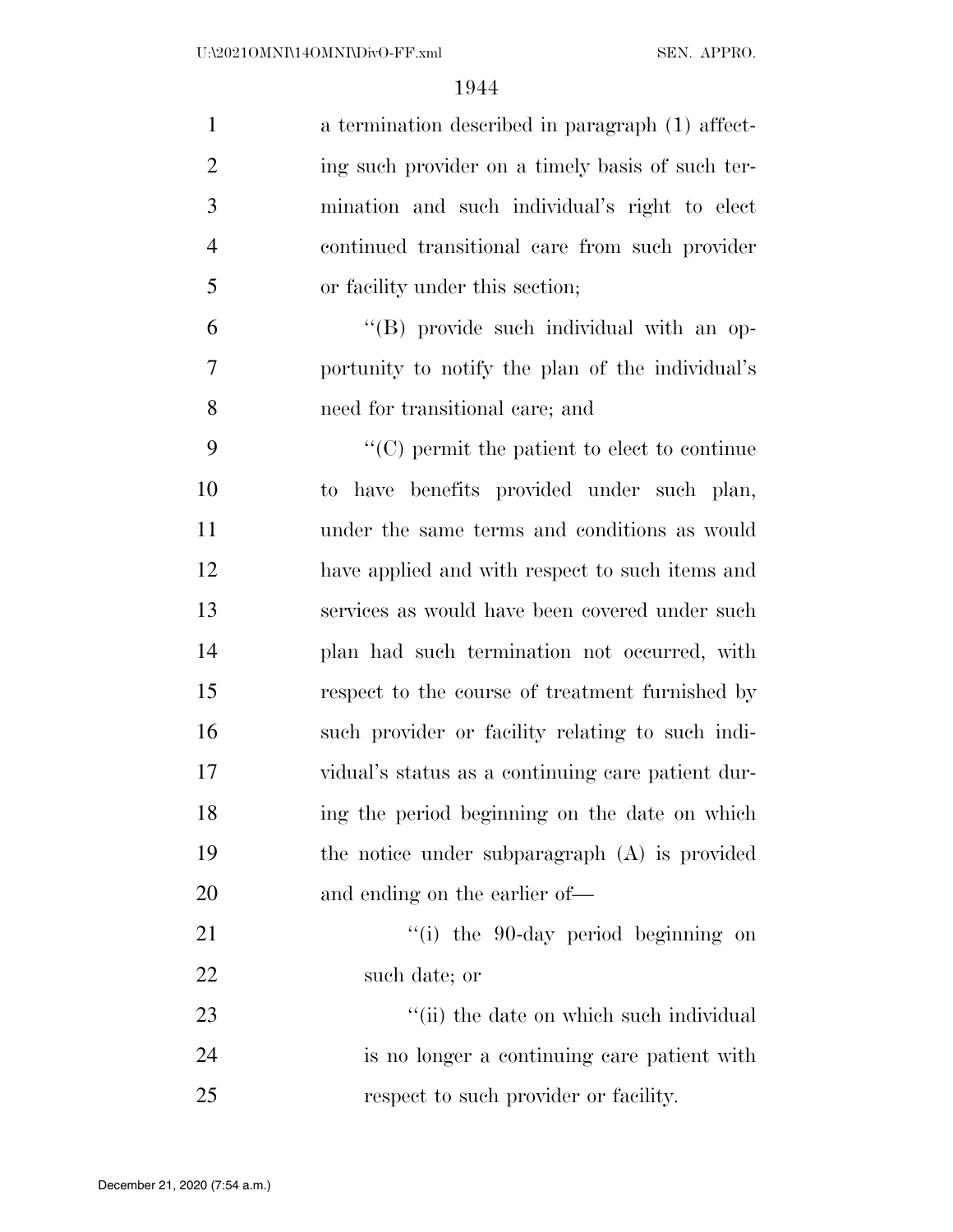| $\mathbf{1}$   | "(b) DEFINITIONS.—In this section:                                |
|----------------|-------------------------------------------------------------------|
| $\overline{2}$ | "(1) CONTINUING CARE PATIENT.—The term                            |
| 3              | 'continuing care patient' means an individual who,                |
| $\overline{4}$ | with respect to a provider or facility—                           |
| 5              | $\lq\lq$ is undergoing a course of treatment                      |
| 6              | for a serious and complex condition from the                      |
| 7              | provider or facility;                                             |
| 8              | $\lq\lq (B)$ is undergoing a course of institu-                   |
| 9              | tional or inpatient care from the provider or fa-                 |
| 10             | cility;                                                           |
| 11             | $\lq\lq$ (C) is scheduled to undergo nonelective                  |
| 12             | surgery from the provider or facility, including                  |
| 13             | receipt of postoperative care from such provider                  |
| 14             | or facility with respect to such a surgery;                       |
| 15             | $\lq\lq$ (D) is pregnant and undergoing a course                  |
| 16             | of treatment for the pregnancy from the pro-                      |
| 17             | vider or facility; or                                             |
| 18             | $\lq\lq$ <sup>"</sup> (E) is or was determined to be terminally   |
| 19             | ill (as determined under section $1861(\text{dd})(3)(\text{A})$ ) |
| 20             | of the Social Security Act) and is receiving                      |
| 21             | treatment for such illness from such provider or                  |
| 22             | facility.                                                         |
| 23             | "(2) SERIOUS AND COMPLEX CONDITION.—The                           |
| 24             | term 'serious and complex condition' means, with re-              |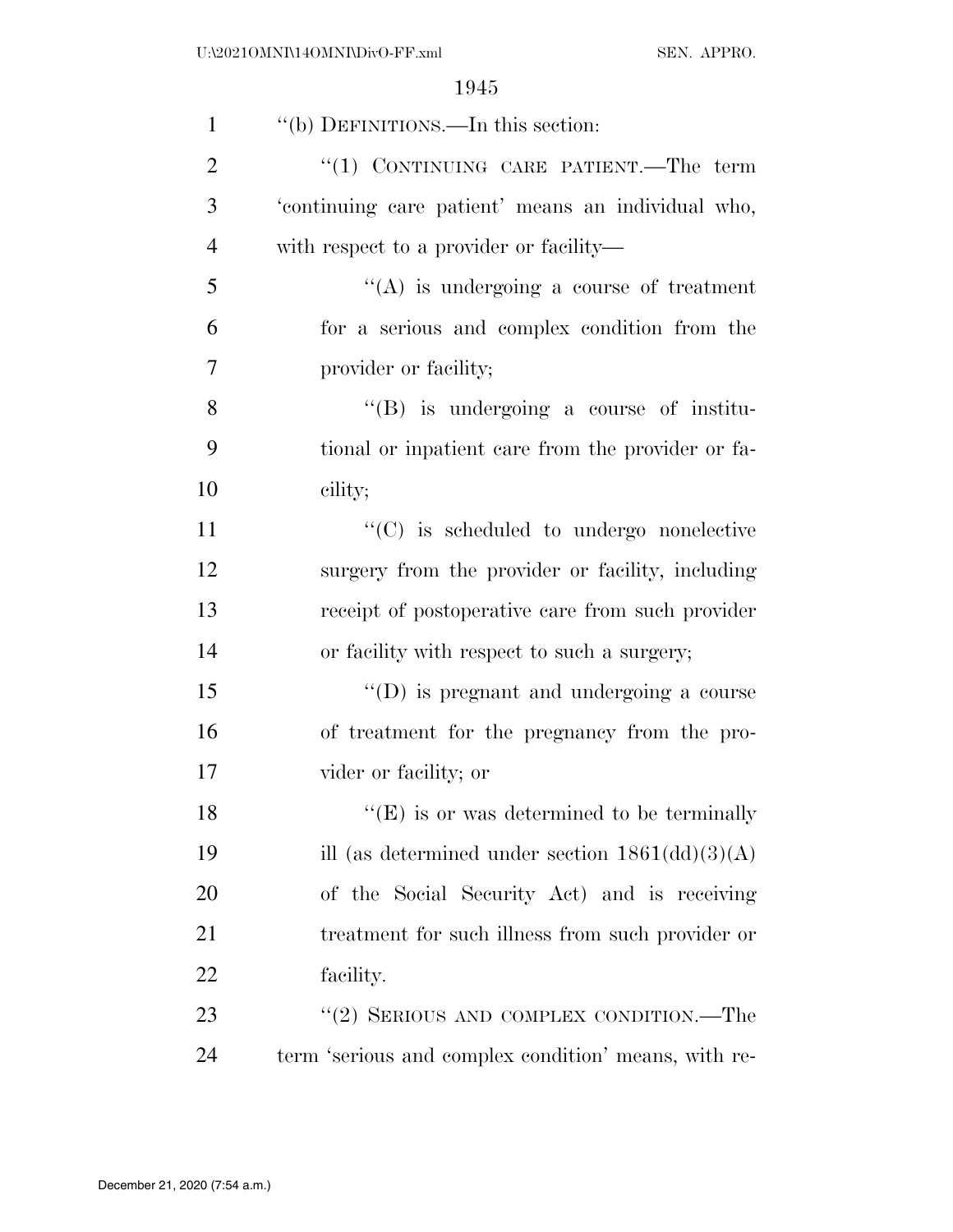| $\mathbf{1}$   | spect to a participant or beneficiary under a group    |
|----------------|--------------------------------------------------------|
| 2              | health plan—                                           |
| 3              | $\lq\lq$ in the case of an acute illness, a con-       |
| $\overline{4}$ | dition that is serious enough to require special-      |
| 5              | ized medical treatment to avoid the reasonable         |
| 6              | possibility of death or permanent harm; or             |
| 7              | $\lq\lq$ (B) in the case of a chronic illness or con-  |
| 8              | dition, a condition that—                              |
| 9              | "(i) is life-threatening, degenerative,                |
| 10             | potentially disabling, or congenital; and              |
| 11             | "(ii) requires specialized medical care                |
| 12             | over a prolonged period of time.                       |
| 13             | "(3) TERMINATED.—The term 'terminated' in-             |
| 14             | cludes, with respect to a contract, the expiration or  |
| 15             | nonrenewal of the contract, but does not include a     |
| 16             | termination of the contract for failure to meet appli- |
| 17             | cable quality standards or for fraud.".                |
| 18             | $(2)$ CLERICAL AMENDMENT.—The table of sec-            |
| 19             | tions for such subchapter, as amended by the pre-      |
| 20             | vious sections, is further amended by inserting after  |
| 21             | the item relating to section 9817 the following new    |
| 22             | item:                                                  |
|                | "Sec. 9818. Continuity of care.".                      |
| 23             | (c) EMPLOYEE RETIREMENT INCOME SECURITY                |
| 24             | $_{\rm ACT.}$                                          |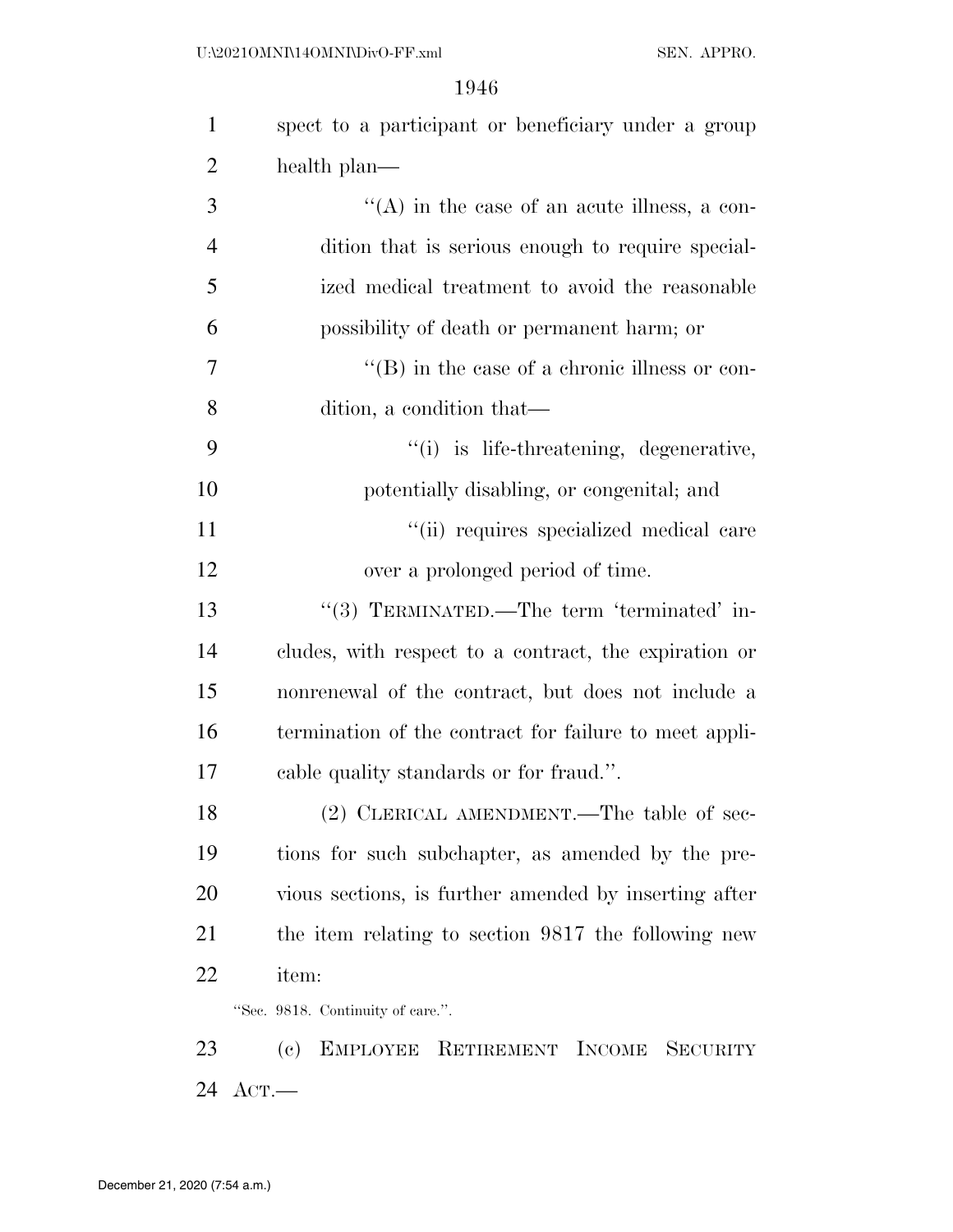(1) IN GENERAL.—Subpart B of part 7 of sub- title B of title I of the Employee Retirement Income Security Act of 1974 (29 U.S.C. 1185 et seq.), as amended by section 102(c) and further amended by the previous provisions of this title, is further amended by inserting after section 717 the following new section:

### **''SEC. 718. CONTINUITY OF CARE.**

9 "(a) ENSURING CONTINUITY OF CARE WITH RE- SPECT TO TERMINATIONS OF CERTAIN CONTRACTUAL RELATIONSHIPS RESULTING IN CHANGES IN PROVIDER NETWORK STATUS.—

13 "(1) IN GENERAL.—In the case of an individual with benefits under a group health plan or group health insurance coverage offered by a health insur- ance issuer and with respect to a health care pro- vider or facility that has a contractual relationship with such plan or such issuer (as applicable) for fur- nishing items and services under such plan or such coverage, if, while such individual is a continuing care patient (as defined in subsection (b)) with re-spect to such provider or facility—

23  $\bullet$  (A) such contractual relationship is termi-nated (as defined in paragraph (b));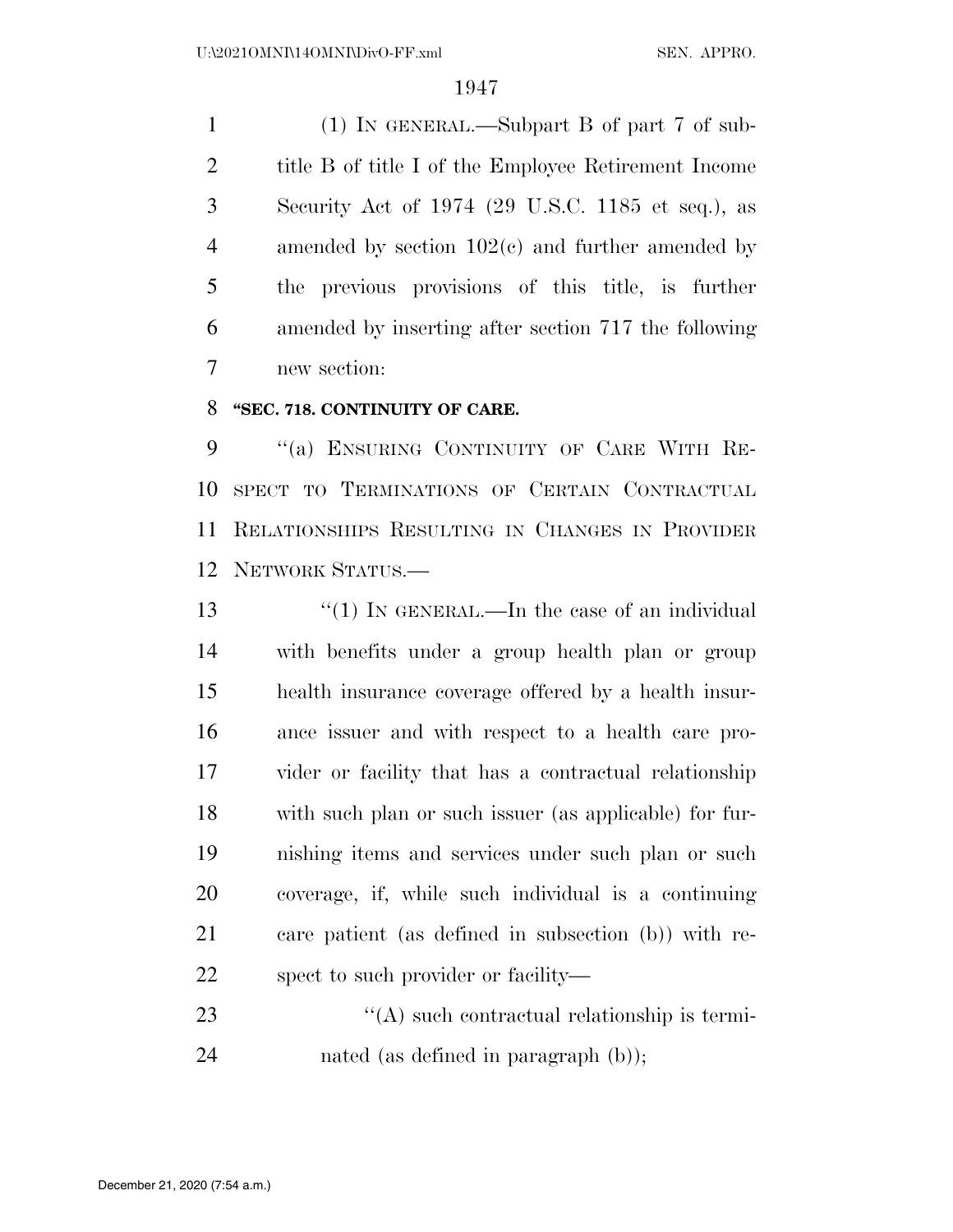| $\mathbf{1}$   | "(B) benefits provided under such plan or            |
|----------------|------------------------------------------------------|
| $\overline{2}$ | such health insurance coverage with respect to       |
| 3              | such provider or facility are terminated because     |
| $\overline{4}$ | of a change in the terms of the participation of     |
| 5              | the provider or facility in such plan or coverage;   |
| 6              | <b>or</b>                                            |
| 7              | $\lq\lq$ (C) a contract between such group health    |
| 8              | plan and a health insurance issuer offering          |
| 9              | health insurance coverage in connection with         |
| 10             | such plan is terminated, resulting in a loss of      |
| 11             | benefits provided under such plan with respect       |
| 12             | to such provider or facility;                        |
| 13             | the plan or issuer, respectively, shall meet the re- |
| 14             | quirements of paragraph (2) with respect to such in- |
| 15             | dividual.                                            |
| 16             | REQUIREMENTS.—The requirements of<br>(2)             |
| 17             | this paragraph are that the plan or issuer—          |
| 18             | "(A) notify each individual enrolled under           |
| 19             | such plan or coverage who is a continuing care       |
| 20             | patient with respect to a provider or facility at    |
| 21             | the time of a termination described in para-         |
| 22             | graph (1) affecting such provider or facility on     |
| 23             | a timely basis of such termination and such in-      |
| 24             | dividual's right to elect continued transitional     |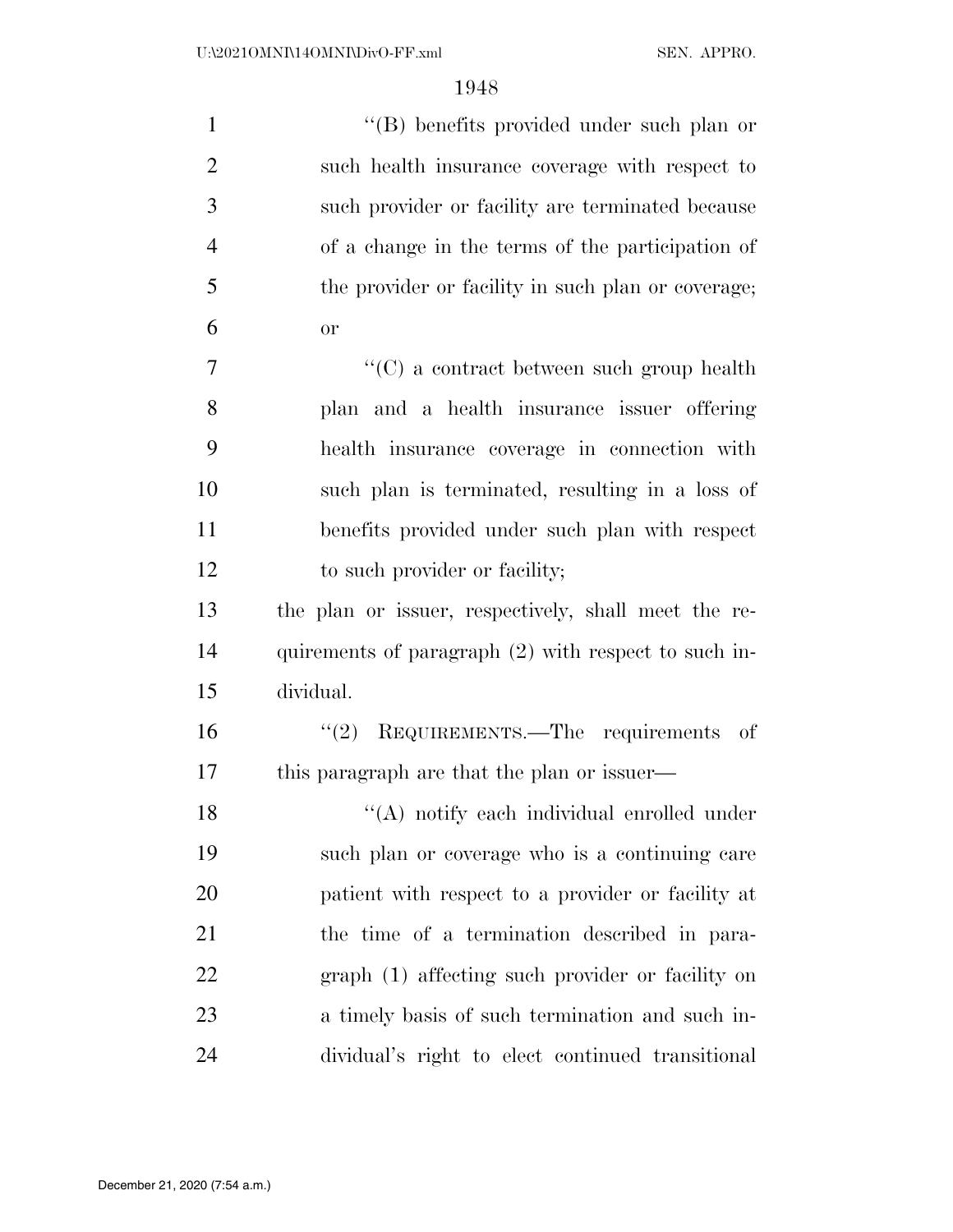U:\2021OMNI\14OMNI\DivO-FF.xml SEN. APPRO.

| $\mathbf{1}$   | care from such provider or facility under this       |
|----------------|------------------------------------------------------|
| $\overline{2}$ | section;                                             |
| 3              | "(B) provide such individual with an op-             |
| $\overline{4}$ | portunity to notify the plan or issuer of the in-    |
| 5              | dividual's need for transitional care; and           |
| 6              | $\lq\lq$ (C) permit the patient to elect to continue |
| 7              | to have benefits provided under such plan or         |
| 8              | such coverage, under the same terms and condi-       |
| 9              | tions as would have applied and with respect to      |
| 10             | such items and services as would have been cov-      |
| 11             | ered under such plan or coverage had such ter-       |
| 12             | mination not occurred, with respect to the           |
| 13             | course of treatment furnished by such provider       |
| 14             | or facility relating to such individual's status as  |
| 15             | a continuing care patient during the period be-      |
| 16             | ginning on the date on which the notice under        |
| 17             | subparagraph $(A)$ is provided and ending on the     |
| 18             | earlier of-                                          |
| 19             | "(i) the 90-day period beginning on                  |
| 20             | such date; or                                        |
| 21             | "(ii) the date on which such individual              |
| 22             | is no longer a continuing care patient with          |
| 23             | respect to such provider or facility.                |
| 24             | "(b) DEFINITIONS.—In this section:                   |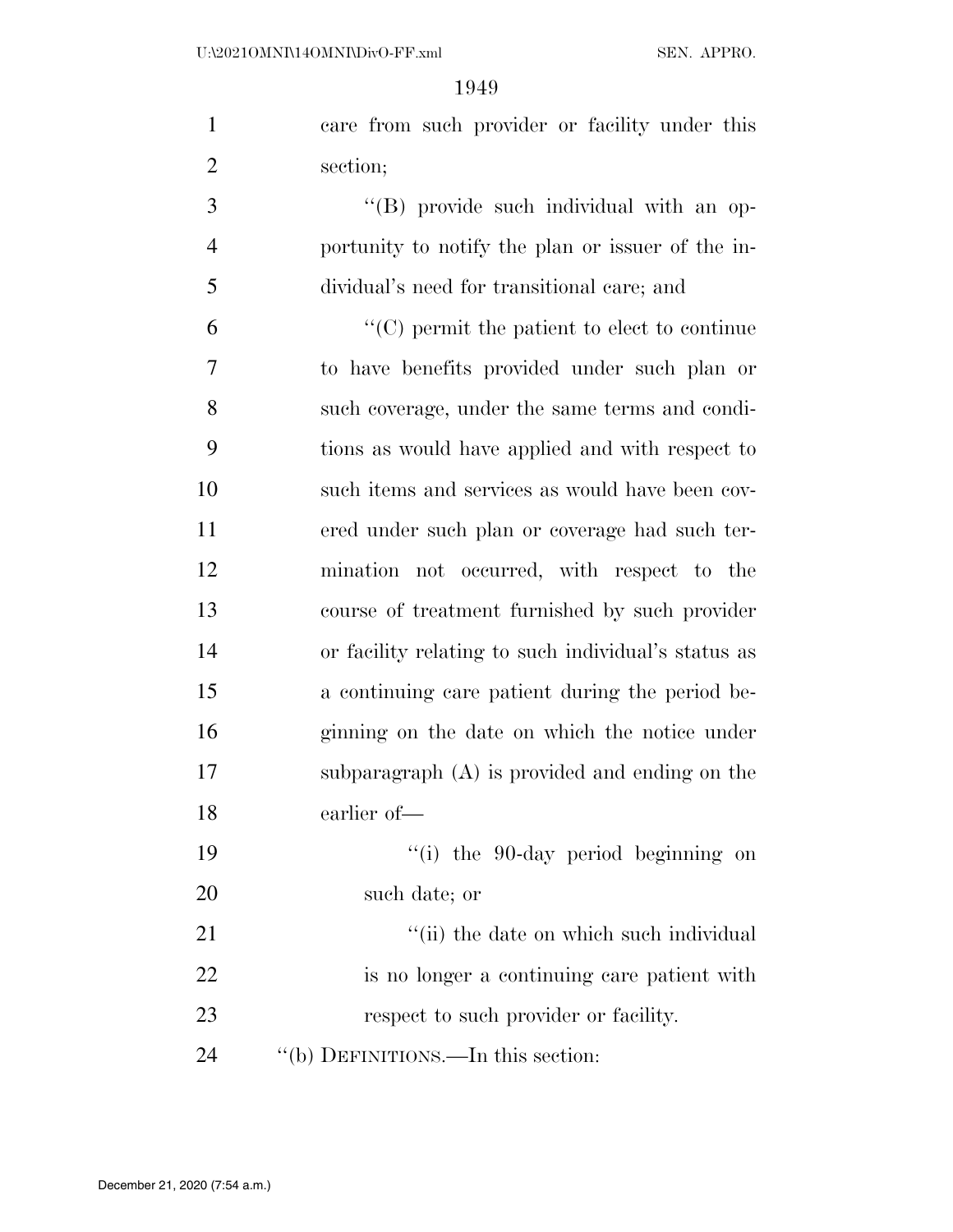| $\mathbf{1}$   | "(1) CONTINUING CARE PATIENT.—The term                          |
|----------------|-----------------------------------------------------------------|
| $\overline{2}$ | 'continuing care patient' means an individual who,              |
| 3              | with respect to a provider or facility—                         |
| $\overline{4}$ | $\lq\lq$ is undergoing a course of treatment                    |
| 5              | for a serious and complex condition from the                    |
| 6              | provider or facility;                                           |
| 7              | $\lq\lq(B)$ is undergoing a course of institu-                  |
| 8              | tional or inpatient care from the provider or fa-               |
| 9              | cility;                                                         |
| 10             | $\cdot$ (C) is scheduled to undergo nonelective                 |
| 11             | surgery from the provide or facility, including                 |
| 12             | receipt of postoperative care from such provider                |
| 13             | or facility with respect to such a surgery;                     |
| 14             | $\lq\lq$ (D) is pregnant and undergoing a course                |
| 15             | of treatment for the pregnancy from the pro-                    |
| 16             | vider or facility; or                                           |
| 17             | $\lq\lq(E)$ is or was determined to be terminally               |
| 18             | ill (as determined under section $1861(\text{dd})(3)(\text{A})$ |
| 19             | of the Social Security Act) and is receiving                    |
| 20             | treatment for such illness from such provider or                |
| 21             | facility.                                                       |
| 22             | "(2) SERIOUS AND COMPLEX CONDITION.—The                         |
| 23             | term 'serious and complex condition' means, with re-            |
| 24             | spect to a participant or beneficiary under a group             |
| 25             | health plan or group health insurance coverage—                 |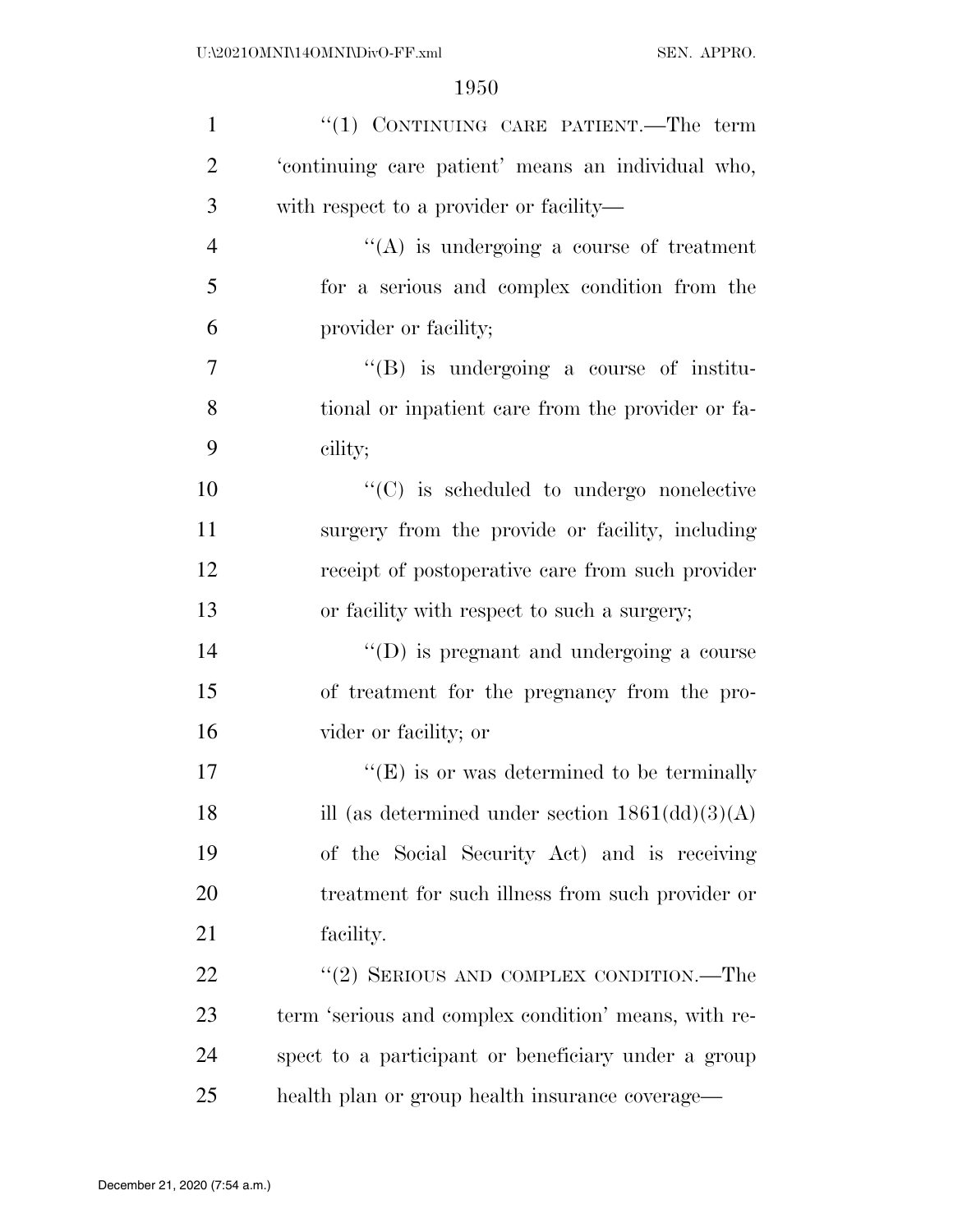| $\mathbf{1}$   | $\lq\lq$ in the case of an acute illness, a con-             |
|----------------|--------------------------------------------------------------|
| $\overline{2}$ | dition that is serious enough to require special-            |
| 3              | ized medical treatment to avoid the reasonable               |
| 4              | possibility of death or permanent harm; or                   |
| 5              | $\lq\lq (B)$ in the case of a chronic illness or con-        |
| 6              | dition, a condition that—                                    |
| 7              | "(i) is life-threatening, degenerative,                      |
| 8              | potentially disabling, or congenital; and                    |
| 9              | "(ii) requires specialized medical care                      |
| 10             | over a prolonged period of time.                             |
| 11             | "(3) TERMINATED.—The term 'terminated' in-                   |
| 12             | cludes, with respect to a contract, the expiration or        |
| 13             | nonrenewal of the contract, but does not include a           |
| 14             | termination of the contract for failure to meet appli-       |
| 15             | cable quality standards or for fraud.".                      |
| 16             | (2) CLERICAL AMENDMENT.—The table of con-                    |
| 17             | tents in section 1 of the Employee Retirement In-            |
| 18             | come Security Act of 1974 is amended by inserting            |
| 19             | after the item relating to section 716 the following         |
| 20             | new item:                                                    |
|                | "Sec. 718. Continuity of care.".                             |
| 21             | PROVIDER REQUIREMENT.—Part E of title<br>(d)                 |
| 22             | XXVII of the Public Health Service Act (42 U.S.C. 300gg)     |
| 23             | et seq.), as added by section 104 and further amended        |
| 24             | by the previous provisions of this title, is further amended |

by adding at the end the following new section: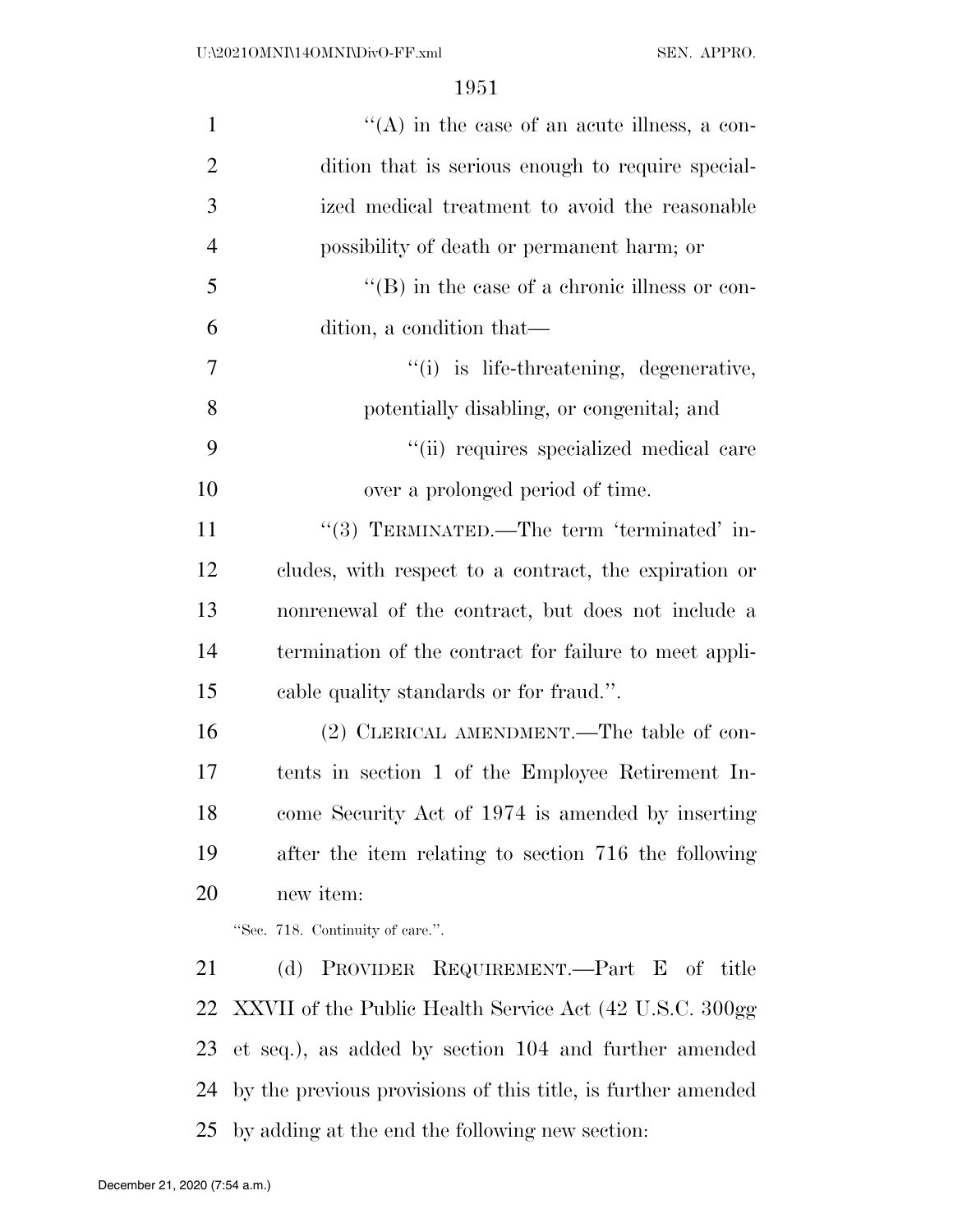## **''SEC. 2799B–8. CONTINUITY OF CARE.**

 ''A health care provider or health care facility shall, in the case of an individual furnished items and services by such provider or facility for which coverage is provided under a group health plan or group or individual health insurance coverage pursuant to section 2799A–3, section 9818 of the Internal Revenue Code of 1986, or section 718 of the Employee Retirement Income Security Act of 1974—

10 ''(1) accept payment from such plan or such issuer (as applicable) (and cost-sharing from such individual, if applicable, in accordance with sub-13 section  $(a)(2)(C)$  of such section 2799A–3, 9818, or 718) for such items and services as payment in full for such items and services; and

 ''(2) continue to adhere to all policies, proce- dures, and quality standards imposed by such plan or issuer with respect to such individual and such items and services in the same manner as if such termination had not occurred.''.

 (e) EFFECTIVE DATE.—The amendments made by subsections (a), (b), and (c) shall apply with respect to plan years beginning on or after January 1, 2022.

#### **SEC. 114. MAINTENANCE OF PRICE COMPARISON TOOL.**

 (a) PUBLIC HEALTH SERVICE ACT.—Title XXVII of the Public Health Service Act (42 U.S.C. 300gg et seq.)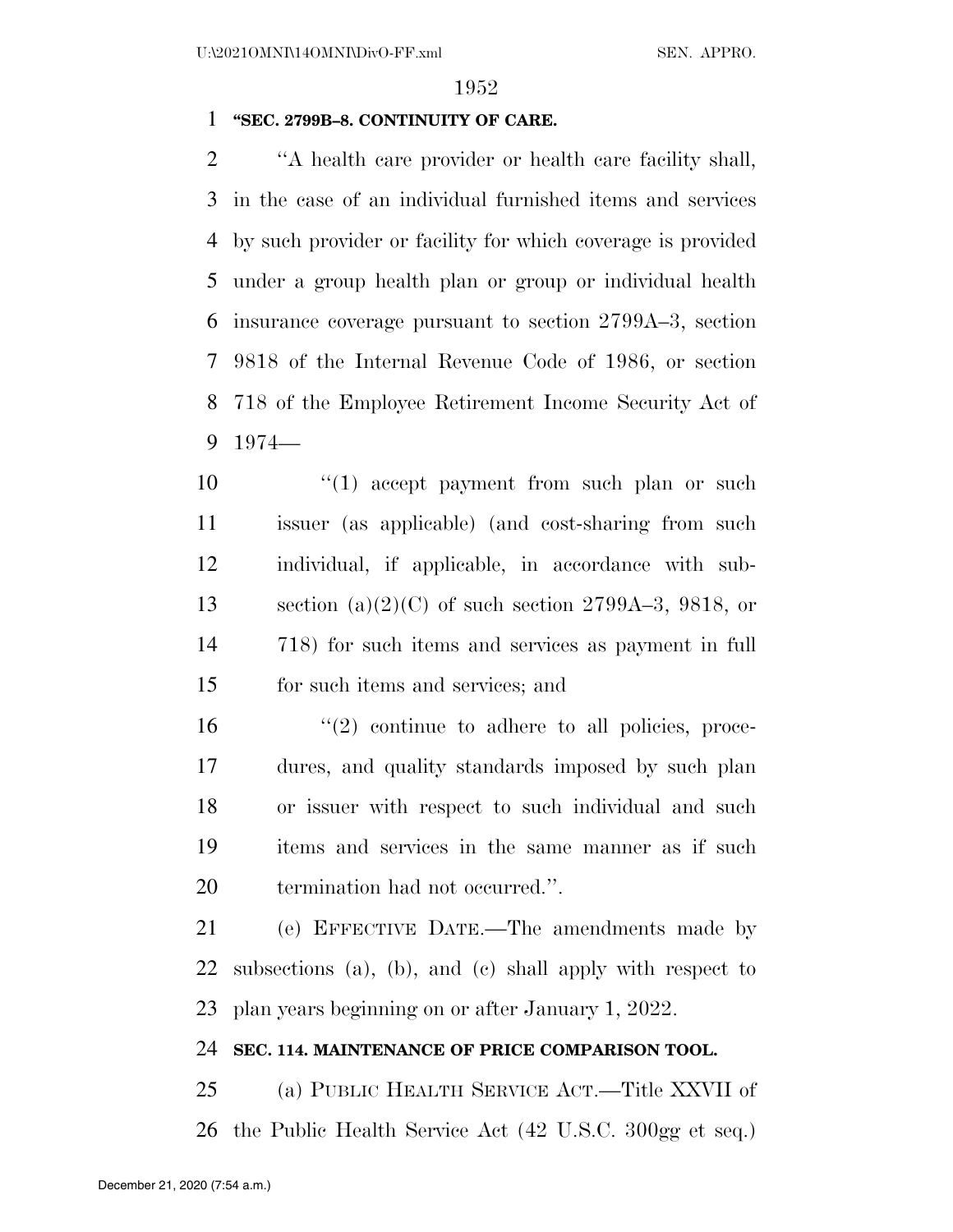is amended, in part D, as added and amended by section 102 and further amended by the previous provisions of this title, by inserting after section 2799A–3 the following new section:

# **''SEC. 2799A–4. MAINTENANCE OF PRICE COMPARISON TOOL.**

 ''A group health plan or a health insurance issuer of- fering group or individual health insurance coverage shall offer price comparison guidance by telephone and make available on the Internet website of the plan or issuer a price comparison tool that (to the extent practicable) al- lows an individual enrolled under such plan or coverage, with respect to such plan year, such geographic region, and participating providers with respect to such plan or coverage, to compare the amount of cost-sharing that the individual would be responsible for paying under such plan or coverage with respect to the furnishing of a specific item or service by any such provider.''.

(b) INTERNAL REVENUE CODE.—

 (1) IN GENERAL.—Subchapter B of chapter 100 of the Internal Revenue Code of 1986, as amended by sections 102, 105, and 113, is further amended by inserting after section 9818 the fol-lowing new section: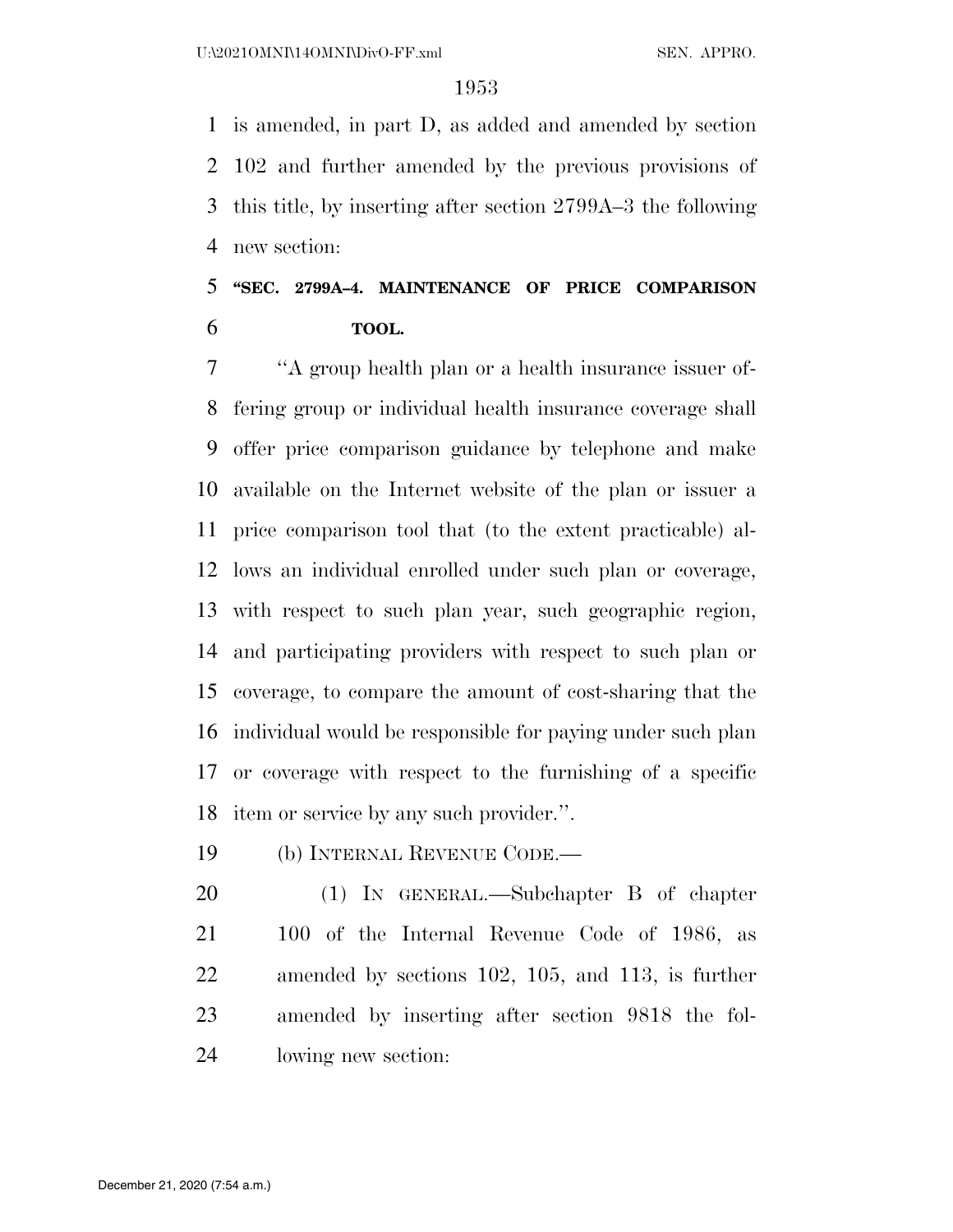## **''SEC. 9819. MAINTENANCE OF PRICE COMPARISON TOOL.**

 ''A group health plan shall offer price comparison guidance by telephone and make available on the Internet website of the plan or issuer a price comparison tool that (to the extent practicable) allows an individual enrolled under such plan, with respect to such plan year, such geo- graphic region, and participating providers with respect to such plan or coverage, to compare the amount of cost- sharing that the individual would be responsible for paying under such plan with respect to the furnishing of a specific item or service by any such provider.''.

12 (2) CLERICAL AMENDMENT.—The table of sec- tions for such subchapter, as amended by the pre- vious sections, is further amended by inserting after the item relating to section 9818 the following new item:

''Sec. 9819. Maintenance of price comparison tool.''.

 (c) EMPLOYEE RETIREMENT INCOME SECURITY ACT.—

 (1) IN GENERAL.—Subpart B of part 7 of sub- title B of title I of the Employee Retirement Income Security Act of 1974 (29 U.S.C. 1185 et seq.), as amended by sections 102, 105, and 113, is further amended by inserting after section 718 the following new section: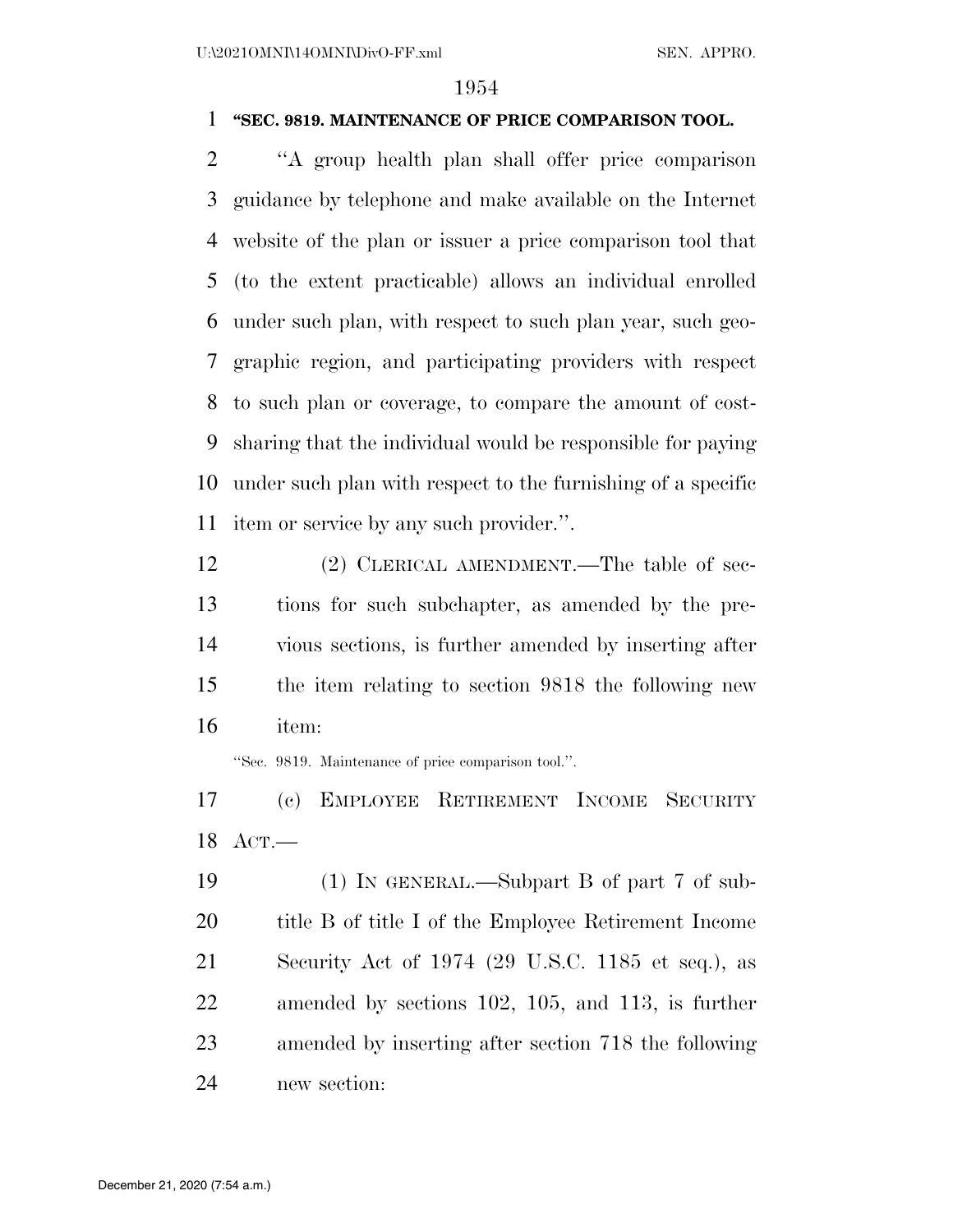## **''SEC. 719. MAINTENANCE OF PRICE COMPARISON TOOL.**

 ''A group health plan or a health insurance issuer of- fering group health insurance coverage shall offer price comparison guidance by telephone and make available on the Internet website of the plan or issuer a price compari- son tool that (to the extent practicable) allows an indi- vidual enrolled under such plan or coverage, with respect to such plan year, such geographic region, and partici- pating providers with respect to such plan or coverage, to compare the amount of cost-sharing that the individual would be responsible for paying under such plan or cov- erage with respect to the furnishing of a specific item or service by any such provider.''.

 (2) CLERICAL AMENDMENT.—The table of con- tents in section 1 of the Employee Retirement In- come Security Act of 1974, as amended by the pre- vious provisions of this title, is further amended by inserting after the item relating to section 716 the following new item:

''Sec. 719. Maintenance of price comparison tool.''.

20 (d) EFFECTIVE DATE.—The amendments made by this section shall apply with respect to plan years begin-ning on or after January 1, 2022.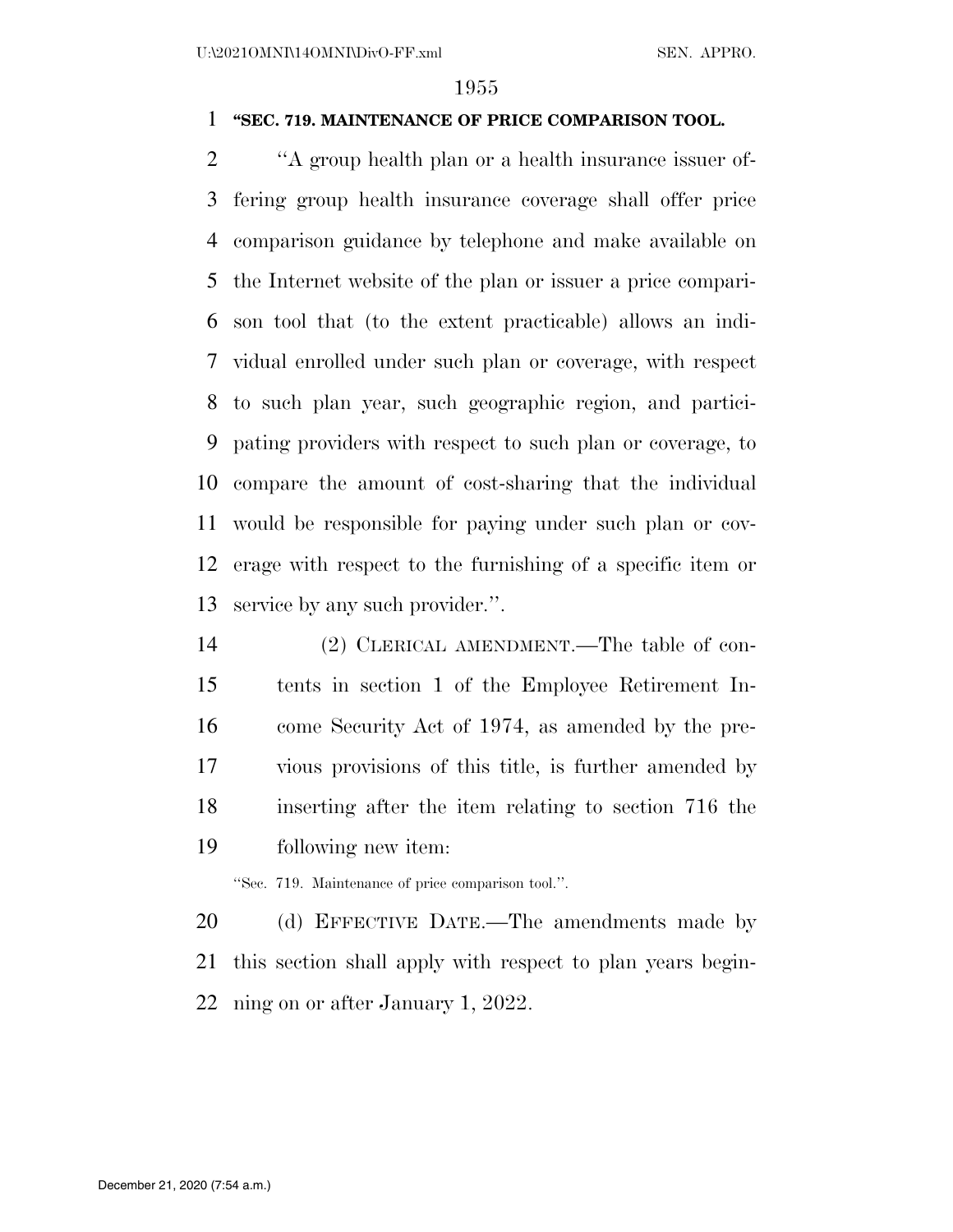## **SEC. 115. STATE ALL PAYER CLAIMS DATABASES.**

 (a) GRANTS TO STATES.—Part B of title III of the Public Health Service Act (42 U.S.C. 243 et seq.) is amended by adding at the end the following:

# **''SEC. 320B. STATE ALL PAYER CLAIMS DATABASES.**

 ''(a) IN GENERAL.—The Secretary shall make one- time grants to eligible States for the purposes described in subsection (b).

 ''(b) USES.—A State may use a grant received under subsection (a) for one of the following purposes:

11 ''(1) To establish a State All Payer Claims Database.

 ''(2) To improve an existing State All Payer Claims Databases.

 ''(c) ELIGIBILITY.—To be eligible to receive a grant under subsection (a), a State shall submit to the Secretary an application at such time, in such manner, and con- taining such information as the Secretary specifies, includ- ing, with respect to a State All Payer Claims Database, at least specifics on how the State will ensure uniform data collection and the privacy and security of such data. ''(d) GRANT PERIOD AND AMOUNT.—Grants award- ed under this section shall be for a period of 3-years, and in an amount of \$2,500,000, of which \$1,000,000 shall

be made available to the State for each of the first 2 years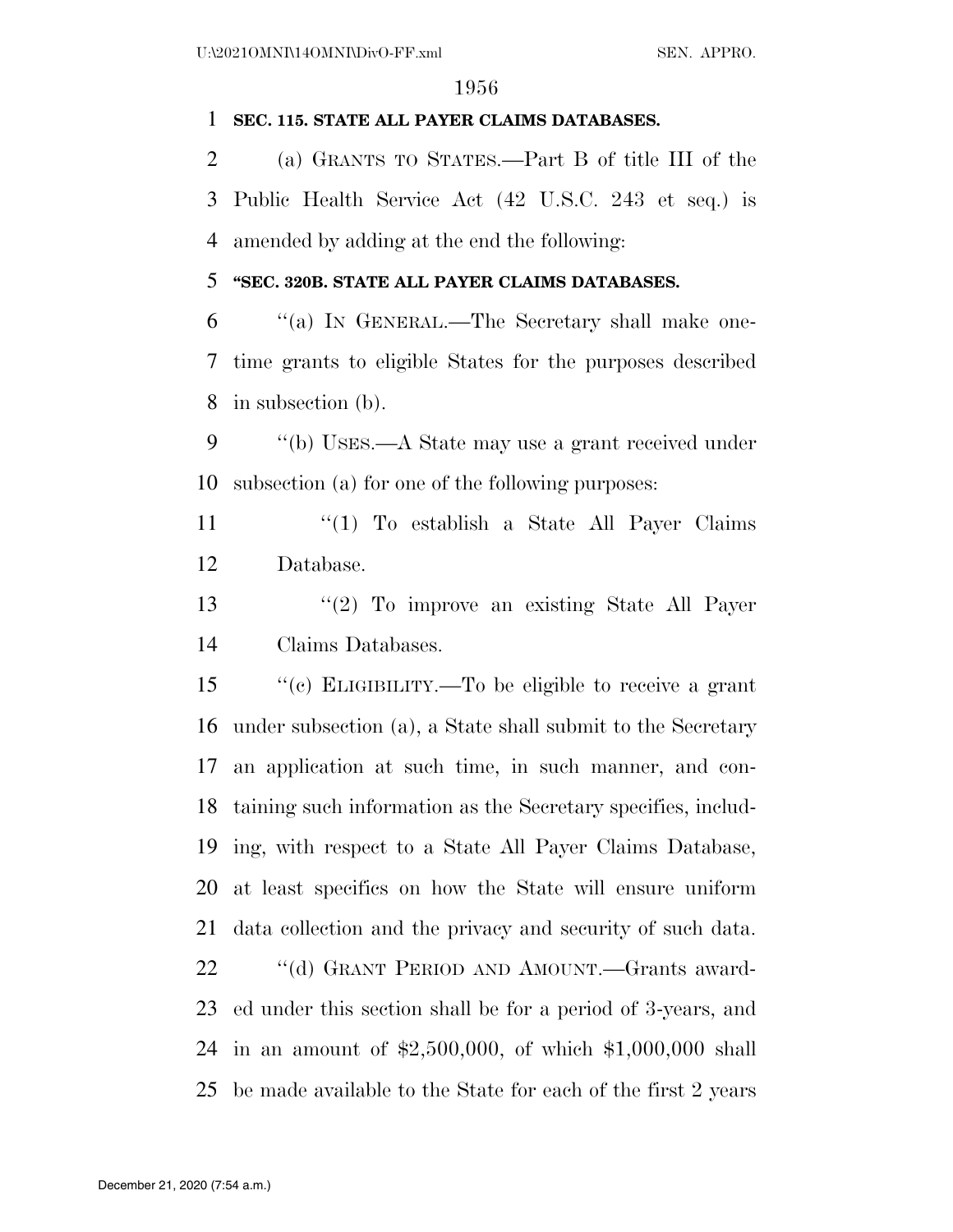| $\mathbf{1}$   | of the grant period, and \$500,000 shall be made available |
|----------------|------------------------------------------------------------|
| 2              | to the State for the third year of the grant period.       |
| 3              | "(e) AUTHORIZED USERS.—                                    |
| $\overline{4}$ | "(1) APPLICATION.—An entity desiring author-               |
| 5              | ization for access to a State All Payer Claims Data-       |
| 6              | base that has received a grant under this section          |
| 7              | shall submit to the State All Payer Claims Database        |
| 8              | an application for such access, which shall include—       |
| 9              | $\lq\lq$ in the case of an entity requesting ac-           |
| 10             | cess for research purposes—                                |
| 11             | "(i) a description of the uses and                         |
| 12             | methodologies for evaluating health system                 |
| 13             | performance using such data; and                           |
| 14             | "(ii) documentation of approval of the                     |
| 15             | research by an institutional review board,                 |
| 16             | if applicable for a particular plan of re-                 |
| 17             | search; or                                                 |
| 18             | "(B) in the case of an entity such as an                   |
| 19             | employer, health insurance issuer, third-party             |
| 20             | administrator, or health care provider, request-           |
| 21             | ing access for the purpose of quality improve-             |
| 22             | ment or cost-containment, a description of the             |
| 23             | intended uses for such data.                               |
| 24             | $"(2)$ REQUIREMENTS.—                                      |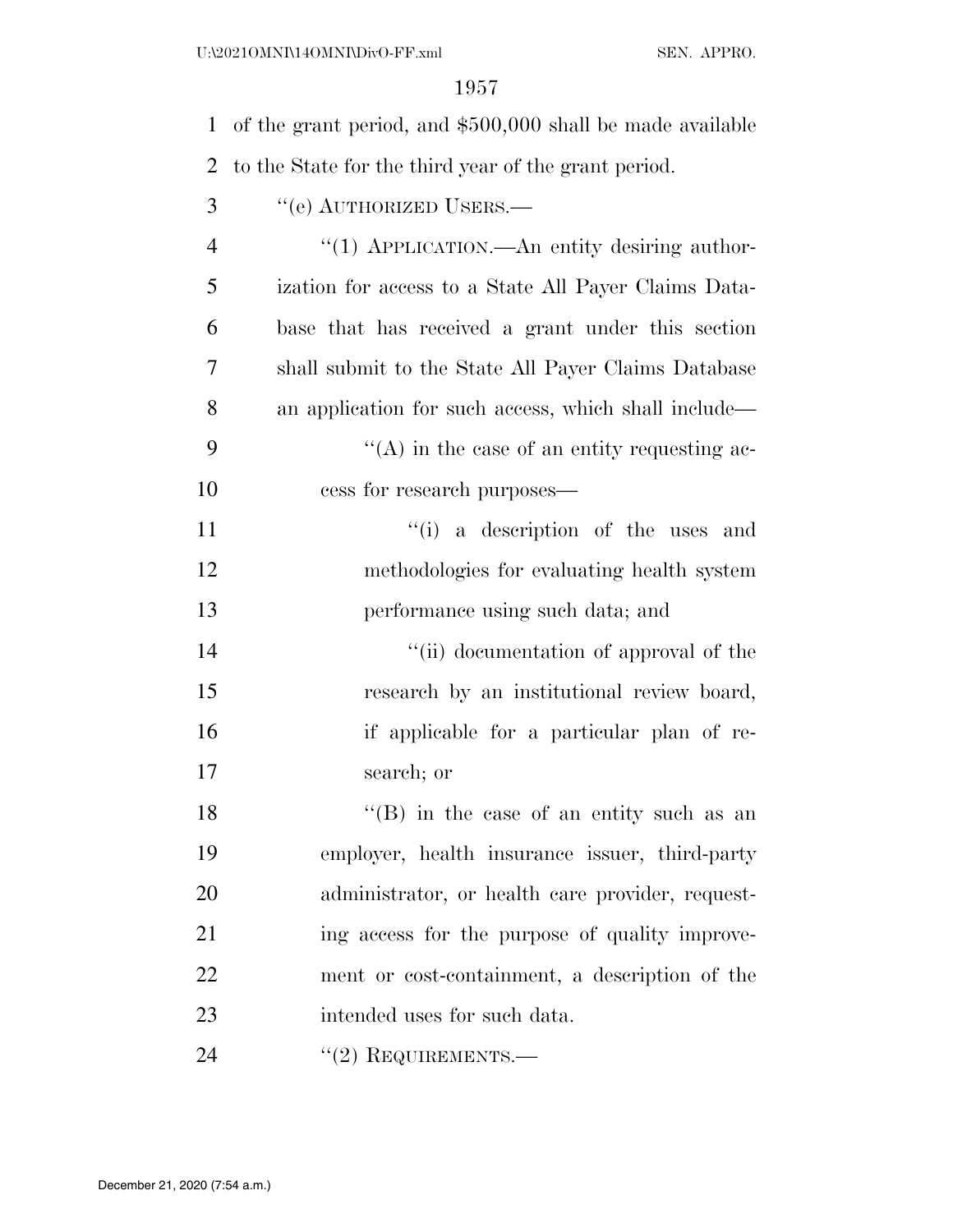1 "(A) ACCESS FOR RESEARCH PURPOSES.— Upon approval of an application for research 3 purposes under paragraph  $(1)(A)$ , the author- ized user shall enter into a data use and con- fidentiality agreement with the State All Payer Claims Database that has received a grant under this subsection, which shall include a pro- hibition on attempts to reidentify and disclose individually identifiable health information and proprietary financial information.

11 "(B) CUSTOMIZED REPORTS.—Employers and employer organizations may request cus- tomized reports from a State All Payer Claims Database that has received a grant under this section, at cost, subject to the requirements of 16 this section with respect to privacy, security, and proprietary financial information.

18 "(C) NON-CUSTOMIZED REPORTS.—A State All Payer Claims Database that has re- ceived a grant under this section shall make available to all authorized users aggregate data sets available through the State All Payer Claims Database, free of charge.

24 "(3) WAIVERS.—The Secretary may waive the requirements of this subsection of a State All Payer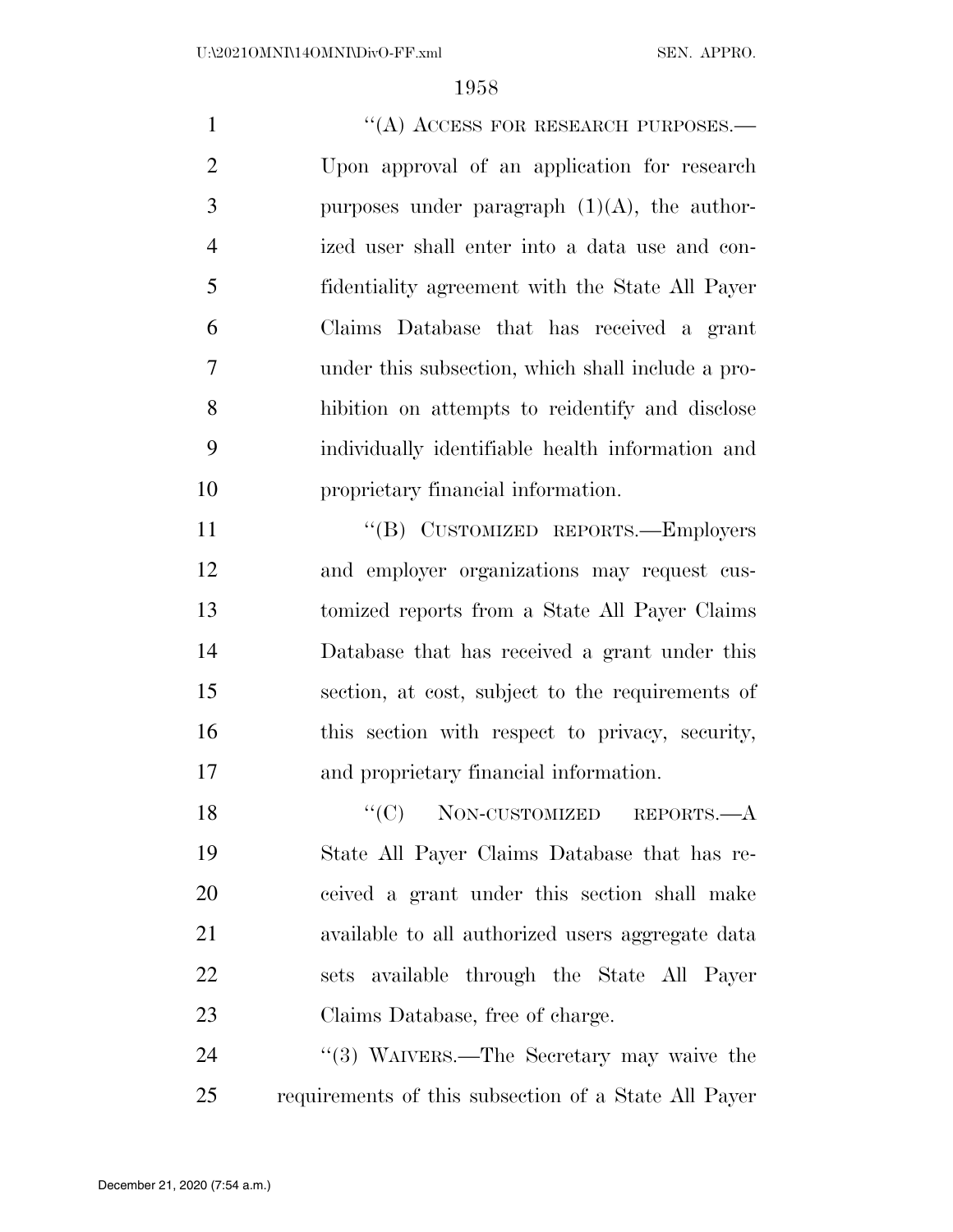Claims Database to provide access of entities to such database if such State All Payer Claims Database is substantially in compliance with this subsection.

''(f) EXPANDED ACCESS.—

 ''(1) MULTI-STATE APPLICATIONS.—The Sec- retary may prioritize applications submitted by a State whose application demonstrates that the State will work with other State All Payer Claims Data- bases to establish a single application for access to data by authorized users across multiple States.

11 "(2) EXPANSION OF DATA SETS.—The Sec- retary may prioritize applications submitted by a State whose application demonstrates that the State will implement the reporting format for self-insured group health plans described in section 735 of the Employee Retirement Income Security Act of 1974. 17 "(g) DEFINITIONS.—In this section—

18 ''(1) the term 'individually identifiable health information' has the meaning given such term in section 1171(6) of the Social Security Act;

 "(2) the term 'proprietary financial informa- tion' means data that would disclose the terms of a specific contract between an individual health care provider or facility and a specific group health plan, managed care entity (as defined in section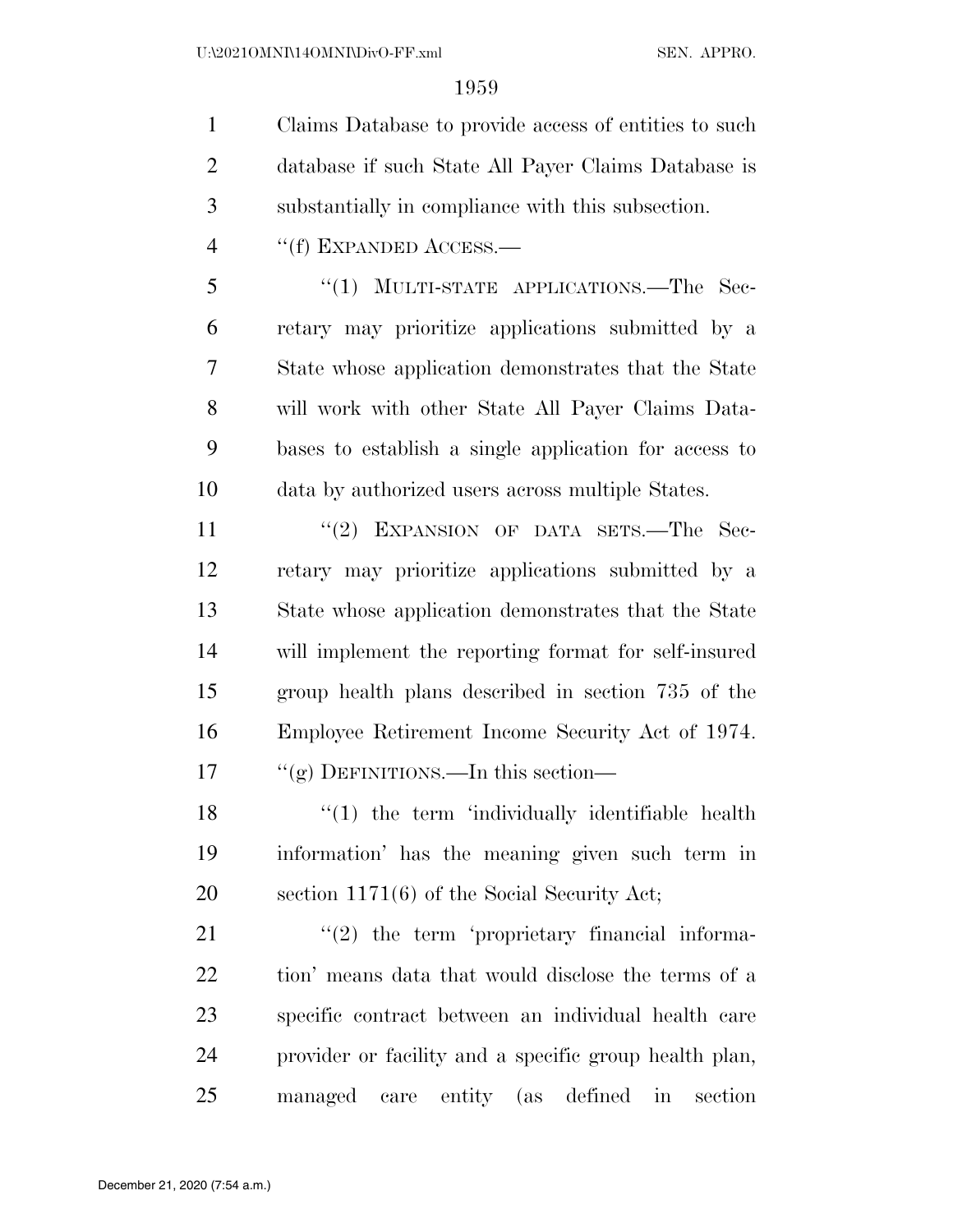1 1932(a)(1)(B) of the Social Security Act) or other managed care organization, or health insurance issuer offering group or individual health insurance coverage; and

 ''(3) the term 'State All Payer Claims Data- base' means, with respect to a State, a database that may include medical claims, pharmacy claims, dental claims, and eligibility and provider files, which are collected from private and public payers.

10 "(h) AUTHORIZATION OF APPROPRIATIONS.—To carry out this section, there is authorized to be appro- priated \$50,000,000 for each of fiscal years 2022 and 2023, and \$25,000,000 for fiscal year 2024, to remain available until expended.''.

(b) STANDARDIZED REPORTING FORMAT.—

 Subpart C of part 7 of subtitle B of title I of the Employee Retirement Income Security Act of 1974 (29 U.S.C. 1191 et seq.) is amended by adding at the end the following:

# **''SEC. 735. STANDARDIZED REPORTING FORMAT.**

21 "(a) IN GENERAL.—Not later than 1 year after the date of enactment of this section, the Secretary shall es- tablish (and periodically update) a standardized reporting format for the voluntary reporting, by group health plans to State All Payer Claims Databases, of medical claims,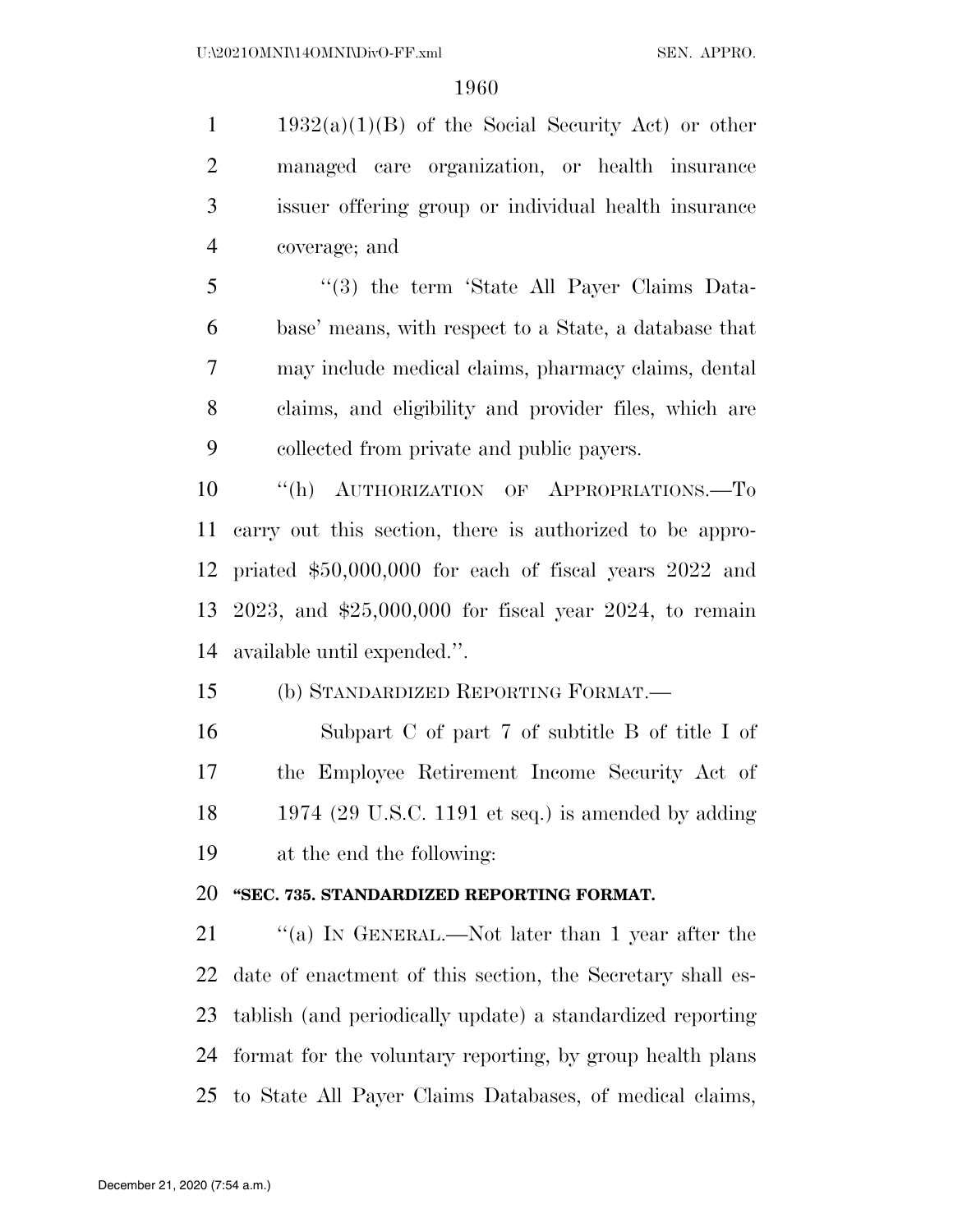pharmacy claims, dental claims, and eligibility and pro- vider files that are collected from private and public pay- ers, and shall provide guidance to States on the process by which States may collect such data from such plans in the standardized reporting format.

"(b) CONSULTATION.—

7 "(1) ADVISORY COMMITTEE.—Not later than 90 days after the date of enactment of this section, the Secretary shall convene an Advisory Committee (referred to in this section as the 'Committee'), con- sisting of 15 members to advise the Secretary re- garding the format and guidance described in para-graph (1).

 $(2)$  MEMBERSHIP.—

15 "(A) APPOINTMENT.—In accordance with subparagraph (B), not later than 90 days after the date of enactment this section, the Sec- retary, in coordination with the Secretary of Health and Human Services, shall appoint 20 under subparagraph (B)(iii), and the Comp- troller General of the United States shall ap- point under subparagraph (B)(iv), members who have distinguished themselves in the fields of health services research, health economics, health informatics, data privacy and security, or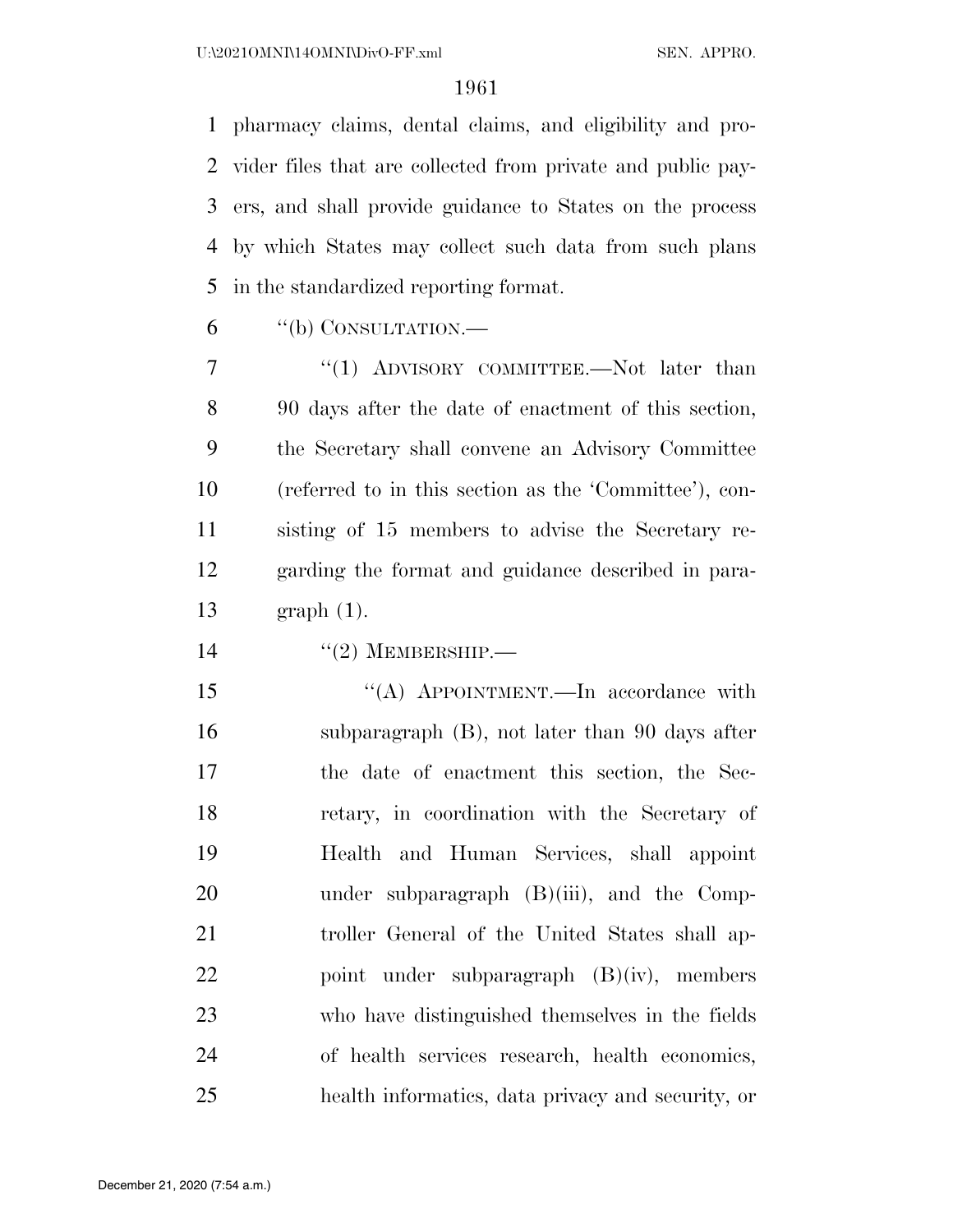| $\mathbf{1}$   | the governance of State All Payer Claims Data-  |
|----------------|-------------------------------------------------|
| $\overline{2}$ | bases, or who represent organizations likely to |
| 3              | submit data to or use the database, including   |
| $\overline{4}$ | patients, employers, or employee organizations  |
| 5              | that sponsor group health plans, health care    |
| 6              | providers, health insurance issuers, or third-  |
| 7              | party administrators of group health plans.     |
| 8              | Such members shall serve 3-year terms on a      |
| 9              | staggered basis. Vacancies on the Committee     |
| 10             | shall be filled by appointment consistent with  |
| 11             | this paragraph not later than 3 months after    |
| 12             | the vacancy arises.                             |
| 13             | "(B) COMPOSITION.—The Committee shall           |
| 14             | be comprised of—                                |
| 15             | "(i) the Assistant Secretary of Em-             |
| 16             | ployee Benefits and Security Administra-        |
| 17             | tion of the Department of Labor, or a des-      |
| 18             | ignee of such Assistant Secretary;              |
| 19             | "(ii) the Assistant Secretary for Plan-         |
| 20             | ning and Evaluation of the Department of        |
| 21             | Health and Human Services, or a designee        |
| 22             | of such Assistant Secretary;                    |
| 23             | "(iii) members appointed by the Sec-            |
| 24             | retary, in coordination with the Secretary      |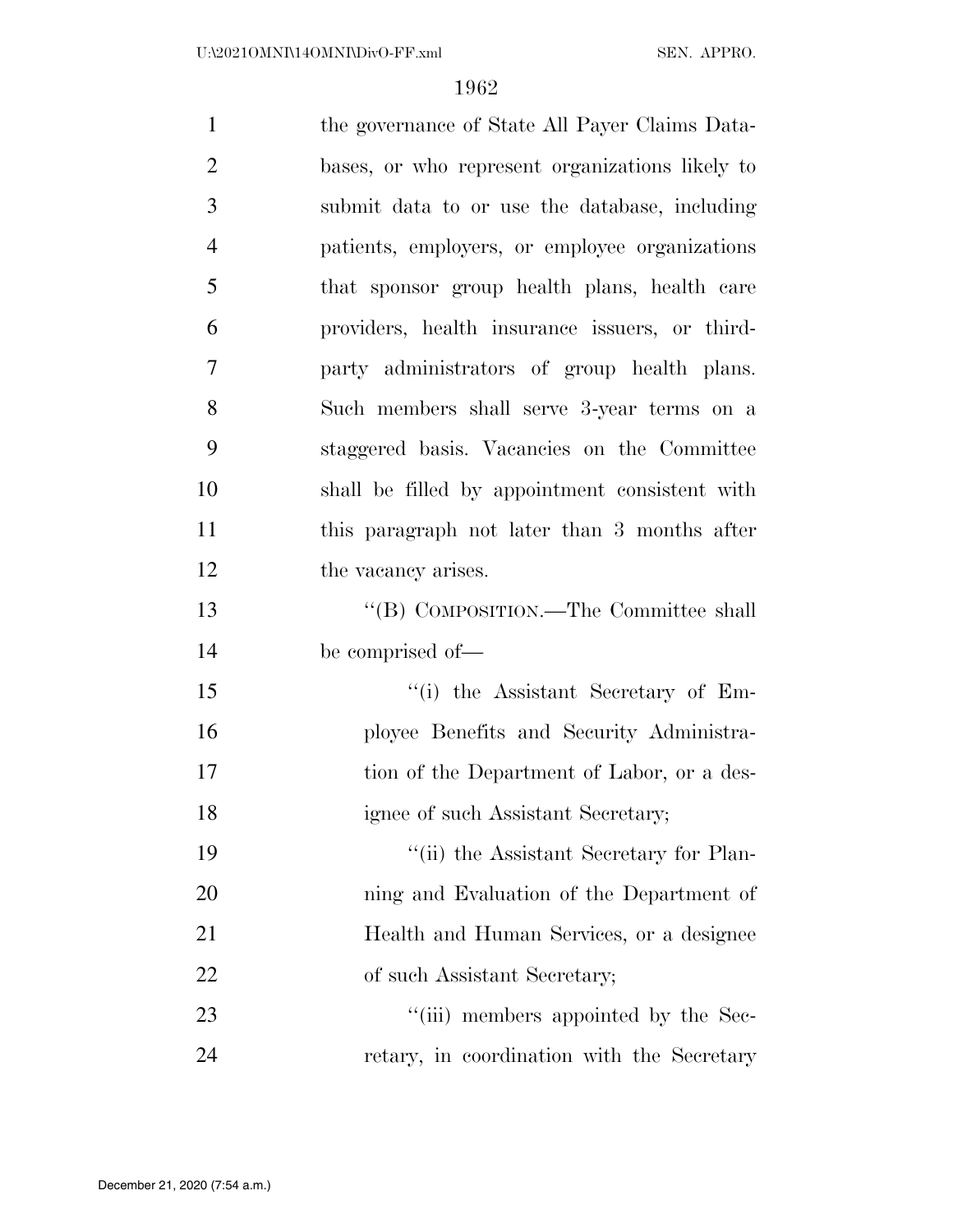| $\mathbf{1}$   | of Health and Human Services, includ-     |
|----------------|-------------------------------------------|
| $\overline{2}$ | $ing$ —                                   |
| 3              | "(I) 1 member to serve as the             |
| $\overline{4}$ | chair of the Committee;                   |
| 5              | "(II) 1 representative of the Cen-        |
| 6              | ters for Medicare & Medicaid Services;    |
| $\tau$         | "(III) 1 representative of the            |
| 8              | Agency for Healthcare Research and        |
| 9              | Quality;                                  |
| 10             | $\lq\lq (IV)$ 1 representative of the Of- |
| 11             | fice for Civil Rights of the Depart-      |
| 12             | ment of Health and Human Services         |
| 13             | with expertise in data privacy and se-    |
| 14             | curity;                                   |
| 15             | "(V) 1 representative of the Na-          |
| 16             | tional Center for Health Statistics;      |
| 17             | $\lq\lq$ (VI) 1 representative of the Of- |
| 18             | fice of the National Coordinator for      |
| 19             | Health Information Technology; and        |
| 20             | "(VII) 1 representative of a              |
| 21             | State All-Payer Claims Database;          |
| 22             | ``(iv)<br>members appointed by the        |
| 23             | Comptroller General of the United States, |
| 24             | including—                                |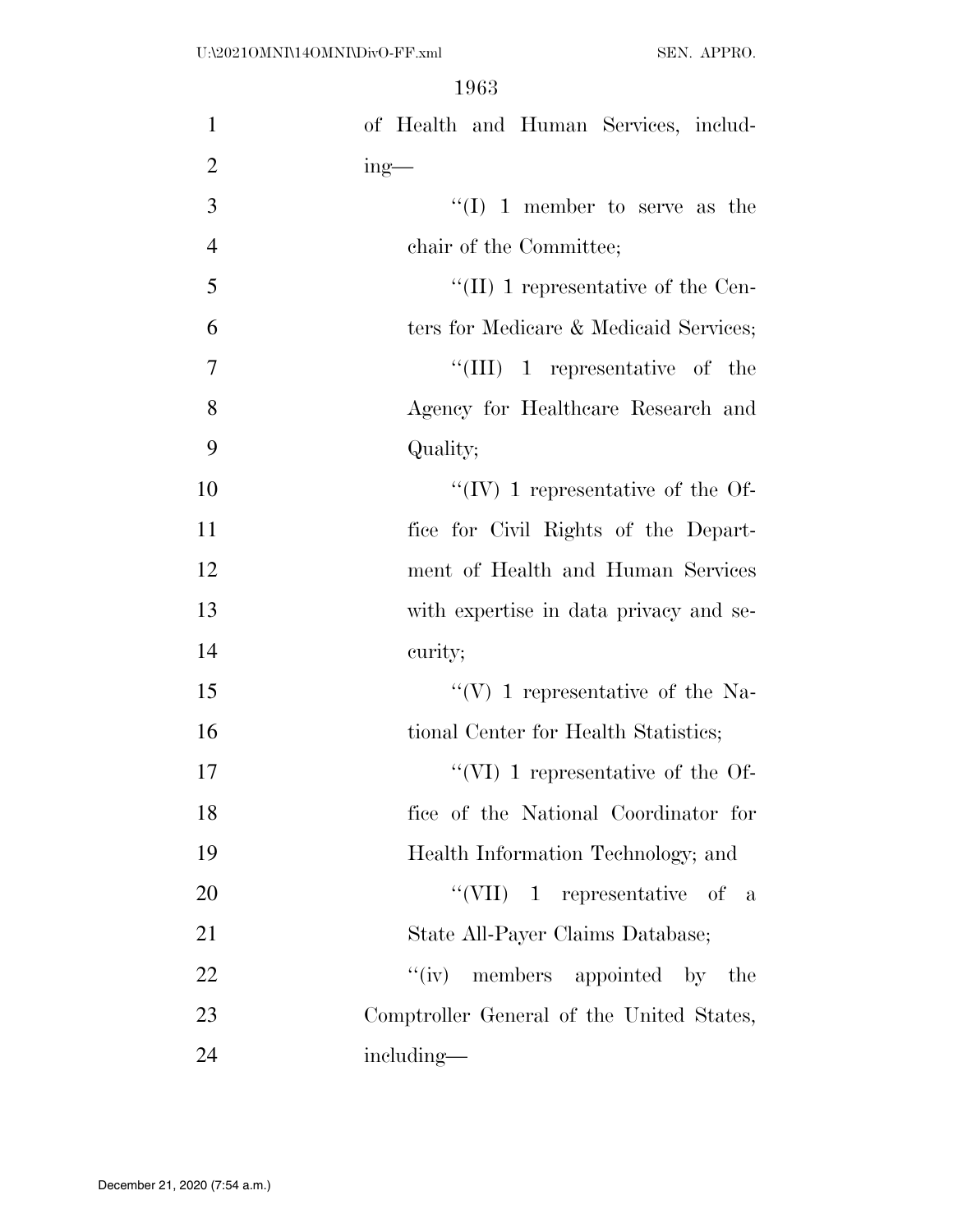| $\mathbf{1}$   | $\lq\lq$ (I) 1 representative of an em-                   |
|----------------|-----------------------------------------------------------|
| $\overline{2}$ | ployer that sponsors a group health                       |
| 3              | plan;                                                     |
| $\overline{4}$ | $\lq\lq$ (II) 1 representative of an em-                  |
| 5              | ployee organization that sponsors a                       |
| 6              | group health plan;                                        |
| $\overline{7}$ | $``(III)$ 1 academic researcher with                      |
| 8              | expertise in health economics or                          |
| 9              | health services research;                                 |
| 10             | "(IV) 1 consumer advocate; and                            |
| 11             | "(V) 2 additional members.                                |
| 12             | "(3) REPORT.—Not later than 180 days after                |
| 13             | the date of enactment of this section, the Committee      |
| 14             | shall report to the Secretary, the Committee on           |
| 15             | Health, Education, Labor, and Pensions of the Sen-        |
| 16             | ate, and the Committee on Energy and Commerce             |
| 17             | and the Committee on Education and Labor of the           |
| 18             | House of Representatives. Such report shall include       |
| 19             | recommendations on the establishment of the format        |
| 20             | and guidance described in subsection (a).                 |
| 21             | "(c) STATE ALL PAYER CLAIMS DATABASE.—In this             |
| 22             | section, the term 'State All Payer Claims Database'       |
| 23             | means, with respect to a State, a database that may in-   |
| 24             | clude medical claims, pharmacy claims, dental claims, and |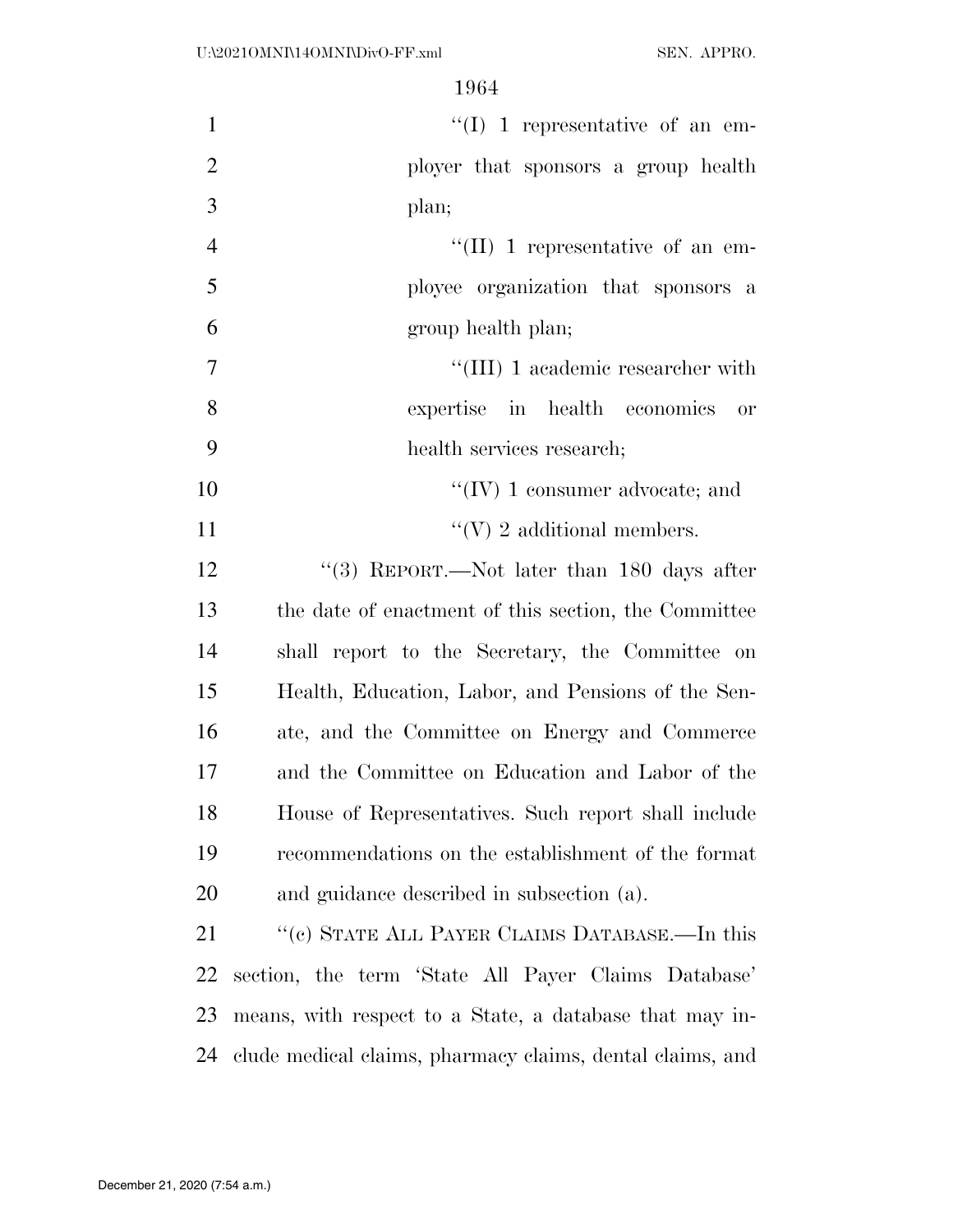eligibility and provider files, which are collected from pri-vate and public payers.

 ''(d) AUTHORIZATION OF APPROPRIATIONS.—To carry out this section, there are authorized to be appro- priated \$5,000,000 for fiscal year 2021, to remain avail- able until expended or, if sooner, until the date described in subsection (e).

 ''(e) SUNSET.—Beginning on the date on which the report is submitted under subsection (b)(3), subsection (b) shall have no force or effect.''.

# **SEC. 116. PROTECTING PATIENTS AND IMPROVING THE AC- CURACY OF PROVIDER DIRECTORY INFOR-MATION.**

 (a) PHSA.—Part D of title XXVII of the Public Health Service Act (42 U.S.C. 300gg et seq.), as added and amended by section 102 and further amended by the previous provisions of this title, is further amended by in-serting after section 2799A–4 the following:

 **''SEC. 2799A–5. PROTECTING PATIENTS AND IMPROVING THE ACCURACY OF PROVIDER DIRECTORY INFORMATION.** 

22 "(a) PROVIDER DIRECTORY INFORMATION REQUIRE-MENTS.—

24 "(1) In GENERAL.—For plan years beginning on or after January 1, 2022, each group health plan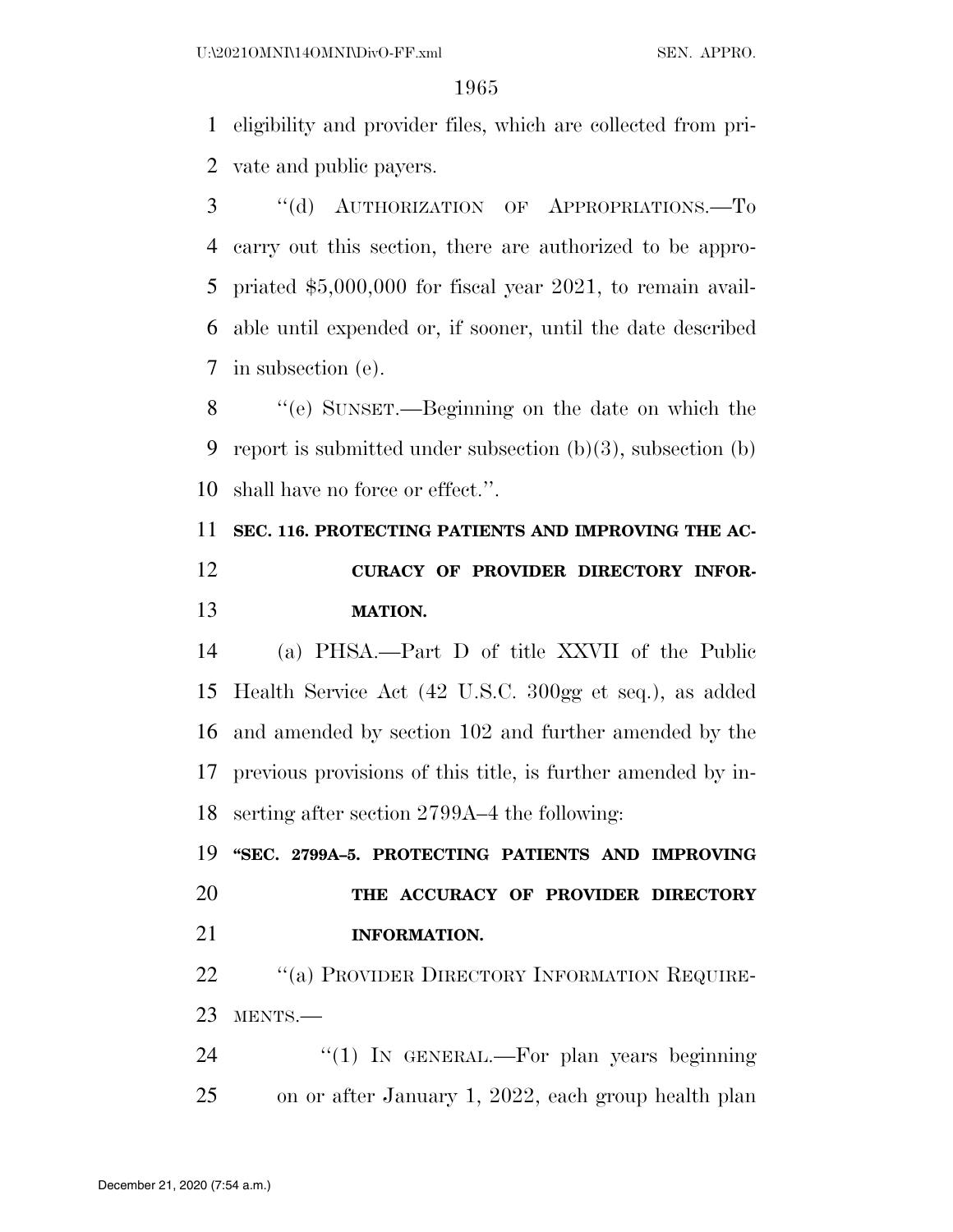| $\mathbf{1}$   | and health insurance issuer offering group or indi-  |
|----------------|------------------------------------------------------|
| $\overline{2}$ | vidual health insurance coverage shall—              |
| 3              | $\lq\lq$ establish the verification process de-      |
| $\overline{4}$ | scribed in paragraph $(2)$ ;                         |
| 5              | $\lq\lq$ establish the response protocol de-         |
| 6              | scribed in paragraph $(3)$ ;                         |
| 7              | "(C) establish the database described in             |
| 8              | paragraph $(4)$ ; and                                |
| 9              | $\lq\lq$ (D) include in any directory (other than    |
| 10             | the database described in subparagraph $(C)$ )       |
| 11             | containing provider directory information with       |
| 12             | respect to such plan or such coverage the infor-     |
| 13             | mation described in paragraph (5).                   |
| 14             | " $(2)$ VERIFICATION PROCESS.—The verification       |
| 15             | process described in this paragraph is, with respect |
| 16             | to a group health plan or a health insurance issuer  |
| 17             | offering group or individual health insurance cov-   |
| 18             | erage, a process-                                    |
| 19             | $\lq\lq$ under which, not less frequently than       |
| 20             | once every 90 days, such plan or such issuer (as     |
| 21             | applicable) verifies and updates the provider di-    |
| 22             | rectory information included on the database         |
| 23             | described in paragraph (4) of such plan or           |
| 24             | issuer of each health care provider and health       |
| 25             | care facility included in such database;             |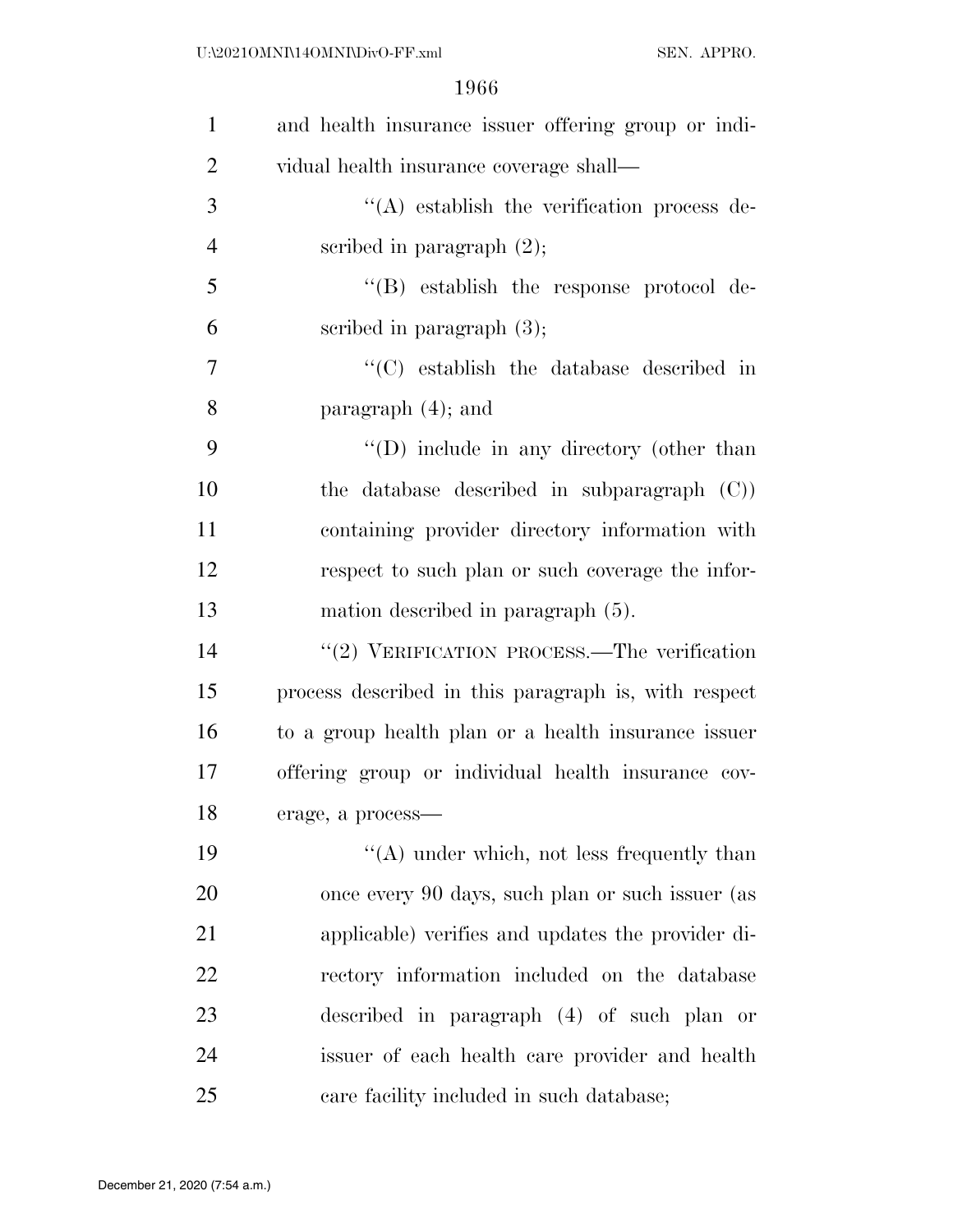| $\mathbf{1}$   | "(B) that establishes a procedure for the              |
|----------------|--------------------------------------------------------|
| $\overline{2}$ | removal of such a provider or facility with re-        |
| 3              | spect to which such plan or issuer has been un-        |
| $\overline{4}$ | able to verify such information during a period        |
| 5              | specified by the plan or issuer; and                   |
| 6              | "(C) that provides for the update of such              |
| 7              | database within 2 business days of such plan or        |
| 8              | issuer receiving from such a provider or facility      |
| 9              | information pursuant to section 2799B-9.               |
| 10             | "(3) RESPONSE PROTOCOL.—The response pro-              |
| 11             | to col described in this paragraph is, in the case of  |
| 12             | an individual enrolled under a group health plan or    |
| 13             | group or individual health insurance coverage of-      |
| 14             | fered by a health insurance issuer who requests in-    |
| 15             | formation through a telephone call or electronic,      |
| 16             | web-based, or Internet-based means on whether a        |
| 17             | health care provider or health care facility has a     |
| 18             | contractual relationship to furnish items and services |
| 19             | under such plan or such coverage, a protocol under     |
| 20             | which such plan or such issuer (as applicable), in the |
| 21             | case such request is made through a telephone call—    |
| 22             | "(A) responds to such individual as soon               |
| 23             | as practicable and in no case later than 1 busi-       |
| 24             | ness day after such call is received, through a        |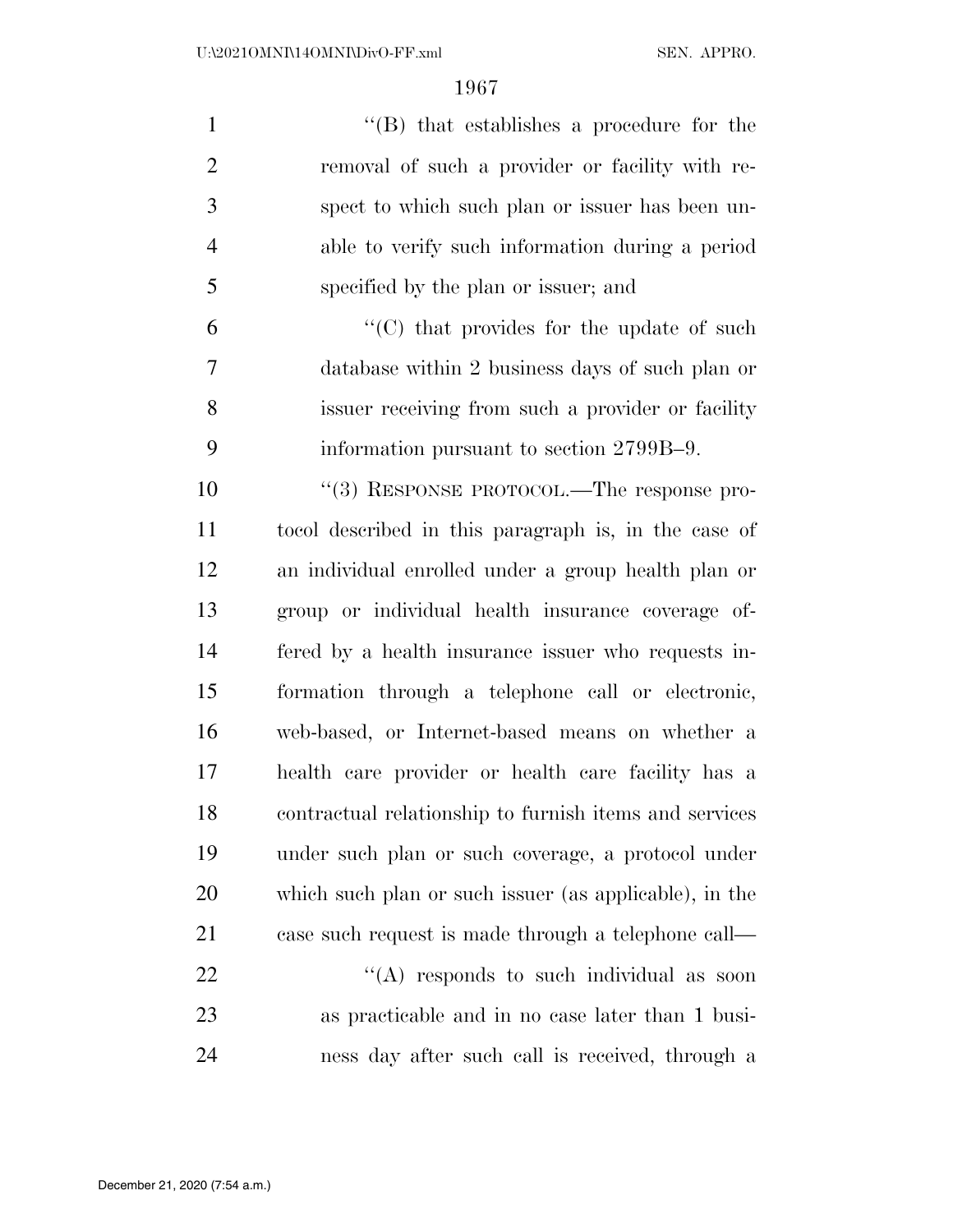| $\mathbf{1}$   | written electronic or print (as requested by such     |
|----------------|-------------------------------------------------------|
| $\overline{2}$ | individual) communication; and                        |
| 3              | $\lq\lq$ retains such communication in such           |
| $\overline{4}$ | individual's file for at least 2 years following      |
| 5              | such response.                                        |
| 6              | "(4) DATABASE.—The database described in              |
| 7              | this paragraph is, with respect to a group health     |
| 8              | plan or health insurance issuer offering group or in- |
| 9              | dividual health insurance coverage, a database on     |
| 10             | the public website of such plan or issuer that con-   |
| 11             | tains—                                                |
| 12             | $\lq\lq$ a list of each health care provider and      |
| 13             | health care facility with which such plan or          |
| 14             | such issuer has a direct or indirect contractual      |
| 15             | relationship for furnishing items and services        |
| 16             | under such plan or such coverage; and                 |
| 17             | "(B) provider directory information with              |
| 18             | respect to each such provider and facility.           |
| 19             | INFORMATION.—The information<br>``(5)<br>$de-$        |
| 20             | scribed in this paragraph is, with respect to a print |
| 21             | directory containing provider directory information   |
| 22             | with respect to a group health plan or individual or  |
| 23             | group health insurance coverage offered by a health   |
| 24             | insurance issuer, a notification that such informa-   |
| 25             | tion contained in such directory was accurate as of   |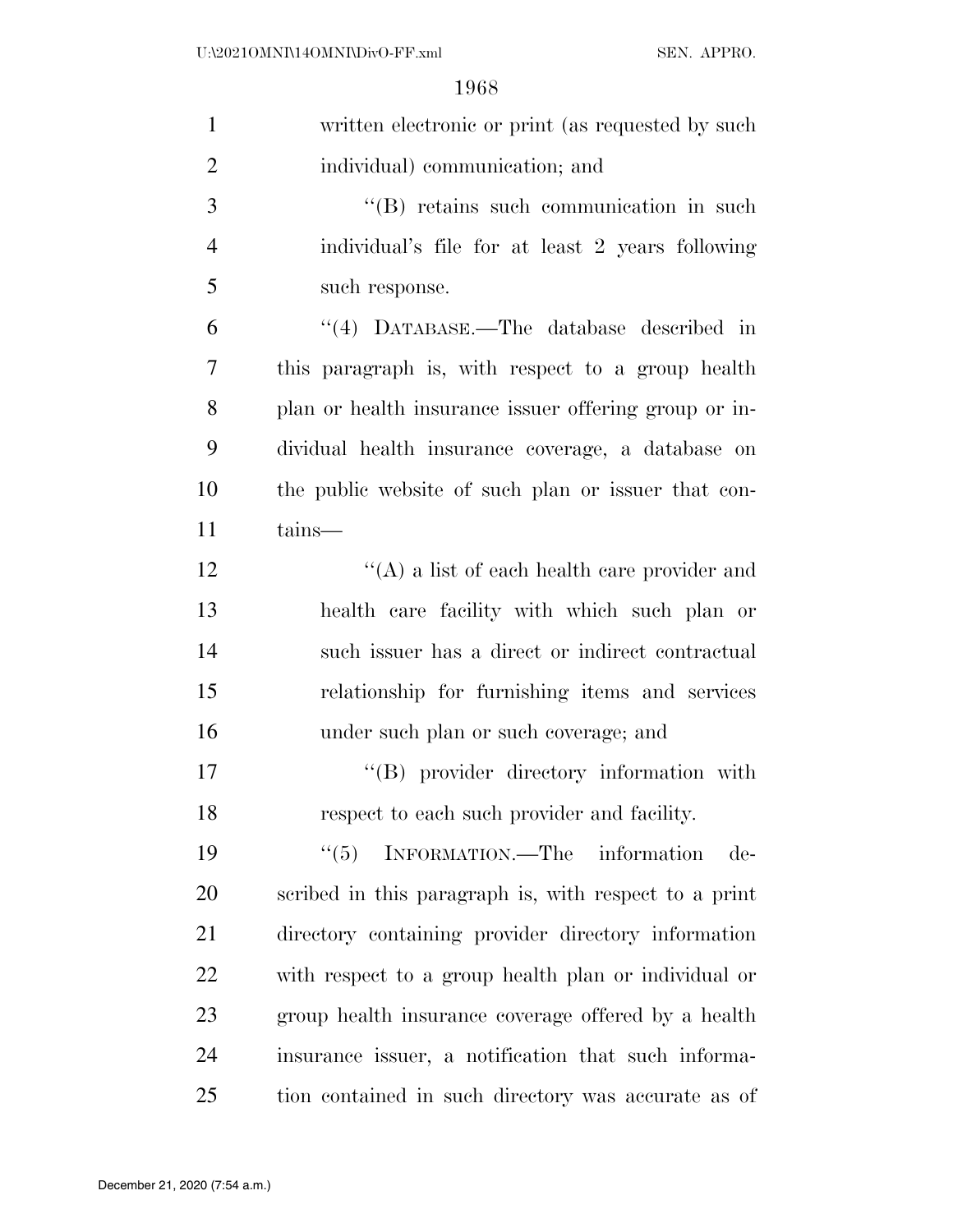the date of publication of such directory and that an individual enrolled under such plan or such coverage should consult the database described in paragraph (4) with respect to such plan or such coverage or contact such plan or the issuer of such coverage to obtain the most current provider directory informa-tion with respect to such plan or such coverage.

8 "(6) DEFINITION.—For purposes of this sub- section, the term 'provider directory information' in- cludes, with respect to a group health plan and a health insurance issuer offering group or individual health insurance coverage, the name, address, spe- cialty, telephone number, and digital contact infor- mation of each health care provider or health care facility with which such plan or such issuer has a contractual relationship for furnishing items and services under such plan or such coverage.

18 "(7) RULE OF CONSTRUCTION.—Nothing in this section shall be construed to preempt any provi- sion of State law relating to health care provider di-rectories.

 ''(b) COST-SHARING FOR SERVICES PROVIDED BASED ON RELIANCE ON INCORRECT PROVIDER NET-WORK INFORMATION.—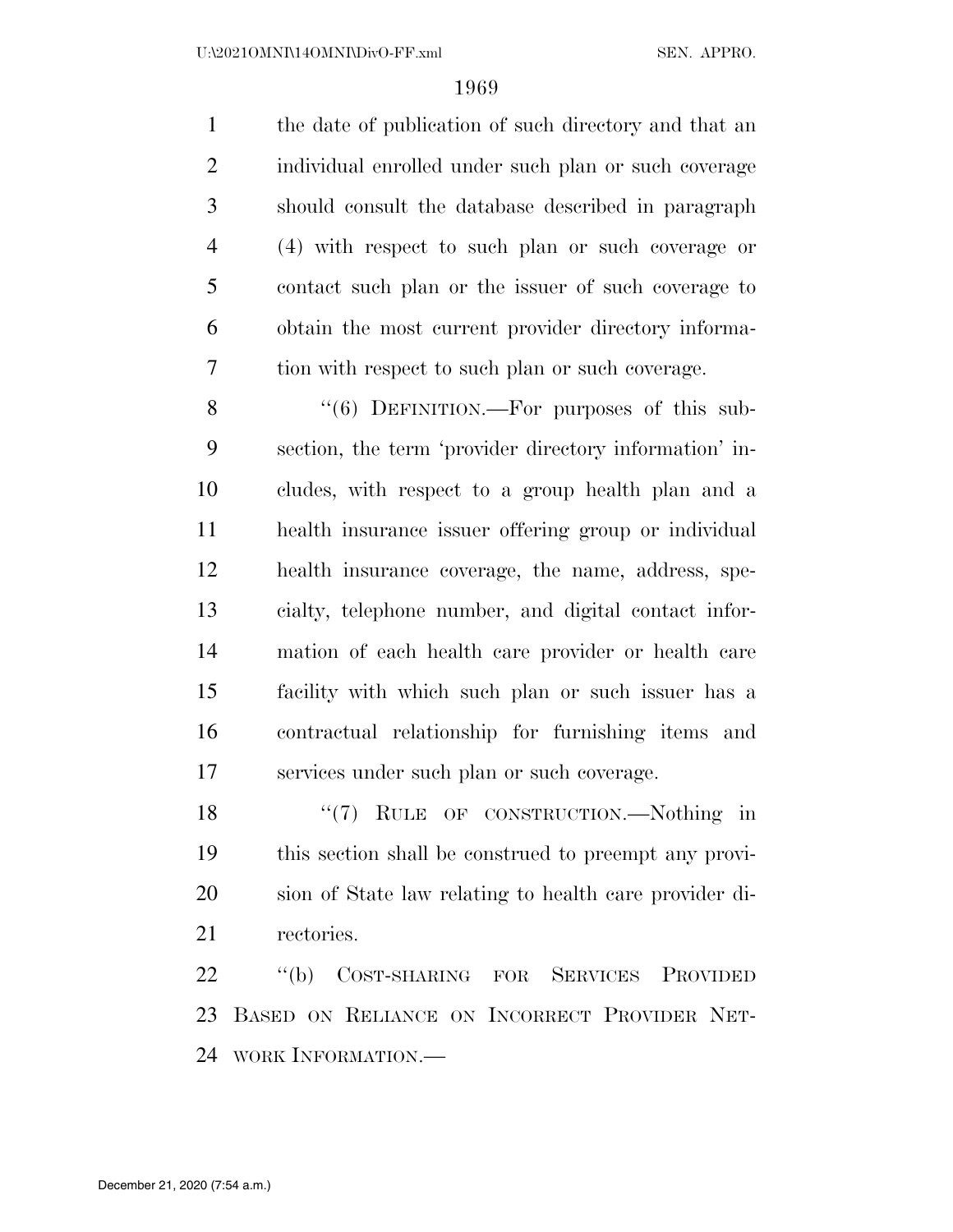1 "(1) In GENERAL.—For plan years beginning on or after January 1, 2022, in the case of an item or service furnished to a participant, beneficiary, or enrollee of a group health plan or group or indi- vidual health insurance coverage offered by a health insurance issuer by a nonparticipating provider or a nonparticipating facility, if such item or service would otherwise be covered under such plan or cov- erage if furnished by a participating provider or par- ticipating facility and if either of the criteria de- scribed in paragraph (2) applies with respect to such participant, beneficiary, or enrollee and item or serv-ice, the plan or coverage—

 ''(A) shall not impose on such participant, beneficiary, or enrollee a cost-sharing amount for such item or service so furnished that is greater than the cost-sharing amount that would apply under such plan or coverage had such item or service been furnished by a partici-pating provider; and

 $\langle (B)$  shall apply the deductible or out-of- pocket maximum, if any, that would apply if such services were furnished by a participating provider or a participating facility.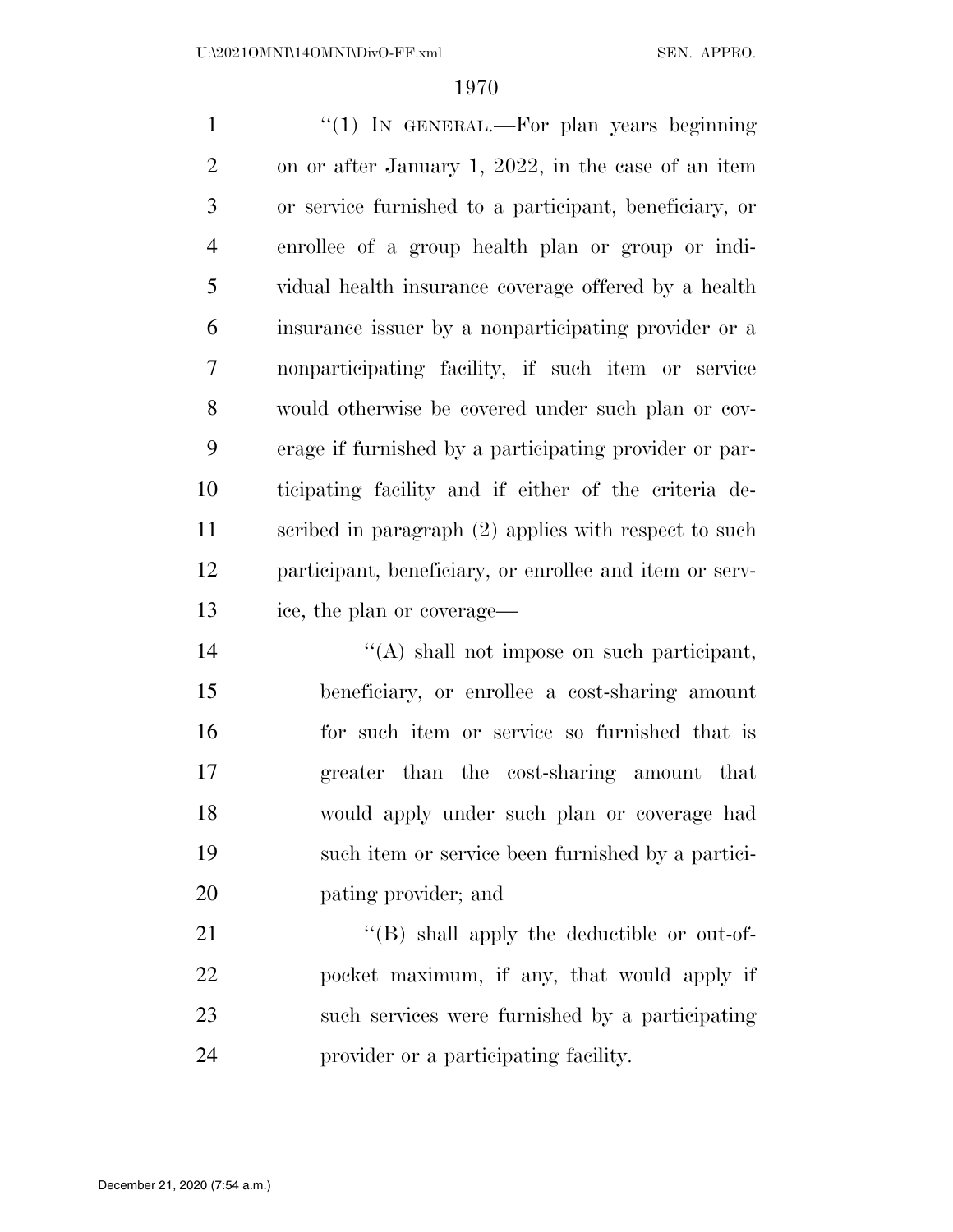1 "(2) CRITERIA DESCRIBED.—For purposes of paragraph (1), the criteria described in this para- graph, with respect to an item or service furnished to a participant, beneficiary, or enrollee of a group health plan or group or individual health insurance coverage offered by a health insurance issuer by a nonparticipating provider or a nonparticipating facil-ity, are the following:

 $\langle (A)$  The participant, beneficiary, or en- rollee received through a database, provider di- rectory, or response protocol described in sub- section (a) information with respect to such item and service to be furnished and such infor- mation provided that the provider was a partici- pating provider or facility was a participating facility, with respect to the plan for furnishing 17 such item or service.

18 "(B) The information was not provided, in accordance with subsection (a), to the partici- pant, beneficiary, or enrollee and the partici- pant, beneficiary, or enrollee requested through the response protocol described in subsection (a)(3) of the plan or coverage information on whether the provider was a participating pro-vider or facility was a participating facility with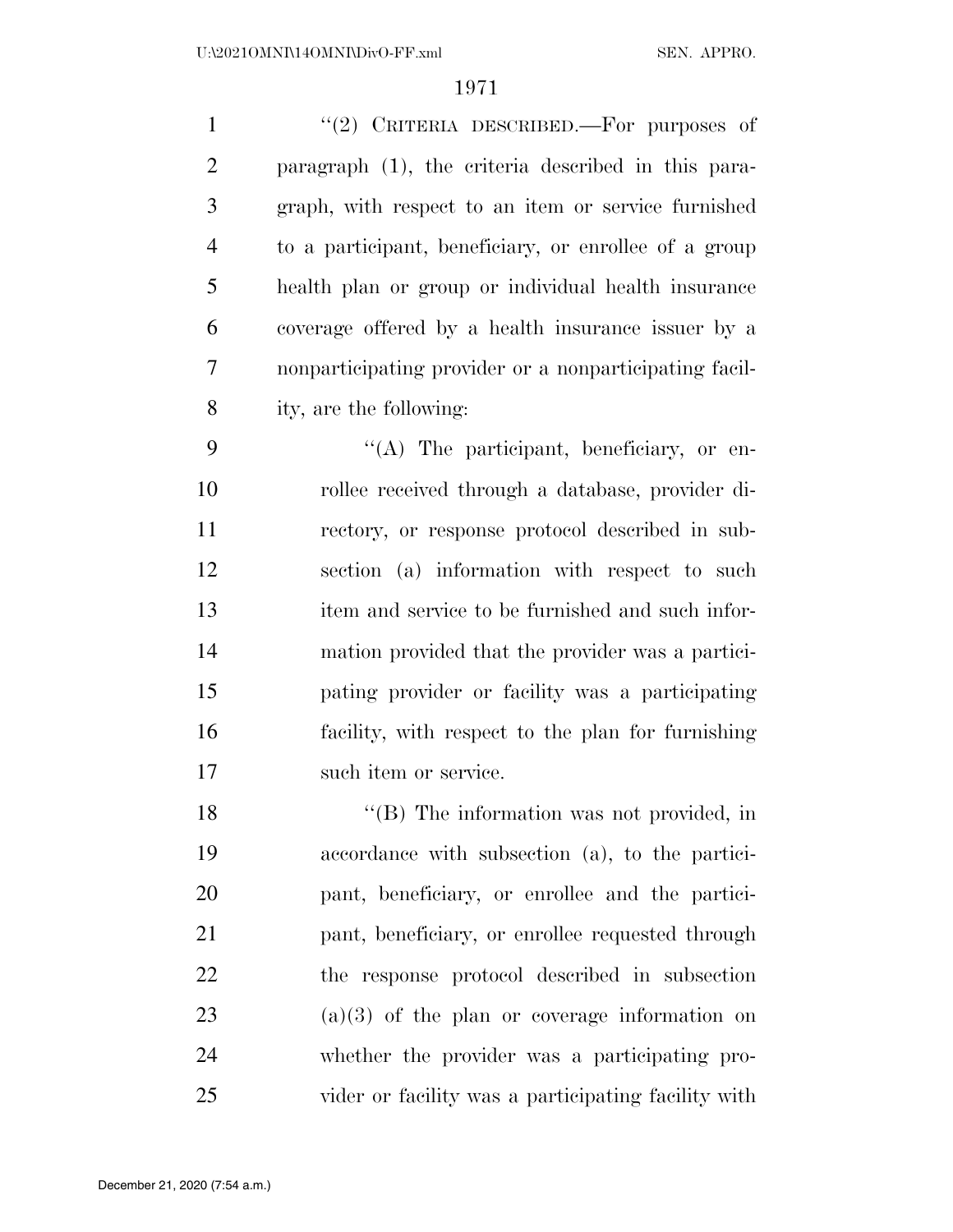respect to the plan for furnishing such item or service and was informed through such protocol that the provider was such a participating pro- vider or facility was such a participating facil-ity.

 ''(c) DISCLOSURE ON PATIENT PROTECTIONS AGAINST BALANCE BILLING.—For plan years beginning on or after January 1, 2022, each group health plan and health insurance issuer offering group or individual health insurance coverage shall make publicly available, post on a public website of such plan or issuer, and include on each explanation of benefits for an item or service with respect to which the requirements under section 2799A– 1 applies—

- 15  $\frac{1}{10}$  information in plain language on—  $\mathcal{L}(\mathbf{A})$  the requirements and prohibitions ap-plied under sections 2799B–1 and 2799B–2
- (relating to prohibitions on balance billing in certain circumstances);

 $\langle (B)$  if provided for under applicable State law, any other requirements on providers and facilities regarding the amounts such providers and facilities may, with respect to an item or service, charge a participant, beneficiary, or en-rollee of such plan or coverage with respect to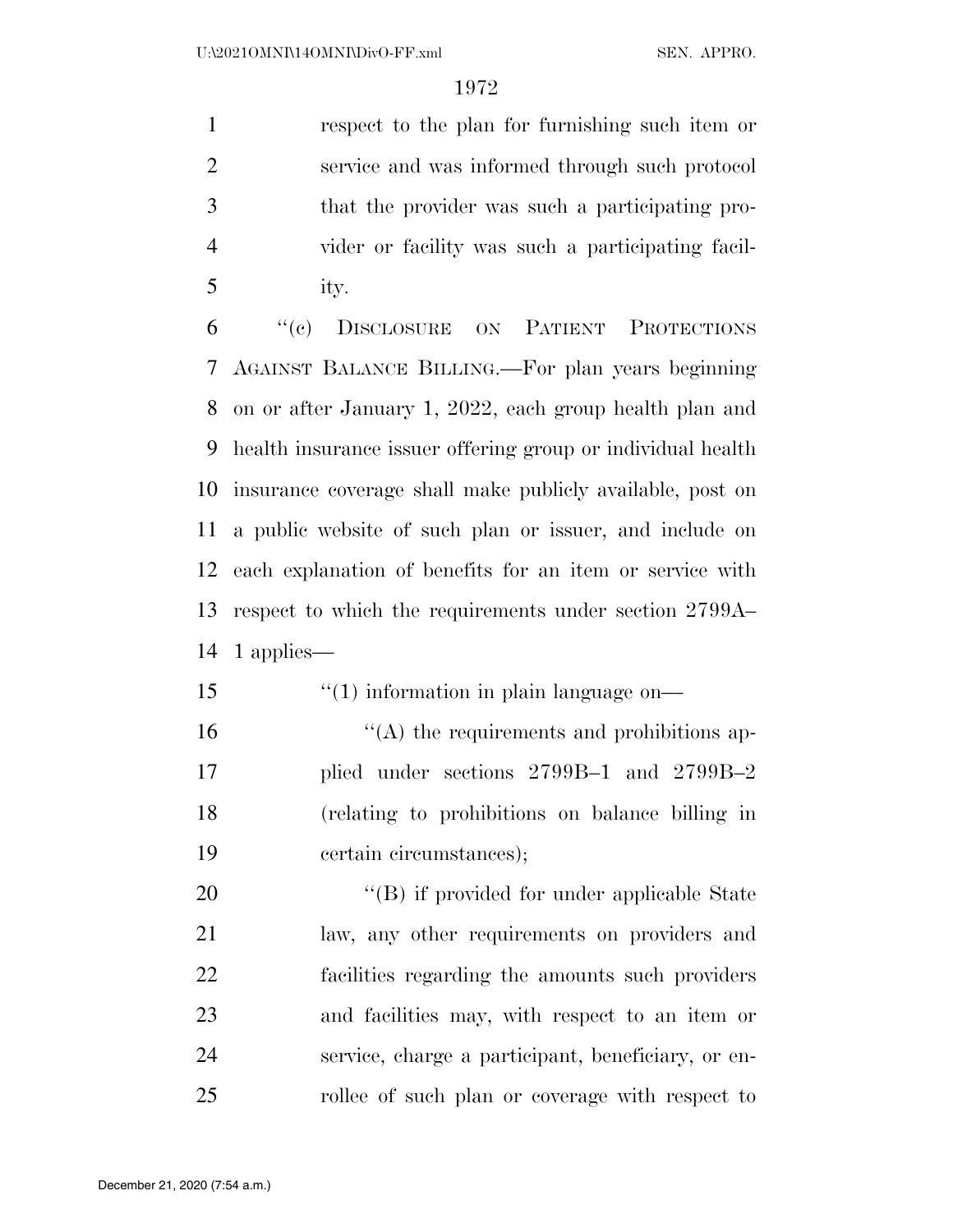| $\mathbf{1}$   | which such a provider or facility does not have            |
|----------------|------------------------------------------------------------|
| $\overline{2}$ | a contractual relationship for furnishing such             |
| 3              | item or service under the plan or coverage after           |
| $\overline{4}$ | receiving payment from the plan or coverage for            |
| 5              | such item or service and any applicable cost               |
| 6              | sharing payment from such participant, bene-               |
| 7              | ficiary, or enrollee; and                                  |
| 8              | "(C) the requirements applied under sec-                   |
| 9              | tion $2799A-1$ ; and                                       |
| 10             | $\lq(2)$ information on contacting appropriate             |
| 11             | State and Federal agencies in the case that an indi-       |
| 12             | vidual believes that such a provider or facility has       |
| 13             | violated any requirement described in paragraph (1)        |
| 14             | with respect to such individual.".                         |
| 15             | (b) ERISA.—Subpart B of part 7 of subtitle B of            |
| 16             | title I of the Employee Retirement Income Security Act     |
| 17             | of $1974$ (29 U.S.C. 1185 et seq.), as amended by sections |
|                | 18 102, 105, 113, and 114, is further amended by inserting |
| 19             | after section 719 the following:                           |
| 20             | "SEC. 720. PROTECTING PATIENTS AND IMPROVING THE           |
| 21             | ACCURACY OF PROVIDER DIRECTORY INFOR-                      |
| 22             | <b>MATION.</b>                                             |
| 23             | $\lq\lq (a)$ PROVIDER DIRECTORY INFORMATION REQUIRE-       |
| 24             | MENTS.-                                                    |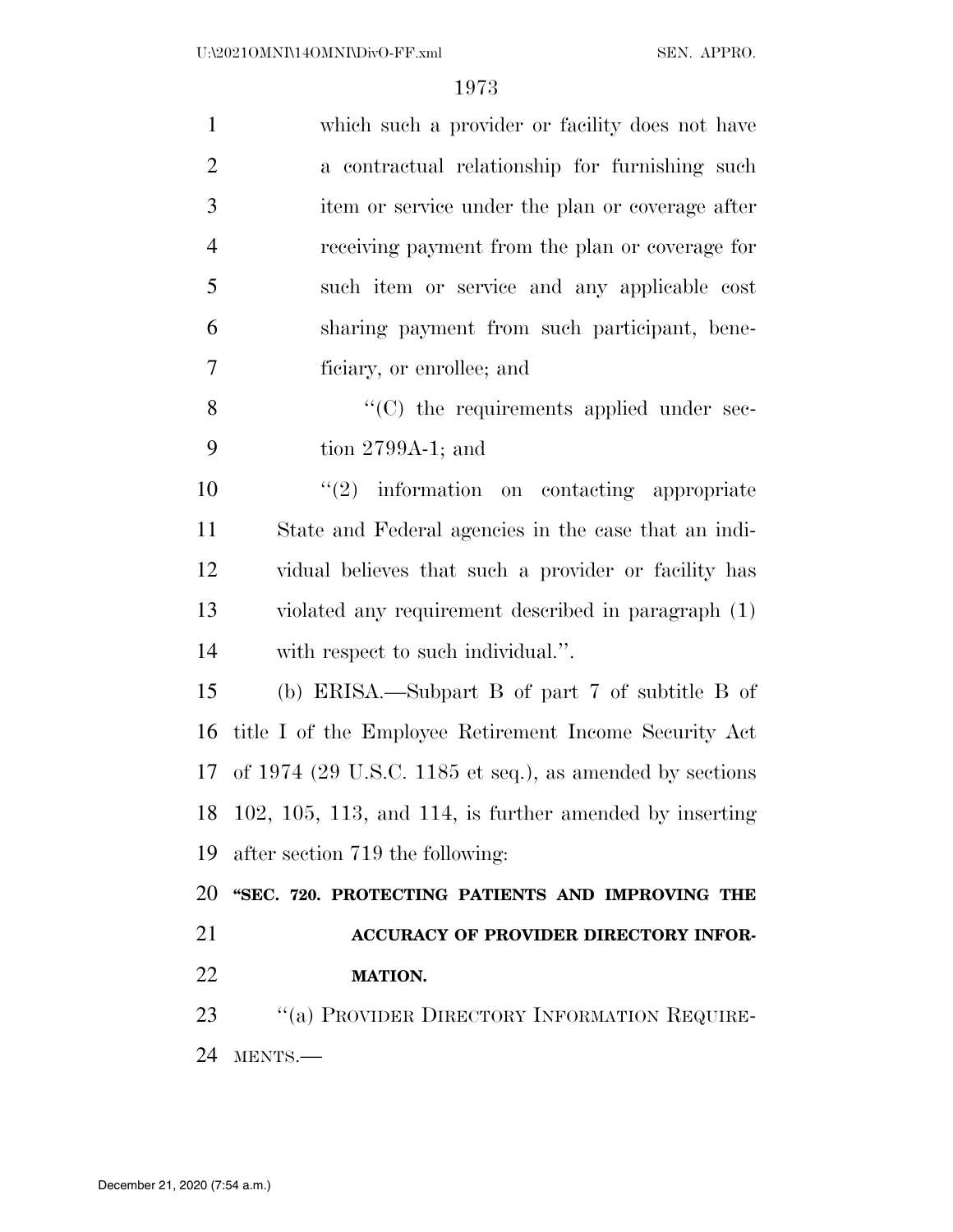| $\mathbf{1}$   | "(1) IN GENERAL.—For plan years beginning             |
|----------------|-------------------------------------------------------|
| $\overline{2}$ | on or after January 1, 2022, each group health plan   |
| 3              | and health insurance issuer offering group health in- |
| $\overline{4}$ | surance coverage shall—                               |
| 5              | $\lq\lq$ establish the verification process de-       |
| 6              | scribed in paragraph $(2)$ ;                          |
| 7              | $\lq\lq$ establish the response protocol de-          |
| 8              | scribed in paragraph $(3)$ ;                          |
| 9              | "(C) establish the database described in              |
| 10             | paragraph $(4)$ ; and                                 |
| 11             | "(D) include in any directory (other than             |
| 12             | the database described in subparagraph $(C)$          |
| 13             | containing provider directory information with        |
| 14             | respect to such plan or such coverage the infor-      |
| 15             | mation described in paragraph (5).                    |
| 16             | "(2) VERIFICATION PROCESS.—The verification           |
| 17             | process described in this paragraph is, with respect  |
| 18             | to a group health plan or a health insurance issuer   |
| 19             | offering group health insurance coverage, a proc-     |
| 20             | $ess-$                                                |
| 21             | $\lq\lq$ under which, not less frequently than        |
| 22             | once every 90 days, such plan or such issuer (as      |
| 23             | applicable) verifies and updates the provider di-     |
| 24             | rectory information included on the database          |
| 25             | described in paragraph (4) of such plan or            |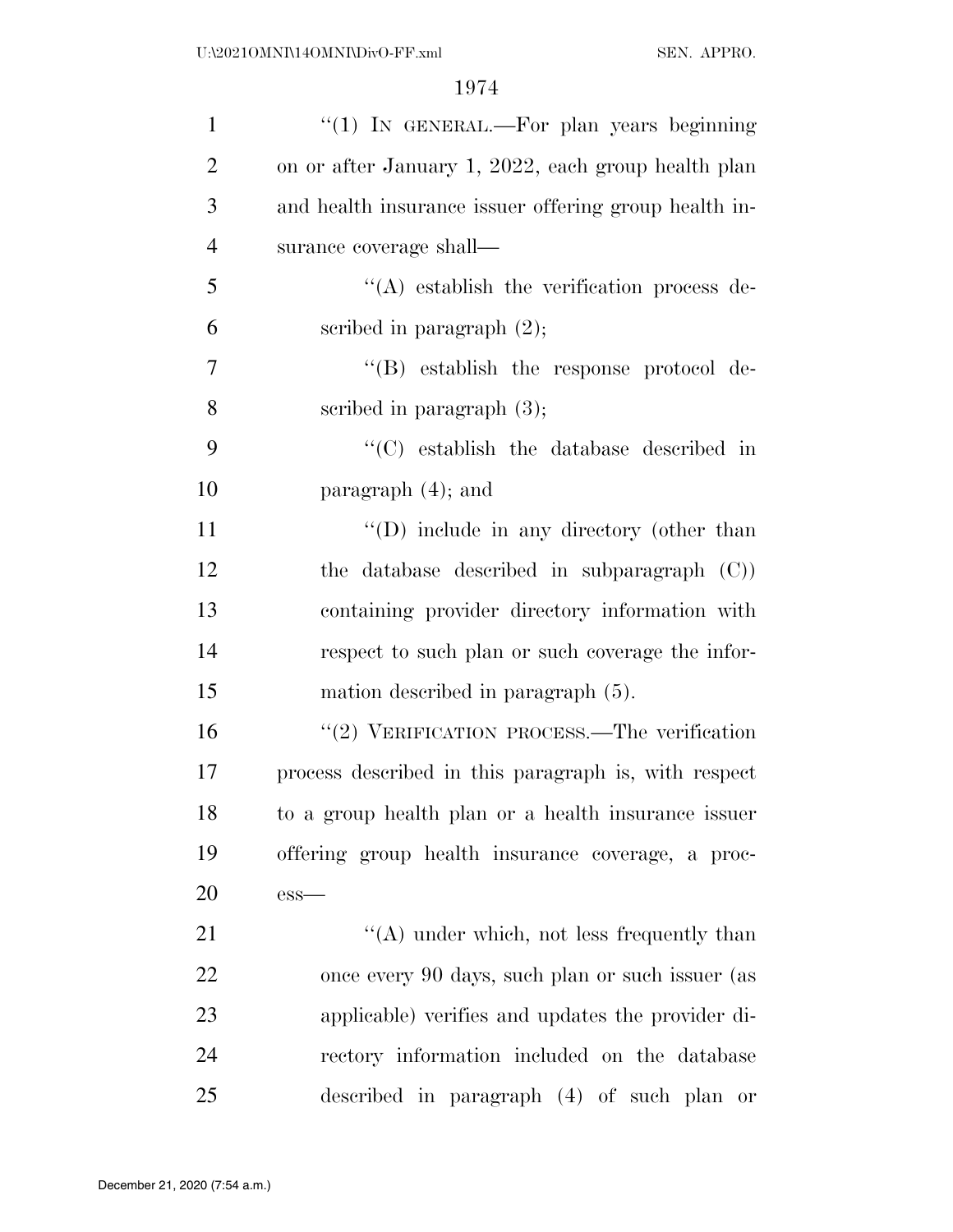| $\mathbf{1}$   | issuer of each health care provider and health         |
|----------------|--------------------------------------------------------|
| $\overline{2}$ | care facility included in such database;               |
| 3              | "(B) that establishes a procedure for the              |
| $\overline{4}$ | removal of such a provider or facility with re-        |
| 5              | spect to which such plan or issuer has been un-        |
| 6              | able to verify such information during a period        |
| $\overline{7}$ | specified by the plan or issuer; and                   |
| 8              | "(C) that provides for the update of such              |
| 9              | database within 2 business days of such plan or        |
| 10             | issuer receiving from such a provider or facility      |
| 11             | information pursuant to section 2799B-9 of the         |
| 12             | Public Health Service Act.                             |
| 13             | "(3) RESPONSE PROTOCOL.—The response pro-              |
| 14             | to col described in this paragraph is, in the case of  |
| 15             | an individual enrolled under a group health plan or    |
| 16             | group health insurance coverage offered by a health    |
| 17             | insurance issuer who requests information through a    |
| 18             | telephone call or electronic, web-based, or Internet-  |
| 19             | based means on whether a health care provider or       |
| 20             | health care facility has a contractual relationship to |
| 21             | furnish items and services under such plan or such     |
| 22             | coverage, a protocol under which such plan or such     |
| 23             | issuer (as applicable), in the case such request is    |
| 24             | made through a telephone call—                         |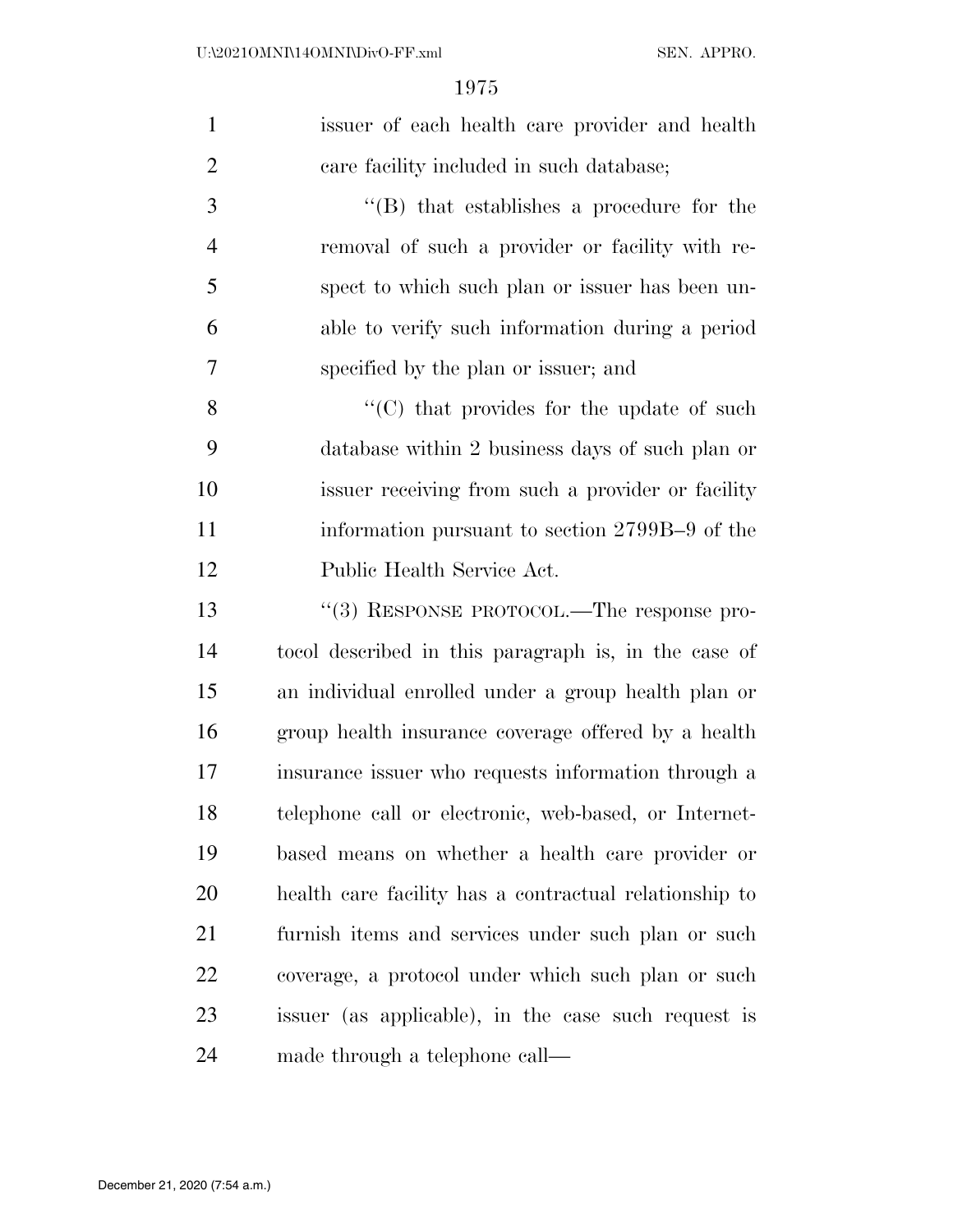| $\mathbf{1}$   | "(A) responds to such individual as soon              |
|----------------|-------------------------------------------------------|
| $\overline{2}$ | as practicable and in no case later than 1 busi-      |
| 3              | ness day after such call is received, through a       |
| $\overline{4}$ | written electronic or print (as requested by such     |
| 5              | individual) communication; and                        |
| 6              | "(B) retains such communication in such               |
| 7              | individual's file for at least 2 years following      |
| 8              | such response.                                        |
| 9              | "(4) DATABASE.—The database described in              |
| 10             | this paragraph is, with respect to a group health     |
| 11             | plan or health insurance issuer offering group health |
| 12             | insurance coverage, a database on the public website  |
| 13             | of such plan or issuer that contains—                 |
| 14             | $\lq\lq$ a list of each health care provider and      |
| 15             | health care facility with which such plan or          |
| 16             | such issuer has a direct or indirect contractual      |
| 17             | relationship for furnishing items and services        |
| 18             | under such plan or such coverage; and                 |
| 19             | "(B) provider directory information with              |
| 20             | respect to each such provider and facility.           |
| 21             | ``(5)<br>INFORMATION.—The information<br>de-          |
| 22             | scribed in this paragraph is, with respect to a print |
| 23             | directory containing provider directory information   |
| 24             | with respect to a group health plan or group health   |
| 25             | insurance coverage offered by a health insurance      |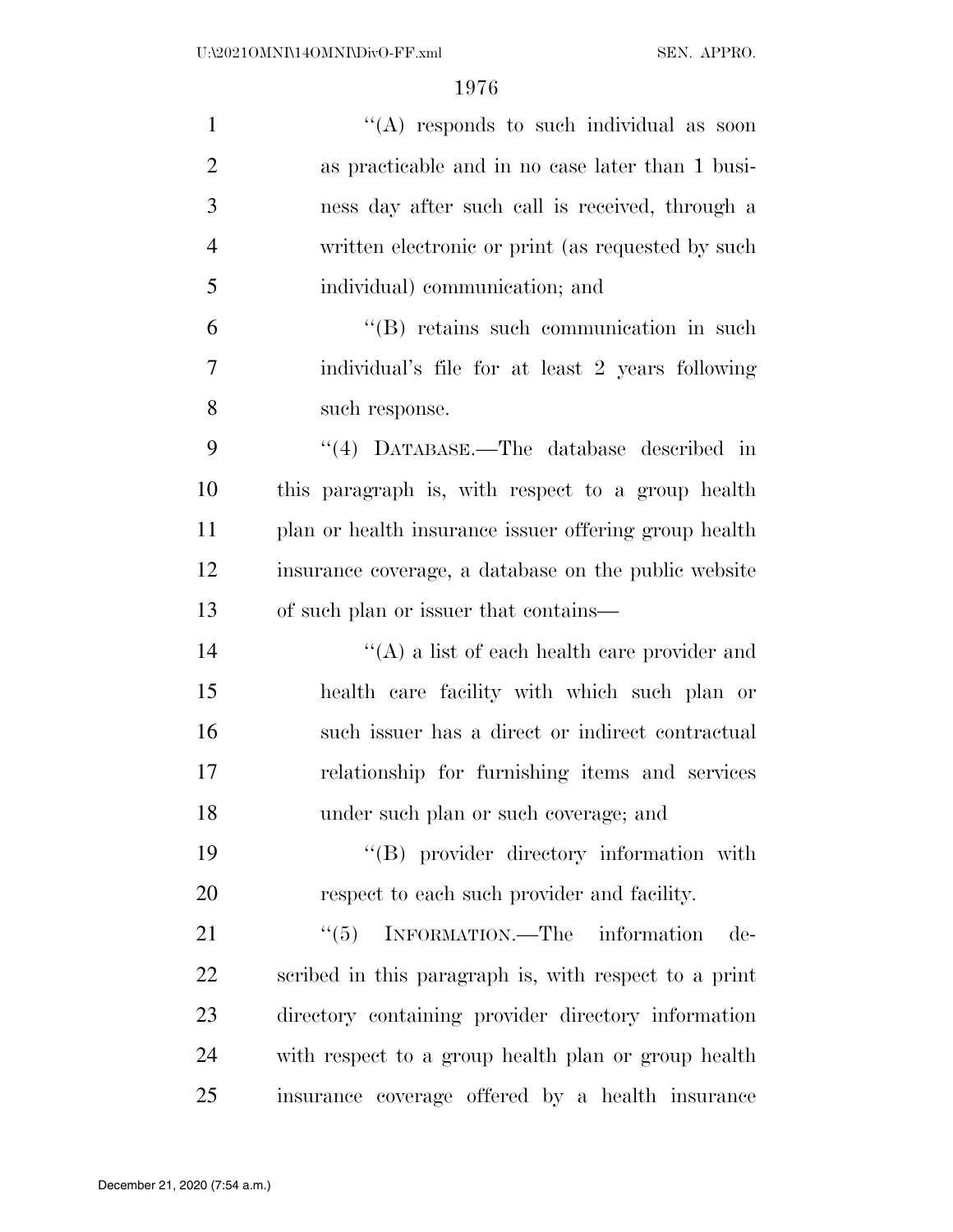issuer, a notification that such information con- tained in such directory was accurate as of the date of publication of such directory and that an indi- vidual enrolled under such plan or such coverage should consult the database described in paragraph (4) with respect to such plan or such coverage or contact such plan or the issuer of such coverage to obtain the most current provider directory informa-tion with respect to such plan or such coverage.

10 "(6) DEFINITION.—For purposes of this sub- section, the term 'provider directory information' in- cludes, with respect to a group health plan and a health insurance issuer offering group health insur- ance coverage, the name, address, specialty, tele- phone number, and digital contact information of each health care provider or health care facility with which such plan or such issuer has a contractual re- lationship for furnishing items and services under such plan or such coverage.

20 "(7) RULE OF CONSTRUCTION.—Nothing in 21 this section shall be construed to preempt any provi- sion of State law relating to health care provider di- rectories, to the extent such State law applies to such plan, coverage, or issuer, subject to section 514.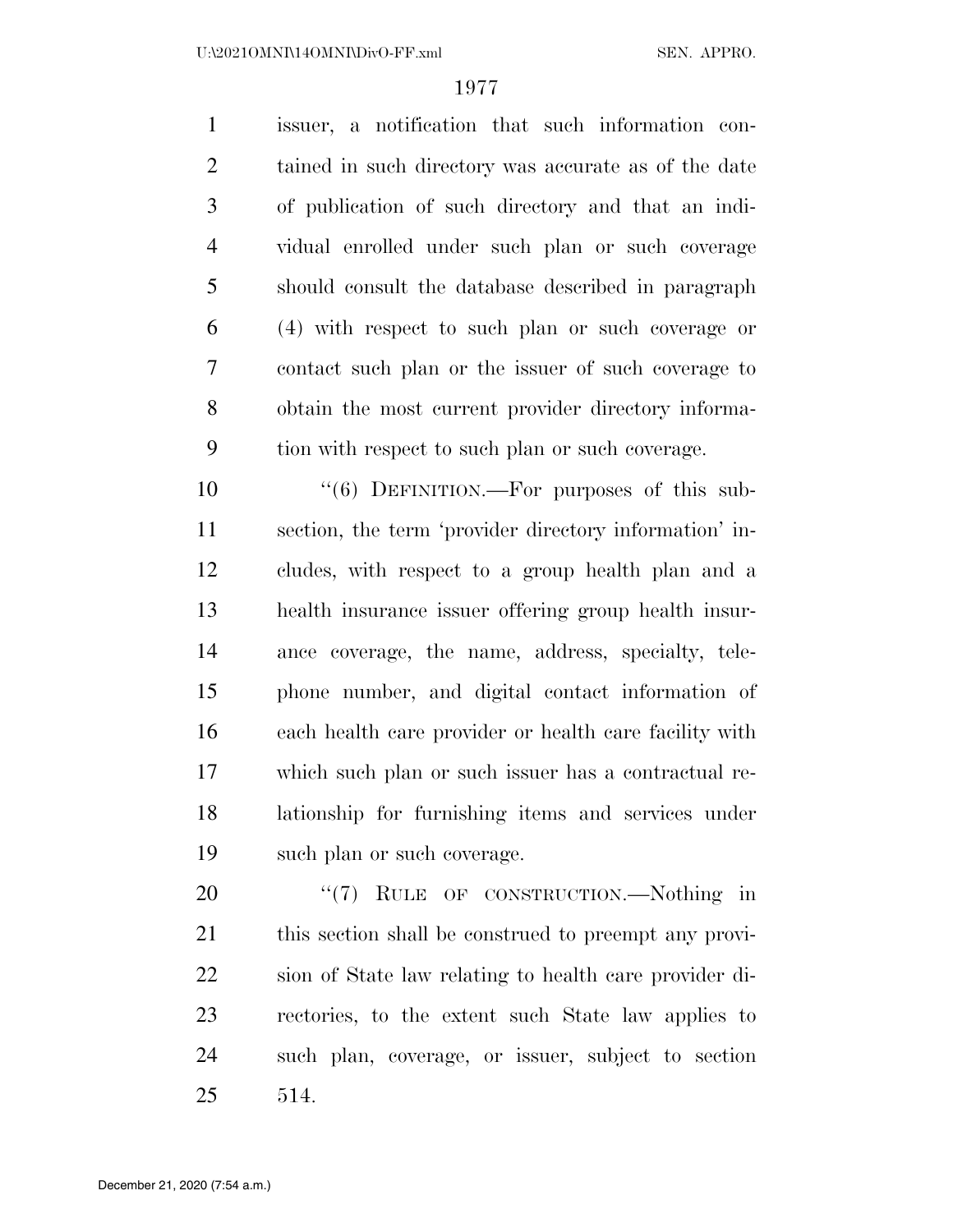''(b) COST-SHARING FOR SERVICES PROVIDED BASED ON RELIANCE ON INCORRECT PROVIDER NET-WORK INFORMATION.—

4 "(1) In GENERAL.—For plan years beginning on or after January 1, 2022, in the case of an item or service furnished to a participant or beneficiary of a group health plan or group health insurance cov- erage offered by a health insurance issuer by a non- participating provider or a nonparticipating facility, if such item or service would otherwise be covered under such plan or coverage if furnished by a par- ticipating provider or participating facility and if ei- ther of the criteria described in paragraph (2) ap- plies with respect to such participant or beneficiary and item or service, the plan or coverage—

 ''(A) shall not impose on such participant or beneficiary a cost-sharing amount for such item or service so furnished that is greater than the cost-sharing amount that would apply under such plan or coverage had such item or service been furnished by a participating provider; and

22 "(B) shall apply the deductible or out-of- pocket maximum, if any, that would apply if such services were furnished by a participating provider or a participating facility.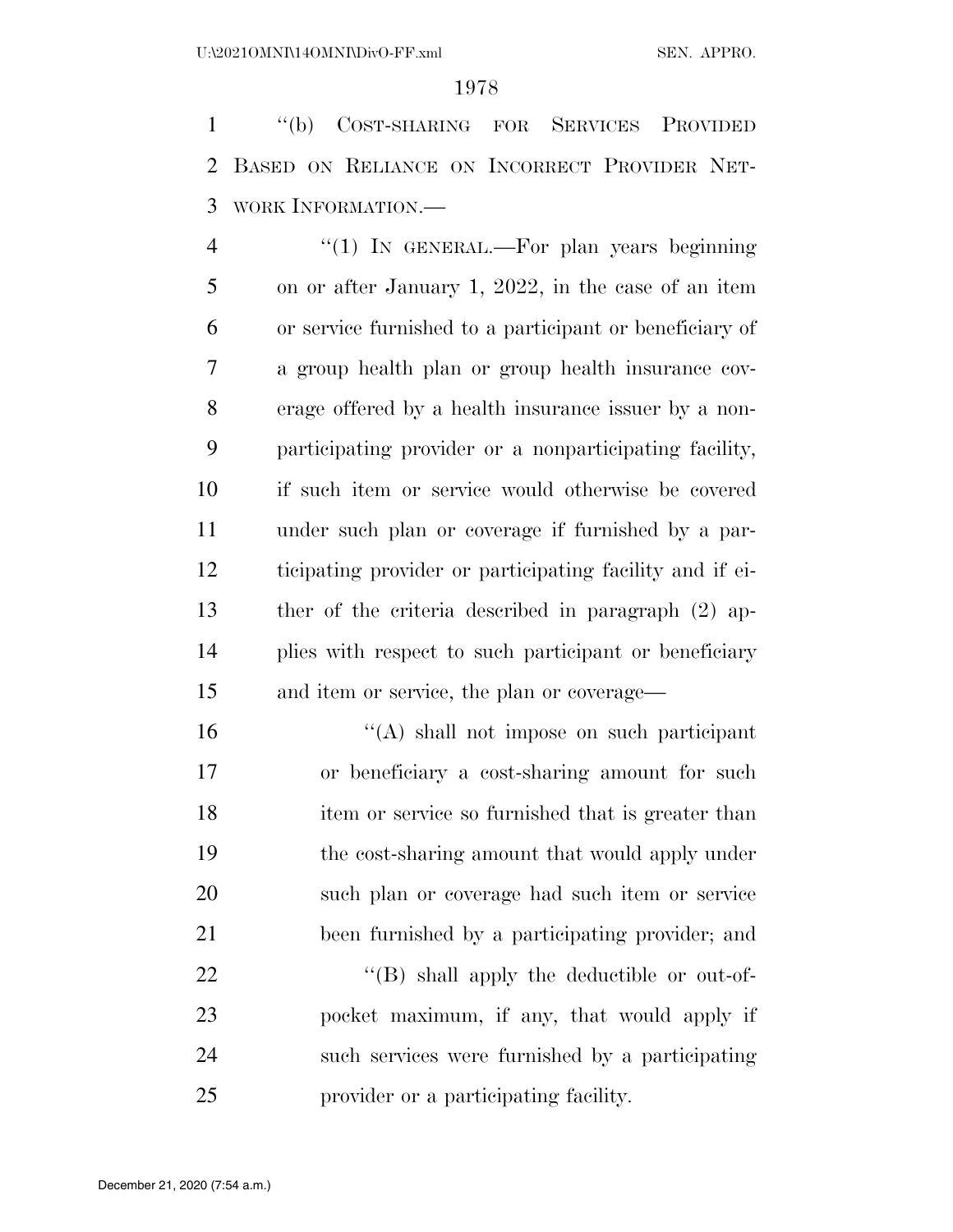1 "(2) CRITERIA DESCRIBED.—For purposes of paragraph (1), the criteria described in this para- graph, with respect to an item or service furnished to a participant or beneficiary of a group health plan or group health insurance coverage offered by a health insurance issuer by a nonparticipating pro-vider or a nonparticipating facility, are the following:

 $\langle (A)$  The participant or beneficiary re- ceived through a database, provider directory, or response protocol described in subsection (a) information with respect to such item and serv- ice to be furnished and such information pro- vided that the provider was a participating pro- vider or facility was a participating facility, with respect to the plan for furnishing such item or service.

 $\text{``(B)}$  The information was not provided, in accordance with subsection (a), to the partici- pant or beneficiary and the participant or bene- ficiary requested through the response protocol described in subsection (a)(3) of the plan or coverage information on whether the provider was a participating provider or facility was a participating facility with respect to the plan for furnishing such item or service and was in-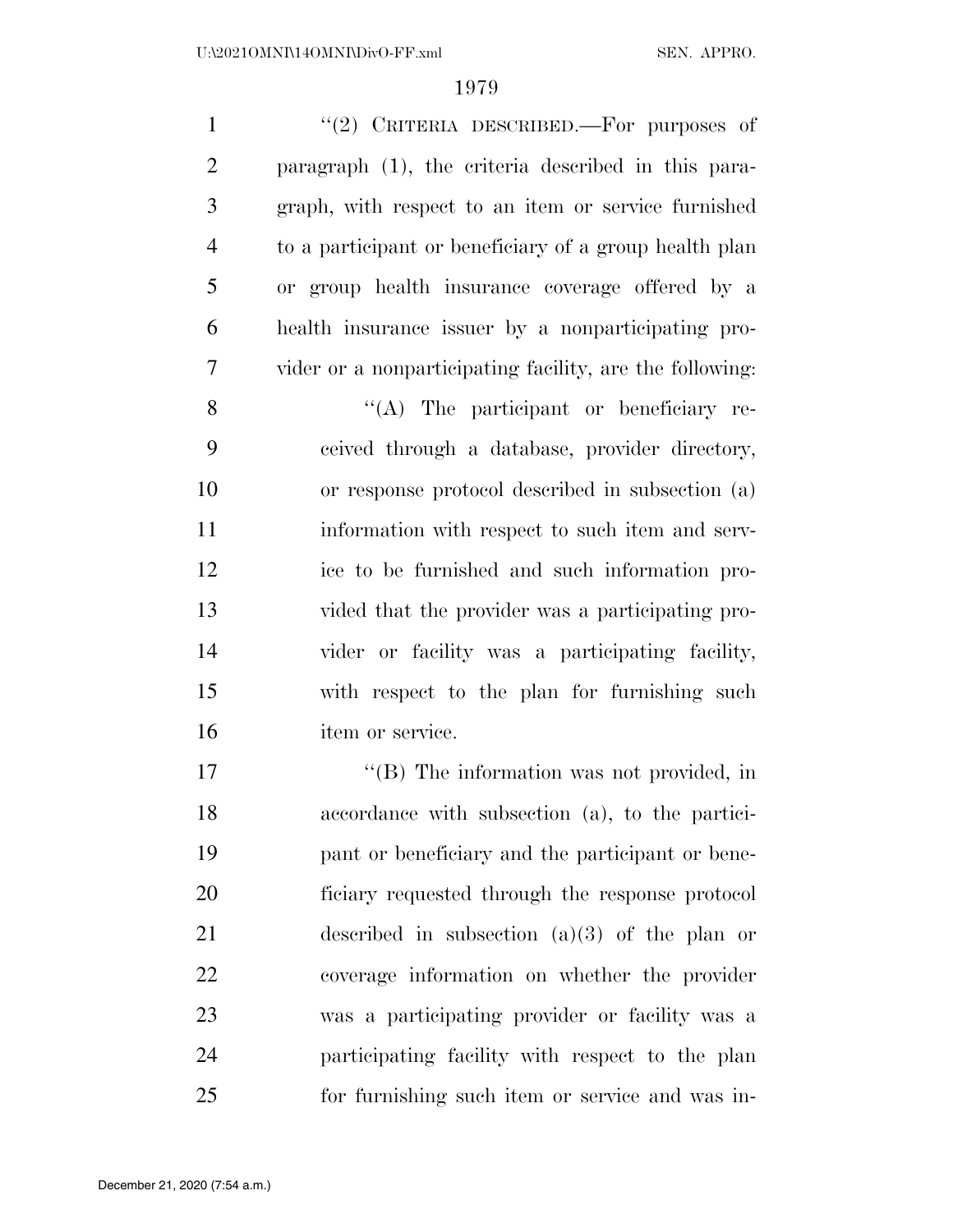formed through such protocol that the provider was such a participating provider or facility was such a participating facility.

 ''(c) DISCLOSURE ON PATIENT PROTECTIONS AGAINST BALANCE BILLING.—For plan years beginning on or after January 1, 2022, each group health plan and health insurance issuer offering group health insurance coverage shall make publicly available, post on a public website of such plan or issuer, and include on each expla- nation of benefits for an item or service with respect to which the requirements under section 716 applies—

12  $\frac{1}{2}$  (1) information in plain language on—

13 ''(A) the requirements and prohibitions ap- plied under sections 2799B–1 and 2799B–2 of the Public Health Service Act (relating to pro- hibitions on balance billing in certain cir-cumstances);

18 "(B) if provided for under applicable State law, any other requirements on providers and facilities regarding the amounts such providers and facilities may, with respect to an item or service, charge a participant or beneficiary of such plan or coverage with respect to which such a provider or facility does not have a con-tractual relationship for furnishing such item or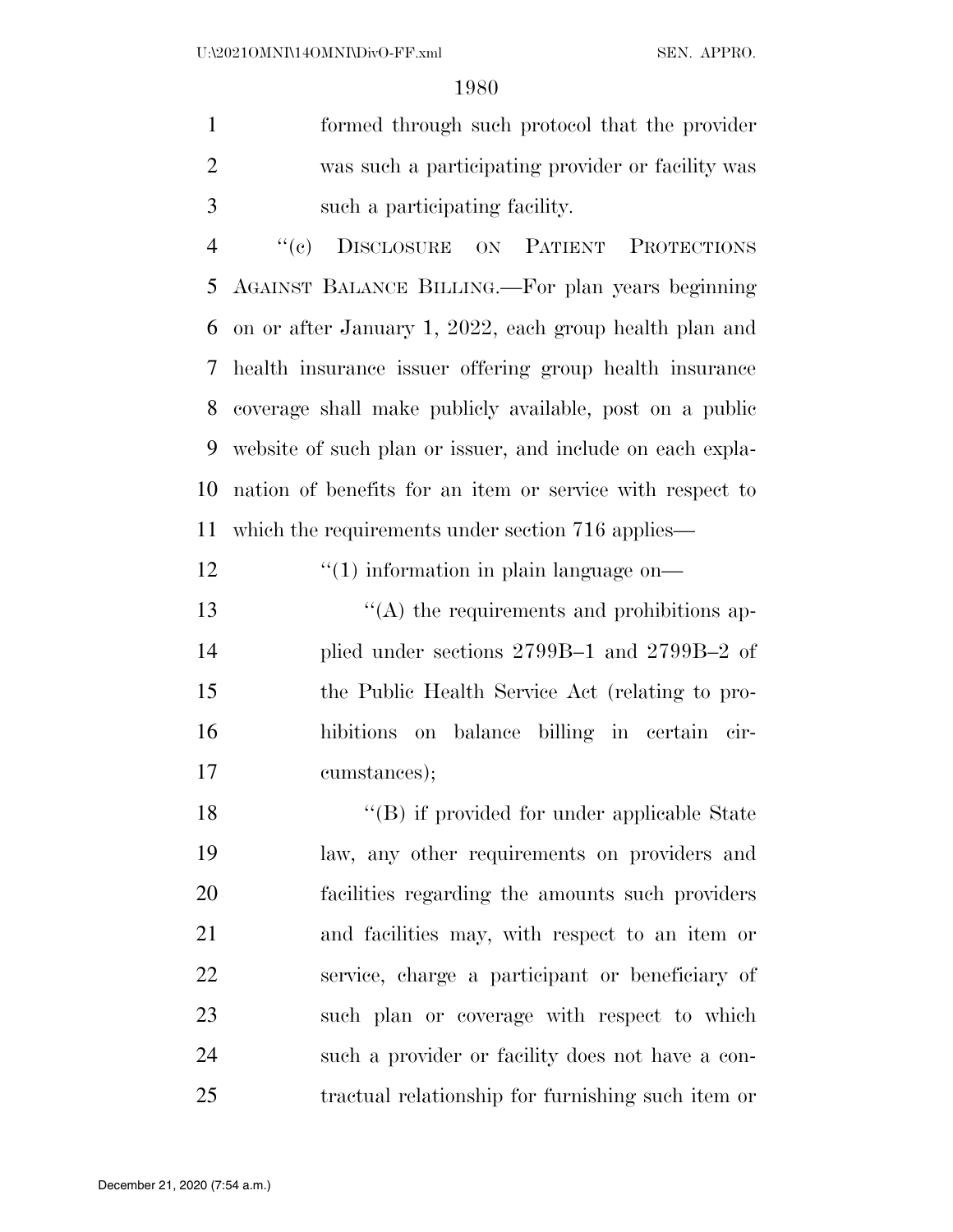| $\mathbf{1}$   | service under the plan or coverage after receiv-         |
|----------------|----------------------------------------------------------|
| $\overline{2}$ | ing payment from the plan or coverage for such           |
| 3              | item or service and any applicable cost sharing          |
| $\overline{4}$ | payment from such participant or beneficiary;            |
| 5              | and                                                      |
| 6              | "(C) the requirements applied under sec-                 |
| 7              | tion $716$ ; and                                         |
| 8              | $"(2)$ information on contacting appropriate             |
| 9              | State and Federal agencies in the case that an indi-     |
| 10             | vidual believes that such a provider or facility has     |
| 11             | violated any requirement described in paragraph (1)      |
| 12             | with respect to such individual.".                       |
| 13             | (c) IRC.—Subchapter B of chapter 100 of the Inter-       |
| 14             | nal Revenue Code of 1986, as amended by sections 102,    |
| 15             | 105, 113, and 114, is further amended by inserting after |
| 16             | section 9819 the following:                              |
| 17             | "SEC. 9820. PROTECTING PATIENTS AND IMPROVING THE        |
| 18             | ACCURACY OF PROVIDER DIRECTORY INFOR-                    |
| 19             | <b>MATION.</b>                                           |
| 20             | "(a) PROVIDER DIRECTORY INFORMATION REQUIRE-             |
| 21             | MENTS.-                                                  |
| 22             | "(1) IN GENERAL.—For plan years beginning                |
| 23             | on or after January 1, 2022, each group health plan      |
| 24             | shall—                                                   |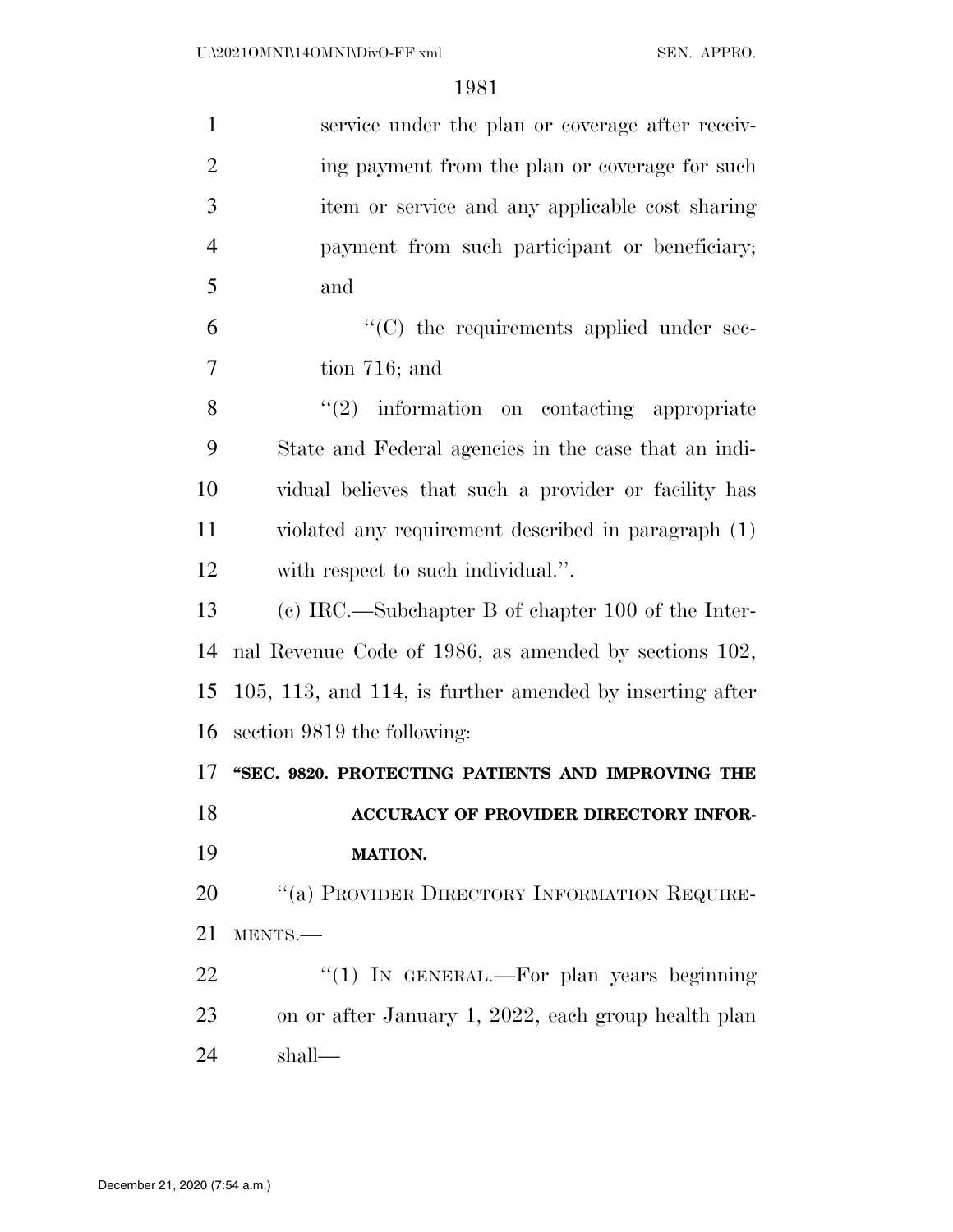| $\mathbf{1}$   | $\lq\lq$ establish the verification process de-      |
|----------------|------------------------------------------------------|
| $\overline{2}$ | scribed in paragraph $(2)$ ;                         |
| 3              | $\lq\lq$ establish the response protocol de-         |
| $\overline{4}$ | scribed in paragraph $(3)$ ;                         |
| 5              | $\cdot$ (C) establish the database described in      |
| 6              | paragraph $(4)$ ; and                                |
| 7              | $\lq\lq$ (D) include in any directory (other than    |
| 8              | the database described in subparagraph $(C)$ )       |
| 9              | containing provider directory information with       |
| 10             | respect to such plan the information described       |
| 11             | in paragraph $(5)$ .                                 |
| 12             | " $(2)$ VERIFICATION PROCESS.—The verification       |
| 13             | process described in this paragraph is, with respect |
| 14             | to a group health plan, a process—                   |
| 15             | $\lq\lq$ under which, not less frequently than       |
| 16             | once every 90 days, such plan verifies and up-       |
| 17             | dates the provider directory information in-         |
| 18             | cluded on the database described in paragraph        |
| 19             | (4) of such plan or issuer of each health care       |
| 20             | provider and health care facility included in        |
| 21             | such database;                                       |
| 22             | $\lq\lq$ that establishes a procedure for the        |
| 23             | removal of such a provider or facility with re-      |
| 24             | spect to which such plan or issuer has been un-      |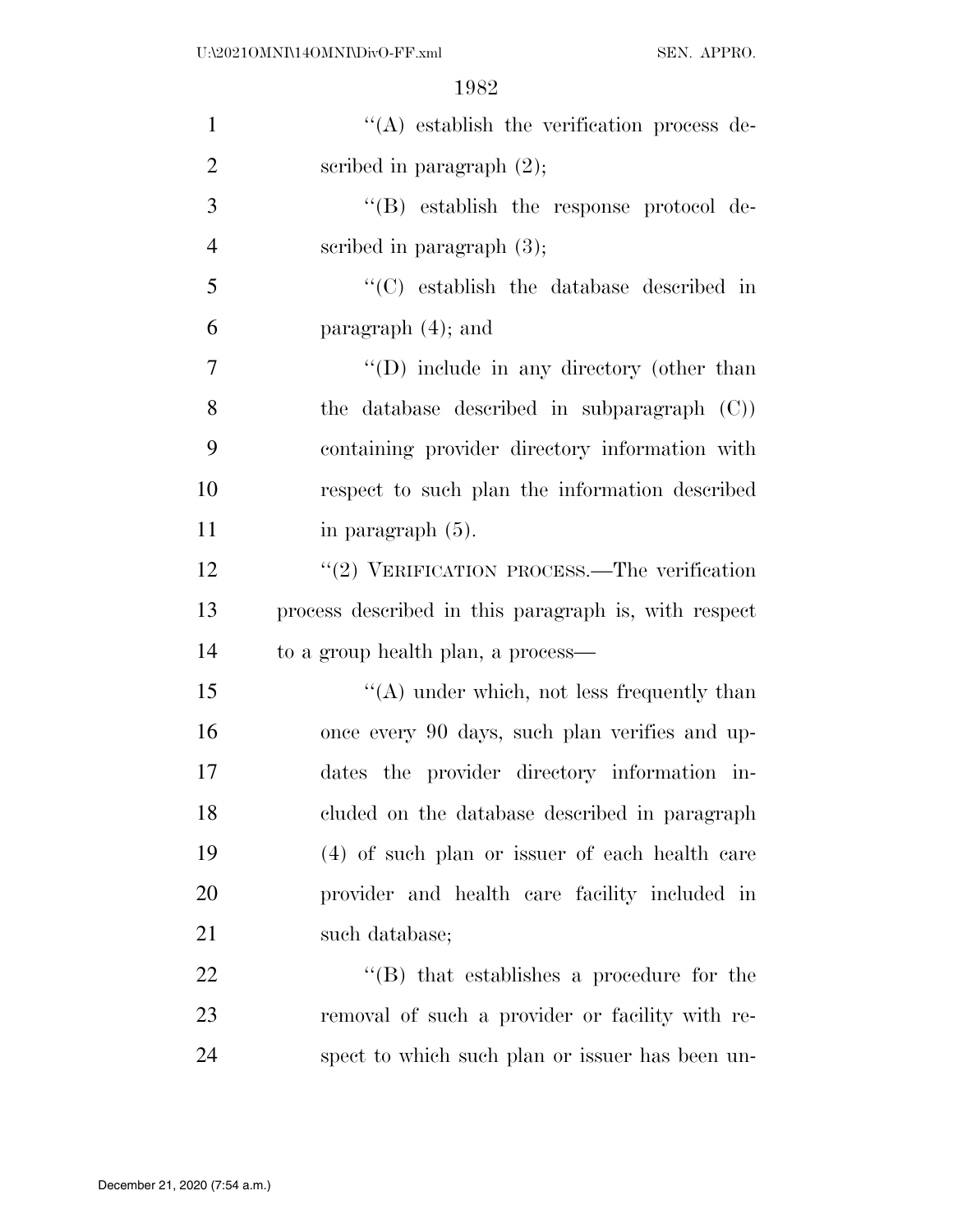| $\mathbf{1}$   | able to verify such information during a period        |
|----------------|--------------------------------------------------------|
| $\overline{2}$ | specified by the plan or issuer; and                   |
| 3              | $\lq\lq$ (C) that provides for the update of such      |
| $\overline{4}$ | database within 2 business days of such plan or        |
| 5              | issuer receiving from such a provider or facility      |
| 6              | information pursuant to section 2799B-9 of the         |
| 7              | Public Health Service Act.                             |
| 8              | "(3) RESPONSE PROTOCOL.—The response pro-              |
| 9              | to col described in this paragraph is, in the case of  |
| 10             | an individual enrolled under a group health plan who   |
| 11             | requests information through a telephone call or       |
| 12             | electronic, web-based, or Internet-based means on      |
| 13             | whether a health care provider or health care facility |
| 14             | has a contractual relationship to furnish items and    |
| 15             | services under such plan, a protocol under which       |
| 16             | such plan or such issuer (as applicable), in the case  |
| 17             | such request is made through a telephone call—         |
| 18             | "(A) responds to such individual as soon               |
| 19             | as practicable and in no case later than 1 busi-       |
| 20             | ness day after such call is received, through a        |
| 21             | written electronic or print (as requested by such      |
| 22             | individual) communication; and                         |
| 23             | "(B) retains such communication in such                |
| 24             | individual's file for at least 2 years following       |
| 25             | such response.                                         |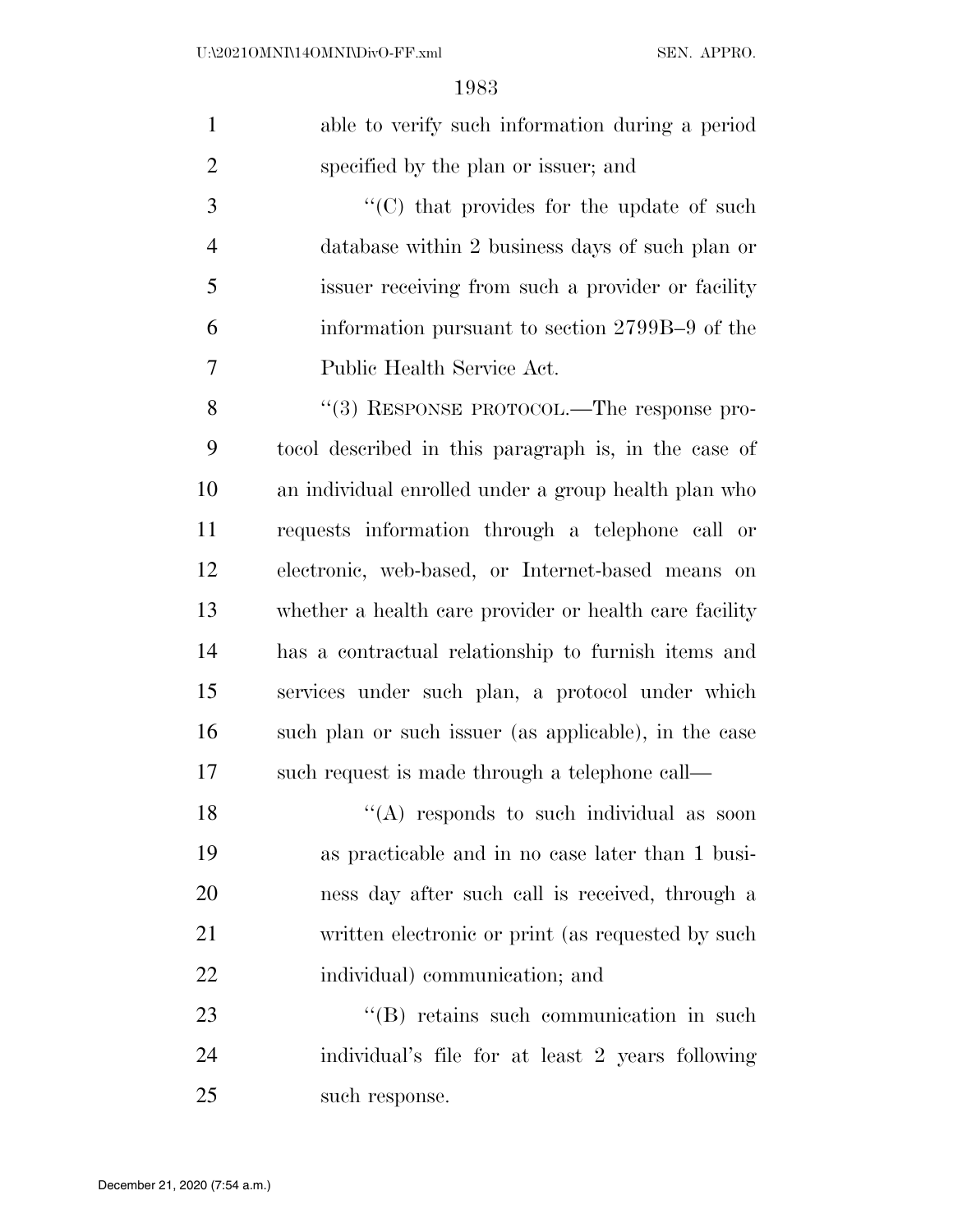''(4) DATABASE.—The database described in this paragraph is, with respect to a group health plan, a database on the public website of such plan or issuer that contains— ''(A) a list of each health care provider and health care facility with which such plan or such issuer has a direct or indirect contractual relationship for furnishing items and services under such plan; and  $\text{``(B)}$  provider directory information with respect to each such provider and facility. 12 "(5) INFORMATION.—The information de- scribed in this paragraph is, with respect to a print directory containing provider directory information with respect to a group health plan, a notification that such information contained in such directory was accurate as of the date of publication of such directory and that an individual enrolled under such plan should consult the database described in para- graph (4) with respect to such plan or contact such plan to obtain the most current provider directory information with respect to such plan. 23 "(6) DEFINITION.—For purposes of this sub-

 section, the term 'provider directory information' in-cludes, with respect to a group health plan, the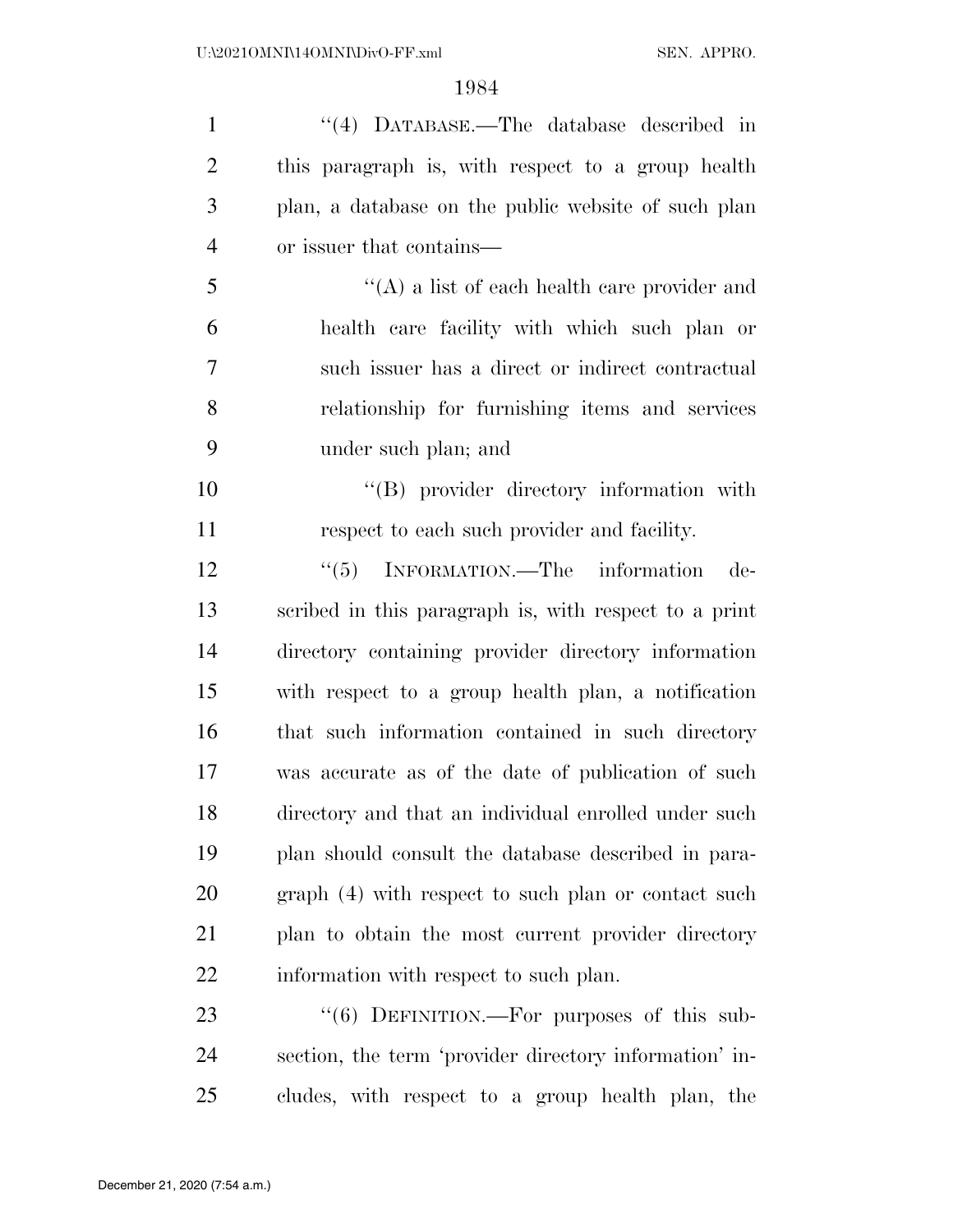name, address, specialty, telephone number, and dig- ital contact information of each health care provider or health care facility with which such plan has a contractual relationship for furnishing items and services under such plan.

 ''(7) RULE OF CONSTRUCTION.—Nothing in this section shall be construed to preempt any provi- sion of State law relating to health care provider di-rectories.

 ''(b) COST-SHARING FOR SERVICES PROVIDED BASED ON RELIANCE ON INCORRECT PROVIDER NET-WORK INFORMATION.—

13 "(1) In GENERAL.—For plan years beginning on or after January 1, 2022, in the case of an item or service furnished to a participant or beneficiary of a group health plan by a nonparticipating provider or a nonparticipating facility, if such item or service would otherwise be covered under such plan if fur- nished by a participating provider or participating facility and if either of the criteria described in para- graph (2) applies with respect to such participant or beneficiary and item or service, the plan—

23 ''(A) shall not impose on such participant or beneficiary a cost-sharing amount for such item or service so furnished that is greater than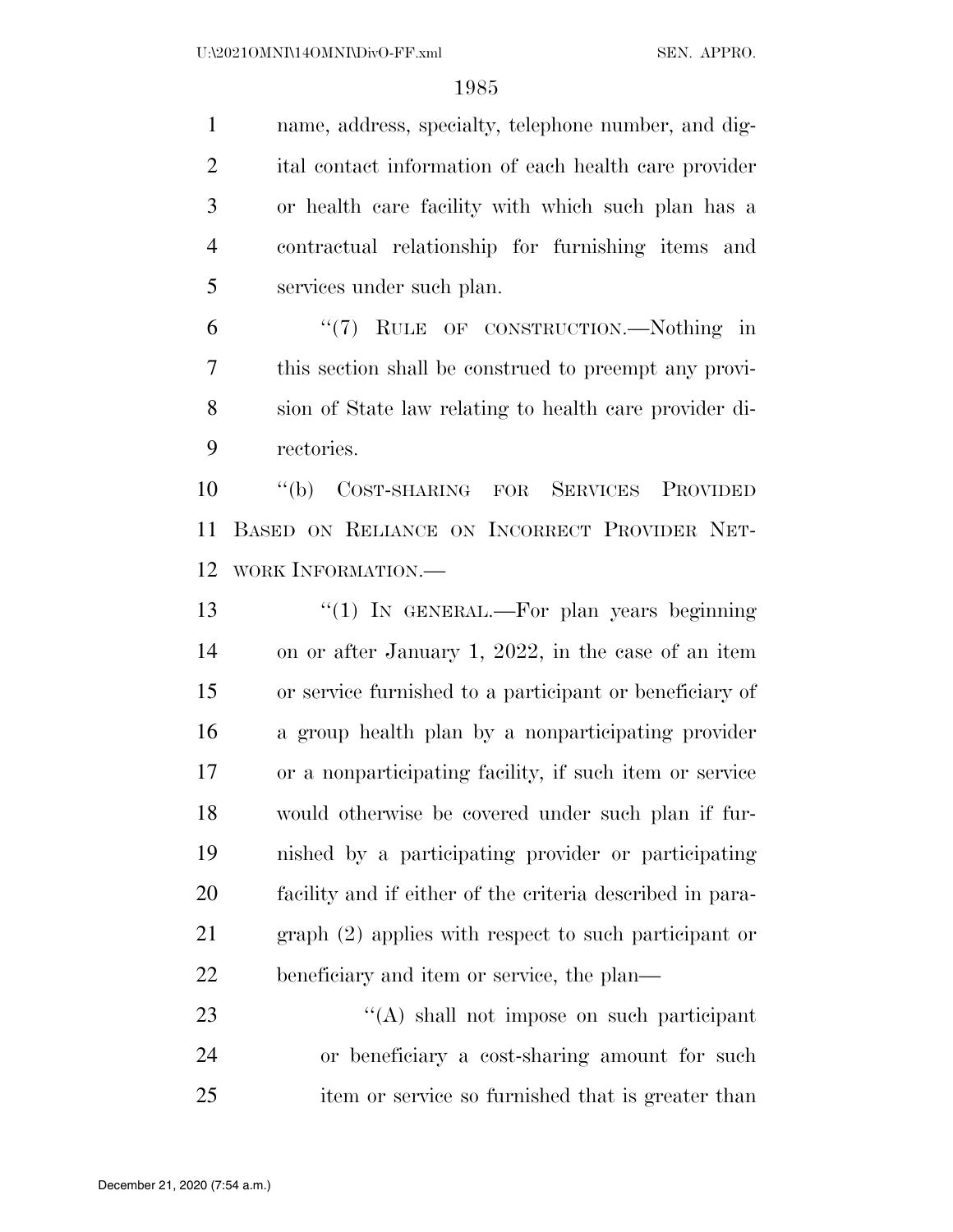| $\mathbf{1}$   | the cost-sharing amount that would apply under         |
|----------------|--------------------------------------------------------|
| $\overline{2}$ | such plan had such item or service been fur-           |
| 3              | nished by a participating provider; and                |
| $\overline{4}$ | "(B) shall apply the deductible or out-of-             |
| 5              | pocket maximum, if any, that would apply if            |
| 6              | such services were furnished by a participating        |
| $\tau$         | provider or a participating facility.                  |
| 8              | "(2) CRITERIA DESCRIBED.—For purposes of               |
| 9              | paragraph (1), the criteria described in this para-    |
| 10             | graph, with respect to an item or service furnished    |
| 11             | to a participant or beneficiary of a group health plan |
| 12             | by a nonparticipating provider or a nonparticipating   |
| 13             | facility, are the following:                           |
| 14             | $\lq\lq$ . The participant or beneficiary re-          |
| 15             | ceived through a database, provider directory,         |
| 16             | or response protocol described in subsection (a)       |
| 17             | information with respect to such item and serv-        |
| 18             | ice to be furnished and such information pro-          |
| 19             | vided that the provider was a participating pro-       |
| 20             | vider or facility was a participating facility,        |
| 21             | with respect to the plan for furnishing such           |
| 22             | item or service.                                       |
| 23             | $\lq\lq$ (B) The information was not provided, in      |
| 24             | accordance with subsection (a), to the partici-        |
| 25             | pant or beneficiary and the participant or bene-       |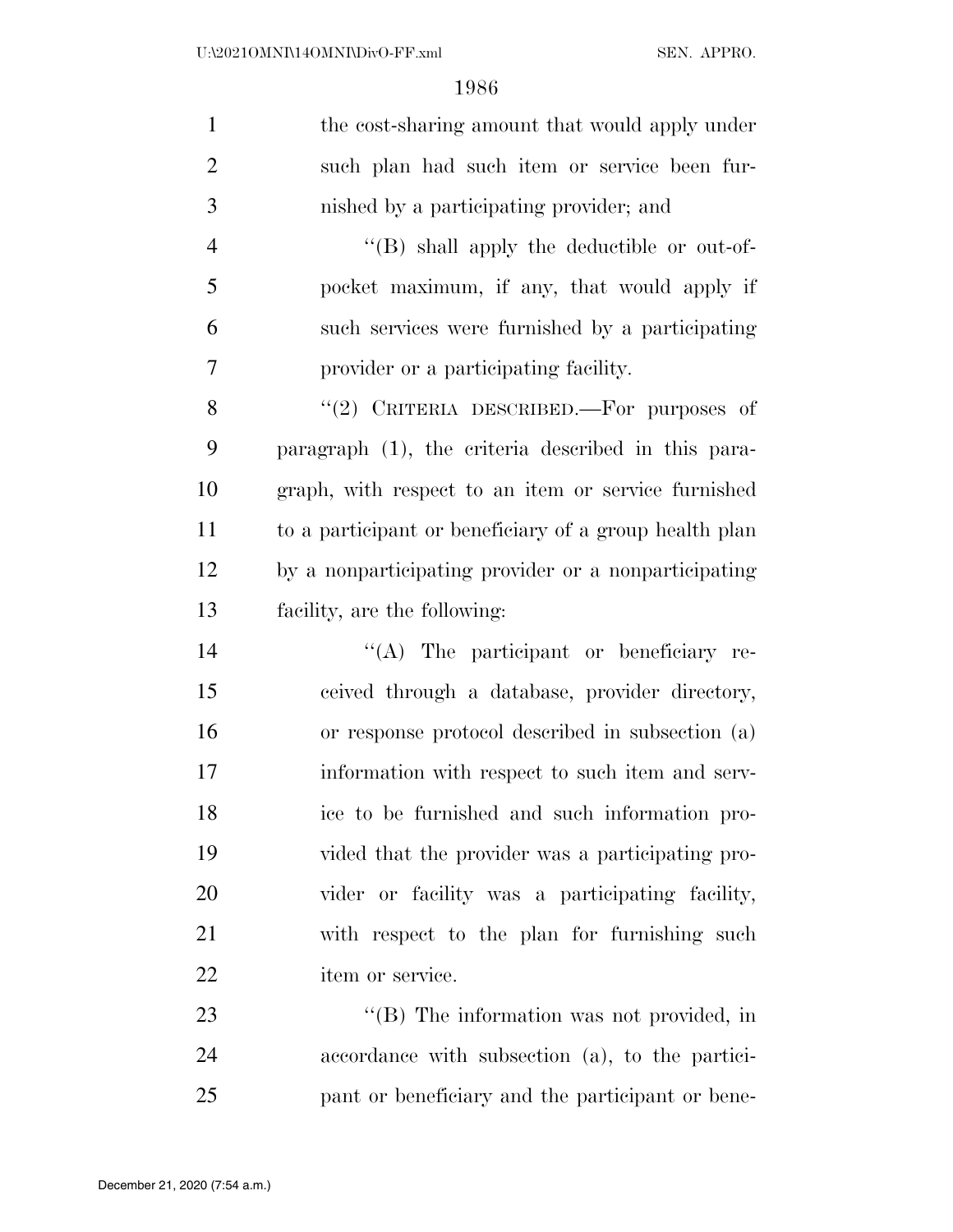ficiary requested through the response protocol 2 described in subsection  $(a)(3)$  of the plan infor- mation on whether the provider was a partici- pating provider or facility was a participating facility with respect to the plan for furnishing such item or service and was informed through such protocol that the provider was such a par- ticipating provider or facility was such a par-ticipating facility.

 ''(c) DISCLOSURE ON PATIENT PROTECTIONS AGAINST BALANCE BILLING.—For plan years beginning on or after January 1, 2022, each group health plan shall make publicly available, post on a public website of such plan or issuer, and include on each explanation of benefits for an item or service with respect to which the require-ments under section 9816 applies—

17  $\frac{1}{10}$  information in plain language on—

 $\mathcal{L}(\mathbf{A})$  the requirements and prohibitions ap- plied under sections 2799B–1 and 2799B–2 of the Public Health Service Act(relating to prohi- bitions on balance billing in certain cir-cumstances);

23 ''(B) if provided for under applicable State law, any other requirements on providers and facilities regarding the amounts such providers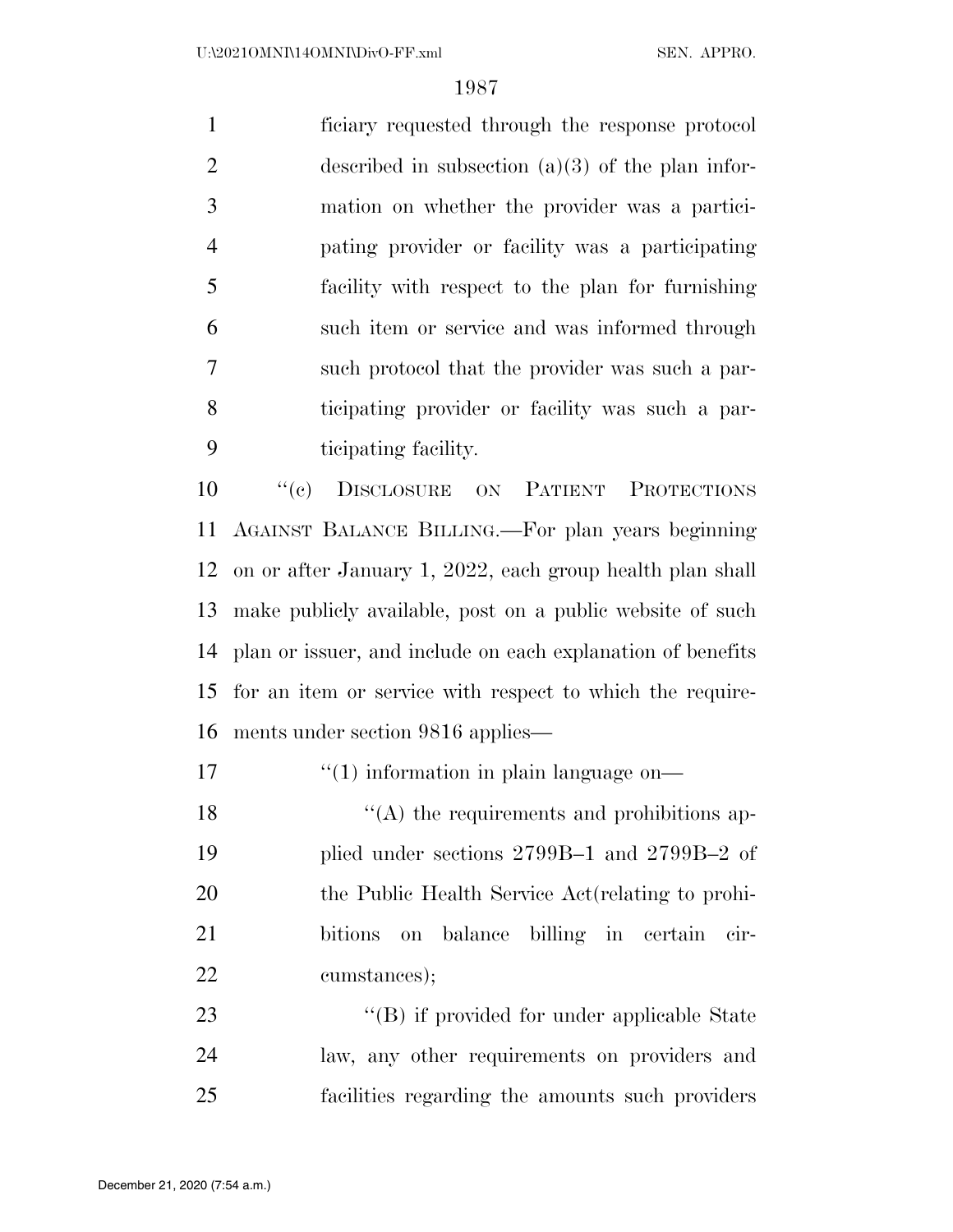| $\mathbf{1}$   | and facilities may, with respect to an item or        |
|----------------|-------------------------------------------------------|
| $\overline{2}$ | service, charge a participant or beneficiary of       |
| 3              | such plan with respect to which such a provider       |
| $\overline{4}$ | or facility does not have a contractual relation-     |
| 5              | ship for furnishing such item or service under        |
| 6              | the plan after receiving payment from the plan        |
| 7              | for such item or service and any applicable cost      |
| 8              | sharing payment from such participant or bene-        |
| 9              | ficiary; and                                          |
| 10             | "(C) the requirements applied under sec-              |
| 11             | tion $9816$ ; and                                     |
| 12             | $\lq(2)$ information on contacting appropriate        |
| 13             | State and Federal agencies in the case that an indi-  |
| 14             | vidual believes that such a provider or facility has  |
| 15             | violated any requirement described in paragraph (1)   |
| 16             | with respect to such individual.".                    |
| 17             | (d) CLERICAL AMENDMENTS.-                             |
| 18             | $(1)$ ERISA.—The table of contents in section 1       |
| 19             | of the Employee Retirement Income Security Act of     |
| 20             | $1974$ (29 U.S.C. 1001 et seq.), as amended by the    |
| 21             | previous provisions of this title, is further amended |
| 22             | by inserting after the item relating to section 719   |
| 23             | the following new item:                               |
|                |                                                       |

''720. Protecting patients and improving the accuracy of provider directory information.''.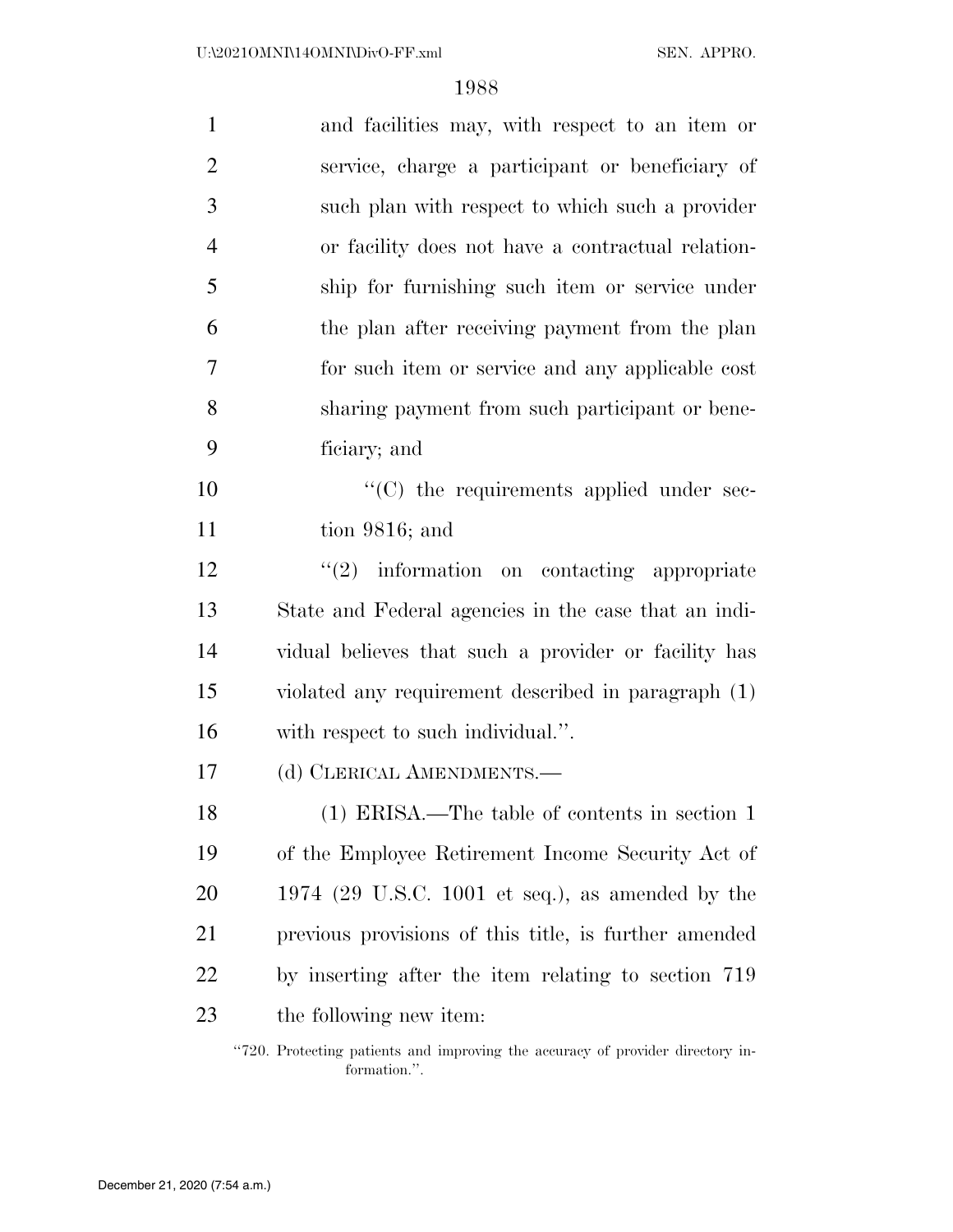| $\mathbf{1}$   | $(2)$ IRC.—The table of sections for subchapter                                                 |
|----------------|-------------------------------------------------------------------------------------------------|
| $\overline{2}$ | B of chapter 100 of the Internal Revenue Code of                                                |
| 3              | 1986, as amended by the previous provisions of this                                             |
| $\overline{4}$ | title, is further amended by inserting after the item                                           |
| 5              | relating to section 9819 the following new item:                                                |
|                | "9820. Protecting patients and improving the accuracy of provider directory in-<br>formation.". |
| 6              | (e) PROVIDER REQUIREMENTS.—Part E of title                                                      |
| 7              | XXVII of the Public Health Service Act (42 U.S.C. 300gg)                                        |
| 8              | et seq.), as added by section 104 and as further amended                                        |
| 9              | by the previous provisions of this title, is further amended                                    |
| 10             | by adding at the end the following:                                                             |
|                |                                                                                                 |
| 11             | "SEC. 2799B-9. PROVIDER REQUIREMENTS TO PROTECT PA-                                             |
|                | TIENTS AND IMPROVE THE ACCURACY OF                                                              |
| 12<br>13       | PROVIDER DIRECTORY INFORMATION.                                                                 |
| 14             | "(a) PROVIDER BUSINESS PROCESSES.—Beginning                                                     |
| 15             | not later than January 1, 2022, each health care provider                                       |
| 16             | and each health care facility shall have in place business                                      |
| 17             | processes to ensure the timely provision of provider direc-                                     |
| 18             | tory information to a group health plan or a health insur-                                      |
| 19             | ance issuer offering group or individual health insurance                                       |
| 20             | coverage to support compliance by such plans or issuers                                         |
| 21             | with section 2799A-5(a)(1), section 720(a)(1) of the Em-                                        |
| 22             | ployee Retirement Income Security Act of 1974, or section                                       |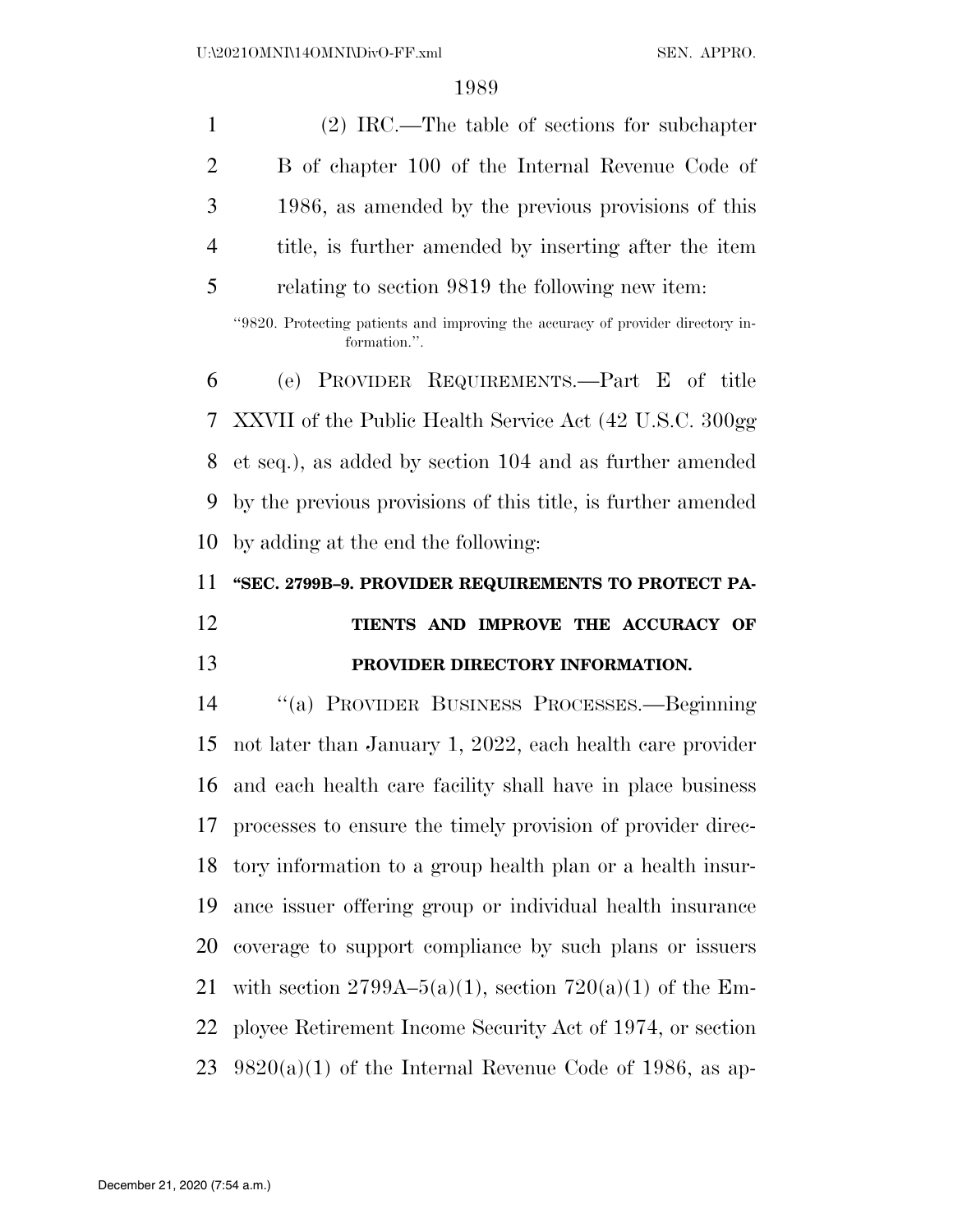plicable. Such providers shall submit provider directory in-formation to a plan or issuers, at a minimum—

3 (1) when the provider or facility begins a net- work agreement with a plan or with an issuer with respect to certain coverage;

 $(2)$  when the provider or facility terminates a network agreement with a plan or with an issuer with respect to certain coverage;

 ''(3) when there are material changes to the content of provider directory information of the pro-11 vider or facility described in section  $2799A-5(a)(1)$ , section 720(a)(1) of the Employee Retirement In-13 come Security Act of 1974, or section  $9820(a)(1)$  of the Internal Revenue Code of 1986, as applicable; and

 ''(4) at any other time (including upon the re- quest of such issuer or plan) determined appropriate by the provider, facility, or the Secretary.

 ''(b) REFUNDS TO ENROLLEES.—If a health care provider submits a bill to an enrollee based on cost-sharing for treatment or services provided by the health care pro- vider that is in excess of the normal cost-sharing applied for such treatment or services provided in-network, as pro- hibited under section 2799A–5(b), section 720(b) of the Employee Retirement Income Security Act of 1974, or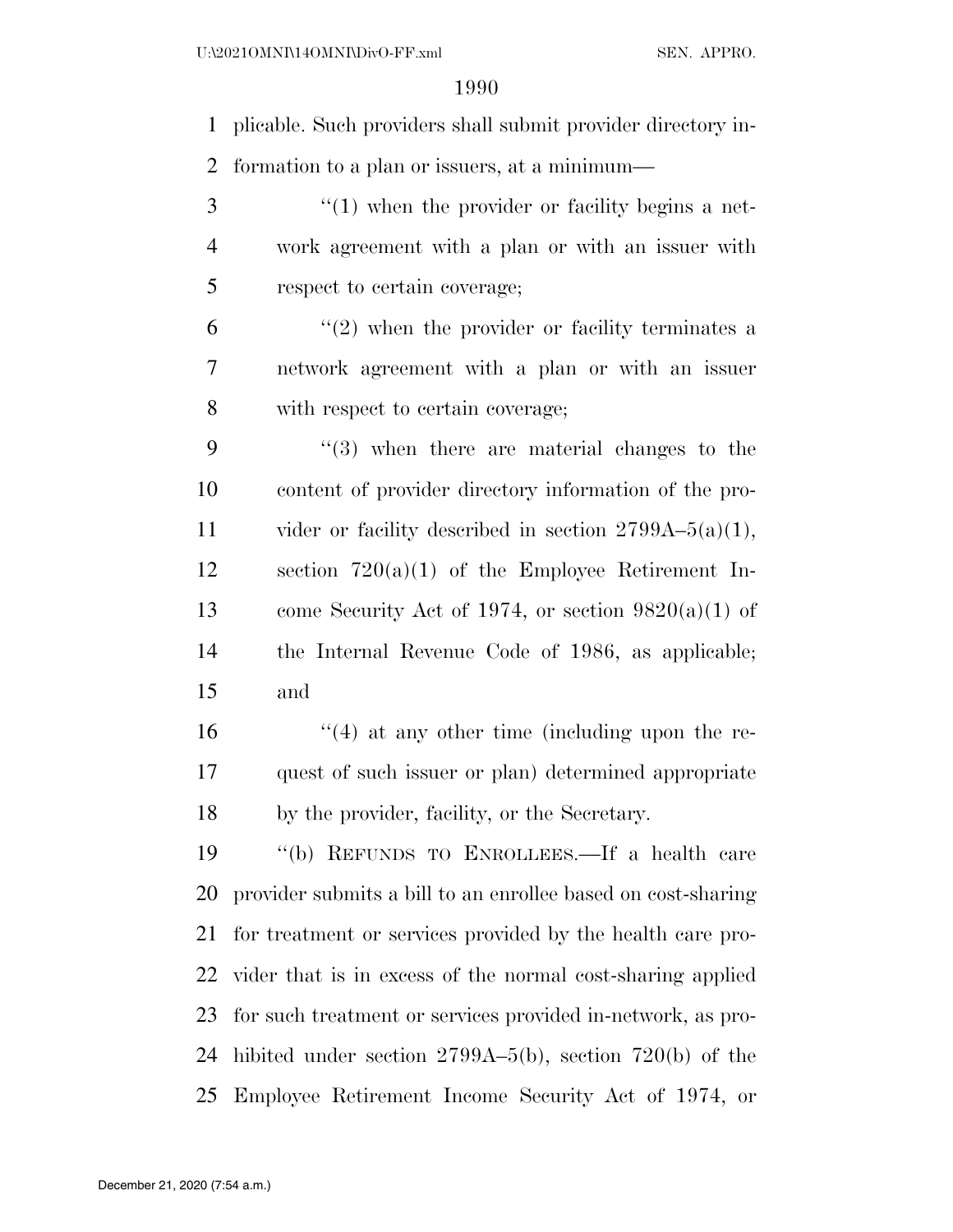section 9820(b) of the Internal Revenue Code of 1986, as applicable, and the enrollee pays such bill, the provider shall reimburse the enrollee for the full amount paid by the enrollee in excess of the in-network cost-sharing amount for the treatment or services involved, plus inter-est, at an interest rate determined by the Secretary.

 ''(c) LIMITATION.—Nothing in this section shall pro- hibit a provider from requiring in the terms of a contract, or contract termination, with a group health plan or health insurance issuer—

 $\langle (1)$  that the plan or issuer remove, at the time of termination of such contract, the provider from a directory of the plan or issuer described in section 2799A–5(a), section 720(a) of the Employee Retire- ment Income Security Act of 1974, or section  $16 \qquad 9820(a)$  of the Internal Revenue Code of 1986, as applicable; or

 $\frac{1}{2}$  that the plan or issuer bear financial re- sponsibility, including under section 2799A–5(b), section 720(b) of the Employee Retirement Income Security Act of 1974, or section 9820(b) of the In- ternal Revenue Code of 1986, as applicable, for pro- viding inaccurate network status information to an enrollee.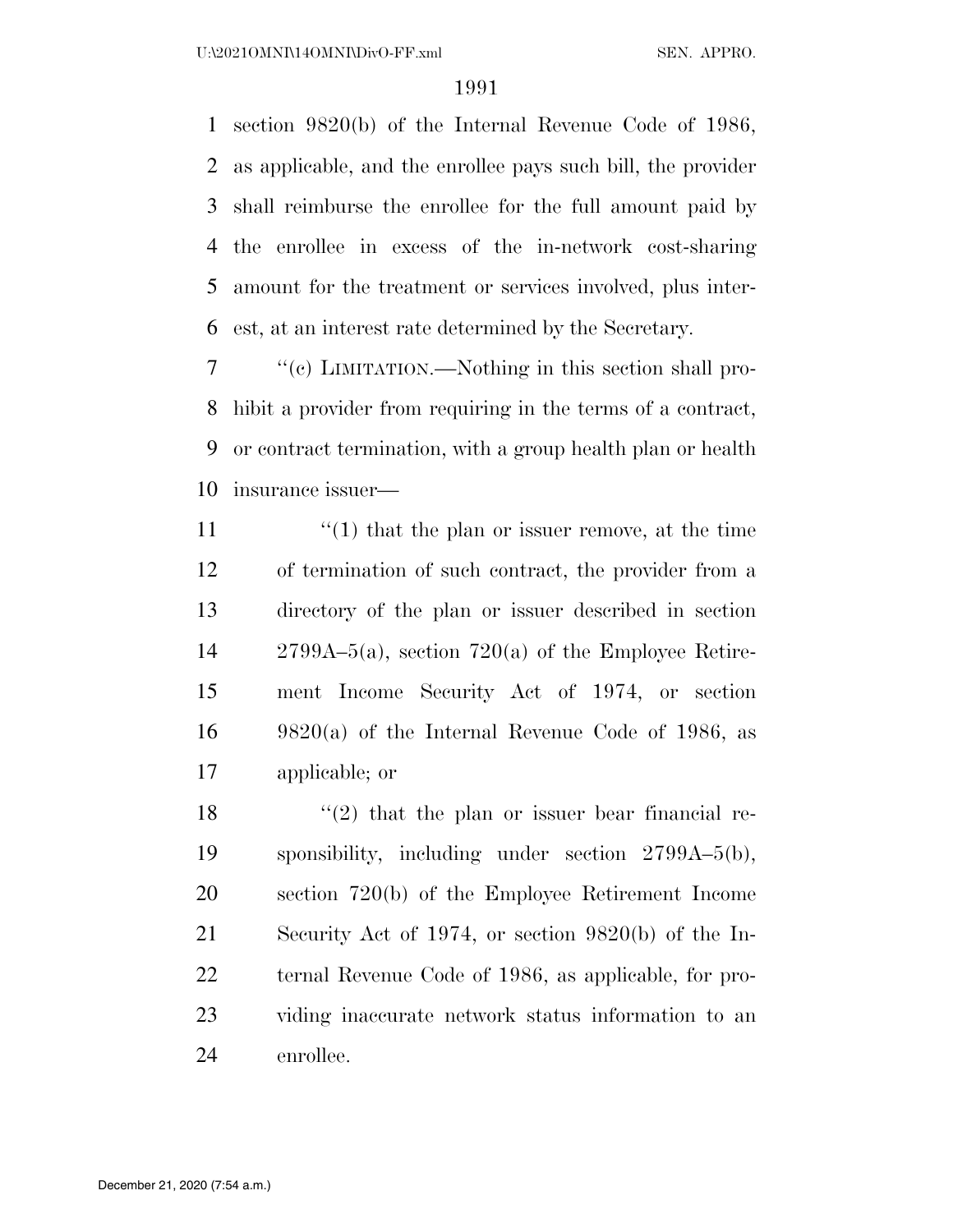''(d) DEFINITION.—For purposes of this section, the term 'provider directory information' includes the names, addresses, specialty, telephone numbers, and digital con- tact information of individual health care providers, and the names, addresses, telephone numbers, and digital con- tact information of each medical group, clinic, or facility contracted to participate in any of the networks of the group health plan or health insurance coverage involved.

 ''(e) RULE OF CONSTRUCTION.—Nothing in this sec- tion shall be construed to preempt any provision of State law relating to health care provider directories.''.

# **SEC. 117. ADVISORY COMMITTEE ON GROUND AMBULANCE AND PATIENT BILLING.**

 (a) IN GENERAL.—Not later than 90 days after the date of enactment of this Act, the Secretary of Labor, Sec- retary of Health and Human Services, and the Secretary of the Treasury (the Secretaries) shall jointly establish an advisory committee for the purpose of reviewing options to improve the disclosure of charges and fees for ground ambulance services, better inform consumers of insurance options for such services, and protect consumers from bal-ance billing.

23 (b) COMPOSITION OF THE ADVISORY COMMITTEE. The advisory committee shall be composed of the following members: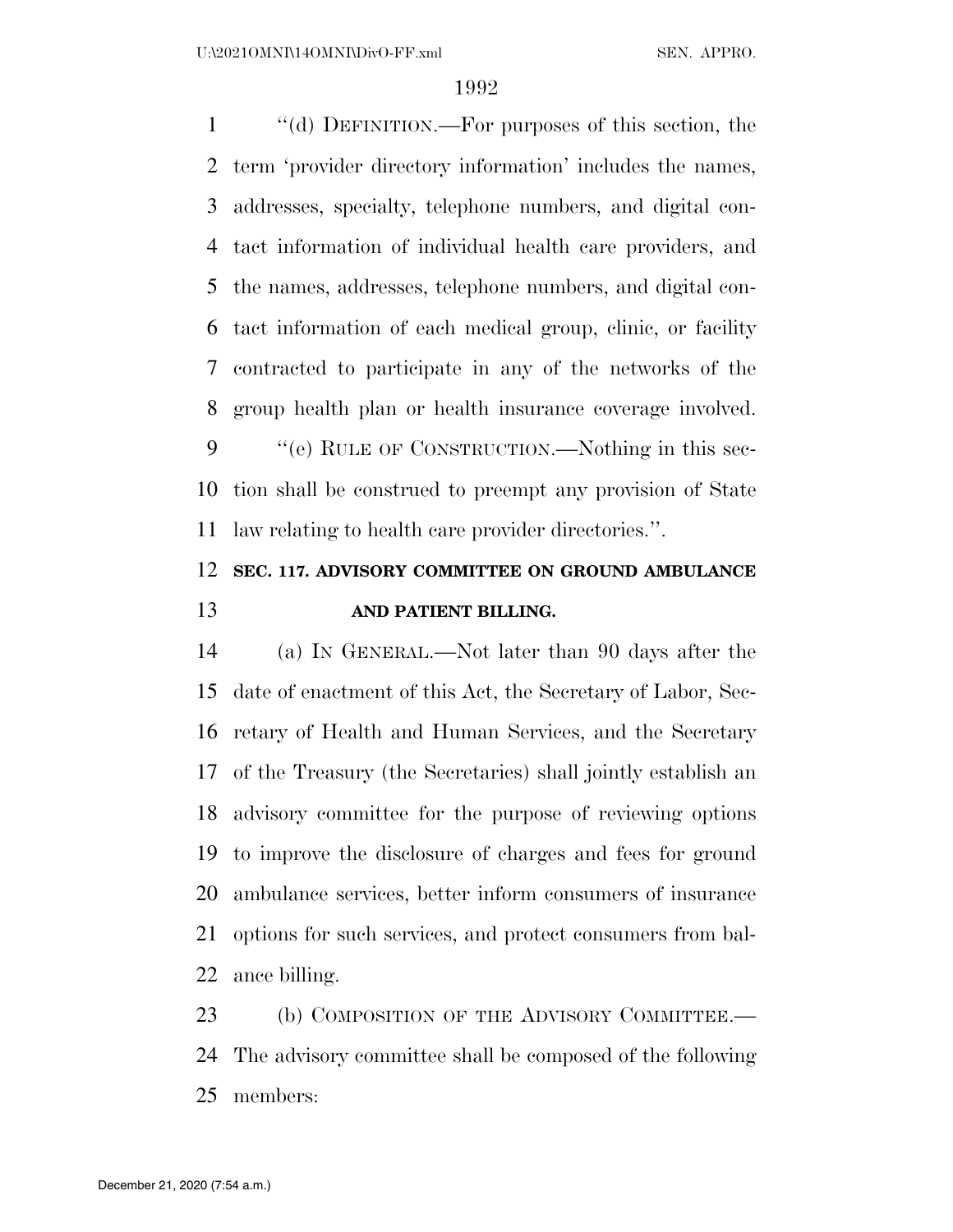| $\mathbf{1}$   | (1) The Secretary of Labor, or the Secretary's       |
|----------------|------------------------------------------------------|
| $\overline{2}$ | designee.                                            |
| 3              | (2) The Secretary of Health and Human Serv-          |
| $\overline{4}$ | ices, or the Secretary's designee.                   |
| 5              | (3) The Secretary of the Treasury, or the Sec-       |
| 6              | retary's designee.                                   |
| 7              | (4) One representative, to be appointed jointly      |
| 8              | by the Secretaries, for each of the following:       |
| 9              | (A) Each relevant Federal agency, as de-             |
| 10             | termined by the Secretaries.                         |
| 11             | (B) State insurance regulators.                      |
| 12             | (C) Health insurance providers.                      |
| 13             | (D) Patient advocacy groups.                         |
| 14             | (E) Consumer advocacy groups.                        |
| 15             | (F) State and local governments.                     |
| 16             | (G) Physician specializing in emergency,             |
| 17             | trauma, cardiac, or stroke.                          |
| 18             | (H) State Emergency Medical Services Of-             |
| 19             | ficials.                                             |
| 20             | (I) Emergency medical technicians, para-             |
| 21             | medics, and other emergency medical services         |
| 22             | personnel.                                           |
| 23             | (5) Three representatives, to be appointed joint-    |
| 24             | ly by the Secretaries, to represent the various seg- |
| 25             | ments of the ground ambulance industry.              |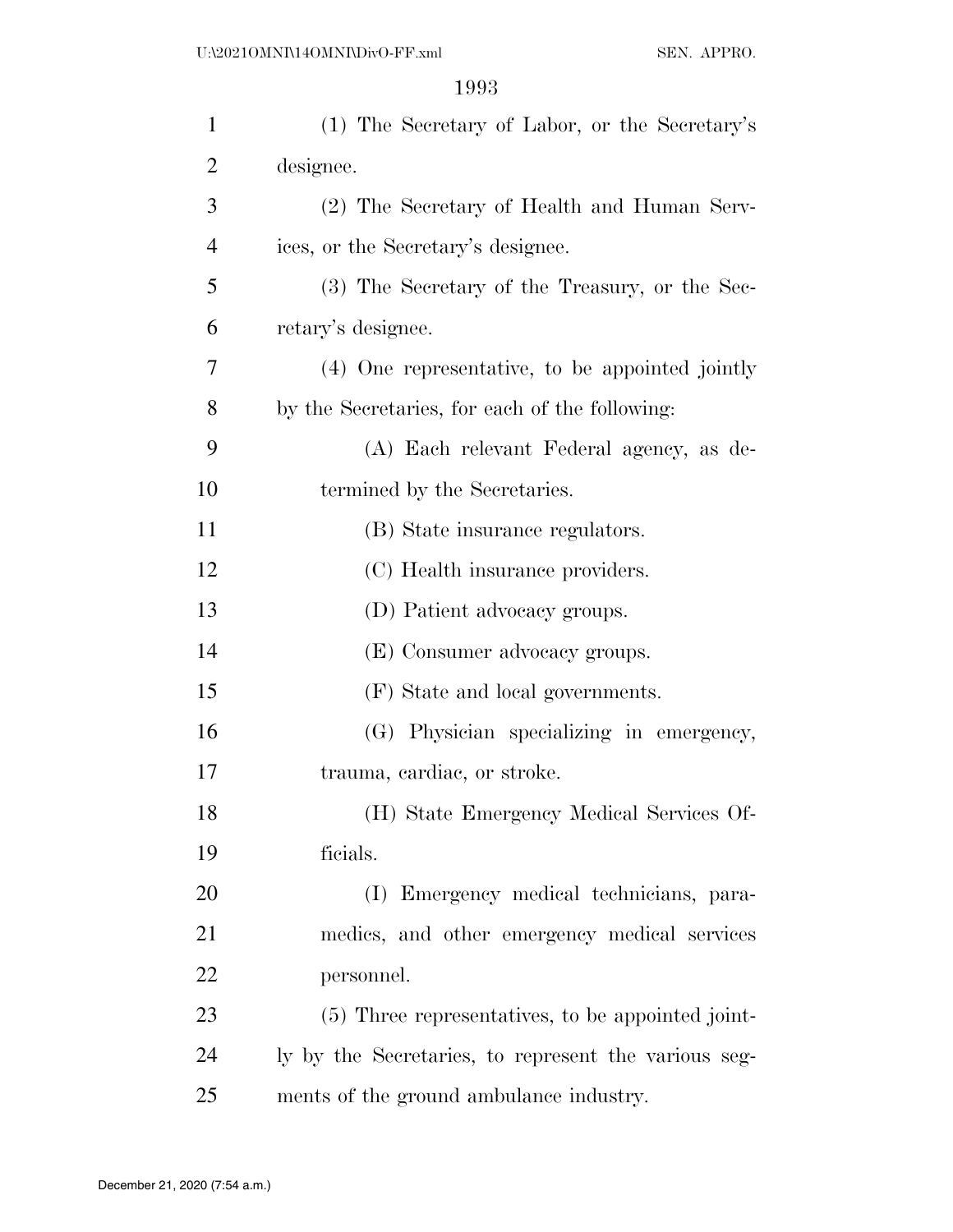(6) Up to an additional 2 representatives other- wise not described in paragraphs (1) through (5), as determined necessary and appropriate by the Secre-taries.

 (c) CONSULTATION.—The advisory committee shall, as appropriate, consult with relevant experts and stake- holders, including those not otherwise included under sub- section (b), while conducting the review described in sub-section (a).

 (d) RECOMMENDATIONS.—The advisory committee shall make recommendations with respect to disclosure of charges and fees for ground ambulance services and insur- ance coverage, consumer protection and enforcement au- thorities of the Departments of Labor, Health and Human Services, and the Treasury and State authorities, and the prevention of balance billing to consumers. The rec-ommendations shall address, at a minimum—

 (1) options, best practices, and identified stand-ards to prevent instances of balance billing;

 (2) steps that can be taken by State legisla- tures, State insurance regulators, State attorneys general, and other State officials as appropriate, consistent with current legal authorities regarding consumer protection; and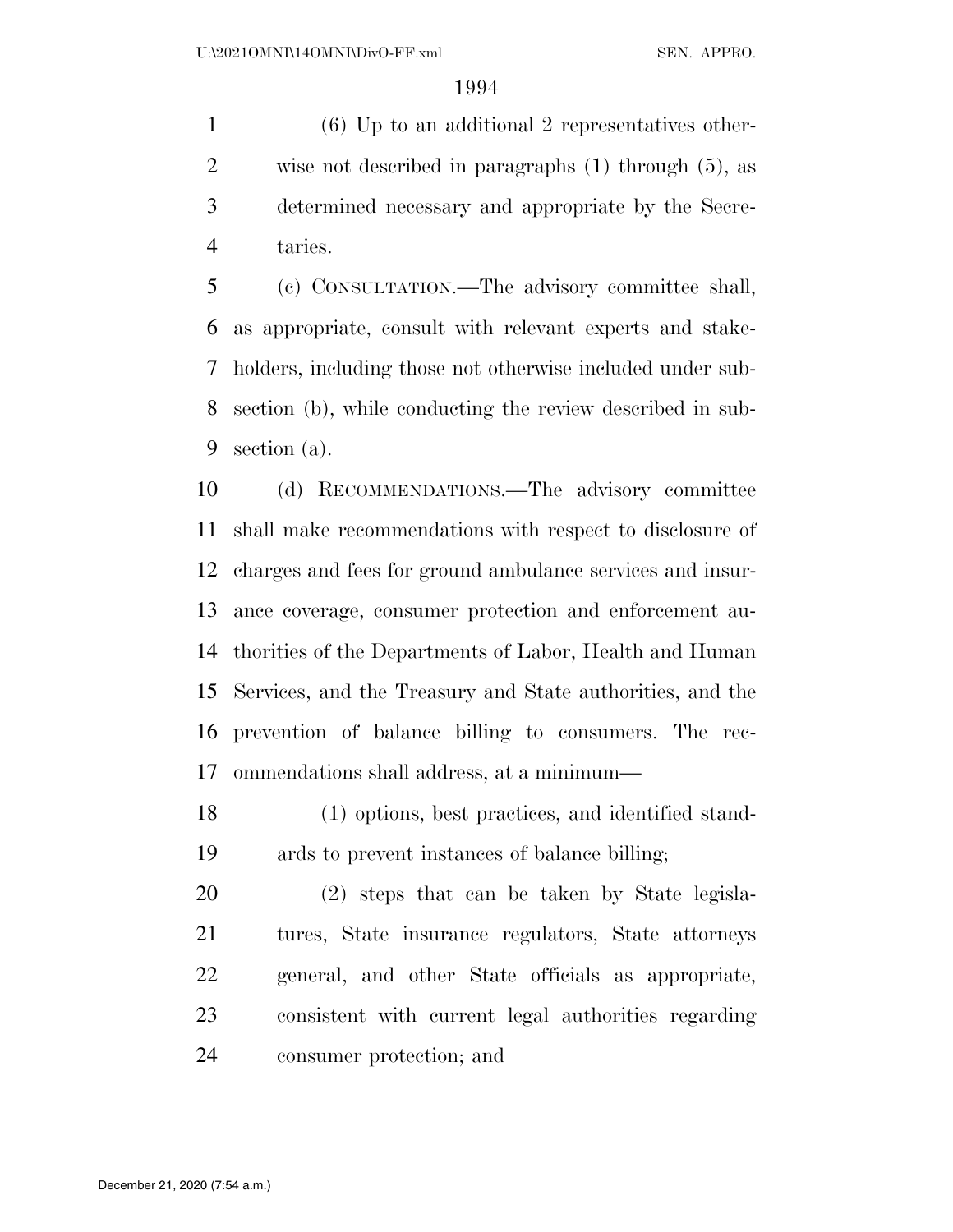(3) legislative options for Congress to prevent balance billing.

 (e) REPORT.—Not later than 180 days after the date of the first meeting of the advisory committee, the advi- sory committee shall submit to the Secretaries, and the Committees on Education and Labor, Energy and Com- merce, and Ways and Means of the House of Representa- tives and the Committees on Finance and Health, Edu- cation, Labor, and Pensions a report containing the rec-ommendations made under subsection (d).

# **SEC. 118. IMPLEMENTATION FUNDING.**

 (a) IN GENERAL.—For the purposes described in subsection (b), there are appropriated, out of amounts in the Treasury not otherwise appropriated, to the Secretary of Health and Human Services, the Secretary of Labor, and the Secretary of the Treasury, \$500,000,000 for fiscal year 2021, to remain available until expended through 2024.

 (b) PERMITTED PURPOSES.—The purposes described in this subsection are limited to the following purposes, insofar as such purposes are to carry out the provisions of, including the amendments made by, this title and title II:

 (1) Preparing, drafting, and issuing proposed and final regulations or interim regulations.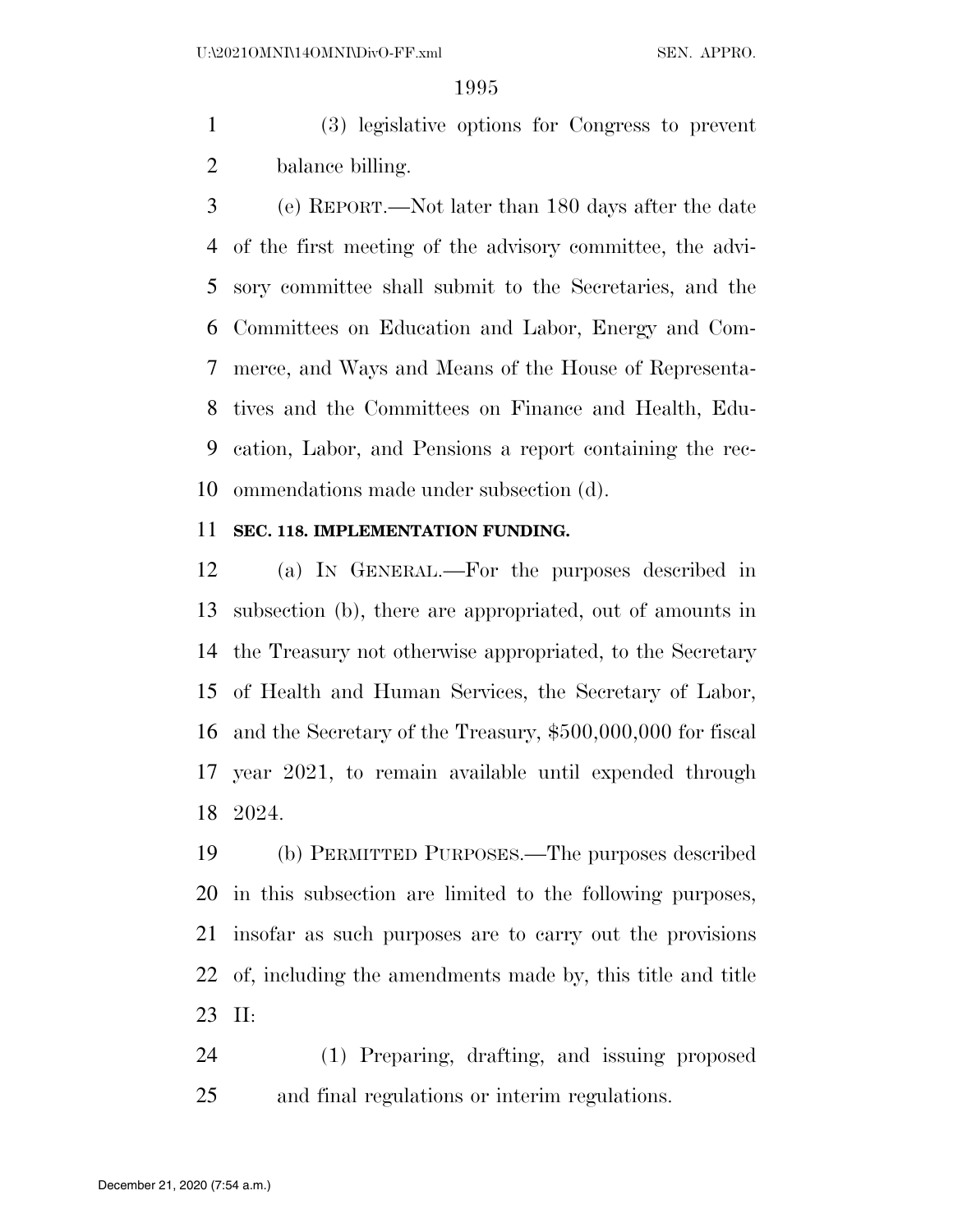| $\mathbf{1}$   | (2) Preparing, drafting, and issuing guidance                |  |
|----------------|--------------------------------------------------------------|--|
| $\overline{2}$ | and public information.                                      |  |
| 3              | (3) Preparing and holding public meetings.                   |  |
| $\overline{4}$ | (4) Preparing, drafting, and publishing reports.             |  |
| 5              | (5) Enforcement of such provisions.                          |  |
| 6              | (6) Reporting, collection, and analysis of data.             |  |
| 7              | (7) Establishment and initial implementation of              |  |
| 8              | the processes for independent dispute resolution and         |  |
| 9              | implementation of patient-provider dispute resolution        |  |
| 10             | under such provisions.                                       |  |
| 11             | (8) Conducting audits.                                       |  |
| 12             | (9) Other administrative duties necessary for                |  |
| 13             | implementation of such provisions.                           |  |
| 14             | (c) TRANSPARENCY OF IMPLEMENTATION FUNDS.—                   |  |
| 15             | Each Secretary described in subsection (a) shall annually    |  |
| 16             | submit to the Committees on Energy and Commerce, on          |  |
|                | 17 Ways and Means, on Education and Labor, and on Appro-     |  |
|                | 18 priations of the House of Representatives and on the Com- |  |
| 19             | mittees on Health, Education, Labor, and Pensions and        |  |
| 20             | on Appropriations of the Senate a report on funds ex-        |  |
| 21             | pended pursuant to funds appropriated under this section.    |  |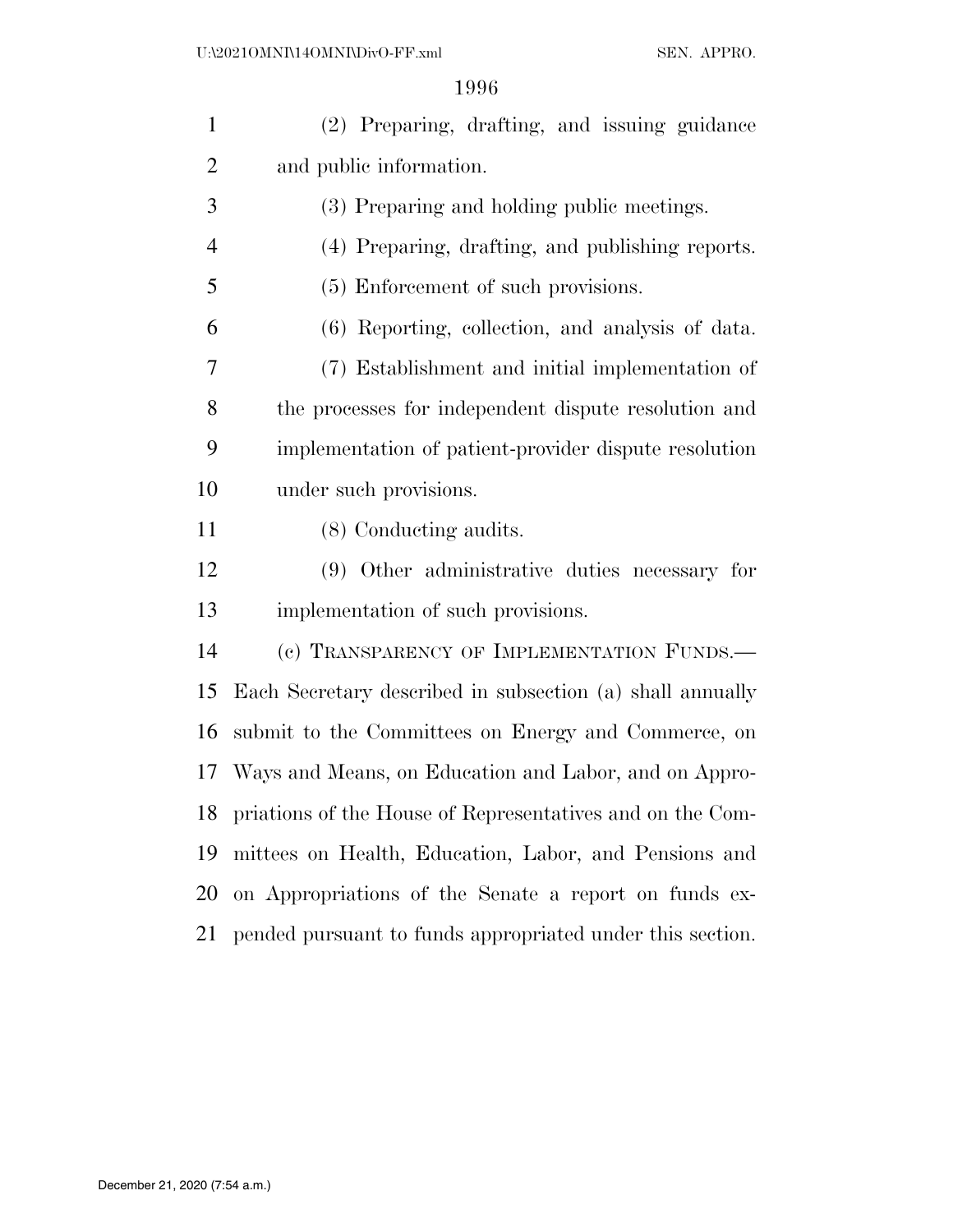# **TITLE II—TRANSPARENCY SEC. 201. INCREASING TRANSPARENCY BY REMOVING GAG CLAUSES ON PRICE AND QUALITY INFORMA- TION.**  (a) PHSA.—Part D of title XXVII of the Public Health Service Act (42 U.S.C. 300gg et seq.), as added and amended by title I, is further amended by adding at the end the following: **''SEC. 2799A–9. INCREASING TRANSPARENCY BY REMOVING GAG CLAUSES ON PRICE AND QUALITY IN- FORMATION.**  ''(a) INCREASING PRICE AND QUALITY TRANS- PARENCY FOR PLAN SPONSORS AND GROUP AND INDI- VIDUAL MARKET CONSUMERS.— ''(1) GROUP HEALTH PLANS.—A group health plan or health insurance issuer offering group health insurance coverage may not enter into an agreement with a health care provider, network or association of providers, third-party administrator, or other service provider offering access to a network of pro- viders that would directly or indirectly restrict a group health plan or health insurance issuer offering such coverage from— 24  $\langle (A)$  providing provider-specific cost or

quality of care information or data, through a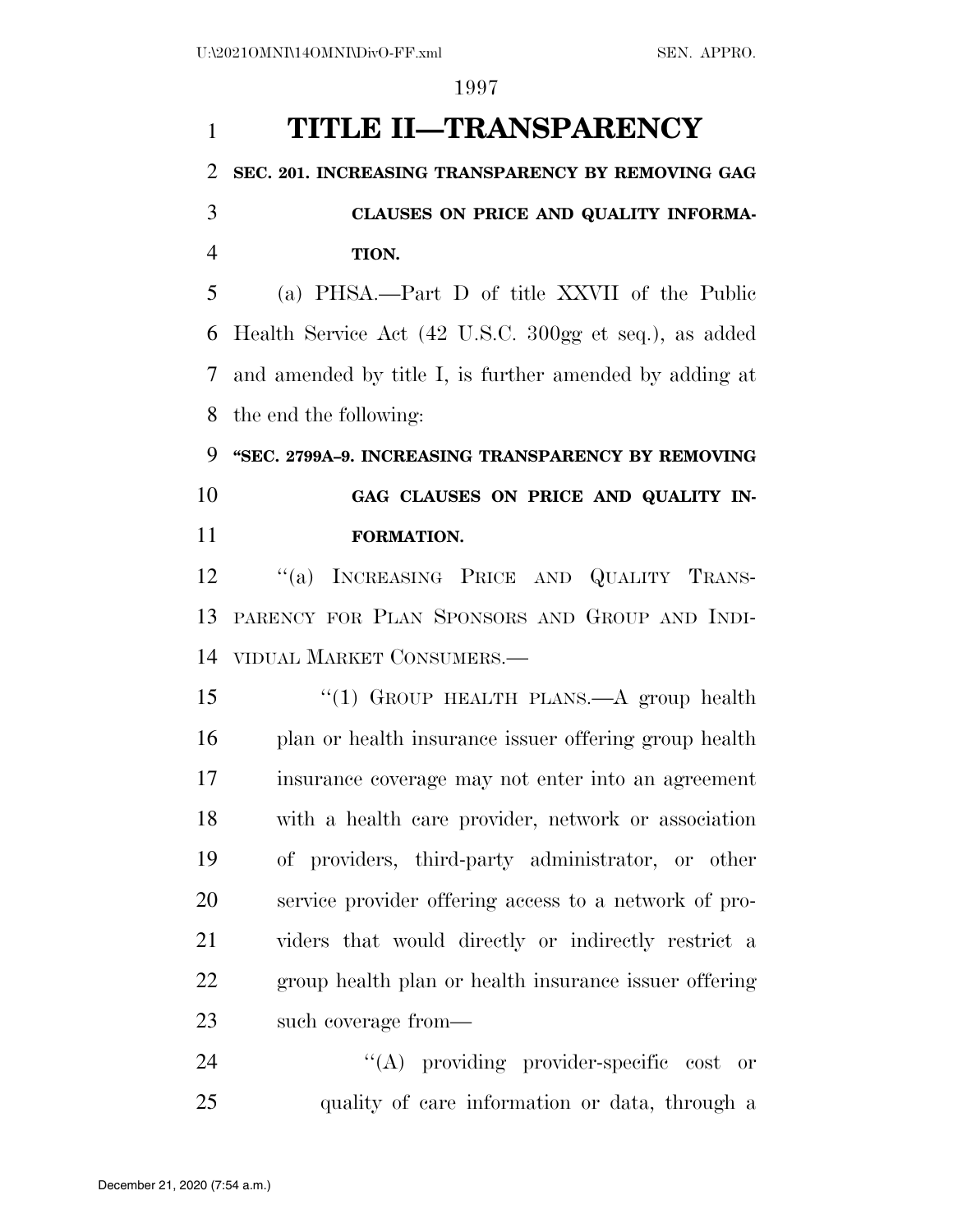consumer engagement tool or any other means, to referring providers, the plan sponsor, enroll- ees, or individuals eligible to become enrollees of the plan or coverage;

 ''(B) electronically accessing de-identified claims and encounter information or data for each enrollee in the plan or coverage, upon re- quest and consistent with the privacy regula- tions promulgated pursuant to section 264(c) of the Health Insurance Portability and Account- ability Act of 1996, the amendments made by the Genetic Information Nondiscrimination Act of 2008, and the Americans with Disabilities Act of 1990, including, on a per claim basis— ''(i) financial information, such as the allowed amount, or any other claim-related financial obligations included in the pro- vider contract;  $"$ (ii) provider information, including name and clinical designation;  $\frac{1}{\sin}$  service codes; or

22 ''(iv) any other data element included in claim or encounter transactions; or ''(C) sharing information or data described in subparagraph (A) or (B), or directing that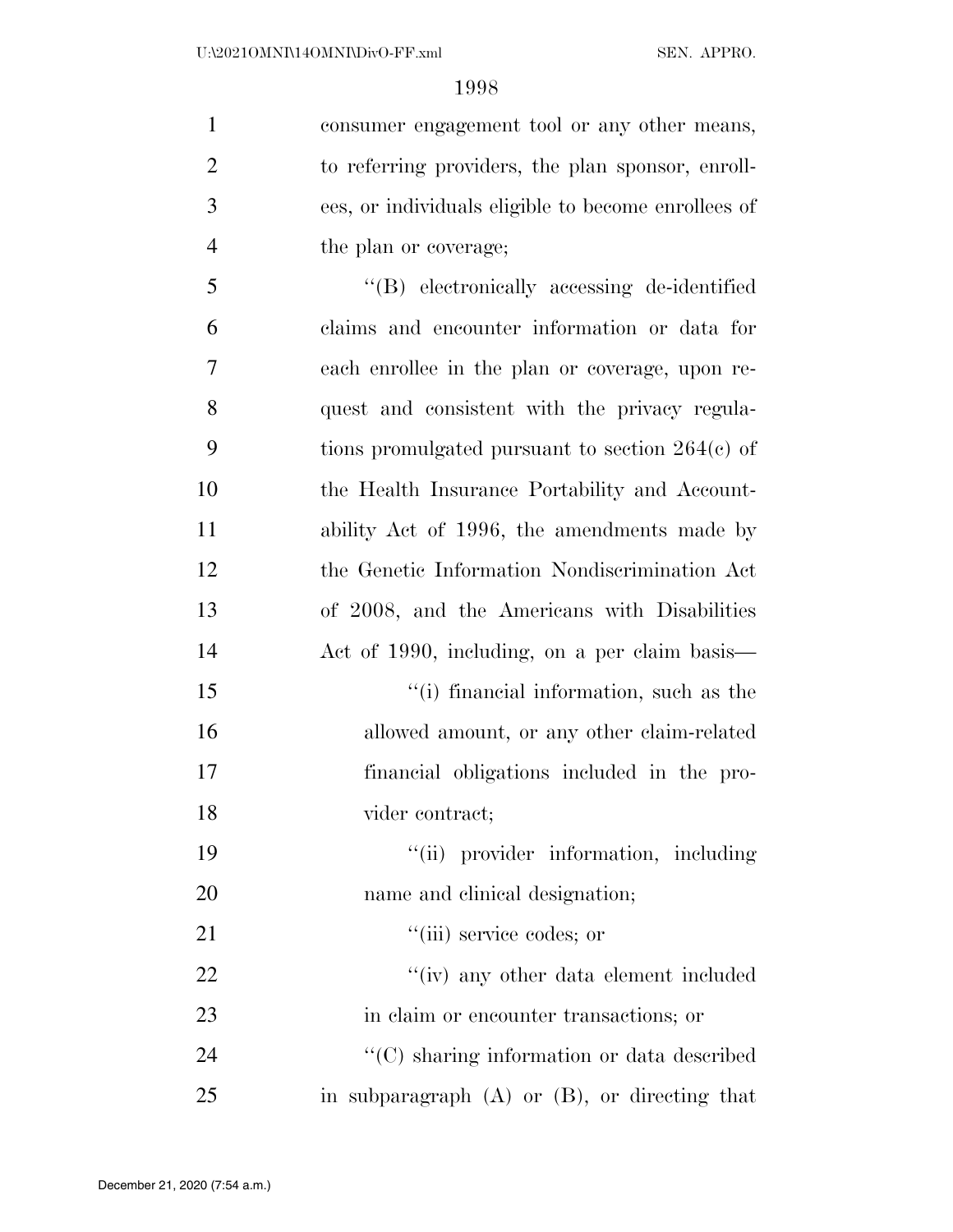such data be shared, with a business associate as defined in section 160.103 of title 45, Code of Federal Regulations (or successor regula- tions), consistent with the privacy regulations promulgated pursuant to section 264(c) of the Health Insurance Portability and Accountability Act of 1996, the amendments made by the Ge- netic Information Nondiscrimination Act of 2008, and the Americans with Disabilities Act of 1990.

11 "(2) INDIVIDUAL HEALTH INSURANCE COV- ERAGE.—A health insurance issuer offering indi- vidual health insurance coverage may not enter into an agreement with a health care provider, network or association of providers, or other service provider offering access to a network of providers that would directly or indirectly restrict the health insurance issuer from—

 ''(A) providing provider-specific price or quality of care information, through a consumer engagement tool or any other means, to refer- ring providers, enrollees, or individuals eligible to become enrollees of the plan or coverage; or 24 "(B) sharing, for plan design, plan admin-istration, and plan, financial, legal, and quality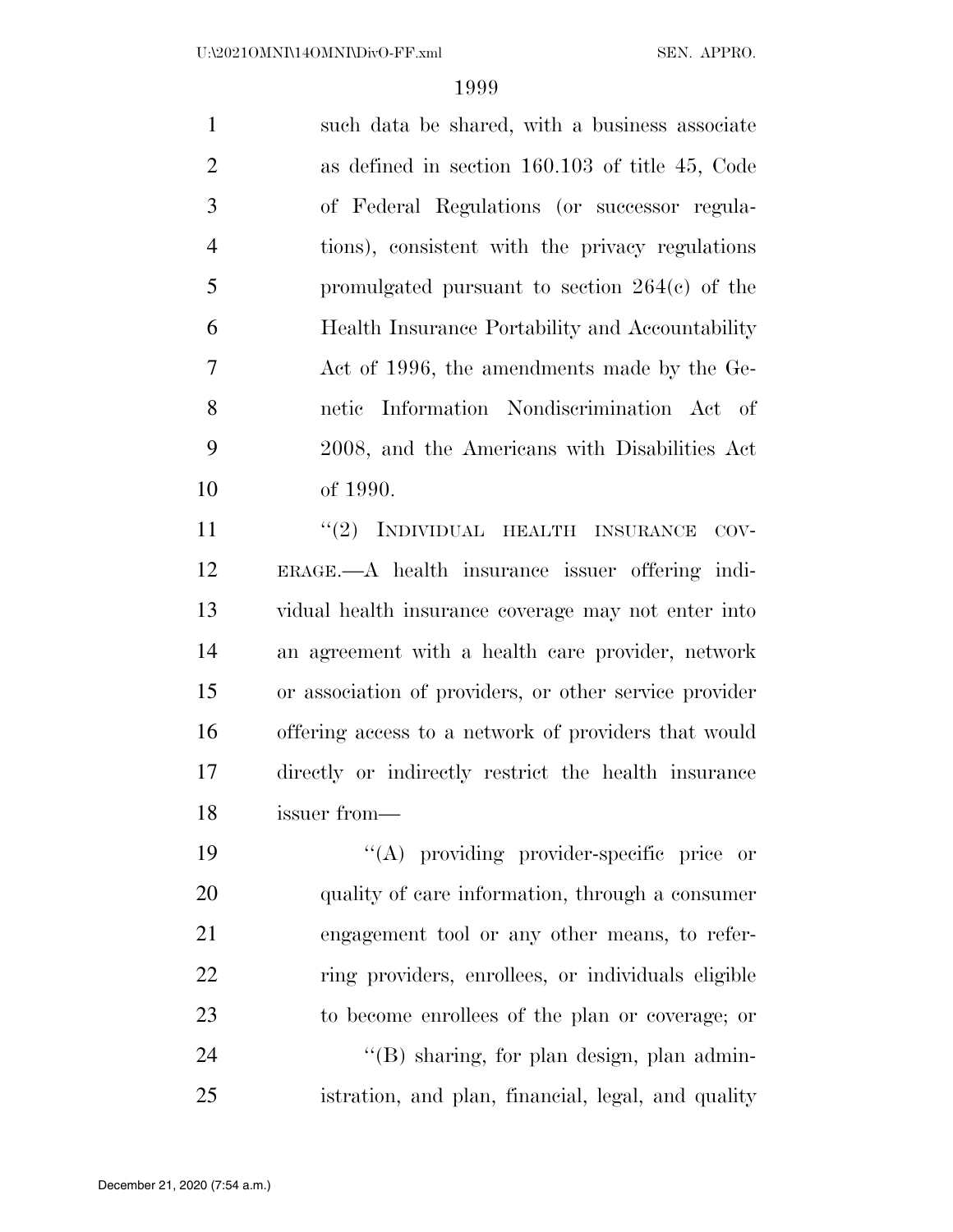| $\mathbf{1}$   | improvement activities, data described in sub-   |
|----------------|--------------------------------------------------|
| 2              | paragraph $(A)$ with a business associate as de- |
| 3              | fined in section $160.103$ of title 45, Code of  |
| $\overline{4}$ | Federal Regulations (or successor regulations),  |
| 5              | consistent with the privacy regulations promul-  |
| 6              | gated pursuant to section $264(c)$ of the Health |
| $\overline{7}$ | Insurance Portability and Accountability Act of  |
| 8              | 1996, the amendments made by the Genetic In-     |
| 9              | formation Nondiscrimination Act of 2008, and     |
| 10             | the Americans with Disabilities Act of 1990.     |
| 11             | "(3) CLARIFICATION REGARDING PUBLIC DIS-         |

 CLOSURE OF INFORMATION.—Nothing in paragraph  $(1)(A)$  or  $(2)(A)$  prevents a health care provider, network or association of providers, or other service provider from placing reasonable restrictions on the public disclosure of the information described in such paragraphs (1) and (2).

18 ''(4) ATTESTATION.—A group health plan or a health insurance issuer offering group or individual health insurance coverage shall annually submit to the Secretary an attestation that such plan or issuer of such coverage is in compliance with the require-ments of this subsection.

24 "(5) RULES OF CONSTRUCTION.—Nothing in this section shall be construed to modify or eliminate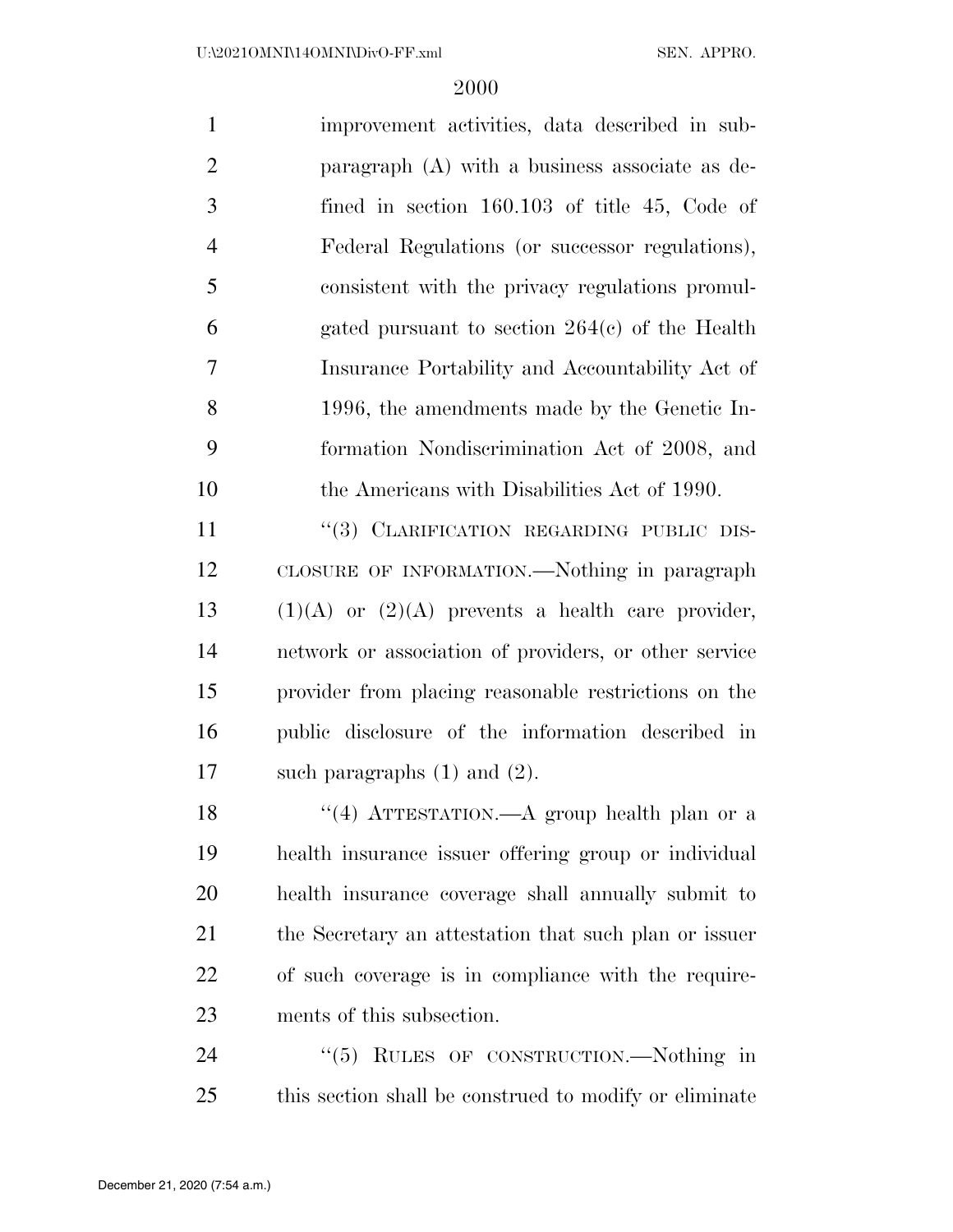| $\mathbf{1}$   | existing privacy protections and standards under          |
|----------------|-----------------------------------------------------------|
| $\overline{2}$ | State and Federal law. Nothing in this subsection         |
| 3              | shall be construed to otherwise limit access by a         |
| $\overline{4}$ | group health plan, plan sponsor, or health insurance      |
| 5              | issuer to data as permitted under the privacy regula-     |
| 6              | tions promulgated pursuant to section $264(c)$ of the     |
| 7              | Health Insurance Portability and Accountability Act       |
| 8              | of 1996, the amendments made by the Genetic In-           |
| 9              | formation Nondiscrimination Act of 2008, and the          |
| 10             | Americans with Disabilities Act of 1990.".                |
| 11             | (b) ERISA.—Subpart B of part 7 of subtitle B of           |
| 12             | title I of the Employee Retirement Income Security Act    |
| 13             | of 1974 (29 U.S.C. 1185 et seq.), as amended by title     |
|                |                                                           |
| 14             | I, is further amended by adding at the end the following: |
| 15             | "SEC. 724. INCREASING TRANSPARENCY BY REMOVING GAG        |
| 16             | CLAUSES ON PRICE AND QUALITY INFORMA-                     |
| 17             | TION.                                                     |
| 18             | "(a) INCREASING PRICE AND QUALITY TRANS-                  |
| 19             | PARENCY FOR PLAN SPONSORS AND CONSUMERS.                  |
| 20             | "(1) IN GENERAL.—A group health plan (or an               |
| 21             | issuer of health insurance coverage offered in con-       |
| 22             | nection with such a plan) may not enter into an           |
| 23             | agreement with a health care provider, network or         |
| 24             | association of providers, third-party administrator,      |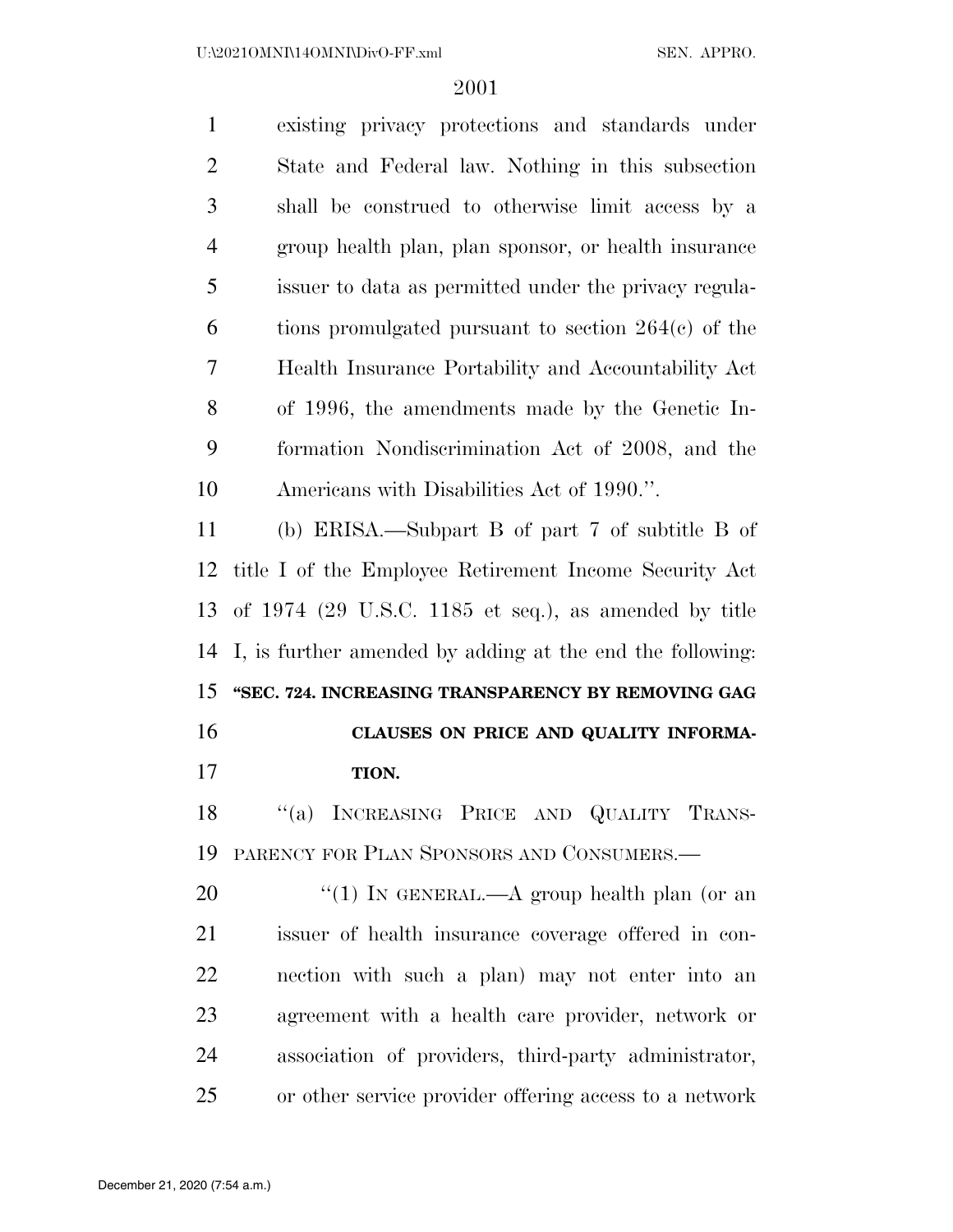of providers that would directly or indirectly restrict a group health plan or health insurance issuer offer-ing such coverage from—

 ''(A) providing provider-specific cost or quality of care information or data, through a consumer engagement tool or any other means, to referring providers, the plan sponsor, partici- pants or beneficiaries, or individuals eligible to become participants or beneficiaries of the plan or coverage;

 ''(B) electronically accessing de-identified claims and encounter information or data for each participant or beneficiary in the plan or coverage, upon request and consistent with the privacy regulations promulgated pursuant to section 264(c) of the Health Insurance Port- ability and Accountability Act of 1996, the amendments made by the Genetic Information Nondiscrimination Act of 2008, and the Ameri- cans with Disabilities Act of 1990, including, on 21 a per claim basis—

 $\frac{1}{2}$   $\frac{1}{2}$   $\frac{1}{2}$  financial information, such as the allowed amount, or any other claim-related financial obligations included in the pro-vider contract;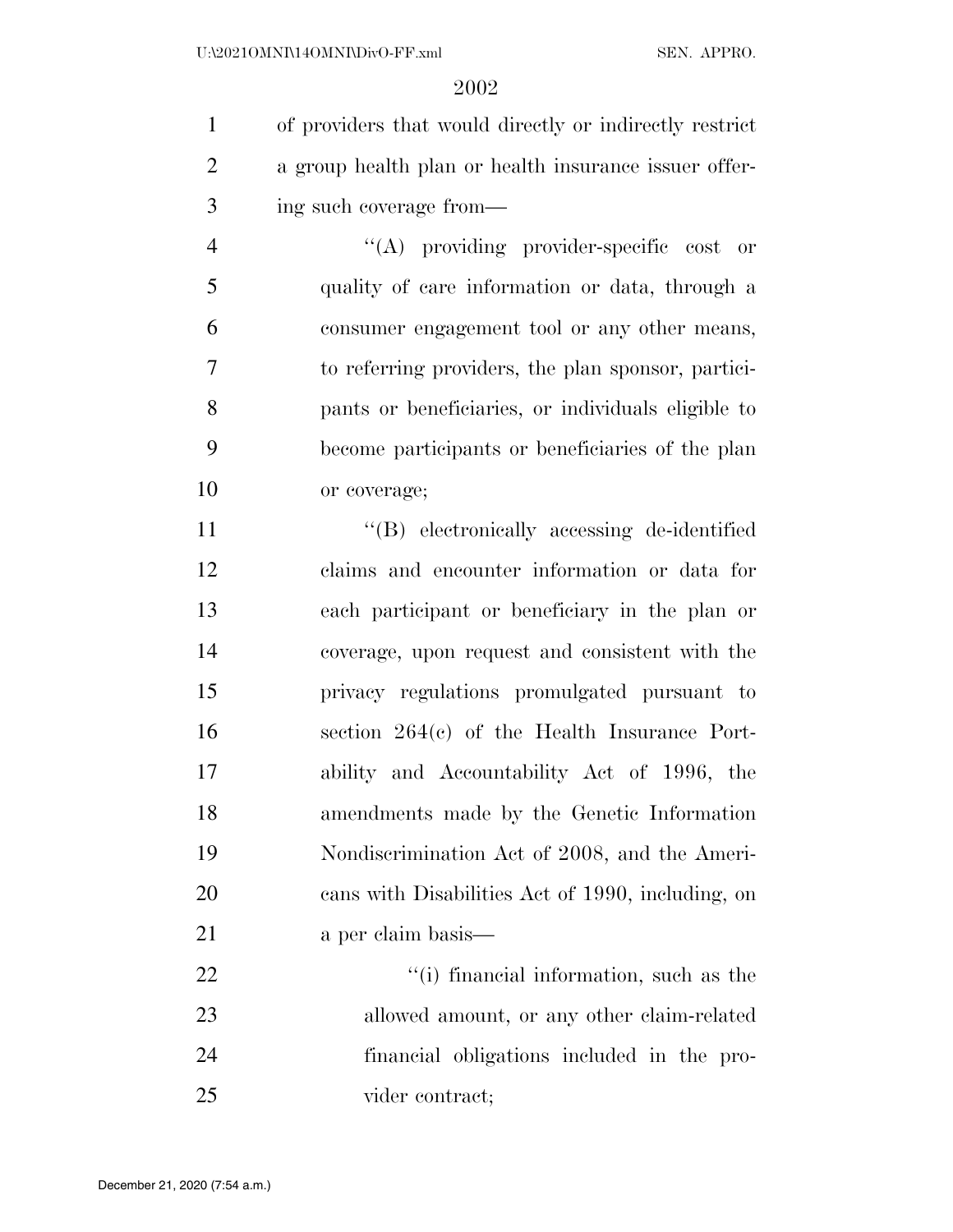| $\mathbf{1}$   | "(ii) provider information, including                 |
|----------------|-------------------------------------------------------|
| $\overline{2}$ | name and clinical designation;                        |
| 3              | "(iii) service codes; or                              |
| $\overline{4}$ | "(iv) any other data element included                 |
| 5              | in claim or encounter transactions; or                |
| 6              | "(C) sharing information or data described            |
| 7              | in subparagraph $(A)$ or $(B)$ , or directing that    |
| 8              | such data be shared, with a business associate        |
| 9              | as defined in section $160.103$ of title 45, Code     |
| 10             | of Federal Regulations (or successor regula-          |
| 11             | tions), consistent with the privacy regulations       |
| 12             | promulgated pursuant to section $264(e)$ of the       |
| 13             | Health Insurance Portability and Accountability       |
| 14             | Act of 1996, the amendments made by the Ge-           |
| 15             | netic Information Nondiscrimination Act of            |
| 16             | 2008, and the Americans with Disabilities Act         |
| 17             | of 1990.                                              |
| 18             | "(2) CLARIFICATION REGARDING PUBLIC DIS-              |
| 19             | CLOSURE OF INFORMATION.—Nothing in paragraph          |
| <b>20</b>      | $(1)(A)$ prevents a health care provider, network or  |
| 21             | association of providers, or other service provider   |
| 22             | from placing reasonable restrictions on the public    |
| 23             | disclosure of the information described in such para- |
| 24             | $graph(1)$ .                                          |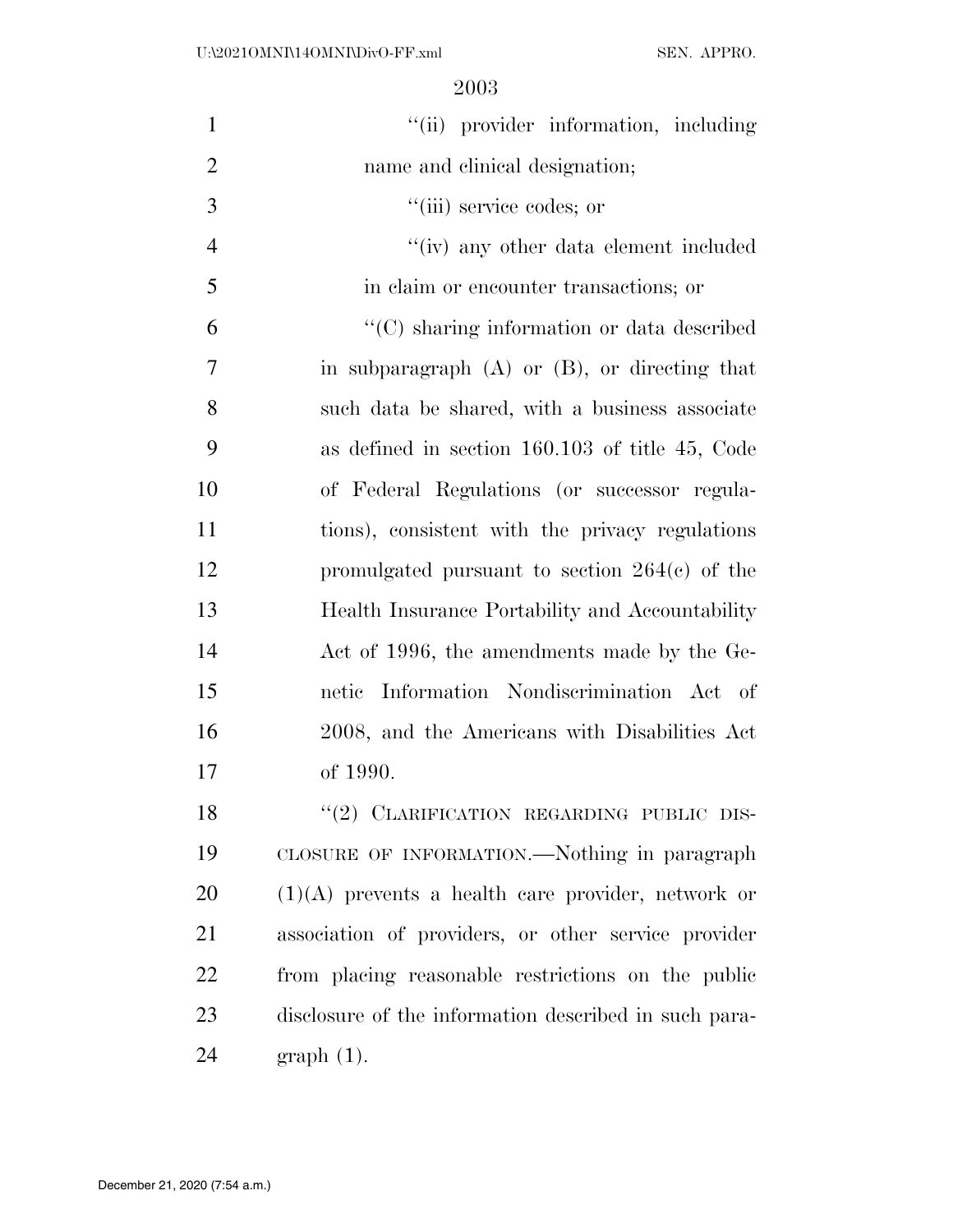''(3) ATTESTATION.—A group health plan (or health insurance coverage offered in connection with such a plan) shall annually submit to the Secretary an attestation that such plan or issuer of such cov- erage is in compliance with the requirements of this subsection.

 ''(4) RULES OF CONSTRUCTION.—Nothing in this section shall be construed to modify or eliminate existing privacy protections and standards under State and Federal law. Nothing in this subsection shall be construed to otherwise limit access by a group health plan, plan sponsor, or health insurance issuer to data as permitted under the privacy regula- tions promulgated pursuant to section 264(c) of the Health Insurance Portability and Accountability Act of 1996, the amendments made by the Genetic In- formation Nondiscrimination Act of 2008, and the Americans with Disabilities Act of 1990.''.

 (c) IRC.—Subchapter B of chapter 100 of the Inter- nal Revenue Code of 1986, as amended by title I, is fur-ther amended by adding at the end the following: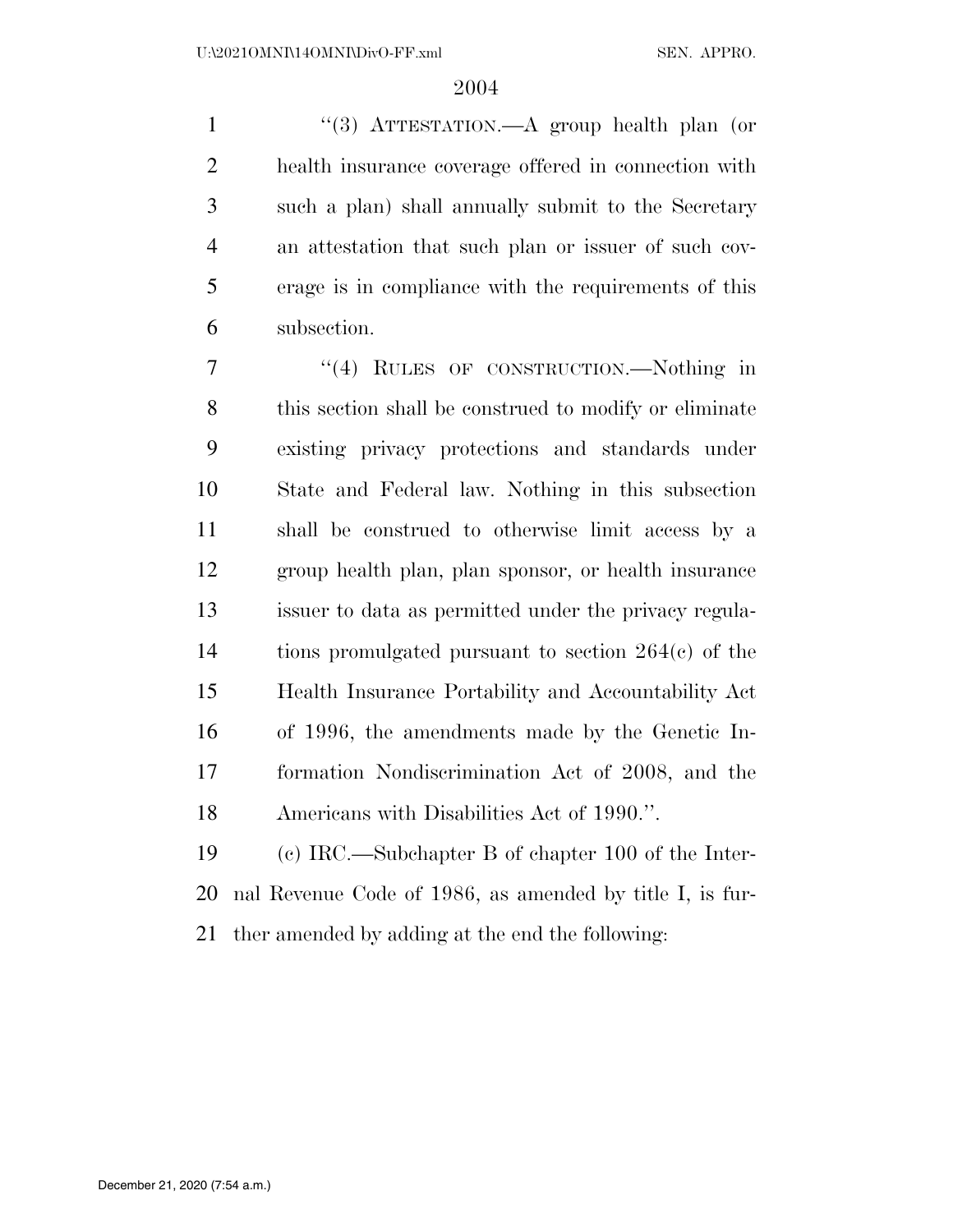**''SEC. 9824. INCREASING TRANSPARENCY BY REMOVING GAG CLAUSES ON PRICE AND QUALITY IN-FORMATION.** 

 ''(a) INCREASING PRICE AND QUALITY TRANS-PARENCY FOR PLAN SPONSORS AND CONSUMERS.—

6 "(1) IN GENERAL.—A group health plan may not enter into an agreement with a health care pro- vider, network or association of providers, third- party administrator, or other service provider offer- ing access to a network of providers that would di- rectly or indirectly restrict a group health plan from—

 $\langle (A)$  providing provider-specific cost or quality of care information or data, through a consumer engagement tool or any other means, to referring providers, the plan sponsor, partici- pants or beneficiaries, or individuals eligible to become participants or beneficiaries of the plan;

 ''(B) electronically accessing de-identified claims and encounter information or data for each participant or beneficiary in the plan, upon request and consistent with the privacy regulations promulgated pursuant to section 264(c) of the Health Insurance Portability and Accountability Act of 1996, the amendments made by the Genetic Information Non-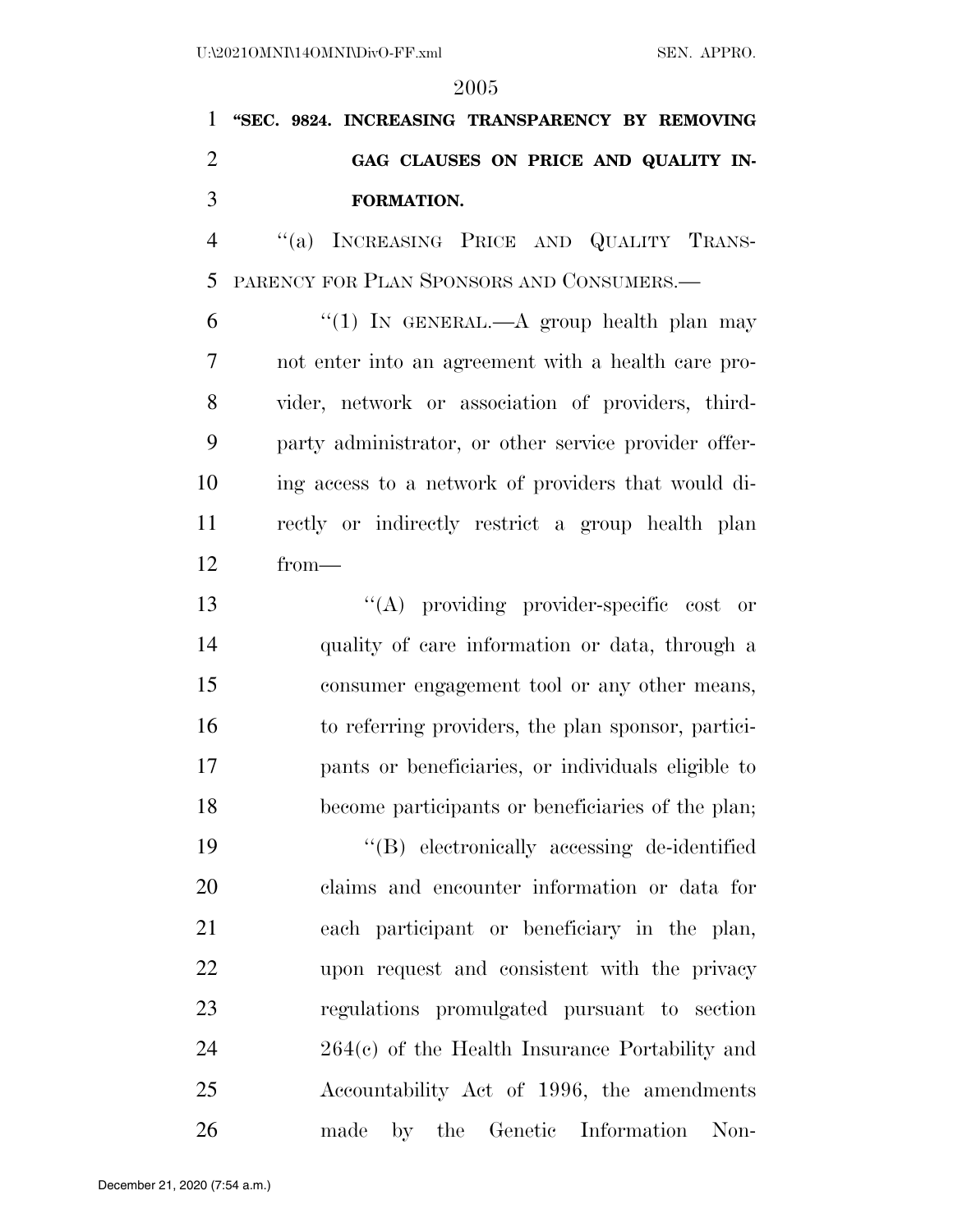| $\mathbf{1}$   | discrimination Act of 2008, and the Americans      |
|----------------|----------------------------------------------------|
| $\overline{2}$ | with Disabilities Act of 1990, including, on a     |
| 3              | per claim basis—                                   |
| $\overline{4}$ | "(i) financial information, such as the            |
| 5              | allowed amount, or any other claim-related         |
| 6              | financial obligations included in the pro-         |
| 7              | vider contract;                                    |
| 8              | "(ii) provider information, including              |
| 9              | name and clinical designation;                     |
| 10             | "(iii) service codes; or                           |
| 11             | "(iv) any other data element included              |
| 12             | in claim or encounter transactions; or             |
| 13             | "(C) sharing information or data described         |
| 14             | in subparagraph $(A)$ or $(B)$ , or directing that |
| 15             | such data be shared, with a business associate     |
| 16             | as defined in section 160.103 of title 45, Code    |
| 17             | of Federal Regulations (or successor regula-       |
| 18             | tions), consistent with the privacy regulations    |
| 19             | promulgated pursuant to section $264(c)$ of the    |
| 20             | Health Insurance Portability and Accountability    |
| 21             | Act of 1996, the amendments made by the Ge-        |
| 22             | Information Nondiscrimination Act of<br>netic      |
| 23             | 2008, and the Americans with Disabilities Act      |
| 24             | of 1990.                                           |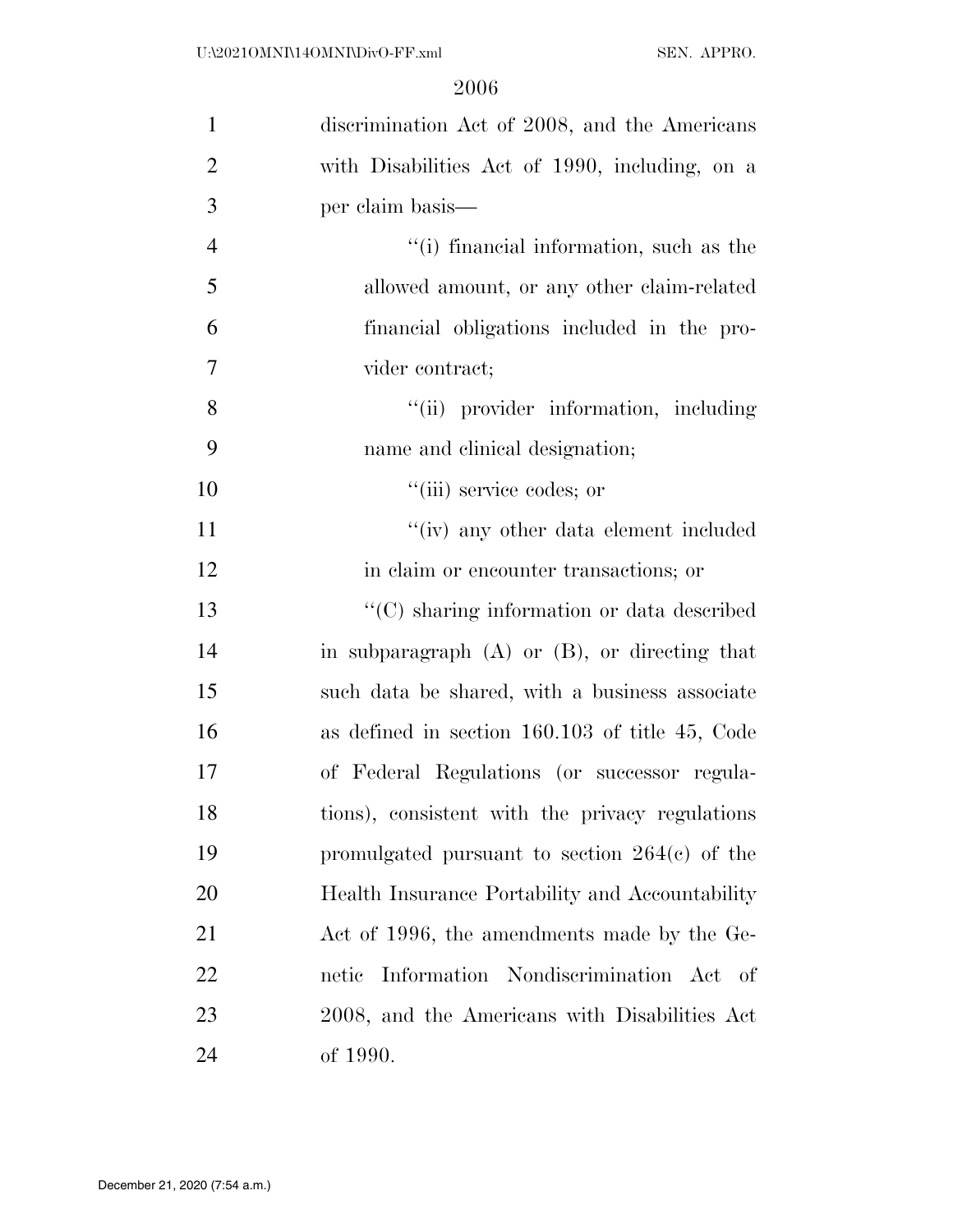1 "(2) CLARIFICATION REGARDING PUBLIC DIS- CLOSURE OF INFORMATION.—Nothing in paragraph (1)(A) prevents a health care provider, network or association of providers, or other service provider from placing reasonable restrictions on the public disclosure of the information described in such para-graph (1).

8 "(3) ATTESTATION.—A group health plan shall annually submit to the Secretary an attestation that such plan is in compliance with the requirements of this subsection.

12 "(4) RULES OF CONSTRUCTION.—Nothing in this section shall be construed to modify or eliminate existing privacy protections and standards under State and Federal law. Nothing in this subsection shall be construed to otherwise limit access by a group health plan or plan sponsor to data as per- mitted under the privacy regulations promulgated pursuant to section 264(c) of the Health Insurance Portability and Accountability Act of 1996, the amendments made by the Genetic Information Non- discrimination Act of 2008, and the Americans with Disabilities Act of 1990.''.

24 (d) CLERICAL AMENDMENTS.—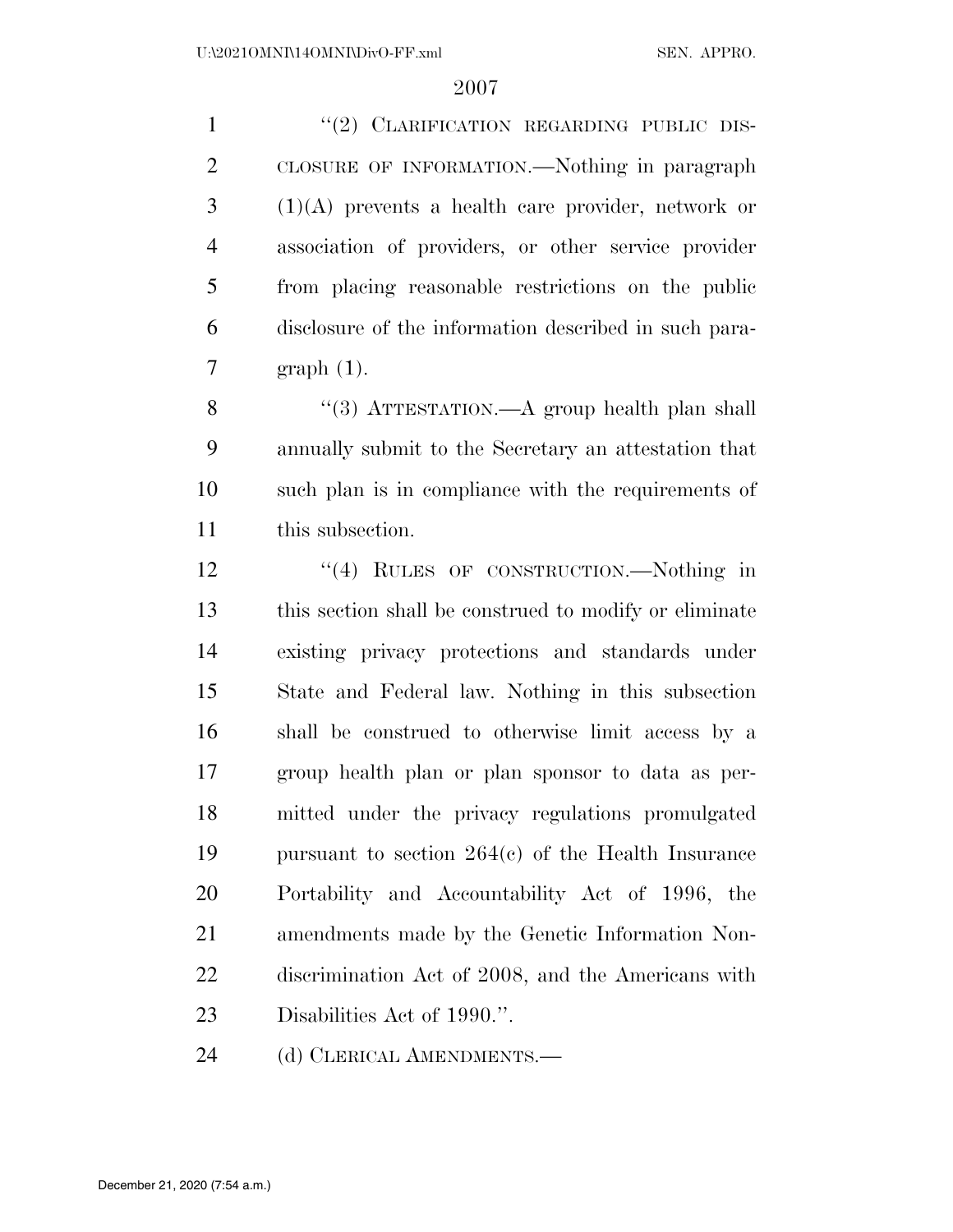| $\mathbf{1}$   | (1) ERISA.—The table of contents in section 1                                                       |
|----------------|-----------------------------------------------------------------------------------------------------|
| $\overline{2}$ | of the Employee Retirement Income Security Act of                                                   |
| 3              | 1974 (29 U.S.C. 1001 et seq.), as amended by title                                                  |
| $\overline{4}$ | I, is further amended by inserting after the item re-                                               |
| 5              | lating to section 723 the following new item:                                                       |
|                | "Sec. 724. Increasing transparency by removing gag clauses on price and qual-<br>ity information.". |
| 6              | $(2)$ IRC.—The table of sections for subchapter                                                     |
| 7              | B of chapter 100 of the Internal Revenue Code of                                                    |
| 8              | 1986, as amended by title I, is further amended by                                                  |
| 9              | adding at the end the following new item:                                                           |
|                | "Sec. 9824. Increasing transparency by removing gag clauses on price and<br>quality information.".  |
| 10             | SEC. 202. DISCLOSURE OF DIRECT AND INDIRECT COM-                                                    |
|                |                                                                                                     |
| 11             | PENSATION FOR BROKERS AND CONSULT-                                                                  |
| 12             | TO EMPLOYER-SPONSORED HEALTH<br>ANTS                                                                |
| 13             | PLANS AND ENROLLEES IN PLANS ON THE IN-                                                             |
| 14             | <b>DIVIDUAL MARKET.</b>                                                                             |
| 15             | (a) GROUP HEALTH PLANS.—Section $408(b)(2)$ of                                                      |
| 16             | the Employee Retirement Income Security Act of 1974                                                 |
| 17             | $(29 \text{ U.S.C. } 1108(b)(2))$ is amended—                                                       |
| 18             | (1) by striking $"(2)$ Contracting or making"                                                       |
| 19             | and inserting $\lq(2)(A)$ Contracting or making"; and                                               |
| 20             | $(2)$ by adding at the end the following:                                                           |
| 21             | $\lq\lq(B)(i)$ No contract or arrangement for services                                              |
| 22             | between a covered plan and a covered service pro-                                                   |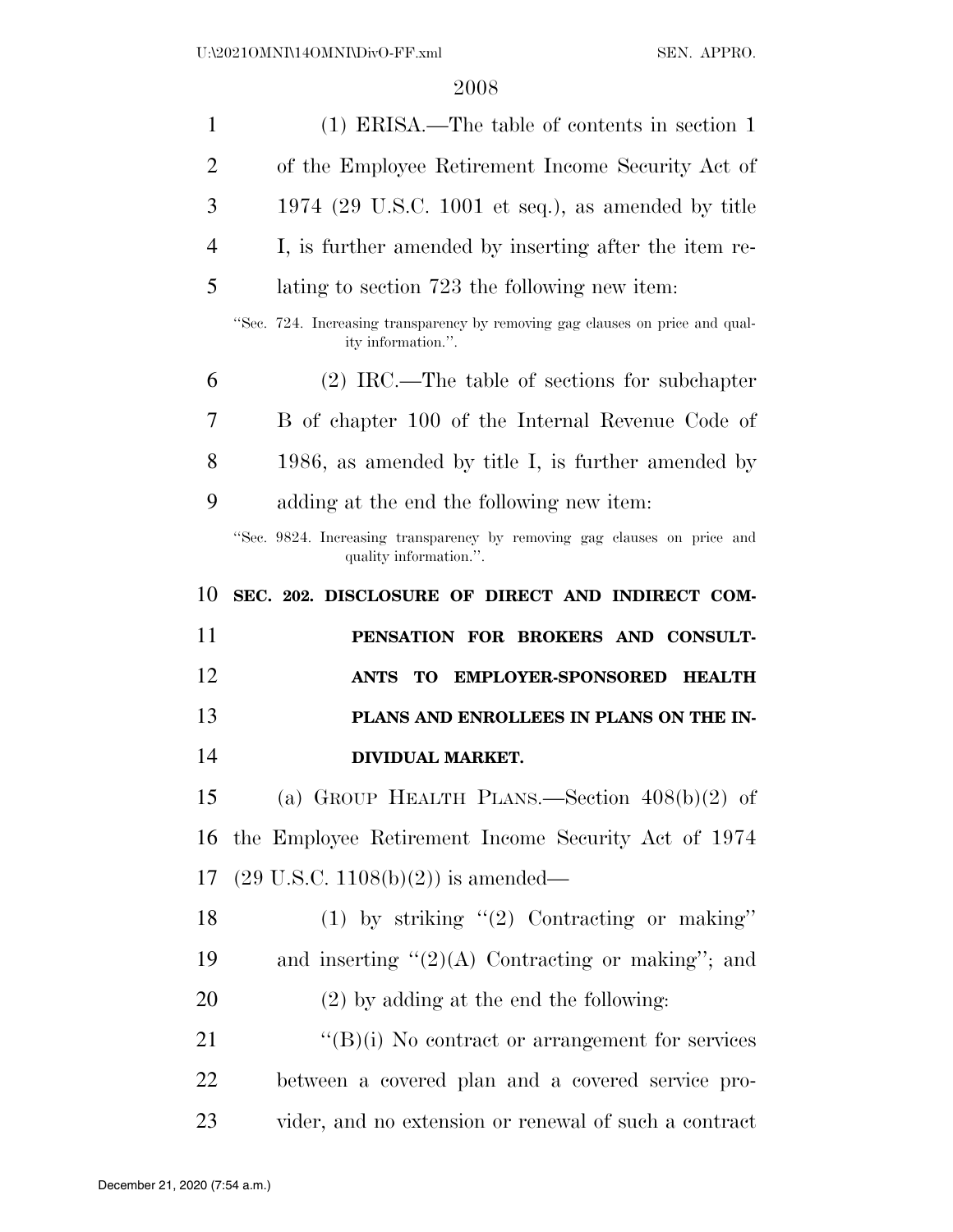| $\mathbf{1}$   | or arrangement, is reasonable within the meaning of |
|----------------|-----------------------------------------------------|
| $\overline{2}$ | this paragraph unless the requirements of this      |
| 3              | clause are met.                                     |
| $\overline{4}$ | " $(iii)(I)$ For purposes of this subparagraph:     |
| $\mathfrak{S}$ | "(aa) The term 'covered plan' means a               |
| 6              | group health plan as defined section $733(a)$ .     |
| $\tau$         | "(bb) The term 'covered service provider'           |
| 8              | means a service provider that enters into a con-    |
| 9              | tract or arrangement with the covered plan and      |
| 10             | reasonably expects $$1,000$ (or such amount as      |
| 11             | the Secretary may establish in regulations to       |
| 12             | account for inflation since the date of enact-      |
| 13             | ment of the Consolidated Appropriations Act,        |
| 14             | 2021, as appropriate) or more in compensation,      |
| 15             | direct or indirect, to be received in connection    |
| 16             | with providing one or more of the following         |
| 17             | services, pursuant to the contract or arrange-      |
| 18             | ment, regardless of whether such services will      |
| 19             | be performed, or such compensation received,        |
| 20             | by the covered service provider, an affiliate, or   |
| 21             | a subcontractor:                                    |
| 22             | "(AA) Brokerage services, for which                 |
| 23             | the covered service provider, an affiliate, or      |
| 24             | a subcontractor reasonably expects to re-           |
| 25             | ceive indirect compensation or direct com-          |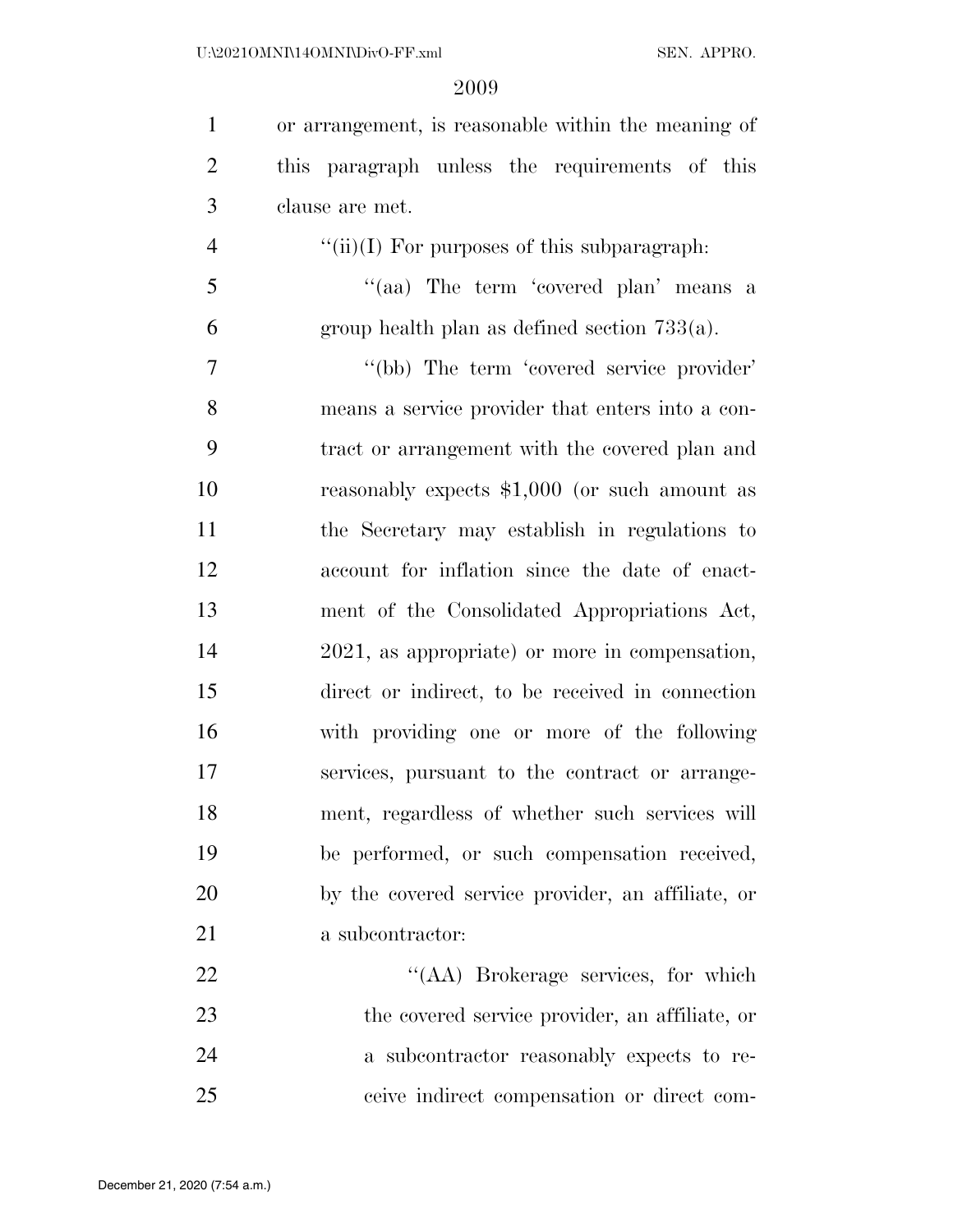| $\mathbf{1}$   | pensation described in item (dd), provided    |
|----------------|-----------------------------------------------|
| $\overline{2}$ | to a covered plan with respect to selection   |
| 3              | of insurance products (including vision and   |
| $\overline{4}$ | dental), record keeping services, medical     |
| 5              | management vendor, benefits administra-       |
| 6              | tion (including vision and dental), stop-loss |
| 7              | insurance, pharmacy benefit management        |
| 8              | services, wellness services, transparency     |
| 9              | tools and vendors, group purchasing orga-     |
| 10             | nization preferred vendor panels, disease     |
| 11             | management vendors and products, compli-      |
| 12             | ance services, employee assistance pro-       |
| 13             | grams, or third party administration serv-    |
| 14             | ices.                                         |
|                |                                               |

 ''(BB) Consulting, for which the cov- ered service provider, an affiliate, or a sub- contractor reasonably expects to receive in- direct compensation or direct compensation described in item (dd), related to the devel- opment or implementation of plan design, insurance or insurance product selection (including vision and dental), record- keeping, medical management, benefits ad- ministration selection (including vision and dental), stop-loss insurance, pharmacy ben-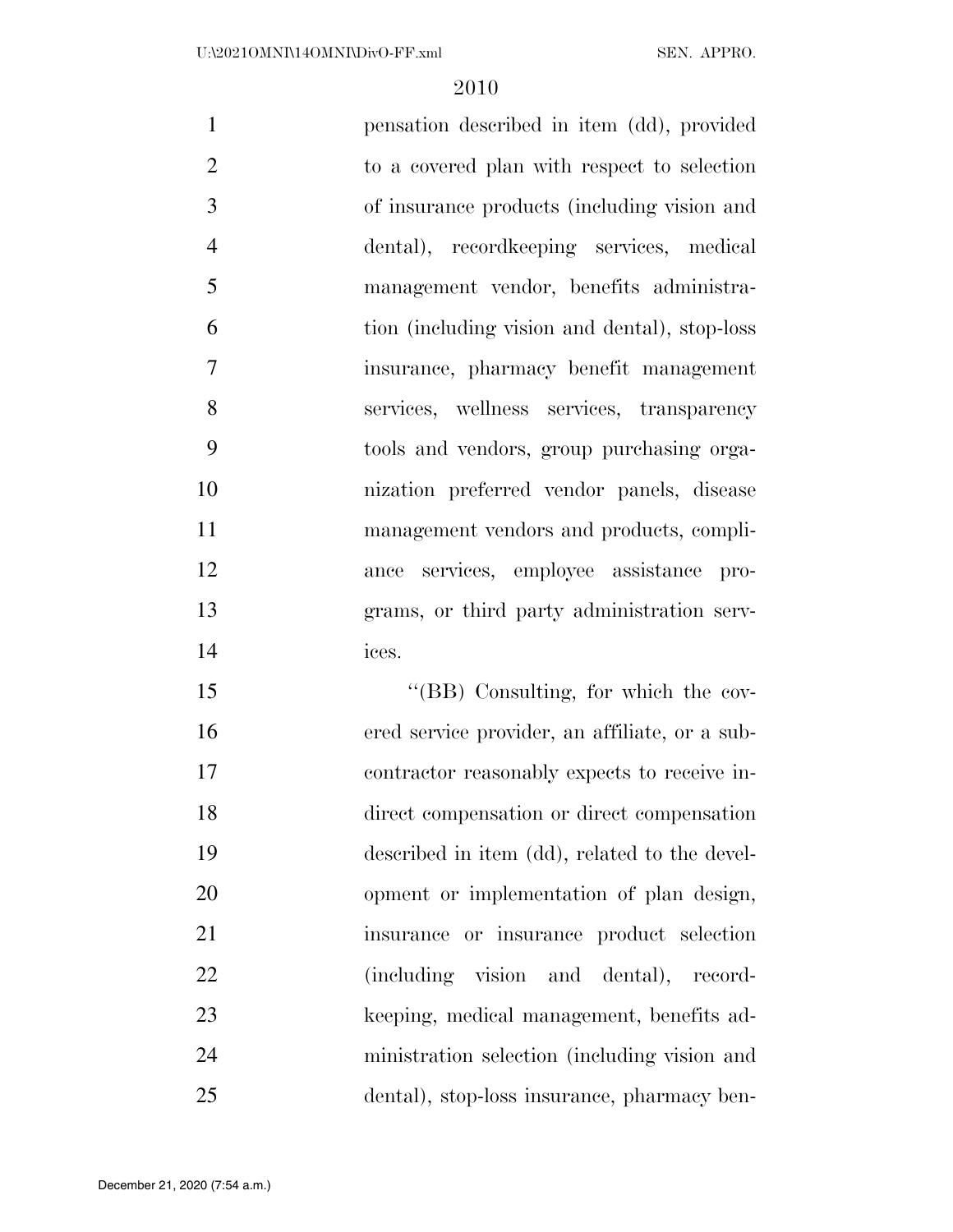|   | efit management services, wellness design   |
|---|---------------------------------------------|
|   | and management services, transparency       |
|   | tools, group purchasing organization agree- |
|   | ments and services, participation in and    |
|   | services from preferred vendor panels, dis- |
| 6 | ease management, compliance services, em-   |
|   | ployee assistance programs, or third party  |
| 8 | administration services.                    |

9 ''(cc) The term 'affiliate', with respect to a covered service provider, means an entity that directly or indirectly (through one or more intermediaries) controls, is controlled by, or is under common control with, such provider, or is an officer, director, or employee of, or partner in, such provider.

16 "(dd)(AA) The term 'compensation' means anything of monetary value, but does not in- clude non-monetary compensation valued at  $$250$  (or such amount as the Secretary may es- tablish in regulations to account for inflation since the date of enactment of the Consolidated Appropriations Act, 2021, as appropriate) or less, in the aggregate, during the term of the contract or arrangement.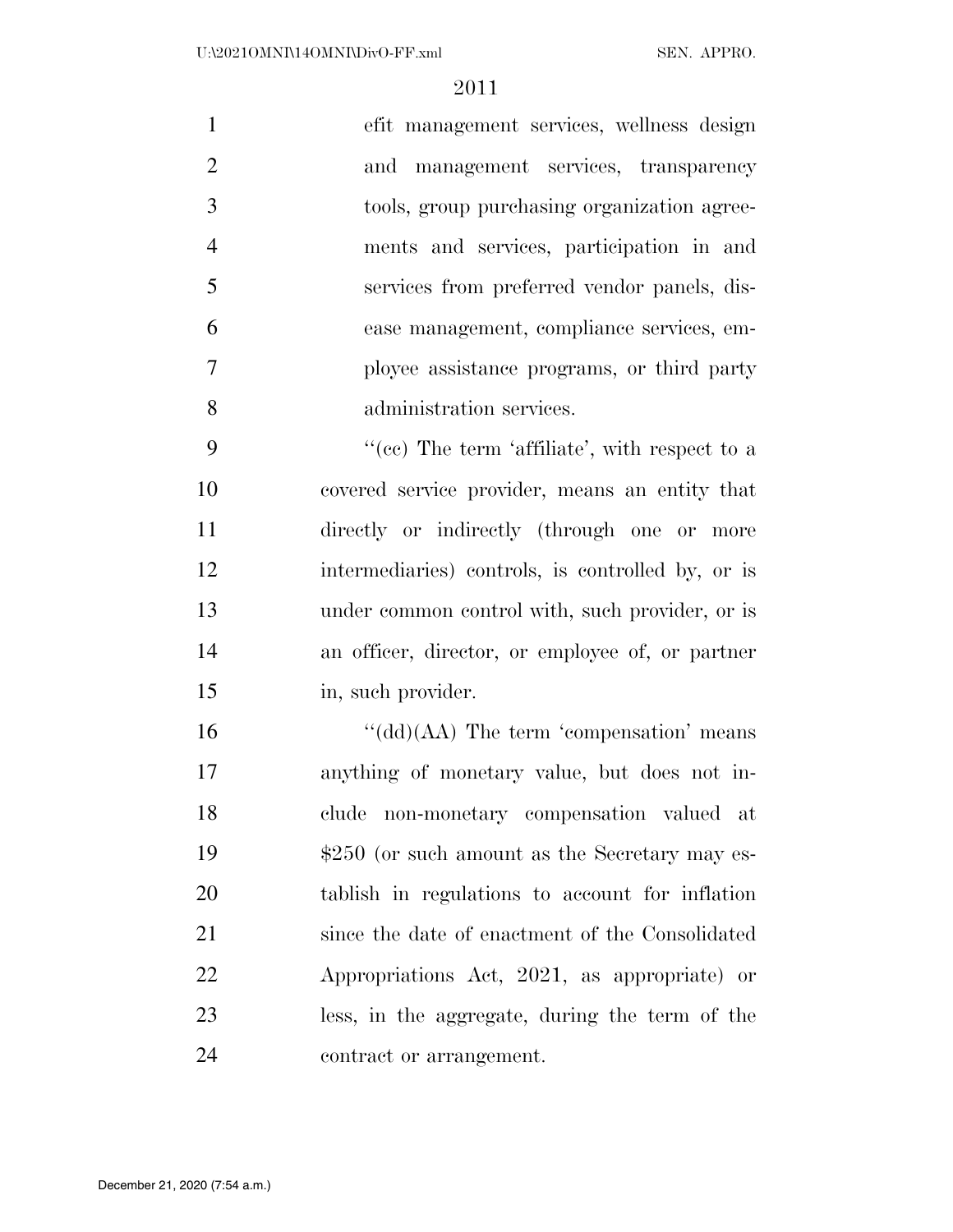1 ''(BB) The term 'direct compensation' means compensation received directly from a covered plan.

 ''(CC) The term 'indirect compensation' means compensation received from any source other than the covered plan, the plan sponsor, the covered service provider, or an affiliate. Compensation received from a subcontractor is indirect compensation, unless it is received in connection with services performed under a con-tract or arrangement with a subcontractor.

12 "(ee) The term 'responsible plan fiduciary' means a fiduciary with authority to cause the covered plan to enter into, or extend or renew, the contract or arrangement.

16 "(ff) The term 'subcontractor' means any person or entity (or an affiliate of such person or entity) that is not an affiliate of the covered service provider and that, pursuant to a con- tract or arrangement with the covered service provider or an affiliate, reasonably expects to receive \$1,000 (or such amount as the Sec- retary may establish in regulations to account for inflation since the date of enactment of the Consolidated Appropriations Act, 2021, as ap-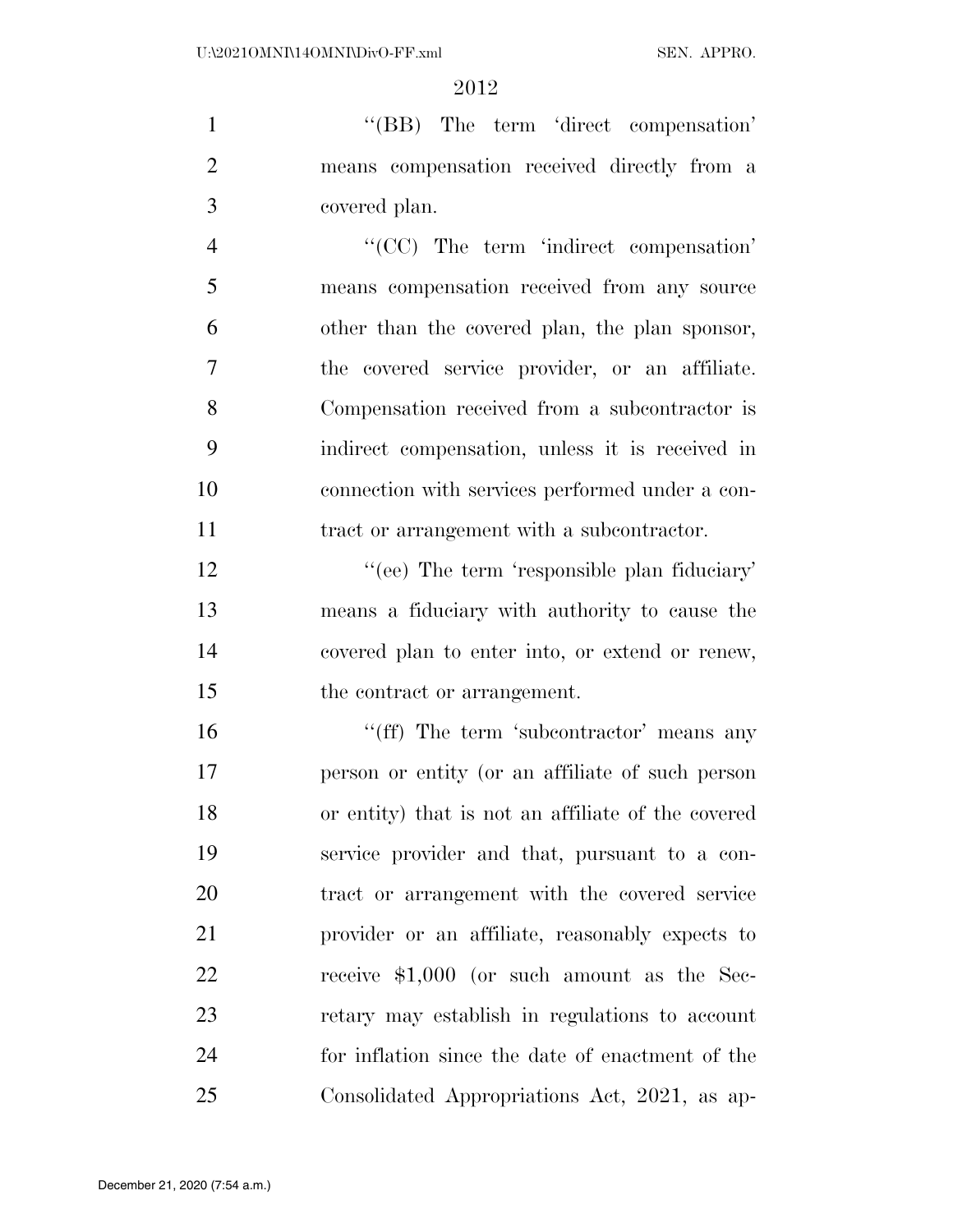propriate) or more in compensation for per- forming one or more services described in item (bb) under a contract or arrangement with the covered plan.

 ''(II) For purposes of this subparagraph, a de- scription of compensation or cost may be expressed as a monetary amount, formula, or a per capita charge for each enrollee or, if the compensation or cost cannot reasonably be expressed in such terms, by any other reasonable method, including a disclo- sure that additional compensation may be earned but may not be calculated at the time of contract if such a disclosure includes a description of the cir- cumstances under which the additional compensation may be earned and a reasonable and good faith esti- mate if the covered service provider cannot otherwise readily describe compensation or cost and explains the methodology and assumptions used to prepare such estimate. Any such description shall contain sufficient information to permit evaluation of the reasonableness of the compensation or cost.

22 "(III) No person or entity is a 'covered service provider' within the meaning of subclause (I)(bb) solely on the basis of providing services as an affil-iate or a subcontractor that is performing one or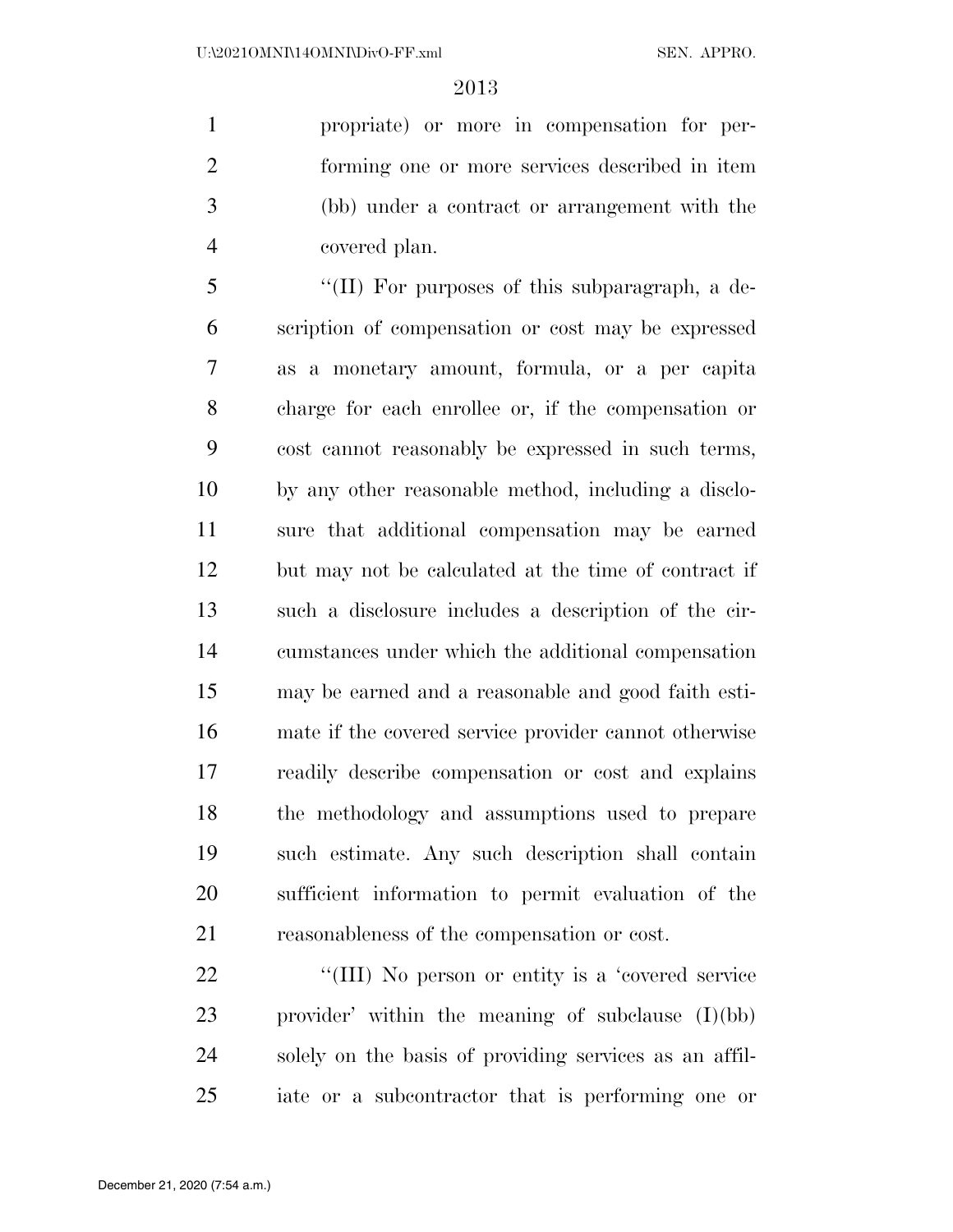| $\mathbf{1}$   | more of the services described in subitem (AA) or    |
|----------------|------------------------------------------------------|
| $\overline{2}$ | (BB) of such subclause under the contract or ar-     |
| 3              | rangement with the covered plan.                     |
| $\overline{4}$ | "(iii) A covered service provider shall disclose to  |
| 5              | a responsible plan fiduciary, in writing, the fol-   |
| 6              | lowing:                                              |
| 7              | " $(I)$ A description of the services to be pro-     |
| 8              | vided to the covered plan pursuant to the con-       |
| 9              | tract or arrangement.                                |
| 10             | "(II) If applicable, a statement that the            |
| 11             | covered service provider, an affiliate, or a sub-    |
| 12             | contractor will provide, or reasonably expects to    |
| 13             | provide, services pursuant to the contract or ar-    |
| 14             | rangement directly to the covered plan as a fi-      |
| 15             | duciary (within the meaning of section $3(21)$ ).    |
| 16             | "(III) A description of all direct compensa-         |
| 17             | tion, either in the aggregate or by service, that    |
| 18             | the covered service provider, an affiliate, or a     |
| 19             | subcontractor reasonably expects to receive in       |
| <b>20</b>      | connection with the services described in sub-       |
| 21             | clause $(I)$ .                                       |
| 22             | $\lq\lq$ (IV)(aa) A description of all indirect com- |
| 23             | pensation that the covered service provider, an      |
| 24             | affiliate, or a subcontractor reasonably expects     |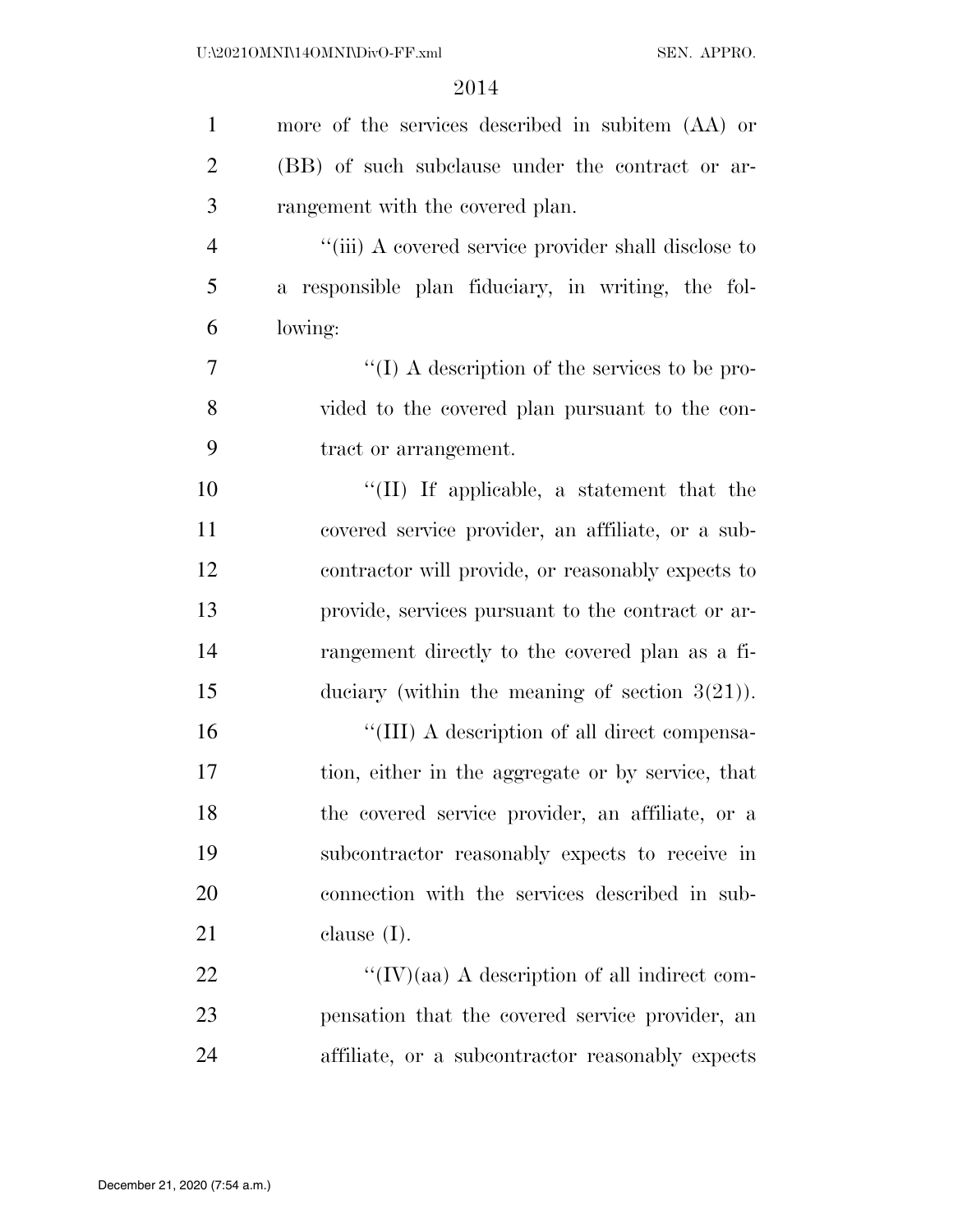| $\mathbf{1}$   | to receive in connection with the services de-     |
|----------------|----------------------------------------------------|
| $\overline{2}$ | scribed in subclause $(I)$ —                       |
| 3              | "(AA) including compensation from a                |
| $\overline{4}$ | vendor to a brokerage firm based on a              |
| 5              | structure of incentives not solely related to      |
| 6              | the contract with the covered plan; and            |
| $\overline{7}$ | "(BB) not including compensation re-               |
| 8              | ceived by an employee from an employer             |
| 9              | on account of work performed by the em-            |
| 10             | ployee.                                            |
| 11             | "(bb) A description of the arrangement be-         |
| 12             | tween the payer and the covered service pro-       |
| 13             | vider, an affiliate, or a subcontractor, as appli- |
| 14             | cable, pursuant to which such indirect com-        |
| 15             | pensation is paid.                                 |
| 16             | "(cc) Identification of the services for           |
| 17             | which the indirect compensation will be re-        |
| 18             | ceived, if applicable.                             |
| 19             | "(dd) Identification of the payer of the in-       |
| 20             | direct compensation.                               |
| 21             | $\lq\lq(V)$ A description of any compensation      |
| 22             | that will be paid among the covered service pro-   |
| 23             | vider, an affiliate, or a subcontractor, in con-   |
| 24             | nection with the services described in subclause   |
| 25             | (I) if such compensation is set on a transaction   |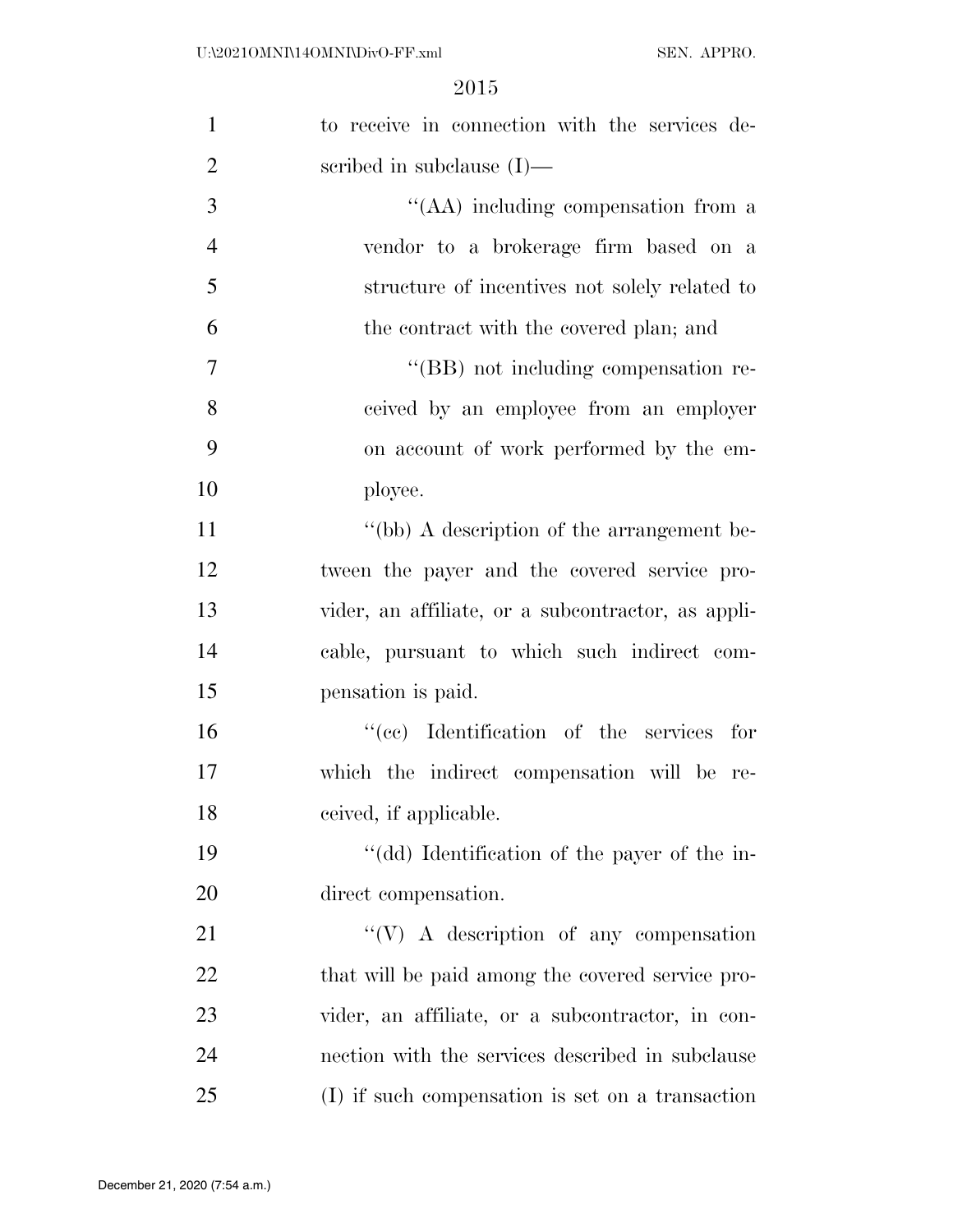basis (such as commissions, finder's fees, or other similar incentive compensation based on business placed or retained), including identi- fication of the services for which such com- pensation will be paid and identification of the payers and recipients of such compensation (in- cluding the status of a payer or recipient as an affiliate or a subcontractor), regardless of whether such compensation also is disclosed 10 pursuant to subclause (III) or (IV).

11 "'(VI) A description of any compensation that the covered service provider, an affiliate, or a subcontractor reasonably expects to receive in connection with termination of the contract or arrangement, and how any prepaid amounts will be calculated and refunded upon such ter-mination.

18 ''(iv) A covered service provider shall disclose to a responsible plan fiduciary, in writing a description of the manner in which the compensation described 21 in clause (iii), as applicable, will be received.

 $\langle \langle v \rangle (I)$  A covered service provider shall disclose the information required under clauses (iii) and (iv) to the responsible plan fiduciary not later than the date that is reasonably in advance of the date on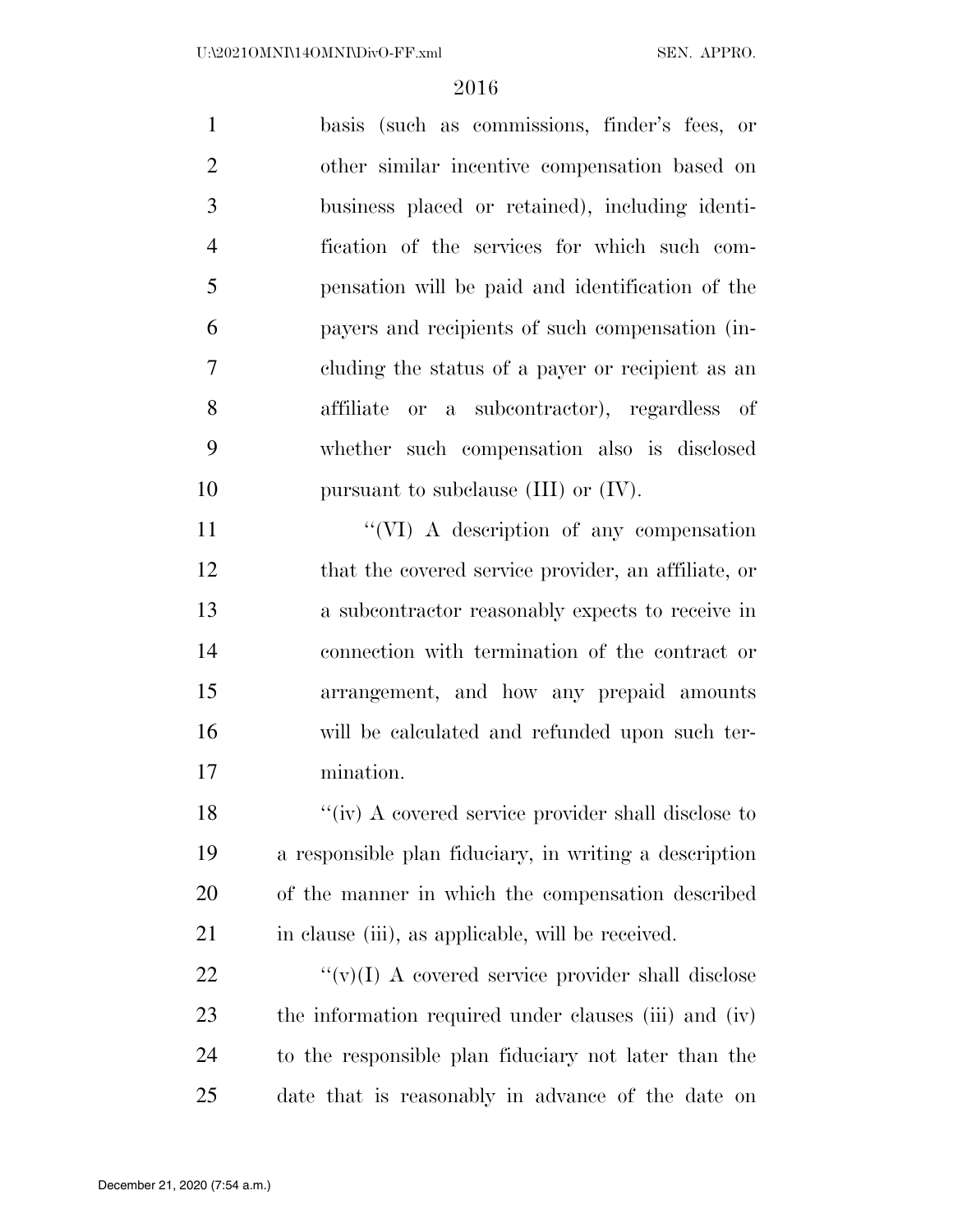which the contract or arrangement is entered into, and extended or renewed.

3 "(II) A covered service provider shall disclose any change to the information required under clause (iii) and (iv) as soon as practicable, but not later than 60 days from the date on which the covered service provider is informed of such change, unless such disclosure is precluded due to extraordinary cir- cumstances beyond the covered service provider's control, in which case the information shall be dis-closed as soon as practicable.

 $\frac{u'(v)}{v(1)}$  Upon the written request of the respon- sible plan fiduciary or covered plan administrator, a covered service provider shall furnish any other in- formation relating to the compensation received in connection with the contract or arrangement that is required for the covered plan to comply with the re-porting and disclosure requirements under this Act.

 $\frac{1}{2}$  (II) The covered service provider shall disclose 20 the information required under clause (iii)(I) reason- ably in advance of the date upon which such respon- sible plan fiduciary or covered plan administrator states that it is required to comply with the applica- ble reporting or disclosure requirement, unless such disclosure is precluded due to extraordinary cir-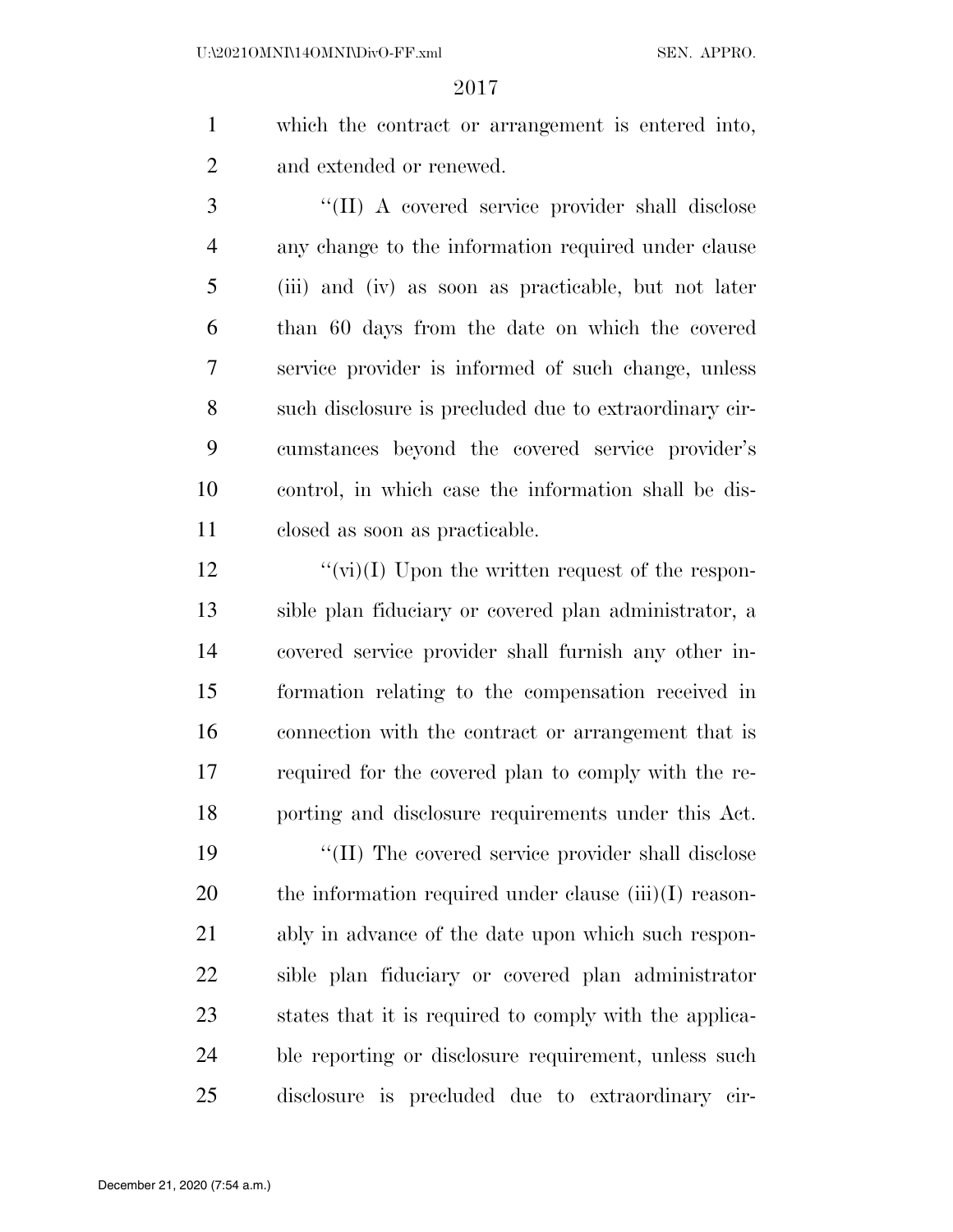cumstances beyond the covered service provider's control, in which case the information shall be dis-closed as soon as practicable.

 ''(vii) No contract or arrangement will fail to be reasonable under this subparagraph solely because the covered service provider, acting in good faith and with reasonable diligence, makes an error or omis- sion in disclosing the information required pursuant to clause (iii) (or a change to such information dis-10 closed pursuant to clause  $(v)(II)$  or clause  $(vi)$ , pro- vided that the covered service provider discloses the correct information to the responsible plan fiduciary as soon as practicable, but not later than 30 days from the date on which the covered service provider knows of such error or omission.

 $\frac{1}{2}$   $\frac{1}{2}$   $\frac{1}{2}$   $\frac{1}{2}$  Pursuant to subsection (a), subpara-17 graphs  $(C)$  and  $(D)$  of section  $406(a)(1)$  shall not apply to a responsible plan fiduciary, notwith- standing any failure by a covered service provider to disclose information required under clause (iii), if 21 the following conditions are met.

22 "(aa) The responsible plan fiduciary did not know that the covered service provider failed or would fail to make required disclosures and reasonably believed that the covered service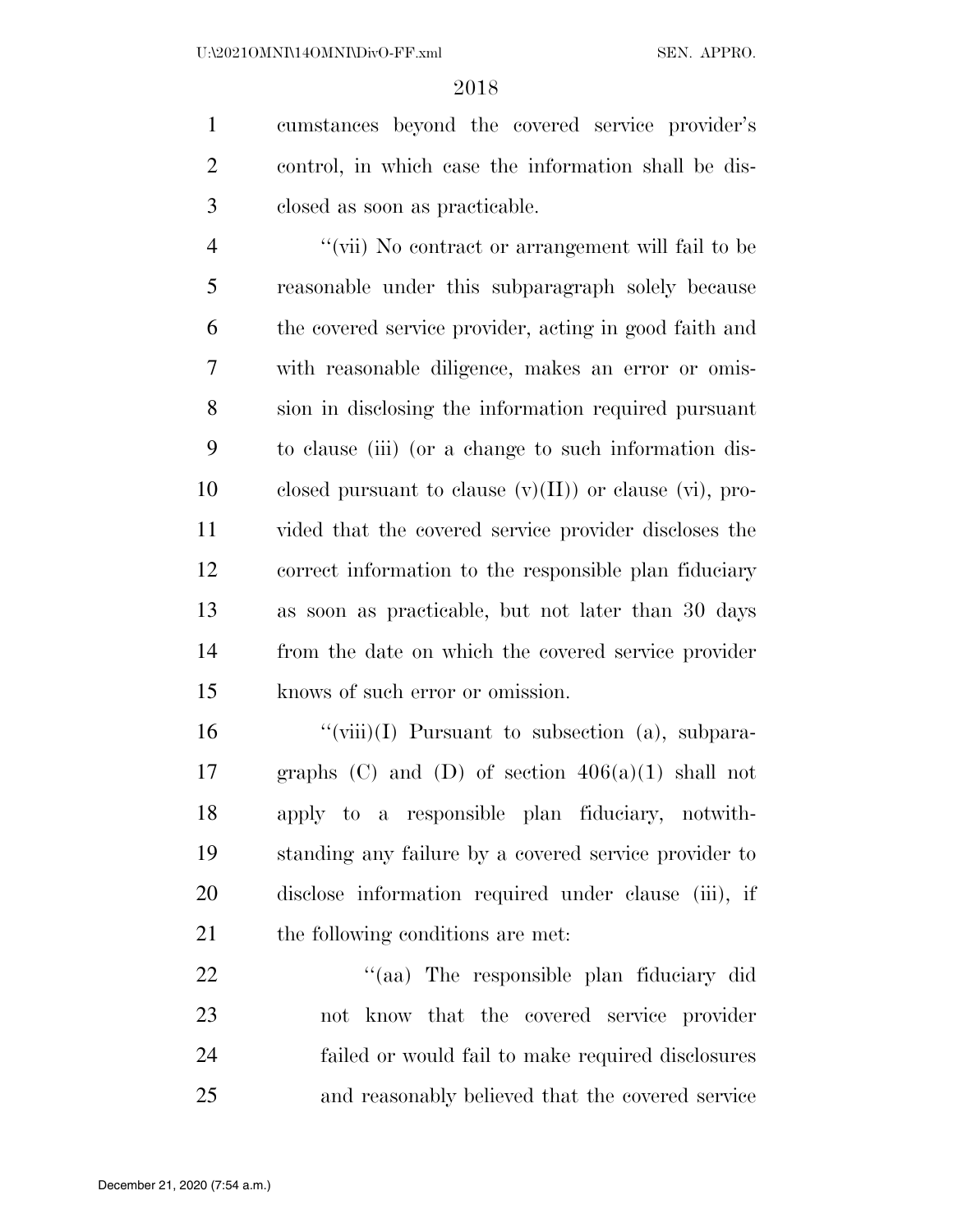| $\mathbf{1}$   | provider disclosed the information required to    |
|----------------|---------------------------------------------------|
| $\overline{2}$ | be disclosed.                                     |
| 3              | "(bb) The responsible plan fiduciary, upon        |
| 4              | discovering that the covered service provider     |
| 5              | failed to disclose the required information, re-  |
| 6              | quests in writing that the covered service pro-   |
| 7              | vider furnish such information.                   |
| 8              | "(cc) If the covered service provider fails       |
| 9              | to comply with a written request described in     |
| 10             | subclause (II) within 90 days of the request,     |
| 11             | the responsible plan fiduciary notifies the Sec-  |
| 12             | retary of the covered service provider's failure, |
| 13             | in accordance with subclauses (II) and (III).     |
| 14             | "(II) A notice described in subclause $(I)(ec)$   |
| 15             | shall contain—                                    |
| 16             | "(aa) the name of the covered plan;               |
| 17             | "(bb) the plan number used for the annual         |
| 18             | report on the covered plan;                       |
| 19             | "(cc) the plan sponsor's name, address,           |
| 20             | and employer identification number;               |
| 21             | "(dd) the name, address, and telephone            |
| 22             | number of the responsible plan fiduciary;         |
| 23             | "(ee) the name, address, phone number,            |
| 24             | and, if known, employer identification number     |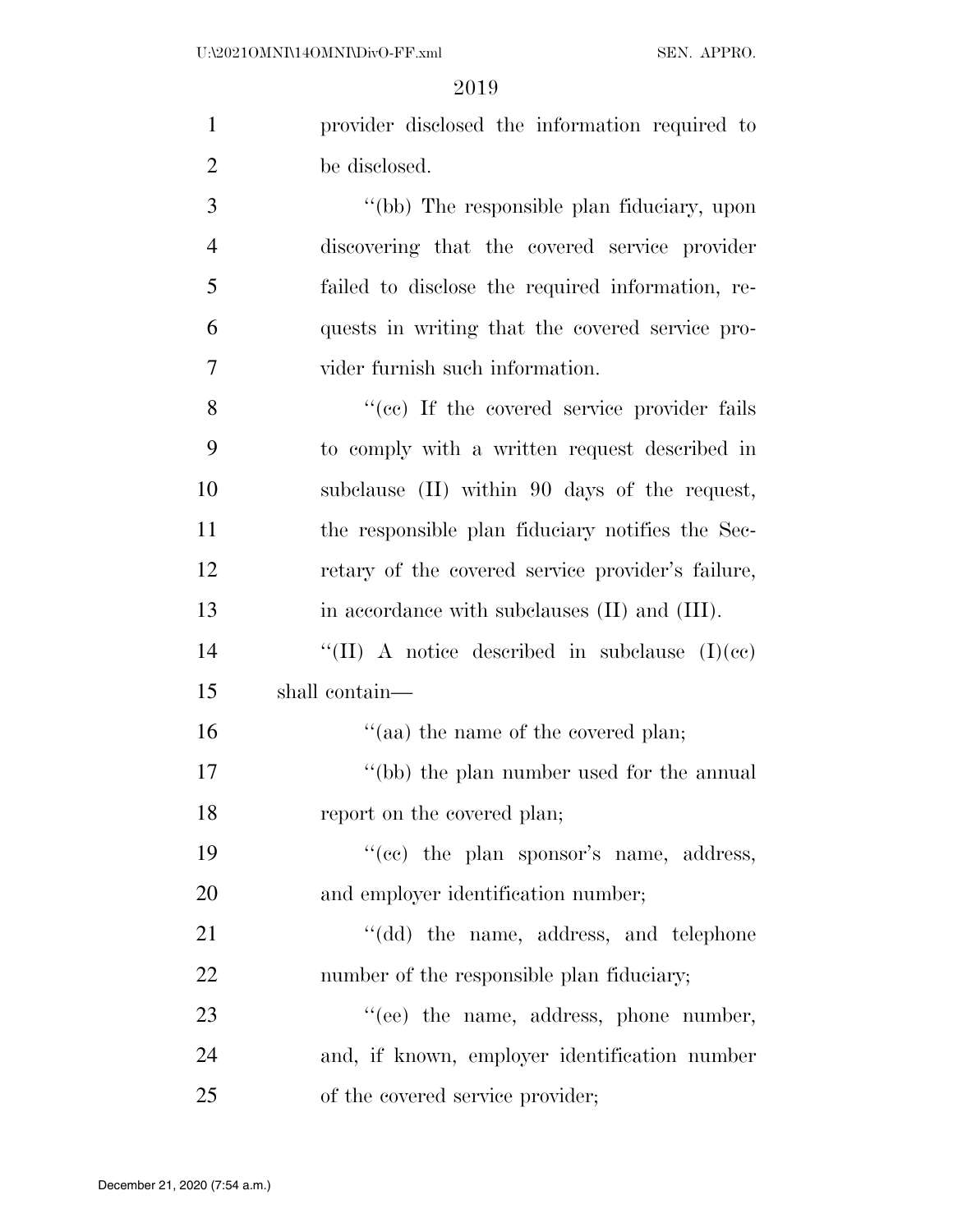| $\mathbf{1}$   | "(ff) a description of the services provided          |
|----------------|-------------------------------------------------------|
| $\overline{2}$ | to the covered plan;                                  |
| 3              | "(gg) a description of the information that           |
| $\overline{4}$ | the covered service provider failed to disclose;      |
| 5              | "(hh) the date on which such information              |
| 6              | was requested in writing from the covered serv-       |
| 7              | ice provider; and                                     |
| 8              | "(ii) a statement as to whether the covered           |
| 9              | service provider continues to provide services to     |
| 10             | the plan.                                             |
| 11             | "(III) A notice described in subclause $(I)(ce)$      |
| 12             | shall be filed with the Department not later than 30  |
| 13             | days following the earlier of—                        |
| 14             | "(aa) The covered service provider's re-              |
| 15             | fusal to furnish the information requested by         |
| 16             | the written request described in subclause            |
| 17             | $(I)(bb);$ or                                         |
| 18             | "(bb) 90 days after the written request re-           |
| 19             | ferred to in subclause $(I)(ce)$ is made.             |
| 20             | "(IV) If the covered service provider fails to        |
| 21             | comply with the written request under subclause       |
| 22             | $(I)(bb)$ within 90 days of such request, the respon- |
| 23             | sible plan fiduciary shall determine whether to ter-  |
| 24             | minate or continue the contract or arrangement        |
| 25             | under section 404. If the requested information re-   |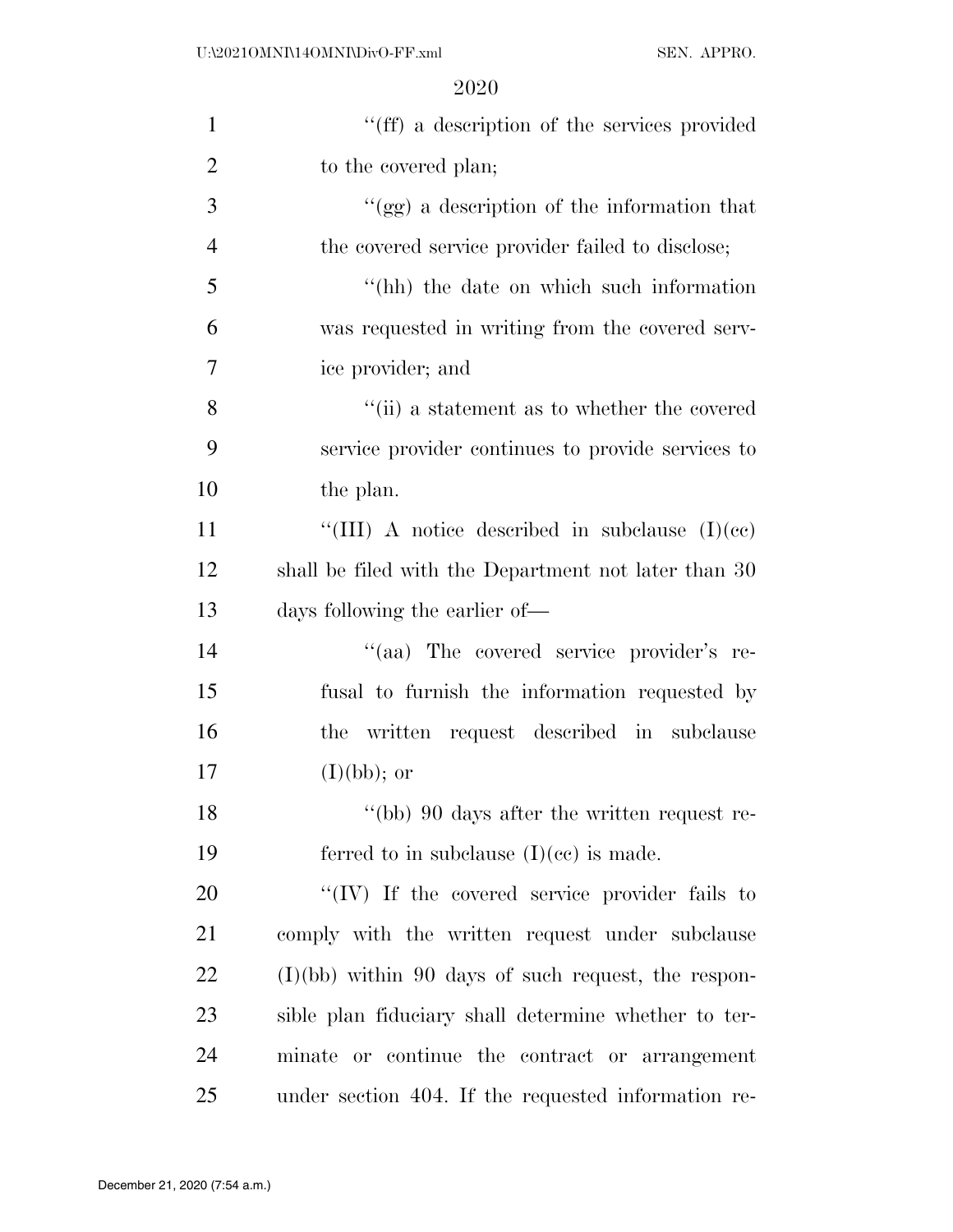lates to future services and is not disclosed promptly after the end of the 90-day period, the responsible plan fiduciary shall terminate the contract or ar- rangement as expeditiously as possible, consistent with such duty of prudence.

 "(ix) Nothing in this subparagraph shall be construed to supersede any provision of State law that governs disclosures by parties that provide the services described in this section, except to the ex- tent that such law prevents the application of a re-11 quirement of this section.".

 (b) APPLICABILITY OF EXISTING REGULATIONS.— Nothing in the amendments made by subsection (a) shall be construed to affect the applicability of section 2550.408b–2 of title 29, Code of Federal Regulations (or any successor regulations), with respect to any applicable entity other than a covered plan or a covered service pro-18 vider (as defined in section  $408(b)(2)(B)(ii)$  of the Em- ployee Retirement Income Security Act of 1974, as amended by subsection (a)).

 (c) INDIVIDUAL MARKET COVERAGE.—Subpart 1 of part B of title XXVII of the Public Health Service Act (42 U.S.C. 300gg–41 et seq.) is amended by adding at the end the following: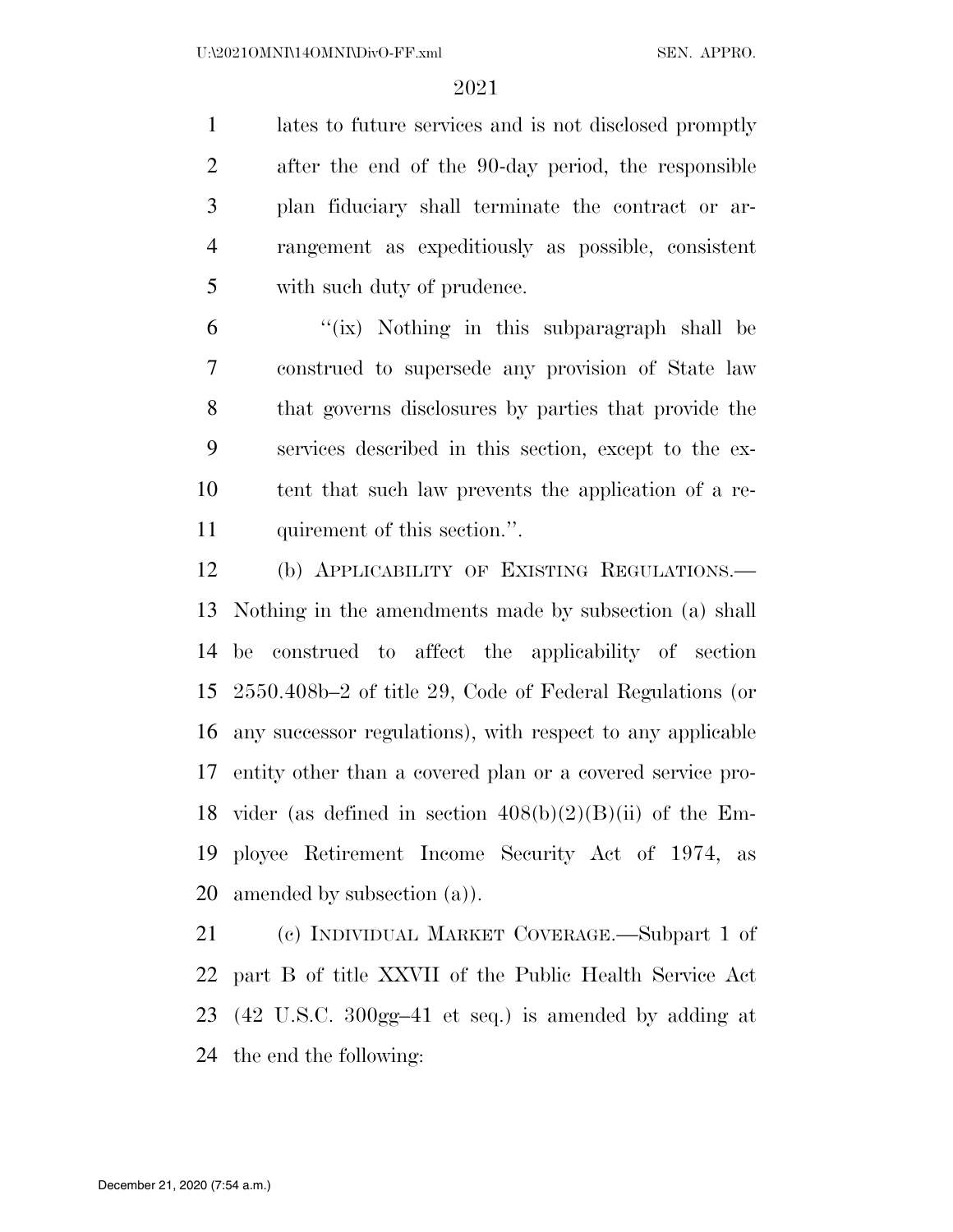# **''SEC. 2746. DISCLOSURE TO ENROLLEES OF INDIVIDUAL MARKET COVERAGE.**

 ''(a) IN GENERAL.—A health insurance issuer offer- ing individual health insurance coverage or a health insur- ance issuer offering short-term limited duration insurance coverage shall make disclosures to enrollees in such cov- erage, as described in subsection (b), and reports to the Secretary, as described in subsection (c), regarding direct or indirect compensation provided by the issuer to an agent or broker associated with enrolling individuals in such coverage.

 ''(b) DISCLOSURE.—A health insurance issuer de- scribed in subsection (a) shall disclose to an enrollee the amount of direct or indirect compensation provided to an agent or broker for services provided by such agent or broker associated with plan selection and enrollment. Such disclosure shall be—

 $\frac{18}{2}$  ''(1) made prior to the individual finalizing plan selection; and

20  $\frac{1}{2}$  (2) included on any documentation confirming 21 the individual's enrollment.

 ''(c) REPORTING.—A health insurance issuer de- scribed in subsection (a) shall annually report to the Sec- retary, prior to the beginning of open enrollment, any di-rect or indirect compensation provided to an agent or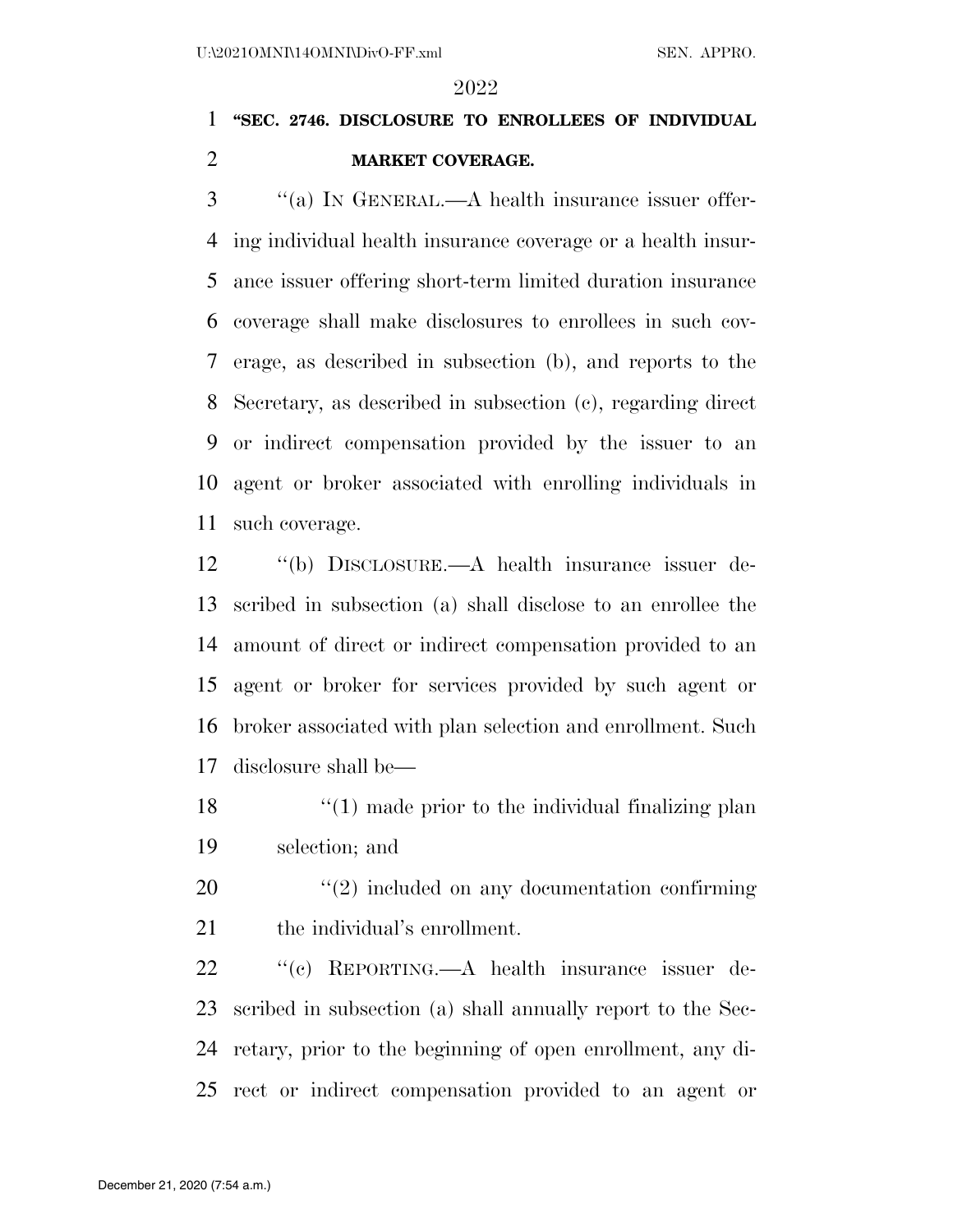broker associated with enrolling individuals in such cov-erage.

 ''(d) RULEMAKING.—Not later than 1 year after the date of enactment of the Consolidated Appropriations Act, 2021, the Secretary shall finalize, through notice-and-com- ment rulemaking, the timing, form, and manner in which issuers described in subsection (a) are required to make the disclosures described in subsection (b) and the reports described in subsection (c). Such rulemaking may also in- clude adjustments to notice requirements to reflect the dif- ferent processes for plan renewals, in order to provide en-rollees with full, timely information.''.

 (d) TRANSITION RULE.—No contract executed prior to the effective date described in subsection (e) by a group health plan subject to the requirements of section 408(b)(2)(B) of the Employee Retirement Income Secu- rity Act of 1974 (as amended by subsection (a)) or by a health insurance issuer subject to the requirements of section 2746 of the Public Health Service Act (as added by subsection (c)) shall be subject to the requirements of 21 such section  $408(b)(2)(B)$  or such section 2746, as appli-cable.

 (e) APPLICATION.—The amendments made by sub- sections (a) and (c) shall apply beginning 1 year after the date of enactment of this Act.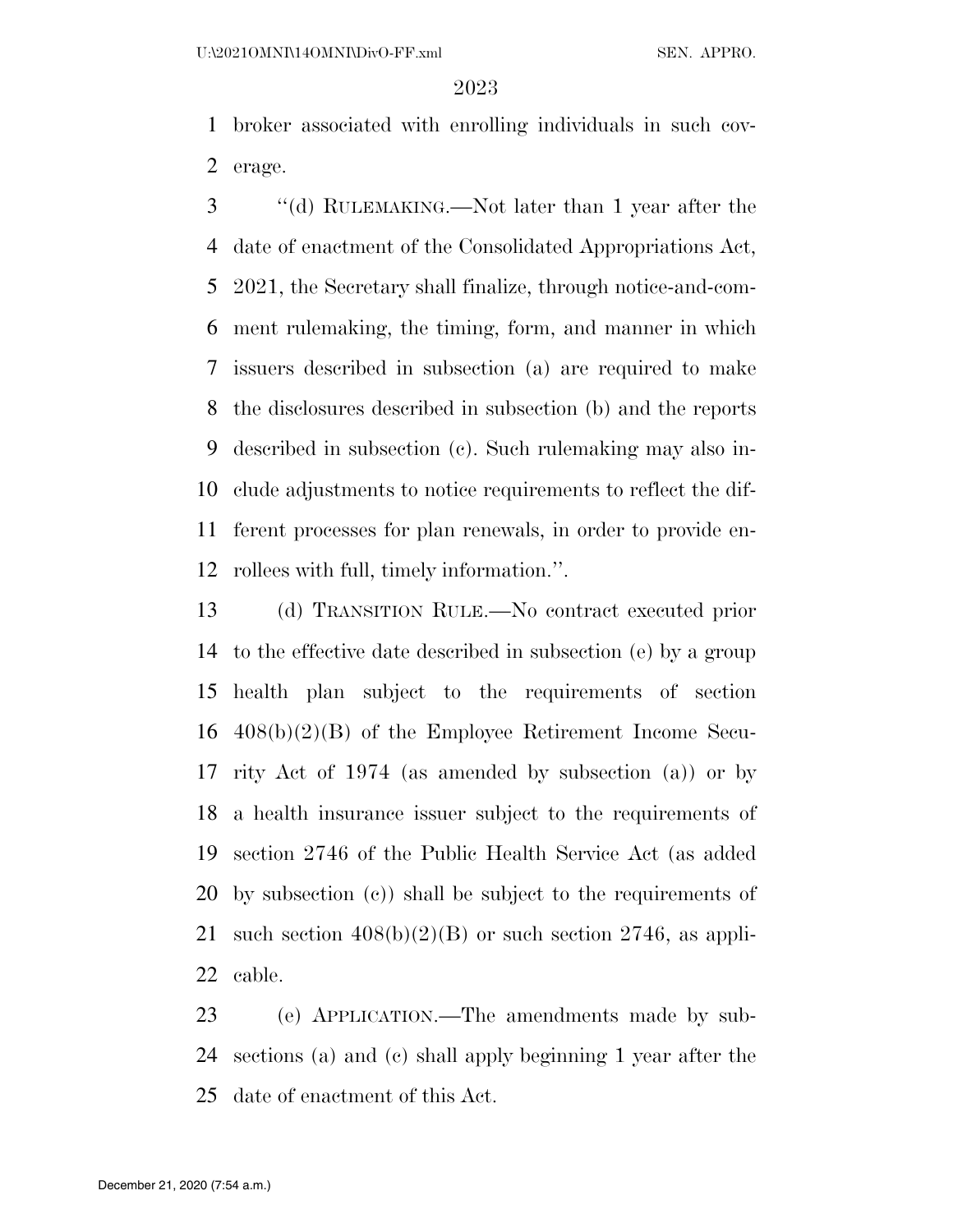| 1              | SEC. 203. STRENGTHENING PARITY IN MENTAL HEALTH                    |
|----------------|--------------------------------------------------------------------|
| $\overline{2}$ | AND SUBSTANCE USE DISORDER BENEFITS.                               |
| 3              | $(a)$ In GENERAL.—                                                 |
| $\overline{4}$ | $(1)$ PHSA.—Section 2726(a) of the Public                          |
| 5              | Health Service Act $(42 \text{ U.S.C. } 300 \text{gg} - 26(a))$ is |
| 6              | amended by adding at the end the following:                        |
| 7              | "(8) COMPLIANCE REQUIREMENTS.—                                     |
| 8              | "(A) NONQUANTITATIVE TREATMENT LIM-                                |
| 9              | ITATION (NQTL) REQUIREMENTS.—In the case                           |
| 10             | of a group health plan or a health insurance                       |
| 11             | issuer offering group or individual health insur-                  |
| 12             | ance coverage that provides both medical and                       |
| 13             | surgical benefits and mental health or sub-                        |
| 14             | stance use disorder benefits and that imposes                      |
| 15             | nonquantitative treatment limitations (referred                    |
| 16             | to in this section as 'NQTLs') on mental health                    |
| 17             | or substance use disorder benefits, such plan or                   |
| 18             | issuer shall perform and document comparative                      |
| 19             | analyses of the design and application of                          |
| 20             | NQTLs and, beginning 45 days after the date                        |
| 21             | of enactment of the Consolidated Appropria-                        |
| 22             | tions Act, 2021, make available to the applica-                    |
| 23             | ble State authority (or, as applicable, to the                     |
| 24             | Secretary of Labor or the Secretary of Health                      |
| 25             | and Human Services), upon request, the com-                        |
| 26             | parative analyses and the following information:                   |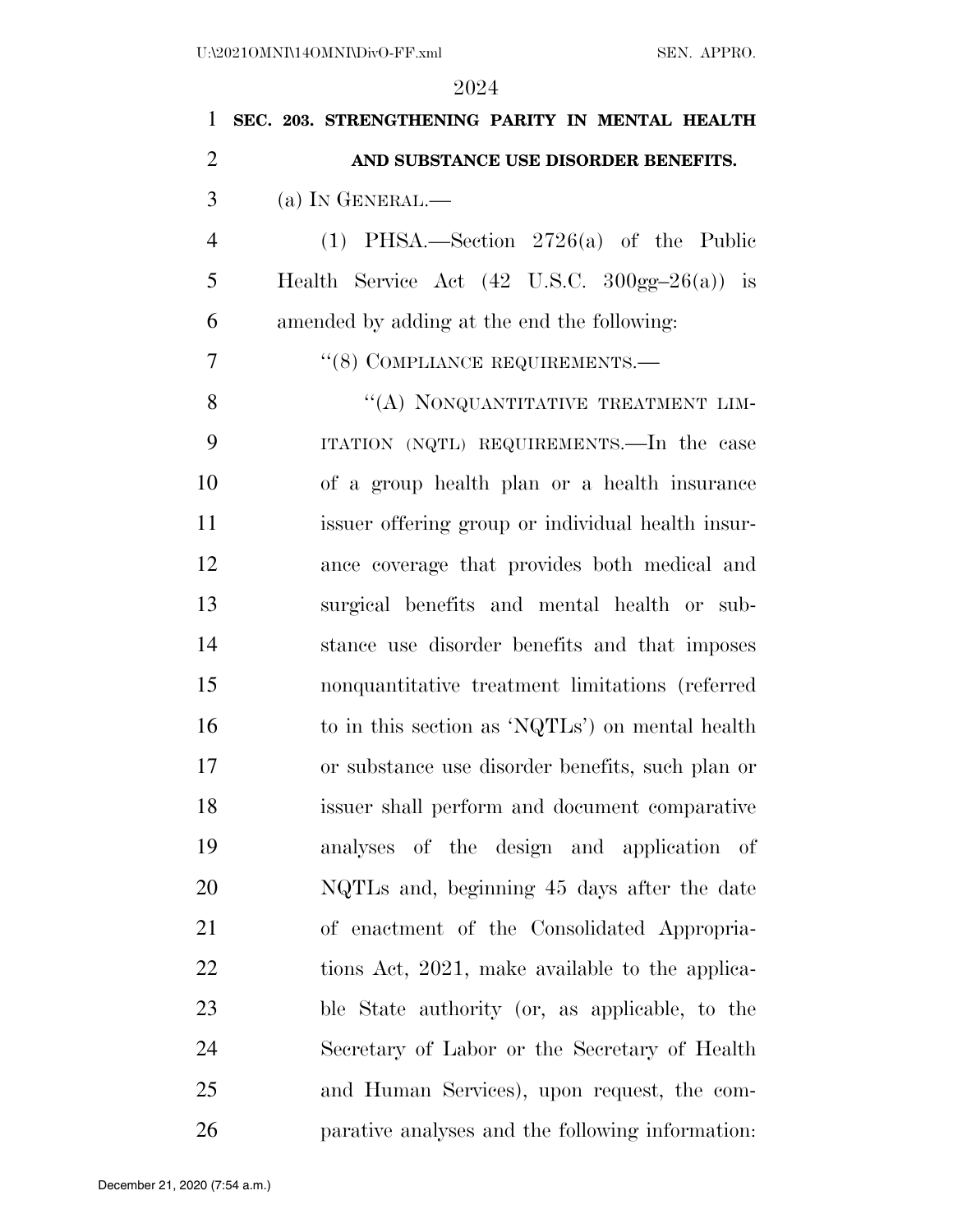| $\mathbf{1}$   | "(i) The specific plan or coverage           |
|----------------|----------------------------------------------|
| $\overline{2}$ | terms or other relevant terms regarding      |
| 3              | the NQTLs and a description of all mental    |
| $\overline{4}$ | health or substance use disorder and med-    |
| 5              | ical or surgical benefits to which each such |
| 6              | term applies in each respective benefits     |
| $\overline{7}$ | classification.                              |
| 8              | "(ii) The factors used to determine          |
| 9              | that the NQTLs will apply to mental          |
| 10             | health or substance use disorder benefits    |
| 11             | and medical or surgical benefits.            |
| 12             | "(iii) The evidentiary standards used        |
| 13             | for the factors identified in clause (ii),   |
| 14             | when applicable, provided that every factor  |
| 15             | shall be defined, and any other source or    |
| 16             | evidence relied upon to design and apply     |
| 17             | the NQTLs to mental health or substance      |
| 18             | use disorder benefits and medical or sur-    |
| 19             | gical benefits.                              |
| 20             | "(iv) The comparative analyses dem-          |
| 21             | onstrating that the processes, strategies,   |
| 22             | evidentiary standards, and other factors     |
| 23             | used to apply the NQTLs to mental health     |
| 24             | or substance use disorder benefits, as writ- |
| 25             | ten and in operation, are comparable to,     |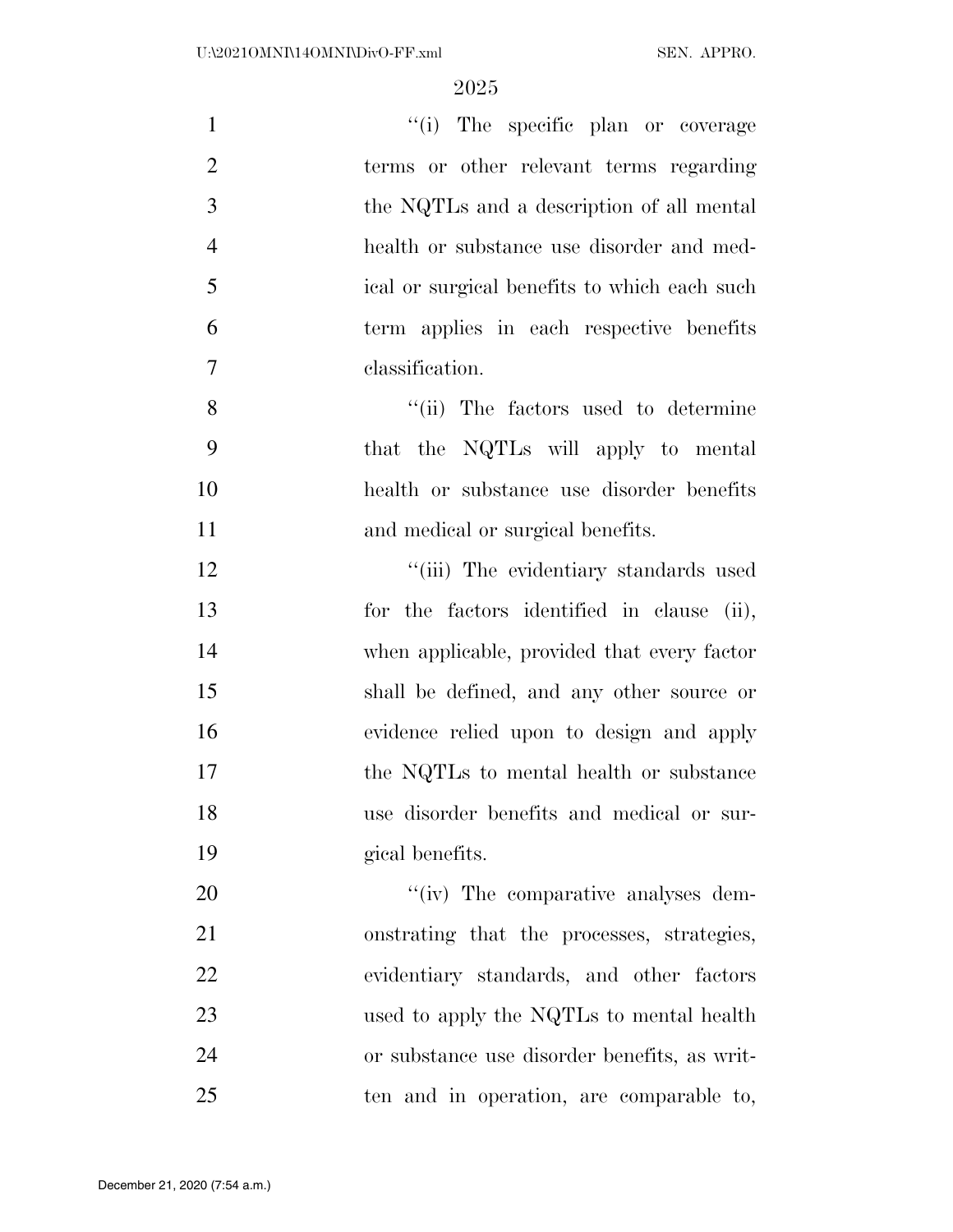| $\mathbf{1}$   | and are applied no more stringently than,      |
|----------------|------------------------------------------------|
| $\overline{2}$ | the processes, strategies, evidentiary stand-  |
| 3              | ards, and other factors used to apply the      |
| $\overline{4}$ | NQTLs to medical or surgical benefits in       |
| 5              | the benefits classification.                   |
| 6              | $\lq\lq$ (v) The specific findings and conclu- |
| $\overline{7}$ | sions reached by the group health plan or      |
| 8              | health insurance issuer with respect to the    |
| 9              | health insurance coverage, including any       |
| 10             | results of the analyses described in this      |
| 11             | subparagraph that indicate that the plan       |
| 12             | or coverage is or is not in compliance with    |
| 13             | this section.                                  |
| 14             | "(B) SECRETARY REQUEST PROCESS.-               |
| 15             | "(i) SUBMISSION UPON REQUEST.-                 |
| 16             | The Secretary shall request that a group       |
| 17             | health plan or a health insurance issuer of-   |
| 18             | fering group or individual health insurance    |
| 19             | coverage submit the comparative analyses       |
| 20             | described in subparagraph (A) for plans        |
| 21             | that involve potential violations of this sec- |
| 22             | tion or complaints regarding noncompli-        |
| 23             | ance with this section that concern NQTLs      |
| 24             | and any other instances in which the Sec-      |
| 25             | retary determines appropriate. The Sec-        |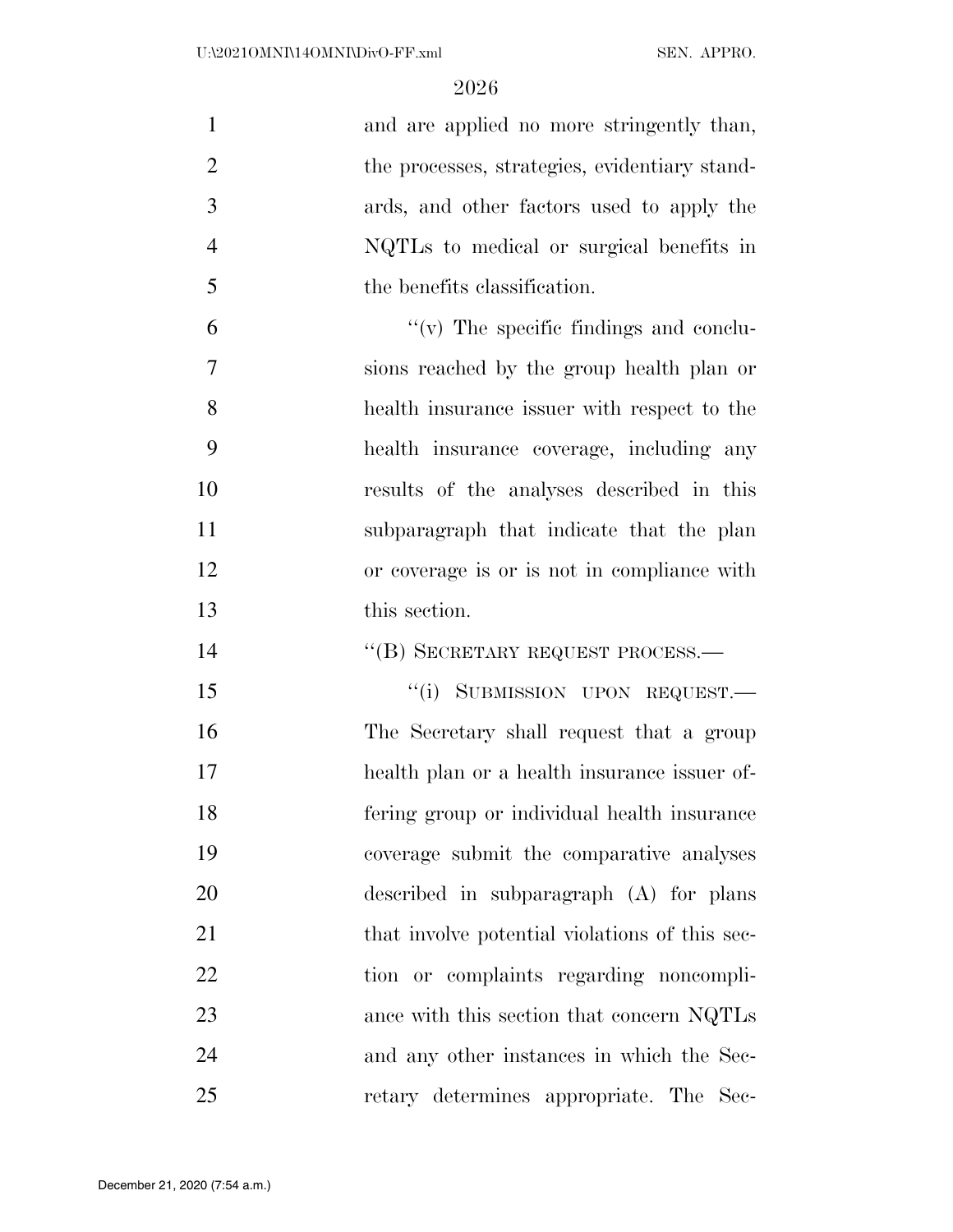1 retary shall request not fewer than 20 such analyses per year.

3 "(ii) ADDITIONAL INFORMATION.—In instances in which the Secretary has con- cluded that the group health plan or health insurance issuer with respect to health in- surance coverage has not submitted suffi- cient information for the Secretary to re- view the comparative analyses described in subparagraph (A), as requested under clause (i), the Secretary shall specify to the plan or issuer the information the plan or issuer must submit to be responsive to the request under clause (i) for the Secretary to review the comparative analyses de- scribed in subparagraph (A) for compliance with this section. Nothing in this para- graph shall require the Secretary to con- clude that a group health plan or health insurance issuer is in compliance with this section solely based upon the inspection of 22 the comparative analyses described in sub- paragraph (A), as requested under clause 24 (i).

25 "'(iii) REQUIRED ACTION.—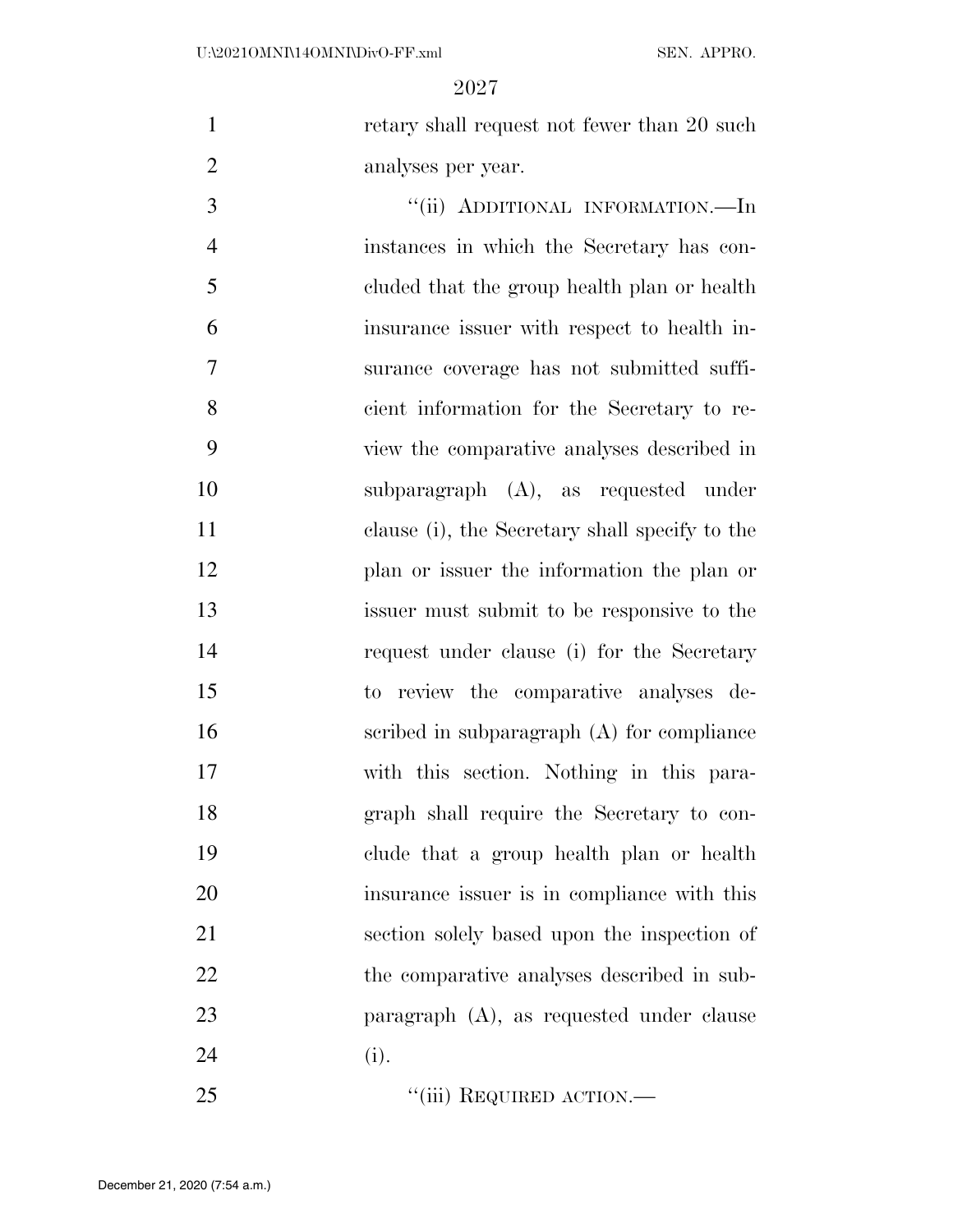| $\mathbf{1}$       | "(I) IN GENERAL.—In instances           |
|--------------------|-----------------------------------------|
| $\mathbf{2}$       | in which the Secretary has reviewed     |
| 3                  | the comparative analyses described in   |
| $\overline{4}$     | subparagraph $(A)$ , as requested under |
| 5                  | clause (i), and determined that the     |
| 6                  | group health plan or health insurance   |
| 7                  | issuer is not in compliance with this   |
| 8                  | section, the plan or issuer—            |
| 9                  | "(aa) shall specify to the              |
| 10                 | Secretary the actions the plan or       |
| 11                 | issuer will take to be in compli-       |
| 12                 | ance with this section and pro-         |
| 13                 | vide to the Secretary additional        |
| 14                 | comparative analyses described in       |
| 15                 | subparagraph $(A)$ that dem-            |
| 16                 | onstrate compliance with this sec-      |
| 17                 | tion not later than 45 days after       |
| 18                 | the initial determination by the        |
| 19                 | Secretary that the plan or issuer       |
| 20                 | is not in compliance; and               |
| 21                 | "(bb) following the $45$ -day           |
| 22                 | corrective action period under          |
| 23                 | item (aa), if the Secretary makes       |
| 24<br>$\mathbf{a}$ | final determination that the            |
| 25                 | plan or issuer still is not in com-     |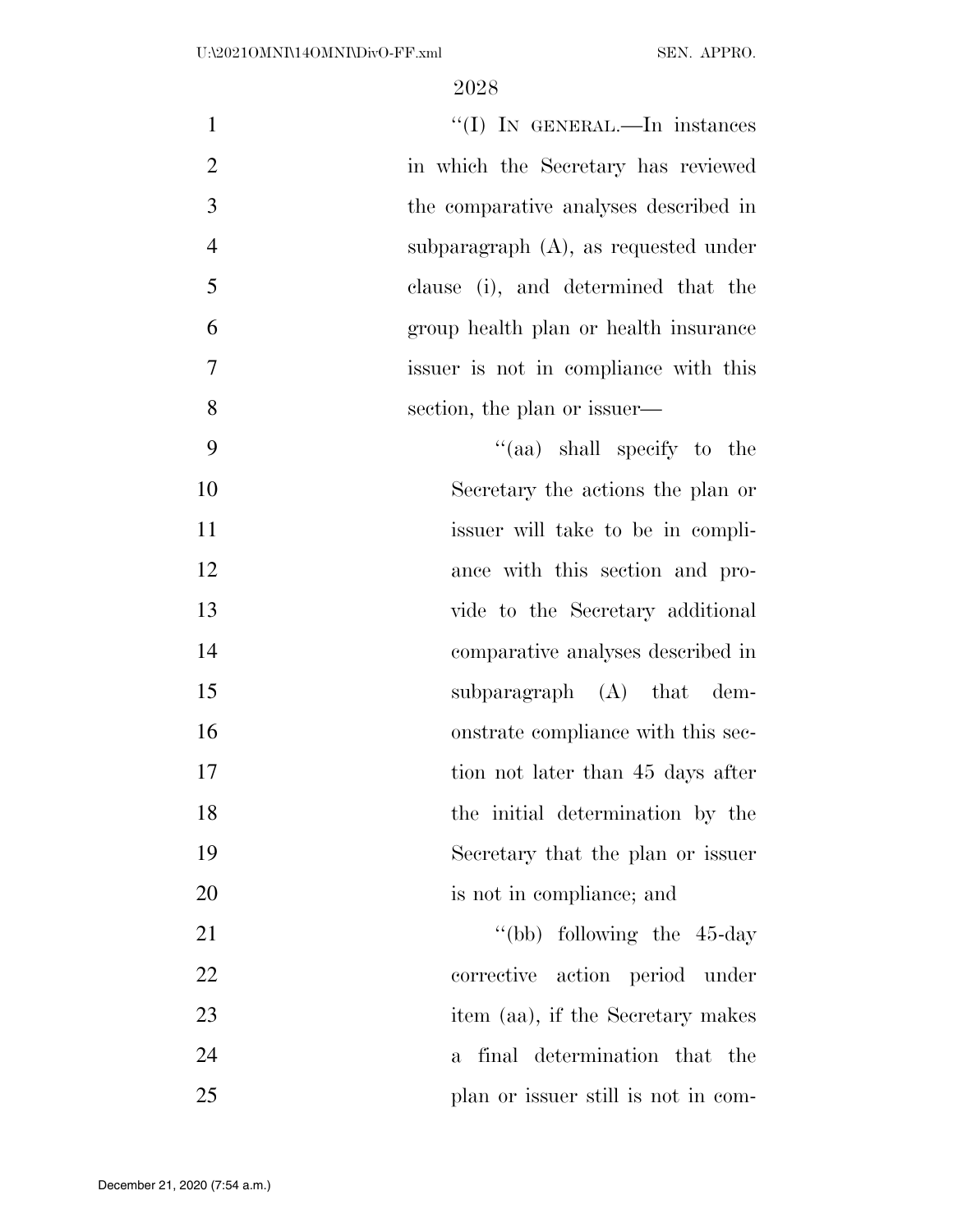| $\mathbf{1}$   | pliance with this section, not            |
|----------------|-------------------------------------------|
| $\overline{2}$ | later than 7 days after such de-          |
| 3              | termination, shall notify all indi-       |
| $\overline{4}$ | viduals enrolled in the plan or           |
| 5              | applicable health insurance cov-          |
| 6              | erage offered by the issuer that          |
| $\tau$         | the plan or issuer, with respect to       |
| 8              | such coverage, has been deter-            |
| 9              | mined to be not in compliance             |
| 10             | with this section.                        |
| 11             | "(II) EXEMPTION FROM DISCLO-              |
| 12             | sure.—Documents or communica-             |
| 13             | tions produced in connection with the     |
| 14             | Secretary's recommendations to a          |
| 15             | group health plan or health insurance     |
| 16             | issuer shall not be subject to disclo-    |
| 17             | sure pursuant to section 552 of title     |
| 18             | 5, United States Code.                    |
| 19             | "(iv) REPORT.—Not later than 1 year       |
| 20             | after the date of enactment of this para- |
| 21             | graph, and not later than October 1 of    |
| 22             | each year thereafter, the Secretary shall |
| 23             | submit to Congress, and make publicly     |
| 24             | available, a report that contains—        |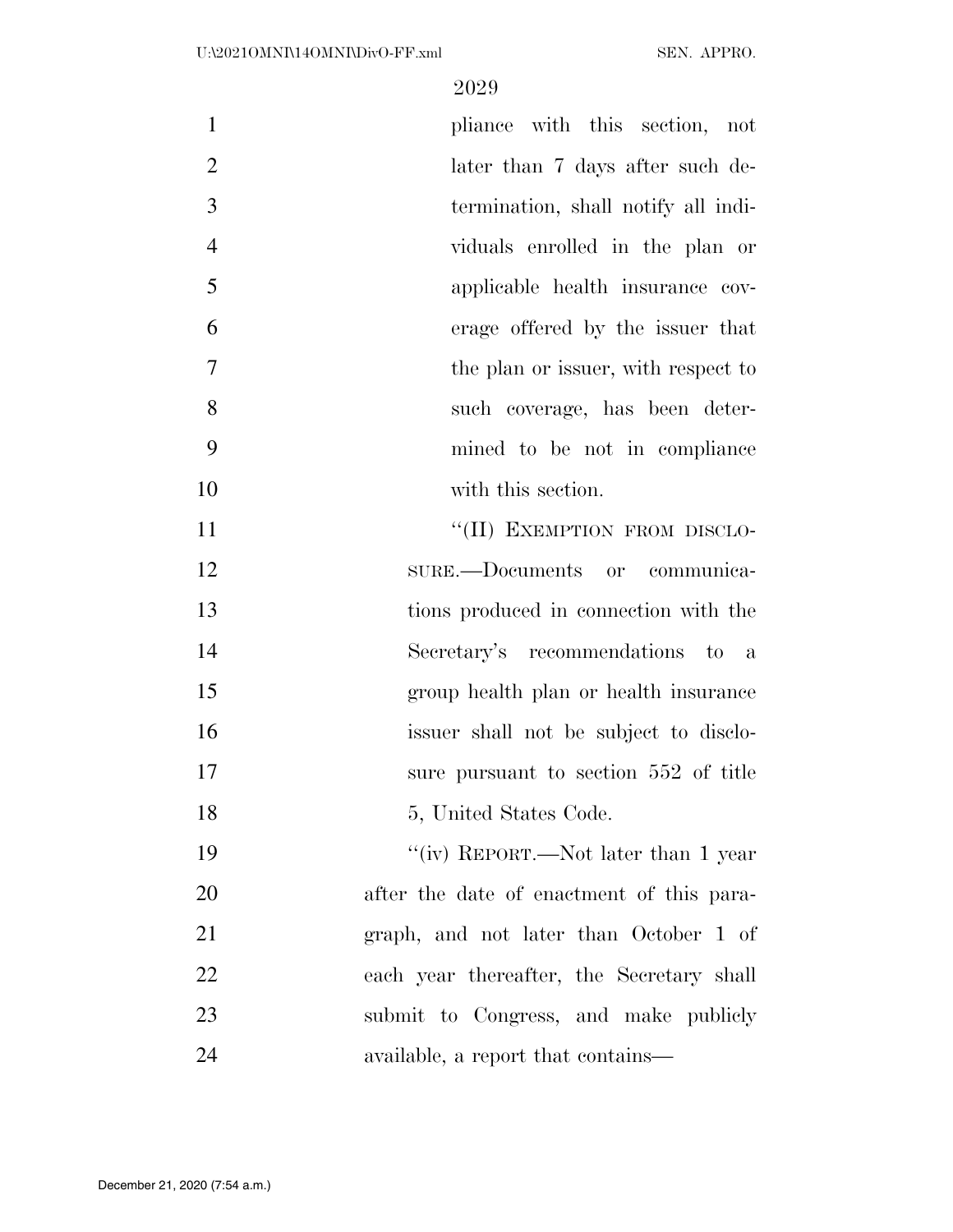| $\mathbf{1}$   | $\lq\lq$ a summary of the compara-          |
|----------------|---------------------------------------------|
| $\overline{2}$ | tive analyses requested under clause        |
| 3              | (i), including the identity of each         |
| $\overline{4}$ | group health plan or health insurance       |
| 5              | issuer, with respect to particular          |
| 6              | health insurance coverage that is de-       |
| 7              | termined to be not in compliance after      |
| 8              | the final determination by the Sec-         |
| 9              | retary described in clause $(iii)(I)(bb)$ ; |
| 10             | "(II) the Secretary's conclusions           |
| 11             | as to whether each group health plan        |
| 12             | or health insurance issuer submitted        |
| 13             | sufficient information for the Sec-         |
| 14             | retary to review the comparative anal-      |
| 15             | yses requested under clause (i) for         |
| 16             | compliance with this section;               |
| 17             | "(III) for each group health plan           |
| 18             | or health insurance issuer that did         |
| 19             | submit sufficient information for the       |
| 20             | Secretary to review the comparative         |
| 21             | analyses requested under clause (i),        |
| 22             | the Secretary's conclusions as to           |
| 23             | whether and why the plan or issuer is       |
| 24             | in compliance with the requirements         |
| 25             | under this section;                         |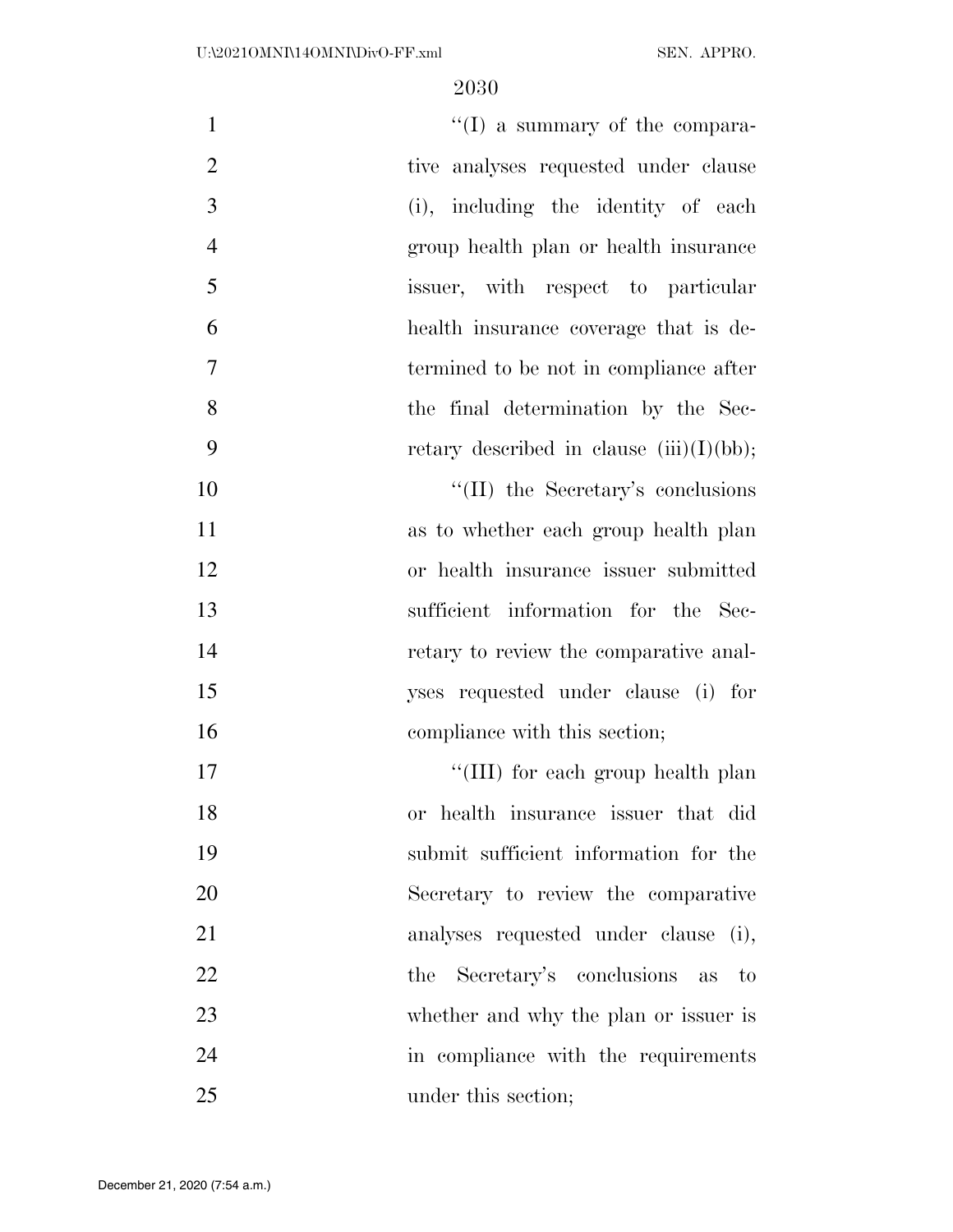| $\mathbf{1}$   | $``(IV)$ the Secretary's specifica-       |
|----------------|-------------------------------------------|
| $\overline{2}$ | tions described in clause (ii) for each   |
| 3              | group health plan or health insurance     |
| $\overline{4}$ | issuer that the Secretary determined      |
| 5              | did not submit sufficient information     |
| 6              | for the Secretary to review the com-      |
| 7              | parative analyses requested under         |
| 8              | clause (i) for compliance with this sec-  |
| 9              | tion; and                                 |
| 10             | $\lq\lq (V)$ the Secretary's specifica-   |
| 11             | tions described in clause (iii) of the    |
| 12             | actions each group health plan or         |
| 13             | health insurance issuer that the Sec-     |
| 14             | retary determined is not in compliance    |
| 15             | with this section must take to be in      |
| 16             | compliance with this section, including   |
| 17             | the reason why the Secretary deter-       |
| 18             | mined the plan or issuer is not in        |
| 19             | compliance.                               |
| 20             | "(C) COMPLIANCE PROGRAM GUIDANCE          |
| 21             | DOCUMENT UPDATE PROCESS.-                 |
| 22             | "(i) IN GENERAL.—The Secretary            |
| 23             | shall include instances of noncompliance  |
| 24             | that the Secretary discovers upon review- |
| 25             | ing the comparative analyses requested    |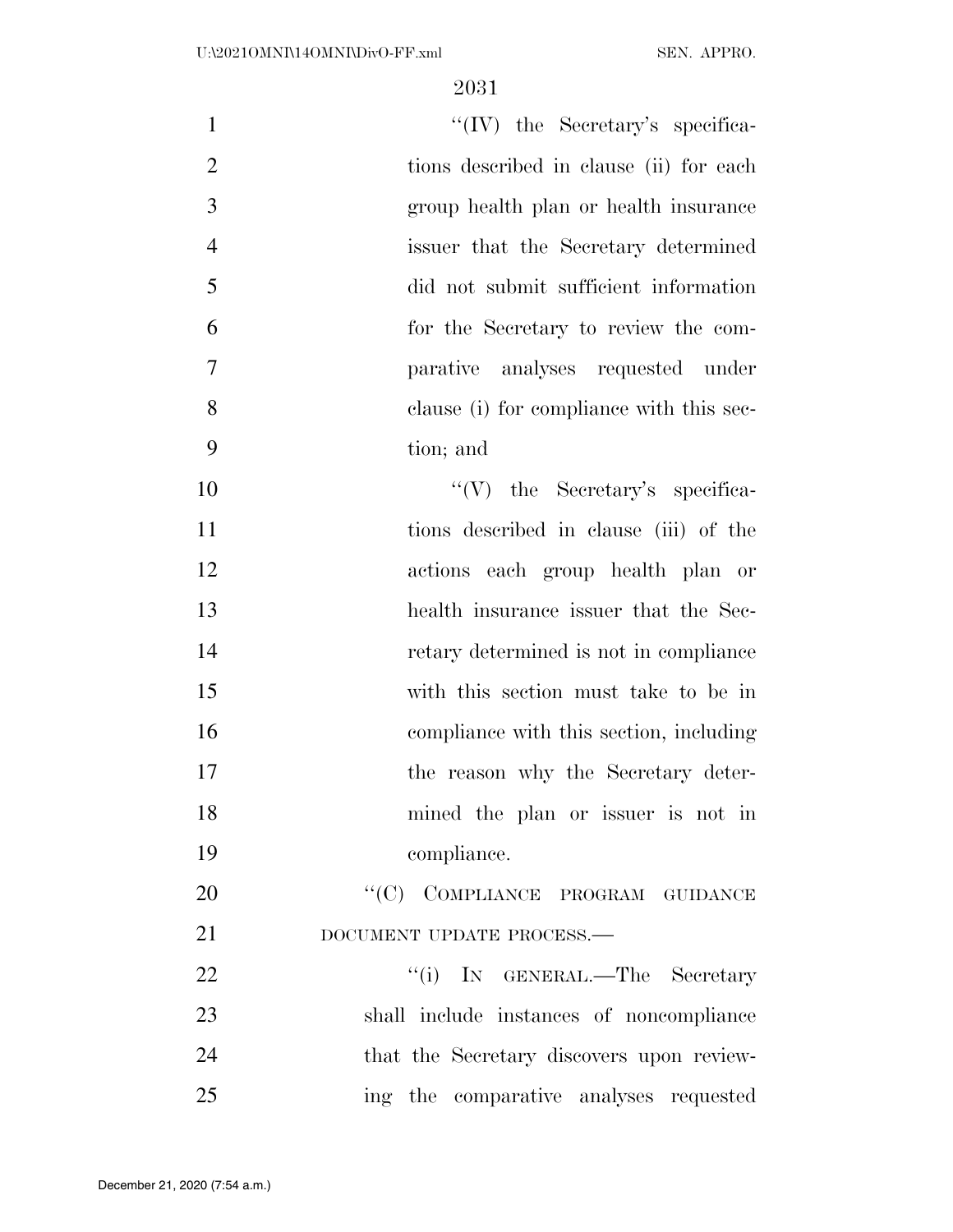| $\mathbf{1}$   | under subparagraph $(B)(i)$ in the compli-    |
|----------------|-----------------------------------------------|
| $\overline{2}$ | program guidance document de-<br>ance         |
| 3              | scribed in paragraph (6), as it is updated    |
| $\overline{4}$ | every 2 years, except that such instances     |
| 5              | shall not disclose any protected health in-   |
| 6              | formation or individually identifiable infor- |
| 7              | mation.                                       |
| 8              | "(ii) GUIDANCE AND REGULATIONS.—              |
| 9              | Not later than 18 months after the date of    |
| 10             | enactment of this paragraph, the Secretary    |
| 11             | shall finalize any draft or interim guidance  |
| 12             | and regulations relating to mental health     |
| 13             | parity under this section. Such draft guid-   |
| 14             | ance shall include guidance to clarify the    |
| 15             | process and timeline for current and poten-   |
| 16             | tial participants and beneficiaries (and au-  |
| 17             | thorized representatives and health care      |
| 18             | providers of such participants and bene-      |
| 19             | ficiaries) with respect to plans to file com- |
| 20             | plaints of such plans or issuers being in     |
| 21             | violation of this section, including guid-    |
| 22             | ance, by plan type, on the relevant State,    |
| 23             | regional, or national office with which such  |
| 24             | complaints should be filed.                   |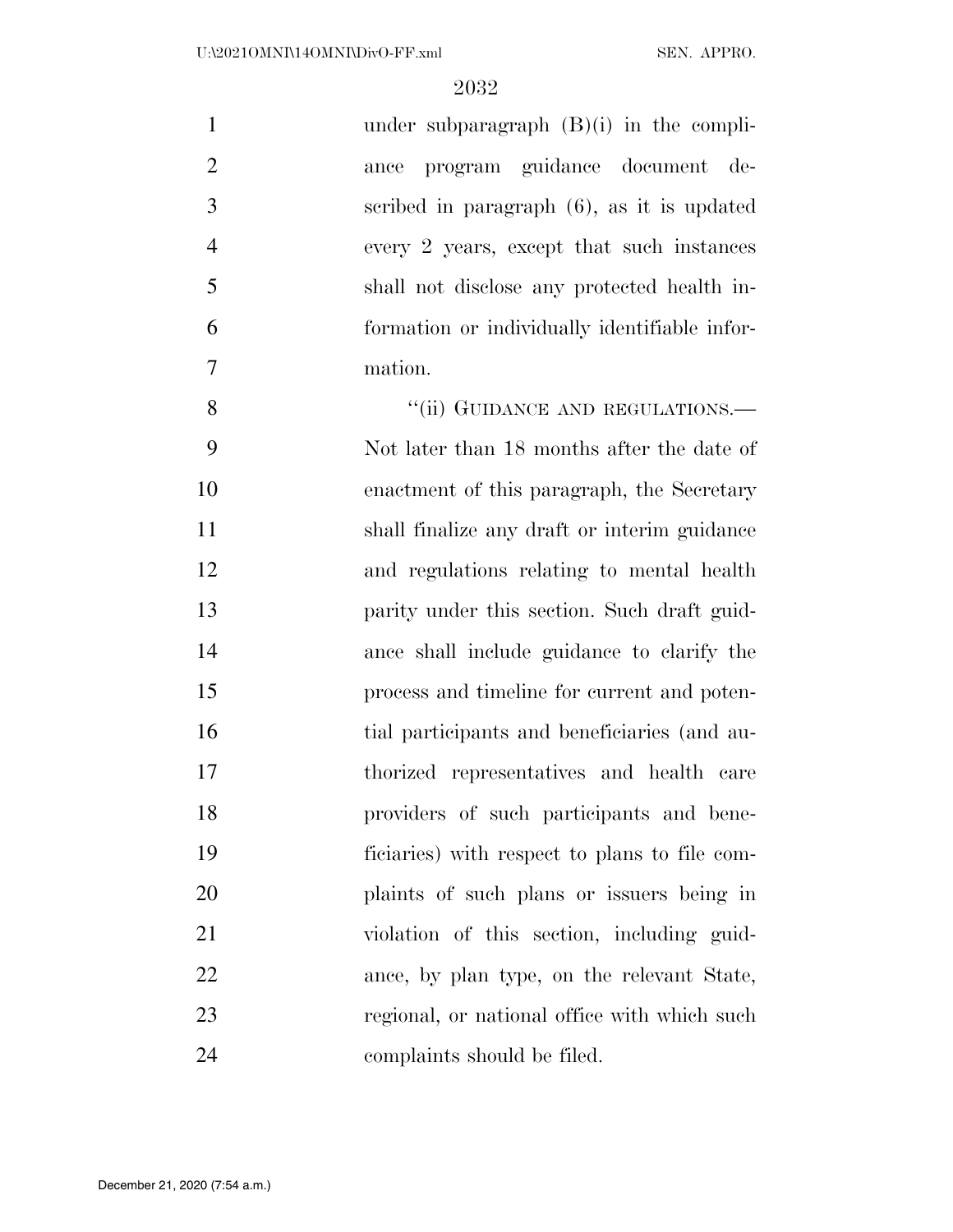| $\mathbf{1}$   | "(iii) STATE.—The Secretary shall                     |
|----------------|-------------------------------------------------------|
| $\overline{2}$ | share information on findings of compli-              |
| 3              | ance and noncompliance discovered upon                |
| $\overline{4}$ | reviewing the comparative analyses re-                |
| 5              | quested under subparagraph $(B)(i)$ shall be          |
| 6              | shared with the State where the group                 |
| 7              | health plan is located or the State where             |
| 8              | the health insurance issuer is licensed to            |
| 9              | do business for coverage offered by a                 |
| 10             | health insurance issuer in the group mar-             |
| 11             | ket, in accordance with paragraph                     |
| 12             | $(6)(B)(iii)(II)$ .".                                 |
| 13             | $(2)$ ERISA.—Section 712(a) of the Employee           |
| 14             | Retirement Income Security Act of 1974 (29 U.S.C.     |
| 15             | $1185a(a)$ ) is amended by adding at the end the fol- |
| 16             | lowing:                                               |
| 17             | "(6) COMPLIANCE PROGRAM GUIDANCE DOCU-                |
| 18             | MENT.                                                 |
| 19             | "(A) IN GENERAL.—The Secretary, the                   |
| 20             | Secretary of Health and Human Services, and           |
| 21             | the Secretary of the Treasury, in consultation        |
| 22             | with the Inspector General of the Department          |
| 23             | of Health and Human Services, the Inspector           |
| 24             | General of the Department of Labor, and the           |
| 25             | Inspector General of the Department of the            |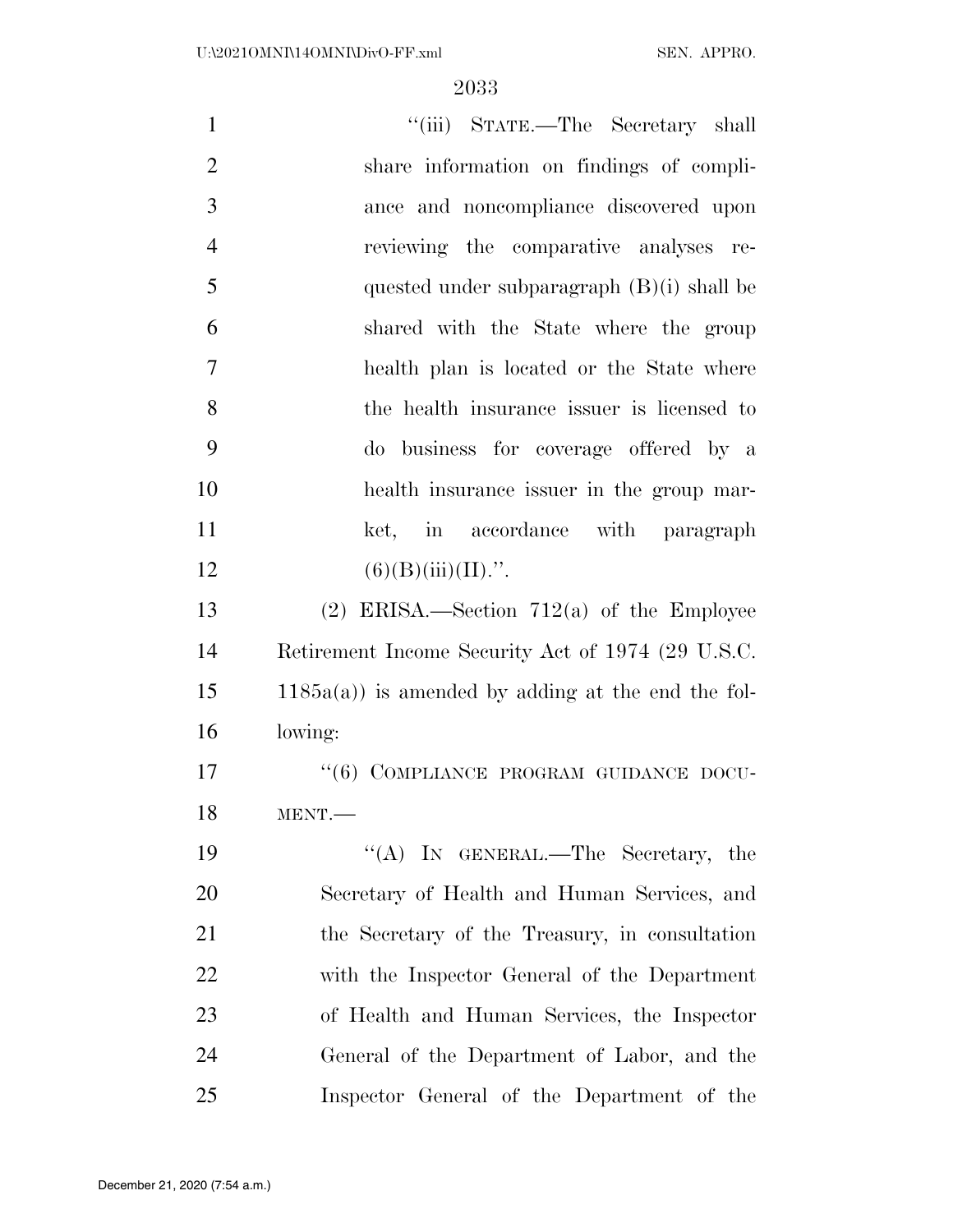| $\mathbf{1}$   | Treasury, shall issue a compliance program      |
|----------------|-------------------------------------------------|
| $\overline{2}$ | guidance document to help improve compliance    |
| 3              | with this section, section 2726 of the Public   |
| $\overline{4}$ | Health Service Act, and section 9812 of the In- |
| 5              | ternal Revenue Code of 1986, as applicable. In  |
| 6              | carrying out this paragraph, the Secretaries    |
| 7              | may take into consideration the 2016 publica-   |
| 8              | tion of the Department of Health and Human      |
| 9              | Services and the Department of Labor, entitled  |
| 10             | 'Warning Signs - Plan or Policy Non-Quan-       |
| 11             | titative Treatment Limitations (NQTLs) that     |
| 12             | Require Additional Analysis to Determine Men-   |
| 13             | tal Health Parity Compliance'.                  |
| 14             | "(B) EXAMPLES ILLUSTRATING COMPLI-              |
| 15             | ANCE AND NONCOMPLIANCE.-                        |
| 16             | "(i) IN GENERAL.—The compliance                 |
| 17             | program guidance document required              |
| 18             | under this paragraph shall provide illus-       |
| 19             | trative, de-identified examples (that do not    |
| 20             | disclose any protected health information       |
| 21             | or individually identifiable information) of    |
| 22             | previous findings of compliance and non-        |
| 23             | compliance with this section, section 2726      |
| 24             | of the Public Health Service Act, or sec-       |
| 25             | tion 9812 of the Internal Revenue Code of       |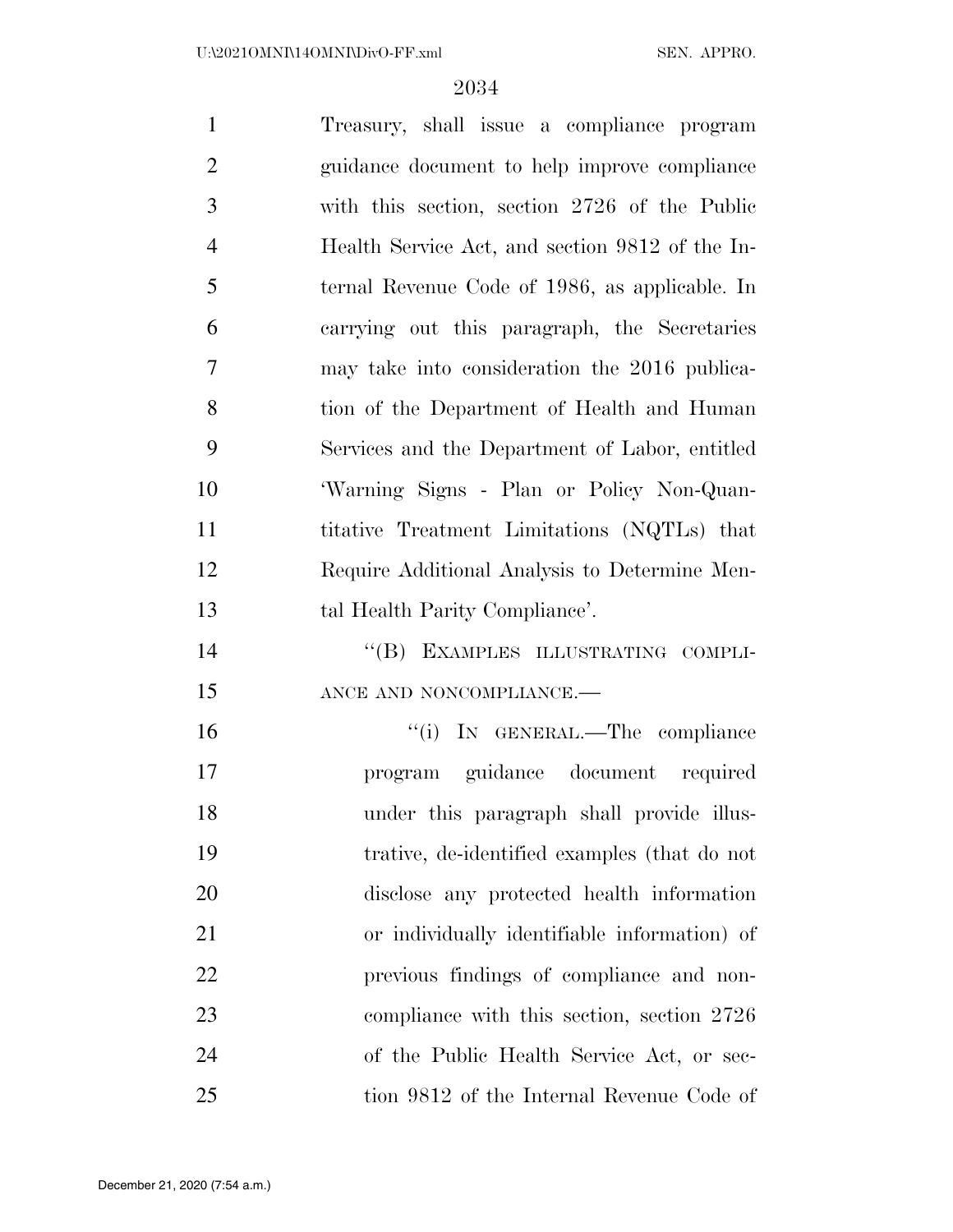| $\mathbf{1}$   | 1986, as applicable, based on investiga-       |
|----------------|------------------------------------------------|
| $\overline{2}$ | tions of violations of such sections, includ-  |
| 3              | $ing$ —                                        |
| $\overline{4}$ | $\lq\lq$ examples illustrating re-             |
| 5              | quirements for information disclosures         |
| 6              | and nonquantitative treatment limita-          |
| 7              | tions; and                                     |
| 8              | "(II) descriptions of the viola-               |
| 9              | tions uncovered during the course of           |
| 10             | such investigations.                           |
| 11             | "(ii) NONQUANTITATIVE TREATMENT                |
| 12             | LIMITATIONS.—To the extent that any ex-        |
| 13             | ample described in clause (i) involves a       |
| 14             | finding of compliance or noncompliance         |
| 15             | with regard to any requirement for non-        |
| 16             | quantitative treatment limitations, the ex-    |
| 17             | ample shall provide sufficient detail to fully |
| 18             | explain such finding, including a full de-     |
| 19             | scription of the criteria involved for ap-     |
| 20             | proving medical and surgical benefits and      |
| 21             | the criteria involved for approving mental     |
| 22             | health and substance use disorder benefits.    |
| 23             | "(iii) ACCESS TO ADDITIONAL INFOR-             |
| 24             | MATION REGARDING COMPLIANCE.—In de-            |
| 25             | veloping and issuing the compliance pro-       |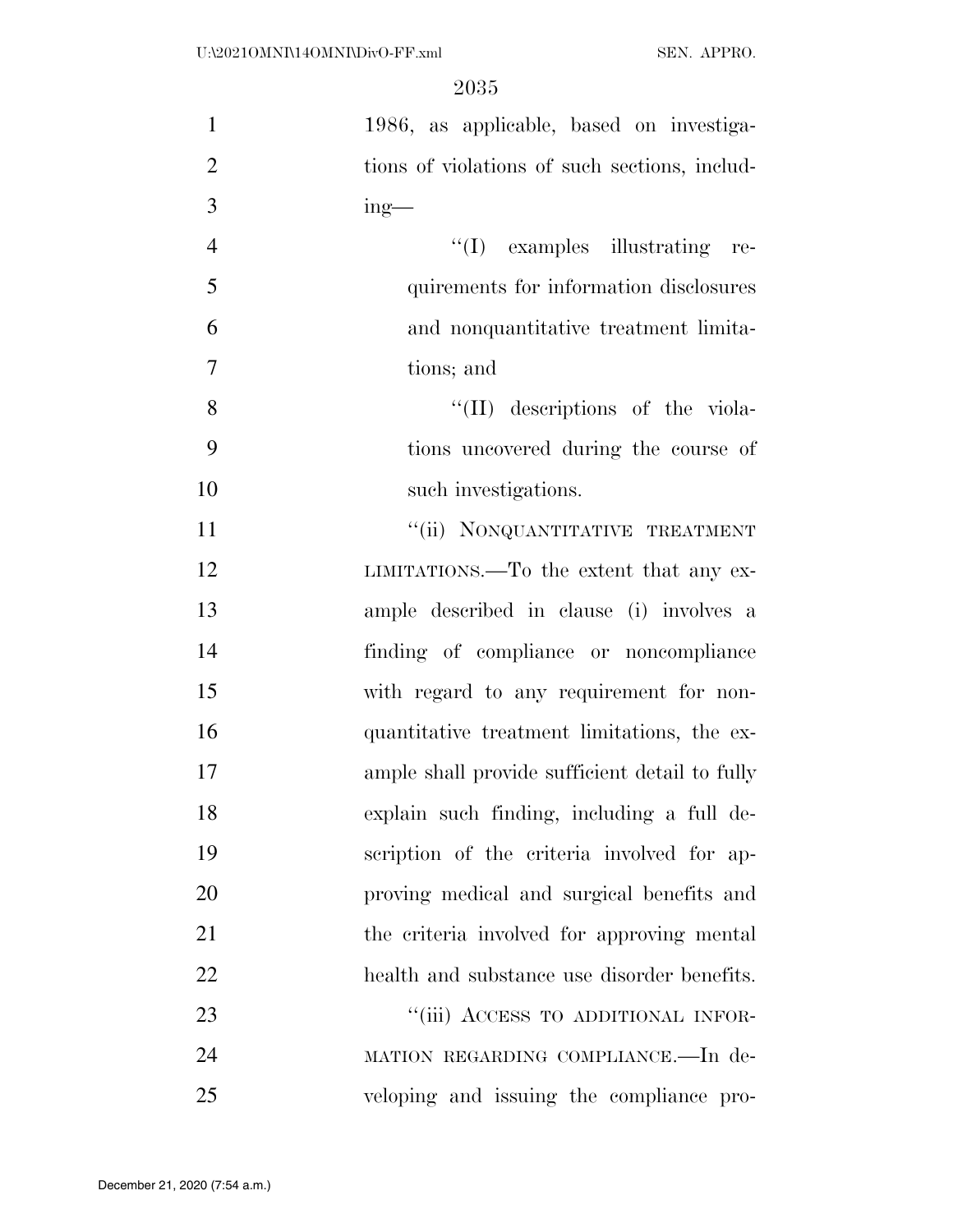| $\mathbf{1}$   | gram guidance document required under        |
|----------------|----------------------------------------------|
| $\overline{2}$ | this paragraph, the Secretaries specified in |
| 3              | subparagraph $(A)$ —                         |
| $\overline{4}$ | $\lq\lq$ shall enter into interagency        |
| 5              | agreements with the Inspector Gen-           |
| 6              | eral of the Department of Health and         |
| 7              | Human Services, the Inspector Gen-           |
| 8              | eral of the Department of Labor, and         |
| 9              | the Inspector General of the Depart-         |
| 10             | ment of the Treasury to share find-          |
| 11             | ings of compliance and noncompliance         |
| 12             | with this section, section 2726 of the       |
| 13             | Public Health Service Act, or section        |
| 14             | 9812 of the Internal Revenue Code of         |
| 15             | 1986, as applicable; and                     |
| 16             | "(II) shall seek to enter into an            |
| 17             | agreement with a State to share infor-       |
| 18             | mation on findings of compliance and         |
| 19             | noncompliance with this section, sec-        |
| 20             | tion 2726 of the Public Health Serv-         |
| 21             | ice Act, or section 9812 of the Inter-       |
| 22             | nal Revenue Code of 1986, as applica-        |
| 23             | ble.                                         |
| 24             | RECOMMENDATIONS.-The compli-<br>``(C)        |
| 25             | ance program guidance document shall include |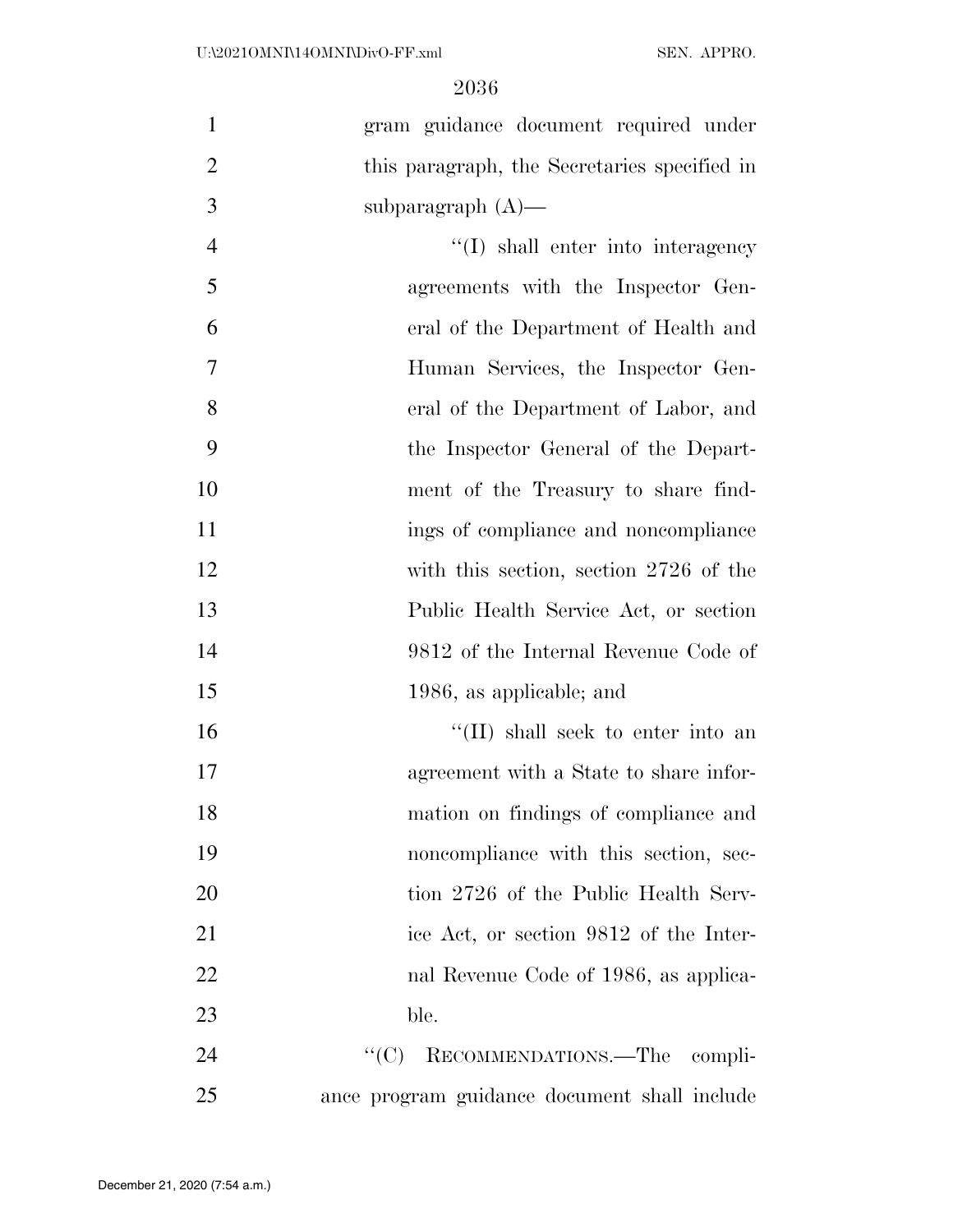recommendations to advance compliance with 2 this section, section 2726 of the Public Health Service Act, or section 9812 of the Internal Revenue Code of 1986, as applicable, and en- courage the development and use of internal controls to monitor adherence to applicable statutes, regulations, and program require- ments. Such internal controls may include illus- trative examples of nonquantitative treatment limitations on mental health and substance use disorder benefits, which may fail to comply with this section, section 2726 of the Public Health Service Act, or section 9812 of the Internal Revenue Code of 1986, as applicable, in relation to nonquantitative treatment limitations on medical and surgical benefits. 17 "(D) UPDATING THE COMPLIANCE PRO-

18 GRAM GUIDANCE DOCUMENT.—The Secretary, the Secretary of Health and Human Services, and the Secretary of the Treasury, in consulta-21 tion with the Inspector General of the Depart- ment of Health and Human Services, the In- spector General of the Department of Labor, and the Inspector General of the Department of the Treasury, shall update the compliance pro-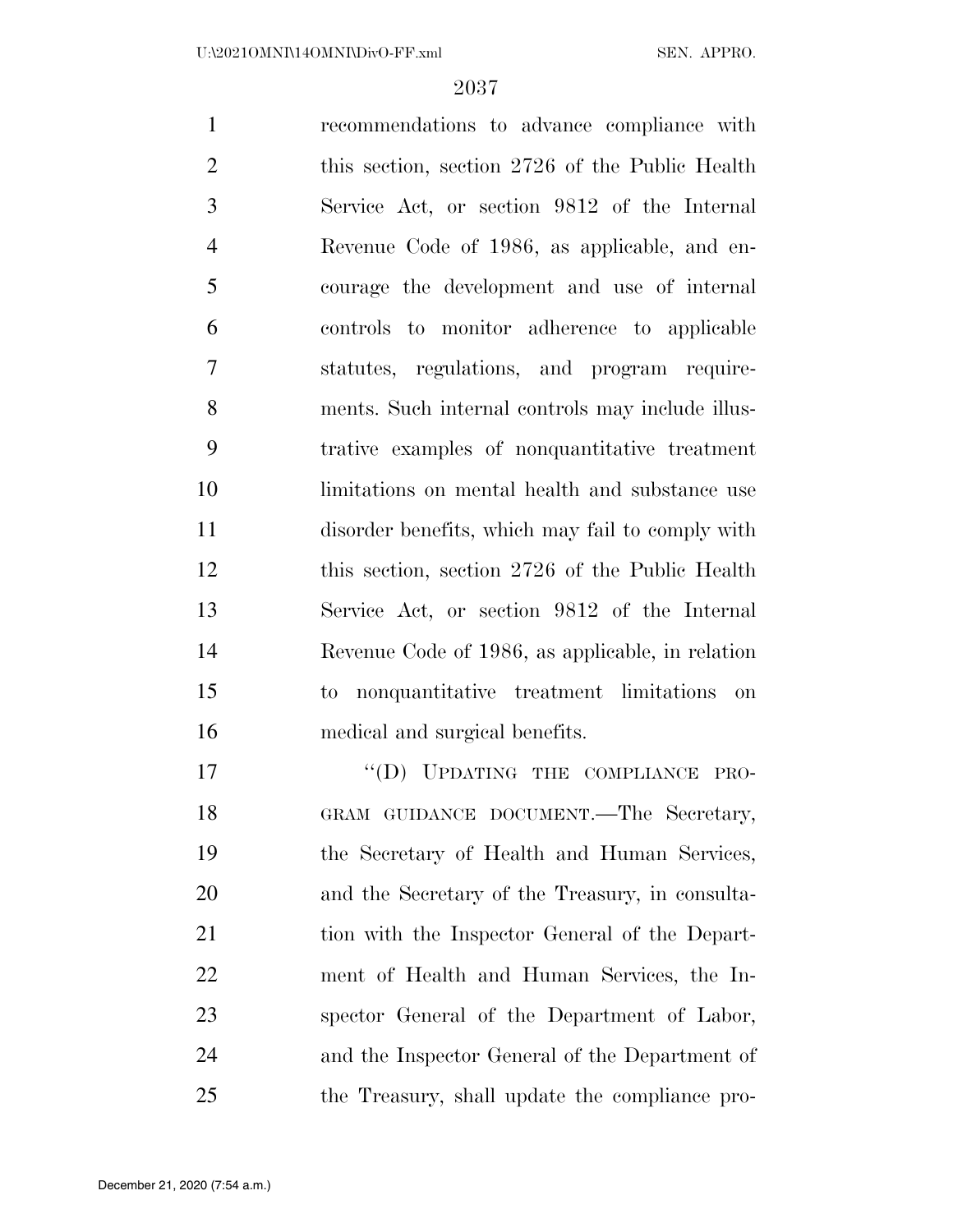| $\mathbf{1}$    | gram guidance document every 2 years to in-         |
|-----------------|-----------------------------------------------------|
| $\overline{2}$  | clude illustrative, de-identified examples (that    |
| 3               | do not disclose any protected health information    |
| $\overline{4}$  | or individually identifiable information) of pre-   |
| 5               | vious findings of compliance and noncompliance      |
| 6               | with this section, section 2726 of the Public       |
| 7               | Health Service Act, or section 9812 of the In-      |
| 8               | ternal Revenue Code of 1986, as applicable.         |
| 9               | "(7) ADDITIONAL GUIDANCE.—                          |
| 10              | "(A) IN GENERAL.—The Secretary, the                 |
| 11              | Secretary of Health and Human Services, and         |
| 12              | the Secretary of the Treasury shall issue guid-     |
| 13              | ance to group health plans and health insurance     |
| 14              | issuers offering group health insurance coverage    |
| 15              | to assist such plans and issuers in satisfying      |
| 16              | the requirements of this section, section $2726$ of |
| 17              | the Public Health Service Act, or section 9812      |
| 18              | of the Internal Revenue Code of 1986, as appli-     |
| 19              | cable.                                              |
| 20              | $\lq\lq$ (B) DISCLOSURE.—                           |
| $\overline{21}$ | "(i) GUIDANCE FOR PLANS AND                         |

21 "(i) GUIDANCE FOR PLANS AND ISSUERS.—The guidance issued under this paragraph shall include clarifying informa- tion and illustrative examples of methods that group health plans and health insur-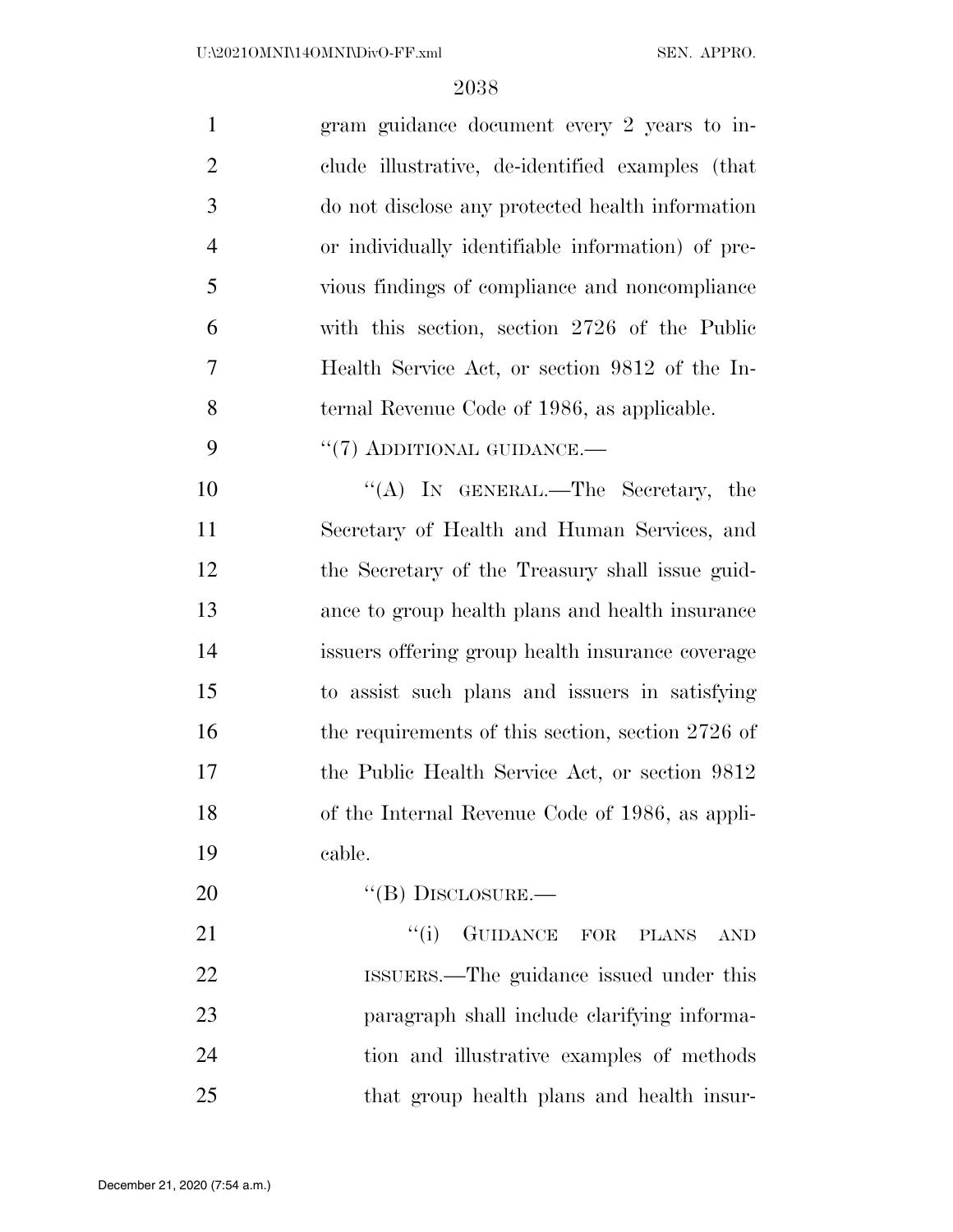| $\mathbf{1}$   | ance issuers offering group or individual    |
|----------------|----------------------------------------------|
| $\overline{2}$ | health insurance coverage may use for dis-   |
| 3              | closing information to ensure compliance     |
| $\overline{4}$ | with the requirements under this section,    |
| 5              | section 2726 of the Public Health Service    |
| 6              | Act, or section 9812 of the Internal Rev-    |
| $\overline{7}$ | enue Code of 1986, as applicable, (and any   |
| 8              | regulations promulgated pursuant to such     |
| 9              | sections, as applicable).                    |
| 10             | "(ii) DOCUMENTS FOR PARTICIPANTS,            |
| 11             | BENEFICIARIES, CONTRACTING PROVIDERS,        |
| 12             | OR AUTHORIZED REPRESENTATIVES.—The           |
| 13             | guidance issued under this paragraph shall   |
| 14             | include clarifying information and illus-    |
| 15             | trative examples of methods that group       |
| 16             | health plans and health insurance issuers    |
| 17             | offering group health insurance coverage     |
| 18             | may use to provide any participant, bene-    |
| 19             | ficiary, contracting provider, or authorized |
| 20             | representative, as applicable, with docu-    |
| 21             | containing information that the<br>ments     |
| 22             | health plans or issuers are required to dis- |
| 23             | close to participants, beneficiaries, con-   |
| 24             | tracting providers, or authorized represent- |
| 25             | atives to ensure compliance with this sec-   |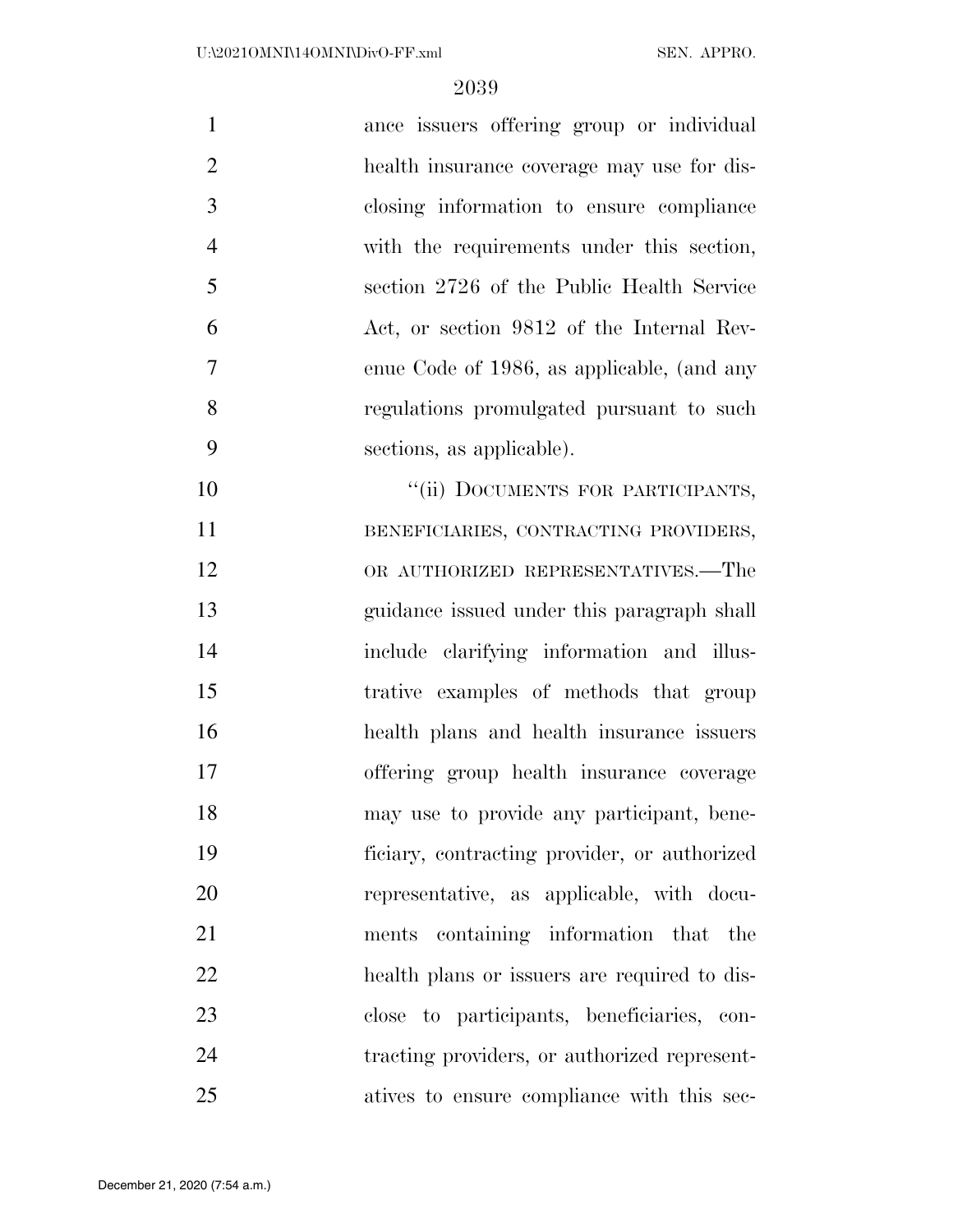| $\mathbf{1}$   | tion, section 2726 of the Public Health      |
|----------------|----------------------------------------------|
| $\overline{2}$ | Service Act, or section 9812 of the Inter-   |
| 3              | nal Revenue Code of 1986, as applicable,     |
| $\overline{4}$ | compliance with any regulation issued pur-   |
| 5              | suant to such respective section, or compli- |
| 6              | ance with any other applicable law or regu-  |
| $\overline{7}$ | lation. Such guidance shall include infor-   |
| 8              | mation that is comparative in nature with    |
| 9              | respect to-                                  |
| 10             | $\lq\lq$ nonquantitative treatment           |
| 11             | limitations for both medical and sur-        |
| 12             | gical benefits and mental health and         |
|                |                                              |
| 13             | substance use disorder benefits;             |
| 14             | $\lq\lq$ (II) the processes, strategies,     |
| 15             | evidentiary standards, and other fac-        |
| 16             | tors used to apply the limitations de-       |
| 17             | scribed in subclause $(I)$ ; and             |
| 18             | "(III) the application of the limi-          |
| 19             | tations described in subclause (I) to        |
| 20             | ensure that such limitations are ap-         |
| 21             | plied in parity with respect to both         |
| 22             | medical and surgical benefits and            |
| 23             | mental health and substance use dis-         |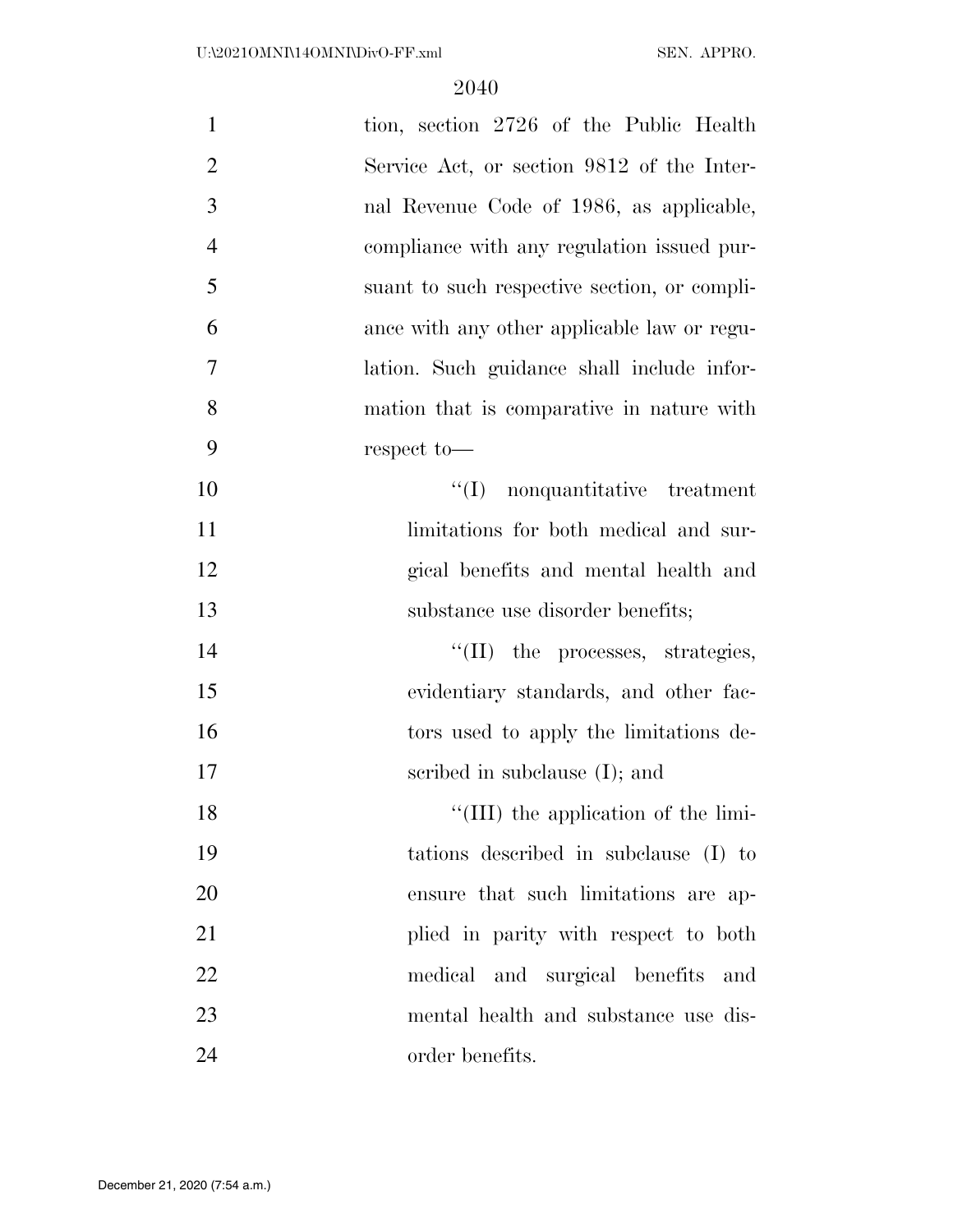$``$ (C) NONQUANTITATIVE TREATMENT LIM- ITATIONS.—The guidance issued under this paragraph shall include clarifying information and illustrative examples of methods, processes, strategies, evidentiary standards, and other fac- tors that group health plans and health insur- ance issuers offering group health insurance coverage may use regarding the development and application of nonquantitative treatment limitations to ensure compliance with this sec- tion, section 2726 of the Public Health Service Act, or section 9812 of the Internal Revenue Code of 1986, as applicable, (and any regula- tions promulgated pursuant to such respective section), including—  $"$ (i) examples of methods of deter- mining appropriate types of nonquantita- tive treatment limitations with respect to both medical and surgical benefits and mental health and substance use disorder benefits, including nonquantitative treat-ment limitations pertaining to—

23 ''(I) medical management stand-ards based on medical necessity or ap-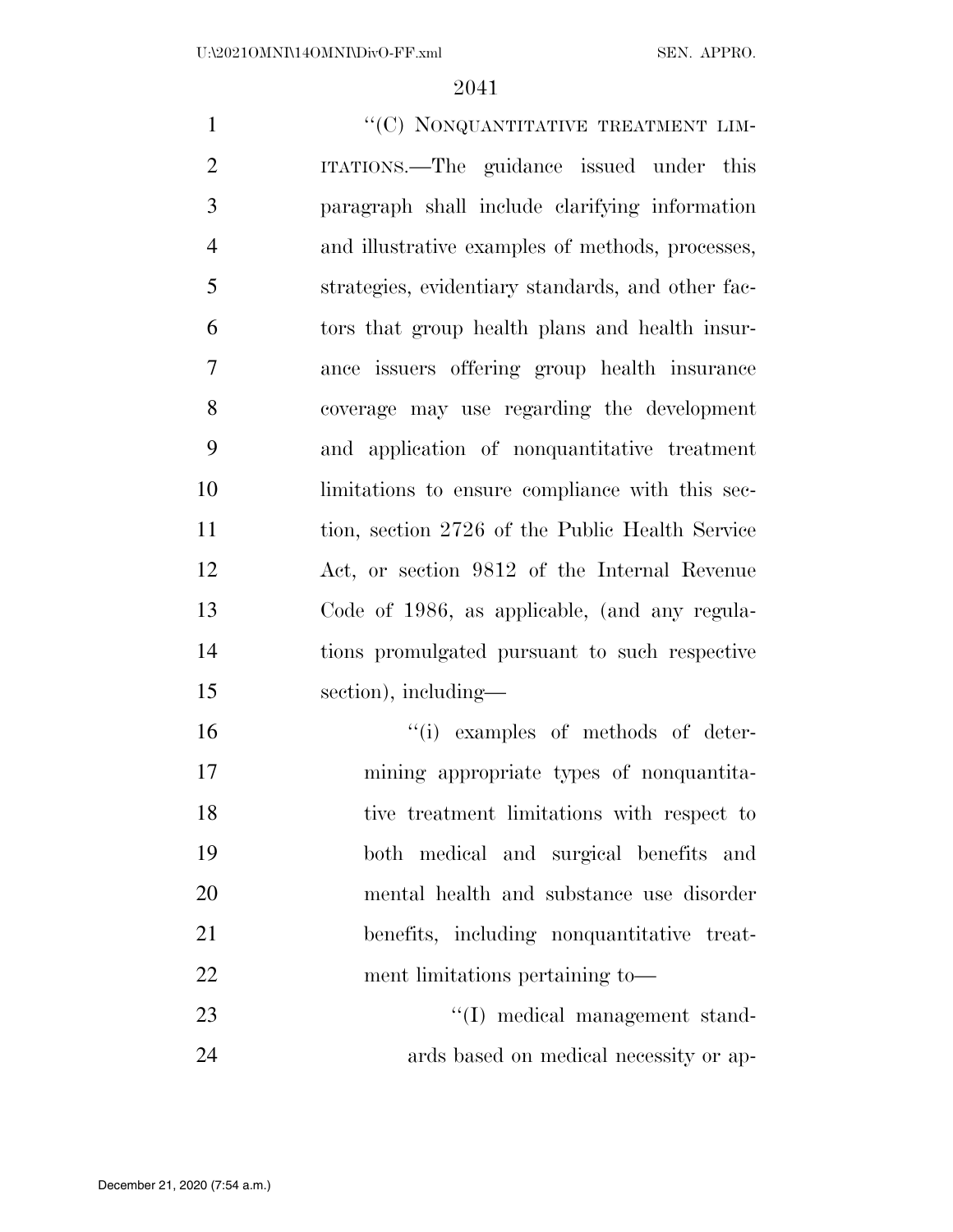| $\mathbf{1}$   | propriateness, or whether a treatment     |
|----------------|-------------------------------------------|
| $\overline{2}$ | is experimental or investigative;         |
| 3              | "(II) limitations with respect to         |
| $\overline{4}$ | prescription drug formulary design;       |
| 5              | and                                       |
| 6              | "(III) use of fail-first or step          |
| $\overline{7}$ | therapy protocols;                        |
| 8              | "(ii) examples of methods of deter-       |
| 9              | $mining$ —                                |
| 10             | $\lq\lq$ (I) network admission standards  |
| 11             | (such as credentialing); and              |
| 12             | "(II) factors used in provider re-        |
| 13             | imbursement methodologies (such as        |
| 14             | service type, geographic market, de-      |
| 15             | mand for services, and provider sup-      |
| 16             | ply, practice size, training, experience, |
| 17             | and licensure) as such factors apply to   |
| 18             | network adequacy;                         |
| 19             | "(iii) examples of sources of informa-    |
| 20             | tion that may serve as evidentiary stand- |
| 21             | ards for the purposes of making deter-    |
| 22             | minations regarding the development and   |
| 23             | application of nonquantitative treatment  |
| 24             | limitations;                              |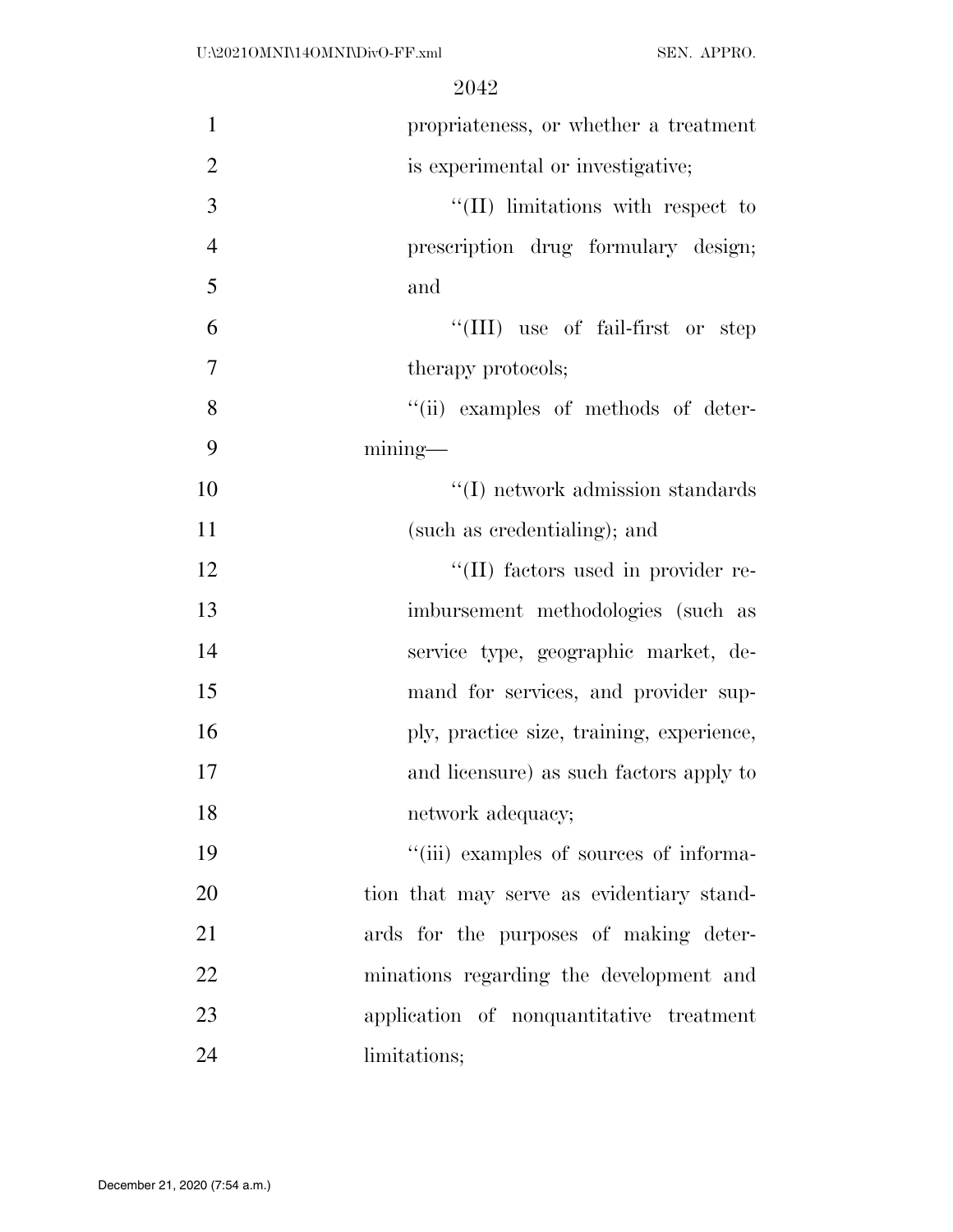| $\mathbf{1}$   | "(iv) examples of specific factors, and     |
|----------------|---------------------------------------------|
| $\overline{2}$ | the evidentiary standards used to evaluate  |
| 3              | such factors, used by such plans or issuers |
| $\overline{4}$ | in performing a nonquantitative treatment   |
| 5              | limitation analysis;                        |
| 6              | $f'(v)$ examples of how specific evi-       |
| 7              | dentiary standards may be used to deter-    |
| 8              | mine whether treatments are considered      |
| 9              | experimental or investigative;              |
| 10             | "(vi) examples of how specific evi-         |
| 11             | dentiary standards may be applied to each   |
| 12             | service category or classification of bene- |
| 13             | fits;                                       |
| 14             | "(vii) examples of methods of reach-        |
| 15             | ing appropriate coverage determinations     |
| 16             | for new mental health or substance use      |
| 17             | disorder treatments, such as evidence-      |
| 18             | based early intervention programs for indi- |
| 19             | viduals with a serious mental illness and   |
| 20             | types of medical management techniques;     |
| 21             | "(viii) examples of methods of reach-       |
| 22             | ing appropriate coverage determinations     |
| 23             | for which there is an indirect relationship |
| 24             | between the covered mental health or sub-   |
| 25             | stance use disorder benefit and a tradi-    |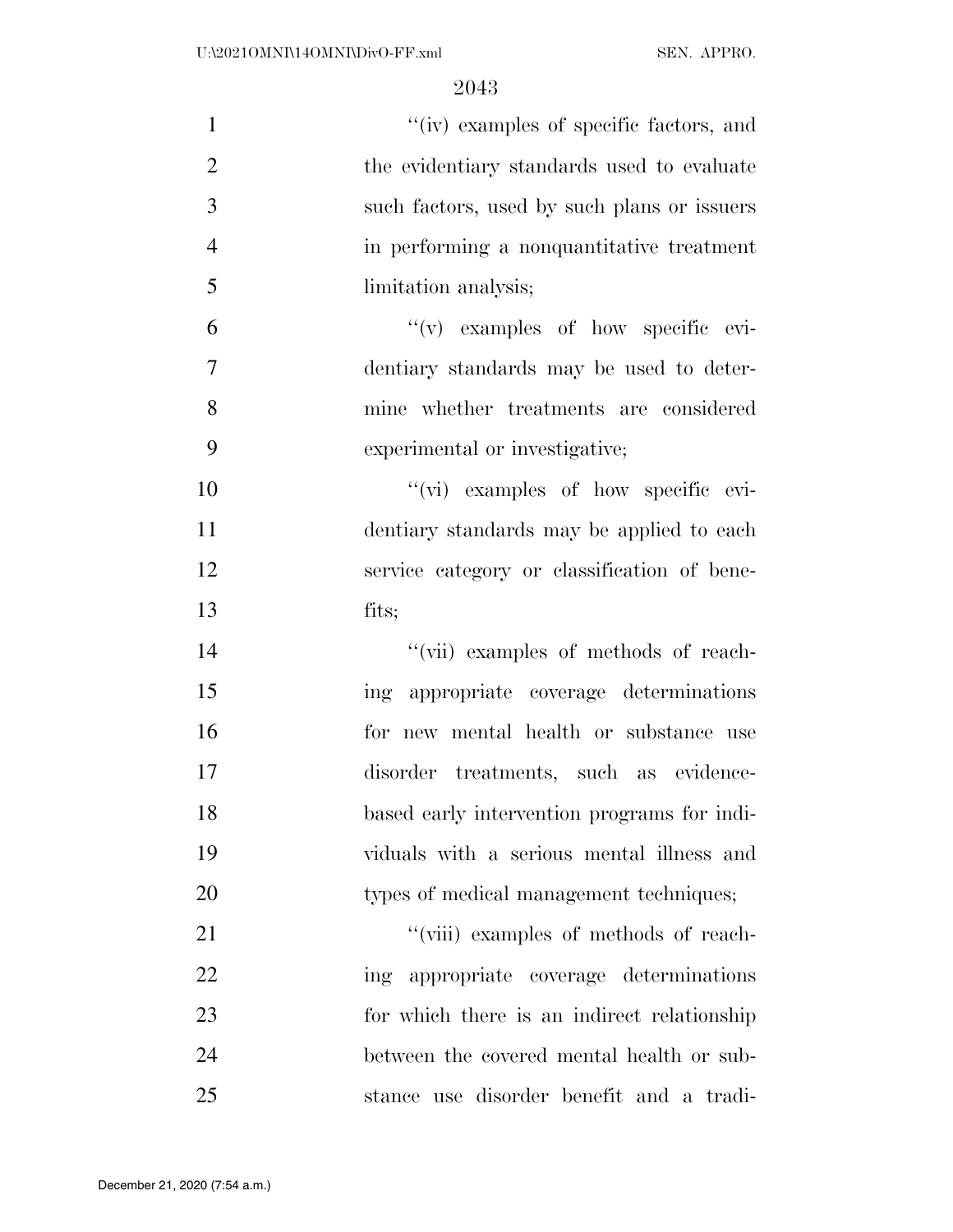| $\mathbf{1}$   | tional covered medical and surgical benefit,     |
|----------------|--------------------------------------------------|
| $\overline{2}$ | residential treatment or<br>hos-<br>such<br>as   |
| 3              | pitalizations involving voluntary or involun-    |
| $\overline{4}$ | tary commitment; and                             |
| 5              | "(ix) additional illustrative examples           |
| 6              | methods, processes, strategies, evi-<br>оf       |
| 7              | dentiary standards, and other factors for        |
| 8              | which the Secretary determines that addi-        |
| 9              | tional guidance is necessary to improve          |
| 10             | compliance with this section, section 2726       |
| 11             | of the Public Health Service Act, or sec-        |
| 12             | tion 9812 of the Internal Revenue Code of        |
| 13             | 1986, as applicable.                             |
| 14             | "(D) PUBLIC COMMENT.—Prior to issuing            |
| 15             | any final guidance under this paragraph, the     |
| 16             | Secretary shall provide a public comment period  |
| 17             | of not less than 60 days during which any        |
| 18             | member of the public may provide comments on     |
| 19             | a draft of the guidance.                         |
| 20             | "(8) COMPLIANCE REQUIREMENTS.—                   |
| 21             | "(A) NONQUANTITATIVE TREATMENT LIM-              |
| 22             | ITATION (NQTL) REQUIREMENTS.—In the case         |
| 23             | of a group health plan or a health insurance     |
| 24             | issuer offering group health insurance coverage  |
| 25             | that provides both medical and surgical benefits |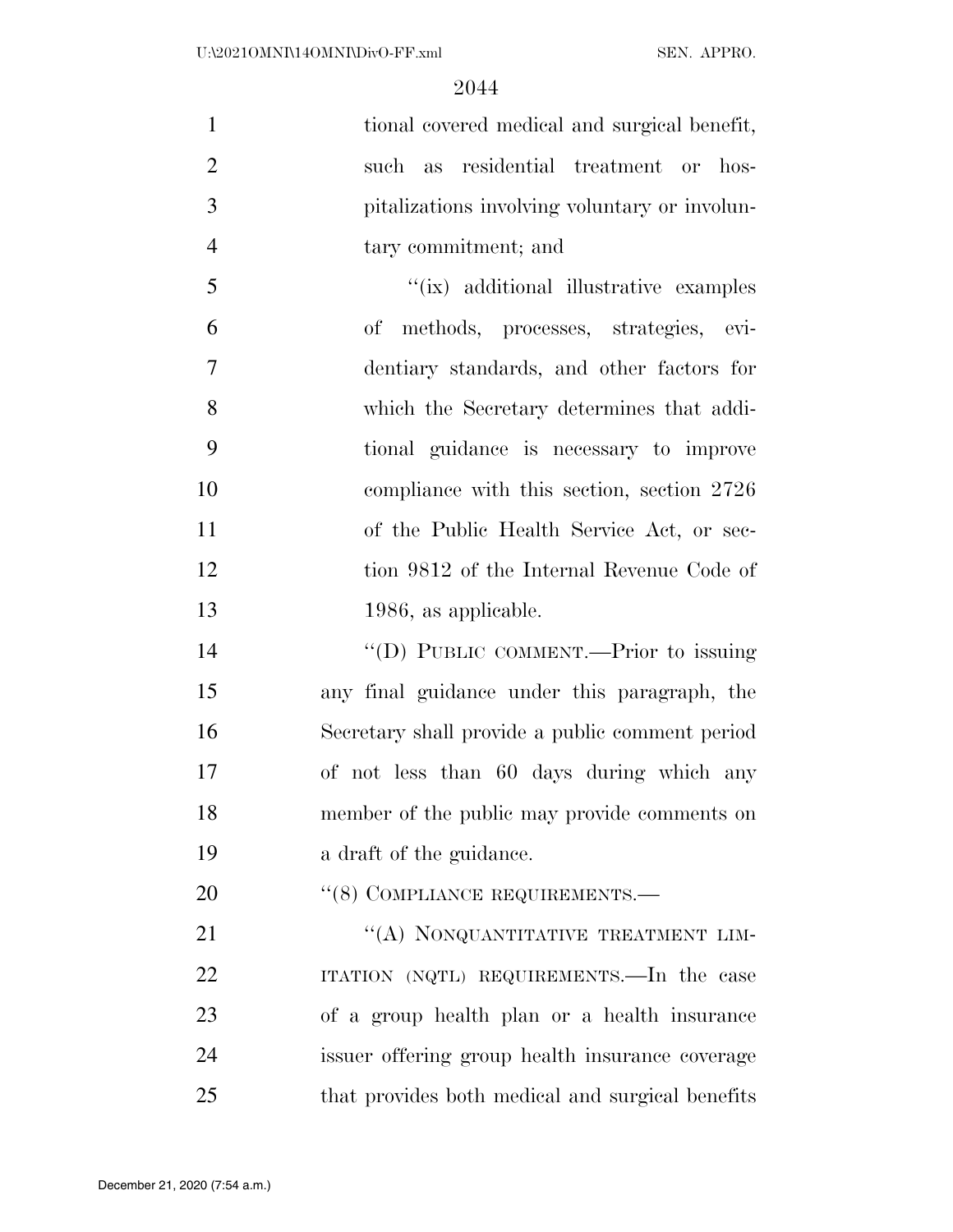and mental health or substance use disorder benefits and that imposes nonquantitative treat- ment limitations (referred to in this section as 'NQTLs') on mental health or substance use disorder benefits, such plan or issuer shall per- form and document comparative analyses of the design and application of NQTLs and, begin- ning 45 days after the date of enactment of the Consolidated Appropriations Act, 2021, make available to the Secretary, upon request, the comparative analyses and the following informa- tion:  $\frac{1}{2}$  The specific plan or coverage terms or other relevant terms regarding the NQTLs, that applies to such plan or coverage, and a description of all mental health or substance use disorder and med-

 ical or surgical benefits to which each such term applies in each respective benefits classification.

 $\frac{1}{1}$  The factors used to determine 22 that the NQTLs will apply to mental health or substance use disorder benefits and medical or surgical benefits.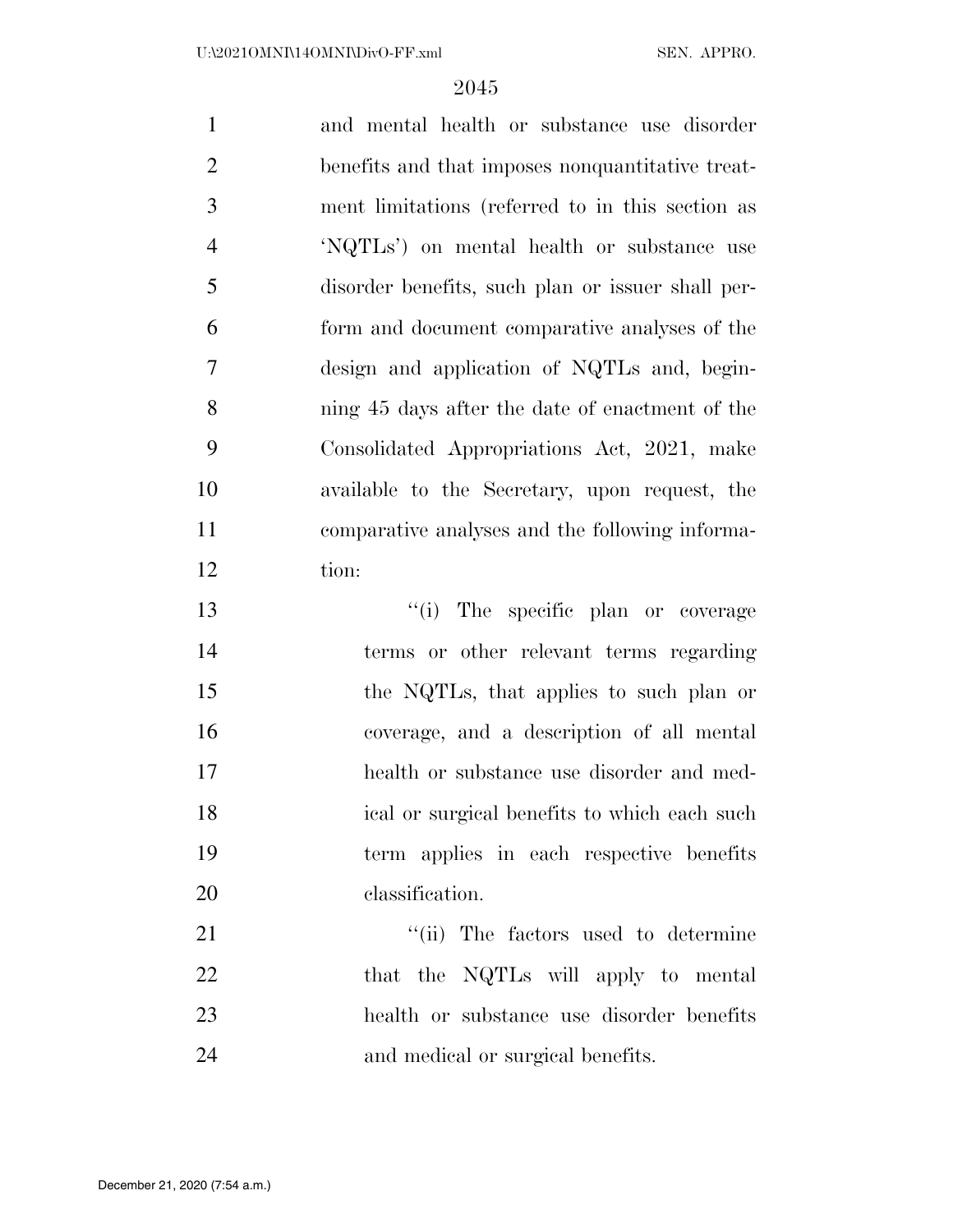| $\mathbf{1}$   | "(iii) The evidentiary standards used       |
|----------------|---------------------------------------------|
| 2              | for the factors identified in clause (ii),  |
| 3              | when applicable, provided that every factor |
| $\overline{4}$ | shall be defined, and any other source or   |
| 5              | evidence relied upon to design and apply    |
| 6              | the NQTLs to mental health or substance     |
| $\overline{7}$ | use disorder benefits and medical or sur-   |
| 8              | gical benefits.                             |
|                |                                             |

 $\frac{u^2}{v}$  The comparative analyses dem- onstrating that the processes, strategies, evidentiary standards, and other factors 12 used to apply the NQTLs to mental health or substance use disorder benefits, as writ- ten and in operation, are comparable to, and are applied no more stringently than, 16 the processes, strategies, evidentiary stand- ards, and other factors used to apply the NQTLs to medical or surgical benefits in the benefits classification.

 $''(v)$  The specific findings and conclu- sions reached by the group health plan or health insurance issuer with respect to the health insurance coverage, including any results of the analyses described in this subparagraph that indicate that the plan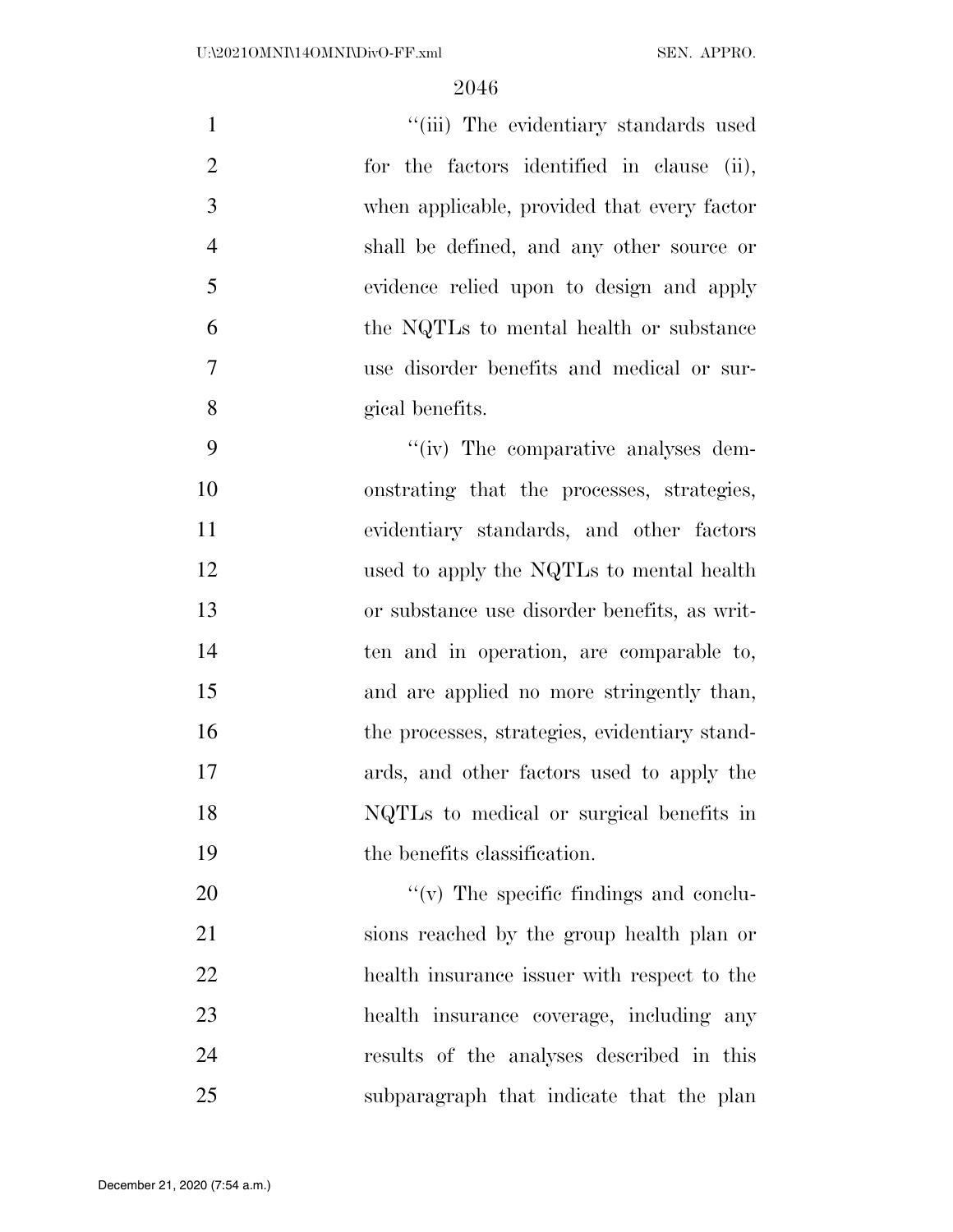| $\mathbf{1}$   | or coverage is or is not in compliance with  |
|----------------|----------------------------------------------|
| $\overline{2}$ | this section.                                |
| 3              | "(B) SECRETARY REQUEST PROCESS.-             |
| $\overline{4}$ | "(i) SUBMISSION UPON REQUEST.—               |
| 5              | The Secretary shall request that a group     |
| 6              | health plan or a health insurance issuer of- |
| 7              | fering group health insurance coverage       |
| 8              | submit the comparative analyses described    |
| 9              | in subparagraph (A) for plans that involve   |
| 10             | potential violations of this section or com- |
| 11             | plaints regarding noncompliance with this    |
| 12             | section that concern NQTLs and any other     |
| 13             | instances in which the Secretary deter-      |
| 14             | mines appropriate. The Secretary shall re-   |
| 15             | quest not fewer than 20 such analyses per    |
| 16             | year.                                        |
| 17             | "(ii) ADDITIONAL INFORMATION.—In             |
| 18             | instances in which the Secretary has con-    |
| 19             | cluded that the group health plan or health  |
| 20             | insurance issuer with respect to group       |
| 21             | health insurance coverage has not sub-       |
| 22             | mitted sufficient information for the Sec-   |
| 23             | retary to review the comparative analyses    |
| 24             | described in subparagraph $(A)$ , as re-     |
| 25             | quested under clause (i), the Secretary      |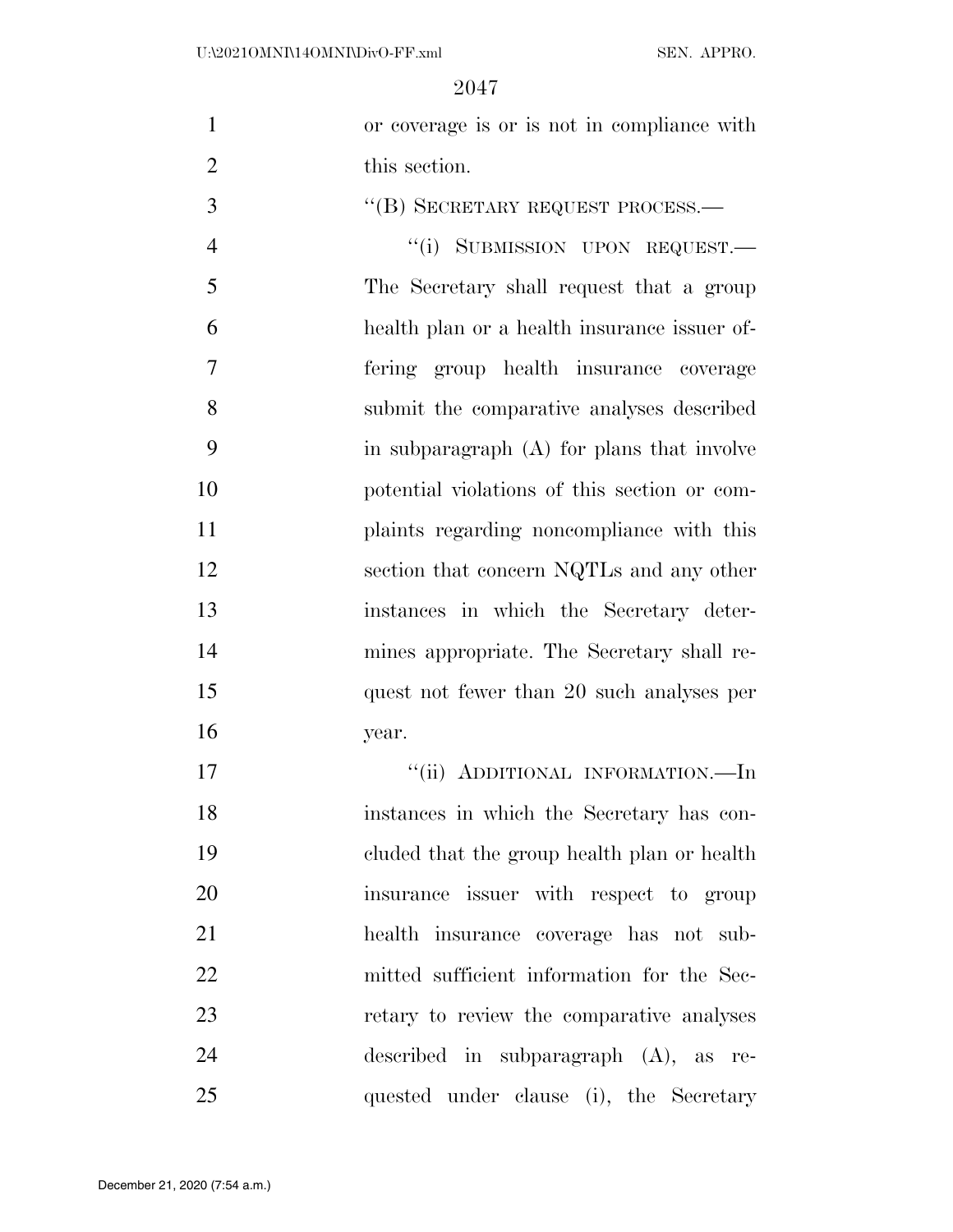| $\mathbf{1}$   | shall specify to the plan or issuer the infor- |
|----------------|------------------------------------------------|
| $\overline{2}$ | mation the plan or issuer must submit to       |
| 3              | be responsive to the request under clause      |
| $\overline{4}$ | (i) for the Secretary to review the com-       |
| 5              | parative analyses described in subpara-        |
| 6              | $graph(A)$ for compliance with this section.   |
| 7              | Nothing in this paragraph shall require the    |
| 8              | Secretary to conclude that a group health      |
| 9              | plan or health insurance issuer is in com-     |
| 10             | pliance with this section solely based upon    |
| 11             | the inspection of the comparative analyses     |
| 12             | described in subparagraph $(A)$ , as re-       |
| 13             | quested under clause (i).                      |
| 14             | "(iii) REQUIRED ACTION.—                       |
| 15             | "(I) IN GENERAL.—In instances                  |
| 16             | in which the Secretary has reviewed            |
| 17             | the comparative analyses described in          |
| 18             | subparagraph $(A)$ , as requested under        |
| 19             | clause (i), and determined that the            |
| 20             | group health plan or health insurance          |
| 21             | issuer is not in compliance with this          |
| 22             | section, the plan or issuer—                   |
| 23             | "(aa) shall specify to the                     |
| 24             | Secretary the actions the plan or              |
|                |                                                |

issuer will take to be in compli-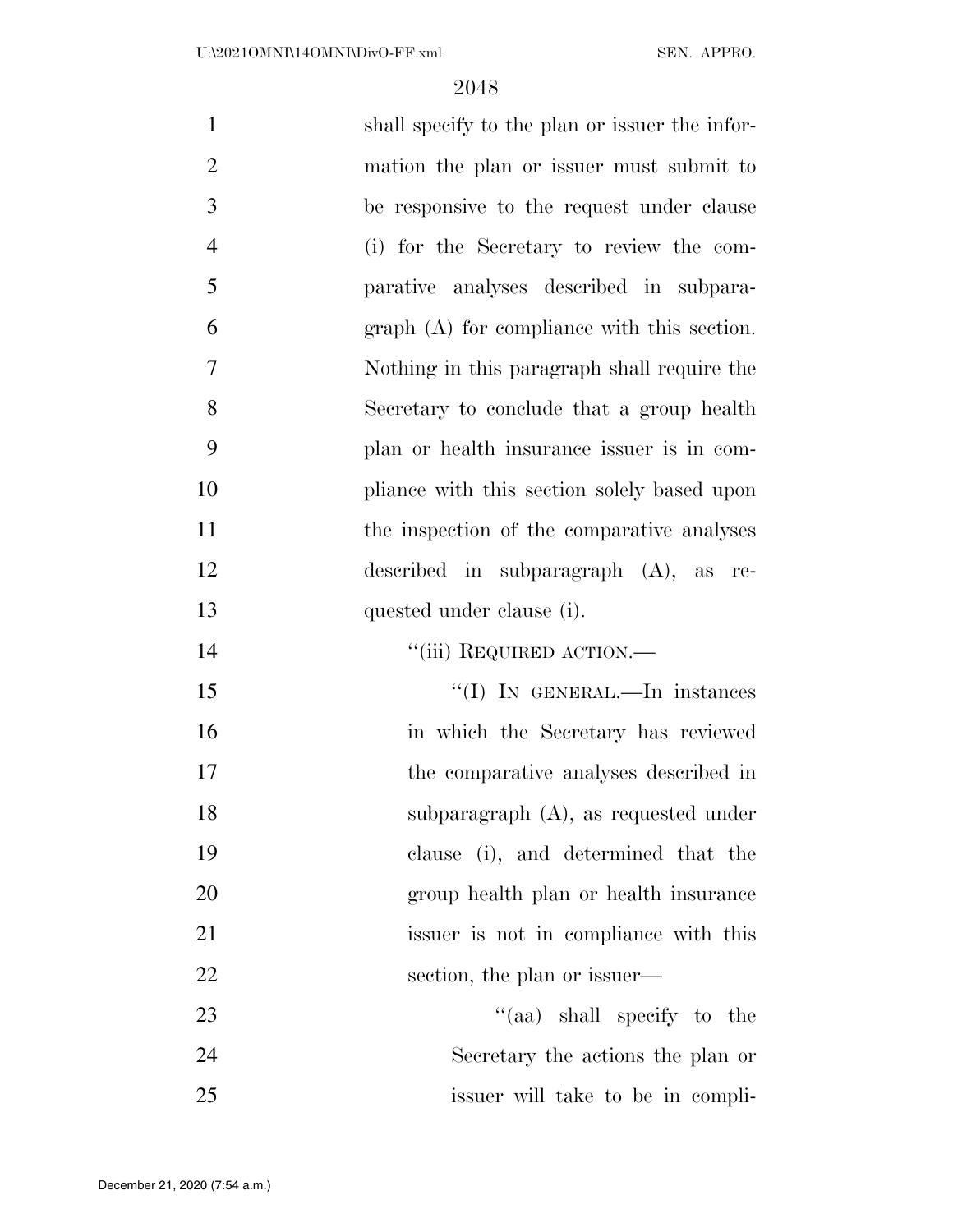| $\mathbf{1}$   | ance with this section and pro-     |
|----------------|-------------------------------------|
| $\overline{2}$ | vide to the Secretary additional    |
| 3              | comparative analyses described in   |
| $\overline{4}$ | subparagraph $(A)$ that dem-        |
| 5              | onstrate compliance with this sec-  |
| 6              | tion not later than 45 days after   |
| $\tau$         | the initial determination by the    |
| 8              | Secretary that the plan or issuer   |
| 9              | is not in compliance; and           |
| 10             | "(bb) following the $45$ -day       |
| 11             | corrective action period under      |
| 12             | item (aa), if the Secretary makes   |
| 13             | a final determination that the      |
| 14             | plan or issuer still is not in com- |
| 15             | pliance with this section, not      |
| 16             | later than 7 days after such de-    |
| 17             | termination, shall notify all indi- |
| 18             | viduals enrolled in the plan or     |
| 19             | applicable health insurance cov-    |
| 20             | erage offered by the issuer that    |
| 21             | the plan or issuer, with respect to |
| 22             | such coverage, has been deter-      |
| 23             | mined to be not in compliance       |
| 24             | with this section.                  |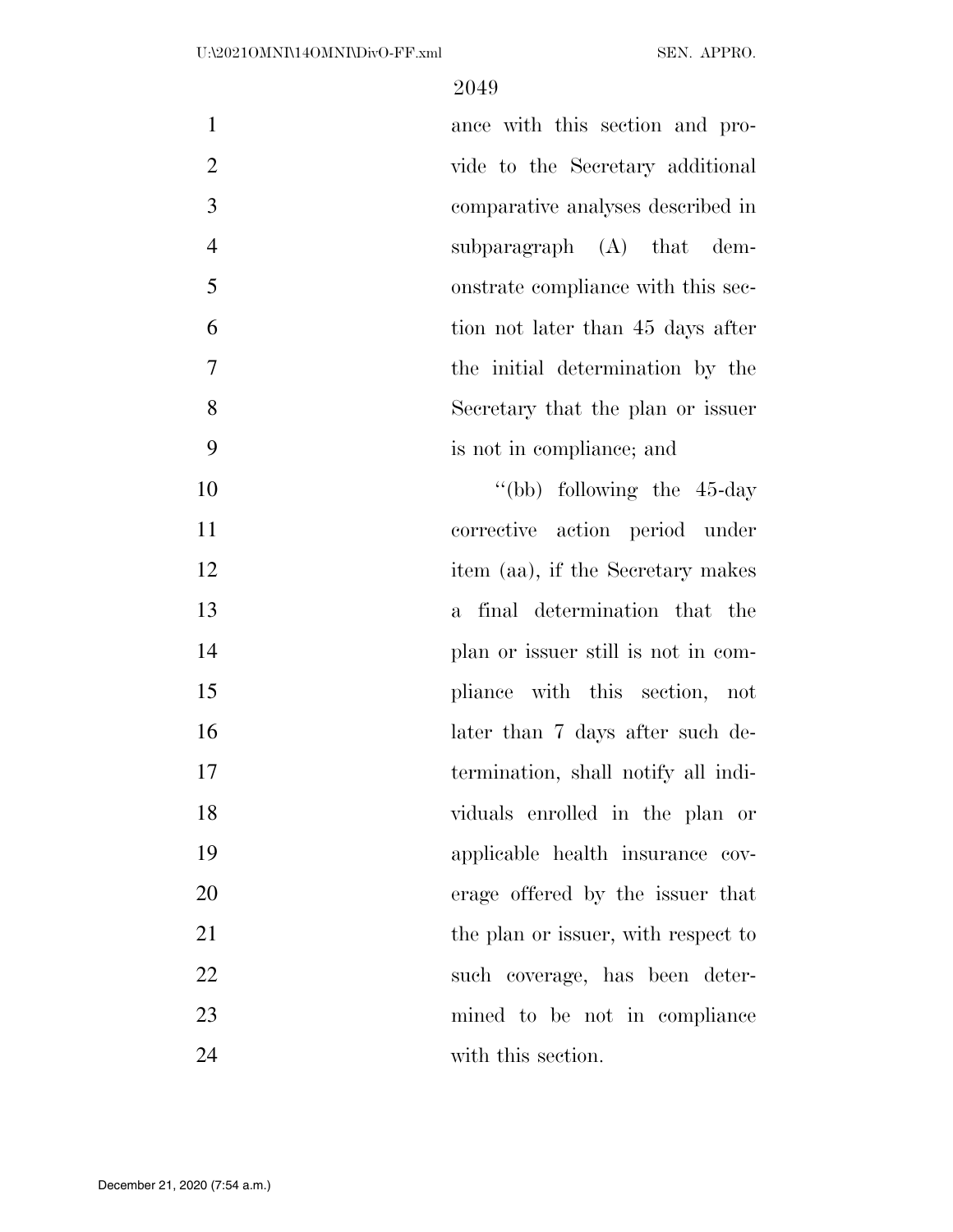| "(II) EXEMPTION FROM DISCLO-<br>$\mathbf{1}$       |  |
|----------------------------------------------------|--|
| $\overline{2}$<br>sure.—Documents or communica-    |  |
| 3<br>tions produced in connection with the         |  |
| $\overline{4}$<br>Secretary's recommendations to a |  |
| 5<br>group health plan or health insurance         |  |
| 6<br>issuer shall not be subject to disclo-        |  |
| $\tau$<br>sure pursuant to section 552 of title    |  |
| 8<br>5, United States Code.                        |  |
| 9<br>"(iv) REPORT.—Not later than 1 year           |  |
| 10<br>after the date of enactment of this para-    |  |
| 11<br>graph, and not later than October 1 of       |  |
| 12<br>each year thereafter, the Secretary shall    |  |
| submit to Congress, and make publicly<br>13        |  |
| 14<br>available, a report that contains—           |  |
| $\lq\lq$ a summary of the compara-<br>15           |  |
| 16<br>tive analyses requested under clause         |  |
| 17<br>(i), including the identity of each          |  |
| 18<br>group health plan or health insurance        |  |
| 19<br>issuer, with respect to certain health       |  |
| 20<br>insurance coverage that is determined        |  |
| 21<br>to be not in compliance after the final      |  |
| 22<br>determination by the Secretary de-           |  |
| 23<br>scribed in clause $(iii)(I)(bb);$            |  |
| 24<br>$\lq\lq$ (II) the Secretary's conclusions    |  |
| 25<br>as to whether each group health plan         |  |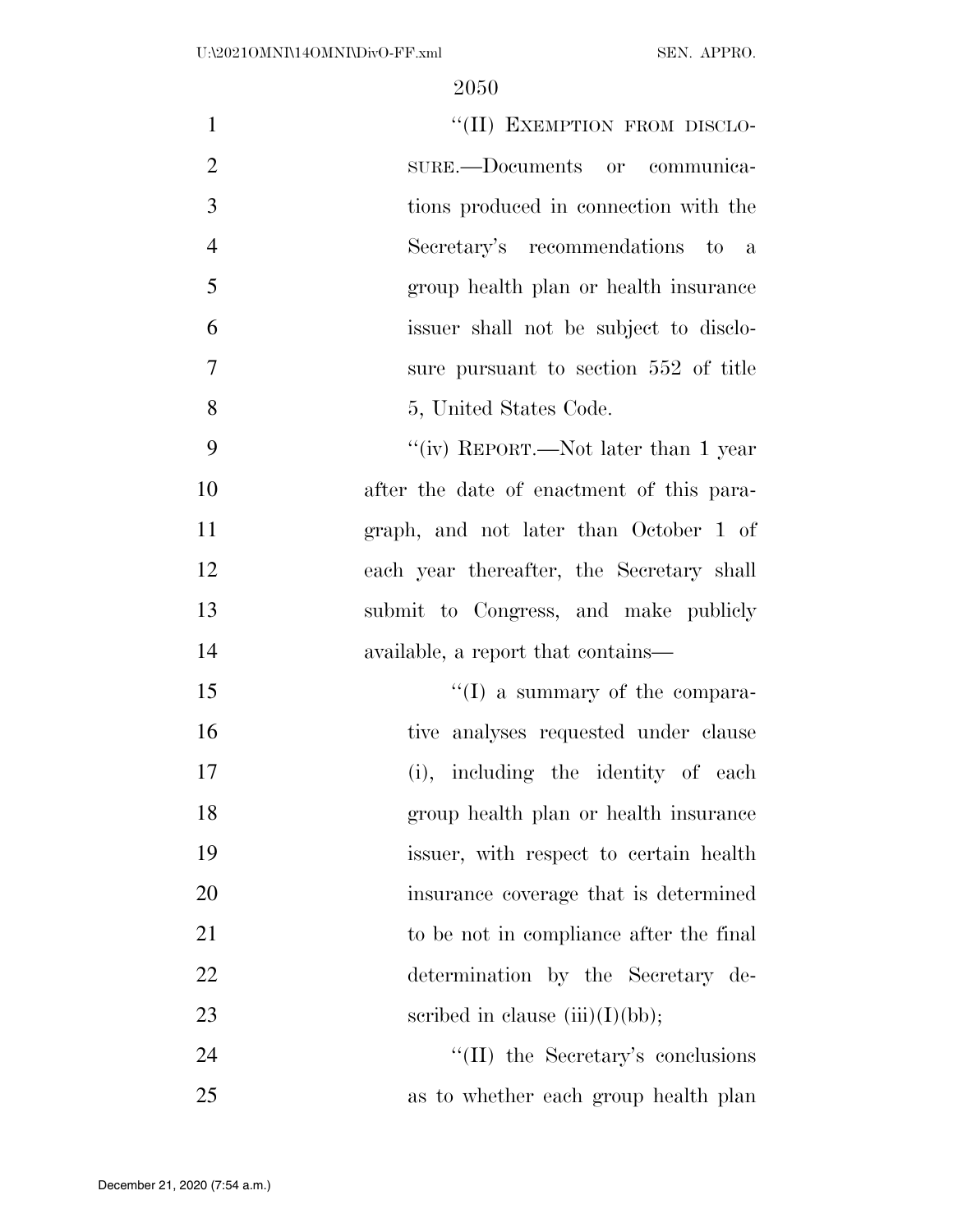or health insurance issuer submitted 2 sufficient information for the Sec- retary to review the comparative anal- yses requested under clause (i) for compliance with this section;

6 ''(III) for each group health plan or health insurance issuer that did submit sufficient information for the Secretary to review the comparative analyses requested under clause (i), the Secretary's conclusions as to whether and why the plan or issuer is in compliance with the disclosure re-14 quirements under this section;

15 ''(IV) the Secretary's specifica- tions described in clause (ii) for each group health plan or health insurance issuer that the Secretary determined did not submit sufficient information for the Secretary to review the com- parative analyses requested under 22 clause (i) for compliance with this sec-tion; and

24 ''(V) the Secretary's specifica-tions described in clause (iii) of the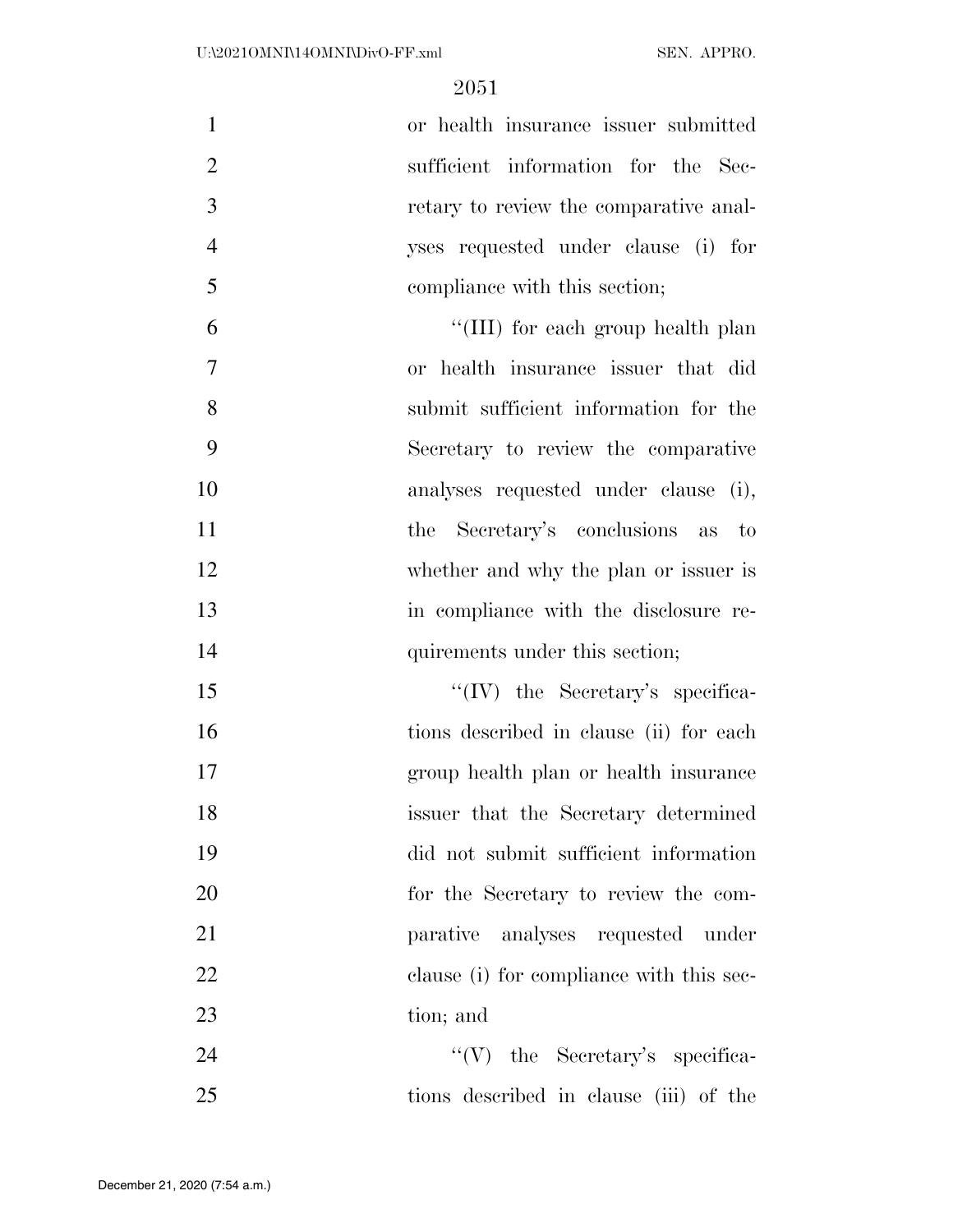| $\mathbf{1}$   | actions each group health plan or             |
|----------------|-----------------------------------------------|
| $\overline{2}$ | health insurance issuer that the Sec-         |
| $\mathfrak{Z}$ | retary determined is not in compliance        |
| $\overline{4}$ | with this section must take to be in          |
| 5              | compliance with this section, including       |
| 6              | the reason why the Secretary deter-           |
| $\tau$         | mined the plan or issuer is not in            |
| 8              | compliance.                                   |
| 9              | "(C) COMPLIANCE PROGRAM GUIDANCE              |
| 10             | DOCUMENT UPDATE PROCESS.-                     |
| 11             | "(i) IN GENERAL.—The Secretary                |
| 12             | shall include instances of noncompliance      |
| 13             | that the Secretary discovers upon review-     |
| 14             | ing the comparative analyses requested        |
| 15             | under subparagraph $(B)(i)$ in the compli-    |
| 16             | ance program guidance document de-            |
| 17             | scribed in paragraph $(6)$ , as it is updated |
| 18             | every 2 years, except that such instances     |
| 19             | shall not disclose any protected health in-   |
| 20             | formation or individually identifiable infor- |
| 21             | mation.                                       |
| 22             | "(ii) GUIDANCE AND REGULATIONS.-              |
| 23             | Not later than 18 months after the date of    |
| 24             | enactment of this paragraph, the Secretary    |
| 25             | shall finalize any draft or interim guidance  |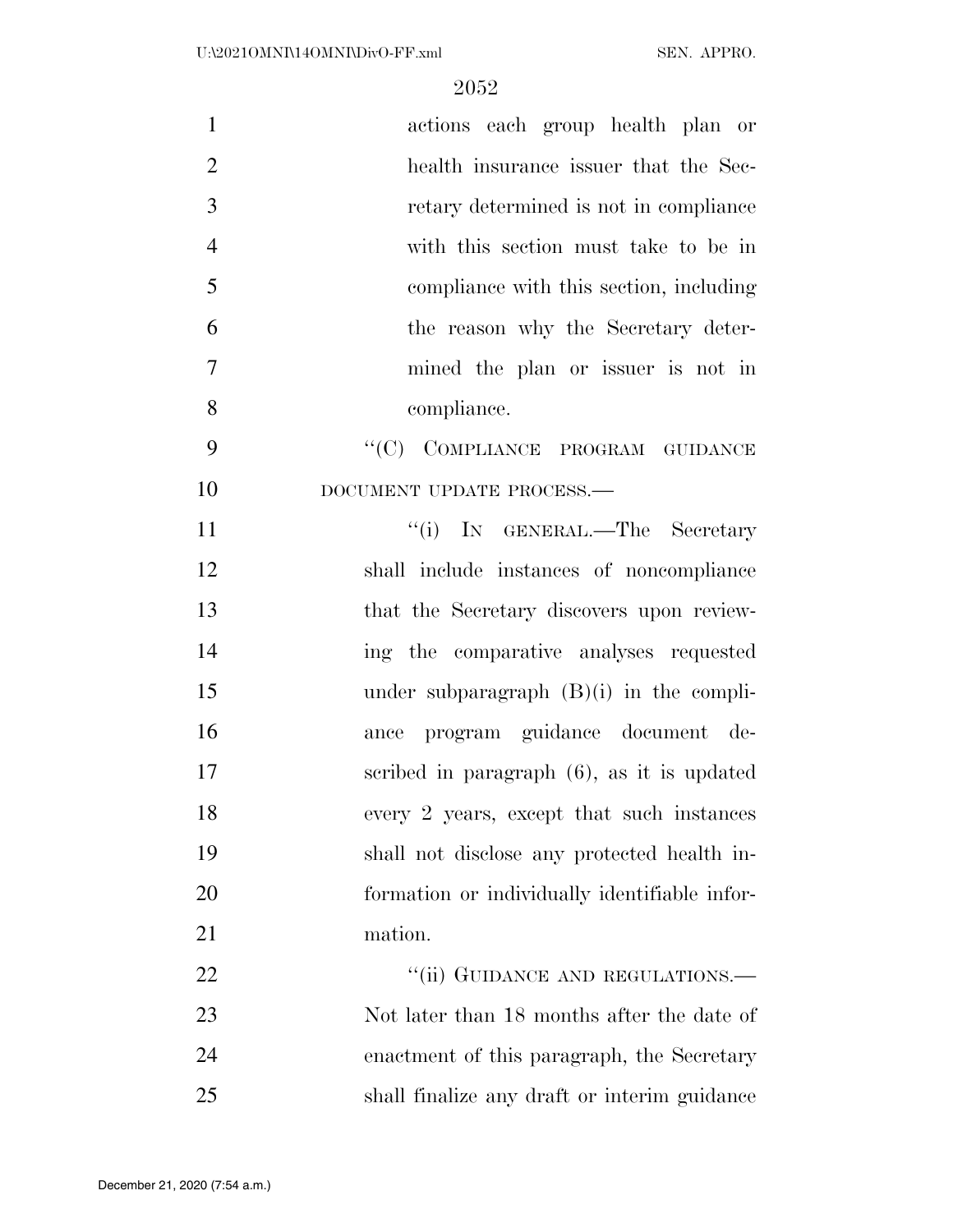| $\mathbf{1}$   | and regulations relating to mental health     |
|----------------|-----------------------------------------------|
| $\overline{2}$ | parity under this section. Such draft guid-   |
| 3              | ance shall include guidance to clarify the    |
| $\overline{4}$ | process and timeline for current and poten-   |
| 5              | tial participants and beneficiaries (and au-  |
| 6              | thorized representatives and health care      |
| $\overline{7}$ | providers of such participants and bene-      |
| 8              | ficiaries) with respect to plans to file com- |
| 9              | plaints of such plans or issuers being in     |
| 10             | violation of this section, including guid-    |
| 11             | ance, by plan type, on the relevant State,    |
| 12             | regional, or national office with which such  |
| 13             | complaints should be filed.                   |
|                |                                               |

14 ''(iii) STATE.—The Secretary shall share information on findings of compli- ance and noncompliance discovered upon reviewing the comparative analyses re- quested under subparagraph (B)(i) shall be shared with the State where the group health plan is located or the State where the health insurance issuer is licensed to do business for coverage offered by a health insurance issuer in the group mar-24 ket, in accordance with paragraph 25 (6)(B)(iii)(II).".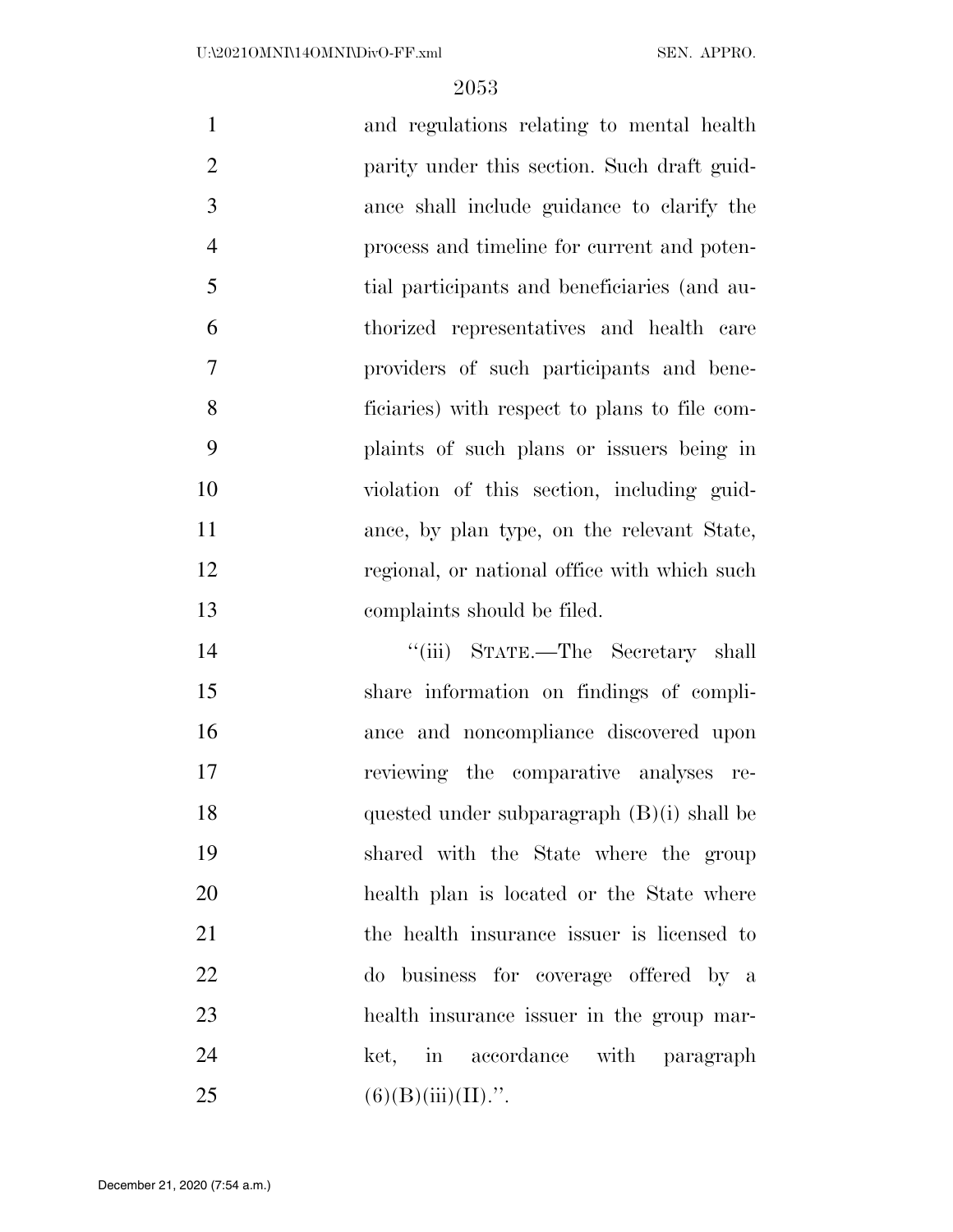| $\mathbf{1}$   | $(3)$ IRC.—Section 9812(a) of the Internal Rev-   |
|----------------|---------------------------------------------------|
| $\overline{2}$ | enue Code of 1986 is amended by adding at the end |
| 3              | the following:                                    |
| $\overline{4}$ | "(6) COMPLIANCE PROGRAM GUIDANCE DOCU-            |
| 5              | MENT.                                             |
| 6              | "(A) IN GENERAL.—The Secretary, the               |
| 7              | Secretary of Health and Human Services, and       |
| 8              | the Secretary of Labor, in consultation with the  |
| 9              | Inspector General of the Department of Health     |
| 10             | and Human Services, the Inspector General of      |
| 11             | the Department of Labor, and the Inspector        |
| 12             | General of the Department of the Treasury,        |
| 13             | shall issue a compliance program guidance doc-    |
| 14             | ument to help improve compliance with this sec-   |
| 15             | tion, section 2726 of the Public Health Service   |
| 16             | Act, and section 712 of the Employee Retire-      |
| 17             | ment Income Security Act of 1974, as applica-     |
| 18             | ble. In carrying out this paragraph, the Secre-   |
| 19             | taries may take into consideration the 2016       |
| 20             | publication of the Department of Health and       |
| 21             | Human Services and the Department of Labor,       |
| 22             | entitled 'Warning Signs - Plan or Policy Non-     |
| 23             | Quantitative Treatment Limitations (NQTLs)        |
| 24             | that Require Additional Analysis to Determine     |
| 25             | Mental Health Parity Compliance'.                 |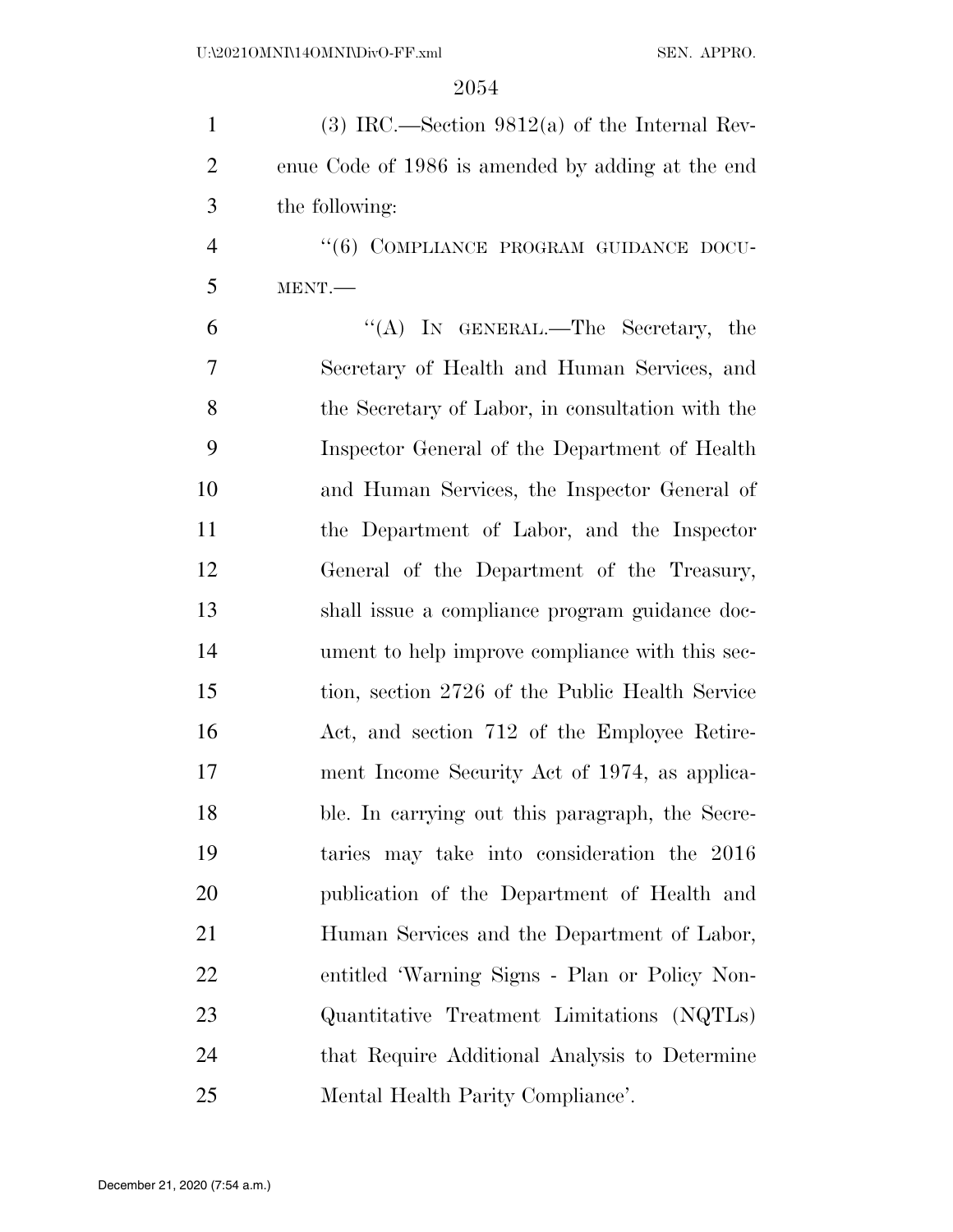| $\mathbf{1}$   | "(B) EXAMPLES ILLUSTRATING COMPLI-           |
|----------------|----------------------------------------------|
| $\overline{2}$ | ANCE AND NONCOMPLIANCE.-                     |
| 3              | "(i) IN GENERAL.—The compliance              |
| $\overline{4}$ | program guidance document required           |
| 5              | under this paragraph shall provide illus-    |
| 6              | trative, de-identified examples (that do not |
| $\overline{7}$ | disclose any protected health information    |
| 8              | or individually identifiable information) of |
| 9              | previous findings of compliance and non-     |
| 10             | compliance with this section, section 2726   |
| 11             | of the Public Health Service Act, or sec-    |
| 12             | tion 712 of the Employee Retirement In-      |
| 13             | come Security Act of 1974, as applicable,    |
| 14             | based on investigations of violations of     |
| 15             | such sections, including—                    |
| 16             | $\lq\lq$ (I) examples illustrating re-       |
| 17             | quirements for information disclosures       |
| 18             | and nonquantitative treatment limita-        |
| 19             | tions; and                                   |
| 20             | $\lq\lq$ (II) descriptions of the viola-     |
| 21             | tions uncovered during the course of         |
| 22             | such investigations.                         |
| 23             | "(ii) NONQUANTITATIVE TREATMENT              |
| 24             | LIMITATIONS.—To the extent that any ex-      |
| 25             | ample described in clause (i) involves a     |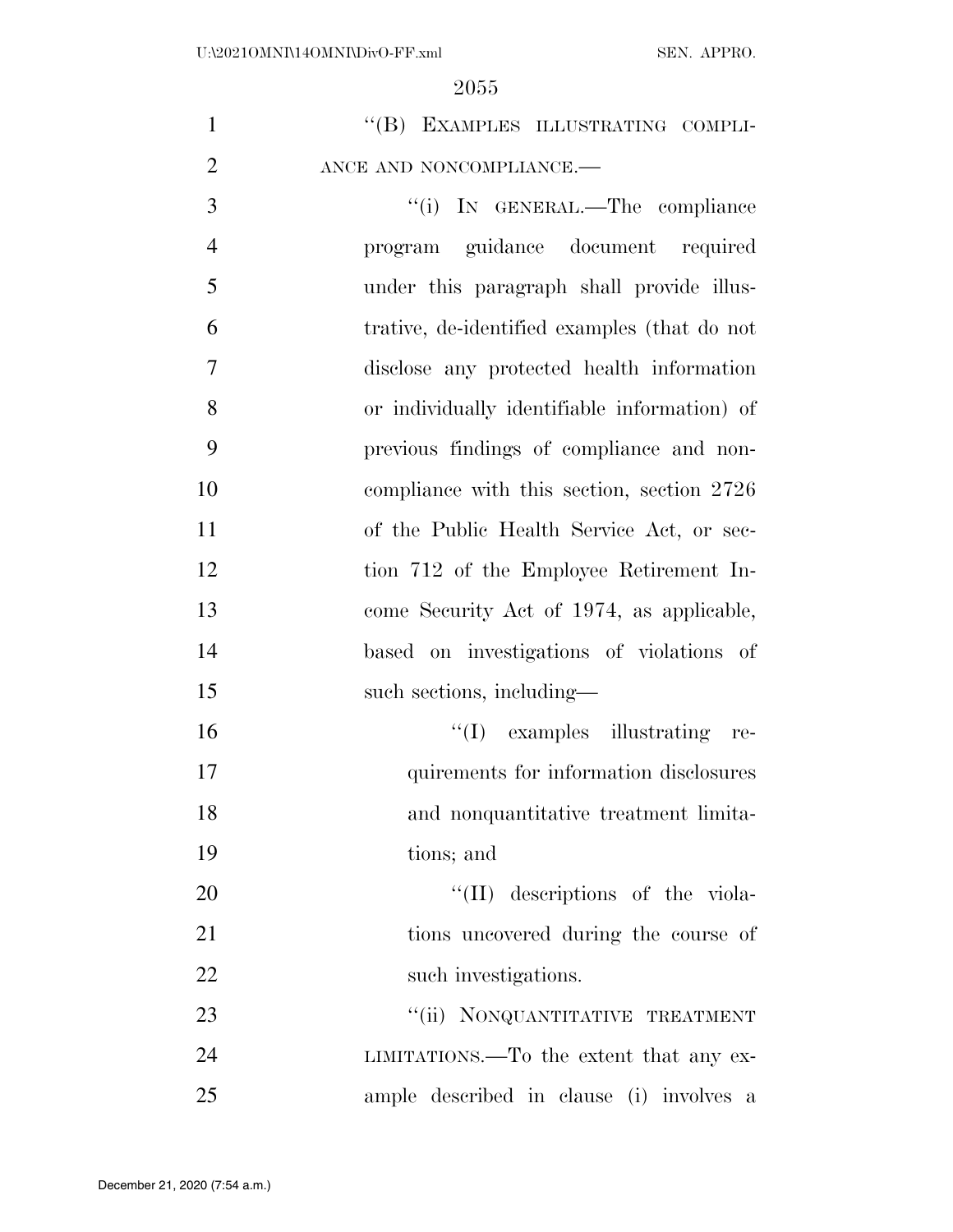| $\mathbf{1}$   | finding of compliance or noncompliance         |
|----------------|------------------------------------------------|
| $\overline{2}$ | with regard to any requirement for non-        |
| 3              | quantitative treatment limitations, the ex-    |
| $\overline{4}$ | ample shall provide sufficient detail to fully |
| 5              | explain such finding, including a full de-     |
| 6              | scription of the criteria involved for ap-     |
| $\overline{7}$ | proving medical and surgical benefits and      |
| 8              | the criteria involved for approving mental     |
| 9              | health and substance use disorder benefits.    |
| 10             | "(iii) ACCESS TO ADDITIONAL INFOR-             |
| 11             | MATION REGARDING COMPLIANCE.-In de-            |
| 12             | veloping and issuing the compliance pro-       |
| 13             | gram guidance document required under          |
| 14             | this paragraph, the Secretaries specified in   |
| 15             | subparagraph $(A)$ —                           |
| 16             | $\lq\lq$ shall enter into interagency          |
| 17             | agreements with the Inspector Gen-             |
| 18             | eral of the Department of Health and           |
| 19             | Human Services, the Inspector Gen-             |
| 20             | eral of the Department of Labor, and           |
| 21             | the Inspector General of the Depart-           |
| 22             | ment of the Treasury to share find-            |
| 23             | ings of compliance and noncompliance           |
| 24             | with this section, section 2726 of the         |
| 25             | Public Health Service Act, or section          |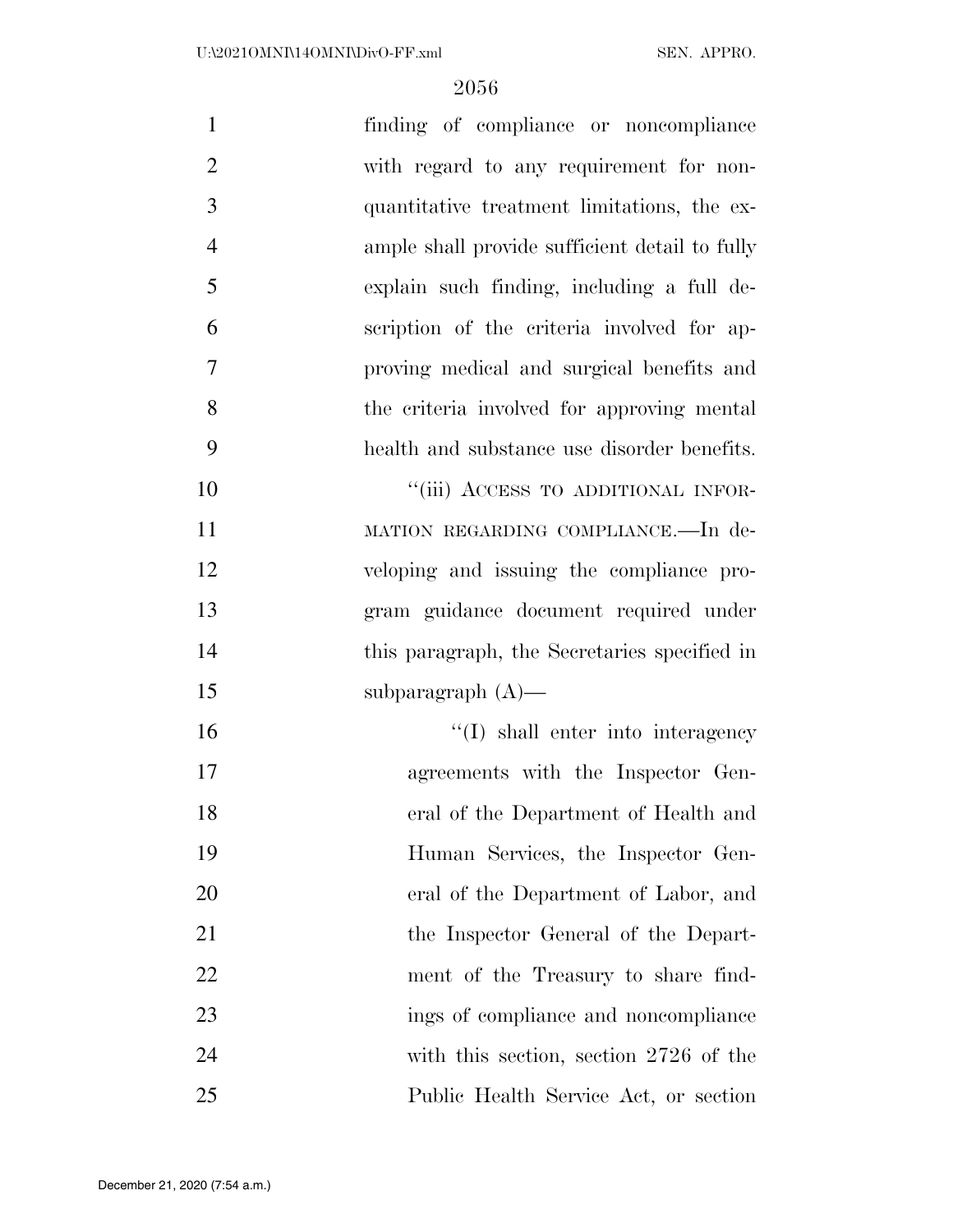712 of the Employee Retirement In- come Security Act of 1974, as appli-cable; and

4 ''(II) shall seek to enter into an agreement with a State to share infor- mation on findings of compliance and noncompliance with this section, sec- tion 2726 of the Public Health Serv- ice Act, or section 712 of the Em- ployee Retirement Income Security 11 Act of 1974, as applicable.

12 "'(C) RECOMMENDATIONS.—The compli- ance program guidance document shall include recommendations to advance compliance with this section, section 2726 of the Public Health Service Act, or section 712 of the Employee Re-17 tirement Income Security Act of 1974, as appli- cable, and encourage the development and use of internal controls to monitor adherence to ap- plicable statutes, regulations, and program re-21 quirements. Such internal controls may include 22 illustrative examples of nonquantitative treat- ment limitations on mental health and sub- stance use disorder benefits, which may fail to comply with this section, section 2726 of the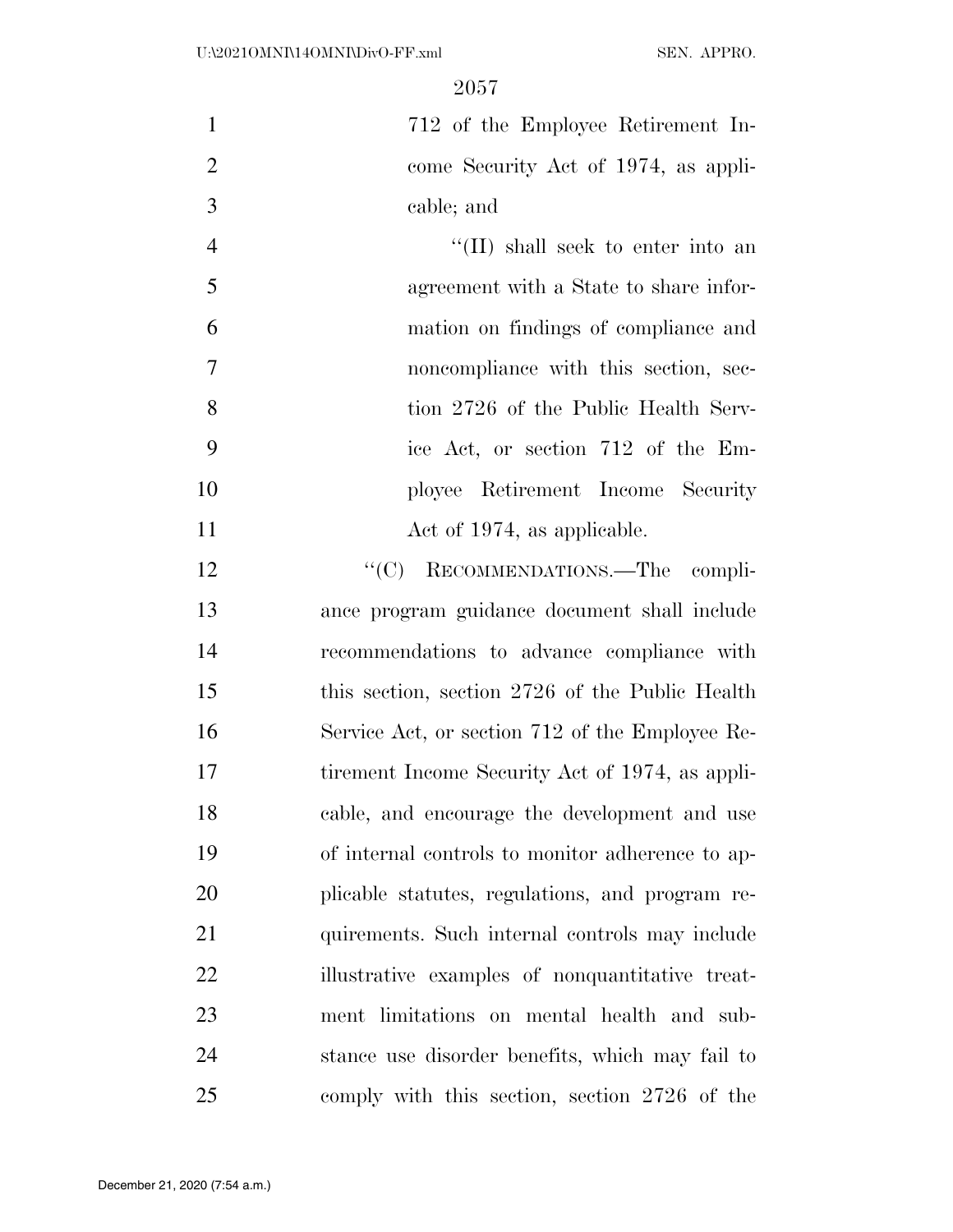Public Health Service Act, or section 712 of the Employee Retirement Income Security Act of 1974, as applicable, in relation to nonquantita- tive treatment limitations on medical and sur-gical benefits.

6 "(D) UPDATING THE COMPLIANCE PRO- GRAM GUIDANCE DOCUMENT.—The Secretary, the Secretary of Health and Human Services, and the Secretary of Labor, in consultation with the Inspector General of the Department of Health and Human Services, the Inspector General of the Department of Labor, and the Inspector General of the Department of the Treasury, shall update the compliance program guidance document every 2 years to include il- lustrative, de-identified examples (that do not disclose any protected health information or in- dividually identifiable information) of previous findings of compliance and noncompliance with 20 this section, section 2726 of the Public Health Service Act, or section 712 of the Employee Re-22 tirement Income Security Act of 1974, as appli-cable.

24 "(7) ADDITIONAL GUIDANCE.—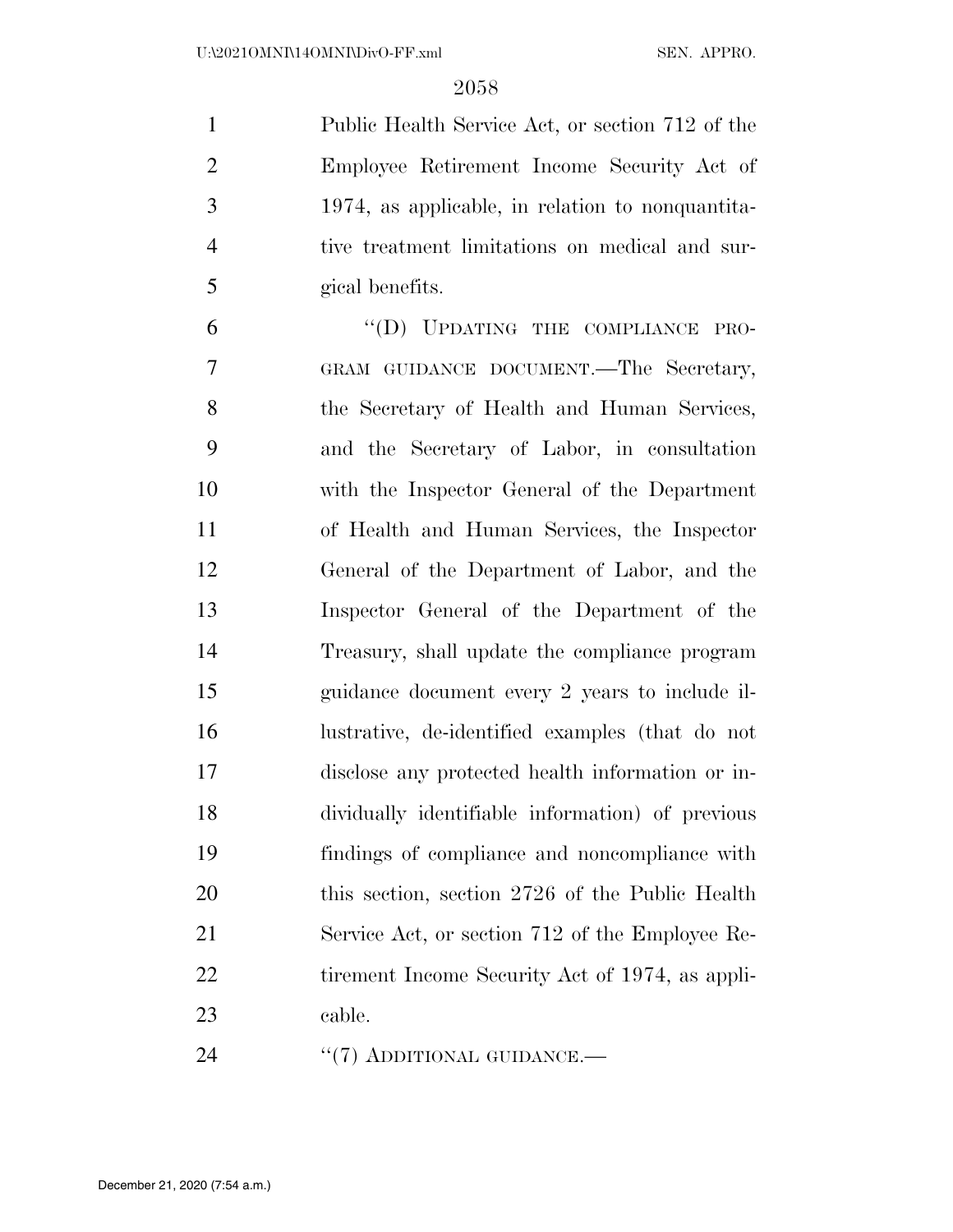| $\mathbf{1}$   | "(A) IN GENERAL.—The Secretary, the               |
|----------------|---------------------------------------------------|
| $\overline{2}$ | Secretary of Health and Human Services, and       |
| 3              | the Secretary of Labor shall issue guidance to    |
| $\overline{4}$ | group health plans to assist such plans in satis- |
| 5              | fying the requirements of this section, section   |
| 6              | 2726 of the Public Health Service Act, or sec-    |
| 7              | tion 712 of the Employee Retirement Income        |
| 8              | Security Act of 1974, as applicable.              |
| 9              | $\lq\lq$ (B) DISCLOSURE.—                         |
| 10             | "(i) GUIDANCE FOR PLANS.—The                      |
| 11             | guidance issued under this paragraph shall        |
| 12             | include clarifying information and illus-         |
| 13             | trative examples of methods that group            |
| 14             | health plans may use for disclosing infor-        |
| 15             | mation to ensure compliance with the re-          |
| 16             | quirements under this section, section            |
| 17             | 2726 of the Public Health Service Act, or         |
| 18             | section 712 of the Employee Retirement            |
| 19             | Income Security Act of 1974, as applica-          |
| 20             | ble, (and any regulations promulgated pur-        |
| 21             | suant to such sections, as applicable).           |
| 22             | "(ii) DOCUMENTS FOR PARTICIPANTS,                 |
| 23             | BENEFICIARIES, CONTRACTING PROVIDERS,             |
| 24             | OR AUTHORIZED REPRESENTATIVES.—The                |
| 25             | guidance issued under this paragraph shall        |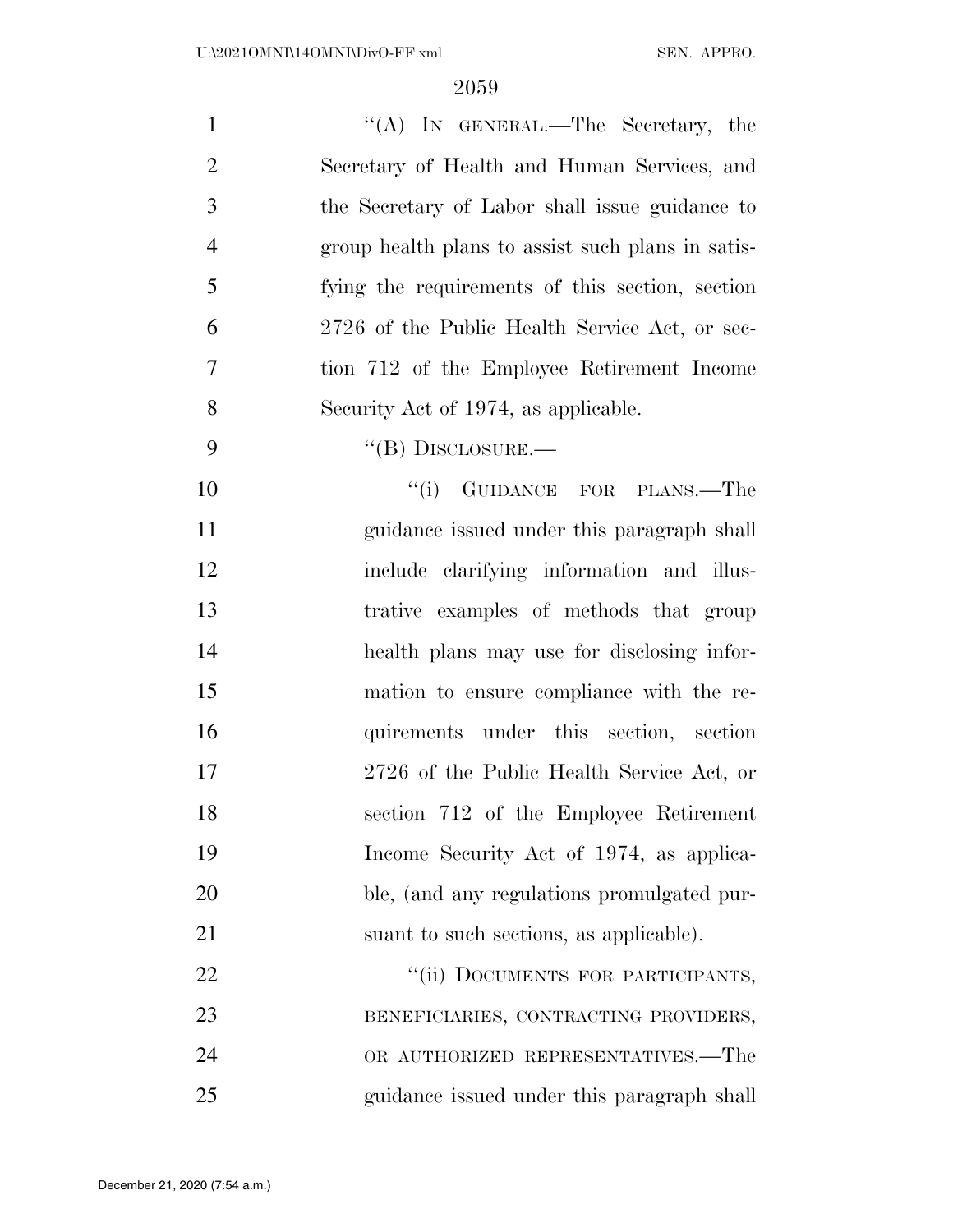| $\mathbf{1}$   | include clarifying information and illus-    |
|----------------|----------------------------------------------|
| $\overline{2}$ | trative examples of methods that group       |
| 3              | health plans may use to provide any partic-  |
| $\overline{4}$ | ipant, beneficiary, contracting provider, or |
| 5              | authorized representative, as applicable,    |
| 6              | with documents containing information        |
| $\tau$         | that the health plans are required to dis-   |
| 8              | close to participants, beneficiaries, con-   |
| 9              | tracting providers, or authorized represent- |
| 10             | atives to ensure compliance with this sec-   |
| 11             | tion, section 2726 of the Public Health      |
| 12             | Service Act, or section 712 of the Em-       |
| 13             | ployee Retirement Income Security Act of     |
| 14             | 1974, as applicable, compliance with any     |
| 15             | regulation issued pursuant to such respec-   |
| 16             | tive section, or compliance with any other   |
| 17             | applicable law or regulation. Such guidance  |
| 18             | shall include information that is compara-   |
| 19             | tive in nature with respect to—              |
| 20             | $\lq\lq$ nonquantitative treatment           |
| 21             | limitations for both medical and sur-        |
| 22             | gical benefits and mental health and         |
| 23             | substance use disorder benefits;             |
| 24             | $\lq\lq$ (II) the processes, strategies,     |
| 25             | evidentiary standards, and other fac-        |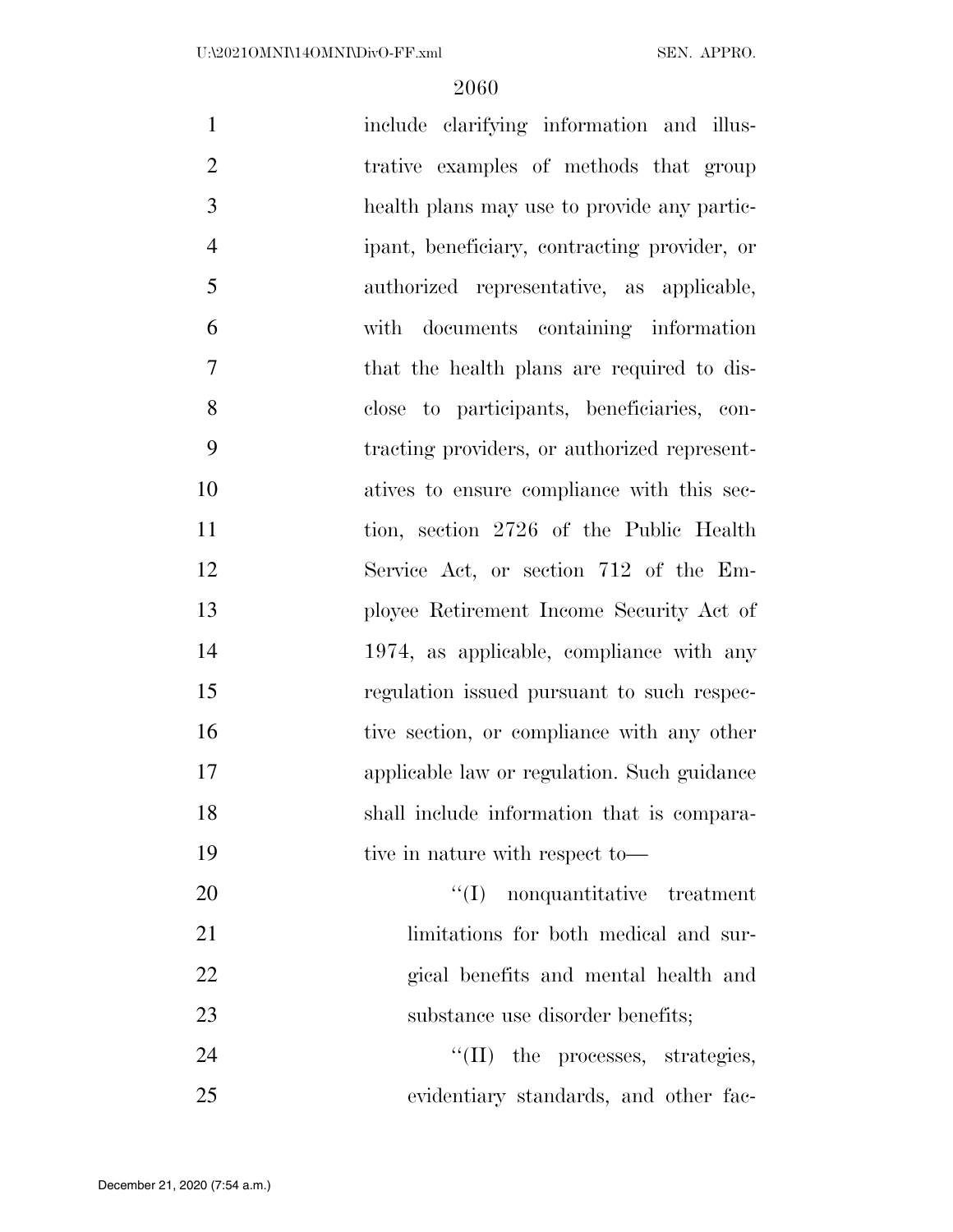| $\mathbf{1}$   | tors used to apply the limitations de-            |
|----------------|---------------------------------------------------|
| $\overline{2}$ | scribed in subclause $(I)$ ; and                  |
| 3              | $\lq$ (III) the application of the limi-          |
| $\overline{4}$ | tations described in subclause (I) to             |
| 5              | ensure that such limitations are ap-              |
| 6              | plied in parity with respect to both              |
| $\overline{7}$ | medical and surgical benefits and                 |
| 8              | mental health and substance use dis-              |
| 9              | order benefits.                                   |
| 10             | "(C) NONQUANTITATIVE TREATMENT LIM-               |
| 11             | ITATIONS.—The guidance issued under this          |
| 12             | paragraph shall include clarifying information    |
| 13             | and illustrative examples of methods, processes,  |
| 14             | strategies, evidentiary standards, and other fac- |
| 15             | tors that group health plans may use regarding    |
| 16             | development and application of non-<br>the        |
| 17             | quantitative treatment limitations to ensure      |
| 18             | compliance with this section, section 2726 of     |
| 19             | the Public Health Service Act, or section 712 of  |
| 20             | the Employee Retirement Income Security Act       |
| 21             | of 1974, as applicable, (and any regulations      |
| 22             | promulgated pursuant to such respective sec-      |
| 23             | $\frac{1}{2}$ including—                          |
| 24             | "(i) examples of methods of deter-                |

mining appropriate types of nonquantita-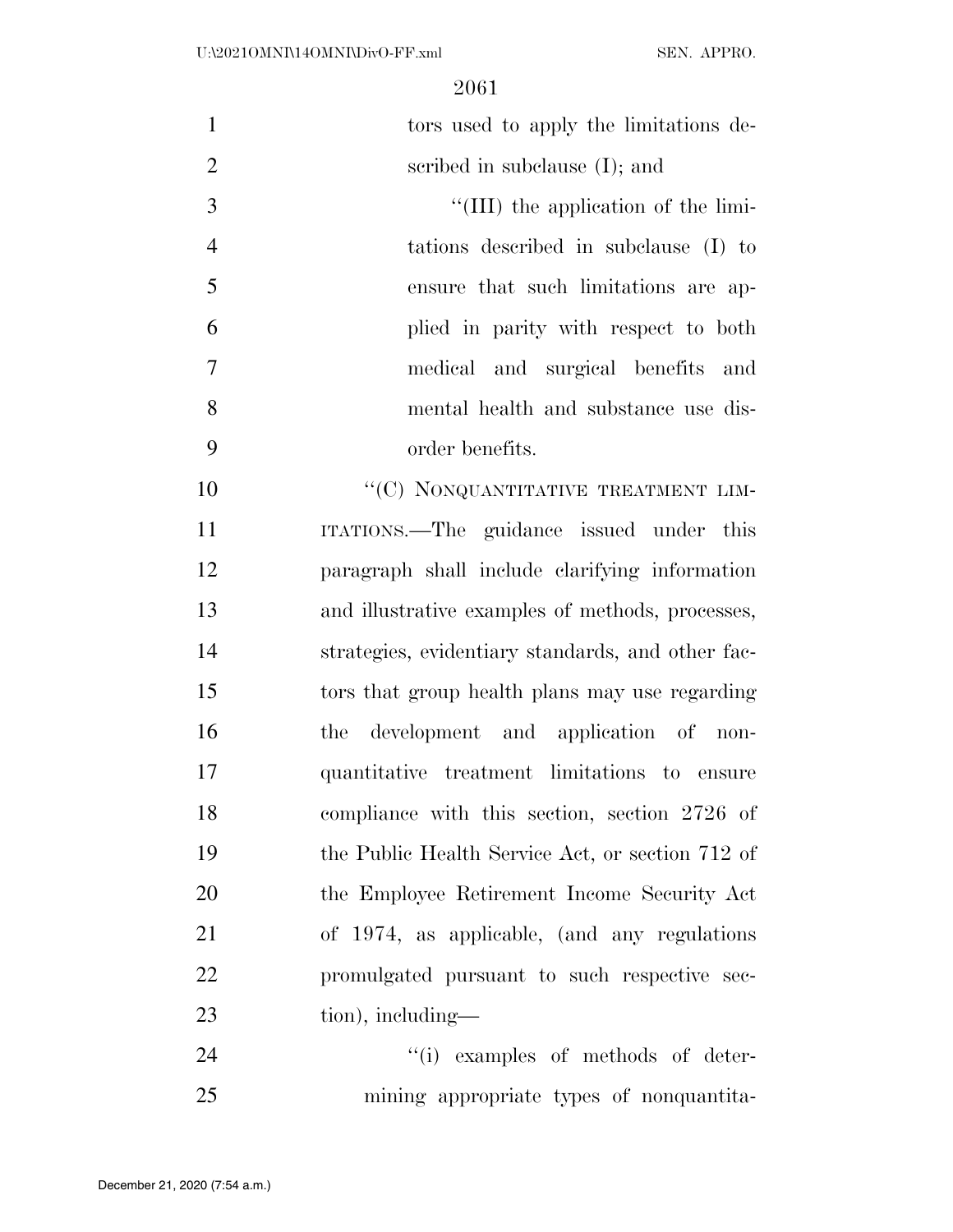| $\mathbf{1}$   | tive treatment limitations with respect to |
|----------------|--------------------------------------------|
| $\overline{2}$ | both medical and surgical benefits and     |
| 3              | mental health and substance use disorder   |
| $\overline{4}$ | benefits, including nonquantitative treat- |
| 5              | ment limitations pertaining to-            |
| 6              | "(I) medical management stand-             |
| $\overline{7}$ | ards based on medical necessity or ap-     |
| 8              | propriateness, or whether a treatment      |
| 9              | is experimental or investigative;          |
| 10             | "(II) limitations with respect to          |
| 11             | prescription drug formulary design;        |
| 12             | and                                        |
| 13             | "(III) use of fail-first or step           |
| 14             | therapy protocols;                         |
| 15             | "(ii) examples of methods of deter-        |
| 16             | $mining$ —                                 |
| 17             | "(I) network admission standards           |
| 18             | (such as credentialing); and               |
| 19             | "(II) factors used in provider re-         |
| 20             | imbursement methodologies (such as         |
| 21             | service type, geographic market, de-       |
| 22             | mand for services, and provider sup-       |
| 23             | ply, practice size, training, experience,  |
| 24             | and licensure) as such factors apply to    |
| 25             | network adequacy;                          |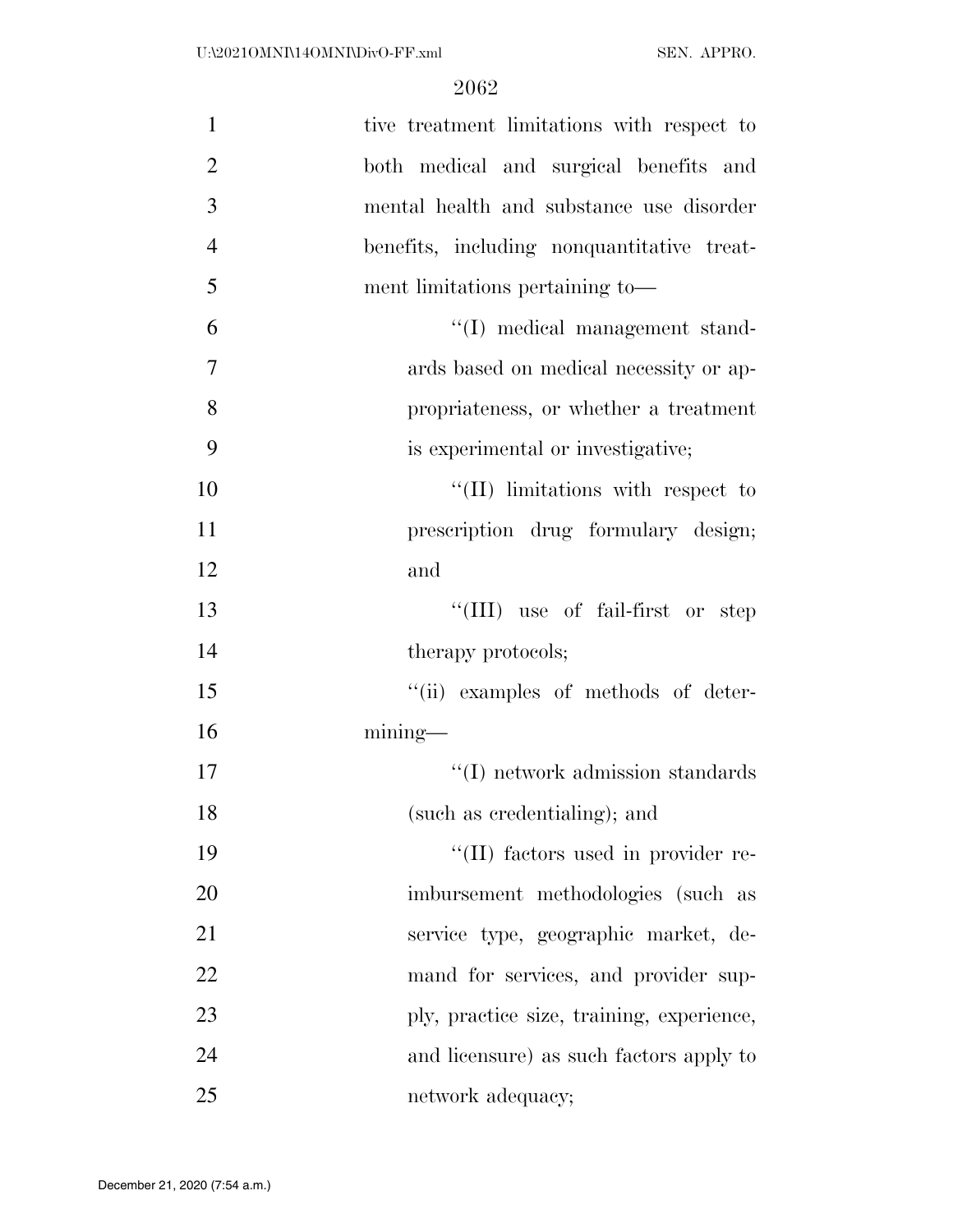| $\mathbf{1}$   | "(iii) examples of sources of informa-      |
|----------------|---------------------------------------------|
| $\overline{2}$ | tion that may serve as evidentiary stand-   |
| 3              | ards for the purposes of making deter-      |
| $\overline{4}$ | minations regarding the development and     |
| 5              | application of nonquantitative treatment    |
| 6              | limitations;                                |
| $\tau$         | "(iv) examples of specific factors, and     |
| 8              | the evidentiary standards used to evaluate  |
| 9              | such factors, used by such plans in per-    |
| 10             | forming a nonquantitative treatment limi-   |
| 11             | tation analysis;                            |
| 12             | "(v) examples of how specific evi-          |
| 13             | dentiary standards may be used to deter-    |
| 14             | mine whether treatments are considered      |
| 15             | experimental or investigative;              |
| 16             | "(vi) examples of how specific evi-         |
| 17             | dentiary standards may be applied to each   |
| 18             | service category or classification of bene- |
| 19             | fits;                                       |
| 20             | "(vii) examples of methods of reach-        |
| 21             | ing appropriate coverage determinations     |
| 22             | for new mental health or substance use      |
| 23             | disorder treatments, such as evidence-      |
| 24             | based early intervention programs for indi- |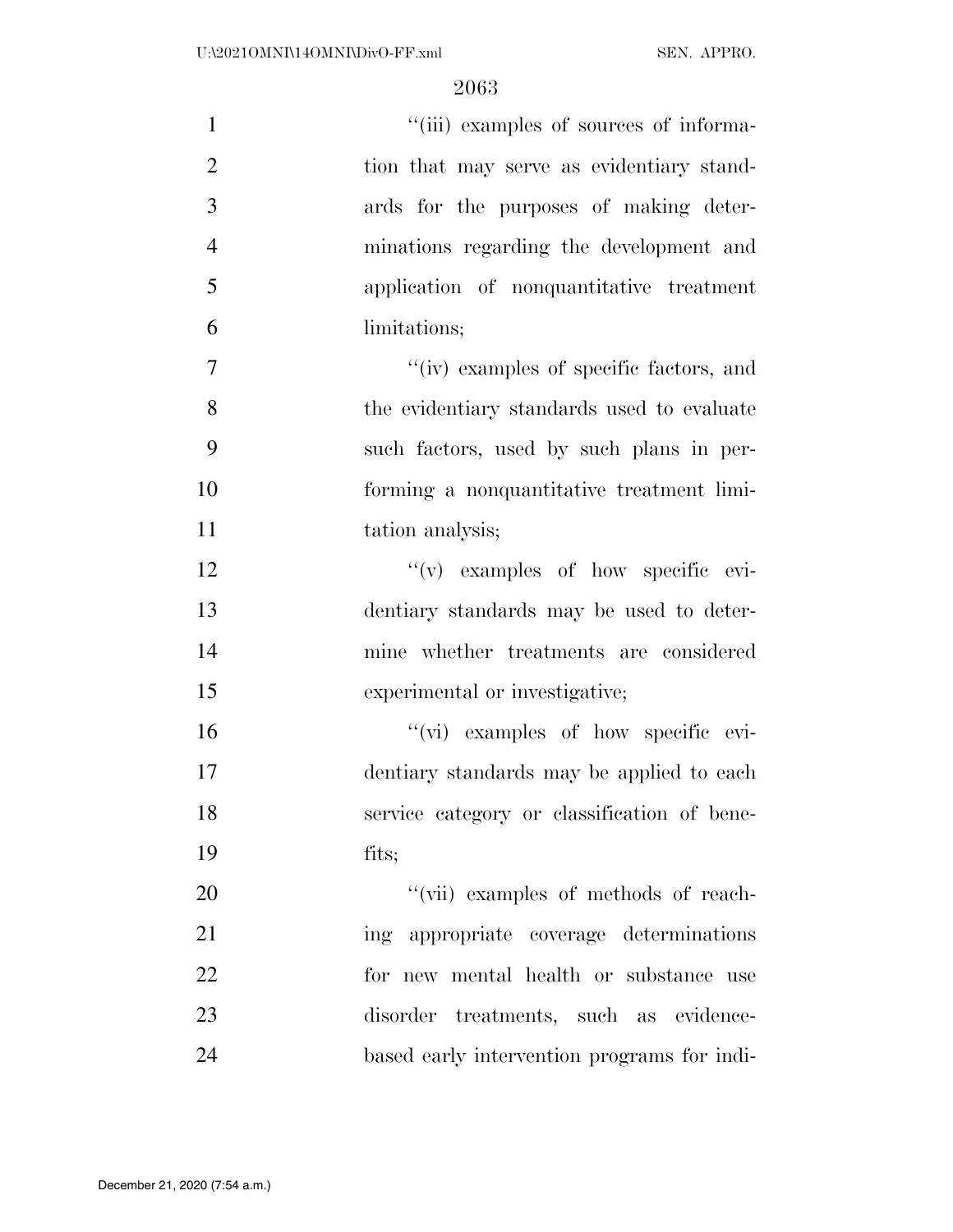| $\mathbf{1}$   | viduals with a serious mental illness and       |
|----------------|-------------------------------------------------|
| $\overline{2}$ | types of medical management techniques;         |
| 3              | "(viii) examples of methods of reach-           |
| $\overline{4}$ | ing appropriate coverage determinations         |
| 5              | for which there is an indirect relationship     |
| 6              | between the covered mental health or sub-       |
| $\overline{7}$ | stance use disorder benefit and a tradi-        |
| 8              | tional covered medical and surgical benefit,    |
| 9              | such as residential treatment or hos-           |
| 10             | pitalizations involving voluntary or involun-   |
| 11             | tary commitment; and                            |
| 12             | "(ix) additional illustrative examples          |
| 13             | methods, processes, strategies, evi-<br>of      |
| 14             | dentiary standards, and other factors for       |
| 15             | which the Secretary determines that addi-       |
| 16             | tional guidance is necessary to improve         |
| 17             | compliance with this section, section 2726      |
| 18             | of the Public Health Service Act, or sec-       |
| 19             | tion 712 of the Employee Retirement In-         |
| 20             | come Security Act of 1974, as applicable.       |
| 21             | "(D) PUBLIC COMMENT.—Prior to issuing           |
| 22             | any final guidance under this paragraph, the    |
| 23             | Secretary shall provide a public comment period |
| 24             | of not less than 60 days during which any       |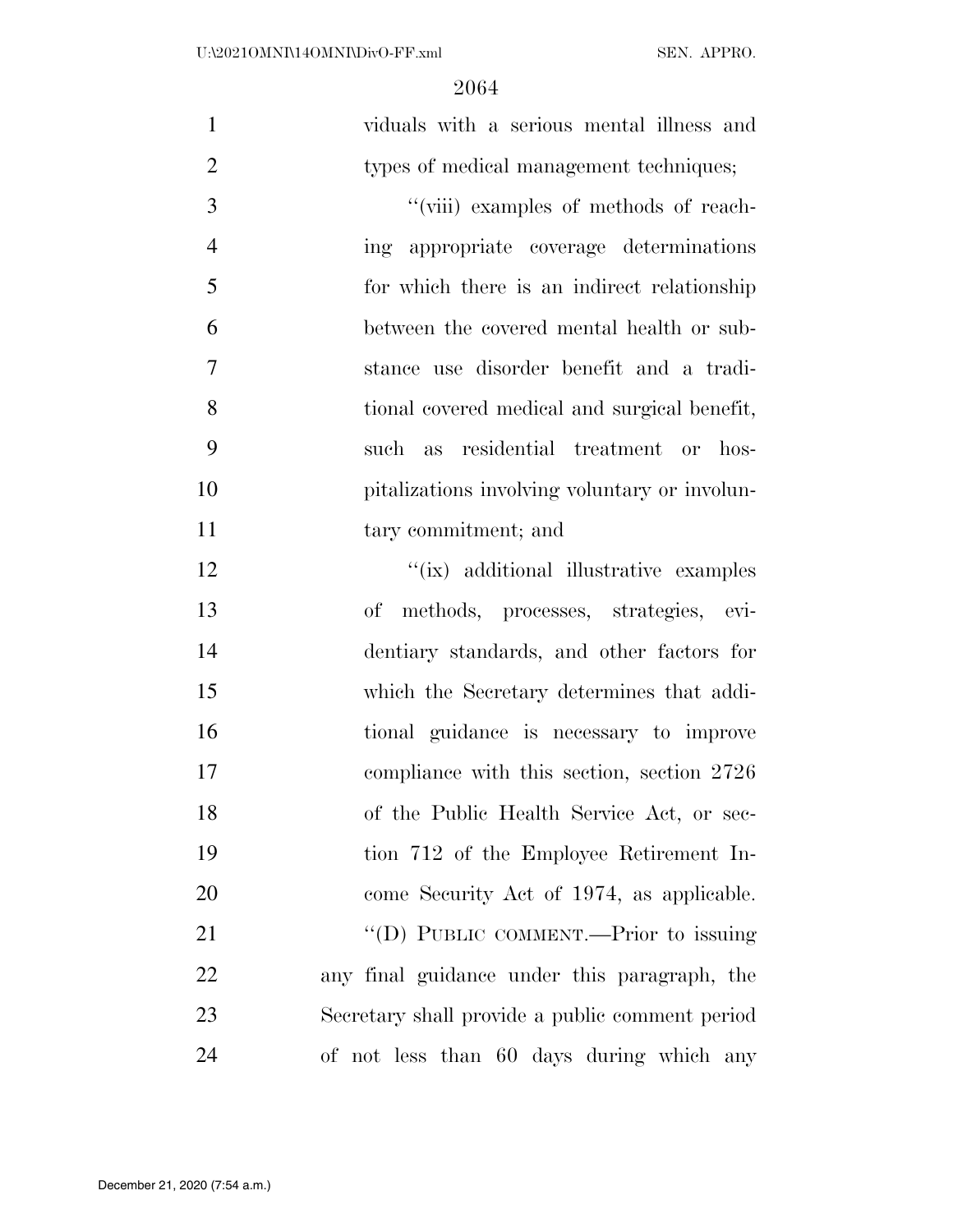| $\mathbf{1}$   | member of the public may provide comments on     |
|----------------|--------------------------------------------------|
| $\overline{2}$ | a draft of the guidance.                         |
| 3              | "(8) COMPLIANCE REQUIREMENTS.—                   |
| $\overline{4}$ | "(A) NONQUANTITATIVE TREATMENT LIM-              |
| 5              | ITATION (NQTL) REQUIREMENTS.—In the case         |
| 6              | of a group health plan that provides both med-   |
| $\tau$         | ical and surgical benefits and mental health or  |
| 8              | substance use disorder benefits and that im-     |
| 9              | poses nonquantitative treatment limitations (re- |
| 10             | ferred to in this section as 'NQTLs') on mental  |
| 11             | health or substance use disorder benefits, such  |
| 12             | plan shall perform and document comparative      |
| 13             | analyses of the design and application of        |
| 14             | NQTLs and, beginning 45 days after the date      |
| 15             | of enactment of the Consolidated Appropria-      |
| 16             | tions Act, 2021, make available to the Sec-      |
| 17             | retary, upon request, the comparative analyses   |
| 18             | and the following information:                   |
| 19             | "(i) The specific plan terms or other            |
| 20             | relevant terms regarding the NQTLs and a         |
| 21             | description of all mental health or sub-         |
| 22             | stance use disorder and medical or surgical      |
| 23             | benefits to which each such term applies in      |

each respective benefits classification.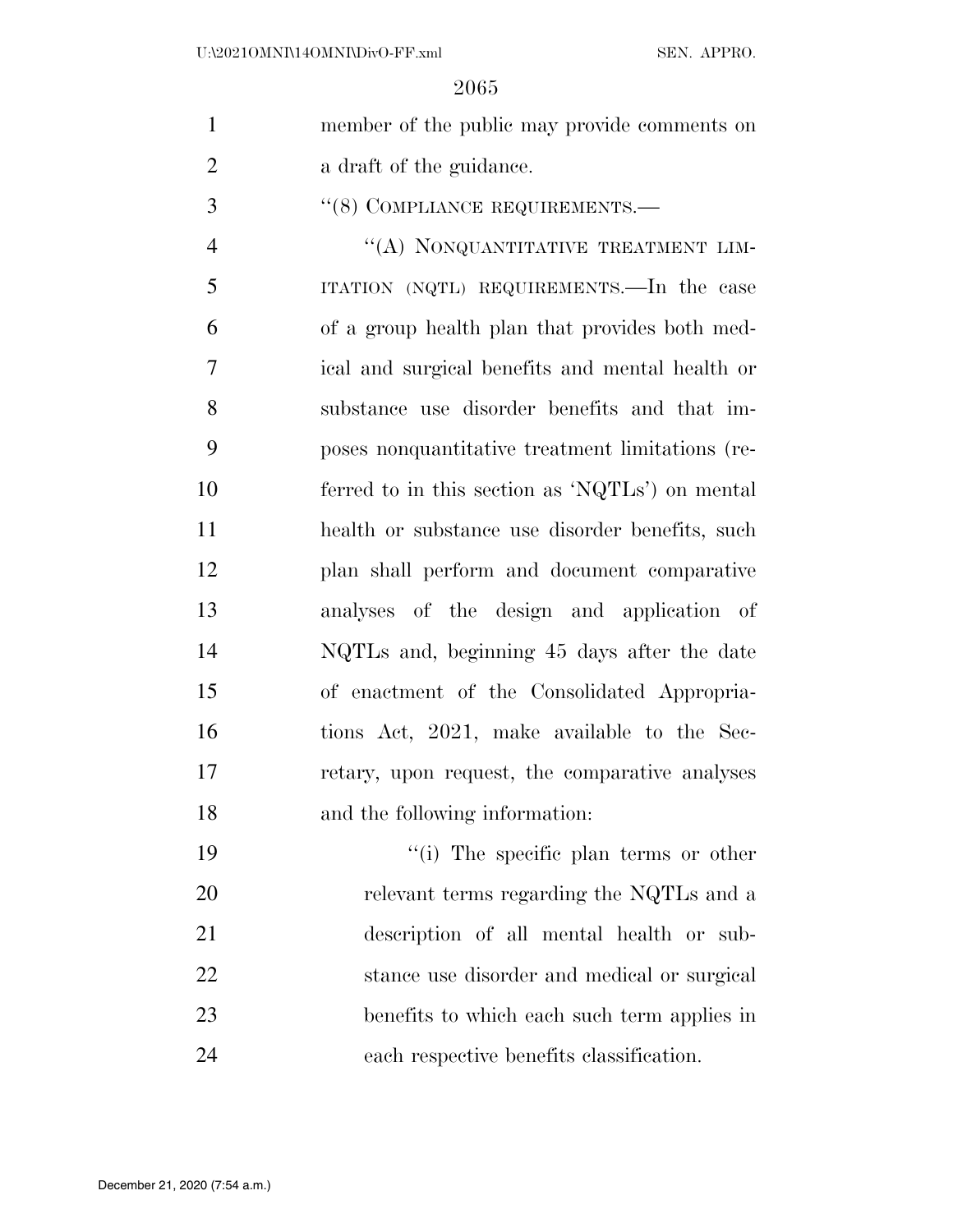$''(ii)$  The factors used to determine 2 that the NQTLs will apply to mental health or substance use disorder benefits and medical or surgical benefits.

5 "(iii) The evidentiary standards used for the factors identified in clause (ii), when applicable, provided that every factor shall be defined, and any other source or evidence relied upon to design and apply 10 the NQTLs to mental health or substance use disorder benefits and medical or sur-gical benefits.

 $\frac{1}{2}$  The comparative analyses dem- onstrating that the processes, strategies, evidentiary standards, and other factors used to apply the NQTLs to mental health or substance use disorder benefits, as writ- ten and in operation, are comparable to, and are applied no more stringently than, 20 the processes, strategies, evidentiary stand- ards, and other factors used to apply the NQTLs to medical or surgical benefits in 23 the benefits classification.

24  $''(v)$  A disclosure of the specific find-ings and conclusions reached by the group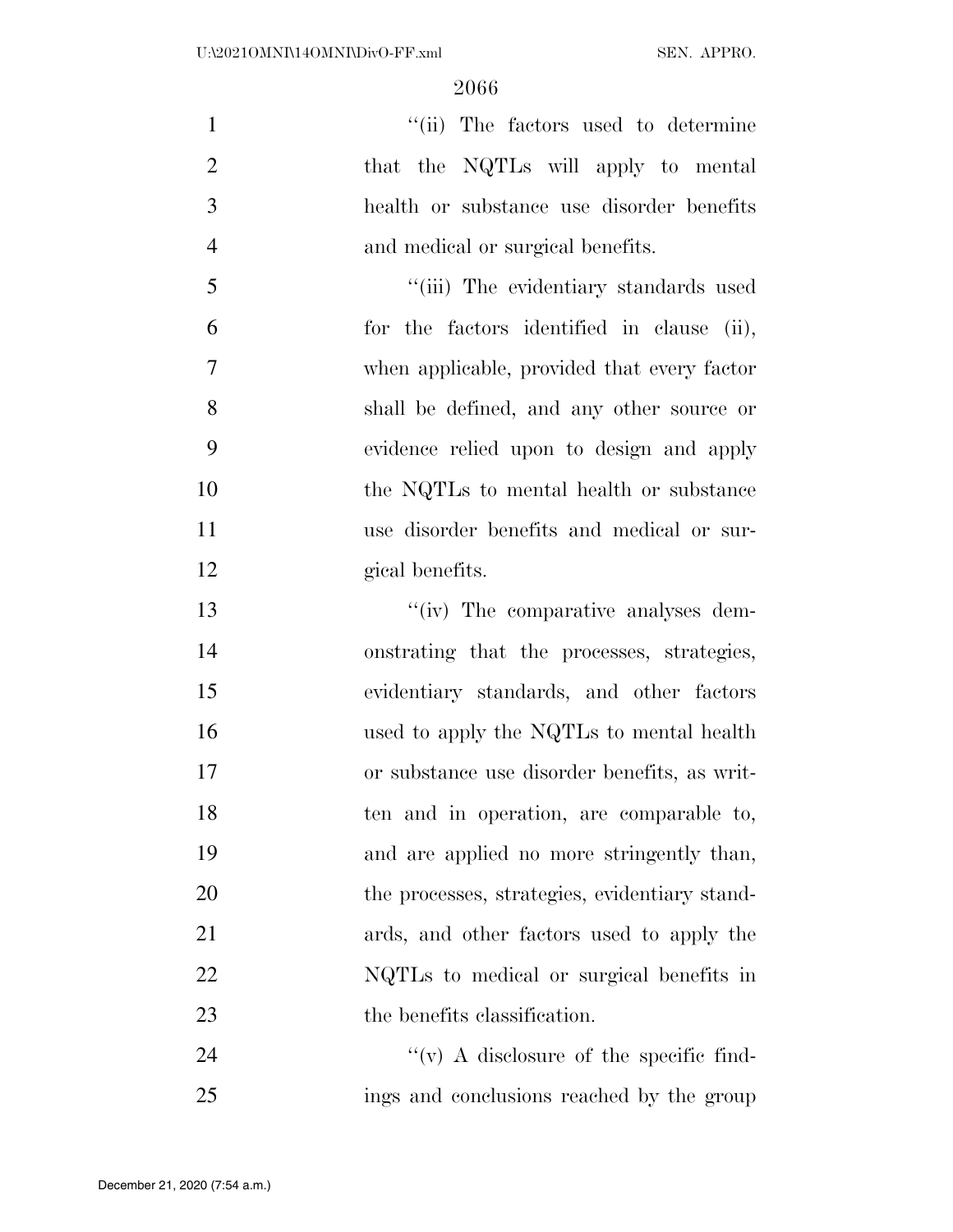health plan, including any results of the analyses described in this subparagraph that indicate that the plan is or is not in compliance with this section. 5 "(B) SECRETARY REQUEST PROCESS.— 6 "(i) SUBMISSION UPON REQUEST. The Secretary shall request that a group health plan submit the comparative anal- yses described in subparagraph (A) for plans that involve potential violations of 11 this section or complaints regarding non- compliance with this section that concern NQTLs and any other instances in which the Secretary determines appropriate. The Secretary shall request not fewer than 20 such analyses per year. 17 "'(ii) ADDITIONAL INFORMATION.—In instances in which the Secretary has con- cluded that the group health plan has not submitted sufficient information for the Secretary to review the comparative anal- yses described in subparagraph (A), as re- quested under clause (i), the Secretary shall specify to the plan the information

the plan must submit to be responsive to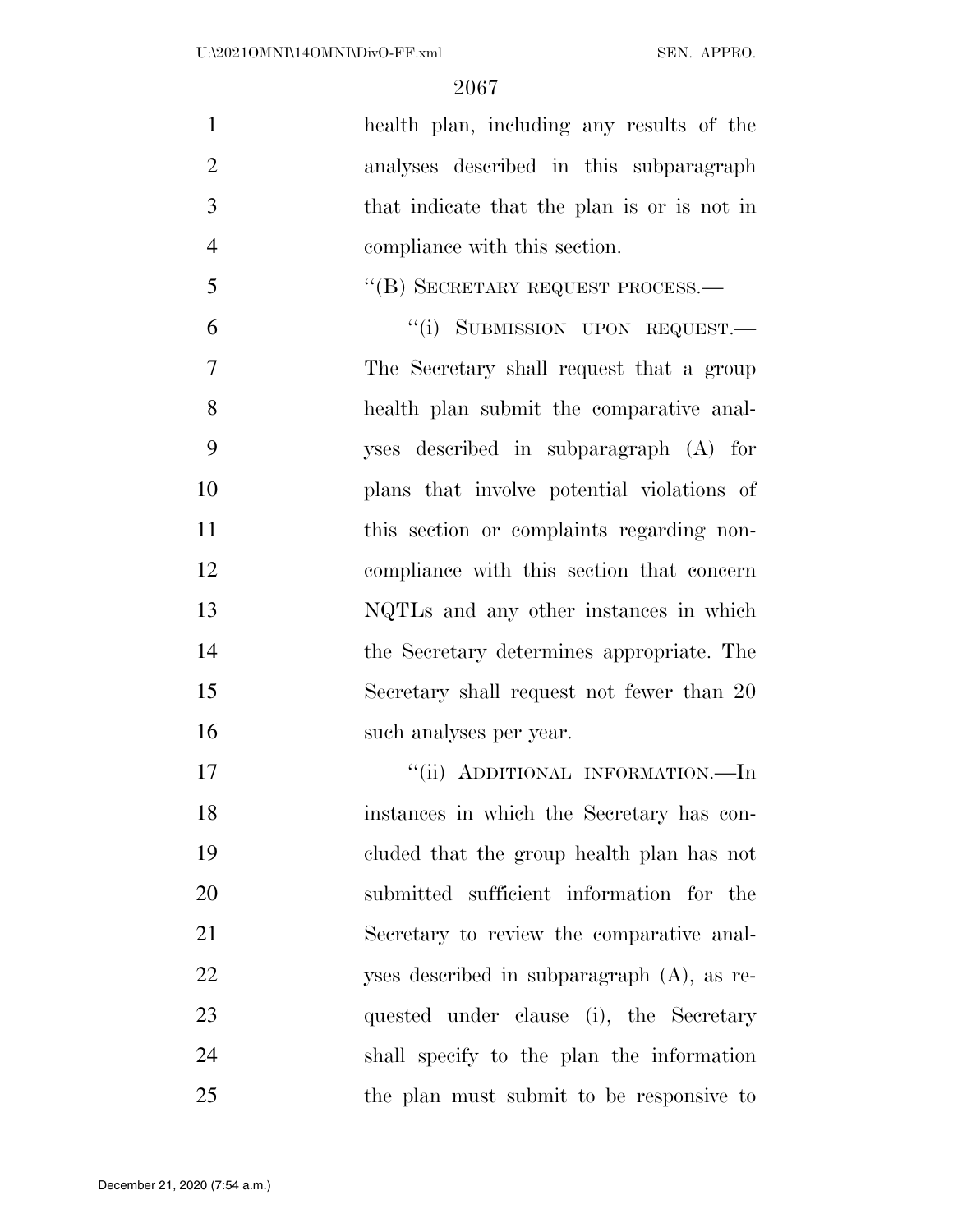| $\mathbf{1}$   | the request under clause (i) for the Sec-     |
|----------------|-----------------------------------------------|
| $\overline{2}$ | retary to review the comparative analyses     |
| 3              | described in subparagraph (A) for compli-     |
| $\overline{4}$ | ance with this section. Nothing in this       |
| 5              | paragraph shall require the Secretary to      |
| 6              | conclude that a group health plan is in       |
| $\overline{7}$ | compliance with this section solely based     |
| 8              | upon the inspection of the comparative        |
| 9              | analyses described in subparagraph $(A)$ , as |
| 10             | requested under clause (i).                   |
| 11             | "(iii) REQUIRED ACTION.—                      |
| 12             | "(I) IN GENERAL.—In instances                 |
| 13             | in which the Secretary has reviewed           |
| 14             | the comparative analyses described in         |
| 15             | subparagraph (A), as requested under          |
| 16             | clause (i), and determined that the           |
| 17             | group health plan is not in compliance        |
| 18             | with this section, the plan—                  |
| 19             | "(aa) shall specify to the                    |
| 20             | Secretary the actions the plan                |
| 21             | will take to be in compliance with            |
| 22             | this section and provide to the               |
| 23             | Secretary additional comparative              |
| 24             | analyses described in subpara-                |
| 25             | $graph(A)$ that demonstrate com-              |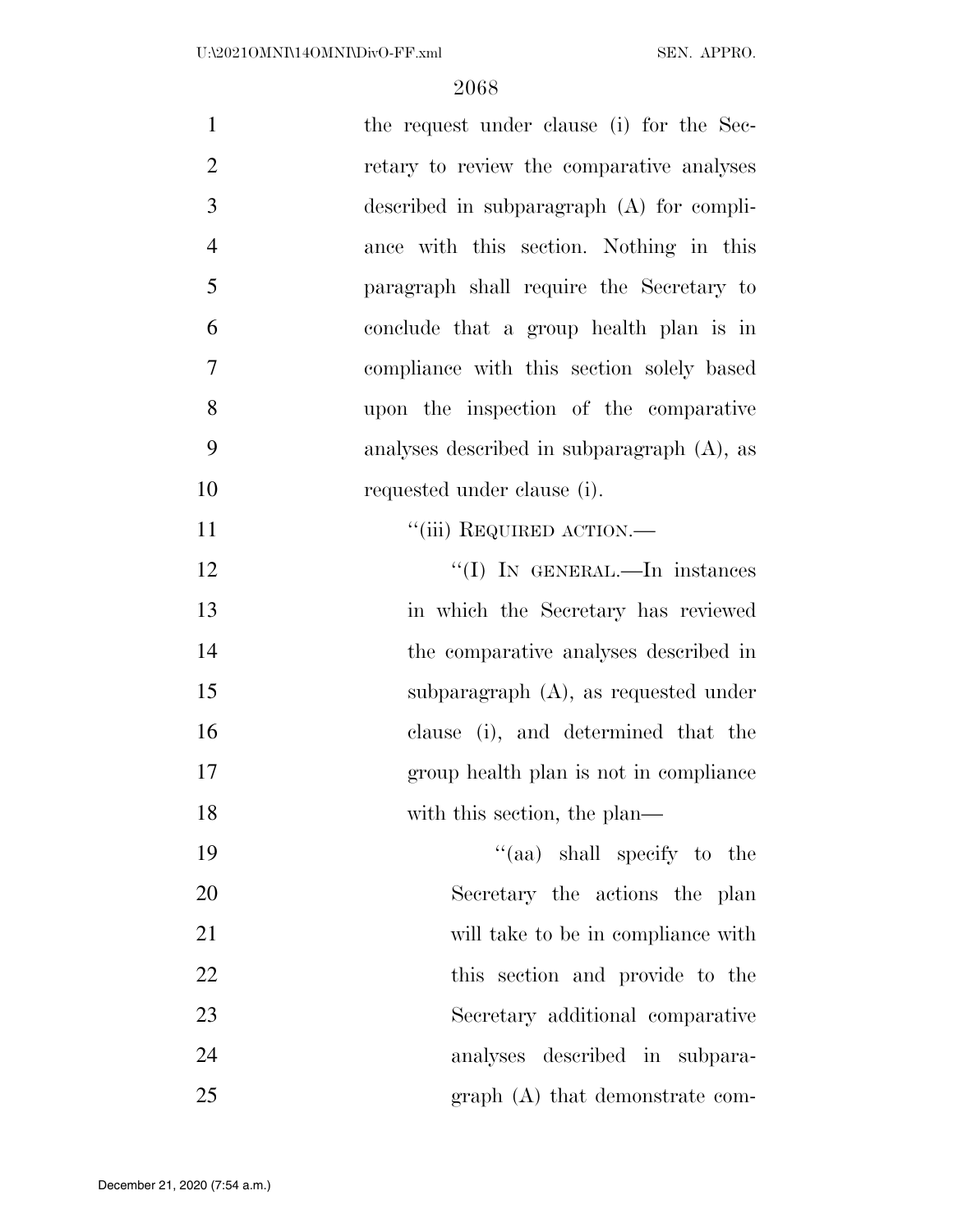1 pliance with this section not later 2 than 45 days after the initial de- termination by the Secretary that the plan is not in compliance; and

 ''(bb) following the 45-day corrective action period under item (aa), if the Secretary makes a final determination that the plan still is not in compliance 11 with this section, not later than 7 days after such determination, shall notify all individuals en-14 rolled in the plan that the plan has been determined to be not in compliance with this section. 17 "(II) EXEMPTION FROM DISCLO-

 SURE.—Documents or communica- tions produced in connection with the Secretary's recommendations to a group health plan shall not be subject 22 to disclosure pursuant to section 552 23 of title 5, United States Code. 24 ''(iv) REPORT.—Not later than 1 year

after the date of enactment of this para-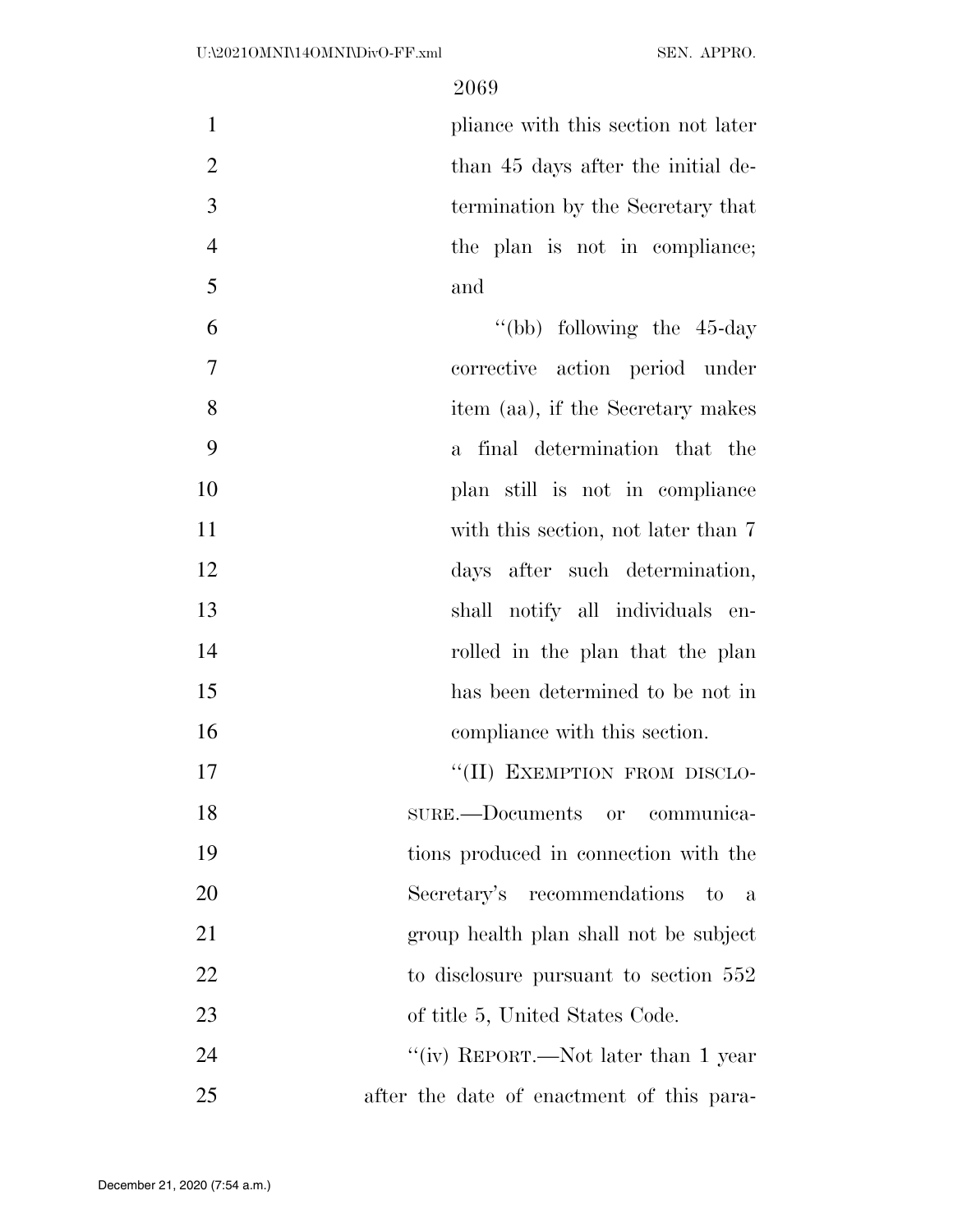| $\mathbf{1}$   | graph, and not later than October 1 of    |
|----------------|-------------------------------------------|
| $\overline{2}$ | each year thereafter, the Secretary shall |
| 3              | submit to Congress, and make publicly     |
| $\overline{4}$ | available, a report that contains—        |
| 5              | $\lq\lq$ a summary of the compara-        |
| 6              | tive analyses requested under clause      |
| $\overline{7}$ | (i), including the identity of each       |
| 8              | group plan that is determined to be       |
| 9              | not in compliance after the final de-     |
| 10             | termination by the Secretary de-          |
| 11             | scribed in clause $(iii)(I)(bb)$ ;        |
| 12             | $\lq\lq$ (II) the Secretary's conclusions |
| 13             | as to whether each group health plan      |
| 14             | submitted sufficient information for      |
| 15             | the Secretary to review the compara-      |
| 16             | tive analyses requested under clause      |
| 17             | (i) for compliance with this section;     |
| 18             | "(III) for each group health plan         |
| 19             | that did submit sufficient information    |
| 20             | for the Secretary to review the com-      |
| 21             | parative analyses requested under         |
| 22             | clause (i), the Secretary's conclusions   |
| 23             | as to whether and why the plan is in      |
| 24             | compliance with the disclosure<br>re-     |
| 25             | quirements under this section;            |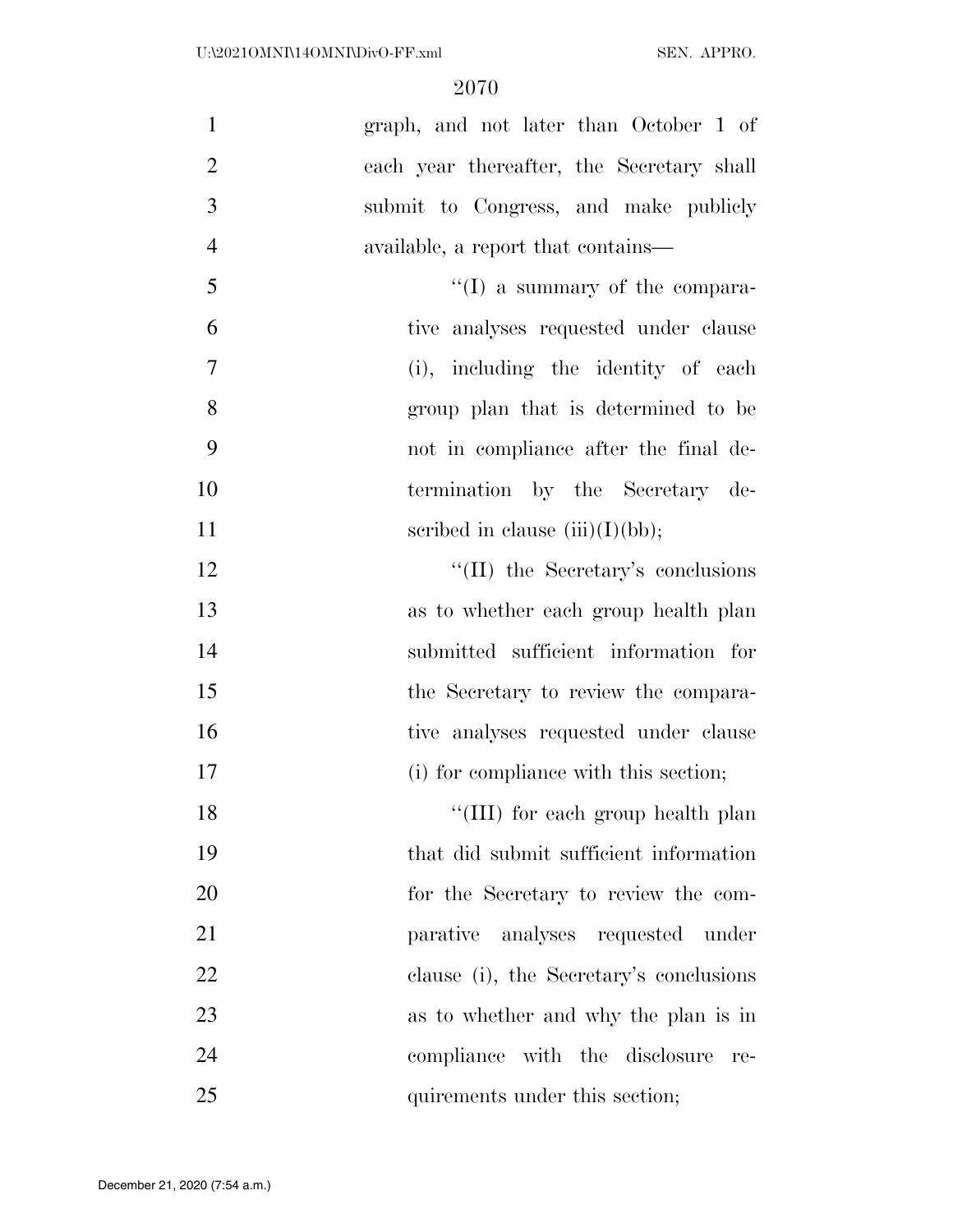| "(IV) the Secretary's specifica-<br>$\mathbf{1}$          |
|-----------------------------------------------------------|
| $\overline{2}$<br>tions described in clause (ii) for each |
| 3<br>group health plan that the Secretary                 |
| $\overline{4}$<br>determined did not submit sufficient    |
| 5<br>information for the Secretary to re-                 |
| 6<br>view the comparative analyses re-                    |
| $\tau$<br>quested under clause (i) for compli-            |
| 8<br>ance with this section; and                          |
| 9<br>$``(V)$ the Secretary's specifica-                   |
| 10<br>tions described in clause (iii) of the              |
| 11<br>actions each group health plan that                 |
| 12<br>the Secretary determined is not in                  |
| 13<br>compliance with this section must                   |
| 14<br>take to be in compliance with this sec-             |
| 15<br>tion, including the reason why the                  |
| 16<br>Secretary determined the plan is not                |
| 17<br>in compliance.                                      |
| $``(C)$ COMPLIANCE PROGRAM GUIDANCE<br>18                 |
| 19<br>DOCUMENT UPDATE PROCESS.-                           |
| 20<br>"(i) IN GENERAL.—The Secretary                      |
| 21<br>shall include instances of noncompliance            |
| 22<br>that the Secretary discovers upon review-           |
| 23<br>ing the comparative analyses requested              |
| 24<br>under subparagraph $(B)(i)$ in the compli-          |
| 25<br>ance program guidance document de-                  |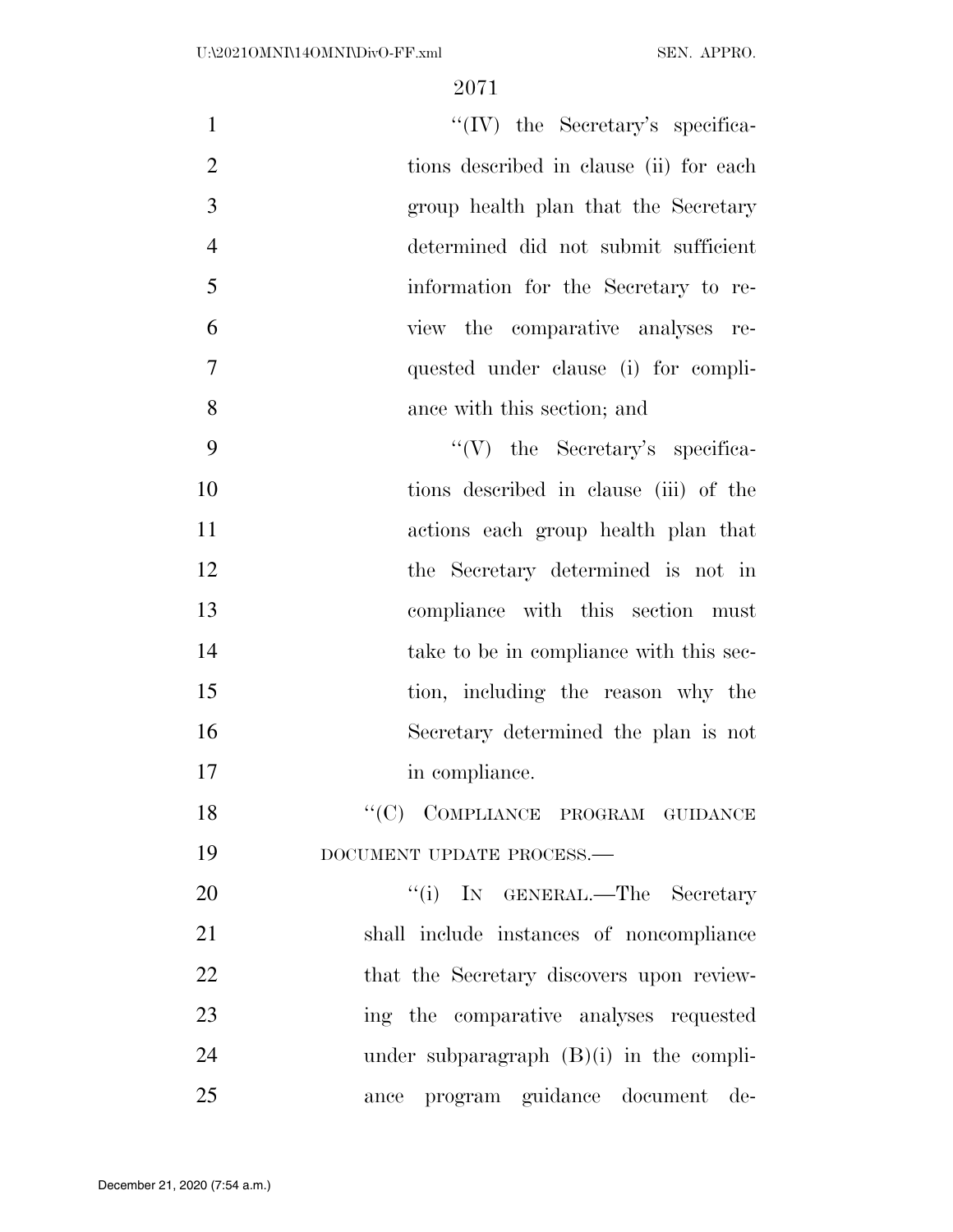scribed in paragraph (6), as it is updated every 2 years, except that such instances shall not disclose any protected health in- formation or individually identifiable infor-mation.

6 "(ii) GUIDANCE AND REGULATIONS.— Not later than 18 months after the date of enactment of this paragraph, the Secretary shall finalize any draft or interim guidance and regulations relating to mental health **parity under this section.** Such draft guid- ance shall include guidance to clarify the process and timeline for current and poten- tial participants and beneficiaries (and au- thorized representatives and health care providers of such participants and bene- ficiaries) with respect to plans to file com- plaints of such plans being in violation of this section, including guidance, by plan type, on the relevant State, regional, or na- tional office with which such complaints 22 should be filed.

23 "'(iii) STATE.—The Secretary shall share information on findings of compli-ance and noncompliance discovered upon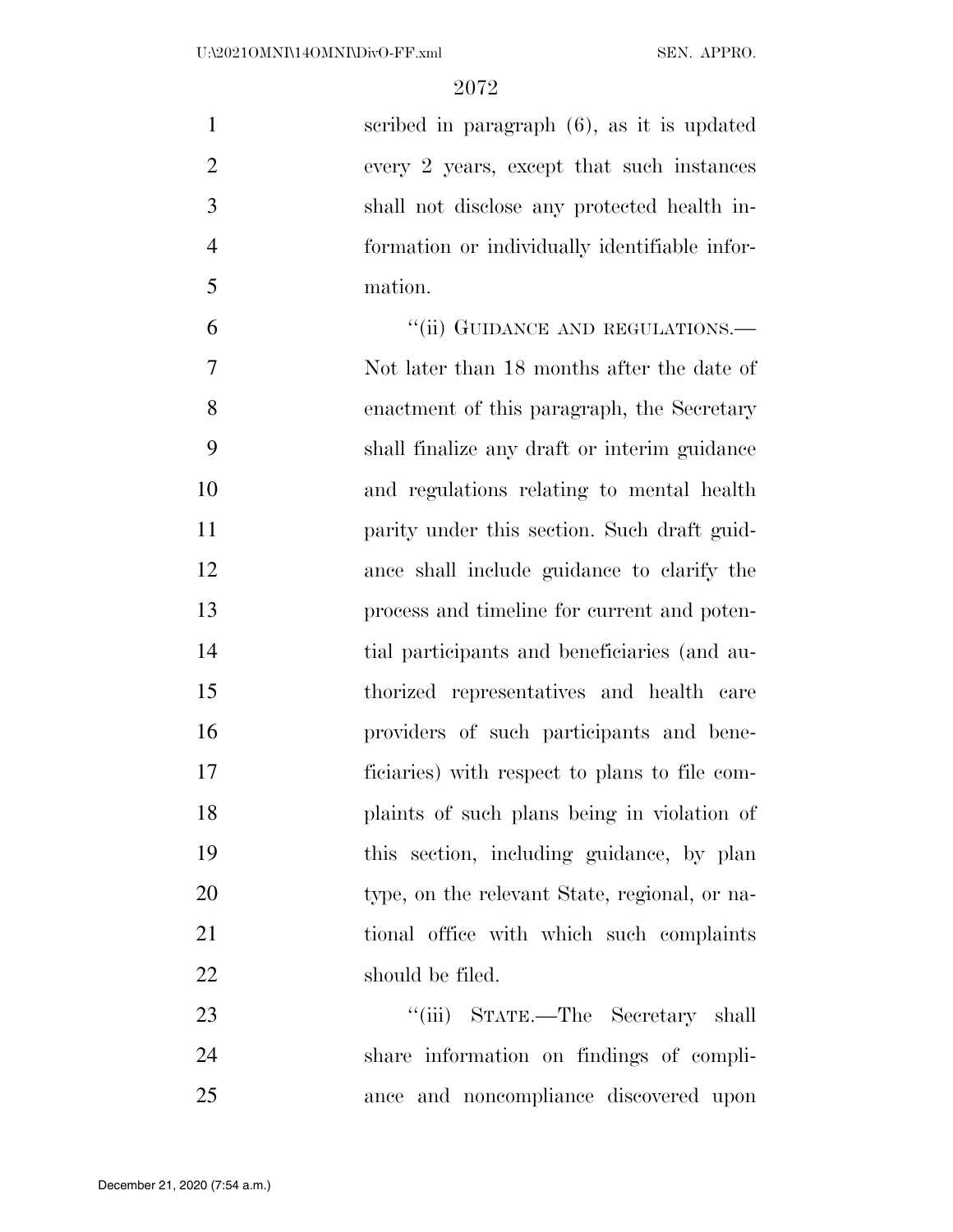| $\mathbf{1}$   | reviewing the comparative analyses re-            |
|----------------|---------------------------------------------------|
| $\overline{2}$ | quested under subparagraph $(B)(i)$ shall be      |
| 3              | shared with the State where the group             |
| $\overline{4}$ | health plan is located, in accordance with        |
| 5              | paragraph $(6)(B)(iii)(II)$ .".                   |
| 6              | (4) MEDICAID AND CHIP COMPLIANCE.—                |
| $\overline{7}$ | (A) MEDICAID MANAGED CARE ORGANIZA-               |
| 8              | TIONS.—Section $1932(b)(8)$ of the Social Secu-   |
| 9              | rity Act (42 U.S.C. 1396u–2(b)(8)) is amended     |
| 10             | by adding at the end the following new sen-       |
| 11             | tence: "In applying the previous sentence with    |
| 12             | respect to requirements under paragraph (8) of    |
| 13             | section $2726(a)$ of the Public Health Service    |
| 14             | Act, a Medicaid managed care organization (or     |
| 15             | a prepaid inpatient health plan (as defined by    |
| 16             | the Secretary) or prepaid ambulatory health       |
| 17             | plan (as defined by the Secretary) that offers    |
| 18             | services to enrollees of a Medicaid managed       |
| 19             | care organization) shall be treated as in compli- |
| <b>20</b>      | ance with such requirements if the Medicaid       |
| 21             | managed care organization (or prepaid inpa-       |
| 22             | tient health plan or prepaid ambulatory health    |
| 23             | plan) is in compliance with subpart $K$ of part   |
| 24             | 438 of title 42, Code of Federal Regulations,     |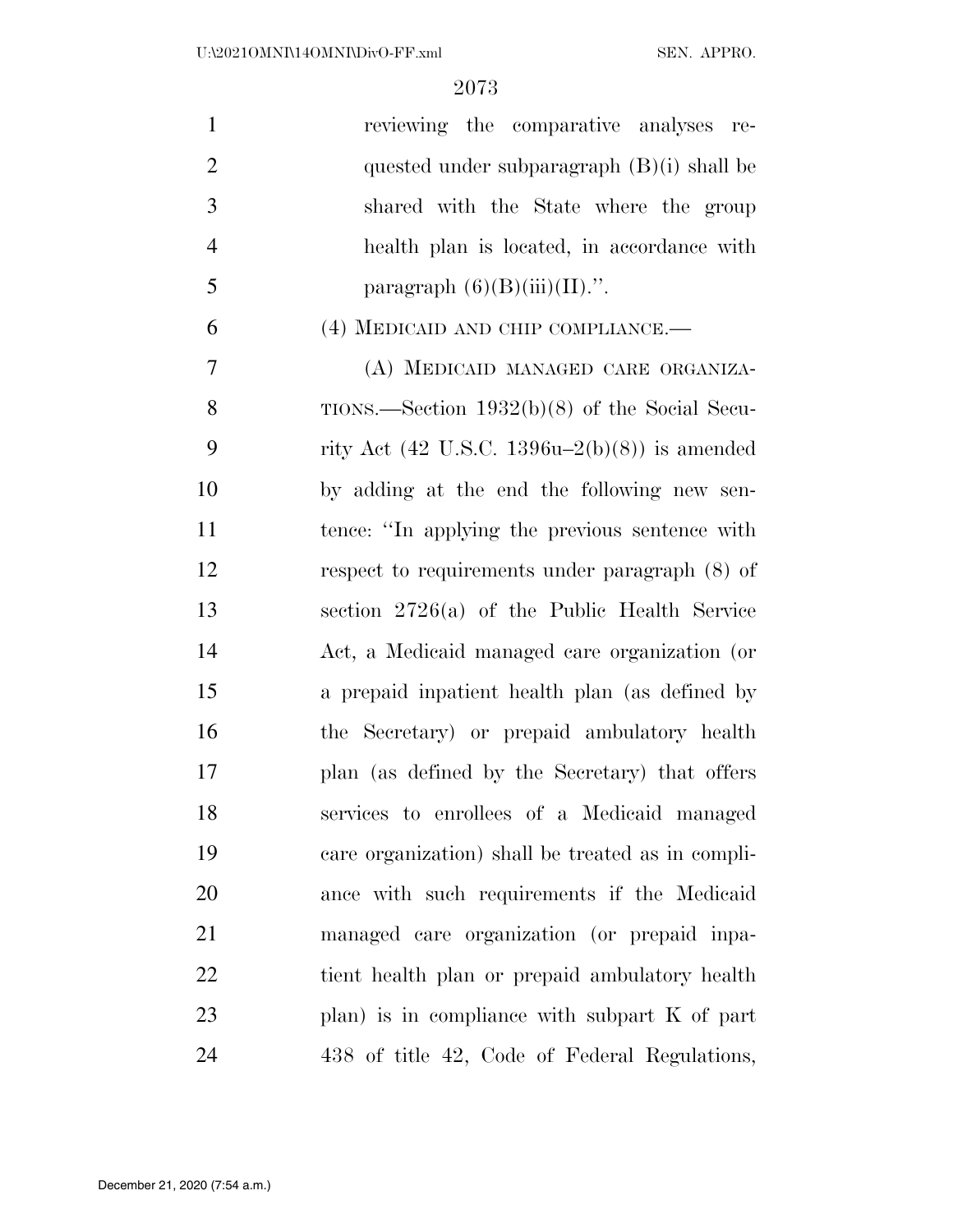| $\mathbf{1}$   | and section $438.3(n)$ of such title, or any suc-           |
|----------------|-------------------------------------------------------------|
| $\overline{2}$ | cessor regulation.".                                        |
| 3              | (B) OTHER BENCHMARK BENEFIT PACK-                           |
| $\overline{4}$ | BENCHMARK EQUIVALENT<br>$\operatorname{AGES}$<br>OR<br>COV- |
| 5              | ERAGE.—Section $1937(b)(6)(A)$ of such Act (42              |
| 6              | U.S.C. $1396u-7(b)(6)(A)$ is amended—                       |
| 7              | (i) by striking "section $2705(a)$ " and                    |
| $8\,$          | inserting "section $2726(a)$ "; and                         |
| 9              | (ii) by adding at the end the following                     |
| 10             | new sentence: "In applying the previous                     |
| 11             | sentence with respect to requirements                       |
| 12             | under paragraph $(8)$ of section $2726(a)$ of               |
| 13             | the Public Health Service Act, a bench-                     |
| 14             | mark benefit package or benchmark equiv-                    |
| 15             | alent coverage described in such sentence                   |
| 16             | shall be treated as in compliance with such                 |
| 17             | requirements if the State plan under this                   |
| 18             | title or the benchmark benefit package or                   |
| 19             | benefit equivalent coverage, as applicable,                 |
| 20             | is in compliance with subpart C of part                     |
| 21             | 440 of title 42, Code of Federal Regula-                    |
| 22             | tions, or any successor regulation.".                       |
| 23             | (C) STATE CHILD HEALTH PLANS.—Sec-                          |
| 24             | tion $2103(c)(7)(A)$ of the Social Security Act             |
| 25             | $(42 \text{ U.S.C. } 1397\text{cc}(c)(7)(A))$ is amended—   |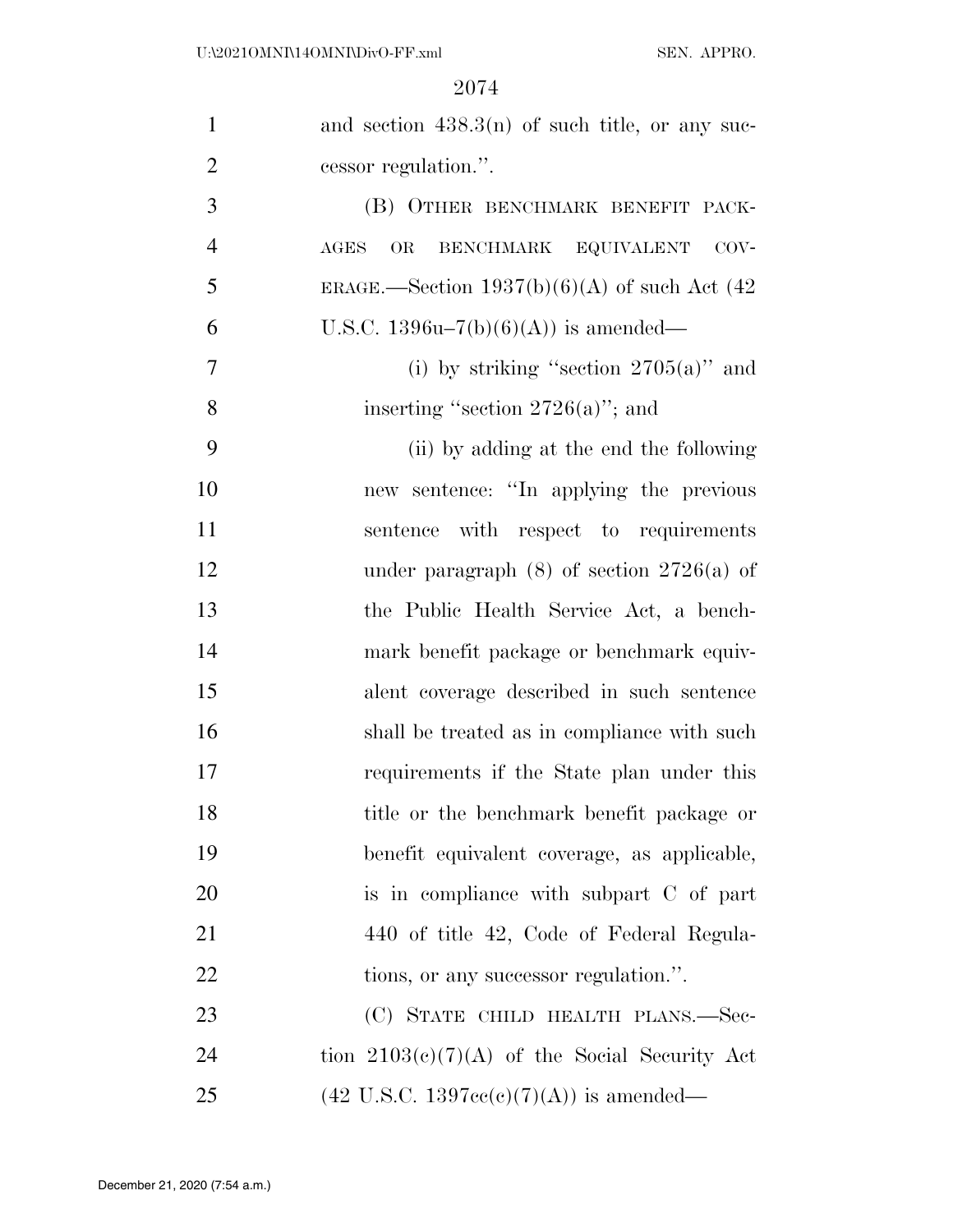| $\mathbf{1}$   | (i) by striking "section $2705(a)$ " and                    |
|----------------|-------------------------------------------------------------|
| $\overline{2}$ | inserting "section $2726(a)$ "; and                         |
| 3              | (ii) by adding at the end the following                     |
| $\overline{4}$ | new sentence: "In applying the previous                     |
| 5              | sentence with respect to requirements                       |
| 6              | under paragraph $(8)$ of section $2726(a)$ of               |
| 7              | the Public Health Service Act, a State                      |
| 8              | child health plan described in such sen-                    |
| 9              | tence shall be treated as in compliance                     |
| 10             | with such requirements if the State child                   |
| 11             | health plan is in compliance with section                   |
| 12             | 457.496 of title 42, Code of Federal Regu-                  |
| 13             | lations, or any successor regulation.".                     |
| 14             | (b) GUIDANCE.—The Secretary of Health and                   |
| 15             | Human Services, jointly with the Secretary of Labor and     |
| 16             | the Secretary of the Treasury, shall issue guidance to      |
| 17             | carry out the amendments made by paragraphs $(1)$ , $(2)$ , |
| 18             | and $(3)$ of subsection $(a)$ .                             |
| 19             | SEC. 204. REPORTING ON PHARMACY BENEFITS AND DRUG           |
| 20             | COSTS.                                                      |
| 21             | (a) PHSA.—Part D of title XXVII of the Public               |
| 22             | Health Service Act (42 U.S.C. 300gg et seq.), as amended    |
| 23             | by section 201, is further amended by adding at the end     |
| 24             | the following:                                              |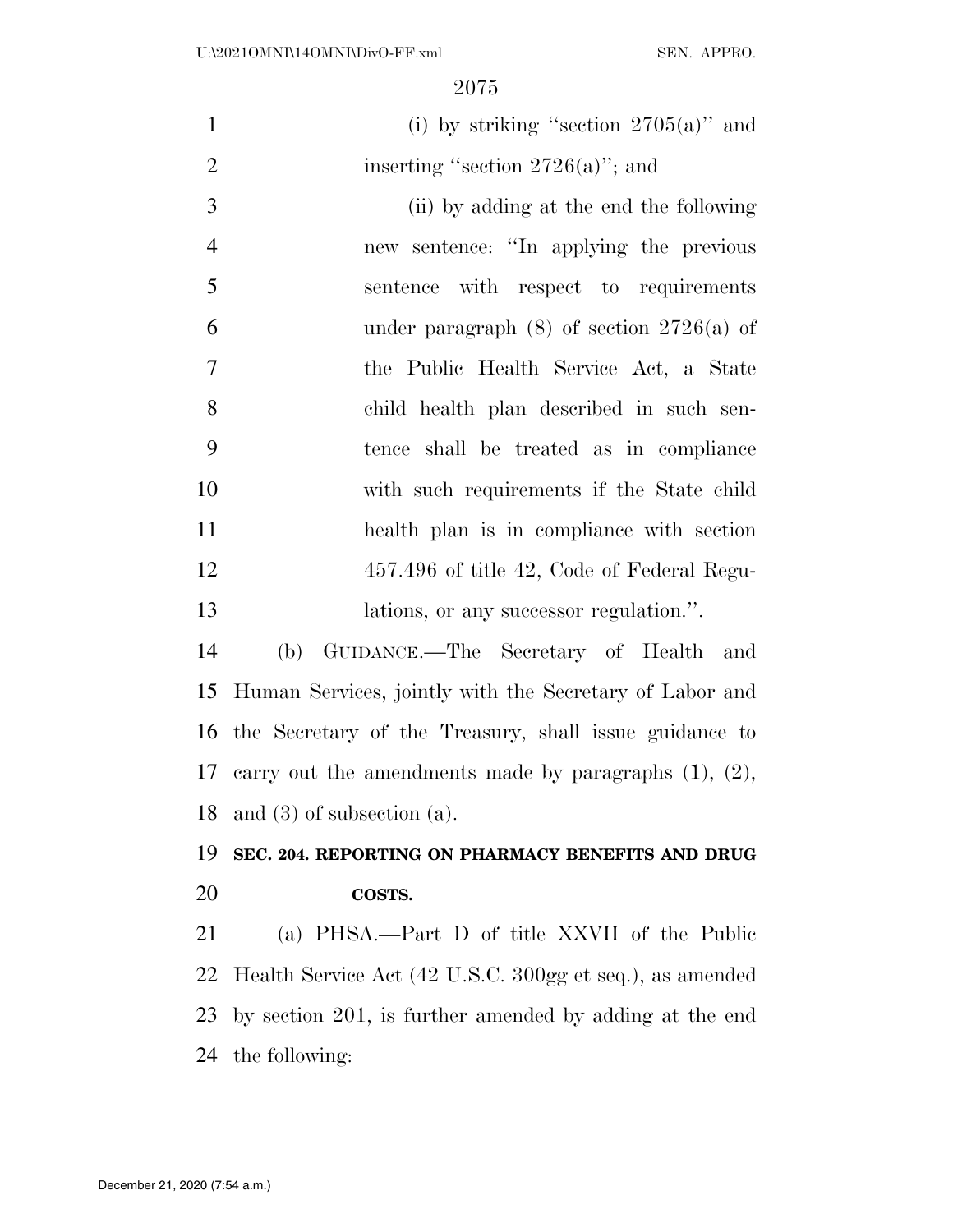# **''SEC. 2799A–10. REPORTING ON PHARMACY BENEFITS AND DRUG COSTS.**

 ''(a) IN GENERAL.—Not later than 1 year after the date of enactment of the Consolidated Appropriations Act, 2021, and not later than June 1 of each year thereafter, a group health plan or health insurance issuer offering group or individual health insurance coverage (except for a church plan) shall submit to the Secretary, the Secretary of Labor, and the Secretary of the Treasury the following information with respect to the health plan or coverage in the previous plan year:

 $\frac{12}{2}$  ''(1) The beginning and end dates of the plan year.

14  $\frac{1}{2}$  The number of enrollees.

 ''(3) Each State in which the plan or coverage is offered.

17 ''(4) The 50 brand prescription drugs most fre- quently dispensed by pharmacies for claims paid by the plan or coverage, and the total number of paid claims for each such drug.

21 ''(5) The 50 most costly prescription drugs with respect to the plan or coverage by total annual spending, and the annual amount spent by the plan or coverage for each such drug.

25  $\frac{1}{6}$  The 50 prescription drugs with the great-est increase in plan expenditures over the plan year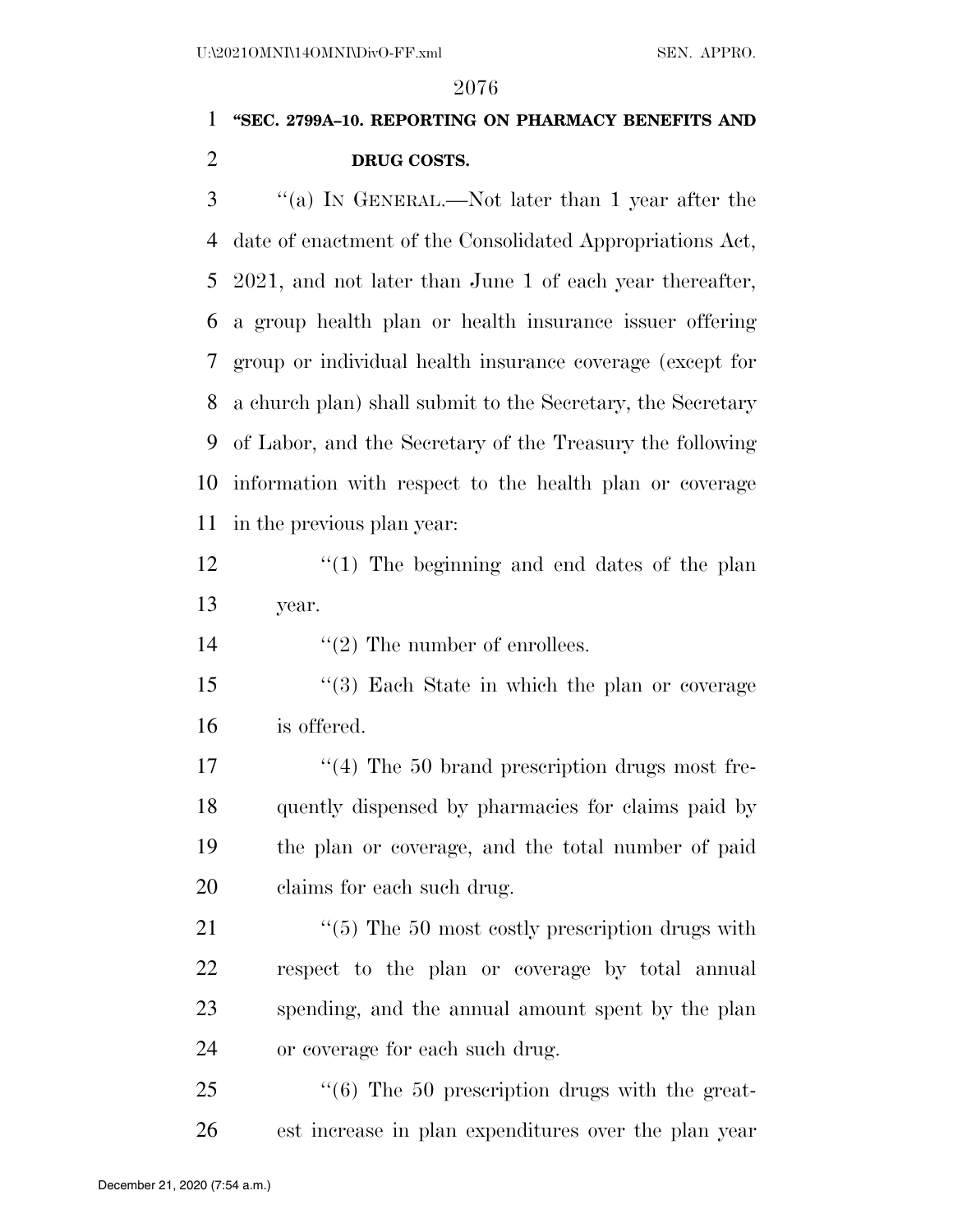| $\mathbf{1}$   | preceding the plan year that is the subject of the re- |
|----------------|--------------------------------------------------------|
| $\overline{2}$ | port, and, for each such drug, the change in           |
| 3              | amounts expended by the plan or coverage in each       |
| $\overline{4}$ | such plan year.                                        |
| 5              | "(7) Total spending on health care services by         |
| 6              | such group health plan or health insurance coverage,   |
| 7              | broken down by—                                        |
| 8              | "(A) the type of costs, including—                     |
| 9              | $``(i)$ hospital costs;                                |
| 10             | "(ii) health care provider and clinical                |
| 11             | service costs, for primary care and spe-               |
| 12             | cialty care separately;                                |
| 13             | "(iii) costs for prescription drugs; and               |
| 14             | "(iv) other medical costs, including                   |
| 15             | wellness services; and                                 |
| 16             | "(B) spending on prescription drugs by-                |
| 17             | "(i) the health plan or coverage; and                  |
| 18             | $``$ (ii) the enrollees.                               |
| 19             | $\lq(8)$ The average monthly premium—                  |
| 20             | "(A) paid by employers on behalf of enroll-            |
| 21             | ees, as applicable; and                                |
| 22             | $\lq\lq$ (B) paid by enrollees.                        |
| 23             | $\lq(9)$ Any impact on premiums by rebates, fees,      |
| 24             | and any other remuneration paid by drug manufac-       |
| 25             | turers to the plan or coverage or its administrators   |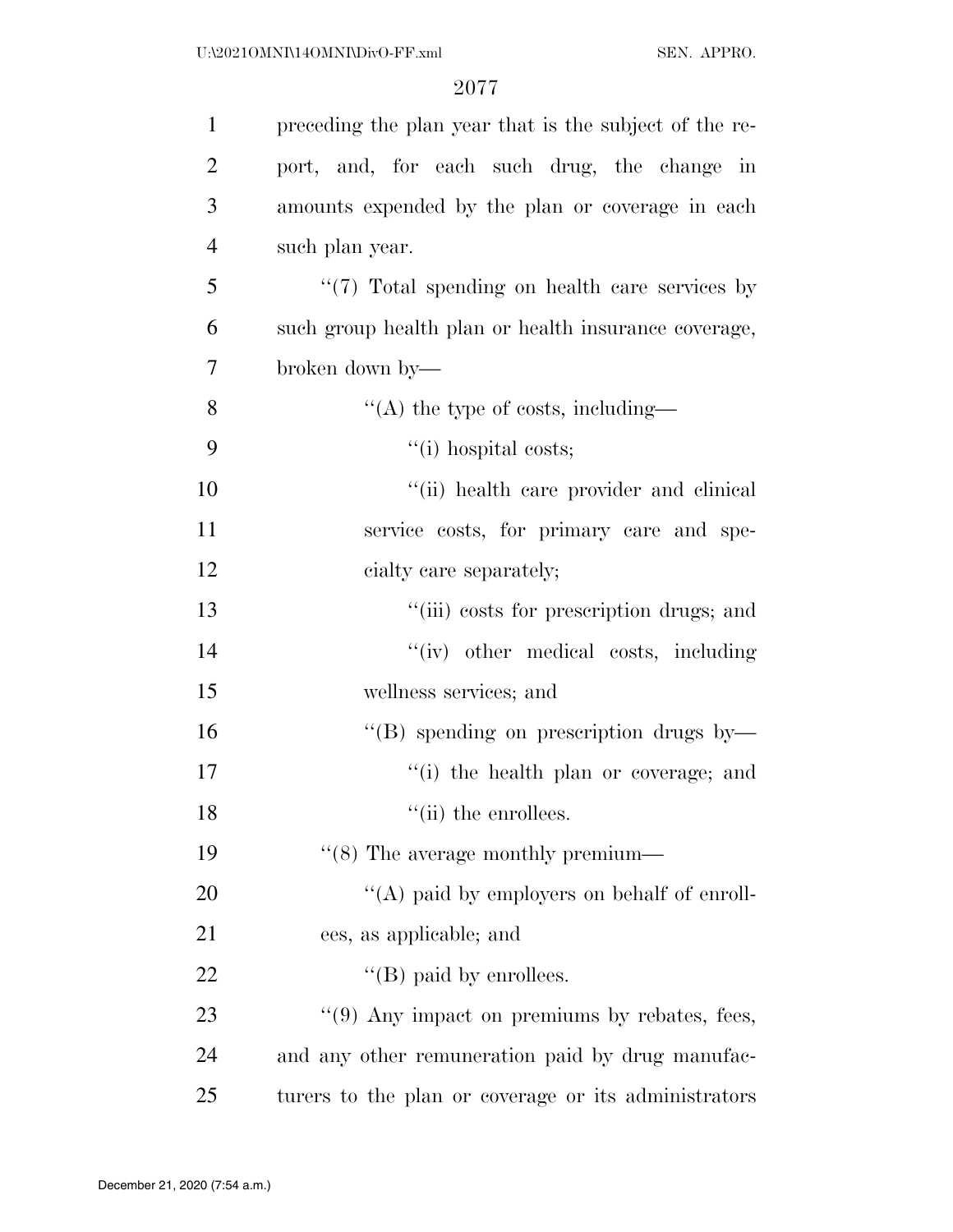| $\mathbf{1}$   | or service providers, with respect to prescription          |
|----------------|-------------------------------------------------------------|
| $\overline{2}$ | drugs prescribed to enrollees in the plan or coverage,      |
| 3              | including—                                                  |
| $\overline{4}$ | $\lq\lq$ the amounts so paid for each thera-                |
| 5              | peutic class of drugs; and                                  |
| 6              | $\cdot$ (B) the amounts so paid for each of the             |
| 7              | 25 drugs that yielded the highest amount of re-             |
| 8              | bates and other remuneration under the plan or              |
| 9              | coverage from drug manufacturers during the                 |
| 10             | plan year.                                                  |
| 11             | $\lq(10)$ Any reduction in premiums and out-of-             |
| 12             | pocket costs associated with rebates, fees, or other        |
| 13             | remuneration described in paragraph (9).                    |
| 14             | "(b) REPORT.—Not later than 18 months after the             |
| 15             | date on which the first report is required under subsection |
| 16             | (a) and biannually thereafter, the Secretary, acting        |
| 17             | through the Assistant Secretary of Planning and Evalua-     |
| 18             | tion and in coordination with the Inspector General of the  |
| 19             | Department of Health and Human Services, shall make         |
| 20             | available on the internet website of the Department of      |
| 21             | Health and Human Services a report on prescription drug     |
| 22             | reimbursements under group health plans and group and       |
| 23             | individual health insurance coverage, prescription drug     |
| 24             | pricing trends, and the role of prescription drug costs in  |
| 25             | contributing to premium increases or decreases under such   |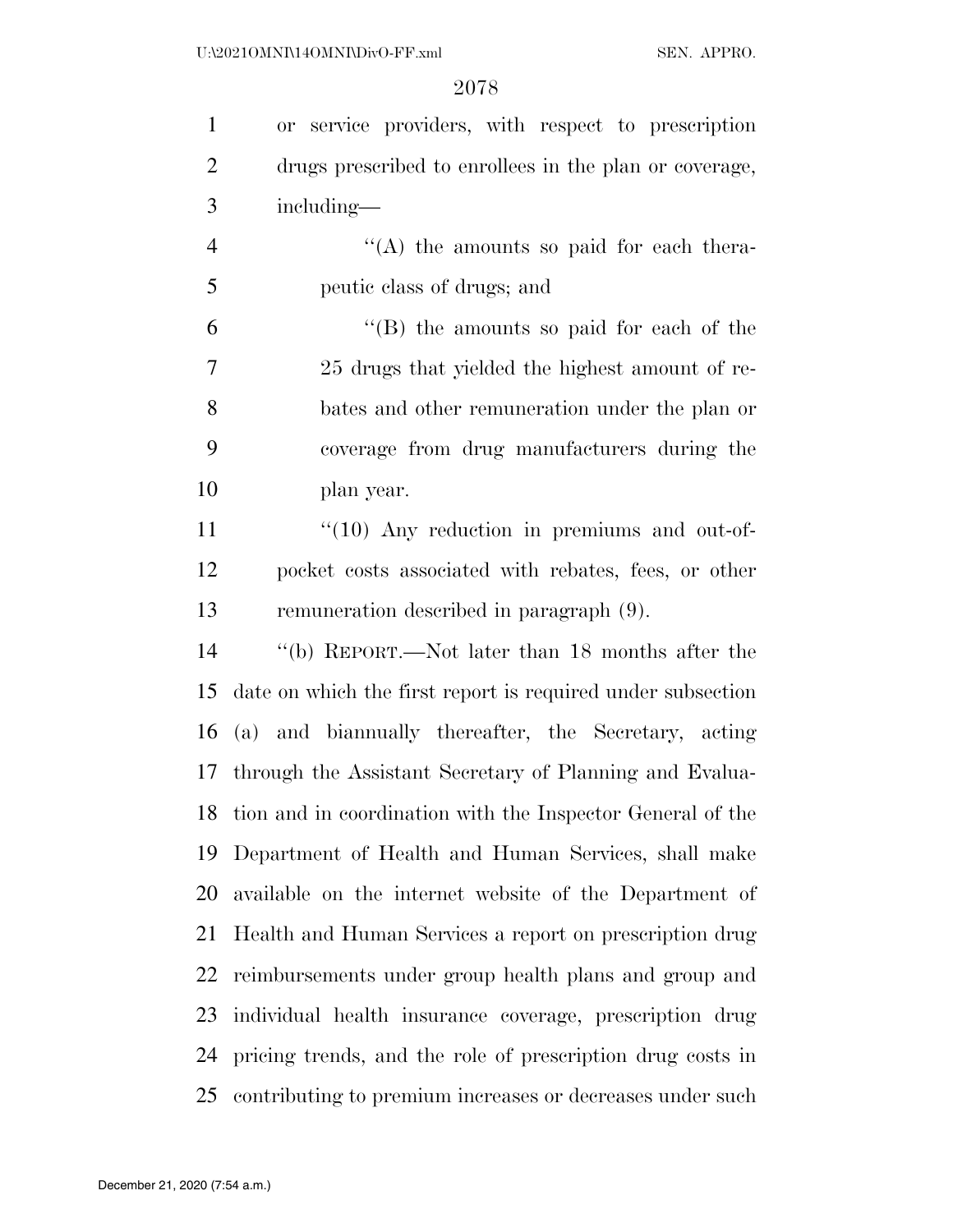plans or coverage, aggregated in such a way as no drug or plan specific information will be made public.

 ''(c) PRIVACY PROTECTIONS.—No confidential or trade secret information submitted to the Secretary under subsection (a) shall be included in the report under sub-6 section (b).".

 (b) ERISA.—Subpart B of part 7 of subtitle B of title I of the Employee Retirement Income Security Act of 1974 (29 U.S.C. 1185 et seq.), as amended by section 201, is further amended by adding at the end the fol-lowing:

# **''SEC. 725. REPORTING ON PHARMACY BENEFITS AND DRUG COSTS.**

 ''(a) IN GENERAL.—Not later than 1 year after the date of enactment of the Consolidated Appropriations Act, 2021, and not later than June 1 of each year thereafter, a group health plan (or health insurance coverage offered in connection with such a plan) shall submit to the Sec- retary, the Secretary of Health and Human Services, and the Secretary of the Treasury the following information with respect to the health plan or coverage in the previous plan year:

23 ''(1) The beginning and end dates of the plan year.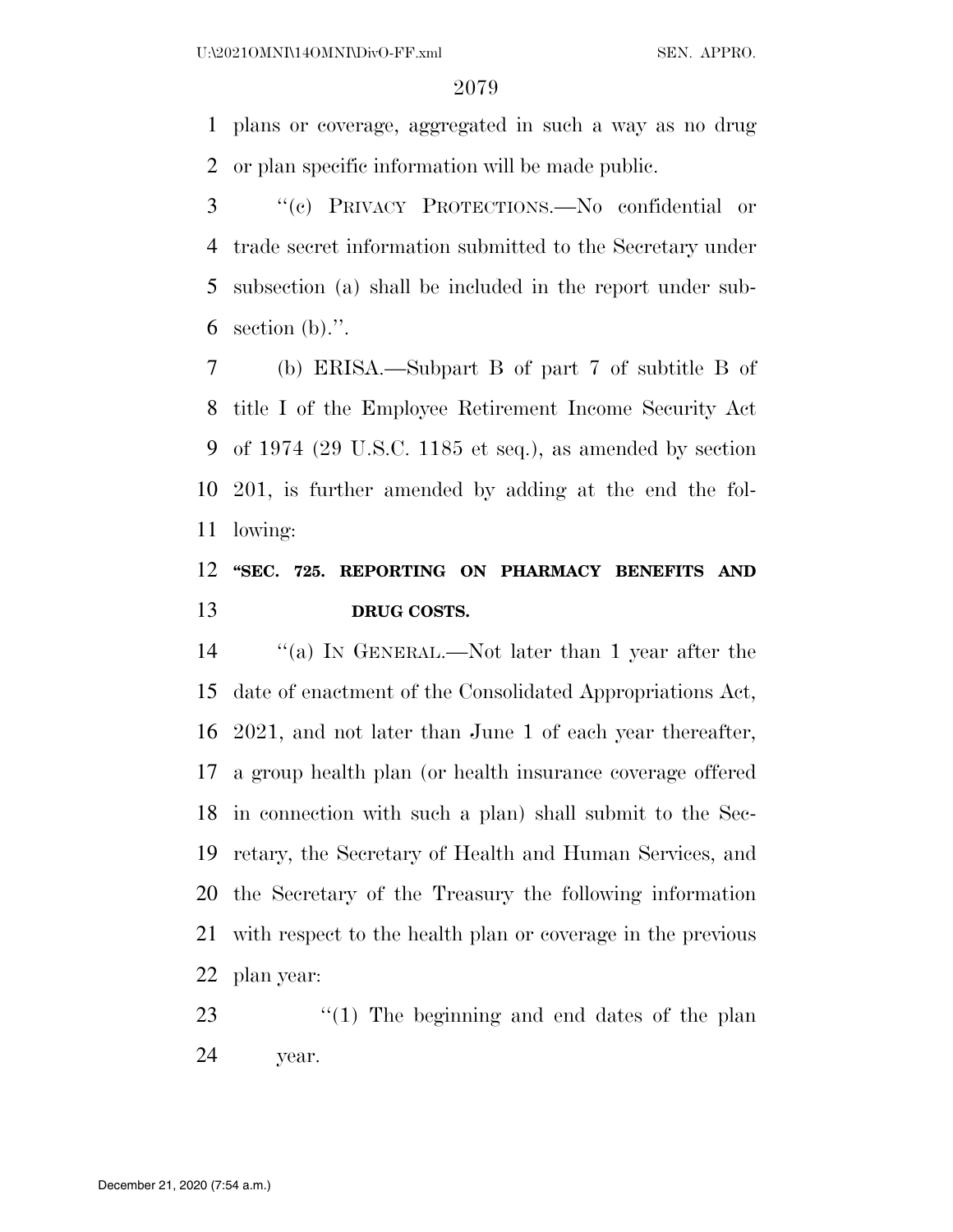1 ''(2) The number of participants and bene- ficiaries. ''(3) Each State in which the plan or coverage is offered. ''(4) The 50 brand prescription drugs most fre- quently dispensed by pharmacies for claims paid by the plan or coverage, and the total number of paid claims for each such drug. 9 "(5) The 50 most costly prescription drugs with respect to the plan or coverage by total annual spending, and the annual amount spent by the plan or coverage for each such drug.  $\frac{13}{16}$  The 50 prescription drugs with the great- est increase in plan expenditures over the plan year preceding the plan year that is the subject of the re- port, and, for each such drug, the change in amounts expended by the plan or coverage in each such plan year.  $\frac{1}{2}$   $\frac{1}{2}$  Total spending on health care services by such group health plan or health insurance coverage, broken down by—  $\text{``(A) the type of costs, including}$ 23 '(i) hospital costs;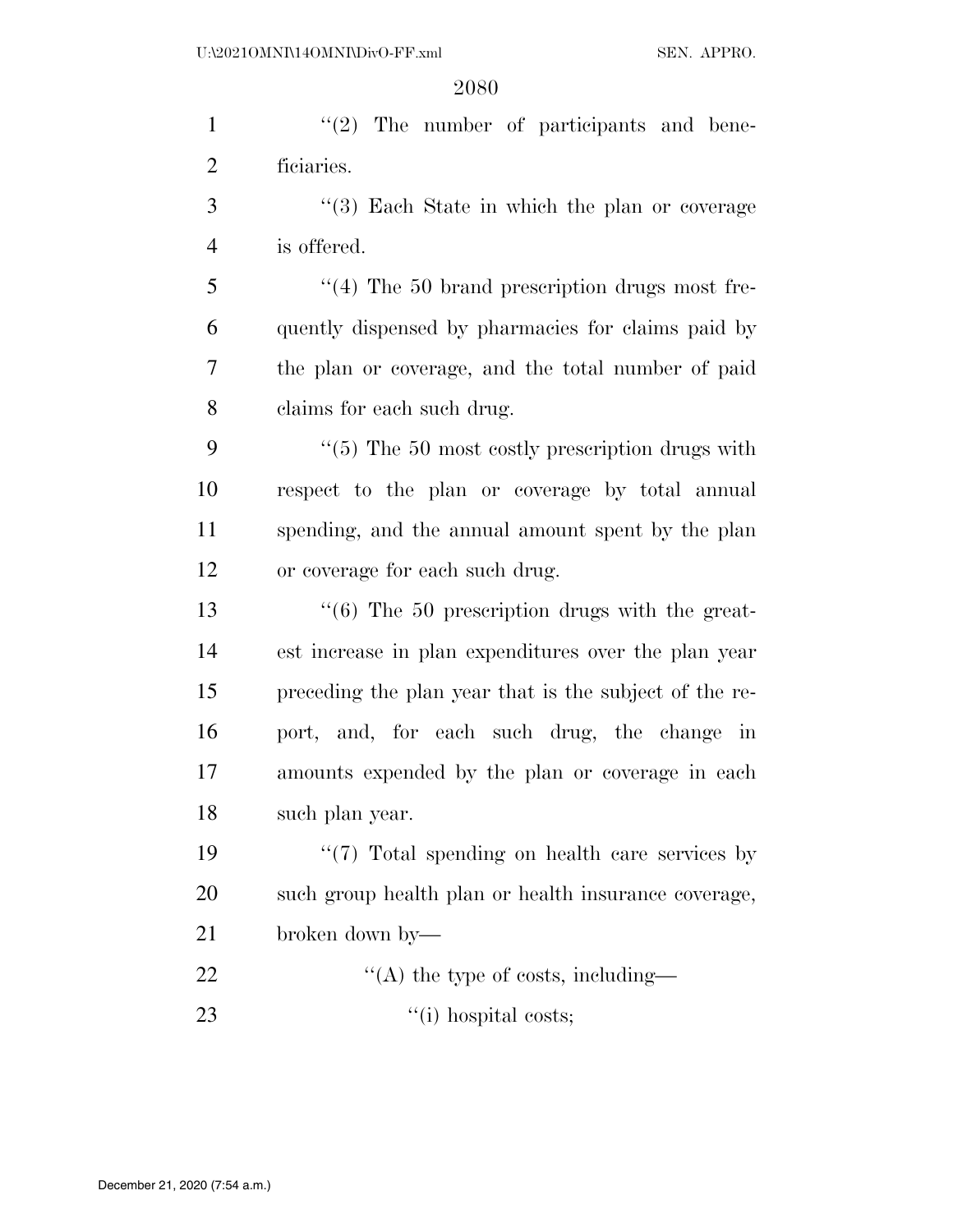| $\mathbf{1}$   | "(ii) health care provider and clinical              |
|----------------|------------------------------------------------------|
| $\overline{2}$ | service costs, for primary care and spe-             |
| 3              | cialty care separately;                              |
| $\overline{4}$ | "(iii) costs for prescription drugs; and             |
| 5              | "(iv) other medical costs, including                 |
| 6              | wellness services; and                               |
| 7              | "(B) spending on prescription drugs by-              |
| 8              | "(i) the health plan or coverage; and                |
| 9              | "(ii) the participants and bene-                     |
| 10             | ficiaries.                                           |
| 11             | $\cdot\cdot$ (8) The average monthly premium—        |
| 12             | "(A) paid by employers on behalf of par-             |
| 13             | ticipants and beneficiaries, as applicable; and      |
| 14             | "(B) paid by participants and bene-                  |
| 15             | ficiaries.                                           |
| 16             | $\lq(9)$ Any impact on premiums by rebates, fees,    |
| 17             | and any other remuneration paid by drug manufac-     |
| 18             | turers to the plan or coverage or its administrators |
| 19             | or service providers, with respect to prescription   |
| 20             | drugs prescribed to participants or beneficiaries in |
| 21             | the plan or coverage, including—                     |
| 22             | $\lq\lq$ the amounts so paid for each thera-         |
| 23             | peutic class of drugs; and                           |
| 24             | "(B) the amounts so paid for each of the             |
| 25             | 25 drugs that yielded the highest amount of re-      |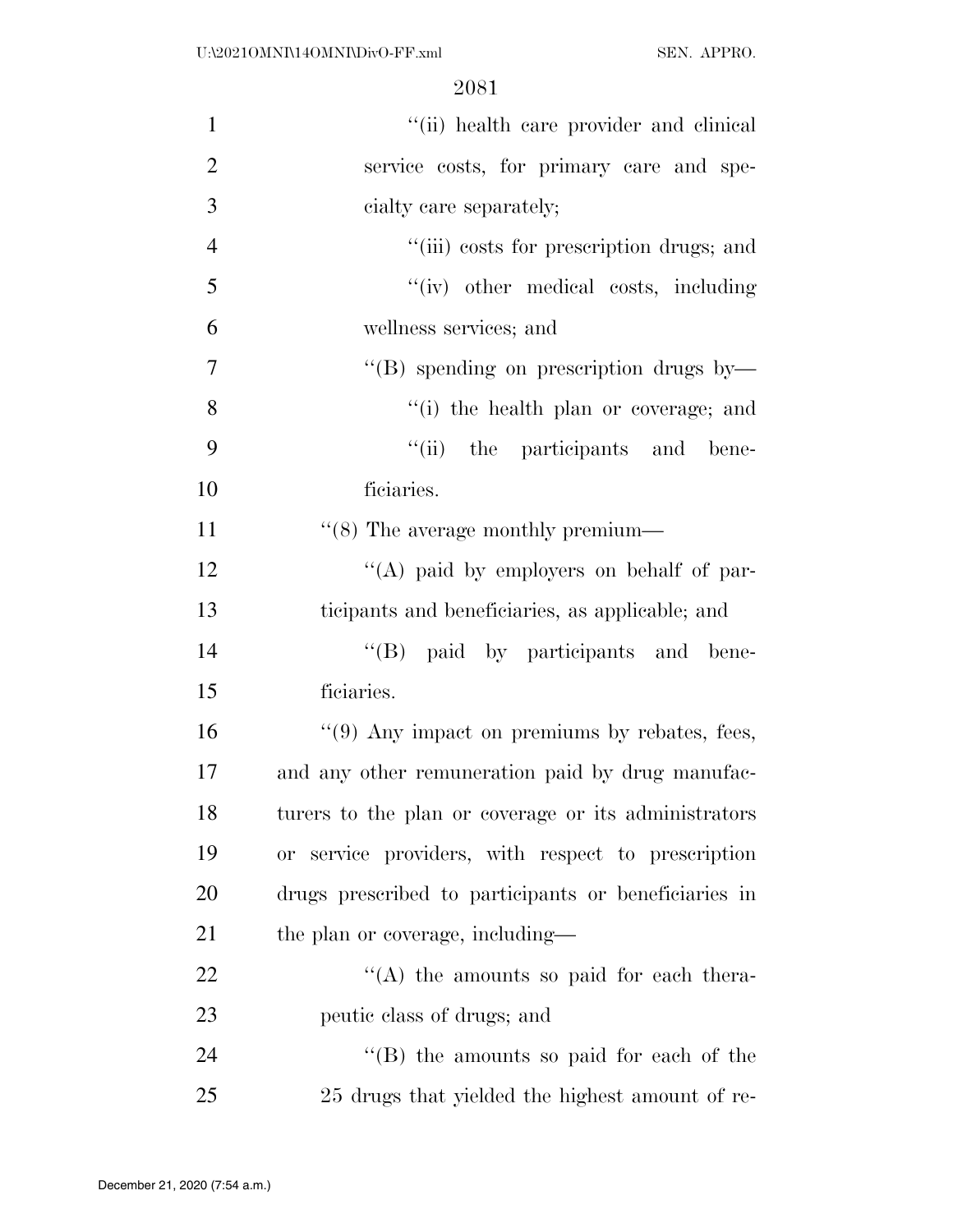bates and other remuneration under the plan or coverage from drug manufacturers during the plan year.

4 "(10) Any reduction in premiums and out-of- pocket costs associated with rebates, fees, or other remuneration described in paragraph (9).

 ''(b) REPORT.—Not later than 18 months after the date on which the first report is required under subsection (a) and biannually thereafter, the Secretary, acting in co- ordination with the Inspector General of the Department of Labor, shall make available on the internet website of the Department of Labor a report on prescription drug reimbursements under group health plans (or health in- surance coverage offered in connection with such a plan), prescription drug pricing trends, and the role of prescrip- tion drug costs in contributing to premium increases or decreases under such plans or coverage, aggregated in such a way as no drug or plan specific information will be made public.

20 "(c) PRIVACY PROTECTIONS.—No confidential or trade secret information submitted to the Secretary under subsection (a) shall be included in the report under sub-section (b).''.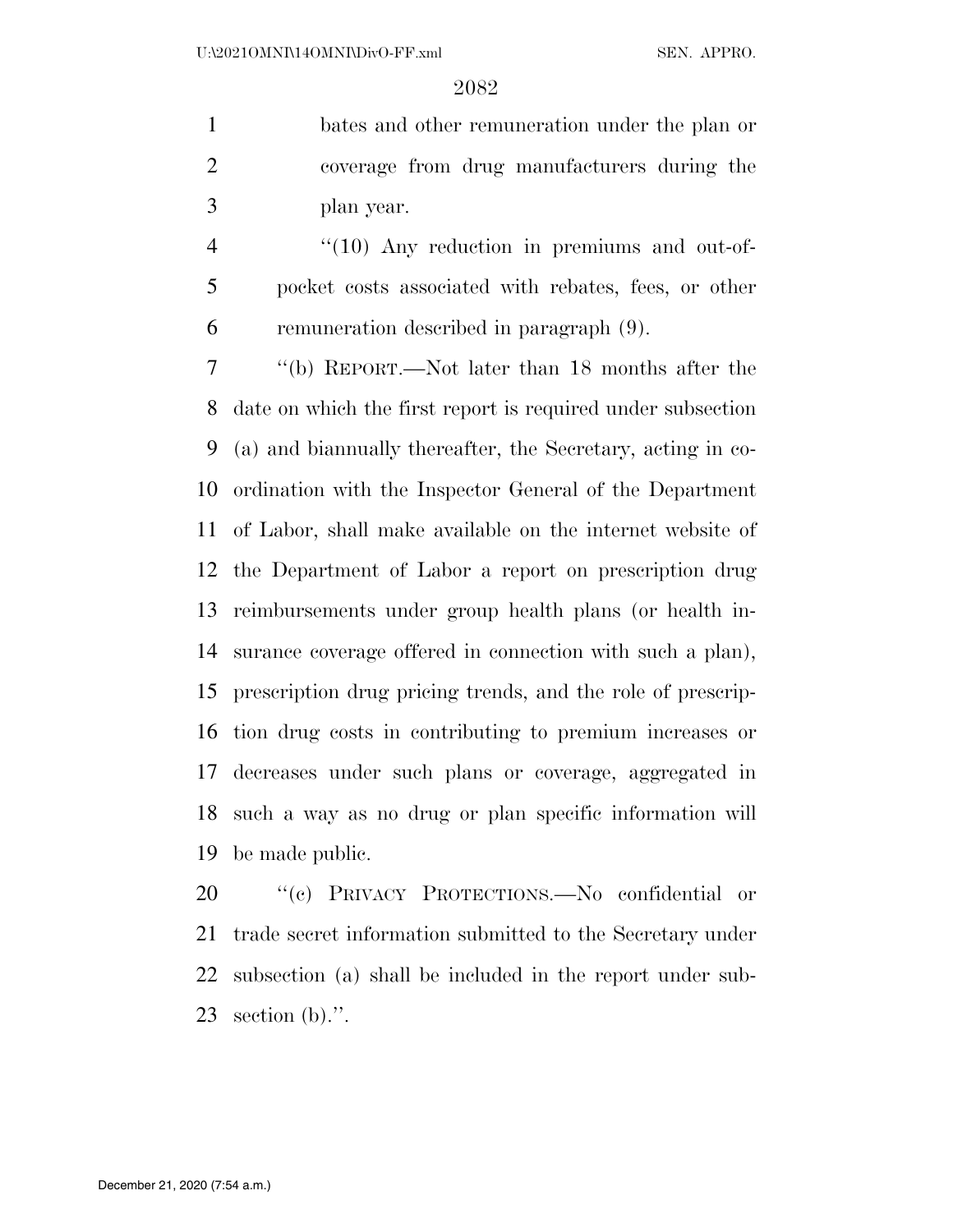(c) IRC.—Subchapter B of chapter 100 of the Inter- nal Revenue Code of 1986, as amended by section 201, is further amended by adding at the end the following: **''SEC. 9825. REPORTING ON PHARMACY BENEFITS AND DRUG COSTS.** 

 ''(a) IN GENERAL.—Not later than 1 year after the date of enactment of the Consolidated Appropriations Act, 2021, and not later than June 1 of each year thereafter, a group health plan shall submit to the Secretary, the Sec- retary of Health and Human Services, and the Secretary of Labor the following information with respect to the health plan in the previous plan year:

 ''(1) The beginning and end dates of the plan year.

 ''(2) The number of participants and bene-ficiaries.

17 ''(3) Each State in which the plan is offered.

18 ''(4) The 50 brand prescription drugs most fre- quently dispensed by pharmacies for claims paid by the plan, and the total number of paid claims for each such drug.

 $\frac{1}{2}$  (5) The 50 most costly prescription drugs with respect to the plan by total annual spending, and the annual amount spent by the plan for each such drug.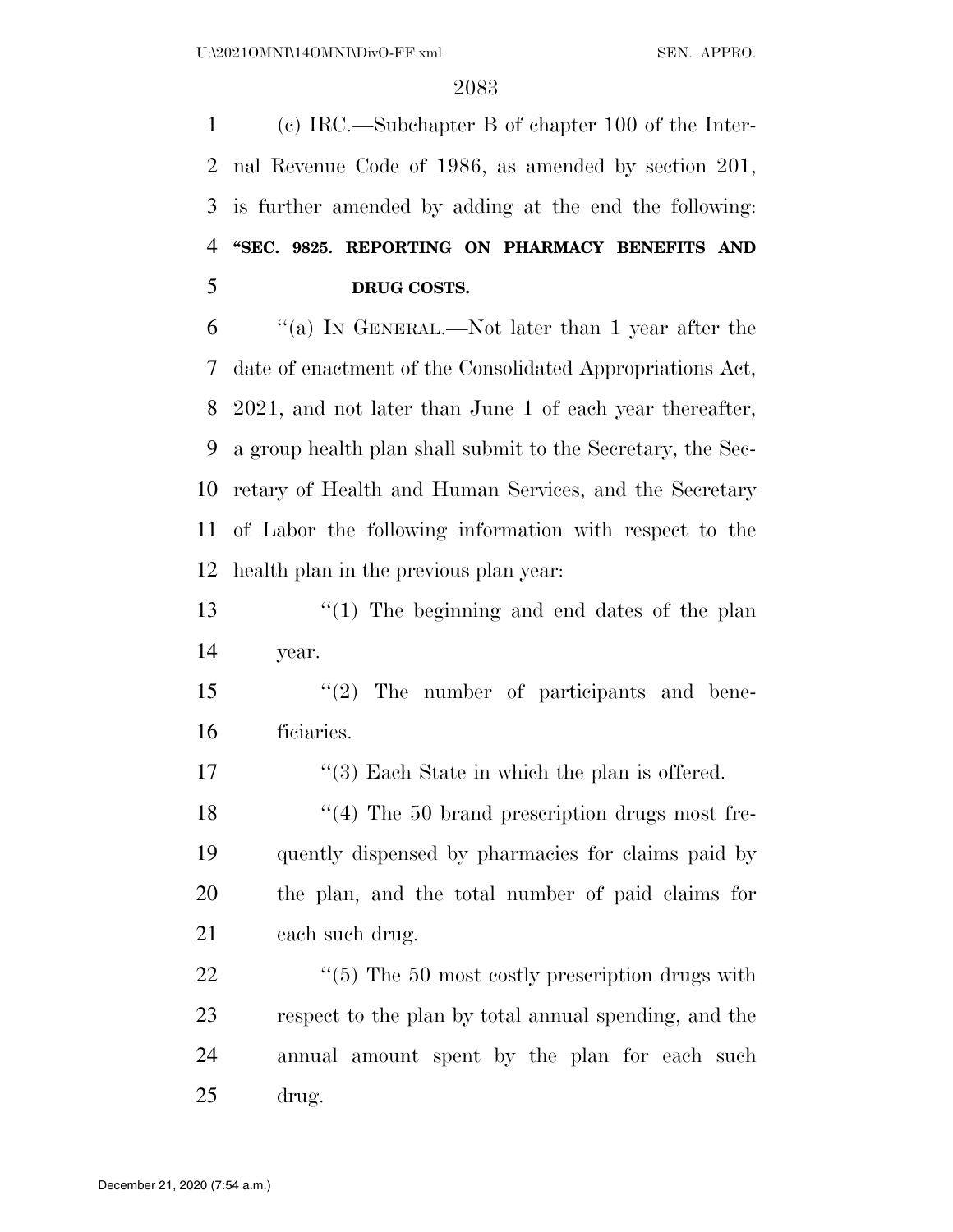| $\mathbf{1}$   | $\cdot\cdot\cdot$ (6) The 50 prescription drugs with the great- |
|----------------|-----------------------------------------------------------------|
| $\overline{2}$ | est increase in plan expenditures over the plan year            |
| 3              | preceding the plan year that is the subject of the re-          |
| $\overline{4}$ | port, and, for each such drug, the change in                    |
| 5              | amounts expended by the plan in each such plan                  |
| 6              | year.                                                           |
| 7              | "(7) Total spending on health care services by                  |
| 8              | such group health plan, broken down by—                         |
| 9              | $\lq\lq$ the type of costs, including—                          |
| 10             | $``(i)$ hospital costs;                                         |
| 11             | "(ii) health care provider and clinical                         |
| 12             | service costs, for primary care and spe-                        |
| 13             | cialty care separately;                                         |
| 14             | "(iii) costs for prescription drugs; and                        |
| 15             | "(iv) other medical costs, including                            |
| 16             | wellness services; and                                          |
| 17             | $\lq\lq (B)$ spending on prescription drugs by—                 |
| 18             | $f'(i)$ the health plan; and                                    |
| 19             | ``(ii)<br>the participants and bene-                            |
| 20             | ficiaries.                                                      |
| 21             | $\cdot\cdot$ (8) The average monthly premium—                   |
| 22             | "(A) paid by employers on behalf of par-                        |
| 23             | ticipants and beneficiaries, as applicable; and                 |
| 24             | $\mathrm{``(B)}$<br>paid by participants and bene-              |
| 25             | ficiaries.                                                      |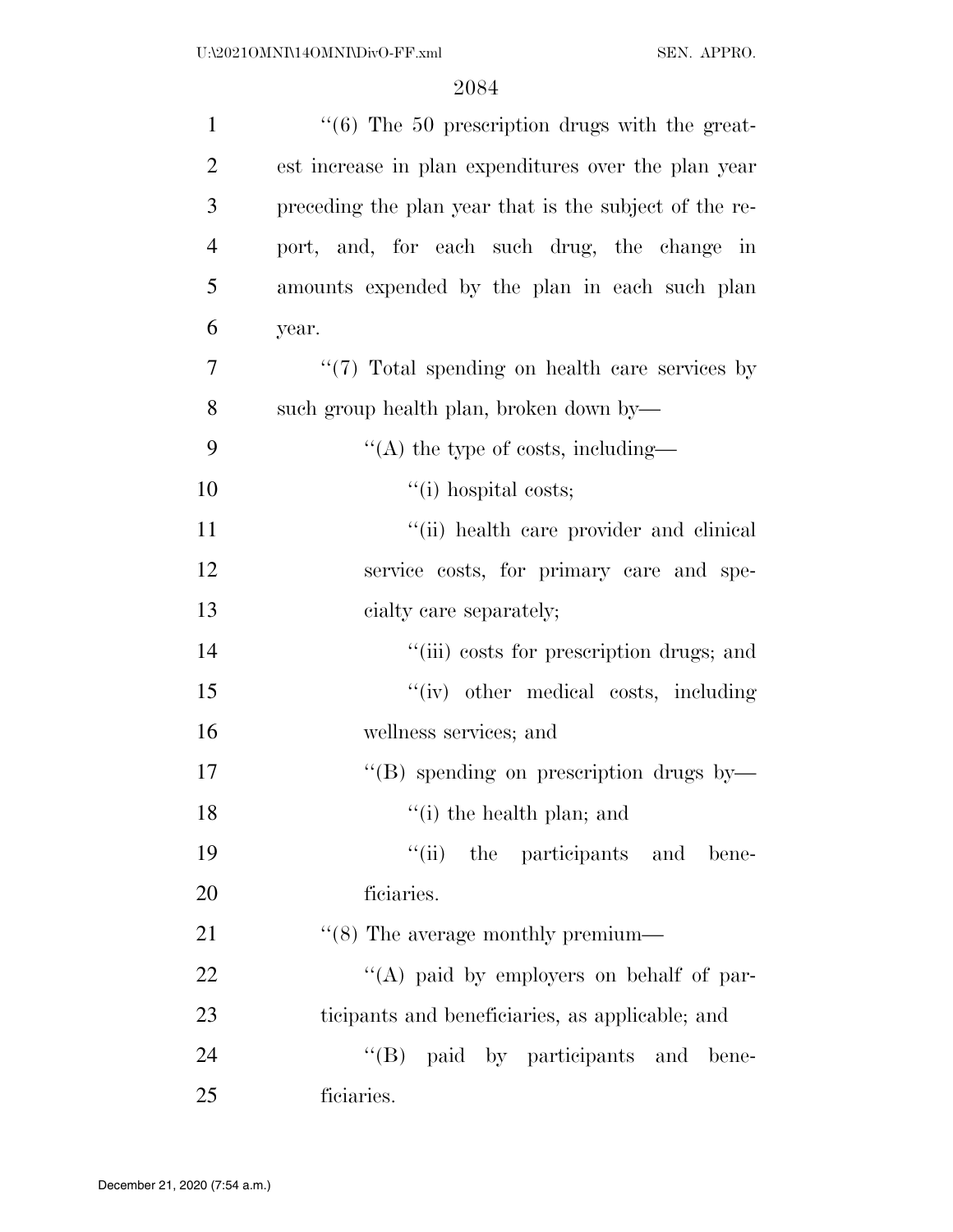| $\mathbf{1}$   | $\lq(9)$ Any impact on premiums by rebates, fees,              |
|----------------|----------------------------------------------------------------|
| $\overline{2}$ | and any other remuneration paid by drug manufac-               |
| 3              | turers to the plan or its administrators or service            |
| $\overline{4}$ | providers, with respect to prescription drugs pre-             |
| 5              | scribed to participants or beneficiaries in the plan,          |
| 6              | including—                                                     |
| 7              | "(A) the amounts so paid for each thera-                       |
| 8              | peutic class of drugs; and                                     |
| 9              | $\lq\lq (B)$ the amounts so paid for each of the               |
| 10             | 25 drugs that yielded the highest amount of re-                |
| 11             | bates and other remuneration under the plan                    |
| 12             | from drug manufacturers during the plan year.                  |
| 13             | $\lq(10)$ Any reduction in premiums and out-of-                |
| 14             | pocket costs associated with rebates, fees, or other           |
| 15             | remuneration described in paragraph (9).                       |
| 16             | "(b) REPORT.—Not later than 18 months after the                |
| 17             | date on which the first report is required under subsection    |
|                | 18 (a) and biannually thereafter, the Secretary, acting in co- |
|                | 19 ordination with the Inspector General of the Department     |
|                | 20 of the Treasury, shall make available on the internet       |
|                | 21 website of the Department of the Treasury a report on       |
| 22             | prescription drug reimbursements under group health            |
|                | 23 plans, prescription drug pricing trends, and the role of    |
| 24             | prescription drug costs in contributing to premium in-         |
| 25             | creases or decreases under such plans, aggregated in such      |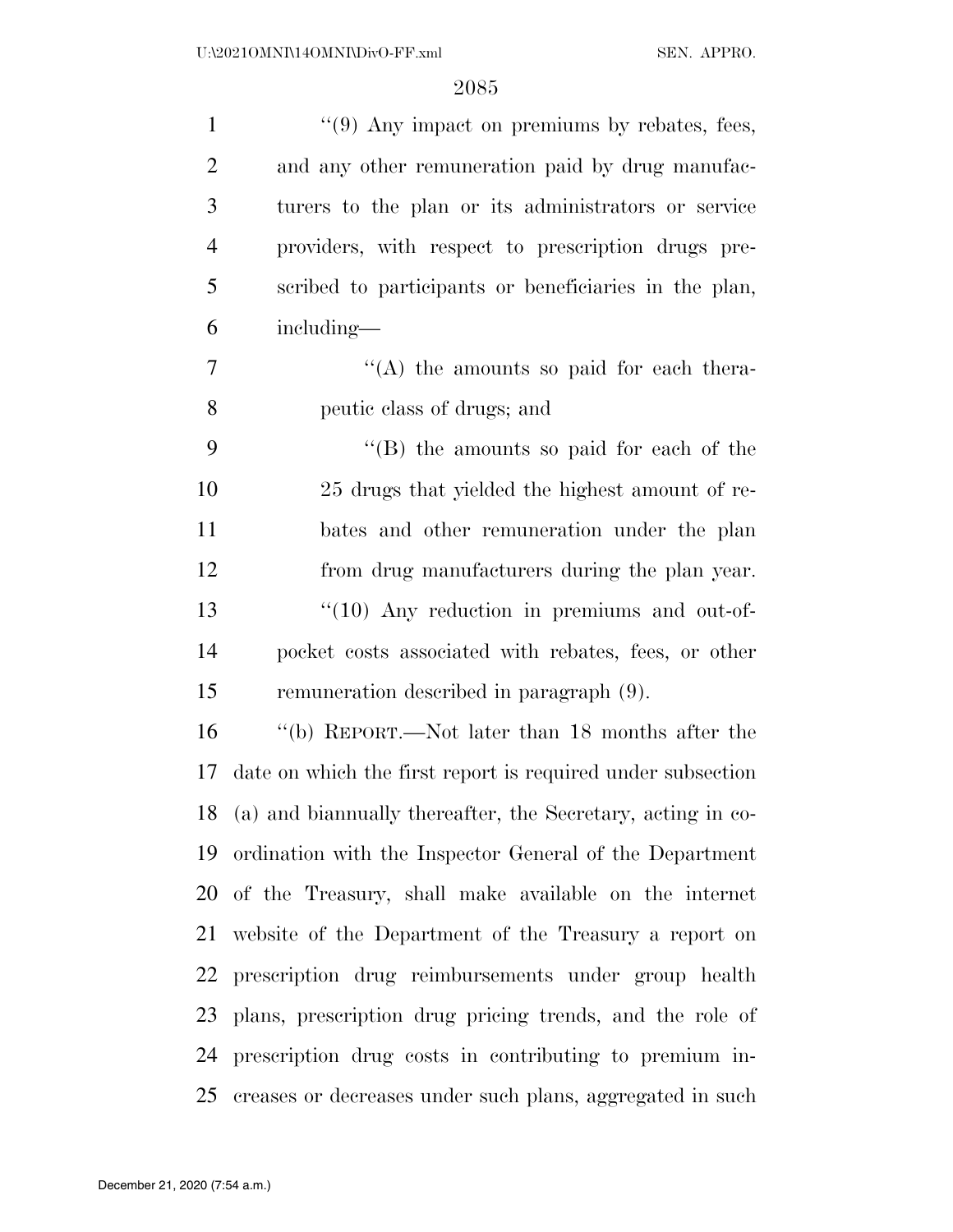a way as no drug or plan specific information will be made public.

 ''(c) PRIVACY PROTECTIONS.—No confidential or trade secret information submitted to the Secretary under subsection (a) shall be included in the report under sub-6 section (b).".

(d) CLERICAL AMENDMENTS.—

 (1) ERISA.—The table of contents in section 1 of the Employee Retirement Income Security Act of 1974 (29 U.S.C. 1001 et seq.), as amended by sec- tion 201, is further amended by inserting after the item relating to section 724 the following new item: ''Sec. 725. Reporting on pharmacy benefits and drug costs.''.

 (2) IRC.—The table of sections for subchapter B of chapter 100 of the Internal Revenue Code of 1986, as amended by section 201, is further amend-ed by adding at the end the following new item:

''Sec. 9825. Reporting on pharmacy benefits and drug costs.''.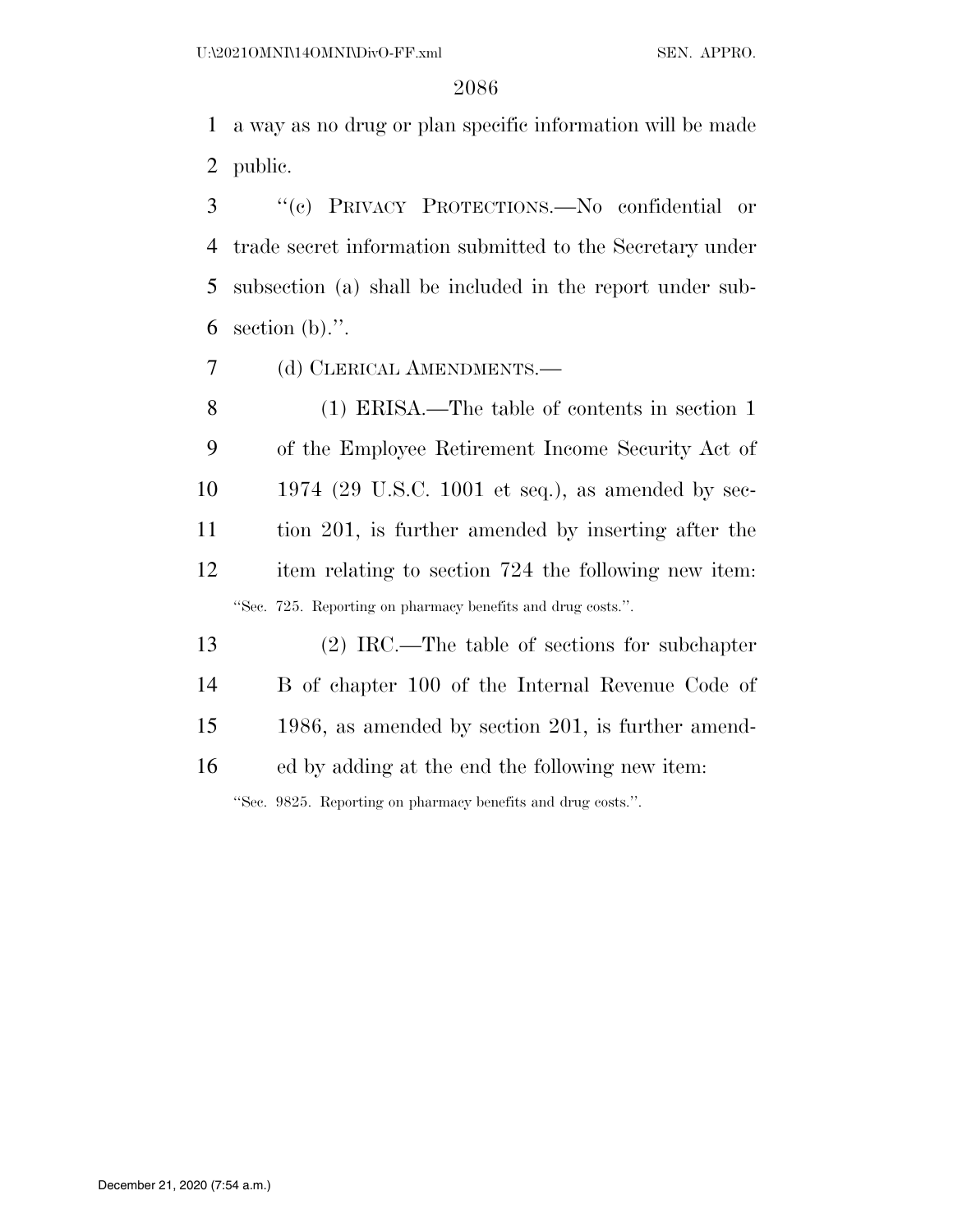# **TITLE III—PUBLIC HEALTH PROVISIONS Subtitle A—Extenders Provisions SEC. 301. EXTENSION FOR COMMUNITY HEALTH CENTERS, THE NATIONAL HEALTH SERVICE CORPS, AND TEACHING HEALTH CENTERS THAT OP-ERATE GME PROGRAMS.**

 (a) COMMUNITY HEALTH CENTERS.—Section 10503(b)(1)(F) of the Patient Protection and Affordable 10 Care Act (42 U.S.C.  $254b-2(b)(1)(F)$ ) is amended by striking '', \$4,000,000,000 for fiscal year 2019, \$4,000,000,000 for fiscal year 2020, and \$865,753,425 for the period beginning on October 1, 2020, and ending on December 18, 2020'' and inserting ''and \$4,000,000,000 for each of fiscal years 2019 through 2023''.

 (b) NATIONAL HEALTH SERVICE CORPS.—Section 10503(b)(2)(H) of the Patient Protection and Affordable 19 Care Act (42 U.S.C.  $254b-2(b)(2)(H)$ ) is amended by striking '' \$67,095,890 for the period beginning on Octo- ber 1, 2020, and ending on December 18, 2020'' and in- serting '' \$310,000,000 for each of fiscal years 2021 through 2023''.

 (c) TEACHING HEALTH CENTERS THAT OPERATE GRADUATE MEDICAL EDUCATION PROGRAMS.—Section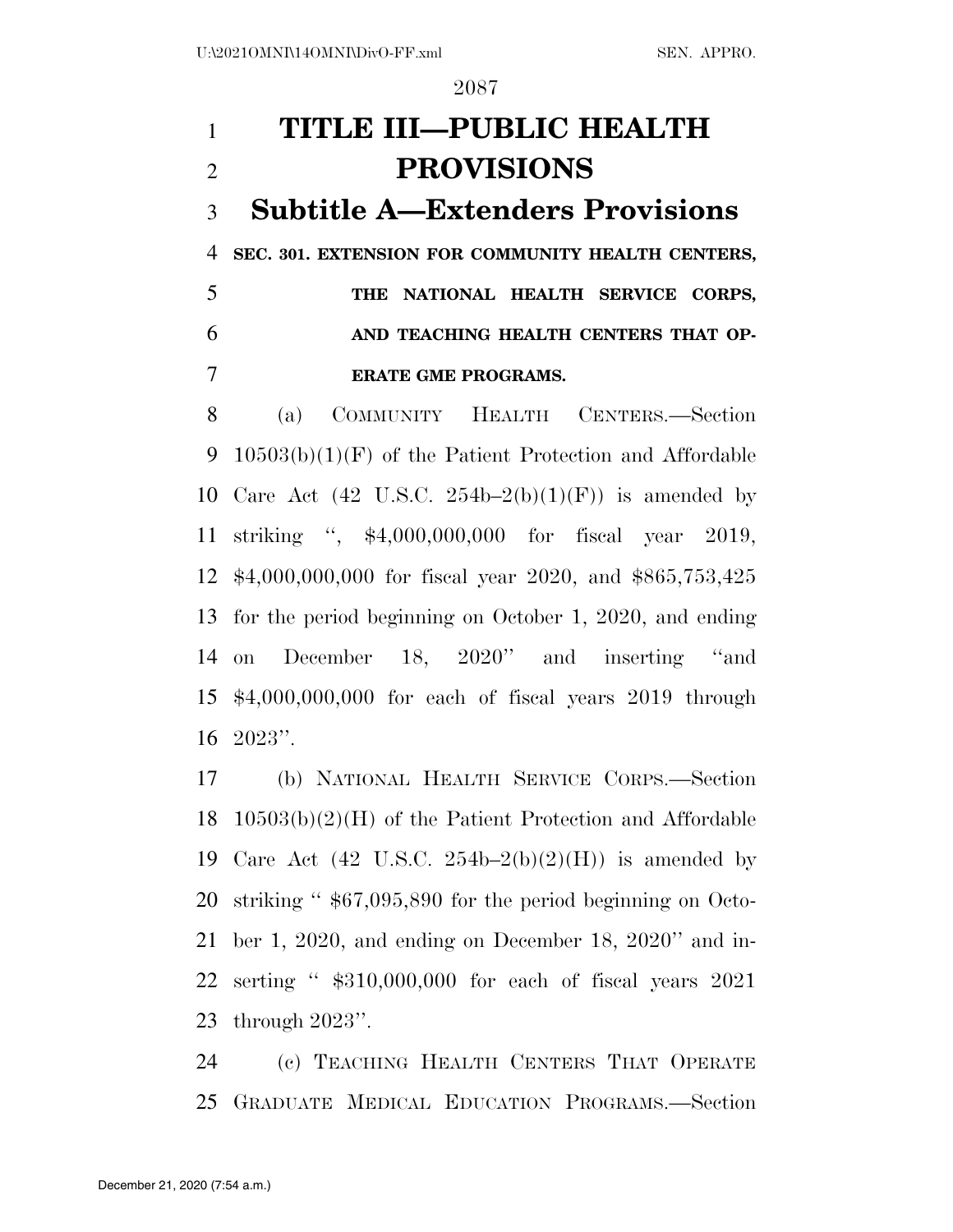1 340 $H(g)(1)$  of the Public Health Service Act (42 U.S.C. 2  $256h(g(1))$  is amended—

 $3 \qquad (1)$  by inserting "and" after "2017,"; and

 (2) by striking ''fiscal year 2020, and \$27,379,452 for the period beginning on October 1, 2020, and ending on December 18, 2020'' and in-7 serting "2023".

 (d) APPLICATION OF PROVISIONS.—Amounts appro- priated pursuant to the amendments made by this section for fiscal years 2021 through 2023 shall be subject to the requirements contained in Public Law 116–94 for funds for programs authorized under sections 330 through 340 of the Public Health Service Act.

 (e) CONFORMING AMENDMENTS.—Paragraph (4) of section 3014(h) of title 18, United States Code, as amend- ed by section 1201(e) of the Further Continuing Appro- priations Act, 2021, and Other Extensions Act, is amend- ed by striking ''and section 1201(d) of the Further Con- tinuing Appropriations Act, 2021, and Other Extensions Act'' and inserting '', section 1201(d) of the Further Con- tinuing Appropriations Act, 2021, and Other Extensions Act, and section 301(d) of division BB of the Consolidated Appropriations Act, 2021.''.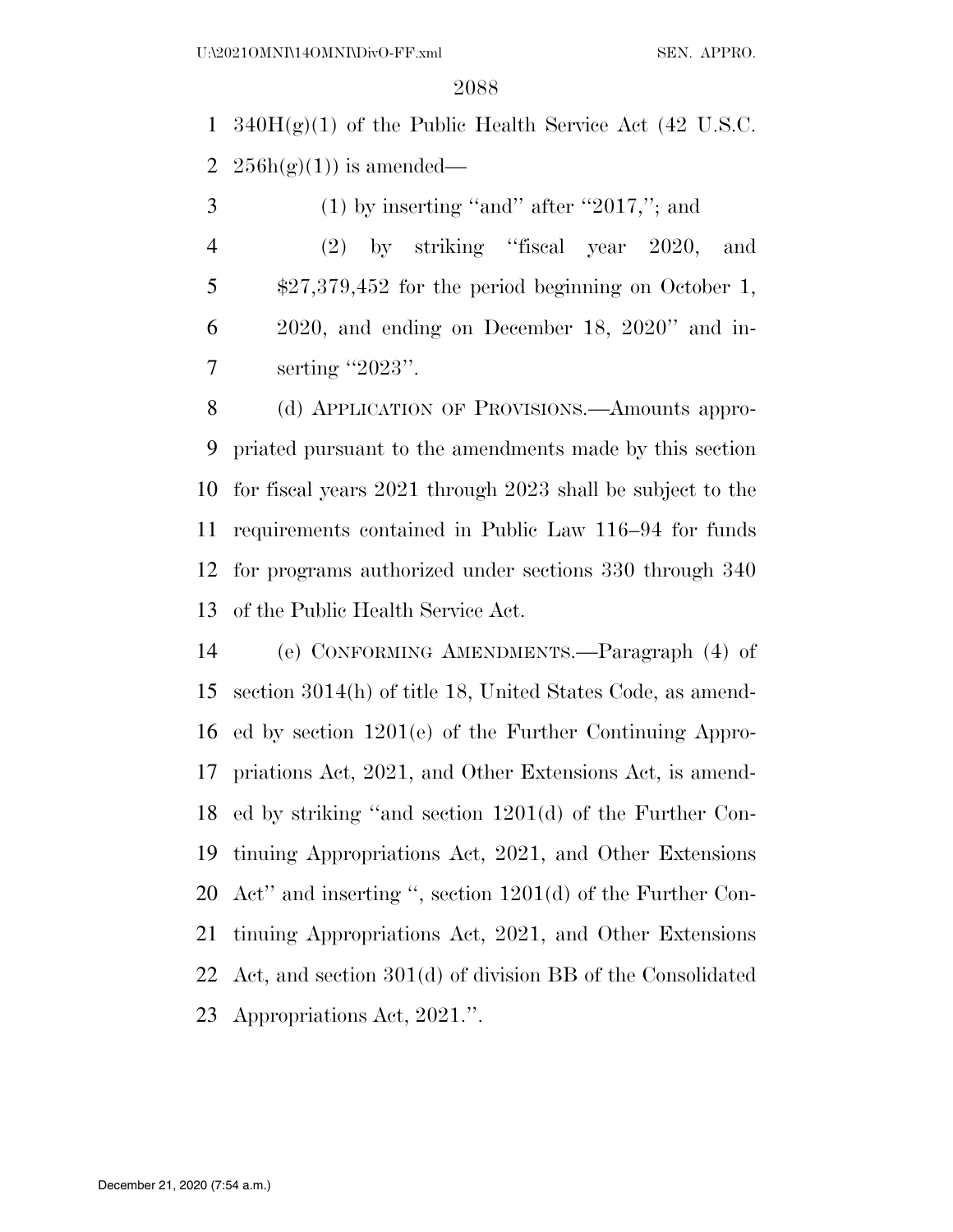#### **SEC. 302. DIABETES PROGRAMS.**

2 (a) TYPE I.—Section  $330B(b)(2)(D)$  of the Public 3 Health Service Act  $(42 \text{ U.S.C. } 254e-2(b)(2)(D))$  is amended by striking ''2020, and \$32,465,753 for the pe- riod beginning on October 1, 2020, and ending on Decem-ber 18, 2020'' and inserting ''2023''.

7 (b) INDIANS.—Section  $330C(c)(2)(D)$  of the Public 8 Health Service Act  $(42 \text{ U.S.C. } 254c-3(c)(2)(D))$  is amended by striking ''2020, and \$32,465,753 for the pe- riod beginning on October 1, 2020, and ending on Decem-ber 18, 2020'' and inserting ''2023''.

# **Subtitle B—Strengthening Public Health**

 **SEC. 311. IMPROVING AWARENESS OF DISEASE PREVEN-TION.** 

 (a) IN GENERAL.—The Public Health Service Act is amended by striking section 313 of such Act (42 U.S.C. 245) and inserting the following:

# **''SEC. 313. PUBLIC AWARENESS CAMPAIGN ON THE IMPOR-TANCE OF VACCINATIONS.**

21 "(a) IN GENERAL.—The Secretary, acting through the Director of the Centers for Disease Control and Pre- vention and in coordination with other offices and agen- cies, as appropriate, shall award competitive grants or contracts to one or more public or private entities to carry out a national, evidence-based campaign to increase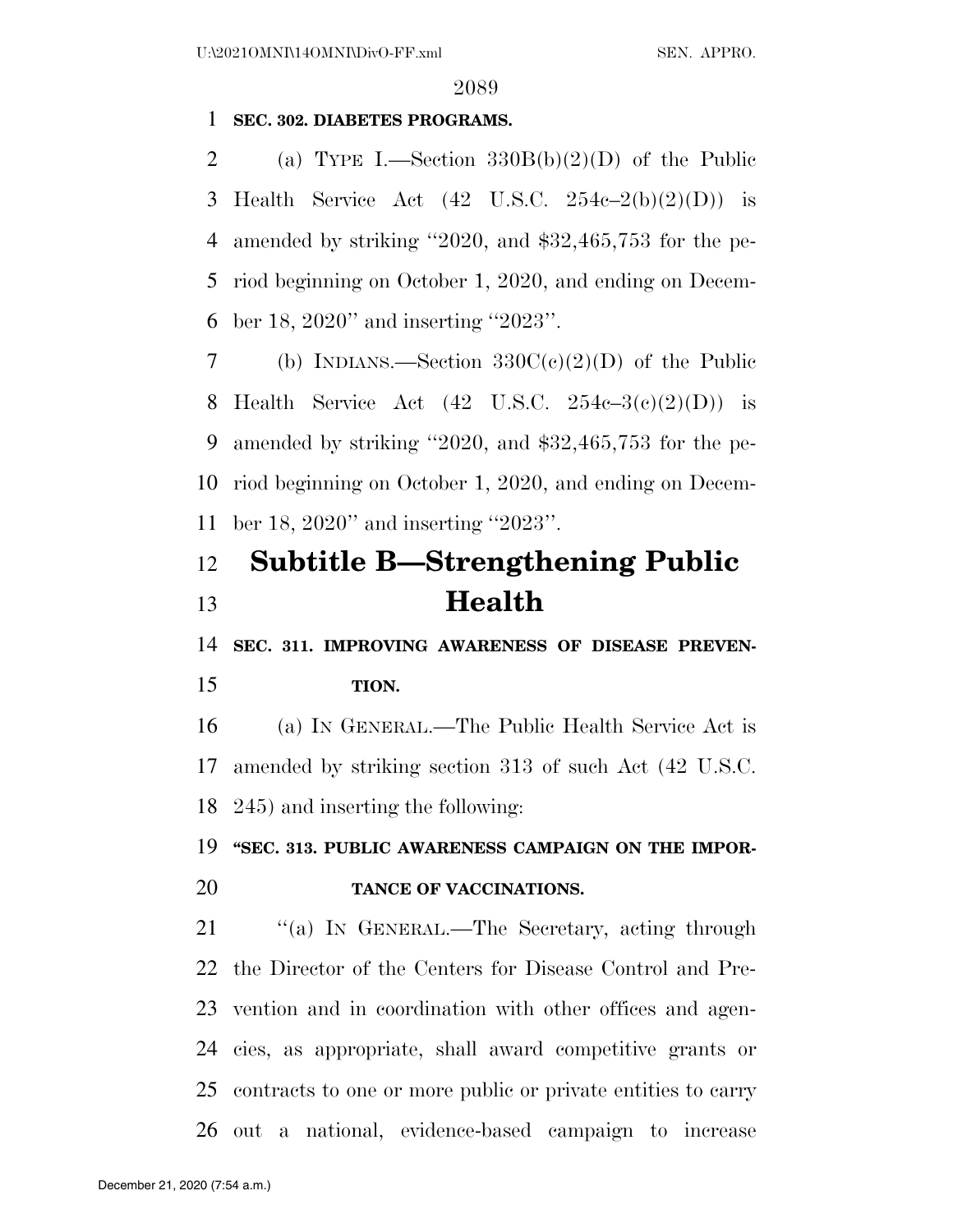awareness and knowledge of the safety and effectiveness of vaccines for the prevention and control of diseases, com- bat misinformation about vaccines, and disseminate sci- entific and evidence-based vaccine-related information, with the goal of increasing rates of vaccination across all ages, as applicable, particularly in communities with low rates of vaccination, to reduce and eliminate vaccine-pre-ventable diseases.

 ''(b) CONSULTATION.—In carrying out the campaign under this section, the Secretary shall consult with appro- priate public health and medical experts, including the Na- tional Academy of Medicine and medical and public health associations and nonprofit organizations, in the develop- ment, implementation, and evaluation of the evidence-based public awareness campaign.

 ''(c) REQUIREMENTS.—The campaign under this sec-tion shall—

18 ''(1) be a nationwide, evidence-based media and public engagement initiative;

  $\qquad$   $\qquad$   $\qquad$   $\qquad$   $\qquad$   $\qquad$   $\qquad$   $\qquad$   $\qquad$   $\qquad$   $\qquad$   $\qquad$   $\qquad$   $\qquad$   $\qquad$   $\qquad$   $\qquad$   $\qquad$   $\qquad$   $\qquad$   $\qquad$   $\qquad$   $\qquad$   $\qquad$   $\qquad$   $\qquad$   $\qquad$   $\qquad$   $\qquad$   $\qquad$   $\qquad$   $\qquad$   $\qquad$   $\qquad$   $\qquad$   $\qquad$  communities with low rates of vaccination, including culturally and linguistically appropriate resources, as applicable;

24  $(3)$  include the dissemination of vaccine infor-mation and communication resources to public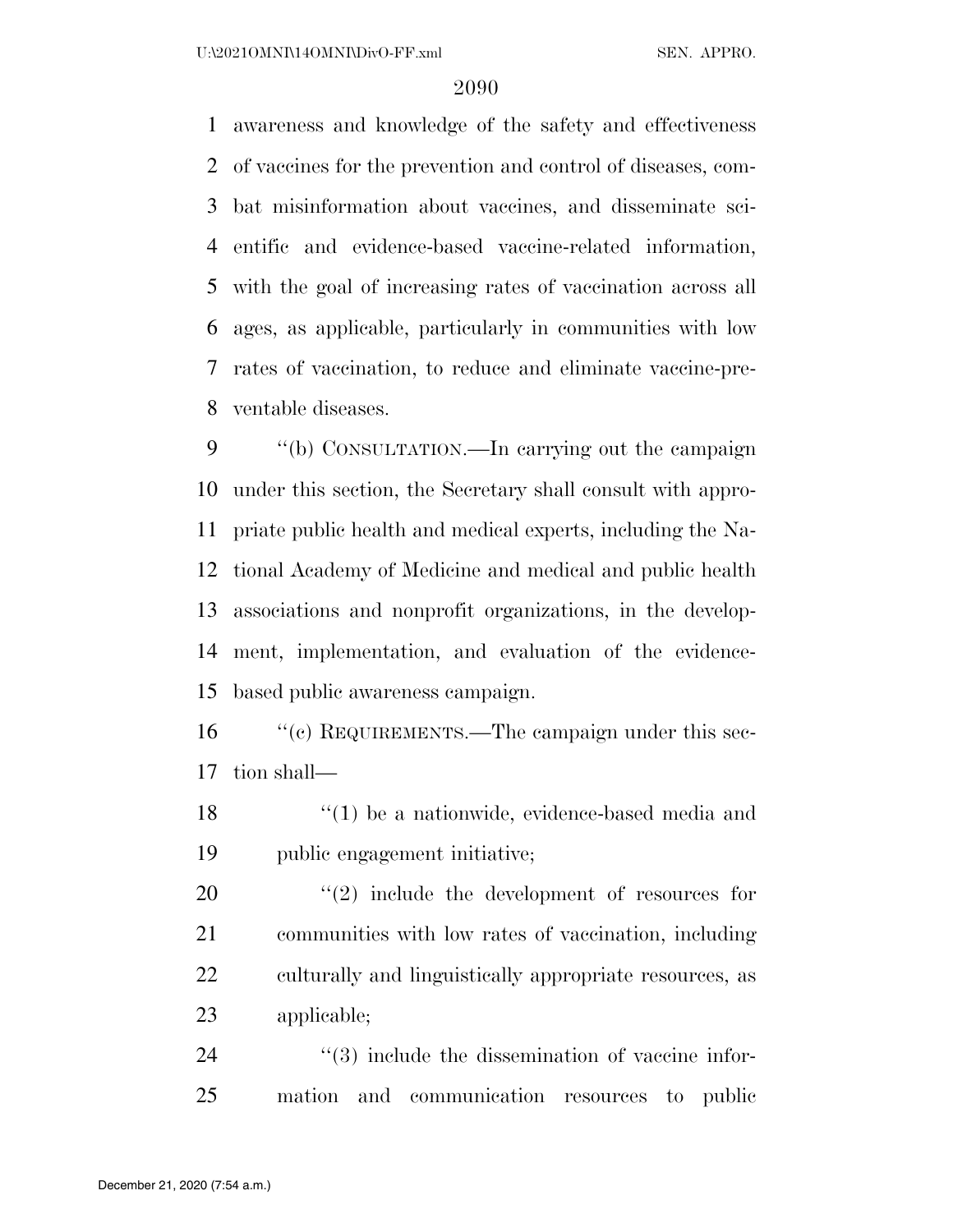| $\mathbf{1}$   | health departments, health care providers, and             |
|----------------|------------------------------------------------------------|
| $\overline{2}$ | health care facilities, including such providers and       |
| 3              | facilities that provide prenatal and pediatric care;       |
| $\overline{4}$ | $\lq(4)$ be complementary to, and coordinated              |
| 5              | with, any other Federal, State, local, or Tribal ef-       |
| 6              | forts, as appropriate; and                                 |
| 7              | $\cdot\cdot$ (5) assess the effectiveness of communication |
| 8              | strategies to increase rates of vaccination.               |
| 9              | "(d) ADDITIONAL ACTIVITIES.—The campaign under             |
| 10             | this section may—                                          |
| 11             | $(1)$ include the use of television, radio, the            |
| 12             | internet, and other media and telecommunications           |
| 13             | technologies;                                              |
| 14             | $\lq(2)$ include the use of in-person activities;          |
| 15             | $(3)$ be focused to address specific needs of              |
| 16             | communities and populations with low rates of vac-         |
| 17             | cination; and                                              |
| 18             | $(4)$ include the dissemination of scientific and          |
| 19             | evidence-based vaccine-related information,<br>such        |
| <b>20</b>      | $as-$                                                      |
| 21             | $\lq\lq$ advancements in evidence-based re-                |
| 22             | search related to diseases that may be pre-                |
| 23             | vented by vaccines and vaccine development;                |
|                |                                                            |
| 24             | "(B) information on vaccinations for indi-                 |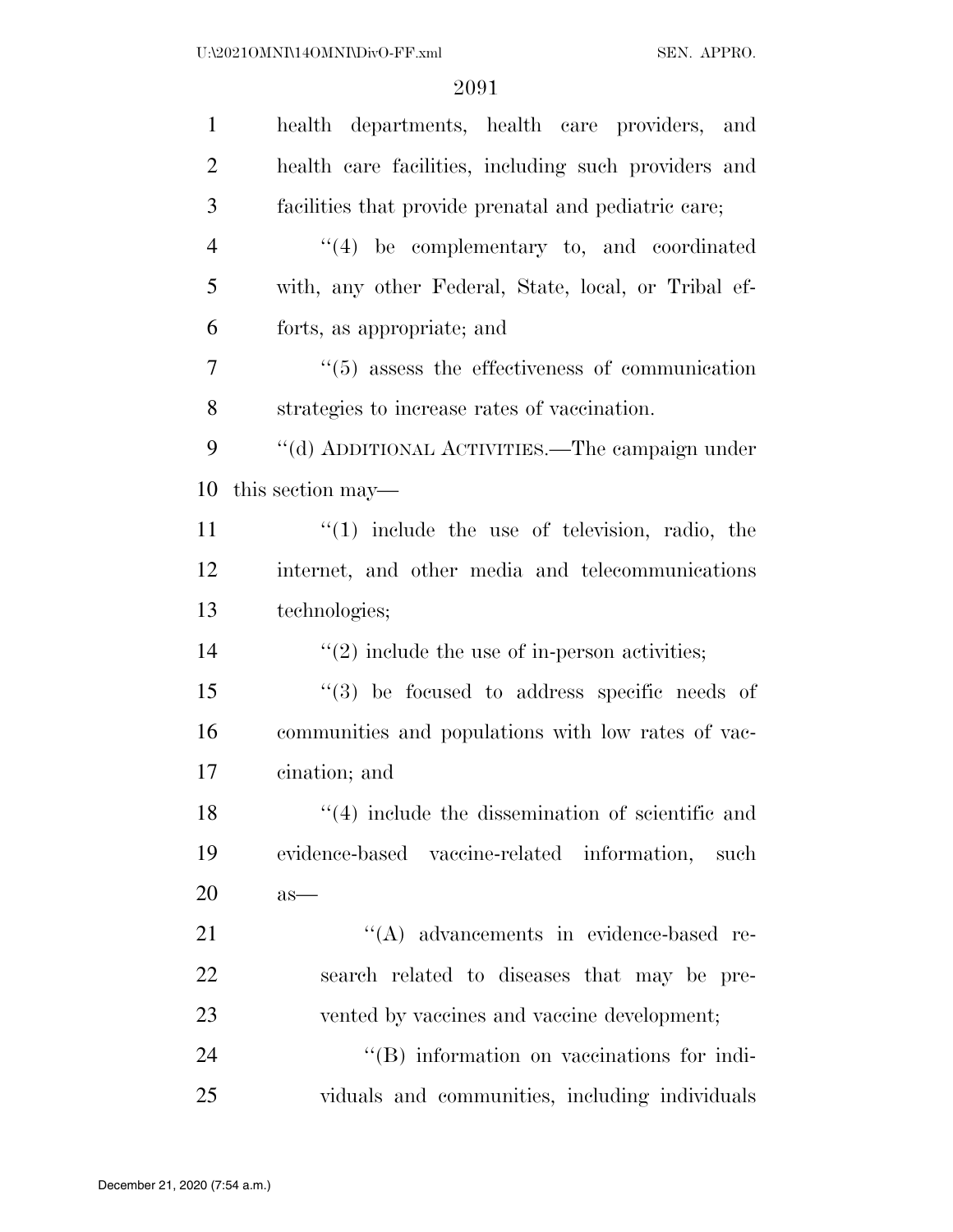| $\mathbf{1}$   | for whom vaccines are not recommended by the                |
|----------------|-------------------------------------------------------------|
| $\overline{2}$ | Advisory Committee for Immunization Prac-                   |
| 3              | tices, and the effects of low vaccination rates             |
| $\overline{4}$ | within a community on such individuals;                     |
| 5              | $\cdot$ (C) information on diseases that may be             |
| 6              | prevented by vaccines; and                                  |
| $\overline{7}$ | "(D) information on vaccine safety and the                  |
| 8              | systems in place to monitor vaccine safety.                 |
| 9              | "(e) EVALUATION.—The Secretary shall—                       |
| 10             | $\cdot$ (1) establish benchmarks and metrics to quan-       |
| 11             | titatively measure and evaluate the awareness cam-          |
| 12             | paign under this section;                                   |
| 13             | $\lq(2)$ conduct qualitative assessments regarding          |
| 14             | the awareness campaign under this section; and              |
| 15             | $(3)$ prepare and submit to the Committee on                |
| 16             | Health, Education, Labor, and Pensions of the Sen-          |
| 17             | ate and Committee on Energy and Commerce of the             |
| 18             | House of Representatives an evaluation of the               |
| 19             | awareness campaign under this section.                      |
| 20             | "(f) SUPPLEMENT NOT SUPPLANT.—Funds appro-                  |
| 21             | priated under this section shall be used to supplement and  |
| 22             | not supplant other Federal, State, and local public funds   |
| 23             | provided for activities described in this section.          |
| 24             | "(g) AUTHORIZATION OF APPROPRIATIONS.—There                 |
| 25             | are authorized to be appropriated to carry out this section |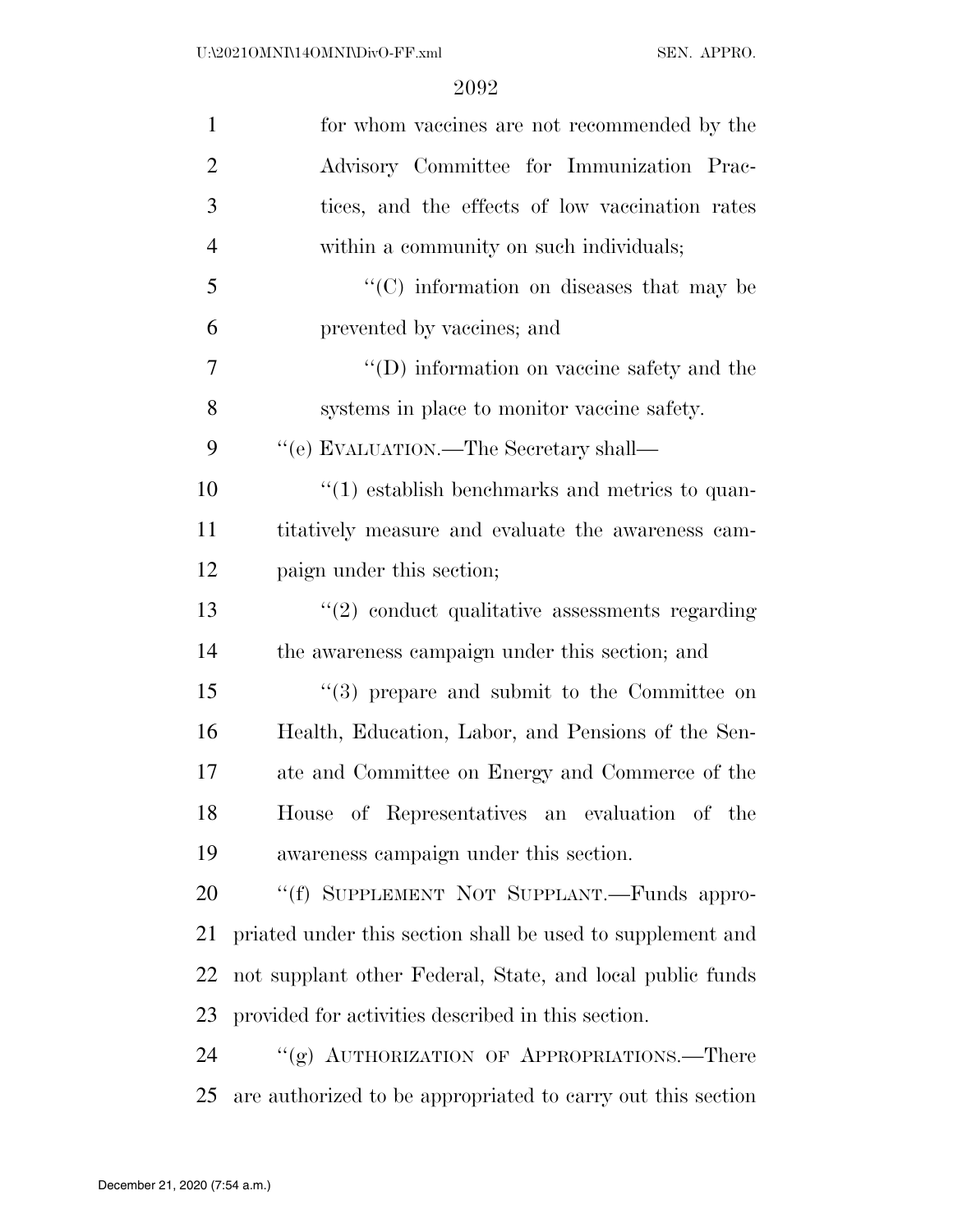| 1              | and subsections (k) and (n) of section 317, $$15,000,000$ |
|----------------|-----------------------------------------------------------|
| 2              | for each of fiscal years $2021$ through $2025$ .".        |
| 3              | (b) GRANTS TO ADDRESS VACCINE-PREVENTABLE                 |
| $\overline{4}$ | DISEASES.—Section 317 of the Public Health Service Act    |
| 5              | $(42 \text{ U.S.C. } 247b)$ is amended—                   |
| 6              | $(1)$ in subsection $(k)(1)$ —                            |
| 7              | $(A)$ in subparagraph $(C)$ , by striking ";              |
| 8              | and" and inserting a semicolon;                           |
| 9              | $(B)$ in subparagraph $(D)$ , by striking the             |
| 10             | period and inserting a semicolon; and                     |
| 11             | (C) by adding at the end the following:                   |
| 12             | $\lq\lq$ (E) planning, implementation, and evaluation     |
| 13             | of activities to address vaccine-preventable diseases,    |
| 14             | including activities to-                                  |
| 15             | "(i) identify communities at high risk of                 |
| 16             | outbreaks related to vaccine-preventable dis-             |
| 17             | eases, including through improved data collec-            |
| 18             | tion and analysis;                                        |
| 19             | "(ii) pilot innovative approaches to improve              |
| 20             | vaccination rates in communities and among                |
| 21             | populations with low rates of vaccination;                |
| 22             | "(iii) reduce barriers to accessing vaccines              |
| 23             | evidence-based<br>information<br>and<br>about<br>the      |
| 24             | health effects of vaccines;                               |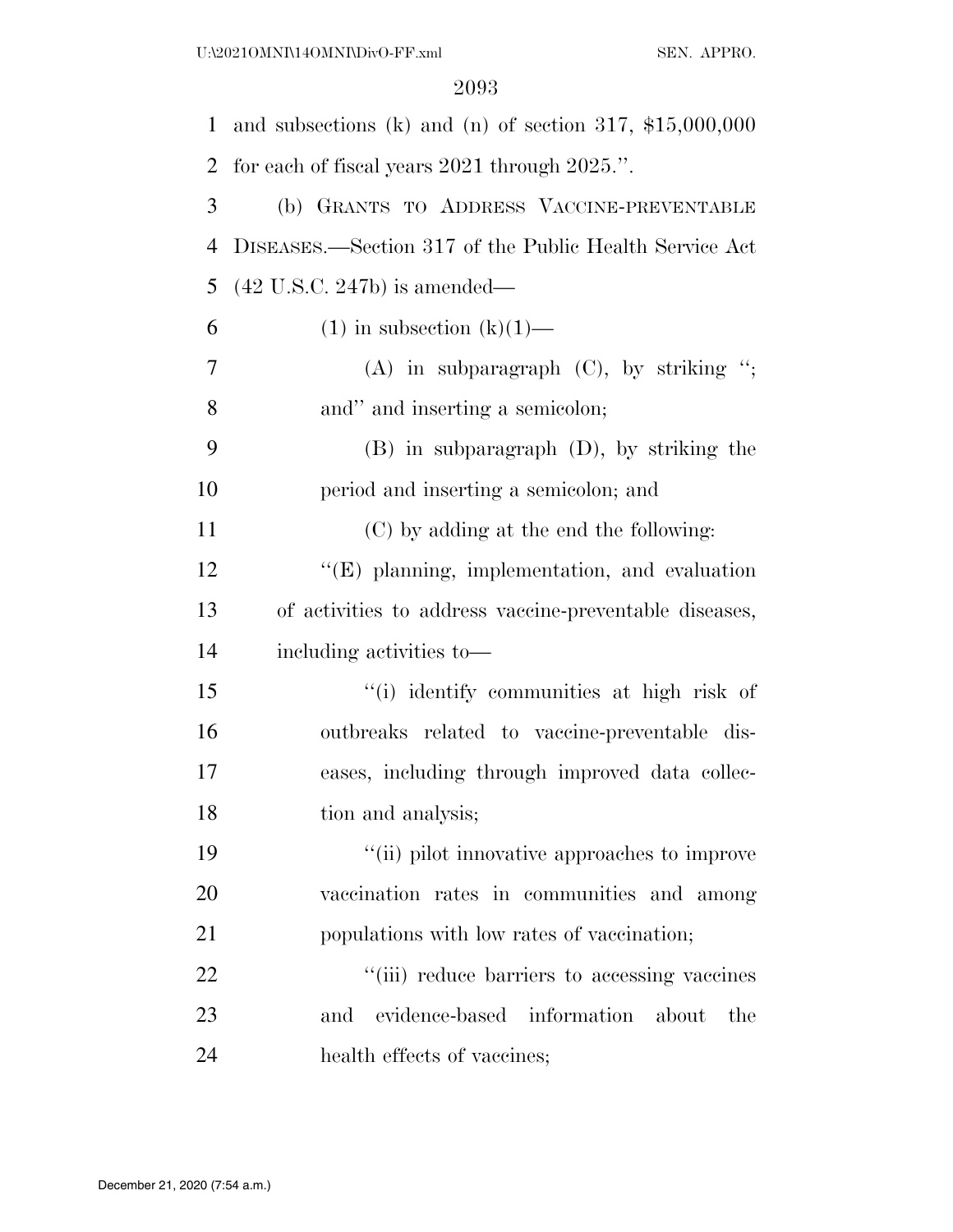| $\mathbf{1}$   | "(iv) partner with community organiza-                 |
|----------------|--------------------------------------------------------|
| $\overline{2}$ | tions and health care providers to develop and         |
| 3              | deliver evidence-based interventions, including        |
| $\overline{4}$ | culturally and linguistically appropriate inter-       |
| 5              | ventions, to increase vaccination rates;               |
| 6              | "(v) improve delivery of evidence-based                |
| 7              | vaccine-related information to parents and oth-        |
| 8              | ers; and                                               |
| 9              | "(vi) improve the ability of State, local,             |
| 10             | Tribal, and territorial public health depart-          |
| 11             | ments to engage communities at high risk for           |
| 12             | outbreaks related to vaccine-preventable dis-          |
| 13             | eases, including, as appropriate, with local edu-      |
| 14             | cational agencies, as defined in section 8101 of       |
| 15             | the Elementary and Secondary Education Act             |
| 16             | of $1965$ ; and                                        |
| 17             | $\lq\lq(F)$ research related to strategies for improv- |
| 18             | ing awareness of scientific and evidence-based vac-    |
| 19             | cine-related information, including for communities    |
| 20             | with low rates of vaccination, in order to understand  |
| 21             | barriers to vaccination, improve vaccination rates,    |
| 22             | and assess the public health outcomes of such strate-  |
| 23             | gies."; and                                            |
| 24             | $(2)$ by adding at the end the following:              |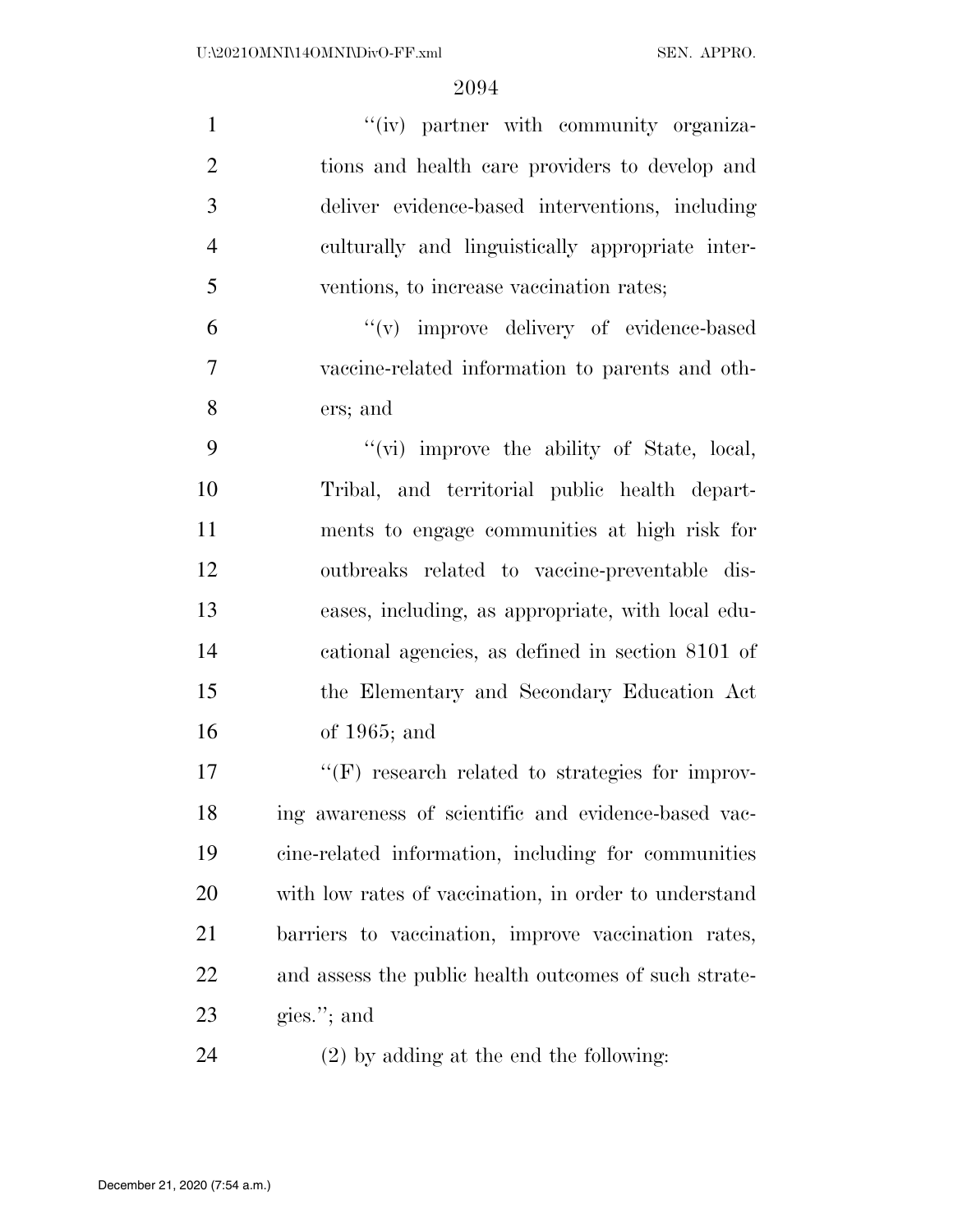''(n) VACCINATION DATA.—The Secretary, acting through the Director of the Centers for Disease Control and Prevention, shall expand and enhance, and, as appro- priate, establish and improve, programs and conduct ac- tivities to collect, monitor, and analyze vaccination cov- erage data to assess levels of protection from vaccine-pre- ventable diseases, including by assessing factors contrib- uting to underutilization of vaccines and variations of such factors, and identifying communities at high risk of out-breaks associated with vaccine-preventable diseases.''.

 (c) SUPPLEMENTAL GRANT FUNDS.—Section 330(d)(1) of the Public Health Service Act (42 U.S.C. 254b) is amended—

 (1) in subparagraph (F), by striking ''and'' at the end;

 (2) in subparagraph (G), by striking the period and inserting ''; and''; and

(3) by adding at the end the following:

19  $\text{``(H)}$  improving access to recommended immunizations.''.

 (d) UPDATE OF 2015 NVAC REPORT.—The National Vaccine Advisory Committee established under section 2105 of the Public Health Service Act (42 U.S.C. 300aa– 5) shall, as appropriate, update the report entitled, ''As-sessing the State of Vaccine Confidence in the United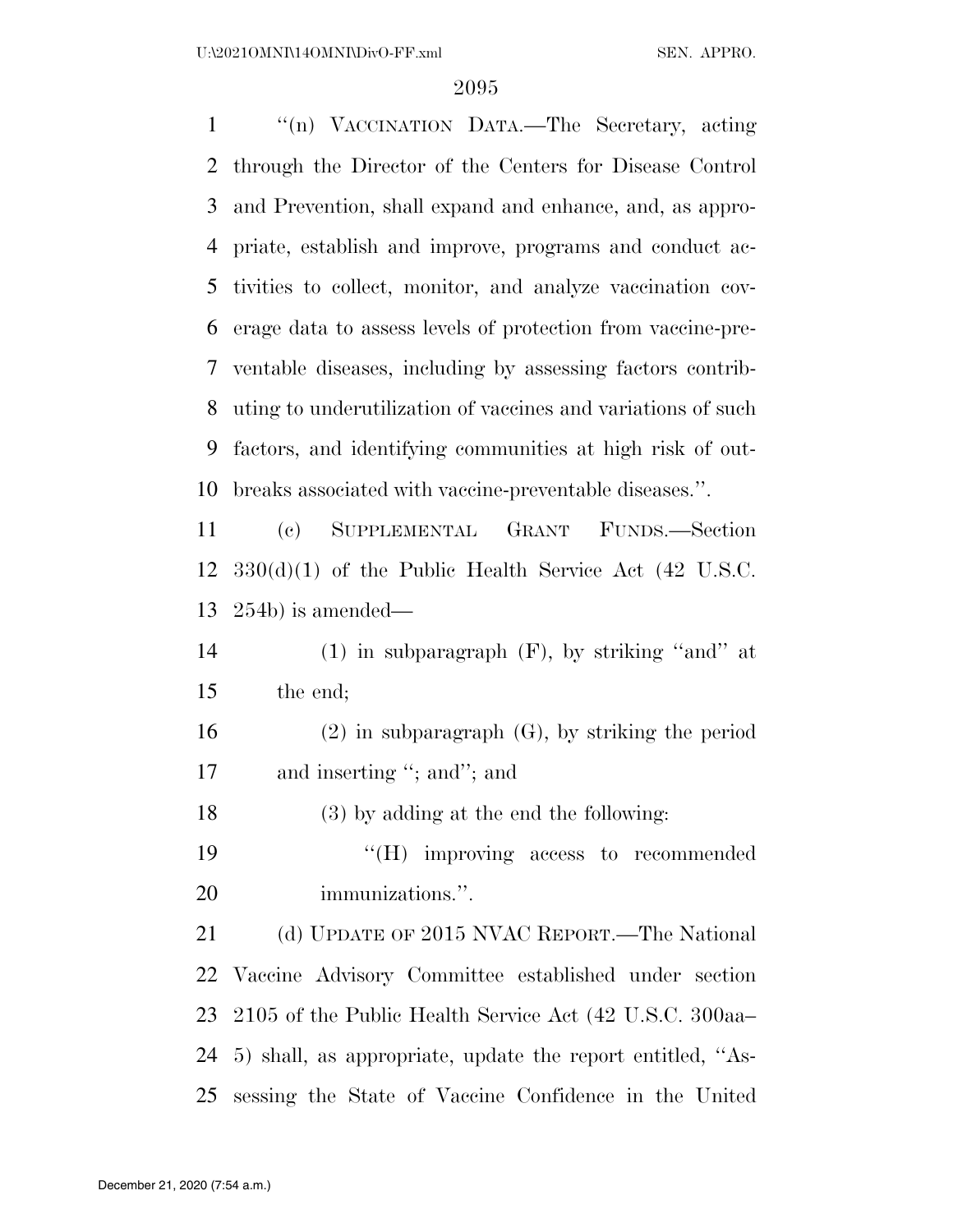States: Recommendations from the National Vaccine Advi- sory Committee'', approved by the National Vaccine Advi- sory Committee on June 10, 2015, with respect to factors affecting childhood vaccination.

# **SEC. 312. GUIDE ON EVIDENCE-BASED STRATEGIES FOR PUBLIC HEALTH DEPARTMENT OBESITY PRE-VENTION PROGRAMS.**

 (a) DEVELOPMENT AND DISSEMINATION OF AN EVI- DENCE-BASED STRATEGIES GUIDE.—The Secretary of Health and Human Services (referred to in this section as the ''Secretary''), acting through the Director of the Centers for Disease Control and Prevention, not later than 2 years after the date of enactment of this Act, may—

 (1) develop a guide on evidence-based strategies for State, territorial, and local health departments to use to build and maintain effective obesity preven- tion and reduction programs, and, in consultation with Indian Tribes, Tribal organizations, and urban Indian organizations, a guide on such evidence-based strategies with respect to Indian Tribes and Tribal organizations for such Indian Tribes and Tribal or- ganizations to use for such purpose, both of which guides shall—

 (A) describe an integrated program struc-ture for implementing interventions proven to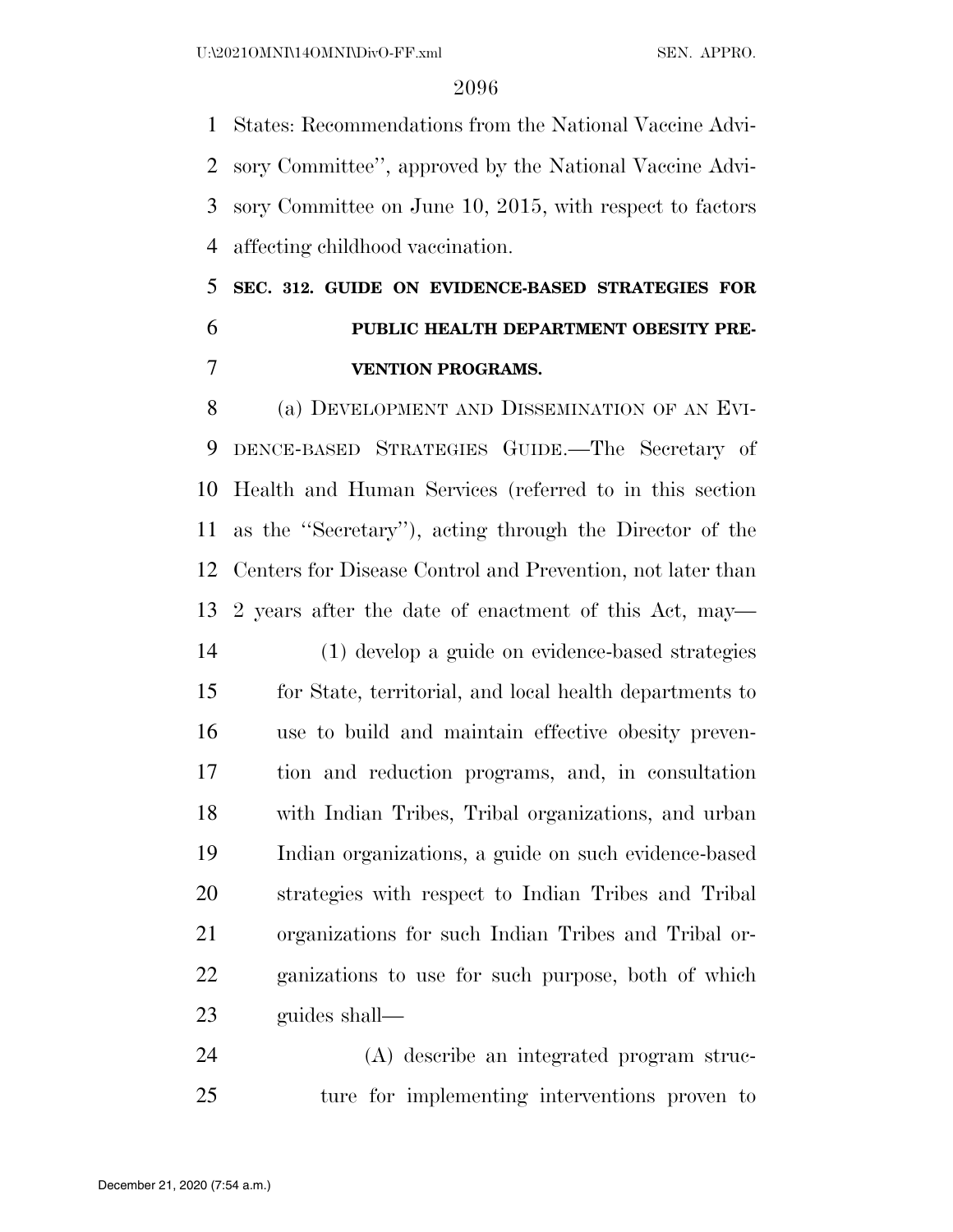| $\mathbf{1}$   | be effective in preventing and reducing the inci- |
|----------------|---------------------------------------------------|
| $\overline{2}$ | dence of obesity; and                             |
| 3              | (B) recommend—                                    |
| $\overline{4}$ | (i) optimal resources, including staff-           |
| 5              | ing and infrastructure, for promoting nu-         |
| 6              | trition and obesity prevention and reduc-         |
| 7              | tion; and                                         |
| 8              | (ii) strategies for effective obesity pre-        |
| 9              | vention programs for State, territorial, and      |
| 10             | local health departments, Indian Tribes,          |
| 11             | and Tribal organizations, including strate-       |
| 12             | gies related to-                                  |
| 13             | (I) the application of evidence-                  |
| 14             | based and evidence-informed practices             |
| 15             | to prevent and reduce obesity rates;              |
| 16             | (II) the development, implemen-                   |
| 17             | tation, and evaluation of obesity pre-            |
| 18             | vention and reduction strategies for              |
| 19             | specific communities and populations;             |
| 20             | (III) demonstrated knowledge of                   |
| 21             | obesity prevention practices that re-             |
| 22             | duce associated preventable diseases,             |
| 23             | health conditions, death, and health              |
| 24             | care costs;                                       |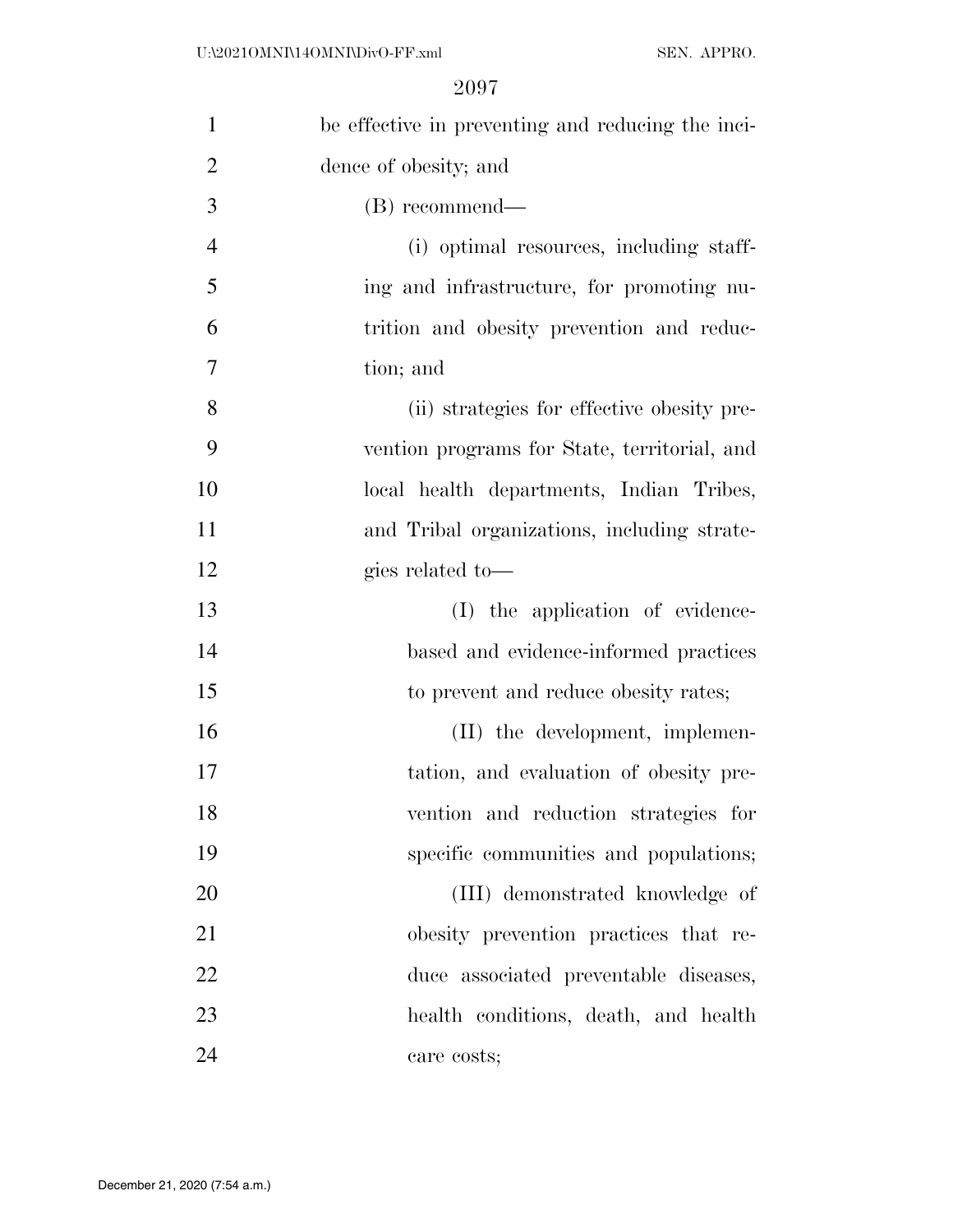(IV) best practices for the coordi- nation of efforts to prevent and re- duce obesity and related chronic dis-eases;

 (V) addressing the underlying risk factors and social determinants of health that impact obesity rates; and (VI) interdisciplinary coordina- tion between relevant public health of- ficials specializing in fields such as nutrition, physical activity, epidemi- ology, communications, and policy im- plementation, and collaboration be-14 tween public health officials, commu- nity-based organizations, and others, as appropriate; and

 (2) disseminate the guides and current re- search, evidence-based practices, tools, and edu- cational materials related to obesity prevention, con- sistent with the guides, to State, territorial, and local health departments, Indian Tribes, and Tribal organizations.

 (b) TECHNICAL ASSISTANCE.—The Secretary, acting through the Director of the Centers for Disease Control and Prevention, shall provide technical assistance to State,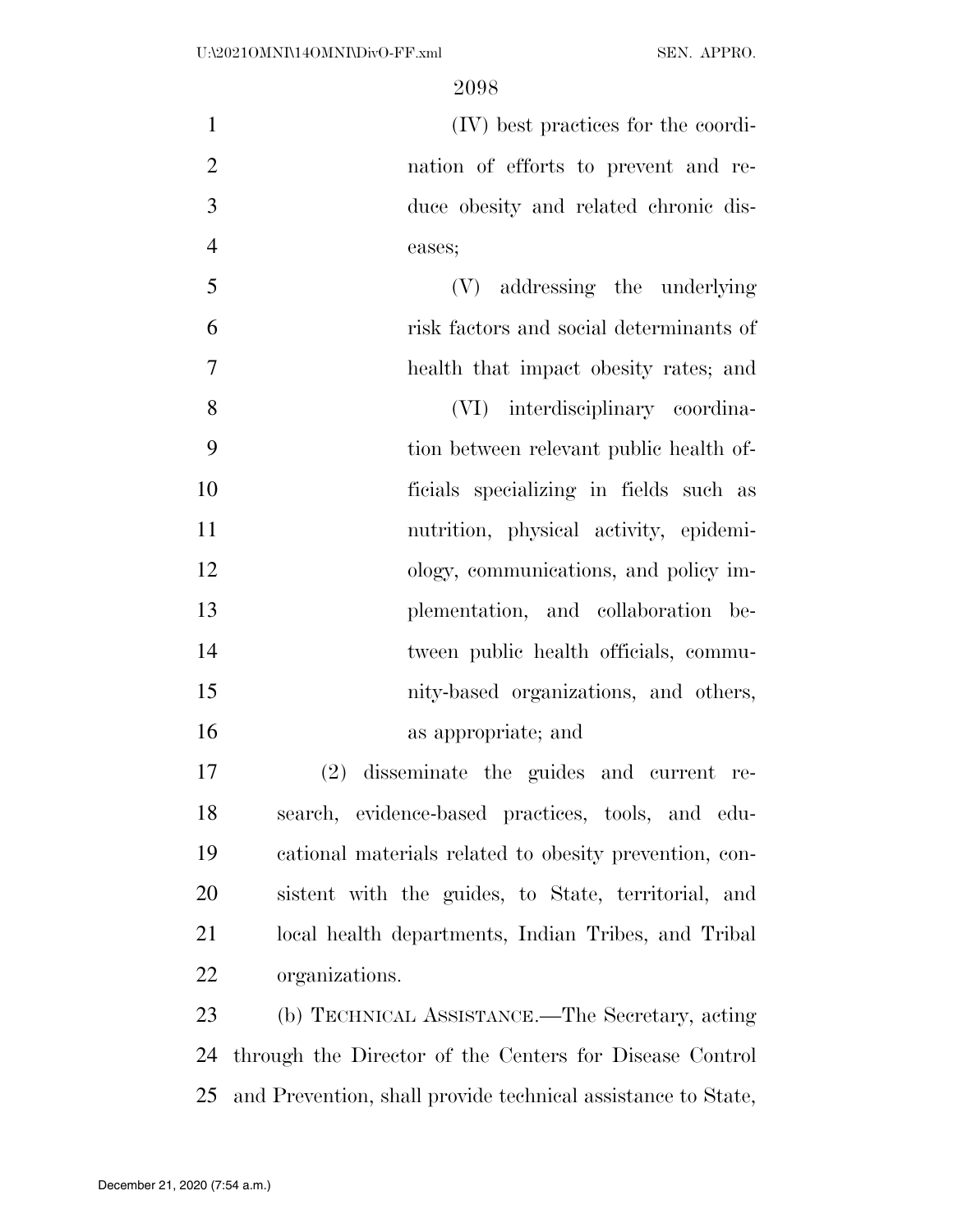territorial, and local health departments, Indian Tribes, and Tribal organizations to support such health depart- ments in implementing the guide developed under sub-4 section  $(a)(1)$ .

 (c) INDIAN TRIBES; TRIBAL ORGANIZATIONS; URBAN INDIAN ORGANIZATIONS.—In this section—

 (1) the terms ''Indian Tribe'' and ''Tribal orga- nization'' have the meanings given the terms ''In- dian tribe'' and ''tribal organization'', respectively, in section 4 of the Indian Self-Determination and Education Assistance Act (25 U.S.C. 5304); and

 (2) the term ''urban Indian organization'' has the meaning given such term in section 4 of the In- dian Health Care Improvement Act (25 U.S.C. 1603).

#### **SEC. 313. EXPANDING CAPACITY FOR HEALTH OUTCOMES.**

 Title III of the Public Health Service Act is amended by inserting after section 330M (42 U.S.C. 254c–19) the following:

 **''SEC. 330N. EXPANDING CAPACITY FOR HEALTH OUT-COMES.** 

22 "(a) DEFINITIONS.—In this section:

23 "(1) ELIGIBLE ENTITY.—The term 'eligible en- tity' means an entity that provides, or supports the provision of, health care services in rural areas, fron-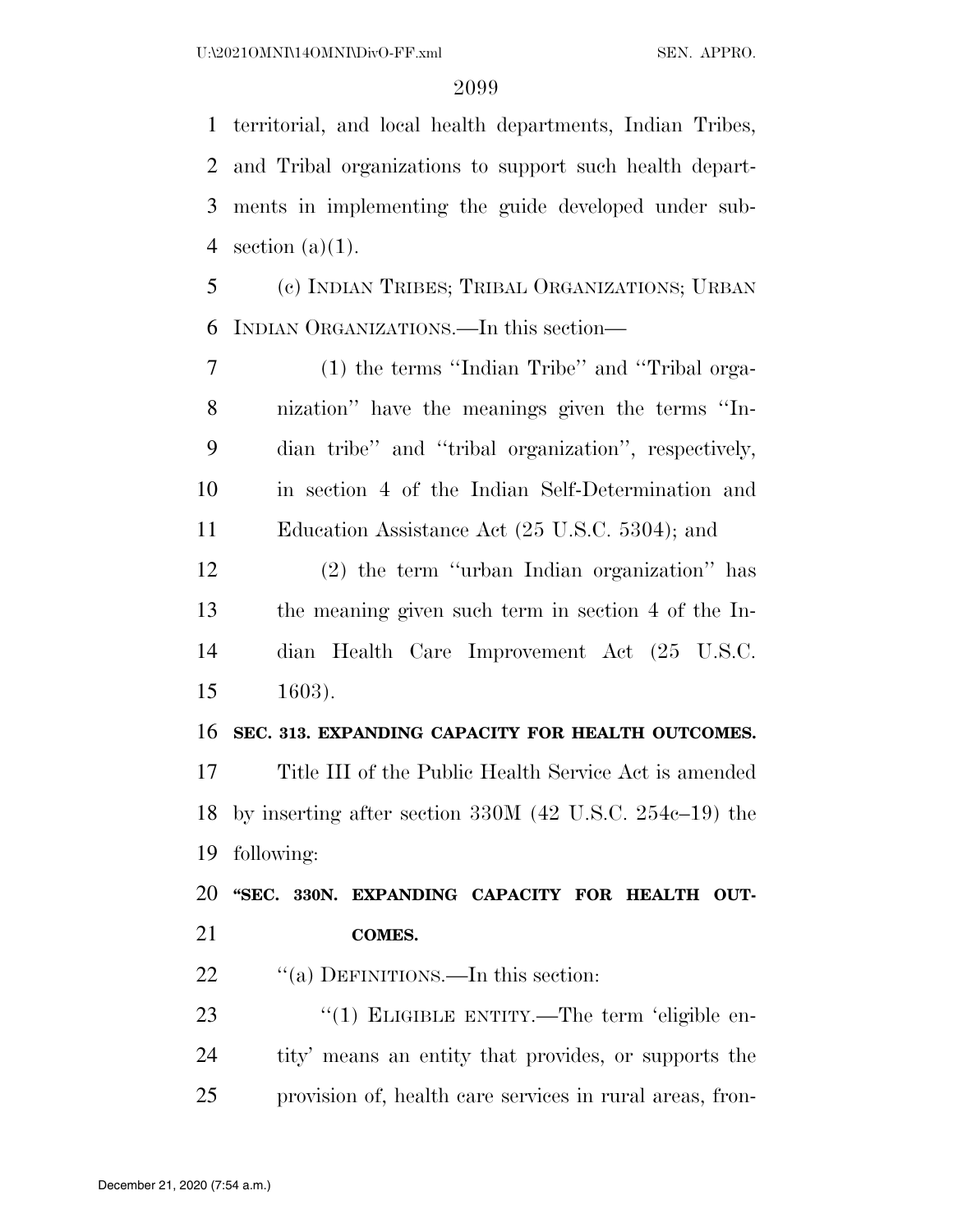| $\mathbf{1}$   | tier areas, health professional shortage areas, or    |
|----------------|-------------------------------------------------------|
| $\overline{2}$ | medically underserved areas, or to medically under-   |
| 3              | served populations or Native Americans, including     |
| $\overline{4}$ | Indian Tribes, Tribal organizations, and urban In-    |
| 5              | dian organizations, and which may include entities    |
| 6              | leading, or capable of leading, a technology-enabled  |
| 7              | collaborative learning and capacity building model or |
| 8              | engaging in technology-enabled collaborative training |
| 9              | of participants in such model.                        |
| 10             | "(2) HEALTH PROFESSIONAL<br><b>SHORTAGE</b>           |
| 11             | AREA.—The term 'health professional shortage area'    |
| 12             | means a health professional shortage area des-        |
| 13             | ignated under section 332.                            |
| 14             | "(3) INDIAN TRIBE.—The terms 'Indian Tribe'           |
| 15             | and 'Tribal organization' have the meanings given     |
| 16             | the terms 'Indian tribe' and 'tribal organization' in |
| 17             | section 4 of the Indian Self-Determination and Edu-   |
| 18             | cation Assistance Act.                                |
| 19             | ``(4)<br>MEDICALLY UNDERSERVED<br>POPU-               |
| 20             | LATION.—The term 'medically underserved popu-         |
| 21             | lation' has the meaning given the term in section     |
| 22             | $330(b)(3)$ .                                         |
| 23             | "(5) NATIVE AMERICANS.—The term 'Native               |

Americans' has the meaning given the term in sec-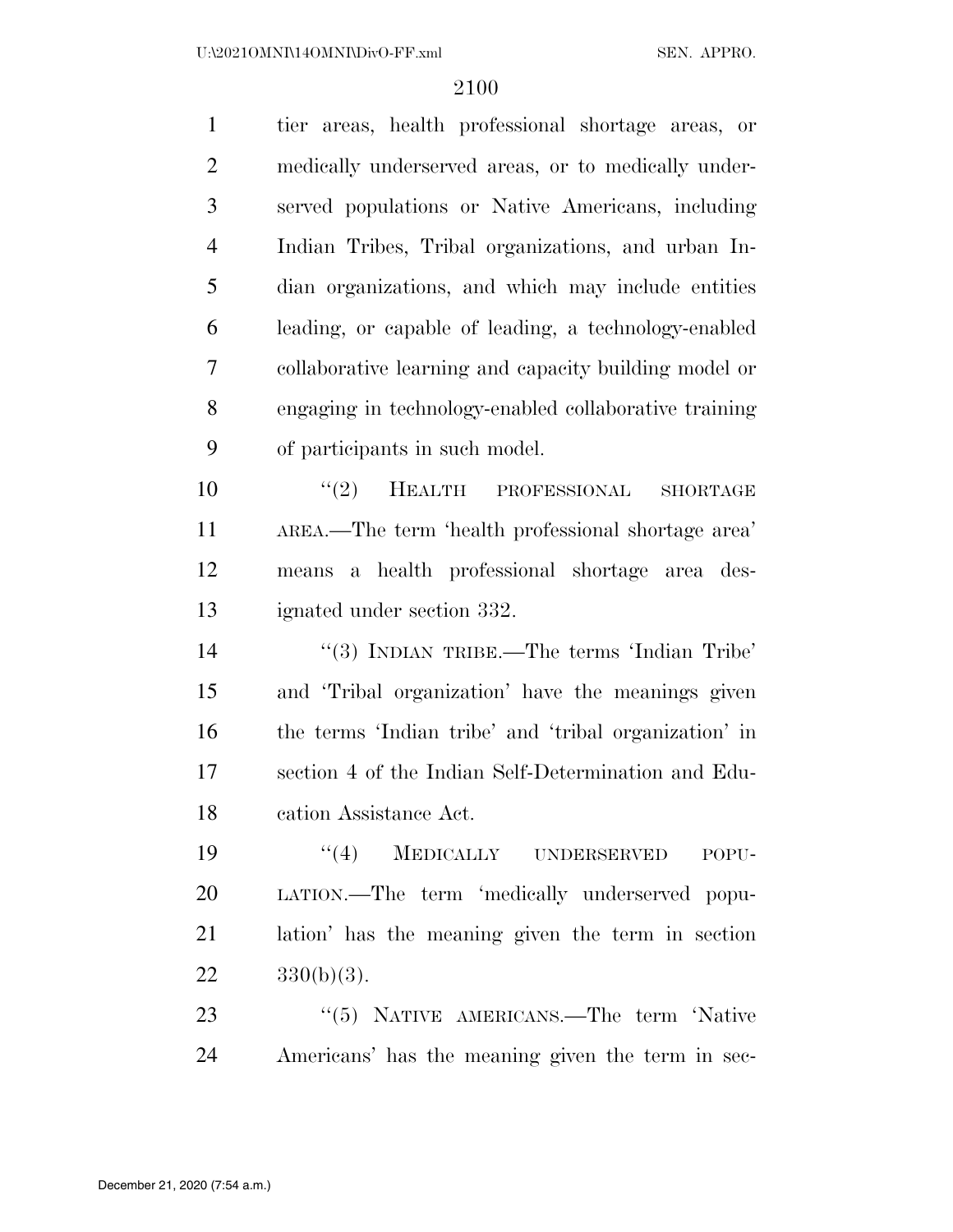tion 736 and includes Indian Tribes and Tribal or-ganizations.

3 "(6) TECHNOLOGY-ENABLED COLLABORATIVE LEARNING AND CAPACITY BUILDING MODEL.—The term 'technology-enabled collaborative learning and capacity building model' means a distance health education model that connects health care profes- sionals, and particularly specialists, with multiple other health care professionals through simultaneous interactive videoconferencing for the purpose of fa- cilitating case-based learning, disseminating best practices, and evaluating outcomes.

 ''(7) URBAN INDIAN ORGANIZATION.—The term 'urban Indian organization' has the meaning given the term in section 4 of the Indian Health Care Im-provement Act.

 ''(b) PROGRAM ESTABLISHED.—The Secretary shall, as appropriate, award grants to evaluate, develop, and, as appropriate, expand the use of technology-enabled collabo- rative learning and capacity building models, to improve retention of health care providers and increase access to health care services, such as those to address chronic dis- eases and conditions, infectious diseases, mental health, substance use disorders, prenatal and maternal health, pe-diatric care, pain management, palliative care, and other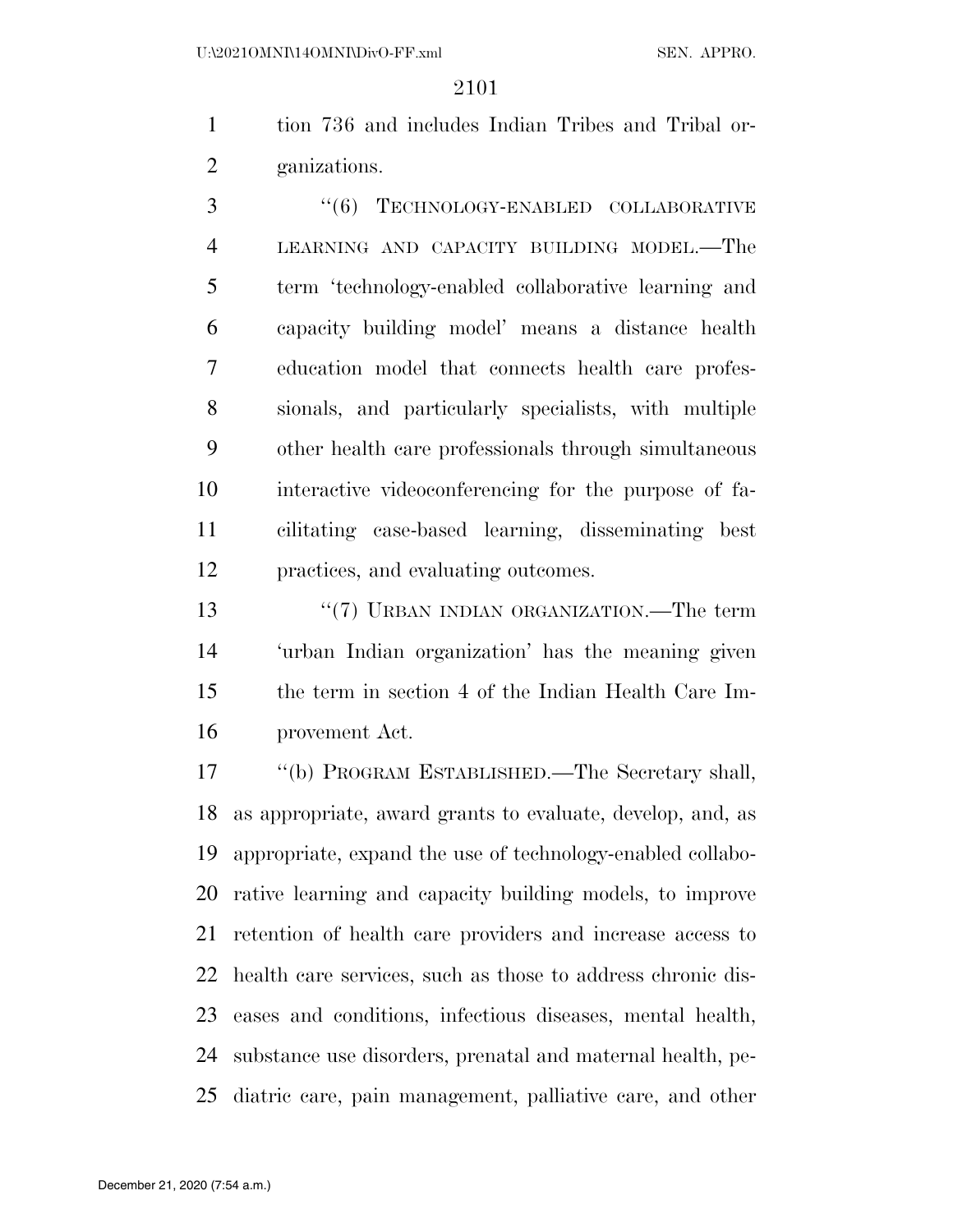specialty care in rural areas, frontier areas, health profes- sional shortage areas, or medically underserved areas and for medically underserved populations or Native Ameri-cans.

 $\frac{1}{2}$  ''(c) USE OF FUNDS.—

6 "(1) IN GENERAL.—Grants awarded under sub-section (b) shall be used for—

 ''(A) the development and acquisition of instructional programming, and the training of health care providers and other professionals 11 that provide or assist in the provision of serv- ices through models described in subsection (b), such as training on best practices for data col- lection and leading or participating in such technology-enabled activities consistent with technology-enabled collaborative learning and capacity-building models;

18 ''(B) information collection and evaluation activities to study the impact of such models on patient outcomes and health care providers, and to identify best practices for the expansion and use of such models; or

23  $\cdot$  (C) other activities consistent with achiev- ing the objectives of the grants awarded under this section, as determined by the Secretary.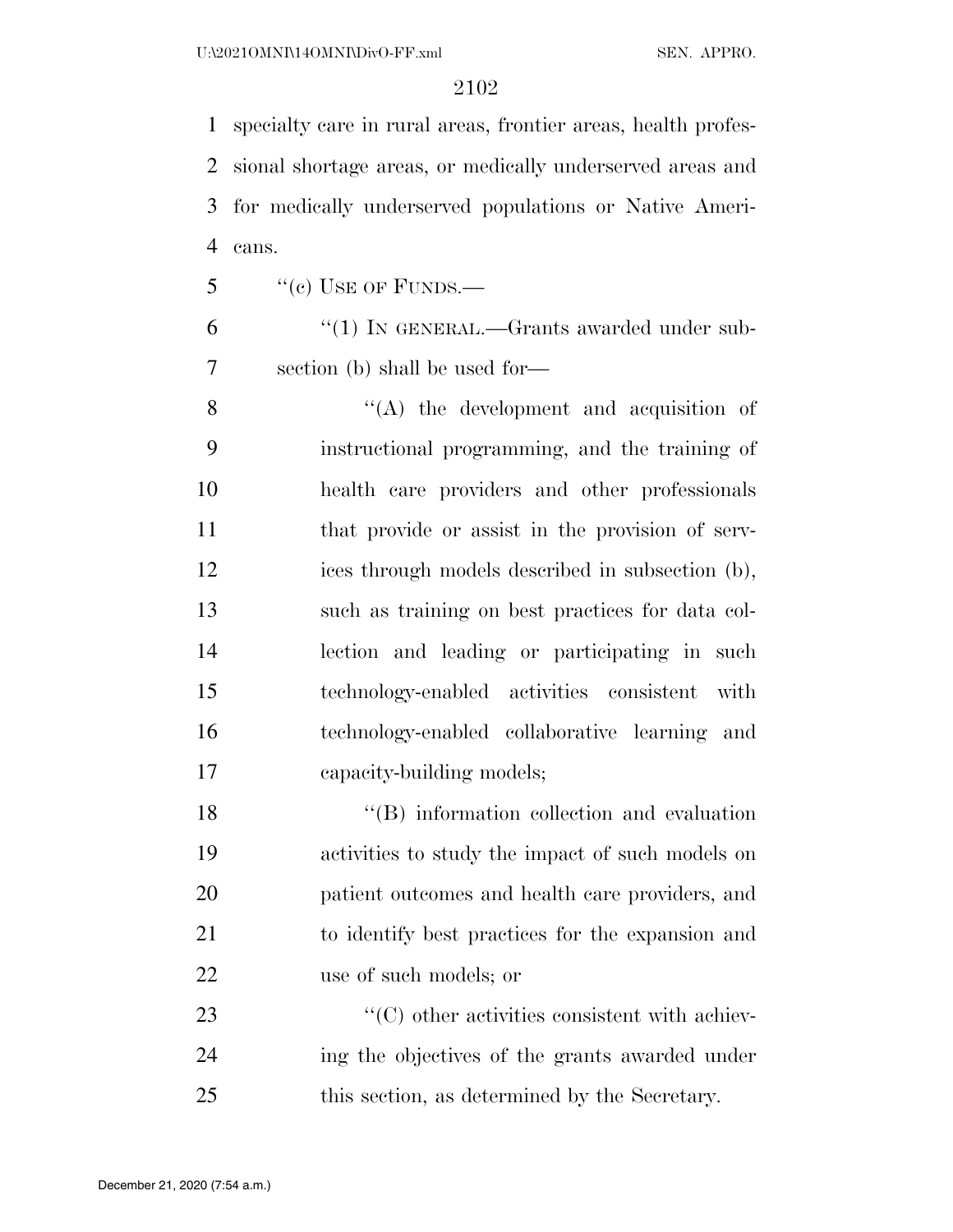1 "(2) OTHER USES.—In addition to any of the uses under paragraph (1), grants awarded under subsection (b) may be used for—

4 ''(A) equipment to support the use and ex- pansion of technology-enabled collaborative learning and capacity building models, including for hardware and software that enables distance learning, health care provider support, and the secure exchange of electronic health informa-tion; or

11 ''(B) support for health care providers and other professionals that provide or assist in the provision of services through such models.

 ''(d) LENGTH OF GRANTS.—Grants awarded under subsection (b) shall be for a period of up to 5 years.

 ''(e) GRANT REQUIREMENTS.—The Secretary may require entities awarded a grant under this section to col- lect information on the effect of the use of technology- enabled collaborative learning and capacity building mod- els, such as on health outcomes, access to health care serv- ices, quality of care, and provider retention in areas and populations described in subsection (b). The Secretary may award a grant or contract to assist in the coordina- tion of such models, including to assess outcomes associ-ated with the use of such models in grants awarded under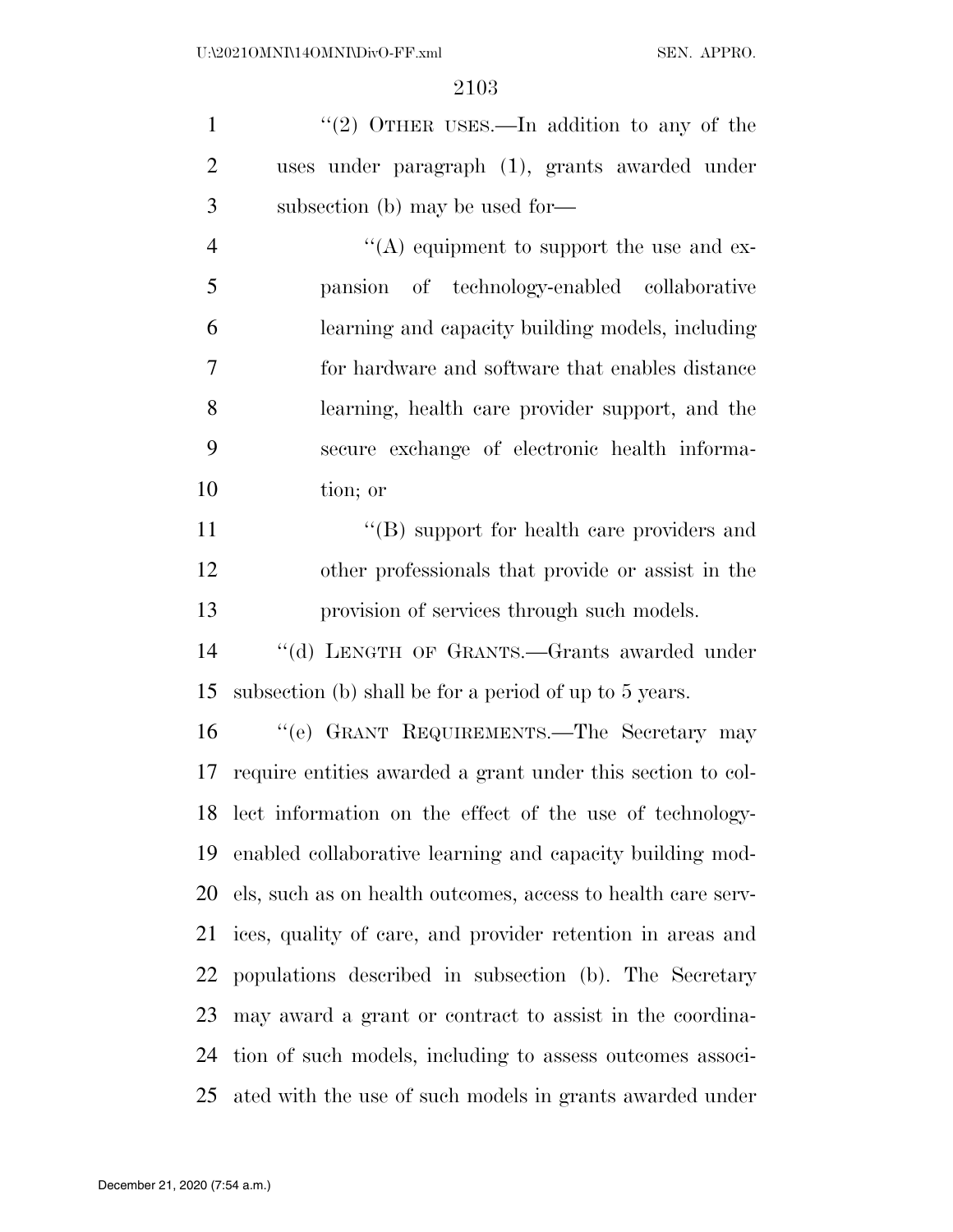subsection (b), including for the purpose described in sub-2 section  $(e)(1)(B)$ .

 ''(f) APPLICATION.—An eligible entity that seeks to receive a grant under subsection (b) shall submit to the Secretary an application, at such time, in such manner, and containing such information as the Secretary may re- quire. Such application shall include plans to assess the effect of technology-enabled collaborative learning and ca- pacity building models on patient outcomes and health care providers.

 ''(g) ACCESS TO BROADBAND.—In administering grants under this section, the Secretary may coordinate with other agencies to ensure that funding opportunities are available to support access to reliable, high-speed internet for grantees.

 ''(h) TECHNICAL ASSISTANCE.—The Secretary shall provide (either directly through the Department of Health and Human Services or by contract) technical assistance to eligible entities, including recipients of grants under subsection (b), on the development, use, and evaluation of technology-enabled collaborative learning and capacity building models in order to expand access to health care services provided by such entities, including for medically underserved areas and to medically underserved popu-lations or Native Americans.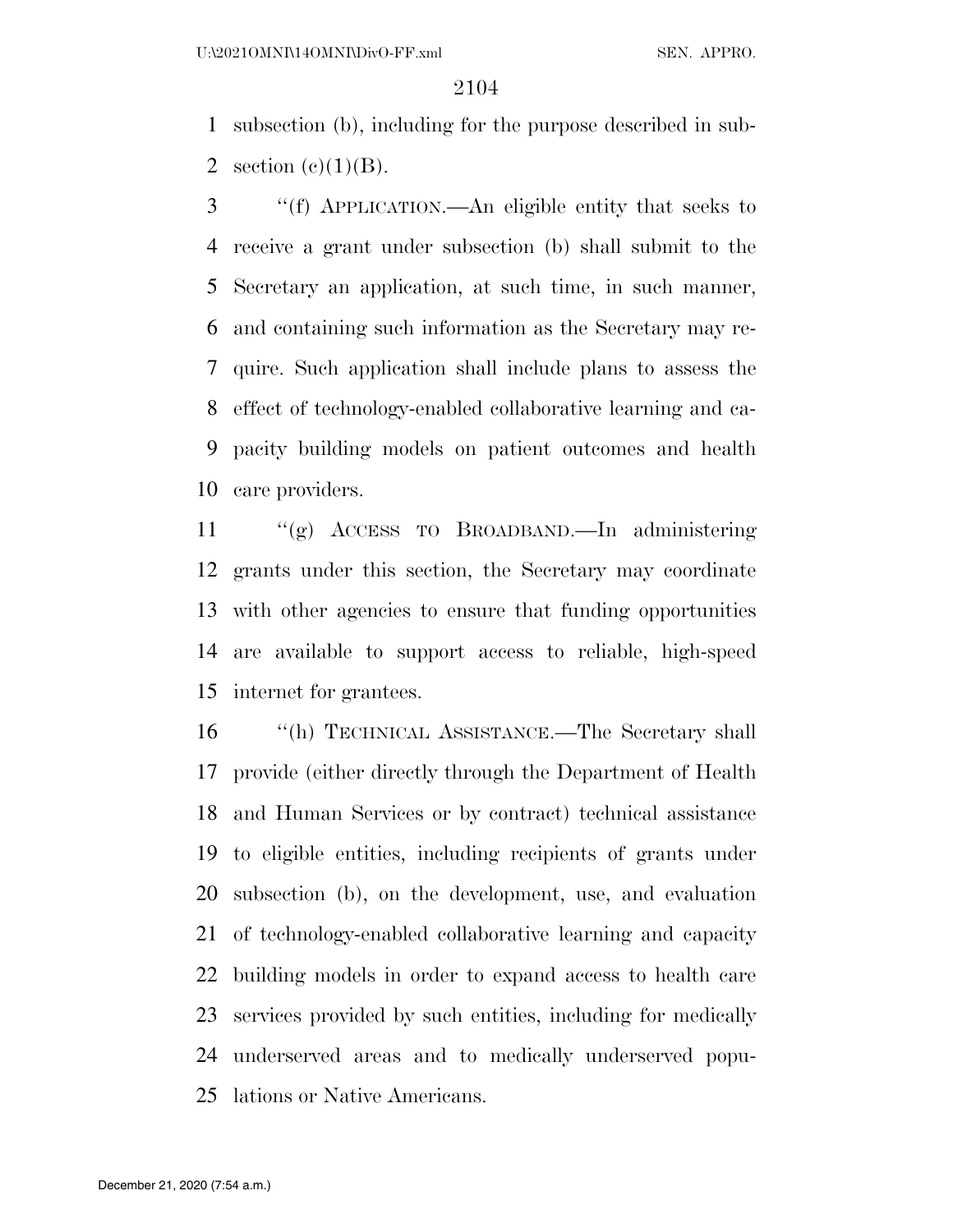''(i) RESEARCH AND EVALUATION.—The Secretary, in consultation with stakeholders with appropriate exper- tise in such models, shall develop a strategic plan to re- search and evaluate the evidence for such models. The Secretary shall use such plan to inform the activities car-ried out under this section.

 ''(j) REPORT BY SECRETARY.—Not later than 4 years after the date of enactment of this section, the Sec- retary shall prepare and submit to the Committee on Health, Education, Labor, and Pensions of the Senate and the Committee on Energy and Commerce of the House of Representatives, and post on the internet website of the Department of Health and Human Services, a report in-cluding, at minimum—

 ''(1) a description of any new and continuing grants awarded to entities under subsection (b) and the specific purpose and amounts of such grants;

18  $\frac{16}{2}$  an overview of —

19  $\langle (A)$  the evaluations conducted under sub-sections (b);

21 ''(B) technical assistance provided under subsection (h); and

23  $\cdot$  (C) activities conducted by entities award-ed grants under subsection (b); and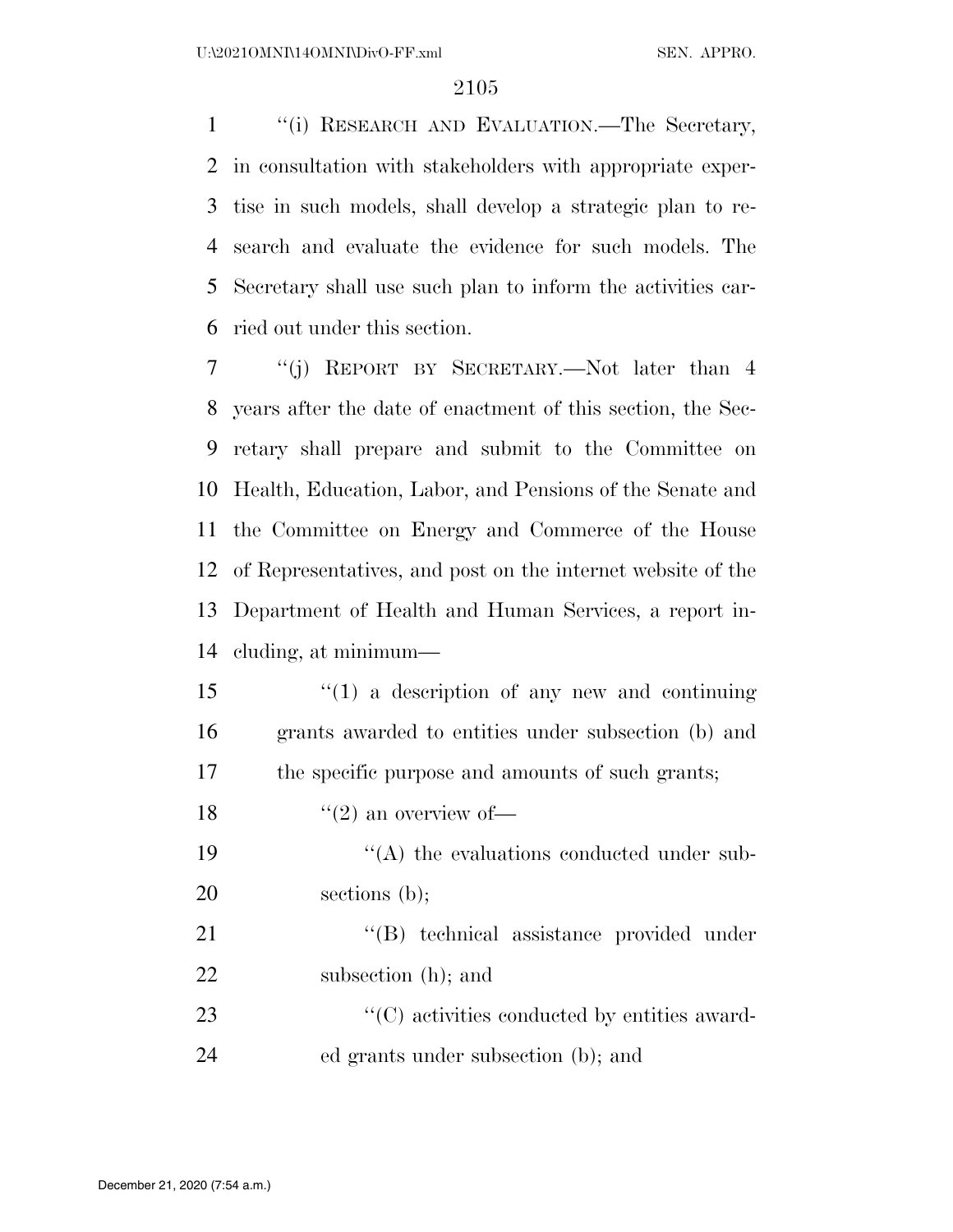1 ''(3) a description of any significant findings or developments related to patient outcomes or health care providers and best practices for eligible entities expanding, using, or evaluating technology-enabled collaborative learning and capacity building models, including through the activities described in sub-section (h).

8 "(k) AUTHORIZATION OF APPROPRIATIONS.—There are authorized to be appropriated to carry out this section \$10,000,000 for each of fiscal years 2022 through 2026.''.

**SEC. 314. PUBLIC HEALTH DATA SYSTEM MODERNIZATION.** 

 Subtitle C of title XXVIII of the Public Health Serv- ice Act (42 U.S.C. 300hh–31 et seq.) is amended by add-ing at the end the following:

 **''SEC. 2823. PUBLIC HEALTH DATA SYSTEM MODERNIZA-TION.** 

 ''(a) EXPANDING CDC AND PUBLIC HEALTH DE-PARTMENT CAPABILITIES.—

 ''(1) IN GENERAL.—The Secretary, acting through the Director of the Centers for Disease Control and Prevention, shall—

 $\langle (A) \rangle$  conduct activities to expand, mod- ernize, improve, and sustain applicable public health data systems used by the Centers for Disease Control and Prevention, including with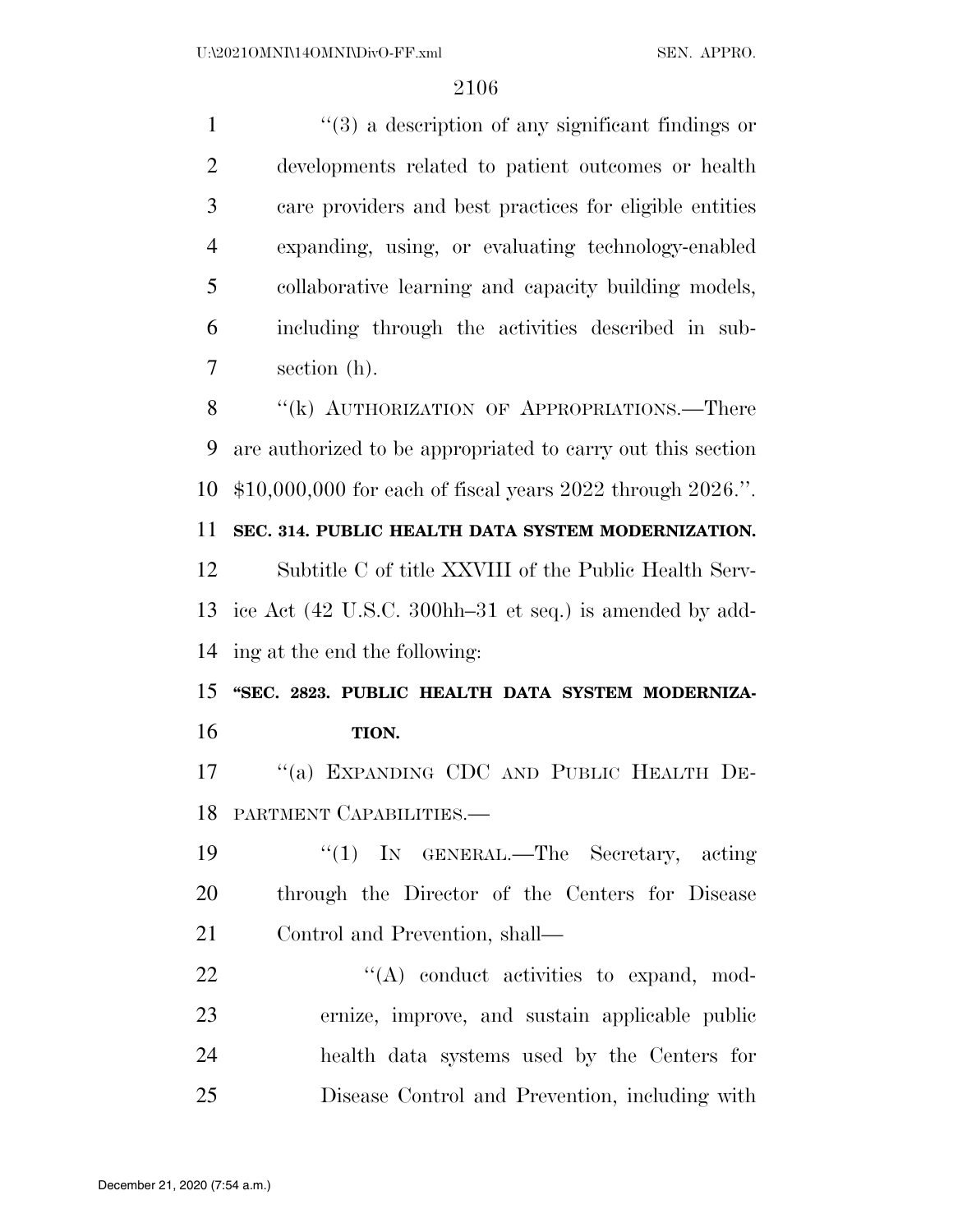| $\mathbf{1}$   | respect to the interoperability and improvement    |
|----------------|----------------------------------------------------|
| $\overline{2}$ | of such systems (including as it relates to pre-   |
| 3              | paredness for, prevention and detection of, and    |
| $\overline{4}$ | response to public health emergencies); and        |
| 5              | "(B) award grants or cooperative agree-            |
| 6              | ments to State, local, Tribal, or territorial pub- |
| $\overline{7}$ | lic health departments for the expansion and       |
| 8              | modernization of public health data systems, to    |
| 9              | assist public health departments and public        |
| 10             | health laboratories in-                            |
| 11             | "(i) assessing current data infrastruc-            |
| 12             | ture capabilities and gaps to—                     |
| 13             | $\lq\lq$ (I) improve and increase con-             |
| 14             | sistency in data collection, storage,              |
| 15             | and analysis; and                                  |
| 16             | $\lq\lq$ (II) as appropriate, improve dis-         |
| 17             | semination of public health-related in-            |
| 18             | formation;                                         |
| 19             | "(ii) improving secure public health               |
| 20             | data collection, transmission, exchange,           |
| 21             | maintenance, and analysis, including with          |
| 22             | respect to demographic data, as appro-             |
| 23             | priate;                                            |
| 24             | "(iii) improving the secure exchange               |
| 25             | of data between the Centers for Disease            |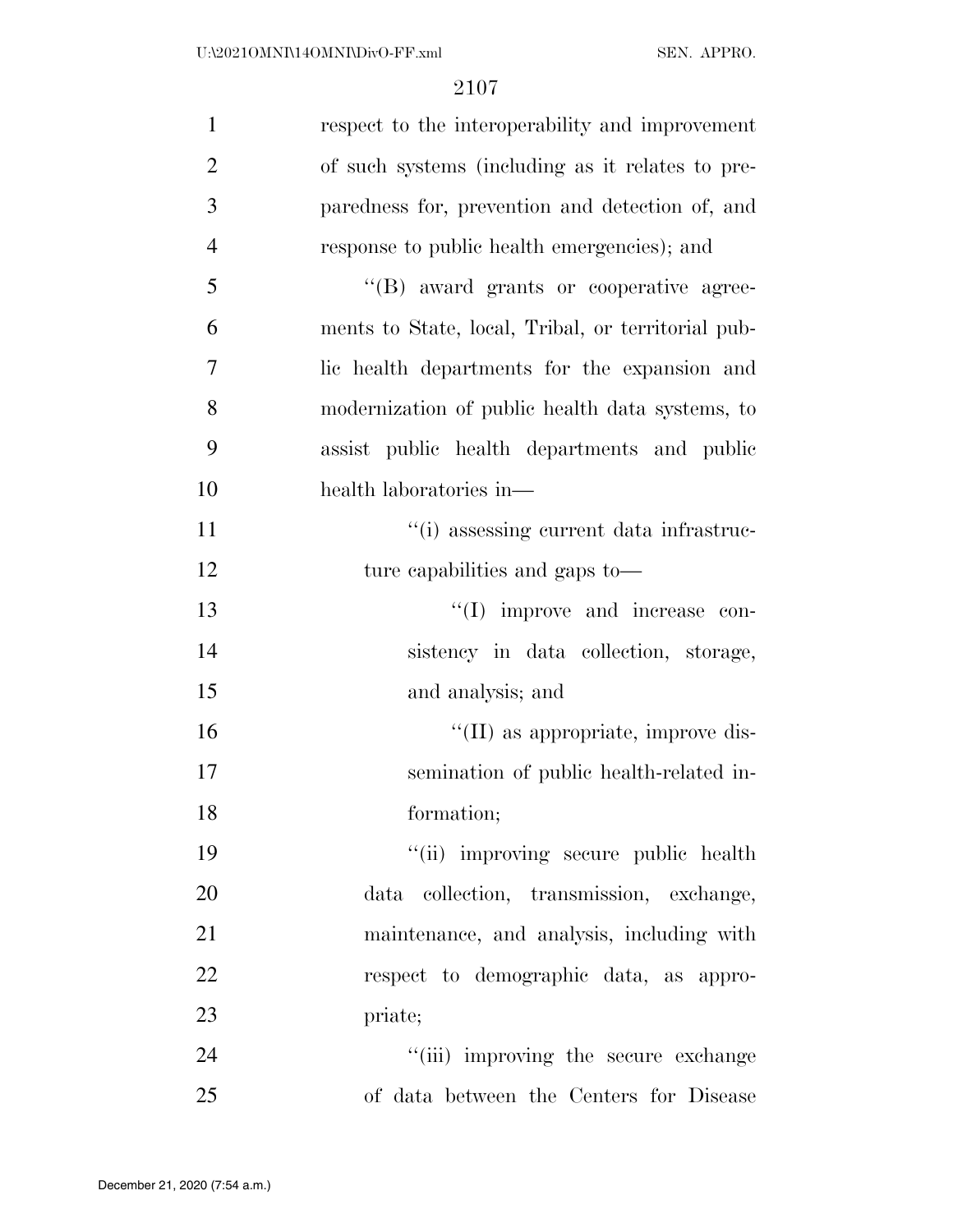| $\mathbf{1}$   | Control and Prevention, State, local, Trib-  |
|----------------|----------------------------------------------|
| $\overline{2}$ | al, and territorial public health depart-    |
| 3              | ments, public health laboratories, public    |
| $\overline{4}$ | health organizations, and health care pro-   |
| 5              | viders, including by public health officials |
| 6              | in multiple jurisdictions within such State, |
| 7              | as appropriate, and by simplifying and       |
| 8              | supporting reporting by health care pro-     |
| 9              | viders, as applicable, pursuant to State     |
| 10             | law, including through the use of health in- |
| 11             | formation technology;                        |
| 12             | "(iv) enhancing the interoperability of      |
| 13             | public health data systems (including sys-   |
| 14             | tems created or accessed by public health    |
| 15             | departments) with health information tech-   |
| 16             | nology, including with health information    |
| 17             | technology certified under<br>section        |
| 18             | 3001(e)(5);                                  |
| 19             | "(v) supporting and training data sys-       |
| 20             | tems, data science, and informatics per-     |
| 21             | sonnel;                                      |
| 22             | "(vi) supporting earlier disease and         |
| 23             | health condition detection, such as through  |
| 24             | near real-time data monitoring, to support   |
| 25             | rapid public health responses;               |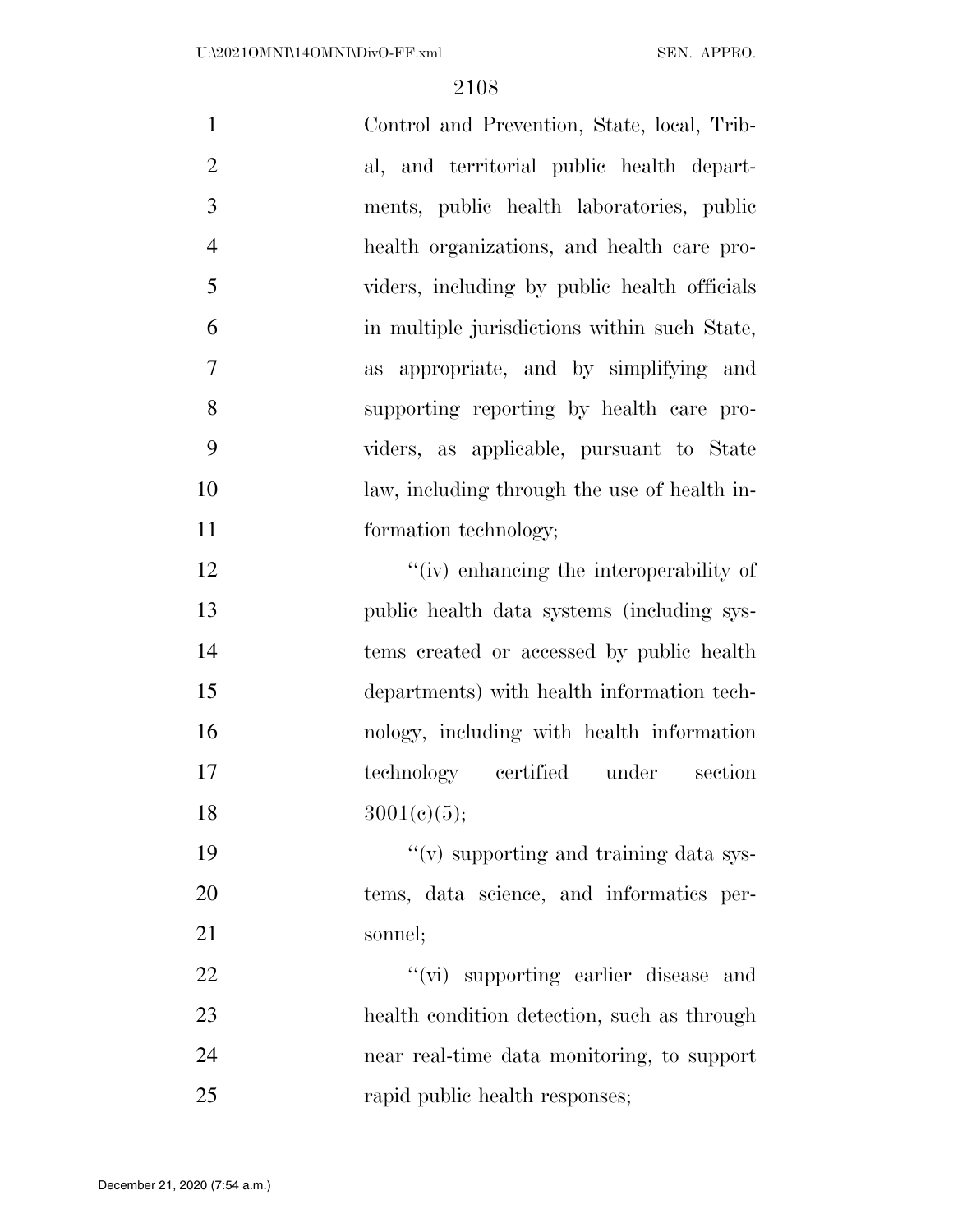| $\mathbf{1}$   | "(vii) supporting activities within the              |
|----------------|------------------------------------------------------|
| $\overline{2}$ | applicable jurisdiction related to the expan-        |
| $\mathfrak{Z}$ | sion and modernization of electronic case            |
| $\overline{4}$ | reporting; and                                       |
| 5              | "(viii) developing and disseminating                 |
| 6              | information related to the use and impor-            |
| $\tau$         | tance of public health data.                         |
| 8              | "(2) DATA STANDARDS.—In carrying out para-           |
| 9              | graph (1), the Secretary, acting through the Direc-  |
| 10             | tor of the Centers for Disease Control and Preven-   |
| 11             | tion, shall, as appropriate and in consultation with |
| 12             | the Office of the National Coordinator for Health    |
| 13             | Information Technology, designate data and tech-     |
| 14             | nology standards (including standards for interoper- |
| 15             | ability) for public health data systems, with def-   |
| 16             | erence given to standards published by consensus-    |
| 17             | based standards development organizations with       |
| 18             | public input and voluntary consensus-based stand-    |
| 19             | ards bodies.                                         |
| 20             | "(3) PUBLIC-PRIVATE PARTNERSHIPS.—The                |
| 21             | Secretary may develop and utilize public-private     |
| 22             | partnerships for technical assistance, training, and |
| 23             | related implementation support for State, local,     |
| 24             | Tribal, and territorial public health departments,   |

and the Centers for Disease Control and Prevention,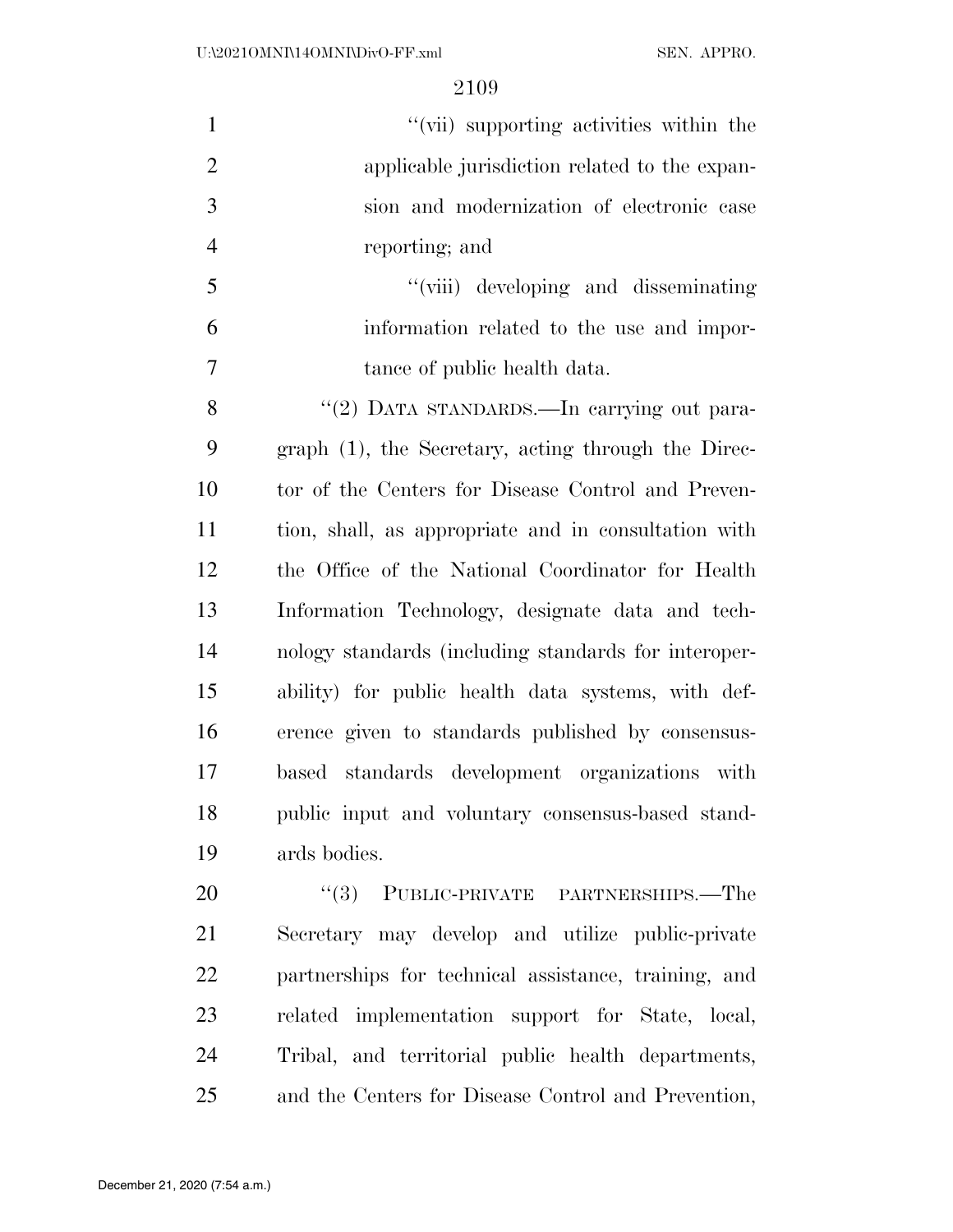on the expansion and modernization of electronic case reporting and public health data systems, as applicable.

''(b) REQUIREMENTS.—

5 "(1) HEALTH INFORMATION TECHNOLOGY STANDARDS.—The Secretary may not award a grant or cooperative agreement under subsection (a)(1)(B) unless the applicant uses or agrees to use standards endorsed by the National Coordinator for Health In- formation Technology pursuant to section 3001(c)(1) or adopted by the Secretary under sec-tion 3004.

 ''(2) WAIVER.—The Secretary may waive the requirement under paragraph (1) with respect to an applicant if the Secretary determines that the activi-16 ties under subsection  $(a)(1)(B)$  cannot otherwise be carried out within the applicable jurisdiction.

 ''(3) APPLICATION.—A State, local, Tribal, or territorial health department applying for a grant or cooperative agreement under this section shall sub- mit an application to the Secretary at such time and in such manner as the Secretary may require. Such application shall include information describing—

24 ''(A) the activities that will be supported by the grant or cooperative agreement; and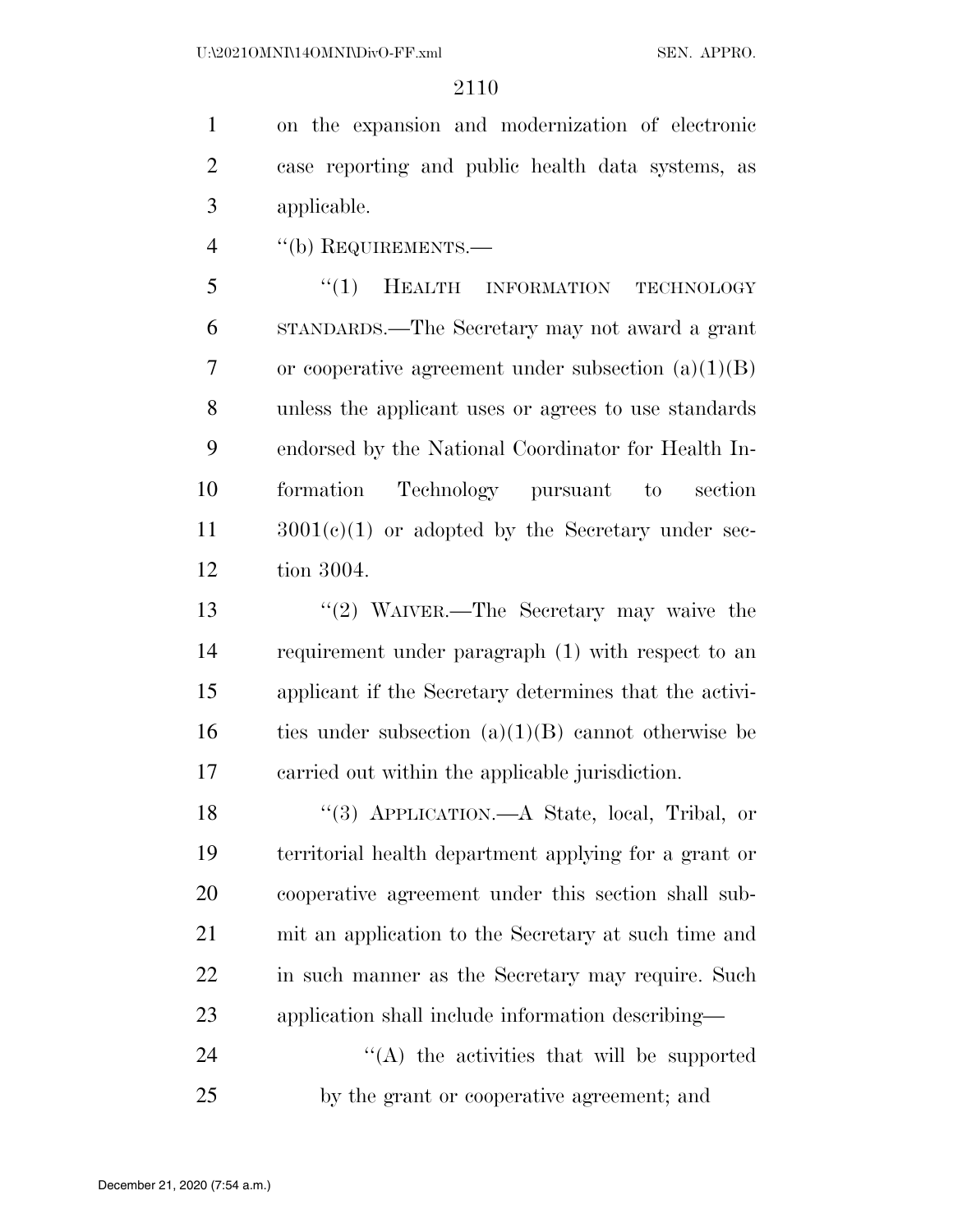1 ''(B) how the modernization of the public health data systems involved will support or im- pact the public health infrastructure of the health department, including a description of remaining gaps, if any, and the actions needed to address such gaps.

 ''(c) STRATEGY AND IMPLEMENTATION PLAN.—Not later than 180 days after the date of enactment of this section, the Secretary, acting through the Director of the Centers for Disease Control and Prevention, shall submit to the Committee on Health, Education, Labor, and Pen- sions of the Senate and the Committee on Energy and Commerce of the House of Representatives a coordinated strategy and an accompanying implementation plan that identifies and demonstrates the measures the Secretary will utilize to—

17  $\frac{1}{2}$   $\frac{1}{2}$  update and improve applicable public health data systems used by the Centers for Disease Control and Prevention; and

  $\qquad$   $\qquad$   $(2)$  carry out the activities described in this section to support the improvement of State, local, Tribal, and territorial public health data systems.

 ''(d) CONSULTATION.—The Secretary, acting through the Director of the Centers for Disease Control and Prevention, shall consult with State, local, Tribal, and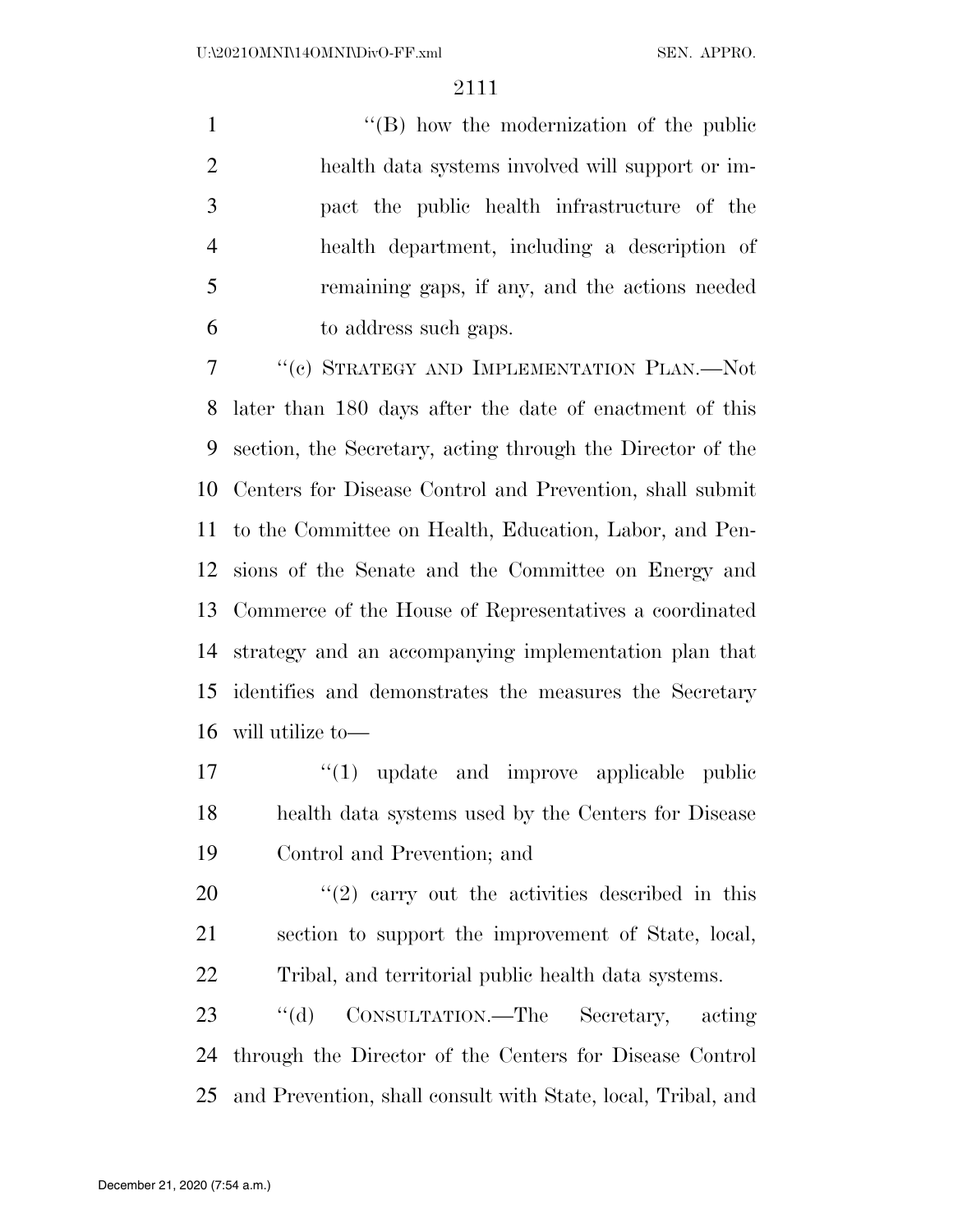territorial health departments, professional medical and public health associations, associations representing hos- pitals or other health care entities, health information technology experts, and other appropriate public or private entities regarding the plan and grant program to mod- ernize public health data systems pursuant to this section. Activities under this subsection may include the provision of technical assistance and training related to the ex- change of information by such public health data systems used by relevant health care and public health entities at the local, State, Federal, Tribal, and territorial levels, and the development and utilization of public-private partner- ships for implementation support applicable to this sec-tion.

 ''(e) REPORT TO CONGRESS.—Not later than 1 year after the date of enactment of this section, the Secretary shall submit a report to the Committee on Health, Edu- cation, Labor, and Pensions of the Senate and the Com- mittee on Energy and Commerce of the House of Rep-resentatives that includes—

21 ''(1) a description of any barriers to

22 "'(A) public health authorities imple- menting interoperable public health data sys-tems and electronic case reporting;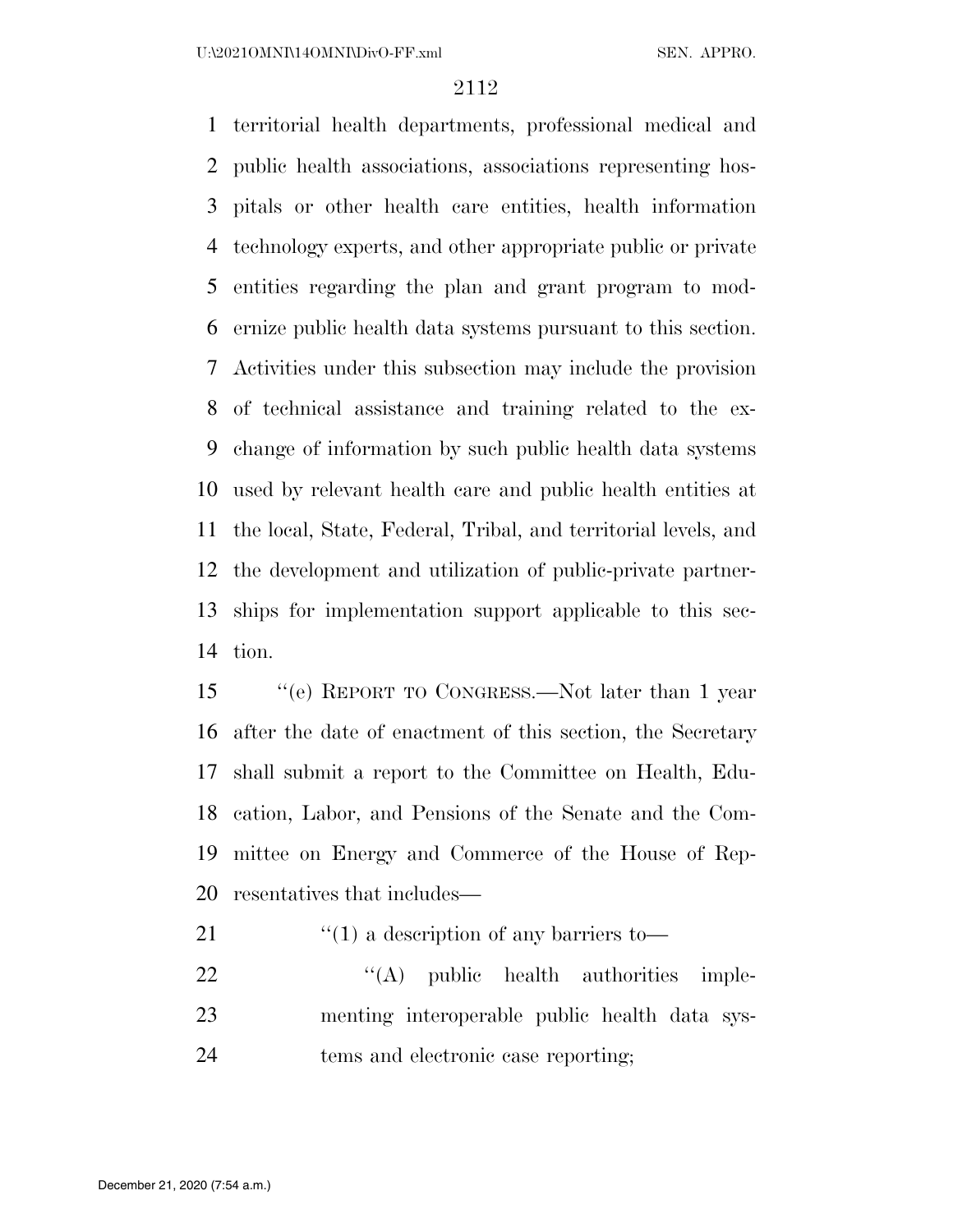| $\mathbf{1}$   | $\lq\lq$ the exchange of information pursuant                    |
|----------------|------------------------------------------------------------------|
| $\overline{2}$ | to electronic case reporting;                                    |
| 3              | $\lq\lq$ reporting by health care providers                      |
| $\overline{4}$ | using such public health data systems, as ap-                    |
| 5              | propriate, and pursuant to State law; or                         |
| 6              | "(D) improving demographic data collec-                          |
| $\overline{7}$ | tion or analysis;                                                |
| 8              | $\cdot\cdot\cdot(2)$ an assessment of the potential public       |
| 9              | health impact of implementing electronic case re-                |
| 10             | porting and interoperable public health data sys-                |
| 11             | tems; and                                                        |
| 12             | $\cdot\cdot\cdot(3)$ a description of the activities carried out |
| 13             | pursuant to this section.                                        |
| 14             | "(f) ELECTRONIC CASE REPORTING. In this sec-                     |
| 15             | tion, the term 'electronic case reporting' means the auto-       |
| 16             | mated identification, generation, and bilateral exchange of      |
| 17             | reports of health events among electronic health record or       |
|                | 18 health information technology systems and public health       |
| 19             | authorities.                                                     |
| 20             | "(g) AUTHORIZATION OF APPROPRIATIONS.—To                         |
| 21             | carry out this section, there are authorized to be appro-        |
|                | 22 priated \$100,000,000 for each of fiscal years 2021           |
|                |                                                                  |

through 2025.''.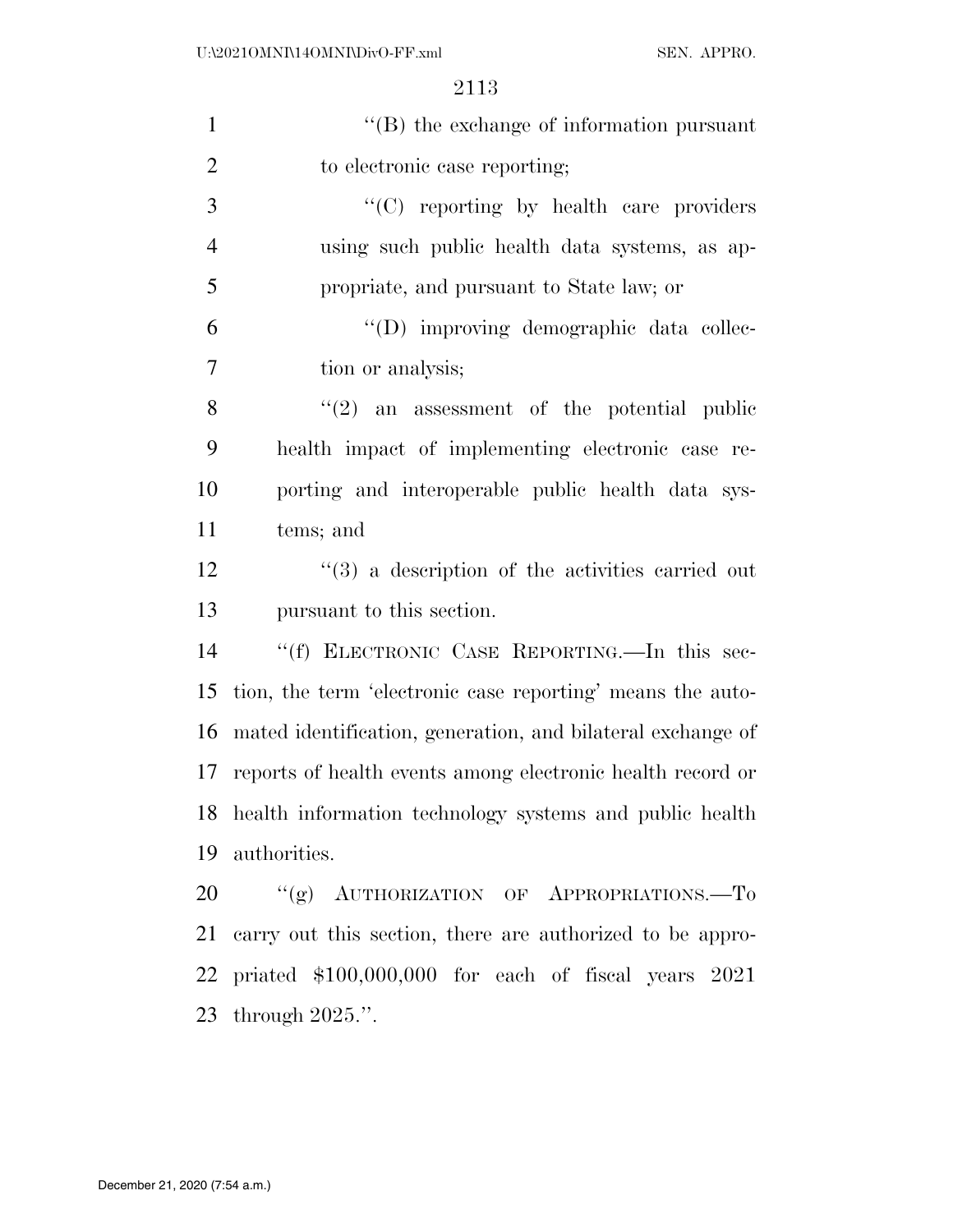#### **SEC. 315. NATIVE AMERICAN SUICIDE PREVENTION.**

 Section 520E(b) of the Public Health Service Act (42 U.S.C. 290bb–36(b) is amended by inserting after para-graph (3) the following:

 ''(4) CONSULTATION.—An entity described in 6 paragraph  $(1)(A)$  or  $(1)(B)$  that applies for a grant or cooperative agreement under this section shall agree to consult or confer with entities described in paragraph (1)(C) and Native Hawaiian Health Care Systems, as applicable, in the applicable State with respect to the development and implementation of a statewide early intervention strategy.''.

**SEC. 316. REAUTHORIZATION OF THE YOUNG WOMEN'S** 

 **BREAST HEALTH EDUCATION AND AWARE- NESS REQUIRES LEARNING YOUNG ACT OF 2009.** 

 Section 399NN(h) of the Public Health Service Act (42 U.S.C. 280m(h)) is amended by striking '' \$4,900,000 for each of fiscal years 2015 through 2019'' and inserting '' \$9,000,000 for each of fiscal years 2022 through 2026''.

# **SEC. 317. REAUTHORIZATION OF SCHOOL-BASED HEALTH CENTERS.**

 Section 399Z–1(l) of the Public Health Service Act (42 U.S.C. 280h–5(l)) is amended by striking ''2010 through 2014'' and inserting ''2022 through 2026''.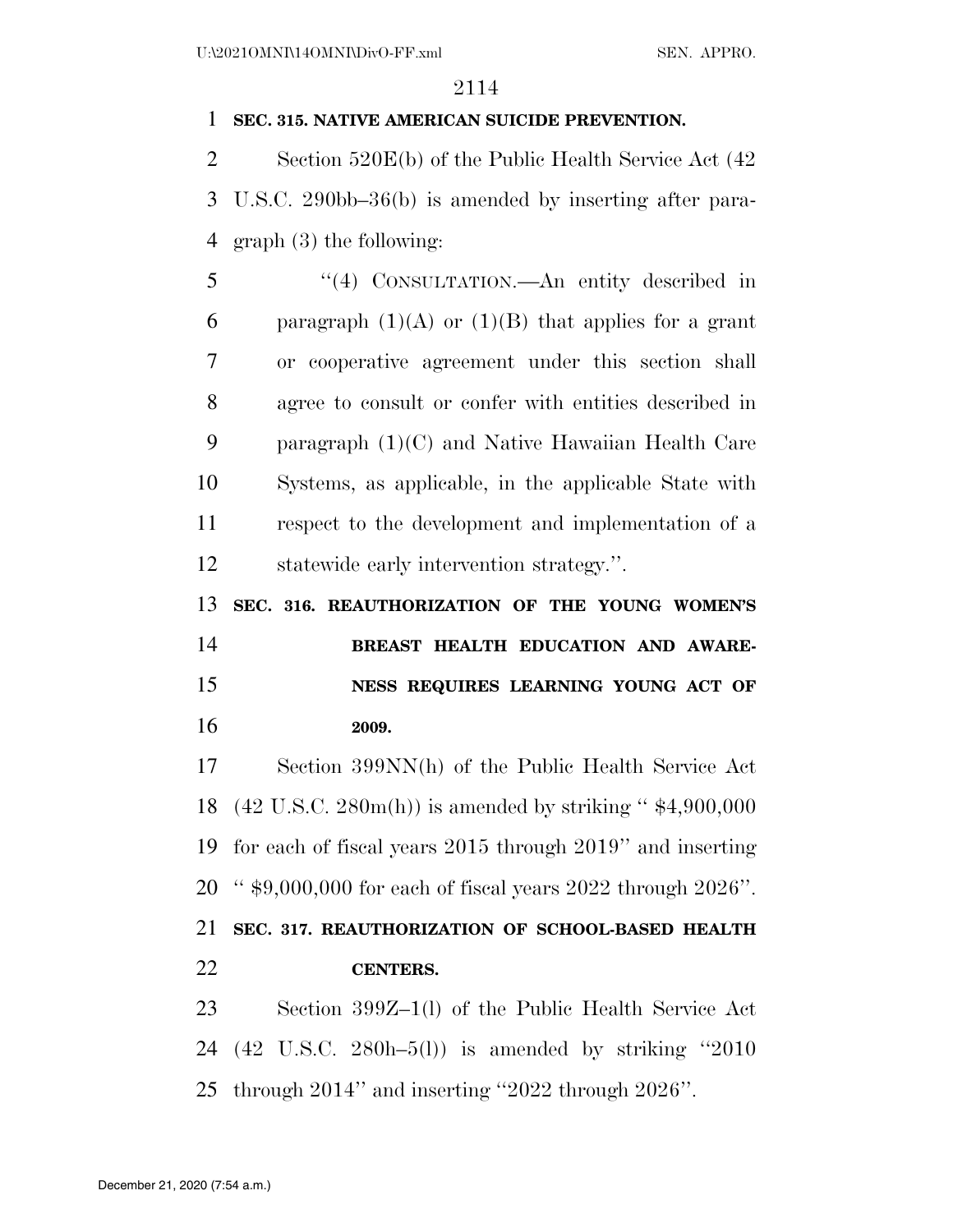| $\mathbf{1}$ | <b>Subtitle C-FDA Amendments</b>                                              |
|--------------|-------------------------------------------------------------------------------|
| 2            | SEC. 321. RARE PEDIATRIC DISEASE PRIORITY REVIEW                              |
| 3            | <b>VOUCHER EXTENSION.</b>                                                     |
| 4            | Section $529(b)(5)$ of the Federal Food, Drug, and                            |
| 5            | Cosmetic Act $(21 \text{ U.S.C. } 360\text{ff(b)}(5))$ is amended—            |
| 6            | $(1)$ by striking "December 18, 2020" each                                    |
| 7            | place it appears and inserting "September 30,                                 |
| 8            | $2024$ "; and                                                                 |
| 9            | $(2)$ in subparagraph $(B)$ , by striking "Decem-                             |
| 10           | ber 18, $2022$ " and inserting "September 30, $2026$ ".                       |
| 11           | SEC. 322. CONDITIONS OF USE FOR BIOSIMILAR BIOLOGI-                           |
| 12           | <b>CAL PRODUCTS.</b>                                                          |
| 13           | Section $351(k)(2)(A(iii))$ of the Public Health Service                      |
| 14           | Act $(42 \text{ U.S.C. } 262(\text{k})(2)(\text{A})(\text{iii}))$ is amended— |
| 15           | $(1)$ in subclause $(I)$ , by striking "; and in-                             |
| 16           | serting a semicolon;                                                          |
| 17           | $(2)$ in subclause $(II)$ , by striking the period and                        |
| 18           | inserting "; and"; and                                                        |
| 19           | $(3)$ by adding at the end the following:                                     |
| 20           | "(III) may include information to                                             |
| 21           | show that the conditions of use pre-                                          |
| 22           | scribed, recommended, or suggested in                                         |
| 23           | the labeling proposed for the biological                                      |
| 24           | product have been previously approved                                         |
| 25           | for the reference product.".                                                  |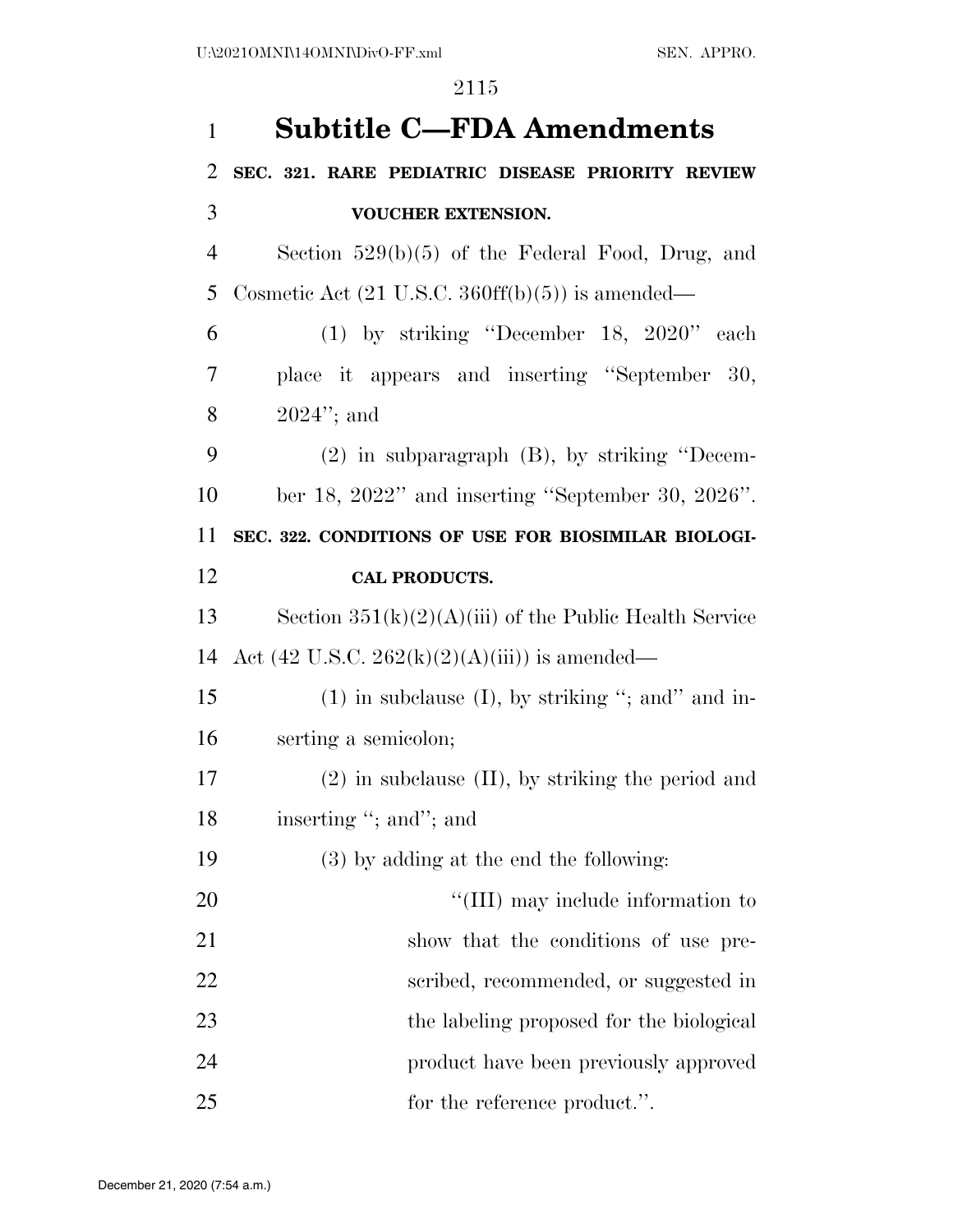#### **SEC. 323. ORPHAN DRUG CLARIFICATION.**

 Section 527(c) of the Federal Food, Drug, and Cos- metic Act (21 U.S.C. 360cc(c)) is amended by adding at the end the following:

 ''(3) APPLICABILITY.—This subsection applies to any drug designated under section 526 for which an application was approved under section 505 of this Act or licensed under section 351 of the Public Health Service Act after the date of enactment of the FDA Reauthorization Act of 2017, regardless of the date on which such drug was designated under section 526.''.

# **SEC. 324. MODERNIZING THE LABELING OF CERTAIN GE-**

# **NERIC DRUGS.**

 Chapter V of the Federal Food, Drug, and Cosmetic Act (21 U.S.C. 351 et seq.) is amended by inserting after section 503C the following:

#### **''SEC. 503D. PROCESS TO UPDATE LABELING FOR CERTAIN**

#### **GENERIC DRUGS.**

20  $\frac{1}{20}$   $\frac{1}{20}$  DEFINITIONS.—For purposes of this section:

21 ''(1) The term 'covered drug' means a drug ap-proved under section 505(c)—

23 ''(A) for which there are no unexpired pat-24 ents included in the list under section  $505(j)(7)$ and no unexpired period of exclusivity;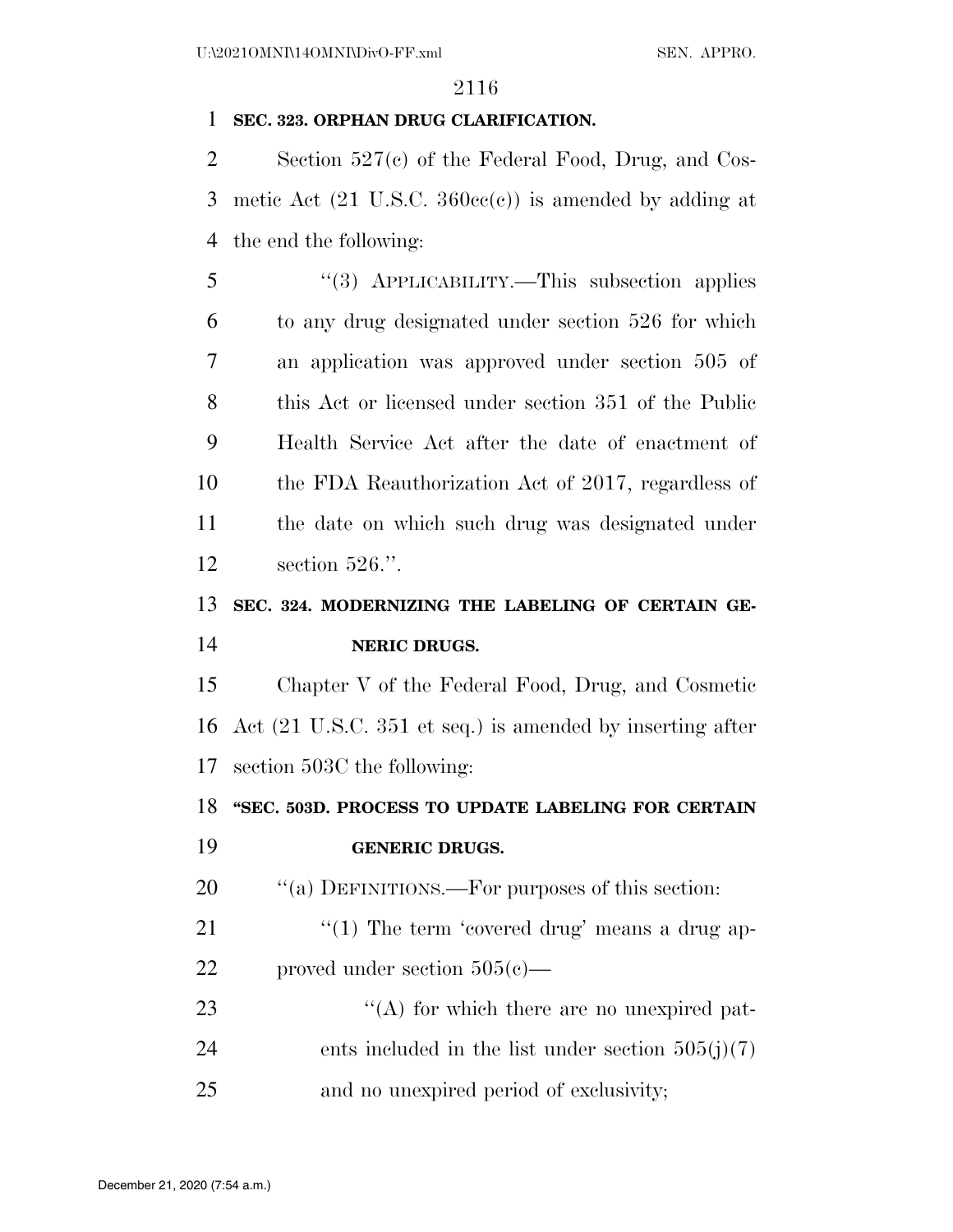| $\mathbf{1}$   | "(B) for which the approval of the applica-                    |
|----------------|----------------------------------------------------------------|
| $\overline{2}$ | tion has been withdrawn for reasons other than                 |
| 3              | safety or effectiveness; and                                   |
| $\overline{4}$ | "(C) for which—                                                |
| 5              | $\lq\lq(i)(I)$ there is new scientific evidence                |
| 6              | available pertaining to new or existing con-                   |
| 7              | ditions of use that is not reflected in the                    |
| 8              | approved labeling;                                             |
| 9              | "(II) the approved labeling does not                           |
| 10             | reflect current legal and regulatory re-                       |
| 11             | quirements for content or format; or                           |
| 12             | "(III) there is a relevant accepted use                        |
| 13             | in clinical practice that is not reflected in                  |
| 14             | the approved labeling; and                                     |
| 15             | "(ii) updating the approved labeling                           |
| 16             | would benefit the public health.                               |
| 17             | $\lq(2)$ The term 'period of exclusivity', with re-            |
| 18             | spect to a drug approved under section $505(c)$ ,              |
| 19             | means any period of exclusivity under clause (ii),             |
| 20             | (iii), or (iv) of section $505(e)(3)(E)$ , clause (ii), (iii), |
| 21             | or (iv) of section $505(j)(5)(F)$ , or section $505A$ ,        |
| 22             | 505E, or 527.                                                  |
| 23             | "(3) The term 'generic version' means a drug                   |
| 24             | approved under section $505(j)$ whose reference listed         |
| 25             | drug is a covered drug.                                        |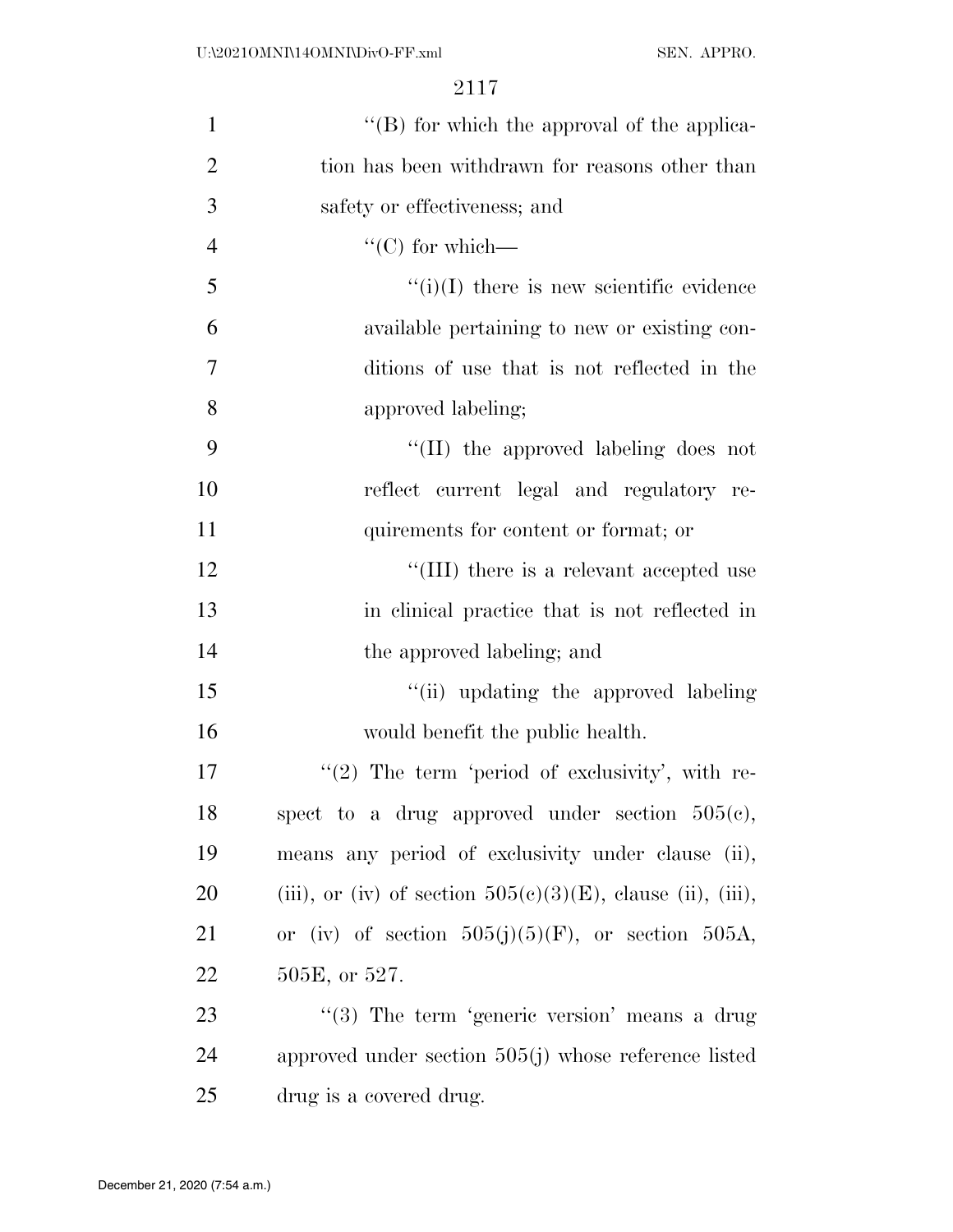1 ''(4) The term 'relevant accepted use' means a use for a drug in clinical practice that is supported by scientific evidence that appears to the Secretary to meet the standards for approval under section 505.

 ''(5) The term 'selected drug' means a covered drug for which the Secretary has determined through the process under subsection (c) that the la-beling should be changed.

 ''(b) IDENTIFICATION OF COVERED DRUGS.—The Secretary may identify covered drugs for which labeling updates would provide a public health benefit. To assist in identifying covered drugs, the Secretary may do one or both of the following:

15  $\frac{1}{2}$  (1) Enter into cooperative agreements or con- tracts with public or private entities to review the available scientific evidence concerning such drugs.

18 ''(2) Seek public input concerning such drugs, including input on whether there is a relevant ac- cepted use in clinical practice that is not reflected in the approved labeling of such drugs or whether new scientific evidence is available regarding the condi-tions of use for such drug, by—

24 ''(A) holding one or more public meetings;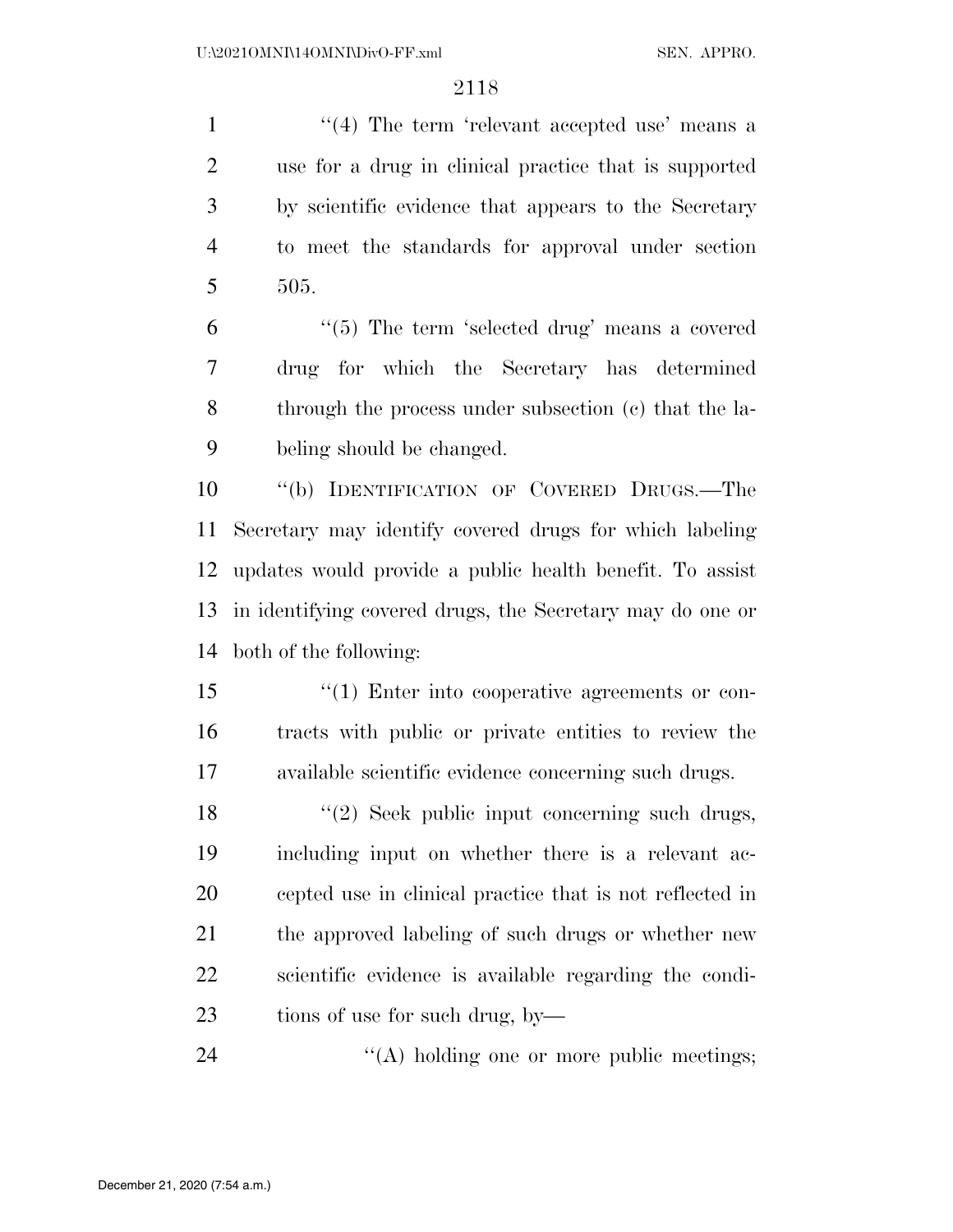1 ''(B) opening a public docket for the sub- mission of public comments; or 3 ''(C) other means, as the Secretary deter-mines appropriate.

 ''(c) SELECTION OF DRUGS FOR UPDATING.—If the Secretary determines, with respect to a covered drug, that the available scientific evidence meets the standards under section 505 for adding or modifying information to the labeling or providing supplemental information to the la- beling regarding the use of the covered drug, the Secretary may initiate the process under subsection (d).

12 "(d) INITIATION OF THE PROCESS OF UPDATING.— If the Secretary determines that labeling changes are ap- propriate for a selected drug pursuant to subsection (c), the Secretary shall provide notice to the holders of ap- proved applications for a generic version of such drug that—

 $\frac{1}{2}$   $\frac{1}{2}$  summarizes the findings supporting the determination of the Secretary that the available sci- entific evidence meets the standards under section 505 for adding or modifying information or pro- viding supplemental information to the labeling of 23 the covered drug pursuant to subsection (c);

24  $(2)$  provides a clear statement regarding the additional, modified, or supplemental information for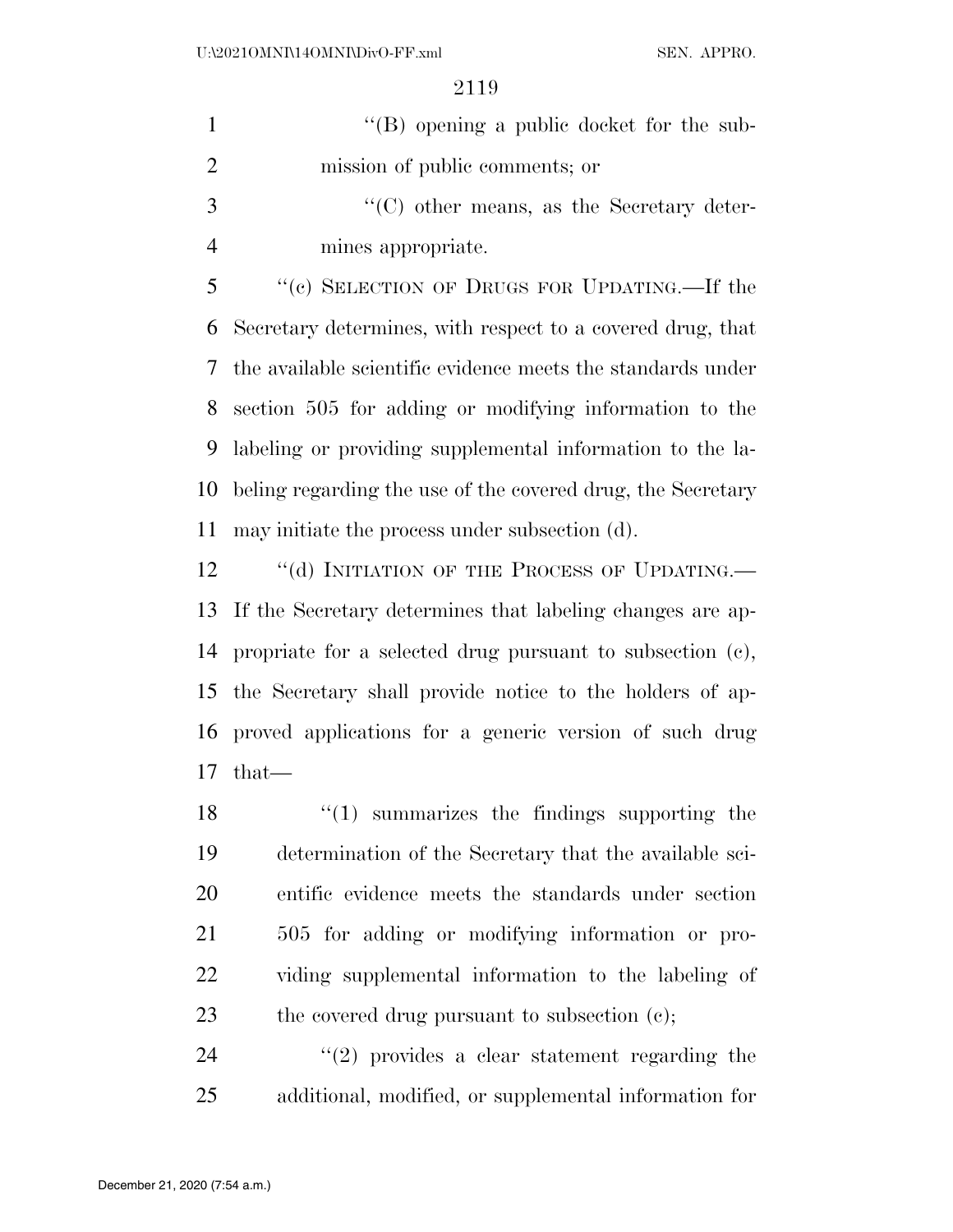| $\mathbf{1}$   | such labeling, according to the determination by the        |
|----------------|-------------------------------------------------------------|
| $\overline{2}$ | Secretary (including, as applicable, modifications to       |
| 3              | add the relevant accepted use to the labeling of the        |
| $\overline{4}$ | drug as an additional indication for the drug); and         |
| 5              | "(3) states whether the statement under para-               |
| 6              | graph (2) applies to the selected drug as a class of        |
| 7              | covered drugs or only to a specific drug product.           |
| 8              | "(e) RESPONSE TO NOTIFICATION.—Within 30 days               |
| 9              | of receipt of notification provided by the Secretary pursu- |
| 10             | ant to subsection (d), the holder of an approved applica-   |
| 11             | tion for a generic version of the selected drug shall—      |
| 12             | $\lq(1)$ agree to change the approved labeling to           |
| 13             | reflect the additional, modified, or supplemental in-       |
| 14             | formation the Secretary has determined to be appro-         |
| 15             | priate; or                                                  |
| 16             | $(2)$ notify the Secretary that the holder of the           |
| 17             | approved application does not believe that the re-          |
| 18             | quested labeling changes are warranted and submit           |
| 19             | a statement detailing the reasons why such changes          |
| 20             | are not warranted.                                          |
| 21             | "(f) REVIEW OF APPLICATION HOLDER'S RE-                     |
| 22             | SPONSE.-                                                    |
| 23             | "(1) IN GENERAL.—Upon receipt of the appli-                 |
| 24             | cation holder's response, the Secretary shall prompt-       |
| 25             | ly review each statement received under subsection          |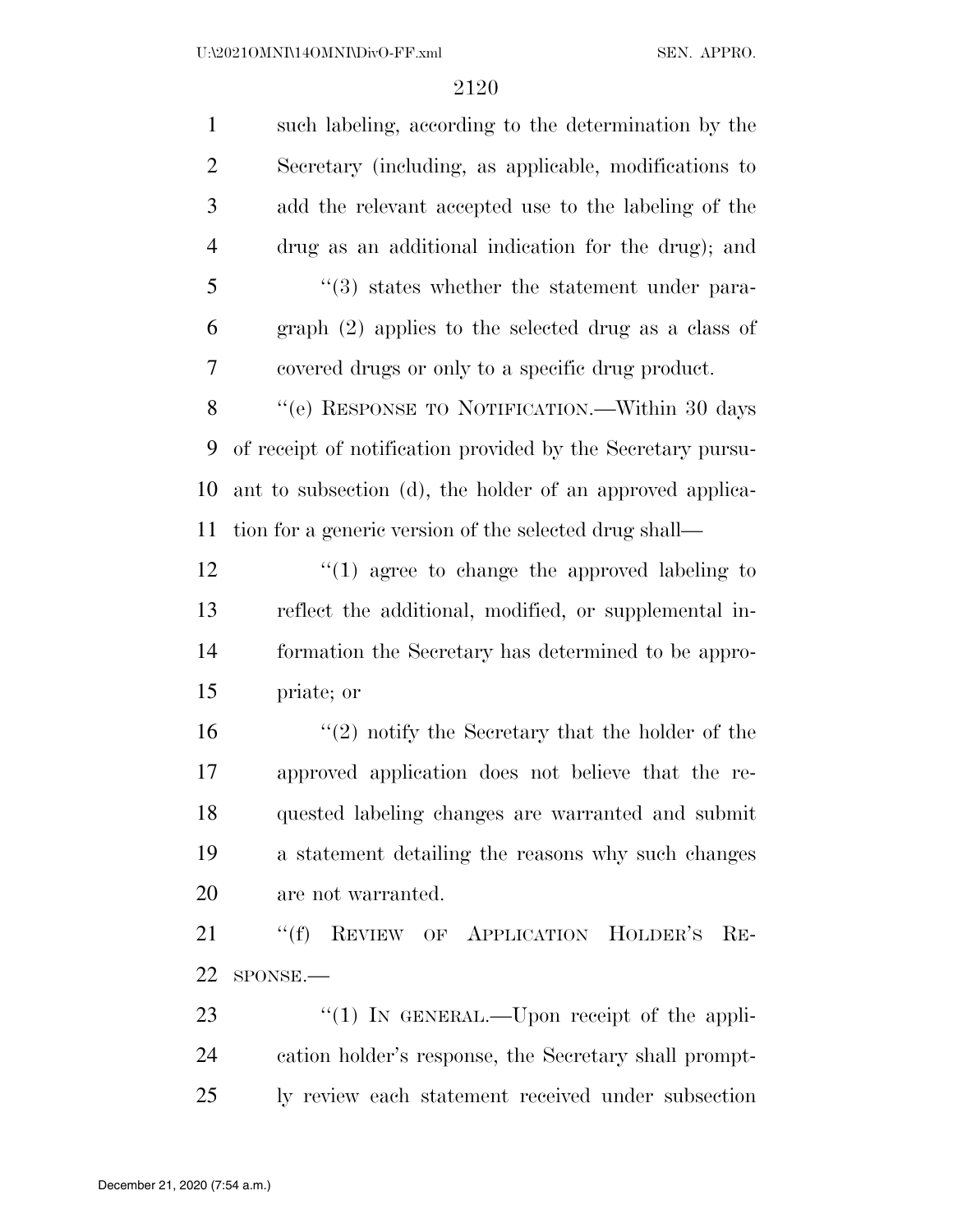(e)(2) and determine which labeling changes pursu- ant to the Secretary's notice under subsection (d) are appropriate, if any. If the Secretary disagrees with the reasons why such labeling changes are not warranted, the Secretary shall provide opportunity for discussions with the application holders to reach agreement on whether the labeling for the covered drug should be updated to reflect available scientific evidence, and if so, the content of such labeling changes.

11 "(2) CHANGES TO LABELING.—After consid- ering all responses from the holder of an approved application under paragraph (1) or (2) of subsection (e), and any discussion under paragraph (1), the Secretary may order such holder to make the label- ing changes the Secretary determines are appro- priate. Such holder of an approved application shall—

19  $\langle (A) \rangle$  update its paper labeling for the drug at the next printing of that labeling;

21 ''(B) update any electronic labeling for the drug within 30 days of such order; and

23 ''(C) submit the revised labeling through the form, 'Supplement—Changes Being Ef-fected'.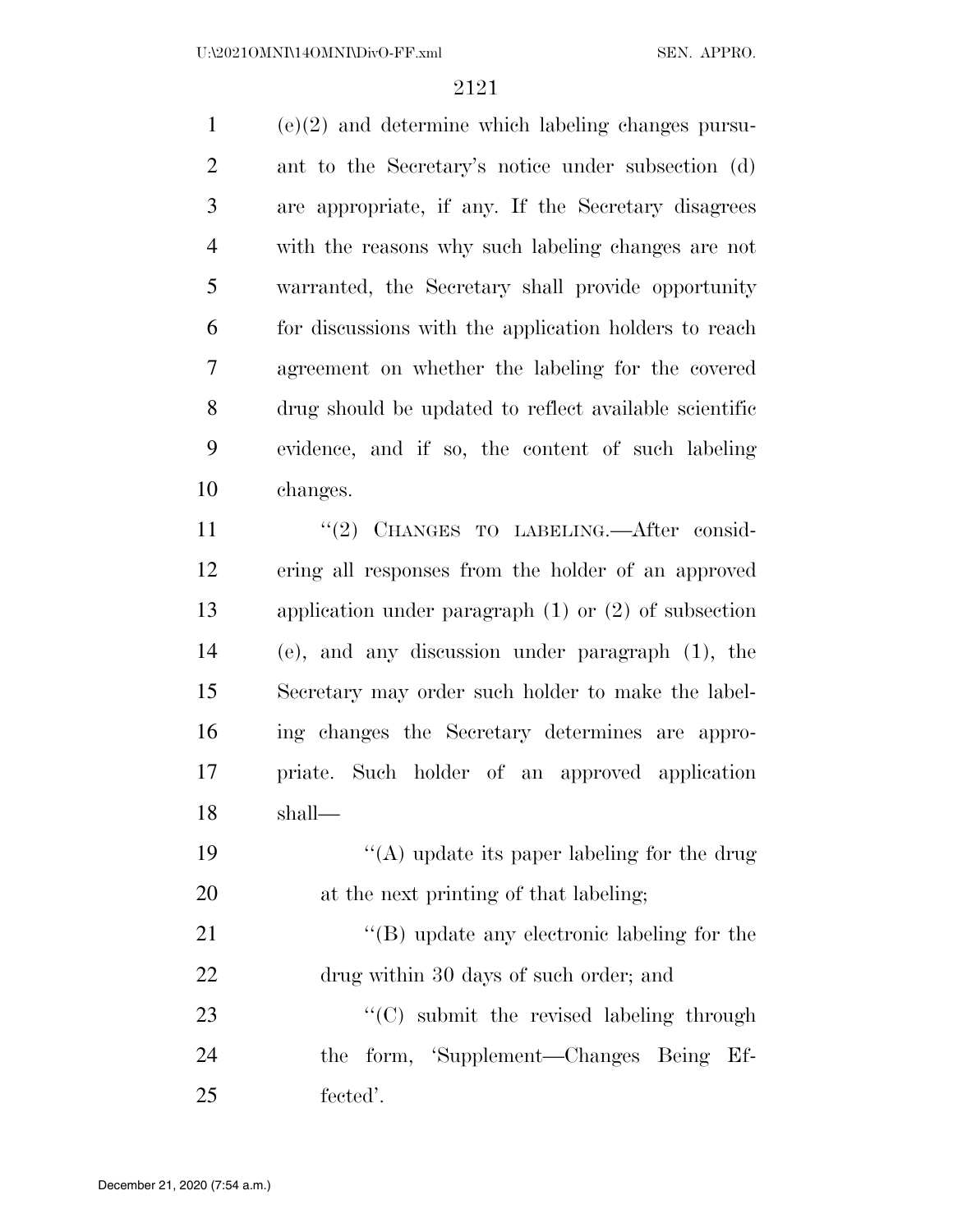$\mathcal{L}$  ''(g) VIOLATION.—If the holder of an approved appli- cation for the generic version of the selected drug does 3 not comply with the requirements of subsection  $(f)(2)$ , such generic version of the selected drug shall be deemed to be misbranded under section 502.

''(h) LIMITATIONS; GENERIC DRUGS.—

7 "(1) In GENERAL.—With respect to any label- ing change required under this section, the generic version shall be deemed to have the same conditions of use and the same labeling as its reference listed drug for purposes of clauses (i) and (v) of section  $12 \qquad 505(j)(2)(A)$ . Any labeling change so required shall not have any legal effect for the applicant that is different than the legal effect that would have re- sulted if a supplemental application had been sub- mitted and approved to conform the labeling of the generic version to a change in the labeling of the ref-erence drug.

 ''(2) SUPPLEMENTAL APPLICATIONS.—Changes to labeling made in accordance with this section shall not be eligible for an exclusivity period under this Act.

23 "(3) SELECTION OF DRUGS.—The Secretary shall not identify a drug as a covered drug or select a drug label for updating under subsection (b) or (c)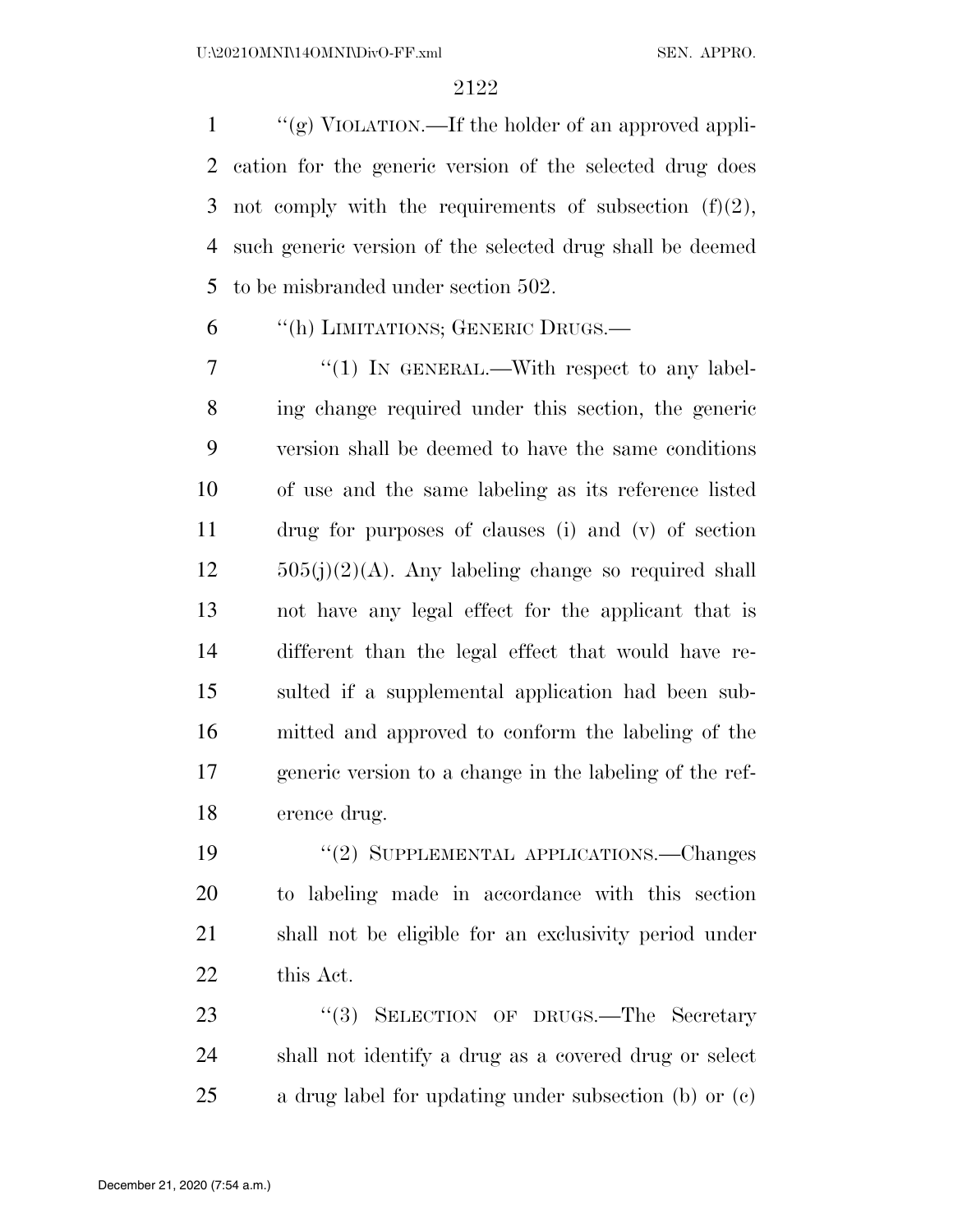solely based on the availability of new safety infor- mation. Upon identification of a drug as a covered drug under subsection (b), the Secretary may then consider the availability of new safety information 5 (as defined in section  $505-1(b)$ ) in determining whether the drug is a selected drug and in deter-mining what labeling changes are appropriate.

8 "(i) RULES OF CONSTRUCTION.—

 ''(1) APPROVAL STANDARDS.—This section shall not be construed as altering the applicability of the standards for approval of an application under section 505. No order shall be issued under this sub- section unless the scientific evidence supporting the changed labeling meets the standards for approval applicable to any change to labeling under section 505.

17 "(2) REMOVAL OF INFORMATION.—Nothing in this section shall be construed to give the Secretary additional authority to remove approved indications 20 for drugs, other than the authority described in this section.

22 "(3) SECRETARY AUTHORITY.—Nothing in this section shall be construed to limit the authority of the Secretary to require labeling changes under sec-tion 505(o).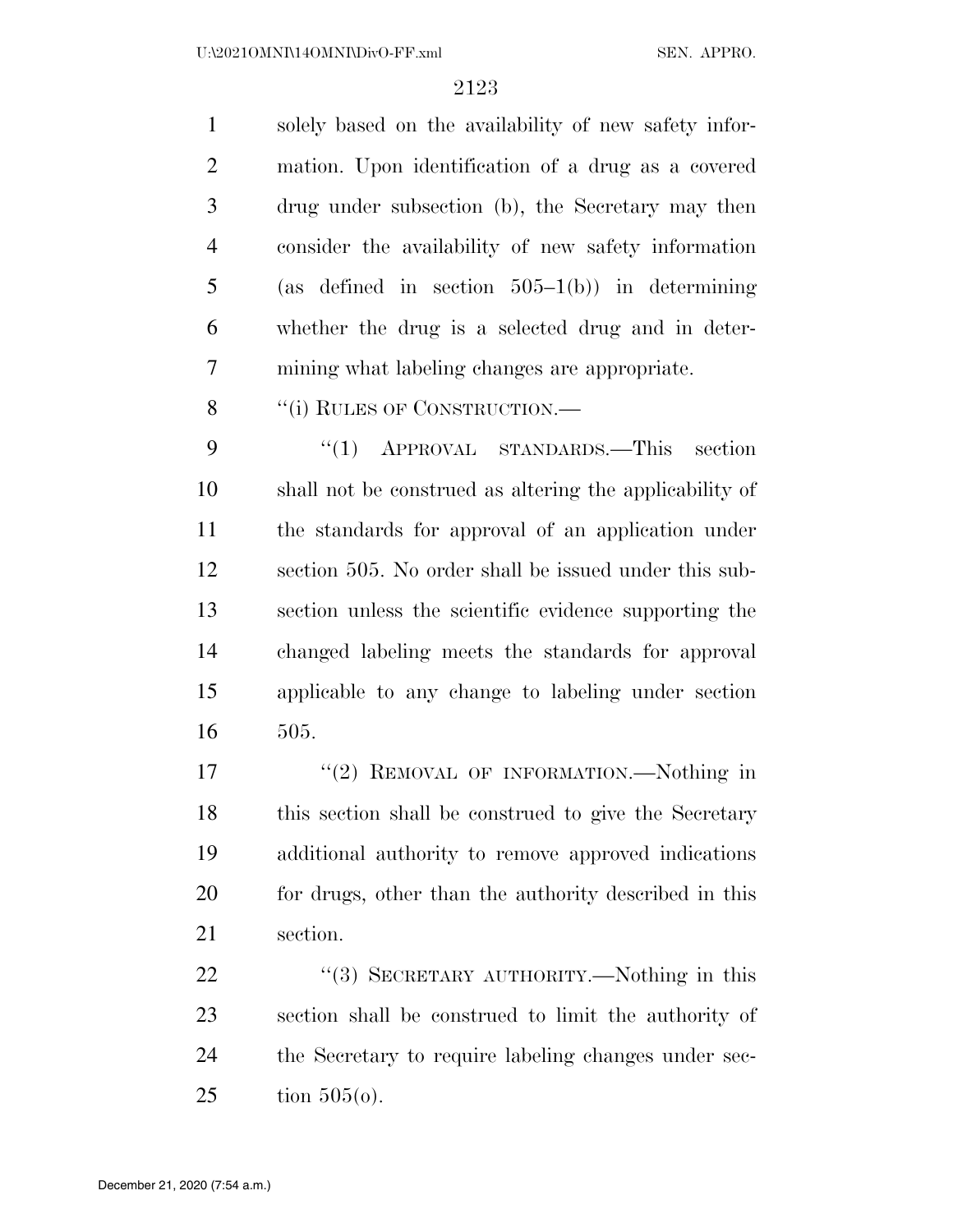1 "(4) MAINTENANCE OF LABELING.—Nothing in this section shall be construed to affect the responsi- bility of the holder of an approved application under section 505(j) to maintain its labeling in accordance with existing requirements, including subpart B of part 201 and sections 314.70 and 314.97 of title 21, Code of Federal Regulations (or any successor regu-lations).

 ''(j) REPORTS.—Not later than 4 years after the date of the enactment of this section, and every 4 years there- after, the Secretary shall prepare and submit to the Com- mittee on Energy and Commerce of the House of Rep- resentatives and the Committee on Health, Education, Labor, and Pensions of the Senate, a report that—

- ''(1) describes the actions of the Secretary under this section, including—
- 17  $\langle (A)$  the number of covered drugs and de- scription of the types of drugs the Secretary has selected for labeling changes and the ra-tionale for such recommended changes; and

21 ''(B) the number of times the Secretary entered into discussions concerning a disagree- ment with an application holder or holders and a summary of the decision regarding a labeling change, if any; and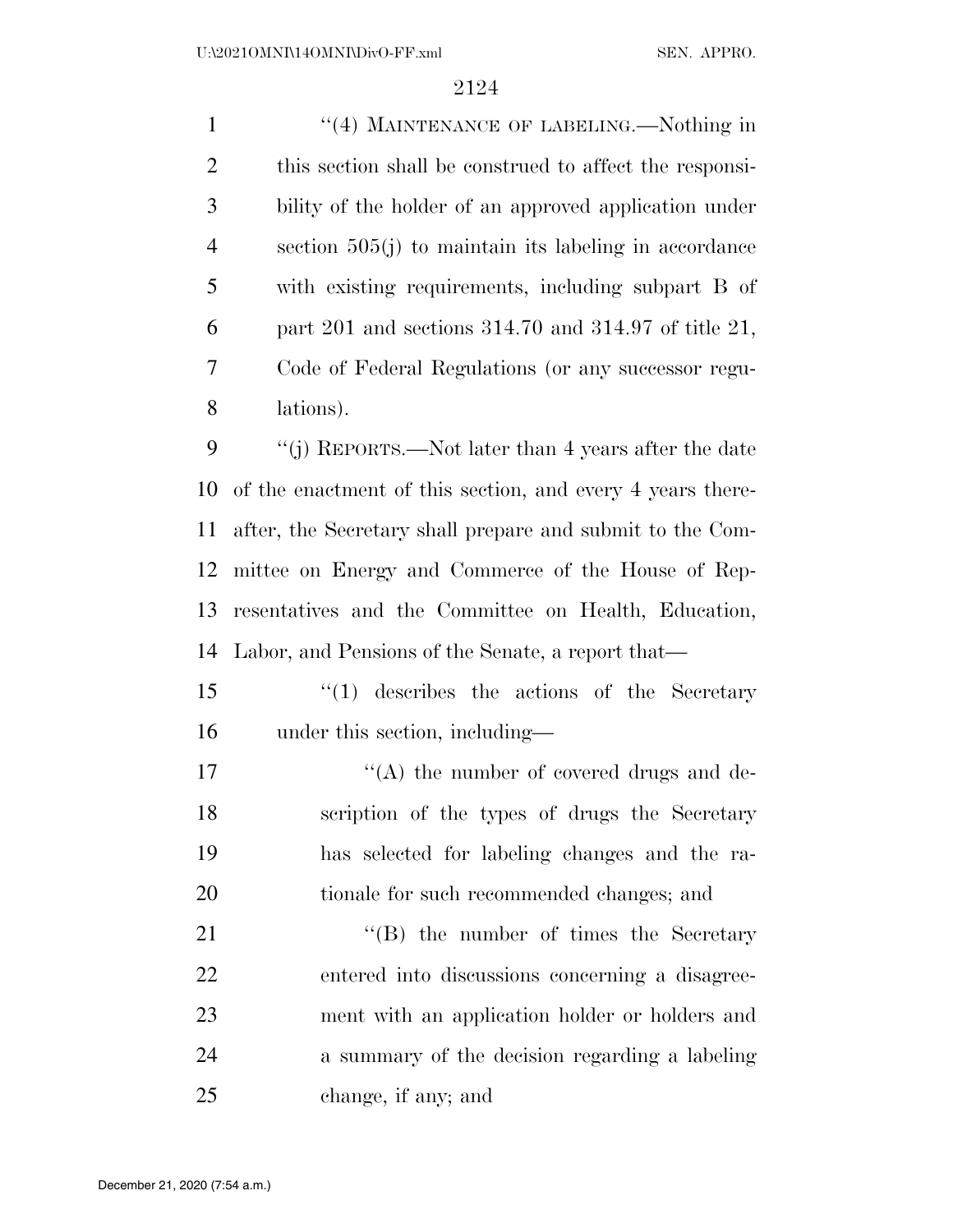| 1              | $\lq(2)$ includes any recommendations of the Sec-                          |
|----------------|----------------------------------------------------------------------------|
| $\overline{2}$ | retary for modifying the program under this sec-                           |
| 3              | tion.".                                                                    |
| $\overline{4}$ | SEC. 325. BIOLOGICAL PRODUCT PATENT TRANSPARENCY.                          |
| 5              | (a) IN GENERAL.—Section $351(k)$ of the Public                             |
| 6              | Health Service Act $(42 \text{ U.S.C. } 262(\text{k}))$ is amended by add- |
| 7              | ing at the end the following:                                              |
| 8              | $``(9)$ PUBLIC LISTING.—                                                   |
| 9              | $\lq\lq (A)$ In GENERAL.—                                                  |
| 10             | "(i) INITIAL PUBLICATION.—Not later                                        |
| 11             | than 180 days after the date of enactment                                  |
| 12             | of this paragraph, the Secretary shall pub-                                |
| 13             | lish and make available to the public in a                                 |
| 14             | searchable, electronic format—                                             |
| 15             | $\lq\lq$ (I) a list of each biological prod-                               |
| 16             | uct, by nonproprietary name (proper                                        |
| 17             | name), for which, as of such date of                                       |
| 18             | enactment, a biologics license under                                       |
| 19             | subsection (a) or this subsection is in                                    |
| 20             | effect, or that, as of such date of en-                                    |
| 21             | actment, is deemed to be licensed                                          |
| 22             | under this section pursuant to section                                     |
| 23             | $7002(e)(4)$ of the Biologics Price                                        |
| 24             | Competition and Innovation Act of                                          |
| 25             | 2009;                                                                      |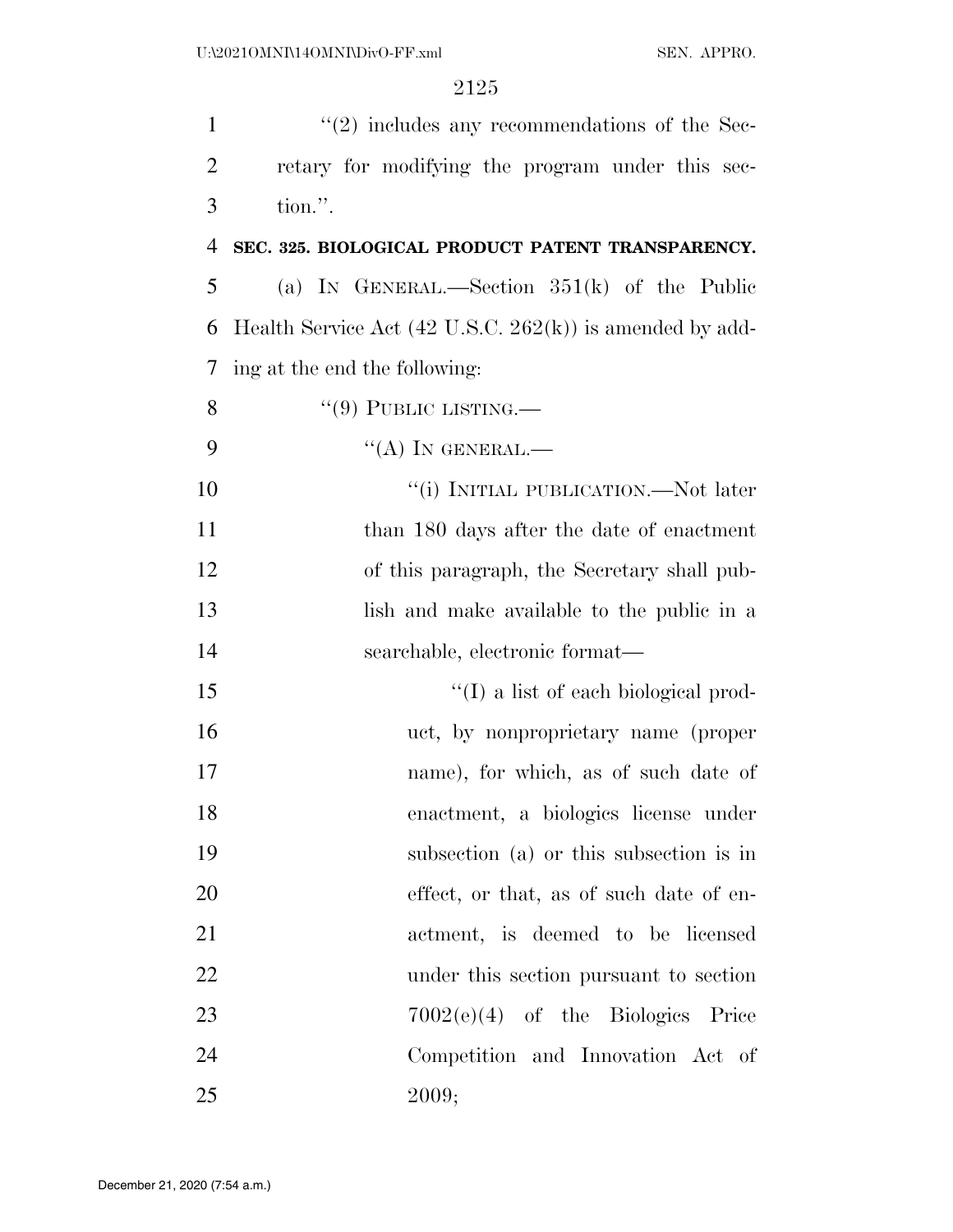| $\mathbf{1}$   | $\lq\lq$ (II) the date of licensure of the      |
|----------------|-------------------------------------------------|
| $\overline{2}$ | marketing application and the applica-          |
| 3              | tion number; and                                |
| $\overline{4}$ | "(III) with respect to each bio-                |
| 5              | logical product described in subclause          |
| 6              | (I), the licensure status, and, as avail-       |
| 7              | able, the marketing status.                     |
| 8              | REVISIONS.—Every 30<br>``(ii)<br>days           |
| 9              | after the publication of the first list under   |
| 10             | clause (i), the Secretary shall revise the list |
| 11             | to include each biological product which        |
| 12             | has been licensed under subsection (a) or       |
| 13             | this subsection during the 30-day period or     |
| 14             | deemed licensed under this section pursu-       |
| 15             | ant to section $7002(e)(4)$ of the Biologies    |
| 16             | Price Competition and Innovation Act of         |
| 17             | 2009.                                           |
| 18             | "(iii) PATENT INFORMATION.—Not                  |
| 19             | later than 30 days after a list of patents      |
| 20             | under subsection $(l)(3)(A)$ , or a supple-     |
| 21             | ment to such list under subsection $(l)(7)$ ,   |
| 22             | has been provided by the reference product      |
| 23             | sponsor to the subsection (k) applicant re-     |
| 24             | specting a biological product included on       |
| 25             | the list published under this subparagraph,     |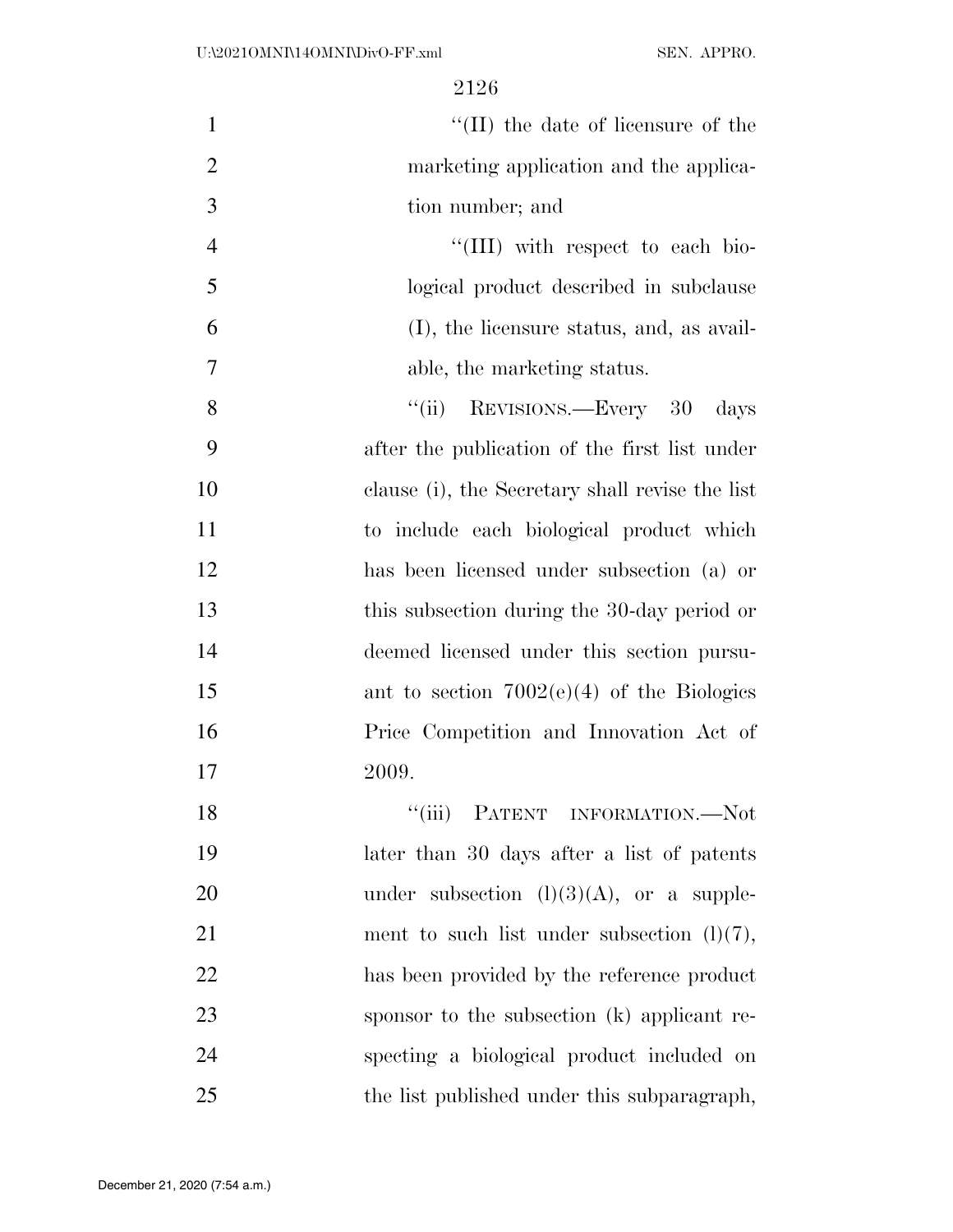| $\mathbf{1}$   | the reference product sponsor shall provide      |
|----------------|--------------------------------------------------|
| $\overline{2}$ | such list of patents (or supplement there-       |
| 3              | to) and their corresponding expiry dates to      |
| $\overline{4}$ | the Secretary, and the Secretary shall, in       |
| 5              | revisions made under clause (ii), include        |
| 6              | such information for such biological prod-       |
| $\overline{7}$ | uct. Within 30 days of providing any sub-        |
| 8              | sequent or supplemental list of patents to       |
| 9              | any subsequent subsection (k) applicant          |
| 10             | under subsection $(l)(3)(A)$ or $(l)(7)$ , the   |
| 11             | reference product sponsor shall update the       |
| 12             | information provided to the Secretary            |
| 13             | under this clause with any additional pat-       |
| 14             | ents from such subsequent or supplemental        |
| 15             | list and their corresponding expiry dates.       |
| 16             | "(iv) LISTING OF EXCLUSIVITIES.-                 |
| 17             | For each biological product included on the      |
| 18             | list published under this subparagraph, the      |
| 19             | Secretary shall specify each exclusivity pe-     |
| 20             | riod under paragraph $(6)$ or paragraph $(7)$    |
| 21             | for which the Secretary has determined           |
| 22             | such biological product to be eligible and       |
| 23             | that has not concluded.                          |
| 24             | "(B) REVOCATION OR SUSPENSION OF LI-             |
| 25             | CENSE.—If the license of a biological product is |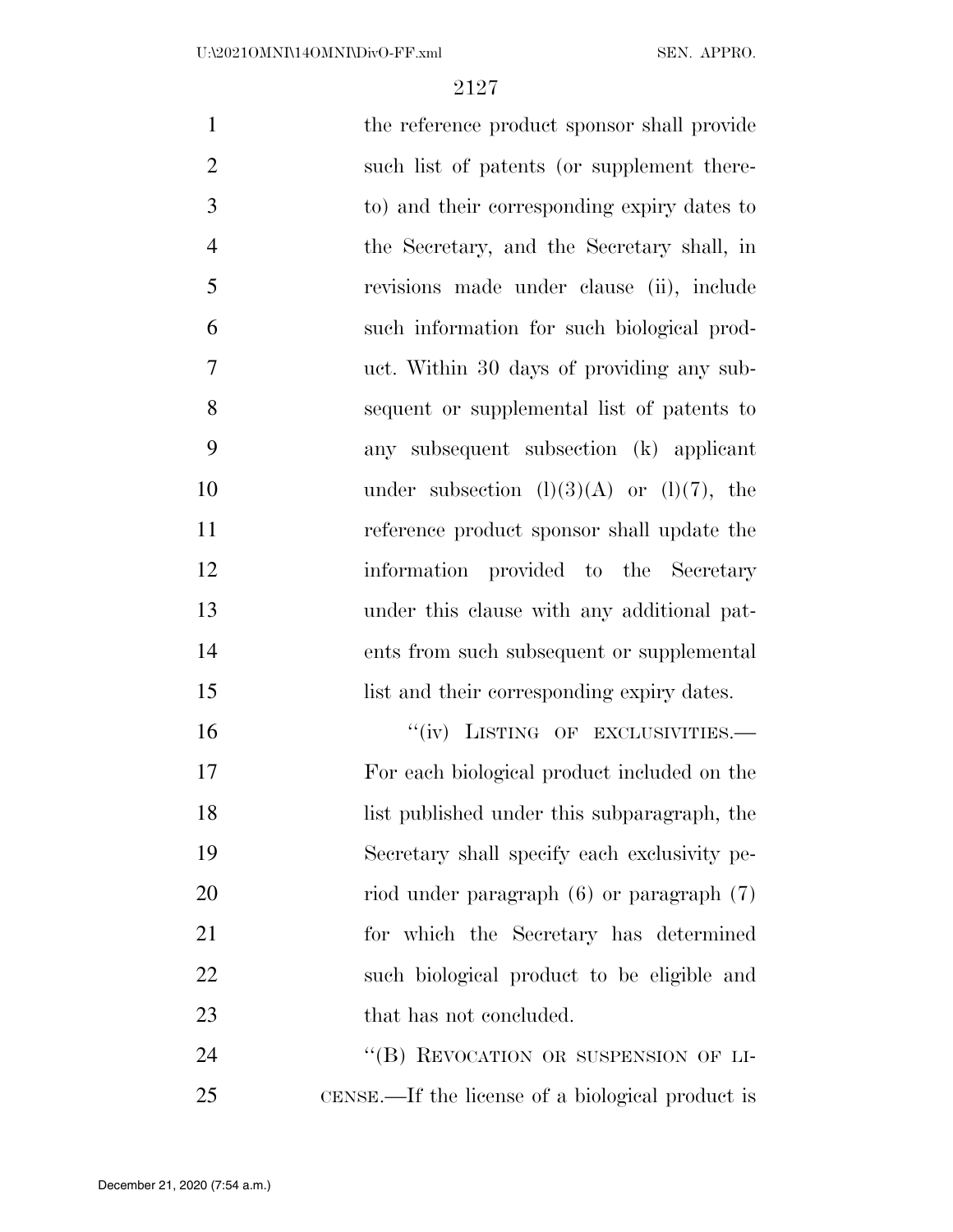| $\mathbf{1}$   | determined by the Secretary to have been re-               |
|----------------|------------------------------------------------------------|
| $\overline{2}$ | voked or suspended for safety, purity, or po-              |
| 3              | tency reasons, it may not be published in the              |
| $\overline{4}$ | list under subparagraph $(A)$ . If such revocation         |
| 5              | or suspension occurred after inclusion of such             |
| 6              | biological product in the list published under             |
| 7              | subparagraph $(A)$ , the reference product spon-           |
| 8              | sor shall notify the Secretary that—                       |
| 9              | "(i) the biological product shall be im-                   |
| 10             | mediately removed from such list for the                   |
| 11             | same period as the revocation or suspen-                   |
| 12             | sion; and                                                  |
| 13             | "(ii) a notice of the removal shall be                     |
| 14             | published in the Federal Register.".                       |
| 15             | (b) REVIEW AND REPORT ON TYPES OF INFORMA-                 |
| 16             | TION TO BE LISTED.—Not later than 3 years after the        |
| 17             | date of enactment of this Act, the Secretary of Health and |
| 18             | Human Services shall-                                      |
| 19             | (1) solicit public comment regarding the type of           |
| <b>20</b>      | information, if any, that should be added to or re-        |
| 21             | moved from the list required by paragraph (9) of           |
| 22             | section $351(k)$ of the Public Health Service Act $(42)$   |
| 23             | U.S.C. $262(k)$ , as added by subsection (a); and          |
| 24             | (2) transmit to Congress an evaluation of such             |
| 25             | comments, including any recommendations about the          |